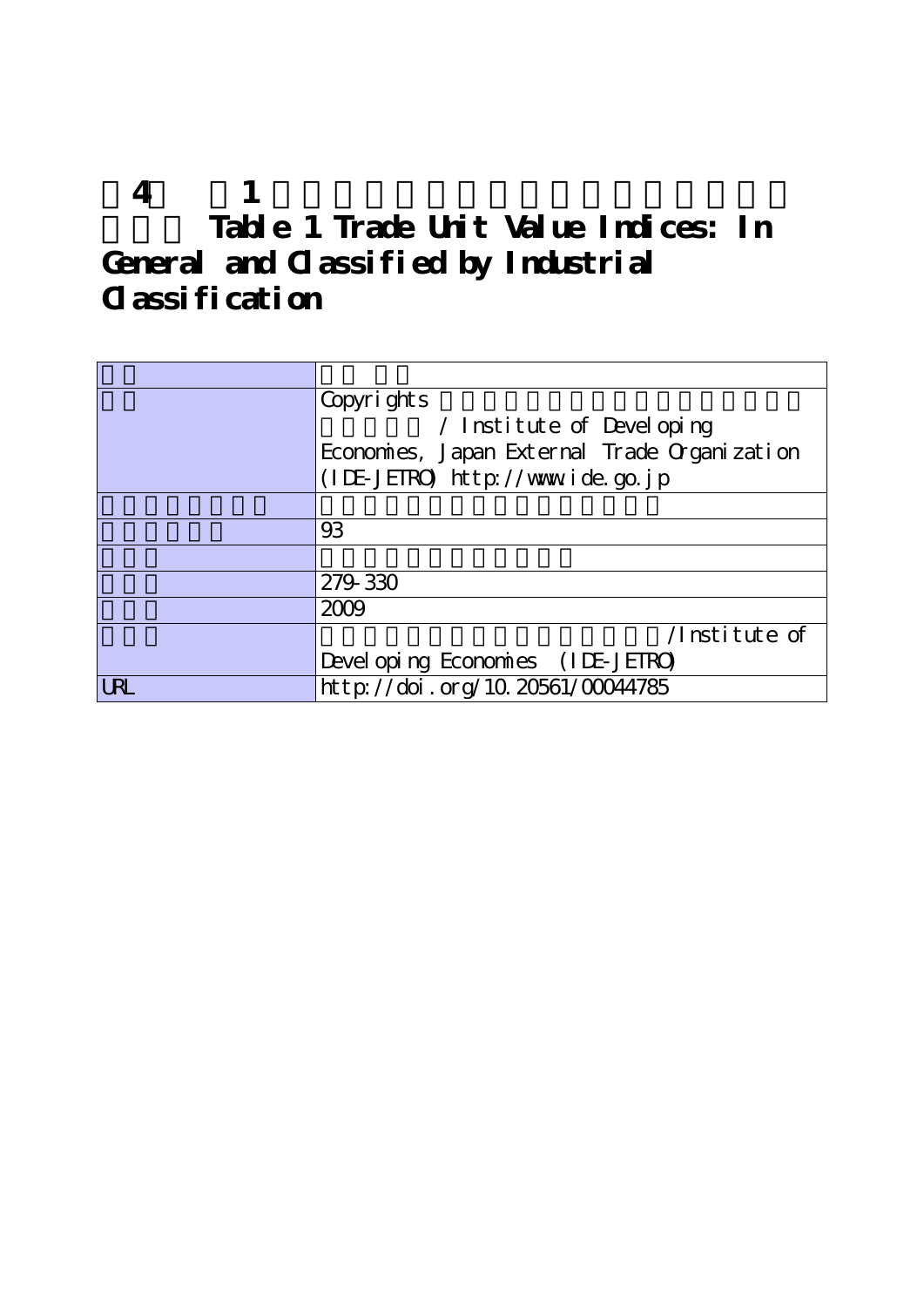表 1 貿易単価指数表(総合および産業分類別) Table 1 Trade Unit Value Indices: In General and Classified by Industrial Classification

| Reporter: CHN<br>RY | <b>CREV</b>                        | ALL                      | Partner: World<br>01:AG | 02:MI          | Direction: Import<br>03:FD       | 04:TX          | 05:AP          |                | 06:LT 07:WD 08:PP                         |                | 09:RB          |                | 10:CH 11:PC 12:NM   |                | 13:1S          | 14:NF          |                | 15:MT 16:MC 17:EM          |                | 18:TE          | 19:PI          | 20:MM          |
|---------------------|------------------------------------|--------------------------|-------------------------|----------------|----------------------------------|----------------|----------------|----------------|-------------------------------------------|----------------|----------------|----------------|---------------------|----------------|----------------|----------------|----------------|----------------------------|----------------|----------------|----------------|----------------|
| 1986                | S <sub>2</sub>                     | 74.6                     | 92.1                    | 112.0          | 86.8                             | 94.3           |                |                |                                           | 69.6           |                | 82.8           |                     | 126.9          | 76.5           |                |                | 66.6                       | 159.2          | 116.4          |                |                |
| 1987                | S <sub>2</sub>                     | 87.3                     | 81.7                    | 98.2           | 77.7                             | 110.9          |                |                |                                           | 94.6           | 116.3          | 89.0           |                     | 127.4          | 81.0           | 95.2           |                | 99.4                       | 126.5          | 120.2          |                |                |
| 1988<br>1989        | S <sub>2</sub><br>S <sub>2</sub>   | 97.6<br>100.4            | 96.5<br>116.1           | 109.6<br>129.7 | 95.4<br>103.1                    | 116.0<br>121.9 | 119.0<br>107.6 | 127.7<br>126.7 | 140.8<br>132.2                            | 112.7<br>121.0 | 152.1<br>128.0 | 114.1<br>114.4 | 136.5<br>158.0      | 127.7<br>129.9 | 98.6<br>118.6  | 132.8<br>140.9 | 86.9<br>98.4   | 88.7<br>77.8               | 135.7<br>103.7 | 131.9<br>144.1 | 50.7<br>84.5   | 383.4<br>324.1 |
| 1990                | S <sub>2</sub>                     | 98.1                     | 119.2                   | 123.1          | 101.2                            | 115.9          | 112.8          | 158.5          | 127.2                                     | 109.3          | 107.2          | 104.3          | 166.1               | 116.8          | 113.8          | 133.2          | 84.8           | 76.6                       | 116.0          | 151.7          | 66.4           | 245.0          |
| 1991                | S <sub>2</sub>                     | 91.8                     | 98.0                    | 127.2          | 95.1                             | 116.3          | 97.4           | 150.6          | 126.7                                     | 95.8           | 110.8          | 106.8          | 176.8               | 127.6          | 111.9          | 117.2          | 87.9           | 73.8                       | 94.1           | 124.3          | 64.3           | 190.8          |
| 1992<br>1993        | S <sub>2</sub><br>H88              | 76.7<br>80.6             | 104.1<br>96.5           | 111.4<br>106.5 | 94.1<br>91.8                     | 90.4<br>90.0   | 58.3<br>67.1   | 88.6<br>95.5   | 84.0<br>101.9                             | 83.5<br>80.7   | 107.1<br>100.3 | 94.0<br>88.5   | 80.2<br>72.5        | 106.2<br>97.6  | 107.1<br>98.5  | 100.3<br>88.8  | 77.0<br>70.9   | 67.3<br>88.7               | 63.0<br>66.1   | 95.7<br>83.3   | 56.9           | 95.5<br>89.1   |
| 1994                | H88                                | 82.2                     | 90.4                    | 96.7           | 100.0                            | 89.8           | 71.3           | 94.7           | 104.4                                     | 81.4           | 102.2          | 86.2           | 69.0                | 103.1          | 95.0           | 82.7           | 75.0           | 82.9                       | 69.2           | 120.4          | 78.3<br>71.8   | 90.9           |
| 1995                | H88                                | 93.8                     | 101.0                   | 107.1          | 113.5                            | 98.2           | 97.3           | 93.8           | 102.7                                     | 100.1          | 120.8          | 99.0           | 64.5                | 102.5          | 106.4          | 98.2           | 87.3           | 95.9                       | 90.8           | 108.0          | 80.0           | 102.9          |
| 1996                | H88                                | 95.8                     | 123.5                   | 111.4          | 111.1                            | 100.3          | 97.7           | 92.4           | 98.5                                      | 84.9           | 125.7          | 93.1           | 70.2                | 97.6           | 102.1          | 93.9           | 87.1           | 106.2                      | 90.9           | 96.2           | 92.7           | 104.2          |
| 1997<br>1998        | H96<br>H96                         | 91.5<br>95.8             | 119.6<br>109.8          | 111.7<br>93.6  | 108.7<br>114.0                   | 98.4<br>94.6   | 94.8<br>89.4   | 98.9<br>97.7   | 105.2<br>93.5                             | 85.9<br>82.8   | 114.9<br>98.8  | 92.2<br>90.6   | 75.3<br>58.7        | 93.0<br>87.8   | 103.1<br>98.9  | 97.5<br>90.9   | 82.2<br>93.0   | 90.8<br>105.5              | 80.2<br>105.9  | 103.7<br>87.6  | 93.2<br>90.9   | 87.0<br>85.8   |
| 1999                | H96                                | 91.5                     | 98.1                    | 93.8           | 112.2                            | 92.4           | 92.5           | 95.1           | 99.7                                      | 84.1           | 97.4           | 88.9           | 67.5                | 91.0           | 89.0           | 89.2           | 94.7           | 95.3                       | 90.8           | 101.8          | 91.7           | 89.9           |
| 2000                | H <sub>96</sub>                    | 100.0                    | 100.0                   | 100.0          | 100.0                            | 100.0          | 100.0          | 100.0          | 100.0                                     | 100.0          | 100.0          | 100.0          | 100.0               | 100.0          | 100.0          | 100.0          | 100.0          | 100.0                      | 100.0          | 100.0          | 100.0          | 100.0          |
| 2001<br>2002        | H <sub>96</sub><br>H96             | 100.8<br>101.9           | 96.0<br>100.4           | 93.3<br>87.6   | 101.4<br>110.5                   | 98.8<br>101.1  | 102.0<br>104.0 | 99.5<br>92.2   | 92.7<br>90.0                              | 86.5<br>85.7   | 97.3<br>99.3   | 95.2<br>98.0   | 88.1<br>89.3        | 103.5<br>93.0  | 93.3<br>91.9   | 96.3<br>92.3   | 106.3<br>115.1 | 112.7<br>106.4             | 106.3<br>108.9 | 98.4<br>95.3   | 102.5<br>132.7 | 98.5<br>107.8  |
| 2003                | H <sub>02</sub>                    | 112.4                    | 115.3                   | 105.0          | 123.5                            | 108.9          | 110.9          | 100.3          | 95.5                                      | 92.6           | 115.8          | 109.9          | 102.7               | 97.3           | 108.4          | 100.6          | 141.5          | 117.4                      | 108.2          | 107.0          | 178.9          | 119.5          |
| 2004                | H <sub>02</sub>                    | 133.9                    | 141.7                   | 146.7          | 134.1                            | 118.7          | 124.0          | 106.3          | 106.3                                     | 100.2          | 134.6          | 133.0          | 121.0               | 114.0          | 134.8          | 132.5          | 158.4          | 127.4                      | 127.6          | 114.2          | 240.6          | 140.4          |
| 2005                | H <sub>02</sub>                    | 144.7                    | 130.5                   | 185.7          | 133.7                            | 116.5          | 149.0          | 109.0          | 112.4                                     | 104.6          | 154.9          | 150.1          | 156.7               | 131.1          | 169.1          | 152.4          | 174.3          | 116.6                      | 134.5          | 112.2          | 265.2          | 150.1          |
| 2006                | H <sub>02</sub>                    | 154.9                    | 126.3                   | 213.9          | 137.9                            | 120.7          | 171.5          | 115.8          | 124.7                                     | 111.7          | 188.3          | 162.9          | 199.5               | 143.3          | 177.0          | 210.6          | 190.9          | 115.4                      | 136.1          | 125.6          | 283.6          | 159.8          |
| Reporter: CHN<br>RY | <b>CREV</b>                        | ALL                      | Partner: World<br>01:AG | 02:MI          | Direction: Export<br>03:FD       | 04:TX          | 05:AP          | 06:LT          | 07:WD 08:PP                               |                | 09:RB          | 10:CH          | 11:PC               | 12:NM          | 13:1S          | 14:NF          | 15:MT          | 16:MC                      | 17:EM          | 18:TE          | 19:PI          | 20:MM          |
| 1986                | S <sub>2</sub>                     | 93.6                     | 101.2                   | 84.3           | 119.1                            | 99.1           | 99.8           | 60.1           |                                           | 58.5           | 171.8          | 99.8           | 114.9               | 121.3          | 85.1           |                | 61.2           | 218.6                      | 131.7          | 94.0           | 92.1           | 168.7          |
| 1987                | S <sub>2</sub>                     | 97.0                     | 98.3                    | 112.7          | 105.6                            | 96.2           | 105.0          | 61.0           |                                           |                |                | 103.3          | 117.8               | 125.6          | 88.1           | 83.6           | 66.5           | 240.3                      | 112.8          | 96.0           |                | 155.3          |
| 1988                | S <sub>2</sub>                     | 103.2<br>109.8           | 117.7<br>127.3          | 99.6<br>111.7  | 116.8<br>119.9                   | 105.0<br>113.5 | 101.6          | 71.7           | 35.5<br>36.2                              | 71.1           | 164.0<br>148.7 | 121.3          | 111.1<br>122.0      | 104.1          | 106.0          | 103.6          | 71.0           | 240.1                      | 118.1          | 91.8<br>92.3   | 64.1           | 167.6          |
| 1989<br>1990        | S <sub>2</sub><br>S <sub>2</sub>   | 112.6                    | 121.7                   | 129.1          | 117.7                            | 114.4          | 102.9<br>109.5 | 82.6<br>74.6   | 43.9                                      | 84.2<br>79.2   | 131.5          | 127.0<br>116.8 | 124.4               | 95.7<br>87.6   | 117.8<br>111.4 | 130.7<br>116.5 | 78.1<br>79.5   | 246.4<br>236.4             | 131.1<br>128.9 | 104.0          | 63.4<br>81.2   | 187.9<br>211.3 |
| 1991                | S <sub>2</sub>                     | 111.6                    | 116.0                   | 120.0          | 112.5                            | 112.0          | 106.0          | 92.0           | 47.1                                      | 82.0           | 121.8          | 114.6          | 125.7               | 89.9           | 107.8          | 107.5          | 84.0           | 196.7                      | 128.4          | 105.2          | 69.0           | 211.5          |
| 1992                | S <sub>2</sub>                     | 103.6                    | 115.2                   | 118.1          | 116.2                            | 102.6          | 102.1          | 102.0          | 80.4                                      | 92.0           | 101.1          | 107.3          | 102.0               | 97.5           | 105.8          | 97.3           | 88.9           | 150.0                      | 90.9           | 94.1           | 81.1           | 123.0          |
| 1993<br>1994        | H88<br>H88                         | 98.1<br>104.3            | 105.0<br>117.4          | 109.5<br>101.3 | 108.0<br>115.0                   | 88.5<br>103.7  | 95.3<br>104.8  | 101.5<br>102.7 | 93.2<br>97.9                              | 90.9<br>85.9   | 98.5<br>93.8   | 94.8<br>99.5   | 94.6<br>98.0        | 89.6<br>113.6  | 107.6<br>108.9 | 84.4<br>92.2   | 93.0<br>98.5   | 154.5<br>138.5             | 94.6<br>97.9   | 92.2<br>91.9   | 78.0<br>79.2   | 108.5<br>116.9 |
| 1995                | H88                                | 113.1                    | 133.1                   | 115.2          | 136.2                            | 115.1          | 107.4          | 109.6          | 102.8                                     | 95.1           | 116.6          | 119.8          | 108.8               | 120.5          | 121.8          | 115.5          | 104.5          | 137.2                      | 109.1          | 99.5           | 82.2           | 120.0          |
| 1996                | H88                                | 114.2                    | 136.8                   | 127.9          | 129.7                            | 113.4          | 110.1          | 110.0          | 102.3                                     | 102.1          | 126.0          | 120.8          | 111.8               | 116.5          | 120.7          | 109.5          | 107.9          | 136.4                      | 111.6          | 108.6          | 89.4           | 114.7          |
| 1997<br>1998        | H <sub>96</sub>                    | 114.5<br>110.9           | 128.1<br>114.5          | 126.3<br>105.9 | 122.6<br>110.5                   | 111.3<br>103.7 | 119.2<br>109.7 | 114.5<br>109.7 | 98.2<br>91.3                              | 102.9<br>105.0 | 118.2<br>99.3  | 117.8<br>112.3 | 112.5<br>95.7       | 122.9<br>117.3 | 120.3<br>116.3 | 110.2<br>100.7 | 108.2<br>106.5 | 118.3<br>104.1             | 113.5<br>121.0 | 114.3<br>124.3 | 96.0<br>96.9   | 112.5<br>128.0 |
| 1999                | H <sub>96</sub><br>H96             | 100.5                    | 102.5                   | 102.3          | 102.3                            | 95.6           | 103.1          | 101.0          | 97.5                                      | 99.5           | 93.7           | 101.8          | 91.5                | 104.2          | 96.5           | 96.0           | 99.3           | 93.0                       | 105.2          | 108.6          | 99.6           | 98.8           |
| 2000                | H96                                | 100.0                    | 100.0                   | 100.0          | 100.0                            | 100.0          | 100.0          | 100.0          | 100.0                                     | 100.0          | 100.0          | 100.0          | 100.0               | 100.0          | 100.0          | 100.0          | 100.0          | 100.0                      | 100.0          | 100.0          | 100.0          | 100.0          |
| 2001                | H96                                | 99.6                     | 96.3                    | 99.7           | 95.3                             | 96.9           | 95.3           | 100.4          | 99.3                                      | 101.2          | 93.7           | 98.1           | 97.6                | 91.1           | 95.2           | 96.1           | 99.5           | 106.2                      | 102.3          | 104.3          | 93.6           | 99.5           |
| 2002<br>2003        | H96<br>H <sub>02</sub>             | 98.6<br>103.8            | 96.2<br>101.1           | 99.0<br>105.2  | 95.8<br>98.5                     | 93.3<br>94.3   | 94.7<br>99.5   | 98.2<br>101.6  | 100.5<br>107.0                            | 100.8<br>100.5 | 90.9<br>96.9   | 94.6<br>97.2   | 97.1<br>124.6       | 86.6<br>86.5   | 100.4<br>112.3 | 87.0<br>91.7   | 98.0<br>103.1  | 117.0<br>125.6             | 96.5<br>99.3   | 100.8<br>111.9 | 93.2<br>114.1  | 96.4<br>100.3  |
| 2004                | H <sub>02</sub>                    | 113.3                    | 118.1                   | 144.5          | 108.1                            | 97.3           | 102.5          | 103.9          | 114.2                                     | 108.6          | 106.3          | 105.9          | 195.0               | 90.3           | 168.5          | 116.6          | 115.7          | 136.1                      | 105.7          | 121.4          | 141.8          | 102.7          |
| 2005                | H <sub>02</sub>                    | 121.5                    | 125.7                   | 195.9          | 111.2                            | 99.0           | 111.4          | 112.6          | 123.2                                     | 114.6          | 128.9          | 119.2          | 204.9               | 98.1           | 189.4          | 130.0          | 126.3          | 139.8                      | 110.7          | 130.9          | 168.1          | 114.6          |
| 2006                | H <sub>02</sub>                    | 128.9                    | 138.3                   | 203.6          | 114.4                            | 100.1          | 125.5          | 118.7          | 131.0                                     | 120.5          | 145.9          | 123.7          | 230.7               | 102.7          | 182.9          | 163.1          | 133.8          | 150.3                      | 113.4          | 138.4          | 187.6          | 127.1          |
|                     |                                    |                          |                         |                |                                  |                |                |                |                                           |                |                |                |                     |                |                |                |                |                            |                |                |                |                |
| Reporter: CHN       |                                    |                          | Partner: EU15           |                | Direction: Import                |                |                |                |                                           |                |                |                |                     |                |                |                |                |                            |                |                |                |                |
| RY<br>1986          | <b>CREV</b><br>S <sub>2</sub>      | ALL                      | 01:AG                   | 02:MI          | 03:FD                            | 04:TX          | 05:AP          | 06:LT          | 07:WD 08:PP 09:RB                         |                |                |                | 10:CH  11:PC  12:NM |                | 13:1S          | 14:NF          |                | 15:MT 16:MC 17:EM          |                | 18:TE          | 19:PI          | 20:MM          |
| 1987                | S <sub>2</sub>                     |                          |                         |                |                                  |                |                |                |                                           |                |                |                |                     |                |                |                |                |                            |                |                |                |                |
| 1988                | S <sub>2</sub>                     | 105.4                    | 155.8                   | 218.4          | 64.4                             | 157.1          | 96.8           | 270.4          | 56.7                                      | 144.5          | 126.3          | 115.7          | 190.5               | 103.6          | 68.7           | 109.4          | 118.0          | 77.6                       | 392.5          | 101.4          | 292.4          | 186.4          |
| 1989<br>1990        | S <sub>2</sub><br>S <sub>2</sub>   | 107.7<br>114.8           | 153.6<br>141.0          | 238.1<br>212.6 | 80.0<br>82.0                     | 157.2<br>164.3 | 87.7<br>84.7   | 217.2<br>195.7 | 85.0<br>86.3                              | 157.5<br>146.8 | 142.4<br>200.6 | 117.6<br>108.9 | 191.3<br>225.8      | 130.0<br>139.4 | 80.5<br>81.5   | 119.8<br>117.4 | 101.0<br>101.3 | 82.5<br>96.8               | 287.0<br>278.7 | 108.5<br>107.4 | 153.6<br>219.9 | 206.5<br>267.5 |
| 1991                | S <sub>2</sub>                     | 111.3                    | 102.8                   | 175.1          | 78.9                             | 152.4          | 79.8           | 178.4          | 90.7                                      | 124.9          | 105.8          | 114.1          | 214.4               | 149.9          | 87.9           | 111.8          | 107.3          | 91.4                       | 301.3          | 99.2           | 175.4          | 297.2          |
| 1992                | S <sub>2</sub>                     | 111.6                    | 110.5                   | 143.8          | 80.2                             | 148.1          | 83.5           | 144.6          | 161.8                                     | 103.5          | 149.7          | 106.1          |                     | 154.0          | 97.7           | 105.3          | 98.6           | 90.1                       | 285.6          | 128.2          | 127.8          | 219.3          |
| 1993                | H88                                | 98.0                     | 102.2                   | 118.8          | 81.5                             | 106.8          | 79.6           | 101.4          | 136.2                                     | 92.9           | 126.6          | 98.6           | 166.4               | 139.1          | 81.7           | 84.8           | 98.0           | 86.7                       | 169.2          | 112.0          | 137.4          | 111.1          |
| 1994<br>1995        | H88<br>H88                         | 106.3<br>113.6           | 96.7<br>94.5            | 108.9<br>87.6  | 91.1<br>102.8                    | 114.2<br>133.2 | 72.8<br>88.1   | 100.2<br>98.5  | 110.3<br>112.8                            | 84.5<br>95.9   | 107.7<br>102.0 | 91.9<br>101.1  | 155.3<br>141.9      | 146.9<br>139.5 | 85.4<br>101.1  | 84.2<br>99.9   | 105.4<br>108.3 | 96.8<br>105.8              | 184.1<br>190.4 | 134.5<br>140.6 | 123.9<br>97.4  | 119.0<br>118.2 |
| 1996                | H88                                | 107.5                    | 118.0                   | 92.7           | 102.0                            | 128.7          | 102.5 107.8    |                | 117.4                                     | 87.7           | 103.5          | 96.4           | 146.5               | 114.7          | 99.8           | 87.3           | 108.3          | 105.6                      | 130.4          | 127.8 126.7    |                | 101.1          |
| 1997                | H96                                | 98.8                     | 108.7                   | 88.2           | 88.6                             | 123.0          | 113.6          | 104.3          | 99.5                                      | 88.5           | 98.0           | 91.8           | 136.4               | 95.9           | 103.5          | 96.3           | 102.8          | 97.5                       | 90.1           | 149.8          | 120.3          | 110.0          |
| 1998<br>1999        | H96<br>H96                         | 100.3<br>97.3            | 102.8<br>88.9           | 85.9<br>91.5   | 97.7<br>99.8                     | 113.8<br>103.2 | 104.8<br>100.2 | 102.2<br>100.4 | 107.6<br>101.8                            | 95.1<br>90.2   | 98.1<br>106.0  | 93.2<br>95.8   | 153.4<br>97.8       | 111.2<br>105.4 | 102.5<br>97.8  | 94.1<br>102.1  | 102.0<br>104.9 | 101.0<br>100.8             | 100.5<br>87.5  | 110.7<br>118.5 | 117.5<br>114.6 | 134.6<br>116.1 |
| 2000                | H96                                | 100.0                    | 100.0                   | 100.0          | 100.0                            | 100.0          | 100.0          | 100.0          | 100.0                                     | 100.0          | 100.0          | 100.0          | 100.0               | 100.0          | 100.0          | 100.0          | 100.0          | 100.0                      | 100.0          | 100.0          | 100.0          | 100.0          |
| 2001                | H96                                | 98.6                     | 128.8                   | 88.3           | 104.7                            | 99.6           | 105.0          | 92.0           | 85.0                                      | 94.0           | 99.1           | 99.7           | 107.0               | 103.6          | 93.8           | 94.3           | 100.8          | 99.0                       | 100.3          | 94.3           | 93.8           | 97.6           |
| 2002<br>2003        | H96<br>H <sub>02</sub>             | 99.4<br>112.2            | 131.2<br>141.0          | 79.5<br>89.2   | 110.1<br>112.5                   | 100.7<br>109.8 | 118.7<br>145.7 | 84.2<br>103.4  | 71.5<br>80.9                              | 91.0<br>99.2   | 97.8<br>108.5  | 99.5<br>109.1  | 143.0<br>179.2      | 97.8<br>107.2  | 91.8<br>103.3  | 89.1<br>107.3  | 104.4<br>132.6 | 99.9<br>110.2              | 105.5<br>120.5 | 94.1<br>114.2  | 90.5<br>94.0   | 90.8<br>98.9   |
| 2004                | H <sub>02</sub>                    | 126.3                    | 149.9                   | 114.9          | 99.3                             | 118.4          | 179.0          | 110.1          | 91.1                                      | 109.6          | 114.3          | 120.7          | 125.4               | 104.8          | 130.1          | 142.4          | 132.6          | 128.2                      | 134.5          | 124.0          | 98.9           | 113.6          |
| 2005                | H <sub>02</sub>                    | 133.1                    | 153.0                   | 125.9          | 109.5                            | 120.5          | 202.7          | 116.0          | 90.0                                      | 115.8          | 136.3          | 137.8          | 141.7               | 120.7          | 179.1          | 152.5          | 141.7          | 123.1                      | 145.9          | 125.5          | 103.1          | 121.9          |
| 2006                | H <sub>02</sub>                    | 138.0                    | 146.7                   | 149.6          | 111.0                            | 123.2          | 219.5          | 124.7          | 91.0                                      | 121.0          | 142.3          | 145.6          | 184.6               | 128.4          | 205.6          | 187.1          | 149.8          | 124.4                      | 140.7          | 132.7          | 107.4          | 125.7          |
| Reporter: CHN<br>RY | <b>CREV</b>                        | ALL                      | Partner: World<br>01:AG | 02:MI          | Direction: Import<br>03:FD 04:TX |                | 05:AP          |                | 06:LT 07:WD 08:PP 09:RB 10:CH 11:PC 12:NM |                |                |                |                     |                | $13:$ IS       |                |                | 14:NF  15:MT  16:MC  17:EM |                | 18:TE          | 19:PI          | 20:MM          |
| 1986                | S <sub>2</sub>                     | $\overline{\phantom{a}}$ |                         |                |                                  |                |                |                |                                           |                |                |                |                     |                |                |                |                |                            |                |                |                |                |
| 1987                | S <sub>2</sub>                     |                          |                         |                |                                  |                |                |                |                                           |                |                |                |                     |                |                |                |                |                            |                |                |                |                |
| 1988<br>1989        | S <sub>2</sub><br>S <sub>2</sub>   | 114.2<br>117.5           | 103.9<br>104.8          | 82.6<br>89.0   | 131.7<br>135.3                   | 129.0<br>137.3 | 84.7<br>85.3   | 127.8<br>135.7 | 30.5<br>30.1                              | 143.9<br>162.4 | 99.4<br>100.3  | 134.6<br>135.7 | 111.9<br>115.8      | 225.5<br>172.9 | 79.3<br>83.6   | 155.6<br>164.2 | 85.8<br>88.1   | 258.7<br>252.2             | 150.9<br>132.0 | 78.4<br>90.3   | 89.2<br>103.6  | 116.2<br>119.4 |
| 1990                | S <sub>2</sub>                     | 118.5                    | 101.2                   | 92.9           | 136.5                            | 138.3          | 86.4           | 157.4          | 27.7                                      | 151.0          | 85.7           | 121.3          | 116.7               | 156.5          | 81.6           | 145.1          | 98.2           | 254.4                      | 139.6          | 95.1           | 118.8          | 134.2          |
| 1991                | S <sub>2</sub>                     | 122.1                    | 103.1                   | 93.0           | 134.2                            | 139.6          | 91.0           | 106.1          | 49.8                                      | 135.2          | 81.2           | 121.9          | 113.0               | 142.7          | 78.5           | 122.7          | 96.3           | 229.6                      | 147.0          | 113.4          | 120.7          | 185.7          |
| 1992                | S <sub>2</sub>                     | 124.1                    | 101.4                   | 88.4           | 128.7                            | 121.6          | 97.0           | 115.1          | 131.4                                     | 128.7          | 102.0          | 116.7          | 126.6               | 137.7          | 83.6           | 122.0          | 111.8          | 212.3                      | 124.2          | 123.1          | 101.1          | 155.4          |
| 1993<br>1994        | H88<br>H88                         | 102.4<br>103.2           | 91.1<br>93.6            | 83.1<br>82.7   | 106.2<br>98.9                    | 99.4<br>98.8   | 77.0<br>79.5   | 92.1<br>93.0   | 116.3<br>110.7                            | 88.8<br>80.1   | 111.3<br>102.6 | 98.7<br>102.4  | 104.3<br>108.9      | 112.7<br>122.2 | 78.0<br>108.9  | 110.5<br>114.9 | 107.4<br>109.2 | 189.3<br>181.7             | 101.6<br>101.4 | 125.3<br>117.3 | 92.5<br>84.4   | 113.6<br>114.6 |
| 1995                | H88                                | 111.6                    | 109.5                   | 104.1          | 118.8                            | 111.2          | 90.8           | 101.5          | 118.3                                     | 90.0           | 127.4          | 122.0          | 117.5               | 129.4          | 141.8          | 146.7          | 115.0          | 128.8                      | 107.1          | 112.6          | 85.3           | 118.4          |
| 1996                | H88                                | 116.3                    | 122.6                   | 113.1          | 121.2                            | 111.5          | 99.2           | 106.7          | 113.7                                     | 101.2          | 128.3          | 129.1          | 122.7               | 125.2          | 129.3          | 128.2          | 114.5          | 141.6                      | 113.3          | 113.1          | 93.3           | 117.7          |
| 1997<br>1998        | H96<br>H96                         | 116.8<br>110.3           | 124.4<br>121.3          | 108.3<br>104.9 | 120.7<br>116.0                   | 110.6<br>101.8 | 105.3<br>104.8 | 114.2<br>107.9 | 111.9<br>103.5                            | 114.9<br>114.3 | 126.9<br>123.5 | 123.4<br>118.0 | 118.5<br>108.1      | 132.2<br>123.5 | 131.8<br>126.7 | 116.6<br>112.9 | 111.6<br>105.4 | 134.5<br>112.7             | 116.0<br>111.3 | 121.1<br>113.8 | 92.4<br>99.0   | 115.7<br>107.8 |
| 1999                | H96                                | 101.7                    | 105.3                   | 96.1           | 106.5                            | 90.7           | 99.9           | 99.6           | 97.8                                      | 104.3          | 107.2          | 105.1          | 91.8                | 105.6          | 99.6           | 100.7          | 97.4           | 98.2                       | 108.5          | 101.6          | 101.8          | 101.3          |
| 2000                | H96                                | 100.0                    | 100.0                   | 100.0          | 100.0                            | 100.0          | 100.0          | 100.0          | 100.0                                     | 100.0          | 100.0          | 100.0          | 100.0               | 100.0          | 100.0          | 100.0          | 100.0          | 100.0                      | 100.0          | 100.0          | 100.0          | 100.0          |
| 2001                | H96<br>H96                         | 98.7                     | 95.6<br>93.3            | 105.6          | 98.5                             | 97.1           | 97.5           | 101.0          | 98.5                                      | 106.7          | 101.4          | 98.8           | 108.7               | 92.0<br>89.5   | 90.7           | 101.1          | 97.2           | 102.4                      | 95.7<br>89.0   | 109.6          | 91.5           | 97.4           |
| 2002<br>2003        | H <sub>02</sub>                    | 98.0<br>104.5            | 98.3                    | 112.8<br>126.5 | 106.2<br>111.4                   | 93.8<br>93.2   | 90.0<br>91.3   | 102.9<br>107.1 | 102.1<br>107.9                            | 109.9<br>106.7 | 100.8<br>107.9 | 94.8<br>99.1   | 112.8<br>164.6      | 89.1           | 105.3<br>120.3 | 90.2<br>100.4  | 94.8<br>99.7   | 113.3<br>134.5             | 89.9           | 117.0<br>119.0 | 86.6<br>96.6   | 97.2<br>98.7   |
| 2004<br>2005        | H <sub>02</sub><br>H <sub>02</sub> | 115.3<br>120.9           | 109.3<br>121.3          | 208.4<br>339.5 | 118.4<br>128.4                   | 92.3<br>94.9   | 94.3<br>87.8   | 109.5<br>118.6 | 118.4<br>127.3                            | 113.6<br>118.4 | 120.5<br>142.0 | 108.1<br>121.6 | 336.7<br>296.3      | 94.5<br>100.8  | 195.4<br>253.5 | 131.5<br>142.8 | 110.9<br>121.2 | 150.1<br>153.6             | 96.5<br>101.5  | 134.3<br>137.6 | 105.6<br>92.5  | 102.6<br>115.6 |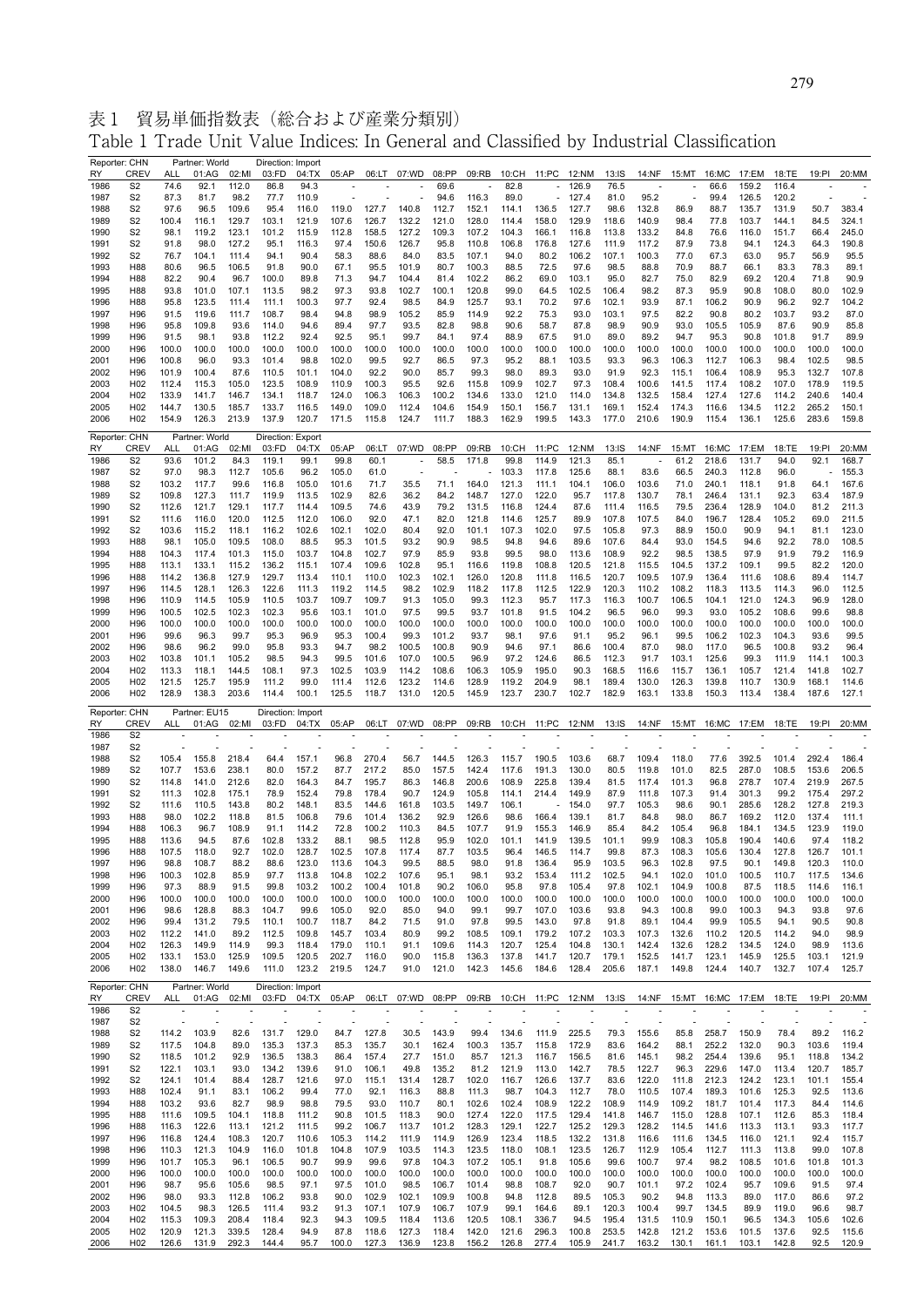| Reporter: CHN<br>RY  | <b>CREV</b>                        | ALL            | Partner: JPN<br>01:AG   | 02:MI          | Direction: Import<br>03:FD | 04:TX                   | 05:AP                   |                      | 06:LT 07:WD 08:PP    |                         | 09:RB                   | 10:CH  11:PC  12:NM     |                         |                        | $13:$ IS                |                         | 14:NF  15:MT  16:MC     |                         | 17:EM                   | 18:TE          | 19:PI          | 20:MM                  |
|----------------------|------------------------------------|----------------|-------------------------|----------------|----------------------------|-------------------------|-------------------------|----------------------|----------------------|-------------------------|-------------------------|-------------------------|-------------------------|------------------------|-------------------------|-------------------------|-------------------------|-------------------------|-------------------------|----------------|----------------|------------------------|
| 1986                 | S <sub>2</sub>                     |                |                         |                |                            |                         |                         |                      |                      |                         |                         |                         |                         |                        |                         |                         |                         |                         |                         |                |                |                        |
| 1987<br>1988         | S <sub>2</sub><br>S2               | 67.4           | 81.9                    | 56.2           | 120.6                      | 62.8                    | 79.9                    | 107.0                | 124.8                | 101.4                   | 53.6                    | 101.6                   | 62.4                    | 48.3                   | 88.0                    | 107.5                   | 40.6                    | 73.7                    | 80.8                    | 51.2           | 72.0           | 89.7                   |
| 1989                 | S2                                 | 71.8           | 79.4                    | 91.0           | 145.3                      | 67.4                    | 65.5                    | 116.9                | 158.7                | 106.9                   | 51.4                    | 109.9                   | 74.0                    | 48.9                   | 108.9                   | 117.2                   | 37.6                    | 75.1                    | 69.4                    | 51.1           | 75.5           | 132.8                  |
| 1990<br>1991         | S2<br>S <sub>2</sub>               | 76.2<br>73.3   | 86.4<br>63.5            | 79.1<br>123.4  | 142.8<br>124.2             | 70.1<br>85.3            | 70.0<br>93.2            | 170.7<br>208.0       | 125.2<br>159.0       | 93.3<br>90.6            | 37.9<br>78.1            | 102.5<br>97.8           | 75.6<br>84.9            | 73.9<br>76.1           | 103.6<br>101.3          | 105.4<br>110.3          | 48.6<br>64.1            | 69.8<br>71.0            | 100.6<br>72.8           | 64.9<br>57.8   | 51.9<br>50.1   | 128.7<br>102.3         |
| 1992                 | S <sub>2</sub>                     | 69.4           | 77.3                    | 138.9          | 103.7                      | 74.1                    | 77.1                    | 75.0                 | 105.3                | 89.1                    | 91.1                    | 90.9                    |                         | 79.1                   | 104.1                   | 96.0                    | 59.6                    | 66.9                    | 71.2                    | 44.9           | 61.0           | 83.7                   |
| 1993<br>1994         | H88<br>H88                         | 66.5<br>63.9   | 80.1<br>53.9            | 91.9<br>96.9   | 111.1<br>91.0              | 62.3<br>66.7            | 58.3<br>72.9            | 51.5<br>56.3         | 94.1<br>75.3         | 61.3<br>59.4            | 79.3<br>70.0            | 80.3<br>78.4            | 88.4<br>93.1            | 72.8<br>80.3           | 92.0<br>88.2            | 82.6<br>77.8            | 53.1<br>52.8            | 70.6<br>64.6            | 57.3<br>52.6            | 54.5<br>53.7   | 67.8<br>71.8   | 57.7<br>65.7           |
| 1995                 | H88                                | 75.1           | 54.9                    | 84.6           | 92.0                       | 78.0                    | 101.3                   | 57.7                 | 89.9                 | 73.2                    | 78.9                    | 88.3                    | 98.4                    | 78.8                   | 102.2                   | 84.6                    | 61.3                    | 77.6                    | 67.5                    | 52.0           | 75.1           | 83.6                   |
| 1996                 | H88                                | 76.3           | 52.4                    | 89.2           | 84.3                       | 76.9                    | 94.1                    | 58.2                 | 89.9                 | 68.0                    | 86.1                    | 82.5                    | 86.2                    | 73.2                   | 95.9                    | 82.8                    | 62.7                    | 84.1                    | 67.7                    | 52.4           | 84.8           | 86.9                   |
| 1997<br>1998         | H <sub>96</sub><br>H96             | 75.2<br>76.0   | 46.1<br>45.7            | 107.9<br>90.7  | 83.1<br>86.0               | 74.8<br>69.8            | 84.1<br>82.3            | 68.8<br>66.2         | 116.0<br>89.1        | 69.7<br>71.9            | 83.1<br>81.7            | 84.4<br>81.1            | 81.1<br>65.3            | 74.0<br>67.7           | 100.4<br>98.9           | 89.6<br>83.7            | 66.0<br>71.0            | 80.9<br>84.9            | 64.4<br>69.1            | 50.3<br>50.9   | 83.1<br>79.0   | 90.0<br>81.8           |
| 1999                 | H <sub>96</sub>                    | 83.2           | 75.2                    | 101.2          | 106.0                      | 72.3                    | 90.6                    | 79.1                 | 102.4                | 77.0                    | 91.2                    | 82.8                    | 70.0                    | 75.7                   | 93.1                    | 84.9                    | 80.2                    | 91.3                    | 79.5                    | 74.2           | 89.7           | 82.2                   |
| 2000<br>2001         | H <sub>96</sub><br>H <sub>96</sub> | 100.0<br>102.0 | 100.0<br>78.0           | 100.0<br>92.6  | 100.0<br>89.0              | 100.0<br>95.9           | 100.0<br>90.0           | 100.0<br>106.3       | 100.0<br>95.4        | 100.0<br>96.2           | 100.0<br>97.7           | 100.0<br>94.0           | 100.0<br>87.3           | 100.0<br>93.7          | 100.0<br>94.4           | 100.0<br>98.8           | 100.0<br>100.3          | 100.0<br>104.1          | 100.0<br>111.0          | 100.0<br>95.2  | 100.0<br>96.9  | 100.0<br>112.6         |
| 2002                 | H96                                | 104.0          | 87.4                    | 88.9           | 85.7                       | 95.4                    | 87.7                    | 96.8                 | 118.8                | 99.0                    | 94.2                    | 95.5                    | 84.9                    | 80.1                   | 88.7                    | 95.5                    | 98.6                    | 100.6                   | 126.3                   | 91.5           | 86.1           | 118.7                  |
| 2003                 | H <sub>02</sub>                    | 113.7          | 61.7                    | 104.1          | 102.5                      | 103.6                   | 97.6                    | 99.8                 | 121.3                | 112.6                   | 99.1                    | 107.8                   | 98.2                    | 87.3                   | 101.4                   | 104.6                   | 103.6                   | 110.8                   | 131.2                   | 102.8          | 101.4          | 120.9                  |
| 2004<br>2005         | H <sub>02</sub><br>H <sub>02</sub> | 125.3<br>133.3 | 63.6<br>68.0            | 118.1<br>119.6 | 102.2<br>115.3             | 112.3<br>112.2          | 118.0<br>130.7          | 106.9<br>106.8       | 153.0<br>169.2       | 125.9<br>130.5          | 113.0<br>133.0          | 126.8<br>142.2          | 116.9<br>139.9          | 98.5<br>102.2          | 123.2<br>159.9          | 136.2<br>159.8          | 112.8<br>124.6          | 127.7<br>144.6          | 134.1<br>127.1          | 110.4<br>110.8 | 102.5<br>101.8 | 134.5<br>149.9         |
| 2006                 | H <sub>02</sub>                    | 134.9          | 86.2                    | 116.3          | 120.1                      | 112.2                   | 134.6                   | 110.8                | 163.2                | 130.9                   | 139.9                   | 153.2                   | 180.1                   | 82.5                   | 164.2                   | 206.5                   | 124.7                   | 143.9                   | 126.6                   | 111.0          | 89.4           | 139.0                  |
| Reporter: CHN        |                                    |                | Partner: JPN            |                | Direction: Export          |                         |                         |                      |                      |                         |                         |                         |                         |                        |                         |                         |                         |                         |                         |                |                |                        |
| RY<br>1986           | CREV<br>S <sub>2</sub>             | ALL            | 01:AG                   | 02:MI          | 03:FD                      | 04:TX                   | 05:AP                   |                      | 06:LT 07:WD 08:PP    |                         | 09:RB                   | 10:CH  11:PC  12:NM     |                         |                        | 13:1S                   | 14:NF                   |                         | 15:MT 16:MC 17:EM 18:TE |                         |                | 19:PI          | 20:MM                  |
| 1987                 | S <sub>2</sub>                     |                |                         |                |                            |                         |                         |                      |                      |                         |                         |                         |                         |                        |                         |                         |                         |                         |                         |                |                |                        |
| 1988                 | S <sub>2</sub>                     | 93.6           | 100.1                   | 103.4          | 126.9                      | 103.7                   | 86.8                    | 110.7                | 36.8                 | 114.8                   | 163.3                   | 100.0                   | 399.2                   | 97.5                   | 115.9                   | 104.2                   | 56.0                    | 241.1                   | 74.7                    | 103.7          | 131.5          | 187.1                  |
| 1989<br>1990         | S <sub>2</sub><br>S <sub>2</sub>   | 100.8<br>102.7 | 111.6<br>108.1          | 115.5<br>138.8 | 119.0<br>113.9             | 115.3<br>108.6          | 91.3<br>90.1            | 103.7<br>89.7        | 39.0<br>34.4         | 140.8<br>110.0          | 137.4<br>134.8          | 104.3<br>93.9           | 441.6<br>453.8          | 95.0<br>83.5           | 132.0<br>116.8          | 129.6<br>117.7          | 69.2<br>70.8            | 232.0<br>255.5          | 91.7<br>69.4            | 118.9<br>139.9 | 83.4<br>91.9   | 177.1<br>152.3         |
| 1991                 | S <sub>2</sub>                     | 99.0           | 102.0                   | 126.0          | 112.1                      | 106.4                   | 91.3                    | 106.4                | 29.0                 | 136.4                   | 108.3                   | 93.7                    | 440.3                   | 77.4                   | 113.4                   | 108.8                   | 75.0                    | 183.2                   | 67.2                    | 144.8          | 80.0           | 153.5                  |
| 1992                 | S <sub>2</sub>                     | 101.2          | 103.3                   | 122.0          | 117.1                      | 99.0                    | 98.6                    | 117.6                | 62.3                 | 105.6                   | 103.7                   | 91.5                    | 135.4                   | 80.3                   | 108.9                   | 91.3                    | 77.5                    | 173.4                   | 91.9                    | 127.4          | 104.6          | 148.3                  |
| 1993<br>1994         | H88<br>H88                         | 96.0<br>98.3   | 97.7<br>99.6            | 116.8<br>106.4 | 119.8<br>130.1             | 87.5<br>97.3            | 89.3<br>90.2            | 101.7<br>101.4       | 100.0<br>109.5       | 62.8<br>61.1            | 120.0<br>103.7          | 85.7<br>87.0            | 126.5<br>127.1          | 81.6<br>100.8          | 107.8<br>106.1          | 86.3<br>92.4            | 84.6<br>86.3            | 180.8<br>134.1          | 81.2<br>88.1            | 147.5<br>131.4 | 101.8<br>98.2  | 109.3<br>116.9         |
| 1995                 | H88                                | 108.5          | 107.7                   | 116.9          | 148.7                      | 108.3                   | 100.4                   | 107.8                | 115.1                | 80.2                    | 114.4                   | 103.5                   | 127.8                   | 119.4                  | 120.2                   | 120.7                   | 97.5                    | 153.8                   | 97.1                    | 136.5          | 87.1           | 122.4                  |
| 1996<br>1997         | H88<br>H <sub>96</sub>             | 113.3<br>109.7 | 116.5<br>113.0          | 132.0<br>129.9 | 140.7<br>126.5             | 115.5<br>111.1          | 105.2<br>106.0          | 113.5<br>115.7       | 119.0<br>117.4       | 83.3<br>86.3            | 124.2<br>109.1          | 110.1<br>105.5          | 131.2<br>128.4          | 121.7<br>116.3         | 124.4<br>123.4          | 112.1<br>108.7          | 102.9<br>103.1          | 141.8<br>108.8          | 98.2<br>93.6            | 126.5<br>135.2 | 112.5<br>122.5 | 131.5<br>115.4         |
| 1998                 | H <sub>96</sub>                    | 99.6           | 104.4                   | 102.1          | 109.0                      | 100.0                   | 98.3                    | 107.6                | 103.8                | 96.2                    | 104.2                   | 103.2                   | 110.3                   | 107.0                  | 112.1                   | 99.5                    | 102.4                   | 104.1                   | 89.1                    | 125.5          | 84.7           | 102.6                  |
| 1999                 | H <sub>96</sub>                    | 97.2           | 99.2                    | 105.3          | 101.7                      | 91.8                    | 96.2                    | 103.2                | 98.8                 | 94.3                    | 111.1                   | 98.3                    | 97.5                    | 98.0                   | 97.0                    | 92.5                    | 102.4                   | 96.2                    | 92.2                    | 114.5          | 93.7           | 100.0                  |
| 2000<br>2001         | H96<br>H <sub>96</sub>             | 100.0<br>101.5 | 100.0<br>96.3           | 100.0<br>96.9  | 100.0<br>93.7              | 100.0<br>94.8           | 100.0<br>98.9           | 100.0<br>101.6       | 100.0<br>99.8        | 100.0<br>95.0           | 100.0<br>93.1           | 100.0<br>96.5           | 100.0<br>100.5          | 100.0<br>100.5         | 100.0<br>96.7           | 100.0<br>96.2           | 100.0<br>98.0           | 100.0<br>111.6          | 100.0<br>116.0          | 100.0<br>104.8 | 100.0<br>93.1  | 100.0<br>98.9          |
| 2002                 | H <sub>96</sub>                    | 101.2          | 98.0                    | 98.5           | 91.3                       | 93.9                    | 97.6                    | 100.7                | 97.2                 | 88.7                    | 90.8                    | 92.1                    | 105.5                   | 101.1                  | 98.2                    | 88.6                    | 93.2                    | 129.8                   | 112.6                   | 102.2          | 91.3           | 98.1                   |
| 2003<br>2004         | H <sub>02</sub><br>H <sub>02</sub> | 103.9<br>116.5 | 104.2<br>120.7          | 102.0<br>145.2 | 92.8<br>105.4              | 97.2<br>99.5            | 102.2<br>107.3          | 103.4<br>104.7       | 101.4<br>108.4       | 89.5<br>91.1            | 86.7<br>101.5           | 95.9<br>105.3           | 140.8<br>246.4          | 103.3<br>108.6         | 109.3<br>172.8          | 98.1<br>129.5           | 97.6<br>109.4           | 122.7<br>135.2          | 112.9<br>125.3          | 106.9<br>113.6 | 106.1<br>126.7 | 97.7<br>103.0          |
| 2005                 | H <sub>02</sub>                    | 120.9          | 123.9                   | 192.7          | 107.9                      | 99.9                    | 112.6                   | 112.0                | 116.5                | 95.9                    | 116.8                   | 123.8                   | 226.0                   | 113.3                  | 189.9                   | 150.3                   | 119.7                   | 137.4                   | 112.7                   | 124.0          | 142.2          | 115.8                  |
| 2006                 | H <sub>02</sub>                    | 124.4          | 134.0                   | 193.6          | 107.5                      | 100.2                   | 114.3                   | 121.0                | 120.2                | 95.3                    | 120.4                   | 133.0                   | 232.5                   | 111.5                  | 187.3                   | 172.8                   | 124.2                   | 145.1                   | 114.4                   | 128.4          | 129.6          | 134.1                  |
|                      |                                    |                |                         |                |                            |                         |                         |                      |                      |                         |                         |                         |                         |                        |                         |                         |                         |                         |                         |                |                |                        |
| Reporter: CHN        |                                    |                | Partner: ASIA           |                | Direction: Import          |                         |                         |                      |                      |                         |                         |                         |                         |                        |                         |                         |                         |                         |                         |                |                |                        |
| RY                   | <b>CREV</b>                        | ALL            | 01:AG                   | 02:MI          | 03:FD                      | 04:TX                   | 05:AP                   |                      | 06:LT 07:WD          | 08:PP                   | 09:RB                   |                         | 10:CH  11:PC  12:NM     |                        | $13:$ IS                | 14:NF                   |                         | 15:MT 16:MC             | 17:EM                   | 18:TE          | 19:PI          | 20:MM                  |
| 1986<br>1987         | S <sub>2</sub><br>S <sub>2</sub>   |                |                         |                |                            |                         |                         |                      |                      |                         |                         |                         |                         |                        |                         |                         |                         |                         |                         |                |                |                        |
| 1988                 | S <sub>2</sub>                     | 111.8          | 89.0                    | 90.9           | 108.8                      | 143.3                   | 196.7                   | 189.0                | 114.2                | 130.6                   | 184.2                   | 149.3                   | 54.4                    | 140.4                  | 125.4                   | 118.0                   | 58.3                    | 104.4                   | 116.1                   | 76.8           | 45.5           | 389.9                  |
| 1989<br>1990         | S <sub>2</sub><br>S <sub>2</sub>   | 109.7<br>110.5 | 88.8<br>85.2            | 121.7<br>122.5 | 110.8<br>110.2             | 151.1<br>147.5          | 172.5<br>167.9          | 190.9<br>179.7       | 108.6<br>108.3       | 136.5<br>127.3          | 153.9<br>130.3          | 150.9<br>128.4          | 64.4<br>67.0            | 153.5<br>130.0         | 134.2<br>126.1          | 134.9<br>143.8          | 55.0<br>85.0            | 103.2<br>93.3           | 95.8<br>128.2           | 79.6<br>90.5   | 40.4<br>32.5   | 294.1<br>207.4         |
| 1991                 | S <sub>2</sub>                     | 110.5          | 86.3                    | 132.0          | 109.0                      | 147.9                   | 153.2                   | 176.8                | 110.3                | 112.9                   | 130.2                   | 125.2                   | 71.9                    | 122.3                  | 132.7                   | 132.6                   | 125.5                   | 94.8                    | 118.4                   | 92.7           | 33.0           | 193.1                  |
| 1992<br>1993         | S <sub>2</sub><br>H88              | 91.7<br>90.8   | 84.5<br>79.8            | 109.7<br>109.6 | 108.8<br>108.1             | 115.4<br>105.4          | 87.1<br>95.0            | 111.3<br>113.0       | 88.2<br>104.0        | 91.6<br>88.1            | 125.1<br>118.1          | 109.5<br>103.3          | 67.1                    | 113.4<br>109.9         | 104.5<br>95.1           | 103.4<br>98.8           | 105.7<br>97.7           | 95.5<br>109.7           | 72.5<br>64.5            | 86.0<br>96.9   | 33.3<br>41.1   | 138.9<br>114.8         |
| 1994                 | H88                                | 88.0           | 72.3                    | 95.6           | 122.3                      | 102.4                   | 91.1                    | 103.8                | 107.3                | 88.7                    | 129.4                   | 100.2                   | 62.8                    | 111.9                  | 96.9                    | 92.5                    | 96.1                    | 96.4                    | 65.4                    | 102.8          | 47.6           | 107.8                  |
| 1995                 | H88                                | 94.7           | 72.0                    | 103.8          | 138.9                      | 105.4                   | 101.8                   | 103.6                | 100.8                | 97.5                    | 152.2                   | 110.6                   | 68.1                    | 113.3                  | 106.2                   | 106.6                   | 103.3                   | 97.6                    | 75.9                    | 87.9           | 64.1           | 111.9                  |
| 1996<br>1997         | H88<br>H <sub>96</sub>             | 95.8<br>94.1   | 86.1<br>85.0            | 116.5<br>117.4 | 131.4<br>129.1             | 107.1<br>103.2          | 100.7<br>99.8           | 101.3<br>101.6       | 97.1<br>106.6        | 86.6<br>87.3            | 147.1<br>129.4          | 97.9<br>97.9            | 70.7<br>75.5            | 113.8<br>102.9         | 103.8<br>106.2          | 100.0<br>104.6          | 101.5<br>100.8          | 110.9<br>97.8           | 80.0<br>80.7            | 83.2<br>81.6   | 77.5<br>80.4   | 111.2<br>97.4          |
| 1998                 | H96                                | 90.5           | 91.9                    | 87.8           | 143.9                      | 98.5                    | 93.7                    | 101.1                | 94.2                 | 84.9                    | 104.7                   | 92.5                    | 58.3                    | 97.2                   | 97.5                    | 97.6                    | 96.2                    | 99.3                    | 84.3                    | 75.2           | 79.8           | 91.1                   |
| 1999<br>2000         | H <sub>96</sub><br>H96             | 89.5<br>100.0  | 102.2<br>100.0          | 94.6<br>100.0  | 127.6<br>100.0             | 95.0<br>100.0           | 94.3<br>100.0           | 96.2<br>100.0        | 103.4<br>100.0       | 87.3<br>100.0           | 97.5<br>100.0           | 88.4<br>100.0           | 67.8<br>100.0           | 94.4<br>100.0          | 87.6<br>100.0           | 93.6<br>100.0           | 97.0<br>100.0           | 89.1<br>100.0           | 88.6<br>100.0           | 90.0<br>100.0  | 85.0<br>100.0  | 89.8<br>100.0          |
| 2001                 | H <sub>96</sub>                    | 101.5          | 93.2                    | 93.2           | 92.5                       | 99.0                    | 100.8                   | 96.9                 | 91.3                 | 90.7                    | 96.4                    | 95.4                    | 86.7                    | 99.5                   | 92.2                    | 97.4                    | 107.7                   | 110.2                   | 109.5                   | 100.1          | 103.1          | 97.0                   |
| 2002                 | H <sub>96</sub>                    | 107.6          | 89.1                    | 86.4           | 110.8                      | 99.2                    | 101.4                   | 92.9                 | 86.3                 | 92.4                    | 106.5                   | 97.6                    | 90.0                    | 91.9                   | 91.9                    | 94.2                    | 116.6                   | 118.8                   | 119.9                   | 110.0          | 135.6          | 104.5                  |
| 2003<br>2004         | H <sub>02</sub><br>H <sub>02</sub> | 125.1<br>147.6 | 95.1<br>104.8           | 102.7<br>129.6 | 124.4<br>139.0             | 103.7<br>110.4          | 105.8<br>110.6          | 99.6<br>107.1        | 88.7<br>94.3         | 95.5<br>100.2           | 128.6<br>154.8          | 107.5<br>128.4          | 102.7<br>119.9          | 88.2<br>99.4           | 104.1<br>126.6          | 99.4<br>120.2           | 135.4<br>160.6          | 130.8<br>139.9          | 132.1<br>146.2          | 117.6<br>124.2 | 291.9<br>518.2 | 120.9<br>129.9         |
| 2005                 | H <sub>02</sub>                    | 161.9          | 122.1                   | 172.1          | 128.0                      | 115.9                   | 121.9                   | 109.1                | 98.0                 | 106.1                   | 177.2                   | 145.0                   | 155.2                   | 112.8                  | 147.3                   | 133.8                   | 178.2                   | 151.0                   | 157.5                   | 125.3          | 569.3          | 146.4                  |
| 2006                 | H <sub>02</sub>                    | 168.8          | 123.7                   | 196.2          | 134.9                      | 120.9                   | 133.6                   | 117.0                | 108.4                | 112.7                   | 229.6                   | 157.7                   | 212.5                   | 122.7                  | 146.6                   | 182.4                   | 201.1                   | 164.0                   | 155.9                   | 124.8          | 538.2          | 157.8                  |
| Reporter: CHN        |                                    |                | Partner: ASIA           |                | Direction: Export          |                         |                         |                      |                      |                         |                         |                         |                         |                        |                         |                         |                         |                         |                         |                |                |                        |
| RY<br>1986           | <b>CREV</b><br>S <sub>2</sub>      | ALL<br>÷,      | 01:AG 02:MI             |                | 03:FD                      | 04:TX                   | 05:AP                   |                      | 06:LT 07:WD 08:PP    |                         | 09:RB                   | 10:CH  11:PC  12:NM     |                         |                        | $13:$ IS                | 14:NF                   |                         | 15:MT 16:MC 17:EM 18:TE |                         |                | 19:PI          | 20:MM                  |
| 1987                 | S <sub>2</sub>                     |                |                         |                |                            |                         |                         |                      |                      |                         |                         |                         |                         |                        |                         |                         |                         |                         |                         |                |                |                        |
| 1988<br>1989         | S <sub>2</sub><br>S <sub>2</sub>   | 95.6<br>102.9  | 131.2<br>143.6          | 121.8<br>138.6 | 106.0<br>110.7             | 96.7<br>103.4           | 112.8<br>115.3          | 80.8<br>90.7         | 52.2<br>57.3         | 78.4<br>88.0            | 89.4<br>94.3            | 108.9<br>110.8          | 77.9<br>87.9            | 119.2<br>107.8         | 109.6<br>118.8          | 109.7<br>139.5          | 63.1<br>72.5            | 116.1<br>129.8          | 119.3<br>141.0          | 82.5<br>89.8   | 46.9<br>41.1   | 131.1<br>138.8         |
| 1990                 | S <sub>2</sub>                     | 109.7          | 138.3                   | 144.1          | 109.4                      | 106.1                   | 127.8                   | 94.6                 | 80.9                 | 82.6                    | 98.3                    | 114.2                   | 91.2                    | 83.2                   | 116.7                   | 125.6                   | 75.6                    | 130.7                   | 145.3                   | 94.7           | 61.2           | 177.5                  |
| 1991                 | S <sub>2</sub>                     | 112.7          | 127.6                   | 140.3          | 103.0                      | 107.0                   | 128.9                   | 120.5                | 82.0                 | 88.0                    | 105.3                   | 108.7                   | 92.6                    | 87.0                   | 113.9                   | 118.4                   | 84.7                    | 141.4                   | 141.1                   | 115.4          | 52.1           | 176.6                  |
| 1992<br>1993         | S <sub>2</sub><br>H88              | 102.3<br>95.8  | 128.1<br>115.3          | 135.6<br>123.0 | 99.6<br>97.2               | 98.9<br>85.6            | 119.8<br>108.6          | 124.0<br>110.2       | 100.1<br>98.3        | 96.9<br>99.1            | 94.5<br>87.1            | 103.2<br>92.0           | 87.6<br>81.2            | 95.4<br>85.3           | 109.1<br>116.1          | 107.3<br>90.2           | 88.2<br>89.2            | 123.0<br>128.6          | 92.1<br>90.3            | 107.6<br>91.6  | 61.2<br>76.8   | 133.9<br>116.3         |
| 1994                 | H88                                | 109.8          | 136.7                   | 115.2          | 114.5                      | 106.6                   | 135.0                   | 126.7                | 102.0                | 91.9                    | 91.1                    | 98.0                    | 83.8                    | 111.7                  | 115.0                   | 98.4                    | 98.4                    | 123.7                   | 95.9                    | 96.3           | 83.5           | 137.1                  |
| 1995                 | H88                                | 117.7          | 155.2                   | 129.1          | 132.8                      | 118.4                   | 119.9                   | 132.6                | 111.3                | 99.0                    | 108.8                   | 116.9                   | 102.8                   | 114.1                  | 123.8                   | 113.4                   | 101.7                   | 131.3                   | 112.0                   | 119.6          | 74.2           | 138.9                  |
| 1996<br>1997         | H88<br>H <sub>96</sub>             | 114.8<br>117.1 | 147.5<br>136.8          | 141.7<br>140.8 | 122.2<br>118.1             | 111.9<br>109.6          | 119.5<br>144.7          | 117.1<br>123.9       | 112.8<br>113.9       | 100.8<br>101.2          | 120.7<br>111.9          | 115.9<br>117.2          | 100.3<br>103.0          | 106.4<br>117.2         | 120.9<br>120.0          | 108.9<br>111.0          | 103.2<br>105.4          | 126.0<br>108.2          | 112.4<br>110.3          | 116.5<br>108.0 | 94.1<br>103.3  | 119.8<br>118.7         |
| 1998                 | H <sub>96</sub>                    | 109.8          | 117.0                   | 119.6          | 108.6                      | 103.9                   | 128.3                   | 117.4                | 108.7                | 102.0                   | 94.9                    | 112.0                   | 83.7                    | 110.3                  | 110.4                   | 99.1                    | 104.5                   | 104.5                   | 105.1                   | 116.7          | 109.8          | 113.1                  |
| 1999                 | H <sub>96</sub>                    | 101.2          | 103.2                   | 104.7          | 97.5                       | 97.2                    | 112.9                   | 105.3                | 101.4                | 98.4                    | 96.2                    | 101.4                   | 92.5                    | 99.8                   | 96.8                    | 95.4                    | 98.7                    | 87.7                    | 104.1                   | 109.5          | 104.1          | 102.9                  |
| 2000<br>2001         | H96<br>H <sub>96</sub>             | 100.0<br>98.6  | 100.0<br>102.6          | 100.0<br>103.4 | 100.0<br>95.7              | 100.0<br>99.0           | 100.0<br>91.2           | 100.0<br>98.3        | 100.0<br>99.1        | 100.0<br>100.5          | 100.0<br>96.0           | 100.0<br>97.4           | 100.0<br>93.1           | 100.0<br>92.3          | 100.0<br>95.3           | 100.0<br>93.0           | 100.0<br>99.5           | 100.0<br>110.0          | 100.0<br>97.2           | 100.0<br>102.9 | 100.0<br>92.6  | 100.0<br>96.0          |
| 2002                 | H <sub>96</sub>                    | 98.6           | 100.5                   | 101.4          | 97.3                       | 95.8                    | 93.6                    | 80.1                 | 94.0                 | 99.0                    | 85.8                    | 93.9                    | 91.2                    | 86.3                   | 101.8                   | 85.2                    | 98.4                    | 125.7                   | 94.6                    | 93.4           | 101.7          | 90.2                   |
| 2003                 | H <sub>02</sub><br>H <sub>02</sub> | 104.7<br>114.8 | 106.1                   | 107.6<br>147.4 | 100.9                      | 98.3                    | 100.5                   | 80.4                 | 94.9                 | 98.0                    | 95.0                    | 95.7                    | 110.9                   | 87.5                   | 116.1                   | 89.3                    | 101.2                   | 131.7                   | 99.2                    | 95.4<br>107.7  | 146.8<br>219.2 | 97.0                   |
| 2004<br>2005<br>2006 | H <sub>02</sub><br>H <sub>02</sub> | 125.6<br>133.0 | 125.7<br>136.5<br>149.8 | 199.6<br>212.6 | 109.9<br>115.1<br>120.6    | 103.8<br>106.7<br>109.2 | 103.7<br>105.7<br>119.2 | 85.0<br>88.1<br>94.3 | 89.3<br>88.8<br>91.0 | 103.7<br>108.5<br>111.5 | 102.3<br>115.8<br>126.6 | 104.0<br>117.1<br>123.5 | 147.3<br>179.8<br>224.9 | 92.2<br>101.7<br>107.7 | 176.4<br>190.1<br>181.7 | 112.1<br>126.0<br>165.4 | 111.1<br>121.2<br>129.1 | 134.8<br>142.4<br>151.0 | 103.8<br>110.9<br>113.7 | 128.7<br>132.8 | 302.2<br>329.2 | 97.8<br>112.9<br>128.1 |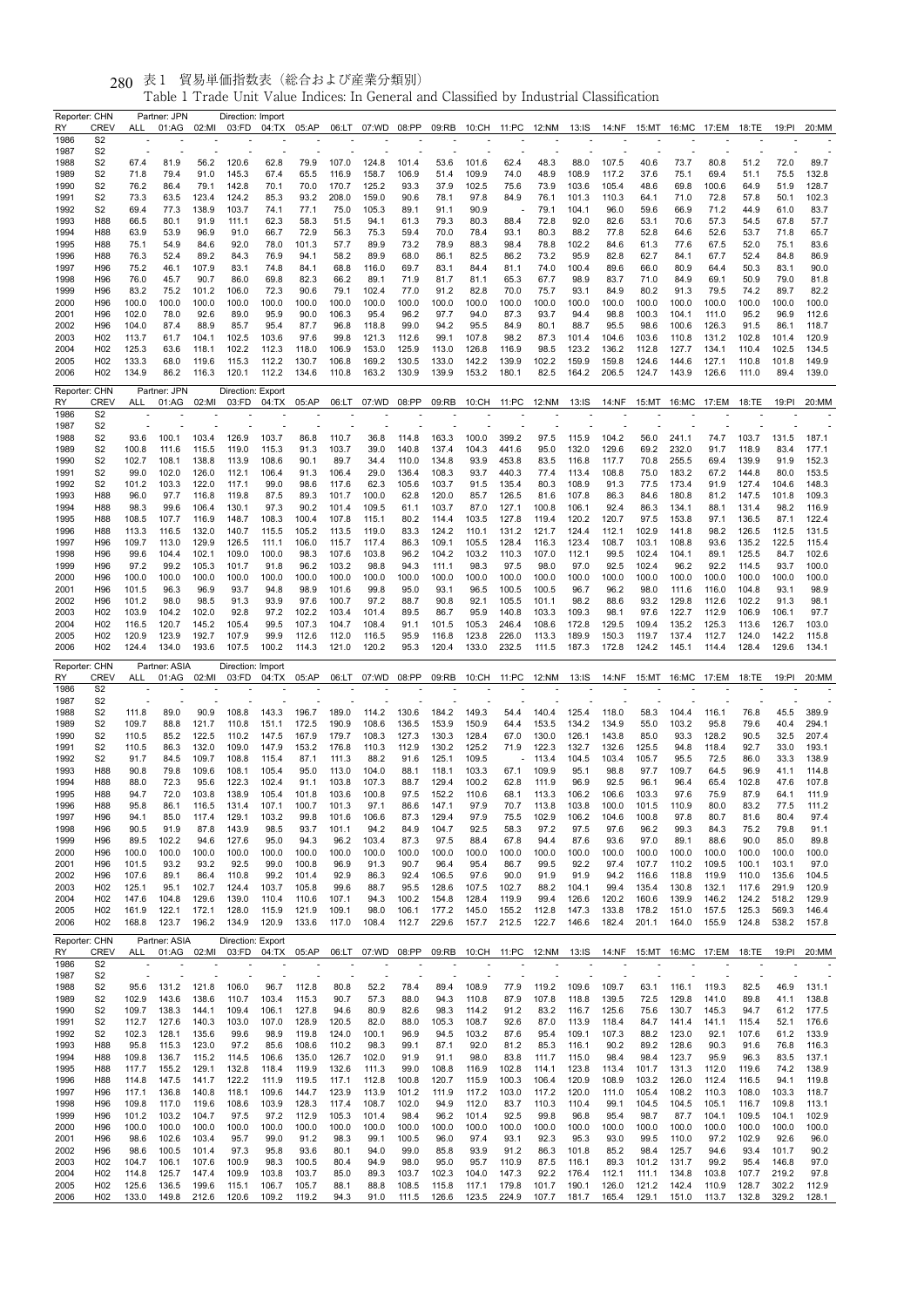|      | Reporter: CHN  |      | Partner: US/CA |       |       | Direction: Import |       |       |       |       |       |       |        |       |       |       |       |       |       |       |       |       |
|------|----------------|------|----------------|-------|-------|-------------------|-------|-------|-------|-------|-------|-------|--------|-------|-------|-------|-------|-------|-------|-------|-------|-------|
| RY   | CREV           | ALL  | 01:AG          | 02:MI | 03:FD | 04:TX             | 05:AP | 06:LT | 07:WD | 08:PP | 09:RB | 10:CH | 11:PC  | 12:NM | 13:IS | 14:NF | 15:MT | 16:MC | 17:EM | 18:TE | 19:PI | 20:MN |
| 1986 | S <sub>2</sub> |      |                |       |       |                   |       |       |       |       |       |       |        |       |       |       |       |       |       |       |       |       |
| 1987 | S2             |      |                |       |       |                   |       |       |       |       |       |       |        |       |       |       |       |       |       |       |       |       |
| 1988 | S <sub>2</sub> | 73.7 | 106.3          | 220.9 | 108.0 | 124.1             | 129.0 | 137.7 | 54.5  | 115.8 | 153.5 | 116.1 | 106.6  | 62.9  | 59.4  | 116.4 | 38.3  | 80.9  | 85.5  | 66.5  | 181.6 | 103.1 |
| 1989 | S <sub>2</sub> | 86.2 | 131.2          | 208.2 | 109.8 | 136.2             | 126.7 | 142.8 | 57.5  | 123.2 | 143.7 | 113.5 | 130.5  | 69.5  | 70.2  | 139.7 | 52.1  | 93.6  | 103.1 | 129.3 | 200.0 | 194.6 |
| 1990 | S <sub>2</sub> | 89.1 | 136.9          | 161.3 | 116.4 | 131.7             | 96.9  | 221.7 | 67.9  | 111.6 | 160.8 | 105.0 | 133.1  | 62.6  | 86.4  | 135.4 | 52.6  | 122.2 | 105.2 | 119.6 | 173.2 | 207.2 |
| 1991 | S <sub>2</sub> | 78.4 | 105.8          | 146.2 | 104.0 | 123.3             | 69.3  | 195.1 | 43.1  | 95.6  | 105.8 | 106.1 | 138.5  | 78.9  | 60.5  | 120.4 | 65.9  | 125.1 | 68.6  | 76.7  | 144.7 | 225.3 |
| 1992 | S <sub>2</sub> | 73.8 | 112.0          | 137.5 | 98.3  | 120.8             | 86.1  | 79.5  | 72.6  | 87.5  | 88.7  | 97.0  | $\sim$ | 84.4  | 124.8 | 101.7 | 73.0  | 80.9  | 43.4  | 90.3  | 151.7 | 233.9 |
| 1993 | H88            | 64.6 | 101.5          | 149.1 | 99.9  | 98.2              | 57.7  | 63.8  | 86.0  | 75.8  | 74.2  | 86.1  | 106.1  | 77.3  | 110.3 | 82.5  | 85.9  | 82.8  | 31.4  | 66.0  | 154.9 | 180.1 |
| 1994 | H88            | 71.7 | 98.7           | 137.5 | 110.2 | 105.4             | 70.4  | 71.3  | 83.4  | 79.2  | 70.9  | 87.0  | 111.8  | 78.9  | 124.1 | 70.2  | 74.0  | 66.2  | 35.9  | 109.5 | 118.0 | 218.2 |

| S <sub>2</sub><br>120.4<br>125.1<br>225.3<br>1991<br>105.8<br>146.2<br>104.0<br>123.3<br>69.3<br>195.1<br>43.1<br>95.6<br>105.8<br>106.1<br>138.5<br>78.9<br>60.5<br>65.9<br>68.6<br>76.7<br>144.7<br>78.4<br>S <sub>2</sub><br>112.0<br>137.5<br>120.8<br>86.1<br>79.5<br>88.7<br>97.0<br>124.8<br>101.7<br>80.9<br>43.4<br>90.3<br>151.7<br>233.9<br>1992<br>73.8<br>98.3<br>72.6<br>87.5<br>73.0<br>84.4<br>57.7<br>110.3<br>66.0<br>180.1<br>H88<br>101.5<br>149.1<br>99.9<br>98.2<br>63.8<br>86.0<br>75.8<br>74.2<br>86.1<br>106.1<br>77.3<br>82.5<br>85.9<br>82.8<br>154.9<br>1993<br>64.6<br>31.4<br>1994<br>H88<br>71.7<br>98.7<br>137.5<br>110.2<br>70.4<br>71.3<br>83.4<br>79.2<br>70.9<br>87.0<br>111.8<br>124.1<br>74.0<br>66.2<br>35.9<br>109.5<br>118.0<br>218.2<br>105.4<br>78.9<br>70.2<br>107.6<br>170.2<br>108.5<br>111.9<br>110.0<br>63.6<br>108.7<br>68.2<br>112.8<br>144.4<br>1995<br>H88<br>81.3<br>112.9<br>73.6<br>91.8<br>99.6<br>93.1<br>78.4<br>82.8<br>81.1<br>54.1<br>91.8<br>H88<br>128.1<br>119.5<br>108.3<br>114.0<br>129.9<br>68.0<br>90.8<br>88.0<br>85.7<br>100.6<br>126.0<br>113.2<br>77.1<br>82.8<br>109.2<br>119.5<br>126.4<br>1996<br>90.5<br>78.6<br>80.6<br>79.9<br>109.4<br>108.9<br>131.1<br>79.2<br>87.0<br>98.2<br>139.3<br>112.4<br>88.8<br>76.5<br>78.7<br>112.7<br>118.6<br>139.7<br>1997<br>H96<br>89.4<br>124.9<br>110.7<br>78.1<br>100.2<br>90.2<br>78.9<br>H96<br>110.2<br>91.1<br>106.9<br>104.9<br>153.1<br>80.0<br>99.0<br>79.3<br>88.4<br>97.6<br>151.2<br>109.0<br>76.2<br>92.3<br>87.6<br>85.9<br>96.1<br>122.5<br>182.0<br>1998<br>90.7<br>87.6<br>87.5<br>98.6<br>88.3<br>100.7<br>143.3<br>86.1<br>96.6<br>81.2<br>95.1<br>100.9<br>100.4<br>96.6<br>79.2<br>93.0<br>73.4<br>79.1<br>118.6<br>94.0<br>1999<br>H96<br>98.8<br>96.6<br>111.6<br>H96<br>100.0<br>100.0<br>100.0<br>100.0<br>100.0<br>100.0<br>100.0<br>100.0<br>100.0<br>100.0<br>100.0<br>100.0<br>100.0<br>100.0<br>100.0<br>100.0<br>100.0<br>100.0<br>100.0<br>100.0<br>100.0<br>2000<br>108.2<br>97.2<br>85.5<br>107.5<br>94.2<br>77.0<br>107.6<br>93.9<br>102.4<br>98.1<br>65.2<br>105.9<br>100.6<br>107.6<br>116.6<br>100.0<br>125.7<br>136.8<br>113.4<br>103.5<br>2001<br>H96<br>81.7<br>105.0<br>96.4<br>84.2<br>119.1<br>93.3<br>70.3<br>102.5<br>98.9<br>97.7<br>106.1<br>100.6<br>106.5<br>116.6<br>129.6<br>95.2<br>99.4<br>2002<br>H96<br>93.5<br>79.0<br>67.0<br>116.4<br>101.6<br>107.5<br>2003<br>109.5<br>118.7<br>115.1<br>130.8<br>111.1<br>83.4<br>115.3<br>98.7<br>86.7<br>100.6<br>111.9<br>86.1<br>117.5<br>129.2<br>120.2<br>140.6<br>106.7<br>94.1<br>112.6<br>95.0<br>H <sub>02</sub><br>146.1<br>108.0<br>134.3<br>158.5<br>118.7<br>107.7<br>2004<br>H <sub>02</sub><br>127.3<br>145.2<br>163.0<br>144.4<br>136.2<br>121.6<br>106.6<br>94.1<br>85.9<br>111.0<br>173.2<br>154.2<br>115.1<br>106.8<br>108.8<br>131.2<br>177.9<br>106.1<br>115.5<br>122.6<br>114.2<br>122.1<br>149.2<br>128.5<br>206.0<br>180.9<br>162.7<br>132.9<br>108.1<br>102.8<br>2005<br>H <sub>02</sub><br>131.2<br>153.3<br>96.6<br>111.8<br>111.4<br>95.8<br>123.4<br>2006<br>H <sub>02</sub><br>140.2<br>127.6<br>193.7<br>158.4<br>115.3<br>100.3<br>125.7<br>120.4<br>102.3<br>125.6<br>162.7<br>142.8<br>125.0<br>216.0<br>235.5<br>188.6<br>100.6<br>151.6<br>98.3<br>141.7<br>Partner: US/CA<br>Reporter: CHN<br>Direction: Export<br><b>CREV</b><br>03:FD 04:TX 05:AP<br>06:LT 07:WD 08:PP 09:RB<br>10:CH 11:PC 12:NM 13:IS<br>RY<br>01:AG<br>02:MI<br>14:NF  15:MT  16:MC  17:EM  18:TE<br>20:MM<br>ALL.<br>19:PI<br>1986<br>S <sub>2</sub><br>S <sub>2</sub><br>1987<br>S <sub>2</sub><br>116.3<br>99.7<br>109.3<br>101.2<br>74.8<br>123.7<br>80.2<br>91.8<br>129.3<br>156.8<br>143.8<br>91.0<br>117.2<br>79.3<br>248.4<br>76.8<br>121.5<br>76.6<br>1988<br>87.8<br>44.4<br>93.3<br>S <sub>2</sub><br>109.0<br>118.6<br>102.6<br>82.4<br>148.8<br>34.2<br>90.9<br>103.1<br>135.6<br>108.2<br>138.6<br>229.1<br>88.8<br>90.7<br>99.3<br>118.6<br>1989<br>96.4<br>103.4<br>154.6<br>131.1<br>87.0<br>S <sub>2</sub><br>145.6<br>122.7<br>113.0<br>114.7<br>1990<br>95.8<br>115.4<br>108.5<br>106.7<br>90.1<br>49.3<br>77.9<br>79.6<br>98.7<br>155.3<br>125.7<br>115.6<br>112.0<br>84.6<br>214.3<br>91.0<br>96.3<br>S <sub>2</sub><br>125.1<br>124.5<br>114.7<br>189.7<br>97.3<br>179.0<br>1991<br>113.9<br>112.9<br>109.6<br>108.0<br>91.6<br>101.7<br>107.8<br>112.4<br>110.1<br>164.5<br>105.9<br>98.2<br>90.2<br>101.2<br>97.6<br>S <sub>2</sub><br>112.3<br>122.7<br>1992<br>111.0<br>111.0<br>114.3<br>109.8<br>98.2<br>93.1<br>110.5<br>127.8<br>86.8<br>110.5<br>138.5<br>141.7<br>96.0<br>170.0<br>97.7<br>99.3<br>102.8<br>95.4<br>H88<br>75.7<br>100.7<br>100.3<br>98.1<br>106.1<br>150.3<br>96.4<br>94.2<br>1993<br>97.8<br>92.3<br>104.1<br>91.2<br>86.3<br>101.9<br>85.9<br>108.4<br>120.1<br>89.4<br>94.3<br>129.1<br>79.6<br>95.5<br>98.2<br>111.2<br>109.9<br>99.2<br>H88<br>98.3<br>102.5<br>89.3<br>79.2<br>97.3<br>107.7<br>89.3<br>89.9<br>121.0<br>93.2<br>96.3<br>124.8<br>99.6<br>123.1<br>80.7<br>1994<br>91.0<br>120.8<br>111.5<br>109.3<br>97.2<br>90.4<br>101.9<br>113.4<br>95.9<br>107.0<br>116.9<br>121.8<br>118.7<br>114.0<br>116.5<br>104.2<br>106.9<br>109.8<br>125.6<br>88.2<br>101.1<br>1995<br>H88<br>104.5<br>125.3<br>128.4<br>105.1<br>107.0<br>95.4<br>107.1<br>107.2<br>103.5<br>106.5<br>120.1<br>122.6<br>106.3<br>109.1<br>110.5<br>100.1<br>1996<br>H88<br>106.2<br>113.8<br>115.5<br>116.9<br>114.5<br>83.3<br>104.2<br>124.6<br>132.5<br>106.1<br>110.0<br>101.9<br>108.8<br>100.3<br>106.8<br>96.8<br>115.4<br>114.5<br>119.8<br>114.2<br>116.1<br>110.1<br>115.8<br>115.2<br>118.8<br>86.2<br>1997<br>H96<br>109.4<br>107.3<br>108.2<br>102.4<br>107.4<br>106.0<br>87.9<br>108.7<br>105.6<br>107.8<br>106.0<br>106.9<br>118.0<br>102.2<br>1998<br>H96<br>105.3<br>101.8<br>99.9<br>94.1<br>114.4<br>104.5<br>111.2<br>87.2<br>96.5<br>100.6<br>99.2<br>100.6<br>104.5<br>97.9<br>101.9<br>97.5<br>100.0<br>91.3<br>101.9<br>92.5<br>103.9<br>94.8<br>101.7<br>100.7<br>93.9<br>109.1<br>109.3<br>95.9<br>1999<br>H96<br>91.0<br>100.0<br>100.0<br>100.0<br>100.0<br>100.0<br>100.0<br>100.0<br>100.0<br>H96<br>100.0<br>100.0<br>100.0<br>100.0<br>100.0<br>100.0<br>100.0<br>100.0<br>100.0<br>100.0<br>100.0<br>100.0<br>100.0<br>2000<br>101.1<br>90.6<br>98.3<br>95.9<br>101.1<br>100.0<br>99.4<br>102.0<br>96.5<br>98.3<br>104.6<br>94.4<br>98.3<br>101.1<br>102.6<br>104.1<br>100.3<br>101.2<br>104.5<br>104.4<br>2001<br>H96<br>95.6<br>102.5<br>95.3<br>92.3<br>96.4<br>93.1<br>95.1<br>100.1<br>101.4<br>98.7<br>89.9<br>96.0<br>103.8<br>107.0<br>85.5<br>104.8<br>119.9<br>99.4<br>100.3<br>105.8<br>2002<br>H96<br>94.8<br>96.9<br>107.6<br>98.7<br>103.4<br>100.4<br>97.1<br>110.2<br>139.3<br>110.1<br>2003<br>H <sub>02</sub><br>104.0<br>97.7<br>93.4<br>94.8<br>109.6<br>96.7<br>129.1<br>97.0<br>90.1<br>110.9<br>98.9<br>105.8<br>95.9<br>223.5<br>2004<br>H <sub>02</sub><br>116.0<br>115.0<br>101.6<br>89.1<br>96.5<br>103.9<br>120.3<br>105.2<br>101.7<br>103.2<br>98.4<br>159.2<br>116.4<br>123.8<br>153.8<br>108.1<br>118.3<br>98.5<br>109.0<br>114.0<br>137.3<br>108.1<br>109.9<br>131.3<br>108.8<br>126.3<br>113.7<br>199.1<br>185.0<br>122.7<br>134.9<br>156.3<br>122.9<br>124.6<br>92.7<br>123.5<br>2005<br>H <sub>02</sub><br>123.2<br>119.8<br>89.3<br>82.9<br>103.5<br>H <sub>02</sub><br>132.8<br>132.3<br>155.9<br>99.1<br>119.2<br>140.9<br>118.2<br>200.8<br>108.4<br>185.0<br>156.1<br>143.8<br>172.6<br>125.3<br>122.3<br>110.7<br>139.3<br>2006<br>117.0<br>91.0<br>141.7<br>118.0 | 1990 | S2 | 89.1 | 136.9 | 161.3 | 116.4 | 131.7 | 96.9 | 221.7 | 67.9 | 111.6 | 160.8 | 105.0 | 133.1 | 62.6 | 86.4 | 135.4 | 52.6 | 122.2 | 105.2 | 119.6 | 173.2 | 207.2 |
|--------------------------------------------------------------------------------------------------------------------------------------------------------------------------------------------------------------------------------------------------------------------------------------------------------------------------------------------------------------------------------------------------------------------------------------------------------------------------------------------------------------------------------------------------------------------------------------------------------------------------------------------------------------------------------------------------------------------------------------------------------------------------------------------------------------------------------------------------------------------------------------------------------------------------------------------------------------------------------------------------------------------------------------------------------------------------------------------------------------------------------------------------------------------------------------------------------------------------------------------------------------------------------------------------------------------------------------------------------------------------------------------------------------------------------------------------------------------------------------------------------------------------------------------------------------------------------------------------------------------------------------------------------------------------------------------------------------------------------------------------------------------------------------------------------------------------------------------------------------------------------------------------------------------------------------------------------------------------------------------------------------------------------------------------------------------------------------------------------------------------------------------------------------------------------------------------------------------------------------------------------------------------------------------------------------------------------------------------------------------------------------------------------------------------------------------------------------------------------------------------------------------------------------------------------------------------------------------------------------------------------------------------------------------------------------------------------------------------------------------------------------------------------------------------------------------------------------------------------------------------------------------------------------------------------------------------------------------------------------------------------------------------------------------------------------------------------------------------------------------------------------------------------------------------------------------------------------------------------------------------------------------------------------------------------------------------------------------------------------------------------------------------------------------------------------------------------------------------------------------------------------------------------------------------------------------------------------------------------------------------------------------------------------------------------------------------------------------------------------------------------------------------------------------------------------------------------------------------------------------------------------------------------------------------------------------------------------------------------------------------------------------------------------------------------------------------------------------------------------------------------------------------------------------------------------------------------------------------------------------------------------------------------------------------------------------------------------------------------------------------------------------------------------------------------------------------------------------------------------------------------------------------------------------------------------------------------------------------------------------------------------------------------------------------------------------------------------------------------------------------------------------------------------------------------------------------------------------------------------------------------------------------------------------------------------------------------------------------------------------------------------------------------------------------------------------------------------------------------------------------------------------------------------------------------------------------------------------------------------------------------------------------------------------------------------------------------------------------------------------------------------------------------------------------------------------------------------------------------------------------------------------------------------------------------------------------------------------------------------------------------------------------------------------------------------------------------------------------------------------------------------------------------------------------------------------------------------------------------------------------------------------------------------------------------------------------------------------------------------------------------------------------------------------------------------------------------------------------------------------------------------------------------------------------------------------------------------------------------------------------------------------------------------------------------------------------------------------------------------------------------------------------------------------------------------------------------------------------------------------------------------------------------------------------------------------------------------------------------------------------------------------------------------------------------------------------------------------------------------------------------------------------------------------------------------------------------------------------------------------------------------------------------------------------------------------------------------------------------------------------------------------------------------------------------------------------------------------------------------------------------------------------------------------------------------------------------------------------------------------------------------------------------------------------------------------------------------------------------------------------------------------------------------------------------------------------------------------------------------------------------------------------------------------------------------------------------------------------------------|------|----|------|-------|-------|-------|-------|------|-------|------|-------|-------|-------|-------|------|------|-------|------|-------|-------|-------|-------|-------|
|                                                                                                                                                                                                                                                                                                                                                                                                                                                                                                                                                                                                                                                                                                                                                                                                                                                                                                                                                                                                                                                                                                                                                                                                                                                                                                                                                                                                                                                                                                                                                                                                                                                                                                                                                                                                                                                                                                                                                                                                                                                                                                                                                                                                                                                                                                                                                                                                                                                                                                                                                                                                                                                                                                                                                                                                                                                                                                                                                                                                                                                                                                                                                                                                                                                                                                                                                                                                                                                                                                                                                                                                                                                                                                                                                                                                                                                                                                                                                                                                                                                                                                                                                                                                                                                                                                                                                                                                                                                                                                                                                                                                                                                                                                                                                                                                                                                                                                                                                                                                                                                                                                                                                                                                                                                                                                                                                                                                                                                                                                                                                                                                                                                                                                                                                                                                                                                                                                                                                                                                                                                                                                                                                                                                                                                                                                                                                                                                                                                                                                                                                                                                                                                                                                                                                                                                                                                                                                                                                                                                                                                                                                                                                                                                                                                                                                                                                                                                                                                                                                                                                                                                              |      |    |      |       |       |       |       |      |       |      |       |       |       |       |      |      |       |      |       |       |       |       |       |
|                                                                                                                                                                                                                                                                                                                                                                                                                                                                                                                                                                                                                                                                                                                                                                                                                                                                                                                                                                                                                                                                                                                                                                                                                                                                                                                                                                                                                                                                                                                                                                                                                                                                                                                                                                                                                                                                                                                                                                                                                                                                                                                                                                                                                                                                                                                                                                                                                                                                                                                                                                                                                                                                                                                                                                                                                                                                                                                                                                                                                                                                                                                                                                                                                                                                                                                                                                                                                                                                                                                                                                                                                                                                                                                                                                                                                                                                                                                                                                                                                                                                                                                                                                                                                                                                                                                                                                                                                                                                                                                                                                                                                                                                                                                                                                                                                                                                                                                                                                                                                                                                                                                                                                                                                                                                                                                                                                                                                                                                                                                                                                                                                                                                                                                                                                                                                                                                                                                                                                                                                                                                                                                                                                                                                                                                                                                                                                                                                                                                                                                                                                                                                                                                                                                                                                                                                                                                                                                                                                                                                                                                                                                                                                                                                                                                                                                                                                                                                                                                                                                                                                                                              |      |    |      |       |       |       |       |      |       |      |       |       |       |       |      |      |       |      |       |       |       |       |       |
|                                                                                                                                                                                                                                                                                                                                                                                                                                                                                                                                                                                                                                                                                                                                                                                                                                                                                                                                                                                                                                                                                                                                                                                                                                                                                                                                                                                                                                                                                                                                                                                                                                                                                                                                                                                                                                                                                                                                                                                                                                                                                                                                                                                                                                                                                                                                                                                                                                                                                                                                                                                                                                                                                                                                                                                                                                                                                                                                                                                                                                                                                                                                                                                                                                                                                                                                                                                                                                                                                                                                                                                                                                                                                                                                                                                                                                                                                                                                                                                                                                                                                                                                                                                                                                                                                                                                                                                                                                                                                                                                                                                                                                                                                                                                                                                                                                                                                                                                                                                                                                                                                                                                                                                                                                                                                                                                                                                                                                                                                                                                                                                                                                                                                                                                                                                                                                                                                                                                                                                                                                                                                                                                                                                                                                                                                                                                                                                                                                                                                                                                                                                                                                                                                                                                                                                                                                                                                                                                                                                                                                                                                                                                                                                                                                                                                                                                                                                                                                                                                                                                                                                                              |      |    |      |       |       |       |       |      |       |      |       |       |       |       |      |      |       |      |       |       |       |       |       |
|                                                                                                                                                                                                                                                                                                                                                                                                                                                                                                                                                                                                                                                                                                                                                                                                                                                                                                                                                                                                                                                                                                                                                                                                                                                                                                                                                                                                                                                                                                                                                                                                                                                                                                                                                                                                                                                                                                                                                                                                                                                                                                                                                                                                                                                                                                                                                                                                                                                                                                                                                                                                                                                                                                                                                                                                                                                                                                                                                                                                                                                                                                                                                                                                                                                                                                                                                                                                                                                                                                                                                                                                                                                                                                                                                                                                                                                                                                                                                                                                                                                                                                                                                                                                                                                                                                                                                                                                                                                                                                                                                                                                                                                                                                                                                                                                                                                                                                                                                                                                                                                                                                                                                                                                                                                                                                                                                                                                                                                                                                                                                                                                                                                                                                                                                                                                                                                                                                                                                                                                                                                                                                                                                                                                                                                                                                                                                                                                                                                                                                                                                                                                                                                                                                                                                                                                                                                                                                                                                                                                                                                                                                                                                                                                                                                                                                                                                                                                                                                                                                                                                                                                              |      |    |      |       |       |       |       |      |       |      |       |       |       |       |      |      |       |      |       |       |       |       |       |
|                                                                                                                                                                                                                                                                                                                                                                                                                                                                                                                                                                                                                                                                                                                                                                                                                                                                                                                                                                                                                                                                                                                                                                                                                                                                                                                                                                                                                                                                                                                                                                                                                                                                                                                                                                                                                                                                                                                                                                                                                                                                                                                                                                                                                                                                                                                                                                                                                                                                                                                                                                                                                                                                                                                                                                                                                                                                                                                                                                                                                                                                                                                                                                                                                                                                                                                                                                                                                                                                                                                                                                                                                                                                                                                                                                                                                                                                                                                                                                                                                                                                                                                                                                                                                                                                                                                                                                                                                                                                                                                                                                                                                                                                                                                                                                                                                                                                                                                                                                                                                                                                                                                                                                                                                                                                                                                                                                                                                                                                                                                                                                                                                                                                                                                                                                                                                                                                                                                                                                                                                                                                                                                                                                                                                                                                                                                                                                                                                                                                                                                                                                                                                                                                                                                                                                                                                                                                                                                                                                                                                                                                                                                                                                                                                                                                                                                                                                                                                                                                                                                                                                                                              |      |    |      |       |       |       |       |      |       |      |       |       |       |       |      |      |       |      |       |       |       |       |       |
|                                                                                                                                                                                                                                                                                                                                                                                                                                                                                                                                                                                                                                                                                                                                                                                                                                                                                                                                                                                                                                                                                                                                                                                                                                                                                                                                                                                                                                                                                                                                                                                                                                                                                                                                                                                                                                                                                                                                                                                                                                                                                                                                                                                                                                                                                                                                                                                                                                                                                                                                                                                                                                                                                                                                                                                                                                                                                                                                                                                                                                                                                                                                                                                                                                                                                                                                                                                                                                                                                                                                                                                                                                                                                                                                                                                                                                                                                                                                                                                                                                                                                                                                                                                                                                                                                                                                                                                                                                                                                                                                                                                                                                                                                                                                                                                                                                                                                                                                                                                                                                                                                                                                                                                                                                                                                                                                                                                                                                                                                                                                                                                                                                                                                                                                                                                                                                                                                                                                                                                                                                                                                                                                                                                                                                                                                                                                                                                                                                                                                                                                                                                                                                                                                                                                                                                                                                                                                                                                                                                                                                                                                                                                                                                                                                                                                                                                                                                                                                                                                                                                                                                                              |      |    |      |       |       |       |       |      |       |      |       |       |       |       |      |      |       |      |       |       |       |       |       |
|                                                                                                                                                                                                                                                                                                                                                                                                                                                                                                                                                                                                                                                                                                                                                                                                                                                                                                                                                                                                                                                                                                                                                                                                                                                                                                                                                                                                                                                                                                                                                                                                                                                                                                                                                                                                                                                                                                                                                                                                                                                                                                                                                                                                                                                                                                                                                                                                                                                                                                                                                                                                                                                                                                                                                                                                                                                                                                                                                                                                                                                                                                                                                                                                                                                                                                                                                                                                                                                                                                                                                                                                                                                                                                                                                                                                                                                                                                                                                                                                                                                                                                                                                                                                                                                                                                                                                                                                                                                                                                                                                                                                                                                                                                                                                                                                                                                                                                                                                                                                                                                                                                                                                                                                                                                                                                                                                                                                                                                                                                                                                                                                                                                                                                                                                                                                                                                                                                                                                                                                                                                                                                                                                                                                                                                                                                                                                                                                                                                                                                                                                                                                                                                                                                                                                                                                                                                                                                                                                                                                                                                                                                                                                                                                                                                                                                                                                                                                                                                                                                                                                                                                              |      |    |      |       |       |       |       |      |       |      |       |       |       |       |      |      |       |      |       |       |       |       |       |
|                                                                                                                                                                                                                                                                                                                                                                                                                                                                                                                                                                                                                                                                                                                                                                                                                                                                                                                                                                                                                                                                                                                                                                                                                                                                                                                                                                                                                                                                                                                                                                                                                                                                                                                                                                                                                                                                                                                                                                                                                                                                                                                                                                                                                                                                                                                                                                                                                                                                                                                                                                                                                                                                                                                                                                                                                                                                                                                                                                                                                                                                                                                                                                                                                                                                                                                                                                                                                                                                                                                                                                                                                                                                                                                                                                                                                                                                                                                                                                                                                                                                                                                                                                                                                                                                                                                                                                                                                                                                                                                                                                                                                                                                                                                                                                                                                                                                                                                                                                                                                                                                                                                                                                                                                                                                                                                                                                                                                                                                                                                                                                                                                                                                                                                                                                                                                                                                                                                                                                                                                                                                                                                                                                                                                                                                                                                                                                                                                                                                                                                                                                                                                                                                                                                                                                                                                                                                                                                                                                                                                                                                                                                                                                                                                                                                                                                                                                                                                                                                                                                                                                                                              |      |    |      |       |       |       |       |      |       |      |       |       |       |       |      |      |       |      |       |       |       |       |       |
|                                                                                                                                                                                                                                                                                                                                                                                                                                                                                                                                                                                                                                                                                                                                                                                                                                                                                                                                                                                                                                                                                                                                                                                                                                                                                                                                                                                                                                                                                                                                                                                                                                                                                                                                                                                                                                                                                                                                                                                                                                                                                                                                                                                                                                                                                                                                                                                                                                                                                                                                                                                                                                                                                                                                                                                                                                                                                                                                                                                                                                                                                                                                                                                                                                                                                                                                                                                                                                                                                                                                                                                                                                                                                                                                                                                                                                                                                                                                                                                                                                                                                                                                                                                                                                                                                                                                                                                                                                                                                                                                                                                                                                                                                                                                                                                                                                                                                                                                                                                                                                                                                                                                                                                                                                                                                                                                                                                                                                                                                                                                                                                                                                                                                                                                                                                                                                                                                                                                                                                                                                                                                                                                                                                                                                                                                                                                                                                                                                                                                                                                                                                                                                                                                                                                                                                                                                                                                                                                                                                                                                                                                                                                                                                                                                                                                                                                                                                                                                                                                                                                                                                                              |      |    |      |       |       |       |       |      |       |      |       |       |       |       |      |      |       |      |       |       |       |       |       |
|                                                                                                                                                                                                                                                                                                                                                                                                                                                                                                                                                                                                                                                                                                                                                                                                                                                                                                                                                                                                                                                                                                                                                                                                                                                                                                                                                                                                                                                                                                                                                                                                                                                                                                                                                                                                                                                                                                                                                                                                                                                                                                                                                                                                                                                                                                                                                                                                                                                                                                                                                                                                                                                                                                                                                                                                                                                                                                                                                                                                                                                                                                                                                                                                                                                                                                                                                                                                                                                                                                                                                                                                                                                                                                                                                                                                                                                                                                                                                                                                                                                                                                                                                                                                                                                                                                                                                                                                                                                                                                                                                                                                                                                                                                                                                                                                                                                                                                                                                                                                                                                                                                                                                                                                                                                                                                                                                                                                                                                                                                                                                                                                                                                                                                                                                                                                                                                                                                                                                                                                                                                                                                                                                                                                                                                                                                                                                                                                                                                                                                                                                                                                                                                                                                                                                                                                                                                                                                                                                                                                                                                                                                                                                                                                                                                                                                                                                                                                                                                                                                                                                                                                              |      |    |      |       |       |       |       |      |       |      |       |       |       |       |      |      |       |      |       |       |       |       |       |
|                                                                                                                                                                                                                                                                                                                                                                                                                                                                                                                                                                                                                                                                                                                                                                                                                                                                                                                                                                                                                                                                                                                                                                                                                                                                                                                                                                                                                                                                                                                                                                                                                                                                                                                                                                                                                                                                                                                                                                                                                                                                                                                                                                                                                                                                                                                                                                                                                                                                                                                                                                                                                                                                                                                                                                                                                                                                                                                                                                                                                                                                                                                                                                                                                                                                                                                                                                                                                                                                                                                                                                                                                                                                                                                                                                                                                                                                                                                                                                                                                                                                                                                                                                                                                                                                                                                                                                                                                                                                                                                                                                                                                                                                                                                                                                                                                                                                                                                                                                                                                                                                                                                                                                                                                                                                                                                                                                                                                                                                                                                                                                                                                                                                                                                                                                                                                                                                                                                                                                                                                                                                                                                                                                                                                                                                                                                                                                                                                                                                                                                                                                                                                                                                                                                                                                                                                                                                                                                                                                                                                                                                                                                                                                                                                                                                                                                                                                                                                                                                                                                                                                                                              |      |    |      |       |       |       |       |      |       |      |       |       |       |       |      |      |       |      |       |       |       |       |       |
|                                                                                                                                                                                                                                                                                                                                                                                                                                                                                                                                                                                                                                                                                                                                                                                                                                                                                                                                                                                                                                                                                                                                                                                                                                                                                                                                                                                                                                                                                                                                                                                                                                                                                                                                                                                                                                                                                                                                                                                                                                                                                                                                                                                                                                                                                                                                                                                                                                                                                                                                                                                                                                                                                                                                                                                                                                                                                                                                                                                                                                                                                                                                                                                                                                                                                                                                                                                                                                                                                                                                                                                                                                                                                                                                                                                                                                                                                                                                                                                                                                                                                                                                                                                                                                                                                                                                                                                                                                                                                                                                                                                                                                                                                                                                                                                                                                                                                                                                                                                                                                                                                                                                                                                                                                                                                                                                                                                                                                                                                                                                                                                                                                                                                                                                                                                                                                                                                                                                                                                                                                                                                                                                                                                                                                                                                                                                                                                                                                                                                                                                                                                                                                                                                                                                                                                                                                                                                                                                                                                                                                                                                                                                                                                                                                                                                                                                                                                                                                                                                                                                                                                                              |      |    |      |       |       |       |       |      |       |      |       |       |       |       |      |      |       |      |       |       |       |       |       |
|                                                                                                                                                                                                                                                                                                                                                                                                                                                                                                                                                                                                                                                                                                                                                                                                                                                                                                                                                                                                                                                                                                                                                                                                                                                                                                                                                                                                                                                                                                                                                                                                                                                                                                                                                                                                                                                                                                                                                                                                                                                                                                                                                                                                                                                                                                                                                                                                                                                                                                                                                                                                                                                                                                                                                                                                                                                                                                                                                                                                                                                                                                                                                                                                                                                                                                                                                                                                                                                                                                                                                                                                                                                                                                                                                                                                                                                                                                                                                                                                                                                                                                                                                                                                                                                                                                                                                                                                                                                                                                                                                                                                                                                                                                                                                                                                                                                                                                                                                                                                                                                                                                                                                                                                                                                                                                                                                                                                                                                                                                                                                                                                                                                                                                                                                                                                                                                                                                                                                                                                                                                                                                                                                                                                                                                                                                                                                                                                                                                                                                                                                                                                                                                                                                                                                                                                                                                                                                                                                                                                                                                                                                                                                                                                                                                                                                                                                                                                                                                                                                                                                                                                              |      |    |      |       |       |       |       |      |       |      |       |       |       |       |      |      |       |      |       |       |       |       |       |
|                                                                                                                                                                                                                                                                                                                                                                                                                                                                                                                                                                                                                                                                                                                                                                                                                                                                                                                                                                                                                                                                                                                                                                                                                                                                                                                                                                                                                                                                                                                                                                                                                                                                                                                                                                                                                                                                                                                                                                                                                                                                                                                                                                                                                                                                                                                                                                                                                                                                                                                                                                                                                                                                                                                                                                                                                                                                                                                                                                                                                                                                                                                                                                                                                                                                                                                                                                                                                                                                                                                                                                                                                                                                                                                                                                                                                                                                                                                                                                                                                                                                                                                                                                                                                                                                                                                                                                                                                                                                                                                                                                                                                                                                                                                                                                                                                                                                                                                                                                                                                                                                                                                                                                                                                                                                                                                                                                                                                                                                                                                                                                                                                                                                                                                                                                                                                                                                                                                                                                                                                                                                                                                                                                                                                                                                                                                                                                                                                                                                                                                                                                                                                                                                                                                                                                                                                                                                                                                                                                                                                                                                                                                                                                                                                                                                                                                                                                                                                                                                                                                                                                                                              |      |    |      |       |       |       |       |      |       |      |       |       |       |       |      |      |       |      |       |       |       |       |       |
|                                                                                                                                                                                                                                                                                                                                                                                                                                                                                                                                                                                                                                                                                                                                                                                                                                                                                                                                                                                                                                                                                                                                                                                                                                                                                                                                                                                                                                                                                                                                                                                                                                                                                                                                                                                                                                                                                                                                                                                                                                                                                                                                                                                                                                                                                                                                                                                                                                                                                                                                                                                                                                                                                                                                                                                                                                                                                                                                                                                                                                                                                                                                                                                                                                                                                                                                                                                                                                                                                                                                                                                                                                                                                                                                                                                                                                                                                                                                                                                                                                                                                                                                                                                                                                                                                                                                                                                                                                                                                                                                                                                                                                                                                                                                                                                                                                                                                                                                                                                                                                                                                                                                                                                                                                                                                                                                                                                                                                                                                                                                                                                                                                                                                                                                                                                                                                                                                                                                                                                                                                                                                                                                                                                                                                                                                                                                                                                                                                                                                                                                                                                                                                                                                                                                                                                                                                                                                                                                                                                                                                                                                                                                                                                                                                                                                                                                                                                                                                                                                                                                                                                                              |      |    |      |       |       |       |       |      |       |      |       |       |       |       |      |      |       |      |       |       |       |       |       |
|                                                                                                                                                                                                                                                                                                                                                                                                                                                                                                                                                                                                                                                                                                                                                                                                                                                                                                                                                                                                                                                                                                                                                                                                                                                                                                                                                                                                                                                                                                                                                                                                                                                                                                                                                                                                                                                                                                                                                                                                                                                                                                                                                                                                                                                                                                                                                                                                                                                                                                                                                                                                                                                                                                                                                                                                                                                                                                                                                                                                                                                                                                                                                                                                                                                                                                                                                                                                                                                                                                                                                                                                                                                                                                                                                                                                                                                                                                                                                                                                                                                                                                                                                                                                                                                                                                                                                                                                                                                                                                                                                                                                                                                                                                                                                                                                                                                                                                                                                                                                                                                                                                                                                                                                                                                                                                                                                                                                                                                                                                                                                                                                                                                                                                                                                                                                                                                                                                                                                                                                                                                                                                                                                                                                                                                                                                                                                                                                                                                                                                                                                                                                                                                                                                                                                                                                                                                                                                                                                                                                                                                                                                                                                                                                                                                                                                                                                                                                                                                                                                                                                                                                              |      |    |      |       |       |       |       |      |       |      |       |       |       |       |      |      |       |      |       |       |       |       |       |
|                                                                                                                                                                                                                                                                                                                                                                                                                                                                                                                                                                                                                                                                                                                                                                                                                                                                                                                                                                                                                                                                                                                                                                                                                                                                                                                                                                                                                                                                                                                                                                                                                                                                                                                                                                                                                                                                                                                                                                                                                                                                                                                                                                                                                                                                                                                                                                                                                                                                                                                                                                                                                                                                                                                                                                                                                                                                                                                                                                                                                                                                                                                                                                                                                                                                                                                                                                                                                                                                                                                                                                                                                                                                                                                                                                                                                                                                                                                                                                                                                                                                                                                                                                                                                                                                                                                                                                                                                                                                                                                                                                                                                                                                                                                                                                                                                                                                                                                                                                                                                                                                                                                                                                                                                                                                                                                                                                                                                                                                                                                                                                                                                                                                                                                                                                                                                                                                                                                                                                                                                                                                                                                                                                                                                                                                                                                                                                                                                                                                                                                                                                                                                                                                                                                                                                                                                                                                                                                                                                                                                                                                                                                                                                                                                                                                                                                                                                                                                                                                                                                                                                                                              |      |    |      |       |       |       |       |      |       |      |       |       |       |       |      |      |       |      |       |       |       |       |       |
|                                                                                                                                                                                                                                                                                                                                                                                                                                                                                                                                                                                                                                                                                                                                                                                                                                                                                                                                                                                                                                                                                                                                                                                                                                                                                                                                                                                                                                                                                                                                                                                                                                                                                                                                                                                                                                                                                                                                                                                                                                                                                                                                                                                                                                                                                                                                                                                                                                                                                                                                                                                                                                                                                                                                                                                                                                                                                                                                                                                                                                                                                                                                                                                                                                                                                                                                                                                                                                                                                                                                                                                                                                                                                                                                                                                                                                                                                                                                                                                                                                                                                                                                                                                                                                                                                                                                                                                                                                                                                                                                                                                                                                                                                                                                                                                                                                                                                                                                                                                                                                                                                                                                                                                                                                                                                                                                                                                                                                                                                                                                                                                                                                                                                                                                                                                                                                                                                                                                                                                                                                                                                                                                                                                                                                                                                                                                                                                                                                                                                                                                                                                                                                                                                                                                                                                                                                                                                                                                                                                                                                                                                                                                                                                                                                                                                                                                                                                                                                                                                                                                                                                                              |      |    |      |       |       |       |       |      |       |      |       |       |       |       |      |      |       |      |       |       |       |       |       |
|                                                                                                                                                                                                                                                                                                                                                                                                                                                                                                                                                                                                                                                                                                                                                                                                                                                                                                                                                                                                                                                                                                                                                                                                                                                                                                                                                                                                                                                                                                                                                                                                                                                                                                                                                                                                                                                                                                                                                                                                                                                                                                                                                                                                                                                                                                                                                                                                                                                                                                                                                                                                                                                                                                                                                                                                                                                                                                                                                                                                                                                                                                                                                                                                                                                                                                                                                                                                                                                                                                                                                                                                                                                                                                                                                                                                                                                                                                                                                                                                                                                                                                                                                                                                                                                                                                                                                                                                                                                                                                                                                                                                                                                                                                                                                                                                                                                                                                                                                                                                                                                                                                                                                                                                                                                                                                                                                                                                                                                                                                                                                                                                                                                                                                                                                                                                                                                                                                                                                                                                                                                                                                                                                                                                                                                                                                                                                                                                                                                                                                                                                                                                                                                                                                                                                                                                                                                                                                                                                                                                                                                                                                                                                                                                                                                                                                                                                                                                                                                                                                                                                                                                              |      |    |      |       |       |       |       |      |       |      |       |       |       |       |      |      |       |      |       |       |       |       |       |
|                                                                                                                                                                                                                                                                                                                                                                                                                                                                                                                                                                                                                                                                                                                                                                                                                                                                                                                                                                                                                                                                                                                                                                                                                                                                                                                                                                                                                                                                                                                                                                                                                                                                                                                                                                                                                                                                                                                                                                                                                                                                                                                                                                                                                                                                                                                                                                                                                                                                                                                                                                                                                                                                                                                                                                                                                                                                                                                                                                                                                                                                                                                                                                                                                                                                                                                                                                                                                                                                                                                                                                                                                                                                                                                                                                                                                                                                                                                                                                                                                                                                                                                                                                                                                                                                                                                                                                                                                                                                                                                                                                                                                                                                                                                                                                                                                                                                                                                                                                                                                                                                                                                                                                                                                                                                                                                                                                                                                                                                                                                                                                                                                                                                                                                                                                                                                                                                                                                                                                                                                                                                                                                                                                                                                                                                                                                                                                                                                                                                                                                                                                                                                                                                                                                                                                                                                                                                                                                                                                                                                                                                                                                                                                                                                                                                                                                                                                                                                                                                                                                                                                                                              |      |    |      |       |       |       |       |      |       |      |       |       |       |       |      |      |       |      |       |       |       |       |       |
|                                                                                                                                                                                                                                                                                                                                                                                                                                                                                                                                                                                                                                                                                                                                                                                                                                                                                                                                                                                                                                                                                                                                                                                                                                                                                                                                                                                                                                                                                                                                                                                                                                                                                                                                                                                                                                                                                                                                                                                                                                                                                                                                                                                                                                                                                                                                                                                                                                                                                                                                                                                                                                                                                                                                                                                                                                                                                                                                                                                                                                                                                                                                                                                                                                                                                                                                                                                                                                                                                                                                                                                                                                                                                                                                                                                                                                                                                                                                                                                                                                                                                                                                                                                                                                                                                                                                                                                                                                                                                                                                                                                                                                                                                                                                                                                                                                                                                                                                                                                                                                                                                                                                                                                                                                                                                                                                                                                                                                                                                                                                                                                                                                                                                                                                                                                                                                                                                                                                                                                                                                                                                                                                                                                                                                                                                                                                                                                                                                                                                                                                                                                                                                                                                                                                                                                                                                                                                                                                                                                                                                                                                                                                                                                                                                                                                                                                                                                                                                                                                                                                                                                                              |      |    |      |       |       |       |       |      |       |      |       |       |       |       |      |      |       |      |       |       |       |       |       |
|                                                                                                                                                                                                                                                                                                                                                                                                                                                                                                                                                                                                                                                                                                                                                                                                                                                                                                                                                                                                                                                                                                                                                                                                                                                                                                                                                                                                                                                                                                                                                                                                                                                                                                                                                                                                                                                                                                                                                                                                                                                                                                                                                                                                                                                                                                                                                                                                                                                                                                                                                                                                                                                                                                                                                                                                                                                                                                                                                                                                                                                                                                                                                                                                                                                                                                                                                                                                                                                                                                                                                                                                                                                                                                                                                                                                                                                                                                                                                                                                                                                                                                                                                                                                                                                                                                                                                                                                                                                                                                                                                                                                                                                                                                                                                                                                                                                                                                                                                                                                                                                                                                                                                                                                                                                                                                                                                                                                                                                                                                                                                                                                                                                                                                                                                                                                                                                                                                                                                                                                                                                                                                                                                                                                                                                                                                                                                                                                                                                                                                                                                                                                                                                                                                                                                                                                                                                                                                                                                                                                                                                                                                                                                                                                                                                                                                                                                                                                                                                                                                                                                                                                              |      |    |      |       |       |       |       |      |       |      |       |       |       |       |      |      |       |      |       |       |       |       |       |
|                                                                                                                                                                                                                                                                                                                                                                                                                                                                                                                                                                                                                                                                                                                                                                                                                                                                                                                                                                                                                                                                                                                                                                                                                                                                                                                                                                                                                                                                                                                                                                                                                                                                                                                                                                                                                                                                                                                                                                                                                                                                                                                                                                                                                                                                                                                                                                                                                                                                                                                                                                                                                                                                                                                                                                                                                                                                                                                                                                                                                                                                                                                                                                                                                                                                                                                                                                                                                                                                                                                                                                                                                                                                                                                                                                                                                                                                                                                                                                                                                                                                                                                                                                                                                                                                                                                                                                                                                                                                                                                                                                                                                                                                                                                                                                                                                                                                                                                                                                                                                                                                                                                                                                                                                                                                                                                                                                                                                                                                                                                                                                                                                                                                                                                                                                                                                                                                                                                                                                                                                                                                                                                                                                                                                                                                                                                                                                                                                                                                                                                                                                                                                                                                                                                                                                                                                                                                                                                                                                                                                                                                                                                                                                                                                                                                                                                                                                                                                                                                                                                                                                                                              |      |    |      |       |       |       |       |      |       |      |       |       |       |       |      |      |       |      |       |       |       |       |       |
|                                                                                                                                                                                                                                                                                                                                                                                                                                                                                                                                                                                                                                                                                                                                                                                                                                                                                                                                                                                                                                                                                                                                                                                                                                                                                                                                                                                                                                                                                                                                                                                                                                                                                                                                                                                                                                                                                                                                                                                                                                                                                                                                                                                                                                                                                                                                                                                                                                                                                                                                                                                                                                                                                                                                                                                                                                                                                                                                                                                                                                                                                                                                                                                                                                                                                                                                                                                                                                                                                                                                                                                                                                                                                                                                                                                                                                                                                                                                                                                                                                                                                                                                                                                                                                                                                                                                                                                                                                                                                                                                                                                                                                                                                                                                                                                                                                                                                                                                                                                                                                                                                                                                                                                                                                                                                                                                                                                                                                                                                                                                                                                                                                                                                                                                                                                                                                                                                                                                                                                                                                                                                                                                                                                                                                                                                                                                                                                                                                                                                                                                                                                                                                                                                                                                                                                                                                                                                                                                                                                                                                                                                                                                                                                                                                                                                                                                                                                                                                                                                                                                                                                                              |      |    |      |       |       |       |       |      |       |      |       |       |       |       |      |      |       |      |       |       |       |       |       |
|                                                                                                                                                                                                                                                                                                                                                                                                                                                                                                                                                                                                                                                                                                                                                                                                                                                                                                                                                                                                                                                                                                                                                                                                                                                                                                                                                                                                                                                                                                                                                                                                                                                                                                                                                                                                                                                                                                                                                                                                                                                                                                                                                                                                                                                                                                                                                                                                                                                                                                                                                                                                                                                                                                                                                                                                                                                                                                                                                                                                                                                                                                                                                                                                                                                                                                                                                                                                                                                                                                                                                                                                                                                                                                                                                                                                                                                                                                                                                                                                                                                                                                                                                                                                                                                                                                                                                                                                                                                                                                                                                                                                                                                                                                                                                                                                                                                                                                                                                                                                                                                                                                                                                                                                                                                                                                                                                                                                                                                                                                                                                                                                                                                                                                                                                                                                                                                                                                                                                                                                                                                                                                                                                                                                                                                                                                                                                                                                                                                                                                                                                                                                                                                                                                                                                                                                                                                                                                                                                                                                                                                                                                                                                                                                                                                                                                                                                                                                                                                                                                                                                                                                              |      |    |      |       |       |       |       |      |       |      |       |       |       |       |      |      |       |      |       |       |       |       |       |
|                                                                                                                                                                                                                                                                                                                                                                                                                                                                                                                                                                                                                                                                                                                                                                                                                                                                                                                                                                                                                                                                                                                                                                                                                                                                                                                                                                                                                                                                                                                                                                                                                                                                                                                                                                                                                                                                                                                                                                                                                                                                                                                                                                                                                                                                                                                                                                                                                                                                                                                                                                                                                                                                                                                                                                                                                                                                                                                                                                                                                                                                                                                                                                                                                                                                                                                                                                                                                                                                                                                                                                                                                                                                                                                                                                                                                                                                                                                                                                                                                                                                                                                                                                                                                                                                                                                                                                                                                                                                                                                                                                                                                                                                                                                                                                                                                                                                                                                                                                                                                                                                                                                                                                                                                                                                                                                                                                                                                                                                                                                                                                                                                                                                                                                                                                                                                                                                                                                                                                                                                                                                                                                                                                                                                                                                                                                                                                                                                                                                                                                                                                                                                                                                                                                                                                                                                                                                                                                                                                                                                                                                                                                                                                                                                                                                                                                                                                                                                                                                                                                                                                                                              |      |    |      |       |       |       |       |      |       |      |       |       |       |       |      |      |       |      |       |       |       |       |       |
|                                                                                                                                                                                                                                                                                                                                                                                                                                                                                                                                                                                                                                                                                                                                                                                                                                                                                                                                                                                                                                                                                                                                                                                                                                                                                                                                                                                                                                                                                                                                                                                                                                                                                                                                                                                                                                                                                                                                                                                                                                                                                                                                                                                                                                                                                                                                                                                                                                                                                                                                                                                                                                                                                                                                                                                                                                                                                                                                                                                                                                                                                                                                                                                                                                                                                                                                                                                                                                                                                                                                                                                                                                                                                                                                                                                                                                                                                                                                                                                                                                                                                                                                                                                                                                                                                                                                                                                                                                                                                                                                                                                                                                                                                                                                                                                                                                                                                                                                                                                                                                                                                                                                                                                                                                                                                                                                                                                                                                                                                                                                                                                                                                                                                                                                                                                                                                                                                                                                                                                                                                                                                                                                                                                                                                                                                                                                                                                                                                                                                                                                                                                                                                                                                                                                                                                                                                                                                                                                                                                                                                                                                                                                                                                                                                                                                                                                                                                                                                                                                                                                                                                                              |      |    |      |       |       |       |       |      |       |      |       |       |       |       |      |      |       |      |       |       |       |       |       |
|                                                                                                                                                                                                                                                                                                                                                                                                                                                                                                                                                                                                                                                                                                                                                                                                                                                                                                                                                                                                                                                                                                                                                                                                                                                                                                                                                                                                                                                                                                                                                                                                                                                                                                                                                                                                                                                                                                                                                                                                                                                                                                                                                                                                                                                                                                                                                                                                                                                                                                                                                                                                                                                                                                                                                                                                                                                                                                                                                                                                                                                                                                                                                                                                                                                                                                                                                                                                                                                                                                                                                                                                                                                                                                                                                                                                                                                                                                                                                                                                                                                                                                                                                                                                                                                                                                                                                                                                                                                                                                                                                                                                                                                                                                                                                                                                                                                                                                                                                                                                                                                                                                                                                                                                                                                                                                                                                                                                                                                                                                                                                                                                                                                                                                                                                                                                                                                                                                                                                                                                                                                                                                                                                                                                                                                                                                                                                                                                                                                                                                                                                                                                                                                                                                                                                                                                                                                                                                                                                                                                                                                                                                                                                                                                                                                                                                                                                                                                                                                                                                                                                                                                              |      |    |      |       |       |       |       |      |       |      |       |       |       |       |      |      |       |      |       |       |       |       |       |
|                                                                                                                                                                                                                                                                                                                                                                                                                                                                                                                                                                                                                                                                                                                                                                                                                                                                                                                                                                                                                                                                                                                                                                                                                                                                                                                                                                                                                                                                                                                                                                                                                                                                                                                                                                                                                                                                                                                                                                                                                                                                                                                                                                                                                                                                                                                                                                                                                                                                                                                                                                                                                                                                                                                                                                                                                                                                                                                                                                                                                                                                                                                                                                                                                                                                                                                                                                                                                                                                                                                                                                                                                                                                                                                                                                                                                                                                                                                                                                                                                                                                                                                                                                                                                                                                                                                                                                                                                                                                                                                                                                                                                                                                                                                                                                                                                                                                                                                                                                                                                                                                                                                                                                                                                                                                                                                                                                                                                                                                                                                                                                                                                                                                                                                                                                                                                                                                                                                                                                                                                                                                                                                                                                                                                                                                                                                                                                                                                                                                                                                                                                                                                                                                                                                                                                                                                                                                                                                                                                                                                                                                                                                                                                                                                                                                                                                                                                                                                                                                                                                                                                                                              |      |    |      |       |       |       |       |      |       |      |       |       |       |       |      |      |       |      |       |       |       |       |       |
|                                                                                                                                                                                                                                                                                                                                                                                                                                                                                                                                                                                                                                                                                                                                                                                                                                                                                                                                                                                                                                                                                                                                                                                                                                                                                                                                                                                                                                                                                                                                                                                                                                                                                                                                                                                                                                                                                                                                                                                                                                                                                                                                                                                                                                                                                                                                                                                                                                                                                                                                                                                                                                                                                                                                                                                                                                                                                                                                                                                                                                                                                                                                                                                                                                                                                                                                                                                                                                                                                                                                                                                                                                                                                                                                                                                                                                                                                                                                                                                                                                                                                                                                                                                                                                                                                                                                                                                                                                                                                                                                                                                                                                                                                                                                                                                                                                                                                                                                                                                                                                                                                                                                                                                                                                                                                                                                                                                                                                                                                                                                                                                                                                                                                                                                                                                                                                                                                                                                                                                                                                                                                                                                                                                                                                                                                                                                                                                                                                                                                                                                                                                                                                                                                                                                                                                                                                                                                                                                                                                                                                                                                                                                                                                                                                                                                                                                                                                                                                                                                                                                                                                                              |      |    |      |       |       |       |       |      |       |      |       |       |       |       |      |      |       |      |       |       |       |       |       |
|                                                                                                                                                                                                                                                                                                                                                                                                                                                                                                                                                                                                                                                                                                                                                                                                                                                                                                                                                                                                                                                                                                                                                                                                                                                                                                                                                                                                                                                                                                                                                                                                                                                                                                                                                                                                                                                                                                                                                                                                                                                                                                                                                                                                                                                                                                                                                                                                                                                                                                                                                                                                                                                                                                                                                                                                                                                                                                                                                                                                                                                                                                                                                                                                                                                                                                                                                                                                                                                                                                                                                                                                                                                                                                                                                                                                                                                                                                                                                                                                                                                                                                                                                                                                                                                                                                                                                                                                                                                                                                                                                                                                                                                                                                                                                                                                                                                                                                                                                                                                                                                                                                                                                                                                                                                                                                                                                                                                                                                                                                                                                                                                                                                                                                                                                                                                                                                                                                                                                                                                                                                                                                                                                                                                                                                                                                                                                                                                                                                                                                                                                                                                                                                                                                                                                                                                                                                                                                                                                                                                                                                                                                                                                                                                                                                                                                                                                                                                                                                                                                                                                                                                              |      |    |      |       |       |       |       |      |       |      |       |       |       |       |      |      |       |      |       |       |       |       |       |
|                                                                                                                                                                                                                                                                                                                                                                                                                                                                                                                                                                                                                                                                                                                                                                                                                                                                                                                                                                                                                                                                                                                                                                                                                                                                                                                                                                                                                                                                                                                                                                                                                                                                                                                                                                                                                                                                                                                                                                                                                                                                                                                                                                                                                                                                                                                                                                                                                                                                                                                                                                                                                                                                                                                                                                                                                                                                                                                                                                                                                                                                                                                                                                                                                                                                                                                                                                                                                                                                                                                                                                                                                                                                                                                                                                                                                                                                                                                                                                                                                                                                                                                                                                                                                                                                                                                                                                                                                                                                                                                                                                                                                                                                                                                                                                                                                                                                                                                                                                                                                                                                                                                                                                                                                                                                                                                                                                                                                                                                                                                                                                                                                                                                                                                                                                                                                                                                                                                                                                                                                                                                                                                                                                                                                                                                                                                                                                                                                                                                                                                                                                                                                                                                                                                                                                                                                                                                                                                                                                                                                                                                                                                                                                                                                                                                                                                                                                                                                                                                                                                                                                                                              |      |    |      |       |       |       |       |      |       |      |       |       |       |       |      |      |       |      |       |       |       |       |       |
|                                                                                                                                                                                                                                                                                                                                                                                                                                                                                                                                                                                                                                                                                                                                                                                                                                                                                                                                                                                                                                                                                                                                                                                                                                                                                                                                                                                                                                                                                                                                                                                                                                                                                                                                                                                                                                                                                                                                                                                                                                                                                                                                                                                                                                                                                                                                                                                                                                                                                                                                                                                                                                                                                                                                                                                                                                                                                                                                                                                                                                                                                                                                                                                                                                                                                                                                                                                                                                                                                                                                                                                                                                                                                                                                                                                                                                                                                                                                                                                                                                                                                                                                                                                                                                                                                                                                                                                                                                                                                                                                                                                                                                                                                                                                                                                                                                                                                                                                                                                                                                                                                                                                                                                                                                                                                                                                                                                                                                                                                                                                                                                                                                                                                                                                                                                                                                                                                                                                                                                                                                                                                                                                                                                                                                                                                                                                                                                                                                                                                                                                                                                                                                                                                                                                                                                                                                                                                                                                                                                                                                                                                                                                                                                                                                                                                                                                                                                                                                                                                                                                                                                                              |      |    |      |       |       |       |       |      |       |      |       |       |       |       |      |      |       |      |       |       |       |       |       |
|                                                                                                                                                                                                                                                                                                                                                                                                                                                                                                                                                                                                                                                                                                                                                                                                                                                                                                                                                                                                                                                                                                                                                                                                                                                                                                                                                                                                                                                                                                                                                                                                                                                                                                                                                                                                                                                                                                                                                                                                                                                                                                                                                                                                                                                                                                                                                                                                                                                                                                                                                                                                                                                                                                                                                                                                                                                                                                                                                                                                                                                                                                                                                                                                                                                                                                                                                                                                                                                                                                                                                                                                                                                                                                                                                                                                                                                                                                                                                                                                                                                                                                                                                                                                                                                                                                                                                                                                                                                                                                                                                                                                                                                                                                                                                                                                                                                                                                                                                                                                                                                                                                                                                                                                                                                                                                                                                                                                                                                                                                                                                                                                                                                                                                                                                                                                                                                                                                                                                                                                                                                                                                                                                                                                                                                                                                                                                                                                                                                                                                                                                                                                                                                                                                                                                                                                                                                                                                                                                                                                                                                                                                                                                                                                                                                                                                                                                                                                                                                                                                                                                                                                              |      |    |      |       |       |       |       |      |       |      |       |       |       |       |      |      |       |      |       |       |       |       |       |
|                                                                                                                                                                                                                                                                                                                                                                                                                                                                                                                                                                                                                                                                                                                                                                                                                                                                                                                                                                                                                                                                                                                                                                                                                                                                                                                                                                                                                                                                                                                                                                                                                                                                                                                                                                                                                                                                                                                                                                                                                                                                                                                                                                                                                                                                                                                                                                                                                                                                                                                                                                                                                                                                                                                                                                                                                                                                                                                                                                                                                                                                                                                                                                                                                                                                                                                                                                                                                                                                                                                                                                                                                                                                                                                                                                                                                                                                                                                                                                                                                                                                                                                                                                                                                                                                                                                                                                                                                                                                                                                                                                                                                                                                                                                                                                                                                                                                                                                                                                                                                                                                                                                                                                                                                                                                                                                                                                                                                                                                                                                                                                                                                                                                                                                                                                                                                                                                                                                                                                                                                                                                                                                                                                                                                                                                                                                                                                                                                                                                                                                                                                                                                                                                                                                                                                                                                                                                                                                                                                                                                                                                                                                                                                                                                                                                                                                                                                                                                                                                                                                                                                                                              |      |    |      |       |       |       |       |      |       |      |       |       |       |       |      |      |       |      |       |       |       |       |       |
|                                                                                                                                                                                                                                                                                                                                                                                                                                                                                                                                                                                                                                                                                                                                                                                                                                                                                                                                                                                                                                                                                                                                                                                                                                                                                                                                                                                                                                                                                                                                                                                                                                                                                                                                                                                                                                                                                                                                                                                                                                                                                                                                                                                                                                                                                                                                                                                                                                                                                                                                                                                                                                                                                                                                                                                                                                                                                                                                                                                                                                                                                                                                                                                                                                                                                                                                                                                                                                                                                                                                                                                                                                                                                                                                                                                                                                                                                                                                                                                                                                                                                                                                                                                                                                                                                                                                                                                                                                                                                                                                                                                                                                                                                                                                                                                                                                                                                                                                                                                                                                                                                                                                                                                                                                                                                                                                                                                                                                                                                                                                                                                                                                                                                                                                                                                                                                                                                                                                                                                                                                                                                                                                                                                                                                                                                                                                                                                                                                                                                                                                                                                                                                                                                                                                                                                                                                                                                                                                                                                                                                                                                                                                                                                                                                                                                                                                                                                                                                                                                                                                                                                                              |      |    |      |       |       |       |       |      |       |      |       |       |       |       |      |      |       |      |       |       |       |       |       |
|                                                                                                                                                                                                                                                                                                                                                                                                                                                                                                                                                                                                                                                                                                                                                                                                                                                                                                                                                                                                                                                                                                                                                                                                                                                                                                                                                                                                                                                                                                                                                                                                                                                                                                                                                                                                                                                                                                                                                                                                                                                                                                                                                                                                                                                                                                                                                                                                                                                                                                                                                                                                                                                                                                                                                                                                                                                                                                                                                                                                                                                                                                                                                                                                                                                                                                                                                                                                                                                                                                                                                                                                                                                                                                                                                                                                                                                                                                                                                                                                                                                                                                                                                                                                                                                                                                                                                                                                                                                                                                                                                                                                                                                                                                                                                                                                                                                                                                                                                                                                                                                                                                                                                                                                                                                                                                                                                                                                                                                                                                                                                                                                                                                                                                                                                                                                                                                                                                                                                                                                                                                                                                                                                                                                                                                                                                                                                                                                                                                                                                                                                                                                                                                                                                                                                                                                                                                                                                                                                                                                                                                                                                                                                                                                                                                                                                                                                                                                                                                                                                                                                                                                              |      |    |      |       |       |       |       |      |       |      |       |       |       |       |      |      |       |      |       |       |       |       |       |
|                                                                                                                                                                                                                                                                                                                                                                                                                                                                                                                                                                                                                                                                                                                                                                                                                                                                                                                                                                                                                                                                                                                                                                                                                                                                                                                                                                                                                                                                                                                                                                                                                                                                                                                                                                                                                                                                                                                                                                                                                                                                                                                                                                                                                                                                                                                                                                                                                                                                                                                                                                                                                                                                                                                                                                                                                                                                                                                                                                                                                                                                                                                                                                                                                                                                                                                                                                                                                                                                                                                                                                                                                                                                                                                                                                                                                                                                                                                                                                                                                                                                                                                                                                                                                                                                                                                                                                                                                                                                                                                                                                                                                                                                                                                                                                                                                                                                                                                                                                                                                                                                                                                                                                                                                                                                                                                                                                                                                                                                                                                                                                                                                                                                                                                                                                                                                                                                                                                                                                                                                                                                                                                                                                                                                                                                                                                                                                                                                                                                                                                                                                                                                                                                                                                                                                                                                                                                                                                                                                                                                                                                                                                                                                                                                                                                                                                                                                                                                                                                                                                                                                                                              |      |    |      |       |       |       |       |      |       |      |       |       |       |       |      |      |       |      |       |       |       |       |       |
|                                                                                                                                                                                                                                                                                                                                                                                                                                                                                                                                                                                                                                                                                                                                                                                                                                                                                                                                                                                                                                                                                                                                                                                                                                                                                                                                                                                                                                                                                                                                                                                                                                                                                                                                                                                                                                                                                                                                                                                                                                                                                                                                                                                                                                                                                                                                                                                                                                                                                                                                                                                                                                                                                                                                                                                                                                                                                                                                                                                                                                                                                                                                                                                                                                                                                                                                                                                                                                                                                                                                                                                                                                                                                                                                                                                                                                                                                                                                                                                                                                                                                                                                                                                                                                                                                                                                                                                                                                                                                                                                                                                                                                                                                                                                                                                                                                                                                                                                                                                                                                                                                                                                                                                                                                                                                                                                                                                                                                                                                                                                                                                                                                                                                                                                                                                                                                                                                                                                                                                                                                                                                                                                                                                                                                                                                                                                                                                                                                                                                                                                                                                                                                                                                                                                                                                                                                                                                                                                                                                                                                                                                                                                                                                                                                                                                                                                                                                                                                                                                                                                                                                                              |      |    |      |       |       |       |       |      |       |      |       |       |       |       |      |      |       |      |       |       |       |       |       |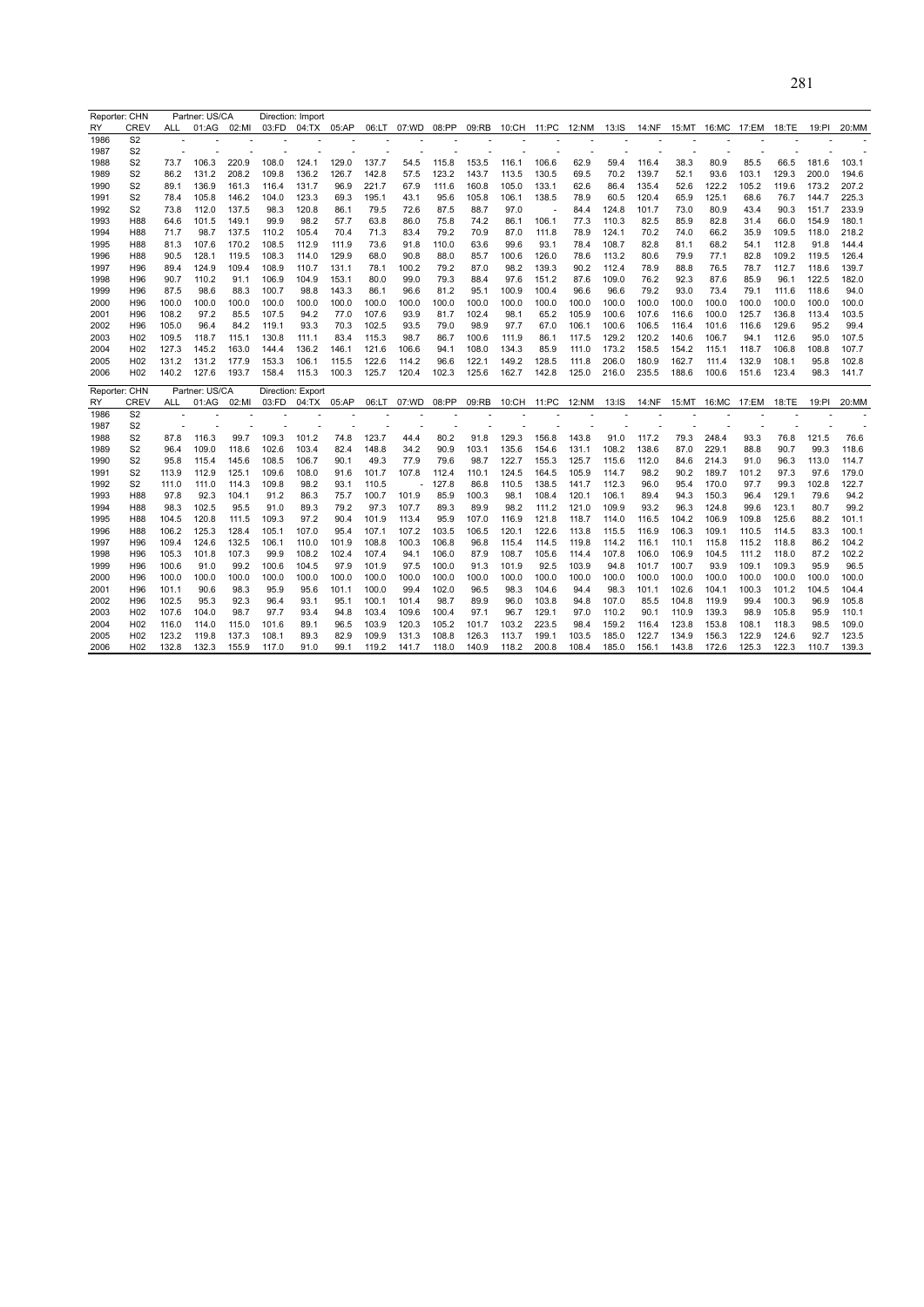| Reporter: HKG<br>RY | <b>CREV</b>                        | ALL            | Partner: World<br>01:AG | 02:MI          | Direction: Import<br>03:FD | 04:TX          | 05:AP          | 06:LT          | 07:WD          | 08:PP          | 09:RB          | 10:CH          | 11:PC          | 12:NM          | 13:IS          | 14:NF          | 15:MT          | 16:MC            | 17:EM          | 18:TE          | 19:PI          | 20:MM          |
|---------------------|------------------------------------|----------------|-------------------------|----------------|----------------------------|----------------|----------------|----------------|----------------|----------------|----------------|----------------|----------------|----------------|----------------|----------------|----------------|------------------|----------------|----------------|----------------|----------------|
| 1962                | S <sub>1</sub>                     | 28.5           | 32.8                    | 73.6           | 26.9                       | 48.5           | 21.5           | 16.1           | 47.0           | 29.3           | 40.7           | 38.6           | 7.6            | 42.2           | 33.4           | 28.1           | 48.7           | 452.5            | 63.4           | 16.9           | 29.2           | 26.2           |
| 1963<br>1964        | S <sub>1</sub><br>S <sub>1</sub>   | 29.5<br>30.4   | 32.6<br>32.1            | 72.8<br>78.6   | 27.9<br>30.3               | 54.1<br>57.1   | 23.9<br>22.9   | 24.7<br>22.7   | 45.7<br>46.6   | 27.9<br>29.7   | 40.7<br>37.4   | 36.3<br>38.4   | 7.8<br>9.8     | 44.8<br>41.6   | 30.8<br>29.9   | 26.9<br>30.0   | 46.9<br>32.9   | 439.8<br>328.6   | 66.2<br>57.5   | 17.6<br>16.6   | 34.6           | 27.9<br>34.6   |
| 1965                | S <sub>1</sub>                     | 30.0           | 32.2                    | 88.7           | 28.7                       | 56.1           | 21.7           | 22.6           | 43.6           | 30.0           | 37.8           | 38.1           | 9.6            | 42.1           | 31.5           | 33.9           | 27.4           | 366.1            | 52.4           | 16.0           | 42.6<br>39.9   | 35.4           |
| 1966                | S <sub>1</sub>                     | 29.2           | 31.9                    | 86.6           | 28.4                       | 53.1           | 20.5           | 21.2           | 44.8           | 29.8           | 28.5           | 36.6           | 9.7            | 40.8           | 29.4           | 38.0           | 28.3           | 331.2            | 51.3           | 16.5           | 41.0           | 34.1           |
| 1967                | S <sub>1</sub>                     | 29.9           | 32.5                    | 84.5           | 31.9                       | 50.8           | 22.9           | 25.4           | 47.2           | 30.8           | 32.5           | 34.6           | 9.7            | 40.0           | 30.9           | 36.5           | 27.2           | 377.9            | 51.9           | 15.3           | 39.4           | 35.6           |
| 1968<br>1969        | S <sub>1</sub><br>S <sub>1</sub>   | 29.4<br>30.5   | 31.8<br>34.6            | 94.3<br>89.1   | 32.3<br>33.2               | 49.9<br>53.8   | 26.5<br>25.9   | 29.4<br>32.9   | 41.0<br>44.2   | 31.1<br>32.5   | 32.4<br>34.7   | 32.9<br>33.7   | 9.4<br>9.1     | 39.3<br>42.6   | 29.7<br>32.7   | 35.5<br>39.6   | 30.1<br>32.0   | 270.8<br>231.4   | 47.7<br>45.7   | 12.8<br>13.5   | 39.2<br>43.3   | 39.1<br>39.6   |
| 1970                | S <sub>1</sub>                     | 31.5           | 36.6                    | 99.6           | 33.8                       | 54.1           | 31.3           | 34.6           | 50.5           | 36.3           | 35.3           | 35.2           | 9.2            | 45.9           | 39.5           | 44.9           | 34.7           | 328.8            | 43.3           | 14.1           | 37.4           | 36.1           |
| 1971                | S <sub>1</sub>                     | 31.7           | 40.7                    | 81.8           | 35.4                       | 41.0           | 34.4           | 36.0           | 51.7           | 36.1           | 38.9           | 35.3           | 11.0           | 45.5           | 36.9           | 40.4           | 36.9           | 339.9            | 41.7           | 16.5           | 42.4           | 40.5           |
| 1972<br>1973        | S <sub>1</sub><br>S <sub>1</sub>   | 34.2<br>44.0   | 44.7<br>57.3            | 83.1<br>95.1   | 40.3<br>56.5               | 43.2<br>58.9   | 34.7<br>53.9   | 35.7<br>37.8   | 51.9<br>79.2   | 38.6<br>50.5   | 36.0<br>46.8   | 38.3<br>50.8   | 11.0<br>13.2   | 50.6<br>63.4   | 38.2<br>55.8   | 39.8<br>49.8   | 41.7<br>45.8   | 379.2<br>347.2   | 41.6<br>50.8   | 18.2<br>23.4   | 40.9<br>59.5   | 49.1<br>53.9   |
| 1974                | S <sub>1</sub>                     | 60.1           | 78.0                    | 119.4          | 73.5                       | 69.0           | 59.0           | 42.8           | 102.8          | 80.6           | 60.7           | 79.1           | 34.6           | 99.6           | 87.3           | 75.8           | 53.9           | 313.9            | 64.3           | 30.2           | 94.8           | 62.0           |
| 1975                | S <sub>1</sub>                     | 57.4           | 76.5                    | 136.9          | 71.6                       | 58.9           | 56.6           | 47.7           | 93.4           | 69.6           | 68.4           | 72.8           | 38.7           | 90.9           | 72.8           | 62.5           | 57.8           | 430.7            | 61.5           | 34.0           | 64.1           | 55.3           |
| 1976<br>1977        | S <sub>1</sub><br>S <sub>1</sub>   | 60.0<br>68.3   | 83.3<br>99.7            | 140.8<br>141.3 | 72.1<br>77.8               | 66.1<br>72.9   | 58.1<br>74.6   | 46.5<br>62.7   | 109.6<br>117.9 | 64.1<br>69.8   | 69.1<br>74.3   | 75.3<br>78.0   | 41.4<br>44.7   | 84.9<br>94.3   | 71.6<br>76.3   | 66.8<br>71.8   | 56.5<br>64.7   | 488.9<br>298.5   | 64.8<br>88.1   | 30.2<br>30.5   | 51.9<br>79.0   | 60.3<br>72.3   |
| 1978                | S <sub>1</sub>                     | 77.1           | 99.3                    | 146.4          | 83.8                       | 86.2           | 69.1           | 60.8           | 110.4          | 72.0           | 68.9           | 78.0           | 47.0           | 109.3          | 84.4           | 73.3           | 81.0           | 288.9            | 100.2          | 34.8           | 156.5          | 73.0           |
| 1979                | S <sub>2</sub>                     | 86.2           | 105.1                   | 171.8          | 87.9                       | 98.4           | 67.0           | 52.1           | 130.0          | 84.0           | 76.8           | 98.1           | 67.6           | 128.8          | 106.0          | 89.6           | 77.8           | 286.1            | 103.9          | 38.3           | 186.0          | 78.1           |
| 1980                | S <sub>2</sub>                     | 91.5           | 109.5<br>115.8          | 246.8<br>231.8 | 96.2                       | 103.3<br>98.9  | 64.2<br>70.7   | 42.5<br>44.2   | 124.7<br>134.3 | 101.5          | 87.5<br>86.1   | 116.0<br>106.7 | 84.0<br>126.9  | 144.5          | 111.5<br>107.6 | 103.0          | 87.3           | 259.6            | 102.7<br>99.3  | 43.4<br>42.1   | 202.8<br>273.7 | 79.2           |
| 1981<br>1982        | S <sub>2</sub><br>S <sub>2</sub>   | 95.5<br>90.7   | 106.3                   | 214.0          | 98.5<br>96.7               | 92.0           | 75.6           | 45.3           | 136.3          | 98.2<br>93.9   | 71.9           | 102.0          | 115.3          | 145.3<br>137.7 | 98.5           | 93.1<br>85.5   | 74.5<br>68.6   | 245.9<br>232.6   | 88.3           | 39.4           | 265.5          | 80.4<br>84.5   |
| 1983                | S <sub>2</sub>                     | 82.1           | 101.6                   | 176.3          | 89.8                       | 82.4           | 63.5           | 38.7           | 123.3          | 83.0           | 58.9           | 96.3           | 104.4          | 113.3          | 86.1           | 85.4           | 64.5           | 175.2            | 83.1           | 40.8           | 245.4          | 73.0           |
| 1984                | S <sub>2</sub>                     | 86.0           | 106.8                   | 163.7          | 91.8                       | 90.9           | 70.6           | 42.4           | 121.6          | 88.9           | 80.3           | 98.2           | 102.2          | 122.1          | 92.1           | 94.8           | 72.1           | 173.1            | 83.1           | 44.5           | 229.1          | 86.0           |
| 1985<br>1986        | S <sub>2</sub><br>S <sub>2</sub>   | 80.9<br>80.6   | 92.6<br>88.5            | 153.6<br>133.5 | 82.7<br>84.8               | 84.0<br>85.4   | 76.0<br>70.8   | 40.6<br>40.8   | 126.2<br>119.4 | 87.1<br>89.8   | 75.0<br>77.1   | 92.5<br>91.4   | 95.4<br>57.1   | 84.8<br>86.0   | 88.6<br>90.7   | 84.6<br>81.0   | 73.9<br>77.1   | 174.0<br>197.7   | 74.8<br>66.8   | 47.8<br>59.2   | 251.5<br>276.8 | 70.5<br>73.7   |
| 1987                | S <sub>2</sub>                     | 83.1           | 98.3                    | 116.1          | 92.2                       | 91.0           | 70.8           | 46.1           | 118.1          | 105.7          | 81.6           | 103.5          | 63.9           | 91.7           | 95.6           | 85.7           | 80.2           | 203.3            | 72.1           | 51.4           | 193.5          | 64.7           |
| 1988                | S <sub>2</sub>                     | 90.3           | 109.0                   | 115.4          | 96.5                       | 94.3           | 68.1           | 49.8           | 135.0          | 121.8          | 92.5           | 120.4          | 56.1           | 86.0           | 104.9          | 101.7          | 88.7           | 178.1            | 91.4           | 55.3           | 214.3          | 68.1           |
| 1989<br>1990        | S <sub>2</sub><br>S <sub>2</sub>   | 94.9<br>98.6   | 107.5<br>112.7          | 123.2<br>126.5 | 99.5<br>104.0              | 99.6<br>101.1  | 71.9<br>78.1   | 54.0<br>61.6   | 133.6<br>127.4 | 129.9<br>122.8 | 92.9<br>88.3   | 116.2<br>112.5 | 64.6<br>78.2   | 79.7<br>78.8   | 140.1<br>125.8 | 119.1<br>107.8 | 93.6<br>97.9   | 173.2<br>154.2   | 96.6<br>100.5  | 62.6<br>71.6   | 207.2<br>219.5 | 78.5<br>92.2   |
| 1991                | S <sub>2</sub>                     | 102.3          | 116.5                   | 131.7          | 108.6                      | 105.5          | 80.4           | 67.9           | 110.6          | 117.8          | 87.8           | 112.4          | 78.6           | 84.4           | 127.7          | 104.0          | 108.6          | 159.4            | 102.2          | 85.2           | 229.8          | 98.3           |
| 1992                | S <sub>2</sub>                     | 108.1          | 117.1                   | 130.7          | 112.2                      | 111.0          | 100.0          | 87.6           | 119.8          | 106.1          | 91.5           | 105.2          | 68.0           | 102.7          | 122.9          | 102.0          | 112.3          | 134.6            | 107.5          | 102.1          | 241.8          | 109.7          |
| 1993                | S <sub>3</sub>                     | 102.3          | 111.6                   | 120.9          | 110.0                      | 102.8          | 101.7          | 89.6           | 131.9          | 99.7           | 95.1           | 101.8          | 71.3           | 101.5          | 120.8          | 91.6           | 108.7          | 152.0            | 86.6           | 111.3          | 170.4          | 105.7          |
| 1994<br>1995        | H88<br>H88                         | 114.8<br>120.4 | 113.6<br>122.3          | 121.8<br>131.7 | 111.8<br>119.9             | 108.4<br>119.5 | 105.4<br>111.9 | 94.2<br>100.7  | 127.1<br>134.5 | 100.6<br>127.0 | 97.5<br>115.8  | 105.2<br>121.2 | 65.9<br>69.5   | 112.1<br>114.2 | 117.0<br>141.9 | 94.8<br>118.6  | 111.2<br>113.4 | 154.8<br>160.6   | 129.2<br>121.6 | 114.5<br>128.0 | 161.7<br>150.0 | 105.5<br>113.9 |
| 1996                | H88                                | 119.1          | 124.8                   | 140.8          | 126.5                      | 117.4          | 118.4          | 108.5          | 134.9          | 111.4          | 115.8          | 108.7          | 79.8           | 111.8          | 128.0          | 110.4          | 113.8          | 160.5            | 124.4          | 113.3          | 123.1          | 110.8          |
| 1997                | H <sub>96</sub>                    | 108.8          | 124.2                   | 138.1          | 125.9                      | 115.8          | 117.9          | 111.5          | 135.7          | 102.3          | 109.2          | 101.9          | 77.8           | 115.5          | 117.1          | 108.7          | 115.4          | 138.4            | 95.9           | 109.2          | 119.4          | 104.4          |
| 1998<br>1999        | H96<br>H <sub>96</sub>             | 103.9<br>94.9  | 115.7<br>106.2          | 120.0<br>107.2 | 114.4<br>102.3             | 106.3<br>100.1 | 113.0<br>104.8 | 107.9<br>102.7 | 111.9<br>95.2  | 94.4<br>90.5   | 97.4<br>94.8   | 92.9<br>89.1   | 55.4<br>62.4   | 114.8<br>102.6 | 101.6<br>88.7  | 93.9<br>91.0   | 113.3<br>102.2 | 105.8<br>83.6    | 105.8<br>95.0  | 98.1<br>104.2  | 114.3<br>107.8 | 107.6<br>99.8  |
| 2000                | H <sub>96</sub>                    | 100.0          | 100.0                   | 100.0          | 100.0                      | 100.0          | 100.0          | 100.0          | 100.0          | 100.0          | 100.0          | 100.0          | 100.0          | 100.0          | 100.0          | 100.0          | 100.0          | 100.0            | 100.0          | 100.0          | 100.0          | 100.0          |
| 2001                | H <sub>96</sub>                    | 99.9           | 93.7                    | 106.3          | 97.3                       | 95.0           | 98.1           | 103.4          | 97.8           | 93.5           | 101.3          | 92.9           | 88.5           | 100.6          | 89.6           | 89.8           | 97.9           | 104.0            | 105.6          | 103.1          | 101.9          | 90.0           |
| 2002                | H96                                | 94.4           | 90.7                    | 110.8          | 98.1                       | 91.9           | 96.4           | 102.8          | 85.4           | 88.2           | 105.2          | 90.2           | 89.3           | 94.5           | 90.5           | 83.4           | 99.4<br>104.1  | 96.2             | 93.9           | 105.6          | 73.4           | 105.5          |
| 2003<br>2004        | H <sub>02</sub><br>H <sub>02</sub> | 99.4<br>104.0  | 92.7<br>97.8            | 109.1<br>130.4 | 101.0<br>109.5             | 93.8<br>99.8   | 95.9<br>96.2   | 105.1<br>106.8 | 96.1<br>94.2   | 89.7<br>94.1   | 116.8<br>125.1 | 96.2<br>108.2  | 145.0<br>168.1 | 98.9<br>102.2  | 107.9<br>136.6 | 92.3<br>114.4  | 109.7          | 103.2<br>106.7   | 97.3<br>100.3  | 107.8<br>95.4  | 76.1<br>80.1   | 107.1<br>107.8 |
| 2005                | H <sub>02</sub>                    | 107.1          | 100.1                   | 157.6          | 115.4                      | 102.5          | 100.9          | 111.0          | 105.2          | 96.4           | 134.8          | 123.1          | 186.6          | 110.4          | 159.3          | 126.5          | 122.7          | 110.6            | 97.2           | 97.6           | 87.9           | 116.5          |
|                     | H <sub>02</sub>                    | 109.5          | 107.4                   | 150.7          | 120.5                      | 105.7          | 112.5          | 124.4          | 119.2          | 99.4           | 141.8          | 134.1          | 168.3          | 103.4          | 159.5          | 181.3          | 142.0          | 105.8            | 90.3           | 99.2           | 93.9           | 145.7          |
| 2006                |                                    |                |                         |                |                            |                |                |                |                |                |                |                |                |                |                |                |                |                  |                |                |                |                |
| Reporter: HKG       |                                    |                | Partner: World          |                | Direction: Export          |                |                |                |                |                |                |                |                |                |                |                |                |                  |                |                |                |                |
| RY<br>1962          | CREV<br>S <sub>1</sub>             | ALL<br>20.9    | 01:AG<br>29.6           | 02:MI<br>93.7  | 03:FD<br>30.2              | 04:TX<br>29.1  | 05:AP<br>8.4   | 06:LT<br>9.7   | 07:WD<br>52.9  | 08:PP<br>17.3  | 09:RB<br>60.8  | 10:CH<br>60.1  | 11:PC<br>23.3  | 12:NM<br>59.0  | 13:IS<br>29.3  | 14:NF<br>34.3  | 15:MT<br>18.3  | 16:MC<br>1204.9  | 17:EM<br>62.4  | 18:TE<br>10.5  | 19:PI<br>56.7  | 20:MM<br>11.4  |
| 1963                | S <sub>1</sub>                     | 21.8           | 31.0                    | 95.4           | 27.5                       | 33.9           | 9.1            | 10.1           | 45.3           | 21.0           |                | 50.4           | 23.5           | 59.9           | 27.2           | 33.9           | 18.2           | 1411.4           | 50.2           |                | 72.0           | 12.1           |
| 1964                | S <sub>1</sub>                     | 24.6           | 29.2                    | 98.6           | 30.1                       | 35.6           | 10.5           | 10.0           | 44.9           | 21.5           | 57.1           | 51.6           | 31.6           | 56.8           | 28.8           | 39.3           | 17.9           | 993.6            | 47.8           | 12.6           | 74.4           | 17.5           |
| 1965                | S <sub>1</sub>                     | 23.8           | 31.3                    | 99.8           | 25.8                       | 36.7           | 10.3           | 8.7            | 53.8           | 21.9           | 54.9           | 52.8           | 31.5           | 58.0           | 29.3           | 42.0           | 16.3           | 1091.1           | 51.9           | 15.3           | 72.3           | 14.4           |
| 1966<br>1967        | S <sub>1</sub><br>S <sub>1</sub>   | 24.0<br>24.5   | 31.6<br>31.5            | 99.4<br>103.7  | 25.8<br>28.6               | 36.6<br>36.4   | 10.6<br>11.2   | 8.7<br>9.2     | 76.5<br>62.8   | 19.7<br>20.0   | 35.8<br>37.9   | 50.8<br>47.0   | 28.7<br>27.9   | 52.5<br>51.6   | 27.9<br>28.2   | 52.4<br>44.5   | 16.5<br>16.3   | 1162.8<br>1113.4 | 50.6<br>43.7   | 18.6<br>20.5   | 75.3<br>81.3   | 14.6<br>16.1   |
| 1968                | S <sub>1</sub>                     | 24.7           | 29.8                    | 97.0           | 27.8                       | 35.8           | 11.9           | 9.8            | 45.2           | 19.2           | 43.1           | 47.8           | 29.4           | 53.2           | 26.4           | 45.2           | 17.3           | 864.5            | 44.3           | 19.8           | 71.0           | 16.6           |
| 1969                | S <sub>1</sub>                     | 26.8           | 32.7                    | 68.6           | 30.9                       | 37.7           | 14.0           | 10.6           | 45.8           | 18.8           | 34.6           | 50.3           | 29.7           | 53.4           | 29.9           | 51.8           | 18.0           | 857.7            | 50.2           | 19.8           | 75.3           | 17.4           |
| 1970<br>1971        | S <sub>1</sub><br>S <sub>1</sub>   | 28.7<br>30.2   | 36.1<br>40.6            | 73.9<br>83.0   | 33.9<br>36.2               | 37.8<br>37.5   | 15.4<br>16.2   | 11.8<br>13.0   | 62.5<br>73.7   | 19.9<br>19.8   | 39.3<br>55.6   | 53.3<br>55.5   | 31.6<br>35.0   | 52.5<br>53.6   | 41.8<br>36.3   | 56.3<br>45.6   | 20.9<br>22.6   | 993.3<br>1004.7  | 53.1<br>55.6   | 21.6<br>20.2   | 82.4<br>90.8   | 18.7<br>20.6   |
| 1972                | 51                                 | 32.1           | 50.4                    | 89.3           | 43.7                       | 35.5           | 19.5           | 14.3           | 56.9           | 22.9           | 53.3           | 62.9           | 34.6           | 66.5           | 36.9           | 48.3           | 27.2           | 623.9            | 51.8           | 26.8           | 90.6           | 22.8           |
| 1973                | S <sub>1</sub>                     | 42.0           | 68.2                    | 92.4           | 54.6                       | 52.3           | 25.5           | 16.6           | 104.6          | 32.0           | 53.9           | 76.7           | 37.9           | 84.2           | 64.0           | 57.8           | 35.5           | 464.1            | 70.1           | 22.1           | 103.9          | 27.3           |
| 1974<br>1975        | S <sub>1</sub><br>S <sub>1</sub>   | 50.9<br>50.1   | 88.0<br>87.1            | 121.6<br>146.2 | 60.0<br>64.0               | 60.6<br>56.6   | 32.8<br>35.0   | 21.0<br>19.8   | 133.7<br>118.4 | 53.6<br>38.0   | 75.3<br>93.2   | 106.6<br>109.9 | 63.3<br>72.5   | 100.5<br>110.5 | 99.3<br>73.2   | 83.0<br>71.0   | 45.7<br>51.3   | 326.9<br>215.9   | 83.8<br>86.2   | 26.8<br>24.2   | 121.7<br>127.6 | 31.9<br>30.8   |
| 1976                | S <sub>1</sub>                     | 52.9           | 103.2                   | 135.0          | 70.8                       | 61.2           | 42.7           | 20.6           | 117.8          | 38.9           | 74.6           | 112.5          | 78.9           | 128.8          | 71.9           | 78.5           | 53.3           | 148.6            | 79.2           | 20.0           | 106.3          | 32.4           |
| 1977                | S <sub>1</sub>                     | 54.9           | 133.0                   | 132.6          | 80.9                       | 66.6           | 36.9           | 22.2           | 149.6          | 44.1           | 86.8           | 110.1          | 81.8           | 147.5          | 72.6           | 90.4           | 57.9           | 123.6            | 84.7           | 24.9           | 95.8           | 37.5           |
| 1978<br>1979        | S <sub>1</sub><br>S <sub>2</sub>   | 60.8<br>66.1   | 137.2<br>139.8          | 136.9<br>173.9 | 86.4<br>96.0               | 76.4<br>85.8   | 47.9<br>54.7   | 28.5<br>30.8   | 143.3<br>135.0 | 45.3<br>50.5   | 80.2<br>85.4   | 112.7<br>120.9 | 79.3<br>101.4  | 158.0<br>169.0 | 85.6<br>105.8  | 93.7<br>115.1  | 65.0<br>67.7   | 131.0<br>131.8   | 87.3<br>97.2   | 31.3<br>32.5   | 103.5<br>106.2 | 34.8<br>35.7   |
| 1980                | S <sub>2</sub>                     | 73.5           | 164.4                   | 197.6          | 96.4                       | 91.8           | 61.2           | 34.7           | 130.1          | 59.3           | 106.6          | 134.3          | 153.3          | 186.5          | 121.0          | 133.4          | 77.5           | 113.9            | 110.0          | 26.0           | 110.9          | 44.0           |
| 1981                | S <sub>2</sub>                     | 71.4           | 157.4                   | 138.2          | 92.2                       | 89.1           | 59.9           | 35.5           | 154.5          | 63.6           | 112.6          | 129.5          | 168.8          | 219.3          | 103.5          | 121.7          | 73.8           | 100.7            | 109.1          | 27.7           | 109.1          | 40.2           |
| 1982                | S <sub>2</sub>                     | 71.4           | 139.4                   | 109.2          | 98.3                       | 85.1           | 60.5           | 34.5           | 157.2          | 70.5           | 113.2          | 124.5          | 156.7          | 200.9          | 98.8           | 103.5          | 68.4           | 99.8             | 102.1          | 26.0           | 123.7          | 43.0           |
| 1983<br>1984        | S <sub>2</sub><br>S <sub>2</sub>   | 63.8<br>71.2   | 128.1<br>136.0          | 81.6<br>82.2   | 88.5<br>89.2               | 76.0<br>83.2   | 56.4<br>66.2   | 32.9<br>34.6   | 143.6<br>158.7 | 65.6<br>70.1   | 83.1<br>111.9  | 111.7<br>116.4 | 153.8<br>163.4 | 161.6<br>163.8 | 82.3<br>88.5   | 108.7<br>112.3 | 56.1<br>65.7   | 86.7<br>104.8    | 92.6<br>97.3   | 26.4<br>32.2   | 94.6<br>98.2   | 37.8<br>45.6   |
| 1985                | S <sub>2</sub>                     | 70.8           | 126.9                   | 82.1           | 84.8                       | 78.5           | 67.0           | 34.1           | 147.6          | 71.0           | 103.0          | 112.9          | 167.4          | 134.8          | 83.3           | 102.9          | 68.0           | 113.7            | 90.4           | 35.2           | 97.8           | 49.4           |
| 1986                | S <sub>2</sub>                     | 71.4           | 113.5                   | 98.9           | 86.1                       | 79.8           | 72.5           | 35.5           | 137.2          | 73.7           | 101.9          | 106.0          | 104.0          | 131.5          | 84.5           | 88.8           | 67.6           | 111.6            | 79.1           | 43.1           | 96.2           | 55.2           |
| 1987<br>1988        | S <sub>2</sub><br>S <sub>2</sub>   | 75.9<br>85.4   | 122.6<br>138.4          | 102.7<br>109.2 | 89.3<br>98.0               | 84.9<br>88.5   | 82.7<br>83.9   | 39.9<br>44.0   | 117.6<br>127.2 | 91.6<br>103.5  | 104.7<br>123.7 | 111.6<br>125.0 | 113.8<br>92.7  | 139.2<br>134.3 | 87.8<br>112.6  | 95.0<br>120.7  | 71.1<br>85.5   | 122.1<br>133.2   | 87.8<br>98.4   | 52.2<br>63.0   | 68.9<br>118.9  | 56.9<br>61.2   |
| 1989                | S <sub>2</sub>                     | 90.1           | 132.6                   | 110.8          | 101.2                      | 90.6           | 85.4           | 49.5           | 127.2          | 106.7          | 110.5          | 125.8          | 107.9          | 123.2          | 123.7          | 137.7          | 95.4           | 134.8            | 104.8          | 58.7           | 132.5          | 69.2           |
| 1990                | S <sub>2</sub>                     | 91.7           | 124.5                   | 93.7           | 106.8                      | 91.5           | 89.5           | 57.9           | 116.3          | 104.0          | 99.2           | 121.2          | 115.2          | 109.1          | 112.6          | 121.6          | 92.6           | 119.2            | 99.3           | 61.4           | 125.7          | 81.5           |
| 1991<br>1992        | S <sub>2</sub><br>S <sub>2</sub>   | 94.3<br>103.0  | 126.0<br>130.1          | 95.9<br>87.3   | 111.0<br>114.3             | 93.5<br>103.9  | 92.4<br>107.5  | 67.0<br>85.8   | 110.4<br>107.7 | 99.6<br>105.4  | 96.6<br>94.6   | 123.1<br>117.2 | 127.2<br>116.0 | 106.2<br>124.1 | 113.6<br>126.3 | 111.2<br>105.4 | 94.2<br>100.6  | 112.7<br>125.7   | 101.8<br>103.0 | 65.7<br>77.2   | 124.2<br>132.7 | 86.4<br>94.3   |
| 1993                | S3                                 | 101.2          | 121.7                   | 85.0           | 104.5                      | 97.4           | 104.7          | 88.1           | 121.6          | 99.3           | 98.6           | 113.1          | 127.0          | 119.1          | 121.6          | 95.8           | 98.7           | 138.7            | 96.7           | 88.7           | 108.8          | 97.9           |
| 1994                | H88                                | 104.9          | 118.8                   | 88.8           | 106.8                      | 100.3          | 105.7          | 91.2           | 119.3          | 95.8           | 97.1           | 113.5          | 122.6          | 118.7          | 116.7          | 99.5           | 98.7           | 138.6            | 116.2          | 90.5           | 110.3          | 89.1           |
| 1995                | H88                                | 109.3          | 129.6                   | 107.4          | 113.2                      | 110.0          | 111.6          | 97.9           | 121.8          | 105.4          | 119.9          | 128.0          | 123.5          | 113.6          | 141.7          | 119.2          | 99.3           | 142.2            | 107.2          | 89.5           | 105.4          | 103.2          |
| 1996<br>1997        | H88<br>H96                         | 108.9<br>102.5 | 132.7<br>122.1          | 120.3<br>128.3 | 118.6<br>119.8             | 111.0<br>111.2 | 116.0<br>116.0 | 104.4<br>109.4 | 122.6<br>120.5 | 104.5<br>99.2  | 123.5<br>114.2 | 119.7<br>110.6 | 142.2<br>134.1 | 107.7<br>114.8 | 129.5<br>115.8 | 114.7<br>112.8 | 98.6<br>108.2  | 155.7<br>120.2   | 97.0<br>84.8   | 82.4<br>81.7   | 102.2<br>105.2 | 105.0<br>97.5  |
| 1998                | H96                                | 101.6          | 109.8                   | 114.6          | 111.6                      | 107.3          | 110.7          | 105.5          | 107.6          | 97.8           | 97.6           | 99.0           | 101.0          | 118.3          | 104.4          | 101.0          | 104.8          | 98.2             | 98.7           | 73.8           | 105.2          | 99.5           |
| 1999                | H <sub>96</sub>                    | 95.1           | 103.6                   | 104.8          | 103.0                      | 100.8          | 104.2          | 102.1          | 94.9           | 93.9           | 94.4           | 93.4           | 72.1           | 106.1          | 89.9           | 92.6           | 91.7           | 90.9             | 88.2           | 87.0           | 107.3          | 95.9           |
| 2000<br>2001        | H96<br>H96                         | 100.0<br>99.4  | 100.0<br>98.2           | 100.0<br>104.4 | 100.0<br>99.0              | 100.0<br>96.1  | 100.0<br>96.4  | 100.0<br>101.4 | 100.0<br>102.2 | 100.0<br>99.4  | 100.0<br>96.3  | 100.0<br>96.1  | 100.0<br>90.5  | 100.0<br>97.3  | 100.0<br>92.0  | 100.0<br>92.1  | 100.0<br>100.1 | 100.0<br>106.3   | 100.0<br>100.0 | 100.0<br>108.6 | 100.0<br>98.3  | 100.0<br>99.0  |
| 2002                | H96                                | 96.4           | 93.1                    | 115.7          | 99.1                       | 94.9           | 95.1           | 102.7          | 90.5           | 98.0           | 102.5          | 95.4           | 82.6           | 99.0           | 90.8           | 86.0           | 103.6          | 105.8            | 90.0           | 109.3          | 82.9           | 114.5          |
| 2003                | H <sub>02</sub>                    | 101.8          | 79.4                    | 125.7          | 102.5                      | 97.3           | 97.0           | 105.1          | 108.4          | 103.8          | 110.0          | 101.5          | 114.6          | 102.0          | 107.0          | 86.8           | 111.6          | 122.3            | 93.8           | 112.3          | 83.0           | 118.0          |
| 2004<br>2005        | H <sub>02</sub><br>H <sub>02</sub> | 106.4<br>110.3 | 84.3<br>94.5            | 144.7<br>149.7 | 107.9<br>109.7             | 103.6<br>104.8 | 100.5<br>105.2 | 108.0<br>114.7 | 116.6<br>127.7 | 112.5<br>114.2 | 115.8<br>132.1 | 113.1<br>126.7 | 209.5<br>208.6 | 108.4<br>120.3 | 129.8<br>149.3 | 105.1<br>123.6 | 121.8<br>142.6 | 129.4<br>142.9   | 96.0<br>91.1   | 113.5<br>116.0 | 85.0<br>93.6   | 116.5<br>127.2 |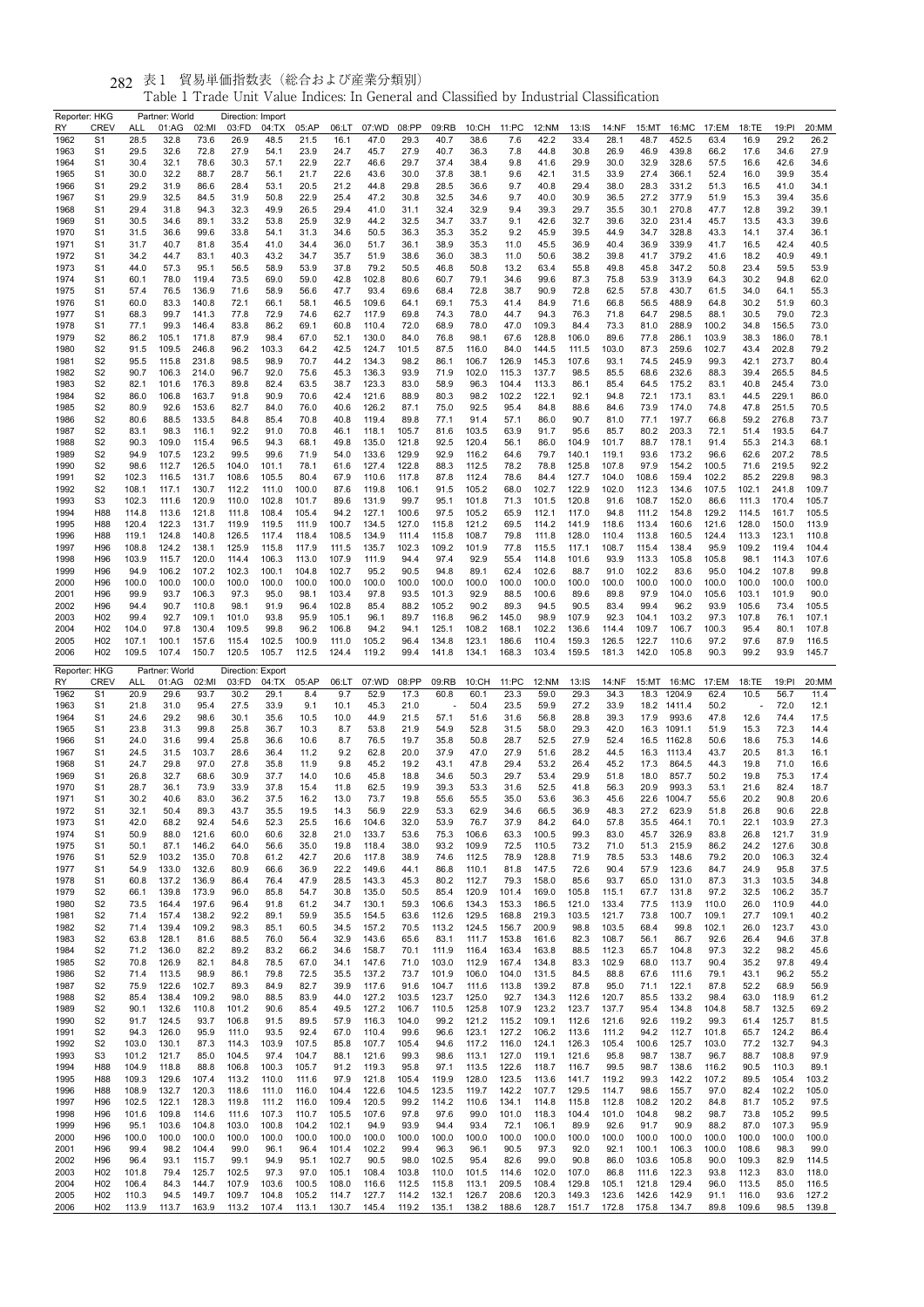| Reporter: HKG<br>Partner: EU15<br>Direction: Import<br>CREV<br>05:AP<br>07:WD<br>08:PP<br>09:RB<br>10:CH<br>11:PC<br>12:NM<br>$13:$ IS<br>RY<br>ALL<br>01:AG<br>02:MI<br>03:FD<br>04:TX<br>06:LT<br>14:NF<br>15:MT<br>1962<br>S1<br>20.5<br>21.6<br>29.3<br>29.7<br>10.6<br>34.3<br>18.5<br>30.0<br>49.8<br>29.1<br>26.8<br>24.4<br>17.5<br>36.9<br>14.5<br>46.8<br>20.8<br>30.4<br>32.6<br>29.0<br>50.3<br>28.9<br>26.2<br>23.7<br>21.2<br>S1<br>44.6<br>19.7<br>15.3<br>10.4<br>45.3<br>34.4<br>27.8<br>1963<br>30.2<br>25.2<br>32.4<br>1964<br>S1<br>21.1<br>44.5<br>24.1<br>31.3<br>29.7<br>17.0<br>10.5<br>50.7<br>24.1<br>30.3<br>45.5<br>19.4<br>34.5<br>22.0<br>25.0<br>32.2<br>29.0<br>33.6<br>36.5<br>1965<br>S1<br>52.1<br>30.1<br>17.7<br>10.9<br>61.4<br>36.6<br>19.9<br>44.2<br>26.6<br>18.5<br>21.7<br>32.6<br>29.1<br>32.6<br>25.5<br>20.3<br>1966<br>S1<br>41.2<br>24.3<br>31.1<br>16.8<br>12.3<br>52.1<br>37.9<br>26.4<br>41.4<br>42.6<br>32.3<br>20.2<br>S1<br>21.2<br>40.0<br>23.5<br>30.5<br>17.4<br>12.3<br>56.0<br>34.9<br>26.2<br>28.1<br>28.4<br>36.3<br>24.9<br>34.6<br>1967<br>22.8<br>1968<br>S1<br>19.8<br>36.6<br>24.2<br>30.4<br>29.3<br>20.0<br>11.9<br>53.1<br>32.3<br>26.9<br>26.6<br>33.6<br>34.3<br>23.1<br>42.4<br>S1<br>20.3<br>35.9<br>27.0<br>31.6<br>32.4<br>21.1<br>12.0<br>52.6<br>33.7<br>27.7<br>27.0<br>35.1<br>38.6<br>24.5<br>45.6<br>24.3<br>1969<br>22.6<br>32.4<br>37.8<br>1970<br>38.2<br>28.8<br>33.1<br>21.9<br>13.0<br>52.9<br>36.8<br>29.6<br>28.2<br>37.4<br>28.6<br>56.0<br>27.3<br>S1<br>1971<br>S1<br>24.2<br>41.2<br>34.4<br>37.0<br>32.0<br>25.3<br>14.2<br>56.4<br>40.4<br>31.1<br>29.2<br>47.8<br>40.2<br>29.7<br>49.0<br>28.6<br>1972<br>S1<br>28.5<br>51.1<br>45.1<br>43.6<br>35.2<br>28.1<br>15.7<br>48.6<br>42.6<br>33.4<br>35.3<br>43.6<br>45.1<br>32.8<br>50.4<br>32.1<br>1973<br>S1<br>32.5<br>95.7<br>46.9<br>51.3<br>41.4<br>32.1<br>19.4<br>72.6<br>51.3<br>35.6<br>43.4<br>44.6<br>49.9<br>39.6<br>54.1<br>34.9<br>1974<br>S1<br>40.2<br>93.3<br>50.4<br>59.3<br>48.4<br>35.4<br>21.4<br>116.7<br>68.9<br>45.1<br>62.5<br>48.3<br>55.4<br>61.2<br>69.7<br>38.4<br>1975<br>S1<br>47.8<br>86.2<br>62.9<br>68.8<br>50.9<br>45.1<br>26.1<br>131.2<br>84.4<br>46.8<br>68.6<br>63.5<br>64.4<br>66.6<br>69.2<br>47.6<br>1976<br>S1<br>50.3<br>81.9<br>59.4<br>66.3<br>51.2<br>44.6<br>28.1<br>161.9<br>70.9<br>48.8<br>68.8<br>56.2<br>64.0<br>64.1<br>73.1<br>45.5<br>1977<br>S1<br>52.5<br>92.8<br>61.2<br>70.2<br>55.5<br>54.2<br>33.7<br>121.4<br>73.3<br>52.1<br>72.1<br>84.1<br>65.7<br>80.6<br>89.5<br>49.9<br>1978<br>S1<br>56.9<br>69.5<br>67.8<br>73.4<br>64.1<br>63.3<br>42.6<br>91.9<br>59.4<br>55.7<br>72.8<br>91.1<br>68.3<br>88.2<br>89.1<br>55.0<br>1979<br>S2<br>64.7<br>76.3<br>72.2<br>83.2<br>71.7<br>70.1<br>46.2<br>100.8<br>73.4<br>61.2<br>95.5<br>106.6<br>77.9<br>105.8<br>106.4<br>60.0<br>S2<br>122.2<br>1980<br>73.9<br>81.6<br>96.1<br>92.3<br>82.3<br>78.2<br>47.3<br>104.3<br>86.9<br>78.3<br>119.7<br>146.1<br>99.1<br>118.9<br>72.6<br>S2<br>110.8<br>100.2<br>103.1<br>1981<br>70.5<br>77.1<br>80.3<br>95.4<br>73.9<br>72.6<br>44.5<br>84.8<br>71.2<br>105.7<br>181.0<br>104.9<br>65.9<br>S <sub>2</sub><br>72.5<br>70.0<br>46.5<br>165.5<br>92.1<br>96.2<br>92.5<br>1982<br>67.6<br>66.6<br>76.6<br>91.1<br>98.9<br>81.5<br>67.7<br>99.1<br>61.7<br>75.9<br>78.2<br>1983<br>S2<br>64.9<br>58.7<br>72.8<br>80.1<br>68.3<br>68.8<br>43.4<br>80.3<br>75.7<br>62.0<br>95.3<br>160.2<br>96.7<br>55.4<br>59.5<br>73.2<br>1984<br>S2<br>64.4<br>64.7<br>82.0<br>68.3<br>67.8<br>46.3<br>78.2<br>75.6<br>58.2<br>90.8<br>168.5<br>81.8<br>103.7<br>54.0<br>78.6<br>1985<br>S2<br>62.8<br>74.5<br>62.8<br>81.3<br>71.1<br>68.0<br>46.8<br>77.7<br>80.8<br>59.0<br>85.6<br>163.8<br>68.7<br>96.8<br>55.1<br>S <sub>2</sub><br>85.0<br>160.3<br>80.3<br>101.2<br>70.0<br>1986<br>73.4<br>83.3<br>79.8<br>86.5<br>88.1<br>52.4<br>89.4<br>84.2<br>65.5<br>88.1<br>80.3<br>S <sub>2</sub><br>95.4<br>1987<br>83.4<br>88.0<br>109.5<br>102.1<br>92.5<br>99.7<br>69.2<br>101.8<br>96.4<br>67.5<br>108.3<br>167.2<br>85.8<br>111.5<br>76.2<br>1988<br>S <sub>2</sub><br>90.7<br>102.8<br>115.8<br>98.7<br>101.6<br>109.3<br>65.8<br>119.8<br>108.0<br>118.6<br>191.5<br>113.7<br>110.1<br>121.7<br>79.0<br>81.3<br>S2<br>93.6<br>99.6<br>85.0<br>99.3<br>110.2<br>115.2<br>66.3<br>115.7<br>115.2<br>76.0<br>114.3<br>192.9<br>115.2<br>125.8<br>132.6<br>77.7<br>1989<br>1990<br>S2<br>103.6<br>110.6<br>114.6<br>126.7<br>74.5<br>147.8<br>113.5<br>78.5<br>147.7<br>124.1<br>114.9<br>129.0<br>88.9<br>101.5<br>88.3<br>115.6<br>100.7<br>122.1<br>118.9<br>82.0<br>152.1<br>219.2<br>128.4<br>110.9<br>1991<br>S2<br>107.7<br>84.9<br>115.8<br>111.6<br>84.9<br>117.5<br>118.1<br>89.0 | 17:EM<br>16:MC<br>39.6<br>45.3<br>48.3<br>37.4<br>52.4<br>34.5<br>41.3<br>47.4<br>47.5<br>36.1<br>33.9<br>46.6<br>22.3<br>43.4<br>23.4<br>41.4<br>42.8<br>31.7<br>28.5<br>48.5<br>40.1<br>54.5<br>37.0<br>62.0<br>40.5<br>71.6<br>52.0<br>90.9<br>73.8<br>95.2<br>60.2<br>95.9<br>54.8<br>113.7<br>62.0<br>120.6<br>68.1<br>117.7<br>112.2<br>65.2<br>99.0<br>58.6<br>57.2<br>98.3<br>59.5<br>100.4<br>54.5<br>97.3<br>106.7<br>72.5 | 19:PI<br>18:TE<br>4.0<br>26.0<br>4.2<br>28.3<br>3.9<br>38.6<br>4.1<br>37.1<br>38.2<br>4.2<br>39.0<br>4.0<br>32.4<br>3.7<br>4.1<br>31.5<br>39.4<br>4.6<br>5.1<br>50.1<br>6.1<br>40.7<br>7.5<br>46.9<br>11.1<br>57.7<br>14.3<br>61.0<br>13.7<br>58.2<br>16.6<br>75.2<br>21.2<br>71.2<br>24.5<br>87.2<br>32.5<br>90.4<br>30.8<br>107.1<br>27.6<br>129.6<br>29.4<br>119.1<br>122.2<br>27.8 | 20:MM<br>15.1<br>13.1<br>15.1<br>18.5<br>16.3<br>17.0<br>16.7<br>15.6<br>19.1<br>22.0<br>25.7<br>26.3<br>29.3<br>37.7<br>38.8<br>35.2<br>42.1<br>40.2<br>45.0<br>42.0<br>46.3 |
|------------------------------------------------------------------------------------------------------------------------------------------------------------------------------------------------------------------------------------------------------------------------------------------------------------------------------------------------------------------------------------------------------------------------------------------------------------------------------------------------------------------------------------------------------------------------------------------------------------------------------------------------------------------------------------------------------------------------------------------------------------------------------------------------------------------------------------------------------------------------------------------------------------------------------------------------------------------------------------------------------------------------------------------------------------------------------------------------------------------------------------------------------------------------------------------------------------------------------------------------------------------------------------------------------------------------------------------------------------------------------------------------------------------------------------------------------------------------------------------------------------------------------------------------------------------------------------------------------------------------------------------------------------------------------------------------------------------------------------------------------------------------------------------------------------------------------------------------------------------------------------------------------------------------------------------------------------------------------------------------------------------------------------------------------------------------------------------------------------------------------------------------------------------------------------------------------------------------------------------------------------------------------------------------------------------------------------------------------------------------------------------------------------------------------------------------------------------------------------------------------------------------------------------------------------------------------------------------------------------------------------------------------------------------------------------------------------------------------------------------------------------------------------------------------------------------------------------------------------------------------------------------------------------------------------------------------------------------------------------------------------------------------------------------------------------------------------------------------------------------------------------------------------------------------------------------------------------------------------------------------------------------------------------------------------------------------------------------------------------------------------------------------------------------------------------------------------------------------------------------------------------------------------------------------------------------------------------------------------------------------------------------------------------------------------------------------------------------------------------------------------------------------------------------------------------------------------------------------------------------------------------------------------------------------------------------------------------------------------------------------------------------------------------------------------------------------------------------------------------------------------------------------------------------------------------------------------------------------------------------------------------------------------------------------------------------------------------------------------------------------------------------------------------------------------------------------------------------------------------------------------------------------------------------------------------------------------------------------------------------------------------------------------------------------------------------------------------------------------------------------------------------------------|--------------------------------------------------------------------------------------------------------------------------------------------------------------------------------------------------------------------------------------------------------------------------------------------------------------------------------------------------------------------------------------------------------------------------------------|----------------------------------------------------------------------------------------------------------------------------------------------------------------------------------------------------------------------------------------------------------------------------------------------------------------------------------------------------------------------------------------|-------------------------------------------------------------------------------------------------------------------------------------------------------------------------------|
|                                                                                                                                                                                                                                                                                                                                                                                                                                                                                                                                                                                                                                                                                                                                                                                                                                                                                                                                                                                                                                                                                                                                                                                                                                                                                                                                                                                                                                                                                                                                                                                                                                                                                                                                                                                                                                                                                                                                                                                                                                                                                                                                                                                                                                                                                                                                                                                                                                                                                                                                                                                                                                                                                                                                                                                                                                                                                                                                                                                                                                                                                                                                                                                                                                                                                                                                                                                                                                                                                                                                                                                                                                                                                                                                                                                                                                                                                                                                                                                                                                                                                                                                                                                                                                                                                                                                                                                                                                                                                                                                                                                                                                                                                                                                                                                    |                                                                                                                                                                                                                                                                                                                                                                                                                                      |                                                                                                                                                                                                                                                                                                                                                                                        |                                                                                                                                                                               |
|                                                                                                                                                                                                                                                                                                                                                                                                                                                                                                                                                                                                                                                                                                                                                                                                                                                                                                                                                                                                                                                                                                                                                                                                                                                                                                                                                                                                                                                                                                                                                                                                                                                                                                                                                                                                                                                                                                                                                                                                                                                                                                                                                                                                                                                                                                                                                                                                                                                                                                                                                                                                                                                                                                                                                                                                                                                                                                                                                                                                                                                                                                                                                                                                                                                                                                                                                                                                                                                                                                                                                                                                                                                                                                                                                                                                                                                                                                                                                                                                                                                                                                                                                                                                                                                                                                                                                                                                                                                                                                                                                                                                                                                                                                                                                                                    |                                                                                                                                                                                                                                                                                                                                                                                                                                      |                                                                                                                                                                                                                                                                                                                                                                                        |                                                                                                                                                                               |
|                                                                                                                                                                                                                                                                                                                                                                                                                                                                                                                                                                                                                                                                                                                                                                                                                                                                                                                                                                                                                                                                                                                                                                                                                                                                                                                                                                                                                                                                                                                                                                                                                                                                                                                                                                                                                                                                                                                                                                                                                                                                                                                                                                                                                                                                                                                                                                                                                                                                                                                                                                                                                                                                                                                                                                                                                                                                                                                                                                                                                                                                                                                                                                                                                                                                                                                                                                                                                                                                                                                                                                                                                                                                                                                                                                                                                                                                                                                                                                                                                                                                                                                                                                                                                                                                                                                                                                                                                                                                                                                                                                                                                                                                                                                                                                                    |                                                                                                                                                                                                                                                                                                                                                                                                                                      |                                                                                                                                                                                                                                                                                                                                                                                        |                                                                                                                                                                               |
|                                                                                                                                                                                                                                                                                                                                                                                                                                                                                                                                                                                                                                                                                                                                                                                                                                                                                                                                                                                                                                                                                                                                                                                                                                                                                                                                                                                                                                                                                                                                                                                                                                                                                                                                                                                                                                                                                                                                                                                                                                                                                                                                                                                                                                                                                                                                                                                                                                                                                                                                                                                                                                                                                                                                                                                                                                                                                                                                                                                                                                                                                                                                                                                                                                                                                                                                                                                                                                                                                                                                                                                                                                                                                                                                                                                                                                                                                                                                                                                                                                                                                                                                                                                                                                                                                                                                                                                                                                                                                                                                                                                                                                                                                                                                                                                    |                                                                                                                                                                                                                                                                                                                                                                                                                                      |                                                                                                                                                                                                                                                                                                                                                                                        |                                                                                                                                                                               |
|                                                                                                                                                                                                                                                                                                                                                                                                                                                                                                                                                                                                                                                                                                                                                                                                                                                                                                                                                                                                                                                                                                                                                                                                                                                                                                                                                                                                                                                                                                                                                                                                                                                                                                                                                                                                                                                                                                                                                                                                                                                                                                                                                                                                                                                                                                                                                                                                                                                                                                                                                                                                                                                                                                                                                                                                                                                                                                                                                                                                                                                                                                                                                                                                                                                                                                                                                                                                                                                                                                                                                                                                                                                                                                                                                                                                                                                                                                                                                                                                                                                                                                                                                                                                                                                                                                                                                                                                                                                                                                                                                                                                                                                                                                                                                                                    |                                                                                                                                                                                                                                                                                                                                                                                                                                      |                                                                                                                                                                                                                                                                                                                                                                                        |                                                                                                                                                                               |
|                                                                                                                                                                                                                                                                                                                                                                                                                                                                                                                                                                                                                                                                                                                                                                                                                                                                                                                                                                                                                                                                                                                                                                                                                                                                                                                                                                                                                                                                                                                                                                                                                                                                                                                                                                                                                                                                                                                                                                                                                                                                                                                                                                                                                                                                                                                                                                                                                                                                                                                                                                                                                                                                                                                                                                                                                                                                                                                                                                                                                                                                                                                                                                                                                                                                                                                                                                                                                                                                                                                                                                                                                                                                                                                                                                                                                                                                                                                                                                                                                                                                                                                                                                                                                                                                                                                                                                                                                                                                                                                                                                                                                                                                                                                                                                                    |                                                                                                                                                                                                                                                                                                                                                                                                                                      |                                                                                                                                                                                                                                                                                                                                                                                        |                                                                                                                                                                               |
|                                                                                                                                                                                                                                                                                                                                                                                                                                                                                                                                                                                                                                                                                                                                                                                                                                                                                                                                                                                                                                                                                                                                                                                                                                                                                                                                                                                                                                                                                                                                                                                                                                                                                                                                                                                                                                                                                                                                                                                                                                                                                                                                                                                                                                                                                                                                                                                                                                                                                                                                                                                                                                                                                                                                                                                                                                                                                                                                                                                                                                                                                                                                                                                                                                                                                                                                                                                                                                                                                                                                                                                                                                                                                                                                                                                                                                                                                                                                                                                                                                                                                                                                                                                                                                                                                                                                                                                                                                                                                                                                                                                                                                                                                                                                                                                    |                                                                                                                                                                                                                                                                                                                                                                                                                                      |                                                                                                                                                                                                                                                                                                                                                                                        |                                                                                                                                                                               |
|                                                                                                                                                                                                                                                                                                                                                                                                                                                                                                                                                                                                                                                                                                                                                                                                                                                                                                                                                                                                                                                                                                                                                                                                                                                                                                                                                                                                                                                                                                                                                                                                                                                                                                                                                                                                                                                                                                                                                                                                                                                                                                                                                                                                                                                                                                                                                                                                                                                                                                                                                                                                                                                                                                                                                                                                                                                                                                                                                                                                                                                                                                                                                                                                                                                                                                                                                                                                                                                                                                                                                                                                                                                                                                                                                                                                                                                                                                                                                                                                                                                                                                                                                                                                                                                                                                                                                                                                                                                                                                                                                                                                                                                                                                                                                                                    |                                                                                                                                                                                                                                                                                                                                                                                                                                      |                                                                                                                                                                                                                                                                                                                                                                                        |                                                                                                                                                                               |
|                                                                                                                                                                                                                                                                                                                                                                                                                                                                                                                                                                                                                                                                                                                                                                                                                                                                                                                                                                                                                                                                                                                                                                                                                                                                                                                                                                                                                                                                                                                                                                                                                                                                                                                                                                                                                                                                                                                                                                                                                                                                                                                                                                                                                                                                                                                                                                                                                                                                                                                                                                                                                                                                                                                                                                                                                                                                                                                                                                                                                                                                                                                                                                                                                                                                                                                                                                                                                                                                                                                                                                                                                                                                                                                                                                                                                                                                                                                                                                                                                                                                                                                                                                                                                                                                                                                                                                                                                                                                                                                                                                                                                                                                                                                                                                                    |                                                                                                                                                                                                                                                                                                                                                                                                                                      |                                                                                                                                                                                                                                                                                                                                                                                        |                                                                                                                                                                               |
|                                                                                                                                                                                                                                                                                                                                                                                                                                                                                                                                                                                                                                                                                                                                                                                                                                                                                                                                                                                                                                                                                                                                                                                                                                                                                                                                                                                                                                                                                                                                                                                                                                                                                                                                                                                                                                                                                                                                                                                                                                                                                                                                                                                                                                                                                                                                                                                                                                                                                                                                                                                                                                                                                                                                                                                                                                                                                                                                                                                                                                                                                                                                                                                                                                                                                                                                                                                                                                                                                                                                                                                                                                                                                                                                                                                                                                                                                                                                                                                                                                                                                                                                                                                                                                                                                                                                                                                                                                                                                                                                                                                                                                                                                                                                                                                    |                                                                                                                                                                                                                                                                                                                                                                                                                                      |                                                                                                                                                                                                                                                                                                                                                                                        |                                                                                                                                                                               |
|                                                                                                                                                                                                                                                                                                                                                                                                                                                                                                                                                                                                                                                                                                                                                                                                                                                                                                                                                                                                                                                                                                                                                                                                                                                                                                                                                                                                                                                                                                                                                                                                                                                                                                                                                                                                                                                                                                                                                                                                                                                                                                                                                                                                                                                                                                                                                                                                                                                                                                                                                                                                                                                                                                                                                                                                                                                                                                                                                                                                                                                                                                                                                                                                                                                                                                                                                                                                                                                                                                                                                                                                                                                                                                                                                                                                                                                                                                                                                                                                                                                                                                                                                                                                                                                                                                                                                                                                                                                                                                                                                                                                                                                                                                                                                                                    |                                                                                                                                                                                                                                                                                                                                                                                                                                      |                                                                                                                                                                                                                                                                                                                                                                                        |                                                                                                                                                                               |
|                                                                                                                                                                                                                                                                                                                                                                                                                                                                                                                                                                                                                                                                                                                                                                                                                                                                                                                                                                                                                                                                                                                                                                                                                                                                                                                                                                                                                                                                                                                                                                                                                                                                                                                                                                                                                                                                                                                                                                                                                                                                                                                                                                                                                                                                                                                                                                                                                                                                                                                                                                                                                                                                                                                                                                                                                                                                                                                                                                                                                                                                                                                                                                                                                                                                                                                                                                                                                                                                                                                                                                                                                                                                                                                                                                                                                                                                                                                                                                                                                                                                                                                                                                                                                                                                                                                                                                                                                                                                                                                                                                                                                                                                                                                                                                                    |                                                                                                                                                                                                                                                                                                                                                                                                                                      |                                                                                                                                                                                                                                                                                                                                                                                        |                                                                                                                                                                               |
|                                                                                                                                                                                                                                                                                                                                                                                                                                                                                                                                                                                                                                                                                                                                                                                                                                                                                                                                                                                                                                                                                                                                                                                                                                                                                                                                                                                                                                                                                                                                                                                                                                                                                                                                                                                                                                                                                                                                                                                                                                                                                                                                                                                                                                                                                                                                                                                                                                                                                                                                                                                                                                                                                                                                                                                                                                                                                                                                                                                                                                                                                                                                                                                                                                                                                                                                                                                                                                                                                                                                                                                                                                                                                                                                                                                                                                                                                                                                                                                                                                                                                                                                                                                                                                                                                                                                                                                                                                                                                                                                                                                                                                                                                                                                                                                    |                                                                                                                                                                                                                                                                                                                                                                                                                                      |                                                                                                                                                                                                                                                                                                                                                                                        |                                                                                                                                                                               |
|                                                                                                                                                                                                                                                                                                                                                                                                                                                                                                                                                                                                                                                                                                                                                                                                                                                                                                                                                                                                                                                                                                                                                                                                                                                                                                                                                                                                                                                                                                                                                                                                                                                                                                                                                                                                                                                                                                                                                                                                                                                                                                                                                                                                                                                                                                                                                                                                                                                                                                                                                                                                                                                                                                                                                                                                                                                                                                                                                                                                                                                                                                                                                                                                                                                                                                                                                                                                                                                                                                                                                                                                                                                                                                                                                                                                                                                                                                                                                                                                                                                                                                                                                                                                                                                                                                                                                                                                                                                                                                                                                                                                                                                                                                                                                                                    |                                                                                                                                                                                                                                                                                                                                                                                                                                      |                                                                                                                                                                                                                                                                                                                                                                                        |                                                                                                                                                                               |
|                                                                                                                                                                                                                                                                                                                                                                                                                                                                                                                                                                                                                                                                                                                                                                                                                                                                                                                                                                                                                                                                                                                                                                                                                                                                                                                                                                                                                                                                                                                                                                                                                                                                                                                                                                                                                                                                                                                                                                                                                                                                                                                                                                                                                                                                                                                                                                                                                                                                                                                                                                                                                                                                                                                                                                                                                                                                                                                                                                                                                                                                                                                                                                                                                                                                                                                                                                                                                                                                                                                                                                                                                                                                                                                                                                                                                                                                                                                                                                                                                                                                                                                                                                                                                                                                                                                                                                                                                                                                                                                                                                                                                                                                                                                                                                                    |                                                                                                                                                                                                                                                                                                                                                                                                                                      |                                                                                                                                                                                                                                                                                                                                                                                        |                                                                                                                                                                               |
|                                                                                                                                                                                                                                                                                                                                                                                                                                                                                                                                                                                                                                                                                                                                                                                                                                                                                                                                                                                                                                                                                                                                                                                                                                                                                                                                                                                                                                                                                                                                                                                                                                                                                                                                                                                                                                                                                                                                                                                                                                                                                                                                                                                                                                                                                                                                                                                                                                                                                                                                                                                                                                                                                                                                                                                                                                                                                                                                                                                                                                                                                                                                                                                                                                                                                                                                                                                                                                                                                                                                                                                                                                                                                                                                                                                                                                                                                                                                                                                                                                                                                                                                                                                                                                                                                                                                                                                                                                                                                                                                                                                                                                                                                                                                                                                    |                                                                                                                                                                                                                                                                                                                                                                                                                                      |                                                                                                                                                                                                                                                                                                                                                                                        |                                                                                                                                                                               |
|                                                                                                                                                                                                                                                                                                                                                                                                                                                                                                                                                                                                                                                                                                                                                                                                                                                                                                                                                                                                                                                                                                                                                                                                                                                                                                                                                                                                                                                                                                                                                                                                                                                                                                                                                                                                                                                                                                                                                                                                                                                                                                                                                                                                                                                                                                                                                                                                                                                                                                                                                                                                                                                                                                                                                                                                                                                                                                                                                                                                                                                                                                                                                                                                                                                                                                                                                                                                                                                                                                                                                                                                                                                                                                                                                                                                                                                                                                                                                                                                                                                                                                                                                                                                                                                                                                                                                                                                                                                                                                                                                                                                                                                                                                                                                                                    |                                                                                                                                                                                                                                                                                                                                                                                                                                      |                                                                                                                                                                                                                                                                                                                                                                                        |                                                                                                                                                                               |
|                                                                                                                                                                                                                                                                                                                                                                                                                                                                                                                                                                                                                                                                                                                                                                                                                                                                                                                                                                                                                                                                                                                                                                                                                                                                                                                                                                                                                                                                                                                                                                                                                                                                                                                                                                                                                                                                                                                                                                                                                                                                                                                                                                                                                                                                                                                                                                                                                                                                                                                                                                                                                                                                                                                                                                                                                                                                                                                                                                                                                                                                                                                                                                                                                                                                                                                                                                                                                                                                                                                                                                                                                                                                                                                                                                                                                                                                                                                                                                                                                                                                                                                                                                                                                                                                                                                                                                                                                                                                                                                                                                                                                                                                                                                                                                                    |                                                                                                                                                                                                                                                                                                                                                                                                                                      |                                                                                                                                                                                                                                                                                                                                                                                        |                                                                                                                                                                               |
|                                                                                                                                                                                                                                                                                                                                                                                                                                                                                                                                                                                                                                                                                                                                                                                                                                                                                                                                                                                                                                                                                                                                                                                                                                                                                                                                                                                                                                                                                                                                                                                                                                                                                                                                                                                                                                                                                                                                                                                                                                                                                                                                                                                                                                                                                                                                                                                                                                                                                                                                                                                                                                                                                                                                                                                                                                                                                                                                                                                                                                                                                                                                                                                                                                                                                                                                                                                                                                                                                                                                                                                                                                                                                                                                                                                                                                                                                                                                                                                                                                                                                                                                                                                                                                                                                                                                                                                                                                                                                                                                                                                                                                                                                                                                                                                    |                                                                                                                                                                                                                                                                                                                                                                                                                                      |                                                                                                                                                                                                                                                                                                                                                                                        |                                                                                                                                                                               |
|                                                                                                                                                                                                                                                                                                                                                                                                                                                                                                                                                                                                                                                                                                                                                                                                                                                                                                                                                                                                                                                                                                                                                                                                                                                                                                                                                                                                                                                                                                                                                                                                                                                                                                                                                                                                                                                                                                                                                                                                                                                                                                                                                                                                                                                                                                                                                                                                                                                                                                                                                                                                                                                                                                                                                                                                                                                                                                                                                                                                                                                                                                                                                                                                                                                                                                                                                                                                                                                                                                                                                                                                                                                                                                                                                                                                                                                                                                                                                                                                                                                                                                                                                                                                                                                                                                                                                                                                                                                                                                                                                                                                                                                                                                                                                                                    |                                                                                                                                                                                                                                                                                                                                                                                                                                      |                                                                                                                                                                                                                                                                                                                                                                                        |                                                                                                                                                                               |
|                                                                                                                                                                                                                                                                                                                                                                                                                                                                                                                                                                                                                                                                                                                                                                                                                                                                                                                                                                                                                                                                                                                                                                                                                                                                                                                                                                                                                                                                                                                                                                                                                                                                                                                                                                                                                                                                                                                                                                                                                                                                                                                                                                                                                                                                                                                                                                                                                                                                                                                                                                                                                                                                                                                                                                                                                                                                                                                                                                                                                                                                                                                                                                                                                                                                                                                                                                                                                                                                                                                                                                                                                                                                                                                                                                                                                                                                                                                                                                                                                                                                                                                                                                                                                                                                                                                                                                                                                                                                                                                                                                                                                                                                                                                                                                                    |                                                                                                                                                                                                                                                                                                                                                                                                                                      |                                                                                                                                                                                                                                                                                                                                                                                        |                                                                                                                                                                               |
|                                                                                                                                                                                                                                                                                                                                                                                                                                                                                                                                                                                                                                                                                                                                                                                                                                                                                                                                                                                                                                                                                                                                                                                                                                                                                                                                                                                                                                                                                                                                                                                                                                                                                                                                                                                                                                                                                                                                                                                                                                                                                                                                                                                                                                                                                                                                                                                                                                                                                                                                                                                                                                                                                                                                                                                                                                                                                                                                                                                                                                                                                                                                                                                                                                                                                                                                                                                                                                                                                                                                                                                                                                                                                                                                                                                                                                                                                                                                                                                                                                                                                                                                                                                                                                                                                                                                                                                                                                                                                                                                                                                                                                                                                                                                                                                    |                                                                                                                                                                                                                                                                                                                                                                                                                                      |                                                                                                                                                                                                                                                                                                                                                                                        |                                                                                                                                                                               |
|                                                                                                                                                                                                                                                                                                                                                                                                                                                                                                                                                                                                                                                                                                                                                                                                                                                                                                                                                                                                                                                                                                                                                                                                                                                                                                                                                                                                                                                                                                                                                                                                                                                                                                                                                                                                                                                                                                                                                                                                                                                                                                                                                                                                                                                                                                                                                                                                                                                                                                                                                                                                                                                                                                                                                                                                                                                                                                                                                                                                                                                                                                                                                                                                                                                                                                                                                                                                                                                                                                                                                                                                                                                                                                                                                                                                                                                                                                                                                                                                                                                                                                                                                                                                                                                                                                                                                                                                                                                                                                                                                                                                                                                                                                                                                                                    |                                                                                                                                                                                                                                                                                                                                                                                                                                      |                                                                                                                                                                                                                                                                                                                                                                                        |                                                                                                                                                                               |
|                                                                                                                                                                                                                                                                                                                                                                                                                                                                                                                                                                                                                                                                                                                                                                                                                                                                                                                                                                                                                                                                                                                                                                                                                                                                                                                                                                                                                                                                                                                                                                                                                                                                                                                                                                                                                                                                                                                                                                                                                                                                                                                                                                                                                                                                                                                                                                                                                                                                                                                                                                                                                                                                                                                                                                                                                                                                                                                                                                                                                                                                                                                                                                                                                                                                                                                                                                                                                                                                                                                                                                                                                                                                                                                                                                                                                                                                                                                                                                                                                                                                                                                                                                                                                                                                                                                                                                                                                                                                                                                                                                                                                                                                                                                                                                                    |                                                                                                                                                                                                                                                                                                                                                                                                                                      |                                                                                                                                                                                                                                                                                                                                                                                        |                                                                                                                                                                               |
|                                                                                                                                                                                                                                                                                                                                                                                                                                                                                                                                                                                                                                                                                                                                                                                                                                                                                                                                                                                                                                                                                                                                                                                                                                                                                                                                                                                                                                                                                                                                                                                                                                                                                                                                                                                                                                                                                                                                                                                                                                                                                                                                                                                                                                                                                                                                                                                                                                                                                                                                                                                                                                                                                                                                                                                                                                                                                                                                                                                                                                                                                                                                                                                                                                                                                                                                                                                                                                                                                                                                                                                                                                                                                                                                                                                                                                                                                                                                                                                                                                                                                                                                                                                                                                                                                                                                                                                                                                                                                                                                                                                                                                                                                                                                                                                    |                                                                                                                                                                                                                                                                                                                                                                                                                                      |                                                                                                                                                                                                                                                                                                                                                                                        |                                                                                                                                                                               |
|                                                                                                                                                                                                                                                                                                                                                                                                                                                                                                                                                                                                                                                                                                                                                                                                                                                                                                                                                                                                                                                                                                                                                                                                                                                                                                                                                                                                                                                                                                                                                                                                                                                                                                                                                                                                                                                                                                                                                                                                                                                                                                                                                                                                                                                                                                                                                                                                                                                                                                                                                                                                                                                                                                                                                                                                                                                                                                                                                                                                                                                                                                                                                                                                                                                                                                                                                                                                                                                                                                                                                                                                                                                                                                                                                                                                                                                                                                                                                                                                                                                                                                                                                                                                                                                                                                                                                                                                                                                                                                                                                                                                                                                                                                                                                                                    |                                                                                                                                                                                                                                                                                                                                                                                                                                      |                                                                                                                                                                                                                                                                                                                                                                                        |                                                                                                                                                                               |
|                                                                                                                                                                                                                                                                                                                                                                                                                                                                                                                                                                                                                                                                                                                                                                                                                                                                                                                                                                                                                                                                                                                                                                                                                                                                                                                                                                                                                                                                                                                                                                                                                                                                                                                                                                                                                                                                                                                                                                                                                                                                                                                                                                                                                                                                                                                                                                                                                                                                                                                                                                                                                                                                                                                                                                                                                                                                                                                                                                                                                                                                                                                                                                                                                                                                                                                                                                                                                                                                                                                                                                                                                                                                                                                                                                                                                                                                                                                                                                                                                                                                                                                                                                                                                                                                                                                                                                                                                                                                                                                                                                                                                                                                                                                                                                                    |                                                                                                                                                                                                                                                                                                                                                                                                                                      |                                                                                                                                                                                                                                                                                                                                                                                        | 46.4                                                                                                                                                                          |
|                                                                                                                                                                                                                                                                                                                                                                                                                                                                                                                                                                                                                                                                                                                                                                                                                                                                                                                                                                                                                                                                                                                                                                                                                                                                                                                                                                                                                                                                                                                                                                                                                                                                                                                                                                                                                                                                                                                                                                                                                                                                                                                                                                                                                                                                                                                                                                                                                                                                                                                                                                                                                                                                                                                                                                                                                                                                                                                                                                                                                                                                                                                                                                                                                                                                                                                                                                                                                                                                                                                                                                                                                                                                                                                                                                                                                                                                                                                                                                                                                                                                                                                                                                                                                                                                                                                                                                                                                                                                                                                                                                                                                                                                                                                                                                                    |                                                                                                                                                                                                                                                                                                                                                                                                                                      |                                                                                                                                                                                                                                                                                                                                                                                        | 39.2                                                                                                                                                                          |
|                                                                                                                                                                                                                                                                                                                                                                                                                                                                                                                                                                                                                                                                                                                                                                                                                                                                                                                                                                                                                                                                                                                                                                                                                                                                                                                                                                                                                                                                                                                                                                                                                                                                                                                                                                                                                                                                                                                                                                                                                                                                                                                                                                                                                                                                                                                                                                                                                                                                                                                                                                                                                                                                                                                                                                                                                                                                                                                                                                                                                                                                                                                                                                                                                                                                                                                                                                                                                                                                                                                                                                                                                                                                                                                                                                                                                                                                                                                                                                                                                                                                                                                                                                                                                                                                                                                                                                                                                                                                                                                                                                                                                                                                                                                                                                                    |                                                                                                                                                                                                                                                                                                                                                                                                                                      |                                                                                                                                                                                                                                                                                                                                                                                        |                                                                                                                                                                               |
|                                                                                                                                                                                                                                                                                                                                                                                                                                                                                                                                                                                                                                                                                                                                                                                                                                                                                                                                                                                                                                                                                                                                                                                                                                                                                                                                                                                                                                                                                                                                                                                                                                                                                                                                                                                                                                                                                                                                                                                                                                                                                                                                                                                                                                                                                                                                                                                                                                                                                                                                                                                                                                                                                                                                                                                                                                                                                                                                                                                                                                                                                                                                                                                                                                                                                                                                                                                                                                                                                                                                                                                                                                                                                                                                                                                                                                                                                                                                                                                                                                                                                                                                                                                                                                                                                                                                                                                                                                                                                                                                                                                                                                                                                                                                                                                    |                                                                                                                                                                                                                                                                                                                                                                                                                                      | 29.1<br>114.9                                                                                                                                                                                                                                                                                                                                                                          | 38.6                                                                                                                                                                          |
|                                                                                                                                                                                                                                                                                                                                                                                                                                                                                                                                                                                                                                                                                                                                                                                                                                                                                                                                                                                                                                                                                                                                                                                                                                                                                                                                                                                                                                                                                                                                                                                                                                                                                                                                                                                                                                                                                                                                                                                                                                                                                                                                                                                                                                                                                                                                                                                                                                                                                                                                                                                                                                                                                                                                                                                                                                                                                                                                                                                                                                                                                                                                                                                                                                                                                                                                                                                                                                                                                                                                                                                                                                                                                                                                                                                                                                                                                                                                                                                                                                                                                                                                                                                                                                                                                                                                                                                                                                                                                                                                                                                                                                                                                                                                                                                    |                                                                                                                                                                                                                                                                                                                                                                                                                                      | 36.7<br>167.2                                                                                                                                                                                                                                                                                                                                                                          | 47.5                                                                                                                                                                          |
|                                                                                                                                                                                                                                                                                                                                                                                                                                                                                                                                                                                                                                                                                                                                                                                                                                                                                                                                                                                                                                                                                                                                                                                                                                                                                                                                                                                                                                                                                                                                                                                                                                                                                                                                                                                                                                                                                                                                                                                                                                                                                                                                                                                                                                                                                                                                                                                                                                                                                                                                                                                                                                                                                                                                                                                                                                                                                                                                                                                                                                                                                                                                                                                                                                                                                                                                                                                                                                                                                                                                                                                                                                                                                                                                                                                                                                                                                                                                                                                                                                                                                                                                                                                                                                                                                                                                                                                                                                                                                                                                                                                                                                                                                                                                                                                    | 80.0<br>113.8                                                                                                                                                                                                                                                                                                                                                                                                                        | 44.6<br>145.8                                                                                                                                                                                                                                                                                                                                                                          | 47.5                                                                                                                                                                          |
|                                                                                                                                                                                                                                                                                                                                                                                                                                                                                                                                                                                                                                                                                                                                                                                                                                                                                                                                                                                                                                                                                                                                                                                                                                                                                                                                                                                                                                                                                                                                                                                                                                                                                                                                                                                                                                                                                                                                                                                                                                                                                                                                                                                                                                                                                                                                                                                                                                                                                                                                                                                                                                                                                                                                                                                                                                                                                                                                                                                                                                                                                                                                                                                                                                                                                                                                                                                                                                                                                                                                                                                                                                                                                                                                                                                                                                                                                                                                                                                                                                                                                                                                                                                                                                                                                                                                                                                                                                                                                                                                                                                                                                                                                                                                                                                    | 130.4<br>80.4                                                                                                                                                                                                                                                                                                                                                                                                                        | 50.0<br>132.1                                                                                                                                                                                                                                                                                                                                                                          | 61.1                                                                                                                                                                          |
|                                                                                                                                                                                                                                                                                                                                                                                                                                                                                                                                                                                                                                                                                                                                                                                                                                                                                                                                                                                                                                                                                                                                                                                                                                                                                                                                                                                                                                                                                                                                                                                                                                                                                                                                                                                                                                                                                                                                                                                                                                                                                                                                                                                                                                                                                                                                                                                                                                                                                                                                                                                                                                                                                                                                                                                                                                                                                                                                                                                                                                                                                                                                                                                                                                                                                                                                                                                                                                                                                                                                                                                                                                                                                                                                                                                                                                                                                                                                                                                                                                                                                                                                                                                                                                                                                                                                                                                                                                                                                                                                                                                                                                                                                                                                                                                    | 146.8<br>84.5                                                                                                                                                                                                                                                                                                                                                                                                                        | 52.4<br>106.3                                                                                                                                                                                                                                                                                                                                                                          | 67.0                                                                                                                                                                          |
|                                                                                                                                                                                                                                                                                                                                                                                                                                                                                                                                                                                                                                                                                                                                                                                                                                                                                                                                                                                                                                                                                                                                                                                                                                                                                                                                                                                                                                                                                                                                                                                                                                                                                                                                                                                                                                                                                                                                                                                                                                                                                                                                                                                                                                                                                                                                                                                                                                                                                                                                                                                                                                                                                                                                                                                                                                                                                                                                                                                                                                                                                                                                                                                                                                                                                                                                                                                                                                                                                                                                                                                                                                                                                                                                                                                                                                                                                                                                                                                                                                                                                                                                                                                                                                                                                                                                                                                                                                                                                                                                                                                                                                                                                                                                                                                    | 151.4<br>90.5                                                                                                                                                                                                                                                                                                                                                                                                                        | 60.2<br>125.7                                                                                                                                                                                                                                                                                                                                                                          | 83.2                                                                                                                                                                          |
|                                                                                                                                                                                                                                                                                                                                                                                                                                                                                                                                                                                                                                                                                                                                                                                                                                                                                                                                                                                                                                                                                                                                                                                                                                                                                                                                                                                                                                                                                                                                                                                                                                                                                                                                                                                                                                                                                                                                                                                                                                                                                                                                                                                                                                                                                                                                                                                                                                                                                                                                                                                                                                                                                                                                                                                                                                                                                                                                                                                                                                                                                                                                                                                                                                                                                                                                                                                                                                                                                                                                                                                                                                                                                                                                                                                                                                                                                                                                                                                                                                                                                                                                                                                                                                                                                                                                                                                                                                                                                                                                                                                                                                                                                                                                                                                    |                                                                                                                                                                                                                                                                                                                                                                                                                                      |                                                                                                                                                                                                                                                                                                                                                                                        |                                                                                                                                                                               |
|                                                                                                                                                                                                                                                                                                                                                                                                                                                                                                                                                                                                                                                                                                                                                                                                                                                                                                                                                                                                                                                                                                                                                                                                                                                                                                                                                                                                                                                                                                                                                                                                                                                                                                                                                                                                                                                                                                                                                                                                                                                                                                                                                                                                                                                                                                                                                                                                                                                                                                                                                                                                                                                                                                                                                                                                                                                                                                                                                                                                                                                                                                                                                                                                                                                                                                                                                                                                                                                                                                                                                                                                                                                                                                                                                                                                                                                                                                                                                                                                                                                                                                                                                                                                                                                                                                                                                                                                                                                                                                                                                                                                                                                                                                                                                                                    | 154.2<br>86.0                                                                                                                                                                                                                                                                                                                                                                                                                        | 138.7<br>65.6                                                                                                                                                                                                                                                                                                                                                                          | 115.4                                                                                                                                                                         |
| 1992<br>S <sub>2</sub><br>103.1<br>87.6<br>123.7<br>116.5<br>118.2<br>93.5<br>148.2<br>106.5<br>91.5<br>112.9<br>145.3<br>130.5<br>111.1<br>109.5<br>92.7<br>114.1                                                                                                                                                                                                                                                                                                                                                                                                                                                                                                                                                                                                                                                                                                                                                                                                                                                                                                                                                                                                                                                                                                                                                                                                                                                                                                                                                                                                                                                                                                                                                                                                                                                                                                                                                                                                                                                                                                                                                                                                                                                                                                                                                                                                                                                                                                                                                                                                                                                                                                                                                                                                                                                                                                                                                                                                                                                                                                                                                                                                                                                                                                                                                                                                                                                                                                                                                                                                                                                                                                                                                                                                                                                                                                                                                                                                                                                                                                                                                                                                                                                                                                                                                                                                                                                                                                                                                                                                                                                                                                                                                                                                                 | 183.1<br>97.4                                                                                                                                                                                                                                                                                                                                                                                                                        | 143.2<br>81.2                                                                                                                                                                                                                                                                                                                                                                          | 126.7                                                                                                                                                                         |
| S3<br>108.5<br>104.5<br>90.8<br>120.9<br>106.1<br>102.7<br>87.9<br>126.0<br>93.9<br>108.6<br>125.8<br>127.7<br>104.7<br>92.5<br>90.7<br>1993<br>91.6                                                                                                                                                                                                                                                                                                                                                                                                                                                                                                                                                                                                                                                                                                                                                                                                                                                                                                                                                                                                                                                                                                                                                                                                                                                                                                                                                                                                                                                                                                                                                                                                                                                                                                                                                                                                                                                                                                                                                                                                                                                                                                                                                                                                                                                                                                                                                                                                                                                                                                                                                                                                                                                                                                                                                                                                                                                                                                                                                                                                                                                                                                                                                                                                                                                                                                                                                                                                                                                                                                                                                                                                                                                                                                                                                                                                                                                                                                                                                                                                                                                                                                                                                                                                                                                                                                                                                                                                                                                                                                                                                                                                                               | 164.8<br>94.8                                                                                                                                                                                                                                                                                                                                                                                                                        | 83.1<br>128.5                                                                                                                                                                                                                                                                                                                                                                          | 123.9                                                                                                                                                                         |
| H88<br>109.3<br>100.9<br>99.9<br>123.6<br>100.7<br>105.2<br>95.2<br>112.3<br>95.1<br>95.9<br>105.9<br>88.7<br>123.9<br>101.4<br>95.7<br>89.8<br>1994                                                                                                                                                                                                                                                                                                                                                                                                                                                                                                                                                                                                                                                                                                                                                                                                                                                                                                                                                                                                                                                                                                                                                                                                                                                                                                                                                                                                                                                                                                                                                                                                                                                                                                                                                                                                                                                                                                                                                                                                                                                                                                                                                                                                                                                                                                                                                                                                                                                                                                                                                                                                                                                                                                                                                                                                                                                                                                                                                                                                                                                                                                                                                                                                                                                                                                                                                                                                                                                                                                                                                                                                                                                                                                                                                                                                                                                                                                                                                                                                                                                                                                                                                                                                                                                                                                                                                                                                                                                                                                                                                                                                                               | 164.8<br>92.6                                                                                                                                                                                                                                                                                                                                                                                                                        | 78.7<br>133.7                                                                                                                                                                                                                                                                                                                                                                          | 141.6                                                                                                                                                                         |
| 125.6<br>109.7<br>130.7<br>126.3<br>110.1<br>114.2<br>105.8<br>121.7<br>105.6<br>121.0<br>138.3<br>123.6<br>102.3<br>1995<br>H88<br>119.7<br>119.5<br>131.2                                                                                                                                                                                                                                                                                                                                                                                                                                                                                                                                                                                                                                                                                                                                                                                                                                                                                                                                                                                                                                                                                                                                                                                                                                                                                                                                                                                                                                                                                                                                                                                                                                                                                                                                                                                                                                                                                                                                                                                                                                                                                                                                                                                                                                                                                                                                                                                                                                                                                                                                                                                                                                                                                                                                                                                                                                                                                                                                                                                                                                                                                                                                                                                                                                                                                                                                                                                                                                                                                                                                                                                                                                                                                                                                                                                                                                                                                                                                                                                                                                                                                                                                                                                                                                                                                                                                                                                                                                                                                                                                                                                                                        | 105.5<br>173.7                                                                                                                                                                                                                                                                                                                                                                                                                       | 125.7<br>134.7                                                                                                                                                                                                                                                                                                                                                                         | 112.1                                                                                                                                                                         |
| H88<br>128.0<br>115.8<br>129.2<br>135.5<br>107.4<br>120.5<br>114.9<br>139.3<br>108.8<br>105.1<br>102.8<br>119.2<br>117.2<br>116.2<br>101.9<br>1996<br>112.0                                                                                                                                                                                                                                                                                                                                                                                                                                                                                                                                                                                                                                                                                                                                                                                                                                                                                                                                                                                                                                                                                                                                                                                                                                                                                                                                                                                                                                                                                                                                                                                                                                                                                                                                                                                                                                                                                                                                                                                                                                                                                                                                                                                                                                                                                                                                                                                                                                                                                                                                                                                                                                                                                                                                                                                                                                                                                                                                                                                                                                                                                                                                                                                                                                                                                                                                                                                                                                                                                                                                                                                                                                                                                                                                                                                                                                                                                                                                                                                                                                                                                                                                                                                                                                                                                                                                                                                                                                                                                                                                                                                                                        | 115.7<br>171.1                                                                                                                                                                                                                                                                                                                                                                                                                       | 133.1<br>121.2                                                                                                                                                                                                                                                                                                                                                                         | 127.8                                                                                                                                                                         |
| 121.2<br>104.4<br>147.5<br>122.6<br>108.3<br>122.9<br>110.2<br>129.3<br>100.9<br>99.8<br>108.3<br>104.9<br>117.6<br>104.3<br>117.5<br>100.5<br>1997<br>H96                                                                                                                                                                                                                                                                                                                                                                                                                                                                                                                                                                                                                                                                                                                                                                                                                                                                                                                                                                                                                                                                                                                                                                                                                                                                                                                                                                                                                                                                                                                                                                                                                                                                                                                                                                                                                                                                                                                                                                                                                                                                                                                                                                                                                                                                                                                                                                                                                                                                                                                                                                                                                                                                                                                                                                                                                                                                                                                                                                                                                                                                                                                                                                                                                                                                                                                                                                                                                                                                                                                                                                                                                                                                                                                                                                                                                                                                                                                                                                                                                                                                                                                                                                                                                                                                                                                                                                                                                                                                                                                                                                                                                         | 112.5<br>157.7                                                                                                                                                                                                                                                                                                                                                                                                                       | 113.8<br>131.7                                                                                                                                                                                                                                                                                                                                                                         | 105.4                                                                                                                                                                         |
|                                                                                                                                                                                                                                                                                                                                                                                                                                                                                                                                                                                                                                                                                                                                                                                                                                                                                                                                                                                                                                                                                                                                                                                                                                                                                                                                                                                                                                                                                                                                                                                                                                                                                                                                                                                                                                                                                                                                                                                                                                                                                                                                                                                                                                                                                                                                                                                                                                                                                                                                                                                                                                                                                                                                                                                                                                                                                                                                                                                                                                                                                                                                                                                                                                                                                                                                                                                                                                                                                                                                                                                                                                                                                                                                                                                                                                                                                                                                                                                                                                                                                                                                                                                                                                                                                                                                                                                                                                                                                                                                                                                                                                                                                                                                                                                    |                                                                                                                                                                                                                                                                                                                                                                                                                                      |                                                                                                                                                                                                                                                                                                                                                                                        |                                                                                                                                                                               |
| 112.0<br>101.1<br>123.0<br>99.2<br>95.0<br>102.4<br>105.6<br>H96<br>113.2<br>100.8<br>118.3<br>112.6<br>103.0<br>104.5<br>108.3<br>110.7<br>91.7<br>1998                                                                                                                                                                                                                                                                                                                                                                                                                                                                                                                                                                                                                                                                                                                                                                                                                                                                                                                                                                                                                                                                                                                                                                                                                                                                                                                                                                                                                                                                                                                                                                                                                                                                                                                                                                                                                                                                                                                                                                                                                                                                                                                                                                                                                                                                                                                                                                                                                                                                                                                                                                                                                                                                                                                                                                                                                                                                                                                                                                                                                                                                                                                                                                                                                                                                                                                                                                                                                                                                                                                                                                                                                                                                                                                                                                                                                                                                                                                                                                                                                                                                                                                                                                                                                                                                                                                                                                                                                                                                                                                                                                                                                           | 108.9<br>138.9                                                                                                                                                                                                                                                                                                                                                                                                                       | 129.4<br>116.7                                                                                                                                                                                                                                                                                                                                                                         | 87.9                                                                                                                                                                          |
| 99.5<br>125.3<br>106.0<br>102.2<br>1999<br>H96<br>97.6<br>99.3<br>98.8<br>101.2<br>86.9<br>93.2<br>98.0<br>97.0<br>103.6<br>87.0<br>94.7<br>97.6                                                                                                                                                                                                                                                                                                                                                                                                                                                                                                                                                                                                                                                                                                                                                                                                                                                                                                                                                                                                                                                                                                                                                                                                                                                                                                                                                                                                                                                                                                                                                                                                                                                                                                                                                                                                                                                                                                                                                                                                                                                                                                                                                                                                                                                                                                                                                                                                                                                                                                                                                                                                                                                                                                                                                                                                                                                                                                                                                                                                                                                                                                                                                                                                                                                                                                                                                                                                                                                                                                                                                                                                                                                                                                                                                                                                                                                                                                                                                                                                                                                                                                                                                                                                                                                                                                                                                                                                                                                                                                                                                                                                                                   | 108.7<br>98.2                                                                                                                                                                                                                                                                                                                                                                                                                        | 102.7<br>99.5                                                                                                                                                                                                                                                                                                                                                                          | 89.0                                                                                                                                                                          |
| 100.0<br>100.0<br>100.0<br>100.0<br>100.0<br>100.0<br>100.0<br>100.0<br>100.0<br>100.0<br>100.0<br>2000<br>H96<br>100.0<br>100.0<br>100.0<br>100.0<br>100.0                                                                                                                                                                                                                                                                                                                                                                                                                                                                                                                                                                                                                                                                                                                                                                                                                                                                                                                                                                                                                                                                                                                                                                                                                                                                                                                                                                                                                                                                                                                                                                                                                                                                                                                                                                                                                                                                                                                                                                                                                                                                                                                                                                                                                                                                                                                                                                                                                                                                                                                                                                                                                                                                                                                                                                                                                                                                                                                                                                                                                                                                                                                                                                                                                                                                                                                                                                                                                                                                                                                                                                                                                                                                                                                                                                                                                                                                                                                                                                                                                                                                                                                                                                                                                                                                                                                                                                                                                                                                                                                                                                                                                        | 100.0<br>100.0                                                                                                                                                                                                                                                                                                                                                                                                                       | 100.0<br>100.0                                                                                                                                                                                                                                                                                                                                                                         | 100.0                                                                                                                                                                         |
| 109.4<br>105.2<br>106.5<br>93.7<br>97.4<br>104.6<br>87.0<br>2001<br>H96<br>103.5<br>94.8<br>103.4<br>100.6<br>98.3<br>95.1<br>96.1<br>91.0<br>100.7                                                                                                                                                                                                                                                                                                                                                                                                                                                                                                                                                                                                                                                                                                                                                                                                                                                                                                                                                                                                                                                                                                                                                                                                                                                                                                                                                                                                                                                                                                                                                                                                                                                                                                                                                                                                                                                                                                                                                                                                                                                                                                                                                                                                                                                                                                                                                                                                                                                                                                                                                                                                                                                                                                                                                                                                                                                                                                                                                                                                                                                                                                                                                                                                                                                                                                                                                                                                                                                                                                                                                                                                                                                                                                                                                                                                                                                                                                                                                                                                                                                                                                                                                                                                                                                                                                                                                                                                                                                                                                                                                                                                                                | 106.1<br>106.4                                                                                                                                                                                                                                                                                                                                                                                                                       | 100.4<br>110.9                                                                                                                                                                                                                                                                                                                                                                         | 108.3                                                                                                                                                                         |
| 112.0<br>91.9<br>104.7<br>2002<br>H96<br>104.4<br>107.4<br>123.1<br>104.0<br>106.3<br>105.5<br>91.3<br>89.7<br>93.1<br>97.0<br>87.5<br>86.3<br>97.8                                                                                                                                                                                                                                                                                                                                                                                                                                                                                                                                                                                                                                                                                                                                                                                                                                                                                                                                                                                                                                                                                                                                                                                                                                                                                                                                                                                                                                                                                                                                                                                                                                                                                                                                                                                                                                                                                                                                                                                                                                                                                                                                                                                                                                                                                                                                                                                                                                                                                                                                                                                                                                                                                                                                                                                                                                                                                                                                                                                                                                                                                                                                                                                                                                                                                                                                                                                                                                                                                                                                                                                                                                                                                                                                                                                                                                                                                                                                                                                                                                                                                                                                                                                                                                                                                                                                                                                                                                                                                                                                                                                                                                | 94.9<br>119.1                                                                                                                                                                                                                                                                                                                                                                                                                        | 104.8<br>95.3                                                                                                                                                                                                                                                                                                                                                                          | 114.7                                                                                                                                                                         |
| 128.9<br>2003<br>H02<br>112.8<br>103.9<br>134.2<br>106.5<br>119.5<br>117.0<br>121.4<br>106.0<br>96.8<br>103.4<br>97.3<br>144.4<br>103.2<br>86.7<br>103.3                                                                                                                                                                                                                                                                                                                                                                                                                                                                                                                                                                                                                                                                                                                                                                                                                                                                                                                                                                                                                                                                                                                                                                                                                                                                                                                                                                                                                                                                                                                                                                                                                                                                                                                                                                                                                                                                                                                                                                                                                                                                                                                                                                                                                                                                                                                                                                                                                                                                                                                                                                                                                                                                                                                                                                                                                                                                                                                                                                                                                                                                                                                                                                                                                                                                                                                                                                                                                                                                                                                                                                                                                                                                                                                                                                                                                                                                                                                                                                                                                                                                                                                                                                                                                                                                                                                                                                                                                                                                                                                                                                                                                           | 96.6<br>120.8                                                                                                                                                                                                                                                                                                                                                                                                                        | 122.9<br>109.1                                                                                                                                                                                                                                                                                                                                                                         | 141.4                                                                                                                                                                         |
| 108.7<br>229.4<br>120.9                                                                                                                                                                                                                                                                                                                                                                                                                                                                                                                                                                                                                                                                                                                                                                                                                                                                                                                                                                                                                                                                                                                                                                                                                                                                                                                                                                                                                                                                                                                                                                                                                                                                                                                                                                                                                                                                                                                                                                                                                                                                                                                                                                                                                                                                                                                                                                                                                                                                                                                                                                                                                                                                                                                                                                                                                                                                                                                                                                                                                                                                                                                                                                                                                                                                                                                                                                                                                                                                                                                                                                                                                                                                                                                                                                                                                                                                                                                                                                                                                                                                                                                                                                                                                                                                                                                                                                                                                                                                                                                                                                                                                                                                                                                                                            |                                                                                                                                                                                                                                                                                                                                                                                                                                      |                                                                                                                                                                                                                                                                                                                                                                                        |                                                                                                                                                                               |
| 2004<br>H02<br>122.5<br>121.0<br>158.5<br>121.4<br>133.0<br>124.3<br>139.9<br>112.2<br>102.8<br>106.8<br>141.5<br>136.5<br>109.6                                                                                                                                                                                                                                                                                                                                                                                                                                                                                                                                                                                                                                                                                                                                                                                                                                                                                                                                                                                                                                                                                                                                                                                                                                                                                                                                                                                                                                                                                                                                                                                                                                                                                                                                                                                                                                                                                                                                                                                                                                                                                                                                                                                                                                                                                                                                                                                                                                                                                                                                                                                                                                                                                                                                                                                                                                                                                                                                                                                                                                                                                                                                                                                                                                                                                                                                                                                                                                                                                                                                                                                                                                                                                                                                                                                                                                                                                                                                                                                                                                                                                                                                                                                                                                                                                                                                                                                                                                                                                                                                                                                                                                                   | 122.3<br>111.5                                                                                                                                                                                                                                                                                                                                                                                                                       | 111.9<br>111.9                                                                                                                                                                                                                                                                                                                                                                         | 164.2                                                                                                                                                                         |
| 126.9<br>223.2<br>123.4<br>127.0<br>2005<br>H <sub>02</sub><br>124.1<br>115.8<br>166.6<br>123.3<br>143.8<br>138.4<br>148.8<br>110.2<br>118.5<br>122.1<br>145.7<br>169.1                                                                                                                                                                                                                                                                                                                                                                                                                                                                                                                                                                                                                                                                                                                                                                                                                                                                                                                                                                                                                                                                                                                                                                                                                                                                                                                                                                                                                                                                                                                                                                                                                                                                                                                                                                                                                                                                                                                                                                                                                                                                                                                                                                                                                                                                                                                                                                                                                                                                                                                                                                                                                                                                                                                                                                                                                                                                                                                                                                                                                                                                                                                                                                                                                                                                                                                                                                                                                                                                                                                                                                                                                                                                                                                                                                                                                                                                                                                                                                                                                                                                                                                                                                                                                                                                                                                                                                                                                                                                                                                                                                                                            | 105.6<br>103.1                                                                                                                                                                                                                                                                                                                                                                                                                       | 117.6<br>104.4                                                                                                                                                                                                                                                                                                                                                                         | 187.3                                                                                                                                                                         |
| 2006<br>H <sub>02</sub><br>127.6<br>130.3<br>158.5<br>132.9<br>145.9<br>150.0<br>161.1<br>120.0<br>111.0<br>111.6<br>135.9<br>196.7<br>143.5<br>175.3<br>157.7<br>151.0                                                                                                                                                                                                                                                                                                                                                                                                                                                                                                                                                                                                                                                                                                                                                                                                                                                                                                                                                                                                                                                                                                                                                                                                                                                                                                                                                                                                                                                                                                                                                                                                                                                                                                                                                                                                                                                                                                                                                                                                                                                                                                                                                                                                                                                                                                                                                                                                                                                                                                                                                                                                                                                                                                                                                                                                                                                                                                                                                                                                                                                                                                                                                                                                                                                                                                                                                                                                                                                                                                                                                                                                                                                                                                                                                                                                                                                                                                                                                                                                                                                                                                                                                                                                                                                                                                                                                                                                                                                                                                                                                                                                            | 96.5<br>94.9                                                                                                                                                                                                                                                                                                                                                                                                                         | 122.3<br>103.2                                                                                                                                                                                                                                                                                                                                                                         | 226.2                                                                                                                                                                         |
| Partner: EU15<br>Reporter: HKG<br>Direction: Export                                                                                                                                                                                                                                                                                                                                                                                                                                                                                                                                                                                                                                                                                                                                                                                                                                                                                                                                                                                                                                                                                                                                                                                                                                                                                                                                                                                                                                                                                                                                                                                                                                                                                                                                                                                                                                                                                                                                                                                                                                                                                                                                                                                                                                                                                                                                                                                                                                                                                                                                                                                                                                                                                                                                                                                                                                                                                                                                                                                                                                                                                                                                                                                                                                                                                                                                                                                                                                                                                                                                                                                                                                                                                                                                                                                                                                                                                                                                                                                                                                                                                                                                                                                                                                                                                                                                                                                                                                                                                                                                                                                                                                                                                                                                |                                                                                                                                                                                                                                                                                                                                                                                                                                      |                                                                                                                                                                                                                                                                                                                                                                                        |                                                                                                                                                                               |
| CREV<br>02:MI<br>05:AP<br>07:WD<br>08:PP<br>09:RB<br>10:CH 11:PC<br>12:NM<br>13:1S<br>14:NF<br>RY                                                                                                                                                                                                                                                                                                                                                                                                                                                                                                                                                                                                                                                                                                                                                                                                                                                                                                                                                                                                                                                                                                                                                                                                                                                                                                                                                                                                                                                                                                                                                                                                                                                                                                                                                                                                                                                                                                                                                                                                                                                                                                                                                                                                                                                                                                                                                                                                                                                                                                                                                                                                                                                                                                                                                                                                                                                                                                                                                                                                                                                                                                                                                                                                                                                                                                                                                                                                                                                                                                                                                                                                                                                                                                                                                                                                                                                                                                                                                                                                                                                                                                                                                                                                                                                                                                                                                                                                                                                                                                                                                                                                                                                                                  | 17:EM                                                                                                                                                                                                                                                                                                                                                                                                                                | 18:TE<br>19:PI                                                                                                                                                                                                                                                                                                                                                                         | 20:MM                                                                                                                                                                         |
| ALL<br>01:AG<br>03:FD<br>04:TX<br>06:LT<br>15:MT                                                                                                                                                                                                                                                                                                                                                                                                                                                                                                                                                                                                                                                                                                                                                                                                                                                                                                                                                                                                                                                                                                                                                                                                                                                                                                                                                                                                                                                                                                                                                                                                                                                                                                                                                                                                                                                                                                                                                                                                                                                                                                                                                                                                                                                                                                                                                                                                                                                                                                                                                                                                                                                                                                                                                                                                                                                                                                                                                                                                                                                                                                                                                                                                                                                                                                                                                                                                                                                                                                                                                                                                                                                                                                                                                                                                                                                                                                                                                                                                                                                                                                                                                                                                                                                                                                                                                                                                                                                                                                                                                                                                                                                                                                                                   | 16:MC                                                                                                                                                                                                                                                                                                                                                                                                                                |                                                                                                                                                                                                                                                                                                                                                                                        |                                                                                                                                                                               |
| 66.2<br>39.8<br>14.0<br>12.8<br>20.2<br>13.2<br>9.0<br>59.8<br>163.0<br>52.4<br>51.0<br>1962<br>S1<br>10.5                                                                                                                                                                                                                                                                                                                                                                                                                                                                                                                                                                                                                                                                                                                                                                                                                                                                                                                                                                                                                                                                                                                                                                                                                                                                                                                                                                                                                                                                                                                                                                                                                                                                                                                                                                                                                                                                                                                                                                                                                                                                                                                                                                                                                                                                                                                                                                                                                                                                                                                                                                                                                                                                                                                                                                                                                                                                                                                                                                                                                                                                                                                                                                                                                                                                                                                                                                                                                                                                                                                                                                                                                                                                                                                                                                                                                                                                                                                                                                                                                                                                                                                                                                                                                                                                                                                                                                                                                                                                                                                                                                                                                                                                         | 73.7                                                                                                                                                                                                                                                                                                                                                                                                                                 | 7.8<br>79.0                                                                                                                                                                                                                                                                                                                                                                            | 11.7                                                                                                                                                                          |
| 17.5<br>20.3<br>22.4<br>38.6<br>18.4<br>9.5<br>11.3<br>58.6<br>113.8<br>47.9<br>1963<br>S1<br>$\overline{\phantom{a}}$                                                                                                                                                                                                                                                                                                                                                                                                                                                                                                                                                                                                                                                                                                                                                                                                                                                                                                                                                                                                                                                                                                                                                                                                                                                                                                                                                                                                                                                                                                                                                                                                                                                                                                                                                                                                                                                                                                                                                                                                                                                                                                                                                                                                                                                                                                                                                                                                                                                                                                                                                                                                                                                                                                                                                                                                                                                                                                                                                                                                                                                                                                                                                                                                                                                                                                                                                                                                                                                                                                                                                                                                                                                                                                                                                                                                                                                                                                                                                                                                                                                                                                                                                                                                                                                                                                                                                                                                                                                                                                                                                                                                                                                             | 48.2                                                                                                                                                                                                                                                                                                                                                                                                                                 | 98.9                                                                                                                                                                                                                                                                                                                                                                                   | 13.0                                                                                                                                                                          |
| 23.3<br>S1<br>20.1<br>17.6<br>19.4<br>23.2<br>11.1<br>10.0<br>58.9<br>17.3<br>69.1<br>ä,<br>54.2<br>1964<br>$\overline{\phantom{a}}$                                                                                                                                                                                                                                                                                                                                                                                                                                                                                                                                                                                                                                                                                                                                                                                                                                                                                                                                                                                                                                                                                                                                                                                                                                                                                                                                                                                                                                                                                                                                                                                                                                                                                                                                                                                                                                                                                                                                                                                                                                                                                                                                                                                                                                                                                                                                                                                                                                                                                                                                                                                                                                                                                                                                                                                                                                                                                                                                                                                                                                                                                                                                                                                                                                                                                                                                                                                                                                                                                                                                                                                                                                                                                                                                                                                                                                                                                                                                                                                                                                                                                                                                                                                                                                                                                                                                                                                                                                                                                                                                                                                                                                               | 48.9<br>÷.                                                                                                                                                                                                                                                                                                                                                                                                                           | 86.8<br>7.4                                                                                                                                                                                                                                                                                                                                                                            | 17.5                                                                                                                                                                          |
| 17.9<br>22.7<br>56.3<br>82.8<br>22.1<br>1965<br>S1<br>19.6<br>19.6<br>10.8<br>9.2<br>57.3                                                                                                                                                                                                                                                                                                                                                                                                                                                                                                                                                                                                                                                                                                                                                                                                                                                                                                                                                                                                                                                                                                                                                                                                                                                                                                                                                                                                                                                                                                                                                                                                                                                                                                                                                                                                                                                                                                                                                                                                                                                                                                                                                                                                                                                                                                                                                                                                                                                                                                                                                                                                                                                                                                                                                                                                                                                                                                                                                                                                                                                                                                                                                                                                                                                                                                                                                                                                                                                                                                                                                                                                                                                                                                                                                                                                                                                                                                                                                                                                                                                                                                                                                                                                                                                                                                                                                                                                                                                                                                                                                                                                                                                                                          | 2847.8<br>57.3                                                                                                                                                                                                                                                                                                                                                                                                                       | 111.0<br>6.8                                                                                                                                                                                                                                                                                                                                                                           | 15.7                                                                                                                                                                          |
| 21.5<br>9.9<br>23.8<br>S1<br>20.2<br>16.7<br>22.3<br>11.2<br>107.6<br>50.1<br>67.8<br>1966                                                                                                                                                                                                                                                                                                                                                                                                                                                                                                                                                                                                                                                                                                                                                                                                                                                                                                                                                                                                                                                                                                                                                                                                                                                                                                                                                                                                                                                                                                                                                                                                                                                                                                                                                                                                                                                                                                                                                                                                                                                                                                                                                                                                                                                                                                                                                                                                                                                                                                                                                                                                                                                                                                                                                                                                                                                                                                                                                                                                                                                                                                                                                                                                                                                                                                                                                                                                                                                                                                                                                                                                                                                                                                                                                                                                                                                                                                                                                                                                                                                                                                                                                                                                                                                                                                                                                                                                                                                                                                                                                                                                                                                                                         | 2960.2<br>50.8                                                                                                                                                                                                                                                                                                                                                                                                                       | 134.8<br>8.8                                                                                                                                                                                                                                                                                                                                                                           | 17.7                                                                                                                                                                          |
| 23.1<br>22.1<br>12.1<br>22.4<br>16.5                                                                                                                                                                                                                                                                                                                                                                                                                                                                                                                                                                                                                                                                                                                                                                                                                                                                                                                                                                                                                                                                                                                                                                                                                                                                                                                                                                                                                                                                                                                                                                                                                                                                                                                                                                                                                                                                                                                                                                                                                                                                                                                                                                                                                                                                                                                                                                                                                                                                                                                                                                                                                                                                                                                                                                                                                                                                                                                                                                                                                                                                                                                                                                                                                                                                                                                                                                                                                                                                                                                                                                                                                                                                                                                                                                                                                                                                                                                                                                                                                                                                                                                                                                                                                                                                                                                                                                                                                                                                                                                                                                                                                                                                                                                                               |                                                                                                                                                                                                                                                                                                                                                                                                                                      |                                                                                                                                                                                                                                                                                                                                                                                        |                                                                                                                                                                               |
| 21.0<br>10.2<br>17.1<br>70.0<br>65.6<br>1967<br>S1                                                                                                                                                                                                                                                                                                                                                                                                                                                                                                                                                                                                                                                                                                                                                                                                                                                                                                                                                                                                                                                                                                                                                                                                                                                                                                                                                                                                                                                                                                                                                                                                                                                                                                                                                                                                                                                                                                                                                                                                                                                                                                                                                                                                                                                                                                                                                                                                                                                                                                                                                                                                                                                                                                                                                                                                                                                                                                                                                                                                                                                                                                                                                                                                                                                                                                                                                                                                                                                                                                                                                                                                                                                                                                                                                                                                                                                                                                                                                                                                                                                                                                                                                                                                                                                                                                                                                                                                                                                                                                                                                                                                                                                                                                                                 | 2905.9<br>44.0                                                                                                                                                                                                                                                                                                                                                                                                                       | 12.2<br>116.3                                                                                                                                                                                                                                                                                                                                                                          | 20.8                                                                                                                                                                          |
| 20.8<br>25.9<br>12.4<br>57.9<br>S1<br>17.0<br>21.3<br>9.7<br>48.3<br>63.2<br>24.1<br>1968<br>$\overline{\phantom{a}}$                                                                                                                                                                                                                                                                                                                                                                                                                                                                                                                                                                                                                                                                                                                                                                                                                                                                                                                                                                                                                                                                                                                                                                                                                                                                                                                                                                                                                                                                                                                                                                                                                                                                                                                                                                                                                                                                                                                                                                                                                                                                                                                                                                                                                                                                                                                                                                                                                                                                                                                                                                                                                                                                                                                                                                                                                                                                                                                                                                                                                                                                                                                                                                                                                                                                                                                                                                                                                                                                                                                                                                                                                                                                                                                                                                                                                                                                                                                                                                                                                                                                                                                                                                                                                                                                                                                                                                                                                                                                                                                                                                                                                                                              | 2678.5<br>44.4                                                                                                                                                                                                                                                                                                                                                                                                                       | 21.0<br>112.6                                                                                                                                                                                                                                                                                                                                                                          | 20.0                                                                                                                                                                          |
| 23.1<br>64.2<br>S1<br>21.9<br>18.6<br>25.2<br>13.8<br>10.6<br>44.6<br>82.7<br>63.5<br>25.0<br>1969<br>15.5                                                                                                                                                                                                                                                                                                                                                                                                                                                                                                                                                                                                                                                                                                                                                                                                                                                                                                                                                                                                                                                                                                                                                                                                                                                                                                                                                                                                                                                                                                                                                                                                                                                                                                                                                                                                                                                                                                                                                                                                                                                                                                                                                                                                                                                                                                                                                                                                                                                                                                                                                                                                                                                                                                                                                                                                                                                                                                                                                                                                                                                                                                                                                                                                                                                                                                                                                                                                                                                                                                                                                                                                                                                                                                                                                                                                                                                                                                                                                                                                                                                                                                                                                                                                                                                                                                                                                                                                                                                                                                                                                                                                                                                                         | 2662.0<br>44.9                                                                                                                                                                                                                                                                                                                                                                                                                       | 119.5<br>19.9                                                                                                                                                                                                                                                                                                                                                                          | 18.6                                                                                                                                                                          |
| 22.9<br>1970<br>S1<br>21.6<br>42.6<br>28.0<br>24.1<br>15.5<br>11.6<br>55.0<br>69.8<br>21.4<br>65.2<br>70.6<br>26.8                                                                                                                                                                                                                                                                                                                                                                                                                                                                                                                                                                                                                                                                                                                                                                                                                                                                                                                                                                                                                                                                                                                                                                                                                                                                                                                                                                                                                                                                                                                                                                                                                                                                                                                                                                                                                                                                                                                                                                                                                                                                                                                                                                                                                                                                                                                                                                                                                                                                                                                                                                                                                                                                                                                                                                                                                                                                                                                                                                                                                                                                                                                                                                                                                                                                                                                                                                                                                                                                                                                                                                                                                                                                                                                                                                                                                                                                                                                                                                                                                                                                                                                                                                                                                                                                                                                                                                                                                                                                                                                                                                                                                                                                 | 2718.0<br>50.7                                                                                                                                                                                                                                                                                                                                                                                                                       | 20.8<br>111.4                                                                                                                                                                                                                                                                                                                                                                          | 17.5                                                                                                                                                                          |
| 1971<br>22.9<br>29.2<br>77.9<br>27.8<br>24.3<br>13.0<br>S1<br>48.9<br>24.7<br>16.2<br>41.3<br>65.6<br>64.0<br>$\overline{a}$                                                                                                                                                                                                                                                                                                                                                                                                                                                                                                                                                                                                                                                                                                                                                                                                                                                                                                                                                                                                                                                                                                                                                                                                                                                                                                                                                                                                                                                                                                                                                                                                                                                                                                                                                                                                                                                                                                                                                                                                                                                                                                                                                                                                                                                                                                                                                                                                                                                                                                                                                                                                                                                                                                                                                                                                                                                                                                                                                                                                                                                                                                                                                                                                                                                                                                                                                                                                                                                                                                                                                                                                                                                                                                                                                                                                                                                                                                                                                                                                                                                                                                                                                                                                                                                                                                                                                                                                                                                                                                                                                                                                                                                       | 3301.2<br>54.2                                                                                                                                                                                                                                                                                                                                                                                                                       | 25.1<br>117.5                                                                                                                                                                                                                                                                                                                                                                          | 19.2                                                                                                                                                                          |
| 27.4<br>39.2<br>93.2<br>57.8<br>1972<br>S1<br>27.4<br>33.7<br>27.1<br>19.5<br>15.4<br>57.6<br>79.8<br>70.1<br>31.7<br>÷,                                                                                                                                                                                                                                                                                                                                                                                                                                                                                                                                                                                                                                                                                                                                                                                                                                                                                                                                                                                                                                                                                                                                                                                                                                                                                                                                                                                                                                                                                                                                                                                                                                                                                                                                                                                                                                                                                                                                                                                                                                                                                                                                                                                                                                                                                                                                                                                                                                                                                                                                                                                                                                                                                                                                                                                                                                                                                                                                                                                                                                                                                                                                                                                                                                                                                                                                                                                                                                                                                                                                                                                                                                                                                                                                                                                                                                                                                                                                                                                                                                                                                                                                                                                                                                                                                                                                                                                                                                                                                                                                                                                                                                                           | 1563.4<br>58.5                                                                                                                                                                                                                                                                                                                                                                                                                       | 26.2<br>132.2                                                                                                                                                                                                                                                                                                                                                                          | 20.2                                                                                                                                                                          |
| 72.1<br>1973<br>S1<br>33.5<br>34.7<br>33.5<br>40.0<br>33.6<br>25.4<br>19.3<br>52.7<br>111.4<br>60.1<br>112.8<br>73.6<br>37.4<br>$\overline{\phantom{a}}$                                                                                                                                                                                                                                                                                                                                                                                                                                                                                                                                                                                                                                                                                                                                                                                                                                                                                                                                                                                                                                                                                                                                                                                                                                                                                                                                                                                                                                                                                                                                                                                                                                                                                                                                                                                                                                                                                                                                                                                                                                                                                                                                                                                                                                                                                                                                                                                                                                                                                                                                                                                                                                                                                                                                                                                                                                                                                                                                                                                                                                                                                                                                                                                                                                                                                                                                                                                                                                                                                                                                                                                                                                                                                                                                                                                                                                                                                                                                                                                                                                                                                                                                                                                                                                                                                                                                                                                                                                                                                                                                                                                                                           | 1035.6<br>63.4                                                                                                                                                                                                                                                                                                                                                                                                                       | 139.5<br>26.7                                                                                                                                                                                                                                                                                                                                                                          | 23.5                                                                                                                                                                          |
|                                                                                                                                                                                                                                                                                                                                                                                                                                                                                                                                                                                                                                                                                                                                                                                                                                                                                                                                                                                                                                                                                                                                                                                                                                                                                                                                                                                                                                                                                                                                                                                                                                                                                                                                                                                                                                                                                                                                                                                                                                                                                                                                                                                                                                                                                                                                                                                                                                                                                                                                                                                                                                                                                                                                                                                                                                                                                                                                                                                                                                                                                                                                                                                                                                                                                                                                                                                                                                                                                                                                                                                                                                                                                                                                                                                                                                                                                                                                                                                                                                                                                                                                                                                                                                                                                                                                                                                                                                                                                                                                                                                                                                                                                                                                                                                    |                                                                                                                                                                                                                                                                                                                                                                                                                                      |                                                                                                                                                                                                                                                                                                                                                                                        |                                                                                                                                                                               |
| 22.5<br>1974<br>S1<br>40.2<br>52.0<br>60.0<br>46.2<br>39.1<br>31.7<br>135.7<br>36.9<br>107.2<br>64.0<br>164.8<br>86.0<br>44.3                                                                                                                                                                                                                                                                                                                                                                                                                                                                                                                                                                                                                                                                                                                                                                                                                                                                                                                                                                                                                                                                                                                                                                                                                                                                                                                                                                                                                                                                                                                                                                                                                                                                                                                                                                                                                                                                                                                                                                                                                                                                                                                                                                                                                                                                                                                                                                                                                                                                                                                                                                                                                                                                                                                                                                                                                                                                                                                                                                                                                                                                                                                                                                                                                                                                                                                                                                                                                                                                                                                                                                                                                                                                                                                                                                                                                                                                                                                                                                                                                                                                                                                                                                                                                                                                                                                                                                                                                                                                                                                                                                                                                                                      | 596.3<br>76.5                                                                                                                                                                                                                                                                                                                                                                                                                        | 30.7<br>159.1                                                                                                                                                                                                                                                                                                                                                                          | 28.4                                                                                                                                                                          |
| 20.4<br>1975<br>S1<br>39.1<br>49.4<br>136.1<br>49.4<br>38.1<br>32.3<br>124.1<br>58.6<br>100.0<br>140.1<br>137.3<br>85.8<br>45.2<br>$\overline{\phantom{a}}$<br>٠                                                                                                                                                                                                                                                                                                                                                                                                                                                                                                                                                                                                                                                                                                                                                                                                                                                                                                                                                                                                                                                                                                                                                                                                                                                                                                                                                                                                                                                                                                                                                                                                                                                                                                                                                                                                                                                                                                                                                                                                                                                                                                                                                                                                                                                                                                                                                                                                                                                                                                                                                                                                                                                                                                                                                                                                                                                                                                                                                                                                                                                                                                                                                                                                                                                                                                                                                                                                                                                                                                                                                                                                                                                                                                                                                                                                                                                                                                                                                                                                                                                                                                                                                                                                                                                                                                                                                                                                                                                                                                                                                                                                                   | 314.2<br>73.5                                                                                                                                                                                                                                                                                                                                                                                                                        | 29.4<br>152.5                                                                                                                                                                                                                                                                                                                                                                          | 25.6                                                                                                                                                                          |
| 59.5<br>1976<br>S1<br>44.8<br>61.5<br>44.1<br>39.9<br>22.6<br>134.0<br>45.9<br>100.6<br>75.6<br>170.6<br>96.7<br>47.3                                                                                                                                                                                                                                                                                                                                                                                                                                                                                                                                                                                                                                                                                                                                                                                                                                                                                                                                                                                                                                                                                                                                                                                                                                                                                                                                                                                                                                                                                                                                                                                                                                                                                                                                                                                                                                                                                                                                                                                                                                                                                                                                                                                                                                                                                                                                                                                                                                                                                                                                                                                                                                                                                                                                                                                                                                                                                                                                                                                                                                                                                                                                                                                                                                                                                                                                                                                                                                                                                                                                                                                                                                                                                                                                                                                                                                                                                                                                                                                                                                                                                                                                                                                                                                                                                                                                                                                                                                                                                                                                                                                                                                                              | 194.2<br>78.4                                                                                                                                                                                                                                                                                                                                                                                                                        | 26.1<br>154.9                                                                                                                                                                                                                                                                                                                                                                          | 28.4                                                                                                                                                                          |
|                                                                                                                                                                                                                                                                                                                                                                                                                                                                                                                                                                                                                                                                                                                                                                                                                                                                                                                                                                                                                                                                                                                                                                                                                                                                                                                                                                                                                                                                                                                                                                                                                                                                                                                                                                                                                                                                                                                                                                                                                                                                                                                                                                                                                                                                                                                                                                                                                                                                                                                                                                                                                                                                                                                                                                                                                                                                                                                                                                                                                                                                                                                                                                                                                                                                                                                                                                                                                                                                                                                                                                                                                                                                                                                                                                                                                                                                                                                                                                                                                                                                                                                                                                                                                                                                                                                                                                                                                                                                                                                                                                                                                                                                                                                                                                                    | 154.1<br>83.2                                                                                                                                                                                                                                                                                                                                                                                                                        | 44.3<br>157.9                                                                                                                                                                                                                                                                                                                                                                          | 31.1                                                                                                                                                                          |
| 1977<br>S1<br>46.8<br>84.9<br>68.3<br>47.3<br>39.7<br>23.6<br>181.3<br>39.3<br>112.2<br>145.2<br>145.8<br>109.7<br>51.0<br>$\overline{\phantom{a}}$<br>÷,<br>$\overline{\phantom{a}}$                                                                                                                                                                                                                                                                                                                                                                                                                                                                                                                                                                                                                                                                                                                                                                                                                                                                                                                                                                                                                                                                                                                                                                                                                                                                                                                                                                                                                                                                                                                                                                                                                                                                                                                                                                                                                                                                                                                                                                                                                                                                                                                                                                                                                                                                                                                                                                                                                                                                                                                                                                                                                                                                                                                                                                                                                                                                                                                                                                                                                                                                                                                                                                                                                                                                                                                                                                                                                                                                                                                                                                                                                                                                                                                                                                                                                                                                                                                                                                                                                                                                                                                                                                                                                                                                                                                                                                                                                                                                                                                                                                                              | 176.7<br>85.6                                                                                                                                                                                                                                                                                                                                                                                                                        | 44.2<br>173.0                                                                                                                                                                                                                                                                                                                                                                          | 34.6                                                                                                                                                                          |
| 1978<br>S1<br>52.9<br>87.9<br>70.7<br>57.3<br>43.8<br>31.5<br>158.6<br>22.5<br>34.7<br>112.8<br>ä,<br>135.1<br>163.9<br>53.8                                                                                                                                                                                                                                                                                                                                                                                                                                                                                                                                                                                                                                                                                                                                                                                                                                                                                                                                                                                                                                                                                                                                                                                                                                                                                                                                                                                                                                                                                                                                                                                                                                                                                                                                                                                                                                                                                                                                                                                                                                                                                                                                                                                                                                                                                                                                                                                                                                                                                                                                                                                                                                                                                                                                                                                                                                                                                                                                                                                                                                                                                                                                                                                                                                                                                                                                                                                                                                                                                                                                                                                                                                                                                                                                                                                                                                                                                                                                                                                                                                                                                                                                                                                                                                                                                                                                                                                                                                                                                                                                                                                                                                                       |                                                                                                                                                                                                                                                                                                                                                                                                                                      | 54.0<br>176.6                                                                                                                                                                                                                                                                                                                                                                          | 37.5                                                                                                                                                                          |
| 135.8<br>S2<br>60.0<br>80.9<br>80.6<br>66.2<br>52.5<br>36.5<br>175.6<br>23.8<br>44.4<br>125.5<br>25.3<br>181.5<br>176.0<br>57.7<br>$\overline{\phantom{a}}$                                                                                                                                                                                                                                                                                                                                                                                                                                                                                                                                                                                                                                                                                                                                                                                                                                                                                                                                                                                                                                                                                                                                                                                                                                                                                                                                                                                                                                                                                                                                                                                                                                                                                                                                                                                                                                                                                                                                                                                                                                                                                                                                                                                                                                                                                                                                                                                                                                                                                                                                                                                                                                                                                                                                                                                                                                                                                                                                                                                                                                                                                                                                                                                                                                                                                                                                                                                                                                                                                                                                                                                                                                                                                                                                                                                                                                                                                                                                                                                                                                                                                                                                                                                                                                                                                                                                                                                                                                                                                                                                                                                                                        | 196.7<br>94.9                                                                                                                                                                                                                                                                                                                                                                                                                        |                                                                                                                                                                                                                                                                                                                                                                                        |                                                                                                                                                                               |
| ä,                                                                                                                                                                                                                                                                                                                                                                                                                                                                                                                                                                                                                                                                                                                                                                                                                                                                                                                                                                                                                                                                                                                                                                                                                                                                                                                                                                                                                                                                                                                                                                                                                                                                                                                                                                                                                                                                                                                                                                                                                                                                                                                                                                                                                                                                                                                                                                                                                                                                                                                                                                                                                                                                                                                                                                                                                                                                                                                                                                                                                                                                                                                                                                                                                                                                                                                                                                                                                                                                                                                                                                                                                                                                                                                                                                                                                                                                                                                                                                                                                                                                                                                                                                                                                                                                                                                                                                                                                                                                                                                                                                                                                                                                                                                                                                                 |                                                                                                                                                                                                                                                                                                                                                                                                                                      |                                                                                                                                                                                                                                                                                                                                                                                        |                                                                                                                                                                               |
| S <sub>2</sub><br>69.4<br>97.1<br>123.0<br>84.1<br>74.8<br>60.3<br>44.5<br>147.0<br>32.3<br>94.0<br>139.6<br>27.4<br>161.0<br>176.6<br>67.4                                                                                                                                                                                                                                                                                                                                                                                                                                                                                                                                                                                                                                                                                                                                                                                                                                                                                                                                                                                                                                                                                                                                                                                                                                                                                                                                                                                                                                                                                                                                                                                                                                                                                                                                                                                                                                                                                                                                                                                                                                                                                                                                                                                                                                                                                                                                                                                                                                                                                                                                                                                                                                                                                                                                                                                                                                                                                                                                                                                                                                                                                                                                                                                                                                                                                                                                                                                                                                                                                                                                                                                                                                                                                                                                                                                                                                                                                                                                                                                                                                                                                                                                                                                                                                                                                                                                                                                                                                                                                                                                                                                                                                        | 174.4<br>103.6                                                                                                                                                                                                                                                                                                                                                                                                                       | 48.7<br>188.2                                                                                                                                                                                                                                                                                                                                                                          | 50.9                                                                                                                                                                          |
| S <sub>2</sub><br>65.6<br>105.5<br>83.9<br>78.1<br>76.6<br>56.9<br>41.9<br>165.7<br>36.4<br>79.2<br>105.8<br>28.0<br>110.3<br>82.4<br>156.2<br>61.5                                                                                                                                                                                                                                                                                                                                                                                                                                                                                                                                                                                                                                                                                                                                                                                                                                                                                                                                                                                                                                                                                                                                                                                                                                                                                                                                                                                                                                                                                                                                                                                                                                                                                                                                                                                                                                                                                                                                                                                                                                                                                                                                                                                                                                                                                                                                                                                                                                                                                                                                                                                                                                                                                                                                                                                                                                                                                                                                                                                                                                                                                                                                                                                                                                                                                                                                                                                                                                                                                                                                                                                                                                                                                                                                                                                                                                                                                                                                                                                                                                                                                                                                                                                                                                                                                                                                                                                                                                                                                                                                                                                                                                | 132.8<br>103.3                                                                                                                                                                                                                                                                                                                                                                                                                       | 61.6<br>158.1                                                                                                                                                                                                                                                                                                                                                                          | 50.0                                                                                                                                                                          |
| S <sub>2</sub><br>62.7<br>100.2<br>62.3<br>77.4<br>71.3<br>54.4<br>37.4<br>165.5<br>36.2<br>98.1<br>115.5<br>31.3<br>177.9<br>98.2<br>139.9<br>58.3                                                                                                                                                                                                                                                                                                                                                                                                                                                                                                                                                                                                                                                                                                                                                                                                                                                                                                                                                                                                                                                                                                                                                                                                                                                                                                                                                                                                                                                                                                                                                                                                                                                                                                                                                                                                                                                                                                                                                                                                                                                                                                                                                                                                                                                                                                                                                                                                                                                                                                                                                                                                                                                                                                                                                                                                                                                                                                                                                                                                                                                                                                                                                                                                                                                                                                                                                                                                                                                                                                                                                                                                                                                                                                                                                                                                                                                                                                                                                                                                                                                                                                                                                                                                                                                                                                                                                                                                                                                                                                                                                                                                                                | 97.8<br>92.6                                                                                                                                                                                                                                                                                                                                                                                                                         | 51.6<br>154.3                                                                                                                                                                                                                                                                                                                                                                          | 53.4                                                                                                                                                                          |
| S <sub>2</sub><br>92.9<br>54.8<br>77.3<br>67.6<br>61.7<br>49.9<br>31.5<br>163.8<br>30.8<br>120.3<br>29.1<br>101.4<br>96.7<br>113.8<br>50.2<br>$\overline{\phantom{a}}$                                                                                                                                                                                                                                                                                                                                                                                                                                                                                                                                                                                                                                                                                                                                                                                                                                                                                                                                                                                                                                                                                                                                                                                                                                                                                                                                                                                                                                                                                                                                                                                                                                                                                                                                                                                                                                                                                                                                                                                                                                                                                                                                                                                                                                                                                                                                                                                                                                                                                                                                                                                                                                                                                                                                                                                                                                                                                                                                                                                                                                                                                                                                                                                                                                                                                                                                                                                                                                                                                                                                                                                                                                                                                                                                                                                                                                                                                                                                                                                                                                                                                                                                                                                                                                                                                                                                                                                                                                                                                                                                                                                                             | 75.3<br>81.4                                                                                                                                                                                                                                                                                                                                                                                                                         | 58.1<br>145.1                                                                                                                                                                                                                                                                                                                                                                          | 42.1                                                                                                                                                                          |
| S <sub>2</sub><br>90.1<br>58.2<br>88.1<br>69.3<br>64.6<br>56.3<br>32.6<br>148.9<br>31.1<br>127.0<br>114.9<br>30.5<br>89.8<br>106.0<br>50.1<br>$\overline{\phantom{a}}$                                                                                                                                                                                                                                                                                                                                                                                                                                                                                                                                                                                                                                                                                                                                                                                                                                                                                                                                                                                                                                                                                                                                                                                                                                                                                                                                                                                                                                                                                                                                                                                                                                                                                                                                                                                                                                                                                                                                                                                                                                                                                                                                                                                                                                                                                                                                                                                                                                                                                                                                                                                                                                                                                                                                                                                                                                                                                                                                                                                                                                                                                                                                                                                                                                                                                                                                                                                                                                                                                                                                                                                                                                                                                                                                                                                                                                                                                                                                                                                                                                                                                                                                                                                                                                                                                                                                                                                                                                                                                                                                                                                                             | 79.6<br>83.4                                                                                                                                                                                                                                                                                                                                                                                                                         | 79.5<br>143.4                                                                                                                                                                                                                                                                                                                                                                          | 42.4                                                                                                                                                                          |
| S <sub>2</sub><br>56.7<br>79.7<br>70.1<br>62.7<br>55.0<br>31.6<br>173.7<br>34.7<br>91.0<br>110.1<br>29.4<br>76.2<br>87.2<br>113.8<br>52.7                                                                                                                                                                                                                                                                                                                                                                                                                                                                                                                                                                                                                                                                                                                                                                                                                                                                                                                                                                                                                                                                                                                                                                                                                                                                                                                                                                                                                                                                                                                                                                                                                                                                                                                                                                                                                                                                                                                                                                                                                                                                                                                                                                                                                                                                                                                                                                                                                                                                                                                                                                                                                                                                                                                                                                                                                                                                                                                                                                                                                                                                                                                                                                                                                                                                                                                                                                                                                                                                                                                                                                                                                                                                                                                                                                                                                                                                                                                                                                                                                                                                                                                                                                                                                                                                                                                                                                                                                                                                                                                                                                                                                                          | 71.1<br>76.6                                                                                                                                                                                                                                                                                                                                                                                                                         | 66.7<br>154.4                                                                                                                                                                                                                                                                                                                                                                          | 40.9                                                                                                                                                                          |
| S <sub>2</sub><br>63.9<br>83.1<br>80.0<br>77.9<br>68.1<br>62.2<br>33.8<br>173.5<br>37.7<br>83.8<br>84.5<br>31.3<br>93.2<br>76.5<br>80.8<br>56.5                                                                                                                                                                                                                                                                                                                                                                                                                                                                                                                                                                                                                                                                                                                                                                                                                                                                                                                                                                                                                                                                                                                                                                                                                                                                                                                                                                                                                                                                                                                                                                                                                                                                                                                                                                                                                                                                                                                                                                                                                                                                                                                                                                                                                                                                                                                                                                                                                                                                                                                                                                                                                                                                                                                                                                                                                                                                                                                                                                                                                                                                                                                                                                                                                                                                                                                                                                                                                                                                                                                                                                                                                                                                                                                                                                                                                                                                                                                                                                                                                                                                                                                                                                                                                                                                                                                                                                                                                                                                                                                                                                                                                                    | 70.4<br>80.9                                                                                                                                                                                                                                                                                                                                                                                                                         | 61.2<br>154.2                                                                                                                                                                                                                                                                                                                                                                          | 58.5                                                                                                                                                                          |
| S <sub>2</sub><br>81.2<br>84.7<br>74.2<br>29.8<br>84.2<br>111.4<br>61.6                                                                                                                                                                                                                                                                                                                                                                                                                                                                                                                                                                                                                                                                                                                                                                                                                                                                                                                                                                                                                                                                                                                                                                                                                                                                                                                                                                                                                                                                                                                                                                                                                                                                                                                                                                                                                                                                                                                                                                                                                                                                                                                                                                                                                                                                                                                                                                                                                                                                                                                                                                                                                                                                                                                                                                                                                                                                                                                                                                                                                                                                                                                                                                                                                                                                                                                                                                                                                                                                                                                                                                                                                                                                                                                                                                                                                                                                                                                                                                                                                                                                                                                                                                                                                                                                                                                                                                                                                                                                                                                                                                                                                                                                                                            | 83.8                                                                                                                                                                                                                                                                                                                                                                                                                                 |                                                                                                                                                                                                                                                                                                                                                                                        | 67.8                                                                                                                                                                          |
| 70.8<br>96.0<br>75.6<br>40.0<br>156.6<br>77.6<br>27.9<br>105.9<br>84.7                                                                                                                                                                                                                                                                                                                                                                                                                                                                                                                                                                                                                                                                                                                                                                                                                                                                                                                                                                                                                                                                                                                                                                                                                                                                                                                                                                                                                                                                                                                                                                                                                                                                                                                                                                                                                                                                                                                                                                                                                                                                                                                                                                                                                                                                                                                                                                                                                                                                                                                                                                                                                                                                                                                                                                                                                                                                                                                                                                                                                                                                                                                                                                                                                                                                                                                                                                                                                                                                                                                                                                                                                                                                                                                                                                                                                                                                                                                                                                                                                                                                                                                                                                                                                                                                                                                                                                                                                                                                                                                                                                                                                                                                                                             | 88.8                                                                                                                                                                                                                                                                                                                                                                                                                                 | 73.9<br>119.3                                                                                                                                                                                                                                                                                                                                                                          |                                                                                                                                                                               |
| S <sub>2</sub><br>82.0<br>77.6<br>80.9<br>88.0<br>83.3<br>79.2<br>46.4<br>157.4<br>70.3<br>96.1<br>86.3<br>29.3<br>94.8<br>139.5<br>118.5<br>72.0                                                                                                                                                                                                                                                                                                                                                                                                                                                                                                                                                                                                                                                                                                                                                                                                                                                                                                                                                                                                                                                                                                                                                                                                                                                                                                                                                                                                                                                                                                                                                                                                                                                                                                                                                                                                                                                                                                                                                                                                                                                                                                                                                                                                                                                                                                                                                                                                                                                                                                                                                                                                                                                                                                                                                                                                                                                                                                                                                                                                                                                                                                                                                                                                                                                                                                                                                                                                                                                                                                                                                                                                                                                                                                                                                                                                                                                                                                                                                                                                                                                                                                                                                                                                                                                                                                                                                                                                                                                                                                                                                                                                                                  | 104.0<br>100.0                                                                                                                                                                                                                                                                                                                                                                                                                       | 86.4<br>172.4                                                                                                                                                                                                                                                                                                                                                                          | 77.2                                                                                                                                                                          |
| S <sub>2</sub><br>86.5<br>74.3<br>91.4<br>93.5<br>87.5<br>79.8<br>50.2<br>160.0<br>34.0<br>111.3<br>84.4<br>30.9<br>82.6<br>139.9<br>128.6<br>78.1                                                                                                                                                                                                                                                                                                                                                                                                                                                                                                                                                                                                                                                                                                                                                                                                                                                                                                                                                                                                                                                                                                                                                                                                                                                                                                                                                                                                                                                                                                                                                                                                                                                                                                                                                                                                                                                                                                                                                                                                                                                                                                                                                                                                                                                                                                                                                                                                                                                                                                                                                                                                                                                                                                                                                                                                                                                                                                                                                                                                                                                                                                                                                                                                                                                                                                                                                                                                                                                                                                                                                                                                                                                                                                                                                                                                                                                                                                                                                                                                                                                                                                                                                                                                                                                                                                                                                                                                                                                                                                                                                                                                                                 | 108.5<br>112.8                                                                                                                                                                                                                                                                                                                                                                                                                       | 110.1<br>187.8                                                                                                                                                                                                                                                                                                                                                                         | 81.9                                                                                                                                                                          |
| S <sub>2</sub><br>87.4<br>66.2<br>77.1<br>83.1<br>88.7<br>82.2<br>55.8<br>135.6<br>71.8<br>71.2<br>81.0<br>35.1<br>113.8<br>97.1<br>113.6<br>82.3                                                                                                                                                                                                                                                                                                                                                                                                                                                                                                                                                                                                                                                                                                                                                                                                                                                                                                                                                                                                                                                                                                                                                                                                                                                                                                                                                                                                                                                                                                                                                                                                                                                                                                                                                                                                                                                                                                                                                                                                                                                                                                                                                                                                                                                                                                                                                                                                                                                                                                                                                                                                                                                                                                                                                                                                                                                                                                                                                                                                                                                                                                                                                                                                                                                                                                                                                                                                                                                                                                                                                                                                                                                                                                                                                                                                                                                                                                                                                                                                                                                                                                                                                                                                                                                                                                                                                                                                                                                                                                                                                                                                                                  | 98.6<br>112.6                                                                                                                                                                                                                                                                                                                                                                                                                        | 89.4<br>173.1                                                                                                                                                                                                                                                                                                                                                                          | 79.4                                                                                                                                                                          |
| S <sub>2</sub><br>78.5<br>94.7<br>63.9<br>106.9<br>79.5<br>89.6<br>91.1<br>66.9<br>117.5<br>81.9<br>83.2<br>38.7<br>84.5<br>90.2<br>108.0<br>86.6                                                                                                                                                                                                                                                                                                                                                                                                                                                                                                                                                                                                                                                                                                                                                                                                                                                                                                                                                                                                                                                                                                                                                                                                                                                                                                                                                                                                                                                                                                                                                                                                                                                                                                                                                                                                                                                                                                                                                                                                                                                                                                                                                                                                                                                                                                                                                                                                                                                                                                                                                                                                                                                                                                                                                                                                                                                                                                                                                                                                                                                                                                                                                                                                                                                                                                                                                                                                                                                                                                                                                                                                                                                                                                                                                                                                                                                                                                                                                                                                                                                                                                                                                                                                                                                                                                                                                                                                                                                                                                                                                                                                                                  | 107.8<br>119.5                                                                                                                                                                                                                                                                                                                                                                                                                       | 87.9<br>133.0                                                                                                                                                                                                                                                                                                                                                                          | 95.3                                                                                                                                                                          |
| S <sub>2</sub><br>103.6<br>68.3<br>114.9<br>82.8<br>100.5<br>103.2<br>92.7<br>114.8<br>97.7<br>73.7<br>42.9<br>81.3<br>62.1<br>108.7<br>94.8                                                                                                                                                                                                                                                                                                                                                                                                                                                                                                                                                                                                                                                                                                                                                                                                                                                                                                                                                                                                                                                                                                                                                                                                                                                                                                                                                                                                                                                                                                                                                                                                                                                                                                                                                                                                                                                                                                                                                                                                                                                                                                                                                                                                                                                                                                                                                                                                                                                                                                                                                                                                                                                                                                                                                                                                                                                                                                                                                                                                                                                                                                                                                                                                                                                                                                                                                                                                                                                                                                                                                                                                                                                                                                                                                                                                                                                                                                                                                                                                                                                                                                                                                                                                                                                                                                                                                                                                                                                                                                                                                                                                                                       | 114.1<br>121.3                                                                                                                                                                                                                                                                                                                                                                                                                       | 93.9<br>135.5                                                                                                                                                                                                                                                                                                                                                                          | 98.2                                                                                                                                                                          |
| S3<br>61.4<br>80.8<br>90.6<br>71.1<br>81.9<br>61.5<br>92.9                                                                                                                                                                                                                                                                                                                                                                                                                                                                                                                                                                                                                                                                                                                                                                                                                                                                                                                                                                                                                                                                                                                                                                                                                                                                                                                                                                                                                                                                                                                                                                                                                                                                                                                                                                                                                                                                                                                                                                                                                                                                                                                                                                                                                                                                                                                                                                                                                                                                                                                                                                                                                                                                                                                                                                                                                                                                                                                                                                                                                                                                                                                                                                                                                                                                                                                                                                                                                                                                                                                                                                                                                                                                                                                                                                                                                                                                                                                                                                                                                                                                                                                                                                                                                                                                                                                                                                                                                                                                                                                                                                                                                                                                                                                         |                                                                                                                                                                                                                                                                                                                                                                                                                                      | 99.8                                                                                                                                                                                                                                                                                                                                                                                   | 110.5                                                                                                                                                                         |
| 100.0<br>82.9<br>86.5<br>93.6<br>109.3<br>84.8<br>100.6<br>48.5<br>97.0                                                                                                                                                                                                                                                                                                                                                                                                                                                                                                                                                                                                                                                                                                                                                                                                                                                                                                                                                                                                                                                                                                                                                                                                                                                                                                                                                                                                                                                                                                                                                                                                                                                                                                                                                                                                                                                                                                                                                                                                                                                                                                                                                                                                                                                                                                                                                                                                                                                                                                                                                                                                                                                                                                                                                                                                                                                                                                                                                                                                                                                                                                                                                                                                                                                                                                                                                                                                                                                                                                                                                                                                                                                                                                                                                                                                                                                                                                                                                                                                                                                                                                                                                                                                                                                                                                                                                                                                                                                                                                                                                                                                                                                                                                            | 113.7<br>118.8                                                                                                                                                                                                                                                                                                                                                                                                                       | 82.7                                                                                                                                                                                                                                                                                                                                                                                   |                                                                                                                                                                               |
| H88<br>99.0<br>62.5<br>85.9<br>78.0<br>91.0<br>93.3<br>93.2<br>97.6<br>75.5<br>107.4<br>71.0<br>36.0<br>97.7<br>90.6<br>107.2<br>91.3                                                                                                                                                                                                                                                                                                                                                                                                                                                                                                                                                                                                                                                                                                                                                                                                                                                                                                                                                                                                                                                                                                                                                                                                                                                                                                                                                                                                                                                                                                                                                                                                                                                                                                                                                                                                                                                                                                                                                                                                                                                                                                                                                                                                                                                                                                                                                                                                                                                                                                                                                                                                                                                                                                                                                                                                                                                                                                                                                                                                                                                                                                                                                                                                                                                                                                                                                                                                                                                                                                                                                                                                                                                                                                                                                                                                                                                                                                                                                                                                                                                                                                                                                                                                                                                                                                                                                                                                                                                                                                                                                                                                                                              | 122.3<br>118.1                                                                                                                                                                                                                                                                                                                                                                                                                       | 85.4<br>97.1                                                                                                                                                                                                                                                                                                                                                                           | 100.4                                                                                                                                                                         |
| 72.9<br>H88<br>105.5<br>67.5<br>117.9<br>92.3<br>100.8<br>98.4<br>102.0<br>102.1<br>107.1<br>82.2<br>42.1<br>102.9<br>158.3<br>139.6<br>93.3                                                                                                                                                                                                                                                                                                                                                                                                                                                                                                                                                                                                                                                                                                                                                                                                                                                                                                                                                                                                                                                                                                                                                                                                                                                                                                                                                                                                                                                                                                                                                                                                                                                                                                                                                                                                                                                                                                                                                                                                                                                                                                                                                                                                                                                                                                                                                                                                                                                                                                                                                                                                                                                                                                                                                                                                                                                                                                                                                                                                                                                                                                                                                                                                                                                                                                                                                                                                                                                                                                                                                                                                                                                                                                                                                                                                                                                                                                                                                                                                                                                                                                                                                                                                                                                                                                                                                                                                                                                                                                                                                                                                                                       | 123.4<br>123.4                                                                                                                                                                                                                                                                                                                                                                                                                       | 84.8<br>98.8                                                                                                                                                                                                                                                                                                                                                                           | 113.4                                                                                                                                                                         |
| H88<br>109.7<br>79.8<br>113.0<br>94.3<br>103.2<br>103.2<br>108.0<br>110.0<br>88.4<br>119.1<br>83.5<br>43.7<br>96.0<br>81.0<br>128.3<br>91.5                                                                                                                                                                                                                                                                                                                                                                                                                                                                                                                                                                                                                                                                                                                                                                                                                                                                                                                                                                                                                                                                                                                                                                                                                                                                                                                                                                                                                                                                                                                                                                                                                                                                                                                                                                                                                                                                                                                                                                                                                                                                                                                                                                                                                                                                                                                                                                                                                                                                                                                                                                                                                                                                                                                                                                                                                                                                                                                                                                                                                                                                                                                                                                                                                                                                                                                                                                                                                                                                                                                                                                                                                                                                                                                                                                                                                                                                                                                                                                                                                                                                                                                                                                                                                                                                                                                                                                                                                                                                                                                                                                                                                                        | 128.7<br>131.0                                                                                                                                                                                                                                                                                                                                                                                                                       | 80.2<br>95.2                                                                                                                                                                                                                                                                                                                                                                           | 116.5                                                                                                                                                                         |
| 109.1<br>97.9<br>103.7<br>108.8<br>114.5<br>113.6<br>122.6<br>86.2<br>96.6<br>144.8<br>109.2<br>H96<br>76.1<br>95.3<br>82.0<br>83.4<br>100.0                                                                                                                                                                                                                                                                                                                                                                                                                                                                                                                                                                                                                                                                                                                                                                                                                                                                                                                                                                                                                                                                                                                                                                                                                                                                                                                                                                                                                                                                                                                                                                                                                                                                                                                                                                                                                                                                                                                                                                                                                                                                                                                                                                                                                                                                                                                                                                                                                                                                                                                                                                                                                                                                                                                                                                                                                                                                                                                                                                                                                                                                                                                                                                                                                                                                                                                                                                                                                                                                                                                                                                                                                                                                                                                                                                                                                                                                                                                                                                                                                                                                                                                                                                                                                                                                                                                                                                                                                                                                                                                                                                                                                                       | 103.3<br>123.6                                                                                                                                                                                                                                                                                                                                                                                                                       | 84.2<br>102.6                                                                                                                                                                                                                                                                                                                                                                          | 113.1                                                                                                                                                                         |
| 106.9<br>106.0<br>102.7<br>147.1<br>105.1<br>127.6<br>93.3<br>H96<br>105.9<br>80.5<br>111.5<br>93.7<br>98.3<br>111.1<br>90.2<br>80.9<br>97.6                                                                                                                                                                                                                                                                                                                                                                                                                                                                                                                                                                                                                                                                                                                                                                                                                                                                                                                                                                                                                                                                                                                                                                                                                                                                                                                                                                                                                                                                                                                                                                                                                                                                                                                                                                                                                                                                                                                                                                                                                                                                                                                                                                                                                                                                                                                                                                                                                                                                                                                                                                                                                                                                                                                                                                                                                                                                                                                                                                                                                                                                                                                                                                                                                                                                                                                                                                                                                                                                                                                                                                                                                                                                                                                                                                                                                                                                                                                                                                                                                                                                                                                                                                                                                                                                                                                                                                                                                                                                                                                                                                                                                                       | 94.8<br>117.8                                                                                                                                                                                                                                                                                                                                                                                                                        | 97.2<br>100.2                                                                                                                                                                                                                                                                                                                                                                          | 110.9                                                                                                                                                                         |
|                                                                                                                                                                                                                                                                                                                                                                                                                                                                                                                                                                                                                                                                                                                                                                                                                                                                                                                                                                                                                                                                                                                                                                                                                                                                                                                                                                                                                                                                                                                                                                                                                                                                                                                                                                                                                                                                                                                                                                                                                                                                                                                                                                                                                                                                                                                                                                                                                                                                                                                                                                                                                                                                                                                                                                                                                                                                                                                                                                                                                                                                                                                                                                                                                                                                                                                                                                                                                                                                                                                                                                                                                                                                                                                                                                                                                                                                                                                                                                                                                                                                                                                                                                                                                                                                                                                                                                                                                                                                                                                                                                                                                                                                                                                                                                                    |                                                                                                                                                                                                                                                                                                                                                                                                                                      |                                                                                                                                                                                                                                                                                                                                                                                        |                                                                                                                                                                               |
| 102.2<br>105.6<br>106.3<br>112.2<br>159.2<br>101.9<br>120.8<br>88.1<br>92.7<br>H96<br>101.9<br>80.3<br>94.3<br>97.0<br>91.7<br>88.5<br>86.0                                                                                                                                                                                                                                                                                                                                                                                                                                                                                                                                                                                                                                                                                                                                                                                                                                                                                                                                                                                                                                                                                                                                                                                                                                                                                                                                                                                                                                                                                                                                                                                                                                                                                                                                                                                                                                                                                                                                                                                                                                                                                                                                                                                                                                                                                                                                                                                                                                                                                                                                                                                                                                                                                                                                                                                                                                                                                                                                                                                                                                                                                                                                                                                                                                                                                                                                                                                                                                                                                                                                                                                                                                                                                                                                                                                                                                                                                                                                                                                                                                                                                                                                                                                                                                                                                                                                                                                                                                                                                                                                                                                                                                        | 105.0<br>95.7                                                                                                                                                                                                                                                                                                                                                                                                                        | 102.6<br>104.7                                                                                                                                                                                                                                                                                                                                                                         | 106.3                                                                                                                                                                         |
| 100.0<br>100.0<br>100.0<br>100.0<br>100.0<br>100.0<br>100.0<br>100.0<br>H96<br>100.0<br>100.0<br>100.0<br>100.0<br>100.0<br>100.0<br>100.0<br>100.0                                                                                                                                                                                                                                                                                                                                                                                                                                                                                                                                                                                                                                                                                                                                                                                                                                                                                                                                                                                                                                                                                                                                                                                                                                                                                                                                                                                                                                                                                                                                                                                                                                                                                                                                                                                                                                                                                                                                                                                                                                                                                                                                                                                                                                                                                                                                                                                                                                                                                                                                                                                                                                                                                                                                                                                                                                                                                                                                                                                                                                                                                                                                                                                                                                                                                                                                                                                                                                                                                                                                                                                                                                                                                                                                                                                                                                                                                                                                                                                                                                                                                                                                                                                                                                                                                                                                                                                                                                                                                                                                                                                                                                | 100.0<br>100.0                                                                                                                                                                                                                                                                                                                                                                                                                       | 100.0<br>100.0                                                                                                                                                                                                                                                                                                                                                                         | 100.0                                                                                                                                                                         |
| 77.7<br>97.7<br>125.1<br>109.1<br>94.5<br>92.2<br>104.5<br>H96<br>98.9<br>86.0<br>96.6<br>97.5<br>94.9<br>110.4<br>104.1<br>96.1<br>67.8                                                                                                                                                                                                                                                                                                                                                                                                                                                                                                                                                                                                                                                                                                                                                                                                                                                                                                                                                                                                                                                                                                                                                                                                                                                                                                                                                                                                                                                                                                                                                                                                                                                                                                                                                                                                                                                                                                                                                                                                                                                                                                                                                                                                                                                                                                                                                                                                                                                                                                                                                                                                                                                                                                                                                                                                                                                                                                                                                                                                                                                                                                                                                                                                                                                                                                                                                                                                                                                                                                                                                                                                                                                                                                                                                                                                                                                                                                                                                                                                                                                                                                                                                                                                                                                                                                                                                                                                                                                                                                                                                                                                                                           | 99.7<br>94.0                                                                                                                                                                                                                                                                                                                                                                                                                         | 93.9<br>97.3                                                                                                                                                                                                                                                                                                                                                                           | 107.1                                                                                                                                                                         |
| 77.3<br>96.4<br>127.8<br>109.9<br>131.3<br>71.2<br>H96<br>97.6<br>82.9<br>93.9<br>95.5<br>93.9<br>93.0<br>109.3<br>96.1<br>81.4<br>106.6                                                                                                                                                                                                                                                                                                                                                                                                                                                                                                                                                                                                                                                                                                                                                                                                                                                                                                                                                                                                                                                                                                                                                                                                                                                                                                                                                                                                                                                                                                                                                                                                                                                                                                                                                                                                                                                                                                                                                                                                                                                                                                                                                                                                                                                                                                                                                                                                                                                                                                                                                                                                                                                                                                                                                                                                                                                                                                                                                                                                                                                                                                                                                                                                                                                                                                                                                                                                                                                                                                                                                                                                                                                                                                                                                                                                                                                                                                                                                                                                                                                                                                                                                                                                                                                                                                                                                                                                                                                                                                                                                                                                                                           | 90.6<br>91.6                                                                                                                                                                                                                                                                                                                                                                                                                         | 98.6<br>94.2                                                                                                                                                                                                                                                                                                                                                                           | 118.0                                                                                                                                                                         |
| 79.5<br>85.7<br>127.7<br>114.6<br>157.5<br>254.5<br>80.9<br>107.6<br>H <sub>0</sub> 2<br>99.2<br>95.0<br>96.4<br>96.3<br>98.8<br>89.7<br>94.7<br>110.0                                                                                                                                                                                                                                                                                                                                                                                                                                                                                                                                                                                                                                                                                                                                                                                                                                                                                                                                                                                                                                                                                                                                                                                                                                                                                                                                                                                                                                                                                                                                                                                                                                                                                                                                                                                                                                                                                                                                                                                                                                                                                                                                                                                                                                                                                                                                                                                                                                                                                                                                                                                                                                                                                                                                                                                                                                                                                                                                                                                                                                                                                                                                                                                                                                                                                                                                                                                                                                                                                                                                                                                                                                                                                                                                                                                                                                                                                                                                                                                                                                                                                                                                                                                                                                                                                                                                                                                                                                                                                                                                                                                                                             | 107.6<br>89.3                                                                                                                                                                                                                                                                                                                                                                                                                        | 89.3<br>88.0                                                                                                                                                                                                                                                                                                                                                                           | 115.4                                                                                                                                                                         |
| 124.7<br>223.3<br>121.6<br>92.3<br>94.4                                                                                                                                                                                                                                                                                                                                                                                                                                                                                                                                                                                                                                                                                                                                                                                                                                                                                                                                                                                                                                                                                                                                                                                                                                                                                                                                                                                                                                                                                                                                                                                                                                                                                                                                                                                                                                                                                                                                                                                                                                                                                                                                                                                                                                                                                                                                                                                                                                                                                                                                                                                                                                                                                                                                                                                                                                                                                                                                                                                                                                                                                                                                                                                                                                                                                                                                                                                                                                                                                                                                                                                                                                                                                                                                                                                                                                                                                                                                                                                                                                                                                                                                                                                                                                                                                                                                                                                                                                                                                                                                                                                                                                                                                                                                            | 97.8                                                                                                                                                                                                                                                                                                                                                                                                                                 | 90.3<br>86.5                                                                                                                                                                                                                                                                                                                                                                           |                                                                                                                                                                               |
| 1979<br>1980<br>1981<br>1982<br>1983<br>1984<br>1985<br>1986<br>1987<br>1988<br>1989<br>1990<br>1991<br>1992<br>1993<br>1994<br>1995<br>1996<br>1997<br>1998<br>1999<br>2000<br>2001<br>2002<br>2003<br>106.4<br>158.1<br>80.1<br>105.3<br>2004<br>H <sub>02</sub><br>105.3<br>98.5<br>98.8<br>99.1<br>131.7<br>92.9<br>138.1<br>113.0<br>93.6<br>108.3<br>108.3<br>146.7<br>124.5<br>170.5<br>91.1<br>108.1<br>151.6<br>140.0<br>2005<br>H <sub>02</sub><br>88.2<br>103.7<br>98.3<br>101.3<br>$\overline{\phantom{a}}$                                                                                                                                                                                                                                                                                                                                                                                                                                                                                                                                                                                                                                                                                                                                                                                                                                                                                                                                                                                                                                                                                                                                                                                                                                                                                                                                                                                                                                                                                                                                                                                                                                                                                                                                                                                                                                                                                                                                                                                                                                                                                                                                                                                                                                                                                                                                                                                                                                                                                                                                                                                                                                                                                                                                                                                                                                                                                                                                                                                                                                                                                                                                                                                                                                                                                                                                                                                                                                                                                                                                                                                                                                                                                                                                                                                                                                                                                                                                                                                                                                                                                                                                                                                                                                                            | 119.3<br>104.0<br>144.0                                                                                                                                                                                                                                                                                                                                                                                                              | 104.4<br>88.3                                                                                                                                                                                                                                                                                                                                                                          | 123.6<br>135.7                                                                                                                                                                |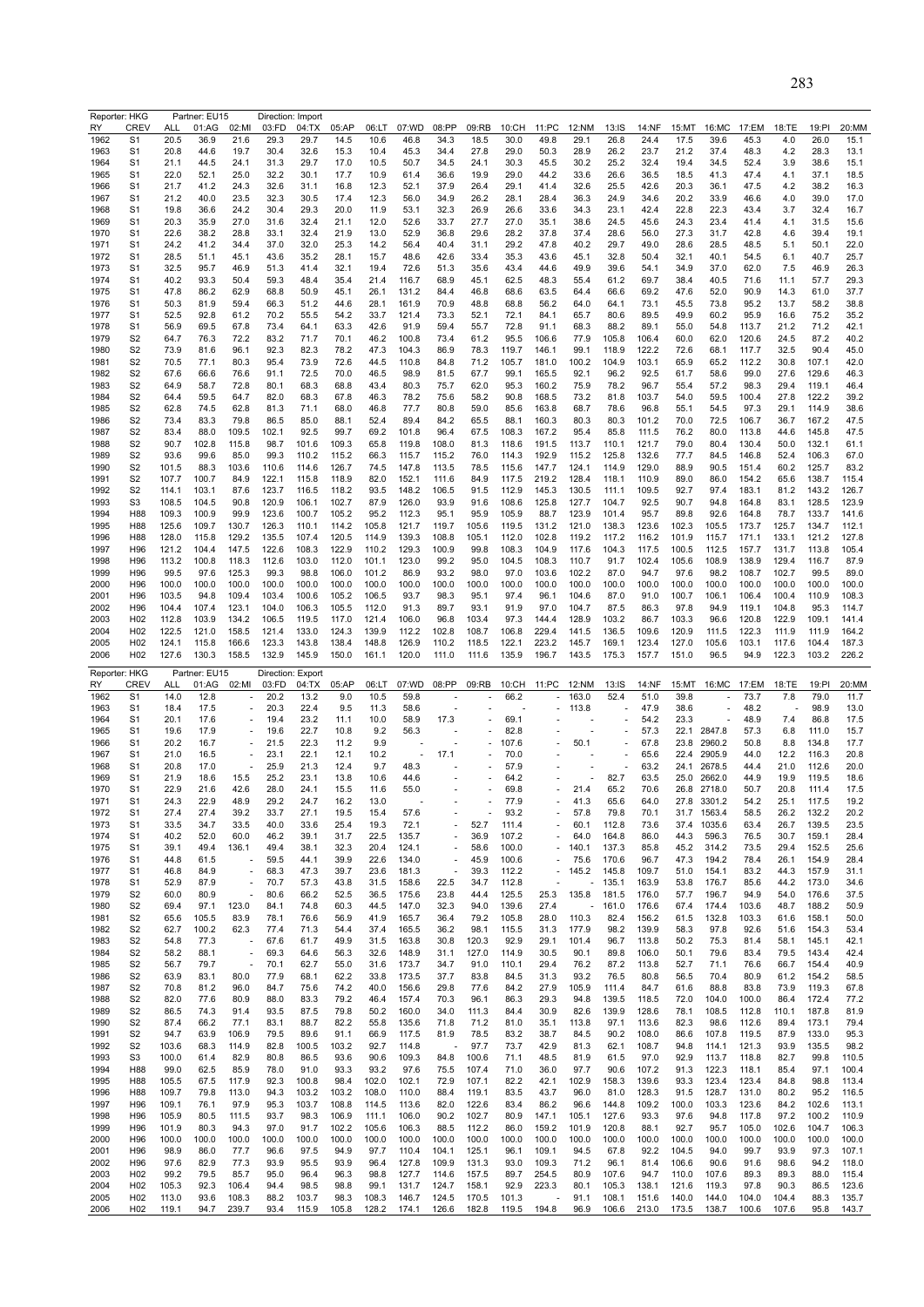| Reporter: HKG<br>RY  | <b>CREV</b>                                           | ALL                    | Partner: JPN<br>01:AG   | 02:MI                  | Direction: Import<br>03:FD | 04:TX                 | 05:AP                   | 06:LT                   | 07:WD                  | 08:PP                   | 09:RB                          | 10:CH                 | 11:PC               | 12:NM                   | 13:IS                   | 14:NF                   | 15:MT                   | 16:MC                   | 17:EM                | 18:TE                  | 19:PI                | 20:MM                |
|----------------------|-------------------------------------------------------|------------------------|-------------------------|------------------------|----------------------------|-----------------------|-------------------------|-------------------------|------------------------|-------------------------|--------------------------------|-----------------------|---------------------|-------------------------|-------------------------|-------------------------|-------------------------|-------------------------|----------------------|------------------------|----------------------|----------------------|
| 1962                 | S <sub>1</sub>                                        | 25.2                   | 15.5                    | 8.2                    | 7.6                        | 33.7                  | 10.9                    | 1.8                     | 16.8                   | 26.0                    | 16.1                           | 30.9                  | 18.0                | 27.3                    | 28.9                    | 24.3                    | 31.3                    | 316.6                   | 59.4                 | 14.7                   | 19.3                 | 15.0                 |
| 1963<br>1964         | S <sub>1</sub><br>S <sub>1</sub>                      | 26.6<br>27.5           | 18.4<br>19.9            | 8.3<br>5.5             | 7.4<br>12.0                | 38.0<br>40.1          | 12.1<br>12.6            | 2.0<br>2.2              | 19.2<br>15.8           | 26.2<br>27.8            | 13.9<br>12.8                   | 30.0<br>31.8          | 17.7                | 28.2<br>28.3            | 28.2<br>29.0            | 24.7<br>23.5            | 22.3<br>16.3            | 238.8<br>171.0          | 60.8<br>56.7         | 16.1<br>16.5           | 20.1<br>21.6         | 17.1<br>16.9         |
| 1965                 | S <sub>1</sub>                                        | 27.3                   | 19.9                    | 9.7                    | 14.2                       | 38.0                  | 11.5                    | 3.2                     | 12.9                   | 26.7                    | 11.3                           | 32.5                  | 15.2                | 26.4                    | 30.9                    | 27.2                    | 15.0                    | 227.4                   | 47.8                 | 12.9                   | 21.5                 | 15.6                 |
| 1966                 | S <sub>1</sub>                                        | 26.7                   | 20.1                    | 10.7                   | 12.2                       | 36.3                  | 10.3                    | 3.5                     | 14.0                   | 27.2                    | 11.2                           | 30.1                  | 14.6                | 24.7                    | 30.7                    | 34.0                    | 15.2                    | 134.7                   | 52.8                 | 15.2                   | 22.9                 | 17.6                 |
| 1967                 | S <sub>1</sub>                                        | 26.9                   | 31.8                    | 10.4                   | 14.1                       | 36.0                  | 10.3                    | 3.4                     | 18.1                   | 28.2                    | 11.4                           | 28.0                  | 14.0                | 23.5                    | 33.5                    | 33.0                    | 15.3                    | 132.6                   | 54.3                 | 15.3                   | 23.5                 | 16.2                 |
| 1968<br>1969         | S <sub>1</sub><br>S <sub>1</sub>                      | 26.2<br>27.8           | 27.9<br>47.4            | 10.9<br>10.2           | 12.3<br>13.7               | 35.2<br>37.4          | 11.3<br>11.5            | 3.2<br>3.1              | 17.0<br>21.1           | 28.7<br>30.1            | 11.3<br>11.9                   | 25.9<br>26.4          | 13.2<br>12.7        | 24.1<br>28.1            | 32.9<br>35.2            | 32.7<br>37.2            | 15.5<br>17.6            | 79.3<br>69.8            | 53.2<br>56.1         | 13.1<br>13.7           | 25.6<br>29.2         | 18.4<br>19.3         |
| 1970                 | S <sub>1</sub>                                        | 29.2                   | 49.4                    | 11.1                   | 15.9                       | 39.0                  | 12.9                    | 3.6                     | 20.8                   | 33.0                    | 12.4                           | 26.9                  | 12.8                | 29.8                    | 40.3                    | 41.6                    | 18.9                    | 86.4                    | 52.4                 | 14.9                   | 30.9                 | 18.2                 |
| 1971                 | S <sub>1</sub>                                        | 26.1                   | 74.1                    | 10.9                   | 17.6                       | 24.2                  | 14.3                    | 4.0                     | 22.7                   | 31.7                    | 13.6                           | 26.1                  | 14.4                | 28.2                    | 35.3                    | 33.6                    | 19.5                    | 77.4                    | 54.2                 | 17.1                   | 36.9                 | 18.5                 |
| 1972<br>1973         | S <sub>1</sub><br>S <sub>1</sub>                      | 29.1<br>36.4           | 56.0<br>75.7            | 13.4<br>14.4           | 20.3<br>28.1               | 26.6<br>34.9          | 16.4<br>30.3            | 5.1<br>5.7              | 24.6<br>33.5           | 35.1<br>49.1            | 13.7<br>16.9                   | 27.8<br>40.0          | 14.5<br>15.1        | 32.6<br>42.2            | 38.7<br>56.7            | 36.7<br>49.5            | 24.1<br>27.1            | 107.1<br>96.2           | 63.4<br>79.5         | 19.3<br>23.9           | 35.3<br>34.1         | 19.9<br>18.8         |
| 1974                 | S <sub>1</sub>                                        | 48.3                   | 67.4                    | 20.9                   | 31.1                       | 39.5                  | 27.1                    | 5.9                     | 45.4                   | 77.0                    | 25.8                           | 68.7                  | 28.7                | 64.1                    | 83.9                    | 70.7                    | 32.6                    | 84.4                    | 106.3                | 29.4                   | 51.9                 | 28.9                 |
| 1975                 | S <sub>1</sub>                                        | 45.7                   | 98.2                    | 17.0                   | 33.4                       | 36.1                  | 28.6                    | 9.3                     | 40.0                   | 63.1                    | 30.3                           | 54.7                  | 32.4                | 60.9                    | 68.5                    | 49.7                    | 29.9                    | 125.1                   | 94.8                 | 33.8                   | 39.3                 | 25.6                 |
| 1976<br>1977         | S <sub>1</sub><br>S <sub>1</sub>                      | 49.6<br>51.9           | 114.7<br>140.5          | 19.5<br>23.4           | 39.2<br>45.9               | 41.6<br>43.1          | 32.0<br>35.8            | 10.7<br>15.1            | 46.5<br>66.2           | 58.8<br>66.3            | 31.4<br>33.1                   | 60.7<br>61.5          | 39.6<br>35.7        | 53.8<br>59.2            | 65.4<br>69.6            | 55.3<br>57.9            | 31.3<br>34.5            | 136.7<br>91.2           | 97.6<br>100.9        | 32.1<br>32.9           | 47.1<br>53.6         | 24.7<br>35.4         |
| 1978                 | S1                                                    | 59.3                   | 175.9                   | 26.5                   | 42.5                       | 58.1                  | 45.4                    | 28.6                    | 45.4                   | 77.0                    | 41.7                           | 61.5                  | 35.7                | 66.9                    | 78.3                    | 60.7                    | 43.4                    | 76.3                    | 107.0                | 38.7                   | 70.0                 | 37.7                 |
| 1979                 | S <sub>2</sub>                                        | 65.2                   | 208.1                   | 30.7                   | 41.4                       | 68.3                  | 45.7                    | 30.7                    | 37.8                   | 85.5                    | 45.3                           | 82.0                  | 42.7                | 83.2                    | 95.9                    | 76.2                    | 46.8                    | 79.8                    | 104.2                | 39.9                   | 67.5                 | 49.5                 |
| 1980<br>1981         | S <sub>2</sub><br>S <sub>2</sub>                      | 68.9<br>70.3           | 240.0<br>221.7          | 54.9<br>52.3           | 47.6<br>47.6               | 72.4<br>74.7          | 53.6<br>58.9            | 29.4<br>37.4            | 45.5<br>56.7           | 103.0<br>99.1           | 53.1<br>53.8                   | 96.3<br>89.7          | 60.2<br>71.4        | 97.0<br>98.9            | 98.9<br>100.1           | 86.1<br>80.4            | 51.6<br>47.4            | 76.9<br>86.3            | 108.7<br>101.1       | 36.4<br>35.1           | 64.4<br>73.8         | 65.6<br>72.7         |
| 1982                 | S <sub>2</sub>                                        | 63.2                   | 138.4                   | 43.9                   | 43.9                       | 67.2                  | 60.6                    | 35.3                    | 55.1                   | 92.7                    | 41.9                           | 83.5                  | 74.4                | 90.2                    | 92.6                    | 73.4                    | 38.8                    | 79.3                    | 84.2                 | 31.9                   | 66.3                 | 73.4                 |
| 1983                 | S <sub>2</sub>                                        | 59.2                   | 160.9                   | 43.6                   | 45.5                       | 63.8                  | 59.7                    | 35.3                    | 51.8                   | 83.6                    | 29.8                           | 83.4                  | 74.8                | 75.2                    | 78.5                    | 73.3                    | 45.5                    | 60.2                    | 80.4                 | 33.9                   | 65.6                 | 50.0                 |
| 1984                 | S <sub>2</sub>                                        | 63.7<br>61.4           | 167.3<br>201.9          | 39.0<br>35.5           | 41.3                       | 69.6<br>67.3          | 55.9                    | 39.9<br>37.1            | 48.2<br>46.5           | 87.5<br>90.6            | 53.4                           | 85.2<br>79.3          | 88.7                | 71.2<br>61.6            | 82.4<br>78.3            | 86.2<br>78.8            | 42.7<br>43.9            | 63.5<br>63.5            | 85.0<br>68.4         | 37.8<br>38.9           | 67.9<br>86.1         | 76.8<br>69.7         |
| 1985<br>1986         | S2<br>S <sub>2</sub>                                  | 72.1                   | 218.7                   | 40.4                   | 38.6<br>48.0               | 75.1                  | 56.1<br>71.4            | 43.5                    | 60.0                   | 92.9                    | 51.2<br>58.3                   | 83.2                  | 88.2<br>95.3        | 65.5                    | 84.2                    | 78.8                    | 53.2                    | 83.1                    | 75.2                 | 50.3                   | 121.0                | 70.7                 |
| 1987                 | S <sub>2</sub>                                        | 74.7                   | 196.5                   | 49.5                   | 53.2                       | 80.2                  | 75.1                    | 52.8                    | 68.0                   | 101.7                   | 59.6                           | 92.4                  | 57.7                | 70.9                    | 94.6                    | 80.1                    | 59.4                    | 82.9                    | 79.5                 | 56.2                   | 106.2                | 62.4                 |
| 1988                 | S <sub>2</sub>                                        | 89.3                   | 272.7                   | 51.5                   | 54.7                       | 89.8                  | 79.3                    | 60.8                    | 76.2                   | 119.7                   | 71.0                           | 116.5                 | 52.8                | 62.0                    | 88.1                    | 98.4                    | 66.0                    | 84.4                    | 97.4                 | 72.7                   | 150.7                | 89.3                 |
| 1989<br>1990         | S2<br>S <sub>2</sub>                                  | 90.9<br>90.0           | 266.0<br>266.4          | 57.9<br>75.1           | 57.6<br>53.5               | 89.9<br>88.5          | 81.1<br>86.3            | 51.6<br>56.8            | 66.2<br>62.0           | 129.0<br>115.7          | 75.5<br>74.9                   | 110.0<br>99.0         | 67.6<br>75.8        | 70.6<br>77.7            | 145.7<br>125.8          | 111.8<br>105.4          | 67.2<br>65.5            | 81.4<br>86.5            | 94.0<br>91.0         | 66.1<br>69.8           | 150.8<br>145.6       | 103.9<br>125.1       |
| 1991                 | S <sub>2</sub>                                        | 93.2                   | 140.8                   | 82.0                   | 64.8                       | 94.3                  | 99.3                    | 57.3                    | 65.6                   | 109.7                   | 79.6                           | 101.4                 | 73.0                | 81.0                    | 127.7                   | 106.4                   | 65.6                    | 87.5                    | 93.7                 | 83.1                   | 173.0                | 73.9                 |
| 1992                 | S <sub>2</sub>                                        | 99.9                   | 100.9                   | 92.8                   | 72.7                       | 98.8                  | 83.0                    | 74.4                    | 78.4                   | 103.7                   | 90.4                           | 93.8                  | 69.0                | 82.6                    | 123.0                   | 104.1                   | 77.0                    | 103.4                   | 99.4                 | 99.9                   | 174.3                | 78.7                 |
| 1993<br>1994         | S <sub>3</sub><br>H88                                 | 103.6<br>106.1         | 111.1<br>108.0          | 96.8<br>101.4          | 73.1<br>77.7               | 101.1<br>99.4         | 95.6<br>100.4           | 81.6<br>84.5            | 132.1<br>119.7         | 103.2<br>101.8          | 92.2<br>96.1                   | 95.5<br>101.8         | 65.7<br>61.8        | 86.1<br>91.5            | 120.6<br>114.9          | 98.1<br>95.3            | 81.3<br>85.4            | 117.2<br>120.2          | 102.0<br>104.7       | 117.1<br>118.6         | 130.2<br>136.6       | 83.7<br>82.7         |
| 1995                 | H88                                                   | 116.5                  | 107.4                   | 110.8                  | 83.7                       | 105.8                 | 105.0                   | 89.0                    | 117.1                  | 124.6                   | 104.7                          | 116.1                 | 66.4                | 105.6                   | 144.5                   | 113.6                   | 94.6                    | 120.0                   | 115.3                | 134.1                  | 146.5                | 100.1                |
| 1996                 | H88                                                   | 106.8                  | 107.3                   | 116.4                  | 76.9                       | 101.2                 | 103.5                   | 89.8                    | 108.4                  | 113.2                   | 108.6                          | 102.8                 | 79.6                | 95.0                    | 131.7                   | 110.0                   | 92.8                    | 113.5                   | 109.5                | 116.2                  | 105.3                | 95.4                 |
| 1997                 | H <sub>96</sub>                                       | 101.4                  | 90.8                    | 113.0                  | 84.9                       | 101.8                 | 97.6                    | 92.8                    | 93.1                   | 105.5                   | 110.4                          | 97.5                  | 71.7                | 95.6                    | 118.7                   | 104.6                   | 90.9                    | 113.2                   | 101.7                | 101.5                  | 97.1                 | 104.2                |
| 1998<br>1999         | H96<br>H <sub>96</sub>                                | 93.0<br>90.0           | 86.9<br>102.3           | 111.7<br>97.5          | 77.7<br>95.0               | 98.3<br>96.7          | 91.2<br>100.2           | 87.5<br>95.3            | 79.8<br>80.5           | 93.1<br>86.5            | 106.0<br>103.9                 | 89.9<br>87.1          | 51.8<br>64.7        | 102.8<br>92.6           | 104.2<br>89.3           | 92.2<br>87.5            | 93.5<br>89.4            | 97.2<br>97.2            | 95.2<br>84.8         | 92.7<br>100.8          | 86.0<br>97.1         | 112.6<br>91.6        |
| 2000                 | H <sub>96</sub>                                       | 100.0                  | 100.0                   | 100.0                  | 100.0                      | 100.0                 | 100.0                   | 100.0                   | 100.0                  | 100.0                   | 100.0                          | 100.0                 | 100.0               | 100.0                   | 100.0                   | 100.0                   | 100.0                   | 100.0                   | 100.0                | 100.0                  | 100.0                | 100.0                |
| 2001                 | H <sub>96</sub>                                       | 102.0                  | 89.8                    | 99.2                   | 84.6                       | 97.5                  | 79.0                    | 94.7                    | 75.9                   | 96.3                    | 106.4                          | 92.6                  | 104.0               | 90.4                    | 89.5                    | 99.1                    | 91.6                    | 117.2                   | 99.4                 | 101.1                  | 112.1                | 95.4                 |
| 2002<br>2003         | H96<br>H <sub>02</sub>                                | 87.9<br>95.3           | 92.3<br>99.7            | 96.1<br>102.4          | 86.0<br>88.6               | 100.2<br>113.4        | 80.7<br>93.8            | 93.7<br>97.0            | 64.1<br>71.5           | 91.4<br>92.9            | 119.0<br>134.0                 | 90.7<br>99.3          | 78.4<br>58.7        | 88.7<br>96.7            | 87.6<br>106.7           | 91.9<br>107.1           | 93.8<br>101.4           | 105.5<br>112.4          | 76.2<br>82.4         | 101.9<br>103.3         | 74.5<br>84.0         | 111.4<br>107.1       |
| 2004                 | H <sub>02</sub>                                       | 102.9                  | 105.9                   | 110.9                  | 97.2                       | 124.1                 | 92.8                    | 111.1                   | 73.6                   | 104.3                   | 139.2                          | 111.0                 | 50.5                | 113.2                   | 132.0                   | 126.0                   | 119.4                   | 133.5                   | 82.6                 | 101.9                  | 102.1                | 102.1                |
| 2005                 | H <sub>02</sub>                                       | 102.7                  | 133.8                   | 117.7                  | 109.0                      | 128.8                 | 105.3                   | 109.4                   | 83.6                   | 107.8                   | 145.8                          | 126.7                 |                     | 135.3                   | 164.3                   | 134.6                   | 129.7                   | 122.2                   | 79.3                 | 102.5                  | 93.3                 | 116.8                |
|                      |                                                       |                        |                         |                        |                            |                       | 123.5                   |                         |                        |                         |                                |                       |                     |                         | 163.1                   |                         | 161.2                   | 118.1                   | 73.2                 | 98.9                   | 88.6                 |                      |
| 2006                 | H <sub>02</sub>                                       | 103.0                  | 133.4                   | 136.7                  | 114.5                      | 127.8                 |                         | 114.1                   | 110.3                  | 103.5                   | 143.0                          | 129.5                 | 43.9                | 112.6                   |                         | 163.8                   |                         |                         |                      |                        |                      | 180.7                |
| Reporter: HKG        |                                                       |                        | Partner: JPN            |                        | Direction: Export          |                       |                         |                         |                        |                         |                                |                       |                     |                         |                         |                         |                         |                         |                      |                        |                      |                      |
| RY<br>1962           | CREV<br>S <sub>1</sub>                                | ALL<br>12.2            | 01:AG<br>4.6            | 02:MI<br>40.5          | 03:FD<br>8.5               | 04:TX<br>26.3         | 05:AP<br>18.0           | 06:LT<br>6.2            | 07:WD                  | 08:PP                   | 09:RB                          |                       | 10:CH  11:PC  12:NM |                         | 13:1S<br>10.1           | 14:NF<br>19.5           | 15:MT<br>878.7          | 16:MC                   | 17:EM<br>18.8        | 18:TE                  | 19:PI<br>0.8         | 20:MM<br>43.4        |
| 1963                 | S <sub>1</sub>                                        | 14.4                   | 5.2                     | 40.0                   | 10.2                       | 23.9                  | 20.8                    | 7.8                     |                        |                         |                                |                       |                     |                         | 9.0                     | 23.6                    | 219.3                   |                         | 17.8                 |                        | 1.7                  | 57.0                 |
| 1964                 | S <sub>1</sub>                                        | 16.5                   | 5.8                     | 40.5                   | 9.9                        | 24.8                  | 17.8                    | 8.0                     |                        | 18.3                    |                                | 4.6                   |                     |                         | 9.2                     | 28.9                    | 118.2                   | 140.5                   | 15.6                 | 72.8                   | 3.4                  | 83.5                 |
| 1965<br>1966         | S <sub>1</sub><br>S <sub>1</sub>                      | 17.6<br>16.8           | 7.0<br>6.3              | 40.5<br>40.5           | 9.4<br>9.8                 | 23.4<br>18.5          | 16.1<br>16.0            | 5.8<br>7.1              |                        | 16.2<br>17.0            |                                | 5.3<br>6.6            |                     | $-1331.0$<br>872.0      | 9.0<br>8.6              | 30.3<br>43.2            | 116.8<br>135.9          | 156.9<br>151.1          | 18.3<br>22.0         | 71.9<br>110.4          | 4.3<br>6.5           | 87.7<br>60.6         |
| 1967                 | S <sub>1</sub>                                        | 17.3                   | 5.9                     | 40.2                   | 11.2                       | 22.9                  | 17.6                    | 7.2                     | 551.8                  | 17.9                    |                                | 6.8                   |                     | 622.2                   | 10.2                    | 33.9                    | 105.8                   | 145.3                   | 23.8                 | 45.4                   | 9.6                  | 63.4                 |
| 1968                 | S <sub>1</sub>                                        | 17.4                   | 5.9                     | 38.5                   | 12.1                       | 21.6                  | 23.7                    | 6.5                     |                        | 14.9                    | 201.8                          | 9.7                   | 11.6                | 756.2                   | 8.9                     | 32.4                    | 124.6                   | 134.7                   | 17.5                 | 58.6                   | 12.0                 | 52.9                 |
| 1969                 | S <sub>1</sub><br>S <sub>1</sub>                      | 19.1                   | 6.9<br>8.2              | 35.2<br>36.5           | 14.8                       | 21.6                  | 27.4<br>21.0            | 5.8<br>5.4              | 294.3<br>464.2         | 15.5                    | 95.0                           | 9.9                   | 13.9                | 963.2                   | 9.0                     | 38.8<br>42.1            | 142.2                   | 134.6                   | 13.5                 | 68.0<br>68.9           | 28.7                 | 56.1                 |
| 1970<br>1971         | S <sub>1</sub>                                        | 20.0<br>22.6           | 8.9                     | 36.9                   | 15.1<br>17.7               | 20.2<br>19.2          | 17.4                    | 6.3                     | 595.8                  | 20.1<br>20.6            | 102.1<br>75.1                  | 11.2<br>11.2          | 12.9                | 719.9<br>257.7          | 16.7<br>26.8            | 31.5                    | 120.4<br>90.7           | 269.5<br>157.2          | 17.3<br>15.5         | 70.0                   | 36.7<br>25.7         | 50.2<br>69.4         |
| 1972                 | 51                                                    | 23.6                   | 11.2                    | 33.9                   | 20.0                       | 19.0                  | 20.8                    | 9.7                     | 596.5                  | 24.5                    |                                | 12.4                  |                     |                         | 28.6                    | 32.2                    | 143.6                   | 247.1                   | 22.0                 | 72.2                   | 36.5                 | 60.3                 |
| 1973                 | S <sub>1</sub>                                        | 30.9                   | 16.6                    | 36.1                   | 23.8                       | 25.8                  | 30.4                    | 16.2                    | 712.3                  | 34.7                    | 106.1                          | 16.8                  | 14.8                |                         | 34.2                    | 42.7                    | 172.3                   | 290.1                   | 28.2                 | 100.0                  | 62.9                 | 73.2                 |
| 1974<br>1975         | S <sub>1</sub><br>S <sub>1</sub>                      | 38.4<br>39.6           | 19.3<br>18.7            | 48.1<br>56.3           | 24.1<br>25.0               | 29.7<br>28.5          | 42.0<br>54.7            | 36.0<br>36.5            | 563.9<br>525.8         | 46.7<br>44.4            | 43.2<br>70.0                   | 20.7<br>27.1          | 11.9<br>9.0         | 187.3                   | 42.7<br>25.8            | 60.7<br>60.8            | 166.5<br>160.3          | 233.6<br>184.0          | 49.2<br>33.2         | 102.5<br>48.6          | 70.4<br>91.0         | 89.7<br>92.2         |
| 1976                 | S <sub>1</sub>                                        | 44.9                   | 24.6                    | 53.2                   | 33.0                       | 31.8                  | 59.1                    | 38.1                    | 1390.3                 | 37.2                    | 43.5                           | 34.9                  | 12.1                | 77.8                    | 35.7                    | 70.6                    | 167.9                   | 239.0                   | 41.1                 | 13.5                   | 71.3                 | 84.4                 |
| 1977                 | S <sub>1</sub>                                        | 54.5                   | 40.8                    | 137.0                  | 38.0                       | 35.8                  | 68.5                    | 58.6                    | 907.1                  | 30.8                    | $\overline{\phantom{a}}$<br>ä, | 48.8                  | 13.6<br>÷,          | ä<br>ä                  | 53.1                    | 73.4                    | 168.2                   | 288.1                   | 69.9                 | 17.6                   | 62.0                 | 79.9                 |
| 1978<br>1979         | S <sub>1</sub><br>S <sub>2</sub>                      | 53.8<br>59.1           | 37.6<br>37.6            | 136.2<br>141.9         | 39.3<br>46.2               | 43.6<br>53.8          | 69.5<br>75.1            | 51.2<br>44.6            | 520.0<br>481.2         | 27.3<br>30.7            | 48.0                           | 56.0<br>55.1          | 25.8                | 49.5                    | 46.9<br>77.1            | 73.0<br>92.2            | 155.7<br>194.2          | 268.9<br>226.3          | 76.8<br>82.4         | 34.8<br>27.0           | 59.7<br>68.0         | 70.7<br>76.8         |
| 1980                 | S <sub>2</sub>                                        | 60.4                   | 50.3                    | 298.9                  | 41.1                       | 52.5                  | 78.8                    | 47.5                    | 517.5                  | 23.8                    | 38.3                           | 55.8                  | 21.6                | 38.6                    | 115.8                   | 107.4                   | 226.6                   | 214.5                   | 66.7                 | 35.8                   | 69.3                 | 75.3                 |
| 1981                 | S <sub>2</sub>                                        | 60.8                   | 49.4                    | 452.0                  | 37.8                       | 53.7                  | 81.2                    | 50.8                    | 418.0                  | 37.9                    | 77.4                           | 56.9                  | 48.7                | 55.0                    | 78.4                    | 96.0                    | 199.6                   | 229.8                   | 68.9                 | 59.0                   | 73.1                 | 72.6                 |
| 1982<br>1983         | S <sub>2</sub><br>S <sub>2</sub>                      | 60.6<br>58.9           | 51.2<br>45.0            | 334.5<br>328.4         | 43.5<br>35.6               | 50.6<br>44.4          | 78.6<br>71.0            | 52.7<br>53.3            | 452.3<br>325.7         | 59.2<br>51.1            | 82.5<br>58.4                   | 53.3<br>51.7          | 47.3<br>26.9        | 55.4<br>54.1            | 62.6<br>41.4            | 78.4<br>90.4            | 107.2<br>55.8           | 277.7<br>269.7          | 84.0<br>94.6         | 42.9<br>53.6           | 90.7<br>91.0         | 57.8<br>66.0         |
| 1984                 | S <sub>2</sub>                                        | 61.8                   | 50.8                    | 357.9                  | 32.2                       | 52.6                  | 71.2                    | 57.8                    | 320.1                  | 67.8                    | 106.0                          | 52.4                  | 30.4                | 42.6                    | 56.1                    | 90.4                    | 60.6                    | 251.8                   | 88.5                 | 58.2                   | 98.5                 | 72.4                 |
| 1985                 | S <sub>2</sub>                                        | 60.3                   | 54.9                    | 243.7                  | 29.6                       | 48.2                  | 73.8                    | 51.9                    | 270.6                  | 69.9                    | 113.1                          | 50.1                  | 28.5                | 47.3                    | 32.0                    | 91.8                    | 64.5                    | 208.7                   | 93.9                 | 53.2                   | 130.3                | 59.9                 |
| 1986                 | S <sub>2</sub>                                        | 56.6                   | 48.6                    | 222.9<br>103.2         | 35.3                       | 49.7                  | 83.6                    | 49.2                    | 233.7                  | 75.0                    | 70.6                           | 50.2                  | 20.9                | 46.0                    | 57.6                    | 73.2                    | 71.2                    | 201.8                   | 83.3                 | 79.3                   | 73.0                 | 44.0                 |
| 1987<br>1988         | S <sub>2</sub><br>S <sub>2</sub>                      | 63.9<br>74.3           | 49.3<br>50.4            | 109.3                  | 36.8<br>42.8               | 53.0<br>63.4          | 86.4<br>90.9            | 47.8<br>51.2            | 288.7<br>240.4         | 59.3<br>37.5            | 73.4<br>102.6                  | 53.1<br>47.7          | 18.8<br>26.0        | 65.6<br>133.9           | 52.1<br>108.6           | 89.8<br>118.5           | 82.1<br>130.7           | 280.8<br>252.3          | 79.0<br>87.8         | 85.6<br>90.0           | 101.2<br>115.8       | 59.0<br>74.5         |
| 1989                 | S <sub>2</sub>                                        | 81.4                   | 53.8                    | 124.3                  | 43.7                       | 68.3                  | 96.9                    | 54.5                    | 242.1                  | 49.1                    | 102.4                          | 60.5                  | 26.2                | 113.8                   | 144.0                   | 141.9                   | 154.0                   | 300.0                   | 90.8                 | 87.0                   | 125.8                | 85.4                 |
| 1990                 | S <sub>2</sub>                                        | 88.1                   | 48.3                    | 86.7                   | 48.4                       | 63.8                  | 99.1                    | 68.6                    | 312.2                  | 46.6                    | 81.7                           | 55.5                  | 30.2                | 81.2                    | 105.0                   | 120.3                   | 154.1                   | 305.8                   | 92.2                 | 85.2                   | 137.7                | 106.3                |
| 1991<br>1992         | S <sub>2</sub><br>S <sub>2</sub>                      | 93.6<br>99.5           | 50.1<br>61.1            | 80.5<br>75.6           | 49.5<br>50.6               | 68.4<br>80.2          | 106.3<br>114.9          | 77.5<br>102.4           | 277.7<br>249.6         | 44.4<br>60.8            | 80.1<br>111.4                  | 56.1<br>52.9          | 42.5<br>50.4        | 72.6<br>81.6            | 93.9<br>126.6           | 105.8<br>98.3           | 164.2<br>148.5          | 199.3<br>148.6          | 100.0<br>101.5       | 92.5<br>112.2          | 186.7<br>127.3       | 109.5<br>123.8       |
| 1993                 | S3                                                    | 96.1                   | 58.2                    | 69.7                   | 45.7                       | 83.3                  | 118.1                   | 100.0                   | 197.0                  | 58.0                    | 107.9                          | 61.1                  | 65.6                | 71.0                    | 110.2                   | 85.9                    | 132.9                   | 129.1                   | 104.6                | 137.6                  | 85.5                 | 121.5                |
| 1994                 | H88                                                   | 99.1                   | 74.9                    | 62.4                   | 56.0                       | 99.9                  | 125.2                   | 100.7                   | 201.5                  | 56.8                    | 89.8                           | 66.9                  | 47.8                | 74.8                    | 114.9                   | 94.4                    | 151.4                   | 133.7                   | 102.9                | 123.6                  | 71.4                 | 116.0                |
| 1995<br>1996         | H88<br>H88                                            | 110.2<br>114.3         | 84.3<br>98.5            | 59.3<br>40.3           | 60.4<br>77.4               | 98.1<br>99.9          | 136.7<br>140.7          | 107.1<br>115.2          | 181.7<br>161.6         | 65.7<br>79.7            | 94.1<br>99.7                   | 79.4<br>79.5          | 48.5<br>44.0        | 74.9<br>85.7            | 145.9<br>140.6          | 116.6<br>106.0          | 168.5<br>143.8          | 152.8<br>156.1          | 122.0<br>119.7       | 125.3<br>125.7         | 81.3<br>96.7         | 127.2<br>127.6       |
| 1997                 | H96                                                   | 109.7                  | 103.7                   | 31.6                   | 91.4                       | 97.7                  | 138.6                   | 117.0                   | 148.9                  | 83.6                    | 102.6                          | 80.8                  | 94.1                | 90.4                    | 104.8                   | 107.8                   | 132.6                   | 129.4                   | 112.3                | 92.6                   | 87.8                 | 122.7                |
| 1998                 | H96                                                   | 100.3                  | 111.4                   | 26.9                   | 99.5                       | 84.3                  | 120.2                   | 106.3                   | 140.1                  | 84.0                    | 69.0                           | 83.6                  | 109.8               | 108.8                   | 88.2                    | 99.2                    | 136.0                   | 90.6                    | 83.4                 | 85.3                   | 126.9                | 114.6                |
| 1999<br>2000         | H <sub>96</sub><br>H96                                | 98.0<br>100.0          | 105.0<br>100.0          | ×,<br>100.0            | 97.9<br>100.0              | 91.6<br>100.0         | 106.7<br>100.0          | 100.7<br>100.0          | 105.7<br>100.0         | 85.4<br>100.0           | 95.1<br>100.0                  | 81.4<br>100.0         | 101.2<br>100.0      | 99.8<br>100.0           | 92.0<br>100.0           | 95.2<br>100.0           | 95.4<br>100.0           | 79.1<br>100.0           | 92.1<br>100.0        | 98.2<br>100.0          | 145.9<br>100.0       | 98.7<br>100.0        |
| 2001                 | H <sub>96</sub>                                       | 99.0                   | 86.1                    | 101.9                  | 98.8                       | 91.3                  | 98.1                    | 101.7                   | 94.3                   | 101.1                   | 112.3                          | 97.0                  | 103.5               | 119.5                   | 87.8                    | 88.2                    | 93.0                    | 103.2                   | 100.6                | 89.0                   | 83.8                 | 105.1                |
| 2002                 | H96                                                   | 90.0                   | 125.4                   | 56.9                   | 96.8                       | 89.1                  | 100.0                   | 99.4                    | 87.9                   | 105.5                   | 96.9                           | 97.7                  | $\overline{a}$      | 142.6                   | 112.2                   | 96.2                    | 99.9                    | 96.7                    | 88.9                 | 86.5                   | 62.2                 | 82.6                 |
| 2003                 | H <sub>02</sub>                                       | 90.5                   | 86.0                    | 69.5                   | 94.1                       | 89.2                  | 101.6                   | 101.6                   | 95.1                   | 138.9                   | 115.5                          | 94.8                  | 207.9               | 157.2                   | 144.8                   | 90.3                    | 116.8                   | 98.8                    | 94.5                 | 92.8                   | 48.8                 | 79.9                 |
| 2004<br>2005<br>2006 | H <sub>02</sub><br>H <sub>02</sub><br>H <sub>02</sub> | 93.6<br>101.1<br>102.7 | 120.0<br>132.8<br>103.9 | 85.4<br>158.1<br>230.0 | 100.1<br>106.9<br>106.1    | 94.2<br>94.9<br>101.5 | 105.7<br>113.6<br>116.6 | 106.6<br>109.9<br>129.7 | 98.2<br>110.9<br>121.7 | 132.3<br>113.6<br>118.3 | 103.9<br>129.9<br>131.8        | 88.0<br>95.4<br>110.1 | 265.0<br>٠<br>246.0 | 177.4<br>180.3<br>164.3 | 177.8<br>207.9<br>270.5 | 129.7<br>143.4<br>188.4 | 124.3<br>137.2<br>172.3 | 108.2<br>134.4<br>117.7 | 89.1<br>91.2<br>88.9 | 99.5<br>106.9<br>105.5 | 64.2<br>67.9<br>73.6 | 78.5<br>89.5<br>93.2 |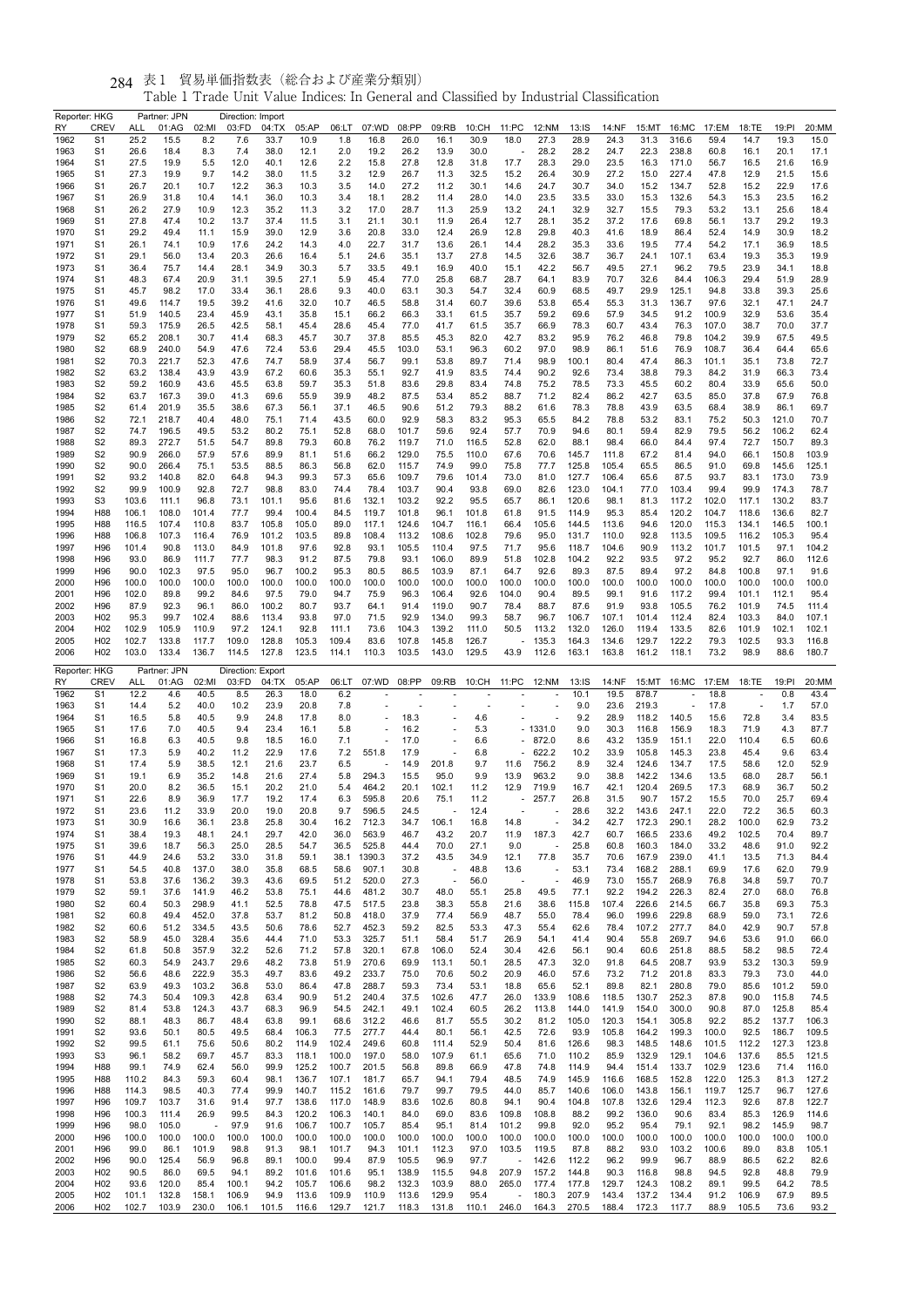| Reporter: HKG<br><b>CREV</b>                                                                                                                                                            |                | Partner: ASIA  |                | Direction: Import |                   |                |                | 07:WD          | 08:PP          |                | 10:CH          |                          |                |                  |                |                |                |               |                | 19:PI          |                |
|-----------------------------------------------------------------------------------------------------------------------------------------------------------------------------------------|----------------|----------------|----------------|-------------------|-------------------|----------------|----------------|----------------|----------------|----------------|----------------|--------------------------|----------------|------------------|----------------|----------------|----------------|---------------|----------------|----------------|----------------|
| RY<br>1962<br>S <sub>1</sub>                                                                                                                                                            | ALL<br>19.7    | 01:AG<br>26.9  | 02:MI<br>81.1  | 03:FD<br>30.8     | 04:TX<br>32.0     | 05:AP<br>21.8  | 06:LT<br>13.8  | 35.0           | 25.8           | 09:RB<br>51.6  | 36.1           | 11:PC<br>10.9            | 12:NM<br>27.4  | $13:$ IS<br>34.1 | 14:NF<br>44.9  | 15:MT<br>26.5  | 16:MC<br>223.3 | 17:EM<br>29.8 | 18:TE<br>14.7  | 53.6           | 20:MM<br>15.2  |
| 1963<br>S1                                                                                                                                                                              | 20.5           | 27.6           | 81.9           | 32.0              | 35.4              | 23.5           | 16.9           | 35.7           | 25.0           | 50.1           | 32.8           | 11.0                     | 27.8           | 33.4             | 42.9           | 27.7           | 178.5          | 26.0          | 11.9           | 64.1           | 17.4           |
| 1964<br>S1                                                                                                                                                                              | 21.7           | 26.9           | 85.7           | 34.7              | 42.8              | 22.3           | 16.8           | 40.2           | 26.7           | 48.6           | 33.9           | 10.1                     | 27.6           | 33.3             | 38.3           | 27.3           | 173.7          | 29.1          | 18.2           | 67.5           | 20.2           |
| 1965<br>S1                                                                                                                                                                              | 21.7           | 28.0           | 96.0           | 32.4              | 43.1              | 22.8           | 17.3           | 37.8           | 27.2           | 46.0           | 33.7           | 10.0                     | 27.4           | 35.2             | 42.2           | 26.1           | 228.9          | 43.1          | 15.8           | 55.4           | 23.5           |
| 1966<br>S1                                                                                                                                                                              | 21.5           | 28.4           | 98.8           | 32.6              | 39.7              | 20.4           | 15.2           | 36.6           | 27.7           | 43.1           | 33.5           | 10.0                     | 26.6           | 33.4             | 41.6           | 27.0           | 240.8          | 42.2          | 14.0           | 60.1           | 27.8           |
| S <sub>1</sub><br>1967                                                                                                                                                                  | 21.8           | 28.4           | 100.8          | 37.4              | 35.5              | 19.1           | 14.6           | 37.4           | 29.5           | 37.7           | 32.2           | 10.1                     | 25.6           | 34.0             | 38.6           | 27.0           | 279.1          | 38.5          | 16.2           | 66.2           | 24.6           |
| S <sub>1</sub><br>1968                                                                                                                                                                  | 21.8           | 26.6           | 109.7          | 38.1              | 35.7              | 23.5           | 14.7           | 33.8           | 29.9           | 39.6           | 33.4           | 10.0                     | 24.9           | 31.6             | 32.4           | 27.2           | 167.2          | 42.7          | 16.1           | 59.4           | 27.8           |
| 1969<br>S1                                                                                                                                                                              | 23.2           | 30.9           | 101.3          | 39.2              | 37.9              | 22.6           | 18.4           | 36.2           | 31.3           | 48.6           | 34.5           | 9.7                      | 26.9           | 35.3             | 39.7           | 29.7           | 157.2          | 39.7          | 18.9           | 54.9           | 27.0           |
| 1970<br>S1                                                                                                                                                                              | 24.4           | 34.0           | 99.5           | 38.5              | 39.0              | 27.1           | 18.6           | 41.3           | 35.8           | 44.7           | 37.0           | 9.6                      | 30.5           | 45.3             | 49.5           | 32.7           | 299.4          | 39.4          | 22.7           | 56.8           | 24.7           |
| S <sub>1</sub><br>1971                                                                                                                                                                  | 25.4           | 37.1           | 107.1          | 38.4              | 39.9              | 29.2           | 17.8           | 42.9           | 36.2           | 39.2           | 41.7           | 11.6                     | 31.8           | 40.4             | 43.9           | 35.9           | 225.9          | 36.6          | 21.9           | 75.2           | 28.2           |
| S <sub>1</sub><br>1972                                                                                                                                                                  | 27.0           | 39.5           | 136.0          | 41.3              | 41.7              | 31.1           | 18.9           | 43.0           | 38.7           | 39.3           | 43.1           | 11.3                     | 35.1           | 40.8             | 43.6           | 39.2           | 308.3          | 37.9          | 23.6           | 78.7           | 34.5           |
| 1973<br>S1                                                                                                                                                                              | 36.1           | 52.2           | 160.3          | 57.9              | 57.4              | 48.9           | 23.2           | 65.2           | 54.0           | 60.7           | 55.9           | 13.6                     | 45.5           | 64.8             | 57.0           | 45.0           | 280.2          | 45.2          | 26.5           | 97.4           | 39.3           |
| 1974<br>S1                                                                                                                                                                              | 52.5           | 71.4           | 197.5          | 86.8              | 66.5              | 50.8           | 24.7           | 82.7           | 87.1           | 82.4           | 82.8           | 35.9                     | 78.8           | 101.5            | 85.6           | 55.8           | 202.0          | 58.6          | 35.6           | 112.6          | 42.3           |
| 1975<br>S <sub>1</sub>                                                                                                                                                                  | 49.6           | 72.2           | 141.0          | 79.8              | 56.1              | 46.7           | 27.6           | 75.9           | 61.9           | 63.3           | 81.3           | 40.2                     | 68.3           | 76.7             | 72.1           | 59.2           | 171.7          | 51.2          | 38.8           | 111.5          | 40.1           |
| S <sub>1</sub><br>1976                                                                                                                                                                  | 52.2           | 76.1           | 142.7          | 77.5              | 62.7              | 49.1           | 26.9           | 88.3           | 60.4           | 76.3           | 81.2           | 42.9                     | 65.2           | 75.3             | 77.7           | 60.9           | 154.1          | 57.8          | 46.4           | 110.6          | 44.8           |
| 1977<br>S1                                                                                                                                                                              | 56.9           | 90.2           | 146.9          | 80.5              | 68.3              | 64.4           | 34.0           | 95.7           | 67.0           | 86.9           | 84.1           | 46.2                     | 71.9           | 73.9             | 89.8           | 64.1           | 138.8          | 57.4          | 47.9           | 118.1          | 49.8           |
| S <sub>1</sub><br>1978                                                                                                                                                                  | 59.9           | 90.3           | 145.7          | 85.4              | 76.3              | 54.9           | 30.3           | 92.0           | 58.0           | 88.0           | 80.8           | 48.2                     | 84.9           | 76.1             | 97.8           | 67.7           | 154.4          | 68.1          | 47.5           | 113.3          | 51.6           |
| 1979<br>S <sub>2</sub>                                                                                                                                                                  | 67.5<br>73.7   | 96.4           | 168.2          | 85.1              | 88.0              | 52.2           | 27.8           | 106.6          | 67.4           | 105.9          | 92.8<br>105.2  | 68.7                     | 102.1          | 100.4            | 114.9          | 64.7           | 133.3          | 73.7          | 55.0           | 103.5          | 55.9           |
| S <sub>2</sub><br>1980<br>S <sub>2</sub><br>1981                                                                                                                                        | 79.8           | 97.2<br>104.2  | 240.9<br>217.8 | 93.7<br>96.3      | 93.1<br>90.1      | 56.8<br>66.9   | 31.1<br>30.6   | 106.2<br>108.8 | 80.7<br>76.2   | 120.4<br>111.0 | 100.5          | 86.7<br>133.8            | 108.7<br>108.4 | 97.6<br>94.9     | 134.0<br>115.3 | 72.8<br>68.1   | 140.2<br>116.6 | 81.0<br>80.4  | 50.3<br>60.0   | 94.5<br>101.6  | 57.7<br>57.3   |
| S <sub>2</sub><br>1982                                                                                                                                                                  | 75.4           | 98.8           | 212.4          | 93.5              | 83.2              | 69.9           | 28.2           | 107.5          | 73.9           | 99.8           | 96.0           | 121.4                    | 103.0          | 87.4             | 101.1          | 67.2           | 116.0          | 77.4          | 57.3           | 81.2           | 56.5           |
| S <sub>2</sub><br>1983                                                                                                                                                                  | 68.6           | 95.4           | 186.9          | 86.0              | 73.7              | 57.9           | 25.8           | 100.5          | 66.3           | 98.0           | 86.8           | 110.8                    | 86.6           | 76.3             | 100.6          | 58.9           | 109.7          | 66.1          | 53.9           | 97.9           | 52.0           |
| S <sub>2</sub><br>1984                                                                                                                                                                  | 72.9           | 100.5          | 170.0          | 87.7              | 82.8              | 64.4           | 27.9           | 99.3           | 74.8           | 102.0          | 94.8           | 107.7                    | 89.1           | 85.8             | 110.2          | 66.4           | 104.0          | 66.4          | 66.3           | 90.2           | 64.2           |
| S <sub>2</sub><br>1985                                                                                                                                                                  | 69.6           | 88.1           | 163.8          | 77.7              | 76.0              | 72.2           | 27.7           | 98.1           | 73.3           | 96.6           | 94.6           | 100.3                    | 74.2           | 83.1             | 102.8          | 66.8           | 111.6          | 64.3          | 65.5           | 76.2           | 62.5           |
| S <sub>2</sub><br>1986                                                                                                                                                                  | 66.0           | 81.0           | 130.9          | 78.3              | 77.8              | 65.7           | 28.8           | 90.4           | 74.9           | 95.1           | 89.0           | 59.2                     | 73.5           | 84.0             | 90.9           | 67.5           | 103.6          | 59.8          | 70.5           | 81.1           | 61.4           |
| S <sub>2</sub><br>1987                                                                                                                                                                  | 69.7           | 88.9           | 118.0          | 83.4              | 85.5              | 65.0           | 33.2           | 91.8           | 85.9           | 97.2           | 98.5           | 67.1                     | 76.3           | 87.1             | 90.3           | 68.3           | 112.3          | 64.2          | 76.8           | 66.4           | 56.7           |
| S <sub>2</sub><br>1988                                                                                                                                                                  | 76.4           | 98.5           | 118.9          | 93.3              | 89.4              | 63.2           | 38.9           | 106.1          | 98.8           | 119.9          | 115.0          | 59.2                     | 62.9           | 111.0            | 105.9          | 77.5           | 120.1          | 75.8          | 84.3           | 82.4           | 63.5           |
| S <sub>2</sub><br>1989                                                                                                                                                                  | 81.8           | 99.2           | 122.4          | 91.2              | 96.0              | 67.0           | 45.3           | 109.4          | 108.7          | 113.1          | 114.5          | 67.8                     | 61.2           | 123.4            | 125.0          | 86.0           | 125.6          | 80.0          | 86.5           | 89.2           | 74.7           |
| S <sub>2</sub><br>1990                                                                                                                                                                  | 85.9           | 97.0           | 118.3          | 93.7              | 98.3              | 72.9           | 54.9           | 107.5          | 103.9          | 102.2          | 108.7          | 82.9                     | 54.9           | 119.1            | 114.4          | 90.5           | 112.9          | 84.7          | 86.9           | 93.6           | 83.5           |
| S <sub>2</sub><br>1991                                                                                                                                                                  | 90.1           | 100.4          | 120.7          | 95.1              | 103.2             | 77.1           | 64.1           | 98.4           | 103.2          | 99.2           | 106.4          | 82.6                     | 61.2           | 121.1            | 114.6          | 104.8          | 116.9          | 86.2          | 95.5           | 107.2          | 88.1           |
| 1992<br>S <sub>2</sub>                                                                                                                                                                  | 99.9           | 104.8          | 121.4          | 99.7              | 107.0             | 97.5           | 83.0           | 108.2          | 105.6          | 101.4          | 100.7          | 70.6                     | 77.0           | 117.7            | 111.2          | 107.2          | 130.2          | 95.9          | 108.2          | 116.8          | 98.4           |
| 1993<br>S <sub>3</sub>                                                                                                                                                                  | 99.2           | 101.2          | 118.7          | 94.5              | 99.1              | 98.6           | 87.2           | 120.5          | 101.7          | 105.4          | 97.6           | 72.3                     | 75.5           | 113.8            | 101.6          | 103.5          | 134.5          | 99.4          | 115.1          | 94.8           | 98.6           |
| H88<br>1994                                                                                                                                                                             | 102.4          | 106.3          | 113.8          | 98.7              | 105.5             | 101.5          | 91.2           | 114.9          | 104.3          | 109.5          | 102.6          | 67.1                     | 91.6           | 115.0            | 105.8          | 106.4          | 138.7          | 101.2         | 112.7          | 97.8           | 99.3           |
| H88<br>1995                                                                                                                                                                             | 111.8          | 115.1          | 119.5          | 110.4             | 115.8             | 108.3          | 97.3           | 118.7          | 125.7          | 136.6          | 122.5          | 70.3                     | 97.8           | 136.3            | 128.2          | 109.6          | 139.4          | 114.1         | 119.8          | 97.5           | 109.0          |
| 1996<br>H88                                                                                                                                                                             | 113.6          | 119.3          | 125.8          | 112.4             | 113.9             | 114.6          | 104.5          | 123.2          | 110.2          | 134.7          | 106.6          | 80.8                     | 96.9           | 121.5            | 118.4          | 111.0          | 146.8          | 118.7         | 110.2          | 97.8           | 106.4          |
| H96<br>1997                                                                                                                                                                             | 109.5          | 122.8          | 123.5          | 114.1             | 113.2             | 114.9          | 109.7          | 126.5          | 102.5          | 121.8          | 100.8          | 78.3                     | 104.3          | 113.0            | 113.6          | 114.7          | 132.1          | 108.5         | 103.1          | 99.9           | 101.6          |
| 1998<br>H96                                                                                                                                                                             | 102.1          | 117.7          | 114.3          | 107.2             | 104.8             | 111.7          | 108.1          | 104.7          | 91.6           | 102.0          | 89.9           | 55.7                     | 104.2          | 94.3             | 97.4           | 115.5          | 108.3          | 102.4         | 95.7           | 102.4          | 103.5          |
| H96<br>1999                                                                                                                                                                             | 96.2           | 108.6          | 105.7          | 103.0             | 98.5              | 104.5          | 102.6          | 101.2          | 90.9           | 93.7           | 87.9           | 62.2                     | 101.8          | 87.2             | 91.7           | 105.8          | 90.8           | 95.9          | 105.1          | 105.3          | 99.8           |
| 2000<br>H96                                                                                                                                                                             | 100.0          | 100.0          | 100.0          | 100.0             | 100.0             | 100.0          | 100.0          | 100.0          | 100.0          | 100.0          | 100.0          | 100.0                    | 100.0          | 100.0            | 100.0          | 100.0          | 100.0          | 100.0         | 100.0          | 100.0          | 100.0          |
| H96<br>2001                                                                                                                                                                             | 98.8           | 94.2           | 98.4           | 91.8              | 94.9              | 97.8           | 101.9          | 98.5           | 90.7           | 100.6          | 91.2           | 88.2                     | 97.8           | 89.3             | 91.6           | 99.8           | 98.7           | 106.1         | 98.5           | 92.1           | 91.2           |
| 2002<br>H96                                                                                                                                                                             | 93.5           | 89.9           | 98.8           | 92.2              | 91.8              | 96.0           | 100.5          | 84.9           | 91.7           | 101.6          | 88.8           | 91.7                     | 90.9           | 93.0             | 83.8           | 101.7          | 93.8           | 96.9          | 99.2           | 80.7           | 82.0           |
| H <sub>02</sub><br>2003                                                                                                                                                                 | 98.9<br>103.5  | 89.1<br>90.2   | 97.5<br>122.2  | 92.5              | 93.3<br>98.2      | 95.6<br>95.1   | 103.3<br>103.5 | 91.9<br>85.0   | 93.3<br>97.7   | 110.2<br>122.2 | 94.0<br>107.5  | 117.8<br>138.9           | 95.3<br>96.9   | 106.7<br>134.2   | 88.5           | 104.2          | 111.9<br>113.3 | 99.8<br>105.1 | 91.7           | 87.2<br>88.6   | 82.4<br>82.0   |
| 2004<br>H <sub>0</sub> 2<br>2005<br>H <sub>02</sub>                                                                                                                                     | 109.2          | 90.5           | 160.5          | 97.0<br>106.0     | 102.8             | 99.8           | 108.9          | 95.1           | 101.0          | 132.5          | 120.6          | 154.1                    | 98.9           | 149.2            | 109.3<br>126.9 | 111.6<br>127.2 | 125.7          | 104.6         | 97.7<br>114.5  | 111.0          | 88.6           |
| H <sub>02</sub><br>2006                                                                                                                                                                 | 112.4          | 100.0          | 151.4          | 108.6             | 107.0             | 111.2          | 122.0          | 109.1          | 106.6          | 143.6          | 129.2          | 139.2                    | 102.5          | 148.9            | 183.9          | 146.2          | 120.6          | 102.0         | 120.1          | 127.3          | 105.5          |
|                                                                                                                                                                                         |                |                |                |                   |                   |                |                |                |                |                |                |                          |                |                  |                |                |                |               |                |                |                |
| Reporter: HKG                                                                                                                                                                           |                | Partner: ASIA  |                |                   |                   |                |                |                |                |                |                |                          |                |                  |                |                |                |               |                |                |                |
|                                                                                                                                                                                         |                |                |                |                   | Direction: Export |                |                |                |                |                |                |                          |                |                  |                |                |                |               |                |                |                |
| <b>CREV</b><br>RY                                                                                                                                                                       | ALL            | 01:AG          | 02:MI          | 03:FD             | 04:TX             | 05:AP          | 06:LT          | 07:WD          | 08:PP          | 09:RB          | 10:CH          | 11:PC                    | 12:NM          | 13:IS            | 14:NF          | 15:MT          | 16:MC          | 17:EM         | 18:TE          | 19:PI          | 20:MM          |
| 1962<br>S <sub>1</sub>                                                                                                                                                                  | 27.9           | 12.7           | 122.6          | 23.6              | 37.9              | 30.7           | 16.9           | 21.7           | 23.6           | 26.1           | 43.0           | $\overline{\phantom{a}}$ | 68.6           | 40.4             | 34.0           | 52.7           | 232.5          | 62.1          | 15.1           | 25.6           | 14.6           |
| S <sub>1</sub><br>1963                                                                                                                                                                  | 31.7           | 30.0           | 133.2          | 20.6              | 42.3              | 54.0           | 17.8           | 24.8           | 29.2           |                | 38.5           | $\sim$                   | 70.1           | 36.8             | 33.0           | 51.4           | 307.3          | 59.1          |                | 27.1           | 15.3           |
| S <sub>1</sub><br>1964                                                                                                                                                                  | 31.3           | 28.0           | 133.6          | 20.5              | 42.5              | 32.7           | 15.6           |                | 28.6           | 34.5           | 38.5           | 43.5                     | 62.4           | 39.8             | 36.6           | 52.1           | 181.2          | 58.1          | 23.2           | 26.0           | 16.5           |
| S <sub>1</sub><br>1965                                                                                                                                                                  | 29.9           | 28.0           | 119.0          | 16.5              | 41.9              | 33.3           | 17.7           | 22.2           | 27.9           | 34.7           | 39.4           | 33.7                     | 58.4           | 41.2             | 40.0           | 46.8           | 176.6          | 57.4          | 29.8           | 30.6           | 13.8           |
| S <sub>1</sub><br>1966                                                                                                                                                                  | 29.8           | 29.0           | 104.1          | 16.1              | 42.7              | 26.8           | 12.8           | 21.4           | 23.9           | 32.1           | 40.5           | 24.5                     | 51.8           | 39.0             | 42.6           | 45.8           | 188.3          | 53.1          | 26.4           | 40.8           | 14.4           |
| S <sub>1</sub><br>1967                                                                                                                                                                  | 30.2           | 28.5           | 100.8          | 17.4              | 44.2              | 28.8           | 14.8           | 28.3           | 25.3           | 34.0           | 38.3           | 27.3                     | 53.7           | 39.1<br>36.7     | 38.9           | 41.1           | 177.8          | 52.2          | 25.3           | 43.9<br>41.2   | 14.1           |
| S <sub>1</sub><br>S <sub>1</sub>                                                                                                                                                        | 31.1<br>31.7   | 26.4<br>28.9   | 91.7<br>89.1   | 16.6<br>18.1      | 45.7<br>45.2      | 26.5<br>28.0   | 25.9<br>25.6   | 23.2<br>24.1   | 26.6<br>24.5   | 41.4<br>30.1   | 40.0<br>40.6   | 34.4<br>35.7             | 55.2<br>56.4   | 38.5             | 39.4<br>44.1   | 41.1<br>42.6   | 188.0<br>172.4 | 51.3<br>50.5  | 24.4<br>22.8   | 45.0           | 15.1<br>16.4   |
| S <sub>1</sub>                                                                                                                                                                          | 33.3           | 31.1           | 89.2           | 20.7              | 44.3              | 35.1           | 25.8           | 21.1           | 25.4           | 26.6           | 41.3           | 40.1                     | 54.8           | 52.4             | 45.4           | 44.5           | 176.8          | 50.5          | 26.8           | 46.7           | 17.6           |
| 51                                                                                                                                                                                      | 34.9           | 32.8           | 90.3           | 21.7              | 40.9              | 41.6           | 26.6           | 25.6           | 26.1           | 33.0           | 45.U           | 50.1                     | 51.3           | 47.4             | 40.3           | 48.U           | 185.4          | 52.4          | 37.1           | 47.2           | 21.7           |
| S <sub>1</sub>                                                                                                                                                                          | 38.7           | 46.1           | 102.4          | 26.4              | 43.6              | 47.4           | 33.0           | 25.6           | 29.4           | 48.3           | 50.1           | 42.8                     | 64.0           | 46.1             | 42.2           | 56.1           | 157.8          | 62.1          | 36.6           | 34.7           | 25.7           |
| 1968<br>1969<br>1970<br>1971<br>1972<br>1973<br>S <sub>1</sub>                                                                                                                          | 52.2           | 67.5           | 95.1           | 42.6              | 59.3              | 59.7           | 40.1           | 31.4           | 39.5           | 50.4           | 60.0           | 45.0                     | 76.9           | 85.1             | 48.2           | 64.6           | 140.7          | 86.8          | 32.2           | 63.0           | 31.9           |
| 1974<br>S <sub>1</sub>                                                                                                                                                                  | 62.4           | 84.5           | 121.8          | 52.5              | 68.9              | 77.0           | 31.0           | 46.2           | 60.8           | 57.8           | 82.1           | 71.5                     | 90.4           | 119.8            | 69.1           | 91.5           | 132.6          | 86.0          | 41.7           | 71.5           | 33.8           |
| 1975<br>S <sub>1</sub>                                                                                                                                                                  | 61.4           | 85.5           | 129.1          | 57.3              | 59.1              | 75.9           | 26.8           | 58.5           | 45.5           | 75.9           | 89.0           | 82.8                     | 108.0          | 87.9             | 64.0           | 93.8           | 130.4          | 76.7          | 38.7           | 82.9           | 35.1           |
| S1<br>1976                                                                                                                                                                              | 62.4           | 96.6           | 121.2          | 53.5              | 70.1              | 81.4           | 31.4           | 55.0           | 47.7           | 63.0           | 86.6           | 87.8                     | 137.3          | 84.6             | 69.7           | 88.8           | 135.3          | 65.1          | 33.3           | 73.3           | 36.7           |
| S <sub>1</sub><br>1977                                                                                                                                                                  | 67.3           | 108.7          | 132.1          | 69.3              | 75.7              | 88.9           | 32.8           | 80.0           | 52.6           | 88.1           | 89.2           | 88.4                     | 165.8          | 81.1             | 81.4           | 98.1           | 122.4          | 72.3          | 22.9           | 78.0           | 41.4           |
| 1978<br>S1                                                                                                                                                                              | 73.6           | 133.0          | 140.0          | 74.9              | 88.5              | 77.8           | 35.6           | 89.5           | 54.6           | 97.5           | 92.9           | ×,                       | 159.3          | 105.6            | 84.0           | 111.4          | 109.0          | 92.8          | 31.4           | 71.1           | 40.4           |
| 1979<br>S2                                                                                                                                                                              | 76.3           | 139.1          | 166.1          | 77.8              | 96.5              | 86.4           | 35.5           | 90.2           | 58.4           | 103.2          | 102.8          | 103.6                    | 183.0          | 130.3            | 104.9          | 110.5          | 108.0          | 95.6          | 30.4           | 71.0           | 30.5           |
| 1980<br>S <sub>2</sub>                                                                                                                                                                  | 82.6           | 154.0          | 188.9          | 82.6              | 101.0             | 105.1          | 37.7           | 90.7           | 67.8           | 130.2          | 115.2          | 134.2                    | 186.8          | 145.5            | 115.3          | 125.7          | 106.2          | 100.9         | 18.8           | 71.9           | 43.9           |
| S <sub>2</sub>                                                                                                                                                                          | 80.9           | 148.2          | 177.0          | 81.7              | 101.4             | 105.1          | 41.2           | 86.2           | 70.4           | 126.1          | 110.8          | 148.8                    | 223.2          | 123.4            | 106.1          | 115.7          | 90.6           | 88.0          | 19.7           | 83.6           | 43.3           |
| S2                                                                                                                                                                                      | 80.2           | 133.9          | 171.3          | 88.1              | 95.1              | 114.1          | 41.6           | 105.1          | 79.1           | 107.7          | 107.2          | 133.7                    | 195.3          | 117.1            | 91.6           | 117.7          | 94.1           | 85.4          | 19.0           | 80.2           | 52.8           |
| 1981<br>1982<br>1983<br>S2                                                                                                                                                              | 73.5           | 121.8          | 137.3          | 80.7              | 82.5              | 108.6          | 43.4           | 106.2          | 81.1           | 117.1          | 97.8           | 132.5                    | 163.1          | 96.8             | 93.8           | 92.7           | 84.1           | 81.5          | 17.9           | 67.5           | 53.1           |
| S <sub>2</sub>                                                                                                                                                                          | 79.3           | 128.1          | 136.3          | 84.8              | 91.2              | 108.3          | 46.1           | 117.2          | 84.5           | 137.7          | 102.0          | 135.5                    | 167.2          | 101.3            | 100.4          | 106.7          | 85.6           | 81.4          | 20.6           | 65.0           | 84.8           |
| S <sub>2</sub>                                                                                                                                                                          | 79.6           | 115.5          | 130.8          | 83.7              | 89.1              | 109.2          | 54.7           | 106.7          | 78.2           | 126.0          | 98.3           | 137.5                    | 141.4          | 98.0             | 90.6           | 106.6          | 92.0           | 72.3          | 20.9           | 115.5          | 65.7           |
| S2                                                                                                                                                                                      | 81.8           | 106.4          | 118.4          | 81.2              | 90.7              | 113.4          | 63.4           | 99.4           | 82.3           | 122.6          | 95.5           | 86.0                     | 137.8          | 99.1             | 80.0           | 114.0          | 102.1          | 70.9          | 26.5           | 171.3          | 50.9           |
| S <sub>2</sub>                                                                                                                                                                          | 87.4           | 116.5          | 118.6          | 85.2              | 96.7              | 111.3          | 81.9           | 99.6           | 100.9          | 119.1          | 103.0          | 92.0                     | 141.6          | 101.8            | 85.8           | 105.5          | 102.6          | 79.6          | 30.9           | 151.0          | 58.5           |
| S <sub>2</sub>                                                                                                                                                                          | 95.5           | 136.7          | 129.1          | 86.2              | 99.8              | 110.2          | 81.2           | 111.2          | 112.6          | 145.4          | 118.5          | 82.5                     | 135.1          | 131.1            | 105.5          | 117.1          | 113.9          | 88.8          | 39.2           | 158.3          | 64.7           |
| S <sub>2</sub>                                                                                                                                                                          | 98.5           | 131.4          | 135.3          | 96.0              | 103.0             | 110.6          | 87.3           | 103.0          | 116.6          | 123.2          | 117.9          | 90.4                     | 130.0          | 145.4            | 121.0          | 124.6          | 114.7          | 87.7          | 45.8           | 160.5          | 78.1           |
| S2<br>S <sub>2</sub>                                                                                                                                                                    | 100.4<br>103.6 | 128.0<br>130.7 | 120.8<br>122.2 | 100.2<br>104.6    | 104.5             | 108.2<br>104.0 | 78.6           | 100.5          | 115.5<br>111.8 | 106.8          | 112.1          | 94.0                     | 112.6<br>109.0 | 133.3<br>135.4   | 111.7          | 114.8<br>123.2 | 102.6          | 89.6<br>90.2  | 47.6<br>53.2   | 148.3<br>176.0 | 131.3<br>127.1 |
| S2                                                                                                                                                                                      |                |                | 112.1          | 109.5             | 107.2             | 110.6          | 75.6<br>97.6   | 97.5           | 109.8          | 100.3<br>99.3  | 113.3          | 105.4<br>96.2            |                | 129.6            | 108.3<br>106.0 | 122.7          | 115.1          | 84.8          | 66.0           | 156.5          | 131.6          |
| S <sub>3</sub>                                                                                                                                                                          | 105.7<br>107.1 | 135.4<br>121.4 | 105.6          | 108.1             | 109.5<br>102.7    | 110.7          | 102.5          | 108.4<br>139.7 | 101.8          |                | 110.7<br>107.2 | 94.3                     | 127.5<br>118.3 | 124.5            | 95.8           | 123.4          | 127.9          | 88.9          | 74.9           | 164.8          | 126.1          |
| H88                                                                                                                                                                                     | 108.8          | 117.7          | 108.6          | 113.7             | 103.2             | 114.8          | 101.3          | 140.3          | 98.5           | 103.9<br>100.9 | 107.9          | 91.6                     | 119.6          | 119.2            | 97.7           | 120.7          | 140.4<br>141.6 | 94.5          | 78.2           | 150.6          | 126.1          |
| <b>H88</b>                                                                                                                                                                              | 115.6          | 123.9          | 125.8          | 119.2             | 113.8             | 117.2          | 105.2          | 150.3          | 108.9          | 121.4          | 122.6          | 92.0                     | 119.3          | 144.4            | 118.2          | 123.9          | 141.8          | 99.4          | 72.7           | 154.3          | 122.3          |
| H88                                                                                                                                                                                     | 116.0          | 129.8          | 136.9          | 123.5             | 113.7             | 119.0          | 109.7          | 138.9          | 105.7          | 123.3          | 112.6          | 107.3                    | 116.3          | 130.1            | 114.5          | 124.4          | 147.3          | 102.9         | 68.0           | 151.9          | 124.6          |
| H96                                                                                                                                                                                     | 112.1          | 117.1          | 149.4          | 123.3             | 114.2             | 120.1          | 116.1          | 129.3          | 101.8          | 115.2          | 107.9          | 101.4                    | 121.8          | 116.3            | 113.2          | 144.4          | 136.2          | 98.8          | 60.2           | 141.4          | 117.4          |
| H96                                                                                                                                                                                     | 103.5          | 107.6          | 122.4          | 115.1             | 109.1             | 113.4          | 111.6          | 111.9          | 98.3           | 96.5           | 98.4           | 76.4                     | 118.9          | 105.2            | 101.5          | 132.6          | 109.5          | 95.9          | 56.1           | 137.4          | 113.1          |
| H96                                                                                                                                                                                     | 93.6           | 99.1           | 126.5          | 102.5             | 101.8             | 106.0          | 103.2          | 93.4           | 94.1           | 92.9           | 92.7           | 83.0                     | 107.3          | 92.1             | 92.6           | 102.0          | 93.2           | 84.6          | 75.8           | 118.3          | 101.3          |
| H96                                                                                                                                                                                     | 100.0          | 100.0          | 100.0          | 100.0             | 100.0             | 100.0          | 100.0          | 100.0          | 100.0          | 100.0          | 100.0          | 100.0                    | 100.0          | 100.0            | 100.0          | 100.0          | 100.0          | 100.0         | 100.0          | 100.0          | 100.0          |
| H96                                                                                                                                                                                     | 100.3          | 96.3           | 118.3          | 100.8             | 96.1              | 95.5           | 103.4          | 97.0           | 97.4           | 95.3           | 95.6           | 90.1                     | 98.5           | 91.8             | 92.7           | 98.5           | 102.4          | 100.7         | 105.4          | 114.4          | 110.8          |
| H96                                                                                                                                                                                     | 92.2           | 90.7           | 121.7          | 100.2             | 94.9              | 94.8           | 116.6          | 92.0           | 93.3           | 96.7           | 94.4           | 78.3                     | 101.1          | 90.6             | 86.6           | 103.9          | 95.2           | 86.8          | 104.4          | 76.8           | 113.9          |
| H <sub>0</sub> 2                                                                                                                                                                        | 98.8           | 73.3           | 114.1          | 103.2             | 99.2              | 93.0           | 121.6          | 110.6          | 96.6           | 101.6          | 100.5          | 114.0                    | 104.7          | 106.6            | 88.1           | 114.2          | 108.6          | 91.7          | 112.9          | 80.3           | 120.6          |
| 1984<br>1985<br>1986<br>1987<br>1988<br>1989<br>1990<br>1991<br>1992<br>1993<br>1994<br>1995<br>1996<br>1997<br>1998<br>1999<br>2000<br>2001<br>2002<br>2003<br>2004<br>H <sub>02</sub> | 104.0          | 78.4           | 125.8          | 108.4             | 105.7             | 94.5           | 130.7          | 121.3          | 107.1          | 110.3          | 113.5          | 220.6                    | 107.7          | 128.4            | 105.6          | 127.3          | 106.0          | 95.7          | 119.7          | 81.5           | 129.0          |
| 2005<br>H <sub>02</sub><br>2006<br>H <sub>02</sub>                                                                                                                                      | 105.7<br>107.2 | 84.8<br>98.0   | 131.2<br>142.8 | 110.0<br>115.4    | 107.9<br>110.6    | 98.8<br>101.6  | 132.4<br>139.5 | 142.4<br>154.9 | 110.1<br>115.3 | 124.2<br>125.5 | 127.3<br>135.7 | 221.7<br>200.7           | 119.7<br>129.1 | 148.7<br>150.8   | 124.8<br>172.7 | 139.8<br>171.9 | 119.6<br>114.0 | 86.7<br>85.9  | 118.6<br>110.7 | 91.6<br>88.0   | 144.0<br>171.8 |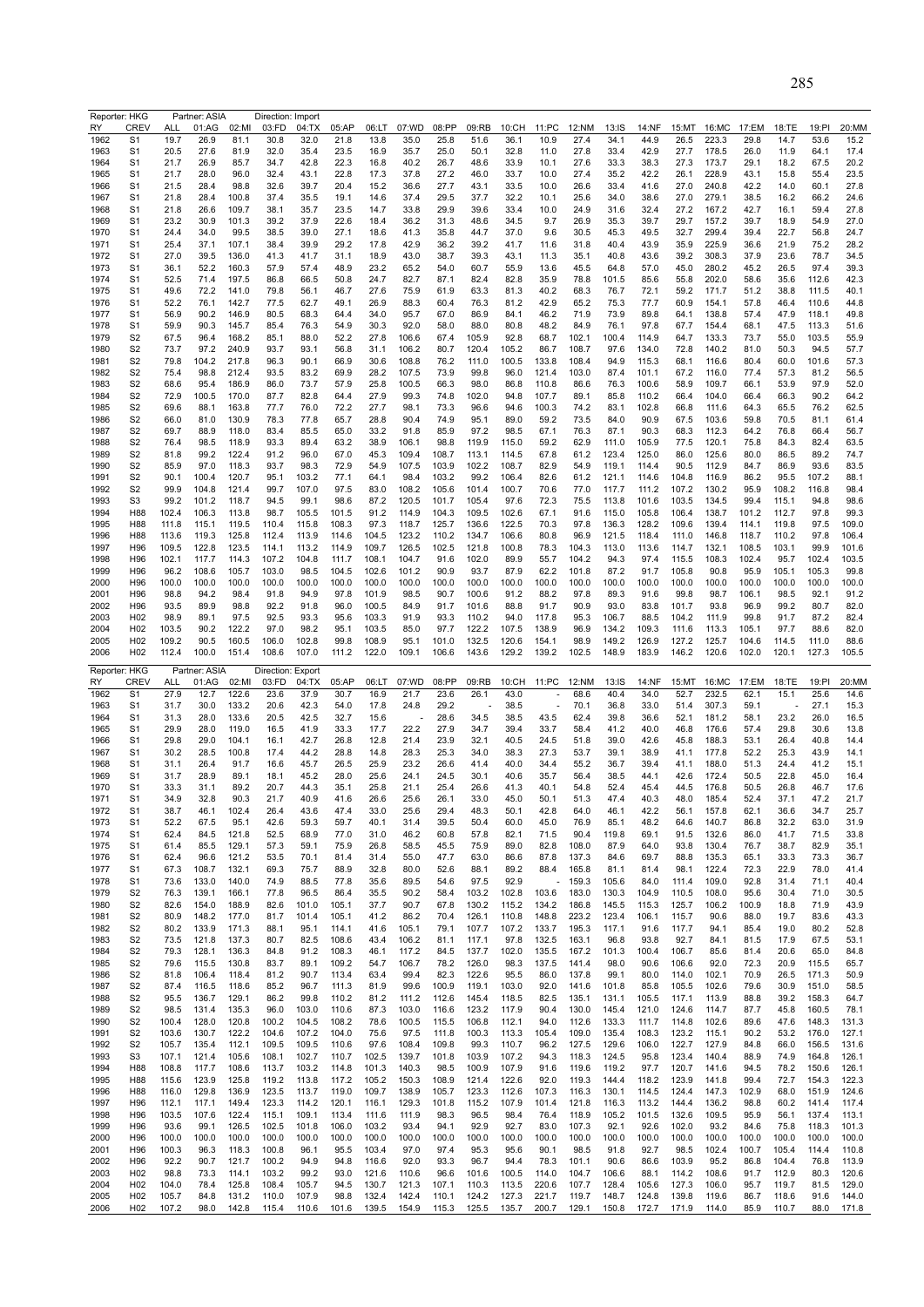| 貿易単価指数表(総合および産業分類別)<br>表1<br>286 |
|----------------------------------|
|----------------------------------|

| Reporter: HKG<br>RY | <b>CREV</b>                        | ALL            | Partner: US/CA<br>01:AG | 02:MI                    | 03:FD          | Direction: Import<br>04:TX | 05:AP          | 06:LT          | 07:WD              | 08:PP          | 09:RB                    | 10:CH                        | 11:PC                            | 12:NM                    | 13:IS           | 14:NF          | 15:MT          | 16:MC                 | 17:EM         | 18:TE          | 19:PI          | 20:MM          |
|---------------------|------------------------------------|----------------|-------------------------|--------------------------|----------------|----------------------------|----------------|----------------|--------------------|----------------|--------------------------|------------------------------|----------------------------------|--------------------------|-----------------|----------------|----------------|-----------------------|---------------|----------------|----------------|----------------|
| 1962                | S <sub>1</sub>                     | 35.5           | 56.2                    | 31.0                     | 33.4           | 21.3                       | 5.7            | 97.2           | 550.9              | 29.1           | 46.8                     | 44.6                         | 42.8                             | 117.6                    | 25.0            | 33.1           | 17.0           | 533.2                 | 30.8          | 34.7           | 34.1           | 161.9          |
| 1963                | S <sub>1</sub>                     | 35.3           | 54.9                    | 28.9                     | 33.9           | 25.7                       | 10.4           | 101.3          | 614.1              | 28.5           | 27.1                     | 39.9                         |                                  | 124.1                    | 16.0            | 32.6           | 19.0           | 464.2                 | 39.4          | 37.3           | 35.9           | 166.1          |
| 1964                | S <sub>1</sub>                     | 35.0           | 55.2                    | 28.3                     | 32.6           | 23.4                       | 11.3           | 108.5          | 492.7              | 28.5           | 18.6                     | 38.1                         | 35.5                             | 132.3                    | 15.4            | 33.8           | 16.6           | 433.4                 | 38.6          | 44.5           | 44.1           | 193.2          |
| 1965                | S <sub>1</sub>                     | 34.9           | 57.6                    | 26.6                     | 33.4           | 26.4                       | 11.4           | 131.0          | 279.1              | 29.8           | 18.9                     | 39.7                         | 42.1                             | 91.8                     | 16.2            | 36.2           | 12.3           | 430.3                 | 38.3          | 49.7           | 41.7           | 113.8          |
| 1966                | S <sub>1</sub>                     | 34.3           | 55.5                    | 26.6                     | 35.0           | 24.2                       | 12.6           | 127.7          | 306.9              | 29.8           | 16.9                     | 38.7                         | 43.2                             | 106.3                    | 15.9            | 34.9           | 19.3           | 298.4                 | 38.8          | 49.5           | 68.1           | 104.4          |
| 1967<br>1968        | S <sub>1</sub><br>S <sub>1</sub>   | 35.3<br>35.2   | 53.4<br>57.1            | 28.0<br>26.1             | 34.8<br>35.7   | 24.9<br>24.0               | 11.9<br>18.0   | 123.2<br>128.7 | 307.4              | 29.8<br>29.9   | 23.7<br>24.9             | 38.5<br>35.9                 | 45.5<br>48.9                     | 98.7<br>94.0             | 15.3<br>20.0    | 33.2<br>34.0   | 20.8<br>24.7   | 372.5<br>315.5        | 42.3<br>37.2  | 42.4<br>52.9   | 37.8<br>38.5   | 113.2<br>115.1 |
| 1969                | S <sub>1</sub>                     | 34.1           | 53.7                    | 27.8                     | 37.2           | 25.4                       | 19.0           | 139.1          | 207.6              | 30.0           | 27.4                     | 36.5                         | 46.4                             | 128.5                    | 17.1            | 35.4           | 27.3           | 299.5                 | 29.6          | 47.5           | 44.3           | 124.9          |
| 1970                | S <sub>1</sub>                     | 36.7           | 56.9                    | 29.3                     | 37.9           | 31.1                       | 22.2           | 120.2          | 203.6              | 31.2           | 28.8                     | 37.6                         | 54.5                             | 146.5                    | 18.4            | 36.0           | 25.7           | 435.7                 | 31.5          | 66.4           | 24.2           | 121.0          |
| 1971                | S <sub>1</sub>                     | 42.8           | 64.3                    | 31.7                     | 40.0           | 31.7                       | 24.1           | 117.9          | 100.9              | 33.6           | 29.0                     | 38.0                         | 55.4                             | 118.3                    | 14.3            | 36.8           | 27.1           | 617.7                 | 47.9          | 56.1           | 41.4           | 115.5          |
| 1972                | S <sub>1</sub>                     | 44.1           | 68.3                    | 38.3                     | 43.0           | 34.0                       | 24.8           | 136.0          | 112.5              | 35.4           | 24.9                     | 36.1                         | 58.5                             | 136.8                    | 20.6            | 35.1           | 26.5           | 452.5                 | 46.0          | 73.0           | 47.8           | 130.5          |
| 1973                | S <sub>1</sub>                     | 47.9           | 79.2                    | 38.0                     | 53.8           | 37.6                       | 25.5           | 152.3          | 134.3              | 41.7           | 23.1                     | 44.7                         | 67.7                             | 113.3                    | 21.9            | 35.8           | 27.1           | 416.7                 | 47.1          | 107.1          | 28.4           | 107.1          |
| 1974                | S <sub>1</sub>                     | 59.1           | 105.9                   | 49.6                     | 59.0           | 40.7                       | 31.1           | 158.8          | 165.7              | 65.7           | 28.1                     | 73.9                         | 87.7                             | 69.4                     | 27.0            | 47.0           | 22.0           | 285.8                 | 63.2          | 102.4          | 33.7           | 105.0          |
| 1975                | S <sub>1</sub>                     | 59.8           | 94.0                    | 54.4                     | 63.2           | 40.7                       | 27.1           | 134.5          | 137.6              | 73.2           | 38.6                     | 62.4                         | 113.1                            | 99.8                     | 28.3            | 50.1           | 30.0           | 451.4                 | 61.1          | 62.7           | 51.3           | 119.8          |
| 1976<br>1977        | S <sub>1</sub><br>S <sub>1</sub>   | 69.1<br>67.3   | 108.3<br>118.5          | 65.3<br>64.3             | 68.4<br>73.3   | 47.0<br>47.5               | 32.4<br>40.9   | 175.8<br>264.4 | 143.1<br>183.1     | 70.9<br>63.7   | 34.0<br>39.1             | 63.1<br>64.1                 | 110.7<br>114.5                   | 129.5<br>156.2           | 33.4<br>32.8    | 53.5<br>58.1   | 26.7<br>31.1   | 437.2<br>259.3        | 56.7<br>34.8  | 139.7<br>207.4 | 77.9<br>60.4   | 149.0<br>167.4 |
| 1978                | S <sub>1</sub>                     | 67.7           | 116.8                   | 65.3                     | 76.1           | 46.9                       | 31.9           | 249.9          | 92.9               | 67.5           | 33.1                     | 67.4                         |                                  | 141.9                    | 38.1            | 58.4           | 33.0           | 205.3                 | 27.1          | 193.2          | 103.2          | 217.8          |
| 1979                | S <sub>2</sub>                     | 75.7           | 125.1                   | 70.6                     | 84.5           | 48.1                       | 34.2           | 222.8          | 91.9               | 75.4           | 38.0                     | 87.8                         | 138.9                            | 174.0                    | 45.4            | 66.5           | 32.6           | 219.0                 | 35.9          | 295.6          | 109.4          | 185.3          |
| 1980                | S <sub>2</sub>                     | 77.8           | 135.0                   | 95.8                     | 90.1           | 55.1                       | 34.1           | 94.4           | 134.5              | 91.8           | 43.5                     | 104.3                        | 198.6                            | 219.5                    | 51.8            | 77.9           | 36.8           | 227.2                 | 41.8          | 320.9          | 76.8           | 110.3          |
| 1981                | S <sub>2</sub>                     | 81.0           | 133.9                   | 86.3                     | 89.7           | 57.9                       | 60.7           | 131.8          | 183.7              | 100.6          | 59.0                     | 97.6                         | 280.4                            |                          | 55.7            | 70.0           | 72.9           | 239.6                 | 63.5          | 114.1          | 98.1           | 83.4           |
| 1982                | S <sub>2</sub>                     | 82.3           | 128.8                   | 81.1                     | 94.0           | 61.9                       | 59.0           | 176.5          | 211.3              | 97.0           | 59.1                     | 94.8                         | 214.1                            | 182.3                    | 60.8            | 65.1           | 66.6           | 254.0                 | 56.1          | 109.4          | 112.2          | 98.4           |
| 1983                | S <sub>2</sub>                     | 77.6           | 114.3                   | 63.5                     | 95.0           | 58.9                       | 67.4           | 103.5          | 198.0              | 84.7           | 65.0                     | 91.8                         | 187.5                            | 205.0                    | 48.4            | 65.1           | 59.9           | 215.6                 | 60.0          | 107.3          | 143.8          | 70.7           |
| 1984                | S <sub>2</sub>                     | 80.4           | 119.7                   | 64.6                     | 98.8           | 62.7                       | 74.7           | 187.2          | 195.3              | 96.1           | 75.5                     | 96.0                         | 214.1                            | 242.1                    | 48.5            | 72.2           | 53.8           | 183.0                 | 62.4          | 141.0          | 126.8          | 81.0           |
| 1985<br>1986        | S <sub>2</sub><br>S <sub>2</sub>   | 76.6<br>79.3   | 114.0<br>115.8          | 56.5<br>54.7             | 95.9<br>93.6   | 54.3<br>63.8               | 77.2<br>84.0   | 146.9<br>119.1 | 232.6<br>183.7     | 81.9<br>87.0   | 60.6<br>62.3             | 89.9<br>89.3                 | 198.1<br>138.3                   | 140.7<br>67.6            | 56.0<br>62.9    | 62.8<br>63.3   | 54.3<br>75.7   | 223.8<br>249.4        | 38.2<br>41.1  | 171.6<br>183.7 | 162.9<br>173.0 | 79.1<br>79.0   |
| 1987                | S <sub>2</sub>                     | 77.5           | 115.7                   | 49.8                     | 99.5           | 65.1                       | 75.0           | 201.3          | 182.0              | 112.2          | 84.6                     | 100.1                        | 114.4                            | 72.4                     | 69.7            | 64.6           | 72.9           | 223.3                 | 42.0          | 87.5           | 160.2          | 55.8           |
| 1988                | S <sub>2</sub>                     | 92.6           | 129.8                   | 41.6                     | 101.1          | 71.0                       | 80.6           | 214.3          | 215.4              | 129.3          | 71.9                     | 120.8                        | 64.0                             | 82.0                     | 77.2            | 100.5          | 82.8           | 279.3                 | 63.2          | 79.8           | 160.8          | 60.1           |
| 1989                | S <sub>2</sub>                     | 105.0          | 128.8                   | 46.8                     | 112.4          | 80.4                       | 92.1           | 185.9          | 240.6              | 131.0          | 82.7                     | 110.2                        | 65.2                             | 67.7                     | 96.9            | 106.2          | 98.7           | 270.4                 | 93.0          | 118.3          | 162.0          | 73.8           |
| 1990                | S <sub>2</sub>                     | 116.8          | 132.0                   | 61.1                     | 117.5          | 79.0                       | 113.4          | 137.8          | 205.5              | 125.1          | 79.7                     | 103.9                        | 66.2                             | 70.4                     | 80.1            | 93.6           | 75.8           | 247.4                 | 110.8         | 201.8          | 138.1          | 119.3          |
| 1991                | S <sub>2</sub>                     | 118.8          | 138.9                   | 62.3                     | 117.9          | 76.5                       | 112.9          | 136.5          | 163.5              | 117.7          | 75.2                     | 103.6                        | 46.0                             | 57.3                     | 79.8            | 86.3           | 64.7           | 225.6                 | 97.2          | 278.3          | 120.9          | 168.4          |
| 1992                | S2                                 | 121.2          | 142.4                   | 62.1                     | 112.6          | 95.7                       | 90.2           | 93.6           | 157.6              | 95.3           | 75.4                     | 98.0                         | 33.4                             | 61.4                     | 108.6           | 78.3           | 73.7           | 217.6                 | 106.4         | 301.7          | 163.0          | 172.2          |
| 1993                | S <sub>3</sub>                     | 122.5          | 134.9                   | 70.2                     | 110.9          | 94.0                       | 96.3           | 89.3           | 159.7              | 88.7           | 74.3                     | 98.4                         | 81.8                             | 85.9                     | 99.2            | 74.2           | 80.2           | 225.5                 | 102.8         | 322.0          | 162.5          | 168.0          |
| 1994<br>1995        | H88<br>H88                         | 122.8<br>138.3 | 121.9<br>131.4          | 65.4<br>64.3             | 118.2<br>123.8 | 95.3<br>106.4              | 103.7<br>105.5 | 92.8<br>111.5  | 162.3<br>191.6     | 89.7<br>125.7  | 74.9<br>96.0             | 102.2<br>114.3               | 90.9<br>78.0                     | 88.6<br>91.2             | 95.7<br>111.7   | 76.9<br>108.6  | 74.1<br>71.9   | 212.5<br>217.9        | 97.4<br>122.9 | 323.8<br>314.1 | 199.5<br>265.9 | 151.9<br>144.2 |
| 1996                | H88                                | 127.4          | 129.9                   | 66.1                     | 132.6          | 106.6                      | 125.3          | 133.4          | 167.2              | 105.0          | 104.8                    | 106.4                        | 71.1                             | 91.3                     | 107.9           | 108.3          | 74.3           | 196.0                 | 107.0         | 219.8          | 224.1          | 137.8          |
| 1997                | H96                                | 114.6          | 117.5                   | 84.2                     | 127.0          | 109.7                      | 116.2          | 123.9          | 145.2              | 95.9           | 95.0                     | 96.8                         | 83.1                             | 100.2                    | 103.4           | 104.6          | 74.9           | 195.3                 | 79.1          | 177.2          | 181.3          | 168.6          |
| 1998                | H96                                | 108.2          | 107.5                   | 92.4                     | 114.1          | 107.6                      | 106.2          | 99.9           | 123.5              | 96.4           | 94.4                     | 96.4                         | 105.3                            | 124.5                    | 100.5           | 94.0           | 77.0           | 132.3                 | 89.1          | 139.2          | 197.1          | 126.7          |
| 1999                | H96                                | 99.6           | 99.7                    | 93.3                     | 100.6          | 101.9                      | 100.9          | 89.3           | 88.0               | 91.0           | 96.5                     | 91.4                         | 101.1                            | 100.2                    | 87.3            | 87.8           | 91.2           | 107.8                 | 89.7          | 140.1          | 120.5          | 142.5          |
| 2000                | H96                                | 100.0          | 100.0                   | 100.0                    | 100.0          | 100.0                      | 100.0          | 100.0          | 100.0              | 100.0          | 100.0                    | 100.0                        | 100.0                            | 100.0                    | 100.0           | 100.0          | 100.0          | 100.0                 | 100.0         | 100.0          | 100.0          | 100.0          |
| 2001                | H96                                | 108.1          | 97.6                    | 98.1                     | 102.7          | 102.7                      | 107.9          | 111.9          | 109.5              | 103.4          | 103.3                    | 98.8                         | 106.8                            | 96.2                     | 84.7            | 84.1           | 96.6           | 134.7                 | 94.6          | 104.2          | 126.2          | 103.3          |
| 2002                | H96                                | 99.0           | 103.8                   | 93.1                     | 101.7          | 94.0                       | 94.3           | 109.7          | 111.0              | 89.1           | 106.6                    | 97.0                         | 111.7                            | 116.8                    | 79.3            | 89.7           | 99.8           | 118.1                 | 80.9          | 95.4           | 91.6           | 113.3          |
| 2003<br>2004        | H <sub>02</sub><br>H <sub>02</sub> | 103.0<br>107.6 | 115.0<br>125.4          | 87.6<br>88.8             | 109.8<br>121.0 | 102.8<br>111.5             | 78.6<br>85.6   | 110.4<br>114.2 | 123.2<br>135.6     | 91.0<br>84.9   | 95.3<br>106.6            | 102.4<br>104.4               | 104.6<br>132.4                   | 106.4<br>107.9           | 93.8<br>106.5   | 104.0<br>136.9 | 98.5<br>77.5   | 111.6<br>97.1         | 88.9<br>95.0  | 96.9<br>87.8   | 84.4<br>92.3   | 120.1<br>143.6 |
| 2005                | H <sub>02</sub>                    | 103.6          | 126.8                   | 100.5                    | 126.7          | 111.1                      | 96.0           | 116.7          | 160.9              | 85.1           | 120.5                    | 112.1                        | 161.0                            | 123.6                    | 130.3           | 147.1          | 91.6           | 82.3                  | 87.0          | 86.3           | 77.9           | 150.6          |
| 2006                | H <sub>02</sub>                    | 102.0          | 133.5                   | 87.5                     | 133.8          | 114.1                      | 115.6          | 128.1          | 178.1              | 92.7           | 123.6                    | 123.1                        | 141.4                            | 116.2                    | 143.7           | 207.1          | 106.7          | 71.3                  | 75.8          | 102.6          | 83.4           | 156.1          |
|                     |                                    |                |                         |                          |                |                            |                |                |                    |                |                          |                              |                                  |                          |                 |                |                |                       |               |                |                |                |
|                     |                                    |                |                         |                          |                |                            |                |                |                    |                |                          |                              |                                  |                          |                 |                |                |                       |               |                |                |                |
| Reporter: HKG<br>RY | <b>CREV</b>                        | ALL            | Partner: US/CA          |                          |                | Direction: Export          |                |                | 07:WD              | 08:PP          | 09:RB                    |                              |                                  |                          |                 |                |                |                       |               |                | 19:PI          |                |
| 1962                | S <sub>1</sub>                     | 13.9           | 01:AG<br>39.7           | 02:MI                    | 03:FD<br>34.1  | 04:TX<br>23.7              | 05:AP<br>6.8   | 06:LT<br>8.9   | 63.4               |                |                          | 10:CH  11:PC  12:NM<br>114.5 |                                  | 44.9                     | $13:$ IS<br>3.4 | 14:NF<br>136.9 | 15:MT<br>21.6  | 16:MC                 | 17:EM<br>52.3 | 18:TE<br>2.3   | 77.0           | 20:MM<br>8.4   |
| 1963                | S <sub>1</sub>                     | 14.4           | 40.9                    |                          | 33.4           | 28.1                       | 6.5            | 9.1            | 52.7               |                |                          |                              |                                  |                          | 3.3             |                | 19.6           |                       | 49.3          |                | 124.3          | 8.6            |
| 1964                | S <sub>1</sub>                     | 16.0           | 37.8                    | 118.1                    | 36.0           | 28.1                       | 7.1            | 9.2            | 46.6               | 44.0           | $\overline{\phantom{a}}$ | 106.1                        | ä,                               | $\overline{\phantom{a}}$ | 3.2             |                | 19.8           | 1115.6                | 58.3          | 2.3            | 97.5           | 10.4           |
| 1965                | S <sub>1</sub>                     | 15.6           | 35.9                    | 170.1                    | 35.5           | 26.4                       | 7.0            | 7.3            | 57.0               | 124.4          |                          | 109.7                        |                                  |                          | 3.2             |                | 20.7           | 1199.1                | 54.8          | 2.7            | 88.7           | 10.2           |
| 1966                | S <sub>1</sub>                     | 15.5           | 34.2                    | 225.9                    | 38.0           | 27.9                       | 7.1            | 6.7            |                    |                |                          | 97.6                         |                                  | $\overline{\phantom{a}}$ |                 |                | 20.4           | 1583.9                | 54.3          | 3.2            | 76.4           | 9.7            |
| 1967                | S <sub>1</sub>                     | 16.0           | 34.4                    |                          | 37.5           | 27.6                       | 7.5            | 7.6            |                    |                | $\overline{\phantom{a}}$ | 88.9                         |                                  | $\overline{\phantom{a}}$ |                 |                | 22.8           | 2157.6                | 49.4          | 3.7            | 69.9           | 10.7           |
| 1968                | S <sub>1</sub>                     | 16.3           | 33.6                    |                          | 39.5           | 27.2                       | 8.1            | 8.7            |                    |                |                          | 90.2                         |                                  | 69.4                     | 3.1             | 126.2          | 23.0           | 1736.1                | 49.8          | 3.5            | 66.7           | 10.8           |
| 1969<br>1970        | S <sub>1</sub><br>S <sub>1</sub>   | 17.4<br>18.9   | 36.8<br>36.6            | 220.3                    | 41.9<br>43.9   | 27.2<br>25.4               | 9.4<br>10.6    | 9.9<br>10.6    | 13.5<br>$\sim$ $-$ |                |                          | 88.1<br>90.7                 |                                  | 74.6                     | 2.9<br>3.1      | 66.1<br>72.8   | 23.0           | 2094.5<br>25.4 2194.9 | 52.4<br>50.3  | 4.1<br>4.6     | 79.8<br>79.3   | 11.6<br>13.9   |
| 1971                | S <sub>1</sub>                     | 20.0           | 42.2                    | $\overline{\phantom{a}}$ | 45.0           | 25.3                       | 11.4           | 10.1           | 31.5               | $\sim$         |                          | 69.6 146.1                   |                                  | $\overline{\phantom{a}}$ | 3.5             | 43.3           |                | 25.7 1442.5           | 52.3          | 5.1            | 81.0           | 14.6           |
| 1972                | S <sub>1</sub>                     | 20.9           | 62.4                    | 107.6                    | 52.7           | 29.2                       | 13.2           | 9.2            | 31.3               | 99.5           | 69.4                     | 118.6                        |                                  | 61.6                     | 5.3             | 48.6           | 28.5           | 1023.4                | 45.5          | 6.2            | 92.9           | 14.8           |
| 1973                | S <sub>1</sub>                     | 26.4           | 64.7                    | 118.1                    | 66.9           | 34.1                       | 16.7           | 9.1            | 73.9               | 114.2          | 80.6                     | 135.4                        |                                  | $-115.8$                 | 6.0             | 43.6           | 36.8           | 782.8                 | 63.8          | 7.2            | 94.4           | 18.5           |
| 1974                | S <sub>1</sub>                     | 30.6           | 79.4                    | 134.8                    | 73.1           | 39.4                       | 21.6           | 10.1           | 127.3              | 184.8          | 86.0                     | 138.4                        | $\frac{1}{2}$                    | 169.0                    | 8.4             | 63.5           | 51.2           | 545.4                 | 59.8          | 7.2            | 104.7          | 22.7           |
| 1975                | S <sub>1</sub>                     | 34.5           | 70.4                    | 193.8                    | 74.1           | 35.2                       | 25.7           | 10.8           | 124.1              | 179.9          | 114.8                    | 128.5                        | $\overline{\phantom{a}}$         | 246.4                    | 20.7            | 52.2           | 48.6           | 324.1                 | 90.0          | 10.0           | 105.2          | 22.9           |
| 1976<br>1977        | S <sub>1</sub><br>S <sub>1</sub>   | 36.7<br>40.0   | 74.5                    | 193.6<br>191.1           | 86.4           | 36.7<br>41.9               | 31.8           | 12.3           | 145.2<br>183.8     | 113.4          | 118.4                    | 104.8<br>84.1                | ٠<br>÷.                          | 208.9<br>184.6           | 21.8            | 58.3           | 48.5<br>51.9   | 229.5<br>195.0        | 70.8          | 9.6<br>7.7     | 149.2<br>153.1 | 24.4<br>28.2   |
| 1978                | S <sub>1</sub>                     | 42.3           | 118.4<br>125.3          | 119.2                    | 90.2<br>98.2   | 43.5                       | 33.1<br>36.4   | 16.2<br>26.1   | 103.3              | 62.5<br>65.4   | 78.4<br>83.1             | 72.8                         | $\overline{\phantom{a}}$         | 137.3                    | 50.0<br>29.4    | 69.2<br>76.7   | 56.2           | 187.7                 | 73.6<br>72.3  | 10.6           | 142.8          | 29.9           |
| 1979                | S <sub>2</sub>                     | 46.3           | 115.3                   | 104.3                    | 113.0          | 51.8                       | 39.1           | 26.6           | 102.0              | 59.1           | 99.6                     | 78.2                         | 105.5                            | 160.7                    | 26.9            | 83.5           | 63.7           | 235.0                 | 77.9          | 11.7           | 151.6          | 32.4           |
| 1980                | S <sub>2</sub>                     | 50.8           | 133.4                   | 147.6                    | 100.8          | 57.1                       | 42.2           | 30.3           | 113.5              | 64.8           | 122.6                    | 137.1                        | 131.4                            | 117.2                    | 109.6           | 127.2          | 74.1           | 206.3                 | 89.9          | 17.7           | 153.1          | 36.6           |
| 1981                | S <sub>2</sub>                     | 50.6           | 142.2                   |                          | 98.4           | 58.4                       | 43.8           | 29.7           | 167.6              | 77.9           | 110.9                    | 106.8                        | 65.7                             | 139.1                    |                 |                | 70.8           | 173.0                 | 86.8          | 20.1           | 181.7          | 32.8           |
| 1982                | S <sub>2</sub>                     | 51.1           | 144.5                   | 107.7                    | 96.6           | 59.1                       | 45.2           | 30.1           | 163.3              | 89.0           | 168.5                    | 95.4                         | 88.2                             | 155.8                    | 114.5           | 108.5          | 70.5           | 157.7                 | 81.1          | 26.7           | 225.3          | 31.9           |
| 1983                | S <sub>2</sub>                     | 48.1           | 124.3                   |                          | 96.0           | 59.1                       | 43.5           | 30.7           | 146.8              | 77.3           | 154.3                    | 91.5                         | 68.0                             | 133.3                    | 134.3           | 105.2          | 66.2           | 102.2                 | 78.3          | 13.1           | 153.9          | 34.4           |
| 1984                | S <sub>2</sub>                     | 57.2           | 144.6                   | 81.1                     | 102.5          | 66.7                       | 53.7           | 38.0           | 155.8              | 74.3           | 129.8                    | 116.2                        | 87.7                             | 128.7                    | 134.3           | 120.1          | 72.7           | 153.1                 | 83.5          | 37.3           | 171.2          | 40.1           |
| 1985                | S <sub>2</sub><br>S <sub>2</sub>   | 57.5<br>61.2   | 124.1<br>113.1          | 84.0<br>÷,               | 89.6<br>92.9   | 61.8<br>62.9               | 56.7<br>60.6   | 36.9<br>37.4   | 164.8<br>143.9     | 82.3<br>80.6   | 129.8<br>75.7            | 143.8<br>115.1               | 77.9<br>88.0                     | 116.0<br>118.2           | 190.6           | 101.2<br>77.8  | 71.1<br>73.1   | 121.4<br>145.5        | 81.4          | 41.5<br>42.2   | 127.9<br>105.3 | 45.3<br>58.6   |
| 1986<br>1987        | S <sub>2</sub>                     | 63.3           | 105.4                   | 83.5                     | 88.9           | 72.7                       | 70.7           | 41.3           | 101.3              | 84.1           | 51.6                     | 126.7                        | 109.4                            | 102.1                    | 119.6<br>190.5  | 76.9           | 73.5           | 180.2                 | 72.2<br>74.6  | 63.4           | 61.5           | 50.6           |
| 1988                | S <sub>2</sub>                     | 68.0           | 102.1                   | 94.0                     | 96.9           | 75.4                       | 72.1           | 43.1           | 103.2              | 128.8          | 86.4                     | 88.7                         | 84.3                             | 105.4                    | 113.9           | 95.1           | 85.4           | 166.1                 | 81.9          | 81.1           | 89.8           | 54.4           |
| 1989                | S <sub>2</sub>                     | 73.5           | 94.8                    | 71.3                     | 88.1           | 74.2                       | 77.0           | 48.4           | 119.2              | 141.1          | 62.8                     | 100.3                        | 99.6                             | 81.3                     | 105.1           | 133.9          | 91.3           | 200.6                 | 86.6          | 97.8           | 102.3          | 59.3           |
| 1990                | S <sub>2</sub>                     | 78.1           | 98.7                    | 77.2                     | 89.4           | 80.6                       | 79.5           | 60.4           | 95.6               | 130.4          | 70.0                     | 96.2                         | 213.4                            | 68.1                     | 66.0            | 100.1          | 92.5           | 212.0                 | 83.6          | 102.2          | 96.0           | 68.4           |
| 1991                | S <sub>2</sub>                     | 79.9           | 94.6                    | 65.8                     | 90.8           | 87.9                       | 80.9           | 71.0           | 88.4               | 91.1           | 58.7                     | 101.1                        | 129.1                            | 58.3                     | 73.0            | 93.8           | 105.4          | 198.9                 | 81.4          | 118.4          | 86.6           | 70.8           |
| 1992                | S <sub>2</sub>                     | 89.4           | 100.3                   | 56.5                     | 91.9           | 97.3                       | 97.6           | 87.5           | 81.5               | 94.9           | 68.1                     | 100.3                        | 140.8                            | 51.6                     | 83.8            | 94.6           | 108.4          | 157.7                 | 89.2          | 113.9          | 96.4           | 76.0           |
| 1993                | S <sub>3</sub><br>H88              | 89.4           | 86.7                    | 48.0                     | 87.2           | 98.7                       | 99.2           | 92.7           | 75.5               | 101.9          | 73.9                     | 87.8                         | 251.3                            | 56.3                     | 76.2            | 88.2           | 100.6          | 132.3                 | 89.5          | 128.8          | 89.7           | 75.8           |
| 1994<br>1995        | H88                                | 91.3<br>95.5   | 85.2<br>98.5            | 58.6<br>50.0             | 89.2<br>94.1   | 103.1<br>108.5             | 99.0<br>102.2  | 95.8<br>102.8  | 78.6<br>81.5       | 92.5<br>93.7   | 104.8<br>147.7           | 85.4<br>89.5                 | 178.3<br>122.8                   | 58.9<br>54.1             | 109.3<br>82.9   | 109.9<br>124.5 | 103.6<br>99.3  | 122.2<br>107.8        | 93.6<br>98.9  | 118.2<br>121.1 | 96.5<br>89.4   | 77.3<br>87.0   |
| 1996                | H88                                | 100.3          | 103.4                   | 56.4                     | 94.4           | 107.1                      | 104.5          | 107.5          | 88.9               | 108.4          | 122.4                    | 92.6                         | 108.1                            | 59.5                     | 66.6            | 118.4          | 100.6          | 133.5                 | 103.2         | 110.0          | 92.5           | 90.3           |
| 1997                | H <sub>96</sub>                    | 97.2           | 109.5                   | 64.1                     | 97.5           | 103.7                      | 107.5          | 110.4          | 101.6              | 92.3           | 128.4                    | 74.5                         | 69.8                             | 77.2                     | 70.0            | 108.3          | 108.1          | 113.9                 | 96.7          | 110.5          | 97.1           | 82.3           |
| 1998                | H96                                | 101.6          | 105.7                   | 69.2                     | 96.4           | 102.8                      | 105.4          | 107.8          | 98.2               | 102.7          | 109.7                    | 93.0                         | 89.8                             | 75.3                     | 73.3            | 97.3           | 109.9          | 107.3                 | 106.2         | 105.3          | 98.3           | 93.0           |
| 1999                | H <sub>96</sub>                    | 99.4           | 106.0                   | 65.8                     | 94.2           | 99.9                       | 102.7          | 103.0          | 95.0               | 98.1           | 87.6                     | 94.4                         | 70.1                             | 73.9                     | 76.8            | 91.4           | 100.0          | 103.0                 | 96.8          | 103.8          | 104.1          | 98.3           |
| 2000                | H96                                | 100.0          | 100.0                   | 100.0                    | 100.0          | 100.0                      | 100.0          | 100.0          | 100.0              | 100.0          | 100.0                    | 100.0                        | 100.0                            | 100.0                    | 100.0           | 100.0          | 100.0          | 100.0                 | 100.0         | 100.0          | 100.0          | 100.0          |
| 2001                | H <sub>96</sub>                    | 99.7           | 91.1                    | 91.7                     | 93.2           | 99.6                       | 95.2           | 102.0          | 112.1              | 107.8          | 120.8                    | 94.5                         | 181.6                            | 85.5                     | 92.0            | 90.4           | 103.1          | 95.7                  | 99.3          | 102.9          | 86.7           | 108.2          |
| 2002<br>2003        | H96<br>H <sub>02</sub>             | 93.6<br>95.8   | 90.2<br>93.0            | 85.2<br>104.9            | 91.1<br>91.5   | 88.1<br>85.7               | 91.5<br>90.1   | 101.6<br>102.8 | 87.0<br>109.8      | 114.6<br>123.8 | 109.8<br>112.2           | 100.4<br>94.8                | 37.4<br>13.6                     | 91.4<br>95.7             | 104.1<br>109.8  | 87.0<br>96.6   | 103.3<br>110.3 | 99.6<br>111.5         | 93.4<br>96.3  | 121.5<br>117.3 | 82.9<br>75.5   | 85.4<br>88.1   |
| 2004                | H <sub>02</sub>                    | 96.6           | 97.7                    | 130.1                    | 97.3           | 88.0                       | 93.0           | 104.6          | 121.6              | 128.9          | 122.0                    | 95.3                         | 12.2                             | 100.7                    | 101.6           | 101.4          | 119.0          | 118.1                 | 93.0          | 121.9          | 74.2           | 87.4           |
| 2005<br>2006        | H <sub>02</sub><br>H <sub>02</sub> | 103.8<br>110.7 | 96.8<br>100.8           | 139.2<br>151.5           | 111.7<br>96.0  | 89.5<br>99.7               | 90.4<br>95.2   | 111.7<br>128.5 | 128.5<br>152.7     | 130.9<br>135.7 | 152.0<br>157.3           | 107.3<br>128.3               | $\overline{\phantom{a}}$<br>11.8 | 105.1<br>117.9           | 112.0<br>106.7  | 106.4<br>131.5 | 136.8<br>169.9 | 152.6<br>132.3        | 98.5<br>104.3 | 137.6<br>137.7 | 78.4<br>85.7   | 97.2<br>106.7  |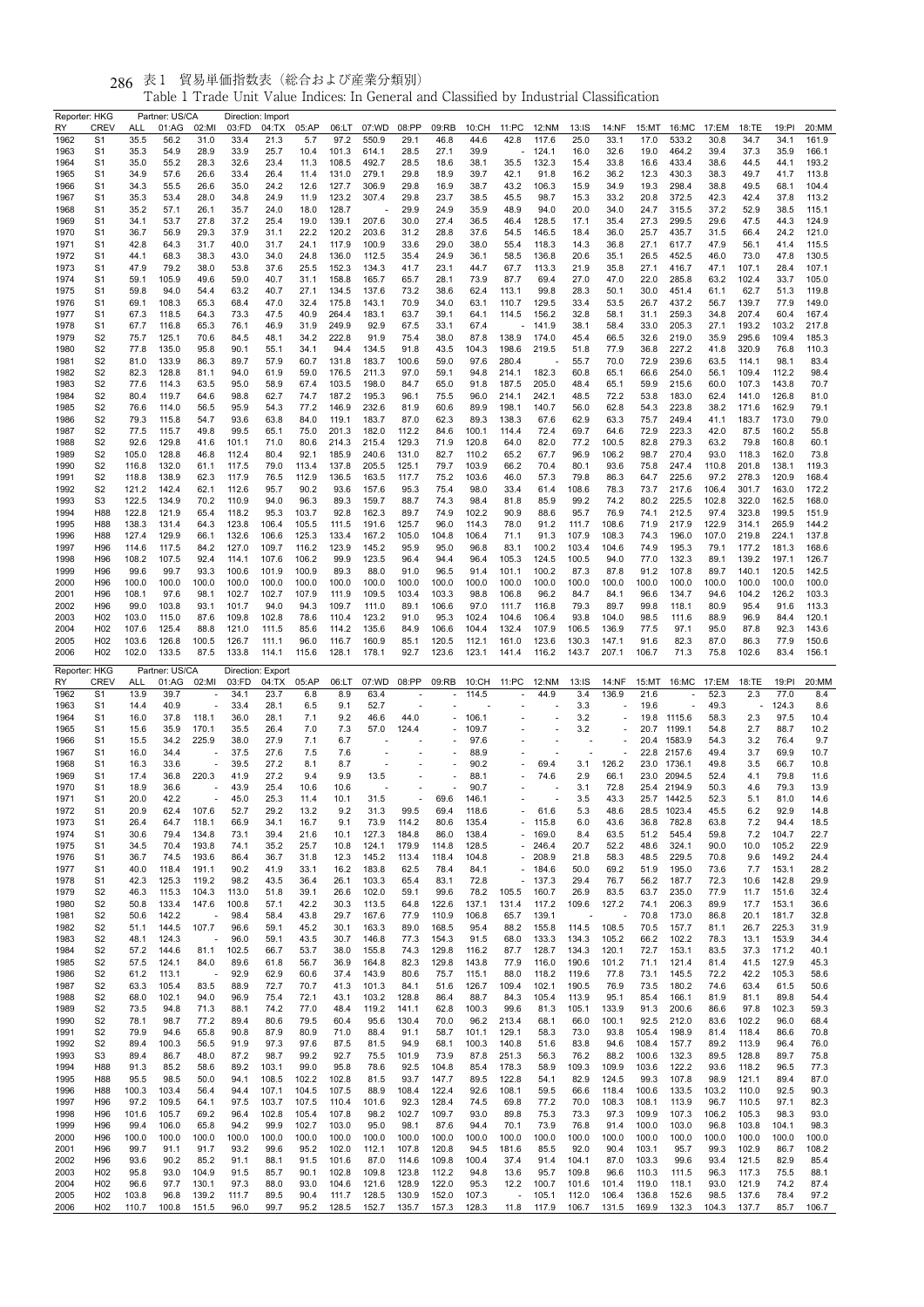| Reporter: IDN |                 |                | Partner: World |                | Direction: Import |                |                |                |                |              |                |                |              |                |                |                |                |               |                          |                |               |                |
|---------------|-----------------|----------------|----------------|----------------|-------------------|----------------|----------------|----------------|----------------|--------------|----------------|----------------|--------------|----------------|----------------|----------------|----------------|---------------|--------------------------|----------------|---------------|----------------|
| RY            | <b>CREV</b>     | ALL            | 01:AG          | 02:MI          | 03:FD             | 04:TX          | 05:AP          | 06:LT          | 07:WD          | 08:PP        | 09:RB          | 10:CH          | 11:PC        | 12:NM          | 13:IS          | 14:NF          | 15:MT          | 16:MC         | 17:EM                    | 18:TE          | 19:PI         | 20:MM          |
| 1967          | S <sub>1</sub>  | 18.7           | 57.1           | 7.0            | 20.8              | 45.1           | 28.6           | 17.8           | 7.8            | 27.3         | 34.4           | 33.9           | 14.9         | 25.6           | 52.5           | 33.4           | 34.2           | 21.9          | 18.1                     | 30.4           | 16.1          | 52.3           |
| 1968          | S1              | 17.0           | 53.6           | 9.1            | 19.7              | 36.3           | 30.0           | 13.7           | 9.1            | 26.8         | 30.7           | 28.4           | 15.8         | 23.4           | 52.4           | 33.8           | 35.3           | 19.9          | 18.3                     | 27.3           | 13.1          | 91.3           |
| 1969          | S1              | 17.5           | 50.2           | 9.3            | 20.5              | 42.6           | 27.8           | 10.0           | 8.9            | 24.9         | 30.1           | 33.0           | 12.6         | 21.5           | 47.5           | 35.3           | 30.7           | 19.5          | 18.4                     | 28.4           | 19.9          | 51.0           |
| 1970          | S1              | 17.5           | 43.0           | 9.7            | 24.9              | 38.6           | 31.7           | 10.0           | 6.7            | 25.4         | 22.4           | 31.5           | 13.9         | 19.4           | 53.9           | 36.0           | 25.4           | 20.2          | 18.1                     | 29.3           | 17.3          | 32.9           |
| 1971          | S1              | 17.3           | 43.3           | 8.1            | 17.5              | 36.6           | 27.4           | 8.0            | 5.9            | 26.1         | 21.9           | 32.3           | 15.3         | 20.4           | 54.3           | 30.6           | 29.4           | 21.6          | 17.9                     | 30.2           | 17.5          | 29.9           |
|               |                 |                |                |                |                   |                |                |                |                |              |                |                |              |                |                |                |                |               |                          |                |               |                |
| 1972          | S1              | 19.8           | 47.0           | 9.4            | 36.6              | 39.1           | 29.9           | 8.0            | 10.6           | 22.2         | 30.5           | 35.0           | 14.1         | 20.8           | 52.4           | 29.2           | 29.6           | 25.0          | 21.2                     | 30.8           | 14.9          | 34.3           |
| 1973          | S1              | 23.9           | 76.3           | 10.9           | 38.5              | 40.7           | 32.5           | 9.9            | 14.5           | 24.2         | 61.1           | 41.3           | 16.0         | 22.9           | 58.1           | 41.4           | 31.8           | 29.5          | 27.8                     | 37.5           | 24.1          | 43.1           |
| 1974          | S1              | 32.0           | 100.0          | 20.0           | 65.4              | 40.4           | 31.5           | 8.0            | 16.2           | 33.7         | 53.0           | 62.7           | 44.1         | 36.0           | 85.1           | 60.2           | 44.1           | 33.5          | 30.8                     | 32.3           | 29.0          | 60.0           |
| 1975          | S1              | 42.0           | 88.0           | 24.3           | 85.4              | 47.1           | 37.8           | 8.7            | 17.1           | 31.2         | 61.9           | 82.3           | 43.9         | 40.6           | 126.4          | 62.8           | 52.5           | 43.5          | 48.7                     | 48.3           | 41.1          | 61.8           |
| 1976          | S1              | 45.4           | 92.2           | 27.8           | 76.2              | 78.7           | 79.6           | 16.0           | 22.5           | 43.4         | 61.3           | 78.4           | 51.2         | 42.9           | 121.5          | 62.7           | 69.1           | 47.2          | 52.0                     | 61.1           | 36.2          | 66.5           |
| 1977          | S1              | 48.0           | 100.4          | 30.6           | 77.0              | 87.0           | 93.3           | 17.5           | 25.7           | 46.9         | 61.0           | 86.7           | 57.7         | 46.4           | 117.2          | 66.2           | 76.4           | 48.5          | 57.0                     | 58.4           | 50.7          | 83.6           |
| 1978          | S1              | 50.1           | 111.9          | 32.1           | 74.6              | 95.8           | 94.4           | 21.0           | 30.0           | 47.9         | 62.3           | 85.8           | 62.4         | 51.0           | 118.9          | 65.1           | 75.2           | 53.1          | 55.0                     | 68.1           | 68.7          | 93.7           |
| 1979          | S1              | 57.7           | 102.4          | 36.2           | 131.4             | 79.9           | 94.2           | 29.8           | 29.1           | 45.3         | 63.5           | 97.5           | 67.6         | 58.2           | 98.8           | 59.3           | 73.8           | 54.8          | 55.9                     | 74.0           | 80.8          | 108.9          |
|               |                 |                |                |                |                   |                |                |                |                |              |                |                |              |                |                |                |                |               |                          |                |               |                |
| 1980          | S <sub>2</sub>  | 68.7           | 121.9          | 58.6           | 132.8             | 93.7           | 101.6          | 32.8           | 38.1           | 55.3         | 71.7           | 112.1          | 113.8        | 68.7           | 107.8          | 67.3           | 79.8           | 60.7          | 60.7                     | 78.8           | 70.5          | 108.2          |
| 1981          | S <sub>2</sub>  | 73.1           | 133.0          | 74.2           | 157.0             | 96.8           | 102.1          | 46.9           | 35.6           | 61.8         | 81.6           | 109.8          | 123.3        | 70.3           | 101.9          | 71.5           | 95.1           | 63.0          | 68.0                     | 83.1           | 66.1          | 110.2          |
| 1982          | S <sub>2</sub>  | 75.5           | 118.2          | 79.0           | 136.1             | 99.4           | 103.7          | 48.8           | 48.7           | 61.4         | 89.9           | 102.8          | 137.0        | 62.9           | 110.0          | 60.9           | 91.3           | 64.8          | 89.2                     | 87.1           | 85.1          | 121.0          |
| 1983          | S <sub>2</sub>  | 74.9           | 147.7          | 81.0           | 147.5             | 99.2           | 80.0           | 53.8           | 36.9           | 56.6         | 130.3          | 100.0          | 117.3        | 68.5           | 108.5          | 60.8           | 88.4           | 72.2          | 73.8                     | 81.8           | 82.1          | 119.7          |
| 1984          | S <sub>2</sub>  | 74.3           | 157.2          | 69.9           | 137.8             | 96.0           | 86.4           | 53.1           | 39.2           | 62.2         | 87.1           | 100.1          | 110.8        | 79.1           | 102.0          | 60.4           | 99.4           | 69.8          | 79.0                     | 88.5           | 91.8          | 120.1          |
| 1985          | S <sub>2</sub>  | 75.6           | 139.8          | 67.8           | 112.3             | 86.1           | 112.6          | 46.3           | 54.2           | 53.7         | 103.8          | 104.4          | 128.6        | 79.3           | 114.8          | 81.5           | 130.2          | 70.5          | 68.2                     | 87.6           | 79.4          | 115.1          |
| 1986          | S <sub>2</sub>  | 72.2           | 118.0          | 47.5           | 116.1             | 97.5           | 101.7          | 59.8           | 56.7           | 56.4         | 88.8           | 98.2           | 113.3        | 90.1           | 101.5          | 82.1           | 113.1          | 71.6          | 76.4                     | 92.9           | 63.0          | 119.1          |
|               |                 |                |                |                |                   |                |                |                |                |              |                |                |              |                |                |                |                |               |                          |                |               |                |
| 1987          | S <sub>2</sub>  | 76.0           | 119.9          | 42.2           | 102.9             | 103.4          | 128.4          | 64.3           | 60.2           | 82.7         | 112.5          | 110.0          | 78.1         | 99.4           | 115.6          | 94.7           | 112.9          | 81.1          | 91.5                     | 67.1           | 80.0          | 122.4          |
| 1988          | S <sub>2</sub>  | 90.2           | 135.9          | 40.7           | 110.2             | 121.3          | 138.6          | 81.6           | 95.1           | 107.0        | 123.6          | 125.1          | 88.9         | 106.3          | 131.5          | 116.2          | 121.3          | 90.3          | 116.8                    | 117.4          | 90.3          | 137.6          |
| 1989          | S <sub>2</sub>  | 92.9           | 137.8          | 63.1           | 120.9             | 109.1          | 84.4           | 93.8           | 92.0           | 106.7        | 123.9          | 121.8          | 79.2         | 106.4          | 161.5          | 144.8          | 130.7          | 92.0          | 116.3                    | 87.1           | 79.6          | 144.0          |
| 1990          | H88             | 94.5           | 132.4          | 83.3           | 121.9             | 112.0          | 115.1          | 107.1          | 109.2          | 96.0         | 122.2          | 116.1          | 91.8         | 101.7          | 137.3          | 135.0          | 136.8          | 96.3          | 114.9                    | 82.0           | 96.0          | 140.7          |
| 1991          | H88             | 100.4          | 124.1          | 75.2           | 107.3             | 132.3          | 165.5          | 120.3          | 108.5          | 96.9         | 131.2          | 116.0          | 111.4        | 110.4          | 132.9          | 128.7          | 145.2          | 105.7         | 126.6                    | 95.7           | 94.6          | 171.7          |
| 1992          | H88             | 102.5          | 125.3          | 75.5           | 125.6             | 125.2          | 167.0          | 123.0          | 108.0          | 91.6         | 119.8          | 111.8          | 91.5         | 115.7          | 126.1          | 119.5          | 136.0          | 120.3         | 133.3                    | 93.2           | 106.2         | 158.0          |
| 1993          | H88             | 105.4          | 128.5          | 70.4           | 128.5             | 118.2          | 145.1          | 120.9          | 110.9          | 82.5         | 121.9          | 110.8          | 82.4         | 115.6          | 125.8          | 111.0          | 151.9          | 126.4         | 150.2                    | 105.8          | 110.6         | 163.5          |
| 1994          | H88             | 104.6          | 129.9          | 58.8           | 128.8             | 127.0          | 139.5          | 120.6          | 110.9          | 91.5         | 119.6          | 113.6          | 86.5         | 126.0          | 128.8          | 112.0          | 136.8          | 123.4         | 134.3                    | 110.0          | 107.6         | 153.6          |
|               |                 |                |                |                |                   |                |                |                |                |              |                |                |              |                |                |                |                |               |                          |                |               |                |
| 1995          | H88             | 114.5          | 138.7          | 70.4           | 157.9             | 142.6          | 156.1          | 121.6          | 102.7          | 132.9        | 146.6          | 131.9          | 84.5         | 123.5          | 142.5          | 141.2          | 128.7          | 124.6         | 140.6                    | 121.6          | 122.6         | 144.6          |
| 1996          | H88             | 115.3          | 166.0          | 77.8           | 157.0             | 142.7          | 156.5          | 117.1          | 101.8          | 97.1         | 151.8          | 124.6          | 95.2         | 120.1          | 139.8          | 129.9          | 147.3          | 126.1         | 148.0                    | 106.3          | 117.3         | 156.5          |
| 1997          | H96             | 103.6          | 158.3          | 75.4           | 142.3             | 123.8          | 173.3          | 119.8          | 94.0           | 80.7         | 130.2          | 112.2          | 88.3         | 104.8          | 126.3          | 120.6          | 128.4          | 110.5         | 128.3                    | 101.7          | 82.2          | 111.1          |
| 1998          | H96             | 96.9           | 123.1          | 53.7           | 135.8             | 122.6          | 156.0          | 111.4          | 121.4          | 78.1         | 120.3          | 97.6           | 65.5         | 109.3          | 119.5          | 107.2          | 123.3          | 118.8         | 114.0                    | 98.6           | 95.5          | 127.8          |
| 1999          | H96             | 89.4           | 104.5          | 67.8           | 107.9             | 105.1          | 110.4          | 109.7          | 113.5          | 75.3         | 95.0           | 90.1           | 69.4         | 78.8           | 95.3           | 94.0           | 114.7          | 102.1         | 108.3                    | 76.1           | 96.3          | 90.4           |
| 2000          | H96             | 100.0          | 100.0          | 100.0          | 100.0             | 100.0          | 100.0          | 100.0          | 100.0          | 100.0        | 100.0          | 100.0          | 100.0        | 100.0          | 100.0          | 100.0          | 100.0          | 100.0         | 100.0                    | 100.0          | 100.0         | 100.0          |
| 2001          | H96             | 93.3           | 102.4          | 93.6           | 104.0             | 100.3          | 95.0           | 94.1           | 96.6           | 81.2         | 99.6           | 93.1           | 88.6         | 92.7           | 88.2           | 91.3           | 104.0          | 93.8          | 91.0                     | 86.7           | 74.4          | 98.5           |
|               |                 | 90.3           |                |                |                   |                |                |                |                |              | 99.4           |                |              | 91.3           |                |                |                |               |                          |                | 74.6          | 121.1          |
| 2002          | H96             |                | 102.9          | 92.6           | 101.4             | 90.7           | 124.6          | 103.1          | 86.3           | 74.9         |                | 88.6           | 87.2         |                | 89.6           | 84.6           | 100.8          | 92.3          | 89.6                     | 78.0           |               |                |
| 2003          | H96             | 98.1           | 114.7          | 107.7          | 106.0             | 93.9           | 147.4          | 115.6          | 94.8           | 80.4         | 106.4          | 96.2           | 103.2        | 97.7           | 104.1          | 86.1           | 107.3          | 91.5          | 98.5                     | 79.9           | 69.6          | 125.0          |
| 2004          | H96             | 142.7          | 166.9          | 256.5          | 112.6             | 102.1          | 209.6          | 124.4          | 88.0           | 84.1         | 108.6          | 114.0          | 286.6        | 92.6           | 149.6          | 104.0          | 114.3          | 96.2          | 88.1                     | 78.2           | 73.6          | 102.4          |
| 2005          | H96             | 153.7          | 115.9          | 308.2          | 122.6             | 96.5           | 131.0          | 131.6          | 83.7           | 89.3         | 134.1          | 128.2          | 344.8        | 89.1           | 164.3          | 115.9          | 125.3          | 93.4          | 99.0                     | 76.6           | 70.4          | 109.9          |
| 2006          | H96             | 169.9          | 122.9          | 372.9          | 131.9             | 94.2           | 105.9          | 147.7          | 89.9           | 90.6         | 128.8          | 133.6          | 406.4        | 89.6           | 164.8          | 166.4          | 131.9          | 116.2         | 98.7                     | 64.3           | 89.3          | 88.7           |
|               |                 |                |                |                |                   |                |                |                |                |              |                |                |              |                |                |                |                |               |                          |                |               |                |
|               |                 |                |                |                |                   |                |                |                |                |              |                |                |              |                |                |                |                |               |                          |                |               |                |
| Reporter: IDN |                 |                | Partner: World |                | Direction: Import |                |                |                |                |              |                |                |              |                |                |                |                |               |                          |                |               |                |
| RY            | <b>CREV</b>     | ALL            | 01:AG          | 02:MI          | 03:FD             | 04:TX          | 05:AP          | 06:LT          | 07:WD          | 08:PP        | 09:RB          | 10:CH          | 11:PC        | 12:NM          | 13:1S          | 14:NF          | 15:MT          | 16:MC         | 17:EM  18:TE             |                | 19:PI         | 20:MM          |
| 1962          | S1              | 8.5            | 26.2           | 8.2            | 17.1              | 66.4           | 9.5            | 18.2           | 42.6           | 1231.1       | 58.4           | 41.1           | 17.6         | 462.8          | 60.5           | 46.4           | 633.7          |               |                          |                |               | 64.2           |
| 1967          | S1              |                |                | ٠.             |                   |                |                |                |                |              |                |                |              |                |                |                |                |               | $\overline{\phantom{a}}$ |                |               |                |
| 1968          | S1              | 8.2            | 33.7           | 7.2            | 16.6              | 45.0           | 8.4            |                | 33.7           |              | 51.7           | 18.3           | 18.1         |                | 40.5           | 43.9           | 150.3          |               |                          |                |               | 42.2           |
| 1969          | S1              | 8.1            | 27.4           | 7.2            | 13.3              | 28.7           | 4.5            |                | 25.3           |              | 58.8           | 11.3           | 18.5         |                | 19.7           | 38.8           | 166.5          |               |                          |                |               | 35.6           |
| 1970          | S1              | 9.1            | 40.5           | 6.3            | 19.1              | 41.0           | 5.0            | 7.7            | 13.9           |              | 71.8           | 34.4           | 20.0         |                | 41.2           | 39.2           | 414.1          |               |                          |                |               |                |
|               | S <sub>1</sub>  | 11.2           |                | 9.5            |                   | 54.0           | 9.0            |                | 17.6           |              | 63.0           |                | 22.1         |                |                |                |                | $\sim$        |                          |                |               |                |
| 1971          |                 |                | 44.7           |                | 22.2              |                |                | 14.0           |                | 335.6        |                | 34.5           |              |                | 35.1           | 47.0           | 173.2          | $\sim$        |                          |                |               | 63.9           |
| 1972          | S <sub>1</sub>  | 13.5           | 43.3           | 12.2           | 35.5              | 60.7           | 11.2           | 25.0           | 26.3           |              | 55.0           | 40.1           | 29.4         | 340.6          | 33.1           | 53.0           | 124.1          |               |                          | 10.3           |               | 30.2           |
| 1973          | S <sub>1</sub>  | 18.6           | 53.3           | 16.5           | 47.1              | 83.0           | 11.0           | 25.4           | 56.8           | 303.5        | 99.0           | 26.1           | 44.4         |                | 45.9           | 62.2           | 307.9          |               |                          |                |               | 41.7           |
| 1974          | S1              | 44.6           | 69.0           | 49.6           | 69.2              | 103.4          | 12.9           | 22.3           | 79.0           | 89.5         | 128.0          | 48.3           | 147.4        |                | 81.2           | 96.4           | 160.0          |               |                          |                |               | 57.1           |
| 1975          | S <sub>1</sub>  | 47.0           | 65.8           | 54.5           | 66.5              |                | 43.2           |                | 70.0           | 51.5         | 102.4          | 44.8           | 166.6        |                | 65.6           | 84.4           | 188.8          |               |                          | 10.1           |               | 82.3           |
| 1976          | S1              | 50.5           | 87.6           | 55.3           | 65.9              | 110.0          | 56.6           | 20.2           | 70.7           | 64.4         | 147.0          | 49.9           | 166.7        | 107.9          | 154.3          | 90.5           | 131.1          | 24.0          | 184.0                    | 10.5           | 1648.9        | 82.1           |
| 1977          | S1              | 56.5           | 116.1          | 58.2           | 88.8              | 113.9          | 64.8           | 22.7           | 74.1           | 43.2         | 165.1          | 71.2           | 175.3        | 114.2          | 166.1          | 123.2          | 85.8           | 30.2          | 86.8                     | 20.3           | 1451.7        | 82.5           |
| 1978          | S1              | 54.9           | 97.5           | 56.1           | 89.0              | 88.6           | 66.7           | 24.3           | 92.0           | 39.2         | 187.0          | 74.0           | 184.7        | 152.6          | 200.3          | 157.4          | 124.7          | 23.4          | 74.5                     | 24.9           | 1180.5        | 78.1           |
| 1979          | S <sub>1</sub>  | 71.2           | 123.0          | 74.7           | 99.9              | 127.4          | 149.1          | 34.3           | 74.1           | 60.4         | 245.2          | 80.7           |              | $-153.1$       | 160.9          | 186.5          | 156.7          | 44.3          | 119.6                    |                | 15.0 1100.6   | 101.2          |
| 1980          | S <sub>2</sub>  | 107.6          | 142.4          | 126.6          | 94.0              | 135.3          | 101.9          | 39.2           | 82.3           | 40.6         | 269.1          | 90.3           | 293.2 149.6  |                | 207.3          | 205.4          | 195.0          | 34.8          | 104.4                    | 17.5           | 234.8         | 112.4          |
| 1981          | S <sub>2</sub>  | 115.9          | 102.1          | 144.8          | 94.6              | 148.3          | 63.7           | 43.7           | 71.4           | 89.0         | 229.0          | 101.7          | 320.5        | 148.1          | 187.2          | 175.0          | 127.9          | 27.8          | 127.3                    | 25.8           | 192.1         | 133.5          |
| 1982          | S <sub>2</sub>  | 114.9          | 97.1           | 145.5          | 86.9              | 142.0          | 58.5           | 47.1           | 70.4           | 86.7         | 169.2          | 94.3           | 318.6        | 145.3          | 151.3          | 163.8          | 126.7          | 28.6          | 146.0                    | 39.3           | 66.5          | 150.9          |
|               |                 |                |                |                |                   |                |                |                |                |              |                |                |              |                |                |                |                |               |                          |                |               |                |
| 1983          | S <sub>2</sub>  | 103.7          | 103.9          | 126.5          | 88.2              | 118.7          | 62.5           | 39.3           | 71.2           | 85.7         | 202.1          | 87.1           | 275.3        | 129.0          | 130.3          | 160.4          | 69.2           | 50.9          | 144.7                    | 47.1           | 41.8          | 139.9          |
| 1984          | S <sub>2</sub>  | 102.5          | 109.3          | 121.5          | 111.0             | 124.2          | 75.6           | 50.0           | 68.3           | 89.0         | 211.4          | 95.7           | 267.0        | 116.2          | 100.0          | 160.5          | 62.6           | 147.9         | 111.9                    | 53.5           | 40.7          | 169.3          |
| 1985          | S <sub>2</sub>  | 96.5           | 110.5          | 117.4          | 96.0              | 112.2          | 67.6           | 53.2           | 66.7           | 79.6         | 107.4          | 97.8           | 255.0        | 98.8           | 111.5          | 133.9          | 58.4           | 137.5         | 93.7                     | 39.5           | 41.8          | 196.6          |
| 1986          | S <sub>2</sub>  | 67.1           | 136.6          | 59.6           | 89.4              | 114.2          | 69.8           | 43.3           | 70.6           | 81.8         | 110.9          | 78.9           | 159.6        | 93.1           | 112.8          | 103.2          | 55.7           | 115.1         | 60.4                     | 53.3           | 50.7          | 166.9          |
| 1987          | S <sub>2</sub>  | 80.6           | 174.9          | 73.3           | 99.1              | 123.6          | 86.0           | 45.2           | 88.2           | 93.6         | 131.0          | 86.8           | 162.1        | 95.7           | 113.0          | 121.4          | 53.8           | 93.7          | 73.6                     | 78.0           | 70.2          | 139.1          |
| 1988          | S <sub>2</sub>  | 83.3           | 176.5          | 70.0           | 110.8             | 138.6          | 94.0           | 70.0           | 92.8           | 108.6        | 162.1          | 105.7          | 135.5        | 104.3          | 136.3          | 168.8          | 67.1           | 76.7          | 77.1                     | 80.7           | 68.7          | 138.2          |
| 1989          | S <sub>2</sub>  | 83.3           | 132.5          | 85.7           | 83.5              | 136.0          | 90.4           | 74.2           | 87.0           | 98.2         | 123.2          | 94.9           | 54.2         | 113.2          | 158.8          | 169.5          | 64.7           | 76.7          | 73.2                     | 75.4           | 77.9          | 119.7          |
| 1990          | H88             | 98.2           | 119.2          | 106.7          | 96.2              | 156.8          | 111.9          | 97.8           | 105.3          | 98.6         | 119.4          | 108.9          | 69.1         | 124.0          | 143.7          | 120.4          | 74.4           | 97.8          | 97.4                     | 138.6          | 77.8          | 106.5          |
| 1991          | H88             | 96.9           | 117.2          | 94.3           | 104.0             | 160.5          | 120.4          | 101.1          | 106.2          | 86.9         | 120.3          | 125.6          | 69.7         | 124.4          | 137.3          | 107.8          | 77.2           | 77.5          | 109.5                    | 124.2          | 74.5          | 111.4          |
|               |                 |                |                |                |                   |                |                |                |                |              |                |                |              |                |                |                |                |               |                          |                |               |                |
| 1992          | H88             | 97.5           | 109.6          | 91.1           | 110.3             | 173.5          | 129.4          | 103.0          | 111.8          | 84.5         | 125.4          | 120.2          | 65.7         | 141.4          | 127.7          | 104.6          | 77.4           | 97.8          | 107.7                    | 113.7          | 74.5          | 113.1          |
| 1993          | H88             | 98.2           | 115.4          | 86.6           | 108.9             | 152.0          | 124.6          | 97.0           | 137.6          | 80.5         | 122.9          | 115.8          | 63.9         | 134.0          | 125.9          | 86.9           | 80.3           | 94.2          | 110.6                    | 121.8          | 134.5         | 111.9          |
| 1994          | H88             | 98.8           | 167.9          | 78.6           | 127.2             | 144.2          | 121.6          | 102.1          | 136.8          | 90.9         | 152.8          | 121.1          | 54.4         | 136.1          | 126.9          | 99.5           | 81.1           | 95.0          | 117.0                    | 103.9          | 129.2         | 102.3          |
| 1995          | H88             | 109.4          | 175.5          | 87.9           | 148.9             | 155.8          | 121.1          | 105.6          | 138.2          | 117.4        | 214.7          | 145.6          | 61.6         | 141.5          | 153.0          | 123.7          | 87.3           | 121.9         | 118.6                    | 107.2          | 136.1         | 117.2          |
| 1996          | H88             | 111.6          | 151.1          | 96.2           | 138.9             | 142.5          | 122.6          | 118.8          | 144.3          | 79.6         | 197.5          | 128.7          | 68.5         | 134.9          | 114.2          | 115.3          | 99.5           | 170.6         | 120.3                    | 117.7          | 112.1         | 127.8          |
| 1997          | H96             | 106.6          | 136.3          | 91.5           | 142.9             | 136.5          | 110.1          | 107.5          | 137.3          | 87.1         | 161.0          | 113.8          | 72.4         | 133.1          | 119.5          | 112.0          | 108.2          | 155.6         | 108.1                    | 100.1          | 128.9         | 108.7          |
| 1998          | H <sub>96</sub> | 81.0           | 113.8          | 63.0           | 131.4             | 105.1          | 105.4          | 98.9           | 92.8           | 83.9         | 109.6          | 93.8           | 54.4         | 110.3          | 88.3           | 96.5           | 104.1          | 130.8         | 101.6                    | 113.1          | 113.8         | 100.5          |
| 1999          | H <sub>96</sub> | 86.7           | 111.4          | 73.0           | 115.4             | 91.7           | 96.2           | 94.1           | 100.9          | 79.4         | 93.0           | 88.5           | 61.2         | 96.0           | 83.5           | 86.6           | 99.1           | 102.2         | 93.1                     | 103.6          | 117.4         | 98.2           |
|               |                 |                |                |                |                   |                |                |                |                |              |                |                |              |                |                |                |                |               |                          |                |               |                |
| 2000          | H96             | 100.0          | 100.0          | 100.0          | 100.0             | 100.0          | 100.0          | 100.0          | 100.0          | 100.0        | 100.0          | 100.0          | 100.0        | 100.0          | 100.0          | 100.0          | 100.0          | 100.0         | 100.0                    | 100.0          | 100.0         | 100.0          |
| 2001          | H96             | 91.9           | 91.6           | 91.6           | 86.9              | 93.9           | 98.3           | 98.7           | 91.7           | 84.1         | 90.8           | 92.7           | 93.3         | 98.9           | 86.1           | 96.7           | 98.3           | 73.4          | 93.6                     | 96.6           | 121.1         | 91.6           |
| 2002          | H96             | 90.8           | 93.3           | 91.5           | 102.4             | 87.9           | 93.6           | 96.5           | 90.2           | 80.2         | 107.5          | 91.0           | 85.6         | 95.2           | 90.7           | 102.1          | 91.2           | 64.5          | 87.5                     | 105.1          | 98.1          | 90.4           |
| 2003          | H96             | 97.9           | 98.1           | 104.6          | 109.8             | 90.4           | 95.9           | 94.7           | 92.6           | 82.5         | 129.7          | 101.9          | 100.6        | 94.1           | 106.2          | 116.5          | 94.5           | 62.2          | 87.7                     | 127.1          | 95.5          | 87.0           |
| 2004          | H96             | 137.9          | 107.3          | 267.8          | 140.0             | 102.1          | 103.8          | 101.8          | 105.3          | 85.0         | 156.3          | 118.2          | 163.5        | 98.3           | 151.5          | 142.7          | 102.2          | 72.4          | 90.6                     | 117.4          | 85.2          | 89.7           |
| 2005<br>2006  | H96             | 137.6<br>165.2 | 104.5<br>104.5 | 272.4<br>320.4 | 110.8<br>116.8    | 106.7<br>112.5 | 112.5<br>155.1 | 110.4<br>247.3 | 114.7<br>139.9 | 87.9<br>92.1 | 174.1<br>248.0 | 124.7<br>131.8 | 59.1<br>70.9 | 107.1<br>124.5 | 166.9<br>185.3 | 165.3<br>239.5 | 115.9<br>130.5 | 95.1<br>106.4 | 117.1<br>131.8           | 114.1<br>133.2 | 93.7<br>105.5 | 102.2<br>130.7 |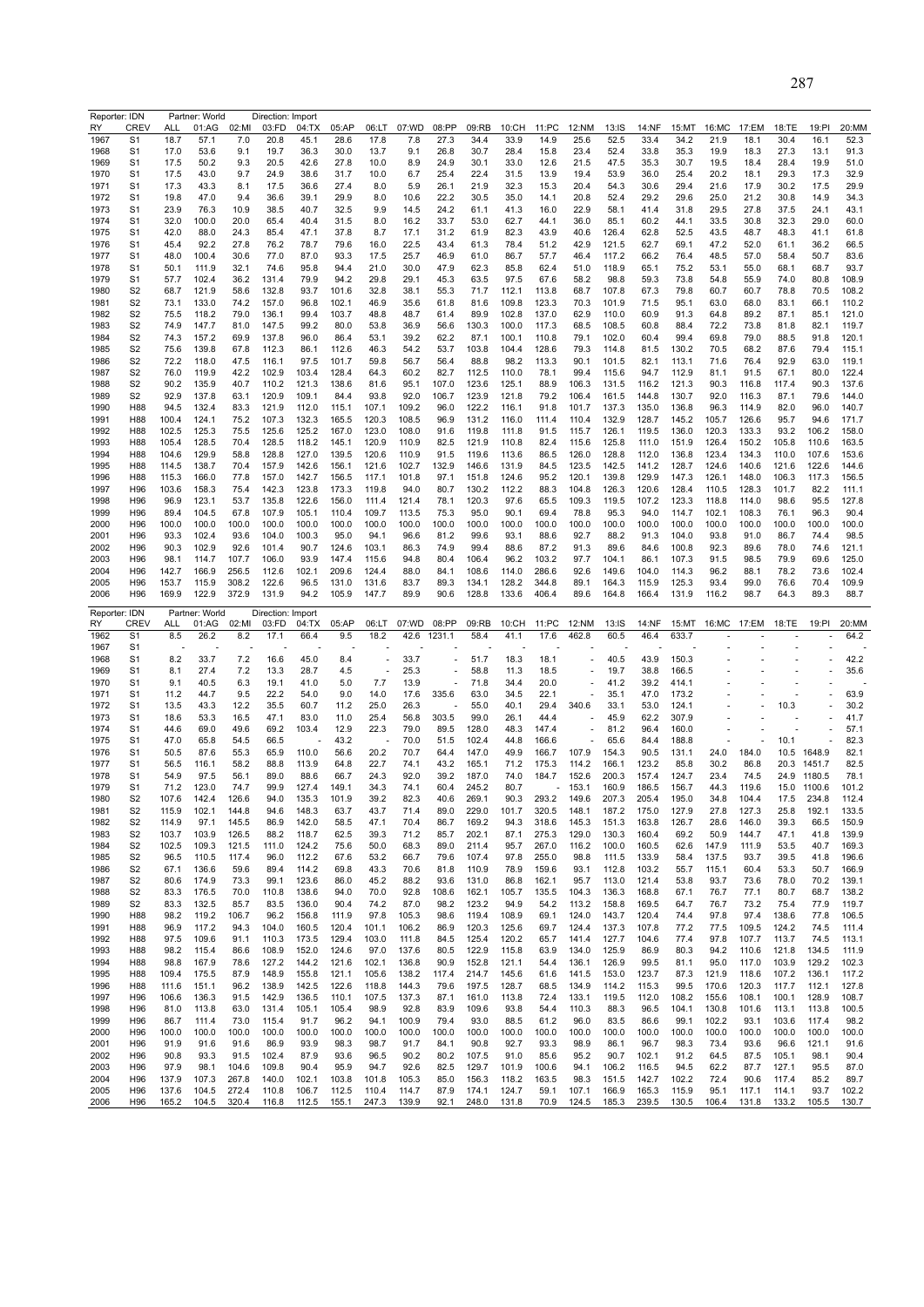| 貿易単価指数表(総合および産業分類別)<br>表1<br>288 |  |  |
|----------------------------------|--|--|
|----------------------------------|--|--|

| Reporter: IDN<br>RY | <b>CREV</b>                      | ALL            | Partner: EU15<br>01:AG | 02:MI          | Direction: Import<br>03:FD | 04:TX          | 05:AP          | 06:LT                    | 07:WD          | 08:PP                    | 09:RB          | 10:CH          | 11:PC                             | 12:NM                    | 13:1S                                                | 14:NF          | 15:MT           | 16:MC             | 17:EM          | 18:TE          | 19:PI          | 20:MM          |
|---------------------|----------------------------------|----------------|------------------------|----------------|----------------------------|----------------|----------------|--------------------------|----------------|--------------------------|----------------|----------------|-----------------------------------|--------------------------|------------------------------------------------------|----------------|-----------------|-------------------|----------------|----------------|----------------|----------------|
| 1967                | S <sub>1</sub>                   | 16.4           | 45.3                   | 51.1           | 20.9                       | 23.2           | 107.8          | 28.3                     | 31.2           | 39.4                     | 44.5           | 28.0           | 24.3                              | 52.8                     | 38.9                                                 | 25.6           | 15.8            | 20.5              | 9.6            | 43.4           | 21.7           | 30.9           |
| 1968                | S1                               | 15.8           | 38.2                   | 48.0           | 18.6                       | 21.6           | 117.3          | 27.1                     | 29.5           | 37.1                     | 42.4           | 28.4           | 24.5                              | 46.9                     | 37.4                                                 | 25.8           | 14.7            | 19.5              | 8.9            | 45.8           | 13.6           | 23.3           |
| 1969                | S <sub>1</sub>                   | 16.4           | 41.4                   | 43.2           | 19.1                       | 28.1           | 137.3          | 16.9                     | 32.1           | 37.7                     | 33.3           | 27.1           | 23.2                              | 52.4                     | 37.6                                                 | 29.6           | 13.7            | 20.5              | 9.6            | 41.2           | 26.4           | 23.5           |
| 1970                | S <sub>1</sub><br>S <sub>1</sub> | 17.0           | 57.6<br>52.1           | 56.6<br>80.2   | 16.8                       | 24.4<br>25.1   | 119.8          | 28.1<br>24.9             | 36.6<br>23.5   | 38.3<br>38.3             | 42.9<br>31.7   | 25.6<br>27.8   | 25.3<br>22.8                      | 47.3<br>52.4             | 48.2<br>48.0                                         | 29.7<br>26.5   | 13.9<br>12.2    | 21.0<br>20.3      | 9.7<br>9.1     | 51.7<br>53.7   | 25.9<br>25.6   | 32.9<br>27.2   |
| 1971<br>1972        | S1                               | 16.9<br>20.0   | 57.5                   | 50.2           | 17.5<br>18.0               | 29.4           | 157.2<br>111.9 | 18.4                     | 42.6           | 39.4                     | 44.0           | 32.0           | 25.4                              | 55.8                     | 53.2                                                 | 28.5           | 11.7            | 25.1              | 11.7           | 67.0           | 20.2           | 31.0           |
| 1973                | S1                               | 24.1           | 46.2                   | 50.9           | 26.8                       | 30.4           | 200.2          | 25.6                     | 58.7           | 45.6                     | 49.7           | 37.4           | 32.1                              | 67.6                     | 58.7                                                 | 34.7           | 13.8            | 28.2              | 14.3           | 79.0           | 42.1           | 48.1           |
| 1974                | S1                               | 29.4           | 55.1                   | 73.1           | 34.9                       | 33.8           | 218.1          | 26.2                     | 49.3           | 54.9                     | 52.1           | 49.0           | 38.9                              | 73.2                     | 76.9                                                 | 47.3           | 19.6            | 34.6              | 17.5           | 82.2           | 38.8           | 52.6           |
| 1975                | S1                               | 42.4           | 84.4                   | 95.1           | 42.2                       | 43.0           | 286.3          | 25.0                     | 73.5           | 73.2                     | 67.8           | 69.3           | 51.7                              | 103.2                    | 148.0                                                | 53.2           | 26.0            | 42.2              | 29.4           | 113.3          | 59.0           | 72.5           |
| 1976                | S1                               | 42.3           | 55.6                   | 83.2           | 52.4                       | 56.4           | 462.8          | 37.0                     | 70.1           | 72.4                     | 69.4           | 63.1           | 46.3                              | 102.6                    | 92.0                                                 | 53.8           | 46.6            | 43.9              | 28.5           | 119.6          | 63.7           | 73.1           |
| 1977<br>1978        | S1<br>S1                         | 49.0<br>50.0   | 48.3<br>65.5           | 94.3<br>95.4   | 58.4<br>49.2               | 63.3<br>66.9   | 574.7<br>502.5 | 32.9<br>40.5             | 69.7<br>85.9   | 70.6<br>65.4             | 73.3<br>80.7   | 65.4<br>71.2   | 64.4<br>71.0                      | 126.8<br>114.0           | 82.8<br>66.7                                         | 56.3<br>56.9   | 46.0<br>48.6    | 48.4<br>52.1      | 37.8<br>35.0   | 133.9<br>155.1 | 60.4<br>64.8   | 87.9<br>96.5   |
| 1979                | S1                               | 50.6           | 63.1                   | 91.4           | 62.0                       | 72.6           | 524.4          | 53.9                     | 67.2           | 64.6                     | 87.6           | 70.2           | 74.5                              | 113.2                    | 65.3                                                 | 71.3           | 51.2            | 55.3              | 30.5           | 170.4          | 56.1           | 88.2           |
| 1980                | S2                               | 58.6           | 66.8                   | 99.1           | 67.4                       | 78.2           | 277.6          | 47.7                     | 68.9           | 76.8                     | 127.4          | 85.6           | 95.5                              | 116.4                    | 58.0                                                 | 82.4           | 56.8            | 60.1              | 40.2           | 189.1          | 55.9           | 83.6           |
| 1981                | S2                               | 62.7           | 67.9                   | 123.2          | 86.9                       | 77.5           | 380.3          | 55.5                     | 73.6           | 80.2                     | 93.3           | 90.0           | 119.1                             | 108.5                    | 69.9                                                 | 92.6           | 65.4            | 66.5              | 41.2           | 182.9          | 53.2           | 92.8           |
| 1982                | S2                               | 63.9           | 60.4                   | 118.0          | 82.4                       | 95.1           | 366.9          | 51.6                     | 84.1           | 72.3                     | 81.7           | 85.4           | 132.9                             | 112.0                    | 85.6                                                 | 73.1           | 64.9            | 67.7              | 50.8           | 177.2          | 52.4           | 82.5           |
| 1983<br>1984        | S2<br>S <sub>2</sub>             | 59.5<br>61.0   | 59.9<br>59.4           | 123.0<br>96.3  | 81.5<br>76.9               | 115.7<br>107.7 | 288.9<br>344.0 | 50.7<br>56.0             | 63.9<br>44.5   | 69.8<br>70.9             | 87.7<br>80.0   | 80.9<br>84.3   | 80.7<br>81.7                      | 102.8<br>91.2            | 81.3<br>93.4                                         | 71.2<br>66.1   | 54.7<br>53.7    | 68.4<br>65.7      | 40.4<br>45.7   | 145.2<br>152.0 | 58.2<br>75.1   | 56.2<br>58.9   |
| 1985                | S2                               | 58.8           | 58.9                   | 85.3           | 73.5                       | 81.1           | 431.9          | 46.2                     | 51.2           | 68.4                     | 91.0           | 81.7           | 102.5                             | 91.0                     | 85.8                                                 | 61.8           | 79.9            | 64.8              | 34.9           | 136.1          | 50.2           | 64.5           |
| 1986                | S2                               | 72.0           | 56.9                   | 99.6           | 75.1                       | 96.1           | 554.5          | 56.9                     | 63.6           | 69.0                     | 106.0          | 93.9           | 77.0                              | 114.8                    | 90.1                                                 | 66.1           | 85.9            | 90.3              | 45.0           | 155.0          | 53.9           | 85.7           |
| 1987                | S2                               | 84.7           | 76.4                   | 105.4          | 88.6                       | 103.8          | 614.1          | 152.8                    | 82.2           | 81.2                     | 108.7          | 108.9          | 84.5                              | 145.1                    | 89.8                                                 | 78.7           | 89.7            | 92.5              | 65.4           | 205.9          | 64.3           | 77.9           |
| 1988                | S2                               | 94.2           | 115.6                  | 107.2          | 92.8                       | 119.5          | 585.0          | 115.1                    | 88.3           | 97.4                     | 116.3          | 113.5          | 93.0                              | 165.4                    | 105.4                                                | 87.9           | 70.3            | 93.8              | 92.7           | 245.0          | 80.7           | 92.6           |
| 1989<br>1990        | S2<br>H88                        | 89.9<br>96.1   | 119.6<br>119.5         | 124.5<br>135.0 | 112.9<br>108.0             | 103.2<br>113.0 | 384.7<br>595.8 | 87.1<br>101.3            | 113.9<br>148.2 | 88.6<br>91.9             | 97.5<br>99.6   | 109.2<br>109.9 | 88.1                              | 152.3<br>162.8           | 111.9<br>106.8                                       | 88.8<br>95.7   | 77.2<br>85.8    | 88.6<br>98.3      | 76.6<br>92.1   | 235.8<br>228.9 | 67.9<br>74.5   | 118.3<br>102.7 |
| 1991                | H88                              | 101.8          | 132.9                  | 123.1          | 91.8                       | 123.9          | 310.8          | 97.8                     | 200.7          | 105.7                    | 110.9          | 115.1          | 140.8                             | 149.4                    | 101.1                                                | 104.8          | 92.5            | 113.2             | 86.1           | 228.0          | 71.1           | 133.8          |
| 1992                | H88                              | 105.9          | 144.1                  | 122.4          | 109.6                      | 125.6          | 366.6          | 128.8                    | 142.9          | 99.2                     | 106.2          | 115.8          | 126.7                             | 152.4                    | 97.9                                                 | 95.5           | 95.1            | 117.6             | 98.4           | 207.1          | 81.0           | 124.0          |
| 1993                | H88                              | 107.9          | 140.8                  | 119.6          | 114.5                      | 107.9          | 475.4          | 117.4                    | 133.5          | 98.0                     | 104.8          | 112.7          | 76.1                              | 150.0                    | 110.2                                                | 87.7           | 95.5            | 115.6             | 114.4          | 208.7          | 83.4           | 130.2          |
| 1994                | H88                              | 109.3          | 128.8                  | 111.4          | 113.6                      | 112.5          | 308.1          | 112.0                    | 145.0          | 97.3                     | 106.2          | 110.1          | 73.5                              | 178.2                    | 116.1                                                | 89.2           | 103.8           | 126.6             | 112.8          | 162.0          | 84.0           | 118.0          |
| 1995                | H88                              | 114.3          | 136.2                  | 127.3          | 135.1                      | 126.2          | 412.0          | 122.3                    | 152.3          | 128.9                    | 130.3          | 122.3          | 79.1                              | 204.0                    | 126.7                                                | 111.4          | 112.6           | 122.4             | 106.1          | 187.7          | 77.5           | 110.6          |
| 1996<br>1997        | H88<br>H96                       | 115.2<br>106.6 | 135.1<br>132.2         | 135.1<br>124.1 | 141.2<br>130.2             | 124.5<br>110.5 | 276.2<br>234.1 | 128.2<br>119.1           | 154.3<br>117.3 | 103.0<br>80.0            | 122.8<br>113.2 | 122.6<br>111.4 | 81.4<br>83.7                      | 189.5<br>167.6           | 118.6<br>118.5                                       | 106.3<br>97.7  | 120.7<br>105.1  | 124.1<br>116.7    | 112.7<br>99.1  | 176.8<br>198.0 | 86.4<br>71.5   | 134.3<br>158.5 |
| 1998                | H96                              | 105.6          | 105.1                  | 117.9          | 115.4                      | 114.4          | 144.8          | 102.9                    | 132.0          | 75.4                     | 117.2          | 106.2          | 90.4                              | 151.0                    | 123.0                                                | 94.7           | 97.5            | 118.6             | 105.7          | 161.7          | 74.9           | 132.3          |
| 1999                | H96                              | 102.6          | 95.6                   | 106.0          | 101.0                      | 115.5          | 132.8          | 108.1                    | 111.0          | 73.9                     | 104.0          | 100.0          | 91.2                              | 105.0                    | 97.3                                                 | 95.9           | 104.3           | 120.4             | 100.0          | 142.3          | 63.6           | 102.3          |
| 2000                | H <sub>96</sub>                  | 100.0          | 100.0                  | 100.0          | 100.0                      | 100.0          | 100.0          | 100.0                    | 100.0          | 100.0                    | 100.0          | 100.0          | 100.0                             | 100.0                    | 100.0                                                | 100.0          | 100.0           | 100.0             | 100.0          | 100.0          | 100.0          | 100.0          |
| 2001                | H96                              | 94.2           | 107.3                  | 98.8           | 111.2                      | 101.7          | 118.3          | 105.0                    | 94.7           | 82.6                     | 96.4           | 98.0           | 107.8                             | 106.1                    | 96.4                                                 | 94.1           | 95.8            | 94.7              | 74.3           | 96.5           | 80.9           | 100.6          |
| 2002                | H96<br>H96                       | 95.7<br>104.3  | 130.9<br>133.4         | 97.8<br>102.9  | 105.0<br>115.3             | 96.4<br>102.2  | 140.5<br>132.8 | 145.2<br>164.3           | 89.3<br>95.0   | 76.2<br>85.2             | 87.5<br>100.8  | 95.3<br>101.3  | 110.6<br>108.5                    | 111.9<br>134.7           | 91.8<br>112.7                                        | 88.6<br>94.4   | 90.7<br>105.8   | 108.0<br>116.8    | 69.8<br>75.0   | 83.1<br>89.9   | 108.9<br>121.1 | 87.6<br>88.5   |
| 2003<br>2004        | H <sub>96</sub>                  | 107.6          | 91.5                   | 113.1          | 132.3                      | 109.5          | 147.2          | 166.7                    | 99.1           | 86.2                     | 110.9          | 108.4          | 159.7                             | 139.2                    | 159.8                                                | 109.9          | 92.9            | 118.3             | 65.9           | 92.4           | 117.5          | 112.4          |
| 2005                | H96                              | 113.4          | 69.7                   | 126.4          | 145.3                      | 116.0          | 184.9          | 179.7                    | 101.3          | 91.7                     | 118.6          | 116.1          | 222.6                             | 156.7                    | 166.2                                                | 119.7          | 137.9           | 119.4             | 70.9           | 72.5           | 101.6          | 116.5          |
| 2006                | H96                              | 123.7          | 70.8                   | 136.3          | 155.9                      | 127.5          | 142.6          | 196.1                    | 115.8          | 97.4                     | 130.5          | 118.2          | 263.8                             | 141.9                    | 128.9                                                | 135.3          | 154.7           | 164.8             | 74.6           | 50.5           | 141.3          | 106.7          |
|                     |                                  |                |                        |                |                            |                |                |                          |                |                          |                |                |                                   |                          |                                                      |                |                 |                   |                |                |                |                |
| Reporter: IDN       |                                  |                | Partner: EU15          |                | Direction: Export          |                |                |                          |                |                          |                |                |                                   |                          |                                                      |                |                 |                   |                |                |                |                |
| RY                  | CREV                             | ALL            | 01:AG                  | 02:MI          | 03:FD                      | 04:TX          | 05:AP          | 06:LT                    | 07:WD          | 08:PP                    | 09:RB          | 10:CH          | 11:PC                             | 12:NM                    | $13:$ IS                                             | 14:NF          |                 | 15:MT 16:MC 17:EM |                | 18:TE          | 19:PI          | 20:MM          |
| 1962                | S <sub>1</sub><br>S <sub>1</sub> | 21.6           | 43.5                   | 11.1           | 38.9                       |                | 46.9           | $\overline{\phantom{a}}$ | 14.9           | 215.1                    | 37.1           | 46.8           | 92.0                              |                          |                                                      |                |                 |                   |                |                |                | 49.5           |
| 1967<br>1968        | S <sub>1</sub>                   | 22.1           | 54.3                   |                | 36.4                       | 69.8           | 33.7           |                          | 12.6           |                          | 35.7           | 27.3           | 100.1                             |                          |                                                      | 77.3           |                 |                   |                |                |                |                |
| 1969                | S1                               | 19.6           | 45.3                   | 11.1           | 28.5                       | 28.2           | 19.6           |                          | 9.8            |                          | 36.9           | 13.7           | 99.8                              |                          |                                                      | 70.1           | 116.1           |                   |                |                |                |                |
| 1970                | S <sub>1</sub>                   | 25.7           | 64.0                   |                | 38.3                       | 36.3           | 30.4           | J.                       | 6.0            | $\overline{\phantom{a}}$ | 46.9           | 35.5           | 98.6                              | ×,                       | ä,                                                   | 67.5           | 311.8           | ÷,                |                |                |                |                |
| 1971                | S <sub>1</sub>                   | 28.3           | 73.2                   | 11.6           | 48.4                       | 63.3           | 44.1           | 19.8                     | 8.5            | $\overline{\phantom{a}}$ | 38.7           | 26.2           | 100.9                             |                          |                                                      | 80.9           | 313.1           |                   |                |                |                |                |
| 1972                | S <sub>1</sub><br>S1             | 28.9           | 69.6<br>78.9           | 12.8           | 50.4                       | 66.6<br>47.5   | 38.4           | 32.2<br>28.4             | 14.8<br>30.5   | ä,<br>ä,                 | 34.7<br>56.4   | 46.4           | 78.2                              |                          |                                                      | 91.5<br>110.3  | 584.6           |                   |                |                |                | 134.9          |
| 1973<br>1974        | S <sub>1</sub>                   | 37.3<br>51.4   | 96.2                   | 17.2<br>21.3   | 61.2<br>84.5               | 72.3           | 43.2<br>70.2   | 36.7                     | 46.9           | $\overline{\phantom{a}}$ | 79.7           | 55.0<br>95.2   | 114.1<br>360.4                    | ×,                       |                                                      | 134.9          | 702.0<br>1418.0 |                   |                |                |                | 76.0           |
| 1975                | S <sub>1</sub>                   | 51.4           | 87.9                   | 26.7           | 92.5                       |                |                |                          | 58.6           |                          | 68.9           | 88.5           | 458.2                             |                          |                                                      | 117.2          |                 |                   |                |                |                | 112.7          |
| 1976                | S <sub>1</sub>                   | 63.2           | 139.8                  | 27.6           | 89.7                       | 129.9          | 100.2          | 42.9                     | 60.8           | 279.1                    | 95.4           | 93.4           | 469.2                             |                          |                                                      | 124.6          |                 | 42.3              |                | 39.4           | 39.6           | 164.2          |
| 1977                | S1                               | 86.1           | 228.1                  | 29.0           | 116.7                      | 117.8          | 97.3           | 70.3                     | 67.1           | 305.5                    | 107.3          | 91.9           |                                   |                          |                                                      | 165.3          |                 | 41.2              | 72.3           | 80.5           | 18.0           | 183.1          |
| 1978                | S <sub>1</sub><br>S1             | 83.3<br>96.2   | 156.9<br>197.3         | 32.6           | 119.6                      | 96.1           | 78.3           | 85.0<br>151.7            | 87.4<br>83.0   | 423.0                    | 122.5          | 87.7           | L,                                | $\overline{\phantom{a}}$ |                                                      | 220.5          |                 | 52.1<br>42.7      | 105.4          | 61.8           | 8.2<br>8.9     | 169.0          |
| 1979<br>1980        | S <sub>2</sub>                   | 103.2          | 200.4                  | 30.5<br>46.8   | 133.0<br>114.6             | 129.3<br>119.6 | 78.1<br>81.1   | 108.9                    | 93.8           | 179.4                    | 163.4<br>181.9 | 96.2<br>125.6  |                                   |                          |                                                      | 261.2<br>289.0 | 839.4<br>213.8  |                   | 113.8<br>104.2 | 79.6<br>82.0   |                | 129.7<br>159.1 |
| 1981                | S2                               | 95.7           | 177.5                  | 49.6           | 112.1                      | 129.7          | 85.2           | 65.5                     | 80.1           | 212.4                    | 153.1          | 114.9          |                                   |                          |                                                      | 245.1          | 209.1           |                   |                |                |                | 149.2          |
| 1982                | S2                               | 88.9           | 174.5                  | 51.3           | 91.9                       | 118.3          | 76.2           | 110.5                    | 79.9           | 158.4                    | 112.5          | 92.4           | $\overline{\phantom{a}}$          | $\overline{\phantom{a}}$ | $\overline{\phantom{a}}$                             | 226.9          | 208.1           |                   | 63.8 107.8     | ÷,             | 35.7           | 161.0          |
| 1983                | S2                               | 89.9           | 204.4                  | 43.4           | 86.8                       | 110.8          | 76.1           | 79.9                     | 74.2           | 66.4                     | 132.3          | 109.3          | $\overline{\phantom{a}}$          | $\overline{\phantom{a}}$ | $\overline{\phantom{a}}$                             | 220.3          | 209.7           | $\sim$            | 118.5          |                |                | 151.5          |
| 1984                | S <sub>2</sub>                   | 98.1           | 217.6                  | 40.3           | 122.2                      | 113.1          | 78.2           | 82.0                     | 68.7           | 110.1                    | 139.8          | 144.6          | ÷,                                | $-157.1$<br>÷,           | $\overline{\phantom{a}}$<br>$\overline{\phantom{a}}$ | 212.4          | 84.0            | $\sim$<br>÷.      | 131.0          |                | 26.7           | 118.0          |
| 1985<br>1986        | S <sub>2</sub><br>S <sub>2</sub> | 88.3<br>87.4   | 194.5<br>231.9         | 42.0<br>34.9   | 101.3<br>82.9              | 102.2<br>109.8 | 78.2<br>75.6   | 71.0<br>55.2             | 66.3<br>75.5   | 135.2<br>135.8           | 108.5<br>111.1 | 119.5<br>113.0 | 469.2                             | $\overline{\phantom{a}}$ | $\overline{\phantom{a}}$                             | 208.6<br>136.1 | 112.3<br>80.4   |                   | $-137.1$       | L,             | 37.9<br>58.0   | 121.7<br>103.2 |
| 1987                | S <sub>2</sub>                   | 98.5           | 234.5                  | 37.1           | 99.3                       | 120.1          | 86.6           | 58.9                     | 90.9           |                          | $-132.7$       | 156.2          | 388.9                             |                          | $-201.5$                                             | 119.1          | 83.1            | 70.6              | 136.8          | L,             | 63.9           | 123.6          |
| 1988                | S <sub>2</sub>                   | 115.4          | 246.0                  | 102.1          | 121.5                      | 134.2          | 92.7           | 73.4                     | 102.0          | 132.5                    | 167.1          | 187.4          | 301.7                             | 158.0                    | 186.0                                                | 119.9          | 67.5            | 66.1              | 161.9          | 98.5           | 51.8           | 138.4          |
| 1989                | S <sub>2</sub>                   | 102.1          | 194.0                  | 111.6          | 99.0                       | 131.8          | 79.9           | 73.4                     | 100.5          | 131.9                    | 122.6          | 145.5          | 178.1                             | 145.8                    | $\overline{\phantom{a}}$                             | 156.7          | 62.8            | 77.0              | 84.7           | 93.5           | 46.3           | 124.8          |
| 1990                | H88                              | 110.4          | 167.7                  | 132.7          | 91.2                       | 148.9          | 100.7          | 94.0                     | 118.1          | 174.4                    | 119.7          | 155.2          | 132.4                             | 147.5                    | 113.9                                                | 113.4          | 90.2            | 111.0             | 105.6          | 126.8          | 52.0           | 144.4          |
| 1991                | H88<br>H88                       | 113.0          | 172.6                  | 116.6          | 100.4                      | 147.2          | 105.0          | 99.6                     | 114.4          | 155.7                    | 120.3          | 140.2          | 144.2                             | 132.2                    | 111.9                                                | 102.8          | 103.4           | 126.9             | 130.3          | 128.1          | 48.5           | 143.3          |
| 1992<br>1993        | H88                              | 116.9<br>116.2 | 164.1<br>166.4         | 130.3<br>122.8 | 117.2<br>109.5             | 143.7<br>132.4 | 107.9<br>106.6 | 101.6<br>94.8            | 121.9<br>135.7 | 160.7<br>140.1           | 130.2<br>129.5 | 144.8<br>159.9 | 96.1<br>104.7                     | 124.3<br>121.5           | 114.6<br>87.6                                        | 114.1<br>108.4 | 102.7<br>102.4  | 123.4<br>113.9    | 133.6<br>151.5 | 105.6<br>88.0  | 62.7<br>88.7   | 130.2<br>123.7 |
| 1994                | H88                              | 125.9          | 231.4                  | 120.2          | 137.4                      | 136.2          | 104.0          | 97.7                     | 143.1          | 144.8                    | 160.7          | 157.0          | 89.6                              | 111.3                    | 103.5                                                | 106.8          | 99.9            | 112.9             | 152.0          | 114.6          | 96.2           | 126.6          |
| 1995                | H88                              | 137.6          | 248.0                  | 150.9          | 166.8                      | 150.9          | 108.4          | 104.2                    | 144.9          | 171.8                    | 217.6          | 180.3          | 60.0                              | 123.5                    | 123.4                                                | 116.8          | 107.3           | 123.8             | 152.9          | 129.9          | 99.3           | 130.0          |
| 1996                | H88                              | 133.8          | 214.8                  | 134.1          | 159.2                      | 135.5          | 112.5          | 116.0                    | 146.3          | 116.4                    | 204.0          | 141.0          | 73.1                              | 134.6                    | 119.0                                                | 114.6          | 106.7           | 103.5             | 151.9          | 125.9          | 92.6           | 120.8          |
| 1997                | H96                              | 127.9          | 161.5                  | 128.3          | 154.9                      | 130.5          | 108.8          | 117.7                    | 145.5          | 105.8                    | 168.9          | 132.7          | 69.6                              | 127.2                    | 115.8                                                | 105.3          | 106.7           | 99.1              | 142.1          | 121.5          | 95.6           | 108.6          |
| 1998<br>1999        | H96<br>H96                       | 113.6<br>100.3 | 115.9<br>114.1         | 98.3<br>94.9   | 158.1<br>127.0             | 110.5<br>94.9  | 105.6<br>96.3  | 105.7<br>94.7            | 109.7<br>99.8  | 94.4<br>82.4             | 138.8<br>95.8  | 118.5<br>97.0  | 44.7<br>68.9                      | 104.0<br>95.5            | 74.4<br>74.5                                         | 101.2<br>98.3  | 105.2<br>89.4   | 115.9<br>98.9     | 124.0<br>108.9 | 98.4<br>95.2   | 112.7<br>94.6  | 107.7<br>104.2 |
| 2000                | H96                              | 100.0          | 100.0                  | 100.0          | 100.0                      | 100.0          | 100.0          | 100.0                    | 100.0          | 100.0                    | 100.0          | 100.0          | 100.0                             | 100.0                    | 100.0                                                | 100.0          | 100.0           | 100.0             | 100.0          | 100.0          | 100.0          | 100.0          |
| 2001                | H <sub>96</sub>                  | 96.3           | 86.5                   | 113.2          | 83.6                       | 91.9           | 99.7           | 102.4                    | 93.7           | 83.9                     | 97.7           | 110.6          | 122.6                             | 101.2                    | 83.0                                                 | 83.3           | 101.0           | 92.7              | 92.2           | 97.8           | 107.2          | 89.1           |
| 2002                | H96                              | 96.2           | 100.3                  | 101.2          | 100.7                      | 87.8           | 90.6           | 101.3                    | 93.4           | 82.1                     | 116.7          | 116.4          | $\overline{\phantom{a}}$          | 104.0                    | 102.8                                                | 76.5           | 107.4           | 80.7              | 89.6           | 102.0          | 97.6           | 83.7           |
| 2003                | H <sub>96</sub>                  | 101.5          | 103.5                  | 117.7          | 110.2                      | 91.2           | 93.0           | 105.6                    | 93.3           | 83.8                     | 141.4          | 122.9          | 154.7                             | 104.6                    | 115.5                                                | 89.2           | 107.7           | 77.9              | 91.4           | 97.3           | 95.8           | 79.0           |
| 2004<br>2005        | H96<br>H <sub>96</sub>           | 112.9<br>119.1 | 113.5<br>100.7         | 145.1<br>200.3 | 123.4<br>122.5             | 101.7<br>101.7 | 99.2<br>107.4  | 109.3<br>110.6           | 103.3<br>110.1 | 87.2<br>90.8             | 171.2<br>188.0 | 128.4<br>125.7 | 214.4<br>$\overline{\phantom{a}}$ | 102.8<br>113.6           | 216.9<br>233.2                                       | 134.5<br>127.3 | 113.3<br>123.0  | 84.0<br>87.0      | 95.8<br>81.9   | 108.5<br>92.0  | 105.0<br>106.8 | 82.2<br>89.3   |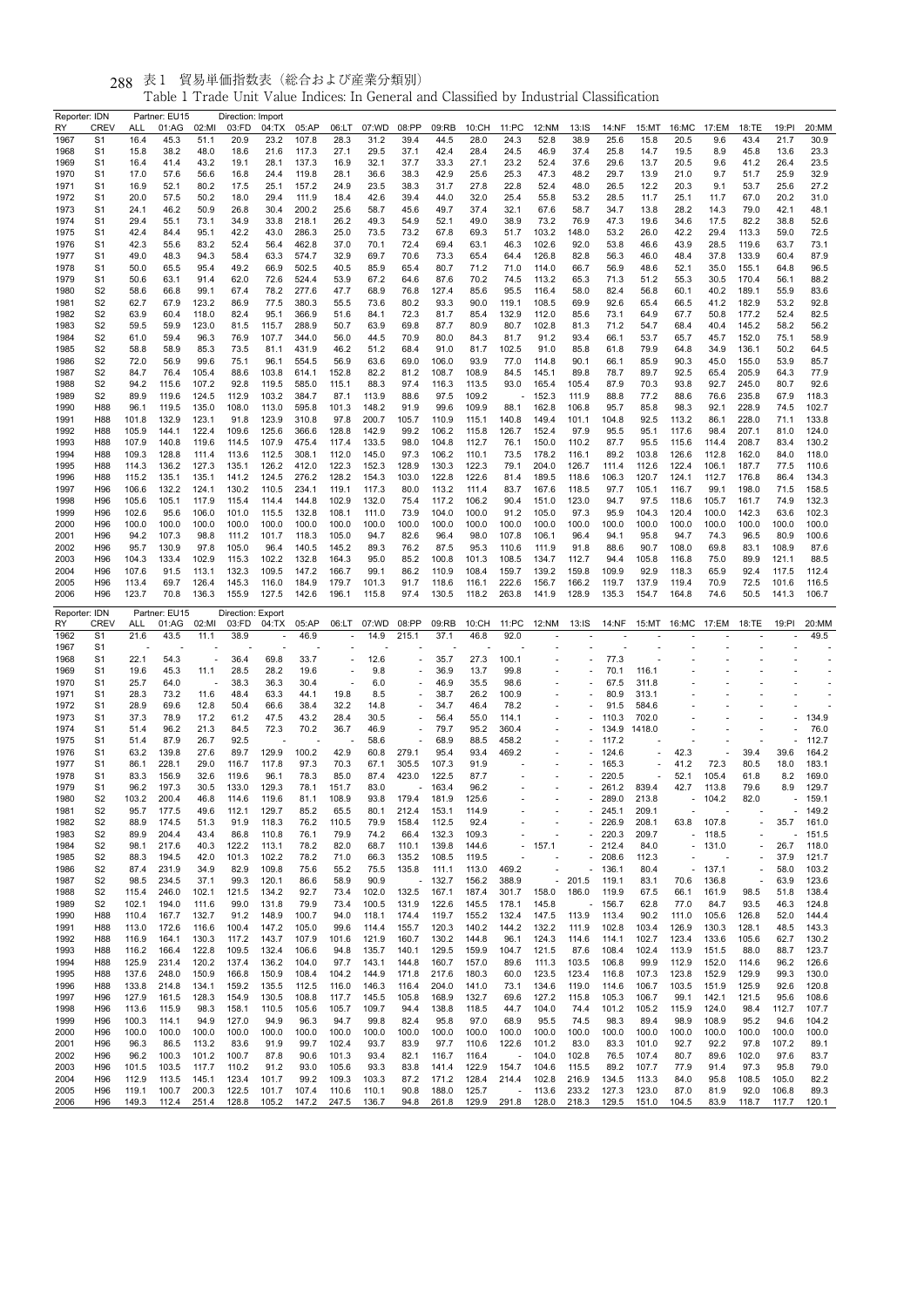|                                                      | Reporter: IDN   |       | Partner: JPN |       | Direction: Import |       |                          |                          |             |                          |          |       |       |                          |       |          |                          |                          |       |       |       |          |
|------------------------------------------------------|-----------------|-------|--------------|-------|-------------------|-------|--------------------------|--------------------------|-------------|--------------------------|----------|-------|-------|--------------------------|-------|----------|--------------------------|--------------------------|-------|-------|-------|----------|
| RY                                                   | <b>CREV</b>     | ALL   | 01:AG        | 02:MI | 03:FD             | 04:TX | 05:AP                    | 06:LT                    | 07:WD       | 08:PP                    | 09:RB    | 10:CH | 11:PC | 12:NM                    | 13:1S | 14:NF    | 15:MT                    | 16:MC                    | 17:EM | 18:TE | 19:PI | 20:MM    |
| 1967                                                 | S <sub>1</sub>  | 17.9  | 26.6         | 91.5  | 12.1              | 59.5  | 118.1                    | 6.2                      | 28.3        | 23.1                     | 43.1     | 23.9  | 45.4  | 26.3                     | 64.3  | 32.2     | 20.1                     | 22.1                     | 14.4  | 22.9  | 6.4   | 13.8     |
|                                                      |                 |       | 32.2         |       | 15.1              |       |                          |                          | 32.5        | 23.3                     |          | 20.1  | 54.2  | 27.7                     | 58.9  | 31.0     | 23.7                     | 17.4                     | 15.3  | 24.1  |       |          |
| 1968                                                 | S1              | 16.3  |              |       |                   | 46.2  | 67.1                     | 6.4                      |             |                          | 41.8     |       |       |                          |       |          |                          |                          |       |       | 9.1   | 13.4     |
| 1969                                                 | S <sub>1</sub>  | 15.6  | 30.8         | 113.7 | 13.0              | 51.3  | 105.2                    | 4.7                      | 25.8        | 23.0                     | 41.5     | 20.0  | 44.9  | 25.3                     | 54.8  | 33.0     | 21.5                     | 14.1                     | 14.1  | 22.4  | 9.1   | 13.9     |
| 1970                                                 | S <sub>1</sub>  | 14.7  | 14.8         | 66.3  | 13.0              | 44.0  | 84.1                     | 3.6                      | 20.7        | 21.7                     | 29.9     | 20.8  | 36.6  | 22.0                     | 57.2  | 32.1     | 14.3                     | 14.9                     | 13.3  | 21.5  | 6.3   | 7.8      |
| 1971                                                 | S1              | 14.7  | 12.9         | 67.4  | 13.2              | 43.0  | 70.6                     | 3.1                      | 18.1        | 25.1                     | 28.5     | 20.0  | 48.4  | 20.5                     | 59.5  | 30.4     | 18.2                     | 13.9                     | 13.9  | 20.9  | 5.9   | 8.0      |
| 1972                                                 | S1              | 16.6  | 12.7         | 73.2  | 13.3              | 44.5  | 76.5                     | 3.2                      | 46.2        | 21.2                     | 39.5     | 21.9  | 57.1  | 22.6                     | 60.1  | 30.8     | 22.1                     | 18.6                     | 16.5  | 19.0  | 9.6   | 8.2      |
|                                                      |                 |       | 12.7         |       |                   |       |                          |                          |             |                          |          |       |       |                          |       |          |                          |                          | 22.5  |       |       |          |
| 1973                                                 | S1              | 20.4  |              | 93.3  | 12.8              | 43.7  | 93.5                     | 4.5                      | 26.8        | 21.6                     | 89.4     | 27.9  | 53.8  | 24.5                     | 63.4  | 32.0     | 22.7                     | 19.5                     |       | 32.9  | 13.1  | 12.3     |
| 1974                                                 | S1              | 25.0  | 24.8         | 94.7  | 16.2              | 48.8  | 94.6                     | 5.4                      | 18.4        | 26.9                     | 58.7     | 44.2  | 83.9  | 36.6                     | 90.7  | 52.4     | 30.4                     | 23.4                     | 21.7  | 23.7  | 12.7  | 22.0     |
| 1975                                                 | S1              | 37.3  | 28.4         | 109.9 | 19.2              | 58.6  | 120.1                    | 7.1                      | 16.1        | 26.9                     | 79.1     | 54.4  | 122.4 | 38.9                     | 130.9 | 50.9     | 46.8                     | 35.4                     | 34.9  | 46.2  | 24.1  | 25.1     |
| 1976                                                 | S1              | 39.1  | 25.4         | 127.1 | 33.0              | 82.4  | 197.0                    | 9.5                      | 25.8        | 39.7                     | 70.5     | 57.5  | 135.0 | 40.5                     | 128.4 | 53.4     | 42.6                     | 33.9                     | 38.1  | 48.5  | 30.4  | 22.4     |
| 1977                                                 | S1              | 40.9  | 32.4         | 125.9 | 46.3              | 85.6  | 254.5                    | 12.4                     | 32.6        | 45.9                     | 70.0     | 64.5  | 172.3 | 46.2                     | 131.0 | 58.5     | 45.1                     | 32.6                     | 39.8  | 49.8  | 29.6  | 30.2     |
|                                                      |                 |       |              |       |                   |       |                          |                          |             |                          |          |       |       |                          |       |          |                          |                          |       |       |       |          |
| 1978                                                 | S1              | 44.9  | 25.6         | 121.7 | 44.1              | 88.3  | 267.2                    | 14.6                     | 41.0        | 51.7                     | 72.1     | 61.4  | 230.8 | 59.7                     | 139.7 | 61.5     | 52.6                     | 38.1                     | 41.4  | 57.5  | 44.5  | 35.1     |
| 1979                                                 | S1              | 47.0  | 27.0         | 86.8  | 41.7              | 73.4  | 217.3                    | 19.9                     | 36.5        | 40.7                     | 79.0     | 74.1  | 193.3 | 74.1                     | 103.3 | 75.7     | 49.4                     | 40.4                     | 46.6  | 62.0  | 65.8  | 38.0     |
| 1980                                                 | S <sub>2</sub>  | 51.5  | 29.7         | 73.2  | 59.1              | 101.8 | 224.7                    | 21.9                     | 43.2        | 42.9                     | 102.1    | 83.7  | 172.8 | 91.5                     | 115.3 | 88.0     | 55.5                     | 40.0                     | 53.2  | 68.5  | 54.3  | 37.8     |
| 1981                                                 | S <sub>2</sub>  | 55.3  | 41.2         | 73.6  | 63.1              | 99.4  | 203.5                    | 27.7                     | 47.5        | 47.6                     | 85.9     | 88.9  | 197.2 | 83.9                     | 101.3 | 79.9     | 63.8                     | 48.9                     | 61.1  | 71.9  | 49.6  | 38.7     |
| 1982                                                 | S <sub>2</sub>  |       | 33.3         | 57.9  | 91.5              | 101.1 | 183.1                    | 23.7                     | 41.7        | 50.4                     | 84.9     | 85.2  | 175.3 | 72.6                     | 113.2 | 74.9     | 52.8                     | 49.4                     | 80.0  | 71.0  | 61.7  | 39.7     |
|                                                      |                 | 57.6  |              |       |                   |       |                          |                          |             |                          |          |       |       |                          |       |          |                          |                          |       |       |       |          |
| 1983                                                 | S <sub>2</sub>  | 58.3  | 50.9         | 61.6  | 63.7              | 96.7  | 121.6                    | 25.5                     | 33.7        | 46.7                     | 90.7     | 87.5  | 195.8 | 70.6                     | 108.0 | 73.4     | 48.7                     | 54.6                     | 66.2  | 75.3  | 60.8  | 40.9     |
| 1984                                                 | S <sub>2</sub>  | 59.2  | 72.0         | 69.7  | 65.7              | 94.4  | 116.2                    | 20.7                     | 41.1        | 47.0                     | 100.5    | 84.3  | 194.7 | 84.0                     | 101.1 | 68.4     | 49.0                     | 54.0                     | 61.6  | 90.1  | 59.2  | 43.5     |
| 1985                                                 | S <sub>2</sub>  | 61.1  | 74.5         | 69.2  | 66.9              | 96.6  | 131.7                    | 15.2                     | 44.6        | 55.5                     | 130.9    | 86.3  | 196.2 | 80.8                     | 108.5 | 72.2     | 84.3                     | 56.0                     | 67.5  | 69.7  | 70.9  | 42.4     |
| 1986                                                 | S <sub>2</sub>  | 66.4  | 106.8        | 77.6  | 70.5              | 116.7 | 98.4                     | 19.6                     | 61.6        | 77.6                     | 109.3    | 91.8  | 187.9 | 112.4                    | 104.6 | 81.4     | 79.2                     | 61.9                     | 70.3  | 80.6  | 78.5  | 50.8     |
|                                                      |                 |       |              |       |                   |       |                          |                          |             |                          | 202.9    |       |       |                          |       |          |                          |                          |       |       |       |          |
| 1987                                                 | S <sub>2</sub>  | 74.0  | 116.7        | 108.5 | 69.8              | 110.7 | 218.5                    | 19.0                     | 86.6        | 76.2                     |          | 103.8 | 196.7 | 129.7                    | 123.7 | 91.9     | 85.3                     | 70.8                     | 76.0  | 75.3  | 79.9  | 65.4     |
| 1988                                                 | S <sub>2</sub>  | 88.9  | 118.7        | 96.7  | 70.5              | 138.0 | 121.3                    | 26.2                     | 105.0       | 95.6                     | 115.4    | 117.4 | 187.9 | 123.7                    | 136.1 | 117.5    | 106.2                    | 88.1                     | 93.0  | 94.6  | 115.8 | 65.0     |
| 1989                                                 | S <sub>2</sub>  | 85.2  | 82.9         | 132.0 | 84.9              | 100.1 | 85.0                     | 24.4                     | 110.6       | 94.4                     | 97.7     | 117.8 | 149.6 | 124.0                    | 141.9 | 138.3    | 110.9                    | 88.1                     | 97.0  | 75.0  | 65.0  | 76.4     |
| 1990                                                 | H88             | 82.0  | 86.8         | 114.0 | 94.3              | 97.2  | 104.5                    | 21.7                     | 113.7       | 85.8                     | 106.3    | 110.2 | 171.6 | 123.3                    | 134.1 | 122.2    | 106.2                    | 84.1                     | 92.1  | 72.2  | 81.8  | 75.7     |
| 1991                                                 | H88             | 90.1  | 69.5         | 109.0 | 114.2             | 109.3 | 91.4                     | 48.3                     | 102.6       | 99.1                     | 116.0    | 114.0 | 300.5 | 153.6                    | 132.4 | 123.7    | 115.4                    | 93.2                     | 97.6  | 80.8  | 114.0 | 91.1     |
| 1992                                                 | H88             | 93.1  | 66.8         | 116.1 | 100.6             | 110.1 | 119.0                    | 54.7                     | 113.3       | 117.0                    | 97.1     | 108.0 | 229.3 | 174.6                    | 119.7 | 128.7    | 96.3                     | 104.6                    | 110.3 | 83.9  | 87.6  | 95.9     |
|                                                      |                 |       |              |       |                   |       |                          |                          |             |                          |          |       |       |                          |       |          |                          |                          |       |       |       |          |
| 1993                                                 | H88             | 106.2 | 51.0         | 108.5 | 91.8              | 120.9 | 112.5                    | 62.1                     | 116.2       | 102.2                    | 112.6    | 112.0 | 163.4 | 180.0                    | 119.1 | 122.6    | 116.2                    | 123.0                    | 136.6 | 95.8  | 108.7 | 111.7    |
| 1994                                                 | H88             | 107.9 | 38.1         | 111.0 | 120.5             | 115.0 | 101.0                    | 47.9                     | 124.2       | 112.5                    | 108.2    | 118.0 | 172.0 | 234.9                    | 127.0 | 115.0    | 109.7                    | 119.7                    | 144.8 | 99.7  | 107.5 | 96.1     |
| 1995                                                 | H88             | 116.4 | 52.2         | 124.0 | 112.0             | 110.1 | 102.0                    | 41.0                     | 132.3       | 127.5                    | 135.1    | 139.3 | 150.9 | 178.3                    | 141.0 | 133.3    | 108.3                    | 124.1                    | 141.0 | 110.4 | 119.5 | 108.3    |
| 1996                                                 | H88             | 110.3 | 44.6         | 103.7 | 125.8             | 121.4 | 101.4                    | 50.8                     | 118.3       | 107.8                    | 134.4    | 131.9 | 189.7 | 176.2                    | 140.6 | 130.6    | 119.7                    | 114.9                    | 131.1 | 102.7 | 108.7 | 112.8    |
|                                                      |                 |       |              |       |                   |       |                          |                          |             |                          |          |       |       |                          |       |          |                          |                          |       |       |       |          |
| 1997                                                 | H96             | 99.0  | 47.9         | 87.8  | 107.4             | 107.4 | 67.2                     | 46.4                     | 109.2       | 79.7                     | 110.5    | 112.5 | 169.4 | 127.7                    | 121.4 | 125.4    | 99.8                     | 108.8                    | 111.3 | 94.2  | 85.5  | 69.7     |
| 1998                                                 | H <sub>96</sub> | 93.2  | 50.4         | 82.1  | 107.6             | 106.2 | 89.9                     | 60.6                     | 100.2       | 89.6                     | 105.2    | 95.4  | 155.5 | 105.5                    | 113.9 | 115.2    | 110.5                    | 96.5                     | 110.3 | 95.9  | 100.1 | 93.1     |
| 1999                                                 | H96             | 92.9  | 92.7         | 81.2  | 89.4              | 100.3 | 77.5                     | 87.2                     | 98.9        | 89.0                     | 95.1     | 86.0  | 130.2 | 97.3                     | 96.8  | 100.2    | 99.7                     | 92.2                     | 114.0 | 94.1  | 94.5  | 78.7     |
| 2000                                                 | H96             | 100.0 | 100.0        | 100.0 | 100.0             | 100.0 | 100.0                    | 100.0                    | 100.0       | 100.0                    | 100.0    | 100.0 | 100.0 | 100.0                    | 100.0 | 100.0    | 100.0                    | 100.0                    | 100.0 | 100.0 | 100.0 | 100.0    |
|                                                      | H96             | 94.2  | 116.0        |       |                   | 100.4 |                          |                          |             | 89.3                     | 112.1    |       |       | 98.8                     | 81.6  | 89.1     |                          | 98.6                     | 100.7 |       | 107.6 | 102.7    |
| 2001                                                 |                 |       |              | 105.9 | 112.9             |       | 97.1                     | 90.1                     | 106.7       |                          |          | 92.2  | 133.0 |                          |       |          | 106.9                    |                          |       | 84.7  |       |          |
| 2002                                                 | H96             | 90.3  | 83.4         | 92.4  | 103.4             | 109.2 | 116.5                    | 103.2                    | 97.0        | 87.4                     | 107.0    | 89.2  | 134.0 | 83.9                     | 84.6  | 77.9     | 108.6                    | 90.6                     | 96.0  | 81.6  | 103.2 | 101.1    |
| 2003                                                 | H96             | 95.4  | 107.0        | 91.6  | 103.6             | 113.3 | 204.4                    | 136.0                    | 110.8       | 88.6                     | 115.6    | 95.2  | 120.1 | 115.4                    | 95.9  | 73.6     | 109.9                    | 99.5                     | 97.7  | 81.4  | 99.0  | 109.6    |
| 2004                                                 | H96             | 101.3 | 97.8         | 138.9 | 107.2             | 121.4 | 268.3                    | 95.3                     | 114.6       | 96.1                     | 91.0     | 108.1 | 133.7 | 107.1                    | 111.0 | 94.2     | 108.3                    | 107.4                    | 108.3 | 80.3  | 95.6  | 112.3    |
| 2005                                                 | H96             | 108.3 | 91.2         | 150.6 | 115.2             | 134.4 | 395.1                    | 101.8                    | 143.6       | 100.0                    | 128.6    | 122.2 | 139.4 | 117.8                    | 141.3 | 98.9     | 120.6                    | 109.4                    | 105.6 | 76.5  | 120.8 | 126.3    |
|                                                      | H96             | 116.5 |              |       |                   |       |                          | 198.1                    |             | 90.5                     | 137.2    |       |       |                          |       | 153.8    |                          |                          | 111.3 | 80.8  |       | 134.6    |
| 2006                                                 |                 |       | 97.5         | 142.9 | 93.0              | 146.7 | 334.2                    |                          | 140.8       |                          |          | 120.8 | 162.6 | 117.5                    | 145.0 |          | 126.4                    | 124.2                    |       |       | 130.2 |          |
|                                                      |                 |       |              |       |                   |       |                          |                          |             |                          |          |       |       |                          |       |          |                          |                          |       |       |       |          |
|                                                      |                 |       |              |       |                   |       |                          |                          |             |                          |          |       |       |                          |       |          |                          |                          |       |       |       |          |
|                                                      | Reporter: IDN   |       | Partner: JPN |       | Direction: Export |       |                          |                          |             |                          |          |       |       |                          |       |          |                          |                          |       |       |       |          |
| RY                                                   | <b>CREV</b>     | ALL   | 01:AG        | 02:MI | 03:FD             | 04:TX | 05:AP                    |                          | 06:LT 07:WD | 08:PP                    | 09:RB    | 10:CH | 11:PC | 12:NM                    | 13:IS | 14:NF    | 15:MT                    | 16:MC 17:EM              |       | 18:TE | 19:PI | 20:MM    |
|                                                      | S <sub>1</sub>  | 7.3   | 17.6         | 7.9   | 18.8              |       |                          |                          |             |                          | 38.8     | 38.4  | 9.5   |                          | 60.1  |          |                          |                          |       |       |       |          |
| 1962<br>1967                                         | S1              |       |              |       |                   |       |                          |                          |             |                          |          |       |       |                          |       |          |                          |                          |       |       |       |          |
| 1968                                                 | S1              | 7.8   | 22.2         | 8.3   | 21.1              | 89.1  | 39.6                     | ٠                        | 86.2        | $\overline{a}$           | 35.2     | 18.7  | 8.9   |                          | 45.9  | 30.3     | $\overline{\phantom{a}}$ | ÷,                       |       |       |       | 20.2     |
|                                                      | S1              | 7.5   | 15.6         | 8.4   | 15.1              | 22.7  |                          |                          | 26.1        | ÷,                       | 39.1     | 8.1   | 8.8   |                          | 31.1  | 26.9     |                          |                          |       |       |       |          |
|                                                      |                 |       |              |       |                   |       |                          |                          |             |                          |          |       |       |                          |       |          |                          |                          |       |       |       |          |
|                                                      | S1              | 7.0   | 24.7         | 5.7   | 26.9              | 17.3  |                          |                          | 47.1        | $\overline{\phantom{a}}$ | 50.2     | 35.2  | 10.4  |                          | 54.8  | 30.8     |                          | $\overline{\phantom{a}}$ |       |       |       |          |
| 1969<br>1970<br>1971                                 | S1              | 10.2  | 25.6         | 9.9   | 16.6              | 30.5  | $\overline{\phantom{a}}$ | $\overline{\phantom{a}}$ | 33.2        |                          | 42.1     | 25.9  | 11.7  |                          |       | 31.5     |                          |                          |       |       |       | 20.0     |
| 1972                                                 | S1              | 12.2  | 24.9         | 12.8  | 15.6              | 64.1  |                          |                          | 33.6        |                          | 43.0     | 32.6  | 15.6  |                          |       | 35.7     | 49.0                     |                          |       |       |       | 22.2     |
|                                                      | S1              | 16.8  | 32.9         | 17.4  | 24.8              | 64.6  | 49.8                     |                          | 75.4        |                          | 75.5     | 52.3  | 23.4  |                          |       | 37.0     | 43.9                     |                          |       |       |       | 39.6     |
|                                                      | S1              | 44.7  | 44.5         | 52.3  | 36.0              | 102.4 | 55.0                     |                          | 95.4        |                          | 97.1     | 88.1  | 80.9  | $\overline{\phantom{a}}$ |       | 67.2     |                          |                          |       |       |       | 45.5     |
| 1973<br>1974                                         |                 |       |              |       |                   |       |                          |                          |             |                          |          |       |       |                          |       |          |                          |                          |       |       |       |          |
|                                                      | S1              | 47.5  | 43.2         | 58.2  | 37.5              |       |                          |                          | 69.1        |                          | 77.3     | 37.3  | 63.1  |                          |       | 61.5     |                          |                          |       |       |       | 56.1     |
| 1976                                                 | S1              | 49.5  | 51.9         | 59.4  | 41.7              | 118.0 | 106.6                    | 36.3                     | 60.8        |                          | $-113.9$ | 73.7  | 62.3  |                          |       | 60.8     |                          | 25.6                     | 101.0 | 27.2  |       | 60.4     |
|                                                      | S1              | 52.8  | 58.7         | 61.6  | 50.3              | 145.4 | 74.0                     | 40.6                     | 45.1        |                          | $-120.7$ | 71.6  | 65.4  |                          |       | 107.0    |                          |                          |       | 45.3  |       | 65.1     |
| 1975<br>1977<br>1978                                 | S1              | 50.1  | 56.9         | 56.7  | 53.9              | 129.0 | 68.2                     | 41.5                     | 65.4        |                          | $-139.3$ | 75.9  | 69.7  |                          | 49.4  | 127.7    |                          | 53.4                     | 68.6  | 13.9  | 115.8 | 69.0     |
| 1979                                                 | S1              | 64.7  | 65.3         | 74.8  | 66.4              | 105.2 | 92.6                     | 60.9                     | 73.4        | 401.7 191.4              |          | 79.6  |       |                          |       | $-153.5$ |                          | 113.4                    | 64.1  | 21.0  | 74.0  | 85.0     |
| 1980                                                 | S2              | 103.4 | 78.2         | 126.9 | 65.1              | 125.0 | 124.9                    | 68.8                     | 77.5        | 183.1                    | 215.2    | 103.3 | 108.3 |                          |       | 170.8    |                          | 236.1                    | 62.4  | 91.1  |       | 98.6     |
|                                                      |                 |       |              |       |                   |       |                          |                          |             |                          |          |       |       |                          |       |          |                          |                          |       |       |       |          |
| 1981                                                 | S <sub>2</sub>  | 114.5 | 62.3         | 144.8 | 71.1              | 130.2 | 181.1                    | 59.5                     | 65.8        |                          | $-175.4$ | 142.0 | 118.6 | 79.6                     |       | 144.7    |                          |                          | 69.1  |       | 63.2  | 111.4    |
| 1982                                                 | S <sub>2</sub>  | 114.4 | 62.5         | 144.8 | 75.6              | 131.7 | 154.1                    | 63.4                     | 62.3        | 211.8                    | 128.7    | 90.7  | 117.7 | 69.7                     |       | 96.4     | ä,                       | 117.9                    | 79.2  | 150.5 |       | $-119.2$ |
| 1983                                                 | S <sub>2</sub>  | 101.0 | 59.8         | 127.0 | 75.4              | 102.0 | 77.7                     | 63.4                     | 50.0        | 186.2                    | 160.2    | 75.6  | 102.5 | 57.8                     | 66.1  | 103.1    | $\blacksquare$           | 127.2                    |       | 108.6 |       | $-126.3$ |
| 1984                                                 | S2              | 97.0  | 64.7         | 120.9 | 74.8              | 111.0 | 108.5                    | 64.0                     | 55.2        | 192.2                    | 157.1    | 94.0  | 98.0  | 55.7                     | 57.1  | 110.1    |                          |                          |       | 111.3 |       | $-111.9$ |
| 1985                                                 | S <sub>2</sub>  | 92.5  | 65.2         | 115.4 | 71.3              | 106.1 | 138.5                    | 76.2                     | 58.0        | 227.9                    | 119.5    | 76.4  | 95.0  | 60.2                     | 61.7  | 80.3     | 35.6                     | 176.0                    | 69.4  |       |       | $-117.2$ |
|                                                      |                 |       |              |       |                   |       |                          |                          |             |                          |          |       |       |                          |       |          |                          |                          |       |       |       |          |
| 1986                                                 | S2              | 57.0  | 77.2         | 62.6  | 83.9              | 107.0 | 157.1                    | 58.9                     | 62.6        | 229.8                    | 124.3    | 66.4  | 61.1  | 62.4                     | 64.2  | 80.6     | 44.0                     | 105.4                    | 70.0  | 63.0  |       | $-106.4$ |
| 1987                                                 | S2              | 66.5  | 110.8        | 73.4  | 88.8              | 116.1 | 142.2                    | 75.4                     | 81.5        | 236.1                    | 147.8    | 82.7  | 61.1  | 65.0                     | 66.4  | 105.2    | 60.0                     | 122.3                    |       | 69.6  | 68.4  | 108.7    |
| 1988                                                 | S2              | 66.9  | 116.8        | 73.2  | 91.9              | 128.8 | 129.6                    | 80.3                     | 78.6        | 239.2                    | 164.4    | 86.8  | 51.3  | 79.1                     | 88.1  | 168.9    | 139.3                    | 233.9                    | 81.2  | 61.9  | 53.7  | 121.6    |
| 1989                                                 | S2              | 70.6  | 94.7         | 82.1  | 58.0              | 124.1 | 101.8                    | 93.8                     | 80.2        | 182.3                    | 142.5    | 76.7  |       | 80.3                     | 99.5  | 149.5    | 120.3                    | 286.6                    | 70.7  | 82.9  | 92.2  | 126.6    |
| 1990                                                 | H88             | 85.6  | 72.7         | 103.1 | 76.9              | 130.5 | 117.2                    | 116.7                    | 92.4        | 157.2                    | 133.9    | 79.8  | 65.2  | 86.2                     | 89.7  | 112.7    | 131.4                    | 406.7                    | 82.7  | 94.2  | 78.7  | 56.6     |
|                                                      |                 |       |              |       |                   |       |                          |                          |             |                          |          |       |       |                          |       |          |                          |                          |       |       |       |          |
| 1991                                                 | H88             | 83.8  | 76.2         | 91.6  | 88.3              | 131.7 | 118.3                    | 116.7                    | 93.3        | 120.9                    | 128.9    | 85.9  | 66.2  | 94.4                     | 96.4  | 97.7     | 137.5                    | 385.7                    | 93.4  | 105.7 | 63.6  | 112.7    |
| 1992                                                 | H88             | 81.0  | 71.1         | 88.4  | 88.5              | 132.1 | 124.5                    | 117.7                    | 96.1        | 124.9                    | 138.5    | 93.3  | 62.4  | 94.3                     | 73.6  | 86.0     | 132.0                    | 407.1                    | 102.5 | 106.9 | 57.2  | 111.8    |
| 1993                                                 | H88             | 85.8  | 76.9         | 84.6  | 100.1             | 116.5 | 140.2                    | 128.6                    | 135.0       | 109.1                    | 138.7    | 101.3 | 61.5  | 117.1                    | 68.5  | 70.5     | 148.3                    | 451.6                    | 129.8 | 109.7 | 83.3  | 110.6    |
| 1994                                                 | H88             | 81.7  | 141.6        | 76.1  | 112.4             | 129.2 | 138.1                    | 118.4                    | 131.3       | 131.8                    | 167.6    | 102.4 | 52.4  | 117.1                    | 74.2  | 83.6     | 135.7                    | 535.2                    | 126.7 | 109.7 | 84.6  | 96.4     |
|                                                      | H88             | 90.9  | 151.8        | 86.2  | 121.4             | 150.7 | 146.3                    | 129.3                    | 135.4       | 172.7                    | 213.6    |       | 59.0  | 95.8                     | 92.7  | 114.2    | 139.7                    |                          | 119.5 | 112.2 | 91.0  | 113.9    |
|                                                      |                 |       |              |       |                   |       |                          |                          |             |                          |          | 121.6 |       |                          |       |          |                          | 513.7                    |       |       |       |          |
|                                                      | H88             | 93.4  | 112.8        | 92.6  | 111.3             | 139.9 | 149.1                    | 153.5                    | 138.6       | 112.2                    | 205.1    | 127.3 | 64.7  | 120.0                    | 90.1  | 99.2     | 140.6                    | 253.6                    | 122.7 | 110.5 | 68.6  | 110.2    |
|                                                      | H96             | 94.3  | 125.4        | 88.0  | 122.0             | 146.8 | 141.6                    | 126.7                    | 131.9       | 101.8                    | 169.7    | 125.4 | 70.1  | 95.5                     | 90.6  | 98.0     | 133.2                    | 212.6                    | 122.8 | 91.0  | 89.7  | 122.6    |
|                                                      | H96             | 70.0  | 134.4        | 61.0  | 81.5              | 109.4 | 129.8                    | 150.1                    | 91.2        | 100.5                    | 107.3    | 108.0 | 53.3  | 109.6                    | 77.8  | 77.7     | 96.8                     | 159.3                    | 106.0 | 91.8  | 76.1  | 105.7    |
|                                                      | H96             | 76.3  | 100.0        | 73.1  | 96.2              | 102.2 | 107.0                    | 80.7                     | 100.8       | 79.0                     | 93.8     | 96.3  | 60.8  | 98.9                     | 79.1  | 82.1     | 99.8                     | 110.8                    | 87.2  | 80.9  | 100.7 | 91.7     |
|                                                      | H96             | 100.0 | 100.0        | 100.0 | 100.0             | 100.0 | 100.0                    | 100.0                    | 100.0       | 100.0                    | 100.0    | 100.0 | 100.0 | 100.0                    | 100.0 | 100.0    | 100.0                    | 100.0                    | 100.0 | 100.0 | 100.0 | 100.0    |
|                                                      |                 |       |              |       |                   |       |                          |                          |             |                          |          |       |       |                          |       |          |                          |                          |       |       |       |          |
| 1995<br>1996<br>1997<br>1998<br>1999<br>2000<br>2001 | H96             | 92.2  | 122.4        | 90.7  | 87.6              | 102.1 | 101.2                    | 90.9                     | 88.8        | 90.2                     | 91.3     | 85.5  | 94.0  | 92.1                     | 73.8  | 104.6    | 86.5                     | 86.0                     | 84.7  | 90.3  | 80.6  | 100.6    |
| 2002                                                 | H96             | 90.2  | 105.2        | 92.1  | 80.7              | 100.0 | 104.0                    | 84.1                     | 90.0        | 85.9                     | 106.4    | 85.3  | 84.2  | 83.0                     | 84.1  | 149.7    | 95.7                     | 92.3                     | 77.0  | 96.1  | 51.4  | 98.1     |
| 2003                                                 | H96             | 98.2  | 98.0         | 103.0 | 76.8              | 102.0 | 102.0                    | 82.1                     | 96.0        | 86.2                     | 111.5    | 87.7  | 97.7  | 91.7                     | 101.5 | 157.5    | 94.4                     | 85.1                     | 79.4  | 101.8 | 57.8  | 83.0     |
| 2004                                                 | H96             | 111.2 | 111.6        | 137.9 | 78.6              | 112.6 | 109.7                    | 86.2                     | 108.6       | 92.9                     | 130.3    | 100.7 | 115.5 | 97.1                     | 124.9 | 139.8    | 112.0                    | 88.0                     | 78.8  | 98.1  | 57.6  | 82.0     |
| 2005                                                 | H96             | 135.0 | 107.1        | 183.6 | 81.3              | 115.7 | 138.1                    | 96.0                     | 119.1       | 95.8                     | 150.5    | 111.3 | 150.4 | 106.2                    | 137.4 | 180.5    | 120.8                    | 78.2                     | 92.7  | 107.7 | 68.6  | 89.6     |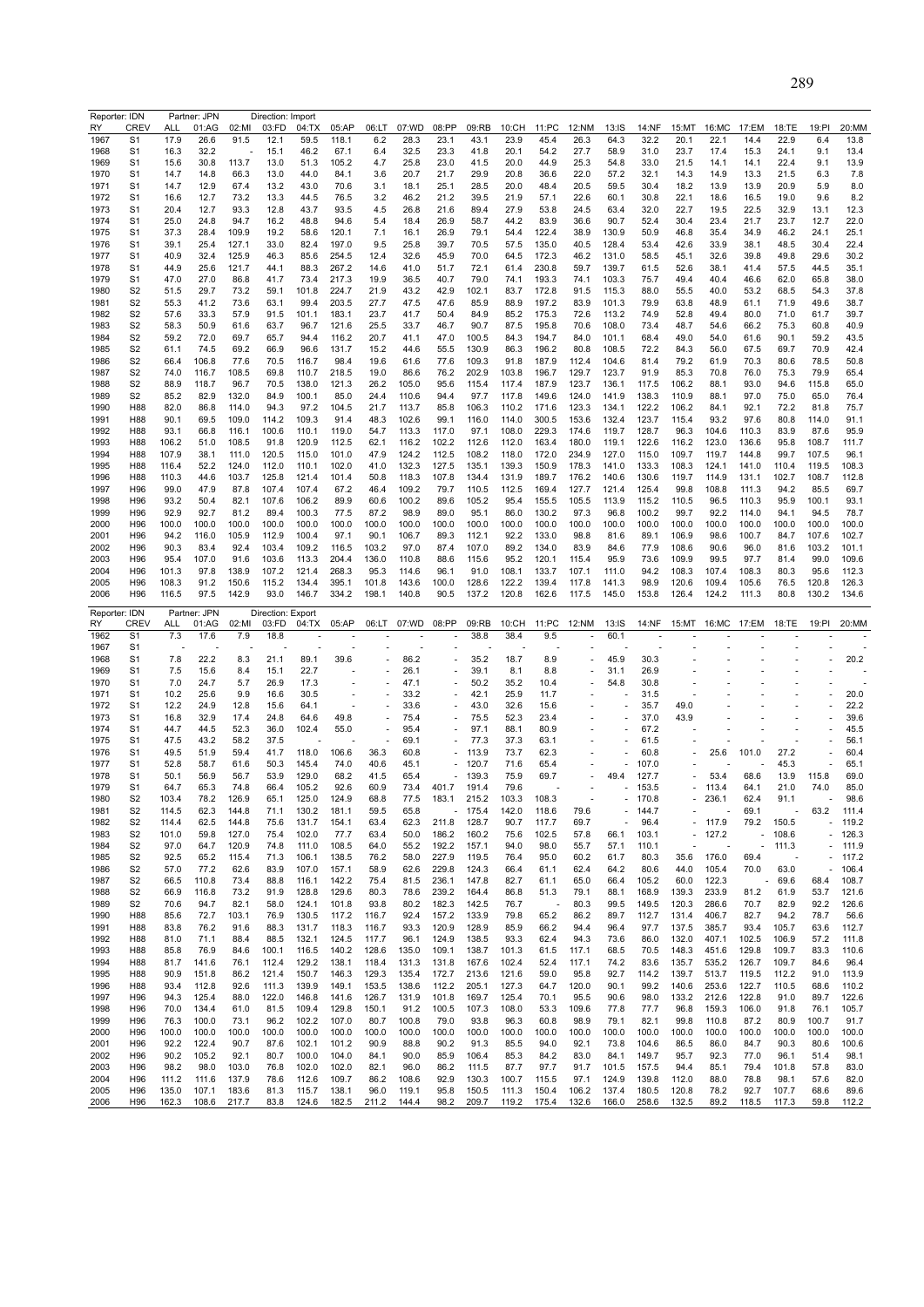| 17.3<br>13.9<br>12.5<br>22.3<br>1967<br>67.3<br>56.2<br>35.0<br>65.4<br>43.6<br>72.8<br>55.3<br>60.9<br>14.0<br>36.0<br>48.8<br>50.7<br>26.7<br>18.5<br>2.6<br>62.7<br>46.6<br>S <sub>1</sub><br>22.9<br>15.5<br>58.0<br>12.8<br>12.3<br>51.5<br>28.2<br>34.6<br>38.5<br>59.4<br>62.3<br>53.0<br>29.0<br>43.0<br>31.9<br>15.3<br>2.5<br>45.3<br>44.1<br>1968<br>S1<br>11.0<br>34.4<br>53.0<br>49.9<br>18.5<br>24.2<br>36.4<br>56.2<br>56.0<br>10.4<br>27.3<br>45.3<br>28.3<br>38.9<br>25.6<br>19.5<br>2.7<br>39.9<br>44.6<br>1969<br>S <sub>1</sub><br>15.2<br>12.7<br>11.8<br>51.0<br>14.9<br>45.6<br>12.1<br>48.9<br>17.9<br>29.6<br>32.6<br>54.7<br>50.7<br>50.4<br>25.8<br>56.9<br>28.2<br>30.8<br>24.1<br>16.8<br>2.3<br>32.3<br>1970<br>S <sub>1</sub><br>13.2<br>11.5<br>33.1<br>40.5<br>14.2<br>12.6<br>49.0<br>17.3<br>25.0<br>39.7<br>50.4<br>42.9<br>50.0<br>27.2<br>54.3<br>28.3<br>24.0<br>27.8<br>28.7<br>1971<br>S1<br>15.2<br>11.0<br>31.0<br>16.5<br>3.1<br>32.6<br>46.9<br>12.7<br>51.2<br>16.4<br>24.0<br>43.8<br>41.1<br>48.0<br>29.3<br>48.8<br>27.4<br>30.8<br>26.5<br>16.3<br>36.5<br>1972<br>S1<br>16.0<br>14.5<br>51.6<br>10.9<br>3.8<br>49.4<br>20.1<br>22.3<br>63.3<br>63.4<br>33.8<br>32.2<br>42.9<br>1973<br>S1<br>17.7<br>16.9<br>17.5<br>52.1<br>40.2<br>53.0<br>11.4<br>32.0<br>51.2<br>31.3<br>18.1<br>4.6<br>31.5<br>78.1<br>87.7<br>50.6<br>1974<br>S1<br>26.7<br>61.2<br>42.6<br>30.0<br>56.9<br>18.5<br>19.1<br>43.6<br>104.7<br>65.6<br>30.9<br>52.8<br>47.6<br>43.6<br>34.4<br>19.3<br>5.4<br>38.4<br>20.1<br>89.7<br>75.4<br>24.0<br>44.4<br>1975<br>S1<br>31.2<br>67.8<br>47.1<br>41.4<br>51.7<br>15.7<br>55.0<br>77.0<br>36.1<br>61.9<br>74.0<br>61.4<br>47.5<br>40.6<br>6.5<br>37.7<br>36.7<br>71.6<br>57.7<br>33.5<br>90.3<br>43.9<br>25.1<br>105.7<br>78.1<br>95.2<br>66.4<br>96.9<br>62.3<br>52.4<br>42.3<br>66.3<br>1976<br>S1<br>88.6<br>37.6<br>57.3<br>9.6<br>55.4<br>99.5<br>40.3<br>1977<br>S1<br>39.1<br>81.3<br>60.6<br>35.5<br>102.6<br>58.8<br>30.8<br>115.3<br>82.1<br>90.8<br>42.4<br>64.4<br>97.5<br>48.2<br>65.0<br>47.6<br>8.2<br>53.1<br>74.5<br>91.2<br>65.4<br>39.5<br>138.2<br>92.9<br>93.6<br>95.0<br>87.4<br>80.0<br>1978<br>S1<br>41.4<br>36.3<br>116.9<br>56.4<br>45.5<br>72.4<br>49.9<br>67.4<br>54.1<br>45.3<br>8.9<br>64.5<br>114.4<br>79.2<br>73.9<br>138.1<br>100.3<br>50.7<br>89.5<br>53.5<br>70.0<br>48.2<br>9.1<br>60.0<br>89.3<br>1979<br>S1<br>47.2<br>45.6<br>100.5<br>44.7<br>94.7<br>101.6<br>86.1<br>60.6<br>86.2<br>59.0<br>129.0<br>62.8<br>101.0<br>85.2<br>42.3<br>176.0<br>113.0<br>107.1<br>96.0<br>95.4<br>72.5<br>73.8<br>48.2<br>7.2<br>1980<br>S2<br>44.4<br>111.0<br>88.5<br>64.0<br>50.9<br>128.5<br>73.7<br>39.2<br>116.9<br>1981<br>S2<br>69.2<br>56.3<br>85.7<br>107.5<br>165.7<br>117.0<br>111.3<br>95.2<br>102.5<br>104.0<br>74.5<br>81.1<br>65.5<br>54.5<br>7.1<br>60.3<br>83.3<br>123.4<br>108.3<br>93.9<br>206.6<br>113.1<br>127.5<br>108.5<br>92.6<br>59.3<br>84.9<br>1982<br>S2<br>72.5<br>61.3<br>76.8<br>40.5<br>106.6<br>91.3<br>65.2<br>83.5<br>57.9<br>14.1<br>76.1<br>114.6<br>79.4<br>76.1<br>115.0<br>138.0<br>108.2<br>93.2<br>99.2<br>85.7<br>1983<br>S2<br>67.6<br>60.5<br>105.0<br>47.0<br>210.8<br>103.7<br>64.4<br>103.2<br>60.3<br>51.2<br>10.1<br>70.0<br>123.6<br>75.0<br>105.7<br>80.3<br>180.6<br>119.6<br>130.4<br>87.7<br>117.7<br>103.5<br>123.9<br>62.3<br>60.3<br>94.5<br>1984<br>S2<br>66.9<br>63.7<br>42.8<br>111.9<br>64.4<br>10.8<br>84.5<br>98.2<br>119.4<br>99.8<br>1985<br>S2<br>71.5<br>101.5<br>69.8<br>74.6<br>64.7<br>47.5<br>168.0<br>103.8<br>105.9<br>104.3<br>105.7<br>106.5<br>67.1<br>58.1<br>74.0<br>13.6<br>69.7<br>81.5<br>87.4<br>78.9<br>105.5<br>105.8<br>94.4<br>69.9<br>126.2<br>63.4<br>83.7<br>1986<br>S2<br>77.0<br>76.6<br>81.8<br>91.1<br>70.7<br>185.7<br>117.0<br>103.3<br>92.7<br>81.6<br>35.5<br>51.0<br>92.9<br>95.4<br>93.7<br>102.3<br>76.5<br>72.9<br>169.8<br>169.7<br>132.4<br>106.3<br>58.0<br>106.9<br>94.8<br>83.7<br>104.9<br>75.4<br>95.6<br>87.8<br>1987<br>S2<br>78.4<br>52.5<br>56.7<br>121.7<br>93.0<br>111.1<br>92.7<br>92.8<br>160.6<br>151.8<br>125.1<br>128.8<br>125.2<br>113.4<br>100.6<br>121.7<br>84.2<br>105.5<br>55.0<br>55.5<br>94.9<br>1988<br>S2<br>90.2<br>88.1<br>66.5<br>128.5<br>125.4<br>130.5<br>1989<br>S2<br>95.5<br>83.1<br>90.1<br>104.4<br>110.3<br>95.2<br>148.4<br>146.6<br>129.4<br>72.6<br>118.1<br>129.6<br>106.0<br>137.2<br>95.8<br>43.2<br>63.9<br>105.2<br>96.5<br>118.2<br>93.5<br>107.9<br>122.7<br>132.8<br>114.0<br>114.2<br>125.0<br>110.3<br>128.0<br>96.1<br>120.0<br>39.7<br>115.8<br>1990<br>H88<br>101.3<br>111.2<br>111.1<br>117.5<br>89.2<br>67.5<br>102.9<br>119.5<br>92.4<br>103.9<br>120.9<br>163.8<br>118.2<br>121.9<br>128.3<br>114.4<br>103.0<br>125.8<br>120.9<br>113.0<br>147.6<br>128.5<br>77.6<br>135.9<br>1991<br>H88<br>118.9<br>102.6<br>41.9<br>99.8<br>122.5<br>113.3<br>120.1<br>148.9<br>120.7<br>126.0<br>108.6<br>128.2<br>109.2<br>110.7<br>125.5<br>105.4<br>134.4<br>134.2<br>1992<br>H88<br>94.8<br>112.7<br>113.4<br>81.4<br>43.0<br>88.1<br>126.1<br>113.9<br>109.8<br>99.1<br>1993<br>H88<br>101.5<br>87.2<br>114.7<br>141.6<br>118.5<br>124.1<br>115.2<br>111.3<br>74.2<br>125.5<br>107.1<br>167.7<br>111.1<br>144.8<br>56.9<br>113.9<br>133.3<br>128.6<br>127.3<br>121.5<br>122.8<br>116.6<br>127.8<br>124.9<br>115.5<br>106.3<br>128.5<br>1994<br>H88<br>103.2<br>77.4<br>113.4<br>111.3<br>115.8<br>79.2<br>101.3<br>157.5<br>131.6<br>71.7<br>114.8<br>140.3<br>170.7<br>129.7<br>120.3<br>115.0<br>113.8<br>73.0<br>130.4<br>122.1<br>135.8<br>70.0<br>114.1<br>140.5<br>1995<br>H88<br>111.8<br>83.6<br>175.8<br>141.9<br>137.4<br>136.0<br>152.1<br>108.0<br>167.7<br>160.7<br>128.2<br>125.3<br>120.5<br>150.0<br>152.2<br>126.0<br>128.7<br>124.7<br>124.7<br>157.4<br>132.6<br>107.6<br>142.2<br>1996<br>H88<br>114.3<br>97.5<br>119.3<br>85.4<br>116.9<br>67.1<br>104.0<br>168.6<br>93.3<br>164.1<br>115.3<br>120.9<br>106.3<br>100.6<br>128.9<br>131.9<br>113.9<br>80.1<br>121.7<br>116.7<br>110.8<br>131.5<br>99.3<br>110.7<br>74.4<br>83.5<br>116.6<br>1997<br>H96<br>1998<br>91.4<br>116.9<br>66.2<br>152.0<br>111.5<br>114.2<br>106.2<br>83.4<br>95.8<br>111.3<br>97.2<br>59.0<br>104.5<br>107.2<br>102.0<br>113.7<br>101.9<br>109.0<br>70.9<br>89.1<br>108.4<br>H96<br>107.0<br>78.1<br>118.7<br>98.5<br>96.7<br>98.5<br>99.6<br>85.4<br>94.3<br>89.0<br>66.7<br>98.1<br>94.6<br>94.3<br>112.4<br>96.1<br>96.1<br>79.6<br>92.0<br>91.6<br>1999<br>H96<br>87.9<br>100.0<br>100.0<br>100.0<br>100.0<br>100.0<br>100.0<br>100.0<br>100.0<br>100.0<br>100.0<br>100.0<br>100.0<br>100.0<br>100.0<br>100.0<br>100.0<br>100.0<br>100.0<br>100.0<br>100.0<br>100.0<br>2000<br>H <sub>96</sub><br>91.4<br>92.8<br>92.0<br>100.0<br>97.8<br>94.3<br>99.7<br>99.5<br>86.7<br>100.3<br>93.8<br>81.2<br>98.1<br>90.3<br>91.5<br>102.6<br>91.0<br>100.3<br>76.1<br>95.3<br>88.6<br>2001<br>H96<br>2002<br>93.9<br>99.2<br>89.9<br>102.2<br>96.7<br>128.1<br>108.6<br>99.0<br>87.5<br>100.2<br>89.2<br>82.3<br>105.2<br>91.9<br>87.4<br>116.3<br>94.2<br>106.5<br>91.7<br>108.8<br>133.8<br>H96<br>104.2<br>106.8<br>106.7<br>106.6<br>99.6<br>147.5<br>113.4<br>97.4<br>89.4<br>109.7<br>100.9<br>102.0<br>115.2<br>102.9<br>89.6<br>125.4<br>97.0<br>107.0<br>92.3<br>109.8<br>141.1<br>2003<br>H96<br>116.8<br>100.6<br>103.3<br>112.2<br>99.2<br>173.2<br>105.8<br>94.6<br>85.6<br>118.5<br>121.4<br>130.9<br>106.1<br>141.7<br>109.1<br>125.0<br>98.3<br>107.8<br>97.8<br>108.7<br>116.5<br>2004<br>H96<br>101.8<br>132.8<br>123.1<br>102.9<br>158.4<br>115.5<br>89.0<br>139.2<br>137.6<br>84.8<br>155.8<br>123.6<br>132.5<br>113.4<br>111.4<br>111.0<br>135.0<br>2005<br>H96<br>114.4<br>94.1<br>97.9<br>101.9<br>H96<br>128.5<br>135.3<br>162.0<br>130.8<br>99.9<br>131.7<br>136.8<br>99.8<br>96.2<br>142.4<br>145.4<br>100.4<br>147.8<br>166.2<br>112.8<br>123.3<br>99.9<br>2006<br>104.7<br>161.8<br>114.7<br>124.7<br>Reporter: IDN<br>Partner: ASIA<br>Direction: Export<br>08:PP<br>09:RB<br>10:CH<br>11:PC<br>$13:$ IS<br>RY<br>CREV<br>ALL<br>01:AG<br>02:MI<br>03:FD<br>04:TX<br>05:AP<br>06:LT<br>07:WD<br>12:NM<br>14:NF<br>15:MT<br>16:MC 17:EM<br>18:TE<br>19:PI<br>20:MM<br>10.8<br>52.8<br>34.1<br>127.2<br>1962<br>S <sub>1</sub><br>11.2<br>10.0<br>22.8<br>136.7<br>14.7<br>123.0<br>30.4<br>106.8<br>1967<br>S <sub>1</sub><br>10.7<br>23.5<br>48.8<br>1968<br>S <sub>1</sub><br>11.1<br>10.8<br>90.5<br>14.9<br>16.4<br>34.6<br>115.9<br>80.4<br>72.0<br>79.4<br>20.6<br>59.7<br>20.5<br>35.2<br>49.0<br>33.3<br>49.2<br>62.9<br>1969<br>S1<br>12.1<br>8.6<br>11.7<br>58.0<br>8.2<br>1970<br>15.0<br>13.6<br>14.1<br>23.4<br>83.0<br>11.0<br>÷,<br>71.1<br>26.5<br>36.9<br>82.2<br>67.6<br>148.2<br>S <sub>1</sub><br>÷,<br>18.7<br>32.5<br>105.9<br>13.9<br>65.1<br>43.2<br>121.0<br>39.0<br>1971<br>S <sub>1</sub><br>16.2<br>15.3<br>24.5<br>139.0<br>1972<br>15.7<br>20.5<br>18.1<br>24.5<br>105.6<br>16.0<br>54.3<br>24.6<br>46.5<br>136.5<br>43.7<br>48.0<br>S <sub>1</sub><br>26.3<br>132.3<br>24.9<br>27.6<br>23.3<br>26.4<br>139.9<br>30.1<br>535.1<br>40.5<br>104.6<br>23.7<br>75.8<br>269.8<br>73.2<br>32.7<br>1973<br>S1<br>166.8<br>560.2<br>40.4<br>42.6<br>54.8<br>33.3<br>157.0<br>37.9<br>124.8<br>55.0<br>159.7<br>132.1<br>34.6<br>151.0<br>383.9<br>105.9<br>223.9<br>67.1<br>1974<br>S <sub>1</sub><br>÷.<br>46.4<br>38.6<br>48.9<br>101.4<br>149.8<br>598.4<br>97.5<br>151.9<br>96.5<br>1975<br>S <sub>1</sub><br>40.2<br>57.7<br>52.9<br>2.1<br>1976<br>56.0<br>57.4<br>40.7<br>147.2<br>43.5<br>197.8<br>48.9<br>146.1<br>50.4<br>149.4<br>$-1405.2$<br>118.3<br>91.7<br>252.7<br>3.8<br>2146.2<br>100.7<br>S <sub>1</sub><br>46.4<br>40.4<br>7.4<br>63.6<br>62.5<br>52.1<br>167.0<br>37.1<br>129.0<br>48.9<br>56.7<br>162.4<br>169.2<br>$-1513.1$<br>150.5<br>63.5<br>202.1<br>2945.2<br>182.5<br>1977<br>S <sub>1</sub><br>51.7<br>66.1<br>6.7<br>5.5<br>52.9<br>63.0<br>61.8<br>59.1<br>91.3<br>44.9<br>200.8<br>57.3<br>58.9<br>181.8<br>203.4<br>557.9<br>195.4<br>85.7<br>143.7<br>11.7<br>1985.8<br>157.2<br>1978<br>S <sub>1</sub><br>73.3<br>$\overline{\phantom{a}}$<br>5.4<br>91.3<br>60.3<br>242.0<br>221.9<br>229.8<br>2067.2<br>230.0<br>1979<br>S1<br>72.7<br>84.6<br>109.1<br>86.5<br>216.8<br>83.7<br>47.7<br>88.6<br>142.0<br>515.6<br>181.5<br>8.7<br>11.1<br>1980<br>S <sub>2</sub><br>100.3<br>118.0<br>66.9<br>92.6<br>268.3<br>99.5<br>148.7<br>478.3<br>239.9<br>126.8<br>202.9<br>33.5<br>595.2<br>260.3<br>140.4<br>111.1<br>44.5<br>180.4<br>60.0<br>289.7<br>7.9<br>1981<br>S2<br>102.5<br>90.5<br>163.9<br>59.6<br>129.6<br>26.6<br>142.6<br>83.8<br>93.8<br>225.9<br>121.5<br>300.2<br>153.3<br>344.7<br>205.9<br>73.1<br>8.2<br>245.0<br>47.6<br>360.6<br>272.3<br>1982<br>100.0<br>53.9<br>146.0<br>112.4<br>96.9<br>164.4<br>109.0<br>302.4<br>155.2<br>341.7<br>194.4<br>46.8<br>288.8<br>101.9<br>305.2<br>S2<br>83.7<br>165.0<br>24.3<br>81.3<br>7.0<br>1983<br>S <sub>2</sub><br>91.4<br>86.3<br>143.4<br>57.4<br>29.7<br>95.7<br>95.8<br>190.3<br>99.6<br>256.1<br>143.9<br>404.1<br>185.0<br>36.9<br>14.4<br>285.4<br>65.1<br>219.3<br>113.2<br>81.9<br>÷,<br>1984<br>S <sub>2</sub><br>91.7<br>87.4<br>136.5<br>71.6<br>118.6<br>47.5<br>93.3<br>81.7<br>99.4<br>201.9<br>111.4<br>252.4<br>129.7<br>153.3<br>178.2<br>35.8<br>42.1<br>221.1<br>67.8<br>287.6<br>÷,<br>S <sub>2</sub><br>85.2<br>89.3<br>130.6<br>70.5<br>110.7<br>32.4<br>84.1<br>75.9<br>90.3<br>104.0<br>121.9<br>187.4<br>106.4<br>154.4<br>168.1<br>38.1<br>38.0<br>185.2<br>344.5<br>1985<br>65.5<br>÷,<br>S <sub>2</sub><br>63.6<br>93.0<br>65.6<br>80.2<br>100.6<br>41.0<br>79.5<br>79.0<br>93.1<br>108.7<br>87.7<br>97.6<br>96.3<br>151.8<br>96.5<br>34.6<br>32.2<br>113.4<br>77.0<br>280.4<br>1986<br>L,<br>S <sub>2</sub><br>75.6<br>113.6<br>79.5<br>87.9<br>114.9<br>52.1<br>92.7<br>98.4<br>128.1<br>88.4<br>120.1<br>105.6<br>111.6<br>107.4<br>35.7<br>40.6<br>104.1<br>124.4<br>185.7<br>1987<br>106.3<br>52.5<br>1988<br>S <sub>2</sub><br>80.7<br>113.3<br>75.4<br>102.9<br>127.3<br>42.8<br>114.5<br>108.8<br>121.4<br>160.4<br>110.3<br>101.4<br>106.1<br>102.7<br>125.2<br>36.8<br>37.7<br>112.2<br>71.2<br>147.6<br>173.4<br>1989<br>S <sub>2</sub><br>79.3<br>94.6<br>87.9<br>84.4<br>128.1<br>63.1<br>106.5<br>98.8<br>109.9<br>121.5<br>93.9<br>58.2<br>108.2<br>115.4<br>142.3<br>47.9<br>46.5<br>120.1<br>70.6<br>100.2<br>157.4<br>1990<br>H88<br>91.0<br>93.5<br>106.3<br>100.5<br>145.0<br>66.5<br>125.7<br>117.2<br>109.6<br>118.6<br>109.4<br>73.8<br>122.1<br>109.8<br>109.3<br>53.9<br>57.1<br>140.9<br>163.8<br>113.0<br>176.7<br>1991<br>H88<br>90.4<br>89.2<br>92.9<br>106.3<br>157.6<br>84.0<br>130.4<br>120.6<br>94.5<br>120.7<br>128.3<br>74.1<br>134.4<br>103.8<br>101.7<br>59.4<br>49.1<br>128.5<br>134.5<br>104.4<br>169.0<br>1992<br>H88<br>92.5<br>90.0<br>89.3<br>106.5<br>186.0<br>106.2<br>128.3<br>125.3<br>92.1<br>126.3<br>125.4<br>65.6<br>127.5<br>107.9<br>110.1<br>54.9<br>78.6<br>131.7<br>118.8<br>130.8<br>157.2<br>1993<br>94.8<br>95.6<br>83.7<br>105.2<br>162.0<br>125.8<br>134.6<br>156.9<br>85.9<br>121.6<br>110.3<br>65.1<br>116.9<br>110.0<br>96.5<br>58.0<br>80.7<br>128.9<br>146.2<br>225.2<br>150.7<br>H88<br>1994<br>94.4<br>127.4<br>76.3<br>117.8<br>141.8<br>144.9<br>129.5<br>161.9<br>100.6<br>153.8<br>116.1<br>56.9<br>118.8<br>105.9<br>103.4<br>54.2<br>70.4<br>147.8<br>123.0<br>147.4<br>153.5<br>H88<br>1995<br>H88<br>103.9<br>140.3<br>84.1<br>135.7<br>153.9<br>154.4<br>131.1<br>153.2<br>132.2<br>207.1<br>142.1<br>65.0<br>120.4<br>126.9<br>111.9<br>77.2<br>92.5<br>136.7<br>137.3<br>151.9<br>159.0<br>1996<br>H88<br>105.4<br>128.4<br>94.9<br>129.9<br>137.4<br>151.2<br>140.4<br>162.4<br>88.4<br>193.8<br>125.0<br>70.8<br>121.7<br>104.7<br>107.6<br>94.5<br>131.7<br>127.9<br>126.1<br>130.2<br>160.8<br>1997<br>101.3<br>123.8<br>89.9<br>140.0<br>134.8<br>136.4<br>152.1<br>162.6<br>87.6<br>159.0<br>117.0<br>73.2<br>117.6<br>110.3<br>103.8<br>126.0<br>134.4<br>106.4<br>101.3<br>133.6<br>120.4<br>H <sub>96</sub><br>1998<br>H96<br>78.6<br>103.4<br>61.6<br>136.2<br>102.4<br>104.1<br>137.0<br>99.0<br>79.7<br>96.2<br>93.0<br>57.7<br>110.7<br>85.0<br>94.7<br>111.3<br>102.2<br>96.0<br>147.7<br>116.8<br>126.2<br>1999<br>H96<br>84.5<br>100.3<br>71.9<br>114.5<br>93.5<br>98.1<br>99.2<br>104.0<br>77.6<br>94.1<br>88.1<br>90.7<br>85.9<br>93.6<br>122.0<br>95.3<br>101.6<br>98.6<br>101.0<br>104.5<br>61.8<br>2000<br>H96<br>100.0<br>100.0<br>100.0<br>100.0<br>100.0<br>100.0<br>100.0<br>100.0<br>100.0<br>100.0<br>100.0<br>100.0<br>100.0<br>100.0<br>100.0<br>100.0<br>100.0<br>100.0<br>100.0<br>100.0<br>100.0<br>2001<br>91.1<br>104.8<br>89.5<br>92.0<br>91.5<br>92.2<br>109.2<br>90.0<br>77.5<br>92.6<br>91.4<br>90.5<br>95.5<br>83.8<br>93.9<br>106.3<br>76.9<br>102.1<br>102.1<br>156.6<br>68.7<br>H <sub>96</sub><br>2002<br>H96<br>90.4<br>101.6<br>91.1<br>105.9<br>87.1<br>89.5<br>103.4<br>88.9<br>75.1<br>106.9<br>90.4<br>86.9<br>90.9<br>82.9<br>89.9<br>99.7<br>68.4<br>103.3<br>100.1<br>135.8<br>71.3<br>2003<br>98.1<br>105.0<br>104.4<br>115.3<br>89.4<br>89.5<br>107.7<br>90.8<br>77.9<br>125.5<br>102.2<br>101.6<br>86.4<br>93.4<br>99.6<br>98.8<br>64.1<br>105.8<br>120.4<br>125.9<br>68.1<br>H <sub>96</sub><br>2004<br>113.4<br>111.7<br>130.5<br>117.4<br>100.5<br>93.1<br>100.9<br>104.3<br>81.6<br>154.9<br>123.8<br>127.8<br>90.7<br>131.5<br>153.0<br>100.2<br>69.9<br>105.8<br>106.2<br>105.3<br>72.3<br>H <sub>96</sub><br>2005<br>140.0<br>113.9<br>178.5<br>114.7<br>106.2<br>108.8<br>110.0<br>103.9<br>84.7<br>178.5<br>127.1<br>170.0<br>89.9<br>144.1<br>164.1<br>105.5<br>113.7<br>143.1<br>113.2<br>78.1<br>79.0<br>H <sub>96</sub><br>2006<br>H96<br>161.1<br>113.4<br>203.1<br>117.1<br>111.7<br>149.7<br>204.9<br>120.3<br>90.2<br>255.6<br>134.4<br>206.4<br>109.6<br>158.1<br>241.9<br>115.7<br>117.8<br>155.3<br>121.7<br>74.0<br>87.7 | Reporter: IDN |             |     | Partner: ASIA |       | Direction: Import |       |       |       | 07:WD |       |       | 10:CH |       |       |       |       |       |       |       |       |       |       |
|----------------------------------------------------------------------------------------------------------------------------------------------------------------------------------------------------------------------------------------------------------------------------------------------------------------------------------------------------------------------------------------------------------------------------------------------------------------------------------------------------------------------------------------------------------------------------------------------------------------------------------------------------------------------------------------------------------------------------------------------------------------------------------------------------------------------------------------------------------------------------------------------------------------------------------------------------------------------------------------------------------------------------------------------------------------------------------------------------------------------------------------------------------------------------------------------------------------------------------------------------------------------------------------------------------------------------------------------------------------------------------------------------------------------------------------------------------------------------------------------------------------------------------------------------------------------------------------------------------------------------------------------------------------------------------------------------------------------------------------------------------------------------------------------------------------------------------------------------------------------------------------------------------------------------------------------------------------------------------------------------------------------------------------------------------------------------------------------------------------------------------------------------------------------------------------------------------------------------------------------------------------------------------------------------------------------------------------------------------------------------------------------------------------------------------------------------------------------------------------------------------------------------------------------------------------------------------------------------------------------------------------------------------------------------------------------------------------------------------------------------------------------------------------------------------------------------------------------------------------------------------------------------------------------------------------------------------------------------------------------------------------------------------------------------------------------------------------------------------------------------------------------------------------------------------------------------------------------------------------------------------------------------------------------------------------------------------------------------------------------------------------------------------------------------------------------------------------------------------------------------------------------------------------------------------------------------------------------------------------------------------------------------------------------------------------------------------------------------------------------------------------------------------------------------------------------------------------------------------------------------------------------------------------------------------------------------------------------------------------------------------------------------------------------------------------------------------------------------------------------------------------------------------------------------------------------------------------------------------------------------------------------------------------------------------------------------------------------------------------------------------------------------------------------------------------------------------------------------------------------------------------------------------------------------------------------------------------------------------------------------------------------------------------------------------------------------------------------------------------------------------------------------------------------------------------------------------------------------------------------------------------------------------------------------------------------------------------------------------------------------------------------------------------------------------------------------------------------------------------------------------------------------------------------------------------------------------------------------------------------------------------------------------------------------------------------------------------------------------------------------------------------------------------------------------------------------------------------------------------------------------------------------------------------------------------------------------------------------------------------------------------------------------------------------------------------------------------------------------------------------------------------------------------------------------------------------------------------------------------------------------------------------------------------------------------------------------------------------------------------------------------------------------------------------------------------------------------------------------------------------------------------------------------------------------------------------------------------------------------------------------------------------------------------------------------------------------------------------------------------------------------------------------------------------------------------------------------------------------------------------------------------------------------------------------------------------------------------------------------------------------------------------------------------------------------------------------------------------------------------------------------------------------------------------------------------------------------------------------------------------------------------------------------------------------------------------------------------------------------------------------------------------------------------------------------------------------------------------------------------------------------------------------------------------------------------------------------------------------------------------------------------------------------------------------------------------------------------------------------------------------------------------------------------------------------------------------------------------------------------------------------------------------------------------------------------------------------------------------------------------------------------------------------------------------------------------------------------------------------------------------------------------------------------------------------------------------------------------------------------------------------------------------------------------------------------------------------------------------------------------------------------------------------------------------------------------------------------------------------------------------------------------------------------------------------------------------------------------------------------------------------------------------------------------------------------------------------------------------------------------------------------------------------------------------------------------------------------------------------------------------------------------------------------------------------------------------------------------------------------------------------------------------------------------------------------------------------------------------------------------------------------------------------------------------------------------------------------------------------------------------------------------------------------------------------------------------------------------------------------------------------------------------------------------------------------------------------------------------------------------------------------------------------------------------------------------------------------------------------------------------------------------------------------------------------------------------------------------------------------------------------------------------------------------------------------------------------------------------------------------------------------------------------------------------------------------------------------------------------------------------------------------------------------------------------------------------------------------------------------------------------------------------------------------------------------------------------------------------------------------------------------------------------------------------------------------------------------------------------------------------------------------------------------------------------------------------------------------------------------------------------------------------------------------------------------------------------------------------------------------------------------------------------------------------------------------------------------------------------------------------------------------------------------------------------------------------------------------------------------------------------------------------------------------------------------------------------------------------------------------------------------------------------------------------------------------------------------------------------------------------------------------------------------------------------------------------------------------------------------------------------------------------------------------------------------------------------------------------------------------------------------------------------------------------------------------------------------------------------------------------------------------------------------------------------------------------------------------------------------------------------------------------------------------------------------------------------------------------------------------------------------------------------------------------------------------------------------------------------------------------------------------------------------------------------------------------------------------------------------------------------------------------------------------------------------------------------------------------------------------------------------------------------------------------------------------------------------------------------------------------------------------------------------------------------------------------------------------------------------------------------------------------------------------------------------------------------------------------------------------------------------------------------------------------------------------------------------------------------------------------------------------------------------------------------------------------------------------------------------------------------------------------------------------------------------------------------------------------------------------------------------------------------------------------------------------------------------------------------------------------------------------------------------------------------------------------------------------------------------------------------------------------------------------------------------------------------------------------------------------------------------------------------------------------------------------------------------------------------------------------------------------------------------------------------------------------------------------------------------------------------------------------------------------------------------------------------------------------------------------------------------------------------------------------------------------------------------------------------------------------------------------------------------------------------------------------------------------------------------------------------------------------------------------------------------------------------------------------------------------------------------------------------------------------------------------------------------------------------------------------------------------------------------------------------------------------------------------------------------------------------------------------------------------------------------------------------------------------------------------------------------------------------------------------------------------------------------------------------------------------------------------------------------------------------------------------------------------------------------------------------------------------------------------------------------------------------------------------------------------------------------------------------------------------------------------------------------------------------------------------------------------------------------------------------------------------------------------------------------------------------------------------------------------------------------------------------------------------------------------------------------------------------------------------------------------------------------------------------------------------------------------------------------------------------------------------------------------------------------------------------------------------------------------------------------------------------------------------------------------------------------------------------------------------------------------------------------------------------------------------------------------------------------------------------------------------------------------------------------------------------------------------------------------------------------------------------------------------------------------------------------------------------------------------------------------------------------------------------------------------------------------------------------------------------------------------------------------------------------------------------------------------------------------------------------------------------------------------------------------------------------------------------------------------------------------------------------------------------------------------------------------------|---------------|-------------|-----|---------------|-------|-------------------|-------|-------|-------|-------|-------|-------|-------|-------|-------|-------|-------|-------|-------|-------|-------|-------|-------|
|                                                                                                                                                                                                                                                                                                                                                                                                                                                                                                                                                                                                                                                                                                                                                                                                                                                                                                                                                                                                                                                                                                                                                                                                                                                                                                                                                                                                                                                                                                                                                                                                                                                                                                                                                                                                                                                                                                                                                                                                                                                                                                                                                                                                                                                                                                                                                                                                                                                                                                                                                                                                                                                                                                                                                                                                                                                                                                                                                                                                                                                                                                                                                                                                                                                                                                                                                                                                                                                                                                                                                                                                                                                                                                                                                                                                                                                                                                                                                                                                                                                                                                                                                                                                                                                                                                                                                                                                                                                                                                                                                                                                                                                                                                                                                                                                                                                                                                                                                                                                                                                                                                                                                                                                                                                                                                                                                                                                                                                                                                                                                                                                                                                                                                                                                                                                                                                                                                                                                                                                                                                                                                                                                                                                                                                                                                                                                                                                                                                                                                                                                                                                                                                                                                                                                                                                                                                                                                                                                                                                                                                                                                                                                                                                                                                                                                                                                                                                                                                                                                                                                                                                                                                                                                                                                                                                                                                                                                                                                                                                                                                                                                                                                                                                                                                                                                                                                                                                                                                                                                                                                                                                                                                                                                                                                                                                                                                                                                                                                                                                                                                                                                                                                                                                                                                                                                                                                                                                                                                                                                                                                                                                                                                                                                                                                                                                                                                                                                                                                                                                                                                                                                                                                                                                                                                                                                                                                                                                                                                                                                                                                                                                                                                                                                                                                                                                                                                                                                                                                                                                                                                                                                                                                                                                                                                                                                                                                                                                                                                                                                                                                                                                                                                                                                                                                                                                                                                                                                                                                                                                                                                                                                                                                                                                                                                                                                                                                                                                                                                                                                                                                                                                                                                                                                                                                                                                                                                                                                                                                                                                                                                                                                                                                                                                                                                                                                                                                                                                                                                                                                                                                                                                                                                                                                                                                                                                                                                                                                                                                                                                                                                                                                                                                                                                                                                                                                                                                                                                                                                                                                                                                                                                                                                                                                                                                                                                                                                                                                                                                                                                                                                                                                                                                                                                                                                                                                                                                                                                                                                                                                                                                                                                                                                                                                                                                                                                                                                                                                                                                                                                                                  | RY            | <b>CREV</b> | ALL | 01:AG         | 02:MI | 03:FD             | 04:TX | 05:AP | 06:LT |       | 08:PP | 09:RB |       | 11:PC | 12:NM | 13:1S | 14:NF | 15:MT | 16:MC | 17:EM | 18:TE | 19:PI | 20:MM |
|                                                                                                                                                                                                                                                                                                                                                                                                                                                                                                                                                                                                                                                                                                                                                                                                                                                                                                                                                                                                                                                                                                                                                                                                                                                                                                                                                                                                                                                                                                                                                                                                                                                                                                                                                                                                                                                                                                                                                                                                                                                                                                                                                                                                                                                                                                                                                                                                                                                                                                                                                                                                                                                                                                                                                                                                                                                                                                                                                                                                                                                                                                                                                                                                                                                                                                                                                                                                                                                                                                                                                                                                                                                                                                                                                                                                                                                                                                                                                                                                                                                                                                                                                                                                                                                                                                                                                                                                                                                                                                                                                                                                                                                                                                                                                                                                                                                                                                                                                                                                                                                                                                                                                                                                                                                                                                                                                                                                                                                                                                                                                                                                                                                                                                                                                                                                                                                                                                                                                                                                                                                                                                                                                                                                                                                                                                                                                                                                                                                                                                                                                                                                                                                                                                                                                                                                                                                                                                                                                                                                                                                                                                                                                                                                                                                                                                                                                                                                                                                                                                                                                                                                                                                                                                                                                                                                                                                                                                                                                                                                                                                                                                                                                                                                                                                                                                                                                                                                                                                                                                                                                                                                                                                                                                                                                                                                                                                                                                                                                                                                                                                                                                                                                                                                                                                                                                                                                                                                                                                                                                                                                                                                                                                                                                                                                                                                                                                                                                                                                                                                                                                                                                                                                                                                                                                                                                                                                                                                                                                                                                                                                                                                                                                                                                                                                                                                                                                                                                                                                                                                                                                                                                                                                                                                                                                                                                                                                                                                                                                                                                                                                                                                                                                                                                                                                                                                                                                                                                                                                                                                                                                                                                                                                                                                                                                                                                                                                                                                                                                                                                                                                                                                                                                                                                                                                                                                                                                                                                                                                                                                                                                                                                                                                                                                                                                                                                                                                                                                                                                                                                                                                                                                                                                                                                                                                                                                                                                                                                                                                                                                                                                                                                                                                                                                                                                                                                                                                                                                                                                                                                                                                                                                                                                                                                                                                                                                                                                                                                                                                                                                                                                                                                                                                                                                                                                                                                                                                                                                                                                                                                                                                                                                                                                                                                                                                                                                                                                                                                                                                                                                                                  |               |             |     |               |       |                   |       |       |       |       |       |       |       |       |       |       |       |       |       |       |       |       |       |
|                                                                                                                                                                                                                                                                                                                                                                                                                                                                                                                                                                                                                                                                                                                                                                                                                                                                                                                                                                                                                                                                                                                                                                                                                                                                                                                                                                                                                                                                                                                                                                                                                                                                                                                                                                                                                                                                                                                                                                                                                                                                                                                                                                                                                                                                                                                                                                                                                                                                                                                                                                                                                                                                                                                                                                                                                                                                                                                                                                                                                                                                                                                                                                                                                                                                                                                                                                                                                                                                                                                                                                                                                                                                                                                                                                                                                                                                                                                                                                                                                                                                                                                                                                                                                                                                                                                                                                                                                                                                                                                                                                                                                                                                                                                                                                                                                                                                                                                                                                                                                                                                                                                                                                                                                                                                                                                                                                                                                                                                                                                                                                                                                                                                                                                                                                                                                                                                                                                                                                                                                                                                                                                                                                                                                                                                                                                                                                                                                                                                                                                                                                                                                                                                                                                                                                                                                                                                                                                                                                                                                                                                                                                                                                                                                                                                                                                                                                                                                                                                                                                                                                                                                                                                                                                                                                                                                                                                                                                                                                                                                                                                                                                                                                                                                                                                                                                                                                                                                                                                                                                                                                                                                                                                                                                                                                                                                                                                                                                                                                                                                                                                                                                                                                                                                                                                                                                                                                                                                                                                                                                                                                                                                                                                                                                                                                                                                                                                                                                                                                                                                                                                                                                                                                                                                                                                                                                                                                                                                                                                                                                                                                                                                                                                                                                                                                                                                                                                                                                                                                                                                                                                                                                                                                                                                                                                                                                                                                                                                                                                                                                                                                                                                                                                                                                                                                                                                                                                                                                                                                                                                                                                                                                                                                                                                                                                                                                                                                                                                                                                                                                                                                                                                                                                                                                                                                                                                                                                                                                                                                                                                                                                                                                                                                                                                                                                                                                                                                                                                                                                                                                                                                                                                                                                                                                                                                                                                                                                                                                                                                                                                                                                                                                                                                                                                                                                                                                                                                                                                                                                                                                                                                                                                                                                                                                                                                                                                                                                                                                                                                                                                                                                                                                                                                                                                                                                                                                                                                                                                                                                                                                                                                                                                                                                                                                                                                                                                                                                                                                                                                                                                                  |               |             |     |               |       |                   |       |       |       |       |       |       |       |       |       |       |       |       |       |       |       |       |       |
|                                                                                                                                                                                                                                                                                                                                                                                                                                                                                                                                                                                                                                                                                                                                                                                                                                                                                                                                                                                                                                                                                                                                                                                                                                                                                                                                                                                                                                                                                                                                                                                                                                                                                                                                                                                                                                                                                                                                                                                                                                                                                                                                                                                                                                                                                                                                                                                                                                                                                                                                                                                                                                                                                                                                                                                                                                                                                                                                                                                                                                                                                                                                                                                                                                                                                                                                                                                                                                                                                                                                                                                                                                                                                                                                                                                                                                                                                                                                                                                                                                                                                                                                                                                                                                                                                                                                                                                                                                                                                                                                                                                                                                                                                                                                                                                                                                                                                                                                                                                                                                                                                                                                                                                                                                                                                                                                                                                                                                                                                                                                                                                                                                                                                                                                                                                                                                                                                                                                                                                                                                                                                                                                                                                                                                                                                                                                                                                                                                                                                                                                                                                                                                                                                                                                                                                                                                                                                                                                                                                                                                                                                                                                                                                                                                                                                                                                                                                                                                                                                                                                                                                                                                                                                                                                                                                                                                                                                                                                                                                                                                                                                                                                                                                                                                                                                                                                                                                                                                                                                                                                                                                                                                                                                                                                                                                                                                                                                                                                                                                                                                                                                                                                                                                                                                                                                                                                                                                                                                                                                                                                                                                                                                                                                                                                                                                                                                                                                                                                                                                                                                                                                                                                                                                                                                                                                                                                                                                                                                                                                                                                                                                                                                                                                                                                                                                                                                                                                                                                                                                                                                                                                                                                                                                                                                                                                                                                                                                                                                                                                                                                                                                                                                                                                                                                                                                                                                                                                                                                                                                                                                                                                                                                                                                                                                                                                                                                                                                                                                                                                                                                                                                                                                                                                                                                                                                                                                                                                                                                                                                                                                                                                                                                                                                                                                                                                                                                                                                                                                                                                                                                                                                                                                                                                                                                                                                                                                                                                                                                                                                                                                                                                                                                                                                                                                                                                                                                                                                                                                                                                                                                                                                                                                                                                                                                                                                                                                                                                                                                                                                                                                                                                                                                                                                                                                                                                                                                                                                                                                                                                                                                                                                                                                                                                                                                                                                                                                                                                                                                                                                                                                  |               |             |     |               |       |                   |       |       |       |       |       |       |       |       |       |       |       |       |       |       |       |       |       |
|                                                                                                                                                                                                                                                                                                                                                                                                                                                                                                                                                                                                                                                                                                                                                                                                                                                                                                                                                                                                                                                                                                                                                                                                                                                                                                                                                                                                                                                                                                                                                                                                                                                                                                                                                                                                                                                                                                                                                                                                                                                                                                                                                                                                                                                                                                                                                                                                                                                                                                                                                                                                                                                                                                                                                                                                                                                                                                                                                                                                                                                                                                                                                                                                                                                                                                                                                                                                                                                                                                                                                                                                                                                                                                                                                                                                                                                                                                                                                                                                                                                                                                                                                                                                                                                                                                                                                                                                                                                                                                                                                                                                                                                                                                                                                                                                                                                                                                                                                                                                                                                                                                                                                                                                                                                                                                                                                                                                                                                                                                                                                                                                                                                                                                                                                                                                                                                                                                                                                                                                                                                                                                                                                                                                                                                                                                                                                                                                                                                                                                                                                                                                                                                                                                                                                                                                                                                                                                                                                                                                                                                                                                                                                                                                                                                                                                                                                                                                                                                                                                                                                                                                                                                                                                                                                                                                                                                                                                                                                                                                                                                                                                                                                                                                                                                                                                                                                                                                                                                                                                                                                                                                                                                                                                                                                                                                                                                                                                                                                                                                                                                                                                                                                                                                                                                                                                                                                                                                                                                                                                                                                                                                                                                                                                                                                                                                                                                                                                                                                                                                                                                                                                                                                                                                                                                                                                                                                                                                                                                                                                                                                                                                                                                                                                                                                                                                                                                                                                                                                                                                                                                                                                                                                                                                                                                                                                                                                                                                                                                                                                                                                                                                                                                                                                                                                                                                                                                                                                                                                                                                                                                                                                                                                                                                                                                                                                                                                                                                                                                                                                                                                                                                                                                                                                                                                                                                                                                                                                                                                                                                                                                                                                                                                                                                                                                                                                                                                                                                                                                                                                                                                                                                                                                                                                                                                                                                                                                                                                                                                                                                                                                                                                                                                                                                                                                                                                                                                                                                                                                                                                                                                                                                                                                                                                                                                                                                                                                                                                                                                                                                                                                                                                                                                                                                                                                                                                                                                                                                                                                                                                                                                                                                                                                                                                                                                                                                                                                                                                                                                                                                                                  |               |             |     |               |       |                   |       |       |       |       |       |       |       |       |       |       |       |       |       |       |       |       |       |
|                                                                                                                                                                                                                                                                                                                                                                                                                                                                                                                                                                                                                                                                                                                                                                                                                                                                                                                                                                                                                                                                                                                                                                                                                                                                                                                                                                                                                                                                                                                                                                                                                                                                                                                                                                                                                                                                                                                                                                                                                                                                                                                                                                                                                                                                                                                                                                                                                                                                                                                                                                                                                                                                                                                                                                                                                                                                                                                                                                                                                                                                                                                                                                                                                                                                                                                                                                                                                                                                                                                                                                                                                                                                                                                                                                                                                                                                                                                                                                                                                                                                                                                                                                                                                                                                                                                                                                                                                                                                                                                                                                                                                                                                                                                                                                                                                                                                                                                                                                                                                                                                                                                                                                                                                                                                                                                                                                                                                                                                                                                                                                                                                                                                                                                                                                                                                                                                                                                                                                                                                                                                                                                                                                                                                                                                                                                                                                                                                                                                                                                                                                                                                                                                                                                                                                                                                                                                                                                                                                                                                                                                                                                                                                                                                                                                                                                                                                                                                                                                                                                                                                                                                                                                                                                                                                                                                                                                                                                                                                                                                                                                                                                                                                                                                                                                                                                                                                                                                                                                                                                                                                                                                                                                                                                                                                                                                                                                                                                                                                                                                                                                                                                                                                                                                                                                                                                                                                                                                                                                                                                                                                                                                                                                                                                                                                                                                                                                                                                                                                                                                                                                                                                                                                                                                                                                                                                                                                                                                                                                                                                                                                                                                                                                                                                                                                                                                                                                                                                                                                                                                                                                                                                                                                                                                                                                                                                                                                                                                                                                                                                                                                                                                                                                                                                                                                                                                                                                                                                                                                                                                                                                                                                                                                                                                                                                                                                                                                                                                                                                                                                                                                                                                                                                                                                                                                                                                                                                                                                                                                                                                                                                                                                                                                                                                                                                                                                                                                                                                                                                                                                                                                                                                                                                                                                                                                                                                                                                                                                                                                                                                                                                                                                                                                                                                                                                                                                                                                                                                                                                                                                                                                                                                                                                                                                                                                                                                                                                                                                                                                                                                                                                                                                                                                                                                                                                                                                                                                                                                                                                                                                                                                                                                                                                                                                                                                                                                                                                                                                                                                                                                                  |               |             |     |               |       |                   |       |       |       |       |       |       |       |       |       |       |       |       |       |       |       |       |       |
|                                                                                                                                                                                                                                                                                                                                                                                                                                                                                                                                                                                                                                                                                                                                                                                                                                                                                                                                                                                                                                                                                                                                                                                                                                                                                                                                                                                                                                                                                                                                                                                                                                                                                                                                                                                                                                                                                                                                                                                                                                                                                                                                                                                                                                                                                                                                                                                                                                                                                                                                                                                                                                                                                                                                                                                                                                                                                                                                                                                                                                                                                                                                                                                                                                                                                                                                                                                                                                                                                                                                                                                                                                                                                                                                                                                                                                                                                                                                                                                                                                                                                                                                                                                                                                                                                                                                                                                                                                                                                                                                                                                                                                                                                                                                                                                                                                                                                                                                                                                                                                                                                                                                                                                                                                                                                                                                                                                                                                                                                                                                                                                                                                                                                                                                                                                                                                                                                                                                                                                                                                                                                                                                                                                                                                                                                                                                                                                                                                                                                                                                                                                                                                                                                                                                                                                                                                                                                                                                                                                                                                                                                                                                                                                                                                                                                                                                                                                                                                                                                                                                                                                                                                                                                                                                                                                                                                                                                                                                                                                                                                                                                                                                                                                                                                                                                                                                                                                                                                                                                                                                                                                                                                                                                                                                                                                                                                                                                                                                                                                                                                                                                                                                                                                                                                                                                                                                                                                                                                                                                                                                                                                                                                                                                                                                                                                                                                                                                                                                                                                                                                                                                                                                                                                                                                                                                                                                                                                                                                                                                                                                                                                                                                                                                                                                                                                                                                                                                                                                                                                                                                                                                                                                                                                                                                                                                                                                                                                                                                                                                                                                                                                                                                                                                                                                                                                                                                                                                                                                                                                                                                                                                                                                                                                                                                                                                                                                                                                                                                                                                                                                                                                                                                                                                                                                                                                                                                                                                                                                                                                                                                                                                                                                                                                                                                                                                                                                                                                                                                                                                                                                                                                                                                                                                                                                                                                                                                                                                                                                                                                                                                                                                                                                                                                                                                                                                                                                                                                                                                                                                                                                                                                                                                                                                                                                                                                                                                                                                                                                                                                                                                                                                                                                                                                                                                                                                                                                                                                                                                                                                                                                                                                                                                                                                                                                                                                                                                                                                                                                                                                                                                  |               |             |     |               |       |                   |       |       |       |       |       |       |       |       |       |       |       |       |       |       |       |       |       |
|                                                                                                                                                                                                                                                                                                                                                                                                                                                                                                                                                                                                                                                                                                                                                                                                                                                                                                                                                                                                                                                                                                                                                                                                                                                                                                                                                                                                                                                                                                                                                                                                                                                                                                                                                                                                                                                                                                                                                                                                                                                                                                                                                                                                                                                                                                                                                                                                                                                                                                                                                                                                                                                                                                                                                                                                                                                                                                                                                                                                                                                                                                                                                                                                                                                                                                                                                                                                                                                                                                                                                                                                                                                                                                                                                                                                                                                                                                                                                                                                                                                                                                                                                                                                                                                                                                                                                                                                                                                                                                                                                                                                                                                                                                                                                                                                                                                                                                                                                                                                                                                                                                                                                                                                                                                                                                                                                                                                                                                                                                                                                                                                                                                                                                                                                                                                                                                                                                                                                                                                                                                                                                                                                                                                                                                                                                                                                                                                                                                                                                                                                                                                                                                                                                                                                                                                                                                                                                                                                                                                                                                                                                                                                                                                                                                                                                                                                                                                                                                                                                                                                                                                                                                                                                                                                                                                                                                                                                                                                                                                                                                                                                                                                                                                                                                                                                                                                                                                                                                                                                                                                                                                                                                                                                                                                                                                                                                                                                                                                                                                                                                                                                                                                                                                                                                                                                                                                                                                                                                                                                                                                                                                                                                                                                                                                                                                                                                                                                                                                                                                                                                                                                                                                                                                                                                                                                                                                                                                                                                                                                                                                                                                                                                                                                                                                                                                                                                                                                                                                                                                                                                                                                                                                                                                                                                                                                                                                                                                                                                                                                                                                                                                                                                                                                                                                                                                                                                                                                                                                                                                                                                                                                                                                                                                                                                                                                                                                                                                                                                                                                                                                                                                                                                                                                                                                                                                                                                                                                                                                                                                                                                                                                                                                                                                                                                                                                                                                                                                                                                                                                                                                                                                                                                                                                                                                                                                                                                                                                                                                                                                                                                                                                                                                                                                                                                                                                                                                                                                                                                                                                                                                                                                                                                                                                                                                                                                                                                                                                                                                                                                                                                                                                                                                                                                                                                                                                                                                                                                                                                                                                                                                                                                                                                                                                                                                                                                                                                                                                                                                                                                                                  |               |             |     |               |       |                   |       |       |       |       |       |       |       |       |       |       |       |       |       |       |       |       |       |
|                                                                                                                                                                                                                                                                                                                                                                                                                                                                                                                                                                                                                                                                                                                                                                                                                                                                                                                                                                                                                                                                                                                                                                                                                                                                                                                                                                                                                                                                                                                                                                                                                                                                                                                                                                                                                                                                                                                                                                                                                                                                                                                                                                                                                                                                                                                                                                                                                                                                                                                                                                                                                                                                                                                                                                                                                                                                                                                                                                                                                                                                                                                                                                                                                                                                                                                                                                                                                                                                                                                                                                                                                                                                                                                                                                                                                                                                                                                                                                                                                                                                                                                                                                                                                                                                                                                                                                                                                                                                                                                                                                                                                                                                                                                                                                                                                                                                                                                                                                                                                                                                                                                                                                                                                                                                                                                                                                                                                                                                                                                                                                                                                                                                                                                                                                                                                                                                                                                                                                                                                                                                                                                                                                                                                                                                                                                                                                                                                                                                                                                                                                                                                                                                                                                                                                                                                                                                                                                                                                                                                                                                                                                                                                                                                                                                                                                                                                                                                                                                                                                                                                                                                                                                                                                                                                                                                                                                                                                                                                                                                                                                                                                                                                                                                                                                                                                                                                                                                                                                                                                                                                                                                                                                                                                                                                                                                                                                                                                                                                                                                                                                                                                                                                                                                                                                                                                                                                                                                                                                                                                                                                                                                                                                                                                                                                                                                                                                                                                                                                                                                                                                                                                                                                                                                                                                                                                                                                                                                                                                                                                                                                                                                                                                                                                                                                                                                                                                                                                                                                                                                                                                                                                                                                                                                                                                                                                                                                                                                                                                                                                                                                                                                                                                                                                                                                                                                                                                                                                                                                                                                                                                                                                                                                                                                                                                                                                                                                                                                                                                                                                                                                                                                                                                                                                                                                                                                                                                                                                                                                                                                                                                                                                                                                                                                                                                                                                                                                                                                                                                                                                                                                                                                                                                                                                                                                                                                                                                                                                                                                                                                                                                                                                                                                                                                                                                                                                                                                                                                                                                                                                                                                                                                                                                                                                                                                                                                                                                                                                                                                                                                                                                                                                                                                                                                                                                                                                                                                                                                                                                                                                                                                                                                                                                                                                                                                                                                                                                                                                                                                                                                                  |               |             |     |               |       |                   |       |       |       |       |       |       |       |       |       |       |       |       |       |       |       |       |       |
|                                                                                                                                                                                                                                                                                                                                                                                                                                                                                                                                                                                                                                                                                                                                                                                                                                                                                                                                                                                                                                                                                                                                                                                                                                                                                                                                                                                                                                                                                                                                                                                                                                                                                                                                                                                                                                                                                                                                                                                                                                                                                                                                                                                                                                                                                                                                                                                                                                                                                                                                                                                                                                                                                                                                                                                                                                                                                                                                                                                                                                                                                                                                                                                                                                                                                                                                                                                                                                                                                                                                                                                                                                                                                                                                                                                                                                                                                                                                                                                                                                                                                                                                                                                                                                                                                                                                                                                                                                                                                                                                                                                                                                                                                                                                                                                                                                                                                                                                                                                                                                                                                                                                                                                                                                                                                                                                                                                                                                                                                                                                                                                                                                                                                                                                                                                                                                                                                                                                                                                                                                                                                                                                                                                                                                                                                                                                                                                                                                                                                                                                                                                                                                                                                                                                                                                                                                                                                                                                                                                                                                                                                                                                                                                                                                                                                                                                                                                                                                                                                                                                                                                                                                                                                                                                                                                                                                                                                                                                                                                                                                                                                                                                                                                                                                                                                                                                                                                                                                                                                                                                                                                                                                                                                                                                                                                                                                                                                                                                                                                                                                                                                                                                                                                                                                                                                                                                                                                                                                                                                                                                                                                                                                                                                                                                                                                                                                                                                                                                                                                                                                                                                                                                                                                                                                                                                                                                                                                                                                                                                                                                                                                                                                                                                                                                                                                                                                                                                                                                                                                                                                                                                                                                                                                                                                                                                                                                                                                                                                                                                                                                                                                                                                                                                                                                                                                                                                                                                                                                                                                                                                                                                                                                                                                                                                                                                                                                                                                                                                                                                                                                                                                                                                                                                                                                                                                                                                                                                                                                                                                                                                                                                                                                                                                                                                                                                                                                                                                                                                                                                                                                                                                                                                                                                                                                                                                                                                                                                                                                                                                                                                                                                                                                                                                                                                                                                                                                                                                                                                                                                                                                                                                                                                                                                                                                                                                                                                                                                                                                                                                                                                                                                                                                                                                                                                                                                                                                                                                                                                                                                                                                                                                                                                                                                                                                                                                                                                                                                                                                                                                                                                  |               |             |     |               |       |                   |       |       |       |       |       |       |       |       |       |       |       |       |       |       |       |       |       |
|                                                                                                                                                                                                                                                                                                                                                                                                                                                                                                                                                                                                                                                                                                                                                                                                                                                                                                                                                                                                                                                                                                                                                                                                                                                                                                                                                                                                                                                                                                                                                                                                                                                                                                                                                                                                                                                                                                                                                                                                                                                                                                                                                                                                                                                                                                                                                                                                                                                                                                                                                                                                                                                                                                                                                                                                                                                                                                                                                                                                                                                                                                                                                                                                                                                                                                                                                                                                                                                                                                                                                                                                                                                                                                                                                                                                                                                                                                                                                                                                                                                                                                                                                                                                                                                                                                                                                                                                                                                                                                                                                                                                                                                                                                                                                                                                                                                                                                                                                                                                                                                                                                                                                                                                                                                                                                                                                                                                                                                                                                                                                                                                                                                                                                                                                                                                                                                                                                                                                                                                                                                                                                                                                                                                                                                                                                                                                                                                                                                                                                                                                                                                                                                                                                                                                                                                                                                                                                                                                                                                                                                                                                                                                                                                                                                                                                                                                                                                                                                                                                                                                                                                                                                                                                                                                                                                                                                                                                                                                                                                                                                                                                                                                                                                                                                                                                                                                                                                                                                                                                                                                                                                                                                                                                                                                                                                                                                                                                                                                                                                                                                                                                                                                                                                                                                                                                                                                                                                                                                                                                                                                                                                                                                                                                                                                                                                                                                                                                                                                                                                                                                                                                                                                                                                                                                                                                                                                                                                                                                                                                                                                                                                                                                                                                                                                                                                                                                                                                                                                                                                                                                                                                                                                                                                                                                                                                                                                                                                                                                                                                                                                                                                                                                                                                                                                                                                                                                                                                                                                                                                                                                                                                                                                                                                                                                                                                                                                                                                                                                                                                                                                                                                                                                                                                                                                                                                                                                                                                                                                                                                                                                                                                                                                                                                                                                                                                                                                                                                                                                                                                                                                                                                                                                                                                                                                                                                                                                                                                                                                                                                                                                                                                                                                                                                                                                                                                                                                                                                                                                                                                                                                                                                                                                                                                                                                                                                                                                                                                                                                                                                                                                                                                                                                                                                                                                                                                                                                                                                                                                                                                                                                                                                                                                                                                                                                                                                                                                                                                                                                                                                                                  |               |             |     |               |       |                   |       |       |       |       |       |       |       |       |       |       |       |       |       |       |       |       |       |
|                                                                                                                                                                                                                                                                                                                                                                                                                                                                                                                                                                                                                                                                                                                                                                                                                                                                                                                                                                                                                                                                                                                                                                                                                                                                                                                                                                                                                                                                                                                                                                                                                                                                                                                                                                                                                                                                                                                                                                                                                                                                                                                                                                                                                                                                                                                                                                                                                                                                                                                                                                                                                                                                                                                                                                                                                                                                                                                                                                                                                                                                                                                                                                                                                                                                                                                                                                                                                                                                                                                                                                                                                                                                                                                                                                                                                                                                                                                                                                                                                                                                                                                                                                                                                                                                                                                                                                                                                                                                                                                                                                                                                                                                                                                                                                                                                                                                                                                                                                                                                                                                                                                                                                                                                                                                                                                                                                                                                                                                                                                                                                                                                                                                                                                                                                                                                                                                                                                                                                                                                                                                                                                                                                                                                                                                                                                                                                                                                                                                                                                                                                                                                                                                                                                                                                                                                                                                                                                                                                                                                                                                                                                                                                                                                                                                                                                                                                                                                                                                                                                                                                                                                                                                                                                                                                                                                                                                                                                                                                                                                                                                                                                                                                                                                                                                                                                                                                                                                                                                                                                                                                                                                                                                                                                                                                                                                                                                                                                                                                                                                                                                                                                                                                                                                                                                                                                                                                                                                                                                                                                                                                                                                                                                                                                                                                                                                                                                                                                                                                                                                                                                                                                                                                                                                                                                                                                                                                                                                                                                                                                                                                                                                                                                                                                                                                                                                                                                                                                                                                                                                                                                                                                                                                                                                                                                                                                                                                                                                                                                                                                                                                                                                                                                                                                                                                                                                                                                                                                                                                                                                                                                                                                                                                                                                                                                                                                                                                                                                                                                                                                                                                                                                                                                                                                                                                                                                                                                                                                                                                                                                                                                                                                                                                                                                                                                                                                                                                                                                                                                                                                                                                                                                                                                                                                                                                                                                                                                                                                                                                                                                                                                                                                                                                                                                                                                                                                                                                                                                                                                                                                                                                                                                                                                                                                                                                                                                                                                                                                                                                                                                                                                                                                                                                                                                                                                                                                                                                                                                                                                                                                                                                                                                                                                                                                                                                                                                                                                                                                                                                                                                                  |               |             |     |               |       |                   |       |       |       |       |       |       |       |       |       |       |       |       |       |       |       |       |       |
|                                                                                                                                                                                                                                                                                                                                                                                                                                                                                                                                                                                                                                                                                                                                                                                                                                                                                                                                                                                                                                                                                                                                                                                                                                                                                                                                                                                                                                                                                                                                                                                                                                                                                                                                                                                                                                                                                                                                                                                                                                                                                                                                                                                                                                                                                                                                                                                                                                                                                                                                                                                                                                                                                                                                                                                                                                                                                                                                                                                                                                                                                                                                                                                                                                                                                                                                                                                                                                                                                                                                                                                                                                                                                                                                                                                                                                                                                                                                                                                                                                                                                                                                                                                                                                                                                                                                                                                                                                                                                                                                                                                                                                                                                                                                                                                                                                                                                                                                                                                                                                                                                                                                                                                                                                                                                                                                                                                                                                                                                                                                                                                                                                                                                                                                                                                                                                                                                                                                                                                                                                                                                                                                                                                                                                                                                                                                                                                                                                                                                                                                                                                                                                                                                                                                                                                                                                                                                                                                                                                                                                                                                                                                                                                                                                                                                                                                                                                                                                                                                                                                                                                                                                                                                                                                                                                                                                                                                                                                                                                                                                                                                                                                                                                                                                                                                                                                                                                                                                                                                                                                                                                                                                                                                                                                                                                                                                                                                                                                                                                                                                                                                                                                                                                                                                                                                                                                                                                                                                                                                                                                                                                                                                                                                                                                                                                                                                                                                                                                                                                                                                                                                                                                                                                                                                                                                                                                                                                                                                                                                                                                                                                                                                                                                                                                                                                                                                                                                                                                                                                                                                                                                                                                                                                                                                                                                                                                                                                                                                                                                                                                                                                                                                                                                                                                                                                                                                                                                                                                                                                                                                                                                                                                                                                                                                                                                                                                                                                                                                                                                                                                                                                                                                                                                                                                                                                                                                                                                                                                                                                                                                                                                                                                                                                                                                                                                                                                                                                                                                                                                                                                                                                                                                                                                                                                                                                                                                                                                                                                                                                                                                                                                                                                                                                                                                                                                                                                                                                                                                                                                                                                                                                                                                                                                                                                                                                                                                                                                                                                                                                                                                                                                                                                                                                                                                                                                                                                                                                                                                                                                                                                                                                                                                                                                                                                                                                                                                                                                                                                                                                                                                  |               |             |     |               |       |                   |       |       |       |       |       |       |       |       |       |       |       |       |       |       |       |       |       |
|                                                                                                                                                                                                                                                                                                                                                                                                                                                                                                                                                                                                                                                                                                                                                                                                                                                                                                                                                                                                                                                                                                                                                                                                                                                                                                                                                                                                                                                                                                                                                                                                                                                                                                                                                                                                                                                                                                                                                                                                                                                                                                                                                                                                                                                                                                                                                                                                                                                                                                                                                                                                                                                                                                                                                                                                                                                                                                                                                                                                                                                                                                                                                                                                                                                                                                                                                                                                                                                                                                                                                                                                                                                                                                                                                                                                                                                                                                                                                                                                                                                                                                                                                                                                                                                                                                                                                                                                                                                                                                                                                                                                                                                                                                                                                                                                                                                                                                                                                                                                                                                                                                                                                                                                                                                                                                                                                                                                                                                                                                                                                                                                                                                                                                                                                                                                                                                                                                                                                                                                                                                                                                                                                                                                                                                                                                                                                                                                                                                                                                                                                                                                                                                                                                                                                                                                                                                                                                                                                                                                                                                                                                                                                                                                                                                                                                                                                                                                                                                                                                                                                                                                                                                                                                                                                                                                                                                                                                                                                                                                                                                                                                                                                                                                                                                                                                                                                                                                                                                                                                                                                                                                                                                                                                                                                                                                                                                                                                                                                                                                                                                                                                                                                                                                                                                                                                                                                                                                                                                                                                                                                                                                                                                                                                                                                                                                                                                                                                                                                                                                                                                                                                                                                                                                                                                                                                                                                                                                                                                                                                                                                                                                                                                                                                                                                                                                                                                                                                                                                                                                                                                                                                                                                                                                                                                                                                                                                                                                                                                                                                                                                                                                                                                                                                                                                                                                                                                                                                                                                                                                                                                                                                                                                                                                                                                                                                                                                                                                                                                                                                                                                                                                                                                                                                                                                                                                                                                                                                                                                                                                                                                                                                                                                                                                                                                                                                                                                                                                                                                                                                                                                                                                                                                                                                                                                                                                                                                                                                                                                                                                                                                                                                                                                                                                                                                                                                                                                                                                                                                                                                                                                                                                                                                                                                                                                                                                                                                                                                                                                                                                                                                                                                                                                                                                                                                                                                                                                                                                                                                                                                                                                                                                                                                                                                                                                                                                                                                                                                                                                                                                                                  |               |             |     |               |       |                   |       |       |       |       |       |       |       |       |       |       |       |       |       |       |       |       |       |
|                                                                                                                                                                                                                                                                                                                                                                                                                                                                                                                                                                                                                                                                                                                                                                                                                                                                                                                                                                                                                                                                                                                                                                                                                                                                                                                                                                                                                                                                                                                                                                                                                                                                                                                                                                                                                                                                                                                                                                                                                                                                                                                                                                                                                                                                                                                                                                                                                                                                                                                                                                                                                                                                                                                                                                                                                                                                                                                                                                                                                                                                                                                                                                                                                                                                                                                                                                                                                                                                                                                                                                                                                                                                                                                                                                                                                                                                                                                                                                                                                                                                                                                                                                                                                                                                                                                                                                                                                                                                                                                                                                                                                                                                                                                                                                                                                                                                                                                                                                                                                                                                                                                                                                                                                                                                                                                                                                                                                                                                                                                                                                                                                                                                                                                                                                                                                                                                                                                                                                                                                                                                                                                                                                                                                                                                                                                                                                                                                                                                                                                                                                                                                                                                                                                                                                                                                                                                                                                                                                                                                                                                                                                                                                                                                                                                                                                                                                                                                                                                                                                                                                                                                                                                                                                                                                                                                                                                                                                                                                                                                                                                                                                                                                                                                                                                                                                                                                                                                                                                                                                                                                                                                                                                                                                                                                                                                                                                                                                                                                                                                                                                                                                                                                                                                                                                                                                                                                                                                                                                                                                                                                                                                                                                                                                                                                                                                                                                                                                                                                                                                                                                                                                                                                                                                                                                                                                                                                                                                                                                                                                                                                                                                                                                                                                                                                                                                                                                                                                                                                                                                                                                                                                                                                                                                                                                                                                                                                                                                                                                                                                                                                                                                                                                                                                                                                                                                                                                                                                                                                                                                                                                                                                                                                                                                                                                                                                                                                                                                                                                                                                                                                                                                                                                                                                                                                                                                                                                                                                                                                                                                                                                                                                                                                                                                                                                                                                                                                                                                                                                                                                                                                                                                                                                                                                                                                                                                                                                                                                                                                                                                                                                                                                                                                                                                                                                                                                                                                                                                                                                                                                                                                                                                                                                                                                                                                                                                                                                                                                                                                                                                                                                                                                                                                                                                                                                                                                                                                                                                                                                                                                                                                                                                                                                                                                                                                                                                                                                                                                                                                                                                                  |               |             |     |               |       |                   |       |       |       |       |       |       |       |       |       |       |       |       |       |       |       |       |       |
|                                                                                                                                                                                                                                                                                                                                                                                                                                                                                                                                                                                                                                                                                                                                                                                                                                                                                                                                                                                                                                                                                                                                                                                                                                                                                                                                                                                                                                                                                                                                                                                                                                                                                                                                                                                                                                                                                                                                                                                                                                                                                                                                                                                                                                                                                                                                                                                                                                                                                                                                                                                                                                                                                                                                                                                                                                                                                                                                                                                                                                                                                                                                                                                                                                                                                                                                                                                                                                                                                                                                                                                                                                                                                                                                                                                                                                                                                                                                                                                                                                                                                                                                                                                                                                                                                                                                                                                                                                                                                                                                                                                                                                                                                                                                                                                                                                                                                                                                                                                                                                                                                                                                                                                                                                                                                                                                                                                                                                                                                                                                                                                                                                                                                                                                                                                                                                                                                                                                                                                                                                                                                                                                                                                                                                                                                                                                                                                                                                                                                                                                                                                                                                                                                                                                                                                                                                                                                                                                                                                                                                                                                                                                                                                                                                                                                                                                                                                                                                                                                                                                                                                                                                                                                                                                                                                                                                                                                                                                                                                                                                                                                                                                                                                                                                                                                                                                                                                                                                                                                                                                                                                                                                                                                                                                                                                                                                                                                                                                                                                                                                                                                                                                                                                                                                                                                                                                                                                                                                                                                                                                                                                                                                                                                                                                                                                                                                                                                                                                                                                                                                                                                                                                                                                                                                                                                                                                                                                                                                                                                                                                                                                                                                                                                                                                                                                                                                                                                                                                                                                                                                                                                                                                                                                                                                                                                                                                                                                                                                                                                                                                                                                                                                                                                                                                                                                                                                                                                                                                                                                                                                                                                                                                                                                                                                                                                                                                                                                                                                                                                                                                                                                                                                                                                                                                                                                                                                                                                                                                                                                                                                                                                                                                                                                                                                                                                                                                                                                                                                                                                                                                                                                                                                                                                                                                                                                                                                                                                                                                                                                                                                                                                                                                                                                                                                                                                                                                                                                                                                                                                                                                                                                                                                                                                                                                                                                                                                                                                                                                                                                                                                                                                                                                                                                                                                                                                                                                                                                                                                                                                                                                                                                                                                                                                                                                                                                                                                                                                                                                                                                                                                  |               |             |     |               |       |                   |       |       |       |       |       |       |       |       |       |       |       |       |       |       |       |       |       |
|                                                                                                                                                                                                                                                                                                                                                                                                                                                                                                                                                                                                                                                                                                                                                                                                                                                                                                                                                                                                                                                                                                                                                                                                                                                                                                                                                                                                                                                                                                                                                                                                                                                                                                                                                                                                                                                                                                                                                                                                                                                                                                                                                                                                                                                                                                                                                                                                                                                                                                                                                                                                                                                                                                                                                                                                                                                                                                                                                                                                                                                                                                                                                                                                                                                                                                                                                                                                                                                                                                                                                                                                                                                                                                                                                                                                                                                                                                                                                                                                                                                                                                                                                                                                                                                                                                                                                                                                                                                                                                                                                                                                                                                                                                                                                                                                                                                                                                                                                                                                                                                                                                                                                                                                                                                                                                                                                                                                                                                                                                                                                                                                                                                                                                                                                                                                                                                                                                                                                                                                                                                                                                                                                                                                                                                                                                                                                                                                                                                                                                                                                                                                                                                                                                                                                                                                                                                                                                                                                                                                                                                                                                                                                                                                                                                                                                                                                                                                                                                                                                                                                                                                                                                                                                                                                                                                                                                                                                                                                                                                                                                                                                                                                                                                                                                                                                                                                                                                                                                                                                                                                                                                                                                                                                                                                                                                                                                                                                                                                                                                                                                                                                                                                                                                                                                                                                                                                                                                                                                                                                                                                                                                                                                                                                                                                                                                                                                                                                                                                                                                                                                                                                                                                                                                                                                                                                                                                                                                                                                                                                                                                                                                                                                                                                                                                                                                                                                                                                                                                                                                                                                                                                                                                                                                                                                                                                                                                                                                                                                                                                                                                                                                                                                                                                                                                                                                                                                                                                                                                                                                                                                                                                                                                                                                                                                                                                                                                                                                                                                                                                                                                                                                                                                                                                                                                                                                                                                                                                                                                                                                                                                                                                                                                                                                                                                                                                                                                                                                                                                                                                                                                                                                                                                                                                                                                                                                                                                                                                                                                                                                                                                                                                                                                                                                                                                                                                                                                                                                                                                                                                                                                                                                                                                                                                                                                                                                                                                                                                                                                                                                                                                                                                                                                                                                                                                                                                                                                                                                                                                                                                                                                                                                                                                                                                                                                                                                                                                                                                                                                                                                                                  |               |             |     |               |       |                   |       |       |       |       |       |       |       |       |       |       |       |       |       |       |       |       |       |
|                                                                                                                                                                                                                                                                                                                                                                                                                                                                                                                                                                                                                                                                                                                                                                                                                                                                                                                                                                                                                                                                                                                                                                                                                                                                                                                                                                                                                                                                                                                                                                                                                                                                                                                                                                                                                                                                                                                                                                                                                                                                                                                                                                                                                                                                                                                                                                                                                                                                                                                                                                                                                                                                                                                                                                                                                                                                                                                                                                                                                                                                                                                                                                                                                                                                                                                                                                                                                                                                                                                                                                                                                                                                                                                                                                                                                                                                                                                                                                                                                                                                                                                                                                                                                                                                                                                                                                                                                                                                                                                                                                                                                                                                                                                                                                                                                                                                                                                                                                                                                                                                                                                                                                                                                                                                                                                                                                                                                                                                                                                                                                                                                                                                                                                                                                                                                                                                                                                                                                                                                                                                                                                                                                                                                                                                                                                                                                                                                                                                                                                                                                                                                                                                                                                                                                                                                                                                                                                                                                                                                                                                                                                                                                                                                                                                                                                                                                                                                                                                                                                                                                                                                                                                                                                                                                                                                                                                                                                                                                                                                                                                                                                                                                                                                                                                                                                                                                                                                                                                                                                                                                                                                                                                                                                                                                                                                                                                                                                                                                                                                                                                                                                                                                                                                                                                                                                                                                                                                                                                                                                                                                                                                                                                                                                                                                                                                                                                                                                                                                                                                                                                                                                                                                                                                                                                                                                                                                                                                                                                                                                                                                                                                                                                                                                                                                                                                                                                                                                                                                                                                                                                                                                                                                                                                                                                                                                                                                                                                                                                                                                                                                                                                                                                                                                                                                                                                                                                                                                                                                                                                                                                                                                                                                                                                                                                                                                                                                                                                                                                                                                                                                                                                                                                                                                                                                                                                                                                                                                                                                                                                                                                                                                                                                                                                                                                                                                                                                                                                                                                                                                                                                                                                                                                                                                                                                                                                                                                                                                                                                                                                                                                                                                                                                                                                                                                                                                                                                                                                                                                                                                                                                                                                                                                                                                                                                                                                                                                                                                                                                                                                                                                                                                                                                                                                                                                                                                                                                                                                                                                                                                                                                                                                                                                                                                                                                                                                                                                                                                                                                                                                                  |               |             |     |               |       |                   |       |       |       |       |       |       |       |       |       |       |       |       |       |       |       |       |       |
|                                                                                                                                                                                                                                                                                                                                                                                                                                                                                                                                                                                                                                                                                                                                                                                                                                                                                                                                                                                                                                                                                                                                                                                                                                                                                                                                                                                                                                                                                                                                                                                                                                                                                                                                                                                                                                                                                                                                                                                                                                                                                                                                                                                                                                                                                                                                                                                                                                                                                                                                                                                                                                                                                                                                                                                                                                                                                                                                                                                                                                                                                                                                                                                                                                                                                                                                                                                                                                                                                                                                                                                                                                                                                                                                                                                                                                                                                                                                                                                                                                                                                                                                                                                                                                                                                                                                                                                                                                                                                                                                                                                                                                                                                                                                                                                                                                                                                                                                                                                                                                                                                                                                                                                                                                                                                                                                                                                                                                                                                                                                                                                                                                                                                                                                                                                                                                                                                                                                                                                                                                                                                                                                                                                                                                                                                                                                                                                                                                                                                                                                                                                                                                                                                                                                                                                                                                                                                                                                                                                                                                                                                                                                                                                                                                                                                                                                                                                                                                                                                                                                                                                                                                                                                                                                                                                                                                                                                                                                                                                                                                                                                                                                                                                                                                                                                                                                                                                                                                                                                                                                                                                                                                                                                                                                                                                                                                                                                                                                                                                                                                                                                                                                                                                                                                                                                                                                                                                                                                                                                                                                                                                                                                                                                                                                                                                                                                                                                                                                                                                                                                                                                                                                                                                                                                                                                                                                                                                                                                                                                                                                                                                                                                                                                                                                                                                                                                                                                                                                                                                                                                                                                                                                                                                                                                                                                                                                                                                                                                                                                                                                                                                                                                                                                                                                                                                                                                                                                                                                                                                                                                                                                                                                                                                                                                                                                                                                                                                                                                                                                                                                                                                                                                                                                                                                                                                                                                                                                                                                                                                                                                                                                                                                                                                                                                                                                                                                                                                                                                                                                                                                                                                                                                                                                                                                                                                                                                                                                                                                                                                                                                                                                                                                                                                                                                                                                                                                                                                                                                                                                                                                                                                                                                                                                                                                                                                                                                                                                                                                                                                                                                                                                                                                                                                                                                                                                                                                                                                                                                                                                                                                                                                                                                                                                                                                                                                                                                                                                                                                                                                                                                  |               |             |     |               |       |                   |       |       |       |       |       |       |       |       |       |       |       |       |       |       |       |       |       |
|                                                                                                                                                                                                                                                                                                                                                                                                                                                                                                                                                                                                                                                                                                                                                                                                                                                                                                                                                                                                                                                                                                                                                                                                                                                                                                                                                                                                                                                                                                                                                                                                                                                                                                                                                                                                                                                                                                                                                                                                                                                                                                                                                                                                                                                                                                                                                                                                                                                                                                                                                                                                                                                                                                                                                                                                                                                                                                                                                                                                                                                                                                                                                                                                                                                                                                                                                                                                                                                                                                                                                                                                                                                                                                                                                                                                                                                                                                                                                                                                                                                                                                                                                                                                                                                                                                                                                                                                                                                                                                                                                                                                                                                                                                                                                                                                                                                                                                                                                                                                                                                                                                                                                                                                                                                                                                                                                                                                                                                                                                                                                                                                                                                                                                                                                                                                                                                                                                                                                                                                                                                                                                                                                                                                                                                                                                                                                                                                                                                                                                                                                                                                                                                                                                                                                                                                                                                                                                                                                                                                                                                                                                                                                                                                                                                                                                                                                                                                                                                                                                                                                                                                                                                                                                                                                                                                                                                                                                                                                                                                                                                                                                                                                                                                                                                                                                                                                                                                                                                                                                                                                                                                                                                                                                                                                                                                                                                                                                                                                                                                                                                                                                                                                                                                                                                                                                                                                                                                                                                                                                                                                                                                                                                                                                                                                                                                                                                                                                                                                                                                                                                                                                                                                                                                                                                                                                                                                                                                                                                                                                                                                                                                                                                                                                                                                                                                                                                                                                                                                                                                                                                                                                                                                                                                                                                                                                                                                                                                                                                                                                                                                                                                                                                                                                                                                                                                                                                                                                                                                                                                                                                                                                                                                                                                                                                                                                                                                                                                                                                                                                                                                                                                                                                                                                                                                                                                                                                                                                                                                                                                                                                                                                                                                                                                                                                                                                                                                                                                                                                                                                                                                                                                                                                                                                                                                                                                                                                                                                                                                                                                                                                                                                                                                                                                                                                                                                                                                                                                                                                                                                                                                                                                                                                                                                                                                                                                                                                                                                                                                                                                                                                                                                                                                                                                                                                                                                                                                                                                                                                                                                                                                                                                                                                                                                                                                                                                                                                                                                                                                                                                                                  |               |             |     |               |       |                   |       |       |       |       |       |       |       |       |       |       |       |       |       |       |       |       |       |
|                                                                                                                                                                                                                                                                                                                                                                                                                                                                                                                                                                                                                                                                                                                                                                                                                                                                                                                                                                                                                                                                                                                                                                                                                                                                                                                                                                                                                                                                                                                                                                                                                                                                                                                                                                                                                                                                                                                                                                                                                                                                                                                                                                                                                                                                                                                                                                                                                                                                                                                                                                                                                                                                                                                                                                                                                                                                                                                                                                                                                                                                                                                                                                                                                                                                                                                                                                                                                                                                                                                                                                                                                                                                                                                                                                                                                                                                                                                                                                                                                                                                                                                                                                                                                                                                                                                                                                                                                                                                                                                                                                                                                                                                                                                                                                                                                                                                                                                                                                                                                                                                                                                                                                                                                                                                                                                                                                                                                                                                                                                                                                                                                                                                                                                                                                                                                                                                                                                                                                                                                                                                                                                                                                                                                                                                                                                                                                                                                                                                                                                                                                                                                                                                                                                                                                                                                                                                                                                                                                                                                                                                                                                                                                                                                                                                                                                                                                                                                                                                                                                                                                                                                                                                                                                                                                                                                                                                                                                                                                                                                                                                                                                                                                                                                                                                                                                                                                                                                                                                                                                                                                                                                                                                                                                                                                                                                                                                                                                                                                                                                                                                                                                                                                                                                                                                                                                                                                                                                                                                                                                                                                                                                                                                                                                                                                                                                                                                                                                                                                                                                                                                                                                                                                                                                                                                                                                                                                                                                                                                                                                                                                                                                                                                                                                                                                                                                                                                                                                                                                                                                                                                                                                                                                                                                                                                                                                                                                                                                                                                                                                                                                                                                                                                                                                                                                                                                                                                                                                                                                                                                                                                                                                                                                                                                                                                                                                                                                                                                                                                                                                                                                                                                                                                                                                                                                                                                                                                                                                                                                                                                                                                                                                                                                                                                                                                                                                                                                                                                                                                                                                                                                                                                                                                                                                                                                                                                                                                                                                                                                                                                                                                                                                                                                                                                                                                                                                                                                                                                                                                                                                                                                                                                                                                                                                                                                                                                                                                                                                                                                                                                                                                                                                                                                                                                                                                                                                                                                                                                                                                                                                                                                                                                                                                                                                                                                                                                                                                                                                                                                                                                                  |               |             |     |               |       |                   |       |       |       |       |       |       |       |       |       |       |       |       |       |       |       |       |       |
|                                                                                                                                                                                                                                                                                                                                                                                                                                                                                                                                                                                                                                                                                                                                                                                                                                                                                                                                                                                                                                                                                                                                                                                                                                                                                                                                                                                                                                                                                                                                                                                                                                                                                                                                                                                                                                                                                                                                                                                                                                                                                                                                                                                                                                                                                                                                                                                                                                                                                                                                                                                                                                                                                                                                                                                                                                                                                                                                                                                                                                                                                                                                                                                                                                                                                                                                                                                                                                                                                                                                                                                                                                                                                                                                                                                                                                                                                                                                                                                                                                                                                                                                                                                                                                                                                                                                                                                                                                                                                                                                                                                                                                                                                                                                                                                                                                                                                                                                                                                                                                                                                                                                                                                                                                                                                                                                                                                                                                                                                                                                                                                                                                                                                                                                                                                                                                                                                                                                                                                                                                                                                                                                                                                                                                                                                                                                                                                                                                                                                                                                                                                                                                                                                                                                                                                                                                                                                                                                                                                                                                                                                                                                                                                                                                                                                                                                                                                                                                                                                                                                                                                                                                                                                                                                                                                                                                                                                                                                                                                                                                                                                                                                                                                                                                                                                                                                                                                                                                                                                                                                                                                                                                                                                                                                                                                                                                                                                                                                                                                                                                                                                                                                                                                                                                                                                                                                                                                                                                                                                                                                                                                                                                                                                                                                                                                                                                                                                                                                                                                                                                                                                                                                                                                                                                                                                                                                                                                                                                                                                                                                                                                                                                                                                                                                                                                                                                                                                                                                                                                                                                                                                                                                                                                                                                                                                                                                                                                                                                                                                                                                                                                                                                                                                                                                                                                                                                                                                                                                                                                                                                                                                                                                                                                                                                                                                                                                                                                                                                                                                                                                                                                                                                                                                                                                                                                                                                                                                                                                                                                                                                                                                                                                                                                                                                                                                                                                                                                                                                                                                                                                                                                                                                                                                                                                                                                                                                                                                                                                                                                                                                                                                                                                                                                                                                                                                                                                                                                                                                                                                                                                                                                                                                                                                                                                                                                                                                                                                                                                                                                                                                                                                                                                                                                                                                                                                                                                                                                                                                                                                                                                                                                                                                                                                                                                                                                                                                                                                                                                                                                                                                  |               |             |     |               |       |                   |       |       |       |       |       |       |       |       |       |       |       |       |       |       |       |       |       |
|                                                                                                                                                                                                                                                                                                                                                                                                                                                                                                                                                                                                                                                                                                                                                                                                                                                                                                                                                                                                                                                                                                                                                                                                                                                                                                                                                                                                                                                                                                                                                                                                                                                                                                                                                                                                                                                                                                                                                                                                                                                                                                                                                                                                                                                                                                                                                                                                                                                                                                                                                                                                                                                                                                                                                                                                                                                                                                                                                                                                                                                                                                                                                                                                                                                                                                                                                                                                                                                                                                                                                                                                                                                                                                                                                                                                                                                                                                                                                                                                                                                                                                                                                                                                                                                                                                                                                                                                                                                                                                                                                                                                                                                                                                                                                                                                                                                                                                                                                                                                                                                                                                                                                                                                                                                                                                                                                                                                                                                                                                                                                                                                                                                                                                                                                                                                                                                                                                                                                                                                                                                                                                                                                                                                                                                                                                                                                                                                                                                                                                                                                                                                                                                                                                                                                                                                                                                                                                                                                                                                                                                                                                                                                                                                                                                                                                                                                                                                                                                                                                                                                                                                                                                                                                                                                                                                                                                                                                                                                                                                                                                                                                                                                                                                                                                                                                                                                                                                                                                                                                                                                                                                                                                                                                                                                                                                                                                                                                                                                                                                                                                                                                                                                                                                                                                                                                                                                                                                                                                                                                                                                                                                                                                                                                                                                                                                                                                                                                                                                                                                                                                                                                                                                                                                                                                                                                                                                                                                                                                                                                                                                                                                                                                                                                                                                                                                                                                                                                                                                                                                                                                                                                                                                                                                                                                                                                                                                                                                                                                                                                                                                                                                                                                                                                                                                                                                                                                                                                                                                                                                                                                                                                                                                                                                                                                                                                                                                                                                                                                                                                                                                                                                                                                                                                                                                                                                                                                                                                                                                                                                                                                                                                                                                                                                                                                                                                                                                                                                                                                                                                                                                                                                                                                                                                                                                                                                                                                                                                                                                                                                                                                                                                                                                                                                                                                                                                                                                                                                                                                                                                                                                                                                                                                                                                                                                                                                                                                                                                                                                                                                                                                                                                                                                                                                                                                                                                                                                                                                                                                                                                                                                                                                                                                                                                                                                                                                                                                                                                                                                                                                                                  |               |             |     |               |       |                   |       |       |       |       |       |       |       |       |       |       |       |       |       |       |       |       |       |
|                                                                                                                                                                                                                                                                                                                                                                                                                                                                                                                                                                                                                                                                                                                                                                                                                                                                                                                                                                                                                                                                                                                                                                                                                                                                                                                                                                                                                                                                                                                                                                                                                                                                                                                                                                                                                                                                                                                                                                                                                                                                                                                                                                                                                                                                                                                                                                                                                                                                                                                                                                                                                                                                                                                                                                                                                                                                                                                                                                                                                                                                                                                                                                                                                                                                                                                                                                                                                                                                                                                                                                                                                                                                                                                                                                                                                                                                                                                                                                                                                                                                                                                                                                                                                                                                                                                                                                                                                                                                                                                                                                                                                                                                                                                                                                                                                                                                                                                                                                                                                                                                                                                                                                                                                                                                                                                                                                                                                                                                                                                                                                                                                                                                                                                                                                                                                                                                                                                                                                                                                                                                                                                                                                                                                                                                                                                                                                                                                                                                                                                                                                                                                                                                                                                                                                                                                                                                                                                                                                                                                                                                                                                                                                                                                                                                                                                                                                                                                                                                                                                                                                                                                                                                                                                                                                                                                                                                                                                                                                                                                                                                                                                                                                                                                                                                                                                                                                                                                                                                                                                                                                                                                                                                                                                                                                                                                                                                                                                                                                                                                                                                                                                                                                                                                                                                                                                                                                                                                                                                                                                                                                                                                                                                                                                                                                                                                                                                                                                                                                                                                                                                                                                                                                                                                                                                                                                                                                                                                                                                                                                                                                                                                                                                                                                                                                                                                                                                                                                                                                                                                                                                                                                                                                                                                                                                                                                                                                                                                                                                                                                                                                                                                                                                                                                                                                                                                                                                                                                                                                                                                                                                                                                                                                                                                                                                                                                                                                                                                                                                                                                                                                                                                                                                                                                                                                                                                                                                                                                                                                                                                                                                                                                                                                                                                                                                                                                                                                                                                                                                                                                                                                                                                                                                                                                                                                                                                                                                                                                                                                                                                                                                                                                                                                                                                                                                                                                                                                                                                                                                                                                                                                                                                                                                                                                                                                                                                                                                                                                                                                                                                                                                                                                                                                                                                                                                                                                                                                                                                                                                                                                                                                                                                                                                                                                                                                                                                                                                                                                                                                                                                                  |               |             |     |               |       |                   |       |       |       |       |       |       |       |       |       |       |       |       |       |       |       |       |       |
|                                                                                                                                                                                                                                                                                                                                                                                                                                                                                                                                                                                                                                                                                                                                                                                                                                                                                                                                                                                                                                                                                                                                                                                                                                                                                                                                                                                                                                                                                                                                                                                                                                                                                                                                                                                                                                                                                                                                                                                                                                                                                                                                                                                                                                                                                                                                                                                                                                                                                                                                                                                                                                                                                                                                                                                                                                                                                                                                                                                                                                                                                                                                                                                                                                                                                                                                                                                                                                                                                                                                                                                                                                                                                                                                                                                                                                                                                                                                                                                                                                                                                                                                                                                                                                                                                                                                                                                                                                                                                                                                                                                                                                                                                                                                                                                                                                                                                                                                                                                                                                                                                                                                                                                                                                                                                                                                                                                                                                                                                                                                                                                                                                                                                                                                                                                                                                                                                                                                                                                                                                                                                                                                                                                                                                                                                                                                                                                                                                                                                                                                                                                                                                                                                                                                                                                                                                                                                                                                                                                                                                                                                                                                                                                                                                                                                                                                                                                                                                                                                                                                                                                                                                                                                                                                                                                                                                                                                                                                                                                                                                                                                                                                                                                                                                                                                                                                                                                                                                                                                                                                                                                                                                                                                                                                                                                                                                                                                                                                                                                                                                                                                                                                                                                                                                                                                                                                                                                                                                                                                                                                                                                                                                                                                                                                                                                                                                                                                                                                                                                                                                                                                                                                                                                                                                                                                                                                                                                                                                                                                                                                                                                                                                                                                                                                                                                                                                                                                                                                                                                                                                                                                                                                                                                                                                                                                                                                                                                                                                                                                                                                                                                                                                                                                                                                                                                                                                                                                                                                                                                                                                                                                                                                                                                                                                                                                                                                                                                                                                                                                                                                                                                                                                                                                                                                                                                                                                                                                                                                                                                                                                                                                                                                                                                                                                                                                                                                                                                                                                                                                                                                                                                                                                                                                                                                                                                                                                                                                                                                                                                                                                                                                                                                                                                                                                                                                                                                                                                                                                                                                                                                                                                                                                                                                                                                                                                                                                                                                                                                                                                                                                                                                                                                                                                                                                                                                                                                                                                                                                                                                                                                                                                                                                                                                                                                                                                                                                                                                                                                                                                                                                  |               |             |     |               |       |                   |       |       |       |       |       |       |       |       |       |       |       |       |       |       |       |       |       |
|                                                                                                                                                                                                                                                                                                                                                                                                                                                                                                                                                                                                                                                                                                                                                                                                                                                                                                                                                                                                                                                                                                                                                                                                                                                                                                                                                                                                                                                                                                                                                                                                                                                                                                                                                                                                                                                                                                                                                                                                                                                                                                                                                                                                                                                                                                                                                                                                                                                                                                                                                                                                                                                                                                                                                                                                                                                                                                                                                                                                                                                                                                                                                                                                                                                                                                                                                                                                                                                                                                                                                                                                                                                                                                                                                                                                                                                                                                                                                                                                                                                                                                                                                                                                                                                                                                                                                                                                                                                                                                                                                                                                                                                                                                                                                                                                                                                                                                                                                                                                                                                                                                                                                                                                                                                                                                                                                                                                                                                                                                                                                                                                                                                                                                                                                                                                                                                                                                                                                                                                                                                                                                                                                                                                                                                                                                                                                                                                                                                                                                                                                                                                                                                                                                                                                                                                                                                                                                                                                                                                                                                                                                                                                                                                                                                                                                                                                                                                                                                                                                                                                                                                                                                                                                                                                                                                                                                                                                                                                                                                                                                                                                                                                                                                                                                                                                                                                                                                                                                                                                                                                                                                                                                                                                                                                                                                                                                                                                                                                                                                                                                                                                                                                                                                                                                                                                                                                                                                                                                                                                                                                                                                                                                                                                                                                                                                                                                                                                                                                                                                                                                                                                                                                                                                                                                                                                                                                                                                                                                                                                                                                                                                                                                                                                                                                                                                                                                                                                                                                                                                                                                                                                                                                                                                                                                                                                                                                                                                                                                                                                                                                                                                                                                                                                                                                                                                                                                                                                                                                                                                                                                                                                                                                                                                                                                                                                                                                                                                                                                                                                                                                                                                                                                                                                                                                                                                                                                                                                                                                                                                                                                                                                                                                                                                                                                                                                                                                                                                                                                                                                                                                                                                                                                                                                                                                                                                                                                                                                                                                                                                                                                                                                                                                                                                                                                                                                                                                                                                                                                                                                                                                                                                                                                                                                                                                                                                                                                                                                                                                                                                                                                                                                                                                                                                                                                                                                                                                                                                                                                                                                                                                                                                                                                                                                                                                                                                                                                                                                                                                                                                                                  |               |             |     |               |       |                   |       |       |       |       |       |       |       |       |       |       |       |       |       |       |       |       |       |
|                                                                                                                                                                                                                                                                                                                                                                                                                                                                                                                                                                                                                                                                                                                                                                                                                                                                                                                                                                                                                                                                                                                                                                                                                                                                                                                                                                                                                                                                                                                                                                                                                                                                                                                                                                                                                                                                                                                                                                                                                                                                                                                                                                                                                                                                                                                                                                                                                                                                                                                                                                                                                                                                                                                                                                                                                                                                                                                                                                                                                                                                                                                                                                                                                                                                                                                                                                                                                                                                                                                                                                                                                                                                                                                                                                                                                                                                                                                                                                                                                                                                                                                                                                                                                                                                                                                                                                                                                                                                                                                                                                                                                                                                                                                                                                                                                                                                                                                                                                                                                                                                                                                                                                                                                                                                                                                                                                                                                                                                                                                                                                                                                                                                                                                                                                                                                                                                                                                                                                                                                                                                                                                                                                                                                                                                                                                                                                                                                                                                                                                                                                                                                                                                                                                                                                                                                                                                                                                                                                                                                                                                                                                                                                                                                                                                                                                                                                                                                                                                                                                                                                                                                                                                                                                                                                                                                                                                                                                                                                                                                                                                                                                                                                                                                                                                                                                                                                                                                                                                                                                                                                                                                                                                                                                                                                                                                                                                                                                                                                                                                                                                                                                                                                                                                                                                                                                                                                                                                                                                                                                                                                                                                                                                                                                                                                                                                                                                                                                                                                                                                                                                                                                                                                                                                                                                                                                                                                                                                                                                                                                                                                                                                                                                                                                                                                                                                                                                                                                                                                                                                                                                                                                                                                                                                                                                                                                                                                                                                                                                                                                                                                                                                                                                                                                                                                                                                                                                                                                                                                                                                                                                                                                                                                                                                                                                                                                                                                                                                                                                                                                                                                                                                                                                                                                                                                                                                                                                                                                                                                                                                                                                                                                                                                                                                                                                                                                                                                                                                                                                                                                                                                                                                                                                                                                                                                                                                                                                                                                                                                                                                                                                                                                                                                                                                                                                                                                                                                                                                                                                                                                                                                                                                                                                                                                                                                                                                                                                                                                                                                                                                                                                                                                                                                                                                                                                                                                                                                                                                                                                                                                                                                                                                                                                                                                                                                                                                                                                                                                                                                                                                                  |               |             |     |               |       |                   |       |       |       |       |       |       |       |       |       |       |       |       |       |       |       |       |       |
|                                                                                                                                                                                                                                                                                                                                                                                                                                                                                                                                                                                                                                                                                                                                                                                                                                                                                                                                                                                                                                                                                                                                                                                                                                                                                                                                                                                                                                                                                                                                                                                                                                                                                                                                                                                                                                                                                                                                                                                                                                                                                                                                                                                                                                                                                                                                                                                                                                                                                                                                                                                                                                                                                                                                                                                                                                                                                                                                                                                                                                                                                                                                                                                                                                                                                                                                                                                                                                                                                                                                                                                                                                                                                                                                                                                                                                                                                                                                                                                                                                                                                                                                                                                                                                                                                                                                                                                                                                                                                                                                                                                                                                                                                                                                                                                                                                                                                                                                                                                                                                                                                                                                                                                                                                                                                                                                                                                                                                                                                                                                                                                                                                                                                                                                                                                                                                                                                                                                                                                                                                                                                                                                                                                                                                                                                                                                                                                                                                                                                                                                                                                                                                                                                                                                                                                                                                                                                                                                                                                                                                                                                                                                                                                                                                                                                                                                                                                                                                                                                                                                                                                                                                                                                                                                                                                                                                                                                                                                                                                                                                                                                                                                                                                                                                                                                                                                                                                                                                                                                                                                                                                                                                                                                                                                                                                                                                                                                                                                                                                                                                                                                                                                                                                                                                                                                                                                                                                                                                                                                                                                                                                                                                                                                                                                                                                                                                                                                                                                                                                                                                                                                                                                                                                                                                                                                                                                                                                                                                                                                                                                                                                                                                                                                                                                                                                                                                                                                                                                                                                                                                                                                                                                                                                                                                                                                                                                                                                                                                                                                                                                                                                                                                                                                                                                                                                                                                                                                                                                                                                                                                                                                                                                                                                                                                                                                                                                                                                                                                                                                                                                                                                                                                                                                                                                                                                                                                                                                                                                                                                                                                                                                                                                                                                                                                                                                                                                                                                                                                                                                                                                                                                                                                                                                                                                                                                                                                                                                                                                                                                                                                                                                                                                                                                                                                                                                                                                                                                                                                                                                                                                                                                                                                                                                                                                                                                                                                                                                                                                                                                                                                                                                                                                                                                                                                                                                                                                                                                                                                                                                                                                                                                                                                                                                                                                                                                                                                                                                                                                                                                                                                  |               |             |     |               |       |                   |       |       |       |       |       |       |       |       |       |       |       |       |       |       |       |       |       |
|                                                                                                                                                                                                                                                                                                                                                                                                                                                                                                                                                                                                                                                                                                                                                                                                                                                                                                                                                                                                                                                                                                                                                                                                                                                                                                                                                                                                                                                                                                                                                                                                                                                                                                                                                                                                                                                                                                                                                                                                                                                                                                                                                                                                                                                                                                                                                                                                                                                                                                                                                                                                                                                                                                                                                                                                                                                                                                                                                                                                                                                                                                                                                                                                                                                                                                                                                                                                                                                                                                                                                                                                                                                                                                                                                                                                                                                                                                                                                                                                                                                                                                                                                                                                                                                                                                                                                                                                                                                                                                                                                                                                                                                                                                                                                                                                                                                                                                                                                                                                                                                                                                                                                                                                                                                                                                                                                                                                                                                                                                                                                                                                                                                                                                                                                                                                                                                                                                                                                                                                                                                                                                                                                                                                                                                                                                                                                                                                                                                                                                                                                                                                                                                                                                                                                                                                                                                                                                                                                                                                                                                                                                                                                                                                                                                                                                                                                                                                                                                                                                                                                                                                                                                                                                                                                                                                                                                                                                                                                                                                                                                                                                                                                                                                                                                                                                                                                                                                                                                                                                                                                                                                                                                                                                                                                                                                                                                                                                                                                                                                                                                                                                                                                                                                                                                                                                                                                                                                                                                                                                                                                                                                                                                                                                                                                                                                                                                                                                                                                                                                                                                                                                                                                                                                                                                                                                                                                                                                                                                                                                                                                                                                                                                                                                                                                                                                                                                                                                                                                                                                                                                                                                                                                                                                                                                                                                                                                                                                                                                                                                                                                                                                                                                                                                                                                                                                                                                                                                                                                                                                                                                                                                                                                                                                                                                                                                                                                                                                                                                                                                                                                                                                                                                                                                                                                                                                                                                                                                                                                                                                                                                                                                                                                                                                                                                                                                                                                                                                                                                                                                                                                                                                                                                                                                                                                                                                                                                                                                                                                                                                                                                                                                                                                                                                                                                                                                                                                                                                                                                                                                                                                                                                                                                                                                                                                                                                                                                                                                                                                                                                                                                                                                                                                                                                                                                                                                                                                                                                                                                                                                                                                                                                                                                                                                                                                                                                                                                                                                                                                                                                                                  |               |             |     |               |       |                   |       |       |       |       |       |       |       |       |       |       |       |       |       |       |       |       |       |
|                                                                                                                                                                                                                                                                                                                                                                                                                                                                                                                                                                                                                                                                                                                                                                                                                                                                                                                                                                                                                                                                                                                                                                                                                                                                                                                                                                                                                                                                                                                                                                                                                                                                                                                                                                                                                                                                                                                                                                                                                                                                                                                                                                                                                                                                                                                                                                                                                                                                                                                                                                                                                                                                                                                                                                                                                                                                                                                                                                                                                                                                                                                                                                                                                                                                                                                                                                                                                                                                                                                                                                                                                                                                                                                                                                                                                                                                                                                                                                                                                                                                                                                                                                                                                                                                                                                                                                                                                                                                                                                                                                                                                                                                                                                                                                                                                                                                                                                                                                                                                                                                                                                                                                                                                                                                                                                                                                                                                                                                                                                                                                                                                                                                                                                                                                                                                                                                                                                                                                                                                                                                                                                                                                                                                                                                                                                                                                                                                                                                                                                                                                                                                                                                                                                                                                                                                                                                                                                                                                                                                                                                                                                                                                                                                                                                                                                                                                                                                                                                                                                                                                                                                                                                                                                                                                                                                                                                                                                                                                                                                                                                                                                                                                                                                                                                                                                                                                                                                                                                                                                                                                                                                                                                                                                                                                                                                                                                                                                                                                                                                                                                                                                                                                                                                                                                                                                                                                                                                                                                                                                                                                                                                                                                                                                                                                                                                                                                                                                                                                                                                                                                                                                                                                                                                                                                                                                                                                                                                                                                                                                                                                                                                                                                                                                                                                                                                                                                                                                                                                                                                                                                                                                                                                                                                                                                                                                                                                                                                                                                                                                                                                                                                                                                                                                                                                                                                                                                                                                                                                                                                                                                                                                                                                                                                                                                                                                                                                                                                                                                                                                                                                                                                                                                                                                                                                                                                                                                                                                                                                                                                                                                                                                                                                                                                                                                                                                                                                                                                                                                                                                                                                                                                                                                                                                                                                                                                                                                                                                                                                                                                                                                                                                                                                                                                                                                                                                                                                                                                                                                                                                                                                                                                                                                                                                                                                                                                                                                                                                                                                                                                                                                                                                                                                                                                                                                                                                                                                                                                                                                                                                                                                                                                                                                                                                                                                                                                                                                                                                                                                                                                                  |               |             |     |               |       |                   |       |       |       |       |       |       |       |       |       |       |       |       |       |       |       |       |       |
|                                                                                                                                                                                                                                                                                                                                                                                                                                                                                                                                                                                                                                                                                                                                                                                                                                                                                                                                                                                                                                                                                                                                                                                                                                                                                                                                                                                                                                                                                                                                                                                                                                                                                                                                                                                                                                                                                                                                                                                                                                                                                                                                                                                                                                                                                                                                                                                                                                                                                                                                                                                                                                                                                                                                                                                                                                                                                                                                                                                                                                                                                                                                                                                                                                                                                                                                                                                                                                                                                                                                                                                                                                                                                                                                                                                                                                                                                                                                                                                                                                                                                                                                                                                                                                                                                                                                                                                                                                                                                                                                                                                                                                                                                                                                                                                                                                                                                                                                                                                                                                                                                                                                                                                                                                                                                                                                                                                                                                                                                                                                                                                                                                                                                                                                                                                                                                                                                                                                                                                                                                                                                                                                                                                                                                                                                                                                                                                                                                                                                                                                                                                                                                                                                                                                                                                                                                                                                                                                                                                                                                                                                                                                                                                                                                                                                                                                                                                                                                                                                                                                                                                                                                                                                                                                                                                                                                                                                                                                                                                                                                                                                                                                                                                                                                                                                                                                                                                                                                                                                                                                                                                                                                                                                                                                                                                                                                                                                                                                                                                                                                                                                                                                                                                                                                                                                                                                                                                                                                                                                                                                                                                                                                                                                                                                                                                                                                                                                                                                                                                                                                                                                                                                                                                                                                                                                                                                                                                                                                                                                                                                                                                                                                                                                                                                                                                                                                                                                                                                                                                                                                                                                                                                                                                                                                                                                                                                                                                                                                                                                                                                                                                                                                                                                                                                                                                                                                                                                                                                                                                                                                                                                                                                                                                                                                                                                                                                                                                                                                                                                                                                                                                                                                                                                                                                                                                                                                                                                                                                                                                                                                                                                                                                                                                                                                                                                                                                                                                                                                                                                                                                                                                                                                                                                                                                                                                                                                                                                                                                                                                                                                                                                                                                                                                                                                                                                                                                                                                                                                                                                                                                                                                                                                                                                                                                                                                                                                                                                                                                                                                                                                                                                                                                                                                                                                                                                                                                                                                                                                                                                                                                                                                                                                                                                                                                                                                                                                                                                                                                                                                                                                  |               |             |     |               |       |                   |       |       |       |       |       |       |       |       |       |       |       |       |       |       |       |       |       |
|                                                                                                                                                                                                                                                                                                                                                                                                                                                                                                                                                                                                                                                                                                                                                                                                                                                                                                                                                                                                                                                                                                                                                                                                                                                                                                                                                                                                                                                                                                                                                                                                                                                                                                                                                                                                                                                                                                                                                                                                                                                                                                                                                                                                                                                                                                                                                                                                                                                                                                                                                                                                                                                                                                                                                                                                                                                                                                                                                                                                                                                                                                                                                                                                                                                                                                                                                                                                                                                                                                                                                                                                                                                                                                                                                                                                                                                                                                                                                                                                                                                                                                                                                                                                                                                                                                                                                                                                                                                                                                                                                                                                                                                                                                                                                                                                                                                                                                                                                                                                                                                                                                                                                                                                                                                                                                                                                                                                                                                                                                                                                                                                                                                                                                                                                                                                                                                                                                                                                                                                                                                                                                                                                                                                                                                                                                                                                                                                                                                                                                                                                                                                                                                                                                                                                                                                                                                                                                                                                                                                                                                                                                                                                                                                                                                                                                                                                                                                                                                                                                                                                                                                                                                                                                                                                                                                                                                                                                                                                                                                                                                                                                                                                                                                                                                                                                                                                                                                                                                                                                                                                                                                                                                                                                                                                                                                                                                                                                                                                                                                                                                                                                                                                                                                                                                                                                                                                                                                                                                                                                                                                                                                                                                                                                                                                                                                                                                                                                                                                                                                                                                                                                                                                                                                                                                                                                                                                                                                                                                                                                                                                                                                                                                                                                                                                                                                                                                                                                                                                                                                                                                                                                                                                                                                                                                                                                                                                                                                                                                                                                                                                                                                                                                                                                                                                                                                                                                                                                                                                                                                                                                                                                                                                                                                                                                                                                                                                                                                                                                                                                                                                                                                                                                                                                                                                                                                                                                                                                                                                                                                                                                                                                                                                                                                                                                                                                                                                                                                                                                                                                                                                                                                                                                                                                                                                                                                                                                                                                                                                                                                                                                                                                                                                                                                                                                                                                                                                                                                                                                                                                                                                                                                                                                                                                                                                                                                                                                                                                                                                                                                                                                                                                                                                                                                                                                                                                                                                                                                                                                                                                                                                                                                                                                                                                                                                                                                                                                                                                                                                                                                                                  |               |             |     |               |       |                   |       |       |       |       |       |       |       |       |       |       |       |       |       |       |       |       |       |
|                                                                                                                                                                                                                                                                                                                                                                                                                                                                                                                                                                                                                                                                                                                                                                                                                                                                                                                                                                                                                                                                                                                                                                                                                                                                                                                                                                                                                                                                                                                                                                                                                                                                                                                                                                                                                                                                                                                                                                                                                                                                                                                                                                                                                                                                                                                                                                                                                                                                                                                                                                                                                                                                                                                                                                                                                                                                                                                                                                                                                                                                                                                                                                                                                                                                                                                                                                                                                                                                                                                                                                                                                                                                                                                                                                                                                                                                                                                                                                                                                                                                                                                                                                                                                                                                                                                                                                                                                                                                                                                                                                                                                                                                                                                                                                                                                                                                                                                                                                                                                                                                                                                                                                                                                                                                                                                                                                                                                                                                                                                                                                                                                                                                                                                                                                                                                                                                                                                                                                                                                                                                                                                                                                                                                                                                                                                                                                                                                                                                                                                                                                                                                                                                                                                                                                                                                                                                                                                                                                                                                                                                                                                                                                                                                                                                                                                                                                                                                                                                                                                                                                                                                                                                                                                                                                                                                                                                                                                                                                                                                                                                                                                                                                                                                                                                                                                                                                                                                                                                                                                                                                                                                                                                                                                                                                                                                                                                                                                                                                                                                                                                                                                                                                                                                                                                                                                                                                                                                                                                                                                                                                                                                                                                                                                                                                                                                                                                                                                                                                                                                                                                                                                                                                                                                                                                                                                                                                                                                                                                                                                                                                                                                                                                                                                                                                                                                                                                                                                                                                                                                                                                                                                                                                                                                                                                                                                                                                                                                                                                                                                                                                                                                                                                                                                                                                                                                                                                                                                                                                                                                                                                                                                                                                                                                                                                                                                                                                                                                                                                                                                                                                                                                                                                                                                                                                                                                                                                                                                                                                                                                                                                                                                                                                                                                                                                                                                                                                                                                                                                                                                                                                                                                                                                                                                                                                                                                                                                                                                                                                                                                                                                                                                                                                                                                                                                                                                                                                                                                                                                                                                                                                                                                                                                                                                                                                                                                                                                                                                                                                                                                                                                                                                                                                                                                                                                                                                                                                                                                                                                                                                                                                                                                                                                                                                                                                                                                                                                                                                                                                                                                                  |               |             |     |               |       |                   |       |       |       |       |       |       |       |       |       |       |       |       |       |       |       |       |       |
|                                                                                                                                                                                                                                                                                                                                                                                                                                                                                                                                                                                                                                                                                                                                                                                                                                                                                                                                                                                                                                                                                                                                                                                                                                                                                                                                                                                                                                                                                                                                                                                                                                                                                                                                                                                                                                                                                                                                                                                                                                                                                                                                                                                                                                                                                                                                                                                                                                                                                                                                                                                                                                                                                                                                                                                                                                                                                                                                                                                                                                                                                                                                                                                                                                                                                                                                                                                                                                                                                                                                                                                                                                                                                                                                                                                                                                                                                                                                                                                                                                                                                                                                                                                                                                                                                                                                                                                                                                                                                                                                                                                                                                                                                                                                                                                                                                                                                                                                                                                                                                                                                                                                                                                                                                                                                                                                                                                                                                                                                                                                                                                                                                                                                                                                                                                                                                                                                                                                                                                                                                                                                                                                                                                                                                                                                                                                                                                                                                                                                                                                                                                                                                                                                                                                                                                                                                                                                                                                                                                                                                                                                                                                                                                                                                                                                                                                                                                                                                                                                                                                                                                                                                                                                                                                                                                                                                                                                                                                                                                                                                                                                                                                                                                                                                                                                                                                                                                                                                                                                                                                                                                                                                                                                                                                                                                                                                                                                                                                                                                                                                                                                                                                                                                                                                                                                                                                                                                                                                                                                                                                                                                                                                                                                                                                                                                                                                                                                                                                                                                                                                                                                                                                                                                                                                                                                                                                                                                                                                                                                                                                                                                                                                                                                                                                                                                                                                                                                                                                                                                                                                                                                                                                                                                                                                                                                                                                                                                                                                                                                                                                                                                                                                                                                                                                                                                                                                                                                                                                                                                                                                                                                                                                                                                                                                                                                                                                                                                                                                                                                                                                                                                                                                                                                                                                                                                                                                                                                                                                                                                                                                                                                                                                                                                                                                                                                                                                                                                                                                                                                                                                                                                                                                                                                                                                                                                                                                                                                                                                                                                                                                                                                                                                                                                                                                                                                                                                                                                                                                                                                                                                                                                                                                                                                                                                                                                                                                                                                                                                                                                                                                                                                                                                                                                                                                                                                                                                                                                                                                                                                                                                                                                                                                                                                                                                                                                                                                                                                                                                                                                                                                  |               |             |     |               |       |                   |       |       |       |       |       |       |       |       |       |       |       |       |       |       |       |       |       |
|                                                                                                                                                                                                                                                                                                                                                                                                                                                                                                                                                                                                                                                                                                                                                                                                                                                                                                                                                                                                                                                                                                                                                                                                                                                                                                                                                                                                                                                                                                                                                                                                                                                                                                                                                                                                                                                                                                                                                                                                                                                                                                                                                                                                                                                                                                                                                                                                                                                                                                                                                                                                                                                                                                                                                                                                                                                                                                                                                                                                                                                                                                                                                                                                                                                                                                                                                                                                                                                                                                                                                                                                                                                                                                                                                                                                                                                                                                                                                                                                                                                                                                                                                                                                                                                                                                                                                                                                                                                                                                                                                                                                                                                                                                                                                                                                                                                                                                                                                                                                                                                                                                                                                                                                                                                                                                                                                                                                                                                                                                                                                                                                                                                                                                                                                                                                                                                                                                                                                                                                                                                                                                                                                                                                                                                                                                                                                                                                                                                                                                                                                                                                                                                                                                                                                                                                                                                                                                                                                                                                                                                                                                                                                                                                                                                                                                                                                                                                                                                                                                                                                                                                                                                                                                                                                                                                                                                                                                                                                                                                                                                                                                                                                                                                                                                                                                                                                                                                                                                                                                                                                                                                                                                                                                                                                                                                                                                                                                                                                                                                                                                                                                                                                                                                                                                                                                                                                                                                                                                                                                                                                                                                                                                                                                                                                                                                                                                                                                                                                                                                                                                                                                                                                                                                                                                                                                                                                                                                                                                                                                                                                                                                                                                                                                                                                                                                                                                                                                                                                                                                                                                                                                                                                                                                                                                                                                                                                                                                                                                                                                                                                                                                                                                                                                                                                                                                                                                                                                                                                                                                                                                                                                                                                                                                                                                                                                                                                                                                                                                                                                                                                                                                                                                                                                                                                                                                                                                                                                                                                                                                                                                                                                                                                                                                                                                                                                                                                                                                                                                                                                                                                                                                                                                                                                                                                                                                                                                                                                                                                                                                                                                                                                                                                                                                                                                                                                                                                                                                                                                                                                                                                                                                                                                                                                                                                                                                                                                                                                                                                                                                                                                                                                                                                                                                                                                                                                                                                                                                                                                                                                                                                                                                                                                                                                                                                                                                                                                                                                                                                                                                                                  |               |             |     |               |       |                   |       |       |       |       |       |       |       |       |       |       |       |       |       |       |       |       |       |
|                                                                                                                                                                                                                                                                                                                                                                                                                                                                                                                                                                                                                                                                                                                                                                                                                                                                                                                                                                                                                                                                                                                                                                                                                                                                                                                                                                                                                                                                                                                                                                                                                                                                                                                                                                                                                                                                                                                                                                                                                                                                                                                                                                                                                                                                                                                                                                                                                                                                                                                                                                                                                                                                                                                                                                                                                                                                                                                                                                                                                                                                                                                                                                                                                                                                                                                                                                                                                                                                                                                                                                                                                                                                                                                                                                                                                                                                                                                                                                                                                                                                                                                                                                                                                                                                                                                                                                                                                                                                                                                                                                                                                                                                                                                                                                                                                                                                                                                                                                                                                                                                                                                                                                                                                                                                                                                                                                                                                                                                                                                                                                                                                                                                                                                                                                                                                                                                                                                                                                                                                                                                                                                                                                                                                                                                                                                                                                                                                                                                                                                                                                                                                                                                                                                                                                                                                                                                                                                                                                                                                                                                                                                                                                                                                                                                                                                                                                                                                                                                                                                                                                                                                                                                                                                                                                                                                                                                                                                                                                                                                                                                                                                                                                                                                                                                                                                                                                                                                                                                                                                                                                                                                                                                                                                                                                                                                                                                                                                                                                                                                                                                                                                                                                                                                                                                                                                                                                                                                                                                                                                                                                                                                                                                                                                                                                                                                                                                                                                                                                                                                                                                                                                                                                                                                                                                                                                                                                                                                                                                                                                                                                                                                                                                                                                                                                                                                                                                                                                                                                                                                                                                                                                                                                                                                                                                                                                                                                                                                                                                                                                                                                                                                                                                                                                                                                                                                                                                                                                                                                                                                                                                                                                                                                                                                                                                                                                                                                                                                                                                                                                                                                                                                                                                                                                                                                                                                                                                                                                                                                                                                                                                                                                                                                                                                                                                                                                                                                                                                                                                                                                                                                                                                                                                                                                                                                                                                                                                                                                                                                                                                                                                                                                                                                                                                                                                                                                                                                                                                                                                                                                                                                                                                                                                                                                                                                                                                                                                                                                                                                                                                                                                                                                                                                                                                                                                                                                                                                                                                                                                                                                                                                                                                                                                                                                                                                                                                                                                                                                                                                                                                                  |               |             |     |               |       |                   |       |       |       |       |       |       |       |       |       |       |       |       |       |       |       |       |       |
|                                                                                                                                                                                                                                                                                                                                                                                                                                                                                                                                                                                                                                                                                                                                                                                                                                                                                                                                                                                                                                                                                                                                                                                                                                                                                                                                                                                                                                                                                                                                                                                                                                                                                                                                                                                                                                                                                                                                                                                                                                                                                                                                                                                                                                                                                                                                                                                                                                                                                                                                                                                                                                                                                                                                                                                                                                                                                                                                                                                                                                                                                                                                                                                                                                                                                                                                                                                                                                                                                                                                                                                                                                                                                                                                                                                                                                                                                                                                                                                                                                                                                                                                                                                                                                                                                                                                                                                                                                                                                                                                                                                                                                                                                                                                                                                                                                                                                                                                                                                                                                                                                                                                                                                                                                                                                                                                                                                                                                                                                                                                                                                                                                                                                                                                                                                                                                                                                                                                                                                                                                                                                                                                                                                                                                                                                                                                                                                                                                                                                                                                                                                                                                                                                                                                                                                                                                                                                                                                                                                                                                                                                                                                                                                                                                                                                                                                                                                                                                                                                                                                                                                                                                                                                                                                                                                                                                                                                                                                                                                                                                                                                                                                                                                                                                                                                                                                                                                                                                                                                                                                                                                                                                                                                                                                                                                                                                                                                                                                                                                                                                                                                                                                                                                                                                                                                                                                                                                                                                                                                                                                                                                                                                                                                                                                                                                                                                                                                                                                                                                                                                                                                                                                                                                                                                                                                                                                                                                                                                                                                                                                                                                                                                                                                                                                                                                                                                                                                                                                                                                                                                                                                                                                                                                                                                                                                                                                                                                                                                                                                                                                                                                                                                                                                                                                                                                                                                                                                                                                                                                                                                                                                                                                                                                                                                                                                                                                                                                                                                                                                                                                                                                                                                                                                                                                                                                                                                                                                                                                                                                                                                                                                                                                                                                                                                                                                                                                                                                                                                                                                                                                                                                                                                                                                                                                                                                                                                                                                                                                                                                                                                                                                                                                                                                                                                                                                                                                                                                                                                                                                                                                                                                                                                                                                                                                                                                                                                                                                                                                                                                                                                                                                                                                                                                                                                                                                                                                                                                                                                                                                                                                                                                                                                                                                                                                                                                                                                                                                                                                                                                                                                  |               |             |     |               |       |                   |       |       |       |       |       |       |       |       |       |       |       |       |       |       |       |       |       |
|                                                                                                                                                                                                                                                                                                                                                                                                                                                                                                                                                                                                                                                                                                                                                                                                                                                                                                                                                                                                                                                                                                                                                                                                                                                                                                                                                                                                                                                                                                                                                                                                                                                                                                                                                                                                                                                                                                                                                                                                                                                                                                                                                                                                                                                                                                                                                                                                                                                                                                                                                                                                                                                                                                                                                                                                                                                                                                                                                                                                                                                                                                                                                                                                                                                                                                                                                                                                                                                                                                                                                                                                                                                                                                                                                                                                                                                                                                                                                                                                                                                                                                                                                                                                                                                                                                                                                                                                                                                                                                                                                                                                                                                                                                                                                                                                                                                                                                                                                                                                                                                                                                                                                                                                                                                                                                                                                                                                                                                                                                                                                                                                                                                                                                                                                                                                                                                                                                                                                                                                                                                                                                                                                                                                                                                                                                                                                                                                                                                                                                                                                                                                                                                                                                                                                                                                                                                                                                                                                                                                                                                                                                                                                                                                                                                                                                                                                                                                                                                                                                                                                                                                                                                                                                                                                                                                                                                                                                                                                                                                                                                                                                                                                                                                                                                                                                                                                                                                                                                                                                                                                                                                                                                                                                                                                                                                                                                                                                                                                                                                                                                                                                                                                                                                                                                                                                                                                                                                                                                                                                                                                                                                                                                                                                                                                                                                                                                                                                                                                                                                                                                                                                                                                                                                                                                                                                                                                                                                                                                                                                                                                                                                                                                                                                                                                                                                                                                                                                                                                                                                                                                                                                                                                                                                                                                                                                                                                                                                                                                                                                                                                                                                                                                                                                                                                                                                                                                                                                                                                                                                                                                                                                                                                                                                                                                                                                                                                                                                                                                                                                                                                                                                                                                                                                                                                                                                                                                                                                                                                                                                                                                                                                                                                                                                                                                                                                                                                                                                                                                                                                                                                                                                                                                                                                                                                                                                                                                                                                                                                                                                                                                                                                                                                                                                                                                                                                                                                                                                                                                                                                                                                                                                                                                                                                                                                                                                                                                                                                                                                                                                                                                                                                                                                                                                                                                                                                                                                                                                                                                                                                                                                                                                                                                                                                                                                                                                                                                                                                                                                                                                                                  |               |             |     |               |       |                   |       |       |       |       |       |       |       |       |       |       |       |       |       |       |       |       |       |
|                                                                                                                                                                                                                                                                                                                                                                                                                                                                                                                                                                                                                                                                                                                                                                                                                                                                                                                                                                                                                                                                                                                                                                                                                                                                                                                                                                                                                                                                                                                                                                                                                                                                                                                                                                                                                                                                                                                                                                                                                                                                                                                                                                                                                                                                                                                                                                                                                                                                                                                                                                                                                                                                                                                                                                                                                                                                                                                                                                                                                                                                                                                                                                                                                                                                                                                                                                                                                                                                                                                                                                                                                                                                                                                                                                                                                                                                                                                                                                                                                                                                                                                                                                                                                                                                                                                                                                                                                                                                                                                                                                                                                                                                                                                                                                                                                                                                                                                                                                                                                                                                                                                                                                                                                                                                                                                                                                                                                                                                                                                                                                                                                                                                                                                                                                                                                                                                                                                                                                                                                                                                                                                                                                                                                                                                                                                                                                                                                                                                                                                                                                                                                                                                                                                                                                                                                                                                                                                                                                                                                                                                                                                                                                                                                                                                                                                                                                                                                                                                                                                                                                                                                                                                                                                                                                                                                                                                                                                                                                                                                                                                                                                                                                                                                                                                                                                                                                                                                                                                                                                                                                                                                                                                                                                                                                                                                                                                                                                                                                                                                                                                                                                                                                                                                                                                                                                                                                                                                                                                                                                                                                                                                                                                                                                                                                                                                                                                                                                                                                                                                                                                                                                                                                                                                                                                                                                                                                                                                                                                                                                                                                                                                                                                                                                                                                                                                                                                                                                                                                                                                                                                                                                                                                                                                                                                                                                                                                                                                                                                                                                                                                                                                                                                                                                                                                                                                                                                                                                                                                                                                                                                                                                                                                                                                                                                                                                                                                                                                                                                                                                                                                                                                                                                                                                                                                                                                                                                                                                                                                                                                                                                                                                                                                                                                                                                                                                                                                                                                                                                                                                                                                                                                                                                                                                                                                                                                                                                                                                                                                                                                                                                                                                                                                                                                                                                                                                                                                                                                                                                                                                                                                                                                                                                                                                                                                                                                                                                                                                                                                                                                                                                                                                                                                                                                                                                                                                                                                                                                                                                                                                                                                                                                                                                                                                                                                                                                                                                                                                                                                                                                                  |               |             |     |               |       |                   |       |       |       |       |       |       |       |       |       |       |       |       |       |       |       |       |       |
|                                                                                                                                                                                                                                                                                                                                                                                                                                                                                                                                                                                                                                                                                                                                                                                                                                                                                                                                                                                                                                                                                                                                                                                                                                                                                                                                                                                                                                                                                                                                                                                                                                                                                                                                                                                                                                                                                                                                                                                                                                                                                                                                                                                                                                                                                                                                                                                                                                                                                                                                                                                                                                                                                                                                                                                                                                                                                                                                                                                                                                                                                                                                                                                                                                                                                                                                                                                                                                                                                                                                                                                                                                                                                                                                                                                                                                                                                                                                                                                                                                                                                                                                                                                                                                                                                                                                                                                                                                                                                                                                                                                                                                                                                                                                                                                                                                                                                                                                                                                                                                                                                                                                                                                                                                                                                                                                                                                                                                                                                                                                                                                                                                                                                                                                                                                                                                                                                                                                                                                                                                                                                                                                                                                                                                                                                                                                                                                                                                                                                                                                                                                                                                                                                                                                                                                                                                                                                                                                                                                                                                                                                                                                                                                                                                                                                                                                                                                                                                                                                                                                                                                                                                                                                                                                                                                                                                                                                                                                                                                                                                                                                                                                                                                                                                                                                                                                                                                                                                                                                                                                                                                                                                                                                                                                                                                                                                                                                                                                                                                                                                                                                                                                                                                                                                                                                                                                                                                                                                                                                                                                                                                                                                                                                                                                                                                                                                                                                                                                                                                                                                                                                                                                                                                                                                                                                                                                                                                                                                                                                                                                                                                                                                                                                                                                                                                                                                                                                                                                                                                                                                                                                                                                                                                                                                                                                                                                                                                                                                                                                                                                                                                                                                                                                                                                                                                                                                                                                                                                                                                                                                                                                                                                                                                                                                                                                                                                                                                                                                                                                                                                                                                                                                                                                                                                                                                                                                                                                                                                                                                                                                                                                                                                                                                                                                                                                                                                                                                                                                                                                                                                                                                                                                                                                                                                                                                                                                                                                                                                                                                                                                                                                                                                                                                                                                                                                                                                                                                                                                                                                                                                                                                                                                                                                                                                                                                                                                                                                                                                                                                                                                                                                                                                                                                                                                                                                                                                                                                                                                                                                                                                                                                                                                                                                                                                                                                                                                                                                                                                                                                                                                  |               |             |     |               |       |                   |       |       |       |       |       |       |       |       |       |       |       |       |       |       |       |       |       |
|                                                                                                                                                                                                                                                                                                                                                                                                                                                                                                                                                                                                                                                                                                                                                                                                                                                                                                                                                                                                                                                                                                                                                                                                                                                                                                                                                                                                                                                                                                                                                                                                                                                                                                                                                                                                                                                                                                                                                                                                                                                                                                                                                                                                                                                                                                                                                                                                                                                                                                                                                                                                                                                                                                                                                                                                                                                                                                                                                                                                                                                                                                                                                                                                                                                                                                                                                                                                                                                                                                                                                                                                                                                                                                                                                                                                                                                                                                                                                                                                                                                                                                                                                                                                                                                                                                                                                                                                                                                                                                                                                                                                                                                                                                                                                                                                                                                                                                                                                                                                                                                                                                                                                                                                                                                                                                                                                                                                                                                                                                                                                                                                                                                                                                                                                                                                                                                                                                                                                                                                                                                                                                                                                                                                                                                                                                                                                                                                                                                                                                                                                                                                                                                                                                                                                                                                                                                                                                                                                                                                                                                                                                                                                                                                                                                                                                                                                                                                                                                                                                                                                                                                                                                                                                                                                                                                                                                                                                                                                                                                                                                                                                                                                                                                                                                                                                                                                                                                                                                                                                                                                                                                                                                                                                                                                                                                                                                                                                                                                                                                                                                                                                                                                                                                                                                                                                                                                                                                                                                                                                                                                                                                                                                                                                                                                                                                                                                                                                                                                                                                                                                                                                                                                                                                                                                                                                                                                                                                                                                                                                                                                                                                                                                                                                                                                                                                                                                                                                                                                                                                                                                                                                                                                                                                                                                                                                                                                                                                                                                                                                                                                                                                                                                                                                                                                                                                                                                                                                                                                                                                                                                                                                                                                                                                                                                                                                                                                                                                                                                                                                                                                                                                                                                                                                                                                                                                                                                                                                                                                                                                                                                                                                                                                                                                                                                                                                                                                                                                                                                                                                                                                                                                                                                                                                                                                                                                                                                                                                                                                                                                                                                                                                                                                                                                                                                                                                                                                                                                                                                                                                                                                                                                                                                                                                                                                                                                                                                                                                                                                                                                                                                                                                                                                                                                                                                                                                                                                                                                                                                                                                                                                                                                                                                                                                                                                                                                                                                                                                                                                                                                                                  |               |             |     |               |       |                   |       |       |       |       |       |       |       |       |       |       |       |       |       |       |       |       |       |
|                                                                                                                                                                                                                                                                                                                                                                                                                                                                                                                                                                                                                                                                                                                                                                                                                                                                                                                                                                                                                                                                                                                                                                                                                                                                                                                                                                                                                                                                                                                                                                                                                                                                                                                                                                                                                                                                                                                                                                                                                                                                                                                                                                                                                                                                                                                                                                                                                                                                                                                                                                                                                                                                                                                                                                                                                                                                                                                                                                                                                                                                                                                                                                                                                                                                                                                                                                                                                                                                                                                                                                                                                                                                                                                                                                                                                                                                                                                                                                                                                                                                                                                                                                                                                                                                                                                                                                                                                                                                                                                                                                                                                                                                                                                                                                                                                                                                                                                                                                                                                                                                                                                                                                                                                                                                                                                                                                                                                                                                                                                                                                                                                                                                                                                                                                                                                                                                                                                                                                                                                                                                                                                                                                                                                                                                                                                                                                                                                                                                                                                                                                                                                                                                                                                                                                                                                                                                                                                                                                                                                                                                                                                                                                                                                                                                                                                                                                                                                                                                                                                                                                                                                                                                                                                                                                                                                                                                                                                                                                                                                                                                                                                                                                                                                                                                                                                                                                                                                                                                                                                                                                                                                                                                                                                                                                                                                                                                                                                                                                                                                                                                                                                                                                                                                                                                                                                                                                                                                                                                                                                                                                                                                                                                                                                                                                                                                                                                                                                                                                                                                                                                                                                                                                                                                                                                                                                                                                                                                                                                                                                                                                                                                                                                                                                                                                                                                                                                                                                                                                                                                                                                                                                                                                                                                                                                                                                                                                                                                                                                                                                                                                                                                                                                                                                                                                                                                                                                                                                                                                                                                                                                                                                                                                                                                                                                                                                                                                                                                                                                                                                                                                                                                                                                                                                                                                                                                                                                                                                                                                                                                                                                                                                                                                                                                                                                                                                                                                                                                                                                                                                                                                                                                                                                                                                                                                                                                                                                                                                                                                                                                                                                                                                                                                                                                                                                                                                                                                                                                                                                                                                                                                                                                                                                                                                                                                                                                                                                                                                                                                                                                                                                                                                                                                                                                                                                                                                                                                                                                                                                                                                                                                                                                                                                                                                                                                                                                                                                                                                                                                                                                                  |               |             |     |               |       |                   |       |       |       |       |       |       |       |       |       |       |       |       |       |       |       |       |       |
|                                                                                                                                                                                                                                                                                                                                                                                                                                                                                                                                                                                                                                                                                                                                                                                                                                                                                                                                                                                                                                                                                                                                                                                                                                                                                                                                                                                                                                                                                                                                                                                                                                                                                                                                                                                                                                                                                                                                                                                                                                                                                                                                                                                                                                                                                                                                                                                                                                                                                                                                                                                                                                                                                                                                                                                                                                                                                                                                                                                                                                                                                                                                                                                                                                                                                                                                                                                                                                                                                                                                                                                                                                                                                                                                                                                                                                                                                                                                                                                                                                                                                                                                                                                                                                                                                                                                                                                                                                                                                                                                                                                                                                                                                                                                                                                                                                                                                                                                                                                                                                                                                                                                                                                                                                                                                                                                                                                                                                                                                                                                                                                                                                                                                                                                                                                                                                                                                                                                                                                                                                                                                                                                                                                                                                                                                                                                                                                                                                                                                                                                                                                                                                                                                                                                                                                                                                                                                                                                                                                                                                                                                                                                                                                                                                                                                                                                                                                                                                                                                                                                                                                                                                                                                                                                                                                                                                                                                                                                                                                                                                                                                                                                                                                                                                                                                                                                                                                                                                                                                                                                                                                                                                                                                                                                                                                                                                                                                                                                                                                                                                                                                                                                                                                                                                                                                                                                                                                                                                                                                                                                                                                                                                                                                                                                                                                                                                                                                                                                                                                                                                                                                                                                                                                                                                                                                                                                                                                                                                                                                                                                                                                                                                                                                                                                                                                                                                                                                                                                                                                                                                                                                                                                                                                                                                                                                                                                                                                                                                                                                                                                                                                                                                                                                                                                                                                                                                                                                                                                                                                                                                                                                                                                                                                                                                                                                                                                                                                                                                                                                                                                                                                                                                                                                                                                                                                                                                                                                                                                                                                                                                                                                                                                                                                                                                                                                                                                                                                                                                                                                                                                                                                                                                                                                                                                                                                                                                                                                                                                                                                                                                                                                                                                                                                                                                                                                                                                                                                                                                                                                                                                                                                                                                                                                                                                                                                                                                                                                                                                                                                                                                                                                                                                                                                                                                                                                                                                                                                                                                                                                                                                                                                                                                                                                                                                                                                                                                                                                                                                                                                                                                  |               |             |     |               |       |                   |       |       |       |       |       |       |       |       |       |       |       |       |       |       |       |       |       |
|                                                                                                                                                                                                                                                                                                                                                                                                                                                                                                                                                                                                                                                                                                                                                                                                                                                                                                                                                                                                                                                                                                                                                                                                                                                                                                                                                                                                                                                                                                                                                                                                                                                                                                                                                                                                                                                                                                                                                                                                                                                                                                                                                                                                                                                                                                                                                                                                                                                                                                                                                                                                                                                                                                                                                                                                                                                                                                                                                                                                                                                                                                                                                                                                                                                                                                                                                                                                                                                                                                                                                                                                                                                                                                                                                                                                                                                                                                                                                                                                                                                                                                                                                                                                                                                                                                                                                                                                                                                                                                                                                                                                                                                                                                                                                                                                                                                                                                                                                                                                                                                                                                                                                                                                                                                                                                                                                                                                                                                                                                                                                                                                                                                                                                                                                                                                                                                                                                                                                                                                                                                                                                                                                                                                                                                                                                                                                                                                                                                                                                                                                                                                                                                                                                                                                                                                                                                                                                                                                                                                                                                                                                                                                                                                                                                                                                                                                                                                                                                                                                                                                                                                                                                                                                                                                                                                                                                                                                                                                                                                                                                                                                                                                                                                                                                                                                                                                                                                                                                                                                                                                                                                                                                                                                                                                                                                                                                                                                                                                                                                                                                                                                                                                                                                                                                                                                                                                                                                                                                                                                                                                                                                                                                                                                                                                                                                                                                                                                                                                                                                                                                                                                                                                                                                                                                                                                                                                                                                                                                                                                                                                                                                                                                                                                                                                                                                                                                                                                                                                                                                                                                                                                                                                                                                                                                                                                                                                                                                                                                                                                                                                                                                                                                                                                                                                                                                                                                                                                                                                                                                                                                                                                                                                                                                                                                                                                                                                                                                                                                                                                                                                                                                                                                                                                                                                                                                                                                                                                                                                                                                                                                                                                                                                                                                                                                                                                                                                                                                                                                                                                                                                                                                                                                                                                                                                                                                                                                                                                                                                                                                                                                                                                                                                                                                                                                                                                                                                                                                                                                                                                                                                                                                                                                                                                                                                                                                                                                                                                                                                                                                                                                                                                                                                                                                                                                                                                                                                                                                                                                                                                                                                                                                                                                                                                                                                                                                                                                                                                                                                                                                                                  |               |             |     |               |       |                   |       |       |       |       |       |       |       |       |       |       |       |       |       |       |       |       |       |
|                                                                                                                                                                                                                                                                                                                                                                                                                                                                                                                                                                                                                                                                                                                                                                                                                                                                                                                                                                                                                                                                                                                                                                                                                                                                                                                                                                                                                                                                                                                                                                                                                                                                                                                                                                                                                                                                                                                                                                                                                                                                                                                                                                                                                                                                                                                                                                                                                                                                                                                                                                                                                                                                                                                                                                                                                                                                                                                                                                                                                                                                                                                                                                                                                                                                                                                                                                                                                                                                                                                                                                                                                                                                                                                                                                                                                                                                                                                                                                                                                                                                                                                                                                                                                                                                                                                                                                                                                                                                                                                                                                                                                                                                                                                                                                                                                                                                                                                                                                                                                                                                                                                                                                                                                                                                                                                                                                                                                                                                                                                                                                                                                                                                                                                                                                                                                                                                                                                                                                                                                                                                                                                                                                                                                                                                                                                                                                                                                                                                                                                                                                                                                                                                                                                                                                                                                                                                                                                                                                                                                                                                                                                                                                                                                                                                                                                                                                                                                                                                                                                                                                                                                                                                                                                                                                                                                                                                                                                                                                                                                                                                                                                                                                                                                                                                                                                                                                                                                                                                                                                                                                                                                                                                                                                                                                                                                                                                                                                                                                                                                                                                                                                                                                                                                                                                                                                                                                                                                                                                                                                                                                                                                                                                                                                                                                                                                                                                                                                                                                                                                                                                                                                                                                                                                                                                                                                                                                                                                                                                                                                                                                                                                                                                                                                                                                                                                                                                                                                                                                                                                                                                                                                                                                                                                                                                                                                                                                                                                                                                                                                                                                                                                                                                                                                                                                                                                                                                                                                                                                                                                                                                                                                                                                                                                                                                                                                                                                                                                                                                                                                                                                                                                                                                                                                                                                                                                                                                                                                                                                                                                                                                                                                                                                                                                                                                                                                                                                                                                                                                                                                                                                                                                                                                                                                                                                                                                                                                                                                                                                                                                                                                                                                                                                                                                                                                                                                                                                                                                                                                                                                                                                                                                                                                                                                                                                                                                                                                                                                                                                                                                                                                                                                                                                                                                                                                                                                                                                                                                                                                                                                                                                                                                                                                                                                                                                                                                                                                                                                                                                                                                                  |               |             |     |               |       |                   |       |       |       |       |       |       |       |       |       |       |       |       |       |       |       |       |       |
|                                                                                                                                                                                                                                                                                                                                                                                                                                                                                                                                                                                                                                                                                                                                                                                                                                                                                                                                                                                                                                                                                                                                                                                                                                                                                                                                                                                                                                                                                                                                                                                                                                                                                                                                                                                                                                                                                                                                                                                                                                                                                                                                                                                                                                                                                                                                                                                                                                                                                                                                                                                                                                                                                                                                                                                                                                                                                                                                                                                                                                                                                                                                                                                                                                                                                                                                                                                                                                                                                                                                                                                                                                                                                                                                                                                                                                                                                                                                                                                                                                                                                                                                                                                                                                                                                                                                                                                                                                                                                                                                                                                                                                                                                                                                                                                                                                                                                                                                                                                                                                                                                                                                                                                                                                                                                                                                                                                                                                                                                                                                                                                                                                                                                                                                                                                                                                                                                                                                                                                                                                                                                                                                                                                                                                                                                                                                                                                                                                                                                                                                                                                                                                                                                                                                                                                                                                                                                                                                                                                                                                                                                                                                                                                                                                                                                                                                                                                                                                                                                                                                                                                                                                                                                                                                                                                                                                                                                                                                                                                                                                                                                                                                                                                                                                                                                                                                                                                                                                                                                                                                                                                                                                                                                                                                                                                                                                                                                                                                                                                                                                                                                                                                                                                                                                                                                                                                                                                                                                                                                                                                                                                                                                                                                                                                                                                                                                                                                                                                                                                                                                                                                                                                                                                                                                                                                                                                                                                                                                                                                                                                                                                                                                                                                                                                                                                                                                                                                                                                                                                                                                                                                                                                                                                                                                                                                                                                                                                                                                                                                                                                                                                                                                                                                                                                                                                                                                                                                                                                                                                                                                                                                                                                                                                                                                                                                                                                                                                                                                                                                                                                                                                                                                                                                                                                                                                                                                                                                                                                                                                                                                                                                                                                                                                                                                                                                                                                                                                                                                                                                                                                                                                                                                                                                                                                                                                                                                                                                                                                                                                                                                                                                                                                                                                                                                                                                                                                                                                                                                                                                                                                                                                                                                                                                                                                                                                                                                                                                                                                                                                                                                                                                                                                                                                                                                                                                                                                                                                                                                                                                                                                                                                                                                                                                                                                                                                                                                                                                                                                                                                                                                  |               |             |     |               |       |                   |       |       |       |       |       |       |       |       |       |       |       |       |       |       |       |       |       |
|                                                                                                                                                                                                                                                                                                                                                                                                                                                                                                                                                                                                                                                                                                                                                                                                                                                                                                                                                                                                                                                                                                                                                                                                                                                                                                                                                                                                                                                                                                                                                                                                                                                                                                                                                                                                                                                                                                                                                                                                                                                                                                                                                                                                                                                                                                                                                                                                                                                                                                                                                                                                                                                                                                                                                                                                                                                                                                                                                                                                                                                                                                                                                                                                                                                                                                                                                                                                                                                                                                                                                                                                                                                                                                                                                                                                                                                                                                                                                                                                                                                                                                                                                                                                                                                                                                                                                                                                                                                                                                                                                                                                                                                                                                                                                                                                                                                                                                                                                                                                                                                                                                                                                                                                                                                                                                                                                                                                                                                                                                                                                                                                                                                                                                                                                                                                                                                                                                                                                                                                                                                                                                                                                                                                                                                                                                                                                                                                                                                                                                                                                                                                                                                                                                                                                                                                                                                                                                                                                                                                                                                                                                                                                                                                                                                                                                                                                                                                                                                                                                                                                                                                                                                                                                                                                                                                                                                                                                                                                                                                                                                                                                                                                                                                                                                                                                                                                                                                                                                                                                                                                                                                                                                                                                                                                                                                                                                                                                                                                                                                                                                                                                                                                                                                                                                                                                                                                                                                                                                                                                                                                                                                                                                                                                                                                                                                                                                                                                                                                                                                                                                                                                                                                                                                                                                                                                                                                                                                                                                                                                                                                                                                                                                                                                                                                                                                                                                                                                                                                                                                                                                                                                                                                                                                                                                                                                                                                                                                                                                                                                                                                                                                                                                                                                                                                                                                                                                                                                                                                                                                                                                                                                                                                                                                                                                                                                                                                                                                                                                                                                                                                                                                                                                                                                                                                                                                                                                                                                                                                                                                                                                                                                                                                                                                                                                                                                                                                                                                                                                                                                                                                                                                                                                                                                                                                                                                                                                                                                                                                                                                                                                                                                                                                                                                                                                                                                                                                                                                                                                                                                                                                                                                                                                                                                                                                                                                                                                                                                                                                                                                                                                                                                                                                                                                                                                                                                                                                                                                                                                                                                                                                                                                                                                                                                                                                                                                                                                                                                                                                                                                                                  |               |             |     |               |       |                   |       |       |       |       |       |       |       |       |       |       |       |       |       |       |       |       |       |
|                                                                                                                                                                                                                                                                                                                                                                                                                                                                                                                                                                                                                                                                                                                                                                                                                                                                                                                                                                                                                                                                                                                                                                                                                                                                                                                                                                                                                                                                                                                                                                                                                                                                                                                                                                                                                                                                                                                                                                                                                                                                                                                                                                                                                                                                                                                                                                                                                                                                                                                                                                                                                                                                                                                                                                                                                                                                                                                                                                                                                                                                                                                                                                                                                                                                                                                                                                                                                                                                                                                                                                                                                                                                                                                                                                                                                                                                                                                                                                                                                                                                                                                                                                                                                                                                                                                                                                                                                                                                                                                                                                                                                                                                                                                                                                                                                                                                                                                                                                                                                                                                                                                                                                                                                                                                                                                                                                                                                                                                                                                                                                                                                                                                                                                                                                                                                                                                                                                                                                                                                                                                                                                                                                                                                                                                                                                                                                                                                                                                                                                                                                                                                                                                                                                                                                                                                                                                                                                                                                                                                                                                                                                                                                                                                                                                                                                                                                                                                                                                                                                                                                                                                                                                                                                                                                                                                                                                                                                                                                                                                                                                                                                                                                                                                                                                                                                                                                                                                                                                                                                                                                                                                                                                                                                                                                                                                                                                                                                                                                                                                                                                                                                                                                                                                                                                                                                                                                                                                                                                                                                                                                                                                                                                                                                                                                                                                                                                                                                                                                                                                                                                                                                                                                                                                                                                                                                                                                                                                                                                                                                                                                                                                                                                                                                                                                                                                                                                                                                                                                                                                                                                                                                                                                                                                                                                                                                                                                                                                                                                                                                                                                                                                                                                                                                                                                                                                                                                                                                                                                                                                                                                                                                                                                                                                                                                                                                                                                                                                                                                                                                                                                                                                                                                                                                                                                                                                                                                                                                                                                                                                                                                                                                                                                                                                                                                                                                                                                                                                                                                                                                                                                                                                                                                                                                                                                                                                                                                                                                                                                                                                                                                                                                                                                                                                                                                                                                                                                                                                                                                                                                                                                                                                                                                                                                                                                                                                                                                                                                                                                                                                                                                                                                                                                                                                                                                                                                                                                                                                                                                                                                                                                                                                                                                                                                                                                                                                                                                                                                                                                                                                                  |               |             |     |               |       |                   |       |       |       |       |       |       |       |       |       |       |       |       |       |       |       |       |       |
|                                                                                                                                                                                                                                                                                                                                                                                                                                                                                                                                                                                                                                                                                                                                                                                                                                                                                                                                                                                                                                                                                                                                                                                                                                                                                                                                                                                                                                                                                                                                                                                                                                                                                                                                                                                                                                                                                                                                                                                                                                                                                                                                                                                                                                                                                                                                                                                                                                                                                                                                                                                                                                                                                                                                                                                                                                                                                                                                                                                                                                                                                                                                                                                                                                                                                                                                                                                                                                                                                                                                                                                                                                                                                                                                                                                                                                                                                                                                                                                                                                                                                                                                                                                                                                                                                                                                                                                                                                                                                                                                                                                                                                                                                                                                                                                                                                                                                                                                                                                                                                                                                                                                                                                                                                                                                                                                                                                                                                                                                                                                                                                                                                                                                                                                                                                                                                                                                                                                                                                                                                                                                                                                                                                                                                                                                                                                                                                                                                                                                                                                                                                                                                                                                                                                                                                                                                                                                                                                                                                                                                                                                                                                                                                                                                                                                                                                                                                                                                                                                                                                                                                                                                                                                                                                                                                                                                                                                                                                                                                                                                                                                                                                                                                                                                                                                                                                                                                                                                                                                                                                                                                                                                                                                                                                                                                                                                                                                                                                                                                                                                                                                                                                                                                                                                                                                                                                                                                                                                                                                                                                                                                                                                                                                                                                                                                                                                                                                                                                                                                                                                                                                                                                                                                                                                                                                                                                                                                                                                                                                                                                                                                                                                                                                                                                                                                                                                                                                                                                                                                                                                                                                                                                                                                                                                                                                                                                                                                                                                                                                                                                                                                                                                                                                                                                                                                                                                                                                                                                                                                                                                                                                                                                                                                                                                                                                                                                                                                                                                                                                                                                                                                                                                                                                                                                                                                                                                                                                                                                                                                                                                                                                                                                                                                                                                                                                                                                                                                                                                                                                                                                                                                                                                                                                                                                                                                                                                                                                                                                                                                                                                                                                                                                                                                                                                                                                                                                                                                                                                                                                                                                                                                                                                                                                                                                                                                                                                                                                                                                                                                                                                                                                                                                                                                                                                                                                                                                                                                                                                                                                                                                                                                                                                                                                                                                                                                                                                                                                                                                                                                                                                  |               |             |     |               |       |                   |       |       |       |       |       |       |       |       |       |       |       |       |       |       |       |       |       |
|                                                                                                                                                                                                                                                                                                                                                                                                                                                                                                                                                                                                                                                                                                                                                                                                                                                                                                                                                                                                                                                                                                                                                                                                                                                                                                                                                                                                                                                                                                                                                                                                                                                                                                                                                                                                                                                                                                                                                                                                                                                                                                                                                                                                                                                                                                                                                                                                                                                                                                                                                                                                                                                                                                                                                                                                                                                                                                                                                                                                                                                                                                                                                                                                                                                                                                                                                                                                                                                                                                                                                                                                                                                                                                                                                                                                                                                                                                                                                                                                                                                                                                                                                                                                                                                                                                                                                                                                                                                                                                                                                                                                                                                                                                                                                                                                                                                                                                                                                                                                                                                                                                                                                                                                                                                                                                                                                                                                                                                                                                                                                                                                                                                                                                                                                                                                                                                                                                                                                                                                                                                                                                                                                                                                                                                                                                                                                                                                                                                                                                                                                                                                                                                                                                                                                                                                                                                                                                                                                                                                                                                                                                                                                                                                                                                                                                                                                                                                                                                                                                                                                                                                                                                                                                                                                                                                                                                                                                                                                                                                                                                                                                                                                                                                                                                                                                                                                                                                                                                                                                                                                                                                                                                                                                                                                                                                                                                                                                                                                                                                                                                                                                                                                                                                                                                                                                                                                                                                                                                                                                                                                                                                                                                                                                                                                                                                                                                                                                                                                                                                                                                                                                                                                                                                                                                                                                                                                                                                                                                                                                                                                                                                                                                                                                                                                                                                                                                                                                                                                                                                                                                                                                                                                                                                                                                                                                                                                                                                                                                                                                                                                                                                                                                                                                                                                                                                                                                                                                                                                                                                                                                                                                                                                                                                                                                                                                                                                                                                                                                                                                                                                                                                                                                                                                                                                                                                                                                                                                                                                                                                                                                                                                                                                                                                                                                                                                                                                                                                                                                                                                                                                                                                                                                                                                                                                                                                                                                                                                                                                                                                                                                                                                                                                                                                                                                                                                                                                                                                                                                                                                                                                                                                                                                                                                                                                                                                                                                                                                                                                                                                                                                                                                                                                                                                                                                                                                                                                                                                                                                                                                                                                                                                                                                                                                                                                                                                                                                                                                                                                                                                                                  |               |             |     |               |       |                   |       |       |       |       |       |       |       |       |       |       |       |       |       |       |       |       |       |
|                                                                                                                                                                                                                                                                                                                                                                                                                                                                                                                                                                                                                                                                                                                                                                                                                                                                                                                                                                                                                                                                                                                                                                                                                                                                                                                                                                                                                                                                                                                                                                                                                                                                                                                                                                                                                                                                                                                                                                                                                                                                                                                                                                                                                                                                                                                                                                                                                                                                                                                                                                                                                                                                                                                                                                                                                                                                                                                                                                                                                                                                                                                                                                                                                                                                                                                                                                                                                                                                                                                                                                                                                                                                                                                                                                                                                                                                                                                                                                                                                                                                                                                                                                                                                                                                                                                                                                                                                                                                                                                                                                                                                                                                                                                                                                                                                                                                                                                                                                                                                                                                                                                                                                                                                                                                                                                                                                                                                                                                                                                                                                                                                                                                                                                                                                                                                                                                                                                                                                                                                                                                                                                                                                                                                                                                                                                                                                                                                                                                                                                                                                                                                                                                                                                                                                                                                                                                                                                                                                                                                                                                                                                                                                                                                                                                                                                                                                                                                                                                                                                                                                                                                                                                                                                                                                                                                                                                                                                                                                                                                                                                                                                                                                                                                                                                                                                                                                                                                                                                                                                                                                                                                                                                                                                                                                                                                                                                                                                                                                                                                                                                                                                                                                                                                                                                                                                                                                                                                                                                                                                                                                                                                                                                                                                                                                                                                                                                                                                                                                                                                                                                                                                                                                                                                                                                                                                                                                                                                                                                                                                                                                                                                                                                                                                                                                                                                                                                                                                                                                                                                                                                                                                                                                                                                                                                                                                                                                                                                                                                                                                                                                                                                                                                                                                                                                                                                                                                                                                                                                                                                                                                                                                                                                                                                                                                                                                                                                                                                                                                                                                                                                                                                                                                                                                                                                                                                                                                                                                                                                                                                                                                                                                                                                                                                                                                                                                                                                                                                                                                                                                                                                                                                                                                                                                                                                                                                                                                                                                                                                                                                                                                                                                                                                                                                                                                                                                                                                                                                                                                                                                                                                                                                                                                                                                                                                                                                                                                                                                                                                                                                                                                                                                                                                                                                                                                                                                                                                                                                                                                                                                                                                                                                                                                                                                                                                                                                                                                                                                                                                                                                                  |               |             |     |               |       |                   |       |       |       |       |       |       |       |       |       |       |       |       |       |       |       |       |       |
|                                                                                                                                                                                                                                                                                                                                                                                                                                                                                                                                                                                                                                                                                                                                                                                                                                                                                                                                                                                                                                                                                                                                                                                                                                                                                                                                                                                                                                                                                                                                                                                                                                                                                                                                                                                                                                                                                                                                                                                                                                                                                                                                                                                                                                                                                                                                                                                                                                                                                                                                                                                                                                                                                                                                                                                                                                                                                                                                                                                                                                                                                                                                                                                                                                                                                                                                                                                                                                                                                                                                                                                                                                                                                                                                                                                                                                                                                                                                                                                                                                                                                                                                                                                                                                                                                                                                                                                                                                                                                                                                                                                                                                                                                                                                                                                                                                                                                                                                                                                                                                                                                                                                                                                                                                                                                                                                                                                                                                                                                                                                                                                                                                                                                                                                                                                                                                                                                                                                                                                                                                                                                                                                                                                                                                                                                                                                                                                                                                                                                                                                                                                                                                                                                                                                                                                                                                                                                                                                                                                                                                                                                                                                                                                                                                                                                                                                                                                                                                                                                                                                                                                                                                                                                                                                                                                                                                                                                                                                                                                                                                                                                                                                                                                                                                                                                                                                                                                                                                                                                                                                                                                                                                                                                                                                                                                                                                                                                                                                                                                                                                                                                                                                                                                                                                                                                                                                                                                                                                                                                                                                                                                                                                                                                                                                                                                                                                                                                                                                                                                                                                                                                                                                                                                                                                                                                                                                                                                                                                                                                                                                                                                                                                                                                                                                                                                                                                                                                                                                                                                                                                                                                                                                                                                                                                                                                                                                                                                                                                                                                                                                                                                                                                                                                                                                                                                                                                                                                                                                                                                                                                                                                                                                                                                                                                                                                                                                                                                                                                                                                                                                                                                                                                                                                                                                                                                                                                                                                                                                                                                                                                                                                                                                                                                                                                                                                                                                                                                                                                                                                                                                                                                                                                                                                                                                                                                                                                                                                                                                                                                                                                                                                                                                                                                                                                                                                                                                                                                                                                                                                                                                                                                                                                                                                                                                                                                                                                                                                                                                                                                                                                                                                                                                                                                                                                                                                                                                                                                                                                                                                                                                                                                                                                                                                                                                                                                                                                                                                                                                                                                                                                  |               |             |     |               |       |                   |       |       |       |       |       |       |       |       |       |       |       |       |       |       |       |       |       |
|                                                                                                                                                                                                                                                                                                                                                                                                                                                                                                                                                                                                                                                                                                                                                                                                                                                                                                                                                                                                                                                                                                                                                                                                                                                                                                                                                                                                                                                                                                                                                                                                                                                                                                                                                                                                                                                                                                                                                                                                                                                                                                                                                                                                                                                                                                                                                                                                                                                                                                                                                                                                                                                                                                                                                                                                                                                                                                                                                                                                                                                                                                                                                                                                                                                                                                                                                                                                                                                                                                                                                                                                                                                                                                                                                                                                                                                                                                                                                                                                                                                                                                                                                                                                                                                                                                                                                                                                                                                                                                                                                                                                                                                                                                                                                                                                                                                                                                                                                                                                                                                                                                                                                                                                                                                                                                                                                                                                                                                                                                                                                                                                                                                                                                                                                                                                                                                                                                                                                                                                                                                                                                                                                                                                                                                                                                                                                                                                                                                                                                                                                                                                                                                                                                                                                                                                                                                                                                                                                                                                                                                                                                                                                                                                                                                                                                                                                                                                                                                                                                                                                                                                                                                                                                                                                                                                                                                                                                                                                                                                                                                                                                                                                                                                                                                                                                                                                                                                                                                                                                                                                                                                                                                                                                                                                                                                                                                                                                                                                                                                                                                                                                                                                                                                                                                                                                                                                                                                                                                                                                                                                                                                                                                                                                                                                                                                                                                                                                                                                                                                                                                                                                                                                                                                                                                                                                                                                                                                                                                                                                                                                                                                                                                                                                                                                                                                                                                                                                                                                                                                                                                                                                                                                                                                                                                                                                                                                                                                                                                                                                                                                                                                                                                                                                                                                                                                                                                                                                                                                                                                                                                                                                                                                                                                                                                                                                                                                                                                                                                                                                                                                                                                                                                                                                                                                                                                                                                                                                                                                                                                                                                                                                                                                                                                                                                                                                                                                                                                                                                                                                                                                                                                                                                                                                                                                                                                                                                                                                                                                                                                                                                                                                                                                                                                                                                                                                                                                                                                                                                                                                                                                                                                                                                                                                                                                                                                                                                                                                                                                                                                                                                                                                                                                                                                                                                                                                                                                                                                                                                                                                                                                                                                                                                                                                                                                                                                                                                                                                                                                                                                                                  |               |             |     |               |       |                   |       |       |       |       |       |       |       |       |       |       |       |       |       |       |       |       |       |
|                                                                                                                                                                                                                                                                                                                                                                                                                                                                                                                                                                                                                                                                                                                                                                                                                                                                                                                                                                                                                                                                                                                                                                                                                                                                                                                                                                                                                                                                                                                                                                                                                                                                                                                                                                                                                                                                                                                                                                                                                                                                                                                                                                                                                                                                                                                                                                                                                                                                                                                                                                                                                                                                                                                                                                                                                                                                                                                                                                                                                                                                                                                                                                                                                                                                                                                                                                                                                                                                                                                                                                                                                                                                                                                                                                                                                                                                                                                                                                                                                                                                                                                                                                                                                                                                                                                                                                                                                                                                                                                                                                                                                                                                                                                                                                                                                                                                                                                                                                                                                                                                                                                                                                                                                                                                                                                                                                                                                                                                                                                                                                                                                                                                                                                                                                                                                                                                                                                                                                                                                                                                                                                                                                                                                                                                                                                                                                                                                                                                                                                                                                                                                                                                                                                                                                                                                                                                                                                                                                                                                                                                                                                                                                                                                                                                                                                                                                                                                                                                                                                                                                                                                                                                                                                                                                                                                                                                                                                                                                                                                                                                                                                                                                                                                                                                                                                                                                                                                                                                                                                                                                                                                                                                                                                                                                                                                                                                                                                                                                                                                                                                                                                                                                                                                                                                                                                                                                                                                                                                                                                                                                                                                                                                                                                                                                                                                                                                                                                                                                                                                                                                                                                                                                                                                                                                                                                                                                                                                                                                                                                                                                                                                                                                                                                                                                                                                                                                                                                                                                                                                                                                                                                                                                                                                                                                                                                                                                                                                                                                                                                                                                                                                                                                                                                                                                                                                                                                                                                                                                                                                                                                                                                                                                                                                                                                                                                                                                                                                                                                                                                                                                                                                                                                                                                                                                                                                                                                                                                                                                                                                                                                                                                                                                                                                                                                                                                                                                                                                                                                                                                                                                                                                                                                                                                                                                                                                                                                                                                                                                                                                                                                                                                                                                                                                                                                                                                                                                                                                                                                                                                                                                                                                                                                                                                                                                                                                                                                                                                                                                                                                                                                                                                                                                                                                                                                                                                                                                                                                                                                                                                                                                                                                                                                                                                                                                                                                                                                                                                                                                                                                                  |               |             |     |               |       |                   |       |       |       |       |       |       |       |       |       |       |       |       |       |       |       |       |       |
|                                                                                                                                                                                                                                                                                                                                                                                                                                                                                                                                                                                                                                                                                                                                                                                                                                                                                                                                                                                                                                                                                                                                                                                                                                                                                                                                                                                                                                                                                                                                                                                                                                                                                                                                                                                                                                                                                                                                                                                                                                                                                                                                                                                                                                                                                                                                                                                                                                                                                                                                                                                                                                                                                                                                                                                                                                                                                                                                                                                                                                                                                                                                                                                                                                                                                                                                                                                                                                                                                                                                                                                                                                                                                                                                                                                                                                                                                                                                                                                                                                                                                                                                                                                                                                                                                                                                                                                                                                                                                                                                                                                                                                                                                                                                                                                                                                                                                                                                                                                                                                                                                                                                                                                                                                                                                                                                                                                                                                                                                                                                                                                                                                                                                                                                                                                                                                                                                                                                                                                                                                                                                                                                                                                                                                                                                                                                                                                                                                                                                                                                                                                                                                                                                                                                                                                                                                                                                                                                                                                                                                                                                                                                                                                                                                                                                                                                                                                                                                                                                                                                                                                                                                                                                                                                                                                                                                                                                                                                                                                                                                                                                                                                                                                                                                                                                                                                                                                                                                                                                                                                                                                                                                                                                                                                                                                                                                                                                                                                                                                                                                                                                                                                                                                                                                                                                                                                                                                                                                                                                                                                                                                                                                                                                                                                                                                                                                                                                                                                                                                                                                                                                                                                                                                                                                                                                                                                                                                                                                                                                                                                                                                                                                                                                                                                                                                                                                                                                                                                                                                                                                                                                                                                                                                                                                                                                                                                                                                                                                                                                                                                                                                                                                                                                                                                                                                                                                                                                                                                                                                                                                                                                                                                                                                                                                                                                                                                                                                                                                                                                                                                                                                                                                                                                                                                                                                                                                                                                                                                                                                                                                                                                                                                                                                                                                                                                                                                                                                                                                                                                                                                                                                                                                                                                                                                                                                                                                                                                                                                                                                                                                                                                                                                                                                                                                                                                                                                                                                                                                                                                                                                                                                                                                                                                                                                                                                                                                                                                                                                                                                                                                                                                                                                                                                                                                                                                                                                                                                                                                                                                                                                                                                                                                                                                                                                                                                                                                                                                                                                                                                                                                  |               |             |     |               |       |                   |       |       |       |       |       |       |       |       |       |       |       |       |       |       |       |       |       |
|                                                                                                                                                                                                                                                                                                                                                                                                                                                                                                                                                                                                                                                                                                                                                                                                                                                                                                                                                                                                                                                                                                                                                                                                                                                                                                                                                                                                                                                                                                                                                                                                                                                                                                                                                                                                                                                                                                                                                                                                                                                                                                                                                                                                                                                                                                                                                                                                                                                                                                                                                                                                                                                                                                                                                                                                                                                                                                                                                                                                                                                                                                                                                                                                                                                                                                                                                                                                                                                                                                                                                                                                                                                                                                                                                                                                                                                                                                                                                                                                                                                                                                                                                                                                                                                                                                                                                                                                                                                                                                                                                                                                                                                                                                                                                                                                                                                                                                                                                                                                                                                                                                                                                                                                                                                                                                                                                                                                                                                                                                                                                                                                                                                                                                                                                                                                                                                                                                                                                                                                                                                                                                                                                                                                                                                                                                                                                                                                                                                                                                                                                                                                                                                                                                                                                                                                                                                                                                                                                                                                                                                                                                                                                                                                                                                                                                                                                                                                                                                                                                                                                                                                                                                                                                                                                                                                                                                                                                                                                                                                                                                                                                                                                                                                                                                                                                                                                                                                                                                                                                                                                                                                                                                                                                                                                                                                                                                                                                                                                                                                                                                                                                                                                                                                                                                                                                                                                                                                                                                                                                                                                                                                                                                                                                                                                                                                                                                                                                                                                                                                                                                                                                                                                                                                                                                                                                                                                                                                                                                                                                                                                                                                                                                                                                                                                                                                                                                                                                                                                                                                                                                                                                                                                                                                                                                                                                                                                                                                                                                                                                                                                                                                                                                                                                                                                                                                                                                                                                                                                                                                                                                                                                                                                                                                                                                                                                                                                                                                                                                                                                                                                                                                                                                                                                                                                                                                                                                                                                                                                                                                                                                                                                                                                                                                                                                                                                                                                                                                                                                                                                                                                                                                                                                                                                                                                                                                                                                                                                                                                                                                                                                                                                                                                                                                                                                                                                                                                                                                                                                                                                                                                                                                                                                                                                                                                                                                                                                                                                                                                                                                                                                                                                                                                                                                                                                                                                                                                                                                                                                                                                                                                                                                                                                                                                                                                                                                                                                                                                                                                                                                                                  |               |             |     |               |       |                   |       |       |       |       |       |       |       |       |       |       |       |       |       |       |       |       |       |
|                                                                                                                                                                                                                                                                                                                                                                                                                                                                                                                                                                                                                                                                                                                                                                                                                                                                                                                                                                                                                                                                                                                                                                                                                                                                                                                                                                                                                                                                                                                                                                                                                                                                                                                                                                                                                                                                                                                                                                                                                                                                                                                                                                                                                                                                                                                                                                                                                                                                                                                                                                                                                                                                                                                                                                                                                                                                                                                                                                                                                                                                                                                                                                                                                                                                                                                                                                                                                                                                                                                                                                                                                                                                                                                                                                                                                                                                                                                                                                                                                                                                                                                                                                                                                                                                                                                                                                                                                                                                                                                                                                                                                                                                                                                                                                                                                                                                                                                                                                                                                                                                                                                                                                                                                                                                                                                                                                                                                                                                                                                                                                                                                                                                                                                                                                                                                                                                                                                                                                                                                                                                                                                                                                                                                                                                                                                                                                                                                                                                                                                                                                                                                                                                                                                                                                                                                                                                                                                                                                                                                                                                                                                                                                                                                                                                                                                                                                                                                                                                                                                                                                                                                                                                                                                                                                                                                                                                                                                                                                                                                                                                                                                                                                                                                                                                                                                                                                                                                                                                                                                                                                                                                                                                                                                                                                                                                                                                                                                                                                                                                                                                                                                                                                                                                                                                                                                                                                                                                                                                                                                                                                                                                                                                                                                                                                                                                                                                                                                                                                                                                                                                                                                                                                                                                                                                                                                                                                                                                                                                                                                                                                                                                                                                                                                                                                                                                                                                                                                                                                                                                                                                                                                                                                                                                                                                                                                                                                                                                                                                                                                                                                                                                                                                                                                                                                                                                                                                                                                                                                                                                                                                                                                                                                                                                                                                                                                                                                                                                                                                                                                                                                                                                                                                                                                                                                                                                                                                                                                                                                                                                                                                                                                                                                                                                                                                                                                                                                                                                                                                                                                                                                                                                                                                                                                                                                                                                                                                                                                                                                                                                                                                                                                                                                                                                                                                                                                                                                                                                                                                                                                                                                                                                                                                                                                                                                                                                                                                                                                                                                                                                                                                                                                                                                                                                                                                                                                                                                                                                                                                                                                                                                                                                                                                                                                                                                                                                                                                                                                                                                                                                                  |               |             |     |               |       |                   |       |       |       |       |       |       |       |       |       |       |       |       |       |       |       |       |       |
|                                                                                                                                                                                                                                                                                                                                                                                                                                                                                                                                                                                                                                                                                                                                                                                                                                                                                                                                                                                                                                                                                                                                                                                                                                                                                                                                                                                                                                                                                                                                                                                                                                                                                                                                                                                                                                                                                                                                                                                                                                                                                                                                                                                                                                                                                                                                                                                                                                                                                                                                                                                                                                                                                                                                                                                                                                                                                                                                                                                                                                                                                                                                                                                                                                                                                                                                                                                                                                                                                                                                                                                                                                                                                                                                                                                                                                                                                                                                                                                                                                                                                                                                                                                                                                                                                                                                                                                                                                                                                                                                                                                                                                                                                                                                                                                                                                                                                                                                                                                                                                                                                                                                                                                                                                                                                                                                                                                                                                                                                                                                                                                                                                                                                                                                                                                                                                                                                                                                                                                                                                                                                                                                                                                                                                                                                                                                                                                                                                                                                                                                                                                                                                                                                                                                                                                                                                                                                                                                                                                                                                                                                                                                                                                                                                                                                                                                                                                                                                                                                                                                                                                                                                                                                                                                                                                                                                                                                                                                                                                                                                                                                                                                                                                                                                                                                                                                                                                                                                                                                                                                                                                                                                                                                                                                                                                                                                                                                                                                                                                                                                                                                                                                                                                                                                                                                                                                                                                                                                                                                                                                                                                                                                                                                                                                                                                                                                                                                                                                                                                                                                                                                                                                                                                                                                                                                                                                                                                                                                                                                                                                                                                                                                                                                                                                                                                                                                                                                                                                                                                                                                                                                                                                                                                                                                                                                                                                                                                                                                                                                                                                                                                                                                                                                                                                                                                                                                                                                                                                                                                                                                                                                                                                                                                                                                                                                                                                                                                                                                                                                                                                                                                                                                                                                                                                                                                                                                                                                                                                                                                                                                                                                                                                                                                                                                                                                                                                                                                                                                                                                                                                                                                                                                                                                                                                                                                                                                                                                                                                                                                                                                                                                                                                                                                                                                                                                                                                                                                                                                                                                                                                                                                                                                                                                                                                                                                                                                                                                                                                                                                                                                                                                                                                                                                                                                                                                                                                                                                                                                                                                                                                                                                                                                                                                                                                                                                                                                                                                                                                                                                                                                  |               |             |     |               |       |                   |       |       |       |       |       |       |       |       |       |       |       |       |       |       |       |       |       |
|                                                                                                                                                                                                                                                                                                                                                                                                                                                                                                                                                                                                                                                                                                                                                                                                                                                                                                                                                                                                                                                                                                                                                                                                                                                                                                                                                                                                                                                                                                                                                                                                                                                                                                                                                                                                                                                                                                                                                                                                                                                                                                                                                                                                                                                                                                                                                                                                                                                                                                                                                                                                                                                                                                                                                                                                                                                                                                                                                                                                                                                                                                                                                                                                                                                                                                                                                                                                                                                                                                                                                                                                                                                                                                                                                                                                                                                                                                                                                                                                                                                                                                                                                                                                                                                                                                                                                                                                                                                                                                                                                                                                                                                                                                                                                                                                                                                                                                                                                                                                                                                                                                                                                                                                                                                                                                                                                                                                                                                                                                                                                                                                                                                                                                                                                                                                                                                                                                                                                                                                                                                                                                                                                                                                                                                                                                                                                                                                                                                                                                                                                                                                                                                                                                                                                                                                                                                                                                                                                                                                                                                                                                                                                                                                                                                                                                                                                                                                                                                                                                                                                                                                                                                                                                                                                                                                                                                                                                                                                                                                                                                                                                                                                                                                                                                                                                                                                                                                                                                                                                                                                                                                                                                                                                                                                                                                                                                                                                                                                                                                                                                                                                                                                                                                                                                                                                                                                                                                                                                                                                                                                                                                                                                                                                                                                                                                                                                                                                                                                                                                                                                                                                                                                                                                                                                                                                                                                                                                                                                                                                                                                                                                                                                                                                                                                                                                                                                                                                                                                                                                                                                                                                                                                                                                                                                                                                                                                                                                                                                                                                                                                                                                                                                                                                                                                                                                                                                                                                                                                                                                                                                                                                                                                                                                                                                                                                                                                                                                                                                                                                                                                                                                                                                                                                                                                                                                                                                                                                                                                                                                                                                                                                                                                                                                                                                                                                                                                                                                                                                                                                                                                                                                                                                                                                                                                                                                                                                                                                                                                                                                                                                                                                                                                                                                                                                                                                                                                                                                                                                                                                                                                                                                                                                                                                                                                                                                                                                                                                                                                                                                                                                                                                                                                                                                                                                                                                                                                                                                                                                                                                                                                                                                                                                                                                                                                                                                                                                                                                                                                                                                                                  |               |             |     |               |       |                   |       |       |       |       |       |       |       |       |       |       |       |       |       |       |       |       |       |
|                                                                                                                                                                                                                                                                                                                                                                                                                                                                                                                                                                                                                                                                                                                                                                                                                                                                                                                                                                                                                                                                                                                                                                                                                                                                                                                                                                                                                                                                                                                                                                                                                                                                                                                                                                                                                                                                                                                                                                                                                                                                                                                                                                                                                                                                                                                                                                                                                                                                                                                                                                                                                                                                                                                                                                                                                                                                                                                                                                                                                                                                                                                                                                                                                                                                                                                                                                                                                                                                                                                                                                                                                                                                                                                                                                                                                                                                                                                                                                                                                                                                                                                                                                                                                                                                                                                                                                                                                                                                                                                                                                                                                                                                                                                                                                                                                                                                                                                                                                                                                                                                                                                                                                                                                                                                                                                                                                                                                                                                                                                                                                                                                                                                                                                                                                                                                                                                                                                                                                                                                                                                                                                                                                                                                                                                                                                                                                                                                                                                                                                                                                                                                                                                                                                                                                                                                                                                                                                                                                                                                                                                                                                                                                                                                                                                                                                                                                                                                                                                                                                                                                                                                                                                                                                                                                                                                                                                                                                                                                                                                                                                                                                                                                                                                                                                                                                                                                                                                                                                                                                                                                                                                                                                                                                                                                                                                                                                                                                                                                                                                                                                                                                                                                                                                                                                                                                                                                                                                                                                                                                                                                                                                                                                                                                                                                                                                                                                                                                                                                                                                                                                                                                                                                                                                                                                                                                                                                                                                                                                                                                                                                                                                                                                                                                                                                                                                                                                                                                                                                                                                                                                                                                                                                                                                                                                                                                                                                                                                                                                                                                                                                                                                                                                                                                                                                                                                                                                                                                                                                                                                                                                                                                                                                                                                                                                                                                                                                                                                                                                                                                                                                                                                                                                                                                                                                                                                                                                                                                                                                                                                                                                                                                                                                                                                                                                                                                                                                                                                                                                                                                                                                                                                                                                                                                                                                                                                                                                                                                                                                                                                                                                                                                                                                                                                                                                                                                                                                                                                                                                                                                                                                                                                                                                                                                                                                                                                                                                                                                                                                                                                                                                                                                                                                                                                                                                                                                                                                                                                                                                                                                                                                                                                                                                                                                                                                                                                                                                                                                                                                                                                                  |               |             |     |               |       |                   |       |       |       |       |       |       |       |       |       |       |       |       |       |       |       |       |       |
|                                                                                                                                                                                                                                                                                                                                                                                                                                                                                                                                                                                                                                                                                                                                                                                                                                                                                                                                                                                                                                                                                                                                                                                                                                                                                                                                                                                                                                                                                                                                                                                                                                                                                                                                                                                                                                                                                                                                                                                                                                                                                                                                                                                                                                                                                                                                                                                                                                                                                                                                                                                                                                                                                                                                                                                                                                                                                                                                                                                                                                                                                                                                                                                                                                                                                                                                                                                                                                                                                                                                                                                                                                                                                                                                                                                                                                                                                                                                                                                                                                                                                                                                                                                                                                                                                                                                                                                                                                                                                                                                                                                                                                                                                                                                                                                                                                                                                                                                                                                                                                                                                                                                                                                                                                                                                                                                                                                                                                                                                                                                                                                                                                                                                                                                                                                                                                                                                                                                                                                                                                                                                                                                                                                                                                                                                                                                                                                                                                                                                                                                                                                                                                                                                                                                                                                                                                                                                                                                                                                                                                                                                                                                                                                                                                                                                                                                                                                                                                                                                                                                                                                                                                                                                                                                                                                                                                                                                                                                                                                                                                                                                                                                                                                                                                                                                                                                                                                                                                                                                                                                                                                                                                                                                                                                                                                                                                                                                                                                                                                                                                                                                                                                                                                                                                                                                                                                                                                                                                                                                                                                                                                                                                                                                                                                                                                                                                                                                                                                                                                                                                                                                                                                                                                                                                                                                                                                                                                                                                                                                                                                                                                                                                                                                                                                                                                                                                                                                                                                                                                                                                                                                                                                                                                                                                                                                                                                                                                                                                                                                                                                                                                                                                                                                                                                                                                                                                                                                                                                                                                                                                                                                                                                                                                                                                                                                                                                                                                                                                                                                                                                                                                                                                                                                                                                                                                                                                                                                                                                                                                                                                                                                                                                                                                                                                                                                                                                                                                                                                                                                                                                                                                                                                                                                                                                                                                                                                                                                                                                                                                                                                                                                                                                                                                                                                                                                                                                                                                                                                                                                                                                                                                                                                                                                                                                                                                                                                                                                                                                                                                                                                                                                                                                                                                                                                                                                                                                                                                                                                                                                                                                                                                                                                                                                                                                                                                                                                                                                                                                                                                                                                  |               |             |     |               |       |                   |       |       |       |       |       |       |       |       |       |       |       |       |       |       |       |       |       |
|                                                                                                                                                                                                                                                                                                                                                                                                                                                                                                                                                                                                                                                                                                                                                                                                                                                                                                                                                                                                                                                                                                                                                                                                                                                                                                                                                                                                                                                                                                                                                                                                                                                                                                                                                                                                                                                                                                                                                                                                                                                                                                                                                                                                                                                                                                                                                                                                                                                                                                                                                                                                                                                                                                                                                                                                                                                                                                                                                                                                                                                                                                                                                                                                                                                                                                                                                                                                                                                                                                                                                                                                                                                                                                                                                                                                                                                                                                                                                                                                                                                                                                                                                                                                                                                                                                                                                                                                                                                                                                                                                                                                                                                                                                                                                                                                                                                                                                                                                                                                                                                                                                                                                                                                                                                                                                                                                                                                                                                                                                                                                                                                                                                                                                                                                                                                                                                                                                                                                                                                                                                                                                                                                                                                                                                                                                                                                                                                                                                                                                                                                                                                                                                                                                                                                                                                                                                                                                                                                                                                                                                                                                                                                                                                                                                                                                                                                                                                                                                                                                                                                                                                                                                                                                                                                                                                                                                                                                                                                                                                                                                                                                                                                                                                                                                                                                                                                                                                                                                                                                                                                                                                                                                                                                                                                                                                                                                                                                                                                                                                                                                                                                                                                                                                                                                                                                                                                                                                                                                                                                                                                                                                                                                                                                                                                                                                                                                                                                                                                                                                                                                                                                                                                                                                                                                                                                                                                                                                                                                                                                                                                                                                                                                                                                                                                                                                                                                                                                                                                                                                                                                                                                                                                                                                                                                                                                                                                                                                                                                                                                                                                                                                                                                                                                                                                                                                                                                                                                                                                                                                                                                                                                                                                                                                                                                                                                                                                                                                                                                                                                                                                                                                                                                                                                                                                                                                                                                                                                                                                                                                                                                                                                                                                                                                                                                                                                                                                                                                                                                                                                                                                                                                                                                                                                                                                                                                                                                                                                                                                                                                                                                                                                                                                                                                                                                                                                                                                                                                                                                                                                                                                                                                                                                                                                                                                                                                                                                                                                                                                                                                                                                                                                                                                                                                                                                                                                                                                                                                                                                                                                                                                                                                                                                                                                                                                                                                                                                                                                                                                                                                                                  |               |             |     |               |       |                   |       |       |       |       |       |       |       |       |       |       |       |       |       |       |       |       |       |
|                                                                                                                                                                                                                                                                                                                                                                                                                                                                                                                                                                                                                                                                                                                                                                                                                                                                                                                                                                                                                                                                                                                                                                                                                                                                                                                                                                                                                                                                                                                                                                                                                                                                                                                                                                                                                                                                                                                                                                                                                                                                                                                                                                                                                                                                                                                                                                                                                                                                                                                                                                                                                                                                                                                                                                                                                                                                                                                                                                                                                                                                                                                                                                                                                                                                                                                                                                                                                                                                                                                                                                                                                                                                                                                                                                                                                                                                                                                                                                                                                                                                                                                                                                                                                                                                                                                                                                                                                                                                                                                                                                                                                                                                                                                                                                                                                                                                                                                                                                                                                                                                                                                                                                                                                                                                                                                                                                                                                                                                                                                                                                                                                                                                                                                                                                                                                                                                                                                                                                                                                                                                                                                                                                                                                                                                                                                                                                                                                                                                                                                                                                                                                                                                                                                                                                                                                                                                                                                                                                                                                                                                                                                                                                                                                                                                                                                                                                                                                                                                                                                                                                                                                                                                                                                                                                                                                                                                                                                                                                                                                                                                                                                                                                                                                                                                                                                                                                                                                                                                                                                                                                                                                                                                                                                                                                                                                                                                                                                                                                                                                                                                                                                                                                                                                                                                                                                                                                                                                                                                                                                                                                                                                                                                                                                                                                                                                                                                                                                                                                                                                                                                                                                                                                                                                                                                                                                                                                                                                                                                                                                                                                                                                                                                                                                                                                                                                                                                                                                                                                                                                                                                                                                                                                                                                                                                                                                                                                                                                                                                                                                                                                                                                                                                                                                                                                                                                                                                                                                                                                                                                                                                                                                                                                                                                                                                                                                                                                                                                                                                                                                                                                                                                                                                                                                                                                                                                                                                                                                                                                                                                                                                                                                                                                                                                                                                                                                                                                                                                                                                                                                                                                                                                                                                                                                                                                                                                                                                                                                                                                                                                                                                                                                                                                                                                                                                                                                                                                                                                                                                                                                                                                                                                                                                                                                                                                                                                                                                                                                                                                                                                                                                                                                                                                                                                                                                                                                                                                                                                                                                                                                                                                                                                                                                                                                                                                                                                                                                                                                                                                                                                                  |               |             |     |               |       |                   |       |       |       |       |       |       |       |       |       |       |       |       |       |       |       |       |       |
|                                                                                                                                                                                                                                                                                                                                                                                                                                                                                                                                                                                                                                                                                                                                                                                                                                                                                                                                                                                                                                                                                                                                                                                                                                                                                                                                                                                                                                                                                                                                                                                                                                                                                                                                                                                                                                                                                                                                                                                                                                                                                                                                                                                                                                                                                                                                                                                                                                                                                                                                                                                                                                                                                                                                                                                                                                                                                                                                                                                                                                                                                                                                                                                                                                                                                                                                                                                                                                                                                                                                                                                                                                                                                                                                                                                                                                                                                                                                                                                                                                                                                                                                                                                                                                                                                                                                                                                                                                                                                                                                                                                                                                                                                                                                                                                                                                                                                                                                                                                                                                                                                                                                                                                                                                                                                                                                                                                                                                                                                                                                                                                                                                                                                                                                                                                                                                                                                                                                                                                                                                                                                                                                                                                                                                                                                                                                                                                                                                                                                                                                                                                                                                                                                                                                                                                                                                                                                                                                                                                                                                                                                                                                                                                                                                                                                                                                                                                                                                                                                                                                                                                                                                                                                                                                                                                                                                                                                                                                                                                                                                                                                                                                                                                                                                                                                                                                                                                                                                                                                                                                                                                                                                                                                                                                                                                                                                                                                                                                                                                                                                                                                                                                                                                                                                                                                                                                                                                                                                                                                                                                                                                                                                                                                                                                                                                                                                                                                                                                                                                                                                                                                                                                                                                                                                                                                                                                                                                                                                                                                                                                                                                                                                                                                                                                                                                                                                                                                                                                                                                                                                                                                                                                                                                                                                                                                                                                                                                                                                                                                                                                                                                                                                                                                                                                                                                                                                                                                                                                                                                                                                                                                                                                                                                                                                                                                                                                                                                                                                                                                                                                                                                                                                                                                                                                                                                                                                                                                                                                                                                                                                                                                                                                                                                                                                                                                                                                                                                                                                                                                                                                                                                                                                                                                                                                                                                                                                                                                                                                                                                                                                                                                                                                                                                                                                                                                                                                                                                                                                                                                                                                                                                                                                                                                                                                                                                                                                                                                                                                                                                                                                                                                                                                                                                                                                                                                                                                                                                                                                                                                                                                                                                                                                                                                                                                                                                                                                                                                                                                                                                                                                  |               |             |     |               |       |                   |       |       |       |       |       |       |       |       |       |       |       |       |       |       |       |       |       |
|                                                                                                                                                                                                                                                                                                                                                                                                                                                                                                                                                                                                                                                                                                                                                                                                                                                                                                                                                                                                                                                                                                                                                                                                                                                                                                                                                                                                                                                                                                                                                                                                                                                                                                                                                                                                                                                                                                                                                                                                                                                                                                                                                                                                                                                                                                                                                                                                                                                                                                                                                                                                                                                                                                                                                                                                                                                                                                                                                                                                                                                                                                                                                                                                                                                                                                                                                                                                                                                                                                                                                                                                                                                                                                                                                                                                                                                                                                                                                                                                                                                                                                                                                                                                                                                                                                                                                                                                                                                                                                                                                                                                                                                                                                                                                                                                                                                                                                                                                                                                                                                                                                                                                                                                                                                                                                                                                                                                                                                                                                                                                                                                                                                                                                                                                                                                                                                                                                                                                                                                                                                                                                                                                                                                                                                                                                                                                                                                                                                                                                                                                                                                                                                                                                                                                                                                                                                                                                                                                                                                                                                                                                                                                                                                                                                                                                                                                                                                                                                                                                                                                                                                                                                                                                                                                                                                                                                                                                                                                                                                                                                                                                                                                                                                                                                                                                                                                                                                                                                                                                                                                                                                                                                                                                                                                                                                                                                                                                                                                                                                                                                                                                                                                                                                                                                                                                                                                                                                                                                                                                                                                                                                                                                                                                                                                                                                                                                                                                                                                                                                                                                                                                                                                                                                                                                                                                                                                                                                                                                                                                                                                                                                                                                                                                                                                                                                                                                                                                                                                                                                                                                                                                                                                                                                                                                                                                                                                                                                                                                                                                                                                                                                                                                                                                                                                                                                                                                                                                                                                                                                                                                                                                                                                                                                                                                                                                                                                                                                                                                                                                                                                                                                                                                                                                                                                                                                                                                                                                                                                                                                                                                                                                                                                                                                                                                                                                                                                                                                                                                                                                                                                                                                                                                                                                                                                                                                                                                                                                                                                                                                                                                                                                                                                                                                                                                                                                                                                                                                                                                                                                                                                                                                                                                                                                                                                                                                                                                                                                                                                                                                                                                                                                                                                                                                                                                                                                                                                                                                                                                                                                                                                                                                                                                                                                                                                                                                                                                                                                                                                                                                                                  |               |             |     |               |       |                   |       |       |       |       |       |       |       |       |       |       |       |       |       |       |       |       |       |
|                                                                                                                                                                                                                                                                                                                                                                                                                                                                                                                                                                                                                                                                                                                                                                                                                                                                                                                                                                                                                                                                                                                                                                                                                                                                                                                                                                                                                                                                                                                                                                                                                                                                                                                                                                                                                                                                                                                                                                                                                                                                                                                                                                                                                                                                                                                                                                                                                                                                                                                                                                                                                                                                                                                                                                                                                                                                                                                                                                                                                                                                                                                                                                                                                                                                                                                                                                                                                                                                                                                                                                                                                                                                                                                                                                                                                                                                                                                                                                                                                                                                                                                                                                                                                                                                                                                                                                                                                                                                                                                                                                                                                                                                                                                                                                                                                                                                                                                                                                                                                                                                                                                                                                                                                                                                                                                                                                                                                                                                                                                                                                                                                                                                                                                                                                                                                                                                                                                                                                                                                                                                                                                                                                                                                                                                                                                                                                                                                                                                                                                                                                                                                                                                                                                                                                                                                                                                                                                                                                                                                                                                                                                                                                                                                                                                                                                                                                                                                                                                                                                                                                                                                                                                                                                                                                                                                                                                                                                                                                                                                                                                                                                                                                                                                                                                                                                                                                                                                                                                                                                                                                                                                                                                                                                                                                                                                                                                                                                                                                                                                                                                                                                                                                                                                                                                                                                                                                                                                                                                                                                                                                                                                                                                                                                                                                                                                                                                                                                                                                                                                                                                                                                                                                                                                                                                                                                                                                                                                                                                                                                                                                                                                                                                                                                                                                                                                                                                                                                                                                                                                                                                                                                                                                                                                                                                                                                                                                                                                                                                                                                                                                                                                                                                                                                                                                                                                                                                                                                                                                                                                                                                                                                                                                                                                                                                                                                                                                                                                                                                                                                                                                                                                                                                                                                                                                                                                                                                                                                                                                                                                                                                                                                                                                                                                                                                                                                                                                                                                                                                                                                                                                                                                                                                                                                                                                                                                                                                                                                                                                                                                                                                                                                                                                                                                                                                                                                                                                                                                                                                                                                                                                                                                                                                                                                                                                                                                                                                                                                                                                                                                                                                                                                                                                                                                                                                                                                                                                                                                                                                                                                                                                                                                                                                                                                                                                                                                                                                                                                                                                                                                                  |               |             |     |               |       |                   |       |       |       |       |       |       |       |       |       |       |       |       |       |       |       |       |       |
|                                                                                                                                                                                                                                                                                                                                                                                                                                                                                                                                                                                                                                                                                                                                                                                                                                                                                                                                                                                                                                                                                                                                                                                                                                                                                                                                                                                                                                                                                                                                                                                                                                                                                                                                                                                                                                                                                                                                                                                                                                                                                                                                                                                                                                                                                                                                                                                                                                                                                                                                                                                                                                                                                                                                                                                                                                                                                                                                                                                                                                                                                                                                                                                                                                                                                                                                                                                                                                                                                                                                                                                                                                                                                                                                                                                                                                                                                                                                                                                                                                                                                                                                                                                                                                                                                                                                                                                                                                                                                                                                                                                                                                                                                                                                                                                                                                                                                                                                                                                                                                                                                                                                                                                                                                                                                                                                                                                                                                                                                                                                                                                                                                                                                                                                                                                                                                                                                                                                                                                                                                                                                                                                                                                                                                                                                                                                                                                                                                                                                                                                                                                                                                                                                                                                                                                                                                                                                                                                                                                                                                                                                                                                                                                                                                                                                                                                                                                                                                                                                                                                                                                                                                                                                                                                                                                                                                                                                                                                                                                                                                                                                                                                                                                                                                                                                                                                                                                                                                                                                                                                                                                                                                                                                                                                                                                                                                                                                                                                                                                                                                                                                                                                                                                                                                                                                                                                                                                                                                                                                                                                                                                                                                                                                                                                                                                                                                                                                                                                                                                                                                                                                                                                                                                                                                                                                                                                                                                                                                                                                                                                                                                                                                                                                                                                                                                                                                                                                                                                                                                                                                                                                                                                                                                                                                                                                                                                                                                                                                                                                                                                                                                                                                                                                                                                                                                                                                                                                                                                                                                                                                                                                                                                                                                                                                                                                                                                                                                                                                                                                                                                                                                                                                                                                                                                                                                                                                                                                                                                                                                                                                                                                                                                                                                                                                                                                                                                                                                                                                                                                                                                                                                                                                                                                                                                                                                                                                                                                                                                                                                                                                                                                                                                                                                                                                                                                                                                                                                                                                                                                                                                                                                                                                                                                                                                                                                                                                                                                                                                                                                                                                                                                                                                                                                                                                                                                                                                                                                                                                                                                                                                                                                                                                                                                                                                                                                                                                                                                                                                                                                                                                  |               |             |     |               |       |                   |       |       |       |       |       |       |       |       |       |       |       |       |       |       |       |       |       |
|                                                                                                                                                                                                                                                                                                                                                                                                                                                                                                                                                                                                                                                                                                                                                                                                                                                                                                                                                                                                                                                                                                                                                                                                                                                                                                                                                                                                                                                                                                                                                                                                                                                                                                                                                                                                                                                                                                                                                                                                                                                                                                                                                                                                                                                                                                                                                                                                                                                                                                                                                                                                                                                                                                                                                                                                                                                                                                                                                                                                                                                                                                                                                                                                                                                                                                                                                                                                                                                                                                                                                                                                                                                                                                                                                                                                                                                                                                                                                                                                                                                                                                                                                                                                                                                                                                                                                                                                                                                                                                                                                                                                                                                                                                                                                                                                                                                                                                                                                                                                                                                                                                                                                                                                                                                                                                                                                                                                                                                                                                                                                                                                                                                                                                                                                                                                                                                                                                                                                                                                                                                                                                                                                                                                                                                                                                                                                                                                                                                                                                                                                                                                                                                                                                                                                                                                                                                                                                                                                                                                                                                                                                                                                                                                                                                                                                                                                                                                                                                                                                                                                                                                                                                                                                                                                                                                                                                                                                                                                                                                                                                                                                                                                                                                                                                                                                                                                                                                                                                                                                                                                                                                                                                                                                                                                                                                                                                                                                                                                                                                                                                                                                                                                                                                                                                                                                                                                                                                                                                                                                                                                                                                                                                                                                                                                                                                                                                                                                                                                                                                                                                                                                                                                                                                                                                                                                                                                                                                                                                                                                                                                                                                                                                                                                                                                                                                                                                                                                                                                                                                                                                                                                                                                                                                                                                                                                                                                                                                                                                                                                                                                                                                                                                                                                                                                                                                                                                                                                                                                                                                                                                                                                                                                                                                                                                                                                                                                                                                                                                                                                                                                                                                                                                                                                                                                                                                                                                                                                                                                                                                                                                                                                                                                                                                                                                                                                                                                                                                                                                                                                                                                                                                                                                                                                                                                                                                                                                                                                                                                                                                                                                                                                                                                                                                                                                                                                                                                                                                                                                                                                                                                                                                                                                                                                                                                                                                                                                                                                                                                                                                                                                                                                                                                                                                                                                                                                                                                                                                                                                                                                                                                                                                                                                                                                                                                                                                                                                                                                                                                                                                                                  |               |             |     |               |       |                   |       |       |       |       |       |       |       |       |       |       |       |       |       |       |       |       |       |
|                                                                                                                                                                                                                                                                                                                                                                                                                                                                                                                                                                                                                                                                                                                                                                                                                                                                                                                                                                                                                                                                                                                                                                                                                                                                                                                                                                                                                                                                                                                                                                                                                                                                                                                                                                                                                                                                                                                                                                                                                                                                                                                                                                                                                                                                                                                                                                                                                                                                                                                                                                                                                                                                                                                                                                                                                                                                                                                                                                                                                                                                                                                                                                                                                                                                                                                                                                                                                                                                                                                                                                                                                                                                                                                                                                                                                                                                                                                                                                                                                                                                                                                                                                                                                                                                                                                                                                                                                                                                                                                                                                                                                                                                                                                                                                                                                                                                                                                                                                                                                                                                                                                                                                                                                                                                                                                                                                                                                                                                                                                                                                                                                                                                                                                                                                                                                                                                                                                                                                                                                                                                                                                                                                                                                                                                                                                                                                                                                                                                                                                                                                                                                                                                                                                                                                                                                                                                                                                                                                                                                                                                                                                                                                                                                                                                                                                                                                                                                                                                                                                                                                                                                                                                                                                                                                                                                                                                                                                                                                                                                                                                                                                                                                                                                                                                                                                                                                                                                                                                                                                                                                                                                                                                                                                                                                                                                                                                                                                                                                                                                                                                                                                                                                                                                                                                                                                                                                                                                                                                                                                                                                                                                                                                                                                                                                                                                                                                                                                                                                                                                                                                                                                                                                                                                                                                                                                                                                                                                                                                                                                                                                                                                                                                                                                                                                                                                                                                                                                                                                                                                                                                                                                                                                                                                                                                                                                                                                                                                                                                                                                                                                                                                                                                                                                                                                                                                                                                                                                                                                                                                                                                                                                                                                                                                                                                                                                                                                                                                                                                                                                                                                                                                                                                                                                                                                                                                                                                                                                                                                                                                                                                                                                                                                                                                                                                                                                                                                                                                                                                                                                                                                                                                                                                                                                                                                                                                                                                                                                                                                                                                                                                                                                                                                                                                                                                                                                                                                                                                                                                                                                                                                                                                                                                                                                                                                                                                                                                                                                                                                                                                                                                                                                                                                                                                                                                                                                                                                                                                                                                                                                                                                                                                                                                                                                                                                                                                                                                                                                                                                                                                                  |               |             |     |               |       |                   |       |       |       |       |       |       |       |       |       |       |       |       |       |       |       |       |       |
|                                                                                                                                                                                                                                                                                                                                                                                                                                                                                                                                                                                                                                                                                                                                                                                                                                                                                                                                                                                                                                                                                                                                                                                                                                                                                                                                                                                                                                                                                                                                                                                                                                                                                                                                                                                                                                                                                                                                                                                                                                                                                                                                                                                                                                                                                                                                                                                                                                                                                                                                                                                                                                                                                                                                                                                                                                                                                                                                                                                                                                                                                                                                                                                                                                                                                                                                                                                                                                                                                                                                                                                                                                                                                                                                                                                                                                                                                                                                                                                                                                                                                                                                                                                                                                                                                                                                                                                                                                                                                                                                                                                                                                                                                                                                                                                                                                                                                                                                                                                                                                                                                                                                                                                                                                                                                                                                                                                                                                                                                                                                                                                                                                                                                                                                                                                                                                                                                                                                                                                                                                                                                                                                                                                                                                                                                                                                                                                                                                                                                                                                                                                                                                                                                                                                                                                                                                                                                                                                                                                                                                                                                                                                                                                                                                                                                                                                                                                                                                                                                                                                                                                                                                                                                                                                                                                                                                                                                                                                                                                                                                                                                                                                                                                                                                                                                                                                                                                                                                                                                                                                                                                                                                                                                                                                                                                                                                                                                                                                                                                                                                                                                                                                                                                                                                                                                                                                                                                                                                                                                                                                                                                                                                                                                                                                                                                                                                                                                                                                                                                                                                                                                                                                                                                                                                                                                                                                                                                                                                                                                                                                                                                                                                                                                                                                                                                                                                                                                                                                                                                                                                                                                                                                                                                                                                                                                                                                                                                                                                                                                                                                                                                                                                                                                                                                                                                                                                                                                                                                                                                                                                                                                                                                                                                                                                                                                                                                                                                                                                                                                                                                                                                                                                                                                                                                                                                                                                                                                                                                                                                                                                                                                                                                                                                                                                                                                                                                                                                                                                                                                                                                                                                                                                                                                                                                                                                                                                                                                                                                                                                                                                                                                                                                                                                                                                                                                                                                                                                                                                                                                                                                                                                                                                                                                                                                                                                                                                                                                                                                                                                                                                                                                                                                                                                                                                                                                                                                                                                                                                                                                                                                                                                                                                                                                                                                                                                                                                                                                                                                                                                                                                  |               |             |     |               |       |                   |       |       |       |       |       |       |       |       |       |       |       |       |       |       |       |       |       |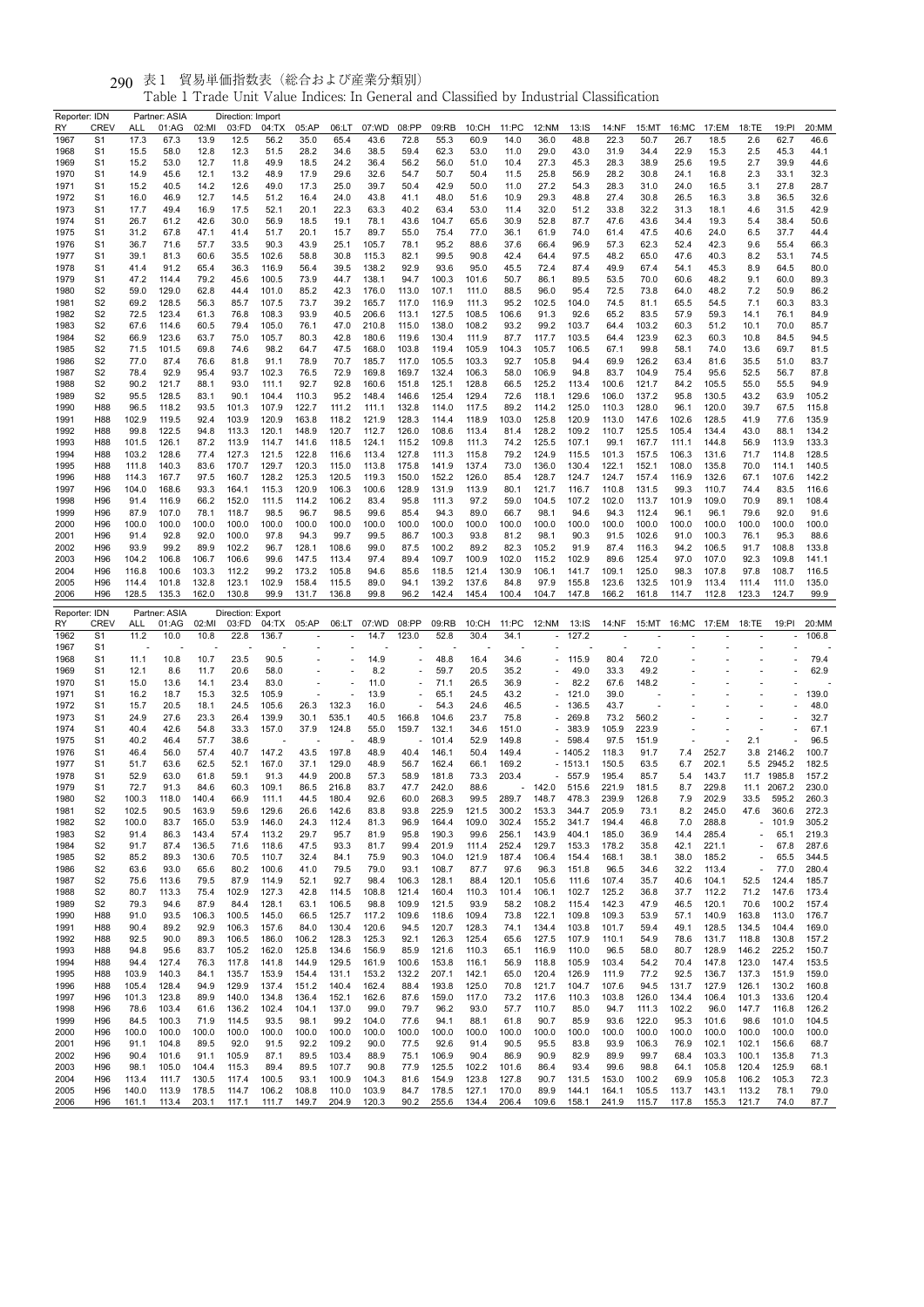| Reporter: IDN |                        |                | Partner: US/CA |                | Direction: Import |                |                |                          |                |                          |                |                |                                   |                          |                |                             |                |                   |                |                |                |                |
|---------------|------------------------|----------------|----------------|----------------|-------------------|----------------|----------------|--------------------------|----------------|--------------------------|----------------|----------------|-----------------------------------|--------------------------|----------------|-----------------------------|----------------|-------------------|----------------|----------------|----------------|----------------|
| RY            | CREV                   | ALL            | 01:AG          | 02:MI          | 03:FD             | 04:TX          | 05:AP          | 06:LT                    | 07:WD          | 08:PP                    | 09:RB          | 10:CH          | 11:PC                             | 12:NM                    | 13:IS          | 14:NF                       | 15:MT          | 16:MC             | 17:EM          | 18:TE          | 19:PI          | 20:MM          |
| 1967          | S <sub>1</sub>         | 16.4           | 22.0           | 29.1           | 26.6              | 46.2           | 18.6           | 56.2                     | 339.7          | 21.9                     | 24.6           | 40.2           | 7.0                               | 48.0                     | 52.4           | 27.6                        | 36.2           | 22.6              | 12.8           | 46.1           | 8.9            | 147.8          |
| 1968          | S <sub>1</sub>         | 17.4           | 32.7           | 26.8           | 24.6              | 56.2           | 12.1           | 116.8                    | 233.5          | 26.7                     | 28.0           | 32.0           | 7.0                               | 40.5                     | 54.8           | 51.0                        | 22.6           | 19.2              | 13.2           | 36.0           | 9.6            | 90.9           |
|               |                        |                |                |                |                   |                |                |                          |                |                          |                |                |                                   |                          |                |                             |                |                   |                |                |                |                |
| 1969          | S <sub>1</sub>         | 18.6           | 30.5           | 28.9           | 25.5              | 78.2           | 10.2           | 86.6                     | 372.2          | 25.1                     | 22.2           | 42.4           | 5.5                               | 39.6                     | 59.9           | 26.8                        | 26.6           | 20.7              | 13.3           | 33.7           | 7.9            | 86.7           |
| 1970          | S <sub>1</sub>         | 18.1           | 28.7           | 48.7           | 22.3              | 69.0           | 16.5           | 82.8                     | 364.0          | 30.3                     | 18.1           | 37.4           | 8.4                               | 33.5                     | 62.2           | 28.1                        | 26.6           | 18.8              | 13.0           | 40.6           | 7.4            | 92.6           |
| 1971          | S <sub>1</sub>         | 18.4           | 29.2           | 63.4           | 26.8              | 53.5           | 9.9            | 123.0                    | 281.6          | 27.4                     | 24.4           | 36.1           | 8.9                               | 27.5                     | 52.2           | 26.8                        | 17.7           | 21.7              | 12.7           | 38.1           | 7.1            | 67.4           |
|               |                        | 17.9           |                | 59.4           | 22.9              | 63.0           |                | 81.6                     | 406.2          | 25.2                     | 20.0           | 30.7           |                                   |                          |                |                             | 32.1           |                   |                | 26.6           | 9.7            |                |
| 1972          | S <sub>1</sub>         |                | 32.1           |                |                   |                | 13.1           |                          |                |                          |                |                | 10.0                              | 35.2                     | 59.2           | 31.6                        |                | 20.8              | 15.4           |                |                | 97.2           |
| 1973          | S <sub>1</sub>         | 24.5           | 59.4           | 75.5           | 32.2              | 59.7           | 16.4           | 95.7                     | 123.0          | 31.5                     | 25.8           | 36.7           | 21.5                              | 39.7                     | 46.9           | 40.8                        | 26.3           | 30.9              | 16.3           | 29.8           | 15.5           | 58.5           |
| 1974          | S <sub>1</sub>         | 29.9           | 80.9           | 96.0           | 59.9              | 60.5           | 25.5           | 45.6                     | 268.2          | 48.1                     | 29.0           | 50.2           | 26.2                              | 46.9                     | 58.8           | 54.4                        | 30.6           | 31.7              | 16.0           | 32.6           | 20.2           | 77.2           |
| 1975          | S <sub>1</sub>         | 39.3           | 75.0           | 122.8          | 78.1              | 68.3           | 61.9           | 76.4                     | 251.1          | 60.3                     | 46.6           | 68.5           | 35.2                              | 64.6                     | 99.1           | 63.6                        | 44.7           | 41.9              | 21.2           | 45.3           | 33.6           | 113.5          |
|               |                        |                |                |                |                   |                |                |                          |                |                          |                |                |                                   |                          |                |                             |                |                   |                |                |                |                |
| 1976          | S <sub>1</sub>         | 41.9           | 80.8           | 106.6          | 69.8              | 95.7           | 75.0           | 79.4                     | 266.4          | 54.5                     | 62.5           | 65.5           | 35.4                              | 71.0                     | 86.5           | 67.1                        | 44.7           | 48.6              | 21.7           | 57.9           | 22.5           | 115.9          |
| 1977          | S <sub>1</sub>         | 44.1           | 95.0           | 104.9          | 62.4              | 93.3           | 50.0           | 89.1                     | 187.6          | 52.8                     | 71.3           | 73.4           | 38.1                              | 61.5                     | 85.2           | 81.2                        | 47.3           | 47.8              | 27.6           | 53.8           | 28.9           | 124.9          |
| 1978          | S <sub>1</sub>         | 46.6           | 95.8           | 98.6           | 66.9              | 91.2           | 67.3           | 108.1                    | 215.8          | 51.4                     | 53.5           | 67.7           | 39.3                              | 53.9                     | 108.8          | 78.1                        | 41.6           | 52.4              | 33.5           | 57.8           | 37.0           | 130.9          |
|               |                        |                |                |                |                   |                |                |                          |                |                          |                |                |                                   |                          |                |                             |                |                   |                |                |                |                |
| 1979          | S <sub>1</sub>         | 48.7           | 74.8           | 96.8           | 84.1              | 95.8           | 62.8           | 81.0                     | 216.2          | 51.6                     | 67.9           | 87.2           | 39.7                              | 62.8                     | 87.2           | 81.5                        | 46.3           | 55.9              | 32.4           | 64.4           | 38.6           | 121.5          |
| 1980          | S <sub>2</sub>         | 57.0           | 103.8          | 116.6          | 84.4              | 109.0          | 88.4           | 122.9                    | 324.4          | 66.7                     | 65.0           | 101.0          | 45.1                              | 75.6                     | 102.4          | 96.5                        | 56.0           | 60.5              | 30.7           | 60.1           | 34.5           | 145.4          |
| 1981          | S <sub>2</sub>         | 64.3           | 126.7          | 126.5          | 120.0             | 107.1          | 173.9          | 83.7                     | 120.7          | 68.5                     | 73.5           | 95.6           | 69.5                              | 79.1                     | 98.9           | 106.0                       | 57.4           | 60.4              | 47.1           | 67.6           | 83.9           | 185.3          |
|               | S <sub>2</sub>         | 64.0           | 111.6          | 94.5           | 128.9             | 120.9          | 217.7          | 85.0                     | 104.7          | 64.9                     | 96.6           | 100.6          | 60.3                              | 76.8                     | 93.3           | 103.0                       | 73.2           | 65.4              | 55.0           | 39.3           | 99.4           | 232.2          |
| 1982          |                        |                |                |                |                   |                |                |                          |                |                          |                |                |                                   |                          |                |                             |                |                   |                |                |                |                |
| 1983          | S <sub>2</sub>         | 66.9           | 160.0          | 86.0           | 102.7             | 121.4          | 198.4          | 95.5                     | 62.9           | 59.0                     | 84.3           | 101.0          | 77.3                              | 76.8                     | 96.7           | 102.4                       | 64.5           | 63.3              | 52.9           | 42.1           | 105.5          | 249.0          |
| 1984          | S <sub>2</sub>         | 70.7           | 168.9          | 104.2          | 106.7             | 118.3          | 124.6          | 72.7                     | 70.3           | 69.6                     | 45.3           | 102.7          | 114.2                             | 77.2                     | 82.8           | 106.4                       | 94.6           | 62.1              | 70.1           | 34.2           | 139.0          | 270.9          |
| 1985          | S <sub>2</sub>         | 70.6           | 156.4          | 104.6          | 114.8             | 97.4           | 169.2          | 52.4                     | 119.9          | 60.2                     | 74.5           | 97.2           | 82.8                              | 102.1                    | 96.0           | 103.7                       | 72.4           | 62.9              | 71.4           | 44.5           | 102.8          | 257.4          |
|               |                        |                |                |                |                   |                |                |                          |                |                          |                |                |                                   |                          |                |                             |                |                   |                |                |                |                |
| 1986          | S <sub>2</sub>         | 62.9           | 130.1          | 98.6           | 127.8             | 97.7           | 185.0          | 88.1                     | 107.3          | 62.1                     | 85.8           | 93.5           | 67.5                              | 121.0                    | 81.9           | 96.5                        | 85.0           | 54.3              | 56.2           | 33.9           | 80.5           | 161.9          |
| 1987          | S <sub>2</sub>         | 67.8           | 128.0          | 112.9          | 112.3             | 101.9          | 231.0          | 105.1                    | 95.4           | 85.8                     | 58.1           | 99.4           | 79.1                              | 119.1                    | 96.0           | 99.7                        | 81.4           | 62.7              | 51.5           | 25.4           | 97.9           | 161.6          |
| 1988          | S <sub>2</sub>         | 84.1           | 146.1          | 114.3          | 99.9              | 113.4          | 242.2          | 73.5                     | 95.5           | 104.4                    | 71.0           | 112.4          | 65.0                              | 89.2                     | 142.3          | 108.3                       | 111.6          | 74.1              | 71.9           | 59.0           | 90.0           | 203.5          |
| 1989          | S <sub>2</sub>         | 82.8           | 148.5          | 116.1          | 118.7             | 94.6           | 208.1          | 102.1                    | 83.7           | 111.2                    | 95.6           | 101.9          | 75.0                              | 109.6                    | 168.2          | 148.5                       | 119.5          | 71.8              | 91.6           | 42.5           | 110.1          | 155.5          |
|               |                        |                |                |                |                   |                |                |                          |                |                          |                |                |                                   |                          |                |                             |                |                   |                |                |                |                |
| 1990          | H88                    | 85.0           | 136.9          | 111.1          | 108.0             | 108.1          | 148.0          | 121.6                    | 124.0          | 93.5                     | 94.1           | 108.0          | 91.5                              | 101.9                    | 141.0          | 139.1                       | 112.8          | 83.7              | 89.2           | 34.2           | 133.5          | 147.5          |
| 1991          | H88                    | 83.9           | 132.6          | 132.6          | 103.1             | 118.0          | 241.5          | 147.1                    | 100.0          | 83.9                     | 97.1           | 99.2           | 101.7                             | 106.1                    | 144.5          | 111.6                       | 93.7           | 84.6              | 85.5           | 37.3           | 103.1          | 151.9          |
| 1992          | H88                    | 83.2           | 131.9          | 132.9          | 121.2             | 112.6          | 235.6          | 170.8                    | 105.7          | 79.4                     | 91.0           | 100.2          | 104.0                             | 105.8                    | 131.1          | 108.3                       | 95.5           | 87.5              | 74.2           | 35.0           | 128.3          | 124.8          |
|               |                        |                |                |                |                   |                |                |                          |                |                          |                |                |                                   |                          |                |                             |                |                   |                |                |                |                |
| 1993          | H88                    | 81.4           | 138.9          | 107.1          | 120.9             | 97.4           | 247.9          | 113.0                    | 99.4           | 68.0                     | 102.9          | 102.5          | 79.3                              | 92.3                     | 140.2          | 108.5                       | 114.5          | 84.7              | 84.5           | 30.1           | 108.7          | 115.7          |
| 1994          | H88                    | 81.5           | 142.5          | 112.1          | 118.6             | 107.4          | 145.8          | 116.6                    | 112.7          | 79.6                     | 102.2          | 107.8          | 72.2                              | 96.5                     | 154.1          | 119.4                       | 83.5           | 77.0              | 69.0           | 38.6           | 96.4           | 134.7          |
| 1995          | H88                    | 94.2           | 134.6          | 121.8          | 138.3             | 131.2          | 165.3          | 133.3                    | 112.3          | 121.8                    | 109.8          | 118.4          | 74.1                              | 110.0                    | 167.9          | 122.5                       | 85.0           | 81.0              | 91.7           | 52.1           | 110.9          | 81.7           |
|               |                        |                |                |                |                   |                |                |                          |                |                          |                |                |                                   |                          |                |                             |                |                   |                |                |                |                |
| 1996          | H88                    | 94.9           | 156.9          | 119.9          | 161.7             | 143.3          | 172.1          | 62.8                     | 119.9          | 83.2                     | 112.1          | 111.4          | 91.4                              | 105.8                    | 152.5          | 129.4                       | 73.4           | 86.0              | 84.3           | 55.1           | 112.9          | 80.3           |
| 1997          | H96                    | 94.3           | 143.6          | 97.5           | 125.8             | 130.0          | 133.2          | 132.3                    | 108.2          | 73.8                     | 94.9           | 104.2          | 94.8                              | 95.8                     | 115.3          | 113.5                       | 80.5           | 89.6              | 80.7           | 79.7           | 83.3           | 63.7           |
| 1998          | H96                    | 89.2           | 127.6          | 107.6          | 102.9             | 122.6          | 176.7          | 108.3                    | 114.9          | 72.7                     | 90.0           | 94.3           | 94.1                              | 104.8                    | 102.0          | 87.5                        | 88.8           | 82.5              | 76.3           | 80.2           | 64.0           | 85.8           |
|               |                        | 90.9           | 105.0          | 99.5           | 100.4             | 104.8          | 143.3          | 119.3                    | 103.5          |                          | 90.9           | 91.7           |                                   | 120.6                    | 113.7          | 90.0                        | 95.0           | 90.9              | 85.1           | 87.1           |                | 106.7          |
| 1999          | H <sub>96</sub>        |                |                |                |                   |                |                |                          |                | 71.3                     |                |                | 78.7                              |                          |                |                             |                |                   |                |                | 85.4           |                |
| 2000          | H96                    | 100.0          | 100.0          | 100.0          | 100.0             | 100.0          | 100.0          | 100.0                    | 100.0          | 100.0                    | 100.0          | 100.0          | 100.0                             | 100.0                    | 100.0          | 100.0                       | 100.0          | 100.0             | 100.0          | 100.0          | 100.0          | 100.0          |
| 2001          | H96                    | 94.4           | 101.7          | 104.1          | 99.2              | 103.9          | 153.6          | 81.3                     | 95.4           | 81.9                     | 93.6           | 97.6           | 104.8                             | 86.6                     | 101.6          | 94.2                        | 128.9          | 91.9              | 96.8           | 71.4           | 86.2           | 102.2          |
| 2002          | H96                    | 92.3           | 103.3          | 99.1           | 104.9             | 86.5           | 100.9          | 87.7                     | 93.8           | 71.1                     | 86.6           | 98.1           | 101.7                             | 79.5                     | 112.5          | 88.2                        | 116.6          | 92.5              | 102.8          | 72.4           | 90.1           | 159.3          |
|               |                        |                |                |                |                   |                |                |                          |                |                          |                |                |                                   |                          |                |                             |                |                   |                |                |                |                |
| 2003          | H <sub>96</sub>        | 100.5          | 123.1          | 94.1           | 113.9             | 93.8           | 117.4          | 117.0                    | 92.1           | 78.4                     | 97.6           | 99.5           | 102.6                             | 81.8                     | 102.8          | 85.3                        | 168.9          | 93.5              | 105.7          | 74.4           | 84.2           | 162.2          |
| 2004          | H <sub>96</sub>        | 106.6          | 145.7          | 89.3           | 127.5             | 113.1          | 59.6           | 111.3                    | 93.6           | 84.9                     | 106.4          | 107.3          | 76.0                              | 78.1                     | 130.9          | 106.4                       | 138.2          | 88.5              | 102.3          | 64.5           | 105.9          | 182.5          |
| 2005          | H <sub>96</sub>        | 108.3          | 123.6          | 92.7           | 135.2             | 94.9           | 60.9           | 121.1                    | 105.7          | 84.6                     | 113.9          | 129.5          | 68.1                              | 69.7                     | 113.4          | 119.7                       | 134.6          | 93.5              | 108.2          | 67.8           | 73.4           | 183.7          |
| 2006          | H <sub>96</sub>        | 112.6          | 115.3          | 96.2           | 142.2             | 105.4          | 46.3           | 97.5                     | 104.7          | 90.6                     | 121.0          | 138.6          | 89.4                              | 78.3                     | 125.2          | 180.4                       | 150.5          | 111.8             | 108.8          | 46.3           | 114.7          | 209.4          |
|               |                        |                |                |                |                   |                |                |                          |                |                          |                |                |                                   |                          |                |                             |                |                   |                |                |                |                |
|               |                        |                |                |                |                   |                |                |                          |                |                          |                |                |                                   |                          |                |                             |                |                   |                |                |                |                |
|               |                        |                |                |                |                   |                |                |                          |                |                          |                |                |                                   |                          |                |                             |                |                   |                |                |                |                |
| Reporter: IDN |                        |                | Partner: US/CA |                | Direction: Export |                |                |                          |                |                          |                |                |                                   |                          |                |                             |                |                   |                |                |                |                |
| RY            | <b>CREV</b>            | ALL            | 01:AG          | 02:MI          | 03:FD             | 04:TX          | 05:AP          | 06:LT                    | 07:WD          | 08:PP                    | 09:RB          | 10:CH          | 11:PC                             | 12:NM                    | 13:1S          | 14:NF                       |                | 15:MT 16:MC 17:EM |                | 18:TE          | 19:PI          | 20:MM          |
| 1962          | S <sub>1</sub>         | 12.7           | 15.3           | 11.9           | 23.8              |                | 62.1           |                          | 13.4           | ÷.                       | 39.5           | 38.3           | 50.0                              |                          |                |                             |                |                   |                |                |                |                |
| 1967          | S <sub>1</sub>         |                |                |                |                   |                |                |                          |                |                          |                |                |                                   |                          |                |                             |                |                   |                |                |                |                |
|               |                        |                |                |                |                   |                |                |                          |                |                          |                |                |                                   |                          |                |                             |                |                   |                |                |                |                |
| 1968          | S <sub>1</sub>         | 13.1           | 23.4           | 12.3           | 20.7              |                | 55.2           |                          | 12.6           | $\overline{\phantom{a}}$ | 36.1           | 19.9           | 50.1                              |                          |                |                             |                |                   |                |                |                |                |
| 1969          | S <sub>1</sub>         | 13.5           | 23.4           | 12.1           | 20.2              | 10.6           | 28.8           |                          | 7.7            |                          | 41.0           | 9.0            | 49.2                              |                          |                |                             |                |                   |                |                |                |                |
| 1970          | S <sub>1</sub>         | 15.7           | 31.4           | 12.5           | 27.6              | 29.2           | 41.6           |                          | 14.8           | $\overline{\phantom{a}}$ | 47.9           | 26.7           | 48.7                              |                          |                |                             |                |                   |                |                |                |                |
|               |                        |                |                |                |                   |                |                | $\overline{\phantom{a}}$ |                | $\overline{\phantom{a}}$ |                |                |                                   |                          |                |                             |                |                   |                |                |                |                |
| 1971          | S <sub>1</sub>         | 17.8           | 33.8           | 14.6           | 36.6              | 23.1           | 64.4           |                          | 13.8           |                          | 43.1           | 69.3           | 70.7                              |                          | ä,             |                             |                |                   |                |                |                | 20.2           |
| 1972          | S <sub>1</sub>         | 19.2           | 34.3           | 17.7           | 31.5              | 17.3           | 98.1           | $\overline{\phantom{a}}$ | 46.6           | $\overline{\phantom{a}}$ | 39.7           | 47.7           | 74.1                              |                          | ÷,             | 41.3                        | ÷,             |                   |                |                |                |                |
| 1973          | S <sub>1</sub>         | 26.8           | 34.8           | 24.3           | 41.9              | 25.8           | 72.3           |                          | 21.2           | $\overline{\phantom{a}}$ | 68.6           | 57.4           | 126.5                             |                          |                | 51.8                        | 76.1           |                   |                |                |                |                |
|               | S <sub>1</sub>         | 69.3           |                |                |                   | 79.1           | 88.6           |                          | 17.5           | $\overline{\phantom{a}}$ |                |                |                                   |                          |                | 86.5                        | 95.8           |                   |                |                |                |                |
| 1974          |                        |                | 40.8           | 75.2           | 68.9              |                |                | 98.7                     |                |                          | 86.8           | 114.8          | 333.0                             |                          |                |                             |                |                   |                |                |                | 36.1           |
| 1975          | S <sub>1</sub>         | 73.0           | 35.3           | 82.0           | 59.7              |                |                |                          | 21.6           |                          | 72.5           | 106.3          | 312.8                             |                          |                | 72.3                        |                |                   |                |                |                | 36.2           |
| 1976          | S <sub>1</sub>         | 78.2           | 76.9           | 83.2           | 58.6              | 88.6           | 96.0           | 338.2                    | 24.2           | 320.4                    | 104.7          | 129.2          | 321.0                             |                          |                | 73.6                        | ×.             | 238.3             | 210.1          | 187.3          |                | 72.6           |
| 1977          | S <sub>1</sub>         | 89.5           | 183.7          | 88.0           | 81.2              | 139.4          | 83.6           | 152.0                    | 37.8           | 368.8                    | 118.4          | 183.2          | 330.9                             |                          |                | 96.5                        | ٠              | 103.0             | 168.0          | 517.0          | 19.0           | 73.7           |
|               |                        | 89.5           |                |                |                   |                |                |                          |                |                          |                |                |                                   | $\overline{\phantom{a}}$ |                |                             |                |                   |                |                | 65.2           |                |
| 1978          | S <sub>1</sub>         |                | 105.0          | 89.2           | 76.0              | 105.5          | 84.8           | 167.5                    | 64.4           | 159.5                    | 135.1          | 168.8          |                                   |                          |                | 120.3                       |                | 59.3              | 160.1          | 210.9          |                | 52.9           |
| 1979          | S <sub>1</sub>         | 119.0          | 125.3          | 121.1          | 80.5              | 121.7          | 140.8          | 83.3                     | 88.7           | 137.8                    | 172.6          | 166.0          |                                   |                          |                |                             |                |                   | 104.8          | 339.6          |                | 74.6           |
| 1980          | S <sub>2</sub>         | 187.3          | 122.9          | 206.2          | 77.5              | 114.0          | 135.5          | 101.4                    | 84.4           | 189.7                    | 185.8          | 191.9          | 551.0                             |                          |                |                             |                |                   | 81.0           |                |                | 75.1           |
| 1981          | S <sub>2</sub>         | 157.6          |                |                | 70.0              | 124.8          | 62.3           | 74.3                     | 55.9           |                          | $-162.1$       | 83.3           |                                   |                          |                |                             |                |                   |                |                |                | 116.4          |
|               |                        |                |                |                |                   |                |                |                          |                |                          |                |                |                                   |                          |                |                             |                |                   |                |                |                |                |
| 1982          | S <sub>2</sub>         | 155.1          | 137.9          | 205.2          | 69.9              | 119.2          | 62.4           | 58.7                     | 72.0           | 108.0                    | 121.5          | 97.5           | 550.4                             |                          |                |                             |                | 67.7              | 50.9           |                |                | 121.5          |
| 1983          | S <sub>2</sub>         | 139.9          | 161.7          | 174.7          | 76.6              | 98.3           | 59.0           | 54.3                     | 71.9           | 52.4                     | 147.9          | 99.6           | 461.1                             |                          |                |                             |                |                   | 93.3           |                |                | 138.8          |
| 1984          | S <sub>2</sub>         | 140.0          | 184.5          | 170.3          | 106.3             | 108.0          | 67.5           | 72.5                     | 63.4           |                          | $-153.4$       | 125.6          | 458.2                             | 343.8                    |                |                             |                |                   |                |                |                | 137.1          |
| 1985          | S <sub>2</sub>         | 130.2          | 169.4          | 162.2          | 98.4              | 98.7           | 63.0           | 69.7                     | 65.9           |                          | $-109.3$       | 115.6          | 430.4                             | 90.0                     |                |                             |                |                   | 112.7          |                |                | 103.7          |
|               |                        |                |                |                |                   |                |                |                          |                |                          |                |                |                                   |                          |                | ÷,                          |                | L,                |                |                |                |                |
| 1986          | S <sub>2</sub>         | 91.0           | 192.4          | 75.3           | 102.7             | 104.0          | 69.5           | 80.7                     | 70.2           | 78.2                     | 113.4          | 95.6           | 268.2                             | 94.2                     | 61.1           |                             |                |                   | 105.9          |                | 64.7           | 66.9           |
| 1987          | S <sub>2</sub>         | 111.8          | 203.9          | 101.1          | 110.8             | 128.8          | 79.1           | 93.3                     | 83.3           | 77.7                     | 133.4          | 102.6          | 266.9                             | 85.3                     | 59.5           | 124.1                       | 98.9           | 64.7              | 105.1          |                |                | 95.7           |
| 1988          | S <sub>2</sub>         | 112.7          | 216.8          | 87.9           | 100.4             | 139.0          | 87.9           | 83.1                     | 90.2           | 99.0                     | 166.5          | 129.5          | 214.2                             | 88.1                     | 68.6           | 129.0                       | 97.2           | 63.7              | 133.5          | ÷,             |                | 96.8           |
| 1989          | S <sub>2</sub>         | 91.6           | 148.8          | 66.5           | 82.6              | 120.2          | 78.3           | 70.7                     | 85.3           | 113.2                    | 125.0          | 112.6          | 153.8                             | 92.6                     | 76.5           | 134.8                       | 89.5           | 59.6              | 142.3          | 68.7           | 63.8           | 96.0           |
|               |                        |                |                |                |                   |                |                |                          |                |                          |                |                |                                   |                          |                |                             |                |                   |                |                |                |                |
| 1990          | H88                    | 105.2          | 123.3          | 77.4           | 112.7             | 134.5          | 94.5           | 94.2                     | 95.0           | 118.5                    | 120.7          | 102.9          | 177.0                             | 96.5                     | 77.8           | $\sim$                      | 108.3          | 68.2              | 162.7          | 81.1           | 67.2           | 120.7          |
| 1991          | H88                    | 102.8          | 118.6          | 66.7           | 106.6             | 140.3          | 102.4          | 92.3                     | 96.5           | 128.7                    | 121.5          | 87.0           | 167.1                             | 104.5                    | 79.1           | $\mathcal{L}_{\mathcal{A}}$ | 105.3          | 89.3              | 152.8          | 100.9          | 62.2           | 123.8          |
| 1992          | H88                    | 104.0          | 106.0          | 62.0           | 99.0              | 142.3          | 105.5          | 91.9                     | 103.0          | 129.0                    | 124.3          | 102.3          | 262.3                             | 111.7                    | 79.8           | 150.2                       | 109.1          | 82.2              | 160.9          | 112.8          | 67.0           | 107.5          |
|               |                        |                |                |                |                   |                |                |                          |                |                          |                |                |                                   |                          |                |                             |                |                   |                |                |                |                |
| 1993          | H88                    | 102.3          | 117.0          | 62.6           | 100.1             | 125.8          | 103.2          | 90.6                     | 103.8          | 166.6                    | 123.4          | 104.7          | 171.7                             | 108.2                    | 97.9           | 137.1                       | 110.9          | 89.0              | 157.1          | 107.0          | 66.1           | 103.5          |
| 1994          | H88                    | 109.0          | 164.4          | 57.7           | 115.7             | 131.8          | 101.4          | 95.7                     | 129.0          | 147.4                    | 152.8          | 102.5          | 94.2                              | 111.3                    | 98.5           | 113.3                       | 109.6          | 90.8              | 150.3          | 133.5          | 113.0          | 95.8           |
| 1995          | H88                    | 116.9          | 167.6          | 63.8           | 126.9             | 135.0          | 108.0          | 93.9                     | 119.7          | 154.2                    | 222.1          | 101.8          | 59.7                              | 119.5                    | 103.0          | 129.2                       | 120.0          | 100.1             | 144.8          | 138.0          | 115.4          | 106.8          |
| 1996          | H88                    | 120.0          | 143.8          | 73.5           | 128.1             | 127.2          | 109.8          | 107.7                    | 130.3          | 129.6                    | 200.6          | 110.4          | 72.5                              | 107.5                    | 111.3          | 124.2                       | 125.6          | 99.6              | 147.1          | 114.5          | 94.5           | 107.6          |
|               |                        |                |                |                |                   |                |                |                          |                |                          |                |                |                                   |                          |                |                             |                |                   |                |                |                |                |
| 1997          | H96                    | 115.3          | 141.4          | 71.4           | 138.4             | 126.7          | 107.0          | 108.9                    | 127.2          | 104.9                    | 162.1          | 113.0          | 69.6                              | 107.5                    | 116.7          | 130.0                       | 116.7          | 100.3             | 134.4          | 112.0          | 106.7          | 105.1          |
| 1998          | H96                    | 99.7           | 106.1          | 47.9           | 130.2             | 110.6          | 110.1          | 96.8                     | 85.4           | 95.8                     | 107.3          | 98.2           | 44.9                              | 107.4                    | 100.1          | 121.4                       | 118.4          | 125.8             | 111.0          | 106.2          | 130.3          | 102.9          |
| 1999          | H96                    | 95.9           | 113.3          | 63.9           | 110.2             | 84.3           | 102.0          | 93.7                     | 101.6          | 86.2                     | 91.7           | 83.2           | 65.7                              | 92.1                     | 85.8           | 110.7                       | 100.0          | 129.8             | 97.5           | 108.9          | 130.9          | 105.6          |
|               |                        |                |                |                |                   |                |                |                          |                |                          |                |                |                                   |                          |                |                             |                |                   |                |                |                |                |
| 2000          | H <sub>96</sub>        | 100.0          | 100.0          | 100.0          | 100.0             | 100.0          | 100.0          | 100.0                    | 100.0          | 100.0                    | 100.0          | 100.0          | 100.0                             | 100.0                    | 100.0          | 100.0                       | 100.0          | 100.0             | 100.0          | 100.0          | 100.0          | 100.0          |
| 2001          | H96                    | 98.8           | 95.9           | 87.0           | 95.4              | 95.4           | 97.9           | 97.6                     | 97.5           | 92.5                     | 86.0           | 95.2           | 79.7                              | 96.6                     | 94.8           | 117.5                       | 96.3           | 106.0             | 113.5          | 106.9          | 142.6          | 91.8           |
| 2002          | H96                    | 95.3           | 84.1           | 83.3           | 104.2             | 86.8           | 88.2           | 94.3                     | 97.3           | 88.5                     | 102.0          | 92.1           | 81.6                              | 90.4                     | 106.7          | 111.9                       | 88.1           | 109.0             | 100.1          | 106.6          | 134.2          | 86.7           |
| 2003          | H96                    | 100.0          | 82.4           | 93.5           | 106.8             | 92.4           | 92.9           | 90.0                     | 97.7           | 90.4                     | 131.2          | 93.5           | 110.4                             | 96.7                     | 113.3          | 134.8                       | 90.3           | 102.3             | 99.9           | 108.1          | 124.8          | 91.0           |
|               |                        |                |                |                |                   |                |                |                          |                |                          |                |                |                                   |                          |                |                             |                |                   |                |                |                |                |
| 2004          | H <sub>96</sub>        | 110.6          | 101.7          | 158.0          | 105.4             | 99.0           | 99.0           | 90.3                     | 103.6          | 92.1                     | 165.9          | 106.6          | 119.7                             | 99.5                     | 154.9          | 165.2                       | 93.6           | 99.0              | 109.1          | 104.7          | 121.8          | 92.4           |
| 2005<br>2006  | H <sub>96</sub><br>H96 | 116.6<br>152.3 | 120.1<br>115.7 | 199.2<br>228.7 | 107.0<br>113.2    | 101.8<br>108.8 | 101.6<br>139.8 | 92.1<br>222.3            | 111.3<br>135.2 | 91.4<br>95.4             | 180.2<br>256.8 | 118.2<br>115.2 | $\overline{\phantom{a}}$<br>138.6 | 107.9<br>115.4           | 153.6<br>180.8 | 182.9<br>227.8              | 104.3<br>106.1 | 98.0<br>115.1     | 107.6<br>125.8 | 122.3<br>164.8 | 120.0<br>150.3 | 110.4<br>143.0 |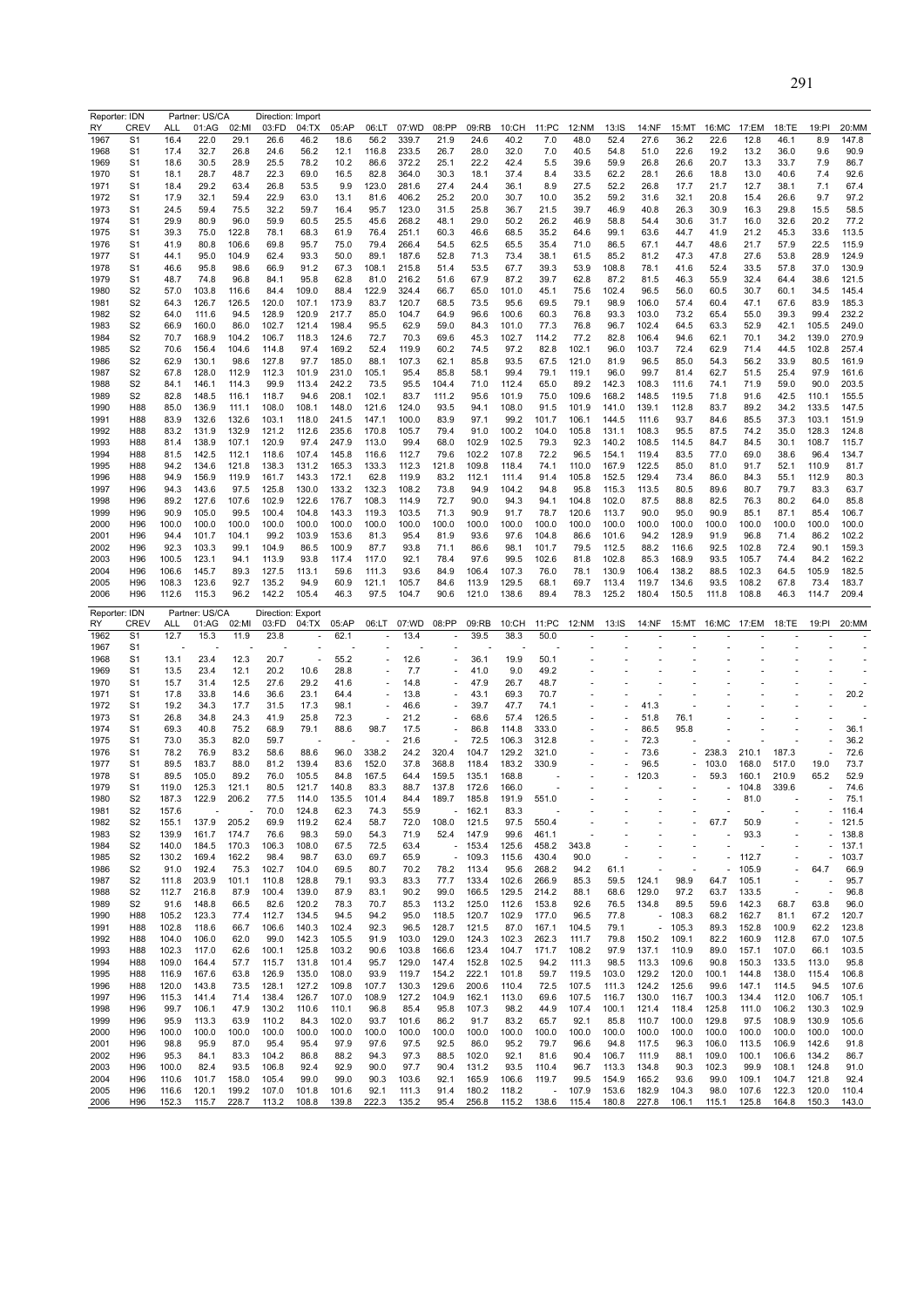| 貿易単価指数表(総合および産業分類別)<br>表1<br>292 |
|----------------------------------|
|----------------------------------|

| Reporter: JPN |                                    |                    | Partner: World |                | Direction: Import |                |                |                | 07:WD          |               |                |                |                |                |                |                |                |                |               |                |                |                |
|---------------|------------------------------------|--------------------|----------------|----------------|-------------------|----------------|----------------|----------------|----------------|---------------|----------------|----------------|----------------|----------------|----------------|----------------|----------------|----------------|---------------|----------------|----------------|----------------|
| RY<br>1962    | <b>CREV</b><br>S <sub>1</sub>      | <b>ALL</b><br>14.6 | 01:AG<br>30.8  | 02:MI<br>11.4  | 03:FD<br>15.2     | 04:TX<br>31.6  | 05:AP<br>37.4  | 06:LT<br>30.9  | 22.9           | 08:PP<br>22.9 | 09:RB<br>62.1  | 10:CH<br>28.1  | 11:PC<br>14.9  | 12:NM<br>32.0  | 13:IS<br>34.8  | 14:NF<br>23.0  | 15:MT<br>54.3  | 16:MC<br>34.1  | 17:EM<br>23.8 | 18:TE<br>5.4   | 19:PI<br>105.4 | 20:MM<br>25.8  |
| 1963          | S <sub>1</sub>                     | 15.0               | 31.3           | 11.0           | 19.2              | 35.0           | 36.6           | 29.5           | 22.2           | 22.0          | 60.0           | 27.3           | 14.2           | 31.4           | 28.9           | 22.8           | 52.8           | 35.3           | 25.3          | 7.9            | 122.4          | 27.5           |
| 1964          | S <sub>1</sub>                     | 15.7               | 33.4           | 11.2           | 17.8              | 39.2           | 40.1           | 31.3           | 23.3           | 20.7          | 56.4           | 26.9           | 13.6           | 30.3           | 31.1           | 25.4           | 39.1           | 36.9           | 23.6          | 16.0           | 119.3          | 24.8           |
| 1965          | S <sub>1</sub>                     | 15.6               | 31.7           | 11.1           | 16.5              | 38.3           | 41.7           | 31.1           | 24.2           | 23.2          | 54.5           | 28.7           | 13.7           | 29.6           | 31.6           | 28.4           | 45.5           | 31.1           | 24.5          | 16.8           | 146.7          | 40.3           |
| 1966          | S <sub>1</sub>                     | 15.8               | 32.2           | 11.0           | 17.0              | 40.3           | 38.8           | 30.6           | 24.7           | 22.1          | 53.8           | 30.0           | 13.4           | 30.5           | 28.3           | 33.4           | 38.8           | 34.9           | 37.6          | 9.6            | 113.9          | 43.7           |
| 1967          | S <sub>1</sub>                     | 15.5               | 32.4           | 10.9           | 17.2              | 41.3           | 35.3           | 29.7           | 24.4           | 22.8          | 48.8           | 28.7           | 13.8           | 30.0           | 30.9           | 33.6           | 51.8           | 22.8           | 38.6          | 8.8            | 101.5          | 44.2           |
| 1968          | S <sub>1</sub><br>S <sub>1</sub>   | 15.9<br>16.1       | 31.8<br>32.0   | 11.0<br>10.8   | 17.0<br>18.9      | 39.7<br>41.1   | 35.2<br>35.2   | 27.7<br>26.9   | 24.0<br>27.1   | 23.1<br>22.6  | 43.3<br>58.3   | 28.2<br>29.5   | 12.9           | 31.2<br>34.2   | 28.9<br>30.9   | 36.1<br>40.4   | 54.3<br>45.1   | 36.4           | 40.6<br>41.0  | 12.9           | 43.7<br>24.1   | 43.8           |
| 1969<br>1970  | S <sub>1</sub>                     | 17.3               | 32.7           | 11.4           | 20.8              | 42.4           | 31.6           | 25.4           | 25.8           | 25.9          | 51.9           | 31.5           | 11.3<br>11.6   | 41.9           | 42.1           | 44.4           | 52.7           | 34.0<br>44.5   | 45.2          | 14.4<br>15.9   | 26.0           | 44.7<br>42.1   |
| 1971          | S <sub>1</sub>                     | 18.1               | 33.3           | 12.1           | 22.3              | 45.5           | 30.9           | 20.5           | 30.8           | 27.6          | 41.9           | 33.5           | 13.8           | 46.5           | 36.7           | 36.3           | 53.2           | 48.5           | 47.1          | 17.8           | 29.0           | 40.8           |
| 1972          | S <sub>1</sub>                     | 19.4               | 34.8           | 13.1           | 27.2              | 48.0           | 32.7           | 22.2           | 35.7           | 29.6          | 38.9           | 37.6           | 15.2           | 49.2           | 32.8           | 36.3           | 49.2           | 52.9           | 41.1          | 18.8           | 31.4           | 39.6           |
| 1973          | S <sub>1</sub>                     | 25.4               | 55.2           | 16.2           | 36.4              | 67.6           | 44.1           | 27.1           | 49.8           | 34.7          | 59.8           | 40.3           | 22.0           | 55.1           | 47.6           | 46.0           | 42.0           | 50.2           | 45.5          | 19.3           | 34.0           | 44.4           |
| 1974          | S <sub>1</sub>                     | 44.3               | 74.4           | 39.5           | 46.7              | 79.5           | 57.4           | 33.5           | 59.6           | 46.7          | 76.5           | 50.3           | 60.8           | 57.9           | 86.3           | 64.8           | 44.7           | 49.1           | 34.9          | 22.8           | 34.6           | 52.8           |
| 1975          | S <sub>1</sub>                     | 48.0               | 67.8           | 43.4           | 54.9              | 71.6           | 60.1           | 40.0           | 67.6           | 51.3          | 68.1           | 65.1           | 62.5           | 74.4           | 82.7           | 56.1           | 62.0           | 61.0           | 51.2          | 25.2           | 41.5           | 59.9           |
| 1976          | S <sub>1</sub>                     | 48.4               | 66.2           | 45.7           | 52.0              | 78.5           | 62.1           | 44.3           | 66.3           | 51.8          | 86.5           | 61.8           | 35.6           | 73.7           | 74.1           | 60.5           | 67.5           | 68.2           | 51.0          | 27.1           | 45.1           | 55.1           |
| 1977          | S <sub>2</sub>                     | 53.4               | 85.5           | 48.3           | 55.2              | 89.6           | 69.2           | 52.0           | 66.6           | 53.6          | 102.2          | 65.4           | 37.9           | 82.0           | 72.5           | 67.4           | 64.2           | 74.9           | 54.7          | 33.4           | 47.4           | 54.1           |
| 1978<br>1979  | S <sub>2</sub><br>S <sub>2</sub>   | 55.3<br>70.1       | 78.1<br>101.9  | 49.5<br>65.0   | 64.2<br>74.1      | 99.9<br>113.0  | 77.1<br>91.2   | 58.6<br>72.8   | 73.0<br>98.6   | 52.5          | 105.7<br>132.6 | 70.8<br>79.7   | 38.9<br>59.2   | 96.7<br>113.1  | 77.4<br>97.4   | 72.2<br>90.6   | 71.4<br>80.7   | 79.8<br>86.7   | 64.0<br>69.9  | 36.0<br>43.5   | 56.1           | 59.2<br>70.0   |
| 1980          | S <sub>2</sub>                     | 95.0               | 113.4          | 104.2          | 76.9              | 114.6          | 99.3           | 79.9           | 102.7          | 61.6<br>74.0  | 147.8          | 90.6           | 83.9           | 128.8          | 107.0          | 112.7          | 98.1           | 98.4           | 73.8          | 48.7           | 63.5<br>70.7   | 73.6           |
| 1981          | S <sub>2</sub>                     | 100.2              | 112.8          | 114.3          | 77.5              | 114.1          | 100.5          | 82.4           | 94.6           | 77.6          | 133.6          | 90.1           | 93.5           | 124.0          | 102.9          | 100.6          | 105.2          | 102.8          | 73.6          | 57.9           | 71.2           | 72.6           |
| 1982          | S <sub>2</sub>                     | 93.2               | 98.1           | 107.0          | 72.2              | 104.9          | 94.3           | 82.7           | 86.4           | 73.6          | 104.3          | 81.0           | 87.2           | 118.4          | 94.6           | 83.0           | 105.7          | 105.8          | 77.4          | 56.0           | 75.7           | 71.3           |
| 1983          | S <sub>2</sub>                     | 87.7               | 95.3           | 97.4           | 69.0              | 98.9           | 86.9           | 77.7           | 81.9           | 65.9          | 117.6          | 76.7           | 76.0           | 115.2          | 87.5           | 83.7           | 119.2          | 110.9          | 79.4          | 66.4           | 82.0           | 65.0           |
| 1984          | S <sub>2</sub>                     | 86.0               | 103.7          | 91.6           | 68.2              | 100.4          | 83.1           | 82.3           | 79.2           | 70.3          | 118.8          | 76.2           | 74.2           | 111.3          | 92.2           | 87.0           | 117.7          | 115.9          | 73.3          | 65.3           | 78.6           | 63.6           |
| 1985          | S <sub>2</sub>                     | 81.5               | 90.6           | 87.4           | 66.9              | 93.7           | 80.4           | 79.5           | 77.1           | 63.6          | 98.2           | 74.1           | 69.4           | 121.4          | 88.6           | 73.9           | 117.3          | 113.2          | 74.1          | 64.7           | 74.7           | 64.8           |
| 1986          | S <sub>2</sub>                     | 71.0               | 87.5           | 53.5           | 77.7              | 100.0          | 88.3           | 88.3           | 84.9           | 70.1          | 106.6          | 82.8           | 44.4           | 133.0          | 91.4           | 69.8           | 120.7          | 123.9          | 77.9          | 62.4           | 82.2           | 72.2           |
| 1987          | S <sub>2</sub>                     | 79.0               | 91.6           | 61.4           | 86.3              | 111.7          | 100.9          | 105.9          | 104.7          | 85.2          | 120.1          | 86.8           | 48.1           | 132.9          | 92.4           | 82.8           | 116.0          | 136.4          | 72.1          | 81.2           | 88.1           | 81.8           |
| 1988<br>1989  | S <sub>2</sub><br>H88              | 91.2<br>95.4       | 114.7<br>120.5 | 68.3<br>73.9   | 98.0<br>98.4      | 137.8<br>137.9 | 111.2<br>117.5 | 112.1<br>114.3 | 108.5<br>119.7 | 99.8<br>107.8 | 136.2<br>121.9 | 100.5<br>98.6  | 56.9<br>60.3   | 133.0<br>137.6 | 124.3<br>135.8 | 123.1<br>129.9 | 122.8<br>124.2 | 137.5<br>138.6 | 72.9<br>75.8  | 84.1<br>86.3   | 114.5<br>110.6 | 91.7<br>97.7   |
| 1990          | H88                                | 100.1              | 115.0          | 88.2           | 98.7              | 139.1          | 124.6          | 118.5          | 119.8          | 104.7         | 115.9          | 98.1           | 73.0           | 147.0          | 120.8          | 109.7          | 130.2          | 144.5          | 75.7          | 98.1           | 105.7          | 101.1          |
| 1991          | H88                                | 99.4               | 113.0          | 83.0           | 101.0             | 130.9          | 120.9          | 111.9          | 117.2          | 93.6          | 117.7          | 100.2          | 75.6           | 144.5          | 120.5          | 98.8           | 122.5          | 143.4          | 81.2          | 102.6          | 106.4          | 102.9          |
| 1992          | H88                                | 98.9               | 114.6          | 79.5           | 103.6             | 122.7          | 119.6          | 107.1          | 116.4          | 91.9          | 119.5          | 103.7          | 70.4           | 134.7          | 112.3          | 91.1           | 123.0          | 157.0          | 83.6          | 105.1          | 108.6          | 106.9          |
| 1993          | H88                                | 97.8               | 112.1          | 73.7           | 106.5             | 109.3          | 111.4          | 102.4          | 130.2          | 87.1          | 121.0          | 108.9          | 67.3           | 125.1          | 113.5          | 82.9           | 125.8          | 154.7          | 87.4          | 101.7          | 112.4          | 106.0          |
| 1994          | H88                                | 97.9               | 114.6          | 70.1           | 112.8             | 118.2          | 113.8          | 103.9          | 131.4          | 89.9          | 126.1          | 108.8          | 61.9           | 122.3          | 112.9          | 90.3           | 121.8          | 145.3          | 93.9          | 99.3           | 115.3          | 106.4          |
| 1995          | H88                                | 106.6              | 122.6          | 77.1           | 121.7             | 133.3          | 128.8          | 111.1          | 131.8          | 115.9         | 157.6          | 119.7          | 69.7           | 119.7          | 131.8          | 118.6          | 123.7          | 137.2          | 106.7         | 105.8          | 116.9          | 114.0          |
| 1996          | H88                                | 105.3              | 131.2          | 83.3           | 114.9             | 127.8          | 130.3          | 115.3          | 127.4          | 98.6          | 141.2          | 108.8          | 75.8           | 111.3          | 119.3          | 104.8          | 115.3          | 126.2          | 111.2         | 99.3           | 111.1          | 112.4          |
| 1997          | H96                                | 100.5              | 121.7          | 83.4           | 107.2             | 121.7          | 122.8          | 112.8          | 117.3          | 94.3          | 125.5          | 101.1          | 82.5           | 105.3          | 110.3          | 103.7          | 110.9          | 120.9          | 100.3         | 93.4           | 98.5           | 112.8          |
| 1998<br>1999  | H96<br>H96                         | 88.0<br>89.8       | 109.4<br>102.1 | 62.4<br>69.1   | 96.1<br>99.8      | 109.1<br>102.4 | 110.5<br>104.9 | 103.7<br>101.1 | 97.4<br>101.2  | 91.5<br>90.4  | 106.4<br>100.9 | 92.9<br>98.3   | 60.9<br>66.5   | 100.0<br>97.7  | 100.5<br>93.2  | 92.2<br>87.1   | 108.9<br>105.1 | 109.4<br>101.0 | 90.3<br>92.5  | 91.2<br>99.1   | 93.6<br>96.7   | 103.6<br>102.5 |
| 2000          | H96                                | 100.0              | 100.0          | 100.0          | 100.0             | 100.0          | 100.0          | 100.0          | 100.0          | 100.0         | 100.0          | 100.0          | 100.0          | 100.0          | 100.0          | 100.0          | 100.0          | 100.0          | 100.0         | 100.0          | 100.0          | 100.0          |
| 2001          | H96                                | 93.4               | 98.0           | 91.7           | 91.4              | 93.4           | 93.0           | 98.7           | 93.0           | 87.8          | 94.2           | 96.3           | 95.3           | 93.9           | 83.4           | 91.4           | 90.9           | 88.0           | 100.2         | 89.9           | 91.9           | 93.5           |
| 2002          | H96                                | 88.6               | 100.1          | 88.9           | 89.6              | 87.4           | 89.7           | 93.4           | 89.1           | 81.8          | 91.8           | 97.9           | 87.7           | 90.9           | 81.3           | 85.8           | 84.9           | 78.6           | 84.3          | 97.7           | 88.2           | 87.7           |
| 2003          | H <sub>02</sub>                    | 94.7               | 109.8          | 102.2          | 95.2              | 90.5           | 93.2           | 98.1           | 92.3           | 86.4          | 103.9          | 102.1          | 102.8          | 92.2           | 100.0          | 92.6           | 87.8           | 79.7           | 83.5          | 109.8          | 90.2           | 89.9           |
| 2004          | H <sub>02</sub>                    | 105.3              | 125.7          | 130.0          | 103.5             | 96.4           | 98.8           | 102.7          | 99.6           | 89.5          | 117.8          | 109.8          | 120.9          | 95.7           | 137.7          | 121.0          | 92.9           | 79.7           | 87.5          | 115.5          | 93.6           | 95.0           |
| 2005          | H <sub>02</sub>                    | 111.8              | 119.5          | 160.9          | 105.5             | 96.3           | 99.5           | 105.8          | 98.8           | 89.0          | 125.0          | 112.3          | 143.4          | 98.9           | 155.5          | 130.9          | 96.9           | 78.6           | 82.8          | 117.5          | 89.9           | 103.5          |
| 2006          | H <sub>02</sub>                    | 121.0              | 123.2          | 200.6          | 104.8             | 101.7          | 77.1           | 121.5          | 106.6          | 91.8          | 150.8          | 117.5          | 172.0          | 102.0          | 161.7          | 179.2          | 100.4          | 80.8           | 80.7          | 101.5          | 90.3           | 94.8           |
|               |                                    |                    |                |                |                   |                |                |                |                |               |                |                |                |                |                |                |                |                |               |                |                |                |
| Reporter: JPN |                                    |                    | Partner: World |                | Direction: Export |                |                |                |                |               |                |                |                |                |                |                |                |                |               |                |                |                |
| RY            | <b>CREV</b>                        | ALL                | 01:AG          | 02:MI          | 03:FD             | 04:TX          | 05:AP          | 06:LT          | 07:WD          | 08:PP         | 09:RB          | 10:CH          | 11:PC          | 12:NM          | 13:IS          | 14:NF          | 15:MT          | 16:MC          | 17:EM         | 18:TE          | 19:PI          | 20:MM          |
| 1962          | S <sub>1</sub>                     | 11.6               | 14.2           | 26.9           | 22.7              | 25.0           | 9.4            | 12.1           | 5.0            | 21.9          | 24.7           | 21.3           | 34.7           | 10.7           | 28.2           | 21.8           | 8.9            | 9.9            | 12.3          | 10.4           | 6.5            | 8.8            |
| 1963          | S <sub>1</sub>                     | 11.7               | 15.7           | 24.7           | 19.7              | 26.2           | 9.2            | 12.4           | 5.1            | 22.8          | 23.3           | 20.1           | 29.2           | 10.8           | 27.7           | 20.8           | 8.5            | 10.3           | 11.9          | 10.9           | 7.0            | 9.1            |
| 1964          | S <sub>1</sub>                     | 12.3               | 14.5           | 18.9           | 19.5              | 26.5           | 8.7            | 12.2           | 5.4            | 23.8          | 23.4           | 21.2           | 25.6           | 11.2           | 28.8           | 26.0           | 7.5            | 10.5           | 15.9          | 10.7           |                | 11.1           |
| 1965          | S <sub>1</sub><br>S <sub>1</sub>   | 12.7<br>12.9       | 15.2<br>16.2   | 18.6<br>19.6   | 20.9<br>21.4      | 26.0<br>24.9   | 9.7            | 12.3<br>14.1   | 8.2<br>9.2     | 22.1<br>21.7  | 23.6           | 20.7<br>19.6   | 29.5<br>26.6   | 11.9<br>12.1   | 26.9           | 25.1<br>25.3   | 8.4<br>8.9     | 12.5<br>13.4   | 16.5<br>19.2  | 10.8<br>10.2   |                | 12.3           |
| 1966<br>1967  | S <sub>1</sub>                     | 13.5               | 16.8           | 15.7           | 20.8              | 25.5           | 10.2           | 15.4           | 9.9            | 22.5          | 23.9<br>25.3   | 18.8           | 27.9           | 13.1           | 26.3<br>27.6   | 29.9           | 9.4            | 14.9           | 20.6          | 10.6           | 7.3<br>7.8     | 11.4<br>12.7   |
| 1968          | S <sub>1</sub>                     | 13.6               | 17.4           | 16.8           | 20.8              | 25.8           | 11.0           | 17.4           | 10.5           | 22.7          | 24.1           | 18.3           | 29.9           | 13.5           | 26.4           | 31.2           | 10.3           | 14.3           | 21.4          | 10.8           | 8.4            | 12.8           |
| 1969          | S <sub>1</sub>                     | 13.8               | 19.9           | 17.0           | 21.0              | 26.4           | 12.5           | 20.1           | 10.4           | 23.2          | 23.1           | 17.8           | 28.3           | 14.7           | 27.4           | 34.4           | 10.3           | 15.4           | 18.6          | 11.1           | 8.7            | 13.2           |
| 1970          | S <sub>1</sub>                     | 14.5               | 17.0           | 17.6           | 21.9              | 27.4           | 13.7           | 23.2           | 11.4           | 25.1          | 24.2           | 17.7           | 32.0           | 15.4           | 31.2           | 35.4           | 11.2           | 15.7           | 17.9          | 12.0           | 9.9            | 14.4           |
| 1971          | S <sub>1</sub>                     | 15.0               | 10.2           | 20.0           | 22.7              | 26.7           | 13.7           | 27.0           | 12.5           | 25.3          | 25.1           | 17.0           | 34.4           | 16.1           | 29.8           | 28.4           | 11.0           | 16.6           | 19.7          | 13.1           | 10.8           | 15.5           |
| 1972          | S <sub>1</sub>                     | 17.1               | 11.9           | 19.3           | 25.3              | 28.0           | 15.2           | 32.5           | 15.1           | 29.4          | 28.2           | 17.8           | 33.0           | 18.1           | 32.5           | 30.9           | 12.8           | 19.0           | 23.8          | 15.5           | 12.9           | 17.8           |
| 1973          | S <sub>1</sub>                     | 21.2               | 15.2           | 26.3           | 29.8              | 37.6           | 19.8           | 39.1           | 21.8           | 38.4          | 32.9           | 24.5           | 40.8           | 22.7           | 42.2           | 42.2           | 16.2           | 22.9           | 29.2          | 17.8           | 16.3           | 22.0           |
| 1974<br>1975  | S <sub>1</sub><br>S <sub>1</sub>   | 28.2<br>29.9       | 17.8<br>19.1   | 36.4<br>50.3   | 34.2<br>32.7      | 43.0<br>38.2   | 23.7<br>23.2   | 51.7<br>52.6   | 27.2<br>26.4   | 57.0<br>47.9  | 46.5<br>49.7   | 44.5<br>39.6   | 83.1<br>111.2  | 29.4<br>29.6   | 66.4<br>67.2   | 61.1<br>45.4   | 21.1<br>25.4   | 27.5<br>32.9   | 35.1<br>38.1  | 21.1<br>24.1   | 19.8<br>21.4   | 28.8<br>28.7   |
| 1976          | S <sub>1</sub>                     | 29.5               | 21.3           | 42.9           | 38.3              | 42.7           | 25.9           | 50.2           | 24.1           | 47.2          | 47.4           | 37.5           | 105.2          | 29.9           | 57.5           | 48.3           | 24.3           | 32.9           | 39.0          | 24.4           | 21.2           | 31.2           |
| 1977          | S <sub>2</sub>                     | 32.2               | 25.2           | 37.0           | 42.3              | 42.9           | 26.4           | 65.6           | 30.2           | 53.2          | 50.1           | 38.5           | 112.6          | 33.6           | 59.4           | 51.4           | 27.4           | 35.9           | 43.7          | 27.4           | 23.8           | 36.2           |
| 1978          | S <sub>2</sub>                     | 39.2               | 26.5           | 44.0           | 44.8              | 53.0           | 30.8           | 84.8           | 37.5           | 65.5          | 56.0           | 42.9           | 112.0          | 41.0           | 69.6           | 53.8           | 35.0           | 43.2           | 52.4          | 34.6           | 30.2           | 45.6           |
| 1979          | S <sub>2</sub>                     | 42.7               | 24.3           | 50.8           | 43.9              | 64.8           | 35.7           | 89.5           | 37.1           | 70.3          | 62.2           | 53.3           | 135.2          | 42.6           | 83.7           | 69.2           | 36.4           | 44.7           | 55.2          | 35.9           | 32.9           | 51.1           |
| 1980          | S <sub>2</sub>                     | 45.9               | 29.2           | 63.9           | 51.7              | 69.1           | 36.7           | 97.9           | 40.6           | 81.8          | 71.1           | 63.6           | 163.7          | 47.5           | 93.5           | 79.8           | 37.7           | 45.6           | 56.8          | 38.5           | 33.6           | 58.6           |
| 1981          | S <sub>2</sub>                     | 48.5               | 33.8           | 68.1           | 54.7              | 72.1           | 40.3           | 112.5          | 40.9           | 77.3          | 76.6           | 64.4           | 164.9          | 51.7           | 101.0          | 71.0           | 41.7           | 49.1           | 56.7          | 41.3           | 36.7           | 66.1           |
| 1982<br>1983  | S <sub>2</sub><br>S <sub>2</sub>   | 44.4<br>47.8       | 52.9<br>61.3   | 66.9<br>63.3   | 52.4<br>53.0      | 67.1<br>64.4   | 39.5<br>40.1   | 93.2<br>97.6   | 36.9<br>39.6   | 69.9<br>70.4  | 69.1<br>63.4   | 59.7<br>59.1   | 148.4<br>139.6 | 48.9<br>45.8   | 98.8<br>78.1   | 63.4<br>63.1   | 41.3<br>40.6   | 47.2<br>48.4   | 53.9<br>53.6  | 33.2<br>45.3   | 35.3<br>35.9   | 65.0<br>60.2   |
| 1984          | S <sub>2</sub>                     | 47.4               | 60.2           | 63.2           | 53.7              | 65.7           | 41.7           | 108.1          | 37.9           | 72.5          | 64.6           | 61.0           | 135.9          | 45.6           | 78.8           | 65.8           | 40.4           | 48.9           | 53.1          | 43.4           | 35.8           | 57.1           |
| 1985          | S <sub>2</sub>                     | 47.8               | 58.5           | 60.2           | 53.7              | 62.8           | 42.2           | 107.8          | 37.4           | 70.6          | 63.4           | 58.1           | 130.2          | 44.4           | 77.6           | 62.0           | 39.1           | 48.8           | 51.9          | 46.4           | 38.1           | 53.9           |
| 1986          | S <sub>2</sub>                     | 57.1               | 70.0           | 69.6           | 62.8              | 72.0           | 48.6           | 137.1          | 50.6           | 87.7          | 76.4           | 65.4           | 114.8          | 52.6           | 78.6           | 66.2           | 48.5           | 61.7           | 64.2          | 54.3           | 48.7           | 63.7           |
| 1987          | S <sub>2</sub>                     | 65.5               | 77.3           | 95.5           | 66.9              | 78.6           | 53.9           | 126.8          | 62.8           | 94.5          | 80.3           | 72.0           | 103.9          | 78.2           | 87.0           | 74.8           | 56.3           | 67.4           | 74.4          | 65.1           | 56.8           | 72.5           |
| 1988          | S <sub>2</sub>                     | 75.7               | 92.7           | 105.3          | 76.8              | 90.8           | 67.4           | 106.6          | 78.2           | 104.0         | 88.5           | 82.2           | 109.1          | 73.7           | 113.0          | 101.7          | 73.3           | 75.5           | 81.7          | 76.9           | 76.7           | 77.3           |
| 1989          | H88                                | 76.5               | 91.4           | 108.4          | 73.9              | 91.4           | 71.7           | 101.6          | 71.6           | 102.5         | 90.4           | 82.0           | 124.2          | 75.3           | 128.8          | 111.1          | 78.5           | 77.0           | 81.4          | 76.7           | 74.5           | 78.6           |
| 1990          | H88                                | 75.5               | 94.9           | 114.8          | 75.4              | 91.8           | 74.7           | 97.8           | 72.5           | 96.2          | 92.4           | 81.1           | 132.8          | 76.8           | 122.3          | 102.4          | 73.6           | 76.3           | 78.9          | 79.6           | 72.1           | 78.8           |
| 1991<br>1992  | H88<br>H88                         | 82.8<br>87.3       | 106.9<br>114.9 | 125.8<br>129.4 | 79.5<br>83.9      | 100.0<br>105.1 | 80.5<br>87.1   | 92.9<br>102.2  | 78.4<br>82.8   | 97.7<br>98.2  | 95.8<br>100.1  | 84.9<br>86.1   | 125.8<br>120.2 | 82.1<br>83.9   | 123.2<br>115.1 | 103.5<br>100.3 | 84.1<br>88.2   | 83.1<br>89.1   | 84.0<br>91.5  | 85.6<br>90.4   | 75.5<br>79.8   | 85.6<br>90.7   |
| 1993          | H88                                | 95.3               | 123.7          | 125.5          | 87.0              | 106.2          | 95.5           | 111.2          | 95.9           | 107.0         | 104.1          | 90.2           | 109.4          | 90.5           | 110.4          | 96.8           | 95.6           | 100.1          | 97.9          | 99.6           | 87.3           | 96.5           |
| 1994          | H88                                | 103.6              | 121.1          | 128.7          | 98.4              | 106.5          | 101.4          | 121.9          | 102.5          | 107.4         | 108.7          | 94.7           | 111.2          | 99.2           | 113.1          | 100.7          | 98.6           | 111.6          | 107.1         | 108.9          | 95.3           | 101.4          |
| 1995          | H88                                | 111.8              | 129.6          | 140.2          | 110.0             | 116.1          | 113.1          | 124.4          | 109.7          | 127.4         | 120.8          | 110.0          | 100.9          | 109.0          | 133.1          | 125.9          | 104.6          | 117.9          | 119.2         | 113.5          | 103.0          | 110.4          |
| 1996          | H88                                | 102.4              | 110.7          | 143.5          | 99.1              | 106.6          | 101.8          | 113.1          | 95.6           | 114.5         | 115.6          | 101.9          | 89.3           | 106.8          | 125.4          | 111.9          | 102.5          | 105.9          | 110.4         | 99.0           | 94.9           | 90.0           |
| 1997          | H <sub>96</sub>                    | 95.4               | 93.6           | 134.8          | 95.5              | 100.4          | 93.8           | 112.5          | 89.3           | 99.0          | 106.8          | 98.2           | 83.8           | 99.4           | 116.5          | 106.8          | 96.1           | 96.6           | 98.4          | 95.7           | 89.4           | 78.5           |
| 1998          | H96                                | 88.5               | 96.2           | 105.3          | 89.7              | 91.7           | 90.1           | 103.9          | 88.7           | 91.0          | 100.8          | 90.6           | 64.6           | 93.0           | 103.9          | 94.7           | 90.2           | 88.2           | 91.9          | 95.6           | 86.5           | 71.0           |
| 1999          | H96                                | 93.2               | 110.1          | 96.6           | 102.3             | 96.6           | 99.7           | 99.3           | 94.2           | 94.1          | 101.7          | 92.8           | 71.3           | 93.2           | 93.1           | 90.4           | 93.5           | 95.4           | 94.7          | 99.1           | 95.0           | 82.1           |
| 2000          | H96                                | 100.0              | 100.0          | 100.0          | 100.0             | 100.0          | 100.0          | 100.0          | 100.0          | 100.0         | 100.0          | 100.0          | 100.0          | 100.0          | 100.0          | 100.0          | 100.0          | 100.0          | 100.0         | 100.0          | 100.0          | 100.0          |
| 2001          | H <sub>96</sub>                    | 92.4               | 88.0           | 90.5           | 88.0              | 90.2           | 91.7           | 89.4           | 84.0           | 87.6          | 95.3           | 93.1           | 93.1           | 90.7           | 87.1           | 92.4           | 91.1           | 86.3           | 94.6          | 93.4           | 92.8           | 106.4          |
| 2002<br>2003  | H96<br>H <sub>02</sub>             | 88.2<br>95.0       | 91.5<br>94.8   | 82.7<br>86.9   | 85.2<br>88.7      | 87.0<br>93.6   | 90.6<br>104.6  | 89.9<br>102.3  | 78.2<br>80.8   | 86.5<br>94.1  | 93.0<br>98.4   | 90.5<br>98.2   | 87.0<br>105.2  | 82.6<br>88.9   | 85.6<br>102.2  | 90.4<br>96.4   | 86.2<br>90.8   | 82.3<br>92.6   | 82.8<br>86.7  | 93.2<br>97.4   | 86.2<br>93.0   | 86.9<br>79.5   |
| 2004          | H <sub>02</sub>                    | 102.7              | 94.3           | 96.1           | 97.7              | 98.8           | 102.1          | 108.4          | 88.8           | 99.1          | 104.0          | 109.4          | 132.6          | 93.7           | 129.4          | 120.4          | 94.3           | 99.9           | 91.8          | 101.9          | 100.3          | 82.7           |
| 2005<br>2006  | H <sub>02</sub><br>H <sub>02</sub> | 104.5<br>115.5     | 93.9<br>94.0   | 98.9<br>100.7  | 103.5<br>103.5    | 97.7<br>97.1   | 104.1<br>128.7 | 114.0<br>113.1 | 91.6<br>97.8   | 101.8<br>99.5 | 108.3<br>135.5 | 115.6<br>116.3 | 182.1<br>212.7 | 86.3<br>77.9   | 163.4<br>168.3 | 139.4<br>182.1 | 100.6<br>101.8 | 100.0<br>135.3 | 87.7<br>87.9  | 103.2<br>104.9 | 102.0<br>101.1 | 83.8<br>98.8   |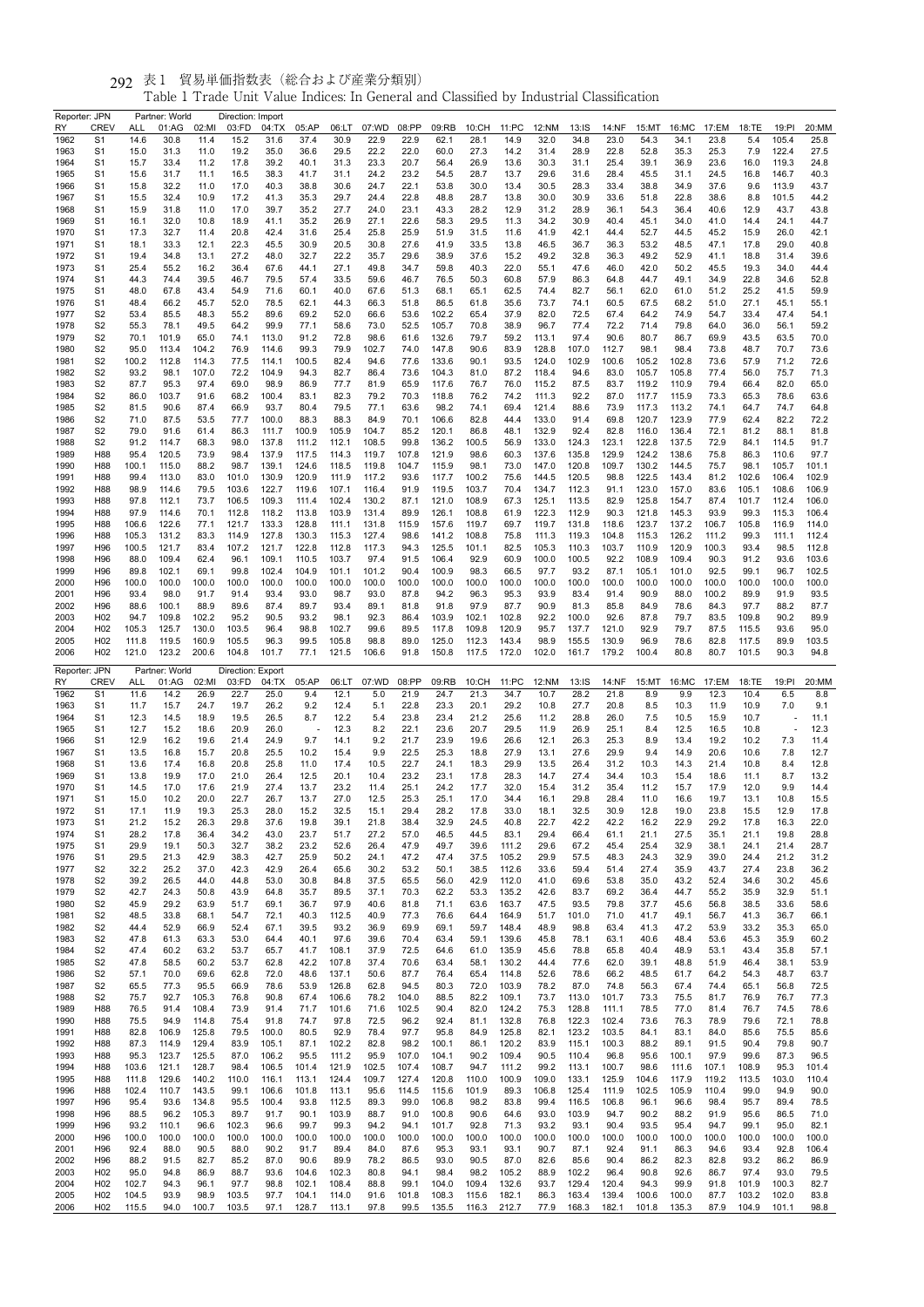|                                                                                                                                                                                                                                                                                                                                                      | Reporter: JPN                      |                | Partner: EU15  |                | Direction: Import |                |               |               |                |                |                |                |                |                |                |                |                |               |                |                |                          |                |
|------------------------------------------------------------------------------------------------------------------------------------------------------------------------------------------------------------------------------------------------------------------------------------------------------------------------------------------------------|------------------------------------|----------------|----------------|----------------|-------------------|----------------|---------------|---------------|----------------|----------------|----------------|----------------|----------------|----------------|----------------|----------------|----------------|---------------|----------------|----------------|--------------------------|----------------|
| RY<br>1962                                                                                                                                                                                                                                                                                                                                           | <b>CREV</b><br>S <sub>1</sub>      | ALL<br>15.5    | 01:AG<br>35.5  | 02:MI<br>131.5 | 03:FD<br>14.1     | 04:TX<br>21.2  | 05:AP<br>15.0 | 06:LT<br>15.2 | 07:WD<br>28.8  | 08:PP<br>12.8  | 09:RB<br>39.6  | 10:CH<br>25.7  | 11:PC<br>26.5  | 12:NM<br>21.6  | 13:IS<br>17.2  | 14:NF<br>30.1  | 15:MT<br>18.8  | 16:MC<br>11.5 | 17:EM<br>30.4  | 18:TE<br>7.3   | 19:PI<br>17.4            | 20:MM<br>33.1  |
| 1963                                                                                                                                                                                                                                                                                                                                                 | S <sub>1</sub>                     | 15.6           | 36.1           | 97.2           | 14.2              | 22.1           | 14.5          | 15.6          | 31.7           | 12.7           | 38.3           | 25.1           | 26.4           | 21.6           | 16.6           | 31.2           | 19.7           | 11.9          | 31.5           | 7.4            | 17.4                     | 23.9           |
| 1964                                                                                                                                                                                                                                                                                                                                                 | S <sub>1</sub>                     | 15.1           | 40.5           | 65.7           | 14.4              | 24.6           | 14.6          | 16.1          | 33.8           | 13.1           | 44.9           | 25.3           | 31.0           | 28.2           | 16.5           | 35.1           | 20.9           | 10.4          | 32.3           | 6.4            | 16.7                     | 23.1           |
| 1965                                                                                                                                                                                                                                                                                                                                                 | S <sub>1</sub>                     | 15.0           | 39.3           | 70.4           | 14.3              | 26.0           | 16.6          | 16.0          | 34.8           | 14.8           | 37.6           | 26.3           | 31.4           | 29.8           | 18.2           | 34.8           | 22.4           | 9.9           | 28.6           | 6.4            | 18.2                     | 17.0           |
| 1966                                                                                                                                                                                                                                                                                                                                                 | S <sub>1</sub>                     | 16.8           | 43.8           | 79.3           | 14.8              | 25.7           | 15.6          | 15.6          | 30.7           | 14.6           | 45.5           | 28.5           | 29.8           | 27.7           | 16.0           | 41.0           | 22.4           | 13.0          | 27.1           | 7.4            | 13.9                     | 21.4           |
| 1967                                                                                                                                                                                                                                                                                                                                                 | S <sub>1</sub>                     | 17.3           | 42.8           | 71.7           | 15.5              | 26.3           | 17.9          | 17.0          | 31.8           | 17.0           | 51.2           | 27.3           | 29.6           | 27.9           | 18.9           | 37.5           | 24.6           | 13.5          | 28.9           | 7.5            | 13.1                     | 25.6           |
| 1968<br>1969                                                                                                                                                                                                                                                                                                                                         | S <sub>1</sub><br>S <sub>1</sub>   | 17.6<br>17.4   | 52.1<br>46.7   | 72.2<br>74.9   | 14.8<br>15.2      | 25.4<br>26.4   | 16.6<br>16.0  | 16.1<br>15.9  | 32.4<br>31.3   | 17.2<br>20.6   | 49.4<br>45.8   | 28.7<br>30.0   | 36.4<br>29.7   | 28.3<br>27.9   | 20.5<br>21.8   | 38.4<br>40.6   | 23.1<br>22.4   | 13.4<br>12.1  | 24.9<br>24.0   | 7.7<br>7.9     | 15.1<br>14.1             | 26.0<br>24.9   |
| 1970                                                                                                                                                                                                                                                                                                                                                 | S <sub>1</sub>                     | 20.5           | 50.7           | 80.9           | 16.2              | 27.5           | 17.5          | 16.0          | 36.2           | 22.3           | 50.9           | 32.5           | 31.4           | 27.7           | 28.0           | 51.9           | 24.2           | 17.0          | 23.8           | 8.9            | 15.4                     | 28.3           |
| 1971                                                                                                                                                                                                                                                                                                                                                 | S <sub>1</sub>                     | 22.2           | 52.4           | 84.9           | 18.2              | 30.5           | 19.3          | 17.4          | 37.4           | 22.5           | 46.9           | 34.5           | 25.7           | 29.1           | 29.3           | 46.2           | 25.6           | 18.8          | 26.9           | 9.1            | 17.1                     | 30.0           |
| 1972                                                                                                                                                                                                                                                                                                                                                 | S <sub>1</sub>                     | 25.1           | 52.0           | 88.5           | 20.2              | 33.0           | 22.0          | 19.5          | 46.4           | 25.6           | 51.5           | 39.4           | 38.8           | 34.5           | 29.6           | 45.7           | 27.2           | 22.0          | 32.6           | 10.9           | 21.1                     | 31.5           |
| 1973                                                                                                                                                                                                                                                                                                                                                 | S <sub>1</sub>                     | 28.8           | 76.5           | 94.9           | 25.4              | 40.8           | 27.8          | 26.9          | 51.8           | 29.2           | 54.5           | 39.3           | 44.4           | 40.9           | 35.3           | 53.3           | 31.6           | 25.4          | 35.0           | 14.4           | 24.2                     | 34.2           |
| 1974                                                                                                                                                                                                                                                                                                                                                 | S <sub>1</sub>                     | 31.6           | 74.0           | 115.8          | 30.6              | 47.1           | 29.7          | 28.7          | 62.8           | 31.9           | 53.9           | 44.1           | 33.6           | 42.1           | 38.3           | 61.8           | 33.9           | 25.8          | 43.8           | 16.4           | 25.2                     | 34.4           |
| 1975                                                                                                                                                                                                                                                                                                                                                 | S <sub>1</sub>                     | 39.1           | 91.0           | 129.7          | 34.7              | 58.2           | 37.0          | 34.2          | 68.2           | 43.4           | 64.9           | 58.1           | 19.9           | 52.1           | 54.5           | 75.4           | 43.3           | 30.8          | 54.3           | 19.5           | 31.9                     | 44.4           |
| 1976                                                                                                                                                                                                                                                                                                                                                 | S <sub>1</sub>                     | 40.0           | 85.4           | 123.0          | 34.8              | 55.4           | 37.7          | 34.7          | 67.7           | 42.3           | 65.8           | 53.2           | 38.9           | 48.9           | 55.4           | 68.7           | 45.3           | 34.8          | 52.7           | 20.6           | 35.5                     | 48.5           |
| 1977                                                                                                                                                                                                                                                                                                                                                 | S <sub>2</sub>                     | 44.1           | 98.3           | 135.2          | 39.6              | 65.9           | 43.2          | 42.7          | 72.6           | 45.6           | 73.7           | 56.0           | 36.4           | 51.4           | 67.7           | 72.1           | 48.7           | 35.9          | 54.9           | 27.2           | 39.6                     | 52.2           |
| 1978                                                                                                                                                                                                                                                                                                                                                 | S <sub>2</sub>                     | 50.9           | 101.9          | 148.6          | 46.5              | 76.6           | 50.9          | 49.2          | 80.3           | 48.7           | 69.7           | 65.8           | 77.9           | 57.7           | 73.4           | 79.0           | 59.1           | 40.3          | 67.3           | 29.9           | 48.0                     | 59.4           |
| 1979                                                                                                                                                                                                                                                                                                                                                 | S <sub>2</sub>                     | 57.2           | 111.0          | 183.1          | 57.3              | 84.0           | 58.1          | 53.8          | 90.0           | 60.5           | 69.4           | 67.5           | 120.2          | 72.6           | 80.2           | 90.4           | 69.0           | 45.3          | 68.8           | 36.4           | 51.5                     | 62.7           |
| 1980<br>1981                                                                                                                                                                                                                                                                                                                                         | S <sub>2</sub><br>S <sub>2</sub>   | 63.1<br>58.2   | 112.1<br>114.7 | 156.1<br>137.6 | 60.4<br>54.6      | 94.5<br>83.2   | 70.3<br>62.7  | 59.3<br>52.2  | 97.9<br>84.5   | 70.6<br>68.7   | 76.9<br>80.2   | 75.8<br>71.7   | 132.6<br>114.8 | 81.3<br>74.3   | 90.7<br>88.2   | 111.9<br>101.0 | 79.4<br>72.3   | 49.0<br>45.8  | 76.8<br>63.6   | 39.2<br>38.1   | 58.3<br>49.6             | 68.2<br>62.0   |
| 1982                                                                                                                                                                                                                                                                                                                                                 | S <sub>2</sub>                     | 54.3           | 109.7          | 122.8          | 51.9              | 77.9           | 61.4          | 47.6          | 73.4           | 68.6           | 74.8           | 62.6           | 130.1          | 67.3           | 78.5           | 83.4           | 69.7           | 46.4          | 60.4           | 36.3           | 48.1                     | 58.6           |
| 1983                                                                                                                                                                                                                                                                                                                                                 | S <sub>2</sub>                     | 54.3           | 103.6          | 105.6          | 50.7              | 74.4           | 61.2          | 43.9          | 68.5           | 61.1           | 75.3           | 61.3           | 147.7          | 65.3           | 78.7           | 81.0           | 68.4           | 46.1          | 61.3           | 44.0           | 47.8                     | 58.8           |
| 1984                                                                                                                                                                                                                                                                                                                                                 | S <sub>2</sub>                     | 53.3           | 116.1          | 106.6          | 49.5              | 71.0           | 59.0          | 43.0          | 66.1           | 64.4           | 71.5           | 58.4           | 146.0          | 63.1           | 82.6           | 99.2           | 62.9           | 43.3          | 58.2           | 45.0           | 43.3                     | 57.1           |
| 1985                                                                                                                                                                                                                                                                                                                                                 | S <sub>2</sub>                     | 52.6           | 117.6          | 98.6           | 51.7              | 70.2           | 63.5          | 46.0          | 70.9           | 61.1           | 72.3           | 56.8           | 141.4          | 62.9           | 80.5           | 85.9           | 64.3           | 43.5          | 59.0           | 38.3           | 45.4                     | 59.6           |
| 1986                                                                                                                                                                                                                                                                                                                                                 | S <sub>2</sub>                     | 66.7           | 103.1          | 93.5           | 65.7              | 88.6           | 83.6          | 62.4          | 81.1           | 75.6           | 96.2           | 69.9           | 101.4          | 78.3           | 86.5           | 84.0           | 88.5           | 55.5          | 79.8           | 56.3           | 56.5                     | 79.4           |
| 1987                                                                                                                                                                                                                                                                                                                                                 | S <sub>2</sub>                     | 76.8           | 116.6          | 96.2           | 70.9              | 99.7           | 95.3          | 70.3          | 100.0          | 89.8           | 117.8          | 78.3           | 86.7           | 92.2           | 88.9           | 87.6           | 99.1           | 70.1          | 83.7           | 70.9           | 64.2                     | 93.5           |
| 1988                                                                                                                                                                                                                                                                                                                                                 | S2                                 | 85.1           | 116.5          | 111.4          | 75.6              | 112.8          | 100.9         | 73.4          | 113.8          | 102.3          | 126.0          | 85.4           | 102.3          | 104.9          | 108.5          | 120.0          | 105.1          | 71.6          | 98.1           | 79.3           | 87.2                     | 99.5           |
| 1989                                                                                                                                                                                                                                                                                                                                                 | H88                                | 83.8           | 111.6          | 113.3          | 79.7              | 113.0          | 91.5          | 69.5          | 115.1          | 100.1          | 116.3          | 82.7           | 90.9           | 104.0          | 121.3          | 122.6          | 101.3          | 69.1          | 99.9           | 81.5           | 79.9                     | 95.4           |
| 1990                                                                                                                                                                                                                                                                                                                                                 | H88                                | 93.3           | 120.6          | 108.6          | 91.4              | 124.2          | 107.1         | 83.7          | 138.0          | 106.5          | 122.9          | 85.1           | 99.4           | 120.8          | 112.9          | 108.8          | 112.1          | 77.2          | 101.7          | 97.5           | 89.3                     | 108.3          |
| 1991                                                                                                                                                                                                                                                                                                                                                 | H88                                | 96.7           | 131.6          | 102.7          | 97.2              | 124.7          | 112.8         | 86.7          | 141.6          | 99.1           | 125.7          | 88.6           | 123.5          | 123.9          | 115.2          | 105.3          | 113.1          | 75.6          | 105.6          | 104.9          | 93.8                     | 107.6          |
| 1992                                                                                                                                                                                                                                                                                                                                                 | H88                                | 101.3          | 132.0          | 105.0          | 102.0             | 123.1          | 115.4         | 91.6          | 144.9          | 100.0          | 126.9          | 94.9           | 128.7          | 124.4          | 108.4          | 99.4           | 113.9          | 83.8          | 112.4          | 108.0          | 100.2                    | 116.6          |
| 1993                                                                                                                                                                                                                                                                                                                                                 | H88                                | 99.3           | 129.0          | 102.3          | 104.3             | 110.7          | 95.4          | 83.5          | 119.2          | 97.4           | 127.6          | 100.0          | 111.8          | 109.8          | 109.2          | 91.9           | 114.3          | 81.5          | 107.4          | 103.1          | 101.2                    | 113.0          |
| 1994                                                                                                                                                                                                                                                                                                                                                 | H88                                | 101.1          | 127.8          | 129.9          | 106.8             | 109.4          | 85.9          | 77.3          | 121.0          | 98.0           | 123.6          | 107.3          | 122.7          | 114.2          | 105.7          | 99.1           | 110.6          | 80.1          | 115.6          | 105.7          | 104.7                    | 112.9          |
| 1995<br>1996                                                                                                                                                                                                                                                                                                                                         | H88<br>H88                         | 109.0<br>101.9 | 143.0<br>135.8 | 145.2<br>139.5 | 116.9<br>114.8    | 122.1<br>116.8 | 92.0<br>94.7  | 84.4<br>87.8  | 128.4<br>126.1 | 115.9<br>112.1 | 137.7<br>122.3 | 115.3<br>101.6 | 136.9<br>133.0 | 120.8<br>114.8 | 120.9<br>110.6 | 122.5<br>109.7 | 122.5<br>113.7 | 85.2<br>78.4  | 124.0<br>112.0 | 112.6<br>103.9 | 113.8<br>104.5           | 120.3<br>112.9 |
| 1997                                                                                                                                                                                                                                                                                                                                                 | H96                                | 92.7           | 119.8          | 121.7          | 104.0             | 106.2          | 94.1          | 88.6          | 111.3          | 101.5          | 106.3          | 91.8           | 121.7          | 107.9          | 97.7           | 105.3          | 102.8          | 69.8          | 96.9           | 93.6           | 97.1                     | 104.8          |
| 1998                                                                                                                                                                                                                                                                                                                                                 | H96                                | 90.0           | 105.6          | 122.4          | 94.6              | 104.4          | 97.9          | 90.9          | 105.8          | 99.1           | 97.2           | 89.8           | 98.8           | 102.5          | 96.7           | 101.1          | 101.9          | 78.0          | 86.3           | 87.9           | 91.7                     | 99.3           |
| 1999                                                                                                                                                                                                                                                                                                                                                 | H96                                | 99.1           | 108.5          | 133.7          | 99.9              | 106.5          | 104.5         | 99.3          | 107.4          | 101.1          | 103.0          | 100.4          | 93.5           | 105.8          | 100.1          | 95.6           | 108.7          | 88.9          | 98.1           | 100.1          | 99.7                     | 102.0          |
| 2000                                                                                                                                                                                                                                                                                                                                                 | H <sub>96</sub>                    | 100.0          | 100.0          | 100.0          | 100.0             | 100.0          | 100.0         | 100.0         | 100.0          | 100.0          | 100.0          | 100.0          | 100.0          | 100.0          | 100.0          | 100.0          | 100.0          | 100.0         | 100.0          | 100.0          | 100.0                    | 100.0          |
| 2001                                                                                                                                                                                                                                                                                                                                                 | H96                                | 94.3           | 94.9           | 118.1          | 93.9              | 93.4           | 99.4          | 97.9          | 92.9           | 96.6           | 94.0           | 96.7           | 67.4           | 95.1           | 88.8           | 96.8           | 94.7           | 91.2          | 85.8           | 91.8           | 94.0                     | 89.7           |
| 2002                                                                                                                                                                                                                                                                                                                                                 | H96                                | 95.5           | 96.2           | 153.4          | 95.3              | 95.6           | 108.7         | 102.5         | 95.7           | 92.1           | 93.0           | 94.8           | 68.2           | 97.9           | 86.8           | 91.2           | 102.1          | 95.7          | 90.5           | 90.5           | 87.3                     | 96.0           |
| 2003                                                                                                                                                                                                                                                                                                                                                 | H <sub>02</sub>                    | 105.8          | 109.5          | 145.1          | 106.7             | 106.5          | 130.1         | 122.5         | 108.8          | 103.1          | 99.6           | 102.6          | 75.0           | 107.6          | 99.3           | 97.9           | 117.0          | 107.3         | 88.2           | 102.8          | 97.1                     | 105.3          |
| 2004                                                                                                                                                                                                                                                                                                                                                 | H <sub>02</sub>                    | 115.1          | 120.3          | 142.7          | 115.8             | 115.4          | 146.2         | 132.7         | 117.6          | 110.8          | 104.6          | 110.2          | 90.7           | 114.7          | 112.9          | 134.5          | 122.8          | 112.8         | 88.6           | 114.6          | 109.6                    | 120.6          |
| 2005                                                                                                                                                                                                                                                                                                                                                 | H <sub>02</sub><br>H <sub>02</sub> | 117.0<br>123.3 | 127.1<br>128.9 | 111.4          | 114.5             | 115.7          | 144.8         | 132.9         | 117.8          | 105.9          | 108.4          | 117.9          | 112.8          | 118.2          | 136.0          | 138.6          | 127.8          | 112.3         | 84.0           | 114.7          | 111.4                    | 122.6          |
| 2006                                                                                                                                                                                                                                                                                                                                                 |                                    |                |                |                |                   |                |               |               |                |                |                |                |                |                |                |                |                |               |                |                |                          |                |
|                                                                                                                                                                                                                                                                                                                                                      |                                    |                |                | 155.1          | 113.8             | 118.4          | 120.8         | 148.1         | 127.4          | 102.9          | 115.4          | 120.0          | 130.3          | 124.5          | 148.3          | 177.5          | 127.1          | 137.3         | 87.1           | 114.5          | 115.2                    | 127.0          |
|                                                                                                                                                                                                                                                                                                                                                      | Reporter: JPN                      |                | Partner: EU15  |                | Direction: Export |                |               |               |                |                |                |                |                |                |                |                |                |               |                |                |                          |                |
|                                                                                                                                                                                                                                                                                                                                                      | CREV                               | ALL            | 01:AG          | 02:MI          | 03:FD             | 04:TX          | 05:AP         | 06:LT         | 07:WD          | 08:PP          | 09:RB          | 10:CH          | 11:PC          | 12:NM          | $13:$ IS       | 14:NF          | 15:MT          | 16:MC         | 17:EM          | 18:TE          | 19:PI                    |                |
| RY<br>1962                                                                                                                                                                                                                                                                                                                                           | S <sub>1</sub>                     | 10.8           | 19.7           | 13.3           | 22.4              | 32.8           | 12.5          | 5.9           | 10.2           | 16.9           | 26.6           | 36.2           | 54.9           | 13.1           | 19.8           | 14.3           | 8.7            | 17.7          | 12.5           | 4.7            | 8.3                      | 10.5           |
|                                                                                                                                                                                                                                                                                                                                                      | S <sub>1</sub>                     | 10.9           | 19.8           | 12.8           | 22.3              | 36.3           | 12.5          | 5.4           | 10.6           | 16.8           | 21.7           | 34.4           | 53.3           | 14.0           | 19.8           | 13.7           | 8.5            | 17.4          | 11.3           | 4.5            | 8.7                      | 11.0           |
|                                                                                                                                                                                                                                                                                                                                                      | S <sub>1</sub><br>S <sub>1</sub>   | 13.9<br>14.1   | 19.2<br>18.4   | 8.3<br>11.0    | 26.0<br>27.2      | 36.3<br>34.6   | 11.9          | 5.1<br>4.2    | 4.2<br>5.6     | 18.2<br>19.1   | 21.2<br>22.5   | 34.1<br>27.0   |                | 15.5<br>16.0   | 20.9<br>21.0   | 24.6<br>24.9   | 8.0<br>10.5    | 18.0<br>16.1  | 14.4<br>16.0   | 11.1<br>10.5   | $\overline{\phantom{a}}$ | 13.6<br>16.0   |
|                                                                                                                                                                                                                                                                                                                                                      | S <sub>1</sub>                     | 14.7           | 19.8           | 11.0           | 30.0              | 33.6           | 12.6          | 4.6           | 6.4            | 18.0           | 21.0           | 24.8           | 45.6           | 16.1           | 21.4           | 27.9           | 12.7           | 15.0          | 18.1           | 10.9           | 9.3                      | 17.2           |
|                                                                                                                                                                                                                                                                                                                                                      | S <sub>1</sub>                     | 14.8           | 22.4           | 11.0           | 28.7              | 34.1           | 13.0          | 4.5           | 7.1            | 18.7           | 22.4           | 27.3           | 46.8           | 16.3           | 22.5           | 29.6           | 11.8           | 16.2          | 18.9           | 9.5            | 10.0                     | 17.8           |
|                                                                                                                                                                                                                                                                                                                                                      | S <sub>1</sub>                     | 14.7           | 27.0           | 12.8           | 27.0              | 33.7           | 13.2          | 4.7           | 7.3            | 19.6           | 22.2           | 27.4           |                | 16.7           | 17.8           | 30.9           | 13.2           | 16.8          | 18.7           | 9.4            | 10.6                     | 18.6           |
|                                                                                                                                                                                                                                                                                                                                                      | S <sub>1</sub>                     | 15.9           | 29.0           | 12.4           | 29.5              | 33.1           | 13.5          | 5.8           | 7.4            | 17.4           | 22.4           | 26.8           | 33.8           | 18.3           | 19.4           | 37.2           | 13.9           | 20.1          | 20.5           | 10.7           | 10.3                     | 19.6           |
|                                                                                                                                                                                                                                                                                                                                                      | S <sub>1</sub>                     | 16.7           | 30.1           | 12.4           | 32.0              | 32.2           | 14.2          | 6.8           | 7.8            | 15.9           | 24.8           | 25.5           | 33.9           | 19.8           | 22.3           | 31.9           | 14.6           | 19.7          | 20.8           | 11.5           | 11.9                     | 20.7           |
|                                                                                                                                                                                                                                                                                                                                                      | 51                                 | 17.2           | 37.9           | 13.4           | 32.U              | 32.8           | 13.8          | 7.9           | 8.3            | 18.1           | 26.5           | 25.3           | 31.6           | 20.8           | 19.8           | 26.6           | 15.1           | 21.1          | 22. I          | 12.0           | 12.6                     | 22.5           |
|                                                                                                                                                                                                                                                                                                                                                      | S <sub>1</sub>                     | 20.1           | 43.3           | 15.4           | 34.5              | 33.5           | 15.4          | 8.8           | 9.6            | 17.8           | 28.8           | 26.8           | 41.0           | 25.4           | 22.4           | 32.4           | 17.2           | 24.3          | 28.2           | 14.9           | 15.1                     | 26.5           |
|                                                                                                                                                                                                                                                                                                                                                      | S <sub>1</sub>                     | 24.9           | 52.4           | 17.7           | 44.4              | 44.3           | 19.7          | 11.3          | 15.4           | 19.9           | 35.8           | 35.4           | 47.0           | 32.7           | 29.7           | 43.5           | 22.5           | 29.6          | 35.4           | 17.1           | 18.7                     | 31.9           |
|                                                                                                                                                                                                                                                                                                                                                      | S <sub>1</sub>                     | 30.1           | 59.7           | 17.3           | 55.9              | 54.1           | 23.3          | 13.8          | 19.1           | 23.6           | 48.4           | 51.8           | 74.3           | 40.5           | 43.5           | 57.4           | 27.7           | 35.1          | 41.5           | 18.0           | 21.8                     | 40.8           |
|                                                                                                                                                                                                                                                                                                                                                      | S <sub>1</sub><br>S <sub>1</sub>   | 31.8<br>33.3   | 60.0<br>72.7   | 22.3<br>28.3   | 48.4<br>57.3      | 48.0<br>51.5   | 23.2<br>24.7  | 14.7<br>15.6  | 16.1<br>16.9   | 22.4<br>37.3   | 51.7<br>51.8   | 50.8<br>51.6   | 79.3<br>79.9   | 42.5<br>45.0   | 40.4<br>39.9   | 45.1<br>42.8   | 27.4<br>29.5   | 40.7<br>41.6  | 43.1<br>44.7   | 21.1<br>22.7   | 23.2<br>23.3             | 42.5<br>44.1   |
|                                                                                                                                                                                                                                                                                                                                                      | S <sub>2</sub>                     | 37.4           | 81.3           | 20.8           | 63.6              | 56.3           | 27.8          | 19.2          | 24.5           | 41.2           | 57.1           | 57.1           | 99.3           | 53.3           | 41.6           | 45.5           | 36.0           | 44.5          | 51.4           | 26.0           | 25.4                     | 52.2           |
|                                                                                                                                                                                                                                                                                                                                                      | S <sub>2</sub>                     | 46.8           | 88.8           | 57.6           | 67.9              | 72.1           | 35.2          | 24.7          | 30.7           | 49.4           | 68.0           | 65.0           | 97.2           | 66.0           | 47.1           | 47.4           | 44.7           | 54.0          | 62.7           | 34.3           | 32.0                     | 67.9           |
|                                                                                                                                                                                                                                                                                                                                                      | S <sub>2</sub>                     | 47.6           | 91.3           | 62.2           | 64.6              | 80.4           | 38.1          | 24.4          | 30.8           | 53.2           | 74.6           | 71.6           | 105.7          | 64.9           | 57.9           | 58.7           | 42.9           | 54.4          | 59.7           | 34.7           | 33.7                     | 71.3           |
|                                                                                                                                                                                                                                                                                                                                                      | S <sub>2</sub>                     | 50.1           | 86.9           | 78.6           | 69.8              | 82.1           | 39.7          | 29.7          | 33.2           | 56.6           | 85.0           | 84.8           | 120.5          | 68.0           | 64.5           | 65.6           | 45.3           | 55.8          | 59.5           | 36.7           | 35.1                     | 80.9           |
|                                                                                                                                                                                                                                                                                                                                                      | S <sub>2</sub>                     | 51.3           | 89.5           | 86.7           | 69.2              | 83.4           | 42.5          | 31.9          | 32.3           | 50.7           | 76.5           | 80.9           | 133.1          | 76.2           | 61.9           | 56.5           | 48.6           | 56.0          | 59.4           | 38.1           | 37.0                     | 96.7           |
|                                                                                                                                                                                                                                                                                                                                                      | S <sub>2</sub>                     | 47.4           | 95.0           | 77.9           | 61.3              | 74.1           | 38.4          | 31.1          | 28.2           | 46.0           | 71.4           | 76.7           | 163.7          | 68.6           | 63.3           | 55.1           | 43.0           | 51.0          | 53.2           | 35.9           | 34.0                     | 93.9           |
|                                                                                                                                                                                                                                                                                                                                                      | S <sub>2</sub>                     | 48.3           | 90.7           | 71.0           | 64.0              | 71.9           | 39.1          | 31.9          | 33.2           | 45.9           | 66.3           | 75.9           | 144.6          | 67.3           | 54.6           | 54.9           | 56.4           | 51.8          | 52.0           | 39.3           | 34.1                     | 83.3           |
|                                                                                                                                                                                                                                                                                                                                                      | S <sub>2</sub>                     | 46.9           | 99.5           | 76.9           | 59.8              | 69.6           | 38.0          | 31.8          | 35.2           | 45.1           | 67.6           | 74.0           | 136.3          | 64.4           | 56.4           | 54.0           | 57.2           | 49.7          | 50.2           | 38.3           | 35.4                     | 74.5           |
|                                                                                                                                                                                                                                                                                                                                                      | S <sub>2</sub>                     | 46.9           | 90.9           | 103.2          | 55.1              | 67.2           | 40.6          | 36.0          | 35.5           | 42.0<br>59.0   | 68.2           | 72.3<br>92.8   | 127.3          | 65.8           | 55.3<br>60.3   | 57.9           | 60.3<br>80.9   | 51.2          | 52.0<br>67.9   | 35.7           | 37.7<br>52.5             | 71.4           |
|                                                                                                                                                                                                                                                                                                                                                      | S <sub>2</sub><br>S <sub>2</sub>   | 63.3<br>74.5   | 110.4<br>114.2 | 114.2<br>112.6 | 57.8<br>64.0      | 82.5<br>92.1   | 54.5<br>61.6  | 48.4<br>50.5  | 49.3<br>60.7   | 66.8           | 91.5<br>108.6  | 104.3          | 119.3<br>108.6 | 85.0<br>92.9   | 72.5           | 59.2<br>66.8   | 84.0           | 69.0<br>77.5  | 80.7           | 51.8<br>65.1   | 63.0                     | 89.6<br>97.2   |
|                                                                                                                                                                                                                                                                                                                                                      | S <sub>2</sub>                     | 83.6           | 126.9          | 84.9           | 79.9              | 105.7          | 67.8          | 55.8          | 70.4           | 84.6           | 112.5          | 105.4          | 112.1          | 103.4          | 101.2          | 79.5           | 96.1           | 84.8          | 85.3           | 78.4           | 79.5                     | 102.2          |
|                                                                                                                                                                                                                                                                                                                                                      | H88                                | 79.8           | 117.0          | 74.6           | 63.0              | 100.4          | 65.6          | 58.8          | 67.5           | 82.3           | 105.8          | 100.2          | 116.1          | 99.8           | 106.8          | 87.8           | 91.9           | 83.0          | 80.3           | 74.1           | 73.9                     | 97.7           |
|                                                                                                                                                                                                                                                                                                                                                      | H88                                | 81.7           | 145.6          | 81.4           | 65.0              | 104.5          | 71.7          | 66.4          | 66.1           | 77.4           | 116.0          | 104.8          | 120.4          | 100.4          | 109.5          | 85.0           | 92.3           | 83.3          | 79.7           | 79.6           | 74.2                     | 95.6           |
|                                                                                                                                                                                                                                                                                                                                                      | <b>H88</b>                         | 86.2           | 116.8          | 78.9           | 75.2              | 111.9          | 80.5          | 67.6          | 74.8           | 80.0           | 118.7          | 106.7          | 117.4          | 104.3          | 110.9          | 84.7           | 99.5           | 87.6          | 84.6           | 87.2           | 76.1                     | 101.0          |
|                                                                                                                                                                                                                                                                                                                                                      | H88                                | 94.9           | 122.1          | 68.1           | 79.6              | 117.7          | 89.0          | 71.7          | 87.1           | 89.9           | 129.3          | 111.4          | 119.3          | 105.6          | 111.4          | 92.9           | 109.8          | 95.8          | 94.2           | 97.6           | 83.1                     | 110.5          |
|                                                                                                                                                                                                                                                                                                                                                      | H88                                | 99.7           | 125.4          | 72.6           | 84.9              | 115.5          | 92.9          | 77.0          | 82.8           | 102.6          | 125.1          | 111.7          | 101.0          | 104.4          | 108.3          | 84.0           | 115.9          | 105.8         | 96.5           | 103.0          | 87.4                     | 117.1          |
|                                                                                                                                                                                                                                                                                                                                                      | H88                                | 108.7          | 137.6          | 84.0           | 84.7              | 114.4          | 97.8          | 90.3          | 97.2           | 109.7          | 129.0          | 117.6          | 107.7          | 117.9          | 108.2          | 87.7           | 117.6          | 119.0         | 107.3          | 108.6          | 96.5                     | 123.7          |
|                                                                                                                                                                                                                                                                                                                                                      | H88                                | 119.8          | 156.2          | 86.5           | 95.4              | 123.2          | 101.9         | 98.2          | 104.8          | 117.9          | 139.7          | 128.1          | 124.8          | 128.6          | 115.5          | 104.1          | 127.4          | 125.2         | 122.2          | 122.4          | 110.2                    | 147.4          |
|                                                                                                                                                                                                                                                                                                                                                      | H88                                | 107.7          | 132.1          | 61.2           | 92.8              | 113.0          | 96.2          | 84.2          | 95.8           | 111.7          | 134.9          | 117.2          | 125.6          | 108.6          | 109.3          | 94.5           | 120.6          | 113.2         | 107.8          | 111.0          | 99.5                     | 115.1          |
|                                                                                                                                                                                                                                                                                                                                                      | H96                                | 95.6           | 100.2          | 74.5           | 81.1              | 104.3          | 89.0          | 97.4          | 97.8           | 97.2           | 120.0          | 103.9          | 122.4          | 107.1          | 96.5           | 91.8           | 102.9          | 99.4          | 92.4           | 101.4          | 90.0                     | 96.0           |
|                                                                                                                                                                                                                                                                                                                                                      | H96                                | 91.5           | 109.4          | 82.2           | 77.4              | 95.7           | 88.3          | 85.9          | 91.5           | 100.1          | 112.5          | 102.4          | 116.0          | 100.5          | 89.5           | 85.7           | 96.6           | 90.5          | 88.6           | 100.1          | 89.4                     | 82.2           |
|                                                                                                                                                                                                                                                                                                                                                      | H96                                | 97.2           | 111.4          | 79.4           | 89.7              | 100.5          | 94.7          | 92.7          | 93.0           | 103.0          | 111.4          | 105.1          | 110.0          | 97.2           | 95.7           | 92.9           | 104.7          | 98.4          | 93.3           | 104.9          | 96.6                     | 86.3           |
|                                                                                                                                                                                                                                                                                                                                                      | H96                                | 100.0          | 100.0          | 100.0          | 100.0             | 100.0          | 100.0         | 100.0         | 100.0          | 100.0          | 100.0          | 100.0          | 100.0          | 100.0          | 100.0          | 100.0          | 100.0          | 100.0         | 100.0          | 100.0          | 100.0                    | 100.0          |
|                                                                                                                                                                                                                                                                                                                                                      | H96<br>H96                         | 94.5           | 81.9           | 98.3           | 90.5              | 92.1           | 93.6          | 86.7<br>90.9  | 67.5           | 87.8<br>90.7   | 95.9           | 96.5           | 97.3           | 106.3          | 92.2           | 97.7           | 88.0<br>89.2   | 91.5          | 97.8<br>90.8   | 94.5           | 99.9<br>99.8             | 107.6<br>80.4  |
|                                                                                                                                                                                                                                                                                                                                                      | H <sub>02</sub>                    | 94.4<br>105.1  | 105.0<br>112.1 | 56.6<br>54.1   | 87.9<br>101.8     | 92.9<br>97.8   | 97.0<br>107.9 | 103.2         | 69.3<br>70.2   | 99.0           | 99.6<br>113.4  | 95.9<br>106.4  | 111.5<br>125.3 | 100.9<br>119.9 | 89.9<br>104.3  | 94.2<br>90.0   | 101.0          | 90.3<br>106.0 | 97.1           | 98.6<br>114.4  | 108.5                    | 108.1          |
|                                                                                                                                                                                                                                                                                                                                                      | H <sub>02</sub>                    | 114.1          | 103.6          | 64.2           | 106.6             | 104.4          | 117.2         | 107.6         | 79.5           | 107.1          | 123.1          | 112.6          | 154.4          | 126.8          | 118.2          | 97.7           | 106.3          | 113.0         | 103.4          | 128.1          | 118.1                    | 116.4          |
| 1963<br>1964<br>1965<br>1966<br>1967<br>1968<br>1969<br>1970<br>1971<br>1972<br>1973<br>1974<br>1975<br>1976<br>1977<br>1978<br>1979<br>1980<br>1981<br>1982<br>1983<br>1984<br>1985<br>1986<br>1987<br>1988<br>1989<br>1990<br>1991<br>1992<br>1993<br>1994<br>1995<br>1996<br>1997<br>1998<br>1999<br>2000<br>2001<br>2002<br>2003<br>2004<br>2005 | H <sub>02</sub>                    | 115.2          | 118.3          | 54.2           | 102.8             | 104.9          | 117.6         | 122.4         | 84.8           | 104.2          | 127.3          | 116.9          | 135.7          | 122.8          | 122.8          | 113.6          | 111.8          | 113.2         | 97.1           | 133.2          | 116.5                    | 20:MM<br>112.2 |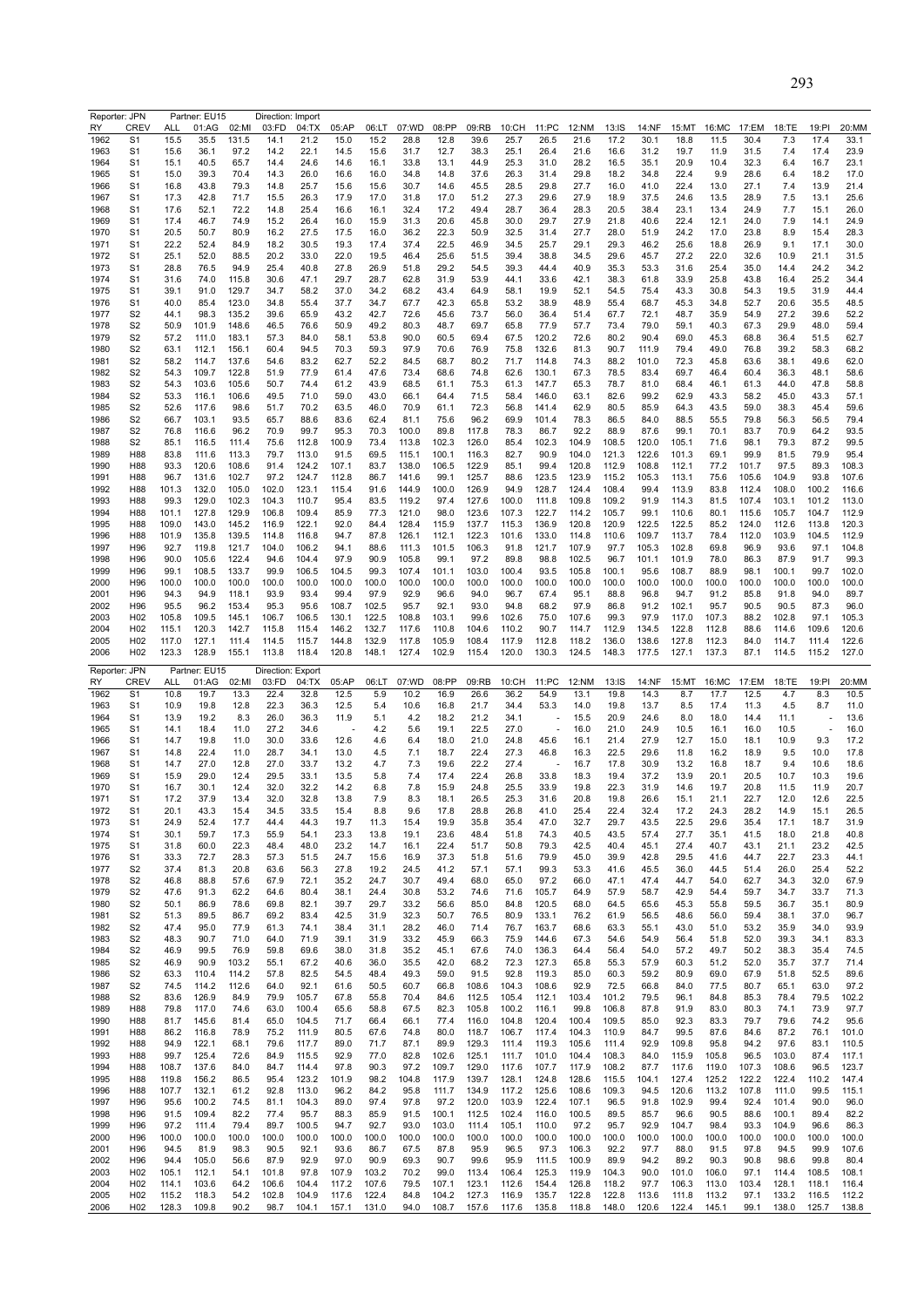|  | 294 | 表 1 |  | 貿易単価指数表(総合および産業分類別) |  |
|--|-----|-----|--|---------------------|--|
|--|-----|-----|--|---------------------|--|

| 16:MC 17:EM<br>12.3<br>31.9<br>62.8<br>36.3<br>30.1<br>28.3<br>23.2<br>326.9<br>63.0<br>15.2<br>34.4<br>S <sub>1</sub><br>15.7<br>9.0<br>16.7<br>23.4<br>20.7<br>15.1<br>35.6<br>26.9<br>6.4<br>107.5<br>1962<br>1963<br>S <sub>1</sub><br>13.1<br>16.3<br>8.7<br>24.7<br>30.7<br>26.4<br>23.9<br>17.3<br>28.6<br>59.7<br>29.2<br>6.2<br>30.6<br>25.9<br>27.7<br>25.2<br>518.1<br>63.5<br>16.5<br>64.0<br>40.0<br>1964<br>S <sub>1</sub><br>13.4<br>15.9<br>27.2<br>30.6<br>31.3<br>23.0<br>18.1<br>21.7<br>56.4<br>19.4<br>27.2<br>33.5<br>24.6<br>381.2<br>59.6<br>41.4<br>8.9<br>25.1<br>6.0<br>1965<br>S <sub>1</sub><br>13.4<br>16.8<br>9.1<br>20.8<br>29.1<br>29.7<br>20.2<br>20.7<br>24.8<br>56.7<br>27.9<br>5.6<br>12.2<br>27.5<br>39.4<br>24.9<br>258.3<br>65.5<br>36.8<br>1966<br>S <sub>1</sub><br>13.8<br>17.6<br>20.6<br>31.3<br>26.1<br>18.4<br>26.0<br>24.2<br>56.2<br>29.2<br>11.1<br>25.1<br>38.9<br>26.3<br>457.6<br>24.6<br>59.0<br>38.4<br>9.6<br>5.6<br>18.1<br>22.2<br>35.3<br>25.6<br>16.5<br>29.4<br>21.8<br>48.2<br>28.2<br>27.3<br>34.9<br>25.5<br>349.3<br>40.0<br>1967<br>S <sub>1</sub><br>13.8<br>8.9<br>5.6<br>11.5<br>31.1<br>18.5<br>71.8<br>42.3<br>13.9<br>17.8<br>23.5<br>35.2<br>24.9<br>16.2<br>31.7<br>24.8<br>28.0<br>5.7<br>18.9<br>26.7<br>33.5<br>24.5<br>169.9<br>25.8<br>21.0<br>67.9<br>34.4<br>1968<br>S <sub>1</sub><br>9.8<br>25.7<br>S <sub>1</sub><br>14.5<br>18.0<br>10.1<br>24.4<br>35.0<br>25.4<br>13.8<br>33.9<br>23.2<br>58.3<br>29.0<br>5.0<br>28.4<br>36.6<br>25.9<br>183.6<br>44.3<br>21.5<br>62.1<br>33.6<br>1969<br>1970<br>15.3<br>19.4<br>10.5<br>27.4<br>37.9<br>19.8<br>13.6<br>29.3<br>27.3<br>35.4<br>30.5<br>35.8<br>39.9<br>29.8<br>133.4<br>49.0<br>36.0<br>37.9<br>29.0<br>S <sub>1</sub><br>51.1<br>5.4<br>16.0<br>19.7<br>28.8<br>40.8<br>20.4<br>40.8<br>40.0<br>6.9<br>38.3<br>37.0<br>32.7<br>49.1<br>26.1<br>37.0<br>28.2<br>1971<br>S <sub>1</sub><br>11.3<br>11.4<br>34.4<br>26.1<br>34.7<br>110.3<br>27.2<br>17.0<br>19.1<br>32.6<br>43.0<br>21.9<br>12.6<br>36.1<br>26.5<br>38.4<br>37.6<br>24.6<br>40.2<br>39.1<br>34.2<br>80.3<br>36.0<br>28.2<br>40.8<br>1972<br>S <sub>1</sub><br>13.4<br>7.8<br>32.0<br>S <sub>1</sub><br>31.4<br>17.9<br>43.5<br>16.2<br>27.9<br>65.4<br>50.7<br>38.4<br>56.5<br>47.9<br>43.4<br>90.5<br>42.4<br>39.1<br>42.9<br>34.0<br>1973<br>24.7<br>67.6<br>51.0<br>11.6<br>42.9<br>32.9<br>1974<br>42.0<br>38.9<br>43.2<br>75.6<br>22.3<br>66.6<br>37.6<br>89.8<br>71.4<br>47.6<br>77.4<br>77.9<br>112.8<br>42.7<br>43.8<br>S <sub>1</sub><br>55.4<br>34.5<br>56.6<br>49.6<br>41.0<br>32.1<br>43.8<br>60.0<br>40.0<br>22.2<br>62.6<br>39.6<br>69.3<br>72.5<br>33.0<br>65.9<br>46.9<br>36.2<br>45.4<br>1975<br>S <sub>1</sub><br>64.1<br>53.6<br>68.4<br>61.0<br>131.9<br>52.4<br>72.0<br>41.8<br>32.7<br>53.7<br>71.3<br>42.4<br>26.7<br>70.6<br>41.5<br>90.6<br>70.8<br>37.5<br>60.5<br>73.5<br>63.2<br>132.0<br>50.3<br>35.4<br>55.9<br>44.5<br>1976<br>S <sub>1</sub><br>44.1<br>S <sub>2</sub><br>46.4<br>43.3<br>46.7<br>55.4<br>78.3<br>45.7<br>31.1<br>78.9<br>46.4<br>97.0<br>76.8<br>40.0<br>63.5<br>73.6<br>100.5<br>72.6<br>121.3<br>47.2<br>42.5<br>60.2<br>45.3<br>1977<br>49.6<br>44.9<br>47.3<br>90.5<br>49.9<br>36.2<br>88.2<br>60.0<br>111.0<br>83.5<br>70.9<br>83.3<br>120.9<br>77.6<br>103.2<br>50.0<br>49.0<br>63.0<br>51.0<br>1978<br>S <sub>2</sub><br>63.4<br>41.0<br>1979<br>S <sub>2</sub><br>75.9<br>63.9<br>72.7<br>106.8<br>60.0<br>45.6<br>115.9<br>145.7<br>94.1<br>75.6<br>94.2<br>150.8<br>83.1<br>95.6<br>56.2<br>55.2<br>67.3<br>61.0<br>66.8<br>77.6<br>63.8<br>97.2<br>S <sub>2</sub><br>89.1<br>78.4<br>106.6<br>76.7<br>102.4<br>63.8<br>49.8<br>122.1<br>74.6<br>164.7<br>105.2<br>91.1<br>79.0<br>169.6<br>84.7<br>99.4<br>60.5<br>55.2<br>68.6<br>65.3<br>1980<br>S <sub>2</sub><br>91.7<br>71.0<br>114.2<br>77.0<br>102.7<br>68.5<br>52.7<br>116.0<br>85.9<br>141.4<br>106.4<br>97.7<br>83.0<br>95.6<br>143.3<br>89.0<br>99.0<br>64.1<br>64.3<br>68.3<br>1981<br>58.0<br>S <sub>2</sub><br>88.2<br>72.5<br>110.6<br>73.5<br>95.7<br>66.4<br>53.8<br>110.4<br>77.7<br>102.4<br>95.9<br>93.4<br>82.6<br>87.6<br>125.9<br>79.6<br>95.9<br>63.7<br>63.2<br>1982<br>56.8<br>63.7<br>S <sub>2</sub><br>80.6<br>65.6<br>98.3<br>71.3<br>62.1<br>49.1<br>101.7<br>117.2<br>90.1<br>80.9<br>82.3<br>84.9<br>124.8<br>80.8<br>88.0<br>59.3<br>53.7<br>69.7<br>57.7<br>1983<br>91.7<br>83.0<br>70.6<br>62.1<br>123.6<br>S <sub>2</sub><br>79.5<br>73.7<br>92.9<br>94.2<br>52.8<br>98.9<br>85.7<br>120.3<br>90.1<br>78.4<br>80.9<br>88.3<br>73.0<br>88.3<br>58.7<br>54.4<br>73.3<br>57.1<br>1984<br>S <sub>2</sub><br>66.1<br>87.7<br>66.8<br>89.7<br>59.7<br>95.8<br>80.6<br>93.9<br>86.7<br>72.6<br>107.3<br>83.1<br>109.2<br>70.8<br>73.4<br>55.3<br>57.4<br>73.2<br>58.4<br>1985<br>74.6<br>51.8<br>62.4<br>67.9<br>47.4<br>79.3<br>93.4<br>56.2<br>98.6<br>77.5<br>96.9<br>85.1<br>42.7<br>114.0<br>96.1<br>61.2<br>71.9<br>61.9<br>64.1<br>1986<br>S <sub>2</sub><br>64.7<br>84.5<br>70.5<br>71.8<br>75.9<br>S <sub>2</sub><br>73.3<br>81.3<br>59.8<br>87.5<br>101.8<br>75.3<br>122.4<br>85.5<br>110.5<br>89.7<br>51.1<br>107.6<br>102.1<br>96.6<br>77.2<br>82.9<br>82.1<br>70.2<br>73.8<br>1987<br>61.5<br>133.5<br>82.6<br>S <sub>2</sub><br>87.0<br>96.5<br>77.2<br>98.6<br>124.1<br>87.4<br>87.9<br>111.7<br>104.1<br>140.7<br>106.8<br>60.9<br>106.3<br>130.7<br>94.0<br>90.9<br>70.2<br>84.9<br>80.0<br>1988<br>90.6<br>99.1<br>83.9<br>96.2<br>131.4<br>93.7<br>90.4<br>116.2<br>106.4<br>119.8<br>107.4<br>65.3<br>134.5<br>142.4<br>97.2<br>98.3<br>73.4<br>83.8<br>75.5<br>87.5<br>1989<br>H88<br>118.8<br>93.5<br>93.7<br>99.6<br>92.8<br>124.9<br>94.8<br>89.4<br>98.5<br>106.3<br>99.9<br>78.0<br>110.2<br>123.7<br>115.9<br>104.6<br>72.8<br>88.0<br>72.9<br>89.1<br>1990<br>H88<br>115.6<br>96.3<br>94.9<br>97.2<br>93.7<br>99.4<br>122.2<br>98.4<br>94.5<br>115.2<br>104.0<br>106.4<br>103.1<br>76.6<br>111.9<br>127.2<br>102.9<br>99.5<br>110.5<br>75.9<br>99.0<br>76.8<br>95.3<br>1991<br>H88<br>95.7<br>100.1<br>88.8<br>104.2<br>120.0<br>103.4<br>96.0<br>101.6<br>108.5<br>102.7<br>72.0<br>108.5<br>119.0<br>97.1<br>102.8<br>125.2<br>78.3<br>75.9<br>101.0<br>1992<br>H88<br>118.0<br>101.7<br>98.2<br>98.5<br>101.5<br>103.4<br>1993<br>H88<br>85.0<br>112.8<br>107.1<br>98.2<br>140.8<br>102.6<br>112.5<br>69.3<br>110.5<br>121.9<br>86.5<br>108.5<br>133.6<br>83.8<br>105.4<br>84.7<br>102.8<br>100.6<br>102.8<br>122.0<br>116.7<br>101.2<br>96.7<br>124.3<br>107.1<br>120.2<br>93.6<br>107.7<br>104.0<br>1994<br>H88<br>79.6<br>104.8<br>142.8<br>63.3<br>111.7<br>94.2<br>110.1<br>131.0<br>93.9<br>110.0<br>131.6<br>127.6<br>110.8<br>107.8<br>173.2<br>121.5<br>69.5<br>138.9<br>121.3<br>1995<br>H88<br>110.8<br>87.5<br>118.6<br>135.5<br>116.3<br>116.4<br>132.9<br>111.6<br>112.1<br>101.0<br>111.0<br>107.7<br>112.8<br>125.0<br>122.0<br>119.7<br>116.3<br>102.2<br>161.9<br>76.1<br>103.4<br>118.7<br>105.9<br>116.9<br>103.4<br>106.2<br>112.1<br>1996<br>H88<br>93.2<br>132.8<br>114.4<br>109.4<br>97.4<br>109.8<br>93.0<br>1997<br>H <sub>96</sub><br>102.3<br>91.7<br>114.6<br>118.7<br>114.6<br>114.9<br>123.6<br>104.2<br>138.1<br>106.9<br>79.2<br>100.7<br>111.3<br>103.2<br>106.7<br>107.8<br>101.9<br>98.9<br>115.1<br>89.4<br>102.5<br>100.0<br>103.1<br>103.4<br>101.7<br>93.5<br>107.9<br>95.7<br>97.2<br>96.9<br>89.2<br>97.7<br>94.9<br>103.0<br>1998<br>H <sub>96</sub><br>70.5<br>97.2<br>58.8<br>101.8<br>84.4<br>93.3<br>101.6<br>75.9<br>102.3<br>101.1<br>98.1<br>97.3<br>95.9<br>92.8<br>86.6<br>95.4<br>92.9<br>100.2<br>100.9<br>1999<br>H <sub>96</sub><br>92.0<br>97.9<br>102.9<br>98.3<br>94.1<br>66.0<br>100.5<br>96.4<br>100.0<br>100.0<br>100.0<br>100.0<br>100.0<br>100.0<br>100.0<br>100.0<br>100.0<br>100.0<br>100.0<br>100.0<br>100.0<br>2000<br>H <sub>96</sub><br>100.0<br>100.0<br>100.0<br>100.0<br>100.0<br>100.0<br>100.0<br>100.0<br>95.1<br>93.1<br>99.4<br>2001<br>H <sub>96</sub><br>94.6<br>93.6<br>96.7<br>90.6<br>93.1<br>94.0<br>98.9<br>92.5<br>90.4<br>92.5<br>94.8<br>81.0<br>88.0<br>91.4<br>90.4<br>101.9<br>95.1<br>89.2<br>89.4<br>90.6<br>89.6<br>95.1<br>87.2<br>87.2<br>82.1<br>83.9<br>87.0<br>91.0<br>93.3<br>87.4<br>94.8<br>2002<br>H <sub>96</sub><br>89.7<br>94.0<br>87.9<br>88.3<br>94.6<br>90.0<br>91.3<br>91.6<br>99.6<br>103.5<br>89.8<br>91.4<br>91.9<br>103.3<br>96.3<br>90.3<br>90.4<br>97.8<br>2003<br>H <sub>02</sub><br>94.8<br>90.8<br>94.5<br>97.3<br>96.0<br>114.0<br>102.8<br>92.8<br>96.9<br>102.8<br>94.6<br>105.3<br>107.2<br>103.2<br>137.4<br>102.3<br>125.9<br>97.6<br>102.2<br>98.2<br>105.0<br>2004<br>H <sub>02</sub><br>133.3<br>96.5<br>96.3<br>101.0<br>98.8<br>100.0<br>140.1<br>133.3<br>100.2<br>111.0<br>104.8<br>2005<br>H <sub>02</sub><br>110.6<br>106.7<br>163.4<br>98.7<br>98.6<br>103.0<br>110.1<br>100.3<br>101.8<br>145.9<br>113.7<br>148.1<br>103.1<br>160.8<br>149.4<br>106.1<br>102.5<br>96.6<br>116.7<br>107.5<br>117.8<br>100.4<br>79.4<br>130.8<br>175.1<br>159.1<br>106.1<br>107.1<br>2006<br>H <sub>02</sub><br>113.1<br>111.9<br>187.3<br>104.2<br>109.4<br>101.1<br>182.7<br>119.6<br>107.8<br>201.4<br>110.1<br>94.8<br>123.6<br>110.2<br>Reporter: JPN<br>Partner: ASIA<br>Direction:<br>Export<br><b>CREV</b><br>07:WD<br>08:PP<br>09:RB<br>10:CH<br>11:PC<br>16:MC<br>17:EM<br>19:PI<br>20:MM<br>ALL<br>01:AG<br>02:MI<br>03:FD<br>04:TX<br>05:AP<br>06:LT<br>12:NM<br>13:IS<br>14:NF<br>15:MT<br>18:TE<br>RY<br>27.2<br>14.2<br>45.6<br>27.4<br>15.2<br>10.6<br>14.2<br>16.5<br>21.8<br>19.2<br>26.5<br>31.7<br>17.9<br>29.9<br>7.9<br>10.3<br>13.7<br>9.3<br>1962<br>S <sub>1</sub><br>26.7<br>8.0<br>6.1<br>46.1<br>22.4<br>29.5<br>29.7<br>9.6<br>1963<br>S <sub>1</sub><br>14.4<br>26.5<br>16.2<br>28.5<br>11.9<br>15.7<br>19.5<br>18.7<br>26.2<br>18.2<br>25.9<br>7.1<br>8.1<br>10.1<br>13.9<br>6.2<br>27.1<br>29.8<br>18.8<br>28.6<br>20.4<br>29.6<br>29.8<br>1964<br>S <sub>1</sub><br>15.5<br>40.3<br>18.9<br>11.1<br>18.3<br>16.2<br>24.5<br>27.9<br>8.7<br>9.6<br>10.4<br>14.6<br>11.4<br>49.6<br>25.9<br>22.3<br>26.5<br>21.4<br>19.6<br>29.2<br>29.3<br>20.1<br>27.1<br>28.2<br>9.6<br>12.4<br>1965<br>S <sub>1</sub><br>15.2<br>14.3<br>8.3<br>11.9<br>14.1<br>23.7<br>21.9<br>25.5<br>10.6<br>20.0<br>14.5<br>21.8<br>17.7<br>27.2<br>26.5<br>19.3<br>25.7<br>30.0<br>10.2<br>7.2<br>12.7<br>1966<br>S1<br>15.1<br>54.3<br>8.5<br>12.9<br>14.4<br>10.9<br>26.4<br>1967<br>S <sub>1</sub><br>15.0<br>58.9<br>21.5<br>22.3<br>25.2<br>20.1<br>21.6<br>21.3<br>18.3<br>23.9<br>24.8<br>19.7<br>31.7<br>8.6<br>9.8<br>13.3<br>15.1<br>8.0<br>14.1<br>25.2<br>18.3<br>22.9<br>32.9<br>13.2<br>1968<br>S <sub>1</sub><br>15.0<br>66.8<br>22.4<br>21.9<br>12.2<br>20.3<br>22.4<br>21.2<br>26.7<br>19.5<br>24.8<br>8.9<br>10.6<br>13.4<br>15.0<br>8.3<br>75.4<br>21.5<br>22.1<br>26.2<br>19.7<br>22.3<br>20.9<br>22.5<br>26.1<br>20.7<br>25.5<br>14.4<br>1969<br>S <sub>1</sub><br>15.9<br>13.7<br>16.7<br>37.3<br>9.7<br>12.8<br>13.7<br>15.8<br>8.6<br>22.0<br>16.8<br>22.1<br>23.5<br>26.9<br>18.5<br>22.9<br>23.6<br>16.5<br>27.2<br>23.1<br>29.1<br>10.7<br>13.4<br>16.6<br>1970<br>S <sub>1</sub><br>64.7<br>14.9<br>41.3<br>14.8<br>10.6<br>14.9<br>25.5<br>25.1<br>20.2<br>25.7<br>23.3<br>20.9<br>30.0<br>26.9<br>1971<br>S <sub>1</sub><br>16.5<br>31.7<br>24.9<br>14.4<br>17.7<br>23.7<br>34.1<br>11.0<br>14.2<br>15.7<br>18.2<br>11.2<br>15.3<br>29.5<br>1972<br>18.1<br>27.0<br>28.6<br>26.4<br>15.8<br>31.6<br>33.5<br>26.1<br>19.2<br>21.5<br>32.0<br>26.4<br>37.0<br>19.6<br>17.7<br>S <sub>1</sub><br>31.1<br>12.1<br>15.7<br>19.1<br>12.9<br>S <sub>1</sub><br>23.4<br>33.6<br>32.4<br>34.4<br>35.9<br>20.2<br>41.1<br>34.9<br>36.9<br>24.5<br>30.4<br>41.9<br>32.8<br>39.6<br>48.8<br>21.7<br>17.2<br>21.3<br>1973<br>14.5<br>18.9<br>24.8<br>32.0<br>35.3<br>49.8<br>22.0<br>56.3<br>76.9<br>42.4<br>68.2<br>23.3<br>29.1<br>26.0<br>19.9<br>26.5<br>1974<br>S1<br>46.4<br>41.1<br>63.4<br>43.4<br>34.4<br>54.1<br>57.3<br>19.9<br>47.7<br>55.8<br>49.1<br>58.7<br>50.2<br>24.0<br>35.3<br>21.7<br>1975<br>S <sub>1</sub><br>33.5<br>34.4<br>65.9<br>36.0<br>20.9<br>49.9<br>34.5<br>51.1<br>87.1<br>43.4<br>27.0<br>28.7<br>26.7<br>32.8<br>23.7<br>47.6<br>26.4<br>35.8<br>28.1<br>1976<br>S1<br>36.0<br>54.0<br>56.7<br>40.4<br>48.3<br>48.1<br>46.1<br>35.3<br>83.2<br>40.7<br>54.5<br>53.0<br>21.7<br>28.4<br>21.6<br>S <sub>2</sub><br>60.9<br>26.2<br>65.9<br>48.3<br>49.2<br>47.4<br>80.9<br>56.3<br>55.4<br>24.8<br>30.6<br>23.9<br>32.2<br>1977<br>34.8<br>45.7<br>45.7<br>41.5<br>38.4<br>44.7<br>28.8<br>38.8<br>S <sub>2</sub><br>49.2<br>82.6<br>57.3<br>52.8<br>50.4<br>52.1<br>30.9<br>34.8<br>38.9<br>29.0<br>40.2<br>1978<br>41.3<br>53.1<br>61.0<br>50.7<br>34.6<br>53.4<br>91.0<br>68.0<br>58.2<br>45.9<br>S <sub>2</sub><br>55.4<br>64.3<br>96.0<br>29.8<br>1979<br>46.1<br>49.0<br>61.1<br>61.3<br>61.2<br>37.2<br>90.2<br>64.7<br>53.9<br>56.4<br>81.7<br>73.6<br>31.6<br>37.5<br>48.1<br>37.3<br>41.0<br>S <sub>2</sub><br>50.0<br>65.3<br>38.3<br>95.1<br>76.4<br>39.0<br>42.6<br>1980<br>61.8<br>78.4<br>66.7<br>62.2<br>52.9<br>77.3<br>118.3<br>61.5<br>91.4<br>84.2<br>33.7<br>50.4<br>38.3<br>30.4<br>S <sub>2</sub><br>63.7<br>66.2<br>107.3<br>62.9<br>122.3<br>93.6<br>79.0<br>40.3<br>53.2<br>42.1<br>33.7<br>49.6<br>1981<br>53.1<br>97.7<br>68.6<br>41.9<br>74.6<br>57.6<br>77.8<br>64.0<br>42.7<br>S <sub>2</sub><br>49.5<br>50.5<br>41.0<br>82.2<br>54.0<br>67.1<br>49.8<br>139.7<br>87.3<br>36.5<br>40.9<br>40.7<br>47.3<br>1982<br>89.9<br>64.2<br>63.7<br>70.3<br>60.1<br>68.1<br>48.8<br>30.4<br>S <sub>2</sub><br>43.8<br>72.6<br>40.2<br>32.2<br>43.7<br>1983<br>48.5<br>58.7<br>86.0<br>66.4<br>61.9<br>90.9<br>54.8<br>68.3<br>50.8<br>68.4<br>132.4<br>57.4<br>68.9<br>42.2<br>47.7<br>42.1<br>1984<br>S <sub>2</sub><br>41.1<br>72.5<br>74.7<br>42.6<br>41.3<br>48.7<br>56.2<br>84.0<br>62.4<br>64.5<br>106.2<br>51.7<br>46.7<br>69.6<br>132.3<br>57.6<br>72.0<br>39.3<br>46.9<br>41.1<br>31.8<br>S <sub>2</sub><br>48.0<br>52.0<br>60.9<br>40.9<br>102.9<br>48.0<br>48.2<br>129.7<br>73.3<br>68.2<br>38.3<br>42.9<br>47.2<br>39.6<br>32.8<br>39.5<br>1985<br>87.9<br>61.8<br>73.3<br>66.6<br>53.8<br>1986<br>S <sub>2</sub><br>57.0<br>61.0<br>104.1<br>71.5<br>67.6<br>51.2<br>129.0<br>68.0<br>84.7<br>61.3<br>70.9<br>112.1<br>63.5<br>73.8<br>73.5<br>51.2<br>55.5<br>57.7<br>50.4<br>41.6<br>47.8<br>1987<br>S <sub>2</sub><br>63.5<br>66.7<br>112.6<br>79.3<br>74.6<br>55.7<br>132.3<br>73.6<br>92.2<br>68.3<br>77.8<br>115.0<br>67.1<br>82.1<br>81.1<br>59.2<br>61.4<br>66.3<br>55.3<br>46.6<br>51.4<br>1988<br>S <sub>2</sub><br>76.6<br>84.2<br>120.7<br>86.8<br>87.7<br>63.0<br>103.8<br>80.1<br>102.1<br>80.4<br>91.0<br>131.1<br>81.2<br>110.5<br>107.9<br>76.6<br>70.0<br>77.5<br>70.9<br>66.8<br>57.1<br>1989<br>80.6<br>125.2<br>88.4<br>88.6<br>65.3<br>78.1<br>101.8<br>80.7<br>91.5<br>137.5<br>81.7<br>128.8<br>115.9<br>79.2<br>71.7<br>78.6<br>70.2<br>68.2<br>59.1<br>H88<br>78.6<br>96.9<br>1990<br>H88<br>77.7<br>83.3<br>129.1<br>90.7<br>88.3<br>65.6<br>92.0<br>81.5<br>95.0<br>84.0<br>86.9<br>149.8<br>85.0<br>119.9<br>107.3<br>73.5<br>71.5<br>75.5<br>77.3<br>63.9<br>59.8<br>1991<br>82.7<br>94.4<br>139.5<br>93.6<br>96.1<br>73.0<br>88.6<br>89.3<br>96.2<br>88.0<br>89.6<br>144.2<br>89.7<br>120.7<br>107.2<br>82.4<br>79.8<br>80.6<br>78.0<br>70.5<br>66.0<br>H88<br>1992<br>87.4<br>104.8<br>138.3<br>100.1<br>101.7<br>78.6<br>94.8<br>90.9<br>96.5<br>91.6<br>87.5<br>132.8<br>95.4<br>112.4<br>103.5<br>85.2<br>87.7<br>87.2<br>87.5<br>74.3<br>72.2<br>H88<br>1993<br>95.1<br>108.7<br>133.6<br>105.3<br>104.8<br>90.2<br>102.8<br>110.6<br>103.5<br>98.4<br>90.4<br>119.5<br>106.1<br>109.8<br>98.6<br>95.4<br>99.8<br>95.3<br>97.2<br>84.4<br>79.6<br>H88<br>1994<br>101.2<br>112.8<br>137.2<br>116.5<br>105.3<br>96.6<br>113.7<br>113.8<br>103.7<br>100.9<br>96.6<br>118.0<br>114.0<br>110.9<br>100.3<br>97.1<br>103.5<br>104.1<br>105.8<br>91.6<br>84.9<br>H88<br>1995<br>112.9<br>115.4<br>147.6<br>120.6<br>115.4<br>111.7<br>117.3<br>118.8<br>122.8<br>113.8<br>113.6<br>104.3<br>126.4<br>131.0<br>124.8<br>103.1<br>110.8<br>117.3<br>112.1<br>97.0<br>91.8<br>H88<br>1996<br>102.4<br>105.9<br>153.8<br>108.9<br>105.0<br>97.6<br>109.0<br>101.0<br>109.6<br>104.3<br>101.4<br>88.9<br>113.1<br>122.9<br>111.8<br>99.8<br>96.7<br>110.5<br>92.8<br>88.9<br>80.2<br>H88<br>1997<br>95.4<br>93.2<br>141.9<br>100.7<br>99.2<br>86.7<br>109.1<br>92.2<br>99.7<br>97.4<br>94.9<br>98.8<br>113.8<br>105.5<br>89.9<br>90.9<br>99.8<br>93.9<br>85.2<br>76.1<br>H <sub>96</sub><br>84.4<br>1998<br>H96<br>87.6<br>84.7<br>106.5<br>90.6<br>90.1<br>86.0<br>103.6<br>82.6<br>89.2<br>89.1<br>84.9<br>62.2<br>88.8<br>102.4<br>91.8<br>89.1<br>84.8<br>91.6<br>88.1<br>80.9<br>70.2<br>1999<br>92.3<br>97.3<br>95.1<br>104.5<br>96.1<br>94.2<br>98.2<br>93.7<br>90.8<br>95.0<br>87.6<br>70.1<br>91.4<br>91.6<br>91.0<br>93.2<br>95.3<br>93.1<br>96.4<br>92.2<br>84.1<br>H <sub>96</sub><br>2000<br>100.0<br>100.0<br>100.0<br>100.0<br>100.0<br>100.0<br>100.0<br>100.0<br>100.0<br>100.0<br>100.0<br>100.0<br>100.0<br>100.0<br>100.0<br>100.0<br>100.0<br>100.0<br>100.0<br>100.0<br>100.0<br>H96<br>2001<br>92.5<br>91.9<br>93.0<br>91.4<br>90.2<br>82.4<br>90.5<br>90.0<br>87.0<br>92.9<br>89.9<br>96.6<br>90.6<br>86.1<br>90.6<br>89.0<br>85.2<br>95.1<br>92.5<br>87.2<br>87.4<br>H <sub>96</sub><br>2002<br>H96<br>87.6<br>86.5<br>94.3<br>87.5<br>86.9<br>71.5<br>91.4<br>81.8<br>84.4<br>87.8<br>87.6<br>94.6<br>85.8<br>84.6<br>86.9<br>86.3<br>81.3<br>84.3<br>93.6<br>79.0<br>78.7<br>2003<br>95.8<br>88.5<br>102.6<br>89.4<br>93.9<br>81.4<br>103.9<br>88.4<br>94.6<br>92.4<br>96.8<br>112.8<br>101.9<br>95.8<br>88.0<br>88.9<br>90.8<br>98.2<br>85.4<br>75.1<br>H <sub>02</sub><br>87.7<br>2004<br>H <sub>02</sub><br>106.2<br>97.0<br>111.3<br>99.8<br>100.1<br>84.4<br>106.8<br>93.2<br>100.3<br>97.8<br>112.3<br>138.1<br>89.3<br>131.3<br>122.9<br>93.6<br>97.6<br>94.2<br>106.7<br>97.7<br>78.4<br>2005<br>H <sub>02</sub><br>110.1<br>96.3<br>116.3<br>105.0<br>99.6<br>88.2<br>111.4<br>91.6<br>103.6<br>106.8<br>121.5<br>178.8<br>81.9<br>165.9<br>140.2<br>101.1<br>98.2<br>93.1<br>102.0<br>95.6<br>78.1<br>2006<br>H <sub>02</sub><br>122.4<br>89.9<br>122.5<br>105.6<br>98.8<br>105.4<br>111.5<br>101.8<br>100.7<br>118.3<br>123.5<br>212.3<br>77.4<br>167.8<br>186.6<br>98.4<br>139.4<br>93.6<br>102.2<br>92.9<br>80.7 | Reporter: JPN |             |            | Partner: ASIA |       | Direction: Import |       | 05:AP |       | 07:WD | 08:PP |       |       |       |       |          |       |       |  |       |       |       |
|-------------------------------------------------------------------------------------------------------------------------------------------------------------------------------------------------------------------------------------------------------------------------------------------------------------------------------------------------------------------------------------------------------------------------------------------------------------------------------------------------------------------------------------------------------------------------------------------------------------------------------------------------------------------------------------------------------------------------------------------------------------------------------------------------------------------------------------------------------------------------------------------------------------------------------------------------------------------------------------------------------------------------------------------------------------------------------------------------------------------------------------------------------------------------------------------------------------------------------------------------------------------------------------------------------------------------------------------------------------------------------------------------------------------------------------------------------------------------------------------------------------------------------------------------------------------------------------------------------------------------------------------------------------------------------------------------------------------------------------------------------------------------------------------------------------------------------------------------------------------------------------------------------------------------------------------------------------------------------------------------------------------------------------------------------------------------------------------------------------------------------------------------------------------------------------------------------------------------------------------------------------------------------------------------------------------------------------------------------------------------------------------------------------------------------------------------------------------------------------------------------------------------------------------------------------------------------------------------------------------------------------------------------------------------------------------------------------------------------------------------------------------------------------------------------------------------------------------------------------------------------------------------------------------------------------------------------------------------------------------------------------------------------------------------------------------------------------------------------------------------------------------------------------------------------------------------------------------------------------------------------------------------------------------------------------------------------------------------------------------------------------------------------------------------------------------------------------------------------------------------------------------------------------------------------------------------------------------------------------------------------------------------------------------------------------------------------------------------------------------------------------------------------------------------------------------------------------------------------------------------------------------------------------------------------------------------------------------------------------------------------------------------------------------------------------------------------------------------------------------------------------------------------------------------------------------------------------------------------------------------------------------------------------------------------------------------------------------------------------------------------------------------------------------------------------------------------------------------------------------------------------------------------------------------------------------------------------------------------------------------------------------------------------------------------------------------------------------------------------------------------------------------------------------------------------------------------------------------------------------------------------------------------------------------------------------------------------------------------------------------------------------------------------------------------------------------------------------------------------------------------------------------------------------------------------------------------------------------------------------------------------------------------------------------------------------------------------------------------------------------------------------------------------------------------------------------------------------------------------------------------------------------------------------------------------------------------------------------------------------------------------------------------------------------------------------------------------------------------------------------------------------------------------------------------------------------------------------------------------------------------------------------------------------------------------------------------------------------------------------------------------------------------------------------------------------------------------------------------------------------------------------------------------------------------------------------------------------------------------------------------------------------------------------------------------------------------------------------------------------------------------------------------------------------------------------------------------------------------------------------------------------------------------------------------------------------------------------------------------------------------------------------------------------------------------------------------------------------------------------------------------------------------------------------------------------------------------------------------------------------------------------------------------------------------------------------------------------------------------------------------------------------------------------------------------------------------------------------------------------------------------------------------------------------------------------------------------------------------------------------------------------------------------------------------------------------------------------------------------------------------------------------------------------------------------------------------------------------------------------------------------------------------------------------------------------------------------------------------------------------------------------------------------------------------------------------------------------------------------------------------------------------------------------------------------------------------------------------------------------------------------------------------------------------------------------------------------------------------------------------------------------------------------------------------------------------------------------------------------------------------------------------------------------------------------------------------------------------------------------------------------------------------------------------------------------------------------------------------------------------------------------------------------------------------------------------------------------------------------------------------------------------------------------------------------------------------------------------------------------------------------------------------------------------------------------------------------------------------------------------------------------------------------------------------------------------------------------------------------------------------------------------------------------------------------------------------------------------------------------------------------------------------------------------------------------------------------------------------------------------------------------------------------------------------------------------------------------------------------------------------------------------------------------------------------------------------------------------------------------------------------------------------------------------------------------------------------------------------------------------------------------------------------------------------------------------------------------------------------------------------------------------------------------------------------------------------------------------------------------------------------------------------------------------------------------------------------------------------------------------------------------------------------------------------------------------------------------------------------------------------------------------------------------------------------------------------------------------------------------------------------------------------------------------------------------------------------------------------------------------------------------------------------------------------------------------------------------------------------------------------------------------------------------------------------------------------------------------------------------------------------------------------------------------------------------------------------------------------------------------------------------------------------------------------------------------------------------------------------------------------------------------------------------------------------------------------------------------------------------------------------------------------------------------------------------------------------------------------------------------------------------------------------------------------------------------------------------------------------------------------------------------------------------------------------------------------------------------------------------------------------------------------------------------------------------------------------------------------------------------------------------------------------------------------------------------------------------------------------------------------------------------------------------------------------------------------------------------------------------------------------------------------------------------------------------------------------------------------------------------------------------------------------------------------------------------------------------------------------------------------------------------------------------------------------------------------------------------------------------------------------------------------------------------------------------------------------------------------------------------------------------------------------------------------------------------------------------------------------------------------------------------------------------------------------------------------------------------------------------------------------------------------------------------------------------------------------------------------------------------------------------------------------------------------------------------------------------------------------------------------------------------------------------------------------------------------------------------------------------------------------------------------------------------------------------------------------------------------------------------------------------------------------------------------------------------------------------------------------------------------------------------------------------------------------------------------------------------------------------------------------------------------------------------------------------------------------------------------------------------------------------------------------------------------------------------------------------------------------------------------------------------------------------------------------------------------------------------------------------------------------------------------------------------------------------------------------------------------------------------------------------------------------------------------------------------------------------------------------------------------------------------------------------------------------------------------------------------------------------------------------------------------------------------------------------------------------------------------------------------------------------------------------------------------------------------------------------------------------------------------------------------------------------------------------------------------------------------------------------------------------------------------------------------------------------------------------------------------------------------------------------------------------------------------------------------------------------------------------------------------------------------------------------------------------------------------------------------------------------------------------------------------------------------------------------------------------------------------------------------------------------------------------------------------------------------------------------------------------------------------------------------------------------------------------------------------------------------------------------------------------------------------------------------------------------------------------------------------------------------------------------------------------------------------------------------------------------------------------------------------------------------------------------------------------------------------------------------------------------------------------------------------------------------------------------------------------------------------------------------------------------------------------------------------------------------------------------------------------------------------------------------------------------------------------------------------------------------------------------------------------------------------------------------------------------------------------------------------------------------------------------------------------------------------------------------------------------------------------------------------------------------------------------------------------------------------------------------------------------------------------------------------------------------------------------------------------------------------------------------------------------------------------------------------------------------------------------------------------------------------------------------------------------------------------------------------------------------------------------------------------------------------------------------------------------------------------------------------------------------------------------------------------------------------------------------------------------------------------------------------------------------------------------------------------------------------------------------------------------------------------------------------------------------------------------------------------------------------------------------------------------------------------------------------------------------------------------------------------------------------------------------------------------------------------------------------------------------------------------------------------------------------------------------------------------------------------------------------------------------------------------------------------------------------------------------------------------------------------------------------------------------------------------------------------------------------------------------------------------------------------------------------------------------------------------------------------------------------------------------------------------------------------------------------------------------------------------------------------------------------------------------------------------------------------------------------------------------------------------------------------------------------------------------------------------------------------------------------------------------------------------------------------------------------------------------------------------------------------------------------------------------------------------------------------------------------------------------------------------------------------------------------------------------------------------------------------------------------------------------------------------------------------------------------------------------------------|---------------|-------------|------------|---------------|-------|-------------------|-------|-------|-------|-------|-------|-------|-------|-------|-------|----------|-------|-------|--|-------|-------|-------|
|                                                                                                                                                                                                                                                                                                                                                                                                                                                                                                                                                                                                                                                                                                                                                                                                                                                                                                                                                                                                                                                                                                                                                                                                                                                                                                                                                                                                                                                                                                                                                                                                                                                                                                                                                                                                                                                                                                                                                                                                                                                                                                                                                                                                                                                                                                                                                                                                                                                                                                                                                                                                                                                                                                                                                                                                                                                                                                                                                                                                                                                                                                                                                                                                                                                                                                                                                                                                                                                                                                                                                                                                                                                                                                                                                                                                                                                                                                                                                                                                                                                                                                                                                                                                                                                                                                                                                                                                                                                                                                                                                                                                                                                                                                                                                                                                                                                                                                                                                                                                                                                                                                                                                                                                                                                                                                                                                                                                                                                                                                                                                                                                                                                                                                                                                                                                                                                                                                                                                                                                                                                                                                                                                                                                                                                                                                                                                                                                                                                                                                                                                                                                                                                                                                                                                                                                                                                                                                                                                                                                                                                                                                                                                                                                                                                                                                                                                                                                                                                                                                                                                                                                                                                                                                                                                                                                                                                                                                                                                                                                                                                                                                                                                                                                                                                                                                                                                                                                                                                                                                                                                                                                                                                                                                                                                                                                                                                                                                                                                                                                                                                                                                                                                                                                                                                                                                                                                                                                                                                                                                                                                                                                                                                                                                                                                                                                                                                                                                                                                                                                                                                                                                                                                                                                                                                                                                                                                                                                                                                                                                                                                                                                                                                                                                                                                                                                                                                                                                                                                                                                                                                                                                                                                                                                                                                                                                                                                                                                                                                                                                                                                                                                                                                                                                                                                                                                                                                                                                                                                                                                                                                                                                                                                                                                                                                                                                                                                                                                                                                                                                                                                                                                                                                                                                                                                                                                                                                                                                                                                                                                                                                                                                                                                                                                                                                                                                                                                                                                                                                                                                                                                                                                                                                                                                                                                                                                                                                                                                                                                                                                                                                                                                                                                                                                                                                                                                                                                                                                                                                                                                                                                                                                                                                                                                                                                                                                                                                                                                                                                                                                                                                                                                                                                                                                                                                                                                                                                                                                                                                                                                                                                                                                                                                                                                                                                                                                                                                                                                                                                                                                                                                                                                                                                                                                                                                                                                                                                                                                                                                                                                                                                                                                                                                                                                                                                                                                                                                                                                                                                                                                                                                                                                                                                                                                                                                                                                                                                                                                                                                                                                                                                                                                                                                                                                                                                                                                                                                                                                                                                                                                                                                                                                                                                                                                                                                                                                                                                                                                                                                                                                                                                                                     | RY            | <b>CREV</b> | <b>ALL</b> | 01:AG         | 02:MI | 03:FD             | 04:TX |       | 06:LT |       |       | 09:RB | 10:CH | 11:PC | 12:NM | $13:$ IS | 14:NF | 15:MT |  | 18:TE | 19:PI | 20:MM |
|                                                                                                                                                                                                                                                                                                                                                                                                                                                                                                                                                                                                                                                                                                                                                                                                                                                                                                                                                                                                                                                                                                                                                                                                                                                                                                                                                                                                                                                                                                                                                                                                                                                                                                                                                                                                                                                                                                                                                                                                                                                                                                                                                                                                                                                                                                                                                                                                                                                                                                                                                                                                                                                                                                                                                                                                                                                                                                                                                                                                                                                                                                                                                                                                                                                                                                                                                                                                                                                                                                                                                                                                                                                                                                                                                                                                                                                                                                                                                                                                                                                                                                                                                                                                                                                                                                                                                                                                                                                                                                                                                                                                                                                                                                                                                                                                                                                                                                                                                                                                                                                                                                                                                                                                                                                                                                                                                                                                                                                                                                                                                                                                                                                                                                                                                                                                                                                                                                                                                                                                                                                                                                                                                                                                                                                                                                                                                                                                                                                                                                                                                                                                                                                                                                                                                                                                                                                                                                                                                                                                                                                                                                                                                                                                                                                                                                                                                                                                                                                                                                                                                                                                                                                                                                                                                                                                                                                                                                                                                                                                                                                                                                                                                                                                                                                                                                                                                                                                                                                                                                                                                                                                                                                                                                                                                                                                                                                                                                                                                                                                                                                                                                                                                                                                                                                                                                                                                                                                                                                                                                                                                                                                                                                                                                                                                                                                                                                                                                                                                                                                                                                                                                                                                                                                                                                                                                                                                                                                                                                                                                                                                                                                                                                                                                                                                                                                                                                                                                                                                                                                                                                                                                                                                                                                                                                                                                                                                                                                                                                                                                                                                                                                                                                                                                                                                                                                                                                                                                                                                                                                                                                                                                                                                                                                                                                                                                                                                                                                                                                                                                                                                                                                                                                                                                                                                                                                                                                                                                                                                                                                                                                                                                                                                                                                                                                                                                                                                                                                                                                                                                                                                                                                                                                                                                                                                                                                                                                                                                                                                                                                                                                                                                                                                                                                                                                                                                                                                                                                                                                                                                                                                                                                                                                                                                                                                                                                                                                                                                                                                                                                                                                                                                                                                                                                                                                                                                                                                                                                                                                                                                                                                                                                                                                                                                                                                                                                                                                                                                                                                                                                                                                                                                                                                                                                                                                                                                                                                                                                                                                                                                                                                                                                                                                                                                                                                                                                                                                                                                                                                                                                                                                                                                                                                                                                                                                                                                                                                                                                                                                                                                                                                                                                                                                                                                                                                                                                                                                                                                                                                                                                                                                                                                                                                                                                                                                                                                                                                                                                                                                                                                                                                                                     |               |             |            |               |       |                   |       |       |       |       |       |       |       |       |       |          |       |       |  |       |       |       |
|                                                                                                                                                                                                                                                                                                                                                                                                                                                                                                                                                                                                                                                                                                                                                                                                                                                                                                                                                                                                                                                                                                                                                                                                                                                                                                                                                                                                                                                                                                                                                                                                                                                                                                                                                                                                                                                                                                                                                                                                                                                                                                                                                                                                                                                                                                                                                                                                                                                                                                                                                                                                                                                                                                                                                                                                                                                                                                                                                                                                                                                                                                                                                                                                                                                                                                                                                                                                                                                                                                                                                                                                                                                                                                                                                                                                                                                                                                                                                                                                                                                                                                                                                                                                                                                                                                                                                                                                                                                                                                                                                                                                                                                                                                                                                                                                                                                                                                                                                                                                                                                                                                                                                                                                                                                                                                                                                                                                                                                                                                                                                                                                                                                                                                                                                                                                                                                                                                                                                                                                                                                                                                                                                                                                                                                                                                                                                                                                                                                                                                                                                                                                                                                                                                                                                                                                                                                                                                                                                                                                                                                                                                                                                                                                                                                                                                                                                                                                                                                                                                                                                                                                                                                                                                                                                                                                                                                                                                                                                                                                                                                                                                                                                                                                                                                                                                                                                                                                                                                                                                                                                                                                                                                                                                                                                                                                                                                                                                                                                                                                                                                                                                                                                                                                                                                                                                                                                                                                                                                                                                                                                                                                                                                                                                                                                                                                                                                                                                                                                                                                                                                                                                                                                                                                                                                                                                                                                                                                                                                                                                                                                                                                                                                                                                                                                                                                                                                                                                                                                                                                                                                                                                                                                                                                                                                                                                                                                                                                                                                                                                                                                                                                                                                                                                                                                                                                                                                                                                                                                                                                                                                                                                                                                                                                                                                                                                                                                                                                                                                                                                                                                                                                                                                                                                                                                                                                                                                                                                                                                                                                                                                                                                                                                                                                                                                                                                                                                                                                                                                                                                                                                                                                                                                                                                                                                                                                                                                                                                                                                                                                                                                                                                                                                                                                                                                                                                                                                                                                                                                                                                                                                                                                                                                                                                                                                                                                                                                                                                                                                                                                                                                                                                                                                                                                                                                                                                                                                                                                                                                                                                                                                                                                                                                                                                                                                                                                                                                                                                                                                                                                                                                                                                                                                                                                                                                                                                                                                                                                                                                                                                                                                                                                                                                                                                                                                                                                                                                                                                                                                                                                                                                                                                                                                                                                                                                                                                                                                                                                                                                                                                                                                                                                                                                                                                                                                                                                                                                                                                                                                                                                                                                                                                                                                                                                                                                                                                                                                                                                                                                                                                                                                                                     |               |             |            |               |       |                   |       |       |       |       |       |       |       |       |       |          |       |       |  |       |       |       |
|                                                                                                                                                                                                                                                                                                                                                                                                                                                                                                                                                                                                                                                                                                                                                                                                                                                                                                                                                                                                                                                                                                                                                                                                                                                                                                                                                                                                                                                                                                                                                                                                                                                                                                                                                                                                                                                                                                                                                                                                                                                                                                                                                                                                                                                                                                                                                                                                                                                                                                                                                                                                                                                                                                                                                                                                                                                                                                                                                                                                                                                                                                                                                                                                                                                                                                                                                                                                                                                                                                                                                                                                                                                                                                                                                                                                                                                                                                                                                                                                                                                                                                                                                                                                                                                                                                                                                                                                                                                                                                                                                                                                                                                                                                                                                                                                                                                                                                                                                                                                                                                                                                                                                                                                                                                                                                                                                                                                                                                                                                                                                                                                                                                                                                                                                                                                                                                                                                                                                                                                                                                                                                                                                                                                                                                                                                                                                                                                                                                                                                                                                                                                                                                                                                                                                                                                                                                                                                                                                                                                                                                                                                                                                                                                                                                                                                                                                                                                                                                                                                                                                                                                                                                                                                                                                                                                                                                                                                                                                                                                                                                                                                                                                                                                                                                                                                                                                                                                                                                                                                                                                                                                                                                                                                                                                                                                                                                                                                                                                                                                                                                                                                                                                                                                                                                                                                                                                                                                                                                                                                                                                                                                                                                                                                                                                                                                                                                                                                                                                                                                                                                                                                                                                                                                                                                                                                                                                                                                                                                                                                                                                                                                                                                                                                                                                                                                                                                                                                                                                                                                                                                                                                                                                                                                                                                                                                                                                                                                                                                                                                                                                                                                                                                                                                                                                                                                                                                                                                                                                                                                                                                                                                                                                                                                                                                                                                                                                                                                                                                                                                                                                                                                                                                                                                                                                                                                                                                                                                                                                                                                                                                                                                                                                                                                                                                                                                                                                                                                                                                                                                                                                                                                                                                                                                                                                                                                                                                                                                                                                                                                                                                                                                                                                                                                                                                                                                                                                                                                                                                                                                                                                                                                                                                                                                                                                                                                                                                                                                                                                                                                                                                                                                                                                                                                                                                                                                                                                                                                                                                                                                                                                                                                                                                                                                                                                                                                                                                                                                                                                                                                                                                                                                                                                                                                                                                                                                                                                                                                                                                                                                                                                                                                                                                                                                                                                                                                                                                                                                                                                                                                                                                                                                                                                                                                                                                                                                                                                                                                                                                                                                                                                                                                                                                                                                                                                                                                                                                                                                                                                                                                                                                                                                                                                                                                                                                                                                                                                                                                                                                                                                                                                                                     |               |             |            |               |       |                   |       |       |       |       |       |       |       |       |       |          |       |       |  |       |       |       |
|                                                                                                                                                                                                                                                                                                                                                                                                                                                                                                                                                                                                                                                                                                                                                                                                                                                                                                                                                                                                                                                                                                                                                                                                                                                                                                                                                                                                                                                                                                                                                                                                                                                                                                                                                                                                                                                                                                                                                                                                                                                                                                                                                                                                                                                                                                                                                                                                                                                                                                                                                                                                                                                                                                                                                                                                                                                                                                                                                                                                                                                                                                                                                                                                                                                                                                                                                                                                                                                                                                                                                                                                                                                                                                                                                                                                                                                                                                                                                                                                                                                                                                                                                                                                                                                                                                                                                                                                                                                                                                                                                                                                                                                                                                                                                                                                                                                                                                                                                                                                                                                                                                                                                                                                                                                                                                                                                                                                                                                                                                                                                                                                                                                                                                                                                                                                                                                                                                                                                                                                                                                                                                                                                                                                                                                                                                                                                                                                                                                                                                                                                                                                                                                                                                                                                                                                                                                                                                                                                                                                                                                                                                                                                                                                                                                                                                                                                                                                                                                                                                                                                                                                                                                                                                                                                                                                                                                                                                                                                                                                                                                                                                                                                                                                                                                                                                                                                                                                                                                                                                                                                                                                                                                                                                                                                                                                                                                                                                                                                                                                                                                                                                                                                                                                                                                                                                                                                                                                                                                                                                                                                                                                                                                                                                                                                                                                                                                                                                                                                                                                                                                                                                                                                                                                                                                                                                                                                                                                                                                                                                                                                                                                                                                                                                                                                                                                                                                                                                                                                                                                                                                                                                                                                                                                                                                                                                                                                                                                                                                                                                                                                                                                                                                                                                                                                                                                                                                                                                                                                                                                                                                                                                                                                                                                                                                                                                                                                                                                                                                                                                                                                                                                                                                                                                                                                                                                                                                                                                                                                                                                                                                                                                                                                                                                                                                                                                                                                                                                                                                                                                                                                                                                                                                                                                                                                                                                                                                                                                                                                                                                                                                                                                                                                                                                                                                                                                                                                                                                                                                                                                                                                                                                                                                                                                                                                                                                                                                                                                                                                                                                                                                                                                                                                                                                                                                                                                                                                                                                                                                                                                                                                                                                                                                                                                                                                                                                                                                                                                                                                                                                                                                                                                                                                                                                                                                                                                                                                                                                                                                                                                                                                                                                                                                                                                                                                                                                                                                                                                                                                                                                                                                                                                                                                                                                                                                                                                                                                                                                                                                                                                                                                                                                                                                                                                                                                                                                                                                                                                                                                                                                                                                                                                                                                                                                                                                                                                                                                                                                                                                                                                                                                                                     |               |             |            |               |       |                   |       |       |       |       |       |       |       |       |       |          |       |       |  |       |       |       |
|                                                                                                                                                                                                                                                                                                                                                                                                                                                                                                                                                                                                                                                                                                                                                                                                                                                                                                                                                                                                                                                                                                                                                                                                                                                                                                                                                                                                                                                                                                                                                                                                                                                                                                                                                                                                                                                                                                                                                                                                                                                                                                                                                                                                                                                                                                                                                                                                                                                                                                                                                                                                                                                                                                                                                                                                                                                                                                                                                                                                                                                                                                                                                                                                                                                                                                                                                                                                                                                                                                                                                                                                                                                                                                                                                                                                                                                                                                                                                                                                                                                                                                                                                                                                                                                                                                                                                                                                                                                                                                                                                                                                                                                                                                                                                                                                                                                                                                                                                                                                                                                                                                                                                                                                                                                                                                                                                                                                                                                                                                                                                                                                                                                                                                                                                                                                                                                                                                                                                                                                                                                                                                                                                                                                                                                                                                                                                                                                                                                                                                                                                                                                                                                                                                                                                                                                                                                                                                                                                                                                                                                                                                                                                                                                                                                                                                                                                                                                                                                                                                                                                                                                                                                                                                                                                                                                                                                                                                                                                                                                                                                                                                                                                                                                                                                                                                                                                                                                                                                                                                                                                                                                                                                                                                                                                                                                                                                                                                                                                                                                                                                                                                                                                                                                                                                                                                                                                                                                                                                                                                                                                                                                                                                                                                                                                                                                                                                                                                                                                                                                                                                                                                                                                                                                                                                                                                                                                                                                                                                                                                                                                                                                                                                                                                                                                                                                                                                                                                                                                                                                                                                                                                                                                                                                                                                                                                                                                                                                                                                                                                                                                                                                                                                                                                                                                                                                                                                                                                                                                                                                                                                                                                                                                                                                                                                                                                                                                                                                                                                                                                                                                                                                                                                                                                                                                                                                                                                                                                                                                                                                                                                                                                                                                                                                                                                                                                                                                                                                                                                                                                                                                                                                                                                                                                                                                                                                                                                                                                                                                                                                                                                                                                                                                                                                                                                                                                                                                                                                                                                                                                                                                                                                                                                                                                                                                                                                                                                                                                                                                                                                                                                                                                                                                                                                                                                                                                                                                                                                                                                                                                                                                                                                                                                                                                                                                                                                                                                                                                                                                                                                                                                                                                                                                                                                                                                                                                                                                                                                                                                                                                                                                                                                                                                                                                                                                                                                                                                                                                                                                                                                                                                                                                                                                                                                                                                                                                                                                                                                                                                                                                                                                                                                                                                                                                                                                                                                                                                                                                                                                                                                                                                                                                                                                                                                                                                                                                                                                                                                                                                                                                                                                                                     |               |             |            |               |       |                   |       |       |       |       |       |       |       |       |       |          |       |       |  |       |       |       |
|                                                                                                                                                                                                                                                                                                                                                                                                                                                                                                                                                                                                                                                                                                                                                                                                                                                                                                                                                                                                                                                                                                                                                                                                                                                                                                                                                                                                                                                                                                                                                                                                                                                                                                                                                                                                                                                                                                                                                                                                                                                                                                                                                                                                                                                                                                                                                                                                                                                                                                                                                                                                                                                                                                                                                                                                                                                                                                                                                                                                                                                                                                                                                                                                                                                                                                                                                                                                                                                                                                                                                                                                                                                                                                                                                                                                                                                                                                                                                                                                                                                                                                                                                                                                                                                                                                                                                                                                                                                                                                                                                                                                                                                                                                                                                                                                                                                                                                                                                                                                                                                                                                                                                                                                                                                                                                                                                                                                                                                                                                                                                                                                                                                                                                                                                                                                                                                                                                                                                                                                                                                                                                                                                                                                                                                                                                                                                                                                                                                                                                                                                                                                                                                                                                                                                                                                                                                                                                                                                                                                                                                                                                                                                                                                                                                                                                                                                                                                                                                                                                                                                                                                                                                                                                                                                                                                                                                                                                                                                                                                                                                                                                                                                                                                                                                                                                                                                                                                                                                                                                                                                                                                                                                                                                                                                                                                                                                                                                                                                                                                                                                                                                                                                                                                                                                                                                                                                                                                                                                                                                                                                                                                                                                                                                                                                                                                                                                                                                                                                                                                                                                                                                                                                                                                                                                                                                                                                                                                                                                                                                                                                                                                                                                                                                                                                                                                                                                                                                                                                                                                                                                                                                                                                                                                                                                                                                                                                                                                                                                                                                                                                                                                                                                                                                                                                                                                                                                                                                                                                                                                                                                                                                                                                                                                                                                                                                                                                                                                                                                                                                                                                                                                                                                                                                                                                                                                                                                                                                                                                                                                                                                                                                                                                                                                                                                                                                                                                                                                                                                                                                                                                                                                                                                                                                                                                                                                                                                                                                                                                                                                                                                                                                                                                                                                                                                                                                                                                                                                                                                                                                                                                                                                                                                                                                                                                                                                                                                                                                                                                                                                                                                                                                                                                                                                                                                                                                                                                                                                                                                                                                                                                                                                                                                                                                                                                                                                                                                                                                                                                                                                                                                                                                                                                                                                                                                                                                                                                                                                                                                                                                                                                                                                                                                                                                                                                                                                                                                                                                                                                                                                                                                                                                                                                                                                                                                                                                                                                                                                                                                                                                                                                                                                                                                                                                                                                                                                                                                                                                                                                                                                                                                                                                                                                                                                                                                                                                                                                                                                                                                                                                                                                                                     |               |             |            |               |       |                   |       |       |       |       |       |       |       |       |       |          |       |       |  |       |       |       |
|                                                                                                                                                                                                                                                                                                                                                                                                                                                                                                                                                                                                                                                                                                                                                                                                                                                                                                                                                                                                                                                                                                                                                                                                                                                                                                                                                                                                                                                                                                                                                                                                                                                                                                                                                                                                                                                                                                                                                                                                                                                                                                                                                                                                                                                                                                                                                                                                                                                                                                                                                                                                                                                                                                                                                                                                                                                                                                                                                                                                                                                                                                                                                                                                                                                                                                                                                                                                                                                                                                                                                                                                                                                                                                                                                                                                                                                                                                                                                                                                                                                                                                                                                                                                                                                                                                                                                                                                                                                                                                                                                                                                                                                                                                                                                                                                                                                                                                                                                                                                                                                                                                                                                                                                                                                                                                                                                                                                                                                                                                                                                                                                                                                                                                                                                                                                                                                                                                                                                                                                                                                                                                                                                                                                                                                                                                                                                                                                                                                                                                                                                                                                                                                                                                                                                                                                                                                                                                                                                                                                                                                                                                                                                                                                                                                                                                                                                                                                                                                                                                                                                                                                                                                                                                                                                                                                                                                                                                                                                                                                                                                                                                                                                                                                                                                                                                                                                                                                                                                                                                                                                                                                                                                                                                                                                                                                                                                                                                                                                                                                                                                                                                                                                                                                                                                                                                                                                                                                                                                                                                                                                                                                                                                                                                                                                                                                                                                                                                                                                                                                                                                                                                                                                                                                                                                                                                                                                                                                                                                                                                                                                                                                                                                                                                                                                                                                                                                                                                                                                                                                                                                                                                                                                                                                                                                                                                                                                                                                                                                                                                                                                                                                                                                                                                                                                                                                                                                                                                                                                                                                                                                                                                                                                                                                                                                                                                                                                                                                                                                                                                                                                                                                                                                                                                                                                                                                                                                                                                                                                                                                                                                                                                                                                                                                                                                                                                                                                                                                                                                                                                                                                                                                                                                                                                                                                                                                                                                                                                                                                                                                                                                                                                                                                                                                                                                                                                                                                                                                                                                                                                                                                                                                                                                                                                                                                                                                                                                                                                                                                                                                                                                                                                                                                                                                                                                                                                                                                                                                                                                                                                                                                                                                                                                                                                                                                                                                                                                                                                                                                                                                                                                                                                                                                                                                                                                                                                                                                                                                                                                                                                                                                                                                                                                                                                                                                                                                                                                                                                                                                                                                                                                                                                                                                                                                                                                                                                                                                                                                                                                                                                                                                                                                                                                                                                                                                                                                                                                                                                                                                                                                                                                                                                                                                                                                                                                                                                                                                                                                                                                                                                                                                                                     |               |             |            |               |       |                   |       |       |       |       |       |       |       |       |       |          |       |       |  |       |       |       |
|                                                                                                                                                                                                                                                                                                                                                                                                                                                                                                                                                                                                                                                                                                                                                                                                                                                                                                                                                                                                                                                                                                                                                                                                                                                                                                                                                                                                                                                                                                                                                                                                                                                                                                                                                                                                                                                                                                                                                                                                                                                                                                                                                                                                                                                                                                                                                                                                                                                                                                                                                                                                                                                                                                                                                                                                                                                                                                                                                                                                                                                                                                                                                                                                                                                                                                                                                                                                                                                                                                                                                                                                                                                                                                                                                                                                                                                                                                                                                                                                                                                                                                                                                                                                                                                                                                                                                                                                                                                                                                                                                                                                                                                                                                                                                                                                                                                                                                                                                                                                                                                                                                                                                                                                                                                                                                                                                                                                                                                                                                                                                                                                                                                                                                                                                                                                                                                                                                                                                                                                                                                                                                                                                                                                                                                                                                                                                                                                                                                                                                                                                                                                                                                                                                                                                                                                                                                                                                                                                                                                                                                                                                                                                                                                                                                                                                                                                                                                                                                                                                                                                                                                                                                                                                                                                                                                                                                                                                                                                                                                                                                                                                                                                                                                                                                                                                                                                                                                                                                                                                                                                                                                                                                                                                                                                                                                                                                                                                                                                                                                                                                                                                                                                                                                                                                                                                                                                                                                                                                                                                                                                                                                                                                                                                                                                                                                                                                                                                                                                                                                                                                                                                                                                                                                                                                                                                                                                                                                                                                                                                                                                                                                                                                                                                                                                                                                                                                                                                                                                                                                                                                                                                                                                                                                                                                                                                                                                                                                                                                                                                                                                                                                                                                                                                                                                                                                                                                                                                                                                                                                                                                                                                                                                                                                                                                                                                                                                                                                                                                                                                                                                                                                                                                                                                                                                                                                                                                                                                                                                                                                                                                                                                                                                                                                                                                                                                                                                                                                                                                                                                                                                                                                                                                                                                                                                                                                                                                                                                                                                                                                                                                                                                                                                                                                                                                                                                                                                                                                                                                                                                                                                                                                                                                                                                                                                                                                                                                                                                                                                                                                                                                                                                                                                                                                                                                                                                                                                                                                                                                                                                                                                                                                                                                                                                                                                                                                                                                                                                                                                                                                                                                                                                                                                                                                                                                                                                                                                                                                                                                                                                                                                                                                                                                                                                                                                                                                                                                                                                                                                                                                                                                                                                                                                                                                                                                                                                                                                                                                                                                                                                                                                                                                                                                                                                                                                                                                                                                                                                                                                                                                                                                                                                                                                                                                                                                                                                                                                                                                                                                                                                                                                                                     |               |             |            |               |       |                   |       |       |       |       |       |       |       |       |       |          |       |       |  |       |       |       |
|                                                                                                                                                                                                                                                                                                                                                                                                                                                                                                                                                                                                                                                                                                                                                                                                                                                                                                                                                                                                                                                                                                                                                                                                                                                                                                                                                                                                                                                                                                                                                                                                                                                                                                                                                                                                                                                                                                                                                                                                                                                                                                                                                                                                                                                                                                                                                                                                                                                                                                                                                                                                                                                                                                                                                                                                                                                                                                                                                                                                                                                                                                                                                                                                                                                                                                                                                                                                                                                                                                                                                                                                                                                                                                                                                                                                                                                                                                                                                                                                                                                                                                                                                                                                                                                                                                                                                                                                                                                                                                                                                                                                                                                                                                                                                                                                                                                                                                                                                                                                                                                                                                                                                                                                                                                                                                                                                                                                                                                                                                                                                                                                                                                                                                                                                                                                                                                                                                                                                                                                                                                                                                                                                                                                                                                                                                                                                                                                                                                                                                                                                                                                                                                                                                                                                                                                                                                                                                                                                                                                                                                                                                                                                                                                                                                                                                                                                                                                                                                                                                                                                                                                                                                                                                                                                                                                                                                                                                                                                                                                                                                                                                                                                                                                                                                                                                                                                                                                                                                                                                                                                                                                                                                                                                                                                                                                                                                                                                                                                                                                                                                                                                                                                                                                                                                                                                                                                                                                                                                                                                                                                                                                                                                                                                                                                                                                                                                                                                                                                                                                                                                                                                                                                                                                                                                                                                                                                                                                                                                                                                                                                                                                                                                                                                                                                                                                                                                                                                                                                                                                                                                                                                                                                                                                                                                                                                                                                                                                                                                                                                                                                                                                                                                                                                                                                                                                                                                                                                                                                                                                                                                                                                                                                                                                                                                                                                                                                                                                                                                                                                                                                                                                                                                                                                                                                                                                                                                                                                                                                                                                                                                                                                                                                                                                                                                                                                                                                                                                                                                                                                                                                                                                                                                                                                                                                                                                                                                                                                                                                                                                                                                                                                                                                                                                                                                                                                                                                                                                                                                                                                                                                                                                                                                                                                                                                                                                                                                                                                                                                                                                                                                                                                                                                                                                                                                                                                                                                                                                                                                                                                                                                                                                                                                                                                                                                                                                                                                                                                                                                                                                                                                                                                                                                                                                                                                                                                                                                                                                                                                                                                                                                                                                                                                                                                                                                                                                                                                                                                                                                                                                                                                                                                                                                                                                                                                                                                                                                                                                                                                                                                                                                                                                                                                                                                                                                                                                                                                                                                                                                                                                                                                                                                                                                                                                                                                                                                                                                                                                                                                                                                                                                                                     |               |             |            |               |       |                   |       |       |       |       |       |       |       |       |       |          |       |       |  |       |       |       |
|                                                                                                                                                                                                                                                                                                                                                                                                                                                                                                                                                                                                                                                                                                                                                                                                                                                                                                                                                                                                                                                                                                                                                                                                                                                                                                                                                                                                                                                                                                                                                                                                                                                                                                                                                                                                                                                                                                                                                                                                                                                                                                                                                                                                                                                                                                                                                                                                                                                                                                                                                                                                                                                                                                                                                                                                                                                                                                                                                                                                                                                                                                                                                                                                                                                                                                                                                                                                                                                                                                                                                                                                                                                                                                                                                                                                                                                                                                                                                                                                                                                                                                                                                                                                                                                                                                                                                                                                                                                                                                                                                                                                                                                                                                                                                                                                                                                                                                                                                                                                                                                                                                                                                                                                                                                                                                                                                                                                                                                                                                                                                                                                                                                                                                                                                                                                                                                                                                                                                                                                                                                                                                                                                                                                                                                                                                                                                                                                                                                                                                                                                                                                                                                                                                                                                                                                                                                                                                                                                                                                                                                                                                                                                                                                                                                                                                                                                                                                                                                                                                                                                                                                                                                                                                                                                                                                                                                                                                                                                                                                                                                                                                                                                                                                                                                                                                                                                                                                                                                                                                                                                                                                                                                                                                                                                                                                                                                                                                                                                                                                                                                                                                                                                                                                                                                                                                                                                                                                                                                                                                                                                                                                                                                                                                                                                                                                                                                                                                                                                                                                                                                                                                                                                                                                                                                                                                                                                                                                                                                                                                                                                                                                                                                                                                                                                                                                                                                                                                                                                                                                                                                                                                                                                                                                                                                                                                                                                                                                                                                                                                                                                                                                                                                                                                                                                                                                                                                                                                                                                                                                                                                                                                                                                                                                                                                                                                                                                                                                                                                                                                                                                                                                                                                                                                                                                                                                                                                                                                                                                                                                                                                                                                                                                                                                                                                                                                                                                                                                                                                                                                                                                                                                                                                                                                                                                                                                                                                                                                                                                                                                                                                                                                                                                                                                                                                                                                                                                                                                                                                                                                                                                                                                                                                                                                                                                                                                                                                                                                                                                                                                                                                                                                                                                                                                                                                                                                                                                                                                                                                                                                                                                                                                                                                                                                                                                                                                                                                                                                                                                                                                                                                                                                                                                                                                                                                                                                                                                                                                                                                                                                                                                                                                                                                                                                                                                                                                                                                                                                                                                                                                                                                                                                                                                                                                                                                                                                                                                                                                                                                                                                                                                                                                                                                                                                                                                                                                                                                                                                                                                                                                                                                                                                                                                                                                                                                                                                                                                                                                                                                                                                                                                                                     |               |             |            |               |       |                   |       |       |       |       |       |       |       |       |       |          |       |       |  |       |       |       |
|                                                                                                                                                                                                                                                                                                                                                                                                                                                                                                                                                                                                                                                                                                                                                                                                                                                                                                                                                                                                                                                                                                                                                                                                                                                                                                                                                                                                                                                                                                                                                                                                                                                                                                                                                                                                                                                                                                                                                                                                                                                                                                                                                                                                                                                                                                                                                                                                                                                                                                                                                                                                                                                                                                                                                                                                                                                                                                                                                                                                                                                                                                                                                                                                                                                                                                                                                                                                                                                                                                                                                                                                                                                                                                                                                                                                                                                                                                                                                                                                                                                                                                                                                                                                                                                                                                                                                                                                                                                                                                                                                                                                                                                                                                                                                                                                                                                                                                                                                                                                                                                                                                                                                                                                                                                                                                                                                                                                                                                                                                                                                                                                                                                                                                                                                                                                                                                                                                                                                                                                                                                                                                                                                                                                                                                                                                                                                                                                                                                                                                                                                                                                                                                                                                                                                                                                                                                                                                                                                                                                                                                                                                                                                                                                                                                                                                                                                                                                                                                                                                                                                                                                                                                                                                                                                                                                                                                                                                                                                                                                                                                                                                                                                                                                                                                                                                                                                                                                                                                                                                                                                                                                                                                                                                                                                                                                                                                                                                                                                                                                                                                                                                                                                                                                                                                                                                                                                                                                                                                                                                                                                                                                                                                                                                                                                                                                                                                                                                                                                                                                                                                                                                                                                                                                                                                                                                                                                                                                                                                                                                                                                                                                                                                                                                                                                                                                                                                                                                                                                                                                                                                                                                                                                                                                                                                                                                                                                                                                                                                                                                                                                                                                                                                                                                                                                                                                                                                                                                                                                                                                                                                                                                                                                                                                                                                                                                                                                                                                                                                                                                                                                                                                                                                                                                                                                                                                                                                                                                                                                                                                                                                                                                                                                                                                                                                                                                                                                                                                                                                                                                                                                                                                                                                                                                                                                                                                                                                                                                                                                                                                                                                                                                                                                                                                                                                                                                                                                                                                                                                                                                                                                                                                                                                                                                                                                                                                                                                                                                                                                                                                                                                                                                                                                                                                                                                                                                                                                                                                                                                                                                                                                                                                                                                                                                                                                                                                                                                                                                                                                                                                                                                                                                                                                                                                                                                                                                                                                                                                                                                                                                                                                                                                                                                                                                                                                                                                                                                                                                                                                                                                                                                                                                                                                                                                                                                                                                                                                                                                                                                                                                                                                                                                                                                                                                                                                                                                                                                                                                                                                                                                                                                                                                                                                                                                                                                                                                                                                                                                                                                                                                                                                                                     |               |             |            |               |       |                   |       |       |       |       |       |       |       |       |       |          |       |       |  |       |       |       |
|                                                                                                                                                                                                                                                                                                                                                                                                                                                                                                                                                                                                                                                                                                                                                                                                                                                                                                                                                                                                                                                                                                                                                                                                                                                                                                                                                                                                                                                                                                                                                                                                                                                                                                                                                                                                                                                                                                                                                                                                                                                                                                                                                                                                                                                                                                                                                                                                                                                                                                                                                                                                                                                                                                                                                                                                                                                                                                                                                                                                                                                                                                                                                                                                                                                                                                                                                                                                                                                                                                                                                                                                                                                                                                                                                                                                                                                                                                                                                                                                                                                                                                                                                                                                                                                                                                                                                                                                                                                                                                                                                                                                                                                                                                                                                                                                                                                                                                                                                                                                                                                                                                                                                                                                                                                                                                                                                                                                                                                                                                                                                                                                                                                                                                                                                                                                                                                                                                                                                                                                                                                                                                                                                                                                                                                                                                                                                                                                                                                                                                                                                                                                                                                                                                                                                                                                                                                                                                                                                                                                                                                                                                                                                                                                                                                                                                                                                                                                                                                                                                                                                                                                                                                                                                                                                                                                                                                                                                                                                                                                                                                                                                                                                                                                                                                                                                                                                                                                                                                                                                                                                                                                                                                                                                                                                                                                                                                                                                                                                                                                                                                                                                                                                                                                                                                                                                                                                                                                                                                                                                                                                                                                                                                                                                                                                                                                                                                                                                                                                                                                                                                                                                                                                                                                                                                                                                                                                                                                                                                                                                                                                                                                                                                                                                                                                                                                                                                                                                                                                                                                                                                                                                                                                                                                                                                                                                                                                                                                                                                                                                                                                                                                                                                                                                                                                                                                                                                                                                                                                                                                                                                                                                                                                                                                                                                                                                                                                                                                                                                                                                                                                                                                                                                                                                                                                                                                                                                                                                                                                                                                                                                                                                                                                                                                                                                                                                                                                                                                                                                                                                                                                                                                                                                                                                                                                                                                                                                                                                                                                                                                                                                                                                                                                                                                                                                                                                                                                                                                                                                                                                                                                                                                                                                                                                                                                                                                                                                                                                                                                                                                                                                                                                                                                                                                                                                                                                                                                                                                                                                                                                                                                                                                                                                                                                                                                                                                                                                                                                                                                                                                                                                                                                                                                                                                                                                                                                                                                                                                                                                                                                                                                                                                                                                                                                                                                                                                                                                                                                                                                                                                                                                                                                                                                                                                                                                                                                                                                                                                                                                                                                                                                                                                                                                                                                                                                                                                                                                                                                                                                                                                                                                                                                                                                                                                                                                                                                                                                                                                                                                                                                                                                                                     |               |             |            |               |       |                   |       |       |       |       |       |       |       |       |       |          |       |       |  |       |       |       |
|                                                                                                                                                                                                                                                                                                                                                                                                                                                                                                                                                                                                                                                                                                                                                                                                                                                                                                                                                                                                                                                                                                                                                                                                                                                                                                                                                                                                                                                                                                                                                                                                                                                                                                                                                                                                                                                                                                                                                                                                                                                                                                                                                                                                                                                                                                                                                                                                                                                                                                                                                                                                                                                                                                                                                                                                                                                                                                                                                                                                                                                                                                                                                                                                                                                                                                                                                                                                                                                                                                                                                                                                                                                                                                                                                                                                                                                                                                                                                                                                                                                                                                                                                                                                                                                                                                                                                                                                                                                                                                                                                                                                                                                                                                                                                                                                                                                                                                                                                                                                                                                                                                                                                                                                                                                                                                                                                                                                                                                                                                                                                                                                                                                                                                                                                                                                                                                                                                                                                                                                                                                                                                                                                                                                                                                                                                                                                                                                                                                                                                                                                                                                                                                                                                                                                                                                                                                                                                                                                                                                                                                                                                                                                                                                                                                                                                                                                                                                                                                                                                                                                                                                                                                                                                                                                                                                                                                                                                                                                                                                                                                                                                                                                                                                                                                                                                                                                                                                                                                                                                                                                                                                                                                                                                                                                                                                                                                                                                                                                                                                                                                                                                                                                                                                                                                                                                                                                                                                                                                                                                                                                                                                                                                                                                                                                                                                                                                                                                                                                                                                                                                                                                                                                                                                                                                                                                                                                                                                                                                                                                                                                                                                                                                                                                                                                                                                                                                                                                                                                                                                                                                                                                                                                                                                                                                                                                                                                                                                                                                                                                                                                                                                                                                                                                                                                                                                                                                                                                                                                                                                                                                                                                                                                                                                                                                                                                                                                                                                                                                                                                                                                                                                                                                                                                                                                                                                                                                                                                                                                                                                                                                                                                                                                                                                                                                                                                                                                                                                                                                                                                                                                                                                                                                                                                                                                                                                                                                                                                                                                                                                                                                                                                                                                                                                                                                                                                                                                                                                                                                                                                                                                                                                                                                                                                                                                                                                                                                                                                                                                                                                                                                                                                                                                                                                                                                                                                                                                                                                                                                                                                                                                                                                                                                                                                                                                                                                                                                                                                                                                                                                                                                                                                                                                                                                                                                                                                                                                                                                                                                                                                                                                                                                                                                                                                                                                                                                                                                                                                                                                                                                                                                                                                                                                                                                                                                                                                                                                                                                                                                                                                                                                                                                                                                                                                                                                                                                                                                                                                                                                                                                                                                                                                                                                                                                                                                                                                                                                                                                                                                                                                                                                                                     |               |             |            |               |       |                   |       |       |       |       |       |       |       |       |       |          |       |       |  |       |       |       |
|                                                                                                                                                                                                                                                                                                                                                                                                                                                                                                                                                                                                                                                                                                                                                                                                                                                                                                                                                                                                                                                                                                                                                                                                                                                                                                                                                                                                                                                                                                                                                                                                                                                                                                                                                                                                                                                                                                                                                                                                                                                                                                                                                                                                                                                                                                                                                                                                                                                                                                                                                                                                                                                                                                                                                                                                                                                                                                                                                                                                                                                                                                                                                                                                                                                                                                                                                                                                                                                                                                                                                                                                                                                                                                                                                                                                                                                                                                                                                                                                                                                                                                                                                                                                                                                                                                                                                                                                                                                                                                                                                                                                                                                                                                                                                                                                                                                                                                                                                                                                                                                                                                                                                                                                                                                                                                                                                                                                                                                                                                                                                                                                                                                                                                                                                                                                                                                                                                                                                                                                                                                                                                                                                                                                                                                                                                                                                                                                                                                                                                                                                                                                                                                                                                                                                                                                                                                                                                                                                                                                                                                                                                                                                                                                                                                                                                                                                                                                                                                                                                                                                                                                                                                                                                                                                                                                                                                                                                                                                                                                                                                                                                                                                                                                                                                                                                                                                                                                                                                                                                                                                                                                                                                                                                                                                                                                                                                                                                                                                                                                                                                                                                                                                                                                                                                                                                                                                                                                                                                                                                                                                                                                                                                                                                                                                                                                                                                                                                                                                                                                                                                                                                                                                                                                                                                                                                                                                                                                                                                                                                                                                                                                                                                                                                                                                                                                                                                                                                                                                                                                                                                                                                                                                                                                                                                                                                                                                                                                                                                                                                                                                                                                                                                                                                                                                                                                                                                                                                                                                                                                                                                                                                                                                                                                                                                                                                                                                                                                                                                                                                                                                                                                                                                                                                                                                                                                                                                                                                                                                                                                                                                                                                                                                                                                                                                                                                                                                                                                                                                                                                                                                                                                                                                                                                                                                                                                                                                                                                                                                                                                                                                                                                                                                                                                                                                                                                                                                                                                                                                                                                                                                                                                                                                                                                                                                                                                                                                                                                                                                                                                                                                                                                                                                                                                                                                                                                                                                                                                                                                                                                                                                                                                                                                                                                                                                                                                                                                                                                                                                                                                                                                                                                                                                                                                                                                                                                                                                                                                                                                                                                                                                                                                                                                                                                                                                                                                                                                                                                                                                                                                                                                                                                                                                                                                                                                                                                                                                                                                                                                                                                                                                                                                                                                                                                                                                                                                                                                                                                                                                                                                                                                                                                                                                                                                                                                                                                                                                                                                                                                                                                                                                                                     |               |             |            |               |       |                   |       |       |       |       |       |       |       |       |       |          |       |       |  |       |       |       |
|                                                                                                                                                                                                                                                                                                                                                                                                                                                                                                                                                                                                                                                                                                                                                                                                                                                                                                                                                                                                                                                                                                                                                                                                                                                                                                                                                                                                                                                                                                                                                                                                                                                                                                                                                                                                                                                                                                                                                                                                                                                                                                                                                                                                                                                                                                                                                                                                                                                                                                                                                                                                                                                                                                                                                                                                                                                                                                                                                                                                                                                                                                                                                                                                                                                                                                                                                                                                                                                                                                                                                                                                                                                                                                                                                                                                                                                                                                                                                                                                                                                                                                                                                                                                                                                                                                                                                                                                                                                                                                                                                                                                                                                                                                                                                                                                                                                                                                                                                                                                                                                                                                                                                                                                                                                                                                                                                                                                                                                                                                                                                                                                                                                                                                                                                                                                                                                                                                                                                                                                                                                                                                                                                                                                                                                                                                                                                                                                                                                                                                                                                                                                                                                                                                                                                                                                                                                                                                                                                                                                                                                                                                                                                                                                                                                                                                                                                                                                                                                                                                                                                                                                                                                                                                                                                                                                                                                                                                                                                                                                                                                                                                                                                                                                                                                                                                                                                                                                                                                                                                                                                                                                                                                                                                                                                                                                                                                                                                                                                                                                                                                                                                                                                                                                                                                                                                                                                                                                                                                                                                                                                                                                                                                                                                                                                                                                                                                                                                                                                                                                                                                                                                                                                                                                                                                                                                                                                                                                                                                                                                                                                                                                                                                                                                                                                                                                                                                                                                                                                                                                                                                                                                                                                                                                                                                                                                                                                                                                                                                                                                                                                                                                                                                                                                                                                                                                                                                                                                                                                                                                                                                                                                                                                                                                                                                                                                                                                                                                                                                                                                                                                                                                                                                                                                                                                                                                                                                                                                                                                                                                                                                                                                                                                                                                                                                                                                                                                                                                                                                                                                                                                                                                                                                                                                                                                                                                                                                                                                                                                                                                                                                                                                                                                                                                                                                                                                                                                                                                                                                                                                                                                                                                                                                                                                                                                                                                                                                                                                                                                                                                                                                                                                                                                                                                                                                                                                                                                                                                                                                                                                                                                                                                                                                                                                                                                                                                                                                                                                                                                                                                                                                                                                                                                                                                                                                                                                                                                                                                                                                                                                                                                                                                                                                                                                                                                                                                                                                                                                                                                                                                                                                                                                                                                                                                                                                                                                                                                                                                                                                                                                                                                                                                                                                                                                                                                                                                                                                                                                                                                                                                                                                                                                                                                                                                                                                                                                                                                                                                                                                                                                                                                                                     |               |             |            |               |       |                   |       |       |       |       |       |       |       |       |       |          |       |       |  |       |       |       |
|                                                                                                                                                                                                                                                                                                                                                                                                                                                                                                                                                                                                                                                                                                                                                                                                                                                                                                                                                                                                                                                                                                                                                                                                                                                                                                                                                                                                                                                                                                                                                                                                                                                                                                                                                                                                                                                                                                                                                                                                                                                                                                                                                                                                                                                                                                                                                                                                                                                                                                                                                                                                                                                                                                                                                                                                                                                                                                                                                                                                                                                                                                                                                                                                                                                                                                                                                                                                                                                                                                                                                                                                                                                                                                                                                                                                                                                                                                                                                                                                                                                                                                                                                                                                                                                                                                                                                                                                                                                                                                                                                                                                                                                                                                                                                                                                                                                                                                                                                                                                                                                                                                                                                                                                                                                                                                                                                                                                                                                                                                                                                                                                                                                                                                                                                                                                                                                                                                                                                                                                                                                                                                                                                                                                                                                                                                                                                                                                                                                                                                                                                                                                                                                                                                                                                                                                                                                                                                                                                                                                                                                                                                                                                                                                                                                                                                                                                                                                                                                                                                                                                                                                                                                                                                                                                                                                                                                                                                                                                                                                                                                                                                                                                                                                                                                                                                                                                                                                                                                                                                                                                                                                                                                                                                                                                                                                                                                                                                                                                                                                                                                                                                                                                                                                                                                                                                                                                                                                                                                                                                                                                                                                                                                                                                                                                                                                                                                                                                                                                                                                                                                                                                                                                                                                                                                                                                                                                                                                                                                                                                                                                                                                                                                                                                                                                                                                                                                                                                                                                                                                                                                                                                                                                                                                                                                                                                                                                                                                                                                                                                                                                                                                                                                                                                                                                                                                                                                                                                                                                                                                                                                                                                                                                                                                                                                                                                                                                                                                                                                                                                                                                                                                                                                                                                                                                                                                                                                                                                                                                                                                                                                                                                                                                                                                                                                                                                                                                                                                                                                                                                                                                                                                                                                                                                                                                                                                                                                                                                                                                                                                                                                                                                                                                                                                                                                                                                                                                                                                                                                                                                                                                                                                                                                                                                                                                                                                                                                                                                                                                                                                                                                                                                                                                                                                                                                                                                                                                                                                                                                                                                                                                                                                                                                                                                                                                                                                                                                                                                                                                                                                                                                                                                                                                                                                                                                                                                                                                                                                                                                                                                                                                                                                                                                                                                                                                                                                                                                                                                                                                                                                                                                                                                                                                                                                                                                                                                                                                                                                                                                                                                                                                                                                                                                                                                                                                                                                                                                                                                                                                                                                                                                                                                                                                                                                                                                                                                                                                                                                                                                                                                                                                                                     |               |             |            |               |       |                   |       |       |       |       |       |       |       |       |       |          |       |       |  |       |       |       |
|                                                                                                                                                                                                                                                                                                                                                                                                                                                                                                                                                                                                                                                                                                                                                                                                                                                                                                                                                                                                                                                                                                                                                                                                                                                                                                                                                                                                                                                                                                                                                                                                                                                                                                                                                                                                                                                                                                                                                                                                                                                                                                                                                                                                                                                                                                                                                                                                                                                                                                                                                                                                                                                                                                                                                                                                                                                                                                                                                                                                                                                                                                                                                                                                                                                                                                                                                                                                                                                                                                                                                                                                                                                                                                                                                                                                                                                                                                                                                                                                                                                                                                                                                                                                                                                                                                                                                                                                                                                                                                                                                                                                                                                                                                                                                                                                                                                                                                                                                                                                                                                                                                                                                                                                                                                                                                                                                                                                                                                                                                                                                                                                                                                                                                                                                                                                                                                                                                                                                                                                                                                                                                                                                                                                                                                                                                                                                                                                                                                                                                                                                                                                                                                                                                                                                                                                                                                                                                                                                                                                                                                                                                                                                                                                                                                                                                                                                                                                                                                                                                                                                                                                                                                                                                                                                                                                                                                                                                                                                                                                                                                                                                                                                                                                                                                                                                                                                                                                                                                                                                                                                                                                                                                                                                                                                                                                                                                                                                                                                                                                                                                                                                                                                                                                                                                                                                                                                                                                                                                                                                                                                                                                                                                                                                                                                                                                                                                                                                                                                                                                                                                                                                                                                                                                                                                                                                                                                                                                                                                                                                                                                                                                                                                                                                                                                                                                                                                                                                                                                                                                                                                                                                                                                                                                                                                                                                                                                                                                                                                                                                                                                                                                                                                                                                                                                                                                                                                                                                                                                                                                                                                                                                                                                                                                                                                                                                                                                                                                                                                                                                                                                                                                                                                                                                                                                                                                                                                                                                                                                                                                                                                                                                                                                                                                                                                                                                                                                                                                                                                                                                                                                                                                                                                                                                                                                                                                                                                                                                                                                                                                                                                                                                                                                                                                                                                                                                                                                                                                                                                                                                                                                                                                                                                                                                                                                                                                                                                                                                                                                                                                                                                                                                                                                                                                                                                                                                                                                                                                                                                                                                                                                                                                                                                                                                                                                                                                                                                                                                                                                                                                                                                                                                                                                                                                                                                                                                                                                                                                                                                                                                                                                                                                                                                                                                                                                                                                                                                                                                                                                                                                                                                                                                                                                                                                                                                                                                                                                                                                                                                                                                                                                                                                                                                                                                                                                                                                                                                                                                                                                                                                                                                                                                                                                                                                                                                                                                                                                                                                                                                                                                                                                                                     |               |             |            |               |       |                   |       |       |       |       |       |       |       |       |       |          |       |       |  |       |       |       |
|                                                                                                                                                                                                                                                                                                                                                                                                                                                                                                                                                                                                                                                                                                                                                                                                                                                                                                                                                                                                                                                                                                                                                                                                                                                                                                                                                                                                                                                                                                                                                                                                                                                                                                                                                                                                                                                                                                                                                                                                                                                                                                                                                                                                                                                                                                                                                                                                                                                                                                                                                                                                                                                                                                                                                                                                                                                                                                                                                                                                                                                                                                                                                                                                                                                                                                                                                                                                                                                                                                                                                                                                                                                                                                                                                                                                                                                                                                                                                                                                                                                                                                                                                                                                                                                                                                                                                                                                                                                                                                                                                                                                                                                                                                                                                                                                                                                                                                                                                                                                                                                                                                                                                                                                                                                                                                                                                                                                                                                                                                                                                                                                                                                                                                                                                                                                                                                                                                                                                                                                                                                                                                                                                                                                                                                                                                                                                                                                                                                                                                                                                                                                                                                                                                                                                                                                                                                                                                                                                                                                                                                                                                                                                                                                                                                                                                                                                                                                                                                                                                                                                                                                                                                                                                                                                                                                                                                                                                                                                                                                                                                                                                                                                                                                                                                                                                                                                                                                                                                                                                                                                                                                                                                                                                                                                                                                                                                                                                                                                                                                                                                                                                                                                                                                                                                                                                                                                                                                                                                                                                                                                                                                                                                                                                                                                                                                                                                                                                                                                                                                                                                                                                                                                                                                                                                                                                                                                                                                                                                                                                                                                                                                                                                                                                                                                                                                                                                                                                                                                                                                                                                                                                                                                                                                                                                                                                                                                                                                                                                                                                                                                                                                                                                                                                                                                                                                                                                                                                                                                                                                                                                                                                                                                                                                                                                                                                                                                                                                                                                                                                                                                                                                                                                                                                                                                                                                                                                                                                                                                                                                                                                                                                                                                                                                                                                                                                                                                                                                                                                                                                                                                                                                                                                                                                                                                                                                                                                                                                                                                                                                                                                                                                                                                                                                                                                                                                                                                                                                                                                                                                                                                                                                                                                                                                                                                                                                                                                                                                                                                                                                                                                                                                                                                                                                                                                                                                                                                                                                                                                                                                                                                                                                                                                                                                                                                                                                                                                                                                                                                                                                                                                                                                                                                                                                                                                                                                                                                                                                                                                                                                                                                                                                                                                                                                                                                                                                                                                                                                                                                                                                                                                                                                                                                                                                                                                                                                                                                                                                                                                                                                                                                                                                                                                                                                                                                                                                                                                                                                                                                                                                                                                                                                                                                                                                                                                                                                                                                                                                                                                                                                                                                                                     |               |             |            |               |       |                   |       |       |       |       |       |       |       |       |       |          |       |       |  |       |       |       |
|                                                                                                                                                                                                                                                                                                                                                                                                                                                                                                                                                                                                                                                                                                                                                                                                                                                                                                                                                                                                                                                                                                                                                                                                                                                                                                                                                                                                                                                                                                                                                                                                                                                                                                                                                                                                                                                                                                                                                                                                                                                                                                                                                                                                                                                                                                                                                                                                                                                                                                                                                                                                                                                                                                                                                                                                                                                                                                                                                                                                                                                                                                                                                                                                                                                                                                                                                                                                                                                                                                                                                                                                                                                                                                                                                                                                                                                                                                                                                                                                                                                                                                                                                                                                                                                                                                                                                                                                                                                                                                                                                                                                                                                                                                                                                                                                                                                                                                                                                                                                                                                                                                                                                                                                                                                                                                                                                                                                                                                                                                                                                                                                                                                                                                                                                                                                                                                                                                                                                                                                                                                                                                                                                                                                                                                                                                                                                                                                                                                                                                                                                                                                                                                                                                                                                                                                                                                                                                                                                                                                                                                                                                                                                                                                                                                                                                                                                                                                                                                                                                                                                                                                                                                                                                                                                                                                                                                                                                                                                                                                                                                                                                                                                                                                                                                                                                                                                                                                                                                                                                                                                                                                                                                                                                                                                                                                                                                                                                                                                                                                                                                                                                                                                                                                                                                                                                                                                                                                                                                                                                                                                                                                                                                                                                                                                                                                                                                                                                                                                                                                                                                                                                                                                                                                                                                                                                                                                                                                                                                                                                                                                                                                                                                                                                                                                                                                                                                                                                                                                                                                                                                                                                                                                                                                                                                                                                                                                                                                                                                                                                                                                                                                                                                                                                                                                                                                                                                                                                                                                                                                                                                                                                                                                                                                                                                                                                                                                                                                                                                                                                                                                                                                                                                                                                                                                                                                                                                                                                                                                                                                                                                                                                                                                                                                                                                                                                                                                                                                                                                                                                                                                                                                                                                                                                                                                                                                                                                                                                                                                                                                                                                                                                                                                                                                                                                                                                                                                                                                                                                                                                                                                                                                                                                                                                                                                                                                                                                                                                                                                                                                                                                                                                                                                                                                                                                                                                                                                                                                                                                                                                                                                                                                                                                                                                                                                                                                                                                                                                                                                                                                                                                                                                                                                                                                                                                                                                                                                                                                                                                                                                                                                                                                                                                                                                                                                                                                                                                                                                                                                                                                                                                                                                                                                                                                                                                                                                                                                                                                                                                                                                                                                                                                                                                                                                                                                                                                                                                                                                                                                                                                                                                                                                                                                                                                                                                                                                                                                                                                                                                                                                                                                                                     |               |             |            |               |       |                   |       |       |       |       |       |       |       |       |       |          |       |       |  |       |       |       |
|                                                                                                                                                                                                                                                                                                                                                                                                                                                                                                                                                                                                                                                                                                                                                                                                                                                                                                                                                                                                                                                                                                                                                                                                                                                                                                                                                                                                                                                                                                                                                                                                                                                                                                                                                                                                                                                                                                                                                                                                                                                                                                                                                                                                                                                                                                                                                                                                                                                                                                                                                                                                                                                                                                                                                                                                                                                                                                                                                                                                                                                                                                                                                                                                                                                                                                                                                                                                                                                                                                                                                                                                                                                                                                                                                                                                                                                                                                                                                                                                                                                                                                                                                                                                                                                                                                                                                                                                                                                                                                                                                                                                                                                                                                                                                                                                                                                                                                                                                                                                                                                                                                                                                                                                                                                                                                                                                                                                                                                                                                                                                                                                                                                                                                                                                                                                                                                                                                                                                                                                                                                                                                                                                                                                                                                                                                                                                                                                                                                                                                                                                                                                                                                                                                                                                                                                                                                                                                                                                                                                                                                                                                                                                                                                                                                                                                                                                                                                                                                                                                                                                                                                                                                                                                                                                                                                                                                                                                                                                                                                                                                                                                                                                                                                                                                                                                                                                                                                                                                                                                                                                                                                                                                                                                                                                                                                                                                                                                                                                                                                                                                                                                                                                                                                                                                                                                                                                                                                                                                                                                                                                                                                                                                                                                                                                                                                                                                                                                                                                                                                                                                                                                                                                                                                                                                                                                                                                                                                                                                                                                                                                                                                                                                                                                                                                                                                                                                                                                                                                                                                                                                                                                                                                                                                                                                                                                                                                                                                                                                                                                                                                                                                                                                                                                                                                                                                                                                                                                                                                                                                                                                                                                                                                                                                                                                                                                                                                                                                                                                                                                                                                                                                                                                                                                                                                                                                                                                                                                                                                                                                                                                                                                                                                                                                                                                                                                                                                                                                                                                                                                                                                                                                                                                                                                                                                                                                                                                                                                                                                                                                                                                                                                                                                                                                                                                                                                                                                                                                                                                                                                                                                                                                                                                                                                                                                                                                                                                                                                                                                                                                                                                                                                                                                                                                                                                                                                                                                                                                                                                                                                                                                                                                                                                                                                                                                                                                                                                                                                                                                                                                                                                                                                                                                                                                                                                                                                                                                                                                                                                                                                                                                                                                                                                                                                                                                                                                                                                                                                                                                                                                                                                                                                                                                                                                                                                                                                                                                                                                                                                                                                                                                                                                                                                                                                                                                                                                                                                                                                                                                                                                                                                                                                                                                                                                                                                                                                                                                                                                                                                                                                                                                                                     |               |             |            |               |       |                   |       |       |       |       |       |       |       |       |       |          |       |       |  |       |       |       |
|                                                                                                                                                                                                                                                                                                                                                                                                                                                                                                                                                                                                                                                                                                                                                                                                                                                                                                                                                                                                                                                                                                                                                                                                                                                                                                                                                                                                                                                                                                                                                                                                                                                                                                                                                                                                                                                                                                                                                                                                                                                                                                                                                                                                                                                                                                                                                                                                                                                                                                                                                                                                                                                                                                                                                                                                                                                                                                                                                                                                                                                                                                                                                                                                                                                                                                                                                                                                                                                                                                                                                                                                                                                                                                                                                                                                                                                                                                                                                                                                                                                                                                                                                                                                                                                                                                                                                                                                                                                                                                                                                                                                                                                                                                                                                                                                                                                                                                                                                                                                                                                                                                                                                                                                                                                                                                                                                                                                                                                                                                                                                                                                                                                                                                                                                                                                                                                                                                                                                                                                                                                                                                                                                                                                                                                                                                                                                                                                                                                                                                                                                                                                                                                                                                                                                                                                                                                                                                                                                                                                                                                                                                                                                                                                                                                                                                                                                                                                                                                                                                                                                                                                                                                                                                                                                                                                                                                                                                                                                                                                                                                                                                                                                                                                                                                                                                                                                                                                                                                                                                                                                                                                                                                                                                                                                                                                                                                                                                                                                                                                                                                                                                                                                                                                                                                                                                                                                                                                                                                                                                                                                                                                                                                                                                                                                                                                                                                                                                                                                                                                                                                                                                                                                                                                                                                                                                                                                                                                                                                                                                                                                                                                                                                                                                                                                                                                                                                                                                                                                                                                                                                                                                                                                                                                                                                                                                                                                                                                                                                                                                                                                                                                                                                                                                                                                                                                                                                                                                                                                                                                                                                                                                                                                                                                                                                                                                                                                                                                                                                                                                                                                                                                                                                                                                                                                                                                                                                                                                                                                                                                                                                                                                                                                                                                                                                                                                                                                                                                                                                                                                                                                                                                                                                                                                                                                                                                                                                                                                                                                                                                                                                                                                                                                                                                                                                                                                                                                                                                                                                                                                                                                                                                                                                                                                                                                                                                                                                                                                                                                                                                                                                                                                                                                                                                                                                                                                                                                                                                                                                                                                                                                                                                                                                                                                                                                                                                                                                                                                                                                                                                                                                                                                                                                                                                                                                                                                                                                                                                                                                                                                                                                                                                                                                                                                                                                                                                                                                                                                                                                                                                                                                                                                                                                                                                                                                                                                                                                                                                                                                                                                                                                                                                                                                                                                                                                                                                                                                                                                                                                                                                                                                                                                                                                                                                                                                                                                                                                                                                                                                                                                                                                                                     |               |             |            |               |       |                   |       |       |       |       |       |       |       |       |       |          |       |       |  |       |       |       |
|                                                                                                                                                                                                                                                                                                                                                                                                                                                                                                                                                                                                                                                                                                                                                                                                                                                                                                                                                                                                                                                                                                                                                                                                                                                                                                                                                                                                                                                                                                                                                                                                                                                                                                                                                                                                                                                                                                                                                                                                                                                                                                                                                                                                                                                                                                                                                                                                                                                                                                                                                                                                                                                                                                                                                                                                                                                                                                                                                                                                                                                                                                                                                                                                                                                                                                                                                                                                                                                                                                                                                                                                                                                                                                                                                                                                                                                                                                                                                                                                                                                                                                                                                                                                                                                                                                                                                                                                                                                                                                                                                                                                                                                                                                                                                                                                                                                                                                                                                                                                                                                                                                                                                                                                                                                                                                                                                                                                                                                                                                                                                                                                                                                                                                                                                                                                                                                                                                                                                                                                                                                                                                                                                                                                                                                                                                                                                                                                                                                                                                                                                                                                                                                                                                                                                                                                                                                                                                                                                                                                                                                                                                                                                                                                                                                                                                                                                                                                                                                                                                                                                                                                                                                                                                                                                                                                                                                                                                                                                                                                                                                                                                                                                                                                                                                                                                                                                                                                                                                                                                                                                                                                                                                                                                                                                                                                                                                                                                                                                                                                                                                                                                                                                                                                                                                                                                                                                                                                                                                                                                                                                                                                                                                                                                                                                                                                                                                                                                                                                                                                                                                                                                                                                                                                                                                                                                                                                                                                                                                                                                                                                                                                                                                                                                                                                                                                                                                                                                                                                                                                                                                                                                                                                                                                                                                                                                                                                                                                                                                                                                                                                                                                                                                                                                                                                                                                                                                                                                                                                                                                                                                                                                                                                                                                                                                                                                                                                                                                                                                                                                                                                                                                                                                                                                                                                                                                                                                                                                                                                                                                                                                                                                                                                                                                                                                                                                                                                                                                                                                                                                                                                                                                                                                                                                                                                                                                                                                                                                                                                                                                                                                                                                                                                                                                                                                                                                                                                                                                                                                                                                                                                                                                                                                                                                                                                                                                                                                                                                                                                                                                                                                                                                                                                                                                                                                                                                                                                                                                                                                                                                                                                                                                                                                                                                                                                                                                                                                                                                                                                                                                                                                                                                                                                                                                                                                                                                                                                                                                                                                                                                                                                                                                                                                                                                                                                                                                                                                                                                                                                                                                                                                                                                                                                                                                                                                                                                                                                                                                                                                                                                                                                                                                                                                                                                                                                                                                                                                                                                                                                                                                                                                                                                                                                                                                                                                                                                                                                                                                                                                                                                                                                                                     |               |             |            |               |       |                   |       |       |       |       |       |       |       |       |       |          |       |       |  |       |       |       |
|                                                                                                                                                                                                                                                                                                                                                                                                                                                                                                                                                                                                                                                                                                                                                                                                                                                                                                                                                                                                                                                                                                                                                                                                                                                                                                                                                                                                                                                                                                                                                                                                                                                                                                                                                                                                                                                                                                                                                                                                                                                                                                                                                                                                                                                                                                                                                                                                                                                                                                                                                                                                                                                                                                                                                                                                                                                                                                                                                                                                                                                                                                                                                                                                                                                                                                                                                                                                                                                                                                                                                                                                                                                                                                                                                                                                                                                                                                                                                                                                                                                                                                                                                                                                                                                                                                                                                                                                                                                                                                                                                                                                                                                                                                                                                                                                                                                                                                                                                                                                                                                                                                                                                                                                                                                                                                                                                                                                                                                                                                                                                                                                                                                                                                                                                                                                                                                                                                                                                                                                                                                                                                                                                                                                                                                                                                                                                                                                                                                                                                                                                                                                                                                                                                                                                                                                                                                                                                                                                                                                                                                                                                                                                                                                                                                                                                                                                                                                                                                                                                                                                                                                                                                                                                                                                                                                                                                                                                                                                                                                                                                                                                                                                                                                                                                                                                                                                                                                                                                                                                                                                                                                                                                                                                                                                                                                                                                                                                                                                                                                                                                                                                                                                                                                                                                                                                                                                                                                                                                                                                                                                                                                                                                                                                                                                                                                                                                                                                                                                                                                                                                                                                                                                                                                                                                                                                                                                                                                                                                                                                                                                                                                                                                                                                                                                                                                                                                                                                                                                                                                                                                                                                                                                                                                                                                                                                                                                                                                                                                                                                                                                                                                                                                                                                                                                                                                                                                                                                                                                                                                                                                                                                                                                                                                                                                                                                                                                                                                                                                                                                                                                                                                                                                                                                                                                                                                                                                                                                                                                                                                                                                                                                                                                                                                                                                                                                                                                                                                                                                                                                                                                                                                                                                                                                                                                                                                                                                                                                                                                                                                                                                                                                                                                                                                                                                                                                                                                                                                                                                                                                                                                                                                                                                                                                                                                                                                                                                                                                                                                                                                                                                                                                                                                                                                                                                                                                                                                                                                                                                                                                                                                                                                                                                                                                                                                                                                                                                                                                                                                                                                                                                                                                                                                                                                                                                                                                                                                                                                                                                                                                                                                                                                                                                                                                                                                                                                                                                                                                                                                                                                                                                                                                                                                                                                                                                                                                                                                                                                                                                                                                                                                                                                                                                                                                                                                                                                                                                                                                                                                                                                                                                                                                                                                                                                                                                                                                                                                                                                                                                                                                                                                                                     |               |             |            |               |       |                   |       |       |       |       |       |       |       |       |       |          |       |       |  |       |       |       |
|                                                                                                                                                                                                                                                                                                                                                                                                                                                                                                                                                                                                                                                                                                                                                                                                                                                                                                                                                                                                                                                                                                                                                                                                                                                                                                                                                                                                                                                                                                                                                                                                                                                                                                                                                                                                                                                                                                                                                                                                                                                                                                                                                                                                                                                                                                                                                                                                                                                                                                                                                                                                                                                                                                                                                                                                                                                                                                                                                                                                                                                                                                                                                                                                                                                                                                                                                                                                                                                                                                                                                                                                                                                                                                                                                                                                                                                                                                                                                                                                                                                                                                                                                                                                                                                                                                                                                                                                                                                                                                                                                                                                                                                                                                                                                                                                                                                                                                                                                                                                                                                                                                                                                                                                                                                                                                                                                                                                                                                                                                                                                                                                                                                                                                                                                                                                                                                                                                                                                                                                                                                                                                                                                                                                                                                                                                                                                                                                                                                                                                                                                                                                                                                                                                                                                                                                                                                                                                                                                                                                                                                                                                                                                                                                                                                                                                                                                                                                                                                                                                                                                                                                                                                                                                                                                                                                                                                                                                                                                                                                                                                                                                                                                                                                                                                                                                                                                                                                                                                                                                                                                                                                                                                                                                                                                                                                                                                                                                                                                                                                                                                                                                                                                                                                                                                                                                                                                                                                                                                                                                                                                                                                                                                                                                                                                                                                                                                                                                                                                                                                                                                                                                                                                                                                                                                                                                                                                                                                                                                                                                                                                                                                                                                                                                                                                                                                                                                                                                                                                                                                                                                                                                                                                                                                                                                                                                                                                                                                                                                                                                                                                                                                                                                                                                                                                                                                                                                                                                                                                                                                                                                                                                                                                                                                                                                                                                                                                                                                                                                                                                                                                                                                                                                                                                                                                                                                                                                                                                                                                                                                                                                                                                                                                                                                                                                                                                                                                                                                                                                                                                                                                                                                                                                                                                                                                                                                                                                                                                                                                                                                                                                                                                                                                                                                                                                                                                                                                                                                                                                                                                                                                                                                                                                                                                                                                                                                                                                                                                                                                                                                                                                                                                                                                                                                                                                                                                                                                                                                                                                                                                                                                                                                                                                                                                                                                                                                                                                                                                                                                                                                                                                                                                                                                                                                                                                                                                                                                                                                                                                                                                                                                                                                                                                                                                                                                                                                                                                                                                                                                                                                                                                                                                                                                                                                                                                                                                                                                                                                                                                                                                                                                                                                                                                                                                                                                                                                                                                                                                                                                                                                                                                                                                                                                                                                                                                                                                                                                                                                                                                                                                                                                                                     |               |             |            |               |       |                   |       |       |       |       |       |       |       |       |       |          |       |       |  |       |       |       |
|                                                                                                                                                                                                                                                                                                                                                                                                                                                                                                                                                                                                                                                                                                                                                                                                                                                                                                                                                                                                                                                                                                                                                                                                                                                                                                                                                                                                                                                                                                                                                                                                                                                                                                                                                                                                                                                                                                                                                                                                                                                                                                                                                                                                                                                                                                                                                                                                                                                                                                                                                                                                                                                                                                                                                                                                                                                                                                                                                                                                                                                                                                                                                                                                                                                                                                                                                                                                                                                                                                                                                                                                                                                                                                                                                                                                                                                                                                                                                                                                                                                                                                                                                                                                                                                                                                                                                                                                                                                                                                                                                                                                                                                                                                                                                                                                                                                                                                                                                                                                                                                                                                                                                                                                                                                                                                                                                                                                                                                                                                                                                                                                                                                                                                                                                                                                                                                                                                                                                                                                                                                                                                                                                                                                                                                                                                                                                                                                                                                                                                                                                                                                                                                                                                                                                                                                                                                                                                                                                                                                                                                                                                                                                                                                                                                                                                                                                                                                                                                                                                                                                                                                                                                                                                                                                                                                                                                                                                                                                                                                                                                                                                                                                                                                                                                                                                                                                                                                                                                                                                                                                                                                                                                                                                                                                                                                                                                                                                                                                                                                                                                                                                                                                                                                                                                                                                                                                                                                                                                                                                                                                                                                                                                                                                                                                                                                                                                                                                                                                                                                                                                                                                                                                                                                                                                                                                                                                                                                                                                                                                                                                                                                                                                                                                                                                                                                                                                                                                                                                                                                                                                                                                                                                                                                                                                                                                                                                                                                                                                                                                                                                                                                                                                                                                                                                                                                                                                                                                                                                                                                                                                                                                                                                                                                                                                                                                                                                                                                                                                                                                                                                                                                                                                                                                                                                                                                                                                                                                                                                                                                                                                                                                                                                                                                                                                                                                                                                                                                                                                                                                                                                                                                                                                                                                                                                                                                                                                                                                                                                                                                                                                                                                                                                                                                                                                                                                                                                                                                                                                                                                                                                                                                                                                                                                                                                                                                                                                                                                                                                                                                                                                                                                                                                                                                                                                                                                                                                                                                                                                                                                                                                                                                                                                                                                                                                                                                                                                                                                                                                                                                                                                                                                                                                                                                                                                                                                                                                                                                                                                                                                                                                                                                                                                                                                                                                                                                                                                                                                                                                                                                                                                                                                                                                                                                                                                                                                                                                                                                                                                                                                                                                                                                                                                                                                                                                                                                                                                                                                                                                                                                                                                                                                                                                                                                                                                                                                                                                                                                                                                                                                                                                                                     |               |             |            |               |       |                   |       |       |       |       |       |       |       |       |       |          |       |       |  |       |       |       |
|                                                                                                                                                                                                                                                                                                                                                                                                                                                                                                                                                                                                                                                                                                                                                                                                                                                                                                                                                                                                                                                                                                                                                                                                                                                                                                                                                                                                                                                                                                                                                                                                                                                                                                                                                                                                                                                                                                                                                                                                                                                                                                                                                                                                                                                                                                                                                                                                                                                                                                                                                                                                                                                                                                                                                                                                                                                                                                                                                                                                                                                                                                                                                                                                                                                                                                                                                                                                                                                                                                                                                                                                                                                                                                                                                                                                                                                                                                                                                                                                                                                                                                                                                                                                                                                                                                                                                                                                                                                                                                                                                                                                                                                                                                                                                                                                                                                                                                                                                                                                                                                                                                                                                                                                                                                                                                                                                                                                                                                                                                                                                                                                                                                                                                                                                                                                                                                                                                                                                                                                                                                                                                                                                                                                                                                                                                                                                                                                                                                                                                                                                                                                                                                                                                                                                                                                                                                                                                                                                                                                                                                                                                                                                                                                                                                                                                                                                                                                                                                                                                                                                                                                                                                                                                                                                                                                                                                                                                                                                                                                                                                                                                                                                                                                                                                                                                                                                                                                                                                                                                                                                                                                                                                                                                                                                                                                                                                                                                                                                                                                                                                                                                                                                                                                                                                                                                                                                                                                                                                                                                                                                                                                                                                                                                                                                                                                                                                                                                                                                                                                                                                                                                                                                                                                                                                                                                                                                                                                                                                                                                                                                                                                                                                                                                                                                                                                                                                                                                                                                                                                                                                                                                                                                                                                                                                                                                                                                                                                                                                                                                                                                                                                                                                                                                                                                                                                                                                                                                                                                                                                                                                                                                                                                                                                                                                                                                                                                                                                                                                                                                                                                                                                                                                                                                                                                                                                                                                                                                                                                                                                                                                                                                                                                                                                                                                                                                                                                                                                                                                                                                                                                                                                                                                                                                                                                                                                                                                                                                                                                                                                                                                                                                                                                                                                                                                                                                                                                                                                                                                                                                                                                                                                                                                                                                                                                                                                                                                                                                                                                                                                                                                                                                                                                                                                                                                                                                                                                                                                                                                                                                                                                                                                                                                                                                                                                                                                                                                                                                                                                                                                                                                                                                                                                                                                                                                                                                                                                                                                                                                                                                                                                                                                                                                                                                                                                                                                                                                                                                                                                                                                                                                                                                                                                                                                                                                                                                                                                                                                                                                                                                                                                                                                                                                                                                                                                                                                                                                                                                                                                                                                                                                                                                                                                                                                                                                                                                                                                                                                                                                                                                                                                                                     |               |             |            |               |       |                   |       |       |       |       |       |       |       |       |       |          |       |       |  |       |       |       |
|                                                                                                                                                                                                                                                                                                                                                                                                                                                                                                                                                                                                                                                                                                                                                                                                                                                                                                                                                                                                                                                                                                                                                                                                                                                                                                                                                                                                                                                                                                                                                                                                                                                                                                                                                                                                                                                                                                                                                                                                                                                                                                                                                                                                                                                                                                                                                                                                                                                                                                                                                                                                                                                                                                                                                                                                                                                                                                                                                                                                                                                                                                                                                                                                                                                                                                                                                                                                                                                                                                                                                                                                                                                                                                                                                                                                                                                                                                                                                                                                                                                                                                                                                                                                                                                                                                                                                                                                                                                                                                                                                                                                                                                                                                                                                                                                                                                                                                                                                                                                                                                                                                                                                                                                                                                                                                                                                                                                                                                                                                                                                                                                                                                                                                                                                                                                                                                                                                                                                                                                                                                                                                                                                                                                                                                                                                                                                                                                                                                                                                                                                                                                                                                                                                                                                                                                                                                                                                                                                                                                                                                                                                                                                                                                                                                                                                                                                                                                                                                                                                                                                                                                                                                                                                                                                                                                                                                                                                                                                                                                                                                                                                                                                                                                                                                                                                                                                                                                                                                                                                                                                                                                                                                                                                                                                                                                                                                                                                                                                                                                                                                                                                                                                                                                                                                                                                                                                                                                                                                                                                                                                                                                                                                                                                                                                                                                                                                                                                                                                                                                                                                                                                                                                                                                                                                                                                                                                                                                                                                                                                                                                                                                                                                                                                                                                                                                                                                                                                                                                                                                                                                                                                                                                                                                                                                                                                                                                                                                                                                                                                                                                                                                                                                                                                                                                                                                                                                                                                                                                                                                                                                                                                                                                                                                                                                                                                                                                                                                                                                                                                                                                                                                                                                                                                                                                                                                                                                                                                                                                                                                                                                                                                                                                                                                                                                                                                                                                                                                                                                                                                                                                                                                                                                                                                                                                                                                                                                                                                                                                                                                                                                                                                                                                                                                                                                                                                                                                                                                                                                                                                                                                                                                                                                                                                                                                                                                                                                                                                                                                                                                                                                                                                                                                                                                                                                                                                                                                                                                                                                                                                                                                                                                                                                                                                                                                                                                                                                                                                                                                                                                                                                                                                                                                                                                                                                                                                                                                                                                                                                                                                                                                                                                                                                                                                                                                                                                                                                                                                                                                                                                                                                                                                                                                                                                                                                                                                                                                                                                                                                                                                                                                                                                                                                                                                                                                                                                                                                                                                                                                                                                                                                                                                                                                                                                                                                                                                                                                                                                                                                                                                                                                                                     |               |             |            |               |       |                   |       |       |       |       |       |       |       |       |       |          |       |       |  |       |       |       |
|                                                                                                                                                                                                                                                                                                                                                                                                                                                                                                                                                                                                                                                                                                                                                                                                                                                                                                                                                                                                                                                                                                                                                                                                                                                                                                                                                                                                                                                                                                                                                                                                                                                                                                                                                                                                                                                                                                                                                                                                                                                                                                                                                                                                                                                                                                                                                                                                                                                                                                                                                                                                                                                                                                                                                                                                                                                                                                                                                                                                                                                                                                                                                                                                                                                                                                                                                                                                                                                                                                                                                                                                                                                                                                                                                                                                                                                                                                                                                                                                                                                                                                                                                                                                                                                                                                                                                                                                                                                                                                                                                                                                                                                                                                                                                                                                                                                                                                                                                                                                                                                                                                                                                                                                                                                                                                                                                                                                                                                                                                                                                                                                                                                                                                                                                                                                                                                                                                                                                                                                                                                                                                                                                                                                                                                                                                                                                                                                                                                                                                                                                                                                                                                                                                                                                                                                                                                                                                                                                                                                                                                                                                                                                                                                                                                                                                                                                                                                                                                                                                                                                                                                                                                                                                                                                                                                                                                                                                                                                                                                                                                                                                                                                                                                                                                                                                                                                                                                                                                                                                                                                                                                                                                                                                                                                                                                                                                                                                                                                                                                                                                                                                                                                                                                                                                                                                                                                                                                                                                                                                                                                                                                                                                                                                                                                                                                                                                                                                                                                                                                                                                                                                                                                                                                                                                                                                                                                                                                                                                                                                                                                                                                                                                                                                                                                                                                                                                                                                                                                                                                                                                                                                                                                                                                                                                                                                                                                                                                                                                                                                                                                                                                                                                                                                                                                                                                                                                                                                                                                                                                                                                                                                                                                                                                                                                                                                                                                                                                                                                                                                                                                                                                                                                                                                                                                                                                                                                                                                                                                                                                                                                                                                                                                                                                                                                                                                                                                                                                                                                                                                                                                                                                                                                                                                                                                                                                                                                                                                                                                                                                                                                                                                                                                                                                                                                                                                                                                                                                                                                                                                                                                                                                                                                                                                                                                                                                                                                                                                                                                                                                                                                                                                                                                                                                                                                                                                                                                                                                                                                                                                                                                                                                                                                                                                                                                                                                                                                                                                                                                                                                                                                                                                                                                                                                                                                                                                                                                                                                                                                                                                                                                                                                                                                                                                                                                                                                                                                                                                                                                                                                                                                                                                                                                                                                                                                                                                                                                                                                                                                                                                                                                                                                                                                                                                                                                                                                                                                                                                                                                                                                                                                                                                                                                                                                                                                                                                                                                                                                                                                                                                                                                                                     |               |             |            |               |       |                   |       |       |       |       |       |       |       |       |       |          |       |       |  |       |       |       |
|                                                                                                                                                                                                                                                                                                                                                                                                                                                                                                                                                                                                                                                                                                                                                                                                                                                                                                                                                                                                                                                                                                                                                                                                                                                                                                                                                                                                                                                                                                                                                                                                                                                                                                                                                                                                                                                                                                                                                                                                                                                                                                                                                                                                                                                                                                                                                                                                                                                                                                                                                                                                                                                                                                                                                                                                                                                                                                                                                                                                                                                                                                                                                                                                                                                                                                                                                                                                                                                                                                                                                                                                                                                                                                                                                                                                                                                                                                                                                                                                                                                                                                                                                                                                                                                                                                                                                                                                                                                                                                                                                                                                                                                                                                                                                                                                                                                                                                                                                                                                                                                                                                                                                                                                                                                                                                                                                                                                                                                                                                                                                                                                                                                                                                                                                                                                                                                                                                                                                                                                                                                                                                                                                                                                                                                                                                                                                                                                                                                                                                                                                                                                                                                                                                                                                                                                                                                                                                                                                                                                                                                                                                                                                                                                                                                                                                                                                                                                                                                                                                                                                                                                                                                                                                                                                                                                                                                                                                                                                                                                                                                                                                                                                                                                                                                                                                                                                                                                                                                                                                                                                                                                                                                                                                                                                                                                                                                                                                                                                                                                                                                                                                                                                                                                                                                                                                                                                                                                                                                                                                                                                                                                                                                                                                                                                                                                                                                                                                                                                                                                                                                                                                                                                                                                                                                                                                                                                                                                                                                                                                                                                                                                                                                                                                                                                                                                                                                                                                                                                                                                                                                                                                                                                                                                                                                                                                                                                                                                                                                                                                                                                                                                                                                                                                                                                                                                                                                                                                                                                                                                                                                                                                                                                                                                                                                                                                                                                                                                                                                                                                                                                                                                                                                                                                                                                                                                                                                                                                                                                                                                                                                                                                                                                                                                                                                                                                                                                                                                                                                                                                                                                                                                                                                                                                                                                                                                                                                                                                                                                                                                                                                                                                                                                                                                                                                                                                                                                                                                                                                                                                                                                                                                                                                                                                                                                                                                                                                                                                                                                                                                                                                                                                                                                                                                                                                                                                                                                                                                                                                                                                                                                                                                                                                                                                                                                                                                                                                                                                                                                                                                                                                                                                                                                                                                                                                                                                                                                                                                                                                                                                                                                                                                                                                                                                                                                                                                                                                                                                                                                                                                                                                                                                                                                                                                                                                                                                                                                                                                                                                                                                                                                                                                                                                                                                                                                                                                                                                                                                                                                                                                                                                                                                                                                                                                                                                                                                                                                                                                                                                                                                                                                                                     |               |             |            |               |       |                   |       |       |       |       |       |       |       |       |       |          |       |       |  |       |       |       |
|                                                                                                                                                                                                                                                                                                                                                                                                                                                                                                                                                                                                                                                                                                                                                                                                                                                                                                                                                                                                                                                                                                                                                                                                                                                                                                                                                                                                                                                                                                                                                                                                                                                                                                                                                                                                                                                                                                                                                                                                                                                                                                                                                                                                                                                                                                                                                                                                                                                                                                                                                                                                                                                                                                                                                                                                                                                                                                                                                                                                                                                                                                                                                                                                                                                                                                                                                                                                                                                                                                                                                                                                                                                                                                                                                                                                                                                                                                                                                                                                                                                                                                                                                                                                                                                                                                                                                                                                                                                                                                                                                                                                                                                                                                                                                                                                                                                                                                                                                                                                                                                                                                                                                                                                                                                                                                                                                                                                                                                                                                                                                                                                                                                                                                                                                                                                                                                                                                                                                                                                                                                                                                                                                                                                                                                                                                                                                                                                                                                                                                                                                                                                                                                                                                                                                                                                                                                                                                                                                                                                                                                                                                                                                                                                                                                                                                                                                                                                                                                                                                                                                                                                                                                                                                                                                                                                                                                                                                                                                                                                                                                                                                                                                                                                                                                                                                                                                                                                                                                                                                                                                                                                                                                                                                                                                                                                                                                                                                                                                                                                                                                                                                                                                                                                                                                                                                                                                                                                                                                                                                                                                                                                                                                                                                                                                                                                                                                                                                                                                                                                                                                                                                                                                                                                                                                                                                                                                                                                                                                                                                                                                                                                                                                                                                                                                                                                                                                                                                                                                                                                                                                                                                                                                                                                                                                                                                                                                                                                                                                                                                                                                                                                                                                                                                                                                                                                                                                                                                                                                                                                                                                                                                                                                                                                                                                                                                                                                                                                                                                                                                                                                                                                                                                                                                                                                                                                                                                                                                                                                                                                                                                                                                                                                                                                                                                                                                                                                                                                                                                                                                                                                                                                                                                                                                                                                                                                                                                                                                                                                                                                                                                                                                                                                                                                                                                                                                                                                                                                                                                                                                                                                                                                                                                                                                                                                                                                                                                                                                                                                                                                                                                                                                                                                                                                                                                                                                                                                                                                                                                                                                                                                                                                                                                                                                                                                                                                                                                                                                                                                                                                                                                                                                                                                                                                                                                                                                                                                                                                                                                                                                                                                                                                                                                                                                                                                                                                                                                                                                                                                                                                                                                                                                                                                                                                                                                                                                                                                                                                                                                                                                                                                                                                                                                                                                                                                                                                                                                                                                                                                                                                                                                                                                                                                                                                                                                                                                                                                                                                                                                                                                                                                                                     |               |             |            |               |       |                   |       |       |       |       |       |       |       |       |       |          |       |       |  |       |       |       |
|                                                                                                                                                                                                                                                                                                                                                                                                                                                                                                                                                                                                                                                                                                                                                                                                                                                                                                                                                                                                                                                                                                                                                                                                                                                                                                                                                                                                                                                                                                                                                                                                                                                                                                                                                                                                                                                                                                                                                                                                                                                                                                                                                                                                                                                                                                                                                                                                                                                                                                                                                                                                                                                                                                                                                                                                                                                                                                                                                                                                                                                                                                                                                                                                                                                                                                                                                                                                                                                                                                                                                                                                                                                                                                                                                                                                                                                                                                                                                                                                                                                                                                                                                                                                                                                                                                                                                                                                                                                                                                                                                                                                                                                                                                                                                                                                                                                                                                                                                                                                                                                                                                                                                                                                                                                                                                                                                                                                                                                                                                                                                                                                                                                                                                                                                                                                                                                                                                                                                                                                                                                                                                                                                                                                                                                                                                                                                                                                                                                                                                                                                                                                                                                                                                                                                                                                                                                                                                                                                                                                                                                                                                                                                                                                                                                                                                                                                                                                                                                                                                                                                                                                                                                                                                                                                                                                                                                                                                                                                                                                                                                                                                                                                                                                                                                                                                                                                                                                                                                                                                                                                                                                                                                                                                                                                                                                                                                                                                                                                                                                                                                                                                                                                                                                                                                                                                                                                                                                                                                                                                                                                                                                                                                                                                                                                                                                                                                                                                                                                                                                                                                                                                                                                                                                                                                                                                                                                                                                                                                                                                                                                                                                                                                                                                                                                                                                                                                                                                                                                                                                                                                                                                                                                                                                                                                                                                                                                                                                                                                                                                                                                                                                                                                                                                                                                                                                                                                                                                                                                                                                                                                                                                                                                                                                                                                                                                                                                                                                                                                                                                                                                                                                                                                                                                                                                                                                                                                                                                                                                                                                                                                                                                                                                                                                                                                                                                                                                                                                                                                                                                                                                                                                                                                                                                                                                                                                                                                                                                                                                                                                                                                                                                                                                                                                                                                                                                                                                                                                                                                                                                                                                                                                                                                                                                                                                                                                                                                                                                                                                                                                                                                                                                                                                                                                                                                                                                                                                                                                                                                                                                                                                                                                                                                                                                                                                                                                                                                                                                                                                                                                                                                                                                                                                                                                                                                                                                                                                                                                                                                                                                                                                                                                                                                                                                                                                                                                                                                                                                                                                                                                                                                                                                                                                                                                                                                                                                                                                                                                                                                                                                                                                                                                                                                                                                                                                                                                                                                                                                                                                                                                                                                                                                                                                                                                                                                                                                                                                                                                                                                                                                                                                                                     |               |             |            |               |       |                   |       |       |       |       |       |       |       |       |       |          |       |       |  |       |       |       |
|                                                                                                                                                                                                                                                                                                                                                                                                                                                                                                                                                                                                                                                                                                                                                                                                                                                                                                                                                                                                                                                                                                                                                                                                                                                                                                                                                                                                                                                                                                                                                                                                                                                                                                                                                                                                                                                                                                                                                                                                                                                                                                                                                                                                                                                                                                                                                                                                                                                                                                                                                                                                                                                                                                                                                                                                                                                                                                                                                                                                                                                                                                                                                                                                                                                                                                                                                                                                                                                                                                                                                                                                                                                                                                                                                                                                                                                                                                                                                                                                                                                                                                                                                                                                                                                                                                                                                                                                                                                                                                                                                                                                                                                                                                                                                                                                                                                                                                                                                                                                                                                                                                                                                                                                                                                                                                                                                                                                                                                                                                                                                                                                                                                                                                                                                                                                                                                                                                                                                                                                                                                                                                                                                                                                                                                                                                                                                                                                                                                                                                                                                                                                                                                                                                                                                                                                                                                                                                                                                                                                                                                                                                                                                                                                                                                                                                                                                                                                                                                                                                                                                                                                                                                                                                                                                                                                                                                                                                                                                                                                                                                                                                                                                                                                                                                                                                                                                                                                                                                                                                                                                                                                                                                                                                                                                                                                                                                                                                                                                                                                                                                                                                                                                                                                                                                                                                                                                                                                                                                                                                                                                                                                                                                                                                                                                                                                                                                                                                                                                                                                                                                                                                                                                                                                                                                                                                                                                                                                                                                                                                                                                                                                                                                                                                                                                                                                                                                                                                                                                                                                                                                                                                                                                                                                                                                                                                                                                                                                                                                                                                                                                                                                                                                                                                                                                                                                                                                                                                                                                                                                                                                                                                                                                                                                                                                                                                                                                                                                                                                                                                                                                                                                                                                                                                                                                                                                                                                                                                                                                                                                                                                                                                                                                                                                                                                                                                                                                                                                                                                                                                                                                                                                                                                                                                                                                                                                                                                                                                                                                                                                                                                                                                                                                                                                                                                                                                                                                                                                                                                                                                                                                                                                                                                                                                                                                                                                                                                                                                                                                                                                                                                                                                                                                                                                                                                                                                                                                                                                                                                                                                                                                                                                                                                                                                                                                                                                                                                                                                                                                                                                                                                                                                                                                                                                                                                                                                                                                                                                                                                                                                                                                                                                                                                                                                                                                                                                                                                                                                                                                                                                                                                                                                                                                                                                                                                                                                                                                                                                                                                                                                                                                                                                                                                                                                                                                                                                                                                                                                                                                                                                                                                                                                                                                                                                                                                                                                                                                                                                                                                                                                                                                                                     |               |             |            |               |       |                   |       |       |       |       |       |       |       |       |       |          |       |       |  |       |       |       |
|                                                                                                                                                                                                                                                                                                                                                                                                                                                                                                                                                                                                                                                                                                                                                                                                                                                                                                                                                                                                                                                                                                                                                                                                                                                                                                                                                                                                                                                                                                                                                                                                                                                                                                                                                                                                                                                                                                                                                                                                                                                                                                                                                                                                                                                                                                                                                                                                                                                                                                                                                                                                                                                                                                                                                                                                                                                                                                                                                                                                                                                                                                                                                                                                                                                                                                                                                                                                                                                                                                                                                                                                                                                                                                                                                                                                                                                                                                                                                                                                                                                                                                                                                                                                                                                                                                                                                                                                                                                                                                                                                                                                                                                                                                                                                                                                                                                                                                                                                                                                                                                                                                                                                                                                                                                                                                                                                                                                                                                                                                                                                                                                                                                                                                                                                                                                                                                                                                                                                                                                                                                                                                                                                                                                                                                                                                                                                                                                                                                                                                                                                                                                                                                                                                                                                                                                                                                                                                                                                                                                                                                                                                                                                                                                                                                                                                                                                                                                                                                                                                                                                                                                                                                                                                                                                                                                                                                                                                                                                                                                                                                                                                                                                                                                                                                                                                                                                                                                                                                                                                                                                                                                                                                                                                                                                                                                                                                                                                                                                                                                                                                                                                                                                                                                                                                                                                                                                                                                                                                                                                                                                                                                                                                                                                                                                                                                                                                                                                                                                                                                                                                                                                                                                                                                                                                                                                                                                                                                                                                                                                                                                                                                                                                                                                                                                                                                                                                                                                                                                                                                                                                                                                                                                                                                                                                                                                                                                                                                                                                                                                                                                                                                                                                                                                                                                                                                                                                                                                                                                                                                                                                                                                                                                                                                                                                                                                                                                                                                                                                                                                                                                                                                                                                                                                                                                                                                                                                                                                                                                                                                                                                                                                                                                                                                                                                                                                                                                                                                                                                                                                                                                                                                                                                                                                                                                                                                                                                                                                                                                                                                                                                                                                                                                                                                                                                                                                                                                                                                                                                                                                                                                                                                                                                                                                                                                                                                                                                                                                                                                                                                                                                                                                                                                                                                                                                                                                                                                                                                                                                                                                                                                                                                                                                                                                                                                                                                                                                                                                                                                                                                                                                                                                                                                                                                                                                                                                                                                                                                                                                                                                                                                                                                                                                                                                                                                                                                                                                                                                                                                                                                                                                                                                                                                                                                                                                                                                                                                                                                                                                                                                                                                                                                                                                                                                                                                                                                                                                                                                                                                                                                                                                                                                                                                                                                                                                                                                                                                                                                                                                                                                                                                                                     |               |             |            |               |       |                   |       |       |       |       |       |       |       |       |       |          |       |       |  |       |       |       |
|                                                                                                                                                                                                                                                                                                                                                                                                                                                                                                                                                                                                                                                                                                                                                                                                                                                                                                                                                                                                                                                                                                                                                                                                                                                                                                                                                                                                                                                                                                                                                                                                                                                                                                                                                                                                                                                                                                                                                                                                                                                                                                                                                                                                                                                                                                                                                                                                                                                                                                                                                                                                                                                                                                                                                                                                                                                                                                                                                                                                                                                                                                                                                                                                                                                                                                                                                                                                                                                                                                                                                                                                                                                                                                                                                                                                                                                                                                                                                                                                                                                                                                                                                                                                                                                                                                                                                                                                                                                                                                                                                                                                                                                                                                                                                                                                                                                                                                                                                                                                                                                                                                                                                                                                                                                                                                                                                                                                                                                                                                                                                                                                                                                                                                                                                                                                                                                                                                                                                                                                                                                                                                                                                                                                                                                                                                                                                                                                                                                                                                                                                                                                                                                                                                                                                                                                                                                                                                                                                                                                                                                                                                                                                                                                                                                                                                                                                                                                                                                                                                                                                                                                                                                                                                                                                                                                                                                                                                                                                                                                                                                                                                                                                                                                                                                                                                                                                                                                                                                                                                                                                                                                                                                                                                                                                                                                                                                                                                                                                                                                                                                                                                                                                                                                                                                                                                                                                                                                                                                                                                                                                                                                                                                                                                                                                                                                                                                                                                                                                                                                                                                                                                                                                                                                                                                                                                                                                                                                                                                                                                                                                                                                                                                                                                                                                                                                                                                                                                                                                                                                                                                                                                                                                                                                                                                                                                                                                                                                                                                                                                                                                                                                                                                                                                                                                                                                                                                                                                                                                                                                                                                                                                                                                                                                                                                                                                                                                                                                                                                                                                                                                                                                                                                                                                                                                                                                                                                                                                                                                                                                                                                                                                                                                                                                                                                                                                                                                                                                                                                                                                                                                                                                                                                                                                                                                                                                                                                                                                                                                                                                                                                                                                                                                                                                                                                                                                                                                                                                                                                                                                                                                                                                                                                                                                                                                                                                                                                                                                                                                                                                                                                                                                                                                                                                                                                                                                                                                                                                                                                                                                                                                                                                                                                                                                                                                                                                                                                                                                                                                                                                                                                                                                                                                                                                                                                                                                                                                                                                                                                                                                                                                                                                                                                                                                                                                                                                                                                                                                                                                                                                                                                                                                                                                                                                                                                                                                                                                                                                                                                                                                                                                                                                                                                                                                                                                                                                                                                                                                                                                                                                                                                                                                                                                                                                                                                                                                                                                                                                                                                                                                                                                                                     |               |             |            |               |       |                   |       |       |       |       |       |       |       |       |       |          |       |       |  |       |       |       |
|                                                                                                                                                                                                                                                                                                                                                                                                                                                                                                                                                                                                                                                                                                                                                                                                                                                                                                                                                                                                                                                                                                                                                                                                                                                                                                                                                                                                                                                                                                                                                                                                                                                                                                                                                                                                                                                                                                                                                                                                                                                                                                                                                                                                                                                                                                                                                                                                                                                                                                                                                                                                                                                                                                                                                                                                                                                                                                                                                                                                                                                                                                                                                                                                                                                                                                                                                                                                                                                                                                                                                                                                                                                                                                                                                                                                                                                                                                                                                                                                                                                                                                                                                                                                                                                                                                                                                                                                                                                                                                                                                                                                                                                                                                                                                                                                                                                                                                                                                                                                                                                                                                                                                                                                                                                                                                                                                                                                                                                                                                                                                                                                                                                                                                                                                                                                                                                                                                                                                                                                                                                                                                                                                                                                                                                                                                                                                                                                                                                                                                                                                                                                                                                                                                                                                                                                                                                                                                                                                                                                                                                                                                                                                                                                                                                                                                                                                                                                                                                                                                                                                                                                                                                                                                                                                                                                                                                                                                                                                                                                                                                                                                                                                                                                                                                                                                                                                                                                                                                                                                                                                                                                                                                                                                                                                                                                                                                                                                                                                                                                                                                                                                                                                                                                                                                                                                                                                                                                                                                                                                                                                                                                                                                                                                                                                                                                                                                                                                                                                                                                                                                                                                                                                                                                                                                                                                                                                                                                                                                                                                                                                                                                                                                                                                                                                                                                                                                                                                                                                                                                                                                                                                                                                                                                                                                                                                                                                                                                                                                                                                                                                                                                                                                                                                                                                                                                                                                                                                                                                                                                                                                                                                                                                                                                                                                                                                                                                                                                                                                                                                                                                                                                                                                                                                                                                                                                                                                                                                                                                                                                                                                                                                                                                                                                                                                                                                                                                                                                                                                                                                                                                                                                                                                                                                                                                                                                                                                                                                                                                                                                                                                                                                                                                                                                                                                                                                                                                                                                                                                                                                                                                                                                                                                                                                                                                                                                                                                                                                                                                                                                                                                                                                                                                                                                                                                                                                                                                                                                                                                                                                                                                                                                                                                                                                                                                                                                                                                                                                                                                                                                                                                                                                                                                                                                                                                                                                                                                                                                                                                                                                                                                                                                                                                                                                                                                                                                                                                                                                                                                                                                                                                                                                                                                                                                                                                                                                                                                                                                                                                                                                                                                                                                                                                                                                                                                                                                                                                                                                                                                                                                                                                                                                                                                                                                                                                                                                                                                                                                                                                                                                                                                                                     |               |             |            |               |       |                   |       |       |       |       |       |       |       |       |       |          |       |       |  |       |       |       |
|                                                                                                                                                                                                                                                                                                                                                                                                                                                                                                                                                                                                                                                                                                                                                                                                                                                                                                                                                                                                                                                                                                                                                                                                                                                                                                                                                                                                                                                                                                                                                                                                                                                                                                                                                                                                                                                                                                                                                                                                                                                                                                                                                                                                                                                                                                                                                                                                                                                                                                                                                                                                                                                                                                                                                                                                                                                                                                                                                                                                                                                                                                                                                                                                                                                                                                                                                                                                                                                                                                                                                                                                                                                                                                                                                                                                                                                                                                                                                                                                                                                                                                                                                                                                                                                                                                                                                                                                                                                                                                                                                                                                                                                                                                                                                                                                                                                                                                                                                                                                                                                                                                                                                                                                                                                                                                                                                                                                                                                                                                                                                                                                                                                                                                                                                                                                                                                                                                                                                                                                                                                                                                                                                                                                                                                                                                                                                                                                                                                                                                                                                                                                                                                                                                                                                                                                                                                                                                                                                                                                                                                                                                                                                                                                                                                                                                                                                                                                                                                                                                                                                                                                                                                                                                                                                                                                                                                                                                                                                                                                                                                                                                                                                                                                                                                                                                                                                                                                                                                                                                                                                                                                                                                                                                                                                                                                                                                                                                                                                                                                                                                                                                                                                                                                                                                                                                                                                                                                                                                                                                                                                                                                                                                                                                                                                                                                                                                                                                                                                                                                                                                                                                                                                                                                                                                                                                                                                                                                                                                                                                                                                                                                                                                                                                                                                                                                                                                                                                                                                                                                                                                                                                                                                                                                                                                                                                                                                                                                                                                                                                                                                                                                                                                                                                                                                                                                                                                                                                                                                                                                                                                                                                                                                                                                                                                                                                                                                                                                                                                                                                                                                                                                                                                                                                                                                                                                                                                                                                                                                                                                                                                                                                                                                                                                                                                                                                                                                                                                                                                                                                                                                                                                                                                                                                                                                                                                                                                                                                                                                                                                                                                                                                                                                                                                                                                                                                                                                                                                                                                                                                                                                                                                                                                                                                                                                                                                                                                                                                                                                                                                                                                                                                                                                                                                                                                                                                                                                                                                                                                                                                                                                                                                                                                                                                                                                                                                                                                                                                                                                                                                                                                                                                                                                                                                                                                                                                                                                                                                                                                                                                                                                                                                                                                                                                                                                                                                                                                                                                                                                                                                                                                                                                                                                                                                                                                                                                                                                                                                                                                                                                                                                                                                                                                                                                                                                                                                                                                                                                                                                                                                                                                                                                                                                                                                                                                                                                                                                                                                                                                                                                                                                                                     |               |             |            |               |       |                   |       |       |       |       |       |       |       |       |       |          |       |       |  |       |       |       |
|                                                                                                                                                                                                                                                                                                                                                                                                                                                                                                                                                                                                                                                                                                                                                                                                                                                                                                                                                                                                                                                                                                                                                                                                                                                                                                                                                                                                                                                                                                                                                                                                                                                                                                                                                                                                                                                                                                                                                                                                                                                                                                                                                                                                                                                                                                                                                                                                                                                                                                                                                                                                                                                                                                                                                                                                                                                                                                                                                                                                                                                                                                                                                                                                                                                                                                                                                                                                                                                                                                                                                                                                                                                                                                                                                                                                                                                                                                                                                                                                                                                                                                                                                                                                                                                                                                                                                                                                                                                                                                                                                                                                                                                                                                                                                                                                                                                                                                                                                                                                                                                                                                                                                                                                                                                                                                                                                                                                                                                                                                                                                                                                                                                                                                                                                                                                                                                                                                                                                                                                                                                                                                                                                                                                                                                                                                                                                                                                                                                                                                                                                                                                                                                                                                                                                                                                                                                                                                                                                                                                                                                                                                                                                                                                                                                                                                                                                                                                                                                                                                                                                                                                                                                                                                                                                                                                                                                                                                                                                                                                                                                                                                                                                                                                                                                                                                                                                                                                                                                                                                                                                                                                                                                                                                                                                                                                                                                                                                                                                                                                                                                                                                                                                                                                                                                                                                                                                                                                                                                                                                                                                                                                                                                                                                                                                                                                                                                                                                                                                                                                                                                                                                                                                                                                                                                                                                                                                                                                                                                                                                                                                                                                                                                                                                                                                                                                                                                                                                                                                                                                                                                                                                                                                                                                                                                                                                                                                                                                                                                                                                                                                                                                                                                                                                                                                                                                                                                                                                                                                                                                                                                                                                                                                                                                                                                                                                                                                                                                                                                                                                                                                                                                                                                                                                                                                                                                                                                                                                                                                                                                                                                                                                                                                                                                                                                                                                                                                                                                                                                                                                                                                                                                                                                                                                                                                                                                                                                                                                                                                                                                                                                                                                                                                                                                                                                                                                                                                                                                                                                                                                                                                                                                                                                                                                                                                                                                                                                                                                                                                                                                                                                                                                                                                                                                                                                                                                                                                                                                                                                                                                                                                                                                                                                                                                                                                                                                                                                                                                                                                                                                                                                                                                                                                                                                                                                                                                                                                                                                                                                                                                                                                                                                                                                                                                                                                                                                                                                                                                                                                                                                                                                                                                                                                                                                                                                                                                                                                                                                                                                                                                                                                                                                                                                                                                                                                                                                                                                                                                                                                                                                                                                                                                                                                                                                                                                                                                                                                                                                                                                                                                                                                                                     |               |             |            |               |       |                   |       |       |       |       |       |       |       |       |       |          |       |       |  |       |       |       |
|                                                                                                                                                                                                                                                                                                                                                                                                                                                                                                                                                                                                                                                                                                                                                                                                                                                                                                                                                                                                                                                                                                                                                                                                                                                                                                                                                                                                                                                                                                                                                                                                                                                                                                                                                                                                                                                                                                                                                                                                                                                                                                                                                                                                                                                                                                                                                                                                                                                                                                                                                                                                                                                                                                                                                                                                                                                                                                                                                                                                                                                                                                                                                                                                                                                                                                                                                                                                                                                                                                                                                                                                                                                                                                                                                                                                                                                                                                                                                                                                                                                                                                                                                                                                                                                                                                                                                                                                                                                                                                                                                                                                                                                                                                                                                                                                                                                                                                                                                                                                                                                                                                                                                                                                                                                                                                                                                                                                                                                                                                                                                                                                                                                                                                                                                                                                                                                                                                                                                                                                                                                                                                                                                                                                                                                                                                                                                                                                                                                                                                                                                                                                                                                                                                                                                                                                                                                                                                                                                                                                                                                                                                                                                                                                                                                                                                                                                                                                                                                                                                                                                                                                                                                                                                                                                                                                                                                                                                                                                                                                                                                                                                                                                                                                                                                                                                                                                                                                                                                                                                                                                                                                                                                                                                                                                                                                                                                                                                                                                                                                                                                                                                                                                                                                                                                                                                                                                                                                                                                                                                                                                                                                                                                                                                                                                                                                                                                                                                                                                                                                                                                                                                                                                                                                                                                                                                                                                                                                                                                                                                                                                                                                                                                                                                                                                                                                                                                                                                                                                                                                                                                                                                                                                                                                                                                                                                                                                                                                                                                                                                                                                                                                                                                                                                                                                                                                                                                                                                                                                                                                                                                                                                                                                                                                                                                                                                                                                                                                                                                                                                                                                                                                                                                                                                                                                                                                                                                                                                                                                                                                                                                                                                                                                                                                                                                                                                                                                                                                                                                                                                                                                                                                                                                                                                                                                                                                                                                                                                                                                                                                                                                                                                                                                                                                                                                                                                                                                                                                                                                                                                                                                                                                                                                                                                                                                                                                                                                                                                                                                                                                                                                                                                                                                                                                                                                                                                                                                                                                                                                                                                                                                                                                                                                                                                                                                                                                                                                                                                                                                                                                                                                                                                                                                                                                                                                                                                                                                                                                                                                                                                                                                                                                                                                                                                                                                                                                                                                                                                                                                                                                                                                                                                                                                                                                                                                                                                                                                                                                                                                                                                                                                                                                                                                                                                                                                                                                                                                                                                                                                                                                                                                                                                                                                                                                                                                                                                                                                                                                                                                                                                                                                                                     |               |             |            |               |       |                   |       |       |       |       |       |       |       |       |       |          |       |       |  |       |       |       |
|                                                                                                                                                                                                                                                                                                                                                                                                                                                                                                                                                                                                                                                                                                                                                                                                                                                                                                                                                                                                                                                                                                                                                                                                                                                                                                                                                                                                                                                                                                                                                                                                                                                                                                                                                                                                                                                                                                                                                                                                                                                                                                                                                                                                                                                                                                                                                                                                                                                                                                                                                                                                                                                                                                                                                                                                                                                                                                                                                                                                                                                                                                                                                                                                                                                                                                                                                                                                                                                                                                                                                                                                                                                                                                                                                                                                                                                                                                                                                                                                                                                                                                                                                                                                                                                                                                                                                                                                                                                                                                                                                                                                                                                                                                                                                                                                                                                                                                                                                                                                                                                                                                                                                                                                                                                                                                                                                                                                                                                                                                                                                                                                                                                                                                                                                                                                                                                                                                                                                                                                                                                                                                                                                                                                                                                                                                                                                                                                                                                                                                                                                                                                                                                                                                                                                                                                                                                                                                                                                                                                                                                                                                                                                                                                                                                                                                                                                                                                                                                                                                                                                                                                                                                                                                                                                                                                                                                                                                                                                                                                                                                                                                                                                                                                                                                                                                                                                                                                                                                                                                                                                                                                                                                                                                                                                                                                                                                                                                                                                                                                                                                                                                                                                                                                                                                                                                                                                                                                                                                                                                                                                                                                                                                                                                                                                                                                                                                                                                                                                                                                                                                                                                                                                                                                                                                                                                                                                                                                                                                                                                                                                                                                                                                                                                                                                                                                                                                                                                                                                                                                                                                                                                                                                                                                                                                                                                                                                                                                                                                                                                                                                                                                                                                                                                                                                                                                                                                                                                                                                                                                                                                                                                                                                                                                                                                                                                                                                                                                                                                                                                                                                                                                                                                                                                                                                                                                                                                                                                                                                                                                                                                                                                                                                                                                                                                                                                                                                                                                                                                                                                                                                                                                                                                                                                                                                                                                                                                                                                                                                                                                                                                                                                                                                                                                                                                                                                                                                                                                                                                                                                                                                                                                                                                                                                                                                                                                                                                                                                                                                                                                                                                                                                                                                                                                                                                                                                                                                                                                                                                                                                                                                                                                                                                                                                                                                                                                                                                                                                                                                                                                                                                                                                                                                                                                                                                                                                                                                                                                                                                                                                                                                                                                                                                                                                                                                                                                                                                                                                                                                                                                                                                                                                                                                                                                                                                                                                                                                                                                                                                                                                                                                                                                                                                                                                                                                                                                                                                                                                                                                                                                                                                                                                                                                                                                                                                                                                                                                                                                                                                                                                                                                                                     |               |             |            |               |       |                   |       |       |       |       |       |       |       |       |       |          |       |       |  |       |       |       |
|                                                                                                                                                                                                                                                                                                                                                                                                                                                                                                                                                                                                                                                                                                                                                                                                                                                                                                                                                                                                                                                                                                                                                                                                                                                                                                                                                                                                                                                                                                                                                                                                                                                                                                                                                                                                                                                                                                                                                                                                                                                                                                                                                                                                                                                                                                                                                                                                                                                                                                                                                                                                                                                                                                                                                                                                                                                                                                                                                                                                                                                                                                                                                                                                                                                                                                                                                                                                                                                                                                                                                                                                                                                                                                                                                                                                                                                                                                                                                                                                                                                                                                                                                                                                                                                                                                                                                                                                                                                                                                                                                                                                                                                                                                                                                                                                                                                                                                                                                                                                                                                                                                                                                                                                                                                                                                                                                                                                                                                                                                                                                                                                                                                                                                                                                                                                                                                                                                                                                                                                                                                                                                                                                                                                                                                                                                                                                                                                                                                                                                                                                                                                                                                                                                                                                                                                                                                                                                                                                                                                                                                                                                                                                                                                                                                                                                                                                                                                                                                                                                                                                                                                                                                                                                                                                                                                                                                                                                                                                                                                                                                                                                                                                                                                                                                                                                                                                                                                                                                                                                                                                                                                                                                                                                                                                                                                                                                                                                                                                                                                                                                                                                                                                                                                                                                                                                                                                                                                                                                                                                                                                                                                                                                                                                                                                                                                                                                                                                                                                                                                                                                                                                                                                                                                                                                                                                                                                                                                                                                                                                                                                                                                                                                                                                                                                                                                                                                                                                                                                                                                                                                                                                                                                                                                                                                                                                                                                                                                                                                                                                                                                                                                                                                                                                                                                                                                                                                                                                                                                                                                                                                                                                                                                                                                                                                                                                                                                                                                                                                                                                                                                                                                                                                                                                                                                                                                                                                                                                                                                                                                                                                                                                                                                                                                                                                                                                                                                                                                                                                                                                                                                                                                                                                                                                                                                                                                                                                                                                                                                                                                                                                                                                                                                                                                                                                                                                                                                                                                                                                                                                                                                                                                                                                                                                                                                                                                                                                                                                                                                                                                                                                                                                                                                                                                                                                                                                                                                                                                                                                                                                                                                                                                                                                                                                                                                                                                                                                                                                                                                                                                                                                                                                                                                                                                                                                                                                                                                                                                                                                                                                                                                                                                                                                                                                                                                                                                                                                                                                                                                                                                                                                                                                                                                                                                                                                                                                                                                                                                                                                                                                                                                                                                                                                                                                                                                                                                                                                                                                                                                                                                                                                                                                                                                                                                                                                                                                                                                                                                                                                                                                                                                                                     |               |             |            |               |       |                   |       |       |       |       |       |       |       |       |       |          |       |       |  |       |       |       |
|                                                                                                                                                                                                                                                                                                                                                                                                                                                                                                                                                                                                                                                                                                                                                                                                                                                                                                                                                                                                                                                                                                                                                                                                                                                                                                                                                                                                                                                                                                                                                                                                                                                                                                                                                                                                                                                                                                                                                                                                                                                                                                                                                                                                                                                                                                                                                                                                                                                                                                                                                                                                                                                                                                                                                                                                                                                                                                                                                                                                                                                                                                                                                                                                                                                                                                                                                                                                                                                                                                                                                                                                                                                                                                                                                                                                                                                                                                                                                                                                                                                                                                                                                                                                                                                                                                                                                                                                                                                                                                                                                                                                                                                                                                                                                                                                                                                                                                                                                                                                                                                                                                                                                                                                                                                                                                                                                                                                                                                                                                                                                                                                                                                                                                                                                                                                                                                                                                                                                                                                                                                                                                                                                                                                                                                                                                                                                                                                                                                                                                                                                                                                                                                                                                                                                                                                                                                                                                                                                                                                                                                                                                                                                                                                                                                                                                                                                                                                                                                                                                                                                                                                                                                                                                                                                                                                                                                                                                                                                                                                                                                                                                                                                                                                                                                                                                                                                                                                                                                                                                                                                                                                                                                                                                                                                                                                                                                                                                                                                                                                                                                                                                                                                                                                                                                                                                                                                                                                                                                                                                                                                                                                                                                                                                                                                                                                                                                                                                                                                                                                                                                                                                                                                                                                                                                                                                                                                                                                                                                                                                                                                                                                                                                                                                                                                                                                                                                                                                                                                                                                                                                                                                                                                                                                                                                                                                                                                                                                                                                                                                                                                                                                                                                                                                                                                                                                                                                                                                                                                                                                                                                                                                                                                                                                                                                                                                                                                                                                                                                                                                                                                                                                                                                                                                                                                                                                                                                                                                                                                                                                                                                                                                                                                                                                                                                                                                                                                                                                                                                                                                                                                                                                                                                                                                                                                                                                                                                                                                                                                                                                                                                                                                                                                                                                                                                                                                                                                                                                                                                                                                                                                                                                                                                                                                                                                                                                                                                                                                                                                                                                                                                                                                                                                                                                                                                                                                                                                                                                                                                                                                                                                                                                                                                                                                                                                                                                                                                                                                                                                                                                                                                                                                                                                                                                                                                                                                                                                                                                                                                                                                                                                                                                                                                                                                                                                                                                                                                                                                                                                                                                                                                                                                                                                                                                                                                                                                                                                                                                                                                                                                                                                                                                                                                                                                                                                                                                                                                                                                                                                                                                                                                                                                                                                                                                                                                                                                                                                                                                                                                                                                                                                                                     |               |             |            |               |       |                   |       |       |       |       |       |       |       |       |       |          |       |       |  |       |       |       |
|                                                                                                                                                                                                                                                                                                                                                                                                                                                                                                                                                                                                                                                                                                                                                                                                                                                                                                                                                                                                                                                                                                                                                                                                                                                                                                                                                                                                                                                                                                                                                                                                                                                                                                                                                                                                                                                                                                                                                                                                                                                                                                                                                                                                                                                                                                                                                                                                                                                                                                                                                                                                                                                                                                                                                                                                                                                                                                                                                                                                                                                                                                                                                                                                                                                                                                                                                                                                                                                                                                                                                                                                                                                                                                                                                                                                                                                                                                                                                                                                                                                                                                                                                                                                                                                                                                                                                                                                                                                                                                                                                                                                                                                                                                                                                                                                                                                                                                                                                                                                                                                                                                                                                                                                                                                                                                                                                                                                                                                                                                                                                                                                                                                                                                                                                                                                                                                                                                                                                                                                                                                                                                                                                                                                                                                                                                                                                                                                                                                                                                                                                                                                                                                                                                                                                                                                                                                                                                                                                                                                                                                                                                                                                                                                                                                                                                                                                                                                                                                                                                                                                                                                                                                                                                                                                                                                                                                                                                                                                                                                                                                                                                                                                                                                                                                                                                                                                                                                                                                                                                                                                                                                                                                                                                                                                                                                                                                                                                                                                                                                                                                                                                                                                                                                                                                                                                                                                                                                                                                                                                                                                                                                                                                                                                                                                                                                                                                                                                                                                                                                                                                                                                                                                                                                                                                                                                                                                                                                                                                                                                                                                                                                                                                                                                                                                                                                                                                                                                                                                                                                                                                                                                                                                                                                                                                                                                                                                                                                                                                                                                                                                                                                                                                                                                                                                                                                                                                                                                                                                                                                                                                                                                                                                                                                                                                                                                                                                                                                                                                                                                                                                                                                                                                                                                                                                                                                                                                                                                                                                                                                                                                                                                                                                                                                                                                                                                                                                                                                                                                                                                                                                                                                                                                                                                                                                                                                                                                                                                                                                                                                                                                                                                                                                                                                                                                                                                                                                                                                                                                                                                                                                                                                                                                                                                                                                                                                                                                                                                                                                                                                                                                                                                                                                                                                                                                                                                                                                                                                                                                                                                                                                                                                                                                                                                                                                                                                                                                                                                                                                                                                                                                                                                                                                                                                                                                                                                                                                                                                                                                                                                                                                                                                                                                                                                                                                                                                                                                                                                                                                                                                                                                                                                                                                                                                                                                                                                                                                                                                                                                                                                                                                                                                                                                                                                                                                                                                                                                                                                                                                                                                                                                                                                                                                                                                                                                                                                                                                                                                                                                                                                                                                                                     |               |             |            |               |       |                   |       |       |       |       |       |       |       |       |       |          |       |       |  |       |       |       |
|                                                                                                                                                                                                                                                                                                                                                                                                                                                                                                                                                                                                                                                                                                                                                                                                                                                                                                                                                                                                                                                                                                                                                                                                                                                                                                                                                                                                                                                                                                                                                                                                                                                                                                                                                                                                                                                                                                                                                                                                                                                                                                                                                                                                                                                                                                                                                                                                                                                                                                                                                                                                                                                                                                                                                                                                                                                                                                                                                                                                                                                                                                                                                                                                                                                                                                                                                                                                                                                                                                                                                                                                                                                                                                                                                                                                                                                                                                                                                                                                                                                                                                                                                                                                                                                                                                                                                                                                                                                                                                                                                                                                                                                                                                                                                                                                                                                                                                                                                                                                                                                                                                                                                                                                                                                                                                                                                                                                                                                                                                                                                                                                                                                                                                                                                                                                                                                                                                                                                                                                                                                                                                                                                                                                                                                                                                                                                                                                                                                                                                                                                                                                                                                                                                                                                                                                                                                                                                                                                                                                                                                                                                                                                                                                                                                                                                                                                                                                                                                                                                                                                                                                                                                                                                                                                                                                                                                                                                                                                                                                                                                                                                                                                                                                                                                                                                                                                                                                                                                                                                                                                                                                                                                                                                                                                                                                                                                                                                                                                                                                                                                                                                                                                                                                                                                                                                                                                                                                                                                                                                                                                                                                                                                                                                                                                                                                                                                                                                                                                                                                                                                                                                                                                                                                                                                                                                                                                                                                                                                                                                                                                                                                                                                                                                                                                                                                                                                                                                                                                                                                                                                                                                                                                                                                                                                                                                                                                                                                                                                                                                                                                                                                                                                                                                                                                                                                                                                                                                                                                                                                                                                                                                                                                                                                                                                                                                                                                                                                                                                                                                                                                                                                                                                                                                                                                                                                                                                                                                                                                                                                                                                                                                                                                                                                                                                                                                                                                                                                                                                                                                                                                                                                                                                                                                                                                                                                                                                                                                                                                                                                                                                                                                                                                                                                                                                                                                                                                                                                                                                                                                                                                                                                                                                                                                                                                                                                                                                                                                                                                                                                                                                                                                                                                                                                                                                                                                                                                                                                                                                                                                                                                                                                                                                                                                                                                                                                                                                                                                                                                                                                                                                                                                                                                                                                                                                                                                                                                                                                                                                                                                                                                                                                                                                                                                                                                                                                                                                                                                                                                                                                                                                                                                                                                                                                                                                                                                                                                                                                                                                                                                                                                                                                                                                                                                                                                                                                                                                                                                                                                                                                                                                                                                                                                                                                                                                                                                                                                                                                                                                                                                                                                                                     |               |             |            |               |       |                   |       |       |       |       |       |       |       |       |       |          |       |       |  |       |       |       |
|                                                                                                                                                                                                                                                                                                                                                                                                                                                                                                                                                                                                                                                                                                                                                                                                                                                                                                                                                                                                                                                                                                                                                                                                                                                                                                                                                                                                                                                                                                                                                                                                                                                                                                                                                                                                                                                                                                                                                                                                                                                                                                                                                                                                                                                                                                                                                                                                                                                                                                                                                                                                                                                                                                                                                                                                                                                                                                                                                                                                                                                                                                                                                                                                                                                                                                                                                                                                                                                                                                                                                                                                                                                                                                                                                                                                                                                                                                                                                                                                                                                                                                                                                                                                                                                                                                                                                                                                                                                                                                                                                                                                                                                                                                                                                                                                                                                                                                                                                                                                                                                                                                                                                                                                                                                                                                                                                                                                                                                                                                                                                                                                                                                                                                                                                                                                                                                                                                                                                                                                                                                                                                                                                                                                                                                                                                                                                                                                                                                                                                                                                                                                                                                                                                                                                                                                                                                                                                                                                                                                                                                                                                                                                                                                                                                                                                                                                                                                                                                                                                                                                                                                                                                                                                                                                                                                                                                                                                                                                                                                                                                                                                                                                                                                                                                                                                                                                                                                                                                                                                                                                                                                                                                                                                                                                                                                                                                                                                                                                                                                                                                                                                                                                                                                                                                                                                                                                                                                                                                                                                                                                                                                                                                                                                                                                                                                                                                                                                                                                                                                                                                                                                                                                                                                                                                                                                                                                                                                                                                                                                                                                                                                                                                                                                                                                                                                                                                                                                                                                                                                                                                                                                                                                                                                                                                                                                                                                                                                                                                                                                                                                                                                                                                                                                                                                                                                                                                                                                                                                                                                                                                                                                                                                                                                                                                                                                                                                                                                                                                                                                                                                                                                                                                                                                                                                                                                                                                                                                                                                                                                                                                                                                                                                                                                                                                                                                                                                                                                                                                                                                                                                                                                                                                                                                                                                                                                                                                                                                                                                                                                                                                                                                                                                                                                                                                                                                                                                                                                                                                                                                                                                                                                                                                                                                                                                                                                                                                                                                                                                                                                                                                                                                                                                                                                                                                                                                                                                                                                                                                                                                                                                                                                                                                                                                                                                                                                                                                                                                                                                                                                                                                                                                                                                                                                                                                                                                                                                                                                                                                                                                                                                                                                                                                                                                                                                                                                                                                                                                                                                                                                                                                                                                                                                                                                                                                                                                                                                                                                                                                                                                                                                                                                                                                                                                                                                                                                                                                                                                                                                                                                                                                                                                                                                                                                                                                                                                                                                                                                                                                                                                                                                                                     |               |             |            |               |       |                   |       |       |       |       |       |       |       |       |       |          |       |       |  |       |       |       |
|                                                                                                                                                                                                                                                                                                                                                                                                                                                                                                                                                                                                                                                                                                                                                                                                                                                                                                                                                                                                                                                                                                                                                                                                                                                                                                                                                                                                                                                                                                                                                                                                                                                                                                                                                                                                                                                                                                                                                                                                                                                                                                                                                                                                                                                                                                                                                                                                                                                                                                                                                                                                                                                                                                                                                                                                                                                                                                                                                                                                                                                                                                                                                                                                                                                                                                                                                                                                                                                                                                                                                                                                                                                                                                                                                                                                                                                                                                                                                                                                                                                                                                                                                                                                                                                                                                                                                                                                                                                                                                                                                                                                                                                                                                                                                                                                                                                                                                                                                                                                                                                                                                                                                                                                                                                                                                                                                                                                                                                                                                                                                                                                                                                                                                                                                                                                                                                                                                                                                                                                                                                                                                                                                                                                                                                                                                                                                                                                                                                                                                                                                                                                                                                                                                                                                                                                                                                                                                                                                                                                                                                                                                                                                                                                                                                                                                                                                                                                                                                                                                                                                                                                                                                                                                                                                                                                                                                                                                                                                                                                                                                                                                                                                                                                                                                                                                                                                                                                                                                                                                                                                                                                                                                                                                                                                                                                                                                                                                                                                                                                                                                                                                                                                                                                                                                                                                                                                                                                                                                                                                                                                                                                                                                                                                                                                                                                                                                                                                                                                                                                                                                                                                                                                                                                                                                                                                                                                                                                                                                                                                                                                                                                                                                                                                                                                                                                                                                                                                                                                                                                                                                                                                                                                                                                                                                                                                                                                                                                                                                                                                                                                                                                                                                                                                                                                                                                                                                                                                                                                                                                                                                                                                                                                                                                                                                                                                                                                                                                                                                                                                                                                                                                                                                                                                                                                                                                                                                                                                                                                                                                                                                                                                                                                                                                                                                                                                                                                                                                                                                                                                                                                                                                                                                                                                                                                                                                                                                                                                                                                                                                                                                                                                                                                                                                                                                                                                                                                                                                                                                                                                                                                                                                                                                                                                                                                                                                                                                                                                                                                                                                                                                                                                                                                                                                                                                                                                                                                                                                                                                                                                                                                                                                                                                                                                                                                                                                                                                                                                                                                                                                                                                                                                                                                                                                                                                                                                                                                                                                                                                                                                                                                                                                                                                                                                                                                                                                                                                                                                                                                                                                                                                                                                                                                                                                                                                                                                                                                                                                                                                                                                                                                                                                                                                                                                                                                                                                                                                                                                                                                                                                                                                                                                                                                                                                                                                                                                                                                                                                                                                                                                                                                                                     |               |             |            |               |       |                   |       |       |       |       |       |       |       |       |       |          |       |       |  |       |       |       |
|                                                                                                                                                                                                                                                                                                                                                                                                                                                                                                                                                                                                                                                                                                                                                                                                                                                                                                                                                                                                                                                                                                                                                                                                                                                                                                                                                                                                                                                                                                                                                                                                                                                                                                                                                                                                                                                                                                                                                                                                                                                                                                                                                                                                                                                                                                                                                                                                                                                                                                                                                                                                                                                                                                                                                                                                                                                                                                                                                                                                                                                                                                                                                                                                                                                                                                                                                                                                                                                                                                                                                                                                                                                                                                                                                                                                                                                                                                                                                                                                                                                                                                                                                                                                                                                                                                                                                                                                                                                                                                                                                                                                                                                                                                                                                                                                                                                                                                                                                                                                                                                                                                                                                                                                                                                                                                                                                                                                                                                                                                                                                                                                                                                                                                                                                                                                                                                                                                                                                                                                                                                                                                                                                                                                                                                                                                                                                                                                                                                                                                                                                                                                                                                                                                                                                                                                                                                                                                                                                                                                                                                                                                                                                                                                                                                                                                                                                                                                                                                                                                                                                                                                                                                                                                                                                                                                                                                                                                                                                                                                                                                                                                                                                                                                                                                                                                                                                                                                                                                                                                                                                                                                                                                                                                                                                                                                                                                                                                                                                                                                                                                                                                                                                                                                                                                                                                                                                                                                                                                                                                                                                                                                                                                                                                                                                                                                                                                                                                                                                                                                                                                                                                                                                                                                                                                                                                                                                                                                                                                                                                                                                                                                                                                                                                                                                                                                                                                                                                                                                                                                                                                                                                                                                                                                                                                                                                                                                                                                                                                                                                                                                                                                                                                                                                                                                                                                                                                                                                                                                                                                                                                                                                                                                                                                                                                                                                                                                                                                                                                                                                                                                                                                                                                                                                                                                                                                                                                                                                                                                                                                                                                                                                                                                                                                                                                                                                                                                                                                                                                                                                                                                                                                                                                                                                                                                                                                                                                                                                                                                                                                                                                                                                                                                                                                                                                                                                                                                                                                                                                                                                                                                                                                                                                                                                                                                                                                                                                                                                                                                                                                                                                                                                                                                                                                                                                                                                                                                                                                                                                                                                                                                                                                                                                                                                                                                                                                                                                                                                                                                                                                                                                                                                                                                                                                                                                                                                                                                                                                                                                                                                                                                                                                                                                                                                                                                                                                                                                                                                                                                                                                                                                                                                                                                                                                                                                                                                                                                                                                                                                                                                                                                                                                                                                                                                                                                                                                                                                                                                                                                                                                                                                                                                                                                                                                                                                                                                                                                                                                                                                                                                                                                                                     |               |             |            |               |       |                   |       |       |       |       |       |       |       |       |       |          |       |       |  |       |       |       |
|                                                                                                                                                                                                                                                                                                                                                                                                                                                                                                                                                                                                                                                                                                                                                                                                                                                                                                                                                                                                                                                                                                                                                                                                                                                                                                                                                                                                                                                                                                                                                                                                                                                                                                                                                                                                                                                                                                                                                                                                                                                                                                                                                                                                                                                                                                                                                                                                                                                                                                                                                                                                                                                                                                                                                                                                                                                                                                                                                                                                                                                                                                                                                                                                                                                                                                                                                                                                                                                                                                                                                                                                                                                                                                                                                                                                                                                                                                                                                                                                                                                                                                                                                                                                                                                                                                                                                                                                                                                                                                                                                                                                                                                                                                                                                                                                                                                                                                                                                                                                                                                                                                                                                                                                                                                                                                                                                                                                                                                                                                                                                                                                                                                                                                                                                                                                                                                                                                                                                                                                                                                                                                                                                                                                                                                                                                                                                                                                                                                                                                                                                                                                                                                                                                                                                                                                                                                                                                                                                                                                                                                                                                                                                                                                                                                                                                                                                                                                                                                                                                                                                                                                                                                                                                                                                                                                                                                                                                                                                                                                                                                                                                                                                                                                                                                                                                                                                                                                                                                                                                                                                                                                                                                                                                                                                                                                                                                                                                                                                                                                                                                                                                                                                                                                                                                                                                                                                                                                                                                                                                                                                                                                                                                                                                                                                                                                                                                                                                                                                                                                                                                                                                                                                                                                                                                                                                                                                                                                                                                                                                                                                                                                                                                                                                                                                                                                                                                                                                                                                                                                                                                                                                                                                                                                                                                                                                                                                                                                                                                                                                                                                                                                                                                                                                                                                                                                                                                                                                                                                                                                                                                                                                                                                                                                                                                                                                                                                                                                                                                                                                                                                                                                                                                                                                                                                                                                                                                                                                                                                                                                                                                                                                                                                                                                                                                                                                                                                                                                                                                                                                                                                                                                                                                                                                                                                                                                                                                                                                                                                                                                                                                                                                                                                                                                                                                                                                                                                                                                                                                                                                                                                                                                                                                                                                                                                                                                                                                                                                                                                                                                                                                                                                                                                                                                                                                                                                                                                                                                                                                                                                                                                                                                                                                                                                                                                                                                                                                                                                                                                                                                                                                                                                                                                                                                                                                                                                                                                                                                                                                                                                                                                                                                                                                                                                                                                                                                                                                                                                                                                                                                                                                                                                                                                                                                                                                                                                                                                                                                                                                                                                                                                                                                                                                                                                                                                                                                                                                                                                                                                                                                                                                                                                                                                                                                                                                                                                                                                                                                                                                                                                                                                                                     |               |             |            |               |       |                   |       |       |       |       |       |       |       |       |       |          |       |       |  |       |       |       |
|                                                                                                                                                                                                                                                                                                                                                                                                                                                                                                                                                                                                                                                                                                                                                                                                                                                                                                                                                                                                                                                                                                                                                                                                                                                                                                                                                                                                                                                                                                                                                                                                                                                                                                                                                                                                                                                                                                                                                                                                                                                                                                                                                                                                                                                                                                                                                                                                                                                                                                                                                                                                                                                                                                                                                                                                                                                                                                                                                                                                                                                                                                                                                                                                                                                                                                                                                                                                                                                                                                                                                                                                                                                                                                                                                                                                                                                                                                                                                                                                                                                                                                                                                                                                                                                                                                                                                                                                                                                                                                                                                                                                                                                                                                                                                                                                                                                                                                                                                                                                                                                                                                                                                                                                                                                                                                                                                                                                                                                                                                                                                                                                                                                                                                                                                                                                                                                                                                                                                                                                                                                                                                                                                                                                                                                                                                                                                                                                                                                                                                                                                                                                                                                                                                                                                                                                                                                                                                                                                                                                                                                                                                                                                                                                                                                                                                                                                                                                                                                                                                                                                                                                                                                                                                                                                                                                                                                                                                                                                                                                                                                                                                                                                                                                                                                                                                                                                                                                                                                                                                                                                                                                                                                                                                                                                                                                                                                                                                                                                                                                                                                                                                                                                                                                                                                                                                                                                                                                                                                                                                                                                                                                                                                                                                                                                                                                                                                                                                                                                                                                                                                                                                                                                                                                                                                                                                                                                                                                                                                                                                                                                                                                                                                                                                                                                                                                                                                                                                                                                                                                                                                                                                                                                                                                                                                                                                                                                                                                                                                                                                                                                                                                                                                                                                                                                                                                                                                                                                                                                                                                                                                                                                                                                                                                                                                                                                                                                                                                                                                                                                                                                                                                                                                                                                                                                                                                                                                                                                                                                                                                                                                                                                                                                                                                                                                                                                                                                                                                                                                                                                                                                                                                                                                                                                                                                                                                                                                                                                                                                                                                                                                                                                                                                                                                                                                                                                                                                                                                                                                                                                                                                                                                                                                                                                                                                                                                                                                                                                                                                                                                                                                                                                                                                                                                                                                                                                                                                                                                                                                                                                                                                                                                                                                                                                                                                                                                                                                                                                                                                                                                                                                                                                                                                                                                                                                                                                                                                                                                                                                                                                                                                                                                                                                                                                                                                                                                                                                                                                                                                                                                                                                                                                                                                                                                                                                                                                                                                                                                                                                                                                                                                                                                                                                                                                                                                                                                                                                                                                                                                                                                                                                                                                                                                                                                                                                                                                                                                                                                                                                                                                                                                                                     |               |             |            |               |       |                   |       |       |       |       |       |       |       |       |       |          |       |       |  |       |       |       |
|                                                                                                                                                                                                                                                                                                                                                                                                                                                                                                                                                                                                                                                                                                                                                                                                                                                                                                                                                                                                                                                                                                                                                                                                                                                                                                                                                                                                                                                                                                                                                                                                                                                                                                                                                                                                                                                                                                                                                                                                                                                                                                                                                                                                                                                                                                                                                                                                                                                                                                                                                                                                                                                                                                                                                                                                                                                                                                                                                                                                                                                                                                                                                                                                                                                                                                                                                                                                                                                                                                                                                                                                                                                                                                                                                                                                                                                                                                                                                                                                                                                                                                                                                                                                                                                                                                                                                                                                                                                                                                                                                                                                                                                                                                                                                                                                                                                                                                                                                                                                                                                                                                                                                                                                                                                                                                                                                                                                                                                                                                                                                                                                                                                                                                                                                                                                                                                                                                                                                                                                                                                                                                                                                                                                                                                                                                                                                                                                                                                                                                                                                                                                                                                                                                                                                                                                                                                                                                                                                                                                                                                                                                                                                                                                                                                                                                                                                                                                                                                                                                                                                                                                                                                                                                                                                                                                                                                                                                                                                                                                                                                                                                                                                                                                                                                                                                                                                                                                                                                                                                                                                                                                                                                                                                                                                                                                                                                                                                                                                                                                                                                                                                                                                                                                                                                                                                                                                                                                                                                                                                                                                                                                                                                                                                                                                                                                                                                                                                                                                                                                                                                                                                                                                                                                                                                                                                                                                                                                                                                                                                                                                                                                                                                                                                                                                                                                                                                                                                                                                                                                                                                                                                                                                                                                                                                                                                                                                                                                                                                                                                                                                                                                                                                                                                                                                                                                                                                                                                                                                                                                                                                                                                                                                                                                                                                                                                                                                                                                                                                                                                                                                                                                                                                                                                                                                                                                                                                                                                                                                                                                                                                                                                                                                                                                                                                                                                                                                                                                                                                                                                                                                                                                                                                                                                                                                                                                                                                                                                                                                                                                                                                                                                                                                                                                                                                                                                                                                                                                                                                                                                                                                                                                                                                                                                                                                                                                                                                                                                                                                                                                                                                                                                                                                                                                                                                                                                                                                                                                                                                                                                                                                                                                                                                                                                                                                                                                                                                                                                                                                                                                                                                                                                                                                                                                                                                                                                                                                                                                                                                                                                                                                                                                                                                                                                                                                                                                                                                                                                                                                                                                                                                                                                                                                                                                                                                                                                                                                                                                                                                                                                                                                                                                                                                                                                                                                                                                                                                                                                                                                                                                                                                                                                                                                                                                                                                                                                                                                                                                                                                                                                                                                                                     |               |             |            |               |       |                   |       |       |       |       |       |       |       |       |       |          |       |       |  |       |       |       |
|                                                                                                                                                                                                                                                                                                                                                                                                                                                                                                                                                                                                                                                                                                                                                                                                                                                                                                                                                                                                                                                                                                                                                                                                                                                                                                                                                                                                                                                                                                                                                                                                                                                                                                                                                                                                                                                                                                                                                                                                                                                                                                                                                                                                                                                                                                                                                                                                                                                                                                                                                                                                                                                                                                                                                                                                                                                                                                                                                                                                                                                                                                                                                                                                                                                                                                                                                                                                                                                                                                                                                                                                                                                                                                                                                                                                                                                                                                                                                                                                                                                                                                                                                                                                                                                                                                                                                                                                                                                                                                                                                                                                                                                                                                                                                                                                                                                                                                                                                                                                                                                                                                                                                                                                                                                                                                                                                                                                                                                                                                                                                                                                                                                                                                                                                                                                                                                                                                                                                                                                                                                                                                                                                                                                                                                                                                                                                                                                                                                                                                                                                                                                                                                                                                                                                                                                                                                                                                                                                                                                                                                                                                                                                                                                                                                                                                                                                                                                                                                                                                                                                                                                                                                                                                                                                                                                                                                                                                                                                                                                                                                                                                                                                                                                                                                                                                                                                                                                                                                                                                                                                                                                                                                                                                                                                                                                                                                                                                                                                                                                                                                                                                                                                                                                                                                                                                                                                                                                                                                                                                                                                                                                                                                                                                                                                                                                                                                                                                                                                                                                                                                                                                                                                                                                                                                                                                                                                                                                                                                                                                                                                                                                                                                                                                                                                                                                                                                                                                                                                                                                                                                                                                                                                                                                                                                                                                                                                                                                                                                                                                                                                                                                                                                                                                                                                                                                                                                                                                                                                                                                                                                                                                                                                                                                                                                                                                                                                                                                                                                                                                                                                                                                                                                                                                                                                                                                                                                                                                                                                                                                                                                                                                                                                                                                                                                                                                                                                                                                                                                                                                                                                                                                                                                                                                                                                                                                                                                                                                                                                                                                                                                                                                                                                                                                                                                                                                                                                                                                                                                                                                                                                                                                                                                                                                                                                                                                                                                                                                                                                                                                                                                                                                                                                                                                                                                                                                                                                                                                                                                                                                                                                                                                                                                                                                                                                                                                                                                                                                                                                                                                                                                                                                                                                                                                                                                                                                                                                                                                                                                                                                                                                                                                                                                                                                                                                                                                                                                                                                                                                                                                                                                                                                                                                                                                                                                                                                                                                                                                                                                                                                                                                                                                                                                                                                                                                                                                                                                                                                                                                                                                                                                                                                                                                                                                                                                                                                                                                                                                                                                                                                                                                                                     |               |             |            |               |       |                   |       |       |       |       |       |       |       |       |       |          |       |       |  |       |       |       |
|                                                                                                                                                                                                                                                                                                                                                                                                                                                                                                                                                                                                                                                                                                                                                                                                                                                                                                                                                                                                                                                                                                                                                                                                                                                                                                                                                                                                                                                                                                                                                                                                                                                                                                                                                                                                                                                                                                                                                                                                                                                                                                                                                                                                                                                                                                                                                                                                                                                                                                                                                                                                                                                                                                                                                                                                                                                                                                                                                                                                                                                                                                                                                                                                                                                                                                                                                                                                                                                                                                                                                                                                                                                                                                                                                                                                                                                                                                                                                                                                                                                                                                                                                                                                                                                                                                                                                                                                                                                                                                                                                                                                                                                                                                                                                                                                                                                                                                                                                                                                                                                                                                                                                                                                                                                                                                                                                                                                                                                                                                                                                                                                                                                                                                                                                                                                                                                                                                                                                                                                                                                                                                                                                                                                                                                                                                                                                                                                                                                                                                                                                                                                                                                                                                                                                                                                                                                                                                                                                                                                                                                                                                                                                                                                                                                                                                                                                                                                                                                                                                                                                                                                                                                                                                                                                                                                                                                                                                                                                                                                                                                                                                                                                                                                                                                                                                                                                                                                                                                                                                                                                                                                                                                                                                                                                                                                                                                                                                                                                                                                                                                                                                                                                                                                                                                                                                                                                                                                                                                                                                                                                                                                                                                                                                                                                                                                                                                                                                                                                                                                                                                                                                                                                                                                                                                                                                                                                                                                                                                                                                                                                                                                                                                                                                                                                                                                                                                                                                                                                                                                                                                                                                                                                                                                                                                                                                                                                                                                                                                                                                                                                                                                                                                                                                                                                                                                                                                                                                                                                                                                                                                                                                                                                                                                                                                                                                                                                                                                                                                                                                                                                                                                                                                                                                                                                                                                                                                                                                                                                                                                                                                                                                                                                                                                                                                                                                                                                                                                                                                                                                                                                                                                                                                                                                                                                                                                                                                                                                                                                                                                                                                                                                                                                                                                                                                                                                                                                                                                                                                                                                                                                                                                                                                                                                                                                                                                                                                                                                                                                                                                                                                                                                                                                                                                                                                                                                                                                                                                                                                                                                                                                                                                                                                                                                                                                                                                                                                                                                                                                                                                                                                                                                                                                                                                                                                                                                                                                                                                                                                                                                                                                                                                                                                                                                                                                                                                                                                                                                                                                                                                                                                                                                                                                                                                                                                                                                                                                                                                                                                                                                                                                                                                                                                                                                                                                                                                                                                                                                                                                                                                                                                                                                                                                                                                                                                                                                                                                                                                                                                                                                                                                                                     |               |             |            |               |       |                   |       |       |       |       |       |       |       |       |       |          |       |       |  |       |       |       |
|                                                                                                                                                                                                                                                                                                                                                                                                                                                                                                                                                                                                                                                                                                                                                                                                                                                                                                                                                                                                                                                                                                                                                                                                                                                                                                                                                                                                                                                                                                                                                                                                                                                                                                                                                                                                                                                                                                                                                                                                                                                                                                                                                                                                                                                                                                                                                                                                                                                                                                                                                                                                                                                                                                                                                                                                                                                                                                                                                                                                                                                                                                                                                                                                                                                                                                                                                                                                                                                                                                                                                                                                                                                                                                                                                                                                                                                                                                                                                                                                                                                                                                                                                                                                                                                                                                                                                                                                                                                                                                                                                                                                                                                                                                                                                                                                                                                                                                                                                                                                                                                                                                                                                                                                                                                                                                                                                                                                                                                                                                                                                                                                                                                                                                                                                                                                                                                                                                                                                                                                                                                                                                                                                                                                                                                                                                                                                                                                                                                                                                                                                                                                                                                                                                                                                                                                                                                                                                                                                                                                                                                                                                                                                                                                                                                                                                                                                                                                                                                                                                                                                                                                                                                                                                                                                                                                                                                                                                                                                                                                                                                                                                                                                                                                                                                                                                                                                                                                                                                                                                                                                                                                                                                                                                                                                                                                                                                                                                                                                                                                                                                                                                                                                                                                                                                                                                                                                                                                                                                                                                                                                                                                                                                                                                                                                                                                                                                                                                                                                                                                                                                                                                                                                                                                                                                                                                                                                                                                                                                                                                                                                                                                                                                                                                                                                                                                                                                                                                                                                                                                                                                                                                                                                                                                                                                                                                                                                                                                                                                                                                                                                                                                                                                                                                                                                                                                                                                                                                                                                                                                                                                                                                                                                                                                                                                                                                                                                                                                                                                                                                                                                                                                                                                                                                                                                                                                                                                                                                                                                                                                                                                                                                                                                                                                                                                                                                                                                                                                                                                                                                                                                                                                                                                                                                                                                                                                                                                                                                                                                                                                                                                                                                                                                                                                                                                                                                                                                                                                                                                                                                                                                                                                                                                                                                                                                                                                                                                                                                                                                                                                                                                                                                                                                                                                                                                                                                                                                                                                                                                                                                                                                                                                                                                                                                                                                                                                                                                                                                                                                                                                                                                                                                                                                                                                                                                                                                                                                                                                                                                                                                                                                                                                                                                                                                                                                                                                                                                                                                                                                                                                                                                                                                                                                                                                                                                                                                                                                                                                                                                                                                                                                                                                                                                                                                                                                                                                                                                                                                                                                                                                                                                                                                                                                                                                                                                                                                                                                                                                                                                                                                                                                                                     |               |             |            |               |       |                   |       |       |       |       |       |       |       |       |       |          |       |       |  |       |       |       |
|                                                                                                                                                                                                                                                                                                                                                                                                                                                                                                                                                                                                                                                                                                                                                                                                                                                                                                                                                                                                                                                                                                                                                                                                                                                                                                                                                                                                                                                                                                                                                                                                                                                                                                                                                                                                                                                                                                                                                                                                                                                                                                                                                                                                                                                                                                                                                                                                                                                                                                                                                                                                                                                                                                                                                                                                                                                                                                                                                                                                                                                                                                                                                                                                                                                                                                                                                                                                                                                                                                                                                                                                                                                                                                                                                                                                                                                                                                                                                                                                                                                                                                                                                                                                                                                                                                                                                                                                                                                                                                                                                                                                                                                                                                                                                                                                                                                                                                                                                                                                                                                                                                                                                                                                                                                                                                                                                                                                                                                                                                                                                                                                                                                                                                                                                                                                                                                                                                                                                                                                                                                                                                                                                                                                                                                                                                                                                                                                                                                                                                                                                                                                                                                                                                                                                                                                                                                                                                                                                                                                                                                                                                                                                                                                                                                                                                                                                                                                                                                                                                                                                                                                                                                                                                                                                                                                                                                                                                                                                                                                                                                                                                                                                                                                                                                                                                                                                                                                                                                                                                                                                                                                                                                                                                                                                                                                                                                                                                                                                                                                                                                                                                                                                                                                                                                                                                                                                                                                                                                                                                                                                                                                                                                                                                                                                                                                                                                                                                                                                                                                                                                                                                                                                                                                                                                                                                                                                                                                                                                                                                                                                                                                                                                                                                                                                                                                                                                                                                                                                                                                                                                                                                                                                                                                                                                                                                                                                                                                                                                                                                                                                                                                                                                                                                                                                                                                                                                                                                                                                                                                                                                                                                                                                                                                                                                                                                                                                                                                                                                                                                                                                                                                                                                                                                                                                                                                                                                                                                                                                                                                                                                                                                                                                                                                                                                                                                                                                                                                                                                                                                                                                                                                                                                                                                                                                                                                                                                                                                                                                                                                                                                                                                                                                                                                                                                                                                                                                                                                                                                                                                                                                                                                                                                                                                                                                                                                                                                                                                                                                                                                                                                                                                                                                                                                                                                                                                                                                                                                                                                                                                                                                                                                                                                                                                                                                                                                                                                                                                                                                                                                                                                                                                                                                                                                                                                                                                                                                                                                                                                                                                                                                                                                                                                                                                                                                                                                                                                                                                                                                                                                                                                                                                                                                                                                                                                                                                                                                                                                                                                                                                                                                                                                                                                                                                                                                                                                                                                                                                                                                                                                                                                                                                                                                                                                                                                                                                                                                                                                                                                                                                                                                                                     |               |             |            |               |       |                   |       |       |       |       |       |       |       |       |       |          |       |       |  |       |       |       |
|                                                                                                                                                                                                                                                                                                                                                                                                                                                                                                                                                                                                                                                                                                                                                                                                                                                                                                                                                                                                                                                                                                                                                                                                                                                                                                                                                                                                                                                                                                                                                                                                                                                                                                                                                                                                                                                                                                                                                                                                                                                                                                                                                                                                                                                                                                                                                                                                                                                                                                                                                                                                                                                                                                                                                                                                                                                                                                                                                                                                                                                                                                                                                                                                                                                                                                                                                                                                                                                                                                                                                                                                                                                                                                                                                                                                                                                                                                                                                                                                                                                                                                                                                                                                                                                                                                                                                                                                                                                                                                                                                                                                                                                                                                                                                                                                                                                                                                                                                                                                                                                                                                                                                                                                                                                                                                                                                                                                                                                                                                                                                                                                                                                                                                                                                                                                                                                                                                                                                                                                                                                                                                                                                                                                                                                                                                                                                                                                                                                                                                                                                                                                                                                                                                                                                                                                                                                                                                                                                                                                                                                                                                                                                                                                                                                                                                                                                                                                                                                                                                                                                                                                                                                                                                                                                                                                                                                                                                                                                                                                                                                                                                                                                                                                                                                                                                                                                                                                                                                                                                                                                                                                                                                                                                                                                                                                                                                                                                                                                                                                                                                                                                                                                                                                                                                                                                                                                                                                                                                                                                                                                                                                                                                                                                                                                                                                                                                                                                                                                                                                                                                                                                                                                                                                                                                                                                                                                                                                                                                                                                                                                                                                                                                                                                                                                                                                                                                                                                                                                                                                                                                                                                                                                                                                                                                                                                                                                                                                                                                                                                                                                                                                                                                                                                                                                                                                                                                                                                                                                                                                                                                                                                                                                                                                                                                                                                                                                                                                                                                                                                                                                                                                                                                                                                                                                                                                                                                                                                                                                                                                                                                                                                                                                                                                                                                                                                                                                                                                                                                                                                                                                                                                                                                                                                                                                                                                                                                                                                                                                                                                                                                                                                                                                                                                                                                                                                                                                                                                                                                                                                                                                                                                                                                                                                                                                                                                                                                                                                                                                                                                                                                                                                                                                                                                                                                                                                                                                                                                                                                                                                                                                                                                                                                                                                                                                                                                                                                                                                                                                                                                                                                                                                                                                                                                                                                                                                                                                                                                                                                                                                                                                                                                                                                                                                                                                                                                                                                                                                                                                                                                                                                                                                                                                                                                                                                                                                                                                                                                                                                                                                                                                                                                                                                                                                                                                                                                                                                                                                                                                                                                                                                                                                                                                                                                                                                                                                                                                                                                                                                                                                                                                                                     |               |             |            |               |       |                   |       |       |       |       |       |       |       |       |       |          |       |       |  |       |       |       |
|                                                                                                                                                                                                                                                                                                                                                                                                                                                                                                                                                                                                                                                                                                                                                                                                                                                                                                                                                                                                                                                                                                                                                                                                                                                                                                                                                                                                                                                                                                                                                                                                                                                                                                                                                                                                                                                                                                                                                                                                                                                                                                                                                                                                                                                                                                                                                                                                                                                                                                                                                                                                                                                                                                                                                                                                                                                                                                                                                                                                                                                                                                                                                                                                                                                                                                                                                                                                                                                                                                                                                                                                                                                                                                                                                                                                                                                                                                                                                                                                                                                                                                                                                                                                                                                                                                                                                                                                                                                                                                                                                                                                                                                                                                                                                                                                                                                                                                                                                                                                                                                                                                                                                                                                                                                                                                                                                                                                                                                                                                                                                                                                                                                                                                                                                                                                                                                                                                                                                                                                                                                                                                                                                                                                                                                                                                                                                                                                                                                                                                                                                                                                                                                                                                                                                                                                                                                                                                                                                                                                                                                                                                                                                                                                                                                                                                                                                                                                                                                                                                                                                                                                                                                                                                                                                                                                                                                                                                                                                                                                                                                                                                                                                                                                                                                                                                                                                                                                                                                                                                                                                                                                                                                                                                                                                                                                                                                                                                                                                                                                                                                                                                                                                                                                                                                                                                                                                                                                                                                                                                                                                                                                                                                                                                                                                                                                                                                                                                                                                                                                                                                                                                                                                                                                                                                                                                                                                                                                                                                                                                                                                                                                                                                                                                                                                                                                                                                                                                                                                                                                                                                                                                                                                                                                                                                                                                                                                                                                                                                                                                                                                                                                                                                                                                                                                                                                                                                                                                                                                                                                                                                                                                                                                                                                                                                                                                                                                                                                                                                                                                                                                                                                                                                                                                                                                                                                                                                                                                                                                                                                                                                                                                                                                                                                                                                                                                                                                                                                                                                                                                                                                                                                                                                                                                                                                                                                                                                                                                                                                                                                                                                                                                                                                                                                                                                                                                                                                                                                                                                                                                                                                                                                                                                                                                                                                                                                                                                                                                                                                                                                                                                                                                                                                                                                                                                                                                                                                                                                                                                                                                                                                                                                                                                                                                                                                                                                                                                                                                                                                                                                                                                                                                                                                                                                                                                                                                                                                                                                                                                                                                                                                                                                                                                                                                                                                                                                                                                                                                                                                                                                                                                                                                                                                                                                                                                                                                                                                                                                                                                                                                                                                                                                                                                                                                                                                                                                                                                                                                                                                                                                                                                                                                                                                                                                                                                                                                                                                                                                                                                                                                                                                                                     |               |             |            |               |       |                   |       |       |       |       |       |       |       |       |       |          |       |       |  |       |       |       |
|                                                                                                                                                                                                                                                                                                                                                                                                                                                                                                                                                                                                                                                                                                                                                                                                                                                                                                                                                                                                                                                                                                                                                                                                                                                                                                                                                                                                                                                                                                                                                                                                                                                                                                                                                                                                                                                                                                                                                                                                                                                                                                                                                                                                                                                                                                                                                                                                                                                                                                                                                                                                                                                                                                                                                                                                                                                                                                                                                                                                                                                                                                                                                                                                                                                                                                                                                                                                                                                                                                                                                                                                                                                                                                                                                                                                                                                                                                                                                                                                                                                                                                                                                                                                                                                                                                                                                                                                                                                                                                                                                                                                                                                                                                                                                                                                                                                                                                                                                                                                                                                                                                                                                                                                                                                                                                                                                                                                                                                                                                                                                                                                                                                                                                                                                                                                                                                                                                                                                                                                                                                                                                                                                                                                                                                                                                                                                                                                                                                                                                                                                                                                                                                                                                                                                                                                                                                                                                                                                                                                                                                                                                                                                                                                                                                                                                                                                                                                                                                                                                                                                                                                                                                                                                                                                                                                                                                                                                                                                                                                                                                                                                                                                                                                                                                                                                                                                                                                                                                                                                                                                                                                                                                                                                                                                                                                                                                                                                                                                                                                                                                                                                                                                                                                                                                                                                                                                                                                                                                                                                                                                                                                                                                                                                                                                                                                                                                                                                                                                                                                                                                                                                                                                                                                                                                                                                                                                                                                                                                                                                                                                                                                                                                                                                                                                                                                                                                                                                                                                                                                                                                                                                                                                                                                                                                                                                                                                                                                                                                                                                                                                                                                                                                                                                                                                                                                                                                                                                                                                                                                                                                                                                                                                                                                                                                                                                                                                                                                                                                                                                                                                                                                                                                                                                                                                                                                                                                                                                                                                                                                                                                                                                                                                                                                                                                                                                                                                                                                                                                                                                                                                                                                                                                                                                                                                                                                                                                                                                                                                                                                                                                                                                                                                                                                                                                                                                                                                                                                                                                                                                                                                                                                                                                                                                                                                                                                                                                                                                                                                                                                                                                                                                                                                                                                                                                                                                                                                                                                                                                                                                                                                                                                                                                                                                                                                                                                                                                                                                                                                                                                                                                                                                                                                                                                                                                                                                                                                                                                                                                                                                                                                                                                                                                                                                                                                                                                                                                                                                                                                                                                                                                                                                                                                                                                                                                                                                                                                                                                                                                                                                                                                                                                                                                                                                                                                                                                                                                                                                                                                                                                                                                                                                                                                                                                                                                                                                                                                                                                                                                                                                                                                                                     |               |             |            |               |       |                   |       |       |       |       |       |       |       |       |       |          |       |       |  |       |       |       |
|                                                                                                                                                                                                                                                                                                                                                                                                                                                                                                                                                                                                                                                                                                                                                                                                                                                                                                                                                                                                                                                                                                                                                                                                                                                                                                                                                                                                                                                                                                                                                                                                                                                                                                                                                                                                                                                                                                                                                                                                                                                                                                                                                                                                                                                                                                                                                                                                                                                                                                                                                                                                                                                                                                                                                                                                                                                                                                                                                                                                                                                                                                                                                                                                                                                                                                                                                                                                                                                                                                                                                                                                                                                                                                                                                                                                                                                                                                                                                                                                                                                                                                                                                                                                                                                                                                                                                                                                                                                                                                                                                                                                                                                                                                                                                                                                                                                                                                                                                                                                                                                                                                                                                                                                                                                                                                                                                                                                                                                                                                                                                                                                                                                                                                                                                                                                                                                                                                                                                                                                                                                                                                                                                                                                                                                                                                                                                                                                                                                                                                                                                                                                                                                                                                                                                                                                                                                                                                                                                                                                                                                                                                                                                                                                                                                                                                                                                                                                                                                                                                                                                                                                                                                                                                                                                                                                                                                                                                                                                                                                                                                                                                                                                                                                                                                                                                                                                                                                                                                                                                                                                                                                                                                                                                                                                                                                                                                                                                                                                                                                                                                                                                                                                                                                                                                                                                                                                                                                                                                                                                                                                                                                                                                                                                                                                                                                                                                                                                                                                                                                                                                                                                                                                                                                                                                                                                                                                                                                                                                                                                                                                                                                                                                                                                                                                                                                                                                                                                                                                                                                                                                                                                                                                                                                                                                                                                                                                                                                                                                                                                                                                                                                                                                                                                                                                                                                                                                                                                                                                                                                                                                                                                                                                                                                                                                                                                                                                                                                                                                                                                                                                                                                                                                                                                                                                                                                                                                                                                                                                                                                                                                                                                                                                                                                                                                                                                                                                                                                                                                                                                                                                                                                                                                                                                                                                                                                                                                                                                                                                                                                                                                                                                                                                                                                                                                                                                                                                                                                                                                                                                                                                                                                                                                                                                                                                                                                                                                                                                                                                                                                                                                                                                                                                                                                                                                                                                                                                                                                                                                                                                                                                                                                                                                                                                                                                                                                                                                                                                                                                                                                                                                                                                                                                                                                                                                                                                                                                                                                                                                                                                                                                                                                                                                                                                                                                                                                                                                                                                                                                                                                                                                                                                                                                                                                                                                                                                                                                                                                                                                                                                                                                                                                                                                                                                                                                                                                                                                                                                                                                                                                                                                                                                                                                                                                                                                                                                                                                                                                                                                                                                                                                                                     |               |             |            |               |       |                   |       |       |       |       |       |       |       |       |       |          |       |       |  |       |       |       |
|                                                                                                                                                                                                                                                                                                                                                                                                                                                                                                                                                                                                                                                                                                                                                                                                                                                                                                                                                                                                                                                                                                                                                                                                                                                                                                                                                                                                                                                                                                                                                                                                                                                                                                                                                                                                                                                                                                                                                                                                                                                                                                                                                                                                                                                                                                                                                                                                                                                                                                                                                                                                                                                                                                                                                                                                                                                                                                                                                                                                                                                                                                                                                                                                                                                                                                                                                                                                                                                                                                                                                                                                                                                                                                                                                                                                                                                                                                                                                                                                                                                                                                                                                                                                                                                                                                                                                                                                                                                                                                                                                                                                                                                                                                                                                                                                                                                                                                                                                                                                                                                                                                                                                                                                                                                                                                                                                                                                                                                                                                                                                                                                                                                                                                                                                                                                                                                                                                                                                                                                                                                                                                                                                                                                                                                                                                                                                                                                                                                                                                                                                                                                                                                                                                                                                                                                                                                                                                                                                                                                                                                                                                                                                                                                                                                                                                                                                                                                                                                                                                                                                                                                                                                                                                                                                                                                                                                                                                                                                                                                                                                                                                                                                                                                                                                                                                                                                                                                                                                                                                                                                                                                                                                                                                                                                                                                                                                                                                                                                                                                                                                                                                                                                                                                                                                                                                                                                                                                                                                                                                                                                                                                                                                                                                                                                                                                                                                                                                                                                                                                                                                                                                                                                                                                                                                                                                                                                                                                                                                                                                                                                                                                                                                                                                                                                                                                                                                                                                                                                                                                                                                                                                                                                                                                                                                                                                                                                                                                                                                                                                                                                                                                                                                                                                                                                                                                                                                                                                                                                                                                                                                                                                                                                                                                                                                                                                                                                                                                                                                                                                                                                                                                                                                                                                                                                                                                                                                                                                                                                                                                                                                                                                                                                                                                                                                                                                                                                                                                                                                                                                                                                                                                                                                                                                                                                                                                                                                                                                                                                                                                                                                                                                                                                                                                                                                                                                                                                                                                                                                                                                                                                                                                                                                                                                                                                                                                                                                                                                                                                                                                                                                                                                                                                                                                                                                                                                                                                                                                                                                                                                                                                                                                                                                                                                                                                                                                                                                                                                                                                                                                                                                                                                                                                                                                                                                                                                                                                                                                                                                                                                                                                                                                                                                                                                                                                                                                                                                                                                                                                                                                                                                                                                                                                                                                                                                                                                                                                                                                                                                                                                                                                                                                                                                                                                                                                                                                                                                                                                                                                                                                                                                                                                                                                                                                                                                                                                                                                                                                                                                                                                                                                                                     |               |             |            |               |       |                   |       |       |       |       |       |       |       |       |       |          |       |       |  |       |       |       |
|                                                                                                                                                                                                                                                                                                                                                                                                                                                                                                                                                                                                                                                                                                                                                                                                                                                                                                                                                                                                                                                                                                                                                                                                                                                                                                                                                                                                                                                                                                                                                                                                                                                                                                                                                                                                                                                                                                                                                                                                                                                                                                                                                                                                                                                                                                                                                                                                                                                                                                                                                                                                                                                                                                                                                                                                                                                                                                                                                                                                                                                                                                                                                                                                                                                                                                                                                                                                                                                                                                                                                                                                                                                                                                                                                                                                                                                                                                                                                                                                                                                                                                                                                                                                                                                                                                                                                                                                                                                                                                                                                                                                                                                                                                                                                                                                                                                                                                                                                                                                                                                                                                                                                                                                                                                                                                                                                                                                                                                                                                                                                                                                                                                                                                                                                                                                                                                                                                                                                                                                                                                                                                                                                                                                                                                                                                                                                                                                                                                                                                                                                                                                                                                                                                                                                                                                                                                                                                                                                                                                                                                                                                                                                                                                                                                                                                                                                                                                                                                                                                                                                                                                                                                                                                                                                                                                                                                                                                                                                                                                                                                                                                                                                                                                                                                                                                                                                                                                                                                                                                                                                                                                                                                                                                                                                                                                                                                                                                                                                                                                                                                                                                                                                                                                                                                                                                                                                                                                                                                                                                                                                                                                                                                                                                                                                                                                                                                                                                                                                                                                                                                                                                                                                                                                                                                                                                                                                                                                                                                                                                                                                                                                                                                                                                                                                                                                                                                                                                                                                                                                                                                                                                                                                                                                                                                                                                                                                                                                                                                                                                                                                                                                                                                                                                                                                                                                                                                                                                                                                                                                                                                                                                                                                                                                                                                                                                                                                                                                                                                                                                                                                                                                                                                                                                                                                                                                                                                                                                                                                                                                                                                                                                                                                                                                                                                                                                                                                                                                                                                                                                                                                                                                                                                                                                                                                                                                                                                                                                                                                                                                                                                                                                                                                                                                                                                                                                                                                                                                                                                                                                                                                                                                                                                                                                                                                                                                                                                                                                                                                                                                                                                                                                                                                                                                                                                                                                                                                                                                                                                                                                                                                                                                                                                                                                                                                                                                                                                                                                                                                                                                                                                                                                                                                                                                                                                                                                                                                                                                                                                                                                                                                                                                                                                                                                                                                                                                                                                                                                                                                                                                                                                                                                                                                                                                                                                                                                                                                                                                                                                                                                                                                                                                                                                                                                                                                                                                                                                                                                                                                                                                                                                                                                                                                                                                                                                                                                                                                                                                                                                                                                                                                                                     |               |             |            |               |       |                   |       |       |       |       |       |       |       |       |       |          |       |       |  |       |       |       |
|                                                                                                                                                                                                                                                                                                                                                                                                                                                                                                                                                                                                                                                                                                                                                                                                                                                                                                                                                                                                                                                                                                                                                                                                                                                                                                                                                                                                                                                                                                                                                                                                                                                                                                                                                                                                                                                                                                                                                                                                                                                                                                                                                                                                                                                                                                                                                                                                                                                                                                                                                                                                                                                                                                                                                                                                                                                                                                                                                                                                                                                                                                                                                                                                                                                                                                                                                                                                                                                                                                                                                                                                                                                                                                                                                                                                                                                                                                                                                                                                                                                                                                                                                                                                                                                                                                                                                                                                                                                                                                                                                                                                                                                                                                                                                                                                                                                                                                                                                                                                                                                                                                                                                                                                                                                                                                                                                                                                                                                                                                                                                                                                                                                                                                                                                                                                                                                                                                                                                                                                                                                                                                                                                                                                                                                                                                                                                                                                                                                                                                                                                                                                                                                                                                                                                                                                                                                                                                                                                                                                                                                                                                                                                                                                                                                                                                                                                                                                                                                                                                                                                                                                                                                                                                                                                                                                                                                                                                                                                                                                                                                                                                                                                                                                                                                                                                                                                                                                                                                                                                                                                                                                                                                                                                                                                                                                                                                                                                                                                                                                                                                                                                                                                                                                                                                                                                                                                                                                                                                                                                                                                                                                                                                                                                                                                                                                                                                                                                                                                                                                                                                                                                                                                                                                                                                                                                                                                                                                                                                                                                                                                                                                                                                                                                                                                                                                                                                                                                                                                                                                                                                                                                                                                                                                                                                                                                                                                                                                                                                                                                                                                                                                                                                                                                                                                                                                                                                                                                                                                                                                                                                                                                                                                                                                                                                                                                                                                                                                                                                                                                                                                                                                                                                                                                                                                                                                                                                                                                                                                                                                                                                                                                                                                                                                                                                                                                                                                                                                                                                                                                                                                                                                                                                                                                                                                                                                                                                                                                                                                                                                                                                                                                                                                                                                                                                                                                                                                                                                                                                                                                                                                                                                                                                                                                                                                                                                                                                                                                                                                                                                                                                                                                                                                                                                                                                                                                                                                                                                                                                                                                                                                                                                                                                                                                                                                                                                                                                                                                                                                                                                                                                                                                                                                                                                                                                                                                                                                                                                                                                                                                                                                                                                                                                                                                                                                                                                                                                                                                                                                                                                                                                                                                                                                                                                                                                                                                                                                                                                                                                                                                                                                                                                                                                                                                                                                                                                                                                                                                                                                                                                                                                                                                                                                                                                                                                                                                                                                                                                                                                                                                                                                                                     |               |             |            |               |       |                   |       |       |       |       |       |       |       |       |       |          |       |       |  |       |       |       |
|                                                                                                                                                                                                                                                                                                                                                                                                                                                                                                                                                                                                                                                                                                                                                                                                                                                                                                                                                                                                                                                                                                                                                                                                                                                                                                                                                                                                                                                                                                                                                                                                                                                                                                                                                                                                                                                                                                                                                                                                                                                                                                                                                                                                                                                                                                                                                                                                                                                                                                                                                                                                                                                                                                                                                                                                                                                                                                                                                                                                                                                                                                                                                                                                                                                                                                                                                                                                                                                                                                                                                                                                                                                                                                                                                                                                                                                                                                                                                                                                                                                                                                                                                                                                                                                                                                                                                                                                                                                                                                                                                                                                                                                                                                                                                                                                                                                                                                                                                                                                                                                                                                                                                                                                                                                                                                                                                                                                                                                                                                                                                                                                                                                                                                                                                                                                                                                                                                                                                                                                                                                                                                                                                                                                                                                                                                                                                                                                                                                                                                                                                                                                                                                                                                                                                                                                                                                                                                                                                                                                                                                                                                                                                                                                                                                                                                                                                                                                                                                                                                                                                                                                                                                                                                                                                                                                                                                                                                                                                                                                                                                                                                                                                                                                                                                                                                                                                                                                                                                                                                                                                                                                                                                                                                                                                                                                                                                                                                                                                                                                                                                                                                                                                                                                                                                                                                                                                                                                                                                                                                                                                                                                                                                                                                                                                                                                                                                                                                                                                                                                                                                                                                                                                                                                                                                                                                                                                                                                                                                                                                                                                                                                                                                                                                                                                                                                                                                                                                                                                                                                                                                                                                                                                                                                                                                                                                                                                                                                                                                                                                                                                                                                                                                                                                                                                                                                                                                                                                                                                                                                                                                                                                                                                                                                                                                                                                                                                                                                                                                                                                                                                                                                                                                                                                                                                                                                                                                                                                                                                                                                                                                                                                                                                                                                                                                                                                                                                                                                                                                                                                                                                                                                                                                                                                                                                                                                                                                                                                                                                                                                                                                                                                                                                                                                                                                                                                                                                                                                                                                                                                                                                                                                                                                                                                                                                                                                                                                                                                                                                                                                                                                                                                                                                                                                                                                                                                                                                                                                                                                                                                                                                                                                                                                                                                                                                                                                                                                                                                                                                                                                                                                                                                                                                                                                                                                                                                                                                                                                                                                                                                                                                                                                                                                                                                                                                                                                                                                                                                                                                                                                                                                                                                                                                                                                                                                                                                                                                                                                                                                                                                                                                                                                                                                                                                                                                                                                                                                                                                                                                                                                                                                                                                                                                                                                                                                                                                                                                                                                                                                                                                                                                                                     |               |             |            |               |       |                   |       |       |       |       |       |       |       |       |       |          |       |       |  |       |       |       |
|                                                                                                                                                                                                                                                                                                                                                                                                                                                                                                                                                                                                                                                                                                                                                                                                                                                                                                                                                                                                                                                                                                                                                                                                                                                                                                                                                                                                                                                                                                                                                                                                                                                                                                                                                                                                                                                                                                                                                                                                                                                                                                                                                                                                                                                                                                                                                                                                                                                                                                                                                                                                                                                                                                                                                                                                                                                                                                                                                                                                                                                                                                                                                                                                                                                                                                                                                                                                                                                                                                                                                                                                                                                                                                                                                                                                                                                                                                                                                                                                                                                                                                                                                                                                                                                                                                                                                                                                                                                                                                                                                                                                                                                                                                                                                                                                                                                                                                                                                                                                                                                                                                                                                                                                                                                                                                                                                                                                                                                                                                                                                                                                                                                                                                                                                                                                                                                                                                                                                                                                                                                                                                                                                                                                                                                                                                                                                                                                                                                                                                                                                                                                                                                                                                                                                                                                                                                                                                                                                                                                                                                                                                                                                                                                                                                                                                                                                                                                                                                                                                                                                                                                                                                                                                                                                                                                                                                                                                                                                                                                                                                                                                                                                                                                                                                                                                                                                                                                                                                                                                                                                                                                                                                                                                                                                                                                                                                                                                                                                                                                                                                                                                                                                                                                                                                                                                                                                                                                                                                                                                                                                                                                                                                                                                                                                                                                                                                                                                                                                                                                                                                                                                                                                                                                                                                                                                                                                                                                                                                                                                                                                                                                                                                                                                                                                                                                                                                                                                                                                                                                                                                                                                                                                                                                                                                                                                                                                                                                                                                                                                                                                                                                                                                                                                                                                                                                                                                                                                                                                                                                                                                                                                                                                                                                                                                                                                                                                                                                                                                                                                                                                                                                                                                                                                                                                                                                                                                                                                                                                                                                                                                                                                                                                                                                                                                                                                                                                                                                                                                                                                                                                                                                                                                                                                                                                                                                                                                                                                                                                                                                                                                                                                                                                                                                                                                                                                                                                                                                                                                                                                                                                                                                                                                                                                                                                                                                                                                                                                                                                                                                                                                                                                                                                                                                                                                                                                                                                                                                                                                                                                                                                                                                                                                                                                                                                                                                                                                                                                                                                                                                                                                                                                                                                                                                                                                                                                                                                                                                                                                                                                                                                                                                                                                                                                                                                                                                                                                                                                                                                                                                                                                                                                                                                                                                                                                                                                                                                                                                                                                                                                                                                                                                                                                                                                                                                                                                                                                                                                                                                                                                                                                                                                                                                                                                                                                                                                                                                                                                                                                                                                                                                                                     |               |             |            |               |       |                   |       |       |       |       |       |       |       |       |       |          |       |       |  |       |       |       |
|                                                                                                                                                                                                                                                                                                                                                                                                                                                                                                                                                                                                                                                                                                                                                                                                                                                                                                                                                                                                                                                                                                                                                                                                                                                                                                                                                                                                                                                                                                                                                                                                                                                                                                                                                                                                                                                                                                                                                                                                                                                                                                                                                                                                                                                                                                                                                                                                                                                                                                                                                                                                                                                                                                                                                                                                                                                                                                                                                                                                                                                                                                                                                                                                                                                                                                                                                                                                                                                                                                                                                                                                                                                                                                                                                                                                                                                                                                                                                                                                                                                                                                                                                                                                                                                                                                                                                                                                                                                                                                                                                                                                                                                                                                                                                                                                                                                                                                                                                                                                                                                                                                                                                                                                                                                                                                                                                                                                                                                                                                                                                                                                                                                                                                                                                                                                                                                                                                                                                                                                                                                                                                                                                                                                                                                                                                                                                                                                                                                                                                                                                                                                                                                                                                                                                                                                                                                                                                                                                                                                                                                                                                                                                                                                                                                                                                                                                                                                                                                                                                                                                                                                                                                                                                                                                                                                                                                                                                                                                                                                                                                                                                                                                                                                                                                                                                                                                                                                                                                                                                                                                                                                                                                                                                                                                                                                                                                                                                                                                                                                                                                                                                                                                                                                                                                                                                                                                                                                                                                                                                                                                                                                                                                                                                                                                                                                                                                                                                                                                                                                                                                                                                                                                                                                                                                                                                                                                                                                                                                                                                                                                                                                                                                                                                                                                                                                                                                                                                                                                                                                                                                                                                                                                                                                                                                                                                                                                                                                                                                                                                                                                                                                                                                                                                                                                                                                                                                                                                                                                                                                                                                                                                                                                                                                                                                                                                                                                                                                                                                                                                                                                                                                                                                                                                                                                                                                                                                                                                                                                                                                                                                                                                                                                                                                                                                                                                                                                                                                                                                                                                                                                                                                                                                                                                                                                                                                                                                                                                                                                                                                                                                                                                                                                                                                                                                                                                                                                                                                                                                                                                                                                                                                                                                                                                                                                                                                                                                                                                                                                                                                                                                                                                                                                                                                                                                                                                                                                                                                                                                                                                                                                                                                                                                                                                                                                                                                                                                                                                                                                                                                                                                                                                                                                                                                                                                                                                                                                                                                                                                                                                                                                                                                                                                                                                                                                                                                                                                                                                                                                                                                                                                                                                                                                                                                                                                                                                                                                                                                                                                                                                                                                                                                                                                                                                                                                                                                                                                                                                                                                                                                                                                                                                                                                                                                                                                                                                                                                                                                                                                                                                                                                                                     |               |             |            |               |       |                   |       |       |       |       |       |       |       |       |       |          |       |       |  |       |       |       |
|                                                                                                                                                                                                                                                                                                                                                                                                                                                                                                                                                                                                                                                                                                                                                                                                                                                                                                                                                                                                                                                                                                                                                                                                                                                                                                                                                                                                                                                                                                                                                                                                                                                                                                                                                                                                                                                                                                                                                                                                                                                                                                                                                                                                                                                                                                                                                                                                                                                                                                                                                                                                                                                                                                                                                                                                                                                                                                                                                                                                                                                                                                                                                                                                                                                                                                                                                                                                                                                                                                                                                                                                                                                                                                                                                                                                                                                                                                                                                                                                                                                                                                                                                                                                                                                                                                                                                                                                                                                                                                                                                                                                                                                                                                                                                                                                                                                                                                                                                                                                                                                                                                                                                                                                                                                                                                                                                                                                                                                                                                                                                                                                                                                                                                                                                                                                                                                                                                                                                                                                                                                                                                                                                                                                                                                                                                                                                                                                                                                                                                                                                                                                                                                                                                                                                                                                                                                                                                                                                                                                                                                                                                                                                                                                                                                                                                                                                                                                                                                                                                                                                                                                                                                                                                                                                                                                                                                                                                                                                                                                                                                                                                                                                                                                                                                                                                                                                                                                                                                                                                                                                                                                                                                                                                                                                                                                                                                                                                                                                                                                                                                                                                                                                                                                                                                                                                                                                                                                                                                                                                                                                                                                                                                                                                                                                                                                                                                                                                                                                                                                                                                                                                                                                                                                                                                                                                                                                                                                                                                                                                                                                                                                                                                                                                                                                                                                                                                                                                                                                                                                                                                                                                                                                                                                                                                                                                                                                                                                                                                                                                                                                                                                                                                                                                                                                                                                                                                                                                                                                                                                                                                                                                                                                                                                                                                                                                                                                                                                                                                                                                                                                                                                                                                                                                                                                                                                                                                                                                                                                                                                                                                                                                                                                                                                                                                                                                                                                                                                                                                                                                                                                                                                                                                                                                                                                                                                                                                                                                                                                                                                                                                                                                                                                                                                                                                                                                                                                                                                                                                                                                                                                                                                                                                                                                                                                                                                                                                                                                                                                                                                                                                                                                                                                                                                                                                                                                                                                                                                                                                                                                                                                                                                                                                                                                                                                                                                                                                                                                                                                                                                                                                                                                                                                                                                                                                                                                                                                                                                                                                                                                                                                                                                                                                                                                                                                                                                                                                                                                                                                                                                                                                                                                                                                                                                                                                                                                                                                                                                                                                                                                                                                                                                                                                                                                                                                                                                                                                                                                                                                                                                                                                                                                                                                                                                                                                                                                                                                                                                                                                                                                                                                                                     |               |             |            |               |       |                   |       |       |       |       |       |       |       |       |       |          |       |       |  |       |       |       |
|                                                                                                                                                                                                                                                                                                                                                                                                                                                                                                                                                                                                                                                                                                                                                                                                                                                                                                                                                                                                                                                                                                                                                                                                                                                                                                                                                                                                                                                                                                                                                                                                                                                                                                                                                                                                                                                                                                                                                                                                                                                                                                                                                                                                                                                                                                                                                                                                                                                                                                                                                                                                                                                                                                                                                                                                                                                                                                                                                                                                                                                                                                                                                                                                                                                                                                                                                                                                                                                                                                                                                                                                                                                                                                                                                                                                                                                                                                                                                                                                                                                                                                                                                                                                                                                                                                                                                                                                                                                                                                                                                                                                                                                                                                                                                                                                                                                                                                                                                                                                                                                                                                                                                                                                                                                                                                                                                                                                                                                                                                                                                                                                                                                                                                                                                                                                                                                                                                                                                                                                                                                                                                                                                                                                                                                                                                                                                                                                                                                                                                                                                                                                                                                                                                                                                                                                                                                                                                                                                                                                                                                                                                                                                                                                                                                                                                                                                                                                                                                                                                                                                                                                                                                                                                                                                                                                                                                                                                                                                                                                                                                                                                                                                                                                                                                                                                                                                                                                                                                                                                                                                                                                                                                                                                                                                                                                                                                                                                                                                                                                                                                                                                                                                                                                                                                                                                                                                                                                                                                                                                                                                                                                                                                                                                                                                                                                                                                                                                                                                                                                                                                                                                                                                                                                                                                                                                                                                                                                                                                                                                                                                                                                                                                                                                                                                                                                                                                                                                                                                                                                                                                                                                                                                                                                                                                                                                                                                                                                                                                                                                                                                                                                                                                                                                                                                                                                                                                                                                                                                                                                                                                                                                                                                                                                                                                                                                                                                                                                                                                                                                                                                                                                                                                                                                                                                                                                                                                                                                                                                                                                                                                                                                                                                                                                                                                                                                                                                                                                                                                                                                                                                                                                                                                                                                                                                                                                                                                                                                                                                                                                                                                                                                                                                                                                                                                                                                                                                                                                                                                                                                                                                                                                                                                                                                                                                                                                                                                                                                                                                                                                                                                                                                                                                                                                                                                                                                                                                                                                                                                                                                                                                                                                                                                                                                                                                                                                                                                                                                                                                                                                                                                                                                                                                                                                                                                                                                                                                                                                                                                                                                                                                                                                                                                                                                                                                                                                                                                                                                                                                                                                                                                                                                                                                                                                                                                                                                                                                                                                                                                                                                                                                                                                                                                                                                                                                                                                                                                                                                                                                                                                                                                                                                                                                                                                                                                                                                                                                                                                                                                                                                                                                                                     |               |             |            |               |       |                   |       |       |       |       |       |       |       |       |       |          |       |       |  |       |       |       |
|                                                                                                                                                                                                                                                                                                                                                                                                                                                                                                                                                                                                                                                                                                                                                                                                                                                                                                                                                                                                                                                                                                                                                                                                                                                                                                                                                                                                                                                                                                                                                                                                                                                                                                                                                                                                                                                                                                                                                                                                                                                                                                                                                                                                                                                                                                                                                                                                                                                                                                                                                                                                                                                                                                                                                                                                                                                                                                                                                                                                                                                                                                                                                                                                                                                                                                                                                                                                                                                                                                                                                                                                                                                                                                                                                                                                                                                                                                                                                                                                                                                                                                                                                                                                                                                                                                                                                                                                                                                                                                                                                                                                                                                                                                                                                                                                                                                                                                                                                                                                                                                                                                                                                                                                                                                                                                                                                                                                                                                                                                                                                                                                                                                                                                                                                                                                                                                                                                                                                                                                                                                                                                                                                                                                                                                                                                                                                                                                                                                                                                                                                                                                                                                                                                                                                                                                                                                                                                                                                                                                                                                                                                                                                                                                                                                                                                                                                                                                                                                                                                                                                                                                                                                                                                                                                                                                                                                                                                                                                                                                                                                                                                                                                                                                                                                                                                                                                                                                                                                                                                                                                                                                                                                                                                                                                                                                                                                                                                                                                                                                                                                                                                                                                                                                                                                                                                                                                                                                                                                                                                                                                                                                                                                                                                                                                                                                                                                                                                                                                                                                                                                                                                                                                                                                                                                                                                                                                                                                                                                                                                                                                                                                                                                                                                                                                                                                                                                                                                                                                                                                                                                                                                                                                                                                                                                                                                                                                                                                                                                                                                                                                                                                                                                                                                                                                                                                                                                                                                                                                                                                                                                                                                                                                                                                                                                                                                                                                                                                                                                                                                                                                                                                                                                                                                                                                                                                                                                                                                                                                                                                                                                                                                                                                                                                                                                                                                                                                                                                                                                                                                                                                                                                                                                                                                                                                                                                                                                                                                                                                                                                                                                                                                                                                                                                                                                                                                                                                                                                                                                                                                                                                                                                                                                                                                                                                                                                                                                                                                                                                                                                                                                                                                                                                                                                                                                                                                                                                                                                                                                                                                                                                                                                                                                                                                                                                                                                                                                                                                                                                                                                                                                                                                                                                                                                                                                                                                                                                                                                                                                                                                                                                                                                                                                                                                                                                                                                                                                                                                                                                                                                                                                                                                                                                                                                                                                                                                                                                                                                                                                                                                                                                                                                                                                                                                                                                                                                                                                                                                                                                                                                                                                                                                                                                                                                                                                                                                                                                                                                                                                                                                                                                                                     |               |             |            |               |       |                   |       |       |       |       |       |       |       |       |       |          |       |       |  |       |       |       |
|                                                                                                                                                                                                                                                                                                                                                                                                                                                                                                                                                                                                                                                                                                                                                                                                                                                                                                                                                                                                                                                                                                                                                                                                                                                                                                                                                                                                                                                                                                                                                                                                                                                                                                                                                                                                                                                                                                                                                                                                                                                                                                                                                                                                                                                                                                                                                                                                                                                                                                                                                                                                                                                                                                                                                                                                                                                                                                                                                                                                                                                                                                                                                                                                                                                                                                                                                                                                                                                                                                                                                                                                                                                                                                                                                                                                                                                                                                                                                                                                                                                                                                                                                                                                                                                                                                                                                                                                                                                                                                                                                                                                                                                                                                                                                                                                                                                                                                                                                                                                                                                                                                                                                                                                                                                                                                                                                                                                                                                                                                                                                                                                                                                                                                                                                                                                                                                                                                                                                                                                                                                                                                                                                                                                                                                                                                                                                                                                                                                                                                                                                                                                                                                                                                                                                                                                                                                                                                                                                                                                                                                                                                                                                                                                                                                                                                                                                                                                                                                                                                                                                                                                                                                                                                                                                                                                                                                                                                                                                                                                                                                                                                                                                                                                                                                                                                                                                                                                                                                                                                                                                                                                                                                                                                                                                                                                                                                                                                                                                                                                                                                                                                                                                                                                                                                                                                                                                                                                                                                                                                                                                                                                                                                                                                                                                                                                                                                                                                                                                                                                                                                                                                                                                                                                                                                                                                                                                                                                                                                                                                                                                                                                                                                                                                                                                                                                                                                                                                                                                                                                                                                                                                                                                                                                                                                                                                                                                                                                                                                                                                                                                                                                                                                                                                                                                                                                                                                                                                                                                                                                                                                                                                                                                                                                                                                                                                                                                                                                                                                                                                                                                                                                                                                                                                                                                                                                                                                                                                                                                                                                                                                                                                                                                                                                                                                                                                                                                                                                                                                                                                                                                                                                                                                                                                                                                                                                                                                                                                                                                                                                                                                                                                                                                                                                                                                                                                                                                                                                                                                                                                                                                                                                                                                                                                                                                                                                                                                                                                                                                                                                                                                                                                                                                                                                                                                                                                                                                                                                                                                                                                                                                                                                                                                                                                                                                                                                                                                                                                                                                                                                                                                                                                                                                                                                                                                                                                                                                                                                                                                                                                                                                                                                                                                                                                                                                                                                                                                                                                                                                                                                                                                                                                                                                                                                                                                                                                                                                                                                                                                                                                                                                                                                                                                                                                                                                                                                                                                                                                                                                                                                                                                                                                                                                                                                                                                                                                                                                                                                                                                                                                                                                                                     |               |             |            |               |       |                   |       |       |       |       |       |       |       |       |       |          |       |       |  |       |       |       |
|                                                                                                                                                                                                                                                                                                                                                                                                                                                                                                                                                                                                                                                                                                                                                                                                                                                                                                                                                                                                                                                                                                                                                                                                                                                                                                                                                                                                                                                                                                                                                                                                                                                                                                                                                                                                                                                                                                                                                                                                                                                                                                                                                                                                                                                                                                                                                                                                                                                                                                                                                                                                                                                                                                                                                                                                                                                                                                                                                                                                                                                                                                                                                                                                                                                                                                                                                                                                                                                                                                                                                                                                                                                                                                                                                                                                                                                                                                                                                                                                                                                                                                                                                                                                                                                                                                                                                                                                                                                                                                                                                                                                                                                                                                                                                                                                                                                                                                                                                                                                                                                                                                                                                                                                                                                                                                                                                                                                                                                                                                                                                                                                                                                                                                                                                                                                                                                                                                                                                                                                                                                                                                                                                                                                                                                                                                                                                                                                                                                                                                                                                                                                                                                                                                                                                                                                                                                                                                                                                                                                                                                                                                                                                                                                                                                                                                                                                                                                                                                                                                                                                                                                                                                                                                                                                                                                                                                                                                                                                                                                                                                                                                                                                                                                                                                                                                                                                                                                                                                                                                                                                                                                                                                                                                                                                                                                                                                                                                                                                                                                                                                                                                                                                                                                                                                                                                                                                                                                                                                                                                                                                                                                                                                                                                                                                                                                                                                                                                                                                                                                                                                                                                                                                                                                                                                                                                                                                                                                                                                                                                                                                                                                                                                                                                                                                                                                                                                                                                                                                                                                                                                                                                                                                                                                                                                                                                                                                                                                                                                                                                                                                                                                                                                                                                                                                                                                                                                                                                                                                                                                                                                                                                                                                                                                                                                                                                                                                                                                                                                                                                                                                                                                                                                                                                                                                                                                                                                                                                                                                                                                                                                                                                                                                                                                                                                                                                                                                                                                                                                                                                                                                                                                                                                                                                                                                                                                                                                                                                                                                                                                                                                                                                                                                                                                                                                                                                                                                                                                                                                                                                                                                                                                                                                                                                                                                                                                                                                                                                                                                                                                                                                                                                                                                                                                                                                                                                                                                                                                                                                                                                                                                                                                                                                                                                                                                                                                                                                                                                                                                                                                                                                                                                                                                                                                                                                                                                                                                                                                                                                                                                                                                                                                                                                                                                                                                                                                                                                                                                                                                                                                                                                                                                                                                                                                                                                                                                                                                                                                                                                                                                                                                                                                                                                                                                                                                                                                                                                                                                                                                                                                                                                                                                                                                                                                                                                                                                                                                                                                                                                                                                                                                                                     |               |             |            |               |       |                   |       |       |       |       |       |       |       |       |       |          |       |       |  |       |       |       |
|                                                                                                                                                                                                                                                                                                                                                                                                                                                                                                                                                                                                                                                                                                                                                                                                                                                                                                                                                                                                                                                                                                                                                                                                                                                                                                                                                                                                                                                                                                                                                                                                                                                                                                                                                                                                                                                                                                                                                                                                                                                                                                                                                                                                                                                                                                                                                                                                                                                                                                                                                                                                                                                                                                                                                                                                                                                                                                                                                                                                                                                                                                                                                                                                                                                                                                                                                                                                                                                                                                                                                                                                                                                                                                                                                                                                                                                                                                                                                                                                                                                                                                                                                                                                                                                                                                                                                                                                                                                                                                                                                                                                                                                                                                                                                                                                                                                                                                                                                                                                                                                                                                                                                                                                                                                                                                                                                                                                                                                                                                                                                                                                                                                                                                                                                                                                                                                                                                                                                                                                                                                                                                                                                                                                                                                                                                                                                                                                                                                                                                                                                                                                                                                                                                                                                                                                                                                                                                                                                                                                                                                                                                                                                                                                                                                                                                                                                                                                                                                                                                                                                                                                                                                                                                                                                                                                                                                                                                                                                                                                                                                                                                                                                                                                                                                                                                                                                                                                                                                                                                                                                                                                                                                                                                                                                                                                                                                                                                                                                                                                                                                                                                                                                                                                                                                                                                                                                                                                                                                                                                                                                                                                                                                                                                                                                                                                                                                                                                                                                                                                                                                                                                                                                                                                                                                                                                                                                                                                                                                                                                                                                                                                                                                                                                                                                                                                                                                                                                                                                                                                                                                                                                                                                                                                                                                                                                                                                                                                                                                                                                                                                                                                                                                                                                                                                                                                                                                                                                                                                                                                                                                                                                                                                                                                                                                                                                                                                                                                                                                                                                                                                                                                                                                                                                                                                                                                                                                                                                                                                                                                                                                                                                                                                                                                                                                                                                                                                                                                                                                                                                                                                                                                                                                                                                                                                                                                                                                                                                                                                                                                                                                                                                                                                                                                                                                                                                                                                                                                                                                                                                                                                                                                                                                                                                                                                                                                                                                                                                                                                                                                                                                                                                                                                                                                                                                                                                                                                                                                                                                                                                                                                                                                                                                                                                                                                                                                                                                                                                                                                                                                                                                                                                                                                                                                                                                                                                                                                                                                                                                                                                                                                                                                                                                                                                                                                                                                                                                                                                                                                                                                                                                                                                                                                                                                                                                                                                                                                                                                                                                                                                                                                                                                                                                                                                                                                                                                                                                                                                                                                                                                                                                                                                                                                                                                                                                                                                                                                                                                                                                                                                                                                                                     |               |             |            |               |       |                   |       |       |       |       |       |       |       |       |       |          |       |       |  |       |       |       |
|                                                                                                                                                                                                                                                                                                                                                                                                                                                                                                                                                                                                                                                                                                                                                                                                                                                                                                                                                                                                                                                                                                                                                                                                                                                                                                                                                                                                                                                                                                                                                                                                                                                                                                                                                                                                                                                                                                                                                                                                                                                                                                                                                                                                                                                                                                                                                                                                                                                                                                                                                                                                                                                                                                                                                                                                                                                                                                                                                                                                                                                                                                                                                                                                                                                                                                                                                                                                                                                                                                                                                                                                                                                                                                                                                                                                                                                                                                                                                                                                                                                                                                                                                                                                                                                                                                                                                                                                                                                                                                                                                                                                                                                                                                                                                                                                                                                                                                                                                                                                                                                                                                                                                                                                                                                                                                                                                                                                                                                                                                                                                                                                                                                                                                                                                                                                                                                                                                                                                                                                                                                                                                                                                                                                                                                                                                                                                                                                                                                                                                                                                                                                                                                                                                                                                                                                                                                                                                                                                                                                                                                                                                                                                                                                                                                                                                                                                                                                                                                                                                                                                                                                                                                                                                                                                                                                                                                                                                                                                                                                                                                                                                                                                                                                                                                                                                                                                                                                                                                                                                                                                                                                                                                                                                                                                                                                                                                                                                                                                                                                                                                                                                                                                                                                                                                                                                                                                                                                                                                                                                                                                                                                                                                                                                                                                                                                                                                                                                                                                                                                                                                                                                                                                                                                                                                                                                                                                                                                                                                                                                                                                                                                                                                                                                                                                                                                                                                                                                                                                                                                                                                                                                                                                                                                                                                                                                                                                                                                                                                                                                                                                                                                                                                                                                                                                                                                                                                                                                                                                                                                                                                                                                                                                                                                                                                                                                                                                                                                                                                                                                                                                                                                                                                                                                                                                                                                                                                                                                                                                                                                                                                                                                                                                                                                                                                                                                                                                                                                                                                                                                                                                                                                                                                                                                                                                                                                                                                                                                                                                                                                                                                                                                                                                                                                                                                                                                                                                                                                                                                                                                                                                                                                                                                                                                                                                                                                                                                                                                                                                                                                                                                                                                                                                                                                                                                                                                                                                                                                                                                                                                                                                                                                                                                                                                                                                                                                                                                                                                                                                                                                                                                                                                                                                                                                                                                                                                                                                                                                                                                                                                                                                                                                                                                                                                                                                                                                                                                                                                                                                                                                                                                                                                                                                                                                                                                                                                                                                                                                                                                                                                                                                                                                                                                                                                                                                                                                                                                                                                                                                                                                                                                                                                                                                                                                                                                                                                                                                                                                                                                                                                                                                                                     |               |             |            |               |       |                   |       |       |       |       |       |       |       |       |       |          |       |       |  |       |       |       |
|                                                                                                                                                                                                                                                                                                                                                                                                                                                                                                                                                                                                                                                                                                                                                                                                                                                                                                                                                                                                                                                                                                                                                                                                                                                                                                                                                                                                                                                                                                                                                                                                                                                                                                                                                                                                                                                                                                                                                                                                                                                                                                                                                                                                                                                                                                                                                                                                                                                                                                                                                                                                                                                                                                                                                                                                                                                                                                                                                                                                                                                                                                                                                                                                                                                                                                                                                                                                                                                                                                                                                                                                                                                                                                                                                                                                                                                                                                                                                                                                                                                                                                                                                                                                                                                                                                                                                                                                                                                                                                                                                                                                                                                                                                                                                                                                                                                                                                                                                                                                                                                                                                                                                                                                                                                                                                                                                                                                                                                                                                                                                                                                                                                                                                                                                                                                                                                                                                                                                                                                                                                                                                                                                                                                                                                                                                                                                                                                                                                                                                                                                                                                                                                                                                                                                                                                                                                                                                                                                                                                                                                                                                                                                                                                                                                                                                                                                                                                                                                                                                                                                                                                                                                                                                                                                                                                                                                                                                                                                                                                                                                                                                                                                                                                                                                                                                                                                                                                                                                                                                                                                                                                                                                                                                                                                                                                                                                                                                                                                                                                                                                                                                                                                                                                                                                                                                                                                                                                                                                                                                                                                                                                                                                                                                                                                                                                                                                                                                                                                                                                                                                                                                                                                                                                                                                                                                                                                                                                                                                                                                                                                                                                                                                                                                                                                                                                                                                                                                                                                                                                                                                                                                                                                                                                                                                                                                                                                                                                                                                                                                                                                                                                                                                                                                                                                                                                                                                                                                                                                                                                                                                                                                                                                                                                                                                                                                                                                                                                                                                                                                                                                                                                                                                                                                                                                                                                                                                                                                                                                                                                                                                                                                                                                                                                                                                                                                                                                                                                                                                                                                                                                                                                                                                                                                                                                                                                                                                                                                                                                                                                                                                                                                                                                                                                                                                                                                                                                                                                                                                                                                                                                                                                                                                                                                                                                                                                                                                                                                                                                                                                                                                                                                                                                                                                                                                                                                                                                                                                                                                                                                                                                                                                                                                                                                                                                                                                                                                                                                                                                                                                                                                                                                                                                                                                                                                                                                                                                                                                                                                                                                                                                                                                                                                                                                                                                                                                                                                                                                                                                                                                                                                                                                                                                                                                                                                                                                                                                                                                                                                                                                                                                                                                                                                                                                                                                                                                                                                                                                                                                                                                                                                                                                                                                                                                                                                                                                                                                                                                                                                                                                                                                                                     |               |             |            |               |       |                   |       |       |       |       |       |       |       |       |       |          |       |       |  |       |       |       |
|                                                                                                                                                                                                                                                                                                                                                                                                                                                                                                                                                                                                                                                                                                                                                                                                                                                                                                                                                                                                                                                                                                                                                                                                                                                                                                                                                                                                                                                                                                                                                                                                                                                                                                                                                                                                                                                                                                                                                                                                                                                                                                                                                                                                                                                                                                                                                                                                                                                                                                                                                                                                                                                                                                                                                                                                                                                                                                                                                                                                                                                                                                                                                                                                                                                                                                                                                                                                                                                                                                                                                                                                                                                                                                                                                                                                                                                                                                                                                                                                                                                                                                                                                                                                                                                                                                                                                                                                                                                                                                                                                                                                                                                                                                                                                                                                                                                                                                                                                                                                                                                                                                                                                                                                                                                                                                                                                                                                                                                                                                                                                                                                                                                                                                                                                                                                                                                                                                                                                                                                                                                                                                                                                                                                                                                                                                                                                                                                                                                                                                                                                                                                                                                                                                                                                                                                                                                                                                                                                                                                                                                                                                                                                                                                                                                                                                                                                                                                                                                                                                                                                                                                                                                                                                                                                                                                                                                                                                                                                                                                                                                                                                                                                                                                                                                                                                                                                                                                                                                                                                                                                                                                                                                                                                                                                                                                                                                                                                                                                                                                                                                                                                                                                                                                                                                                                                                                                                                                                                                                                                                                                                                                                                                                                                                                                                                                                                                                                                                                                                                                                                                                                                                                                                                                                                                                                                                                                                                                                                                                                                                                                                                                                                                                                                                                                                                                                                                                                                                                                                                                                                                                                                                                                                                                                                                                                                                                                                                                                                                                                                                                                                                                                                                                                                                                                                                                                                                                                                                                                                                                                                                                                                                                                                                                                                                                                                                                                                                                                                                                                                                                                                                                                                                                                                                                                                                                                                                                                                                                                                                                                                                                                                                                                                                                                                                                                                                                                                                                                                                                                                                                                                                                                                                                                                                                                                                                                                                                                                                                                                                                                                                                                                                                                                                                                                                                                                                                                                                                                                                                                                                                                                                                                                                                                                                                                                                                                                                                                                                                                                                                                                                                                                                                                                                                                                                                                                                                                                                                                                                                                                                                                                                                                                                                                                                                                                                                                                                                                                                                                                                                                                                                                                                                                                                                                                                                                                                                                                                                                                                                                                                                                                                                                                                                                                                                                                                                                                                                                                                                                                                                                                                                                                                                                                                                                                                                                                                                                                                                                                                                                                                                                                                                                                                                                                                                                                                                                                                                                                                                                                                                                                                                                                                                                                                                                                                                                                                                                                                                                                                                                                                                                                                     |               |             |            |               |       |                   |       |       |       |       |       |       |       |       |       |          |       |       |  |       |       |       |
|                                                                                                                                                                                                                                                                                                                                                                                                                                                                                                                                                                                                                                                                                                                                                                                                                                                                                                                                                                                                                                                                                                                                                                                                                                                                                                                                                                                                                                                                                                                                                                                                                                                                                                                                                                                                                                                                                                                                                                                                                                                                                                                                                                                                                                                                                                                                                                                                                                                                                                                                                                                                                                                                                                                                                                                                                                                                                                                                                                                                                                                                                                                                                                                                                                                                                                                                                                                                                                                                                                                                                                                                                                                                                                                                                                                                                                                                                                                                                                                                                                                                                                                                                                                                                                                                                                                                                                                                                                                                                                                                                                                                                                                                                                                                                                                                                                                                                                                                                                                                                                                                                                                                                                                                                                                                                                                                                                                                                                                                                                                                                                                                                                                                                                                                                                                                                                                                                                                                                                                                                                                                                                                                                                                                                                                                                                                                                                                                                                                                                                                                                                                                                                                                                                                                                                                                                                                                                                                                                                                                                                                                                                                                                                                                                                                                                                                                                                                                                                                                                                                                                                                                                                                                                                                                                                                                                                                                                                                                                                                                                                                                                                                                                                                                                                                                                                                                                                                                                                                                                                                                                                                                                                                                                                                                                                                                                                                                                                                                                                                                                                                                                                                                                                                                                                                                                                                                                                                                                                                                                                                                                                                                                                                                                                                                                                                                                                                                                                                                                                                                                                                                                                                                                                                                                                                                                                                                                                                                                                                                                                                                                                                                                                                                                                                                                                                                                                                                                                                                                                                                                                                                                                                                                                                                                                                                                                                                                                                                                                                                                                                                                                                                                                                                                                                                                                                                                                                                                                                                                                                                                                                                                                                                                                                                                                                                                                                                                                                                                                                                                                                                                                                                                                                                                                                                                                                                                                                                                                                                                                                                                                                                                                                                                                                                                                                                                                                                                                                                                                                                                                                                                                                                                                                                                                                                                                                                                                                                                                                                                                                                                                                                                                                                                                                                                                                                                                                                                                                                                                                                                                                                                                                                                                                                                                                                                                                                                                                                                                                                                                                                                                                                                                                                                                                                                                                                                                                                                                                                                                                                                                                                                                                                                                                                                                                                                                                                                                                                                                                                                                                                                                                                                                                                                                                                                                                                                                                                                                                                                                                                                                                                                                                                                                                                                                                                                                                                                                                                                                                                                                                                                                                                                                                                                                                                                                                                                                                                                                                                                                                                                                                                                                                                                                                                                                                                                                                                                                                                                                                                                                                                                                                                                                                                                                                                                                                                                                                                                                                                                                                                                                                                                                                     |               |             |            |               |       |                   |       |       |       |       |       |       |       |       |       |          |       |       |  |       |       |       |
|                                                                                                                                                                                                                                                                                                                                                                                                                                                                                                                                                                                                                                                                                                                                                                                                                                                                                                                                                                                                                                                                                                                                                                                                                                                                                                                                                                                                                                                                                                                                                                                                                                                                                                                                                                                                                                                                                                                                                                                                                                                                                                                                                                                                                                                                                                                                                                                                                                                                                                                                                                                                                                                                                                                                                                                                                                                                                                                                                                                                                                                                                                                                                                                                                                                                                                                                                                                                                                                                                                                                                                                                                                                                                                                                                                                                                                                                                                                                                                                                                                                                                                                                                                                                                                                                                                                                                                                                                                                                                                                                                                                                                                                                                                                                                                                                                                                                                                                                                                                                                                                                                                                                                                                                                                                                                                                                                                                                                                                                                                                                                                                                                                                                                                                                                                                                                                                                                                                                                                                                                                                                                                                                                                                                                                                                                                                                                                                                                                                                                                                                                                                                                                                                                                                                                                                                                                                                                                                                                                                                                                                                                                                                                                                                                                                                                                                                                                                                                                                                                                                                                                                                                                                                                                                                                                                                                                                                                                                                                                                                                                                                                                                                                                                                                                                                                                                                                                                                                                                                                                                                                                                                                                                                                                                                                                                                                                                                                                                                                                                                                                                                                                                                                                                                                                                                                                                                                                                                                                                                                                                                                                                                                                                                                                                                                                                                                                                                                                                                                                                                                                                                                                                                                                                                                                                                                                                                                                                                                                                                                                                                                                                                                                                                                                                                                                                                                                                                                                                                                                                                                                                                                                                                                                                                                                                                                                                                                                                                                                                                                                                                                                                                                                                                                                                                                                                                                                                                                                                                                                                                                                                                                                                                                                                                                                                                                                                                                                                                                                                                                                                                                                                                                                                                                                                                                                                                                                                                                                                                                                                                                                                                                                                                                                                                                                                                                                                                                                                                                                                                                                                                                                                                                                                                                                                                                                                                                                                                                                                                                                                                                                                                                                                                                                                                                                                                                                                                                                                                                                                                                                                                                                                                                                                                                                                                                                                                                                                                                                                                                                                                                                                                                                                                                                                                                                                                                                                                                                                                                                                                                                                                                                                                                                                                                                                                                                                                                                                                                                                                                                                                                                                                                                                                                                                                                                                                                                                                                                                                                                                                                                                                                                                                                                                                                                                                                                                                                                                                                                                                                                                                                                                                                                                                                                                                                                                                                                                                                                                                                                                                                                                                                                                                                                                                                                                                                                                                                                                                                                                                                                                                                                                                                                                                                                                                                                                                                                                                                                                                                                                                                                                                                                                     |               |             |            |               |       |                   |       |       |       |       |       |       |       |       |       |          |       |       |  |       |       |       |
|                                                                                                                                                                                                                                                                                                                                                                                                                                                                                                                                                                                                                                                                                                                                                                                                                                                                                                                                                                                                                                                                                                                                                                                                                                                                                                                                                                                                                                                                                                                                                                                                                                                                                                                                                                                                                                                                                                                                                                                                                                                                                                                                                                                                                                                                                                                                                                                                                                                                                                                                                                                                                                                                                                                                                                                                                                                                                                                                                                                                                                                                                                                                                                                                                                                                                                                                                                                                                                                                                                                                                                                                                                                                                                                                                                                                                                                                                                                                                                                                                                                                                                                                                                                                                                                                                                                                                                                                                                                                                                                                                                                                                                                                                                                                                                                                                                                                                                                                                                                                                                                                                                                                                                                                                                                                                                                                                                                                                                                                                                                                                                                                                                                                                                                                                                                                                                                                                                                                                                                                                                                                                                                                                                                                                                                                                                                                                                                                                                                                                                                                                                                                                                                                                                                                                                                                                                                                                                                                                                                                                                                                                                                                                                                                                                                                                                                                                                                                                                                                                                                                                                                                                                                                                                                                                                                                                                                                                                                                                                                                                                                                                                                                                                                                                                                                                                                                                                                                                                                                                                                                                                                                                                                                                                                                                                                                                                                                                                                                                                                                                                                                                                                                                                                                                                                                                                                                                                                                                                                                                                                                                                                                                                                                                                                                                                                                                                                                                                                                                                                                                                                                                                                                                                                                                                                                                                                                                                                                                                                                                                                                                                                                                                                                                                                                                                                                                                                                                                                                                                                                                                                                                                                                                                                                                                                                                                                                                                                                                                                                                                                                                                                                                                                                                                                                                                                                                                                                                                                                                                                                                                                                                                                                                                                                                                                                                                                                                                                                                                                                                                                                                                                                                                                                                                                                                                                                                                                                                                                                                                                                                                                                                                                                                                                                                                                                                                                                                                                                                                                                                                                                                                                                                                                                                                                                                                                                                                                                                                                                                                                                                                                                                                                                                                                                                                                                                                                                                                                                                                                                                                                                                                                                                                                                                                                                                                                                                                                                                                                                                                                                                                                                                                                                                                                                                                                                                                                                                                                                                                                                                                                                                                                                                                                                                                                                                                                                                                                                                                                                                                                                                                                                                                                                                                                                                                                                                                                                                                                                                                                                                                                                                                                                                                                                                                                                                                                                                                                                                                                                                                                                                                                                                                                                                                                                                                                                                                                                                                                                                                                                                                                                                                                                                                                                                                                                                                                                                                                                                                                                                                                                                                                                                                                                                                                                                                                                                                                                                                                                                                                                                                                                                                                     |               |             |            |               |       |                   |       |       |       |       |       |       |       |       |       |          |       |       |  |       |       |       |
|                                                                                                                                                                                                                                                                                                                                                                                                                                                                                                                                                                                                                                                                                                                                                                                                                                                                                                                                                                                                                                                                                                                                                                                                                                                                                                                                                                                                                                                                                                                                                                                                                                                                                                                                                                                                                                                                                                                                                                                                                                                                                                                                                                                                                                                                                                                                                                                                                                                                                                                                                                                                                                                                                                                                                                                                                                                                                                                                                                                                                                                                                                                                                                                                                                                                                                                                                                                                                                                                                                                                                                                                                                                                                                                                                                                                                                                                                                                                                                                                                                                                                                                                                                                                                                                                                                                                                                                                                                                                                                                                                                                                                                                                                                                                                                                                                                                                                                                                                                                                                                                                                                                                                                                                                                                                                                                                                                                                                                                                                                                                                                                                                                                                                                                                                                                                                                                                                                                                                                                                                                                                                                                                                                                                                                                                                                                                                                                                                                                                                                                                                                                                                                                                                                                                                                                                                                                                                                                                                                                                                                                                                                                                                                                                                                                                                                                                                                                                                                                                                                                                                                                                                                                                                                                                                                                                                                                                                                                                                                                                                                                                                                                                                                                                                                                                                                                                                                                                                                                                                                                                                                                                                                                                                                                                                                                                                                                                                                                                                                                                                                                                                                                                                                                                                                                                                                                                                                                                                                                                                                                                                                                                                                                                                                                                                                                                                                                                                                                                                                                                                                                                                                                                                                                                                                                                                                                                                                                                                                                                                                                                                                                                                                                                                                                                                                                                                                                                                                                                                                                                                                                                                                                                                                                                                                                                                                                                                                                                                                                                                                                                                                                                                                                                                                                                                                                                                                                                                                                                                                                                                                                                                                                                                                                                                                                                                                                                                                                                                                                                                                                                                                                                                                                                                                                                                                                                                                                                                                                                                                                                                                                                                                                                                                                                                                                                                                                                                                                                                                                                                                                                                                                                                                                                                                                                                                                                                                                                                                                                                                                                                                                                                                                                                                                                                                                                                                                                                                                                                                                                                                                                                                                                                                                                                                                                                                                                                                                                                                                                                                                                                                                                                                                                                                                                                                                                                                                                                                                                                                                                                                                                                                                                                                                                                                                                                                                                                                                                                                                                                                                                                                                                                                                                                                                                                                                                                                                                                                                                                                                                                                                                                                                                                                                                                                                                                                                                                                                                                                                                                                                                                                                                                                                                                                                                                                                                                                                                                                                                                                                                                                                                                                                                                                                                                                                                                                                                                                                                                                                                                                                                                                                                                                                                                                                                                                                                                                                                                                                                                                                                                                                                                                                     |               |             |            |               |       |                   |       |       |       |       |       |       |       |       |       |          |       |       |  |       |       |       |
|                                                                                                                                                                                                                                                                                                                                                                                                                                                                                                                                                                                                                                                                                                                                                                                                                                                                                                                                                                                                                                                                                                                                                                                                                                                                                                                                                                                                                                                                                                                                                                                                                                                                                                                                                                                                                                                                                                                                                                                                                                                                                                                                                                                                                                                                                                                                                                                                                                                                                                                                                                                                                                                                                                                                                                                                                                                                                                                                                                                                                                                                                                                                                                                                                                                                                                                                                                                                                                                                                                                                                                                                                                                                                                                                                                                                                                                                                                                                                                                                                                                                                                                                                                                                                                                                                                                                                                                                                                                                                                                                                                                                                                                                                                                                                                                                                                                                                                                                                                                                                                                                                                                                                                                                                                                                                                                                                                                                                                                                                                                                                                                                                                                                                                                                                                                                                                                                                                                                                                                                                                                                                                                                                                                                                                                                                                                                                                                                                                                                                                                                                                                                                                                                                                                                                                                                                                                                                                                                                                                                                                                                                                                                                                                                                                                                                                                                                                                                                                                                                                                                                                                                                                                                                                                                                                                                                                                                                                                                                                                                                                                                                                                                                                                                                                                                                                                                                                                                                                                                                                                                                                                                                                                                                                                                                                                                                                                                                                                                                                                                                                                                                                                                                                                                                                                                                                                                                                                                                                                                                                                                                                                                                                                                                                                                                                                                                                                                                                                                                                                                                                                                                                                                                                                                                                                                                                                                                                                                                                                                                                                                                                                                                                                                                                                                                                                                                                                                                                                                                                                                                                                                                                                                                                                                                                                                                                                                                                                                                                                                                                                                                                                                                                                                                                                                                                                                                                                                                                                                                                                                                                                                                                                                                                                                                                                                                                                                                                                                                                                                                                                                                                                                                                                                                                                                                                                                                                                                                                                                                                                                                                                                                                                                                                                                                                                                                                                                                                                                                                                                                                                                                                                                                                                                                                                                                                                                                                                                                                                                                                                                                                                                                                                                                                                                                                                                                                                                                                                                                                                                                                                                                                                                                                                                                                                                                                                                                                                                                                                                                                                                                                                                                                                                                                                                                                                                                                                                                                                                                                                                                                                                                                                                                                                                                                                                                                                                                                                                                                                                                                                                                                                                                                                                                                                                                                                                                                                                                                                                                                                                                                                                                                                                                                                                                                                                                                                                                                                                                                                                                                                                                                                                                                                                                                                                                                                                                                                                                                                                                                                                                                                                                                                                                                                                                                                                                                                                                                                                                                                                                                                                                                                                                                                                                                                                                                                                                                                                                                                                                                                                                                                                                                                     |               |             |            |               |       |                   |       |       |       |       |       |       |       |       |       |          |       |       |  |       |       |       |
|                                                                                                                                                                                                                                                                                                                                                                                                                                                                                                                                                                                                                                                                                                                                                                                                                                                                                                                                                                                                                                                                                                                                                                                                                                                                                                                                                                                                                                                                                                                                                                                                                                                                                                                                                                                                                                                                                                                                                                                                                                                                                                                                                                                                                                                                                                                                                                                                                                                                                                                                                                                                                                                                                                                                                                                                                                                                                                                                                                                                                                                                                                                                                                                                                                                                                                                                                                                                                                                                                                                                                                                                                                                                                                                                                                                                                                                                                                                                                                                                                                                                                                                                                                                                                                                                                                                                                                                                                                                                                                                                                                                                                                                                                                                                                                                                                                                                                                                                                                                                                                                                                                                                                                                                                                                                                                                                                                                                                                                                                                                                                                                                                                                                                                                                                                                                                                                                                                                                                                                                                                                                                                                                                                                                                                                                                                                                                                                                                                                                                                                                                                                                                                                                                                                                                                                                                                                                                                                                                                                                                                                                                                                                                                                                                                                                                                                                                                                                                                                                                                                                                                                                                                                                                                                                                                                                                                                                                                                                                                                                                                                                                                                                                                                                                                                                                                                                                                                                                                                                                                                                                                                                                                                                                                                                                                                                                                                                                                                                                                                                                                                                                                                                                                                                                                                                                                                                                                                                                                                                                                                                                                                                                                                                                                                                                                                                                                                                                                                                                                                                                                                                                                                                                                                                                                                                                                                                                                                                                                                                                                                                                                                                                                                                                                                                                                                                                                                                                                                                                                                                                                                                                                                                                                                                                                                                                                                                                                                                                                                                                                                                                                                                                                                                                                                                                                                                                                                                                                                                                                                                                                                                                                                                                                                                                                                                                                                                                                                                                                                                                                                                                                                                                                                                                                                                                                                                                                                                                                                                                                                                                                                                                                                                                                                                                                                                                                                                                                                                                                                                                                                                                                                                                                                                                                                                                                                                                                                                                                                                                                                                                                                                                                                                                                                                                                                                                                                                                                                                                                                                                                                                                                                                                                                                                                                                                                                                                                                                                                                                                                                                                                                                                                                                                                                                                                                                                                                                                                                                                                                                                                                                                                                                                                                                                                                                                                                                                                                                                                                                                                                                                                                                                                                                                                                                                                                                                                                                                                                                                                                                                                                                                                                                                                                                                                                                                                                                                                                                                                                                                                                                                                                                                                                                                                                                                                                                                                                                                                                                                                                                                                                                                                                                                                                                                                                                                                                                                                                                                                                                                                                                                                                                                                                                                                                                                                                                                                                                                                                                                                                                                                                                                                                     |               |             |            |               |       |                   |       |       |       |       |       |       |       |       |       |          |       |       |  |       |       |       |
|                                                                                                                                                                                                                                                                                                                                                                                                                                                                                                                                                                                                                                                                                                                                                                                                                                                                                                                                                                                                                                                                                                                                                                                                                                                                                                                                                                                                                                                                                                                                                                                                                                                                                                                                                                                                                                                                                                                                                                                                                                                                                                                                                                                                                                                                                                                                                                                                                                                                                                                                                                                                                                                                                                                                                                                                                                                                                                                                                                                                                                                                                                                                                                                                                                                                                                                                                                                                                                                                                                                                                                                                                                                                                                                                                                                                                                                                                                                                                                                                                                                                                                                                                                                                                                                                                                                                                                                                                                                                                                                                                                                                                                                                                                                                                                                                                                                                                                                                                                                                                                                                                                                                                                                                                                                                                                                                                                                                                                                                                                                                                                                                                                                                                                                                                                                                                                                                                                                                                                                                                                                                                                                                                                                                                                                                                                                                                                                                                                                                                                                                                                                                                                                                                                                                                                                                                                                                                                                                                                                                                                                                                                                                                                                                                                                                                                                                                                                                                                                                                                                                                                                                                                                                                                                                                                                                                                                                                                                                                                                                                                                                                                                                                                                                                                                                                                                                                                                                                                                                                                                                                                                                                                                                                                                                                                                                                                                                                                                                                                                                                                                                                                                                                                                                                                                                                                                                                                                                                                                                                                                                                                                                                                                                                                                                                                                                                                                                                                                                                                                                                                                                                                                                                                                                                                                                                                                                                                                                                                                                                                                                                                                                                                                                                                                                                                                                                                                                                                                                                                                                                                                                                                                                                                                                                                                                                                                                                                                                                                                                                                                                                                                                                                                                                                                                                                                                                                                                                                                                                                                                                                                                                                                                                                                                                                                                                                                                                                                                                                                                                                                                                                                                                                                                                                                                                                                                                                                                                                                                                                                                                                                                                                                                                                                                                                                                                                                                                                                                                                                                                                                                                                                                                                                                                                                                                                                                                                                                                                                                                                                                                                                                                                                                                                                                                                                                                                                                                                                                                                                                                                                                                                                                                                                                                                                                                                                                                                                                                                                                                                                                                                                                                                                                                                                                                                                                                                                                                                                                                                                                                                                                                                                                                                                                                                                                                                                                                                                                                                                                                                                                                                                                                                                                                                                                                                                                                                                                                                                                                                                                                                                                                                                                                                                                                                                                                                                                                                                                                                                                                                                                                                                                                                                                                                                                                                                                                                                                                                                                                                                                                                                                                                                                                                                                                                                                                                                                                                                                                                                                                                                                                                                                                                                                                                                                                                                                                                                                                                                                                                                                                                                                                                                     |               |             |            |               |       |                   |       |       |       |       |       |       |       |       |       |          |       |       |  |       |       |       |
|                                                                                                                                                                                                                                                                                                                                                                                                                                                                                                                                                                                                                                                                                                                                                                                                                                                                                                                                                                                                                                                                                                                                                                                                                                                                                                                                                                                                                                                                                                                                                                                                                                                                                                                                                                                                                                                                                                                                                                                                                                                                                                                                                                                                                                                                                                                                                                                                                                                                                                                                                                                                                                                                                                                                                                                                                                                                                                                                                                                                                                                                                                                                                                                                                                                                                                                                                                                                                                                                                                                                                                                                                                                                                                                                                                                                                                                                                                                                                                                                                                                                                                                                                                                                                                                                                                                                                                                                                                                                                                                                                                                                                                                                                                                                                                                                                                                                                                                                                                                                                                                                                                                                                                                                                                                                                                                                                                                                                                                                                                                                                                                                                                                                                                                                                                                                                                                                                                                                                                                                                                                                                                                                                                                                                                                                                                                                                                                                                                                                                                                                                                                                                                                                                                                                                                                                                                                                                                                                                                                                                                                                                                                                                                                                                                                                                                                                                                                                                                                                                                                                                                                                                                                                                                                                                                                                                                                                                                                                                                                                                                                                                                                                                                                                                                                                                                                                                                                                                                                                                                                                                                                                                                                                                                                                                                                                                                                                                                                                                                                                                                                                                                                                                                                                                                                                                                                                                                                                                                                                                                                                                                                                                                                                                                                                                                                                                                                                                                                                                                                                                                                                                                                                                                                                                                                                                                                                                                                                                                                                                                                                                                                                                                                                                                                                                                                                                                                                                                                                                                                                                                                                                                                                                                                                                                                                                                                                                                                                                                                                                                                                                                                                                                                                                                                                                                                                                                                                                                                                                                                                                                                                                                                                                                                                                                                                                                                                                                                                                                                                                                                                                                                                                                                                                                                                                                                                                                                                                                                                                                                                                                                                                                                                                                                                                                                                                                                                                                                                                                                                                                                                                                                                                                                                                                                                                                                                                                                                                                                                                                                                                                                                                                                                                                                                                                                                                                                                                                                                                                                                                                                                                                                                                                                                                                                                                                                                                                                                                                                                                                                                                                                                                                                                                                                                                                                                                                                                                                                                                                                                                                                                                                                                                                                                                                                                                                                                                                                                                                                                                                                                                                                                                                                                                                                                                                                                                                                                                                                                                                                                                                                                                                                                                                                                                                                                                                                                                                                                                                                                                                                                                                                                                                                                                                                                                                                                                                                                                                                                                                                                                                                                                                                                                                                                                                                                                                                                                                                                                                                                                                                                                                                                                                                                                                                                                                                                                                                                                                                                                                                                                                                                                                                     |               |             |            |               |       |                   |       |       |       |       |       |       |       |       |       |          |       |       |  |       |       |       |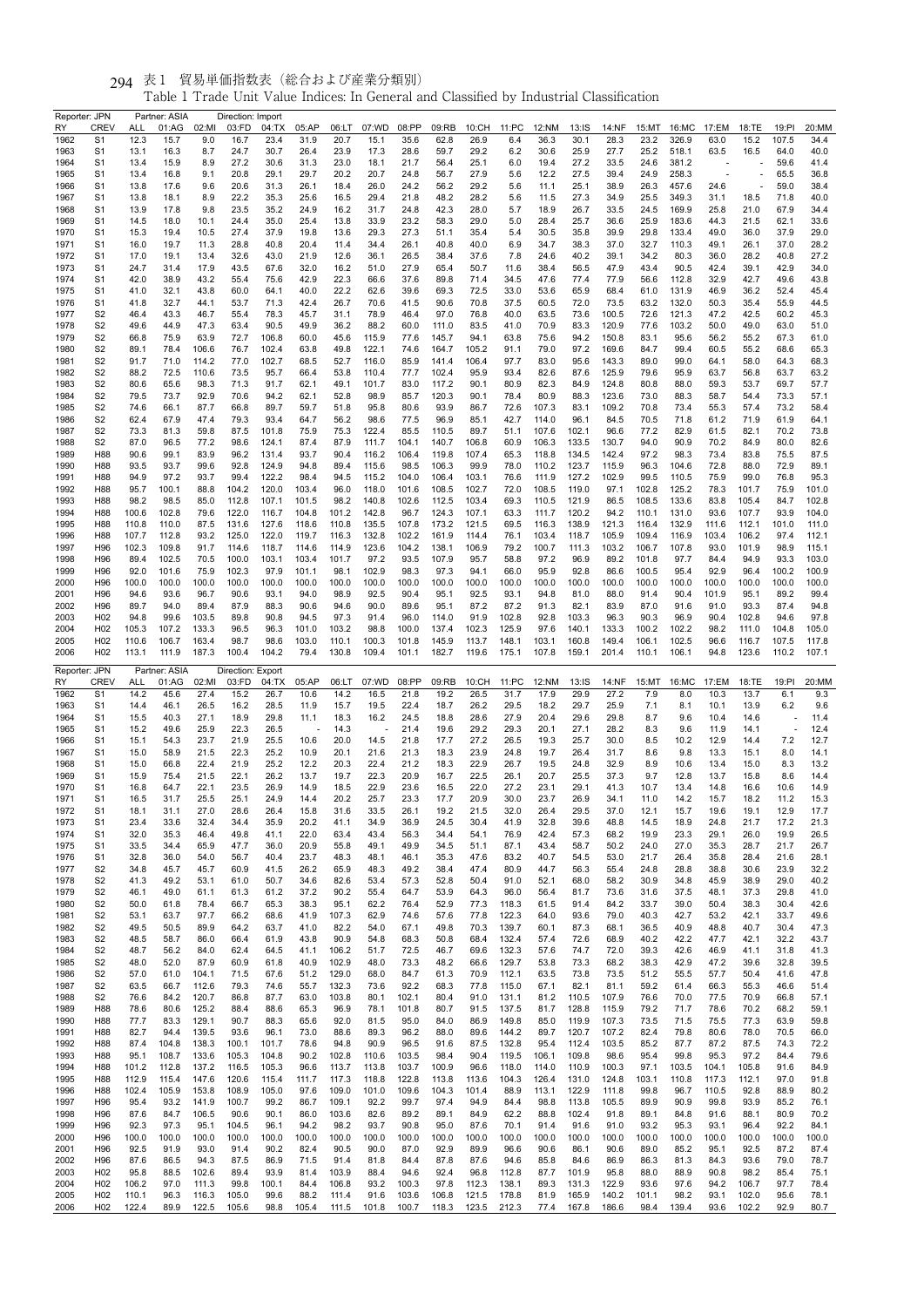| Reporter: JPN                                                                                                                                                        |                                    |                | Partner: US/CA |                | Direction: Import |                |                |                |               |                |               |                |                |               |                |                |               |                |                |                |                |                |
|----------------------------------------------------------------------------------------------------------------------------------------------------------------------|------------------------------------|----------------|----------------|----------------|-------------------|----------------|----------------|----------------|---------------|----------------|---------------|----------------|----------------|---------------|----------------|----------------|---------------|----------------|----------------|----------------|----------------|----------------|
| RY                                                                                                                                                                   | CREV                               | ALL            | 01:AG          | 02:MI          | 03:FD             | 04:TX          | 05:AP          | 06:LT          | 07:WD         | 08:PP          | 09:RB         | 10:CH          | 11:PC          | 12:NM         | 13:IS          | 14:NF          | 15:MT         | 16:MC          | 17:EM          | 18:TE          | 19:PI          | 20:MM          |
| 1962                                                                                                                                                                 | S <sub>1</sub>                     | 18.8           | 35.4           | 30.8           | 21.6              | 16.3           | 9.6            | 23.9           | 14.6          | 20.2           | 18.1          | 26.9           | 32.9           | 21.7          | 39.4           | 18.3           | 26.8          | 24.7           | 14.9           | 10.2           | 10.5           | 22.1           |
| 1963                                                                                                                                                                 | S1                                 | 19.0           | 35.2           | 29.5           | 20.1              | 19.5           | 10.2           | 22.9           | 14.2          | 19.5           | 19.9          | 25.8           | 29.0           | 17.9          | 34.1           | 18.1           | 25.6          | 26.4           | 15.0           | 16.0           | 14.0           | 24.1           |
| 1964                                                                                                                                                                 | S1                                 | 19.1           | 35.8           | 30.6           | 19.0              | 27.4           | 11.1           | 35.6           | 14.7          | 18.4           | 19.6          | 24.6           | 27.1           | 19.1          | 39.0           | 19.7           | 26.6          | 20.3           | 16.2           | 13.3           | 14.7           | 20.4           |
| 1965<br>1966                                                                                                                                                         | S1<br>S1                           | 19.5<br>19.6   | 36.0<br>36.5   | 30.9<br>32.9   | 21.2<br>23.8      | 28.9<br>27.9   | 13.7<br>14.6   | 31.2<br>32.1   | 14.5<br>14.9  | 20.4<br>19.6   | 20.3<br>19.1  | 26.5<br>26.9   | 27.3<br>26.6   | 21.0<br>22.3  | 38.2<br>34.2   | 21.7<br>26.0   | 25.7<br>22.4  | 16.4<br>16.1   | 13.0<br>18.8   | 17.6<br>7.8    | 17.2<br>14.7   | 23.0<br>22.6   |
| 1967                                                                                                                                                                 | S <sub>1</sub>                     | 19.5           | 37.5           | 32.8           | 21.4              | 25.9           | 14.5           | 22.2           | 15.7          | 20.3           | 30.9          | 25.6           | 24.4           | 21.7          | 38.7           | 24.8           | 26.8          | 16.2           | 11.0           | 6.9            | 16.9           | 21.3           |
| 1968                                                                                                                                                                 | S1                                 | 20.3           | 36.3           | 33.8           | 20.0              | 26.7           | 18.0           | 28.2           | 15.9          | 20.3           | 31.8          | 26.4           | 22.1           | 20.8          | 33.8           | 24.6           | 30.5          | 18.4           | 18.6           | 11.5           | 14.8           | 21.8           |
| 1969                                                                                                                                                                 | S1                                 | 21.6           | 37.1           | 35.1           | 22.0              | 29.3           | 19.6           | 30.8           | 17.1          | 20.1           | 34.6          | 26.5           | 20.8           | 21.1          | 36.3           | 26.4           | 25.9          | 20.5           | 30.2           | 13.2           | 15.2           | 22.7           |
| 1970                                                                                                                                                                 | S1                                 | 23.6           | 38.4           | 40.7           | 23.0              | 27.7           | 18.8           | 29.5           | 17.2          | 23.0           | 37.0          | 28.2           | 21.9           | 22.1          | 48.7           | 27.7           | 27.9          | 22.7           | 35.5           | 13.5           | 17.6           | 22.5           |
| 1971                                                                                                                                                                 | S <sub>1</sub>                     | 25.2           | 41.3           | 41.7           | 23.7              | 28.3           | 17.2           | 25.4           | 21.2          | 24.1           | 36.0          | 31.4           | 25.7           | 28.8          | 42.3           | 25.4           | 27.0          | 22.9           | 42.3           | 15.7           | 20.6           | 24.0           |
| 1972                                                                                                                                                                 | S1                                 | 26.2           | 42.0           | 43.0           | 30.0              | 28.9           | 19.5           | 34.7           | 24.1          | 25.5           | 34.9          | 35.3           | 25.1           | 33.3          | 37.0           | 26.6           | 28.1          | 24.4           | 34.7           | 16.1           | 20.8           | 23.4           |
| 1973                                                                                                                                                                 | S1                                 | 33.1           | 65.3           | 50.6           | 40.7              | 35.1           | 21.1           | 37.4           | 32.8          | 29.2           | 35.1          | 35.8           | 24.4           | 35.2          | 56.4           | 31.0           | 28.0          | 22.9           | 34.7           | 15.7           | 22.6           | 21.8           |
| 1974<br>1975                                                                                                                                                         | S1<br>S <sub>1</sub>               | 44.7<br>48.7   | 91.2<br>91.2   | 82.1<br>91.1   | 43.3<br>44.7      | 36.5<br>45.5   | 35.0<br>37.5   | 48.4<br>62.7   | 41.5<br>47.9  | 40.3<br>46.5   | 35.7<br>43.1  | 45.6<br>56.8   | 39.9<br>63.8   | 32.7<br>42.0  | 108.2<br>97.1  | 38.3<br>43.4   | 33.7<br>42.5  | 22.5<br>25.8   | 41.7<br>45.4   | 18.6<br>20.0   | 25.5<br>28.9   | 22.6<br>29.2   |
| 1976                                                                                                                                                                 | S <sub>1</sub>                     | 48.7           | 82.0           | 93.0           | 50.1              | 50.6           | 37.8           | 67.1           | 44.6          | 47.3           | 51.4          | 57.0           | 73.2           | 47.9          | 87.9           | 51.0           | 48.9          | 30.2           | 44.2           | 22.0           | 31.0           | 32.6           |
| 1977                                                                                                                                                                 | S <sub>2</sub>                     | 50.6           | 81.9           | 94.4           | 55.7              | 57.2           | 42.6           | 72.7           | 46.7          | 49.5           | 55.1          | 58.6           | 76.4           | 56.4          | 99.6           | 56.4           | 48.5          | 34.5           | 48.3           | 22.7           | 33.0           | 32.4           |
| 1978                                                                                                                                                                 | S <sub>2</sub>                     | 52.8           | 81.5           | 94.3           | 72.9              | 59.1           | 46.7           | 74.9           | 50.3          | 47.9           | 57.8          | 60.8           | 75.2           | 55.0          | 86.7           | 57.5           | 52.6          | 35.4           | 48.5           | 26.5           | 34.7           | 35.0           |
| 1979                                                                                                                                                                 | S <sub>2</sub>                     | 61.2           | 97.6           | 103.6          | 82.7              | 60.0           | 51.8           | 97.8           | 71.0          | 54.4           | 64.7          | 70.6           | 80.7           | 61.0          | 104.0          | 67.3           | 64.1          | 38.7           | 52.2           | 30.2           | 41.8           | 36.9           |
| 1980                                                                                                                                                                 | S <sub>2</sub>                     | 68.1           | 110.7          | 117.0          | 69.8              | 63.6           | 58.2           | 126.1          | 73.8          | 65.4           | 65.2          | 83.6           | 104.5          | 67.2          | 118.5          | 84.2           | 86.3          | 43.0           | 56.1           | 33.1           | 47.4           | 39.1           |
| 1981                                                                                                                                                                 | S <sub>2</sub>                     | 71.8           | 118.5          | 121.5          | 74.6              | 78.4           | 68.2           | 141.3          | 64.9          | 69.3           | 80.0          | 86.4           | 113.3          | 70.4          | 117.5          | 80.4           | 83.4          | 47.5           | 47.1           | 44.6           | 48.3           | 40.6           |
| 1982<br>1983                                                                                                                                                         | S <sub>2</sub><br>S <sub>2</sub>   | 67.4<br>67.6   | 97.5<br>97.3   | 117.7<br>111.3 | 72.9<br>68.6      | 74.3<br>82.7   | 67.9<br>59.5   | 145.3<br>141.9 | 59.1<br>57.3  | 65.8<br>59.0   | 90.8<br>88.9  | 77.7<br>74.7   | 93.1<br>83.3   | 73.0<br>71.1  | 119.7<br>122.3 | 64.5<br>68.0   | 85.6<br>87.8  | 49.4<br>51.9   | 52.0<br>59.1   | 47.0<br>58.2   | 53.6<br>60.8   | 55.7<br>57.9   |
| 1984                                                                                                                                                                 | S <sub>2</sub>                     | 69.3           | 104.9          | 106.1          | 69.2              | 85.6           | 59.8           | 148.1          | 55.6          | 63.8           | 93.3          | 75.9           | 85.3           | 78.6          | 132.6          | 71.5           | 80.8          | 59.5           | 52.8           | 51.7           | 60.0           | 57.6           |
| 1985                                                                                                                                                                 | S <sub>2</sub>                     | 67.0           | 91.0           | 101.7          | 70.6              | 79.4           | 59.2           | 117.5          | 54.5          | 57.0           | 92.9          | 76.0           | 81.2           | 78.7          | 113.7          | 60.9           | 82.0          | 60.6           | 55.3           | 63.0           | 58.6           | 60.2           |
| 1986                                                                                                                                                                 | S <sub>2</sub>                     | 66.4           | 82.6           | 98.3           | 77.9              | 78.2           | 63.9           | 112.7          | 63.1          | 61.7           | 106.5         | 77.6           | 58.1           | 80.7          | 107.8          | 63.5           | 85.4          | 63.4           | 59.4           | 47.7           | 62.0           | 62.7           |
| 1987                                                                                                                                                                 | S <sub>2</sub>                     | 73.1           | 84.6           | 101.7          | 87.0              | 76.5           | 70.1           | 124.7          | 79.2          | 74.7           | 98.6          | 80.2           | 57.0           | 88.3          | 100.4          | 77.4           | 86.5          | 70.5           | 71.2           | 65.5           | 65.7           | 67.6           |
| 1988                                                                                                                                                                 | S <sub>2</sub>                     | 83.7           | 107.0          | 112.9          | 101.1             | 101.9          | 72.9           | 95.0           | 85.2          | 87.4           | 98.5          | 89.6           | 70.0           | 90.1          | 125.5          | 113.6          | 92.7          | 72.3           | 62.5           | 67.0           | 86.4           | 71.2           |
| 1989                                                                                                                                                                 | H88                                | 87.6           | 117.0          | 119.9          | 98.1              | 98.4           | 76.2           | 84.9           | 97.4          | 96.1           | 100.1         | 89.5           | 74.2           | 92.0          | 135.1          | 115.1          | 95.4          | 76.4           | 68.1           | 73.5           | 94.5           | 76.3           |
| 1990                                                                                                                                                                 | H88<br>H88                         | 86.9           | 113.2          | 122.6<br>114.8 | 98.2<br>98.1      | 107.6<br>107.6 | 76.5<br>80.2   | 85.9<br>86.0   | 99.6          | 92.2           | 98.9<br>101.8 | 87.4           | 86.8<br>90.0   | 97.7          | 121.9<br>119.5 | 99.4<br>90.2   | 101.5<br>94.5 | 76.4<br>80.2   | 70.6           | 77.3<br>79.4   | 85.6           | 77.0           |
| 1991<br>1992                                                                                                                                                         | H88                                | 88.8<br>90.4   | 110.4<br>111.0 | 111.9          | 102.1             | 102.6          | 85.6           | 86.1           | 98.5<br>110.1 | 81.3<br>80.6   | 102.3         | 91.0<br>87.6   | 79.6           | 96.7<br>91.7  | 106.0          | 81.7           | 86.9          | 80.2           | 81.1<br>83.7   | 82.5           | 91.7<br>92.1   | 80.4<br>79.8   |
| 1993                                                                                                                                                                 | H88                                | 91.8           | 111.2          | 103.3          | 101.0             | 99.2           | 82.5           | 84.9           | 111.3         | 77.7           | 105.1         | 93.8           | 78.5           | 96.3          | 104.2          | 79.0           | 86.0          | 84.3           | 82.2           | 89.5           | 97.8           | 80.3           |
| 1994                                                                                                                                                                 | H88                                | 93.5           | 116.7          | 103.0          | 105.3             | 101.9          | 86.4           | 91.1           | 113.7         | 83.1           | 105.3         | 91.9           | 71.4           | 92.2          | 101.5          | 84.9           | 81.3          | 83.3           | 88.4           | 89.2           | 99.0           | 84.7           |
| 1995                                                                                                                                                                 | H88                                | 99.7           | 119.9          | 115.1          | 111.7             | 116.2          | 96.6           | 97.4           | 118.4         | 111.1          | 115.5         | 99.0           | 79.4           | 90.0          | 123.7          | 107.4          | 82.3          | 83.2           | 93.4           | 96.9           | 100.2          | 90.2           |
| 1996                                                                                                                                                                 | H88                                | 102.3          | 137.2          | 112.9          | 104.5             | 118.7          | 99.2           | 95.6           | 114.1         | 91.8           | 106.3         | 92.8           | 81.6           | 90.4          | 111.4          | 99.3           | 76.1          | 86.7           | 116.2          | 92.7           | 102.7          | 90.3           |
| 1997                                                                                                                                                                 | H96                                | 98.0           | 125.4          | 115.3          | 96.4              | 117.7          | 97.2           | 96.1           | 110.0         | 87.8           | 102.6         | 89.3           | 88.9           | 91.0          | 101.3          | 100.0          | 80.3          | 86.4           | 108.1          | 91.6           | 94.6           | 92.5           |
| 1998                                                                                                                                                                 | H96                                | 95.2           | 112.4          | 103.0          | 88.3              | 109.0          | 95.1           | 87.5           | 96.2          | 87.8           | 102.6         | 88.5           | 79.2           | 85.7          | 90.7           | 97.9           | 89.9          | 94.0           | 100.7          | 93.4           | 94.9           | 93.3           |
| 1999                                                                                                                                                                 | H96                                | 96.2           | 101.6          | 98.8           | 94.2              | 105.2          | 97.6           | 92.6           | 95.3          | 85.8           | 101.6         | 93.0           | 75.1           | 86.3          | 98.1           | 92.4           | 102.0         | 94.0           | 98.8           | 100.7          | 94.0           | 100.0          |
| 2000<br>2001                                                                                                                                                         | H96<br>H96                         | 100.0<br>99.1  | 100.0<br>99.8  | 100.0<br>99.6  | 100.0<br>92.6     | 100.0<br>99.0  | 100.0<br>104.3 | 100.0<br>105.1 | 100.0<br>93.1 | 100.0<br>88.6  | 100.0<br>96.3 | 100.0<br>97.3  | 100.0<br>104.2 | 100.0<br>90.0 | 100.0<br>81.5  | 100.0<br>92.4  | 100.0<br>99.5 | 100.0<br>107.8 | 100.0<br>107.4 | 100.0<br>85.1  | 100.0<br>98.3  | 100.0<br>83.7  |
| 2002                                                                                                                                                                 | H96                                | 100.9          | 103.1          | 100.0          | 89.1              | 88.2           | 108.8          | 101.6          | 87.8          | 84.1           | 97.1          | 104.0          | 98.1           | 88.4          | 75.0           | 91.3           | 97.2          | 111.7          | 102.9          | 103.0          | 99.6           | 81.2           |
| 2003                                                                                                                                                                 | H <sub>02</sub>                    | 106.9          | 115.3          | 100.8          | 94.8              | 92.1           | 112.8          | 109.1          | 88.2          | 87.7           | 98.9          | 109.1          | 110.4          | 94.8          | 70.9           | 94.9           | 99.1          | 118.4          | 106.4          | 112.6          | 99.5           | 85.8           |
| 2004                                                                                                                                                                 | H <sub>0</sub> 2                   | 115.5          | 135.9          | 98.0           | 106.0             | 94.7           | 123.6          | 111.9          | 97.7          | 91.6           | 98.6          | 118.7          | 136.4          | 96.6          | 80.7           | 121.3          | 108.2         | 118.2          | 105.8          | 117.1          | 113.4          | 88.7           |
| 2005                                                                                                                                                                 | H <sub>02</sub>                    | 116.1          | 126.6          | 107.2          | 103.1             | 88.9           | 129.1          | 110.6          | 94.3          | 90.8           | 113.8         | 126.8          | 166.7          | 103.2         | 85.6           | 125.4          | 118.9         | 117.9          | 104.9          | 123.8          | 108.8          | 90.5           |
|                                                                                                                                                                      |                                    |                |                |                |                   |                |                |                |               |                |               |                |                |               |                |                |               |                |                |                |                |                |
| 2006                                                                                                                                                                 | H <sub>02</sub>                    | 121.1          | 128.2          | 147.0          | 98.7              | 98.8           | 101.0          | 115.9          | 99.2          | 96.4           | 118.5         | 140.1          | 171.2          | 97.3          | 95.7           | 166.2          | 134.0         | 126.1          | 117.1          | 80.6           | 113.1          | 94.1           |
|                                                                                                                                                                      |                                    |                | Partner: US/CA |                | Direction: Export |                |                |                |               |                |               |                |                |               |                |                |               |                |                |                |                |                |
| Reporter: JPN<br>RY                                                                                                                                                  | <b>CREV</b>                        | ALL            | 01:AG          | 02:MI          | 03:FD             | 04:TX          | 05:AP          | 06:LT          | 07:WD         | 08:PP          | 09:RB         | 10:CH          | 11:PC          | 12:NM         | 13:IS          | 14:NF          | 15:MT         | 16:MC          | 17:EM          | 18:TE          | 19:PI          | 20:MM          |
| 1962                                                                                                                                                                 | S <sub>1</sub>                     | 11.6           | 13.0           | 493.9          | 12.3              | 28.4           | 10.2           | 5.7            | 10.4          | 62.4           | 20.5          | 17.9           | 143.5          | 9.5           | 23.6           | 12.9           | 8.3           | 11.4           | 15.6           | 9.1            | 6.3            | 17.9           |
| 1963                                                                                                                                                                 | S <sub>1</sub>                     | 11.5           | 16.3           | 336.2          | 12.0              | 28.4           | 9.7            | 5.6            | 10.7          | 64.3           | 21.7          | 16.6           | 130.6          | 9.6           | 23.0           | 12.2           | 8.1           | 11.2           | 13.6           | 9.4            | 6.7            | 19.1           |
| 1964                                                                                                                                                                 | S <sub>1</sub>                     | 11.7           | 15.0           | 84.0           | 11.4              | 28.1           | 8.6            | 5.1            | 12.9          | 69.9           | 21.6          | 17.1           | 109.1          | 9.7           | 23.3           | 14.2           | 7.8           | 11.8           | 13.6           | 10.9           |                | 22.1           |
| 1965                                                                                                                                                                 | S <sub>1</sub>                     | 11.8           | 14.7           | 49.5           | 12.2              | 27.4           |                | 5.5            | 11.5          | 62.8           | 23.1          | 16.4           | 104.5          | 10.2          | 21.6           | 14.3           | 8.6           | 12.4           | 14.3           | 10.8           |                | 23.3           |
| 1966<br>1967                                                                                                                                                         | S1<br>S1                           | 12.4<br>13.0   | 14.4<br>14.8   | 38.9<br>36.0   | 13.7<br>13.7      | 27.0<br>27.6   | 9.9<br>10.1    | 6.3<br>6.9     | 12.8<br>13.2  | 40.7<br>46.8   | 24.8<br>26.1  | 15.5<br>16.3   | 107.2<br>108.9 | 10.0<br>10.7  | 21.0<br>22.2   | 14.5<br>16.7   | 8.8<br>10.1   | 13.0<br>13.7   | 17.1<br>18.2   | 11.2<br>11.7   | 6.6<br>7.2     | 23.2<br>22.7   |
| 1968                                                                                                                                                                 | S1                                 | 13.7           | 15.0           | 34.0           | 14.3              | 29.7           | 10.9           | 7.9            | 14.3          | 41.1           | 25.0          | 16.2           | 452.4          | 11.4          | 21.4           | 16.6           | 10.3          | 17.4           | 19.5           | 13.0           | 7.0            | 21.9           |
| 1969                                                                                                                                                                 | S <sub>1</sub>                     | 14.3           | 15.6           | 48.5           | 15.6              | 30.2           | 12.4           | 9.1            | 15.3          | 41.8           | 24.6          | 15.7           | 106.6          | 12.4          | 22.6           | 17.6           | 10.8          | 19.2           | 20.1           | 12.9           | 7.7            | 22.4           |
| 1970                                                                                                                                                                 | S <sub>1</sub>                     | 15.2           | 16.9           | 46.4           | 16.3              | 31.0           | 13.5           | 10.7           | 14.8          | 38.3           | 25.3          | 17.0           | 107.4          | 13.3          | 25.8           | 19.3           | 12.1          | 19.6           | 20.0           | 13.6           | 8.5            | 24.4           |
| 1971                                                                                                                                                                 | 51                                 | 16.2           | 19.1           | 53.5           | 19.3              | 30.4           | 13.9           | 12.8           | 16.4          | 38.2           | 26.3          | 17.1           | 124.9          | 14.1          | 27.1           | 16.5           | 12.3          | 20.1           | 21.5           | 15.3           | 9.5            | 26.4           |
|                                                                                                                                                                      | S <sub>1</sub>                     | 18.9           | 24.0           | 43.6           | 20.9              | 33.0           | 15.3           | 15.0           | 20.2          | 42.7           | 29.8          | 18.6           | 130.9          | 16.1          | 28.3           | 16.9           | 14.0          | 23.3           | 25.9           | 18.8           | 11.5           | 30.0           |
|                                                                                                                                                                      | S <sub>1</sub>                     | 23.0           | 27.2           | 45.6           | 22.4              | 40.1           | 19.0           | 18.0           | 27.7          | 47.8           | 33.1          | 21.3           | 174.1          | 19.9          | 33.0           | 21.5           | 17.9          | 27.4           | 33.1           | 22.4           | 14.8           | 36.5           |
|                                                                                                                                                                      | S1<br>S1                           | 30.1<br>30.9   | 30.8<br>31.6   | 50.0<br>51.3   | 25.2<br>28.0      | 45.9<br>41.7   | 23.2<br>23.0   | 21.5<br>25.4   | 34.5<br>36.7  | 42.6<br>49.7   | 43.8<br>46.8  | 31.1<br>29.1   | 174.4<br>223.0 | 25.9<br>24.7  | 57.6<br>54.7   | 29.0<br>24.1   | 28.1<br>26.4  | 32.9<br>37.4   | 40.0<br>38.2   | 26.0<br>29.5   | 19.3<br>21.0   | 47.7<br>47.0   |
|                                                                                                                                                                      | S1                                 | 30.5           | 31.8           | 50.7           | 33.1              | 47.2           | 25.1           | 29.5           | 34.2          | 54.5           | 46.5          | 29.6           | 183.1          | 26.2          | 48.1           | 25.4           | 24.2          | 35.9           | 37.7           | 29.9           | 20.0           | 54.9           |
|                                                                                                                                                                      | S <sub>2</sub>                     | 33.5           | 37.6           | 42.3           | 38.5              | 48.1           | 24.8           | 36.5           | 34.2          | 54.7           | 49.9          | 31.5           | 213.4          | 31.6          | 52.0           | 28.2           | 26.7          | 38.2           | 41.4           | 33.0           | 23.2           | 65.0           |
|                                                                                                                                                                      | S <sub>2</sub>                     | 40.7           | 51.9           | 31.6           | 41.3              | 60.8           | 27.9           | 46.6           | 41.5          | 66.3           | 56.5          | 35.3           | 195.4          | 38.4          | 62.4           | 29.9           | 32.1          | 44.0           | 49.2           | 41.7           | 29.7           | 79.1           |
|                                                                                                                                                                      | S <sub>2</sub>                     | 44.8           | 44.0           | 32.0           | 42.7              | 76.7           | 33.7           | 56.2           | 40.1          | 72.8           | 61.1          | 42.0           | 206.5          | 39.3          | 71.0           | 38.9           | 35.2          | 46.7           | 55.2           | 44.8           | 33.3           | 92.6           |
|                                                                                                                                                                      | S <sub>2</sub>                     | 47.8           | 46.5           | 43.7           | 48.3              | 77.9           | 36.4           | 57.7           | 40.3          | 74.2           | 71.0          | 51.1           | 232.7          | 44.3          | 78.7           | 45.9           | 36.6          | 48.6           | 56.8           | 47.3           | 34.5           | 110.0          |
|                                                                                                                                                                      | S <sub>2</sub><br>S <sub>2</sub>   | 54.1<br>46.2   | 46.7<br>45.0   | 50.9<br>49.5   | 54.0<br>51.7      | 82.3<br>74.4   | 41.4<br>43.2   | 61.1<br>50.7   | 40.8<br>40.2  | 73.0<br>71.2   | 76.0<br>74.8  | 53.9<br>53.5   | 209.7<br>193.5 | 43.8<br>42.1  | 101.5<br>105.1 | 45.4<br>43.3   | 38.3<br>39.6  | 51.5<br>51.5   | 60.9<br>58.3   | 55.8<br>34.9   | 39.0<br>39.0   | 116.9<br>121.2 |
|                                                                                                                                                                      | S <sub>2</sub>                     | 45.4           | 46.1           | 43.2           | 45.8              | 71.9           | 41.4           | 55.2           | 42.5          | 78.4           | 71.5          | 55.6           | 177.8          | 39.0          | 82.4           | 40.9           | 37.1          | 50.3           | 55.4           | 36.7           | 37.6           | 108.4          |
|                                                                                                                                                                      | S <sub>2</sub>                     | 45.9           | 51.6           | 43.3           | 52.3              | 74.6           | 44.1           | 56.6           | 37.8          | 70.2           | 69.7          | 55.6           | 174.6          | 39.5          | 85.2           | 45.2           | 41.4          | 50.2           | 54.1           | 37.8           | 37.6           | 104.4          |
|                                                                                                                                                                      | S <sub>2</sub>                     | 46.2           | 48.1           | 35.2           | 54.6              | 70.8           | 43.5           | 53.6           | 36.3          | 65.3           | 65.1          | 55.2           | 174.0          | 39.3          | 88.7           | 42.0           | 43.3          | 49.8           | 53.3           | 38.3           | 41.5           | 111.3          |
|                                                                                                                                                                      | S <sub>2</sub>                     | 54.3           | 69.5           | 38.4           | 66.7              | 80.6           | 48.0           | 63.9           | 42.8          | 78.3           | 73.7          | 61.2           | 160.4          | 46.6          | 88.5           | 42.8           | 51.0          | 58.1           | 62.3           | 47.9           | 51.1           | 70.1           |
|                                                                                                                                                                      | S <sub>2</sub>                     | 64.4           | 73.3           | 52.7           | 68.2              | 87.7           | 54.1           | 69.3           | 54.4          | 94.1           | 76.3          | 66.1           | 138.5          | 51.5          | 92.5           | 48.5           | 54.0          | 63.6           | 71.7           | 61.5           | 60.3           | 83.1           |
|                                                                                                                                                                      | S <sub>2</sub>                     | 70.2           | 73.7           | 52.8           | 70.5              | 95.8           | 66.4           | 76.7           | 67.3          | 113.5          | 79.8          | 70.5           | 74.7           | 62.4          | 107.5          | 67.5           | 68.1          | 71.9           | 74.4           | 65.1           | 73.8           | 91.3           |
|                                                                                                                                                                      | H88                                | 72.3           | 78.1           | 59.1           | 71.2              | 97.8           | 74.4           | 83.4           | 55.6          | 112.9          | 83.7          | 71.7           | 101.5          | 62.8          | 114.0          | 76.3           | 74.7          | 74.9           | 77.8           | 66.6           | 72.7           | 93.4           |
|                                                                                                                                                                      | H88<br>H88                         | 71.9<br>76.7   | 79.0<br>91.8   | 64.4<br>57.3   | 70.3<br>76.2      | 94.8<br>100.1  | 77.4<br>83.3   | 83.2<br>70.9   | 52.9<br>55.9  | 97.9<br>102.5  | 84.0<br>85.8  | 71.7<br>76.7   | 92.7<br>85.6   | 63.1<br>71.7  | 111.3<br>111.7 | 68.6<br>70.3   | 70.9<br>83.1  | 74.6<br>80.8   | 73.7<br>79.2   | 67.8<br>72.0   | 71.3<br>75.0   | 91.8<br>101.5  |
| 1972<br>1973<br>1974<br>1975<br>1976<br>1977<br>1978<br>1979<br>1980<br>1981<br>1982<br>1983<br>1984<br>1985<br>1986<br>1987<br>1988<br>1989<br>1990<br>1991<br>1992 | H88                                | 80.9           | 86.5           | 60.5           | 82.2              | 101.5          | 89.9           | 76.3           | 60.6          | 106.6          | 89.1          | 80.2           | 87.3           | 72.8          | 111.2          | 74.7           | 88.2          | 83.4           | 85.2           | 77.7           | 78.8           | 104.8          |
|                                                                                                                                                                      | H88                                | 89.4           | 99.9           | 57.5           | 82.8              | 101.0          | 96.5           | 82.5           | 72.3          | 118.9          | 93.3          | 83.2           | 81.5           | 77.7          | 114.0          | 76.0           | 93.9          | 92.7           | 92.5           | 86.7           | 86.4           | 112.5          |
|                                                                                                                                                                      | H88                                | 99.9           | 95.3           | 69.6           | 90.0              | 100.8          | 99.7           | 89.7           | 81.0          | 124.0          | 98.2          | 87.7           | 92.8           | 87.0          | 113.4          | 84.2           | 99.4          | 109.1          | 102.9          | 95.9           | 94.3           | 121.3          |
|                                                                                                                                                                      | H88                                | 107.6          | 106.8          | 82.3           | 95.9              | 106.3          | 101.3          | 99.5           | 92.2          | 143.2          | 106.9         | 100.7          | 98.0           | 97.7          | 123.3          | 101.6          | 110.2         | 115.8          | 109.8          | 104.3          | 99.2           | 124.8          |
|                                                                                                                                                                      | H88                                | 101.6          | 78.1           | 73.9           | 88.8              | 108.4          | 98.0           | 96.2           | 87.1          | 133.9          | 108.8         | 103.1          | 103.6          | 102.5         | 108.3          | 99.5           | 111.4         | 109.2          | 102.2          | 98.7           | 94.3           | 98.7           |
|                                                                                                                                                                      | H96                                | 94.7           | 88.6           | 82.1           | 87.3              | 104.6          | 96.4           | 92.1           | 85.7          | 103.8          | 103.6         | 105.2          | 84.1           | 96.3          | 104.3          | 90.4           | 100.4         | 99.3           | 91.4           | 94.1           | 92.2           | 80.6           |
|                                                                                                                                                                      | H96                                | 89.9           | 66.6           | 71.2           | 85.3              | 96.3           | 94.5           | 79.4           | 92.5          | 96.1           | 99.0          | 98.7           | 79.7           | 90.9          | 95.6           | 89.6           | 94.0          | 88.5           | 86.7           | 95.8           | 87.3           | 73.8           |
|                                                                                                                                                                      | H96                                | 94.3           | 80.9           | 75.2           | 93.7              | 96.0           | 97.7           | 83.6           | 96.9          | 102.0          | 99.0          | 95.9           | 78.3           | 88.8          | 95.5           | 89.5           | 94.6          | 92.0           | 92.5           | 97.1           | 96.7           | 87.5           |
|                                                                                                                                                                      | H96<br>H96                         | 100.0<br>94.1  | 100.0<br>107.5 | 100.0<br>86.9  | 100.0<br>89.4     | 100.0<br>94.0  | 100.0<br>94.6  | 100.0<br>84.7  | 100.0<br>88.4 | 100.0<br>97.9  | 100.0<br>99.4 | 100.0<br>99.2  | 100.0<br>99.3  | 100.0<br>94.7 | 100.0<br>98.7  | 100.0<br>96.7  | 100.0<br>96.6 | 100.0<br>93.7  | 100.0<br>92.6  | 100.0<br>97.5  | 100.0<br>101.0 | 100.0<br>109.9 |
| 1993<br>1994<br>1995<br>1996<br>1997<br>1998<br>1999<br>2000<br>2001<br>2002                                                                                         | H96                                | 92.7           | 108.2          | 71.1           | 88.9              | 85.2           | 99.8           | 77.6           | 82.9          | 94.6           | 95.5          | 100.6          | 85.9           | 91.2          | 102.9          | 99.2           | 93.2          | 90.9           | 84.3           | 97.0           | 98.7           | 101.3          |
| 2003                                                                                                                                                                 | H <sub>02</sub>                    | 95.6           | 118.3          | 74.5           | 90.3              | 84.6           | 104.6          | 83.8           | 80.7          | 96.0           | 97.0          | 107.7          | 100.4          | 95.6          | 108.5          | 97.0           | 95.8          | 94.9           | 84.7           | 98.8           | 101.1          | 113.8          |
| 2004<br>2005                                                                                                                                                         | H <sub>02</sub><br>H <sub>02</sub> | 101.1<br>106.2 | 110.0<br>88.0  | 45.9<br>25.2   | 101.0<br>102.6    | 87.9<br>89.2   | 102.3<br>93.0  | 104.3<br>108.5 | 88.6<br>87.6  | 100.0<br>105.0 | 99.8<br>95.0  | 110.8<br>117.6 | 144.5<br>222.9 | 88.2<br>88.6  | 123.1<br>156.8 | 106.4<br>122.3 | 94.2<br>100.2 | 103.3<br>106.5 | 88.3<br>88.7   | 100.1<br>104.0 | 102.5<br>100.8 | 125.0<br>121.1 |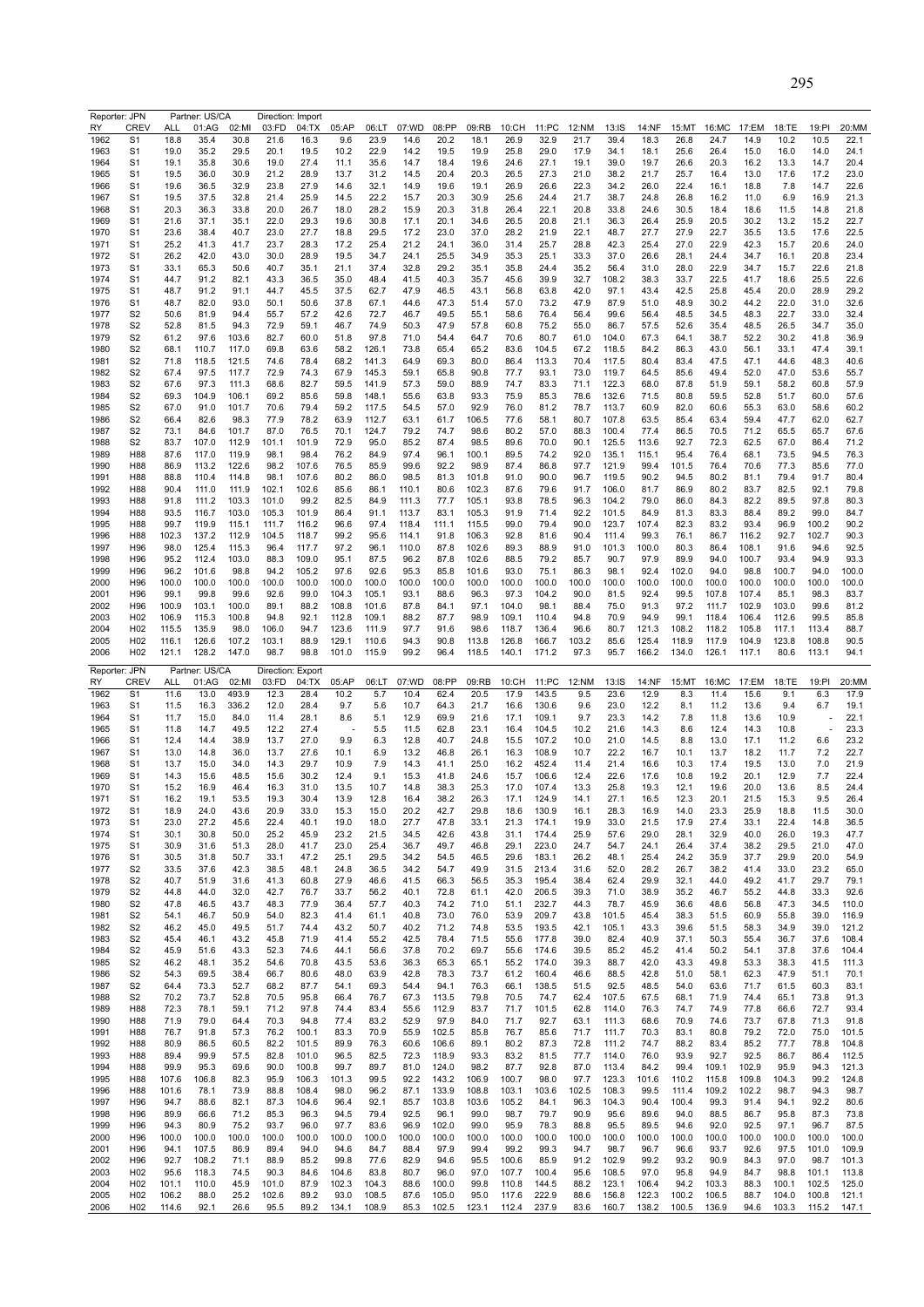| 貿易単価指数表(総合および産業分類別)<br>296 表1 |  |  |  |  |  |
|-------------------------------|--|--|--|--|--|
|-------------------------------|--|--|--|--|--|

| Reporter: KOR | <b>CREV</b>                        |                | Partner: World<br>01:AG |                | Direction: Import<br>03:FD |                | 05:AP          |                | 06:LT 07:WD    | 08:PP          | 09:RB          | 10:CH          | 11:PC          |                |                |                |                |               |                |                |                | 20:MM          |
|---------------|------------------------------------|----------------|-------------------------|----------------|----------------------------|----------------|----------------|----------------|----------------|----------------|----------------|----------------|----------------|----------------|----------------|----------------|----------------|---------------|----------------|----------------|----------------|----------------|
| RY<br>1962    | S <sub>1</sub>                     | ALL<br>8.7     | 43.2                    | 02:MI<br>15.3  | 21.9                       | 04:TX<br>42.1  | 47.9           |                | 88.0           | 25.2           | 61.1           | 33.2           | 39.6           | 12:NM<br>22.6  | 13:IS<br>27.0  | 14:NF<br>21.5  | 15:MT<br>28.9  | 16:MC<br>9.4  | 17:EM<br>2.3   | 18:TE<br>12.4  | 19:PI<br>4.8   | 55.2           |
| 1963          | S <sub>1</sub>                     | 8.5            | 46.3                    |                | 23.7                       | 49.1           |                |                | 75.2           | 19.7           | 53.6           | 26.1           | 32.1           | 21.6           | 28.4           |                |                | 9.6           | 2.5            | 12.3           | 5.1            |                |
| 1964          | S <sub>1</sub>                     | 12.4           | 92.1                    | 17.4           | 28.7                       | 50.3           | 41.8           | 10.7           | 55.8           | 18.7           | 46.8           | 39.6           | 32.7           | 45.6           | 31.1           | 22.1           | 35.7           | 10.3          | 3.1            | 9.8            | 5.5            | 101.8          |
| 1965          | S <sub>1</sub>                     | 10.7           | 50.9                    | 16.5           | 26.1                       | 46.7           | 31.7           | 14.6           | 65.5           | 22.4           | 50.9           | 36.4           | 33.5           | 40.5           | 29.9           | 25.6           | 46.7           | 9.2           | 3.0            | 11.7           | 6.4            | 79.2           |
| 1966          | S <sub>1</sub>                     | 12.8           | 69.5                    | 11.9           | 24.5                       | 44.8           | 33.1           | 19.1           | 74.7           | 20.2           | 48.4           | 54.3           | 33.8           | 29.6           | 29.9           | 26.7           | 36.6           | 9.7           | 3.8            | 15.1           | 5.1            | 90.1           |
| 1967          | S <sub>1</sub>                     | 12.6           | 46.1                    | 17.9           | 31.2                       | 45.7           | 29.6           | 21.4           | 77.3           | 22.0           | 44.6           | 43.7           | 33.4           | 29.1           | 36.4           | 25.1           | 35.8           | 11.8          | 3.4            | 16.5           | 3.5            | 92.6           |
| 1968          | S <sub>1</sub>                     | 13.2<br>12.6   | 60.8<br>43.0            | 7.1            | 28.0<br>30.7               | 40.9<br>45.1   | 35.8<br>39.4   | 18.0<br>19.9   | 135.2<br>101.1 | 24.9<br>24.9   | 40.7<br>52.2   | 37.2<br>33.8   | 38.0           | 27.9<br>27.5   | 29.5<br>34.6   | 24.9<br>25.4   | 36.7<br>34.3   | 14.3<br>13.2  | 4.0            | 17.1<br>15.5   | 5.0<br>6.3     | 90.4           |
| 1969<br>1970  | S <sub>1</sub><br>S <sub>1</sub>   | 14.2           | 45.6                    | 7.5<br>7.7     | 33.4                       | 48.4           | 33.6           | 24.8           | 100.5          | 27.8           | 50.3           | 43.3           | 28.5<br>31.8   | 30.1           | 41.8           | 29.2           | 42.0           | 15.0          | 4.8<br>5.0     | 19.1           | 7.4            | 86.2<br>78.1   |
| 1971          | S <sub>1</sub>                     | 14.3           | 44.5                    | 8.2            | 34.9                       | 49.1           | 40.1           | 16.7           | 103.5          | 26.8           | 38.1           | 41.1           | 30.2           | 35.3           | 36.6           | 27.3           | 25.9           | 16.3          | 7.1            | 16.4           | 9.2            | 74.7           |
| 1972          | S <sub>1</sub>                     | 16.1           | 44.1                    | 9.3            | 39.2                       | 54.3           | 46.0           | 13.8           | 126.7          | 21.6           | 36.7           | 46.5           | 23.2           | 28.8           | 38.6           | 31.4           | 42.7           | 20.2          | 8.6            | 20.9           | 12.2           | 76.3           |
| 1973          | S <sub>1</sub>                     | 20.9           | 69.1                    | 10.4           | 52.6                       | 77.4           | 53.1           | 25.0           | 98.0           | 35.2           | 61.9           | 55.8           | 28.9           | 32.4           | 50.7           | 35.0           | 44.6           | 20.7          | 11.2           | 24.0           | 12.2           | 88.6           |
| 1974          | S <sub>1</sub>                     | 33.4           | 100.4                   | 32.2           | 90.4                       | 88.1           | 69.8           | 42.7           | 102.1          | 63.4           | 79.4           | 90.1           | 52.0           | 39.9           | 77.0           | 51.4           | 52.4           | 27.4          | 10.6           | 32.7           | 15.4           | 84.5           |
| 1975          | S <sub>1</sub>                     | 36.7           | 93.9                    | 39.6           | 90.8                       | 80.9           | 67.0           | 42.2           | 88.5           | 58.2           | 60.5           | 87.3           | 59.5           | 47.4           | 71.5           | 42.4           | 65.7           | 32.1          | 13.5           | 47.5           | 19.4           | 125.6          |
| 1976          | S <sub>1</sub>                     | 36.4           | 91.8                    | 41.6           | 80.0                       | 87.9           | 63.9           | 37.4           | 133.2          | 49.6           | 75.4           | 80.5           | 67.9           | 61.1           | 62.8           | 41.0           | 51.7           | 33.6          | 13.1           | 50.5           | 18.9           | 119.5          |
| 1977          | S <sub>2</sub>                     | 36.7           | 94.2                    | 42.9           | 82.0                       | 88.1           | 79.5           | 45.9           | 115.6          | 51.7           | 79.0           | 75.1           | 56.9           | 49.9           | 62.3           | 40.6           | 36.7           | 37.4          | 12.7           | 52.7           | 11.7           | 92.8           |
| 1978<br>1979  | S <sub>2</sub><br>S <sub>2</sub>   | 41.0           | 90.5<br>116.5           | 44.2<br>55.6   | 86.2<br>107.5              | 104.9<br>125.2 | 81.9<br>122.5  | 63.6<br>87.8   | 77.9<br>106.7  | 53.3<br>60.8   | 97.6<br>115.7  | 78.5<br>84.1   | 56.9<br>76.7   | 68.1<br>56.9   | 72.6<br>84.9   | 45.1<br>60.8   | 54.8<br>92.1   | 41.7<br>50.3  | 18.9<br>22.2   | 39.3<br>29.6   | 28.6<br>27.5   | 110.1<br>113.5 |
| 1980          | S <sub>2</sub>                     | 48.7<br>63.5   | 138.0                   | 94.9           | 139.6                      | 132.6          | 145.2          | 84.1           | 109.5          | 54.4           | 140.8          | 101.5          | 104.2          | 72.1           | 75.0           | 67.3           | 69.4           | 56.6          | 23.9           | 56.7           | 28.4           | 117.4          |
| 1981          | S <sub>2</sub>                     | 64.6           | 135.2                   | 107.1          | 129.9                      | 132.1          | 155.7          | 81.9           | 92.8           | 61.7           | 123.5          | 87.9           | 118.0          | 67.9           | 58.6           | 62.2           | 69.9           | 57.4          | 25.1           | 59.5           | 20.0           | 137.4          |
| 1982          | S <sub>2</sub>                     | 64.1           | 119.4                   | 102.1          | 102.3                      | 128.9          | 170.7          | 67.6           | 94.9           | 71.4           | 90.4           | 91.7           | 107.1          | 72.5           | 95.1           | 50.1           | 65.6           | 60.6          | 25.9           | 43.5           | 31.0           | 138.8          |
| 1983          | S <sub>2</sub>                     | 62.6           | 113.3                   | 91.7           | 80.6                       | 109.8          | 190.1          | 72.2           | 104.0          | 67.5           | 107.9          | 86.8           | 105.6          | 79.0           | 79.9           | 59.2           | 57.1           | 64.2          | 28.4           | 50.5           | 39.7           | 140.8          |
| 1984          | S <sub>2</sub>                     | 64.0           | 122.3                   | 89.9           | 102.4                      | 122.1          | 187.7          | 98.5           | 65.9           | 75.0           | 106.7          | 85.0           | 104.8          | 87.8           | 77.4           | 83.0           | 56.7           | 61.5          | 27.3           | 55.4           | 36.1           | 142.1          |
| 1985          | S <sub>2</sub>                     | 62.4           | 104.0                   | 85.8           | 85.9                       | 110.9          | 166.8          | 103.8          | 106.4          | 65.0           | 93.2           | 82.1           | 87.0           | 87.5           | 77.1           | 64.4           | 58.2           | 65.9          | 28.7           | 57.4           | 37.6           | 131.7          |
| 1986          | S <sub>2</sub>                     | 58.0           | 90.2                    | 56.8           | 93.8                       | 114.7          | 203.1          | 108.3          | 108.1          | 66.8           | 100.4          | 83.4           | 70.8           | 88.8           | 69.7           | 68.2           | 66.4           | 72.8          | 34.3           | 38.4           | 42.1           | 139.7          |
| 1987          | S <sub>2</sub><br>S <sub>2</sub>   | 64.7<br>73.9   | 93.4                    | 58.8<br>65.1   | 103.3                      | 121.1<br>137.5 | 283.3          | 116.1          | 108.0<br>100.1 | 93.3           | 109.7          | 90.2<br>110.0  | 68.0<br>57.1   | 100.5<br>108.9 | 83.2           | 58.3<br>122.6  | 82.8<br>89.3   | 81.9          | 40.4           | 55.1<br>52.6   | 45.7           | 163.3          |
| 1988<br>1989  | H88                                | 81.3           | 117.3<br>131.2          | 72.4           | 119.9<br>120.6             | 141.4          | 264.4<br>270.9 | 118.5<br>120.2 | 103.8          | 104.3<br>104.4 | 128.8<br>120.5 | 111.4          | 54.6           | 116.1          | 101.8<br>131.8 | 111.1          | 99.5           | 85.5<br>91.9  | 39.9<br>51.2   | 56.9           | 64.2<br>71.2   | 136.8<br>132.2 |
| 1990          | H88                                | 83.8           | 124.5                   | 84.5           | 121.8                      | 143.2          | 254.5          | 109.7          | 102.3          | 97.5           | 116.5          | 104.3          | 70.7           | 103.4          | 113.6          | 101.6          | 98.1           | 96.4          | 56.7           | 57.0           | 68.7           | 127.3          |
| 1991          | H88                                | 85.9           | 113.0                   | 81.3           | 107.9                      | 146.4          | 206.0          | 109.9          | 103.7          | 89.1           | 116.9          | 106.1          | 70.6           | 102.5          | 118.4          | 104.9          | 111.1          | 96.7          | 63.8           | 74.2           | 74.3           | 129.1          |
| 1992          | H88                                | 88.7           | 116.8                   | 76.8           | 113.1                      | 136.8          | 184.0          | 105.7          | 100.2          | 87.6           | 119.6          | 105.5          | 67.8           | 121.3          | 109.6          | 97.5           | 109.7          | 107.6         | 74.0           | 77.0           | 85.6           | 137.1          |
| 1993          | H88                                | 87.8           | 109.3                   | 69.0           | 109.5                      | 118.8          | 154.3          | 104.6          | 135.3          | 78.7           | 120.3          | 106.3          | 62.6           | 115.9          | 113.1          | 89.7           | 112.4          | 115.5         | 69.0           | 83.5           | 97.0           | 129.4          |
| 1994          | H88                                | 89.6           | 113.1                   | 64.6           | 114.5                      | 124.6          | 152.2          | 104.3          | 134.2          | 83.5           | 131.0          | 109.4          | 58.7           | 129.1          | 108.9          | 97.4           | 106.0          | 117.0         | 74.5           | 92.5           | 104.6          | 121.9          |
| 1995          | H88                                | 99.6           | 128.4                   | 71.8           | 125.6                      | 143.8          | 162.9          | 114.0          | 132.3          | 126.5          | 159.6          | 124.8          | 68.1           | 135.7          | 127.4          | 128.1          | 106.9          | 121.6         | 81.6           | 96.1           | 112.4          | 137.8          |
| 1996          | H88                                | 101.6          | 149.3                   | 82.2           | 125.2                      | 137.4          | 168.7          | 127.5          | 137.4          | 99.6           | 155.9          | 116.6          | 77.0           | 141.4          | 121.8          | 114.0          | 107.8          | 109.4         | 96.4           | 104.5          | 99.2           | 136.7          |
| 1997          | H96                                | 98.0           | 135.5                   | 80.6           | 119.7                      | 128.9          | 166.2          | 129.0          | 125.1          | 87.2           | 132.0          | 110.4          | 79.3           | 120.7          | 114.8          | 110.1          | 101.3          | 102.1         | 98.9           | 109.4          | 93.8           | 127.9          |
| 1998<br>1999  | H96<br>H96                         | 86.9<br>87.2   | 112.8<br>98.8           | 58.0<br>66.3   | 107.3<br>95.9              | 110.3<br>99.7  | 123.9<br>103.0 | 107.0<br>92.5  | 98.3<br>97.4   | 80.3<br>78.7   | 109.2<br>97.5  | 98.1<br>92.7   | 58.3<br>65.5   | 109.3<br>103.6 | 104.7<br>87.0  | 93.7<br>87.7   | 104.9<br>110.4 | 99.0<br>99.6  | 97.7<br>98.2   | 105.1<br>107.2 | 92.7<br>96.4   | 105.8<br>98.6  |
| 2000          | H96                                | 100.0          | 100.0                   | 100.0          | 100.0                      | 100.0          | 100.0          | 100.0          | 100.0          | 100.0          | 100.0          | 100.0          | 100.0          | 100.0          | 100.0          | 100.0          | 100.0          | 100.0         | 100.0          | 100.0          | 100.0          | 100.0          |
| 2001          | H96                                | 91.2           | 103.7                   | 90.1           | 91.0                       | 94.9           | 90.2           | 102.5          | 91.8           | 74.5           | 92.2           | 94.6           | 100.3          | 90.0           | 87.4           | 91.4           | 88.9           | 85.1          | 89.6           | 103.1          | 90.2           | 95.3           |
| 2002          | H96                                | 91.3           | 102.5                   | 88.1           | 89.3                       | 87.4           | 85.5           | 91.6           | 93.2           | 77.5           | 88.3           | 92.2           | 91.3           | 73.1           | 89.4           | 85.4           | 77.1           | 76.8          | 103.6          | 110.7          | 89.2           | 97.7           |
| 2003          | H <sub>02</sub>                    | 101.0          | 112.6                   | 101.8          | 93.6                       | 94.2           | 88.8           | 93.4           | 95.8           | 83.5           | 102.1          | 101.0          | 109.8          | 75.8           | 108.9          | 95.5           | 76.9           | 80.2          | 116.3          | 118.9          | 86.9           | 101.2          |
| 2004          | H <sub>02</sub>                    | 117.2          | 142.8                   | 144.4          | 100.7                      | 101.6          | 86.4           | 96.1           | 105.2          | 89.2           | 117.0          | 114.7          | 135.5          | 79.4           | 157.8          | 127.8          | 82.2           | 84.0          | 115.0          | 128.3          | 92.2           | 97.1           |
| 2005          | H <sub>02</sub>                    | 129.0          | 130.7                   | 199.7          | 108.9                      | 96.8           | 110.7          | 89.0           | 103.7          | 90.9           | 122.1          | 127.2          | 171.7          | 69.3           | 182.5          | 145.0          | 84.7           | 70.4          | 118.9          | 127.5          | 72.6           | 112.4          |
|               | H <sub>02</sub>                    | 142.2          | 133.4                   |                | 114.7                      |                | 90.3           | 100.6          | 116.2          | 96.4           | 144.2          | 133.4          | 206.7          | 85.2           | 174.3          | 197.6          | 85.5           | 81.1          | 114.1          | 112.0          | 86.0           | 100.3          |
| 2006          |                                    |                |                         | 242.1          |                            | 100.2          |                |                |                |                |                |                |                |                |                |                |                |               |                |                |                |                |
| Reporter: KOR |                                    |                | Partner: World          |                | Direction: Export          |                |                |                |                |                |                |                |                |                |                |                |                |               |                |                |                |                |
| RY            | CREV                               | ALL            | 01:AG                   | 02:MI          | 03:FD                      | 04:TX          | 05:AP          | 06:LT          | 07:WD          | 08:PP          | 09:RB          | 10:CH          | 11:PC          | 12:NM          | 13:IS          | 14:NF          | 15:MT          | 16:MC         | 17:EM          | 18:TE          | 19:PI          | 20:MM          |
| 1962          | S <sub>1</sub>                     | 11.9           | 8.7                     | 20.7           | 14.4                       | 6.9            | 17.2           | 6.6            | 102.8          | 19.0           |                | 42.7           |                | 21.2           | 45.5           | 27.1           | 37.3           | 13.3          | 52.4           | 41.9           | 29.1           | 120.9          |
| 1963          | S <sub>1</sub>                     | 16.7           | 9.4                     | 19.5           | 13.7                       | 21.8           |                |                |                |                |                |                |                |                |                |                |                |               |                |                |                |                |
| 1964          | S <sub>1</sub>                     | 17.9           | 9.6                     | 26.4           | 14.7                       | 25.9           | 18.2           | 8.7            | 55.5           | 18.5           | 26.0           | 36.7           |                | 20.7           | 44.9           | 21.0           | 38.7           | 17.6          | 74.7           | 17.1           | 27.0           | 105.8          |
| 1965<br>1966  | S <sub>1</sub><br>S <sub>1</sub>   | 20.1<br>21.7   | 10.8<br>10.5            | 35.4<br>38.2   | 15.4<br>12.2               | 34.0<br>41.0   | 17.9<br>21.5   | 5.9<br>7.1     | 23.8<br>25.3   | 12.6<br>30.7   | 27.4<br>28.7   | 28.7<br>37.6   | 7.3<br>24.2    | 28.4<br>22.6   | 54.9<br>58.7   | 25.8<br>34.6   | 41.8<br>24.0   | 19.0<br>18.6  | 85.7<br>135.4  | 29.0<br>51.1   | 28.2<br>17.7   | 147.8<br>152.9 |
| 1967          | S <sub>1</sub>                     | 21.5           | 13.6                    | 39.3           | 9.4                        | 39.6           | 22.9           | 7.9            | 25.4           | 32.3           | 29.2           | 40.8           | 9.9            | 30.9           | 44.0           | 48.3           | 46.2           | 20.7          | 105.0          | 60.1           | 19.1           | 116.2          |
| 1968          | S <sub>1</sub>                     | 24.1           | 12.6                    | 42.7           | 15.7                       | 38.0           | 27.0           | 8.0            | 30.8           | 37.2           | 29.2           | 35.8           | 13.7           | 23.8           | 51.5           | 40.2           | 46.0           | 22.3          | 134.6          | 54.1           | 30.8           | 103.9          |
| 1969          | S <sub>1</sub>                     | 25.0           | 17.0                    | 44.6           | 17.5                       | 38.7           | 25.0           | 9.4            | 29.2           | 38.9           | 26.3           | 35.0           | 5.8            | 24.4           | 47.2           | 70.0           | 48.8           | 23.9          | 187.9          | 105.4          | 30.0           | 93.9           |
| 1970          | S <sub>1</sub>                     | 25.8           | 22.8                    | 38.5           | 20.2                       | 41.3           | 31.1           | 10.2           | 27.6           | 38.4           | 28.5           | 31.2           | 6.1            | 22.1           | 53.6           | 69.3           | 49.5           | 20.1          | 130.1          | 134.2          | 31.2           | 76.5           |
| 1971          | S <sub>1</sub>                     | 25.3           | 23.5                    | 49.1           | 22.0                       | 42.3           | 32.0           | 10.8           | 29.6           | 27.8           | 29.0           | 29.1           | 5.9            | 24.1           | 46.7           | 51.5           | 47.2           | 25.0          | 64.0           | 109.0          | 32.2           | 60.8           |
| 1972          | S <sub>1</sub>                     | 26.1           | 16.5                    | 43.3           | 22.7                       | 46.5           | 36.7           | 11.4           | 24.6           | 37.9           | 31.0           | 30.4           | 5.7            | 22.8           | 50.1           | 52.5           | 42.5           | 23.1          | 71.3           | 151.8          | 35.0           | 54.9           |
| 1973<br>1974  | S <sub>1</sub>                     | 31.2           | 24.7                    | 46.7           | 26.5                       | 56.6           | 37.9           | 13.0           | 44.5           | 56.9           | 37.6           | 41.7           | 9.0            | 25.6           | 64.2           | 46.4           | 47.6           | 28.4          | 44.7           | 203.7          | 38.7           | 58.7           |
| 1975          | S <sub>1</sub><br>S1               | 41.6<br>43.3   | 23.1<br>28.4            | 84.2<br>94.5   | 32.5<br>34.5               | 61.1<br>59.2   | 55.8<br>48.3   | 21.0<br>24.6   | 42.8<br>40.5   | 76.4<br>56.1   | 57.8<br>62.6   | 75.2<br>63.3   | 24.9<br>25.0   | 38.9<br>44.0   | 100.2<br>72.4  | 66.9<br>66.6   | 59.3<br>55.4   | 29.6<br>33.3  | 68.6<br>89.1   | 231.9<br>322.1 | 37.4<br>39.9   | 75.3<br>92.8   |
| 1976          | S <sub>1</sub>                     | 48.2           | 27.4                    | 100.8          | 36.8                       | 71.3           | 58.6           | 29.8           | 47.9           | 58.1           | 60.5           | 61.9           | 27.8           | 47.2           | 77.1           | 72.0           | 63.7           | 37.3          | 86.7           | 343.0          | 44.9           | 78.7           |
| 1977          | S <sub>2</sub>                     | 50.1           | 36.9                    | 118.5          | 45.6                       | 75.4           | 58.8           | 32.7           | 39.3           | 60.5           | 64.7           | 69.7           | 29.0           | 58.0           | 83.6           | 80.3           | 72.8           | 40.5          | 83.2           | 209.8          | 46.8           | 87.5           |
| 1978          | S2                                 | 53.3           | 42.9                    | 118.5          | 46.0                       | 82.8           | 63.6           | 37.4           | 51.2           | 60.5           | 68.1           | 79.2           | 30.2           | 70.7           | 92.7           | 81.5           | 58.3           | 49.1          | 89.4           | 173.4          | 53.6           | 91.9           |
| 1979          | S <sub>2</sub>                     | 58.0           | 51.3                    | 126.4          | 60.6                       | 92.5           | 79.6           | 37.7           | 78.7           | 68.8           | 77.7           | 100.0          | 35.3           | 76.4           | 113.8          | 99.2           | 62.4           | 41.9          | 80.8           | 64.8           | 57.8           | 113.9          |
| 1980          | S <sub>2</sub>                     | 63.1           | 53.5                    | 125.1          | 62.2                       | 91.7           | 79.0           | 44.7           | 57.8           | 76.4           | 94.9           | 116.4          | 39.6           | 84.2           | 114.8          | 95.5           | 49.7           | 49.6          | 68.5           | 127.4          | 69.7           | 129.8          |
| 1981          | S <sub>2</sub>                     | 61.7           | 48.2                    | 87.4           | 68.1                       | 90.3           | 81.8           | 45.6           | 38.2           | 51.3           | 88.0           | 115.2          | 39.9           | 85.3           | 102.3          | 91.3           | 48.1           | 48.6          | 64.4           | 143.8          | 68.1           | 102.2          |
| 1982<br>1983  | S <sub>2</sub><br>S <sub>2</sub>   | 63.6<br>60.7   | 64.6<br>60.4            | 131.1<br>123.4 | 59.5<br>50.4               | 87.0<br>82.0   | 77.6<br>66.4   | 49.6<br>52.7   | 75.9<br>78.4   | 68.7<br>67.9   | 72.7<br>84.2   | 93.9<br>89.1   | 39.5<br>36.0   | 83.1<br>73.7   | 102.3<br>97.4  | 93.5<br>104.3  | 69.6<br>71.8   | 48.3<br>48.6  | 62.6<br>57.5   | 132.7<br>131.0 | 67.8<br>62.5   | 127.2<br>122.1 |
| 1984          | S <sub>2</sub>                     | 63.3           | 72.3                    | 119.5          | 55.3                       | 88.7           | 81.4           | 57.8           | 68.2           | 72.4           | 82.2           | 97.4           | 38.3           | 69.5           | 105.7          | 96.5           | 71.8           | 48.9          | 63.5           | 88.9           | 61.0           | 204.2          |
| 1985          | S <sub>2</sub>                     | 61.8           | 70.6                    | 117.6          | 52.8                       | 84.5           | 77.3           | 49.1           | 81.0           | 73.3           | 80.0           | 90.3           | 37.3           | 69.0           | 101.3          | 85.3           | 69.5           | 52.3          | 62.0           | 102.4          | 62.8           | 113.2          |
| 1986          | S <sub>2</sub>                     | 62.3           | 69.9                    | 117.8          | 58.5                       | 92.2           | 82.6           | 67.4           | 85.4           | 73.0           | 83.5           | 87.3           | 24.5           | 66.6           | 104.6          | 85.5           | 81.3           | 53.2          | 64.3           | 64.9           | 72.0           | 118.8          |
| 1987          | S <sub>2</sub>                     | 67.1           | 80.0                    | 128.7          | 70.8                       | 106.3          | 97.4           | 77.4           | 80.6           | 86.3           | 86.0           | 102.7          | 51.7           | 70.0           | 115.1          | 97.8           | 75.6           | 54.4          | 70.7           | 49.8           | 73.2           | 97.2           |
| 1988          | S <sub>2</sub>                     | 61.1           | 96.1                    | 129.1          | 86.5                       | 114.4          | 74.4           | 56.4           | 88.4           | 96.0           | 95.8           | 119.7          | 63.3           | 59.1           | 132.8          | 97.5           | 74.9           | 62.2          | 53.2           | 42.2           | 66.7           | 67.6           |
| 1989          | H88                                | 87.4           | 101.9                   | 138.4          | 93.0                       | 122.4          | 115.1          | 88.8           | 115.1          | 104.8          | 102.9          | 120.8          | 63.2           | 98.7           | 133.9          | 138.5          | 110.7          | 77.3          | 92.5           | 64.2           | 90.9           | 99.4           |
| 1990          | H88                                | 87.1           | 106.3                   | 145.9          | 91.6                       | 114.5          | 116.8          | 93.6           | 117.8          | 102.8          | 108.7          | 113.2          | 77.7           | 100.1          | 124.4          | 127.2          | 99.7           | 81.7          | 91.7           | 63.0           | 95.4           | 99.5           |
| 1991<br>1992  | H88<br>H88                         | 89.2<br>94.7   | 124.8<br>129.4          | 145.4<br>151.6 | 101.0<br>105.6             | 114.3<br>129.7 | 119.6<br>120.4 | 93.1<br>83.1   | 126.5<br>134.4 | 99.7<br>101.2  | 108.3<br>111.9 | 108.2<br>103.0 | 73.4<br>71.7   | 105.5<br>111.9 | 124.9<br>105.9 | 119.2<br>114.6 | 102.5<br>105.7 | 90.3<br>102.7 | 99.2<br>111.3  | 57.1<br>68.5   | 101.4<br>102.4 | 103.7<br>104.6 |
| 1993          | H88                                | 93.1           | 131.7                   | 148.7          | 116.8                      | 119.2          | 112.4          | 97.6           | 135.2          | 96.1           | 110.5          | 94.5           | 65.1           | 113.4          | 110.8          | 93.8           | 98.6           | 98.0          | 104.1          | 74.4           | 101.3          | 102.1          |
| 1994          | H88                                | 98.8           | 137.3                   | 149.9          | 120.8                      | 117.3          | 111.2          | 98.6           | 125.9          | 104.2          | 107.5          | 108.6          | 60.2           | 111.3          | 117.6          | 107.1          | 127.6          | 97.1          | 117.5          | 75.4           | 111.2          | 101.2          |
| 1995          | H88                                | 111.5          | 134.5                   | 155.7          | 121.1                      | 122.6          | 120.3          | 107.9          | 129.3          | 123.5          | 120.0          | 132.0          | 68.3           | 121.9          | 137.5          | 132.5          | 137.8          | 104.5         | 144.6          | 76.9           | 125.4          | 107.6          |
| 1996          | H88                                | 103.2          | 134.8                   | 159.2          | 120.5                      | 116.5          | 117.6          | 109.9          | 123.3          | 106.6          | 124.3          | 112.1          | 83.9           | 119.7          | 120.6          | 117.9          | 126.7          | 102.4         | 110.0          | 85.3           | 123.7          | 110.5          |
| 1997          | H96                                | 99.6           | 117.4                   | 154.5          | 106.6                      | 109.8          | 107.8          | 107.0          | 110.5          | 96.2           | 116.4          | 103.1          | 62.5           | 105.6          | 111.3          | 110.5          | 123.4          | 89.8          | 102.1          | 104.5          | 142.9          | 102.9          |
| 1998          | H96                                | 86.6           | 94.2                    | 115.7          | 85.8                       | 97.4           | 97.9           | 95.8           | 93.4           | 85.7           | 102.9          | 84.4           | 50.5           | 97.8           | 93.8           | 96.1           | 101.7          | 67.9          | 92.9           | 95.3           | 121.3          | 92.8           |
| 1999          | H96                                | 89.8           | 96.1                    | 104.8          | 100.1                      | 96.9           | 99.7           | 94.5           | 97.4           | 86.2           | 99.1           | 86.1           | 63.8           | 97.4           | 90.0           | 90.4           | 99.9           | 74.4          | 94.2           | 100.6          | 142.8          | 94.6           |
| 2000          | H96                                | 100.0          | 100.0                   | 100.0          | 100.0                      | 100.0          | 100.0          | 100.0          | 100.0          | 100.0          | 100.0          | 100.0          | 100.0          | 100.0          | 100.0          | 100.0          | 100.0          | 100.0         | 100.0          | 100.0          | 100.0          | 100.0          |
| 2001          | H96                                | 91.3           | 90.0                    | 98.2           | 93.7                       | 91.2           | 91.9           | 102.0          | 91.5           | 88.9           | 99.6           | 90.1           | 94.1           | 94.2<br>94.8   | 84.1           | 92.4           | 97.8           | 84.9          | 89.4           | 98.5           | 100.2          | 97.2           |
| 2002<br>2003  | H96<br>H <sub>02</sub>             | 94.8<br>105.2  | 82.0<br>87.6            | 104.0<br>125.6 | 91.6<br>96.4               | 88.2<br>88.7   | 89.5<br>91.2   | 88.2<br>82.8   | 87.0<br>95.8   | 76.7<br>77.4   | 101.2<br>110.8 | 89.6<br>100.2  | 97.8<br>113.7  | 91.0           | 86.7<br>104.6  | 84.6<br>87.5   | 98.3<br>105.9  | 95.2<br>108.4 | 95.2<br>106.9  | 103.0<br>113.5 | 92.4<br>100.3  | 92.5<br>99.0   |
| 2004          | H <sub>02</sub>                    | 117.7          | 82.7                    | 131.6          | 108.5                      | 91.4           | 93.8           | 84.8           | 100.3          | 82.4           | 129.2          | 125.0          | 156.3          | 95.4           | 139.6          | 112.1          | 112.8          | 116.7         | 117.7          | 118.5          | 111.7          | 105.9          |
| 2005<br>2006  | H <sub>02</sub><br>H <sub>02</sub> | 112.5<br>131.0 | 87.6<br>87.2            | 168.7<br>179.4 | 112.2<br>121.7             | 100.0<br>105.1 | 77.2<br>95.8   | 82.6<br>94.4   | 104.6<br>135.3 | 86.6<br>89.6   | 110.8<br>137.9 | 140.1<br>152.6 | 210.7<br>256.4 | 91.7<br>100.4  | 163.7<br>162.9 | 129.7<br>183.2 | 129.2<br>149.4 | 88.3<br>117.2 | 119.2<br>120.9 | 87.8<br>121.4  | 90.2<br>87.5   | 102.3<br>102.1 |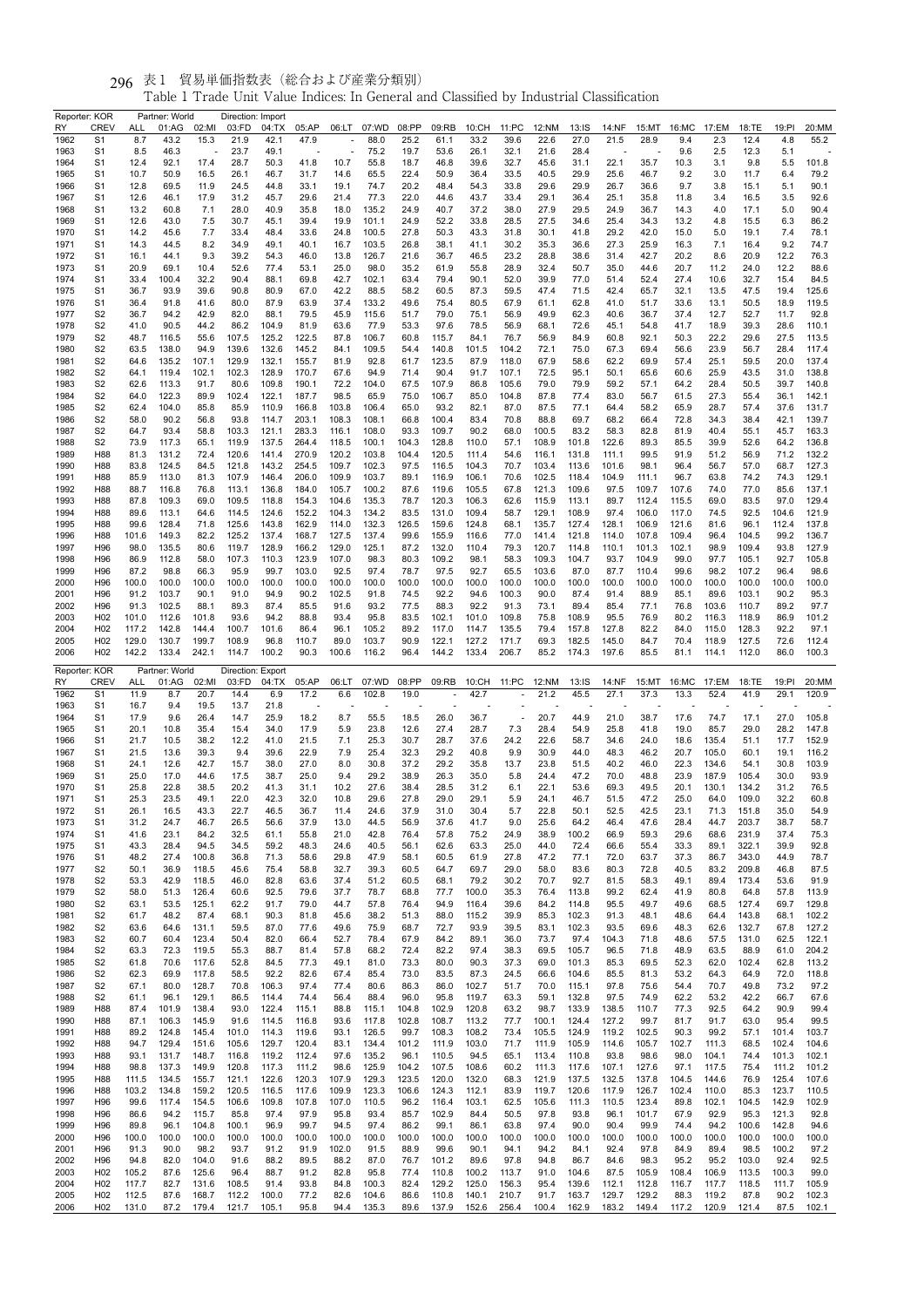| RY           | Reporter: KOR<br><b>CREV</b>       | ALL                | Partner: EU15<br>01:AG | 02:MI          | Direction: Import<br>03:FD | 04:TX          | 05:AP          | 06:LT          | 07:WD          | 08:PP          | 09:RB          | 10:CH          | 11:PC          | 12:NM          | 13:1S          | 14:NF            | 15:MT          | 16:MC          | 17:EM          | 18:TE          | 19:PI          | 20:MM          |
|--------------|------------------------------------|--------------------|------------------------|----------------|----------------------------|----------------|----------------|----------------|----------------|----------------|----------------|----------------|----------------|----------------|----------------|------------------|----------------|----------------|----------------|----------------|----------------|----------------|
| 1962         | S <sub>1</sub>                     | 14.0               | 50.2                   | 27.5           | 31.1                       | 17.7           | 27.4           |                | 80.9           | 22.8           | 86.6           | 19.7           | 27.9           | 34.7           | 90.8           | 22.1             | 28.6           | 13.2           | 4.5            | 52.4           | 29.8           | 16.2           |
| 1963         | S <sub>1</sub>                     | 16.9               | 56.5                   |                | 36.6                       | 22.6           |                |                |                | 18.7           |                | 31.4           |                | 115.6          | 30.7           |                  |                | 15.2           | 6.5            | 34.1           |                |                |
| 1964<br>1965 | S1<br>S <sub>1</sub>               | 18.9<br>20.5       | 58.2<br>57.2           |                | 59.4<br>53.6               | 24.5<br>24.4   |                | 23.4<br>59.3   | 65.2           | 20.4<br>21.5   | 83.4<br>105.2  | 33.0<br>33.6   |                | 53.1<br>58.6   | 33.8<br>32.5   | 25.7<br>27.4     | 28.5<br>35.2   | 15.1<br>18.3   | 6.4<br>5.5     | 81.8<br>93.8   | 33.6<br>39.6   | 27.5<br>23.8   |
| 1966         | S1                                 | 18.4               | 58.7                   | Ĭ.             | 50.7                       | 23.3           |                | 29.2           | 56.8           | 21.6           | 133.3          | 41.3           |                | 60.8           | 38.5           | 39.5             | 46.7           | 18.6           | 7.0            | 34.9           | 33.4           | 36.9           |
| 1967         | S <sub>1</sub>                     | 15.6               | 56.0                   | 29.5           | 49.9                       | 19.4           |                | 29.9           | 69.3           | 25.2           | 69.2           | 39.3           |                | 59.0           | 36.9           | 33.3             | 47.1           | 19.6           | 9.1            | 19.7           | 22.1           | 36.1           |
| 1968<br>1969 | S <sub>1</sub><br>S <sub>1</sub>   | 14.8<br>13.1       | 60.5<br>55.5           | 27.4<br>28.3   | 48.9<br>37.7               | 19.7<br>20.3   |                | 37.0<br>28.0   | 82.3<br>72.8   | 23.9<br>22.7   | 49.6<br>44.5   | 39.7<br>35.5   | 21.9           | 33.6<br>32.1   | 41.1<br>45.5   | 33.4<br>42.1     | 52.6<br>38.2   | 22.7<br>21.4   | 6.3<br>7.4     | 11.7<br>6.5    | 30.4<br>23.4   | 18.9<br>12.2   |
| 1970         | S <sub>1</sub>                     | 14.2               | 62.7                   | 31.7           | 37.6                       | 24.3           |                | 22.9           | 58.0           | 23.8           | 43.3           | 38.7           | 21.1           | 36.9           | 43.9           | 39.5             | 46.4           | 20.3           | 8.5            | 8.8            | 29.4           | 22.3           |
| 1971         | S <sub>1</sub>                     | 18.2               | 62.3                   | 34.3           | 45.2                       | 29.1           |                | 23.8           | 54.7           | 25.4           | 55.2           | 43.0           | 17.7           | 36.9           | 40.6           | 58.3             | 48.4           | 27.2           | 13.1           | 10.4           | 37.9           | 19.7           |
| 1972<br>1973 | S <sub>1</sub><br>S1               | 21.8<br>25.0       | 59.0<br>91.9           | 35.0<br>43.5   | 49.8<br>51.4               | 33.7<br>34.7   | 30.0<br>24.4   | 25.8<br>20.0   | 73.1<br>69.0   | 25.0<br>35.4   | 75.1<br>49.7   | 40.8<br>45.6   | 24.1<br>28.6   | 45.2<br>53.9   | 41.9<br>50.2   | 53.2<br>48.2     | 73.9<br>58.0   | 32.2<br>35.2   | 14.9<br>21.7   | 13.9<br>14.5   | 39.2<br>51.7   | 33.6<br>24.2   |
| 1974         | S <sub>1</sub>                     | 27.4               | 106.8                  | 42.9           | 64.4                       | 35.4           | 29.6           | 22.2           | 67.6           | 55.8           | 50.1           | 54.9           | 33.9           | 49.9           | 72.9           | 55.9             | 62.8           | 35.3           | 22.0           | 14.0           | 54.5           | 25.2           |
| 1975         | S <sub>1</sub>                     | 33.7               | 118.1                  | 56.7           | 84.6                       | 31.4           | 29.7           | 35.0           | 75.8           | 69.2           | 74.0           | 69.3           | 46.1           | 54.3           | 73.8           | 64.8             | 101.6          | 43.4           | 20.5           | 18.7           | 68.5           | 39.0           |
| 1976<br>1977 | S <sub>1</sub><br>S <sub>2</sub>   | 36.9<br>42.4       | 95.8<br>126.3          | 68.2<br>70.4   | 82.0<br>89.6               | 48.3<br>50.7   | 31.8<br>33.5   | 41.4<br>32.1   | 93.7<br>93.1   | 62.0<br>55.8   | 66.1<br>96.4   | 65.8<br>77.5   | 46.4<br>50.9   | 76.5<br>76.1   | 83.4<br>95.1   | 69.4<br>69.6     | 87.2<br>102.3  | 51.8<br>62.0   | 24.2<br>27.8   | 19.2<br>19.1   | 67.0<br>58.8   | 55.4<br>76.1   |
| 1978         | S <sub>2</sub>                     | 44.0               | 133.6                  | 83.3           | 114.2                      | 58.2           | 33.1           | 38.7           | 71.8           | 54.2           | 78.3           | 80.7           | 50.1           | 95.7           | 111.0          | 72.7             | 124.2          | 61.0           | 30.7           | 19.8           | 47.1           | 92.0           |
| 1979         | S <sub>2</sub>                     | 55.6               | 143.9                  | 92.0           | 119.4                      | 65.5           | 36.1           | 48.4           | 82.6           | 76.8           | 61.9           | 94.7           | 67.3           | 95.4           | 118.6          | 80.6             | 106.3          | 75.2           | 40.8           | 33.6           | 55.9           | 123.5          |
| 1980         | S <sub>2</sub>                     | 67.9               | 198.9<br>123.6         | 115.6          | 143.6                      | 67.1           | 41.4           | 77.2<br>72.2   | 92.9           | 91.1           | 63.3           | 112.9<br>103.5 | 85.3           | 99.1           | 125.4          | 96.2             | 102.3          | 95.7           | 48.8           | 37.6           | 63.7           | 109.3          |
| 1981<br>1982 | S2<br>S <sub>2</sub>               | 62.5<br>61.1       | 96.3                   | 140.4<br>167.5 | 111.8<br>93.8              | 65.5<br>65.8   | 43.7<br>43.6   | 63.0           | 92.2<br>78.5   | 88.6<br>81.5   | 54.9<br>50.7   | 101.4          | 86.4<br>77.5   | 90.9<br>84.7   | 123.1<br>117.6 | 85.6<br>69.3     | 87.4<br>80.8   | 78.8<br>78.0   | 56.5<br>55.4   | 34.7<br>37.0   | 67.0<br>53.1   | 93.1<br>92.4   |
| 1983         | S <sub>2</sub>                     | 60.3               | 86.4                   | 145.1          | 93.8                       | 61.6           | 50.4           | 62.0           | 96.3           | 74.1           | 69.4           | 94.2           | 71.4           | 75.8           | 86.9           | 72.4             | 87.1           | 76.1           | 59.0           | 38.1           | 57.3           | 95.3           |
| 1984         | S <sub>2</sub>                     | 55.7               | 87.0                   | 115.1          | 95.1                       | 60.7           | 56.4           | 66.1           | 80.2           | 79.9           | 49.7           | 88.2           | 67.2           | 70.3           | 91.3           | 83.5             | 89.1           | 69.2           | 57.6           | 31.1           | 47.5           | 108.5          |
| 1985<br>1986 | S2<br>S <sub>2</sub>               | 59.0<br>81.5       | 80.7<br>91.3           | 127.9<br>106.1 | 97.0<br>95.6               | 61.8<br>71.7   | 51.8<br>71.8   | 66.9<br>71.3   | 97.2<br>95.5   | 78.2<br>80.1   | 62.8<br>75.3   | 85.4<br>91.7   | 66.6<br>70.5   | 70.8<br>95.0   | 94.2<br>83.4   | 82.8<br>84.5     | 77.3<br>105.7  | 73.2<br>82.1   | 70.0<br>87.4   | 34.3<br>99.9   | 46.5<br>58.3   | 107.0<br>117.3 |
| 1987         | S2                                 | 91.9               | 84.0                   | 109.9          | 130.7                      | 84.1           | 86.4           | 80.3           | 103.4          | 102.8          | 87.9           | 99.6           | 74.4           | 116.9          | 102.1          | 93.1             | 124.3          | 87.9           | 104.5          | 113.1          | 65.9           | 127.1          |
| 1988         | S <sub>2</sub>                     | 101.3              | 102.8                  | 112.2          | 127.1                      | 97.5           | 96.8           | 97.4           | 113.9          | 118.5          | 86.6           | 112.0          | 70.4           | 128.7          | 123.7          | 113.7            | 112.3          | 98.2           | 106.1          | 102.6          | 89.9           | 100.6          |
| 1989<br>1990 | H88<br>H88                         | 98.3<br>106.0      | 105.3<br>107.9         | 114.3<br>107.5 | 114.6<br>116.4             | 105.2<br>118.4 | 98.3<br>98.1   | 97.4<br>91.0   | 98.8<br>118.3  | 123.5<br>119.4 | 90.2<br>105.3  | 110.7<br>113.0 | 86.3<br>87.3   | 110.4<br>117.3 | 149.7<br>120.7 | 116.5<br>116.0   | 116.0<br>125.3 | 91.7<br>105.1  | 106.9<br>127.1 | 78.1<br>91.3   | 84.8<br>84.7   | 90.8<br>104.4  |
| 1991         | H88                                | 112.1              | 94.3                   | 116.0          | 108.2                      | 123.2          | 98.5           | 94.8           | 117.4          | 115.0          | 110.2          | 116.2          | 91.8           | 119.1          | 121.8          | 115.3            | 137.5          | 110.4          | 137.0          | 110.1          | 100.8          | 105.9          |
| 1992         | H88                                | 117.3              | 99.9                   | 123.5          | 108.6                      | 123.5          | 107.9          | 98.7           | 135.8          | 108.6          | 118.6          | 116.0          | 92.0           | 121.8          | 109.2          | 115.1            | 125.0          | 121.7          | 136.6          | 120.9          | 117.1          | 109.8          |
| 1993         | H88                                | 111.7              | 96.7                   | 112.6          | 104.5                      | 107.5          | 90.9           | 91.1           | 119.8          | 104.6          | 112.7          | 113.9          | 84.2           | 114.8          | 107.9          | 101.5            | 115.9          | 115.8          | 123.0          | 116.4          | 118.1          | 92.2           |
| 1994<br>1995 | H88<br>H88                         | 113.4<br>119.5     | 99.0<br>107.7          | 113.3<br>115.2 | 111.3<br>121.1             | 108.0<br>119.3 | 88.6<br>90.4   | 97.2<br>107.1  | 125.9<br>131.8 | 104.9<br>130.5 | 110.4<br>118.7 | 113.0<br>121.6 | 89.1<br>70.5   | 121.0<br>127.9 | 105.4<br>118.0 | 102.5<br>130.8   | 121.4<br>123.3 | 111.7<br>116.2 | 137.9<br>129.9 | 128.5<br>131.5 | 111.3<br>113.6 | 104.6<br>112.3 |
| 1996         | H88                                | 120.2              | 124.7                  | 114.1          | 135.0                      | 120.9          | 98.9           | 120.2          | 131.6          | 122.0          | 125.7          | 120.6          | 92.3           | 136.4          | 117.1          | 125.4            | 119.1          | 113.8          | 134.2          | 124.7          | 114.5          | 117.6          |
| 1997         | H96                                | 114.5              | 107.9                  | 112.8          | 129.4                      | 113.0          | 102.6          | 116.8          | 119.8          | 105.3          | 116.4          | 112.5          | 103.9          | 119.8          | 114.6          | 115.2            | 108.6          | 110.5          | 133.4          | 115.2          | 106.0          | 116.3          |
| 1998<br>1999 | H96<br>H96                         | 108.6<br>102.9     | 105.7<br>98.7          | 115.7<br>103.7 | 116.4<br>100.4             | 106.1<br>104.5 | 99.2<br>98.1   | 107.4<br>91.4  | 107.7<br>106.6 | 99.5<br>93.2   | 108.5<br>102.5 | 108.9<br>103.1 | 100.4<br>95.7  | 116.1<br>108.7 | 110.1<br>95.2  | 111.8<br>99.4    | 109.5<br>126.1 | 112.2<br>109.6 | 106.0<br>95.9  | 113.5<br>109.0 | 108.4<br>98.0  | 107.3<br>103.3 |
| 2000         | H <sub>96</sub>                    | 100.0              | 100.0                  | 100.0          | 100.0                      | 100.0          | 100.0          | 100.0          | 100.0          | 100.0          | 100.0          | 100.0          | 100.0          | 100.0          | 100.0          | 100.0            | 100.0          | 100.0          | 100.0          | 100.0          | 100.0          | 100.0          |
| 2001         | H96                                | 96.4               | 93.5                   | 83.9           | 99.0                       | 96.9           | 104.2          | 103.6          | 92.1           | 96.2           | 102.2          | 101.0          | 97.4           | 102.4          | 91.4           | 97.4             | 103.3          | 94.9           | 87.2           | 101.5          | 96.5           | 92.9           |
| 2002<br>2003 | H96<br>H <sub>02</sub>             | 100.2<br>114.8     | 96.1<br>106.9          | 85.4<br>84.5   | 100.6<br>109.0             | 96.3<br>109.2  | 113.8<br>140.4 | 107.9<br>120.8 | 95.3<br>112.1  | 103.1<br>102.0 | 98.7<br>116.9  | 103.5<br>118.0 | 109.6<br>126.5 | 95.5<br>111.0  | 89.4<br>104.2  | 95.7<br>100.6    | 110.8<br>125.4 | 94.8<br>109.8  | 94.3<br>111.6  | 111.8<br>132.3 | 104.9<br>112.6 | 105.3<br>124.1 |
| 2004         | H <sub>02</sub>                    | 123.6              | 116.5                  | 93.8           | 119.8                      | 118.0          | 151.8          | 124.2          | 132.0          | 104.9          | 118.0          | 125.4          | 152.2          | 108.4          | 123.7          | 128.1            | 138.5          | 117.6          | 120.2          | 143.1          | 117.5          | 130.9          |
| 2005         | H <sub>02</sub>                    | 122.4              | 117.5                  | 143.2          | 129.5                      | 118.6          | 181.7          | 116.6          | 122.7          | 108.8          | 124.1          | 134.8          | 199.1          | 104.7          | 162.3          | 144.6            | 159.5          | 102.2          | 125.7          | 121.6          | 94.1           | 154.0          |
| 2006         | H <sub>02</sub>                    | 139.9              |                        |                |                            | 130.7          | 154.3          | 132.2          | 132.3          | 113.7          | 131.8          | 150.4          | 194.8          | 122.3          | 177.6          | 177.9            | 170.6          | 123.9          | 126.1          | 146.1          | 121.1          | 160.0          |
|              |                                    |                    | 117.3                  | 134.3          | 138.4                      |                |                |                |                |                |                |                |                |                |                |                  |                |                |                |                |                |                |
|              | Reporter: KOR                      |                    | Partner: EU15          |                | Direction: Export          |                |                |                |                |                |                |                |                |                |                |                  |                |                |                |                |                |                |
| RY<br>1962   | CREV<br>S <sub>1</sub>             | <b>ALL</b><br>20.2 | 01:AG<br>83.8          | 02:MI<br>18.2  | 03:FD<br>19.8              | 04:TX<br>47.5  | 05:AP<br>8.7   | 06:LT<br>17.3  | 07:WD<br>5.7   | 08:PP<br>12.0  | 09:RB          | 10:CH<br>24.2  |                | 11:PC 12:NM    | $13:$ IS       | 14:NF            | 15:MT<br>25.7  | 16:MC 17:EM    |                | 18:TE<br>141.1 | 19:PI          | 20:MM<br>77.8  |
| 1963         | S <sub>1</sub>                     | 19.1               | 123.7                  | 13.9           | 26.4                       |                |                |                |                |                |                |                |                |                |                |                  |                |                |                |                |                |                |
| 1964         | S <sub>1</sub>                     | 17.1               | 86.3                   | 18.9           | 25.4                       | 24.8           | 21.7           | 10.0           | 6.0            | 12.6           |                | 23.6           |                |                |                | 351.0            | 22.9           |                |                |                |                | 53.8           |
| 1965<br>1966 | S <sub>1</sub><br>S <sub>1</sub>   | 28.2<br>38.7       | 123.6<br>165.9         | 34.2<br>48.5   | 33.6<br>37.0               | 39.5<br>62.9   | 20.6<br>19.0   | 17.4<br>12.4   | 5.8<br>17.6    | 29.9           | 35.7<br>37.3   | 30.8<br>41.1   |                | 60.7           | 17.3           | 564.3<br>476.7   | 34.1<br>37.4   | 52.8<br>77.7   | 78.0<br>68.9   | 139.4          | 20.3           | 51.2<br>57.3   |
| 1967         | S <sub>1</sub>                     | 39.2               | 129.7                  | 58.3           | 33.9                       | 56.7           | 20.3           | 10.5           | 10.3           | 33.2           | 39.7           | 52.1           |                | 61.6           |                | 740.1            | 36.9           | 91.5           | 76.1           | 151.9          | 25.8           | 65.0           |
| 1968         | S1                                 | 40.4               | 149.5                  | 56.1           | 38.8                       | 59.2           | 20.2           | 10.8           | 22.7           | 30.6           | 35.7           | 62.2           | 37.4           | 37.0           |                | 624.2            | 30.5           | 98.6           | 79.2           | 196.3          |                | 62.8           |
| 1969<br>1970 | S1<br>S <sub>1</sub>               | 40.9<br>47.8       | 155.9<br>195.5         | 62.1<br>96.7   | 36.4<br>41.4               | 55.4<br>55.5   | 20.7<br>31.9   | 22.6<br>19.2   | 24.7<br>24.2   | 34.2<br>33.6   | 45.2<br>34.6   | 61.6<br>70.0   | 29.9           | 40.2<br>43.8   | 43.9<br>47.3   | 801.3<br>1075.6  | 34.1<br>32.4   | 79.2<br>90.9   | 89.3<br>53.5   | 213.4<br>276.6 | 24.4<br>21.0   | 59.7<br>52.4   |
| 1971         | S <sub>1</sub>                     | 46.7               | 76.0                   | 68.1           | 53.8                       | 53.3           | 32.4           | 19.1           | 34.0           | 32.5           | 36.3           | 66.1           | 24.7           | 42.7           | 52.1           | 784.9            | 32.5           | 90.1           | 53.8           | 379.6          | 22.6           | 44.1           |
| 1972         | S1                                 | 47.1               | 58.9                   | 48.2           | 50.7                       | 58.1           | 32.8           | 17.4           | 25.4           | 37.1           | 36.3           | 59.7           | 32.4           | 49.9           |                | 624.3            | 35.9           | 85.4           | 68.2           | 461.4          | 25.7           | 40.1           |
| 1973<br>1974 | S <sub>1</sub><br>S <sub>1</sub>   | 53.5<br>70.4       | 70.4<br>102.1          | 53.3<br>110.8  | 50.3<br>58.8               | 60.4<br>82.3   | 38.0<br>52.4   | 28.3<br>36.6   | 49.5<br>42.6   | 37.7<br>50.9   | 45.4<br>61.8   | 85.6<br>163.4  | 38.7<br>57.4   | 61.3<br>41.9   | 67.7<br>95.3   | 788.6<br>2056.5  | 39.2<br>33.3   | 82.3<br>94.4   | 74.0<br>63.1   | 607.0<br>971.1 | 30.2<br>36.3   | 37.2<br>52.6   |
| 1975         | S <sub>1</sub>                     | 65.2               | 53.5                   | 115.9          | 62.8                       | 68.6           | 44.4           | 38.8           | 43.7           | 41.2           | 66.9           | 110.4          | 59.5           | 53.3           | 73.1           | 876.0            | 27.6           | 83.0           | 62.4           | 1062.1         | 31.6           | 55.8           |
| 1976         | S <sub>1</sub>                     | 75.1               | 37.9                   | 150.7          | 69.9                       | 84.6           | 51.1           | 44.7           | 48.6           | 42.7           | 64.8           | 102.2          | 65.3           | 61.2           |                | 97.8 2051.9      | 42.2           | 73.6           | 66.5           | 969.7          | 37.3           | 53.0           |
| 1977<br>1978 | S <sub>2</sub><br>S <sub>2</sub>   | 75.8<br>78.3       | 41.6<br>41.6           | 218.2<br>175.9 | 75.4<br>76.9               | 84.2<br>88.6   | 51.7<br>57.2   | 48.1<br>53.5   | 31.5<br>46.1   | 43.4<br>46.4   | 69.6<br>74.2   | 130.6<br>127.8 | 79.4<br>67.8   | 77.8<br>84.6   | 103.0<br>113.7 | 2844.6<br>2662.6 | 48.1<br>51.6   | 80.3<br>92.9   | 66.4<br>68.8   | 532.2<br>308.0 | 47.5<br>51.5   | 60.6<br>68.4   |
| 1979         | S <sub>2</sub>                     | 92.0               | 68.2                   | 207.5          | 98.4                       | 114.7          | 71.9           | 59.7           | 58.6           | 50.9           | 79.2           | 146.3          | 74.9           | 91.3           | 124.5          | 661.0            | 57.7           | 94.0           | 77.0           | 324.9          | 56.6           | 80.2           |
| 1980         | S <sub>2</sub>                     | 99.8               | 111.7                  | 162.9          | 102.6                      | 116.8          | 76.9           | 67.1           | 71.4           | 51.6           | 106.6          | 161.7          | 95.7           | 99.9           | 130.6          | 762.1            | 65.9           | 95.7           | 82.2           | 302.1          | 63.6           | 94.3           |
| 1981         | S <sub>2</sub>                     | 103.7              | 114.3                  | 156.2          | 111.9                      | 119.7          | 80.6           | 68.4           | 57.7           | 50.7           | 99.0           | 153.3          | 67.7           | 99.0           | 115.8          | 358.5            | 68.1           | 88.3           | 94.7           | 326.2          | 70.4           | 96.2           |
| 1982<br>1983 | S <sub>2</sub><br>S <sub>2</sub>   | 101.0<br>95.1      | 121.8<br>123.1         | 109.4<br>86.5  | 119.5<br>122.8             | 112.1<br>107.3 | 76.9<br>74.9   | 69.0<br>69.5   | 68.9<br>68.6   | 47.7<br>48.7   | 90.5<br>84.6   | 129.0<br>112.6 | 47.8<br>50.6   | 85.1<br>80.9   | 123.2<br>103.2 | 310.6<br>342.7   | 62.7<br>61.1   | 89.6<br>76.8   | 85.2<br>80.7   | 330.4<br>284.2 | 67.1<br>61.9   | 91.8<br>86.4   |
| 1984         | S <sub>2</sub>                     | 83.8               | 111.3                  | 93.8           | 120.2                      | 108.8          | 78.4           | 72.2           | 67.2           | 50.0           | 82.9           | 113.7          | 54.3           | 79.6           | 97.8           | 309.1            | 61.3           | 68.6           | 76.5           | 174.0          | 60.1           | 87.1           |
| 1985         | S <sub>2</sub>                     | 74.6               | 130.0                  | 83.0           | 87.1                       | 103.4          | 69.4           | 72.0           | 54.9           | 53.7           | 77.4           | 113.5          | 63.4           | 80.0           | 104.1          | 294.9            | 61.0           | 57.5           | 72.7           | 132.7          | 61.1           | 83.9           |
| 1986<br>1987 | S <sub>2</sub><br>S <sub>2</sub>   | 76.1<br>84.7       | 128.6<br>134.4         | 67.1<br>66.7   | 112.1<br>112.2             | 112.8<br>132.5 | 76.5<br>95.7   | 84.8<br>97.2   | 73.3<br>87.7   | 54.6<br>63.6   | 92.2<br>99.5   | 110.7<br>124.5 | 77.3<br>62.4   | 86.0<br>99.8   | 116.7<br>131.5 | 247.2<br>232.2   | 63.5<br>66.2   | 67.8<br>75.1   | 75.6<br>84.3   | 89.6<br>78.1   | 73.6<br>76.9   | 86.4<br>89.0   |
| 1988         | S <sub>2</sub>                     | 77.5               | 149.8                  | 69.2           | 113.8                      | 143.6          | 84.8           | 79.3           | 103.6          | 70.2           | 104.3          | 131.3          | 60.3           | 73.4           | 139.0          | 242.8            | 68.7           | 70.0           | 78.3           | 72.3           | 80.1           | 70.2           |
| 1989         | H88                                | 98.5               | 165.6                  | 48.3           | 132.4                      | 147.3          | 110.7          | 99.1           | 102.9          | 78.3           | 110.3          | 131.9          | 87.0           | 107.9          | 154.8          | 225.1            | 92.3           | 88.5           | 94.4           | 143.4          | 89.9           | 89.0           |
| 1990<br>1991 | H88<br>H88                         | 100.2<br>104.4     | 169.5<br>182.4         | 94.9<br>84.6   | 128.6<br>143.5             | 146.8<br>149.1 | 115.7<br>122.3 | 104.8<br>105.7 | 115.4<br>116.6 | 84.9<br>87.3   | 123.3<br>116.4 | 124.7<br>127.8 | 79.0<br>87.4   | 117.2<br>115.8 | 139.7<br>131.3 | 172.9<br>180.3   | 100.0<br>109.2 | 88.8<br>97.3   | 95.4<br>96.0   | 141.9<br>153.1 | 92.2<br>97.1   | 87.1<br>94.3   |
| 1992         | H88                                | 108.2              | 171.6                  | 87.9           | 145.4                      | 150.7          | 128.0          | 115.4          | 119.1          | 91.2           | 128.4          | 126.7          | 65.4           | 118.5          | 126.2          | 157.7            | 116.4          | 112.2          | 98.9           | 137.2          | 100.7          | 97.7           |
| 1993         | H88                                | 105.4              | 165.7                  | 106.9          | 129.3                      | 137.7          | 118.4          | 114.2          | 111.5          | 82.7           | 120.3          | 118.6          | 56.2           | 126.4          | 117.0          | 161.4            | 104.1          | 102.0          | 104.2          | 129.8          | 103.3          | 96.7           |
| 1994         | H88                                | 109.5              | 169.2                  | 132.9          | 138.9                      | 134.1          | 114.2          | 111.4          | 114.6          | 88.9           | 116.1          | 120.6          | 64.7           | 123.1          | 125.8          | 148.1            | 102.1          | 103.1          | 122.6          | 117.1          | 106.1          | 96.4           |
| 1995<br>1996 | H88<br>H88                         | 120.1<br>107.3     | 163.7<br>168.0         | 135.4<br>85.6  | 150.6<br>146.4             | 141.0<br>131.5 | 122.7<br>122.1 | 120.9<br>119.3 | 118.6<br>118.4 | 99.3<br>100.8  | 132.6<br>137.3 | 144.2<br>124.5 | 67.0<br>76.6   | 122.0<br>127.5 | 154.0<br>139.0 | 144.5<br>129.4   | 131.1<br>127.1 | 108.2<br>114.7 | 136.5<br>101.0 | 120.7<br>112.9 | 117.3<br>114.6 | 103.8<br>111.9 |
| 1997         | H96                                | 95.0               | 148.9                  | 87.0           | 140.1                      | 128.6          | 113.3          | 115.8          | 111.1          | 89.4           | 119.4          | 110.5          | 79.2           | 119.7          | 120.5          | 119.2            | 117.6          | 99.1           | 92.6           | 91.5           | 121.9          | 109.1          |
| 1998         | H96                                | 92.6               | 105.0                  | 92.1           | 122.6                      | 114.2          | 104.6          | 97.9           | 93.4           | 96.1           | 112.4          | 97.1           | 67.3           | 104.6          | 103.4          | 114.1            | 98.1           | 72.7           | 83.6           | 115.5          | 110.6          | 99.1           |
| 1999<br>2000 | H96<br>H96                         | 93.4<br>100.0      | 99.0<br>100.0          | 97.7<br>100.0  | 105.3<br>100.0             | 103.2<br>100.0 | 97.1<br>100.0  | 96.2<br>100.0  | 92.5<br>100.0  | 94.1<br>100.0  | 109.0<br>100.0 | 94.0<br>100.0  | 92.7<br>100.0  | 98.4<br>100.0  | 92.3<br>100.0  | 103.3<br>100.0   | 93.6<br>100.0  | 75.5<br>100.0  | 92.1<br>100.0  | 108.9<br>100.0 | 117.8<br>100.0 | 100.3<br>100.0 |
| 2001         | H96                                | 89.7               | 103.7                  | 126.8          | 96.7                       | 91.2           | 95.2           | 100.0          | 90.6           | 94.6           | 98.8           | 96.2           |                | 100.4          | 84.8           | 99.5             | 97.7           | 85.4           | 92.7           | 85.5           | 98.9           | 101.7          |
| 2002         | H96                                | 102.0              | 110.5                  | 83.5           | 97.4                       | 87.7           | 90.6           | 97.9           | 73.1           | 89.6           | 104.2          | 93.3           | 63.7           | 92.1           | 86.8           | 90.0             | 95.2           | 107.0          | 98.2           | 106.1          | 93.1           | 105.5          |
| 2003<br>2004 | H <sub>02</sub><br>H <sub>02</sub> | 113.0<br>127.1     | 109.7<br>124.3         | 86.0<br>95.6   | 107.4<br>117.7             | 90.4<br>89.6   | 90.8<br>95.5   | 104.2<br>107.7 | 50.8<br>47.6   | 94.5<br>99.4   | 126.4<br>136.9 | 100.6<br>113.1 | 78.4<br>108.9  | 97.1<br>91.4   | 106.8<br>144.3 | 110.7<br>126.2   | 104.5<br>111.0 | 119.1<br>148.5 | 103.2<br>113.0 | 124.3<br>136.0 | 95.0<br>85.5   | 112.7<br>112.7 |
| 2005<br>2006 | H <sub>02</sub><br>H <sub>02</sub> | 106.2<br>140.7     | 136.9<br>137.1         | 104.5<br>152.4 | 112.9<br>119.2             | 95.0<br>96.3   | 81.6<br>91.3   | 75.4<br>107.9  | 38.7<br>52.5   | 103.1<br>104.9 | 106.2<br>139.5 | 123.0<br>127.0 | 149.1<br>199.8 | 91.9<br>97.1   | 156.1<br>173.7 | 140.2<br>166.6   | 115.4<br>120.9 | 125.7<br>153.2 | 113.0<br>111.5 | 80.2<br>140.8  | 65.9<br>79.8   | 109.6<br>123.8 |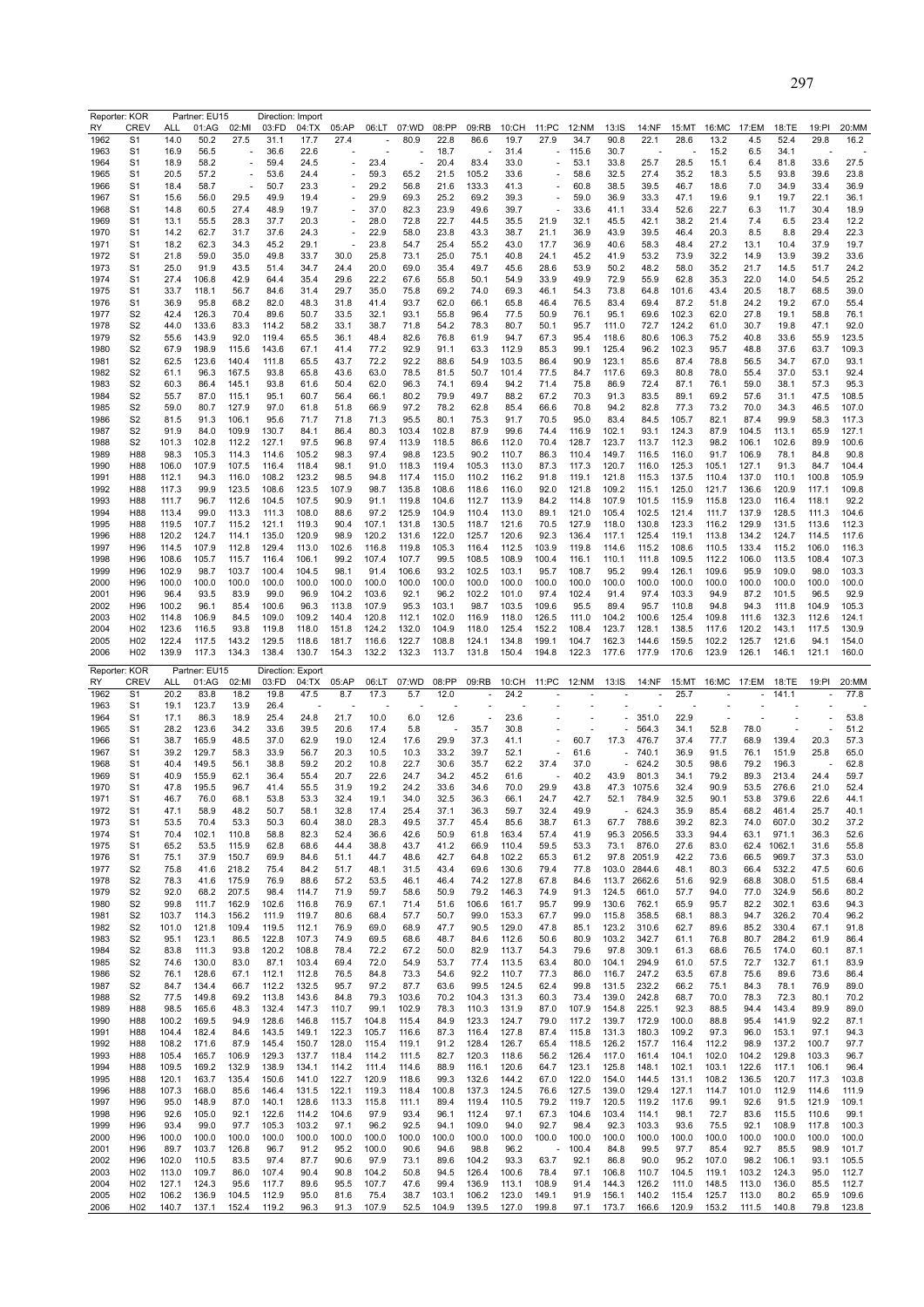| Reporter: KOR<br>RY | <b>CREV</b>                        | ALL            | Partner: JPN<br>01:AG | 02:MI          | Direction: Import<br>03:FD | 04:TX          | 05:AP          |                | 06:LT 07:WD    | 08:PP          | 09:RB          | 10:CH          | 11:PC          | 12:NM          | 13:IS          | 14:NF          | 15:MT          | 16:MC          | 17:EM          | 18:TE          | 19:PI          | 20:MM          |
|---------------------|------------------------------------|----------------|-----------------------|----------------|----------------------------|----------------|----------------|----------------|----------------|----------------|----------------|----------------|----------------|----------------|----------------|----------------|----------------|----------------|----------------|----------------|----------------|----------------|
| 1962                | S <sub>1</sub>                     | 6.6            | 34.8                  | 19.2           | 43.5                       | 24.7           | 19.5           |                | 24.4           | 16.9           | 66.9           | 17.5           | 18.8           | 7.8            | 16.9           | 15.4           | 9.7            | 6.7            | 3.2            | 72.9           | 2.6            | 17.0           |
| 1963                | S <sub>1</sub>                     | 7.0            | 41.1                  |                | 30.4                       | 28.0           |                |                | 13.0           |                | 39.9           | 17.4           |                | 8.2            | 18.9           |                |                | 8.3            | 3.1            | 79.4           | 2.5            |                |
| 1964                | S <sub>1</sub>                     | 8.2            | 39.2                  | 16.6           | 37.3                       | 26.3           | 14.1           | 26.8           | 10.6           | 18.2           | 26.1           | 23.2           | 19.2           | 22.2           | 24.9           | 20.1           | 12.5           | 7.6            | 3.2            | 62.2           | 2.6            | 29.1           |
| 1965<br>1966        | S <sub>1</sub><br>S <sub>1</sub>   | 8.1<br>9.6     | 43.8<br>43.7          | 19.2<br>16.9   | 22.7<br>21.5               | 24.9<br>22.4   | 9.4<br>12.9    | 28.3<br>28.5   | 10.9<br>13.8   | 17.8<br>14.0   | 29.5<br>26.2   | 22.7<br>33.9   | 19.6<br>20.1   | 17.8<br>14.5   | 21.5<br>20.9   | 23.0<br>20.8   | 18.5<br>16.1   | 7.1<br>9.5     | 3.2<br>4.6     | 73.5<br>36.9   | 2.9<br>2.9     | 30.6<br>34.1   |
| 1967                | S <sub>1</sub>                     | 10.2           | 48.3                  | 20.7           | 18.6                       | 23.4           | 12.6           | 31.0           | 14.7           | 13.1           | 25.4           | 28.8           | 19.9           | 14.5           | 28.3           | 21.2           | 16.3           | 9.6            | 3.4            | 54.2           | 2.9            | 36.4           |
| 1968                | S <sub>1</sub>                     | 10.3           | 51.2                  | 14.5           | 19.6                       | 19.8           | 14.1           | 31.8           | 20.0           | 14.8           | 25.4           | 22.5           | 20.9           | 13.2           | 21.1           | 20.8           | 16.6           | 11.6           | 4.2            | 61.0           | 5.3            | 32.0           |
| 1969                | S <sub>1</sub>                     | 11.0           | 55.3                  | 12.9           | 20.6                       | 22.6           | 16.4           | 34.9           | 22.0           | 15.2           | 24.4           | 20.0           | 21.9           | 12.9           | 26.5           | 21.2           | 15.3           | 12.4           | 4.4            | 64.4           | 6.7            | 31.8           |
| 1970                | S <sub>1</sub>                     | 12.0           | 45.6                  | 14.4           | 20.6<br>21.6               | 24.4           | 13.4<br>14.9   | 42.3<br>27.6   | 22.9<br>22.3   | 15.8           | 25.8           | 24.7<br>20.2   | 19.7           | 15.1           | 30.7           | 22.3           | 18.7<br>12.1   | 14.0           | 5.1            | 65.2           | 7.9            | 32.9           |
| 1971<br>1972        | S <sub>1</sub><br>S <sub>1</sub>   | 11.6<br>13.6   | 33.2<br>33.2          | 17.1<br>18.9   | 20.1                       | 24.6<br>26.5   | 16.8           | 24.0           | 21.1           | 15.5<br>16.1   | 17.1<br>19.7   | 24.0           | 19.7<br>15.9   | 16.7<br>15.8   | 25.1<br>31.1   | 24.1<br>25.6   | 24.4           | 16.0<br>17.0   | 6.6<br>7.9     | 63.3<br>83.0   | 8.8<br>11.7    | 33.9<br>37.0   |
| 1973                | S <sub>1</sub>                     | 16.5           | 49.9                  | 19.0           | 27.5                       | 38.5           | 19.1           | 39.0           | 25.3           | 22.3           | 23.3           | 29.6           | 20.3           | 17.1           | 39.5           | 26.8           | 27.4           | 18.1           | 9.7            | 76.0           | 13.0           | 44.3           |
| 1974                | S <sub>1</sub>                     | 22.6           | 53.1                  | 38.0           | 37.3                       | 44.1           | 24.9           | 59.4           | 24.9           | 36.4           | 34.8           | 52.4           | 41.4           | 21.7           | 57.4           | 51.1           | 32.0           | 24.1           | 10.2           | 79.3           | 16.8           | 43.0           |
| 1975                | S <sub>1</sub>                     | 24.1           | 45.9                  | 51.2           | 38.1                       | 40.5           | 23.4           | 59.7           | 20.3           | 35.6           | 31.1           | 46.7           | 44.6           | 26.3           | 55.9           | 42.8           | 36.6           | 28.8           | 12.2           | 101.5          | 21.2           | 60.6           |
| 1976<br>1977        | S <sub>1</sub><br>S <sub>2</sub>   | 23.4<br>22.6   | 56.6<br>47.2          | 42.7<br>33.6   | 41.2<br>36.0               | 43.9<br>41.7   | 25.8<br>30.2   | 57.0<br>87.1   | 22.3<br>16.3   | 32.9<br>33.0   | 28.5<br>15.8   | 43.2<br>40.7   | 54.2<br>54.4   | 32.4<br>23.6   | 51.3<br>50.0   | 43.9<br>46.3   | 30.7<br>23.4   | 25.9<br>27.6   | 12.3<br>9.8    | 109.2<br>127.2 | 18.9<br>9.5    | 60.6<br>52.4   |
| 1978                | S <sub>2</sub>                     | 29.3           | 63.0                  | 37.1           | 43.5                       | 53.4           | 28.9           | 129.1          | 22.7           | 40.7           | 42.5           | 42.6           | 57.9           | 35.2           | 58.3           | 47.6           | 40.0           | 34.3           | 18.3           | 99.4           | 27.2           | 54.4           |
| 1979                | S <sub>2</sub>                     | 34.3           | 60.1                  | 44.1           | 42.4                       | 68.2           | 33.5           | 135.3          | 61.3           | 51.4           | 32.8           | 55.1           | 64.7           | 27.8           | 68.4           | 58.7           | 59.0           | 39.0           | 20.6           | 106.3          | 27.4           | 56.6           |
| 1980                | S <sub>2</sub>                     | 37.3           | 80.9                  | 64.3           | 51.0                       | 71.2           | 37.3           | 143.5          | 43.8           | 64.7           | 38.4           | 68.4           | 93.4           | 44.0           | 58.1           | 54.9           | 47.0           | 44.4           | 21.2           | 115.1          | 25.4           | 57.5           |
| 1981                | S <sub>2</sub>                     | 37.0           | 60.7<br>71.3          | 73.3<br>68.5   | 58.9                       | 73.8<br>72.9   | 42.6<br>42.1   | 178.0<br>145.0 | 44.4<br>38.5   | 73.6<br>58.5   | 52.2<br>38.4   | 54.3<br>61.0   | 91.4<br>77.9   | 44.2<br>44.3   | 45.3<br>78.0   | 63.4           | 44.4<br>40.4   | 45.5<br>46.0   | 23.7<br>22.6   | 120.5<br>155.9 | 36.1<br>28.3   | 68.5<br>68.8   |
| 1982<br>1983        | S <sub>2</sub><br>S <sub>2</sub>   | 41.1<br>41.6   | 72.3                  | 68.9           | 55.3<br>54.8               | 69.6           | 45.7           | 154.9          | 59.5           | 54.6           | 37.8           | 61.3           | 82.9           | 42.3           | 65.8           | 66.7<br>66.1   | 37.9           | 48.8           | 22.8           | 157.4          | 34.6           | 68.3           |
| 1984                | S <sub>2</sub>                     | 42.0           | 69.1                  | 81.2           | 51.3                       | 72.4           | 43.3           | 183.9          | 51.4           | 55.4           | 44.1           | 62.6           | 69.5           | 47.3           | 62.1           | 66.0           | 37.9           | 47.4           | 23.2           | 183.4          | 34.9           | 69.8           |
| 1985                | S <sub>2</sub>                     | 43.8           | 79.9                  | 85.2           | 61.1                       | 67.7           | 39.5           | 188.1          | 49.6           | 61.7           | 45.5           | 61.7           | 60.2           | 49.4           | 62.5           | 54.5           | 41.5           | 50.6           | 24.1           | 254.9          | 37.5           | 67.5           |
| 1986                | S <sub>2</sub>                     | 49.8           | 96.5                  | 95.5           | 64.0                       | 73.1           | 52.5           | 210.0          | 67.3           | 76.9           | 66.1           | 65.4           | 71.2           | 50.6           | 54.8           | 70.1           | 45.6           | 61.0           | 30.7           | 231.5          | 42.9           | 88.8           |
| 1987<br>1988        | S <sub>2</sub><br>S <sub>2</sub>   | 58.5<br>60.8   | 91.7<br>91.6          | 107.4<br>99.5  | 63.5<br>77.5               | 79.1<br>89.3   | 56.2<br>70.3   | 228.4<br>175.7 | 127.8<br>96.9  | 91.8<br>71.3   | 68.5<br>75.4   | 69.3<br>80.2   | 69.6<br>61.3   | 55.0<br>63.9   | 78.0<br>92.8   | 72.9<br>94.8   | 57.6<br>72.4   | 71.1<br>71.9   | 40.0<br>36.6   | 151.0<br>83.8  | 45.7<br>62.4   | 101.3<br>103.3 |
| 1989                | H88                                | 69.7           | 93.9                  | 124.2          | 77.9                       | 93.9           | 65.3           | 157.5          | 101.1          | 72.8           | 77.3           | 83.7           | 70.1           | 77.7           | 116.5          | 99.1           | 82.1           | 79.3           | 46.8           | 81.4           | 69.8           | 105.2          |
| 1990                | H88                                | 71.1           | 77.8                  | 102.5          | 77.9                       | 89.8           | 74.6           | 133.0          | 103.2          | 65.7           | 82.1           | 80.5           | 84.1           | 68.4           | 103.2          | 90.9           | 75.2           | 81.5           | 54.6           | 79.7           | 59.0           | 104.3          |
| 1991                | H88                                | 74.9           | 77.5                  | 114.8          | 80.3                       | 102.1          | 86.7           | 125.5          | 114.0          | 67.6           | 83.3           | 79.2           | 87.7           | 76.4           | 115.6          | 93.9           | 87.6           | 89.2           | 51.6           | 88.8           | 73.2           | 122.1          |
| 1992                | H88                                | 83.0           | 96.1                  | 107.9          | 92.6                       | 109.2          | 106.9          | 113.9          | 116.8          | 82.0           | 87.0           | 81.4           | 82.3           | 89.2           | 110.1          | 91.8           | 90.4           | 104.9          | 59.0           | 114.4          | 76.4           | 142.7          |
| 1993<br>1994        | H88<br>H88                         | 89.2<br>96.1   | 103.1<br>102.9        | 93.4<br>96.6   | 101.4<br>118.3             | 110.3<br>107.6 | 111.7<br>120.0 | 139.9<br>158.4 | 126.8<br>156.6 | 89.0<br>98.2   | 94.6<br>102.9  | 83.3<br>90.1   | 74.9<br>79.3   | 78.0<br>86.8   | 110.6<br>106.9 | 87.9<br>88.8   | 93.8<br>98.1   | 118.4<br>124.7 | 62.1<br>70.3   | 117.7<br>124.4 | 97.3<br>109.3  | 174.6<br>184.0 |
| 1995                | H88                                | 105.4          | 115.8                 | 105.8          | 125.0                      | 117.9          | 127.1          | 146.1          | 143.1          | 111.1          | 109.1          | 103.3          | 83.4           | 96.0           | 125.3          | 107.2          | 102.3          | 125.2          | 81.3           | 126.5          | 122.0          | 226.3          |
| 1996                | H88                                | 97.1           | 102.0                 | 99.2           | 120.1                      | 120.9          | 106.6          | 132.5          | 133.6          | 104.9          | 111.2          | 97.3           | 93.0           | 98.0           | 120.6          | 104.9          | 98.7           | 103.8          | 81.9           | 111.9          | 99.9           | 192.4          |
| 1997                | H96                                | 92.6           | 101.2                 | 90.1           | 115.0                      | 112.3          | 100.4          | 131.2          | 121.7          | 89.9           | 101.1          | 93.6           | 90.7           | 88.3           | 111.7          | 96.3           | 92.7           | 96.5           | 82.0           | 110.4          | 95.0           | 140.7          |
| 1998<br>1999        | H96<br>H96                         | 85.4<br>91.6   | 82.7<br>97.3          | 83.6<br>90.9   | 81.2<br>93.9               | 91.7<br>92.5   | 93.3<br>80.9   | 98.0<br>93.3   | 93.4<br>92.8   | 79.6<br>86.5   | 90.9<br>100.4  | 84.2<br>86.4   | 69.8<br>71.2   | 77.3<br>86.0   | 102.5<br>90.1  | 89.8<br>88.1   | 89.6<br>85.4   | 85.1<br>97.1   | 81.8<br>91.9   | 95.1<br>96.4   | 82.7<br>95.1   | 121.9<br>115.3 |
| 2000                | H96                                | 100.0          | 100.0                 | 100.0          | 100.0                      | 100.0          | 100.0          | 100.0          | 100.0          | 100.0          | 100.0          | 100.0          | 100.0          | 100.0          | 100.0          | 100.0          | 100.0          | 100.0          | 100.0          | 100.0          | 100.0          | 100.0          |
| 2001                | H96                                | 89.9           | 93.2                  | 83.2           | 85.0                       | 91.0           | 89.8           | 80.9           | 101.5          | 80.1           | 92.5           | 93.3           | 95.7           | 98.3           | 87.8           | 88.3           | 92.7           | 83.8           | 94.3           | 81.6           | 85.1           | 84.3           |
| 2002                | H96                                | 89.9           | 90.6                  | 82.8           | 79.0                       | 91.7           | 80.7           | 83.4           | 119.6          | 68.8           | 93.3           | 89.5           | 90.7           | 83.3           | 89.5           | 85.9           | 89.1           | 76.4           | 104.2          | 82.5           | 78.6           | 94.0           |
| 2003<br>2004        | H <sub>02</sub><br>H <sub>02</sub> | 101.9<br>116.0 | 91.4<br>110.5         | 96.0<br>106.1  | 79.3<br>81.9               | 100.1<br>106.0 | 94.9<br>106.0  | 84.8<br>102.5  | 128.7<br>133.2 | 74.8<br>78.8   | 99.8<br>111.8  | 98.0<br>115.1  | 115.7<br>151.4 | 80.7<br>87.3   | 107.3<br>146.3 | 107.6<br>146.4 | 91.1<br>107.5  | 86.1<br>91.4   | 123.1<br>130.2 | 89.9<br>102.5  | 80.9<br>91.1   | 100.9<br>104.5 |
| 2005                | H <sub>02</sub>                    | 116.3          | 118.0                 | 113.6          | 87.8                       | 109.8          | 129.8          | 87.3           | 113.4          | 78.8           | 114.1          | 125.9          | 193.7          | 67.0           | 180.0          | 174.4          | 113.8          | 73.2           | 138.4          | 92.9           | 66.1           | 98.8           |
| 2006                | H <sub>02</sub>                    | 125.1          | 113.0                 | 118.8          | 88.6                       | 110.6          | 104.2          | 94.1           | 109.1          | 77.6           | 117.6          | 126.9          | 223.9          | 100.1          | 180.2          | 216.8          | 115.4          | 91.1           | 131.1          | 99.7           | 76.0           | 105.0          |
|                     |                                    |                |                       |                |                            |                |                |                |                |                |                |                |                |                |                |                |                |                |                |                |                |                |
| Reporter: KOR       |                                    |                | Partner: JPN          |                | Direction: Export          |                |                |                |                |                |                |                |                |                |                |                |                |                |                |                |                |                |
| RY                  | <b>CREV</b>                        | ALL            | 01:AG                 | 02:MI          | 03:FD                      | 04:TX          | 05:AP          | 06:LT          | 07:WD          | 08:PP          | 09:RB          | 10:CH          | 11:PC          | 12:NM          | 13:IS          | 14:NF          | 15:MT          | 16:MC          | 17:EM          | 18:TE          | 19:PI          | 20:MM          |
| 1962                | S <sub>1</sub>                     | 7.5            | 6.5                   | 19.2           | 13.8                       | 10.5           |                |                | 48.3           | 19.5           |                | 10.3           |                | 11.8           | 55.4           | 27.8           | 23.4           | 56.3           | 50.3           | 89.1           | 404.3          |                |
| 1963                | S <sub>1</sub>                     | 7.7            | 6.4                   | 19.3           | 12.3                       | 31.3           |                |                |                |                |                |                |                |                |                |                |                |                |                |                |                |                |
| 1964<br>1965        | S <sub>1</sub><br>S <sub>1</sub>   | 9.5<br>10.2    | 6.3<br>8.0            | 28.2<br>30.3   | 14.7<br>14.3               | 28.6<br>28.2   | 10.2<br>8.5    | ä,             | 41.2<br>31.4   | 24.1<br>18.6   |                | 13.1<br>10.8   |                | 4.8<br>8.6     | 54.9<br>56.0   | 23.5<br>22.9   | 22.4<br>22.2   | 56.1<br>33.8   | 27.8<br>31.0   | 63.7           | 117.1          | 119.2<br>170.5 |
| 1966                | S <sub>1</sub>                     | 9.8            | 7.8                   | 28.6           | 12.9                       | 29.7           | 14.2           | 11.1           | 28.0           | 33.8           | 8.5            | 11.7           |                | 13.6           | 66.3           | 18.8           | 5.5            | 16.3           | 51.7           |                | 124.0          | 111.1          |
| 1967                | S <sub>1</sub>                     | 11.5           | 10.1                  | 28.1           | 9.7                        | 32.8           | 17.2           | 14.4           | 37.6           | 27.3           | 6.9            | 12.3           |                | 26.7           | 69.7           | 29.6           | 24.2           | 34.9           | 41.7           | ÷,             | 88.2           | 83.9           |
| 1968                | S <sub>1</sub>                     | 12.2           | 8.8                   | 30.5           | 9.8                        | 34.7           | 22.7           | 11.4           | 51.4           | 27.3           | 7.3            | 13.5           |                | 21.8           | 62.1           | 16.2           | 24.7           | 33.1           | 55.0           | 37.1           | 138.3          | 105.8          |
| 1969<br>1970        | S <sub>1</sub><br>S <sub>1</sub>   | 13.3<br>14.6   | 14.7<br>25.2          | 31.0<br>25.4   | 10.3<br>13.6               | 31.3<br>36.5   | 18.4<br>17.7   | 12.6<br>6.9    | 37.5<br>45.0   | 15.6<br>15.0   | 12.4<br>19.4   | 22.0<br>23.7   | 8.2            | 13.1<br>13.8   | 54.4<br>60.6   | 52.7<br>50.6   | 25.3<br>24.6   | 37.2<br>19.9   | 34.1<br>33.8   | 32.7<br>32.5   | 78.5<br>53.0   | 91.4<br>48.2   |
| 1971                | S <sub>1</sub>                     | 14.9           | 21.0                  | 34.3           | 11.3                       | 36.5           | 19.6           | 7.6            | 43.7           | 11.2           | 19.9           | 29.0           | 8.5            | 15.5           | 52.2           | 37.9           | 27.1           | 20.7           | 25.8           | 35.5           | 56.1           | 40.8           |
| 1972                | S <sub>1</sub>                     | 16.0           | 18.7                  | 32.1           | 13.0                       | 41.7           | 22.0           | 8.4            | 38.2           | 17.7           | 21.7           | 17.9           | 8.4            | 14.2           | 45.8           | 43.1           | 24.8           | 22.7           | 30.0           | 46.4           | 56.2           | 38.7           |
| 1973                | S <sub>1</sub>                     | 22.3           | 24.5                  | 34.9           | 18.8                       | 63.1           | 29.6           | 10.9           | 69.1           | 19.4           | 33.4           | 27.7           | 14.1           | 15.2           | 64.1           | 46.2           | 22.7           | 22.6           | 29.2           | 48.5           | 65.3           | 41.6           |
| 1974<br>1975        | S <sub>1</sub><br>S1               | 27.5<br>28.3   | 17.3<br>23.2          | 60.4<br>67.5   | 20.3<br>20.3               | 62.0<br>63.8   | 43.6<br>40.5   | 15.2<br>14.8   | 68.3<br>61.7   | 22.4<br>17.4   | 49.6<br>48.3   | 46.0<br>45.2   | 44.7<br>43.3   | 19.0<br>23.0   | 91.9<br>82.0   | 59.0<br>58.1   | 29.6<br>37.8   | 21.1<br>28.1   | 32.8<br>38.6   | 52.1<br>40.6   | 60.5<br>60.2   | 59.6<br>69.1   |
| 1976                | S <sub>1</sub>                     | 31.7           | 23.1                  | 70.1           | 23.2                       | 81.1           | 46.7           | 19.1           | 66.6           | 20.3           | 52.3           | 52.1           | 45.5           | 23.8           | 71.8           | 61.0           | 39.0           | 32.7           | 29.4           | 48.5           | 65.1           | 70.8           |
| 1977                | S <sub>2</sub>                     | 35.6           | 29.1                  | 77.9           | 31.4                       | 83.7           | 46.6           | 22.6           | 77.1           | 26.2           | 62.6           | 57.6           | 49.2           | 18.5           | 68.1           | 68.9           | 42.9           | 37.2           | 29.7           | 53.6           | 59.1           | 74.3           |
| 1978                | S <sub>2</sub>                     | 38.9           | 36.1                  | 81.2           | 31.1                       | 96.8           | 50.9           | 26.2           | 86.9           | 34.0           | 66.4           | 67.8           | 53.3           | 28.0           | 86.7           | 70.9           | 47.3           | 42.1           | 32.3           | 52.3           | 74.7           | 65.7           |
| 1979<br>1980        | S <sub>2</sub><br>S <sub>2</sub>   | 47.6<br>47.8   | 38.6<br>42.8          | 83.6<br>85.8   | 42.7<br>37.5               | 116.9<br>103.7 | 60.9<br>61.2   | 28.3<br>35.3   | 123.6<br>108.9 | 47.6<br>54.9   | 74.7<br>89.0   | 96.1<br>111.5  | 66.9<br>77.9   | 46.6<br>50.6   | 93.9<br>96.6   | 89.1<br>96.1   | 53.4<br>50.7   | 42.0<br>37.2   | 34.2<br>40.5   | 48.8<br>56.0   | 83.7<br>80.4   | 76.0<br>85.8   |
| 1981                | S <sub>2</sub>                     | 51.5           | 45.7                  | 81.2           | 46.1                       | 106.9          | 64.6           | 40.0           | 104.8          | 72.0           | 85.2           | 114.0          | 76.4           | 53.8           | 96.7           | 89.8           | 55.4           | 42.5           | 42.9           | 55.5           | 93.9           | 86.2           |
| 1982                | S <sub>2</sub>                     | 50.9           | 50.0                  | 112.5          | 45.7                       | 100.3          | 56.9           | 42.5           | 114.7          | 47.9           | 89.7           | 104.7          | 71.0           | 46.3           | 96.1           | 81.2           | 50.5           | 44.0           | 48.8           | 64.0           | 107.4          | 82.8           |
| 1983                | S <sub>2</sub>                     | 48.3           | 47.6                  | 107.8          | 35.6                       | 96.8           | 61.2           | 40.7           | 120.8          | 46.4           | 86.5           | 94.2           | 65.8           | 59.5           | 92.2           | 75.6           | 73.7           | 51.2           | 48.3           | 46.3           | 93.7           | 80.9           |
| 1984                | S <sub>2</sub>                     | 51.1           | 60.0                  | 102.0<br>101.5 | 41.8                       | 95.0<br>89.0   | 57.6           | 47.8           | 121.0          | 54.9           | 82.4           | 96.5           | 70.6           | 57.9<br>59.7   | 94.2           | 71.4           | 78.3           | 37.4           | 48.6           | 47.4           | 103.8<br>108.7 | 90.9           |
| 1985<br>1986        | S <sub>2</sub><br>S <sub>2</sub>   | 49.4<br>52.4   | 60.4<br>67.4          | 101.9          | 43.0<br>46.6               | 96.0           | 54.5<br>60.2   | 42.8<br>50.7   | 125.0<br>134.8 | 47.5<br>39.0   | 75.1<br>80.8   | 89.9<br>95.3   | 69.6<br>44.3   | 59.7           | 89.2<br>106.1  | 60.6<br>63.1   | 81.0<br>83.0   | 40.5<br>46.8   | 43.2<br>53.1   | 46.9<br>49.3   | 107.9          | 81.8<br>91.9   |
| 1987                | S <sub>2</sub>                     | 61.6           | 78.6                  | 111.6          | 62.4                       | 116.4          | 74.4           | 65.5           | 116.1          | 54.8           | 81.2           | 103.6          | 48.7           | 57.8           | 116.5          | 69.2           | 94.7           | 55.9           | 60.3           | 44.6           | 102.6          | 97.5           |
| 1988                | S <sub>2</sub>                     | 65.4           | 82.0                  | 123.9          | 76.3                       | 127.9          | 71.7           | 75.2           | 132.0          | 82.4           | 82.1           | 113.0          | 67.6           | 49.3           | 141.0          | 102.4          | 86.6           | 57.1           | 51.1           | 39.6           | 119.7          | 64.9           |
| 1989                | H88                                | 78.2           | 85.9                  | 129.3          | 83.3                       | 126.7          | 99.1           | 77.6           | 157.3          | 85.3           | 89.1           | 115.8          | 69.2           | 91.3           | 134.0          | 127.6          | 109.6          | 58.2           | 72.2           | 59.3           | 117.3          | 87.3           |
| 1990<br>1991        | H88<br>H88                         | 81.4<br>83.3   | 86.4<br>108.6         | 131.9<br>137.2 | 81.1<br>92.5               | 120.8<br>125.7 | 96.8<br>103.6  | 77.4<br>78.6   | 154.4<br>165.5 | 96.2<br>65.4   | 90.0<br>102.3  | 108.4<br>106.7 | 82.5<br>83.1   | 97.9<br>102.0  | 127.4<br>131.7 | 112.9<br>91.8  | 115.4<br>114.2 | 65.4<br>69.2   | 90.7<br>76.2   | 50.4<br>62.8   | 129.6<br>125.9 | 90.4<br>98.6   |
| 1992                | H88                                | 85.5           | 110.2                 | 136.8          | 98.0                       | 124.0          | 104.7          | 83.1           | 179.7          | 101.7          | 100.1          | 103.4          | 84.1           | 106.7          | 124.8          | 100.0          | 113.9          | 80.1           | 75.0           | 96.4           | 131.4          | 102.6          |
| 1993                | H88                                | 88.7           | 123.9                 | 133.4          | 112.5                      | 115.8          | 101.8          | 82.8           | 192.3          | 101.4          | 113.8          | 102.1          | 75.3           | 108.8          | 125.9          | 89.8           | 117.2          | 84.3           | 84.4           | 102.3          | 135.0          | 109.4          |
| 1994                | H88                                | 96.0           | 130.9                 | 130.9          | 117.0                      | 121.0          | 109.0          | 85.4           | 164.3          | 99.4           | 104.5          | 106.3          | 73.0           | 105.1          | 127.9          | 98.5           | 121.5          | 91.5           | 107.1          | 94.1           | 150.7          | 113.9          |
| 1995<br>1996        | H88<br>H88                         | 112.2<br>100.7 | 126.7<br>131.1        | 138.2<br>136.6 | 117.7<br>113.0             | 127.1<br>119.2 | 118.9<br>117.4 | 95.3<br>101.8  | 156.0<br>137.3 | 107.1<br>107.9 | 111.6<br>99.1  | 118.2<br>108.9 | 80.2<br>92.5   | 112.0<br>111.1 | 145.0<br>116.2 | 115.3<br>100.8 | 129.6<br>119.1 | 97.6<br>96.0   | 153.6<br>105.7 | 119.1<br>96.7  | 157.0<br>152.9 | 123.9<br>124.4 |
| 1997                | H96                                | 88.7           | 118.3                 | 133.0          | 98.0                       | 109.9          | 106.7          | 98.7           | 123.8          | 99.0           | 93.9           | 100.2          | 76.7           | 98.8           | 107.2          | 92.2           | 111.2          | 90.4           | 81.8           | 124.4          | 162.0          | 118.1          |
| 1998                | H96                                | 75.1           | 94.6                  | 107.9          | 76.3                       | 94.0           | 99.5           | 85.9           | 100.6          | 88.0           | 81.7           | 89.5           | 48.4           | 84.6           | 93.2           | 85.6           | 97.8           | 59.2           | 76.3           | 102.1          | 104.9          | 100.4          |
| 1999                | H96                                | 86.3           | 97.0                  | 103.4          | 96.8                       | 93.2           | 104.3          | 89.4           | 99.4           | 93.8           | 91.8           | 93.0           | 66.6           | 86.8           | 93.8           | 83.9           | 99.7           | 73.0           | 92.3           | 106.8          | 135.5          | 96.6           |
| 2000<br>2001        | H96<br>H <sub>96</sub>             | 100.0<br>86.1  | 100.0<br>96.1         | 100.0<br>88.4  | 100.0<br>92.9              | 100.0<br>87.5  | 100.0<br>88.4  | 100.0<br>96.6  | 100.0<br>86.9  | 100.0<br>89.9  | 100.0<br>90.2  | 100.0<br>89.1  | 100.0<br>94.1  | 100.0<br>85.7  | 100.0<br>77.8  | 100.0<br>91.6  | 100.0<br>92.3  | 100.0<br>73.6  | 100.0<br>81.5  | 100.0<br>85.6  | 100.0<br>87.3  | 100.0<br>98.6  |
| 2002                | H96                                | 84.8           | 94.9                  | 86.1           | 86.6                       | 83.7           | 98.5           | 92.0           | 87.2           | 81.2           | 87.2           | 87.7           | 93.0           | 88.3           | 77.5           | 83.8           | 87.4           | 79.8           | 76.3           | 82.1           | 82.1           | 93.0           |
| 2003                | H <sub>02</sub>                    | 98.6           | 114.1                 | 95.9           | 94.0                       | 87.6           | 104.2          | 101.7          | 94.3           | 86.7           | 93.6           | 99.4           | 110.9          | 96.1           | 100.0          | 91.1           | 100.4          | 91.4           | 92.8           | 88.6           | 84.2           | 99.3           |
| 2004<br>2005        | H <sub>02</sub><br>H <sub>02</sub> | 119.6<br>123.6 | 101.5<br>113.7        | 107.9<br>132.2 | 103.1<br>102.7             | 92.6<br>99.6   | 111.9<br>91.2  | 109.8<br>85.0  | 98.6<br>89.5   | 94.9<br>96.8   | 109.8<br>106.9 | 118.2<br>130.5 | 154.4<br>196.6 | 108.5<br>94.0  | 134.7<br>161.5 | 114.5<br>134.2 | 108.5<br>112.4 | 117.8<br>94.7  | 107.9<br>105.6 | 89.5<br>87.4   | 108.5<br>85.1  | 103.4<br>101.7 |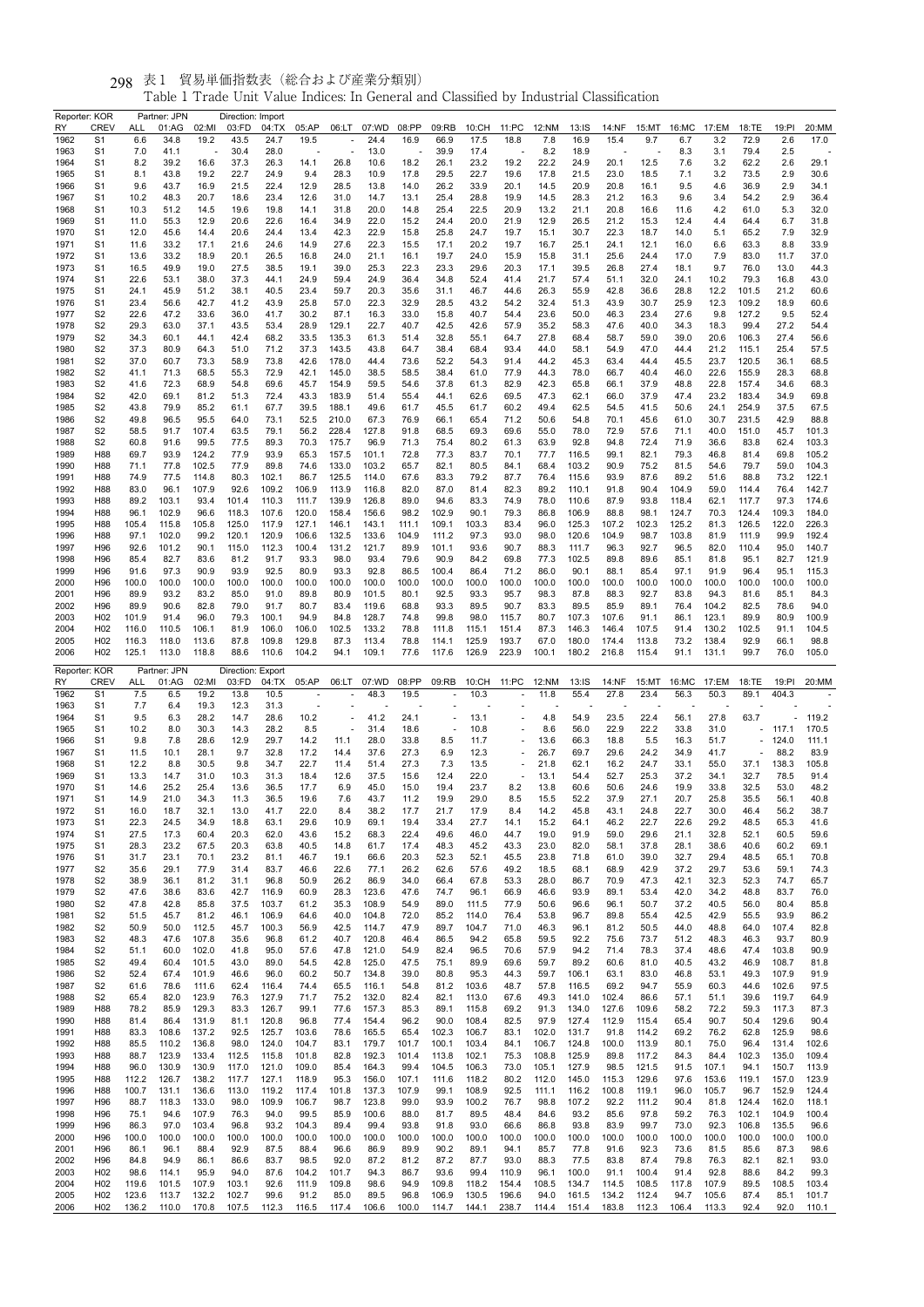| Reporter: KOR<br>RY | <b>CREV</b>                        | ALL            | Partner: ASIA<br>01:AG | 02:MI          | Direction: Import<br>03:FD | 04:TX          | 05:AP          | 06:LT                    | 07:WD          | 08:PP          | 09:RB          | 10:CH          | 11:PC          | 12:NM          | 13:IS          | 14:NF          | 15:MT          | 16:MC          | 17:EM          | 18:TE          | 19:PI          | 20:MM          |
|---------------------|------------------------------------|----------------|------------------------|----------------|----------------------------|----------------|----------------|--------------------------|----------------|----------------|----------------|----------------|----------------|----------------|----------------|----------------|----------------|----------------|----------------|----------------|----------------|----------------|
| 1962                | S <sub>1</sub>                     | 13.1           | 66.5                   | 8.0            | 27.6                       | 105.5          | 746.0          |                          | 77.1           | 30.4           | 83.5           | 33.4           |                | 129.6          | 195.4          | 133.4          | 37.2           | 26.1           | 21.8           |                |                |                |
| 1963                | S <sub>1</sub>                     | 12.4           |                        |                | 30.9                       | 89.1           |                |                          | 65.5           | 29.6           | 73.0           | 31.6           |                | 78.1           | 181.1          |                |                |                | 46.1           |                |                |                |
| 1964                | S <sub>1</sub>                     | 19.9           | 143.2                  | 10.2           | 36.2                       | 89.4           |                | $\overline{\phantom{a}}$ | 45.0           | 29.8           | 75.3           | 34.9           |                |                | 180.3          | 138.7          | 39.9           | 26.6           | 74.9           | 32.6           | 26.9           |                |
| 1965<br>1966        | S1<br>S1                           | 14.7<br>21.7   | 58.5<br>73.7           | 9.4<br>24.2    | 24.3<br>17.9               | 84.0<br>60.2   |                |                          | 51.6<br>51.8   | 30.5<br>29.1   | 67.3<br>70.0   | 29.7<br>35.7   | 48.6           | 35.4           | 183.3<br>137.6 | 151.3<br>135.2 | 36.8<br>45.4   | 36.9<br>30.4   | 113.1<br>96.8  | 30.4<br>18.6   | 25.5<br>15.6   | 350.9          |
| 1967                | S <sub>1</sub>                     | 22.1           | 67.4                   |                | 23.1                       | 75.3           | 425.0          |                          | 58.7           | 32.9           | 62.7           | 34.3           | 42.5           | 66.2           |                | 129.9          | 57.7           | 37.6           | 144.2          | 11.9           | 18.9           | 312.8          |
| 1968                | S <sub>1</sub>                     | 24.2           | 70.6                   | 119.4          | 24.3                       | 74.5           | 243.1          | 526.6                    | 109.4          | 28.7           | 56.6           | 36.2           | 51.2           | 94.4           | 143.5          | 137.0          | 23.7           | 48.6           | 118.2          | 7.8            | 15.6           | 412.0          |
| 1969                | S <sub>1</sub>                     | 18.6           | 41.0                   | 83.9           | 31.6                       | 69.1           | 245.0          | 649.3                    | 70.7           | 29.2           | 77.3           | 37.0           | 37.7           | 92.1           | 116.1          | 124.3          | 43.5           | 49.2           | 98.1           | 8.2            | 15.7           | 364.7          |
| 1970                | S <sub>1</sub>                     | 21.8           | 52.1                   | 74.7           | 35.7                       | 71.2           | 357.8          | 991.3                    | 64.6           | 33.0           | 68.9           | 39.1           | 33.8           | 70.8           | 162.5          | 154.0          | 40.6           | 43.3           | 75.3           | 14.0           | 20.1           | 338.6          |
| 1971<br>1972        | S <sub>1</sub><br>S <sub>1</sub>   | 23.0<br>22.5   | 56.2<br>48.9           | 53.8<br>41.8   | 39.7<br>50.5               | 55.2<br>68.4   | 697.5<br>259.8 | 667.9<br>755.1           | 67.2<br>58.5   | 32.4<br>29.2   | 53.1<br>49.5   | 45.2<br>46.9   | 35.2<br>37.0   | 74.1<br>94.4   | 169.5<br>277.9 | 153.8<br>180.2 | 37.0<br>37.8   | 44.6<br>58.2   | 118.8<br>54.7  | 20.6<br>38.4   | 19.5<br>24.9   | 192.7<br>162.8 |
| 1973                | S <sub>1</sub>                     | 34.3           | 81.2                   | 61.0           | 62.1                       | 116.3          | 288.7          | 364.7                    | 32.6           | 36.1           | 89.2           | 57.9           | 36.9           | 115.5          | 56.3           | 200.4          | 64.6           | 69.3           | 42.0           | 20.8           | 36.0           | 221.3          |
| 1974                | S <sub>1</sub>                     | 48.8           | 103.6                  | 96.5           | 133.7                      | 139.5          | 271.5          | 803.6                    | 74.3           | 62.3           | 111.5          | 65.3           | 43.9           | 134.1          | 85.1           | 330.6          | 76.3           | 69.4           | 40.8           | 25.0           | 32.0           | 187.4          |
| 1975                | S <sub>1</sub>                     | 46.7           | 74.2                   | 99.3           | 203.6                      | 110.1          | 114.3          | 186.1                    | 87.9           | 64.1           | 82.3           | 70.4           | 65.0           | 104.4          | 80.5           | 283.0          | 106.7          | 85.5           | 50.3           | 14.8           | 40.1           | 232.7          |
| 1976                | S <sub>1</sub>                     | 49.9           | 93.8                   | 98.8           | 100.0                      | 120.6          | 223.2          | 255.5                    | 79.2           | 52.9           | 106.1          | 63.8           | 60.9           | 99.8           | 69.8           | 279.6          | 83.6           | 73.7           | 50.3           | 28.3           | 36.4           | 188.7          |
| 1977<br>1978        | S <sub>2</sub><br>S <sub>2</sub>   | 50.2<br>51.2   | 99.7<br>98.6           | 90.5<br>100.8  | 85.3<br>83.8               | 117.6<br>121.1 | 127.9<br>133.5 | 191.7<br>230.8           | 83.5<br>124.9  | 52.9<br>55.8   | 116.5<br>129.9 | 67.1<br>79.3   | 55.6<br>48.8   | 120.0<br>157.7 | 73.6<br>75.4   | 116.2<br>118.3 | 88.1<br>104.9  | 62.5<br>63.5   | 40.9<br>46.0   | 17.8<br>27.5   | 35.8<br>46.1   | 190.0<br>161.6 |
| 1979                | S <sub>2</sub>                     | 77.3           | 173.2                  | 127.9          | 102.6                      | 151.3          | 152.8          | 251.6                    | 93.8           | 73.2           | 167.8          | 97.2           | 72.4           | 179.4          | 88.7           | 149.8          | 110.0          | 71.9           | 53.1           | 34.2           | 45.4           | 194.3          |
| 1980                | S <sub>2</sub>                     | 97.4           | 204.1                  | 169.6          | 170.2                      | 155.4          | 193.3          | 97.4                     | 108.6          | 88.6           | 200.9          | 117.9          | 94.5           | 213.4          | 93.3           | 170.3          | 121.6          | 67.3           | 53.6           | 47.4           | 56.1           | 210.4          |
| 1981                | S <sub>2</sub>                     | 98.2           | 171.7                  | 163.2          | 218.0                      | 157.3          | 172.1          | 113.3                    | 85.2           | 78.9           | 167.0          | 118.5          | 107.8          | 200.3          | 87.7           | 149.4          | 110.8          | 79.3           | 65.6           | 46.4           | 63.8           | 180.7          |
| 1982                | S <sub>2</sub>                     | 87.2           | 163.6                  | 140.9          | 144.1                      | 149.3          | 239.7          | 108.0                    | 72.9           | 76.6           | 117.9          | 112.1          | 112.6          | 187.3          | 86.4           | 133.3          | 109.8          | 90.2           | 57.5           | 49.1           | 58.7           | 170.7          |
| 1983<br>1984        | S <sub>2</sub><br>S <sub>2</sub>   | 78.1<br>82.0   | 133.8<br>152.8         | 123.4<br>121.9 | 110.4<br>127.9             | 129.1<br>142.5 | 165.0<br>230.0 | 106.6<br>101.2           | 73.9<br>79.8   | 72.2<br>80.2   | 135.7<br>134.4 | 99.1<br>105.3  | 95.2<br>95.8   | 185.4<br>203.4 | 76.1<br>86.0   | 122.8<br>118.8 | 104.4<br>110.1 | 96.3<br>94.4   | 67.4<br>67.1   | 47.6<br>52.4   | 73.4<br>58.8   | 152.4<br>176.3 |
| 1985                | S <sub>2</sub>                     | 80.8           | 128.8                  | 114.2          | 96.5                       | 121.7          | 171.8          | 115.6                    | 74.7           | 65.6           | 107.3          | 95.1           | 87.6           | 159.6          | 83.5           | 110.1          | 103.8          | 76.9           | 65.4           | 71.9           | 51.4           | 175.0          |
| 1986                | S <sub>2</sub>                     | 67.9           | 130.8                  | 65.3           | 92.3                       | 123.1          | 127.6          | 138.5                    | 67.8           | 65.8           | 110.3          | 90.8           | 42.9           | 170.9          | 82.7           | 92.6           | 95.3           | 79.0           | 62.0           | 70.4           | 58.8           | 166.7          |
| 1987                | S <sub>2</sub>                     | 78.3           | 157.9                  | 72.2           | 97.0                       | 141.8          | 137.3          | 146.6                    | 65.1           | 92.2           | 127.5          | 101.7          | 60.4           | 171.5          | 79.5           | 91.0           | 104.7          | 82.5           | 70.6           | 136.2          | 54.6           | 158.4          |
| 1988                | S <sub>2</sub>                     | 85.0           | 161.4                  | 81.0           | 122.2                      | 152.7          | 140.3          | 147.4                    | 85.4           | 116.9          | 158.9          | 121.5          | 62.3           | 148.4          | 103.4          | 123.3          | 126.2          | 87.8           | 55.9           | 147.6          | 71.5           | 164.1          |
| 1989<br>1990        | H88<br>H88                         | 87.9<br>93.3   | 152.0<br>134.5         | 90.4<br>111.3  | 130.1<br>133.0             | 147.7<br>146.2 | 138.5<br>147.1 | 160.0<br>163.0           | 87.1<br>85.1   | 119.4<br>110.6 | 131.9<br>115.4 | 126.0<br>115.4 | 63.1<br>81.9   | 140.6<br>136.3 | 129.8<br>111.7 | 129.3<br>115.8 | 137.8<br>138.8 | 85.6<br>94.7   | 59.1<br>62.0   | 191.2<br>121.9 | 76.6<br>85.1   | 155.4<br>146.6 |
| 1991                | H88                                | 96.4           | 135.7                  | 107.5          | 128.1                      | 143.9          | 141.6          | 106.4                    | 91.0           | 95.5           | 117.3          | 119.7          | 77.5           | 125.4          | 116.6          | 121.3          | 110.0          | 107.7          | 78.2           | 126.6          | 84.3           | 134.6          |
| 1992                | H88                                | 95.3           | 133.9                  | 100.4          | 126.6                      | 132.1          | 147.1          | 106.4                    | 94.2           | 89.3           | 119.9          | 113.9          | 74.7           | 127.7          | 107.9          | 117.5          | 109.4          | 122.4          | 81.8           | 134.8          | 90.7           | 143.4          |
| 1993                | H88                                | 93.6           | 121.6                  | 93.0           | 120.0                      | 110.9          | 130.0          | 105.7                    | 134.4          | 83.9           | 119.5          | 108.6          | 69.8           | 119.2          | 108.3          | 101.2          | 109.7          | 126.1          | 80.4           | 162.8          | 77.9           | 134.2          |
| 1994                | H88                                | 92.0           | 129.2                  | 83.5           | 130.9                      | 120.5          | 128.9          | 106.9                    | 138.6          | 88.5           | 141.8          | 108.5          | 63.8           | 124.2          | 109.4          | 115.8          | 110.2          | 122.6          | 69.9           | 115.5          | 86.0           | 132.4          |
| 1995<br>1996        | H88<br>H88                         | 102.5<br>107.6 | 144.0<br>155.1         | 92.3<br>103.0  | 153.7<br>146.9             | 135.6<br>126.4 | 137.8<br>146.0 | 112.8<br>117.7           | 130.0<br>141.5 | 117.7<br>83.9  | 206.1<br>193.2 | 133.8<br>134.4 | 72.6<br>81.7   | 138.5<br>137.1 | 128.2<br>122.0 | 141.9<br>129.1 | 116.9<br>116.1 | 120.7<br>122.1 | 77.0<br>91.7   | 127.6<br>124.6 | 93.0<br>78.3   | 135.9<br>136.4 |
| 1997                | H96                                | 101.0          | 128.2                  | 99.0           | 133.8                      | 122.5          | 142.9          | 118.4                    | 134.7          | 78.6           | 154.5          | 127.3          | 78.5           | 119.8          | 116.9          | 124.2          | 115.8          | 109.4          | 83.5           | 132.7          | 83.1           | 136.7          |
| 1998                | H96                                | 87.6           | 113.4                  | 71.8           | 122.2                      | 104.7          | 117.2          | 106.5                    | 97.0           | 72.3           | 112.2          | 110.6          | 59.6           | 100.8          | 103.0          | 102.6          | 105.1          | 90.7           | 84.1           | 119.4          | 104.9          | 103.7          |
| 1999                | H96                                | 85.3           | 102.5                  | 76.9           | 98.9                       | 94.9           | 101.0          | 95.6                     | 99.1           | 75.7           | 90.0           | 99.5           | 63.6           | 95.5           | 88.5           | 93.1           | 97.6           | 88.3           | 84.4           | 109.8          | 112.1          | 95.8           |
| 2000                | H96                                | 100.0          | 100.0                  | 100.0          | 100.0                      | 100.0          | 100.0          | 100.0                    | 100.0          | 100.0          | 100.0          | 100.0          | 100.0          | 100.0          | 100.0          | 100.0          | 100.0          | 100.0          | 100.0          | 100.0          | 100.0          | 100.0          |
| 2001                | H96                                | 95.8<br>97.8   | 100.0<br>99.2          | 93.5           | 86.8<br>89.6               | 92.9           | 93.9           | 90.9<br>89.1             | 92.5           | 71.5<br>72.7   | 89.3<br>96.8   | 93.5<br>89.5   | 97.6<br>89.9   | 92.3<br>87.8   | 89.5<br>94.4   | 91.4<br>84.8   | 98.9<br>92.6   | 88.1<br>82.5   | 102.9<br>116.2 | 103.4<br>81.5  | 101.8<br>95.1  | 98.0<br>98.7   |
| 2002<br>2003        | H96<br>H <sub>02</sub>             | 107.5          | 107.5                  | 91.6<br>105.2  | 89.7                       | 86.5<br>91.1   | 95.5<br>100.1  | 93.5                     | 94.0<br>94.5   | 79.2           | 132.4          | 92.5           | 108.0          | 88.5           | 110.8          | 93.0           | 95.1           | 86.0           | 130.2          | 83.6           | 104.7          | 101.0          |
| 2004                | H <sub>02</sub>                    | 122.1          | 125.4                  | 165.7          | 97.9                       | 98.7           | 101.5          | 107.1                    | 103.4          | 83.2           | 167.3          | 104.8          | 132.7          | 98.1           | 173.6          | 122.4          | 110.0          | 88.0           | 132.2          | 85.8           | 115.6          | 103.0          |
| 2005                | H <sub>02</sub>                    | 134.3          | 128.2                  | 215.7          | 103.7                      | 101.7          | 131.8          | 96.7                     | 104.6          | 86.4           | 174.4          | 120.3          | 162.8          | 97.5           | 184.8          | 133.8          | 126.3          | 89.2           | 140.2          | 81.7           | 106.8          | 136.9          |
| 2006                | H <sub>02</sub>                    | 139.9          | 135.8                  | 236.3          | 108.7                      | 107.0          | 106.2          | 114.3                    | 118.1          | 91.5           | 233.1          | 123.3          | 192.3          | 112.9          | 174.9          | 181.0          | 136.6          | 92.0           | 136.1          | 101.4          | 123.1          | 111.9          |
|                     |                                    |                |                        |                |                            |                |                |                          |                |                |                |                |                |                |                |                |                |                |                |                |                |                |
|                     | Reporter: KOR                      |                | Partner: ASIA          |                | Direction: Export          |                |                |                          |                |                |                |                |                |                |                |                |                |                |                |                |                |                |
| RY                  | <b>CREV</b>                        | ALL            | 01:AG                  | 02:MI          | 03:FD                      | 04:TX          | 05:AP          | 06:LT                    | 07:WD          | 08:PP          | 09:RB          |                | 10:CH 11:PC    | 12:NM          | 13:1S          | 14:NF          | 15:MT          | 16:MC 17:EM    |                | 18:TE          | 19:PI          | 20:MM          |
| 1962                | S <sub>1</sub>                     | 16.1           | 1.7                    | 29.9           | 25.9                       | 46.1           | 33.6           | 0.9                      | 17.7           | 16.7           |                | 18.8           |                | 42.3           | 32.4           |                | 26.5           | 13.3           |                | 127.0          |                |                |
| 1963<br>1964        | S <sub>1</sub><br>S <sub>1</sub>   | 16.3<br>15.6   | 1.6<br>1.7             | 32.0           | 27.7<br>26.1               | 41.5           | 26.3           |                          | 19.5           |                | 38.3           | 17.0           |                | 47.5           |                |                | 25.9           | 33.3           | 21.6           | 71.7           | 28.5           | 55.3           |
| 1965                | S <sub>1</sub>                     | 17.4           | 2.3                    | 33.0           | 30.0                       | 42.5           | 27.7           |                          | 10.8           | 15.4           | 44.3           | 15.5           |                | 53.6           | 28.1           |                | 49.7           | 26.9           | 16.5           | 68.2           | 61.5           | 55.5           |
| 1966                | S1                                 | 17.6           | 2.4                    | 32.9           | 26.7                       | 43.8           | 24.8           | 1.3                      |                | 16.4           | 34.3           | 15.1           |                | 33.8           | 26.5           |                | 61.1           | 26.2           | 9.7            | 77.4           | 74.1           | 99.1           |
| 1967                | S <sub>1</sub>                     | 18.9           | 3.2                    | 33.6           | 34.7                       | 42.8           | 25.4           | 2.2                      |                | 17.5           | 34.9           | 18.5           |                | 34.7           | 35.1           |                | 55.7           | 30.6           | 10.5           | 51.8           | 87.2           | 69.2           |
| 1968                | S <sub>1</sub><br>S <sub>1</sub>   | 20.6<br>22.2   | 3.7<br>4.4             | 36.4<br>37.2   | 36.4<br>34.5               | 43.5           | 33.0           | 7.1<br>9.3               |                | 25.7<br>37.9   | 36.8           | 23.0           | 40.1           | 36.0<br>35.7   |                |                | 62.8<br>59.0   | 34.5           | 11.0<br>16.0   | 65.5           | 85.7<br>91.9   | 110.1          |
| 1969<br>1970        | S <sub>1</sub>                     | 23.1           | 5.0                    | 35.2           | 40.0                       | 42.9<br>42.4   | 34.6<br>31.6   | 14.0                     |                | 44.6           | 38.7<br>42.4   | 21.2<br>27.4   | 29.6           | 35.0           | 37.4<br>47.6   | 271.3          | 63.0           | 23.0<br>27.3   | 11.3           | 108.2<br>165.1 | 78.0           | 75.8<br>59.1   |
| 1971                | S <sub>1</sub>                     | 27.3           | 8.7                    | 39.7           | 43.0                       | 40.0           | 37.3           | 15.2                     | 32.9           | 20.0           | 45.3           | 29.5           |                | 34.3           | 41.0           | 265.6          | 56.0           | 39.3           | 22.8           | 148.4          | 82.2           | 57.8           |
| 1972                | S1                                 | 26.6           | 5.8                    | 37.7           | 43.8                       | 39.9           | 41.5           | 13.0                     | 30.3           | 23.6           | 45.3           | 42.8           |                | 34.2           | 42.7           | 272.3          | 39.8           | 47.1           | 22.0           | 96.5           | 64.4           | 36.4           |
| 1973                | S <sub>1</sub>                     | 36.1           | 8.5                    | 44.2           | 54.5                       | 60.5           | 57.2           | 21.6                     | 38.0           | 35.6           | 52.0           | 50.6           | 33.1           | 41.7           | 55.1           | 263.4          | 57.6           | 50.2           | 24.7           | 179.3          | 73.7           | 41.5           |
| 1974                | S <sub>1</sub>                     | 50.5           | 10.3                   | 72.3           | 72.1                       | 64.1           | 51.1           | 23.0                     | 38.4           | 48.9           | 84.2           | 80.2           | 92.8           | 78.7           | 74.9           | 258.3          | 71.0           | 56.5           | 36.6           | 294.4          | 100.1          | 56.8           |
| 1975<br>1976        | S <sub>1</sub><br>S <sub>1</sub>   | 50.5<br>55.6   | 11.6<br>11.5           | 79.0<br>77.8   | 78.1<br>83.8               | 56.8<br>65.7   | 52.6<br>50.4   | 21.8<br>21.1             | 35.0<br>44.3   | 33.8<br>35.7   | 76.8<br>76.6   | 77.0<br>68.5   | 95.4<br>109.4  | 79.6<br>74.9   | 60.2<br>63.7   | 284.1<br>160.2 | 82.5<br>80.2   | 55.0<br>60.4   | 45.0<br>58.5   | 311.7<br>413.8 | 100.9<br>89.7  | 47.4<br>47.9   |
| 1977                | S <sub>2</sub>                     | 57.1           | 16.6                   | 80.3           | 85.3                       | 68.4           | 50.6           | 22.4                     | 47.6           | 36.2           | 81.2           | 71.5           | 114.5          | 80.1           | 69.5           | 225.5          | 81.8           | 61.4           | 47.6           | 438.8          | 94.3           | 47.4           |
| 1978                | S <sub>2</sub>                     | 66.0           | 22.1                   | 84.1           | 103.7                      | 79.8           | 59.0           | 28.3                     | 47.6           | 41.7           | 83.4           | 84.3           | 109.4          | 106.7          | 82.1           | 214.9          | 87.0           | 73.4           | 55.9           | 238.6          | 111.8          | 51.1           |
| 1979                | S <sub>2</sub>                     | 73.1           | 43.7                   | 91.1           | 108.8                      | 94.2           | 71.5           | 24.1                     | 81.9           | 49.2           | 85.4           | 99.2           | 136.8          | 127.6          | 93.6           | 287.9          | 98.0           | 73.8           | 44.0           | 186.7          | 120.7          | 62.0           |
| 1980<br>1981        | S <sub>2</sub><br>S <sub>2</sub>   | 84.2<br>83.8   | 41.8<br>56.4           | 103.6<br>108.6 | 174.9<br>175.3             | 91.1<br>91.0   | 82.9<br>80.0   | 37.0<br>38.4             | 79.2<br>68.6   | 58.0<br>42.7   | 97.2<br>96.7   | 121.1<br>129.0 | 174.5<br>190.9 | 133.2<br>139.6 | 101.3<br>85.3  | 204.1<br>125.2 | 89.5<br>76.5   | 75.0<br>75.4   | 64.8<br>69.1   | 185.4<br>158.6 | 136.3<br>141.7 | 67.7<br>104.0  |
| 1982                | S <sub>2</sub>                     | 80.9           | 68.6                   | 108.7          | 116.6                      | 83.1           | 83.4           | 33.8                     | 67.9           | 50.1           | 85.9           | 109.2          | 186.7          | 130.7          | 90.1           | 110.0          | 96.5           | 61.8           | 61.6           | 166.5          | 138.6          | 114.3          |
| 1983                | S <sub>2</sub>                     | 78.0           | 74.1                   | 109.4          | 105.0                      | 81.6           | 72.3           | 34.3                     | 80.8           | 46.4           | 82.8           | 100.6          | 168.1          | 122.4          | 88.7           | 110.9          | 88.8           | 63.9           | 63.1           | 148.9          | 140.6          | 97.0           |
| 1984                | S <sub>2</sub>                     | 80.7           | 71.6                   | 118.5          | 92.7                       | 82.4           | 74.9           | 37.0                     | 90.4           | 50.8           | 84.6           | 102.4          | 160.5          | 110.0          | 90.7           | 119.0          | 86.9           | 76.4           | 62.0           | 171.1          | 143.8          | 97.6           |
| 1985                | S <sub>2</sub>                     | 78.0           | 74.9                   | 112.6          | 83.4                       | 82.0           | 69.3           | 48.7                     | 88.7           | 46.3           | 88.8           | 96.6           | 159.8          | 100.3          | 87.5           | 101.7          | 116.1          | 66.7           | 63.9           | 148.3          | 139.7          | 86.0           |
| 1986                | S <sub>2</sub>                     | 70.3           | 83.7                   | 114.5          | 90.7                       | 87.4           | 68.8           | 50.3                     | 86.2           | 45.8           | 83.6           | 92.4           | 94.4           | 98.4           | 85.3           | 100.9          | 95.2           | 65.6           | 69.5           | 60.4           | 129.4          | 91.4           |
| 1987<br>1988        | S <sub>2</sub><br>S <sub>2</sub>   | 76.0<br>82.4   | 81.0<br>90.3           | 120.1<br>112.9 | 92.1<br>129.6              | 102.0<br>115.2 | 81.0<br>83.8   | 64.9<br>78.6             | 101.7<br>115.3 | 55.3<br>98.8   | 86.7<br>101.8  | 106.3<br>127.1 | 91.6<br>92.7   | 101.5<br>116.5 | 94.7<br>119.7  | 112.0<br>122.0 | 90.5<br>116.0  | 72.8<br>79.7   | 74.1<br>64.3   | 51.0<br>52.1   | 140.7<br>115.9 | 85.6<br>88.4   |
| 1989                | H88                                | 98.4           | 97.8                   | 132.4          | 115.1                      | 124.0          | 114.6          | 84.0                     | 124.5          | 100.1          | 108.4          | 124.5          | 97.2           | 126.8          | 133.6          | 130.9          | 118.9          | 97.9           | 89.8           | 65.0           | 151.6          | 103.8          |
| 1990                | H88                                | 94.7           | 105.2                  | 140.8          | 118.0                      | 117.9          | 101.7          | 87.4                     | 122.9          | 96.7           | 109.9          | 118.6          | 115.7          | 115.1          | 120.2          | 123.5          | 118.8          | 103.4          | 82.5           | 63.4           | 153.7          | 109.1          |
| 1991                | H88                                | 101.0          | 107.7                  | 140.6          | 116.2                      | 135.7          | 91.5           | 94.6                     | 114.5          | 99.9           | 110.5          | 108.8          | 97.4           | 116.1          | 122.3          | 124.9          | 116.7          | 102.8          | 100.3          | 48.1           | 142.1          | 114.9          |
| 1992                | H88                                | 102.8          | 116.4                  | 142.9          | 109.5                      | 136.6          | 98.8           | 95.7                     | 120.0          | 98.3           | 104.0          | 102.8          | 87.3           | 123.8          | 106.0          | 117.3          | 114.1          | 105.9          | 114.5          | 46.2           | 147.6          | 109.4          |
| 1993<br>1994        | H88<br>H88                         | 96.0<br>99.9   | 114.5<br>110.8         | 131.8<br>131.5 | 112.7<br>121.3             | 125.7<br>123.8 | 99.0<br>100.6  | 95.1<br>96.8             | 131.2<br>123.1 | 94.0<br>105.4  | 102.3<br>101.8 | 95.3<br>110.3  | 73.8<br>71.4   | 119.1<br>116.3 | 106.2<br>113.5 | 106.1<br>107.1 | 108.0<br>106.8 | 108.4<br>110.5 | 99.0<br>101.9  | 44.7<br>45.8   | 170.7<br>169.3 | 103.5<br>104.5 |
| 1995                | H88                                | 116.8          | 120.1                  | 134.4          | 128.5                      | 129.2          | 111.2          | 107.6                    | 124.8          | 131.0          | 126.8          | 137.8          | 76.5           | 129.9          | 134.5          | 132.9          | 135.7          | 117.1          | 129.2          | 55.6           | 187.9          | 111.3          |
| 1996                | H88                                | 105.6          | 116.0                  | 148.7          | 127.0                      | 121.7          | 117.2          | 108.8                    | 119.7          | 107.0          | 124.0          | 112.0          | 91.9           | 128.7          | 120.1          | 118.8          | 137.2          | 117.3          | 104.4          | 45.4           | 179.0          | 109.5          |
| 1997                | H96                                | 98.2           | 98.8                   | 138.1          | 124.8                      | 113.6          | 115.7          | 107.6                    | 117.3          | 97.5           | 113.7          | 101.6          | 67.5           | 117.6          | 110.9          | 112.2          | 122.8          | 100.4          | 98.6           | 59.6           | 192.3          | 98.0           |
| 1998                | H96                                | 85.3           | 82.2                   | 104.0          | 105.8                      | 101.3          | 99.9           | 100.4                    | 92.5           | 85.3           | 95.6           | 80.1           | 53.2           | 107.5          | 91.7           | 95.6           | 108.4          | 81.6           | 89.4           | 60.6           | 125.5          | 92.0           |
| 1999<br>2000        | H96<br>H96                         | 86.5<br>100.0  | 92.7<br>100.0          | 96.4           | 103.3                      | 96.2           | 101.0<br>100.0 | 97.9                     | 98.5<br>100.0  | 88.7           | 88.9           | 83.5           | 62.5           | 106.4          | 88.3           | 90.3           | 97.9<br>100.0  | 80.4           | 91.2           | 68.2           | 138.4          | 95.7           |
| 2001                | H96                                | 91.4           | 89.4                   | 100.0<br>82.0  | 100.0<br>102.3             | 100.0<br>92.3  | 92.8           | 100.0<br>104.6           | 87.9           | 100.0<br>86.2  | 100.0<br>98.2  | 100.0<br>88.0  | 100.0<br>93.7  | 100.0<br>98.9  | 100.0<br>84.5  | 100.0<br>93.1  | 99.3           | 100.0<br>85.9  | 100.0<br>94.4  | 100.0<br>81.7  | 100.0<br>95.4  | 100.0<br>93.0  |
| 2002                | H96                                | 95.8           | 84.7                   | 82.5           | 104.8                      | 90.3           | 99.0           | 91.1                     | 99.8           | 72.1           | 93.6           | 89.6           | 100.3          | 95.7           | 88.0           | 85.1           | 102.3          | 100.8          | 99.9           | 94.0           | 87.7           | 84.3           |
| 2003                | H <sub>02</sub>                    | 109.5          | 96.2                   | 116.6          | 106.1                      | 91.0           | 108.4          | 87.1                     | 112.3          | 71.2           | 103.9          | 101.7          | 126.1          | 87.2           | 104.8          | 88.9           | 109.9          | 116.8          | 117.8          | 93.0           | 107.0          | 87.0           |
| 2004<br>2005        | H <sub>02</sub><br>H <sub>02</sub> | 128.9<br>129.0 | 106.3<br>106.4         | 137.3<br>142.1 | 120.1<br>131.1             | 93.9<br>102.9  | 114.4<br>92.6  | 87.0<br>87.1             | 122.0<br>138.2 | 76.8<br>81.0   | 124.7<br>145.7 | 130.7<br>145.4 | 166.5<br>216.0 | 89.2<br>80.9   | 137.0<br>161.6 | 116.3<br>137.3 | 121.0<br>141.1 | 135.7<br>101.3 | 133.9<br>133.1 | 110.2<br>100.0 | 122.7<br>98.1  | 90.6<br>103.5  |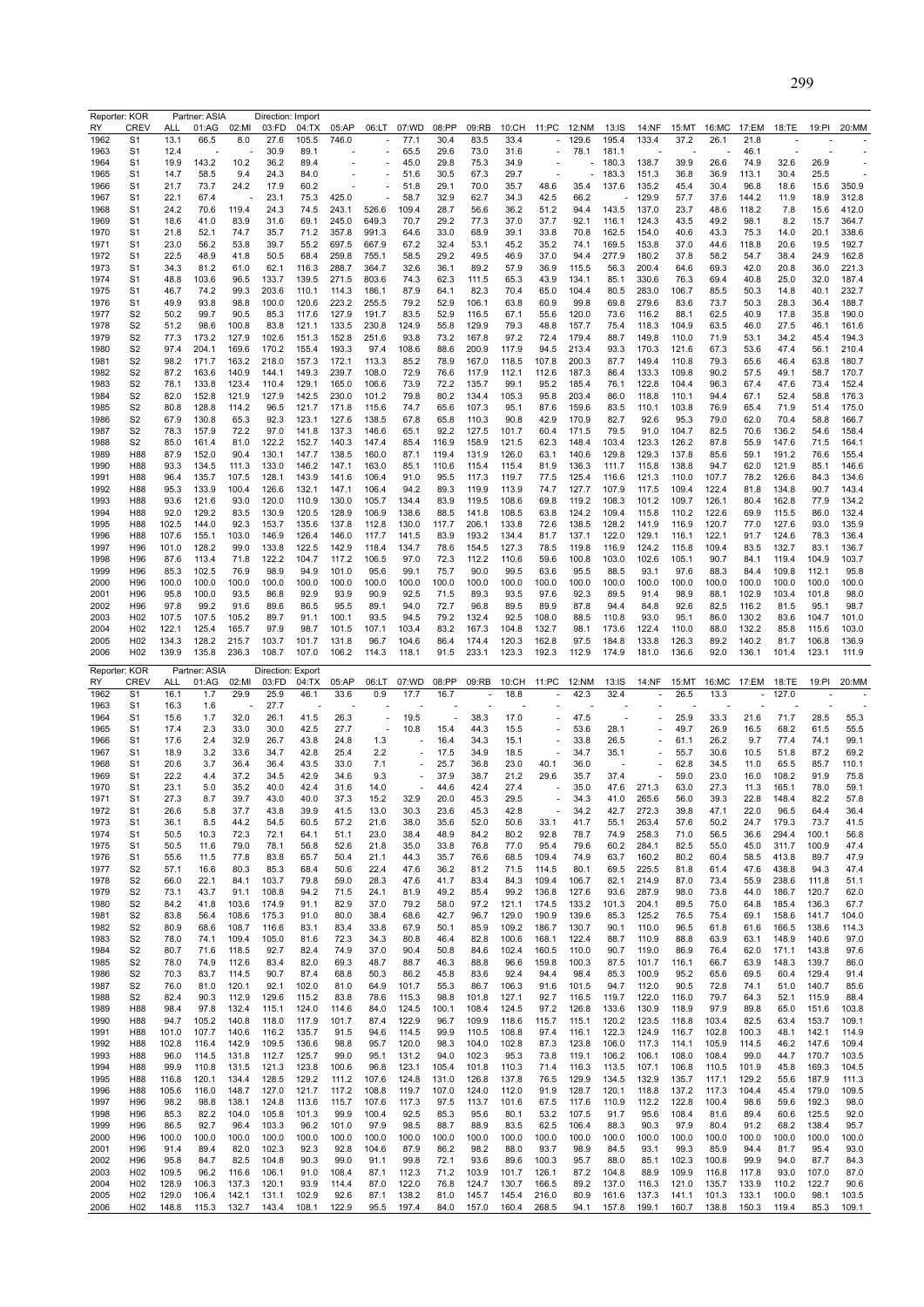| Reporter: KOR | <b>CREV</b>                        |                | Partner: US/CA<br>01:AG |                | 03:FD          | Direction: Import | 05:AP          |                | 07:WD          | 08:PP          | 09:RB          | 10:CH          | 11:PC          |                |                |                |                | 16:MC          |                | 18:TE          |               | 20:MM          |
|---------------|------------------------------------|----------------|-------------------------|----------------|----------------|-------------------|----------------|----------------|----------------|----------------|----------------|----------------|----------------|----------------|----------------|----------------|----------------|----------------|----------------|----------------|---------------|----------------|
| RY<br>1962    | S <sub>1</sub>                     | ALL<br>6.6     | 41.6                    | 02:MI<br>50.7  | 18.3           | 04:TX<br>34.2     | 17.4           | 06:LT          | 50.2           | 18.3           | 15.1           | 22.6           | 12.6           | 12:NM<br>24.0  | 13:IS<br>12.7  | 14:NF<br>29.2  | 15:MT<br>25.3  | 2.0            | 17:EM<br>2.2   | 1.5            | 19:PI<br>5.5  | 31.2           |
| 1963          | S <sub>1</sub>                     | 7.8            | 44.8                    |                | 15.7           | 34.7              |                |                |                | 13.5           | 15.0           | 26.1           | 10.2           | 51.7           | 36.6           |                |                | 5.2            | 3.1            | 1.1            | 7.0           |                |
| 1964          | S <sub>1</sub>                     | 11.5           | 84.0                    | 68.7           | 18.3           | 31.1              | 14.5           | 41.9           | 36.5           | 12.4           | 12.6           | 30.3           |                | 46.3           | 30.8           | 30.6           | 16.6           | 4.5            | 4.5            | 1.1            | 9.6           | 37.0           |
| 1965          | S <sub>1</sub>                     | 9.0            | 46.7                    | 59.0           | 19.5           | 32.0              | 12.8           | 27.9           | 46.6           | 15.2           | 14.0           | 26.0           |                | 44.7           | 29.0           | 36.0           | 21.8           | 4.2            | 4.2            | 0.7            | 12.3          | 37.2           |
| 1966          | S <sub>1</sub>                     | 11.3           | 67.1                    | 51.2           | 19.2           | 26.1              | 8.8            | 91.1           | 49.3           | 13.6           | 13.4           | 31.8           | 11.2           | 50.1           | 34.3           | 42.8           | 22.9           | 6.4            | 5.6            | 0.9            | 11.0          | 66.9           |
| 1967          | S <sub>1</sub>                     | 10.1           | 43.7                    | 57.8           | 21.1           | 20.1              | 4.7            | 81.6           | 43.5           | 15.8           | 12.3           | 32.0           | 15.5           | 51.2           | 31.4           | 42.9           | 23.2           | 7.2            | 6.2            | 1.1            | 13.4          | 74.5           |
| 1968          | S <sub>1</sub>                     | 10.5<br>10.5   | 45.1<br>43.1            | 50.6<br>43.9   | 17.6<br>16.8   | 26.6<br>33.0      | 10.3<br>12.2   | 62.9<br>49.4   | 27.5<br>57.3   | 18.1<br>16.9   | 10.8<br>12.4   | 33.8           | 19.2<br>17.0   | 68.1           | 31.9<br>30.3   | 43.4<br>46.1   | 19.3<br>21.8   | 8.0<br>7.4     | 4.5            | 1.5            | 8.1           | 61.5<br>42.2   |
| 1969<br>1970  | S <sub>1</sub><br>S <sub>1</sub>   | 11.4           | 43.1                    | 39.6           | 19.8           | 33.2              | 17.4           | 29.9           | 40.8           | 19.6           | 14.7           | 31.3<br>33.1   | 30.8           | 51.8<br>48.1   | 37.3           | 53.7           | 22.1           | 8.0            | 7.4<br>10.2    | 1.6<br>1.9     | 15.1<br>16.7  | 67.6           |
| 1971          | S <sub>1</sub>                     | 11.7           | 44.3                    | 40.7           | 19.0           | 39.3              | 15.2           | 30.5           | 35.4           | 18.4           | 19.4           | 35.1           | 29.1           | 52.3           | 36.2           | 48.3           | 20.3           | 8.2            | 10.6           | 2.5            | 14.9          | 85.4           |
| 1972          | S <sub>1</sub>                     | 12.0           | 45.1                    | 39.7           | 19.1           | 34.3              | 9.2            | 29.8           | 60.3           | 17.3           | 29.9           | 37.3           | 25.7           | 38.6           | 28.0           | 59.4           | 19.5           | 11.8           | 9.0            | 2.0            | 26.3          | 67.7           |
| 1973          | S <sub>1</sub>                     | 16.2           | 69.7                    | 42.9           | 24.2           | 37.8              | 5.9            | 32.2           | 53.0           | 23.0           | 30.9           | 40.2           | 49.8           | 51.4           | 46.7           | 74.1           | 30.4           | 10.5           | 11.0           | 1.8            | 24.1          | 62.0           |
| 1974          | S <sub>1</sub>                     | 24.1           | 106.7                   | 80.8           | 39.2           | 47.0              | 9.3            | 91.8           | 35.8           | 42.5           | 27.2           | 50.5           | 52.8           | 52.4           | 77.8           | 92.3           | 36.5           | 10.4           | 12.0           | 3.6            | 26.4          | 80.2           |
| 1975          | S <sub>1</sub>                     | 27.7           | 106.6                   | 129.7          | 34.9           | 41.1              | 12.2           | 63.6           | 49.3           | 37.2           | 51.5           | 73.7           | 70.9           | 59.0           | 63.8           | 72.8           | 46.4           | 14.8           | 13.5           | 7.6            | 29.3          | 86.4           |
| 1976          | S <sub>1</sub>                     | 27.0           | 94.3                    | 104.9          | 44.9           | 60.9              | 12.1           | 26.9           | 36.3           | 34.7           | 75.6           | 58.9           | 73.0           | 90.5           | 56.1           | 77.0           | 53.7           | 13.0           | 18.6           | 7.0            | 38.7          | 85.2           |
| 1977          | S <sub>2</sub>                     | 27.5           | 93.8                    | 96.6           | 49.2           | 65.5              | 11.5           | 25.9           | 50.2           | 33.5           | 42.2           | 53.0           | 76.4           | 86.0           | 37.7           | 77.7           | 37.2           | 16.3           | 21.9           | 7.1            | 25.0          | 68.5           |
| 1978          | S <sub>2</sub><br>S <sub>2</sub>   | 29.4<br>32.5   | 89.5<br>101.3           | 96.1<br>102.9  | 51.4           | 71.7<br>75.0      | 10.5           | 40.6<br>90.1   | 47.1           | 32.3           | 68.9           | 60.8<br>75.2   | 60.2           | 77.0<br>82.7   | 55.5<br>56.8   | 80.4<br>99.9   | 53.5<br>56.8   | 20.5           | 24.8           | 4.9<br>3.9     | 35.0          | 96.3           |
| 1979<br>1980  | S <sub>2</sub>                     | 39.8           | 117.3                   | 124.8          | 70.6<br>61.5   | 82.6              | 11.5<br>14.7   | 63.9           | 54.4<br>51.4   | 40.3<br>31.2   | 57.0<br>59.1   | 85.0           | 70.7<br>81.1   | 80.1           | 46.5           | 119.1          | 49.0           | 18.5<br>23.5   | 22.9<br>26.4   | 10.3           | 30.4<br>42.4  | 110.7<br>125.9 |
| 1981          | S <sub>2</sub>                     | 47.6           | 123.1                   | 130.2          | 57.8           | 88.9              | 22.7           | 72.8           | 75.0           | 62.8           |                | 93.9           | 105.3          | 83.4           | 70.3           | 98.0           | 59.9           | 44.1           | 14.8           | 17.8           | 32.1          | 108.7          |
| 1982          | S <sub>2</sub>                     | 46.1           | 102.1                   | 123.5          | 76.0           | 90.0              | 25.4           | 72.9           | 75.4           | 71.3           | 44.4           | 88.6           | 95.9           | 91.8           | 80.9           | 51.6           | 56.8           | 49.1           | 16.3           | 16.7           | 36.9          | 120.8          |
| 1983          | S <sub>2</sub>                     | 48.4           | 102.9                   | 111.8          | 72.7           | 91.1              | 28.9           | 88.6           | 69.5           | 69.4           | 65.3           | 79.9           | 93.2           | 84.2           | 80.4           | 81.3           | 42.1           | 51.8           | 19.5           | 23.3           | 44.3          | 134.5          |
| 1984          | S <sub>2</sub>                     | 54.1           | 110.9                   | 104.8          | 95.3           | 87.8              | 27.2           | 183.8          | 76.4           | 76.3           | 75.3           | 87.9           | 97.0           | 85.7           | 74.9           | 82.0           | 72.2           | 57.7           | 19.8           | 31.7           | 49.9          | 135.3          |
| 1985          | S <sub>2</sub>                     | 53.2           | 96.9                    | 102.3          | 79.2           | 87.2              | 35.2           | 153.4          | 72.9           | 63.9           | 84.0           | 81.4           | 85.7           | 89.2           | 117.3          | 70.1           | 84.2           | 64.2           | 18.9           | 37.7           | 53.4          | 105.6          |
| 1986          | S <sub>2</sub>                     | 50.9           | 79.4                    | 98.7           | 94.8           | 97.2              | 43.1           | 130.3          | 78.7           | 62.1           | 76.0           | 72.4           | 61.9           | 84.8           | 116.4          | 70.5           | 81.9           | 58.8           | 20.1           | 38.0           | 49.9          | 114.6          |
| 1987          | S <sub>2</sub>                     | 53.8           | 78.3                    | 90.0           | 101.0          | 99.3              | 73.1           | 142.7          | 66.9           | 88.3           | 68.1           | 81.6           | 57.6           | 79.7           | 118.9          | 54.0           | 74.5           | 63.6           | 20.7           | 44.1           | 46.0          | 122.4          |
| 1988<br>1989  | S <sub>2</sub><br>H88              | 63.6<br>68.0   | 100.0<br>110.3          | 105.2<br>117.6 | 121.1<br>117.8 | 114.6<br>112.2    | 85.1<br>95.4   | 118.1<br>106.4 | 52.9<br>58.7   | 112.5<br>105.9 | 71.4<br>76.3   | 107.1<br>106.5 | 54.0<br>62.5   | 81.9<br>84.9   | 120.3<br>113.2 | 109.1<br>123.3 | 61.9<br>69.6   | 70.7<br>71.1   | 21.9<br>28.0   | 42.3<br>49.1   | 62.4<br>67.0  | 98.0<br>101.6  |
| 1990          | H88                                | 66.9           | 110.3                   | 116.8          | 120.1          | 126.0             | 99.6           | 101.0          | 61.6           | 99.8           | 76.0           | 97.9           | 75.5           | 83.1           | 106.2          | 80.8           | 67.8           | 70.5           | 29.6           | 42.7           | 71.9          | 95.2           |
| 1991          | H88                                | 74.6           | 102.6                   | 118.0          | 114.5          | 131.4             | 94.7           | 102.5          | 58.6           | 84.7           | 84.3           | 102.7          | 84.9           | 81.2           | 101.5          | 103.3          | 72.1           | 75.2           | 45.2           | 60.8           | 72.7          | 100.7          |
| 1992          | H88                                | 72.8           | 109.4                   | 116.1          | 111.4          | 121.3             | 103.7          | 108.9          | 55.4           | 81.5           | 82.7           | 95.8           | 63.1           | 82.0           | 89.6           | 79.6           | 80.1           | 71.4           | 50.2           | 57.4           | 77.3          | 102.2          |
| 1993          | H88                                | 76.3           | 108.1                   | 106.2          | 109.4          | 112.2             | 97.9           | 98.9           | 82.7           | 72.3           | 83.5           | 99.4           | 60.9           | 90.5           | 102.4          | 81.2           | 83.6           | 85.1           | 43.9           | 68.1           | 85.5          | 98.0           |
| 1994          | H88                                | 83.9           | 110.0                   | 102.0          | 113.1          | 114.1             | 93.8           | 95.5           | 83.4           | 77.9           | 91.1           | 102.1          | 65.4           | 95.3           | 110.2          | 87.0           | 82.1           | 91.0           | 57.2           | 83.6           | 87.7          | 97.6           |
| 1995          | H88                                | 92.8           | 123.4                   | 109.9          | 123.8          | 138.1             | 94.4           | 101.2          | 85.4           | 122.7          | 96.9           | 117.8          | 73.4           | 94.3           | 121.4          | 111.1          | 77.6           | 93.4           | 58.6           | 98.3           | 89.8          | 109.0          |
| 1996          | H88                                | 104.0          | 150.5                   | 113.7          | 119.6          | 138.2             | 106.3          | 109.6          | 87.9           | 93.8           | 102.2          | 106.8          | 88.9           | 102.4          | 111.1          | 102.9          | 84.3           | 91.2           | 99.2           | 95.5           | 91.1          | 112.7          |
| 1997          | H96                                | 103.6          | 135.5                   | 109.6          | 112.2          | 135.2             | 111.8          | 119.0          | 88.2           | 82.9           | 98.8           | 104.5          | 94.4           | 102.2          | 114.9          | 100.6          | 98.9           | 87.3           | 111.8          | 92.7           | 83.1          | 108.1          |
| 1998          | H96                                | 103.3          | 114.7<br>100.9          | 97.1           | 98.5<br>93.4   | 124.6<br>106.3    | 101.8<br>92.3  | 101.3<br>88.4  | 93.7<br>85.5   | 76.1<br>75.6   | 105.0<br>95.4  | 95.8           | 74.2<br>76.4   | 103.9          | 93.8<br>79.0   | 90.0           | 94.6<br>98.4   | 84.7<br>91.7   | 129.2<br>110.3 | 97.8<br>101.7  | 78.6<br>85.4  | 99.1           |
| 1999<br>2000  | H96<br>H96                         | 97.0<br>100.0  | 100.0                   | 90.3<br>100.0  | 100.0          | 100.0             | 100.0          | 100.0          | 100.0          | 100.0          | 100.0          | 91.4<br>100.0  | 100.0          | 96.0<br>100.0  | 100.0          | 87.0<br>100.0  | 100.0          | 100.0          | 100.0          | 100.0          | 100.0         | 97.5<br>100.0  |
| 2001          | H96                                | 95.7           | 102.7                   | 93.8           | 92.5           | 98.3              | 95.2           | 113.9          | 105.1          | 78.4           | 99.2           | 96.4           | 99.2           | 103.0          | 84.2           | 98.5           | 91.1           | 100.8          | 90.7           | 117.2          | 96.1          | 104.9          |
| 2002          | H96                                | 103.6          | 103.8                   | 97.4           | 93.9           | 87.8              | 103.7          | 98.4           | 94.7           | 74.2           | 93.0           | 95.0           | 93.3           | 99.8           | 85.7           | 97.9           | 86.9           | 89.3           | 120.4          | 156.4          | 96.7          | 106.7          |
| 2003          | H <sub>02</sub>                    | 109.3          | 117.1                   | 104.0          | 103.6          | 100.3             | 112.4          | 107.5          | 90.3           | 79.9           | 98.8           | 101.6          | 120.7          | 109.8          | 116.0          | 99.8           | 96.0           | 87.2           | 128.1          | 160.6          | 87.7          | 123.7          |
| 2004          | H <sub>02</sub>                    | 119.0          | 140.2                   | 135.4          | 110.0          | 111.7             | 104.7          | 109.9          | 95.6           | 85.6           | 101.0          | 116.7          | 205.0          | 106.0          | 177.5          | 127.5          | 80.8           | 98.5           | 125.9          | 135.8          | 87.5          | 129.5          |
| 2005          | H <sub>02</sub>                    | 123.8          | 127.4                   | 193.1          | 128.1          | 103.3             | 120.4          | 105.9          | 93.6           | 87.8           | 112.4          | 132.6          | 252.1          | 103.7          | 189.1          | 145.4          | 85.3           | 81.9           | 132.5          | 192.7          | 74.9          | 137.1          |
|               | H <sub>02</sub>                    | 132.1          | 129.6                   | 201.2          | 131.6          | 115.4             | 107.2          | 108.9          | 98.4           | 94.7           | 121.9          | 145.2          | 283.5          | 118.2          | 191.1          | 194.3          | 93.4           | 104.1          | 128.9          | 117.0          | 89.3          | 129.9          |
| 2006          |                                    |                |                         |                |                |                   |                |                |                |                |                |                |                |                |                |                |                |                |                |                |               |                |
| Reporter: KOR |                                    |                | Partner: US/CA          |                |                | Direction: Export |                |                |                |                |                |                |                |                |                |                |                |                |                |                |               |                |
| RY            | <b>CREV</b>                        | ALL            | 01:AG                   | 02:MI          | 03:FD          | 04:TX             | 05:AP          | 06:LT          | 07:WD          | 08:PP          | 09:RB          | 10:CH 11:PC    |                | 12:NM          | 13:IS          | 14:NF          | 15:MT          | 16:MC          | 17:EM          | 18:TE          | 19:PI         | 20:MM          |
| 1962          | S <sub>1</sub>                     | 6.4            | 18.9                    | 7.4            | 12.7           | 34.1              | 14.3           | 9.1            | 7.0            | 97.3           |                |                |                | 17.2           | 68.0           |                | 17.1           | 3.9            |                | 35.6           | 16.1          | 89.6           |
| 1963          | S <sub>1</sub>                     | 7.4            | 25.8                    | 5.6            | 15.5           |                   |                |                |                |                |                |                |                |                |                |                |                |                |                |                |               |                |
| 1964          | S <sub>1</sub>                     | 11.6           | 22.4                    | 8.3            | 17.5           | 37.8              | 13.3           | 11.7           | 20.4           | 77.5           |                | 16.7           |                | 18.3           | 112.9          | 4.4            | 17.6           | 2.9            | 183.7          | 35.5           |               | 73.9           |
| 1965          | S <sub>1</sub>                     | 11.4           | 20.7                    | 10.7           | 17.9           | 38.0              | 14.7           | 8.0            | 15.0           | 64.4           | 12.0           | 13.8           |                | 15.4           | 120.8          | 7.4            | 19.8           | 2.2            | 282.9          | 30.0           | 21.1          | 106.6          |
| 1966<br>1967  | S <sub>1</sub><br>S <sub>1</sub>   | 23.1<br>17.9   | 17.0<br>46.5            | 21.6<br>26.8   | 20.9<br>12.1   | 44.5<br>43.4      | 18.9<br>22.2   | 9.5<br>9.9     | 60.7<br>16.5   | 65.1<br>74.9   | 21.0<br>28.8   | 15.2<br>22.8   |                | 14.8<br>16.0   | 73.0<br>95.8   | 16.8<br>16.6   | 23.5<br>22.5   | 1.8<br>8.4     | 378.2<br>293.4 | 54.6<br>53.6   | 14.6<br>13.5  | 112.2<br>84.7  |
| 1968          | S <sub>1</sub>                     | 18.6           | 25.4                    | 27.3           | 20.5           | 37.9              | 24.4           | 10.4           | 19.8           | 69.7           | 29.9           | 30.7           | 25.0           | 16.9           | 87.6           |                | 22.2           | 6.1            | 180.9          | 45.2           | 18.5          | 75.0           |
| 1969          | S <sub>1</sub>                     | 18.7           | 34.0                    | 30.5           | 25.3           | 41.7              | 24.0           | 10.9           | 19.2           | 58.1           | 32.9           | 30.1           | 12.2           | 18.3           | 57.6           | 15.8           | 25.4           | 8.3            | 171.1          | 37.7           | 24.4          | 66.8           |
| 1970          | S <sub>1</sub>                     | 18.4           | 33.6                    | 41.8           | 23.7           | 43.2              | 27.9           | 11.9           | 18.2           | 55.8           | 34.6           | 31.0           | 19.9           | 18.2           | 60.5           | 16.1           | 26.9           | 8.7            | 140.7          | 51.6           | 28.5          | 54.7           |
| 1971          | S <sub>1</sub>                     | 17.4           | 29.2                    | 52.3           | 33.0           | 46.4              | 28.5           | 12.2           | 19.3           | 53.9           | 33.2           | 38.2           | 19.8           | 22.3           | 59.1           | 17.4           | 23.8           | 12.3           | 39.5           | 57.9           | 25.0          | 40.7           |
| 1972          | S <sub>1</sub>                     | 17.9           | 24.5                    | 28.2           | 28.5           | 50.1              | 34.9           | 13.6           | 16.6           | 53.6           | 36.6           | 36.9           | 21.8           | 21.7           | 64.3           | 16.2           | 23.2           | 10.3           | 40.4           | 62.8           | 25.2          | 37.1           |
| 1973          | S <sub>1</sub>                     | 19.6           | 33.2                    | 32.1           | 38.4           | 48.8              | 28.4           | 14.4           | 30.2           | 58.7           | 40.1           | 35.1           | 29.6           | 22.8           | 72.5           | 26.4           | 26.4           | 18.7           | 17.7           | 89.7           | 30.7          | 41.0           |
| 1974          | S <sub>1</sub>                     | 29.2           | 40.5                    | 59.1           | 34.8           | 50.2              | 47.9           | 22.4           | 27.9           | 73.1           | 60.3           | 65.7           | 52.0           | 28.4           | 128.5          | 25.3           | 40.2           | 18.4           | 38.9           | 86.1           | 37.2          | 46.1           |
| 1975<br>1976  | S <sub>1</sub><br>S <sub>1</sub>   | 30.3<br>34.5   | 37.0<br>47.3            | 70.2<br>74.0   | 38.4<br>46.7   | 59.6<br>71.7      | 40.2<br>50.8   | 25.7<br>32.6   | 26.1<br>30.2   | 68.1<br>71.9   | 67.0<br>63.2   | 65.5<br>58.9   | 50.4<br>52.0   | 25.8<br>27.6   | 89.3<br>92.3   | 34.6<br>38.3   | 35.5<br>36.7   | 18.6<br>20.0   | 46.6<br>47.1   | 71.2<br>103.6  | 35.6<br>37.8  | 55.8<br>48.1   |
| 1977          | S <sub>2</sub>                     | 35.7           | 58.8                    | 116.0          | 60.6           | 67.7              | 50.6           | 35.7           | 21.2           | 74.3           | 68.5           | 80.7           | 53.6           | 36.2           | 103.2          | 38.4           | 39.5           | 22.2           | 49.3           | 85.8           | 41.7          | 55.7           |
| 1978          | S <sub>2</sub>                     | 40.0           | 119.0                   | 110.3          | 71.9           | 75.6              | 53.6           | 41.9           | 30.9           | 83.6           | 70.8           | 78.4           | 60.8           | 40.1           | 110.6          | 37.3           | 44.0           | 31.9           | 50.5           | 68.5           | 46.5          | 64.0           |
| 1979          | S <sub>2</sub>                     | 45.5           | 123.5                   | 117.6          | 86.1           | 92.7              | 69.3           | 46.9           | 55.2           | 89.8           | 79.0           | 88.6           | 64.3           | 41.3           | 142.0          | 44.9           | 49.1           | 30.6           | 51.8           | 21.9           | 48.6          | 72.4           |
| 1980          | S <sub>2</sub>                     | 55.0           | 112.3                   | 110.0          | 91.8           | 93.6              | 70.9           | 54.8           | 45.1           | 92.2           | 93.2           | 96.9           | 53.1           | 49.4           | 148.2          | 58.1           | 50.8           | 35.9           | 60.6           | 57.2           | 54.7          | 84.6           |
| 1981          | S <sub>2</sub>                     | 58.6           | 150.8                   | 132.1          | 112.3          | 95.5              | 75.3           | 59.0           | 45.5           | 89.0           | 89.3           | 91.1           | 55.3           | 51.6           | 134.2          | 60.6           | 54.8           | 45.3           | 66.7           | 64.6           | 53.0          | 91.1           |
| 1982          | S <sub>2</sub>                     | 60.1           | 119.1                   | 122.0          | 79.1           | 93.4              | 79.8           | 61.9           | 96.0           | 86.0           | 84.9           | 78.6           | 53.7           | 60.2           | 126.8          | 63.0           | 53.2           | 53.6           | 58.3           | 75.6           | 49.7          | 92.9           |
| 1983<br>1984  | S <sub>2</sub><br>S <sub>2</sub>   | 57.0<br>63.5   | 147.7<br>141.1          | 123.5<br>106.7 | 75.3<br>83.5   | 101.5<br>107.2    | 62.9<br>83.1   | 67.0<br>73.4   | 110.9<br>101.6 | 85.7<br>88.6   | 80.5<br>81.2   | 75.6<br>73.1   | 49.1<br>52.4   | 61.4<br>63.1   | 100.5<br>126.7 | 64.7<br>69.2   | 51.4<br>43.3   | 49.0<br>46.4   | 55.6<br>60.8   | 70.9<br>80.5   | 42.2<br>43.5  | 88.1<br>90.8   |
| 1985          | S <sub>2</sub>                     | 66.0           | 130.5                   | 101.9          | 80.5           | 99.4              | 81.4           | 73.6           | 91.7           | 93.2           | 78.6           | 66.2           | 46.1           | 65.6           | 121.8          | 62.8           | 59.1           | 53.0           | 61.4           | 100.8          | 43.0          | 86.8           |
| 1986          | S <sub>2</sub>                     | 64.4           | 108.1                   | 106.8          | 87.2           | 103.4             | 85.2           | 78.3           | 86.9           | 98.8           | 77.9           | 63.0           | 29.9           | 61.8           | 124.8          | 58.5           | 59.1           | 51.6           | 61.5           | 60.4           | 49.8          | 89.1           |
| 1987          | S <sub>2</sub>                     | 67.0           | 120.5                   | 131.3          | 102.3          | 113.0             | 94.1           | 86.8           | 84.5           | 109.9          | 78.5           | 69.9           | 40.5           | 66.3           | 136.3          | 58.4           | 54.2           | 50.2           | 66.1           | 62.1           | 53.6          | 65.9           |
| 1988          | S <sub>2</sub>                     | 61.9           | 120.4                   | 92.9           | 96.4           | 121.8             | 73.7           | 54.5           | 88.1           | 99.5           | 86.4           | 74.6           | 45.2           | 50.5           | 124.8          | 81.7           | 58.7           | 54.2           | 63.1           | 64.1           | 57.8          | 64.7           |
| 1989          | H88                                | 85.5           | 123.4                   | 109.9          | 105.4          | 132.6             | 101.2          | 89.9           | 106.0          | 109.4          | 96.0           | 82.3           | 47.1           | 82.3           | 130.9          | 96.0           | 80.6           | 70.7           | 90.1           | 80.4           | 61.6          | 95.8           |
| 1990          | H88                                | 87.4           | 105.9                   | 125.1          | 102.4          | 131.5             | 104.5          | 97.1           | 113.2          | 108.8          | 97.1           | 78.2           | 63.0           | 86.0           | 115.7          | 102.3          | 79.6           | 75.2           | 88.6           | 80.1           | 65.9          | 96.3           |
| 1991          | H88                                | 92.5           | 113.9                   | 119.1          | 114.0          | 139.1             | 105.1          | 97.3           | 129.6          | 107.4          | 96.0           | 78.7           | 65.2           | 85.8           | 111.7          | 107.9          | 82.9           | 83.0           | 104.6          | 76.8           | 74.7          | 96.9           |
| 1992          | H88<br>H88                         | 96.1           | 114.5                   | 111.2          | 116.4          | 138.4             | 104.8          | 102.0          | 126.3<br>114.3 | 104.1          | 95.9           | 80.9           | 52.8           | 88.0           | 99.2           | 112.9          | 87.0           | 94.1           | 108.0          | 81.0           | 80.2          | 97.4           |
| 1993<br>1994  | H88                                | 97.4<br>103.6  | 102.8<br>149.2          | 127.3<br>121.6 | 116.9<br>118.2 | 132.0<br>127.8    | 101.3<br>101.0 | 105.7<br>106.1 | 104.1          | 99.5<br>98.5   | 97.0<br>96.7   | 78.3<br>97.2   | 41.7<br>41.6   | 86.6<br>90.2   | 109.1<br>111.2 | 104.3<br>107.6 | 111.3<br>116.8 | 84.1<br>87.4   | 113.7<br>125.2 | 83.7<br>93.6   | 90.1<br>97.9  | 94.0<br>94.8   |
| 1995          | H88                                | 115.4          | 139.1                   | 121.4          | 108.9          | 130.7             | 104.7          | 110.6          | 116.1          | 110.2          | 102.0          | 110.7          | 51.1           | 99.9           | 122.3          | 125.5          | 125.1          | 93.5           | 147.9          | 100.1          | 106.4         | 102.0          |
| 1996          | H88                                | 103.7          | 130.1                   | 130.7          | 115.6          | 127.5             | 108.0          | 112.5          | 113.6          | 112.0          | 106.3          | 111.2          | 66.3           | 101.7          | 116.5          | 120.6          | 125.3          | 97.4           | 107.8          | 104.4          | 98.4          | 109.6          |
| 1997          | H96                                | 97.0           | 108.3                   | 115.1          | 113.9          | 122.5             | 103.3          | 109.6          | 104.0          | 102.4          | 101.0          | 104.3          | 60.3           | 97.2           | 112.7          | 125.8          | 121.4          | 88.3           | 98.6           | 98.3           | 121.3         | 106.7          |
| 1998          | H96                                | 87.0           | 94.3                    | 105.7          | 95.3           | 108.1             | 96.3           | 92.2           | 97.4           | 97.1           | 94.4           | 87.3           | 62.4           | 93.4           | 101.4          | 104.1          | 103.4          | 66.6           | 95.2           | 88.1           | 99.5          | 96.4           |
| 1999          | H96                                | 88.4           | 107.7                   | 109.3          | 97.7           | 98.8              | 98.3           | 92.3           | 106.6          | 92.3           | 94.4           | 87.4           | 63.0           | 89.9           | 91.9           | 93.2           | 97.0           | 70.1           | 96.0           | 95.5           | 118.8         | 95.9           |
| 2000          | H96                                | 100.0          | 100.0                   | 100.0          | 100.0          | 100.0             | 100.0          | 100.0          | 100.0          | 100.0          | 100.0          | 100.0          | 100.0          | 100.0          | 100.0          | 100.0          | 100.0          | 100.0          | 100.0          | 100.0          | 100.0         | 100.0          |
| 2001          | H96                                | 92.8           | 91.5                    | 101.2          | 99.0           | 92.2              | 91.5           | 105.3          | 91.4           | 94.3           | 105.1          | 93.9           | 100.1          | 103.3          | 89.9           | 95.2           | 99.2           | 83.3           | 85.8           | 107.5          | 103.4         | 100.7          |
| 2002<br>2003  | H96<br>H <sub>02</sub>             | 94.1<br>99.3   | 100.1<br>94.7           | 93.8<br>97.7   | 97.5<br>100.1  | 76.6<br>73.1      | 87.6<br>84.7   | 94.4<br>91.7   | 89.2<br>93.8   | 86.5<br>88.0   | 111.0<br>113.1 | 90.4<br>92.3   | 94.7<br>110.6  | 107.1<br>108.6 | 90.1<br>102.5  | 89.7<br>93.6   | 97.0<br>96.6   | 89.2<br>96.6   | 88.9<br>97.3   | 109.0<br>111.9 | 94.9<br>99.9  | 103.1<br>112.0 |
| 2004          | H <sub>02</sub>                    | 108.9          | 100.7                   | 104.2          | 117.7          | 72.4              | 85.9           | 90.7           | 94.0           | 89.6           | 123.5          | 105.0          | 165.3          | 114.0          | 143.5          | 115.5          | 110.8          | 136.4          | 102.8          | 106.1          | 110.4         | 132.2          |
| 2005<br>2006  | H <sub>02</sub><br>H <sub>02</sub> | 102.4<br>116.5 | 119.2<br>125.0          | 137.1<br>146.2 | 114.8<br>119.2 | 77.0<br>77.6      | 68.5<br>83.9   | 69.7<br>100.1  | 99.9<br>113.6  | 93.9<br>97.0   | 99.2<br>126.9  | 117.9<br>123.0 | 223.0<br>269.0 | 123.9<br>131.3 | 161.6<br>160.1 | 134.2<br>183.3 | 122.0<br>128.6 | 116.6<br>144.5 | 103.4<br>101.9 | 86.2<br>107.3  | 92.0<br>114.9 | 114.0<br>105.4 |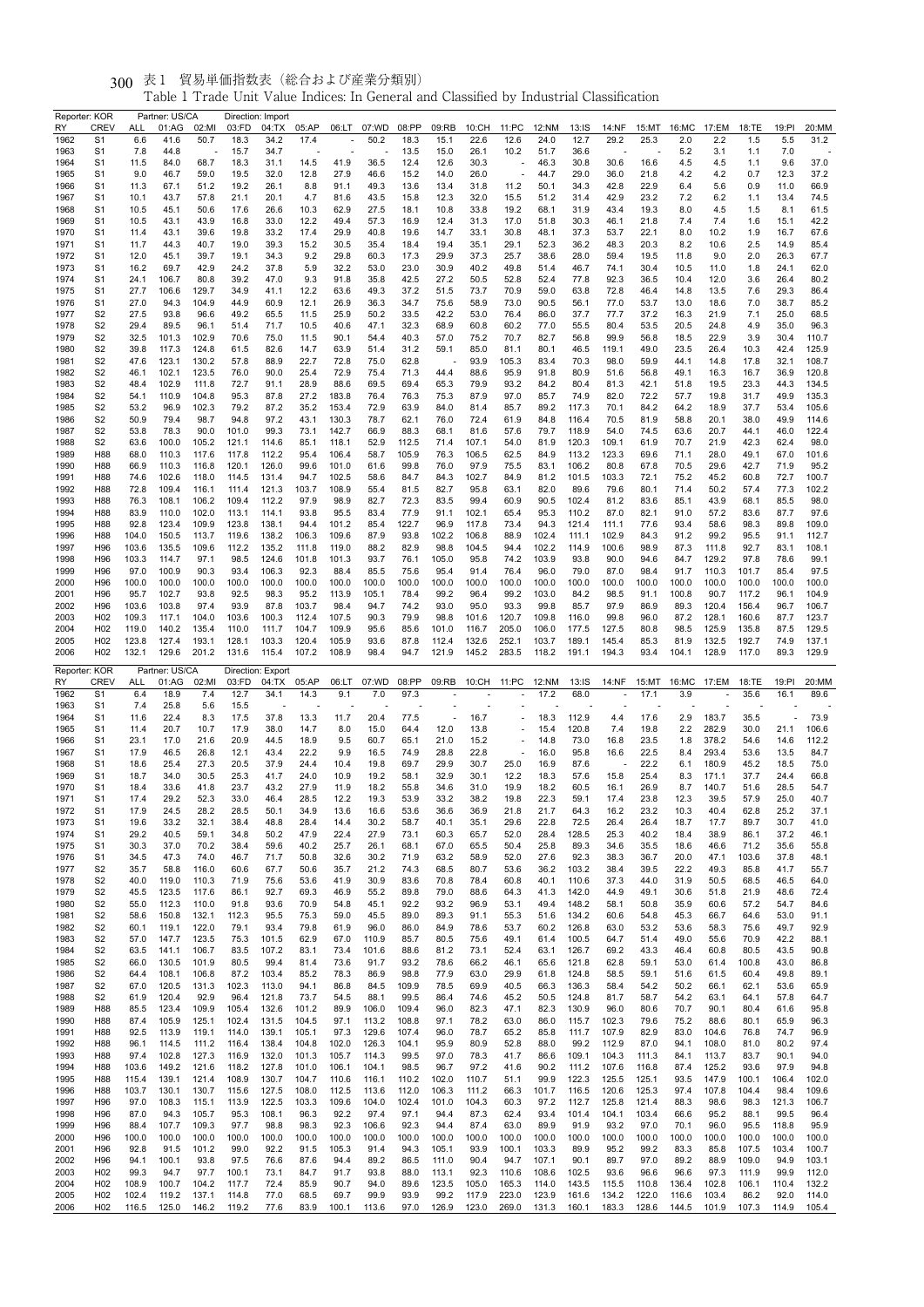| Reporter: MYS                                                                                                                                                                                                                                                                                                                                       |                                  |               | Partner: World |               | Direction: Import |                |                |               |               |               |                |                |                |                |                  |                |               |                |               |                |                          |               |
|-----------------------------------------------------------------------------------------------------------------------------------------------------------------------------------------------------------------------------------------------------------------------------------------------------------------------------------------------------|----------------------------------|---------------|----------------|---------------|-------------------|----------------|----------------|---------------|---------------|---------------|----------------|----------------|----------------|----------------|------------------|----------------|---------------|----------------|---------------|----------------|--------------------------|---------------|
| RY                                                                                                                                                                                                                                                                                                                                                  | <b>CREV</b>                      | ALL           | 01:AG          | 02:MI         | 03:FD             | 04:TX          | 05:AP          | 06:LT         | 07:WD         | 08:PP         | 09:RB          | 10:CH          | 11:PC          | 12:NM          | 13:IS            | 14:NF          | 15:MT         | 16:MC          | 17:EM         | 18:TE          | 19:PI                    | 20:MM         |
| 1962<br>1963                                                                                                                                                                                                                                                                                                                                        | S <sub>1</sub><br>S1             | 16.1<br>16.4  | 57.0<br>55.7   | 13.7<br>13.0  | 38.3<br>37.9      | 35.8<br>43.3   | 40.4<br>47.2   | 44.0<br>47.6  | 8.8<br>8.8    | 22.9<br>22.9  | 64.2<br>70.4   | 33.8<br>32.2   | 21.0<br>21.9   | 34.7<br>35.8   | 30.5<br>29.4     | 22.7<br>26.4   | 20.7<br>21.7  | 39.9<br>42.6   | 102.5<br>81.3 | 24.2<br>24.1   | 10.8<br>12.3             | 16.7<br>20.4  |
| 1964                                                                                                                                                                                                                                                                                                                                                | S1                               | 16.2          | 47.8           | 16.1          | 39.8              | 42.8           | 44.6           | 31.9          | 8.4           | 24.4          | 75.4           | 33.9           | 19.1           | 35.2           | 29.7             | 28.0           | 21.4          | 37.8           | 77.8          | 20.2           | 12.2                     | 20.8          |
| 1965                                                                                                                                                                                                                                                                                                                                                | S1                               | 16.0          | 47.6           | 16.3          | 36.7              | 43.3           | 41.3           | 34.9          | 8.4           | 27.5          | 76.9           | 35.6           | 18.5           | 36.1           | 29.5             | 29.6           | 21.1          | 36.1           | 74.2          | 20.9           | 11.5                     | 21.0          |
| 1966                                                                                                                                                                                                                                                                                                                                                | S1                               | 16.1          | 46.4           | 15.2          | 36.8              | 43.2           | 41.2           | 38.3          | 10.2          | 27.7          | 72.5           | 35.1           | 19.2           | 36.9           | 28.9             | 32.3           | 20.7          | 41.7           | 77.8          | 20.4           | 11.3                     | 20.0          |
| 1967                                                                                                                                                                                                                                                                                                                                                | S1                               | 15.7          | 44.1           | 15.1          | 37.7              | 42.3           | 40.3           | 44.4          | 10.4          | 25.7          | 52.9           | 33.7           | 13.7           | 36.3           | 28.8             | 29.1           | 21.4          |                | 67.8          | 22.1           |                          | 19.0          |
| 1968                                                                                                                                                                                                                                                                                                                                                | S <sub>1</sub>                   | 15.7          | 41.3           | 15.3          | 38.7              | 41.4           | 37.0           | 37.0          | 10.1          | 27.0          | 50.8           | 33.0           | 14.6           | 36.8           | 27.1             | 32.0           | 22.0          |                | 64.6          | 22.0           |                          | 19.3          |
| 1969                                                                                                                                                                                                                                                                                                                                                | S1                               | 15.4          | 37.5           | 14.9          | 35.4              | 41.4           | 37.8           | 30.5          | 10.8          | 27.0          | 69.8           | 32.0           | 14.6           | 37.2           | 30.3             | 35.5           | 20.4          |                | 63.7          | 22.3           |                          | 19.5          |
| 1970                                                                                                                                                                                                                                                                                                                                                | S1                               | 15.9          | 41.4           | 15.4          | 35.2              | 40.8           | 37.5           | 35.1          | 11.0          | 25.2          | 61.2           | 31.4           | 12.4           | 31.9           | 34.3             | 38.1           | 21.2          | 46.9           | 77.1          | 22.9           | 11.6                     | 20.7          |
| 1971                                                                                                                                                                                                                                                                                                                                                | S1                               | 18.0          | 42.1           | 16.8          | 38.3              | 48.4           | 43.8           | 38.5          | 10.5          | 27.7          | 49.8           | 35.3           | 13.5           | 38.2           | 33.9             | 29.3           | 24.5          | 70.8           | 86.2          | 23.4           | 18.8                     | 12.8          |
| 1972                                                                                                                                                                                                                                                                                                                                                | S <sub>1</sub>                   | 19.7          | 46.6           | 18.1          | 44.6              | 54.3           | 54.8           | 42.1          | 11.7          | 31.5          | 51.7           | 38.0           | 14.5           | 46.1           | 33.8             | 30.3           | 27.0          | 70.3           | 80.5          | 27.6           | 18.4                     | 23.0          |
| 1973                                                                                                                                                                                                                                                                                                                                                | S <sub>1</sub>                   | 24.3          | 65.9           | 22.9          | 63.0              | 81.8           | 83.8           | 60.1          | 15.8          | 41.0          | 96.1           | 46.5           | 16.9           | 57.4           | 49.2             | 41.2           | 38.2          | 63.6           | 63.4          | 32.2           | 13.7                     | 30.9          |
| 1974                                                                                                                                                                                                                                                                                                                                                | S <sub>1</sub>                   | 33.9          | 98.0           | 55.5          | 85.6              | 89.8           | 93.3           | 80.5          | 20.2          | 63.0          | 111.0          | 74.0           | 35.2           | 89.0           | 72.3             | 52.7           | 46.5          | 67.3           | 63.4          | 38.5           | 15.2                     | 33.7          |
| 1975                                                                                                                                                                                                                                                                                                                                                | S1                               | 36.0          | 91.9           | 59.0          | 90.1              | 73.3           | 94.7           | 76.1          | 18.5          | 62.7          | 86.3           | 76.6           | 41.3           | 83.0           | 69.4             | 50.1           | 56.4          | 77.7           | 59.7          | 39.7           | 30.2                     | 36.5          |
| 1976                                                                                                                                                                                                                                                                                                                                                | S <sub>1</sub>                   | 35.5          | 79.8           | 60.8          | 79.4              | 78.0           | 115.5          | 69.3          | 19.1          | 55.1          | 109.0          | 68.3           | 44.0           | 79.3           | 68.4             | 49.5           | 54.0          |                | 60.9          | 44.8           |                          | 38.9          |
| 1977                                                                                                                                                                                                                                                                                                                                                | S1                               | 35.0          | 99.9           | 67.0          | 77.9              | 75.2           | 109.1          | 63.3          | 20.1          | 54.9          | 120.8          | 69.8           | 47.4           | 84.1           | 70.8             | 50.1           | 51.2          |                | 52.0          | 32.4           |                          | 40.1          |
| 1978                                                                                                                                                                                                                                                                                                                                                | S <sub>1</sub>                   | 37.9          | 101.1          | 69.2          | 88.0              | 88.0           | 97.6           | 68.3          | 24.2          | 58.5          | 143.6          | 74.6           | 52.7           | 91.0           | 80.3             | 51.7           | 54.3          |                | 56.3          |                |                          |               |
| 1979                                                                                                                                                                                                                                                                                                                                                | S <sub>2</sub>                   | 41.5          | 113.8          | 92.6          | 92.3              | 97.9           | 97.7           | 61.1          | 29.1          | 68.1          | 180.9          | 89.0           | 52.8           | 101.0          | 92.8             | 65.2           | 60.6          | 75.8           | 55.8          | 34.5           | 30.1                     | 42.4          |
| 1980                                                                                                                                                                                                                                                                                                                                                | S <sub>2</sub>                   | 48.8          | 126.1          | 142.6         | 109.3             | 107.4          | 118.2          | 59.5          | 32.2          | 81.1          | 200.1          | 107.6          | 93.3           | 110.0          | 103.7            | 73.2           | 68.2          | 81.1           | 56.6          | 34.4           | 29.9                     | 41.8          |
| 1981                                                                                                                                                                                                                                                                                                                                                | S <sub>2</sub>                   | 53.6          | 131.2          | 155.3         | 121.9             | 109.9          | 116.0          | 57.0          | 32.3          | 84.8          | 185.7          | 103.6          | 132.0          | 115.9          | 104.2            | 67.8           | 70.0          | 96.6           | 61.3          | 36.4           | 28.4                     | 41.0          |
| 1982                                                                                                                                                                                                                                                                                                                                                | S <sub>2</sub>                   | 49.6          | 121.7          | 155.0         | 113.4             | 108.4          | 114.6          | 66.7          | 34.8          | 82.5          | 145.0          | 101.6          | 131.2          | 113.0          | 96.0             | 63.6           | 66.7          | 81.6           | 45.6          | 41.3           | 24.4                     | 39.6          |
| 1983                                                                                                                                                                                                                                                                                                                                                | S <sub>2</sub>                   | 51.1          | 122.5          | 145.3         | 102.9             | 97.5           | 98.5           | 61.2          | 34.9          | 73.1          | 152.3          | 91.6           | 124.1          | 104.9          | 86.4             | 63.7           | 60.7          | 76.8           | 58.3          | 54.2           | 18.5                     | 37.2          |
| 1984                                                                                                                                                                                                                                                                                                                                                | S <sub>2</sub>                   | 49.3          | 125.5          | 131.3         | 98.7              | 97.6           | 93.0           | 61.3          | 34.9          | 76.2          | 148.4          | 90.1           | 115.5          | 103.4          | 89.3             | 66.6           | 50.8          | 75.5           | 50.3          | 59.6           | 20.9                     | 37.3          |
| 1985                                                                                                                                                                                                                                                                                                                                                | S <sub>2</sub>                   | 52.2          | 111.7          | 130.0         | 88.6              | 100.8          | 90.9           | 69.3          | 37.4          | 74.6          | 124.3<br>127.5 | 91.7           | 112.0          | 102.2          | 89.1             | 61.8           | 54.3          | 78.9           | 53.7          | 86.4           | 29.6                     | 40.0          |
| 1986                                                                                                                                                                                                                                                                                                                                                | S <sub>2</sub><br>S <sub>2</sub> | 49.6          | 98.0<br>100.8  | 76.3<br>81.6  | 84.6<br>83.7      | 100.8<br>111.3 | 87.7           | 59.3          | 29.8<br>35.0  | 73.5<br>87.7  | 144.7          | 85.7<br>96.8   | 74.9<br>69.7   | 110.6<br>107.2 | 85.2<br>97.5     | 61.4<br>73.6   | 53.2          | 74.0           | 62.0<br>61.8  | 67.3<br>48.9   | 33.0<br>26.4             | 34.4<br>48.0  |
| 1987<br>1988                                                                                                                                                                                                                                                                                                                                        | S <sub>2</sub>                   | 51.5<br>46.9  | 112.6          | 77.4          | 99.1              | 96.5           | 101.1<br>104.3 | 58.1<br>72.0  | 43.5          | 98.3          | 147.6          | 107.1          | 64.6           | 95.0           | 116.5            | 97.3           | 66.5<br>57.7  | 83.1<br>83.7   | 25.7          | 71.9           | 30.0                     | 43.3          |
| 1989                                                                                                                                                                                                                                                                                                                                                | S3                               | 47.6          | 118.8          | 92.2          | 108.5             | 103.1          | 108.5          | 71.2          | 54.7          | 101.9         | 126.2          | 108.1          | 68.7           | 125.5          | 132.4            | 97.1           | 62.4          | 77.0           | 24.8          | 91.1           | 16.6                     | 32.4          |
| 1990                                                                                                                                                                                                                                                                                                                                                | H88                              | 48.5          | 113.0          | 91.6          | 111.7             | 102.3          | 95.6           | 84.4          | 55.6          | 99.6          | 117.5          | 104.4          | 85.0           | 131.3          | 123.0            | 89.7           | 67.3          | 80.6           | 24.4          | 92.1           | 21.7                     | 40.5          |
| 1991                                                                                                                                                                                                                                                                                                                                                | H88                              | 51.9          | 112.7          | 82.8          | 110.1             | 102.8          | 130.9          | 106.8         | 63.1          | 97.6          | 121.4          | 110.0          | 85.0           | 119.7          | 122.6            | 89.4           | 76.9          | 83.0           | 28.2          | 93.5           | 32.8                     | 45.5          |
| 1992                                                                                                                                                                                                                                                                                                                                                | H88                              | 56.8          | 115.4          | 83.6          | 114.5             | 96.8           | 163.2          | 125.9         | 86.2          | 92.0          | 120.9          | 107.4          | 77.3           | 167.6          | 112.7            | 95.4           | 75.2          | 95.7           | 33.7          | 97.1           | 44.1                     | 51.5          |
| 1993                                                                                                                                                                                                                                                                                                                                                | H88                              | 56.3          | 111.6          | 84.0          | 121.6             | 89.8           | 105.4          | 123.0         | 79.7          | 92.2          | 114.0          | 104.0          | 69.6           | 179.1          | 114.5            | 88.8           | 85.8          | 94.6           | 34.1          | 95.3           | 38.7                     | 42.5          |
| 1994                                                                                                                                                                                                                                                                                                                                                | H88                              | 53.0          | 119.4          | 84.5          | 123.8             | 91.7           | 104.6          | 110.6         | 83.7          | 88.0          | 106.9          | 109.4          | 70.4           | 183.1          | 116.3            | 81.4           | 74.3          | 59.9           | 32.3          | 108.1          | 53.3                     | 35.7          |
| 1995                                                                                                                                                                                                                                                                                                                                                | H88                              | 60.3          | 127.7          | 85.8          | 138.3             | 96.7           | 96.1           | 114.8         | 86.9          | 128.5         | 147.2          | 125.5          | 72.8           | 103.0          | 128.7            | 93.1           | 70.0          | 67.1           | 39.7          | 115.0          | 46.2                     | 43.8          |
| 1996                                                                                                                                                                                                                                                                                                                                                | H88                              | 61.6          | 133.3          | 87.8          | 136.8             | 103.3          | 51.2           | 118.5         | 85.2          | 96.8          | 159.8          | 115.8          | 81.8           | 83.5           | 113.6            | 100.2          | 75.2          | 82.4           | 43.7          | 76.9           | 37.6                     | 36.4          |
| 1997                                                                                                                                                                                                                                                                                                                                                | H88                              | 69.2          | 126.2          | 82.3          | 131.6             | 120.1          | 118.5          | 110.1         | 93.0          | 107.0         | 146.8          | 113.4          | 80.8           | 94.3           | 104.4            | 96.6           | 75.5          | 84.0           | 49.9          | 87.3           | 47.2                     | 97.2          |
| 1998                                                                                                                                                                                                                                                                                                                                                | H96                              | 88.8          | 111.4          | 68.6          | 118.0             | 122.2          | 117.6          | 123.7         | 71.1          | 99.2          | 119.8          | 103.5          | 64.5           | 84.4           | 98.3             | 91.4           | 107.8         | 83.4           | 83.9          | 132.4          | 70.7                     | 102.9         |
| 1999                                                                                                                                                                                                                                                                                                                                                | H96                              | 81.9          | 102.9          | 70.0          | 103.4             | 106.5          | 78.9           | 91.6          | 80.2          | 79.6          | 96.4           | 94.4           | 70.2           | 100.2          | 78.6             | 75.0           | 103.1         | 79.0           | 79.9          | 102.6          | 49.9                     | 87.9          |
| 2000                                                                                                                                                                                                                                                                                                                                                | H96                              | 100.0         | 100.0          | 100.0         | 100.0             | 100.0          | 100.0          | 100.0         | 100.0         | 100.0         | 100.0          | 100.0          | 100.0          | 100.0          | 100.0            | 100.0          | 100.0         | 100.0          | 100.0         | 100.0          | 100.0                    | 100.0         |
| 2001                                                                                                                                                                                                                                                                                                                                                | H96                              | 82.8          | 96.0           | 92.7          | 90.4              | 92.3           | 97.6           | 88.2          | 70.9          | 71.9          | 89.8           | 81.4           | 98.1           | 98.4           | 81.1             | 67.3           | 74.3          | 76.9           | 79.7          | 106.5          | 109.8                    | 67.0          |
| 2002                                                                                                                                                                                                                                                                                                                                                | H96                              | 106.5         | 97.8           | 95.4          | 103.8             | 96.2           | 110.3          | 92.7          | 81.1          | 68.9          | 117.6          | 95.8           | 72.6           | 80.3           | 90.8             | 84.6           | 95.2          | 93.0           | 117.3         | 136.5          | 121.0                    | 88.6          |
| 2003                                                                                                                                                                                                                                                                                                                                                | H <sub>02</sub>                  | 114.5         | 106.1          | 103.9         | 106.2             | 103.5          | 73.0           | 82.6          | 102.9         | 89.0          | 142.5          | 103.4          | 85.6           | 99.0           | 100.8            | 64.0           | 90.6          | 91.8           | 127.4         | 146.6          | 149.9                    | 102.7         |
| 2004                                                                                                                                                                                                                                                                                                                                                | H <sub>02</sub>                  | 115.1         | 118.9          | 131.3         | 113.3             | 114.8          | 64.8           | 89.4          | 114.3         | 95.1          | 144.7          | 106.9          | 102.3          | 78.0           | 128.6            | 91.9           | 84.5          | 81.5           | 118.1         | 175.7          | 156.2                    | 100.7         |
| 2005                                                                                                                                                                                                                                                                                                                                                | H <sub>02</sub>                  | 120.2         | 115.3          | 180.6         | 117.6             | 115.3          | 77.3           | 87.6          | 137.4         | 95.7          | 157.6          | 116.0          | 131.1          | 78.7           | 147.5            | 107.5          | 81.2          | 81.1           | 120.8         | 181.0          | 151.2                    | 111.1         |
| 2006                                                                                                                                                                                                                                                                                                                                                | H <sub>02</sub>                  | 104.7         | 109.6          | 219.0         | 111.1             | 112.7          | 75.9           | 83.8          | 107.5         | 79.1          | 171.6          | 102.5          | 139.4          | 76.0           | 128.7            | 76.1           | 80.3          | 60.1           | 105.2         | 143.5          | 106.4                    | 65.9          |
|                                                                                                                                                                                                                                                                                                                                                     |                                  |               |                |               |                   |                |                |               |               |               |                |                |                |                |                  |                |               |                |               |                |                          |               |
|                                                                                                                                                                                                                                                                                                                                                     |                                  |               |                |               |                   |                |                |               |               |               |                |                |                |                |                  |                |               |                |               |                |                          |               |
|                                                                                                                                                                                                                                                                                                                                                     |                                  |               | Partner: World |               | Direction: Export |                |                |               |               |               |                |                |                |                |                  |                |               |                |               |                |                          |               |
|                                                                                                                                                                                                                                                                                                                                                     | CREV<br>S1                       | ALL<br>21.8   | 01:AG<br>34.4  | 02:MI<br>11.5 | 03:FD<br>55.7     | 04:TX<br>32.4  | 05:AP<br>14.8  | 06:LT<br>17.6 | 07:WD<br>16.9 | 08:PP<br>54.8 | 09:RB<br>68.6  | 10:CH<br>97.5  | 11:PC<br>38.9  | 12:NM<br>62.6  | $13:$ IS<br>55.3 | 14:NF<br>73.8  | 15:MT<br>25.4 | 16:MC<br>338.0 | 17:EM<br>29.0 | 18:TE<br>132.2 | 19:PI<br>1.6             | 20:MM<br>89.3 |
| 1963                                                                                                                                                                                                                                                                                                                                                | S1                               | 23.1          | 35.6           | 11.9          | 56.8              | 36.0           | 14.0           | 16.6          | 17.6          | 51.1          | 65.1           | 91.2           | 47.0           | 62.2           | 67.7             | 82.6           | 25.0          | 296.9          | 31.8          | 131.8          | 1.5                      | 86.9          |
|                                                                                                                                                                                                                                                                                                                                                     | S1                               | 21.7          | 31.3           | 9.6           | 51.8              | 36.3           | 12.8           | 17.0          | 19.2          | 51.5          | 64.4           | 91.5           | 17.6           | 75.5           | 53.2             | 79.2           | 24.8          | 260.1          | 31.3          | 134.4          | 3.6                      | 85.9          |
|                                                                                                                                                                                                                                                                                                                                                     | S1                               | 22.9          | 33.8           | 9.3           | 58.5              | 33.2           | 10.8           | 19.2          | 18.9          | 49.3          | 64.8           | 94.9           | 18.0           | 56.4           | 54.9             | 91.8           | 26.4          | 306.6          | 33.8          | 137.9          | 2.2                      | 78.5          |
|                                                                                                                                                                                                                                                                                                                                                     | S1                               | 22.1          | 35.4           | 8.9           | 54.9              | 32.5           | 9.4            | 20.3          | 17.7          | 48.4          | 62.3           | 106.9          | 18.1           | 38.9           | 49.2             | 85.5           | 26.0          | 283.5          | 37.6          | 132.4          | 2.0                      | 63.3          |
|                                                                                                                                                                                                                                                                                                                                                     | S1                               | 20.5          | 38.8           | 8.8           | 50.5              | 34.6           | 8.1            | 19.6          | 18.6          | 49.1          | 52.4           | 87.0           | 17.8           | 44.9           | 46.4             | 79.0           | 23.0          |                | 33.0          | 127.0          |                          | 77.8          |
|                                                                                                                                                                                                                                                                                                                                                     | S1                               | 19.7          | 39.0           | 8.5           | 42.7              | 37.2           | 6.9            | 22.4          | 22.1          | 33.9          | 49.5           | 79.9           | 17.7           | 39.6           | 53.8             | 74.2           | 28.0          |                | 30.6          | 144.0          |                          | 74.4          |
|                                                                                                                                                                                                                                                                                                                                                     | S1                               | 22.3          | 40.0           | 8.4           | 44.6              | 39.8           | 11.1           | 22.3          | 20.5          | 30.6          | 64.2           | 69.2           | 17.8           | 39.9           | 44.6             | 80.6           | 31.6          |                | 31.5          | 150.2          |                          | 91.3          |
|                                                                                                                                                                                                                                                                                                                                                     | S1                               | 22.2          | 41.7           | 8.4           | 57.9              | 37.6           | 12.5           | 21.4          | 21.7          | 33.3          | 54.9           | 73.1           | 15.0           | 39.3           | 52.7             | 86.3           | 29.7          | 345.3          | 29.9          | 180.6          | 3.1                      | 82.6          |
|                                                                                                                                                                                                                                                                                                                                                     | S1                               | 21.1          | 42.2           | 9.3           | 60.1              | 40.2           | 12.6           | 23.1          | 21.3          | 29.1          | 45.0           | 75.9           | 15.1           | 39.6           | 59.4             | 81.9           | 27.0          | 388.4          | 25.9          | 210.7          | 3.6                      | 146.7         |
| 1972                                                                                                                                                                                                                                                                                                                                                | S1                               | 21.9          | 41.1           | 10.7          | 55.9              | 49.3           | 14.9           | 22.4          | 24.8          | 44.7          | 44.2           | 78.9           | 15.5           | 39.1           | 57.8             | 88.0           | 33.3          | 852.8          | 22.6          | 253.3          | 9.2                      | 49.2          |
|                                                                                                                                                                                                                                                                                                                                                     | S1                               | 34.4          | 70.6           | 15.9          | 76.2              | 57.6           | 19.7           | 29.9          | 43.8          | 56.4          | 82.6           | 88.5           | 23.8           | 58.7           | 69.0             | 99.5           | 36.9          | 616.6          | 20.5          | 375.4          | 10.7                     | 84.1          |
|                                                                                                                                                                                                                                                                                                                                                     | S1                               | 48.3          | 79.0           | 44.6          | 130.5             | 74.8           | 24.1           | 37.6          | 45.0          | 73.2          | 100.0          | 120.4          | 55.7           | 71.8           | 94.6             | 144.9          | 33.8          | 590.7          | 32.4          | 446.2          | 11.6                     | 67.0          |
|                                                                                                                                                                                                                                                                                                                                                     | S1                               | 45.5          | 59.8           | 48.1          | 118.9             | 75.4           | 24.6           | 35.2          | 40.2          | 74.5          | 75.8           | 121.4          | 60.4           | 90.9           | 109.2            | 127.3          | 44.7          | 335.4          | 73.5          | 361.4          | 25.7                     | 74.4          |
|                                                                                                                                                                                                                                                                                                                                                     | S1                               | 51.7          | 83.6           | 49.0          | 99.9              | 77.1           | 66.9           | 43.6          | 47.3          | 67.4          | 99.1           | 122.4          | 66.1           | 97.7           | 103.6            | 145.6          | 49.2          |                | 76.8          | 132.9          |                          | 71.9          |
|                                                                                                                                                                                                                                                                                                                                                     | S1                               | 59.2          | 86.4           | 53.7          | 135.8             | 85.8           | 79.4           | 33.7          | 47.5          | 65.0          | 108.7          | 139.2          | 68.0           | 103.9          | 110.0            | 204.8          | 56.9          |                | 50.0          | 292.5          | $\overline{\phantom{a}}$ | 99.7          |
|                                                                                                                                                                                                                                                                                                                                                     | S1<br>S <sub>2</sub>             | 64.3<br>85.5  | 86.9<br>154.5  | 54.1<br>81.7  | 138.7<br>161.5    | 98.4<br>113.3  | 32.4<br>37.3   | 26.5<br>32.2  | 39.8<br>57.8  | 89.7<br>80.3  | 126.3<br>162.4 | 152.9<br>184.3 | 58.6<br>79.6   | 123.5<br>138.5 | 136.8<br>152.7   | 245.7<br>290.3 | 52.4<br>44.8  | 317.1          | 71.4<br>72.8  | 259.8          | 34.5                     | 125.0         |
|                                                                                                                                                                                                                                                                                                                                                     | S <sub>2</sub>                   | 100.6         | 147.2          | 138.3         | 142.6             | 115.6          | 43.0           | 43.0          | 57.6          | 99.5          | 181.7          | 188.8          | 119.8          | 142.8          | 154.6            | 328.5          | 70.8          | 374.2          | 76.1          | 288.7          | 27.6                     | 127.1         |
|                                                                                                                                                                                                                                                                                                                                                     | S <sub>2</sub>                   | 95.5          | 124.1          | 147.4         | 127.9             | 115.6          | 40.3           | 37.2          | 50.1          | 106.7         | 141.6          | 181.8          | 129.4          | 156.6          | 130.4            | 273.9          | 50.8          | 363.8          | 94.1          | 251.3          | 20.3                     | 123.7         |
|                                                                                                                                                                                                                                                                                                                                                     | S <sub>2</sub>                   | 88.0          | 134.2          | 137.5         | 112.1             | 116.5          | 43.3           | 50.9          | 48.5          | 155.8         | 107.7          | 184.4          | 127.5          | 155.6          | 131.3            | 253.2          | 47.2          | 383.9          | 72.9          | 339.8          | 54.4                     | 120.9         |
|                                                                                                                                                                                                                                                                                                                                                     | S <sub>2</sub>                   | 86.3          | 120.1          | 119.6         | 121.1             | 103.9          | 45.4           | 44.4          | 51.0          | 132.6         | 132.0          | 168.5          | 117.4          | 138.8          | 115.8            | 252.8          | 58.7          | 511.0          | 71.3          | 216.1          | 45.6                     | 103.5         |
|                                                                                                                                                                                                                                                                                                                                                     | S <sub>2</sub>                   | 92.5          | 131.8          | 113.4         | 171.9             | 107.0          | 49.3           | 48.4          | 49.3          | 129.1         | 128.9          | 228.6          | 116.8          | 118.7          | 113.6            | 245.7          | 53.1          | 488.0          | 70.0          | 469.0          | 34.0                     | 110.4         |
|                                                                                                                                                                                                                                                                                                                                                     | S <sub>2</sub>                   | 83.0          | 111.1          | 108.4         | 133.2             | 99.1           | 50.8           | 49.0          | 48.5          | 133.7         | 103.8          | 206.2          | 112.0          | 103.2          | 104.7            | 233.0          | 47.7          | 440.7          | 67.2          | 139.5          | 67.6                     | 96.6          |
|                                                                                                                                                                                                                                                                                                                                                     | S <sub>2</sub>                   | 65.0          | 109.2          | 56.7          | 78.7              | 96.5           | 52.2           | 47.6          | 50.5          | 121.2         | 105.7          | 152.1          | 65.7           | 85.2           | 96.5             | 130.0          | 47.8          | 329.3          | 63.6          | 208.3          | 63.8                     | 89.0          |
|                                                                                                                                                                                                                                                                                                                                                     | S <sub>2</sub>                   | 76.5          | 130.9          | 70.6          | 94.4              | 115.6          | 62.1           | 57.2          | 55.2          | 111.4         | 124.6          | 125.3          | 69.8           | 78.1           | 102.0            | 140.4          | 52.9          | 330.1          | 75.4          | 295.5          | 77.9                     |               |
|                                                                                                                                                                                                                                                                                                                                                     | S <sub>2</sub>                   | 80.1          | 122.8          | 61.0          | 116.2             | 150.7          | 71.6           | 62.0          | 60.5          | 120.0         | 159.5          | 150.0          | 56.1           | 84.6           | 120.0            | 156.9          | 58.2          | 279.9          | 78.7          | 202.2          | 78.8                     | 80.7          |
|                                                                                                                                                                                                                                                                                                                                                     | S3                               | 77.0          | 101.7          | 62.9          | 106.3             | 149.1          | 72.0           | 73.0          | 61.2          | 129.0         | 128.5          | 146.0          | 54.9           | 102.0          | 144.4            | 183.1          | 59.3          | 255.5          | 78.5          | 178.0          | 65.7                     | 74.1          |
|                                                                                                                                                                                                                                                                                                                                                     | H88                              | 78.2          | 95.5           | 80.9          | 92.5              | 143.4          | 79.6           | 85.7          | 61.1          | 145.5         | 109.5          | 124.5          | 70.1           | 97.3           | 134.9            | 148.8          | 67.8          | 300.2          | 74.7          | 167.7          | 55.0                     | 85.4          |
|                                                                                                                                                                                                                                                                                                                                                     | H88                              | 77.9          | 93.0           | 75.0          | 100.7             | 137.0          | 82.5           | 92.4          | 62.7          | 158.5         | 107.7          | 142.0          | 72.8           | 112.7          | 133.2            | 135.3          | 71.4          | 234.4          | 73.1          | 206.5          | 65.0                     | 83.8          |
|                                                                                                                                                                                                                                                                                                                                                     | H88                              | 83.3          | 98.5           | 73.0          | 116.4             | 134.2          | 89.3           | 106.0         | 70.1          | 152.1         | 106.2          | 136.4          | 67.4           | 114.9          | 124.0            | 140.5          | 74.9          | 243.1          | 82.4          | 232.1          | 67.7                     | 77.1          |
|                                                                                                                                                                                                                                                                                                                                                     | H88                              | 86.1          | 94.2           | 66.9          | 113.4             | 119.7          | 86.5           | 100.3         | 95.1          | 152.0         | 107.2          | 130.5          | 60.8           | 113.0          | 122.7            | 124.8          | 81.1          | 231.6          | 88.7          | 160.4          | 68.5                     | 80.8          |
|                                                                                                                                                                                                                                                                                                                                                     | H88                              | 82.3          | 102.8          | 60.5          | 137.5             | 124.8          | 82.8           | 84.7          | 97.6          | 121.4         | 115.1          | 150.1          | 57.7           | 111.0          | 130.7            | 112.6          | 84.0          | 152.8          | 79.7          | 200.1          | 76.3                     | 77.1          |
|                                                                                                                                                                                                                                                                                                                                                     | H88                              | 88.4          | 107.8          | 64.5          | 174.6             | 138.2          | 91.2           | 93.0          | 97.2          | 129.7         | 147.9          | 178.6          | 62.5           | 134.3          | 164.2            | 140.9          | 107.8         | 113.1          | 91.8          | 154.3          | 68.2                     | 69.3          |
|                                                                                                                                                                                                                                                                                                                                                     | H88                              | 102.8         | 114.2          | 75.1          | 150.3             | 137.6          | 64.3           | 86.2          | 101.4         | 97.5          | 141.6          | 127.9          | 72.4           | 106.0          | 151.2            | 130.6          | 99.9          | 182.3          | 115.3         | 135.5          | 75.3                     | 69.7          |
|                                                                                                                                                                                                                                                                                                                                                     | H88                              | 120.4<br>97.4 | 113.1<br>90.2  | 73.3          | 143.5             | 129.9          | 105.4          | 91.3          | 98.3          | 120.7         | 185.3          | 110.4          | 72.2           | 98.5           | 133.6            | 117.6          | 74.6          | 109.0          | 180.7         | 105.9          | 73.9<br>90.3             | 79.1          |
|                                                                                                                                                                                                                                                                                                                                                     | H96<br>H96                       |               |                | 49.3          | 155.6             | 110.4<br>97.9  | 101.2          | 86.8          | 74.5          | 95.5          | 115.1<br>80.5  | 104.6          | 50.8           | 85.1<br>91.0   | 95.7             | 102.3          | 68.0          | 100.9          | 114.6         | 112.5          |                          | 84.9          |
|                                                                                                                                                                                                                                                                                                                                                     | H96                              | 92.3<br>100.0 | 95.1<br>100.0  | 62.1<br>100.0 | 119.7<br>100.0    | 100.0          | 98.7<br>100.0  | 66.7<br>100.0 | 92.6<br>100.0 | 99.5<br>100.0 | 100.0          | 82.3<br>100.0  | 134.1<br>100.0 | 100.0          | 68.2<br>100.0    | 67.3<br>100.0  | 67.5<br>100.0 | 95.0<br>100.0  | 93.4<br>100.0 | 104.1<br>100.0 | 75.5<br>100.0            | 84.1<br>100.0 |
|                                                                                                                                                                                                                                                                                                                                                     | H96                              | 91.3          | 87.9           | 86.9          | 77.7              | 89.5           | 90.7           | 80.1          | 86.2          | 96.9          | 76.4           | 82.9           | 92.6           | 105.4          | 73.9             | 86.6           | 111.2         | 82.5           | 101.1         | 73.9           | 99.8                     | 88.8          |
|                                                                                                                                                                                                                                                                                                                                                     | H96                              | 108.1         | 115.8          | 84.4          | 111.4             | 78.8           | 108.9          | 90.9          | 91.2          | 102.0         | 88.9           | 88.2           | 84.6           | 104.1          | 93.8             | 109.8          | 118.3         | 131.9          | 102.7         | 81.7           | 119.5                    | 106.8         |
| Reporter: MYS<br>RY<br>1962<br>1964<br>1965<br>1966<br>1967<br>1968<br>1969<br>1970<br>1971<br>1973<br>1974<br>1975<br>1976<br>1977<br>1978<br>1979<br>1980<br>1981<br>1982<br>1983<br>1984<br>1985<br>1986<br>1987<br>1988<br>1989<br>1990<br>1991<br>1992<br>1993<br>1994<br>1995<br>1996<br>1997<br>1998<br>1999<br>2000<br>2001<br>2002<br>2003 | H <sub>02</sub>                  | 115.3         | 125.4          | 102.7         | 126.1             | 80.9           | 106.3          | 105.9         | 89.8          | 98.5          | 94.1           | 95.2           | 99.7           | 107.0          | 109.0            | 112.4          | 177.6         | 129.1          | 108.0         | 90.3           | 138.9                    | 127.9         |
| 2004                                                                                                                                                                                                                                                                                                                                                | H <sub>02</sub>                  | 113.2         | 129.1          | 102.9         | 137.1             | 91.7           | 240.0          | 106.3         | 89.0          | 105.6         | 113.0          | 115.4          | 115.9          | 94.4           | 100.7            | 146.6          | 147.2         | 101.6          | 99.9          | 98.0           | 162.7                    | 144.3         |
| 2005                                                                                                                                                                                                                                                                                                                                                | H <sub>02</sub>                  | 127.1         | 129.9          | 137.3         | 124.0             | 94.2           | 223.3          | 99.6          | 95.3          | 108.2         | 120.8          | 128.1          | 145.1          | 106.2          | 138.0            | 153.5          | 166.1         | 124.1          | 105.8         | 117.0          | 170.0                    | 189.2         |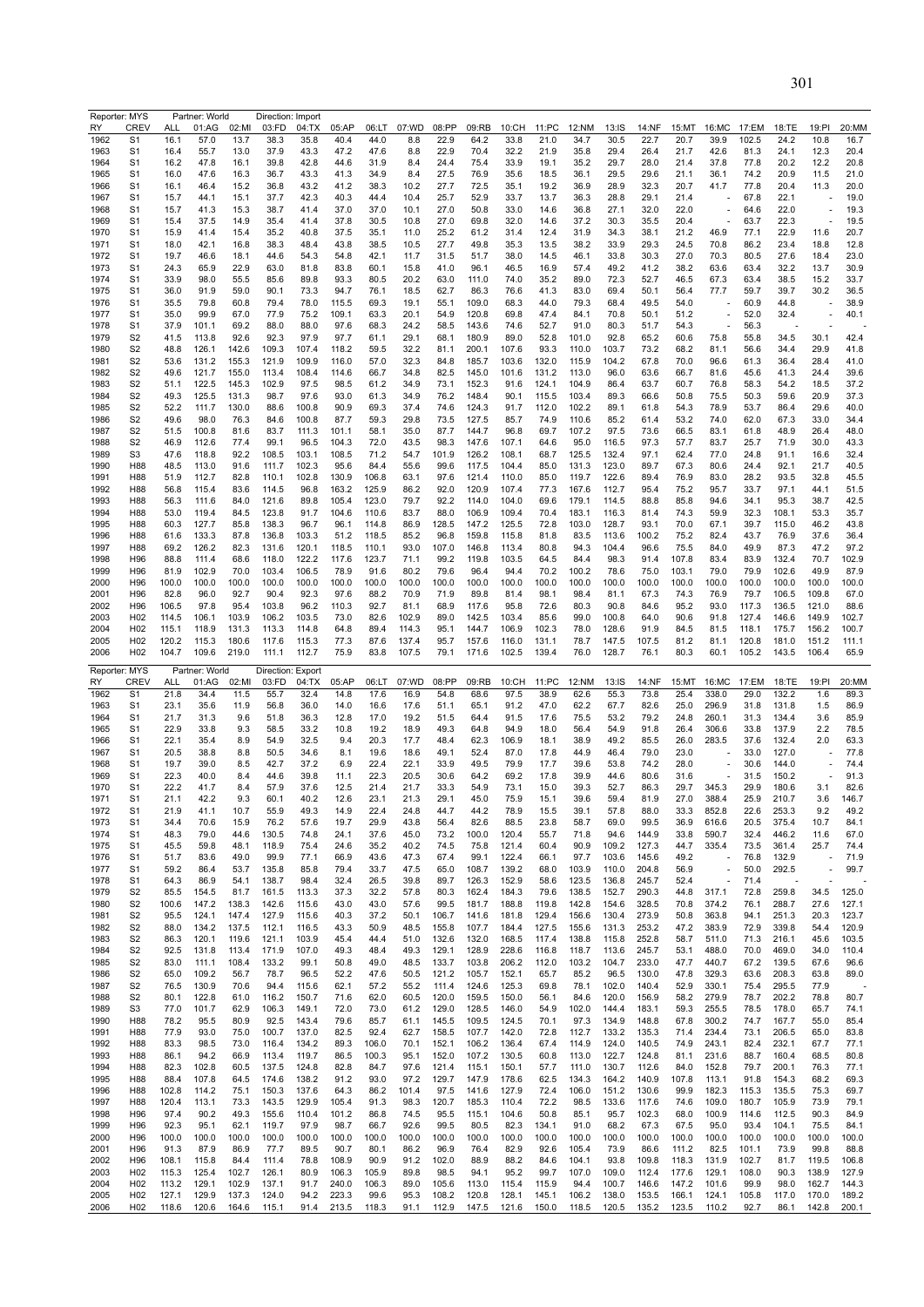| 表1<br>302 | 貿易単価指数表(総合および産業分類別) |
|-----------|---------------------|
|-----------|---------------------|

| Reporter: MYS       |                                    |                | Partner: EU15  |                | Direction: Import |                   |                          |                |                |                                  |                |                |                                |                          |                                                      |                |                |                          |                |                          |                |                |
|---------------------|------------------------------------|----------------|----------------|----------------|-------------------|-------------------|--------------------------|----------------|----------------|----------------------------------|----------------|----------------|--------------------------------|--------------------------|------------------------------------------------------|----------------|----------------|--------------------------|----------------|--------------------------|----------------|----------------|
| RY<br>1962          | <b>CREV</b><br>S <sub>1</sub>      | ALL<br>17.7    | 01:AG<br>39.8  | 02:MI<br>35.3  | 03:FD<br>26.6     | 04:TX<br>34.3     | 05:AP<br>19.9            | 06:LT<br>25.1  | 07:WD<br>23.8  | 08:PP<br>23.1                    | 09:RB<br>24.4  | 10:CH<br>30.1  | 11:PC<br>8.4                   | 12:NM<br>21.8            | 13:IS<br>33.2                                        | 14:NF<br>25.9  | 15:MT<br>19.9  | 16:MC<br>29.5            | 17:EM<br>17.1  | 18:TE<br>45.7            | 19:PI<br>52.2  | 20:MM<br>246.5 |
| 1963                | S <sub>1</sub>                     | 18.7           | 40.6           | 40.4           | 26.3              | 32.8              | 18.2                     | 26.1           | 26.0           | 22.8                             | 29.4           | 30.0           | 8.0                            | 22.8                     | 31.4                                                 | 27.5           | 20.2           | 36.6                     | 15.5           | 55.0                     | 50.0           | 288.8          |
| 1964                | S <sub>1</sub>                     | 17.9           | 37.8           | 42.8           | 27.0              | 34.0              | 20.3                     | 23.4           | 24.9           | 24.6                             | 29.8           | 32.2           | 10.2                           | 21.2                     | 30.3                                                 | 27.3           | 21.7           | 30.0                     | 15.2           | 43.9                     | 47.7           | 349.4          |
| 1965                | S <sub>1</sub>                     | 18.1           | 41.5           | 46.8           | 25.8              | 32.7              | 20.8                     | 26.8           | 23.7           | 29.4                             | 29.3           | 34.2           | 11.3                           | 21.6                     | 30.9                                                 | 29.5           | 21.7           | 30.7                     | 14.9           | 44.6                     | 49.5           | 308.8          |
| 1966                | S <sub>1</sub>                     | 19.0           | 41.5           | 45.6           | 25.5              | 33.6              | 18.3                     | 29.0           | 23.6           | 30.6                             | 30.4           | 34.7           | 10.4                           | 24.2                     | 30.5                                                 | 31.3           | 23.2           | 34.3                     | 16.6           | 46.4                     | 52.8           | 302.0          |
| 1967                | S <sub>1</sub>                     | 18.6           | 40.1           | 49.0           | 25.8              | 34.7              | 21.3                     | 30.4           | 25.7           | 28.7                             | 27.1           | 33.5           | 9.5                            | 23.1                     | 29.9                                                 | 32.2           | 23.3           |                          | 13.4           | 50.7                     |                | 142.6          |
| 1968                | S <sub>1</sub>                     | 18.2           | 37.0           | 51.8           | 25.2              | 34.4              | 20.0                     | 28.6           | 24.6           | 27.8                             | 23.8           | 30.5           | 12.4                           | 24.6                     | 27.6                                                 | 32.2           | 23.4           | ÷,                       | 15.1           | 48.2                     |                |                |
| 1969                | S <sub>1</sub>                     | 18.8           | 42.0           | 47.3           | 24.9              | 36.5              | 16.7                     | 29.4           | 18.2           | 25.7                             | 31.3           | 32.6           | 15.7                           | 26.4                     | 28.2                                                 | 32.4           | 22.8           | ÷,                       | 15.3           | 50.4                     |                |                |
| 1970                | S <sub>1</sub>                     | 20.9           | 40.9<br>41.4   | 50.4<br>55.4   | 24.8              | 37.5              | 20.9<br>22.4             | 28.0           | 29.4           | 29.2<br>29.4                     | 24.6           | 34.4<br>35.9   | 12.2                           | 26.2                     | 35.9                                                 | 32.3           | 28.3<br>30.2   | 42.7                     | 19.9           | 54.1<br>63.9             | 43.7           | 154.5<br>117.2 |
| 1971<br>1972        | S <sub>1</sub><br>S <sub>1</sub>   | 24.1<br>27.6   | 51.8           | 61.9           | 26.7<br>29.9      | 39.7<br>44.2      | 24.0                     | 32.7<br>38.9   | 31.3<br>30.1   | 35.3                             | 37.0<br>43.6   | 43.2           | 13.5<br>16.9                   | 27.6<br>36.6             | 40.8<br>45.3                                         | 33.8<br>35.0   | 30.0           | 56.6<br>61.1             | 21.3<br>22.7   | 79.0                     | 64.2<br>64.9   |                |
| 1973                | S <sub>1</sub>                     | 30.1           | 68.0           | 62.3           | 35.1              | 49.0              | 30.7                     | 50.6           | 35.8           | 45.2                             | 63.1           | 51.4           | 15.0                           | 44.3                     | 52.8                                                 | 44.6           | 36.4           | 60.9                     | 23.0           | 85.4                     | 49.3           |                |
| 1974                | S <sub>1</sub>                     | 36.5           | 85.7           | 91.9           | 44.3              | 58.0              | 30.7                     | 67.3           | 55.6           | 63.6                             | 60.6           | 72.4           | 21.9                           | 53.9                     | 72.3                                                 | 50.9           | 40.6           | 67.9                     | 29.6           | 91.7                     | 59.8           | 166.8          |
| 1975                | S <sub>1</sub>                     | 42.6           | 87.7           | 84.4           | 52.3              | 69.7              | 31.0                     | 58.9           | 67.3           | 70.6                             | 71.9           | 83.7           | 26.6                           | 57.2                     | 85.4                                                 | 52.5           | 53.2           | 87.8                     | 30.5           | 100.5                    | 80.0           |                |
| 1976                | S <sub>1</sub>                     | 48.9           | 99.4           | 76.5           | 46.0              | 62.2              | 47.6                     | 57.3           | 57.4           | 59.2                             | 67.8           | 71.7           | 26.9                           | 56.5                     | 83.8                                                 | 54.6           | 51.0           | $\overline{a}$           | 52.2           | 120.5                    |                |                |
| 1977                | S <sub>1</sub>                     | 42.8           | 93.1           | 81.6           | 53.9              | 66.7              | 37.3                     | 76.9           | 64.5           | 61.6                             | 59.6           | 76.7           | 25.6                           | 61.5                     | 79.5                                                 | 52.4           | 56.3           | $\overline{\phantom{a}}$ | 36.7           | 71.0                     |                |                |
| 1978                | S <sub>1</sub>                     | 42.8           | 101.4          | 92.2           | 58.2              | 73.5              | 23.1                     | 70.8           | 80.8           | 64.9                             | 90.8           | 75.5           | 41.1                           | 79.9                     | 91.3                                                 | 58.2           | 68.6           | Ĭ.                       | 28.3           |                          |                |                |
| 1979                | S <sub>2</sub>                     | 49.7           | 125.8          | 108.8          | 61.2              | 87.0              | 29.9                     | 77.7           | 95.7           | 74.4                             | 98.5           | 89.8           | 45.0                           | 86.5                     | 89.4                                                 | 64.7           | 74.2           | 97.3                     | 40.8           | 79.6                     | 80.8           | 127.1          |
| 1980                | S <sub>2</sub>                     | 56.2           | 126.0          | 116.3          | 70.0              | 99.6              | 36.8                     | 86.0           | 124.3          | 86.8                             | 99.3           | 104.4          | 68.0                           | 88.3                     | 109.3                                                | 80.2           | 82.2           | 104.4                    | 40.3           | 101.1                    | 88.5           | 173.1          |
| 1981                | S <sub>2</sub>                     | 54.3           | 130.2          | 105.7          | 75.6              | 87.5              | 39.3                     | 85.7           | 120.4          | 92.7                             | 115.3          | 99.2           | 64.4                           | 86.2                     | 105.2                                                | 68.4           | 79.3           | 105.8                    | 36.3           | 97.7                     | 72.0           | 111.6          |
| 1982                | S <sub>2</sub>                     | 51.2           | 134.5          | 126.3          | 78.4              | 89.7              | 41.3                     | 88.9           | 136.4          | 91.0                             | 119.3          | 95.8           | 61.7                           | 93.3                     | 99.5                                                 | 69.2           | 91.2           | 83.9                     | 33.0           | 96.7                     | 81.2           | 94.2           |
| 1983                | S <sub>2</sub>                     | 48.9           | 136.9          | 122.7          | 75.2              | 83.5              | 40.3                     | 73.8           | 122.2          | 81.8                             | 109.7          | 88.9           | 57.5                           | 78.1                     | 87.6                                                 | 68.9           | 83.9           | 76.1                     | 38.2           | 90.3                     | 66.2           | 72.6           |
| 1984                | S <sub>2</sub>                     | 46.1           | 132.8          | 109.1          | 69.6              | 75.1              | 38.0                     | 62.4           | 103.9          | 82.5                             | 108.5          | 85.1           | 55.8                           | 82.5                     | 89.1                                                 | 64.8           | 59.0           | 77.1                     | 27.1           | 98.8                     | 65.8           | 47.5           |
| 1985                | S <sub>2</sub>                     | 47.1<br>51.8   | 122.5<br>128.7 | 109.5<br>120.0 | 65.7              | 74.7<br>82.8      | 37.7<br>36.8             | 77.4<br>99.1   | 114.7<br>116.3 | 85.1<br>83.9                     | 93.2<br>93.6   | 90.5<br>91.6   | 59.9                           | 84.1<br>81.5             | 93.6                                                 | 67.5<br>72.2   | 59.0<br>64.2   | 71.4<br>76.3             | 32.5<br>40.2   | 82.0<br>79.1             | 64.2           | 80.8<br>130.8  |
| 1986<br>1987        | S <sub>2</sub><br>S <sub>2</sub>   | 58.8           | 133.8          | 121.6          | 71.7<br>73.8      | 89.4              | 39.2                     | 84.7           | 141.2          | 95.8                             | 91.1           | 97.9           | 57.2<br>58.0                   | 93.6                     | 91.3<br>97.4                                         | 75.7           | 71.3           | 80.5                     | 51.2           | 98.6                     | 81.9<br>109.3  | 140.1          |
| 1988                | S <sub>2</sub>                     | 62.4           | 133.1          | 106.4          | 80.4              | 91.8              | 71.7                     | 95.8           | 160.7          | 104.3                            | 101.0          | 113.6          | 58.5                           | 93.4                     | 108.7                                                | 87.0           | 73.0           | 85.1                     | 47.9           | 126.5                    | 95.5           | 80.7           |
| 1989                | S <sub>3</sub>                     | 63.1           | 134.6          | 111.9          | 91.6              | 93.7              | 75.9                     | 96.2           | 194.7          | 106.5                            | 99.9           | 114.4          | 73.6                           | 95.6                     | 120.2                                                | 98.6           | 74.4           | 83.5                     | 48.3           | 120.0                    | 89.0           | 66.6           |
| 1990                | H88                                | 64.0           | 141.9          | 117.2          | 96.0              | 87.2              | 92.0                     | 112.1          | 267.5          | 106.3                            | 96.3           | 115.0          | 93.8                           | 107.1                    | 121.4                                                | 95.9           | 78.8           | 89.7                     | 45.6           | 116.8                    | 94.3           | 86.3           |
| 1991                | H88                                | 69.8           | 152.9          | 94.1           | 98.4              | 87.1              | 98.0                     | 136.4          | 212.1          | 106.4                            | 104.2          | 118.0          | 113.2                          | 122.0                    | 120.2                                                | 93.2           | 86.7           | 106.4                    | 52.9           | 129.2                    | 101.6          | 82.8           |
| 1992                | H88                                | 71.6           | 146.1          | 101.5          | 113.4             | 95.5              | 79.8                     | 152.0          | 236.7          | 94.5                             | 106.8          | 118.1          | 105.0                          | 112.3                    | 107.1                                                | 103.8          | 101.2          | 121.1                    | 47.1           | 146.7                    | 116.8          | 75.0           |
| 1993                | H88                                | 69.9           | 150.1          | 91.8           | 117.3             | 93.4              | 99.0                     | 135.5          | 232.8          | 91.1                             | 103.8          | 110.4          | 129.4                          | 103.0                    | 113.9                                                | 98.9           | 92.5           | 108.8                    | 50.9           | 130.5                    | 113.8          | 79.3           |
| 1994                | H88                                | 66.3           | 135.4          | 98.8           | 113.8             | 93.9              | 79.1                     | 102.2          | 218.3          | 89.9                             | 99.1           | 111.1          | 116.7                          | 95.8                     | 115.6                                                | 102.8          | 95.4           | 88.1                     | 50.9           | 133.0                    | 79.0           | 74.0           |
| 1995                | H88                                | 75.0           | 144.5          | 110.1          | 129.4             | 93.7              | 90.0                     | 133.8          | 247.0          | 127.1                            | 97.1           | 127.9          | 138.3                          | 102.3                    | 138.0                                                | 126.3          | 95.5           | 82.8                     | 56.6           | 189.0                    | 112.1          | 61.5           |
| 1996                | H88                                | 68.5           | 112.1          | 111.9          | 132.5             | 95.1              | 59.8                     | 102.5          | 147.3          | 107.2                            | 102.0          | 125.5          | 100.8                          | 108.4                    | 120.6                                                | 112.7          | 101.7          | 94.3                     | 48.0           | 116.7                    | 98.1           | 48.6           |
| 1997                | H88                                | 72.6           | 144.6          | 101.8          | 124.0             | 119.3             | 101.9                    | 110.6          | 127.8          | 103.5                            | 95.9           | 118.9          | 114.2                          | 114.2                    | 96.9                                                 | 104.8          | 93.0           | 87.0                     | 50.3           | 115.2                    | 91.6           | 80.5           |
| 1998                | H96                                | 74.8           | 130.7          | 104.5          | 110.7             | 122.8             | 104.8                    | 111.4          | 117.7          | 106.8                            | 103.1          | 114.5          | 116.2                          | 107.9                    | 102.9                                                | 98.8           | 102.4          | 87.3                     | 54.7           | 127.1                    | 93.3           | 95.2           |
| 1999<br>2000        | H96<br>H96                         | 82.9<br>100.0  | 119.8<br>100.0 | 94.9<br>100.0  | 95.5<br>100.0     | 112.5<br>100.0    | 115.0<br>100.0           | 93.2<br>100.0  | 98.6<br>100.0  | 98.3<br>100.0                    | 98.1<br>100.0  | 107.0<br>100.0 | 99.9<br>100.0                  | 113.3<br>100.0           | 90.8<br>100.0                                        | 93.7<br>100.0  | 120.6<br>100.0 | 96.6<br>100.0            | 68.1<br>100.0  | 111.0<br>100.0           | 89.0<br>100.0  | 92.4<br>100.0  |
| 2001                | H96                                | 86.1           | 107.3          | 100.2          | 96.0              | 99.5              | 135.7                    | 108.9          | 101.3          | 101.6                            | 100.4          | 87.8           | 83.6                           | 111.5                    | 93.5                                                 | 97.5           | 85.9           | 93.7                     | 75.7           | 92.6                     | 105.5          | 104.6          |
| 2002                | H96                                | 97.1           | 124.6          | 99.0           | 102.9             | 89.0              | 109.3                    | 103.4          | 91.4           | 85.9                             | 103.8          | 99.7           | 152.3                          | 111.4                    | 97.7                                                 | 92.0           | 104.3          | 108.4                    | 87.0           | 99.7                     | 101.6          | 111.4          |
| 2003                | H <sub>02</sub>                    | 109.0          | 140.1          | 111.1          | 114.8             | 95.9              | 140.2                    | 98.1           | 107.0          | 97.0                             | 115.1          | 102.0          | 152.4                          | 123.8                    | 110.1                                                | 98.9           | 110.0          | 107.1                    | 106.2          | 104.1                    | 103.9          | 120.5          |
| 2004                | H <sub>02</sub>                    | 123.8          | 130.5          | 157.0          | 132.1             | 115.6             | 214.0                    | 111.5          | 107.5          | 103.5                            | 108.8          | 101.8          | 91.2                           | 134.6                    | 144.0                                                | 112.5          | 99.1           | 101.8                    | 133.5          | 112.6                    | 102.5          | 124.9          |
| 2005                | H <sub>02</sub>                    | 124.0          | 135.8          | 170.9          | 129.2             | 117.2             | 197.0                    | 130.3          | 117.4          | 109.4                            | 116.5          | 108.0          | 126.9                          | 138.9                    | 172.5                                                | 116.3          | 107.0          | 102.2                    | 123.4          | 127.4                    | 81.5           | 127.9          |
| 2006                | H <sub>02</sub>                    | 116.3          | 157.1          | 162.5          | 134.2             | 118.3             | 193.5                    | 142.9          | 127.5          | 116.1                            | 116.5          | 109.9          | 137.4                          | 140.6                    | 185.9                                                | 148.2          | 125.3          | 94.5                     | 98.9           | 134.5                    | 78.5           | 172.1          |
|                     |                                    |                |                |                |                   |                   |                          |                |                |                                  |                |                |                                |                          |                                                      |                |                |                          |                |                          |                |                |
|                     |                                    |                | Partner: EU15  |                |                   | Direction: Export |                          |                |                |                                  |                |                |                                |                          |                                                      |                |                |                          |                |                          |                |                |
| Reporter: MYS<br>RY | <b>CREV</b>                        | ALL            | 01:AG          | 02:MI          | 03:FD             | 04:TX             | 05:AP                    | 06:LT          | 07:WD          | 08:PP                            | 09:RB          | 10:CH          | 11:PC                          | 12:NM                    | $13:$ IS                                             | 14:NF          | 15:MT          |                          | 16:MC 17:EM    | 18:TE                    | 19:PI          | 20:MM          |
| 1962                | S <sub>1</sub>                     | 20.0           | 99.7           | 7.0            | 58.7              | 27.0              | $\overline{\phantom{a}}$ | 116.2          | 8.6            | 22.8                             | 86.4           | 95.6           | ÷,                             | 10.4                     |                                                      | 37.2           | 70.3           |                          |                | 24.7                     |                |                |
| 1963                | S <sub>1</sub>                     | 20.0           | 103.8          | 6.3            | 57.7              | 26.7              | $\overline{\phantom{a}}$ | 128.3          | 9.1            | ÷,                               | 83.2           | 82.5           | ä,                             |                          |                                                      | 37.0           | 121.4          |                          |                | 35.2                     |                |                |
| 1964                | S <sub>1</sub>                     | 21.7           | 109.6          | 6.7            | 57.9              | 29.2              | $\overline{\phantom{a}}$ | 105.0          | 10.4           | ÷,                               | 79.8           | 97.0           |                                |                          |                                                      | 48.4           | 130.4          |                          |                | 38.2                     |                | 104.2          |
| 1965                | S <sub>1</sub>                     | 22.9           | 119.9          | 8.3            | 65.2              | 25.8              | $\overline{\phantom{a}}$ | 119.0          | 10.5           |                                  | 80.6           | 165.8          |                                |                          |                                                      | 57.6           |                |                          |                | 36.8                     |                | 127.7          |
| 1966                | S <sub>1</sub>                     | 22.1           | 118.9          | 8.2            | 59.3              | 25.7              | $\overline{\phantom{a}}$ | 135.2          | 9.4            | ÷,                               | 78.5           | 249.6          | $\overline{\phantom{a}}$       |                          |                                                      | 54.4           |                |                          |                | 34.7                     |                | 114.6          |
| 1967                | S <sub>1</sub>                     | 19.8           | 119.0          | 7.4            | 55.6              | 26.0              | $\overline{\phantom{a}}$ | 120.6          | 10.1           | $\overline{\phantom{a}}$         | 67.1           | 102.8          |                                |                          |                                                      | 50.1           |                |                          |                | 35.7                     |                |                |
| 1968                | S <sub>1</sub>                     | 18.6           | 130.5          | 7.5            | 44.4              | 30.7              | $\overline{\phantom{a}}$ | 119.5          | 11.1           | $\overline{\phantom{a}}$         | 62.7           | 85.2           |                                |                          | 12.3                                                 | 46.1           | 127.8          |                          |                | 39.4                     |                |                |
| 1969                | S <sub>1</sub>                     | 21.6           | 130.3          | 7.7            | 42.4              | 32.0              |                          | 111.3          | 11.1           | ä,                               | 80.0           | 58.3           |                                |                          |                                                      | 48.4           |                |                          |                | 41.1                     |                |                |
| 1970<br>1971        | S <sub>1</sub><br>S <sub>1</sub>   | 21.5<br>19.6   | 130.6<br>121.4 | 10.4<br>8.6    | 60.4<br>61.3      | 28.5<br>31.7      | 30.2<br>30.9             | 111.6<br>104.0 | 11.9<br>11.6   | 18.0<br>$\overline{\phantom{a}}$ | 68.8<br>57.5   | 52.5<br>66.8   |                                | $\overline{\phantom{a}}$ |                                                      | 51.1<br>49.3   | 156.5<br>122.7 |                          | 135.8<br>46.2  | 28.0<br>33.3             | 288.1          |                |
| 1972                | S <sub>1</sub>                     | 19.9           | 112.4          | 6.4            | 55.5              | 36.5              | 33.5                     | 106.2          | 13.8           |                                  | 55.6           | 101.0          |                                |                          |                                                      | 53.3           | 141.6          |                          | 33.3           | 41.0                     |                |                |
| 1973                | S <sub>1</sub>                     | 33.8           | 196.1          | 6.8            | 69.0              | 48.2              | 44.1                     | 138.8          | 25.9           |                                  | $-103.2$       | 133.1          |                                | 11.5                     |                                                      |                | 152.9          |                          | 38.8           | 48.2                     | 130.6          |                |
| 1974                | S <sub>1</sub>                     | 48.8           | 213.2          | 10.9           | 135.9             | 61.9              | 52.6                     | 194.8          | 24.4           | $\overline{\phantom{a}}$         | 124.7          | 149.4          |                                | 14.0                     | $\overline{\phantom{a}}$                             | 112.3          | 142.3          | 134.7                    | 37.2           |                          | 125.9          |                |
| 1975                | S <sub>1</sub>                     | 43.3           | 199.6          | 15.3           | 123.2             | 58.7              | 50.0                     | 185.7          | 23.5           | $\overline{\phantom{a}}$         | 95.3           | 89.0           | ÷,                             |                          | 11.7                                                 | 99.9           | 135.1          | 78.4                     | 98.8           | $\overline{\phantom{a}}$ | 112.8          |                |
| 1976                | S <sub>1</sub>                     | 48.1           | 235.7          | 15.3           | 96.2              | 68.9              | ×,                       |                | 29.5           | 20.1                             | 122.1          | 120.4          | $\overline{\phantom{a}}$       | 17.7                     | 10.7                                                 | 117.6          | 120.0          | $\overline{\phantom{a}}$ | 56.5           |                          |                |                |
| 1977                | S <sub>1</sub>                     | 58.2           | 388.7          | 21.4           | 130.4             | 77.5              | ×,                       | 74.9           | 30.5           | 26.8                             | 135.1          | 140.0          |                                | 19.0                     | 12.7                                                 | 164.4          | 127.8          |                          |                |                          |                |                |
| 1978                | S <sub>1</sub>                     | 64.2           | 363.6          | 20.0           | 137.7             | 76.8              | Ĭ.                       | 54.9           | 33.2           | $\overline{\phantom{a}}$         | 154.8          | 161.8          | ä,<br>$\overline{\phantom{a}}$ | 21.1                     | 47.2                                                 | 201.3          | 118.0          | L,                       | 53.4           |                          |                |                |
| 1979                | S <sub>2</sub>                     | 80.4           | 368.5          | 21.4           | 166.0             | 92.3              | 58.4                     | 63.4           | 48.8           | 25.7<br>42.4                     | 202.4          | 192.2          | $\overline{\phantom{a}}$       | 24.2                     | $\overline{\phantom{a}}$<br>$\overline{\phantom{a}}$ | 242.3          | 104.2          | 72.6                     | 51.1           | 47.3                     | 107.9          | 144.8          |
| 1980<br>1981        | S2<br>S2                           | 84.8<br>75.2   | 319.7<br>248.8 | 26.8<br>38.6   | 147.3<br>134.1    | 101.5<br>96.6     | 63.7<br>60.1             | 76.4<br>66.2   | 49.2<br>40.7   | 40.5                             | 225.0<br>176.5 | 145.3<br>149.6 |                                | 31.8<br>24.9             | $\overline{\phantom{a}}$                             | 268.9<br>220.9 | 135.9<br>177.3 | 78.0<br>78.5             | 57.2<br>72.5   | 64.3<br>56.9             | 210.7<br>143.2 | 157.2<br>151.8 |
| 1982                | S2                                 | 68.6           | 234.5          | 34.4           | 123.6             | 91.3              | 60.8                     | 86.6           | 40.6           | 60.0                             | 134.3          | 141.4          | ä,                             | 82.3                     | 65.3                                                 | 203.6          | 123.4          | 100.6                    | 70.8           | 41.4                     | 121.5          | 124.5          |
| 1983                | S <sub>2</sub>                     | 75.6           | 259.2          | 33.7           | 139.7             | 83.8              | 58.6                     | 75.2           | 42.5           | 69.6                             | 161.6          | 132.3          | $\overline{\phantom{a}}$       | 65.3                     | 58.5                                                 | 205.2          | 174.4          | 173.9                    | 64.8           | 94.2                     | 133.2          | 105.9          |
| 1984                | S2                                 | 83.5           | 257.4          | 35.8           | 207.3             | 89.3              | 60.5                     | 91.4           | 41.0           | 52.1                             | 158.5          | 180.2          | $\frac{1}{2}$                  | 77.2                     | 66.7                                                 | 198.4          | 97.8           | 106.7                    | 64.3           | 184.2                    | 118.9          | 130.5          |
| 1985                | S <sub>2</sub>                     | 72.3           | 229.7          | 33.4           | 143.7             | 87.0              | 60.3                     | 74.9           | 36.6           | 45.9                             | 126.8          | 160.6          |                                |                          | 76.5                                                 | 191.8          | 100.7          | 96.2                     | 62.6           | 92.5                     | 134.1          | 103.8          |
| 1986                | S2                                 | 64.9           | 219.0          | 23.3           | 81.6              | 92.6              | 66.8                     | 91.1           | 39.0           | 33.8                             | 129.3          | 100.4          | $\overline{\phantom{a}}$       | ä,                       | 78.5                                                 | 116.6          | 100.0          | 106.0                    | 61.4           | 109.6                    | 127.3          | 107.9          |
| 1987                | S <sub>2</sub>                     | 72.8           | 209.0          | 27.0           | 101.5             | 109.9             | 74.6                     | 112.6          | 46.3           | 29.6                             | 153.1          | 90.0           | ٠                              | 108.4                    | 82.3                                                 | 115.9          | 89.6           | 141.6                    | 70.9           | 82.5                     | 152.4          |                |
| 1988                | S <sub>2</sub>                     | 79.3           | 196.9          | 21.4           | 122.4             | 136.4             | 79.2                     | 134.7          | 57.8           | 37.0                             | 190.0          | 120.4          | ÷,                             | 87.9                     | 94.6                                                 | 122.7          | 107.3          | 123.3                    | 60.4           | 133.4                    | 132.5          | 113.5          |
| 1989                | S3                                 | 75.4           | 167.8          | 32.4           | 112.6             | 134.7             | 76.7                     | 122.2          | 57.5           | 40.4                             | 157.3          | 114.6          | ä,                             | 81.6                     | 110.9                                                | 149.1          | 107.1          | 98.7                     | 62.6           | 75.8                     | 105.7          | 123.1          |
| 1990                | H88                                | 72.7           | 150.9          | 24.9           | 91.4              | 137.5             | 88.8                     | 141.8          | 61.9           | 47.2                             | 134.9          | 78.9           |                                | $-112.7$                 | 90.7                                                 | 110.6          | 130.6          | 108.7                    | 61.9           | 79.0                     | 82.9           | 121.2          |
| 1991<br>1992        | H88<br>H88                         | 74.2<br>79.0   | 151.3<br>154.1 | 20.2<br>19.9   | 97.9<br>125.2     | 139.5<br>131.0    | 91.6<br>97.9             | 132.6<br>147.7 | 59.6<br>69.0   | 42.4<br>36.0                     | 132.2<br>129.6 | 102.7<br>111.6 |                                | $-124.4$<br>$-114.5$     | 95.5<br>91.7                                         | 103.4<br>111.6 | 118.0<br>115.4 | 120.1<br>146.9           | 65.4<br>65.7   | 80.8<br>95.5             | 79.8<br>83.6   | 108.4<br>101.8 |
| 1993                | H88                                | 83.7           | 142.0          | 18.9           | 116.9             | 126.4             | 91.5                     | 116.5          | 88.0           | 31.6                             | 128.2          | 106.9          |                                | $-130.8$                 | 418.3                                                | 99.9           | 116.2          | 146.0                    | 74.1           | 105.6                    | 74.0           | 89.1           |
| 1994                | H88                                | 88.9           | 159.9          | 19.9           | 138.8             | 125.7             | 88.5                     | 108.1          | 104.0          | 33.0                             | 132.6          | 124.4          |                                | $-129.3$                 | 133.7                                                | 95.6           | 129.4          | 117.0                    | 82.4           | 102.4                    | 84.6           | 91.0           |
| 1995                | H88                                | 94.6           | 158.5          | 25.4           | 177.2             | 141.5             | 95.8                     | 105.3          | 99.2           | 37.0                             | 175.6          | 174.2          |                                | $-132.7$                 | 152.5                                                | 113.7          | 130.6          | 95.4                     | 89.7           | 104.4                    | 78.4           | 86.8           |
| 1996                | H88                                | 116.2          | 188.1          | 41.4           | 158.4             | 147.9             | 68.3                     | 123.1          | 101.4          | 41.1                             | 165.8          | 157.1          |                                | $-127.5$                 | 144.8                                                | 110.4          | 137.5          | 155.9                    | 118.1          | 104.7                    | 78.2           | 96.9           |
| 1997                | H88                                | 114.1          | 155.6          | 46.3           | 140.3             | 150.7             | 114.8                    | 86.5           | 93.7           | 67.2                             | 132.5          | 125.4          |                                | $-126.2$                 | 105.9                                                | 99.3           | 108.9          | 101.1                    | 131.6          | 96.6                     | 98.7           | 96.9           |
| 1998                | H96                                | 106.8          | 115.6          | 65.4           | 151.2             | 135.0             | 105.6                    | 75.6           | 75.0           | 67.9                             | 110.4          | 123.9          |                                | $-101.2$                 | 94.4                                                 | 100.0          | 94.5           | 95.6                     | 122.2          | 89.0                     | 109.5          | 93.0           |
| 1999                | H96                                | 104.4          | 122.1          | 94.5           | 124.3             | 115.8             | 102.7                    | 114.6          | 89.6           | 76.7                             | 78.8           | 89.8           |                                | $-109.7$                 | 90.3                                                 | 97.2           | 107.3          | 118.5                    | 101.8          | 90.3                     | 95.9           | 94.9           |
| 2000                | H96                                | 100.0          | 100.0          | 100.0          | 100.0             | 100.0             | 100.0                    | 100.0          | 100.0          | 100.0                            | 100.0          | 100.0          |                                | $-100.0$                 | 100.0                                                | 100.0          | 100.0          | 100.0                    | 100.0          | 100.0                    | 100.0          | 100.0          |
| 2001                | H <sub>96</sub>                    | 97.3           | 85.4           | 165.2          | 87.0              | 88.9              | 90.3                     | 99.0           | 95.5           | 100.5                            | 74.2           | 81.0           |                                | $-107.0$                 | 84.4                                                 | 85.3           | 99.6           | 94.8                     | 104.3          | 72.9                     | 108.7          | 86.6           |
| 2002                | H96                                | 100.1          | 119.5          | 163.8          | 113.0             | 84.5              | 118.2                    | 91.0           | 94.8           | 77.6                             | 85.7           | 88.6           |                                | $-103.2$                 | 78.6                                                 | 89.6           | 97.6           | 108.1                    | 94.1           | 73.0                     | 103.8          | 109.2          |
| 2003<br>2004        | H <sub>02</sub><br>H <sub>02</sub> | 105.2<br>117.0 | 121.0<br>129.7 | 244.9<br>241.6 | 129.8<br>138.2    | 89.5<br>96.6      | 124.3<br>200.3           | 107.0<br>94.4  | 92.8<br>99.2   | 81.6<br>78.5                     | 92.1<br>112.1  | 98.7<br>113.7  |                                | $-104.3$<br>$-148.1$     | 109.3<br>58.4                                        | 131.5<br>173.6 | 107.7<br>135.5 | 109.9<br>120.2           | 96.4<br>105.1  | 80.9<br>83.5             | 114.0<br>128.5 | 121.6<br>129.1 |
| 2005<br>2006        | H <sub>02</sub><br>H <sub>02</sub> | 115.0<br>113.3 | 115.6<br>125.7 | 300.6<br>266.7 | 130.0<br>136.1    | 99.2<br>98.7      | 189.6<br>182.6           | 97.2<br>130.2  | 107.0<br>84.9  | 83.9<br>84.3                     | 118.1<br>148.6 | 115.4<br>119.8 |                                | $-121.9$<br>$-146.1$     | 62.5<br>62.5                                         | 163.7<br>185.3 | 150.5<br>109.5 | 106.4<br>104.1           | 106.8<br>104.9 | 92.1<br>74.9             | 117.2<br>118.8 | 138.1<br>131.4 |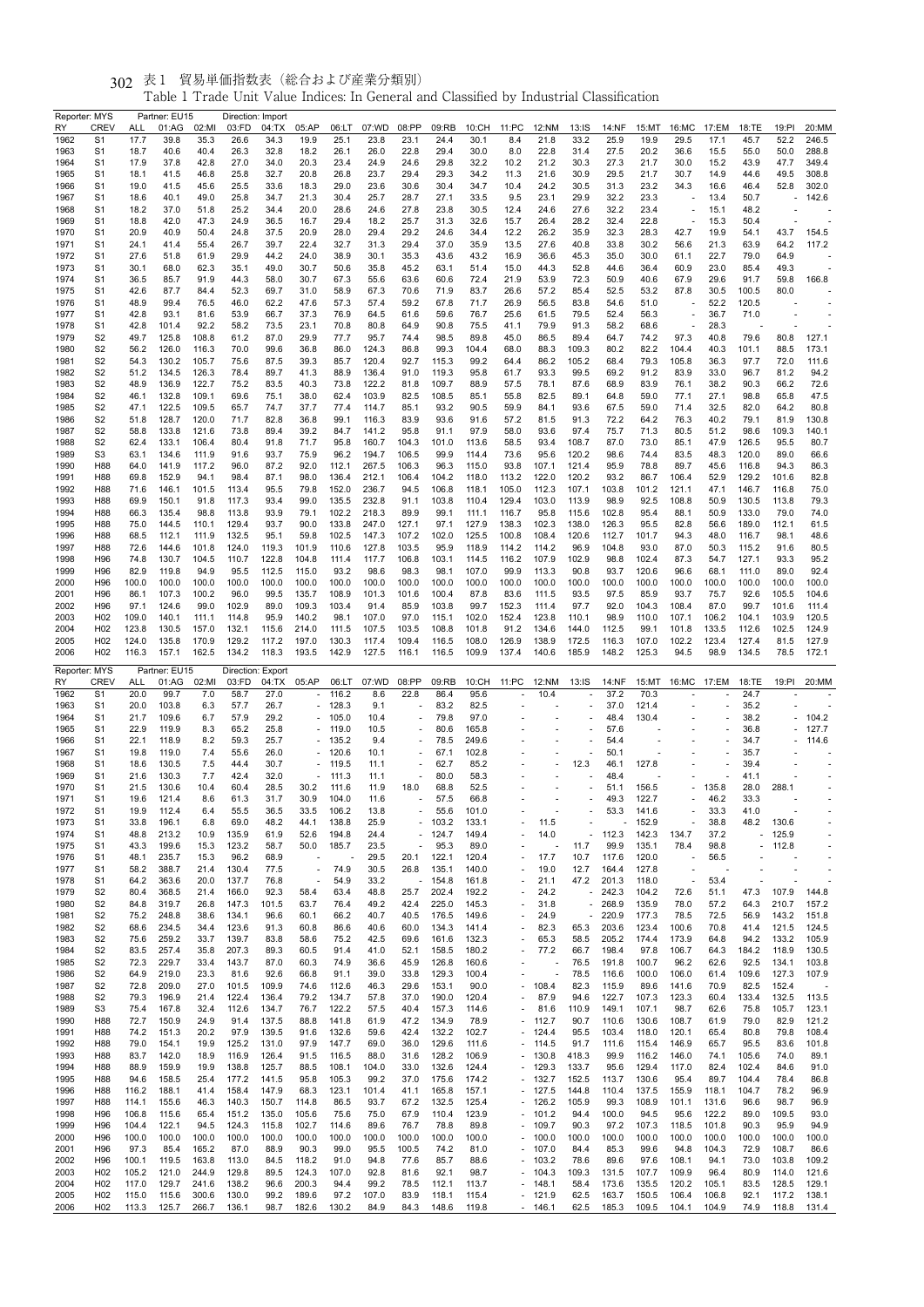| Reporter: MYS |                                     |                | Partner: JPN   |                | Direction: Import |                          |                                                      |                                  |                   |                          |                |                |                |                               |                        |                |                          |                                                      |                          |                |                          |                                                      |
|---------------|-------------------------------------|----------------|----------------|----------------|-------------------|--------------------------|------------------------------------------------------|----------------------------------|-------------------|--------------------------|----------------|----------------|----------------|-------------------------------|------------------------|----------------|--------------------------|------------------------------------------------------|--------------------------|----------------|--------------------------|------------------------------------------------------|
| RY<br>1962    | CREV<br>S <sub>1</sub>              | ALL<br>20.1    | 01:AG<br>81.9  | 02:MI<br>11.9  | 03:FD<br>19.3     | 04:TX<br>34.2            | 05:AP<br>34.8                                        | 06:LT<br>9.6                     | 07:WD<br>10.3     | 08:PP<br>18.3            | 09:RB<br>23.0  | 10:CH<br>29.6  | 11:PC<br>3.8   | 12:NM<br>14.9                 | 13:IS<br>29.2          | 14:NF<br>16.5  | 15:MT<br>19.9            | 16:MC<br>38.3                                        | 17:EM<br>179.5           | 18:TE<br>24.0  | 19:PI<br>13.2            | 20:MM<br>28.3                                        |
| 1963          | S1                                  | 20.7           | 78.6           | 20.0           | 20.2              | 38.4                     | 39.0                                                 | 9.7                              | 6.2               | 17.4                     | 24.1           | 27.2           | 3.8            | 15.4                          | 28.6                   | 16.6           | 23.0                     | 49.9                                                 | 118.3                    | 27.5           | 12.6                     | 29.9                                                 |
| 1964          | S1                                  | 21.6           | 67.1           | 19.4           | 20.7              | 43.4                     | 43.6                                                 | 11.9                             | 5.9               | 20.1                     | 23.4           | 25.9           | 5.0            | 15.5                          | 29.9                   | 17.0           | 20.3                     | 64.2                                                 | 124.4                    | 25.6           | 12.5                     | 29.1                                                 |
| 1965          | S1                                  | 20.9           | 61.1           | 23.7           | 21.6              | 41.9                     | 43.6                                                 | 15.1                             | 7.6               | 26.3                     | 24.9           | 29.9           | 4.7            | 15.1                          | 30.3                   | 18.8           | 20.4                     | 26.2                                                 | 124.0                    | 27.8           | 12.9                     | 29.1                                                 |
| 1966          | S1                                  | 21.9           | 64.6           | 19.8           | 21.7              | 36.9                     | 38.9                                                 | 14.1                             | 10.6              | 26.7                     | 27.8           | 29.3           | 5.2            | 14.5                          | 30.2                   | 22.2           | 19.1                     | 40.6                                                 | 125.4                    | 27.9           | 13.3                     | 29.5                                                 |
| 1967          | S <sub>1</sub>                      | 22.6           | 80.2           | 21.1           | 22.0              | 37.6                     | 37.7                                                 | 15.5                             | 10.8              | 25.0                     | 30.5           | 26.8           | 4.6            | 14.6                          | 30.6                   | 20.1           | 22.8                     |                                                      | 124.8                    | 31.6           |                          | 33.8                                                 |
| 1968          | S <sub>1</sub>                      | 22.4           | 83.8           | 21.1           | 21.6              | 39.6                     | 39.0                                                 | 17.9                             | 10.2              | 26.8                     | 25.9           | 27.4           | 4.2            | 15.0                          | 28.7                   | 23.1           | 22.1                     | $\overline{\phantom{a}}$                             | 102.9                    | 33.3           | $\overline{\phantom{a}}$ | 34.7                                                 |
| 1969          | S1                                  | 23.3           | 84.2           | 24.3           | 22.0              | 41.2                     | 38.9                                                 | 14.8                             | 12.6              | 26.0                     | 23.7           | 26.5           | 5.0            | 16.7                          | 30.9                   | 24.7           | 18.5                     | ÷,                                                   | 114.5                    | 35.3           |                          | 34.5                                                 |
| 1970          | S1                                  | 23.3           | 79.6           | 23.0           | 22.3              | 41.2                     | 43.6                                                 | 13.8                             | 13.6              | 22.8                     | 27.5           | 26.2           | 4.3            | 17.2                          | 33.5                   | 26.8           | 21.7                     | 37.5                                                 | 107.9                    | 34.6           | 17.5                     | 41.9                                                 |
| 1971          | S <sub>1</sub>                      | 25.9           | 73.1           | 24.7           | 21.8              | 45.2                     | 46.6                                                 | 20.5                             | 15.3              | 28.4                     | 22.1           | 26.9           | 3.8            | 18.0                          | 31.9                   | 22.4           | 21.6                     | 52.3                                                 | 140.3                    | 32.7           | 18.1                     | 50.0                                                 |
| 1972          | S <sub>1</sub>                      | 29.1           | 88.1           | 29.4           | 24.6              | 50.4                     | 43.8                                                 | 24.2                             | 19.6              | 33.5                     | 26.5           | 27.4           | 4.9            | 22.7                          | 35.8                   | 23.7           | 26.5                     | 61.9                                                 | 124.4                    | 39.5           | 19.7                     | 46.8                                                 |
| 1973          | S <sub>1</sub>                      | 35.2           | 108.9          | 40.0           | 33.1              | 74.7                     | 67.6                                                 | 46.4                             | 23.3              | 46.5                     | 35.4           | 37.5           | 5.4            | 25.8                          | 48.1                   | 32.8           | 31.9                     | 55.1                                                 | 119.7                    | 49.1           | 17.9                     | 71.1                                                 |
| 1974          | S1                                  | 41.6           | 161.5          | 39.6           | 42.8              | 75.4                     | 89.0                                                 | 41.6                             | 22.4              | 71.5                     | 40.2           | 66.4           | 6.7            | 36.4                          | 69.0                   | 45.0           | 39.7                     | 43.8                                                 | 105.9                    | 54.9           | 18.5                     | 87.4                                                 |
| 1975          | S1                                  | 43.9           | 124.4          | 51.8           | 42.1              | 64.6                     | 99.0                                                 | 49.8                             | 16.7              | 59.2                     | 36.4           | 60.9           | 8.4            | 32.1                          | 65.4                   | 35.0           | 44.2                     | 54.6                                                 | 122.3                    | 56.4           | 36.0                     | 79.5                                                 |
| 1976          | S <sub>1</sub>                      | 37.3           | 124.8          | 55.5           | 42.6              | 66.4                     | 88.3                                                 | 38.8                             | 10.8              | 52.1                     | 39.2           | 53.8           | 7.7            | 31.5                          | 63.0                   | 36.1           | 48.4                     | ٠                                                    | 78.3                     | 38.6           |                          | 66.5                                                 |
| 1977          | S1                                  | 43.0           | 144.6          | 56.5           | 48.7              | 63.8                     | 87.2                                                 | 58.1                             | 20.3              | 53.4                     | 58.5           | 52.3           | 8.0            | 30.4                          | 67.8                   | 37.7           | 44.3                     |                                                      | 91.4                     | 55.0           |                          | 56.3                                                 |
| 1978          | S <sub>1</sub>                      | 49.1           | 119.5          | 65.0           | 50.0              | 84.6                     | 95.2                                                 | 18.5                             | 26.6              | 68.2                     | 93.8           | 54.0           | 8.5            | 36.4                          | 77.5                   | 39.8           | 50.0                     |                                                      | 106.1                    |                |                          |                                                      |
| 1979          | S <sub>2</sub>                      | 56.6           | 144.2          | 68.3           | 50.8              | 97.8                     | 75.8                                                 | 16.0                             | 34.6              | 74.5                     | 97.6           | 70.0           | 10.2           | 44.1                          | 92.6                   | 47.2           | 51.1                     | 62.3                                                 | 108.9                    | 60.9           | 35.9                     | 172.7                                                |
| 1980          | S <sub>2</sub>                      | 56.2           | 140.8          | 75.5           | 57.1              | 110.8                    | 98.4                                                 | 20.3                             | 22.1              | 82.4                     | 102.0          | 81.5           | 12.5           | 48.0                          | 101.3                  | 50.3           | 61.6                     | 61.3                                                 | 86.2                     | 56.4           | 34.2                     | 127.0                                                |
| 1981<br>1982  | S <sub>2</sub><br>S <sub>2</sub>    | 65.0<br>59.3   | 162.3<br>150.9 | 82.9<br>78.0   | 69.8<br>70.0      | 110.1<br>107.2           | 123.3<br>99.2                                        | 32.7<br>26.4                     | 26.2<br>29.0      | 90.2<br>86.1             | 121.9<br>107.4 | 83.2<br>78.3   | 14.7<br>17.2   | 52.9<br>47.4                  | 105.5<br>97.2          | 47.3<br>42.5   | 63.2<br>61.8             | 77.4<br>67.5                                         | 102.0<br>83.6            | 67.3<br>65.8   | 43.7<br>31.1             | 163.0<br>196.8                                       |
| 1983          | S <sub>2</sub>                      | 56.3           | 126.7          | 76.6           | 68.4              | 99.0                     | 87.1                                                 | 22.9                             | 22.3              | 76.2                     | 87.1           | 74.4           | 15.7           | 45.9                          | 87.2                   | 40.5           | 60.1                     | 68.6                                                 | 75.2                     | 67.2           | 17.8                     | 146.7                                                |
| 1984          | S <sub>2</sub>                      | 56.5           | 121.5          | 90.8           | 71.2              | 92.1                     | 83.8                                                 | 33.0                             | 36.1              | 83.5                     | 77.1           | 75.3           | 14.8           | 43.6                          | 91.6                   | 46.6           | 47.5                     | 75.9                                                 | 66.4                     | 64.7           | 27.2                     | 105.6                                                |
| 1985          | S <sub>2</sub>                      | 56.9           | 125.8          | 67.1           | 67.8              | 99.9                     | 86.7                                                 | 25.3                             | 31.0              | 83.9                     | 79.7           | 78.5           | 14.4           | 39.9                          | 88.1                   | 46.1           | 48.9                     | 72.4                                                 | 64.9                     | 64.5           | 42.5                     | 138.8                                                |
| 1986          | S <sub>2</sub>                      | 60.9           | 146.2          | 85.1           | 69.5              | 100.7                    | 115.7                                                | 49.4                             | 48.0              | 83.8                     | 80.4           | 79.7           | 12.2           | 39.1                          | 86.4                   | 47.6           | 44.9                     | 79.0                                                 | 74.0                     | 71.4           | 52.7                     | 82.3                                                 |
| 1987          | S <sub>2</sub>                      | 66.0           | 142.8          | 86.2           | 53.2              | 105.7                    | 89.6                                                 | 46.1                             | 42.1              | 97.7                     | 107.1          | 86.3           | 13.1           | 40.3                          | 99.1                   | 55.1           | 75.5                     | 79.4                                                 | 82.6                     | 65.8           | 65.4                     |                                                      |
| 1988          | S <sub>2</sub>                      | 61.3           | 124.1          | 125.9          | 65.7              | 109.4                    | 142.2                                                | 40.1                             | 48.0              | 99.4                     | 94.7           | 101.7          | 13.9           | 48.6                          | 119.1                  | 64.2           | 47.9                     | 71.3                                                 | 55.1                     | 77.5           | 40.3                     | 95.3                                                 |
| 1989          | S3                                  | 61.9           | 145.8          | 133.1          | 71.6              | 110.1                    | 127.0                                                | 36.2                             | 72.1              | 102.0                    | 85.7           | 99.3           | 21.4           | 51.9                          | 134.5                  | 69.1           | 62.0                     | 62.3                                                 | 61.5                     | 78.8           | 20.3                     | 102.2                                                |
| 1990          | H88                                 | 62.3           | 123.4          | 146.3          | 68.8              | 123.7                    | 109.4                                                | 46.2                             | 68.7              | 95.4                     | 76.8           | 96.6           | 22.2           | 58.0                          | 128.8                  | 64.1           | 61.2                     | 65.8                                                 | 60.0                     | 78.3           | 21.8                     | 126.4                                                |
| 1991          | H88                                 | 67.1           | 121.3          | 157.6          | 77.3              | 124.0                    | 130.5                                                | 72.9                             | 76.0              | 95.2                     | 79.9           | 102.3          | 26.2           | 59.2                          | 131.9                  | 68.1           | 78.5                     | 67.6                                                 | 67.3                     | 80.4           | 25.8                     | 127.3                                                |
| 1992          | H88                                 | 74.8           | 126.1          | 140.1          | 89.1              | 129.5                    | 124.6                                                | 64.4                             | 144.6             | 88.7                     | 87.6           | 94.7           | 25.5           | 61.2                          | 126.8                  | 78.1           | 86.4                     | 77.1                                                 | 80.7                     | 82.7           | 30.5                     | 143.0                                                |
| 1993          | H88                                 | 77.9           | 123.1          | 131.4          | 98.8              | 130.8                    | 117.9                                                | 67.3                             | 95.4              | 86.6                     | 81.3           | 93.3           | 32.3           | 70.1                          | 125.1                  | 76.1           | 106.2                    | 81.5                                                 | 82.7                     | 95.3           | 29.0                     | 100.5                                                |
| 1994          | H88                                 | 73.7           | 120.2          | 141.2          | 100.4             | 114.5                    | 121.2                                                | 78.2                             | 93.1              | 81.1                     | 71.6           | 102.0          | 30.8           | 66.4                          | 126.3                  | 59.8           | 92.2                     | 52.9                                                 | 85.9                     | 96.2           | 41.0                     | 84.5                                                 |
| 1995          | H88                                 | 86.7           | 138.6          | 132.5          | 110.2             | 108.3                    | 118.4                                                | 88.5                             | 146.4             | 93.9                     | 71.3           | 106.6          | 34.4           | 68.8                          | 144.4                  | 71.2           | 80.2                     | 64.0                                                 | 106.7                    | 109.1          | 46.5                     | 109.1                                                |
| 1996          | H88                                 | 92.8           | 128.2          | 141.8          | 109.9             | 108.7                    | 69.4                                                 | 120.5                            | 125.6             | 87.5                     | 80.0           | 100.1          | 32.4           | 59.7                          | 133.5                  | 87.7           | 94.1                     | 73.3                                                 | 115.4                    | 92.7           | 60.7                     | 79.5                                                 |
| 1997          | H88                                 | 85.6           | 125.1          | 125.7          | 100.3             | 126.2                    | 103.5                                                | 172.9                            | 135.3             | 111.8                    | 71.5           | 102.8          | 38.1           | 60.1                          | 124.4                  | 72.2           | 81.1                     | 64.9                                                 | 96.0                     | 86.3           | 50.5                     | 91.1                                                 |
| 1998          | H <sub>96</sub>                     | 92.1           | 109.9          | 102.2          | 93.8              | 123.6                    | 120.9                                                | 223.5                            | 127.2             | 105.1                    | 84.7           | 99.7           | 26.6           | 63.9                          | 112.9                  | 80.3           | 104.9                    | 66.1                                                 | 105.4                    | 91.6           | 87.3                     | 113.9                                                |
| 1999          | H96                                 | 93.9           | 132.9          | 96.6           | 105.6             | 125.9                    | 131.2                                                | 140.2                            | 113.4             | 101.9                    | 94.3           | 93.0           | 56.0           | 90.8                          | 87.4                   | 68.3           | 128.2                    | 75.7                                                 | 103.4                    | 100.4          | 71.3                     | 143.5                                                |
| 2000          | H96                                 | 100.0          | 100.0          | 100.0          | 100.0             | 100.0                    | 100.0                                                | 100.0                            | 100.0             | 100.0                    | 100.0          | 100.0          | 100.0          | 100.0                         | 100.0                  | 100.0          | 100.0                    | 100.0                                                | 100.0                    | 100.0          | 100.0                    | 100.0                                                |
| 2001          | H96                                 | 90.4           | 115.7          | 106.3          | 86.6              | 95.4                     | 81.0                                                 | 138.0                            | 150.2             | 76.6                     | 84.1           | 84.6           | 84.9           | 88.2                          | 73.2                   | 88.9           | 92.4                     | 81.2                                                 | 96.3                     | 90.0           | 102.7                    | 60.8                                                 |
| 2002          | H96                                 | 91.5           | 87.1           | 80.8           | 90.2              | 113.9                    | 41.9                                                 | 63.6                             | 172.6             | 78.7                     | 90.8           | 94.8           | 92.7           | 64.7                          | 69.0                   | 100.3          | 85.1                     | 83.2                                                 | 93.4                     | 102.7          | 103.2                    | 73.6                                                 |
| 2003          | H <sub>0</sub> 2                    | 100.6<br>101.4 | 113.8<br>115.4 | 88.1<br>92.4   | 99.8<br>98.4      | 128.6<br>134.8           | 33.2<br>128.5                                        | 83.7<br>84.7                     | 255.7<br>349.4    | 90.0<br>88.5             | 104.3<br>91.9  | 109.1<br>117.7 | 87.8<br>87.3   | 74.7<br>53.6                  | 71.5<br>75.7           | 80.9           | 68.7<br>62.8             | 79.2<br>77.6                                         | 109.3<br>108.2           | 105.9          | 128.0<br>102.6           | 82.8<br>79.3                                         |
| 2004<br>2005  | H <sub>0</sub> 2<br>H <sub>02</sub> | 98.1           | 115.3          | 93.5           | 104.7             | 135.0                    | 127.9                                                | 73.3                             | 601.2             | 90.4                     | 96.1           | 123.5          | 106.3          | 52.9                          | 96.1                   | 105.1<br>98.2  | 52.5                     | 72.4                                                 | 97.9                     | 111.6<br>111.6 | 86.8                     | 76.7                                                 |
| 2006          | H <sub>02</sub>                     | 88.8           | 97.0           | 102.8          | 98.6              | 125.8                    | 138.7                                                | 73.1                             | 609.4             | 85.2                     | 107.9          | 97.4           | 57.7           | 54.7                          | 99.8                   | 125.3          | 58.8                     | 65.2                                                 | 79.0                     | 103.8          | 70.2                     | 67.4                                                 |
|               |                                     |                |                |                |                   |                          |                                                      |                                  |                   |                          |                |                |                |                               |                        |                |                          |                                                      |                          |                |                          |                                                      |
|               |                                     |                |                |                |                   |                          |                                                      |                                  |                   |                          |                |                |                |                               |                        |                |                          |                                                      |                          |                |                          |                                                      |
| Reporter: MYS |                                     |                | Partner: JPN   |                | Direction: Expor  |                          |                                                      |                                  |                   |                          |                |                |                |                               |                        |                |                          |                                                      |                          |                |                          |                                                      |
| RY            | <b>CREV</b>                         | ALL            | 01:AG          | 02:MI          | 03:FD             |                          | 04:TX 05:AP                                          |                                  | 06:LT 07:WD 08:PP |                          | 09:RB          | 10:CH          | 11:PC          | 12:NM                         | $13:$ IS               | 14:NF          |                          | 15:MT 16:MC 17:EM                                    |                          | 18:TE          | 19:PI                    | 20:MM                                                |
| 1962          | S1                                  | 19.3           | 36.1           | 13.1           | 41.4              |                          |                                                      |                                  | 21.9              |                          | 73.1           | 17.7           | 29.8           |                               | $-1695.6$              | 53.0           | 208.0                    |                                                      |                          | 19.8           |                          |                                                      |
| 1963          | S1                                  | 19.8           | 37.8           | 13.6           | 40.5              |                          |                                                      |                                  | 20.3              |                          | 66.3           | 16.2           | 25.6           |                               | $-1336.9$              | 53.0           |                          |                                                      |                          |                |                          |                                                      |
| 1964          | S1                                  | 20.8           | 34.9           | 13.1           | 43.3              |                          |                                                      |                                  | 20.3              |                          | 67.8           | 17.2           |                |                               | $-1440.6$              | 72.2           | $\overline{\phantom{a}}$ |                                                      |                          | 28.4           |                          |                                                      |
| 1965          | S1                                  | 21.6           | 36.7           | 12.4           | 46.7              |                          | $\overline{\phantom{a}}$                             |                                  | 12.1              |                          | 69.1           | 18.0           | 27.5           |                               | $-1437.1$              | 81.8           | $\overline{\phantom{a}}$ | $\overline{\phantom{a}}$                             |                          | 25.5           |                          |                                                      |
| 1966          | S1                                  | 21.5           | 38.9           | 12.3           | 46.4              |                          | $\overline{\phantom{a}}$<br>$\overline{\phantom{a}}$ |                                  | 22.3              |                          | 67.9           | 23.5           | 27.3           |                               | $-1465.2$              | 75.7           | $\overline{\phantom{a}}$ | $\overline{\phantom{a}}$<br>$\overline{\phantom{a}}$ |                          | 21.3           |                          |                                                      |
| 1967          | S1                                  | 21.3           | 41.8           | 11.9           | 46.3              | $\overline{\phantom{a}}$ |                                                      |                                  | 24.0              |                          | 57.4           | 19.8           | 24.6           |                               | $-1701.4$              | 70.1           | $\overline{\phantom{a}}$ |                                                      |                          | 21.7           |                          |                                                      |
| 1968<br>1969  | S1<br>S1                            | 20.7<br>21.5   | 41.3<br>39.7   | 11.2<br>11.3   | 53.8<br>49.3      | $\overline{\phantom{a}}$ | $\overline{\phantom{a}}$                             |                                  | 30.3<br>27.2      |                          | 54.9<br>69.9   | 14.8<br>13.4   | 31.8<br>32.9   |                               | $-1795.5$<br>$-1441.6$ | 66.9<br>72.1   | $\overline{\phantom{a}}$ | $\overline{\phantom{a}}$                             |                          | 16.7<br>23.6   | ÷,                       |                                                      |
| 1970          | S1                                  | 22.2           | 42.0           | 11.3           | 52.7              | $\overline{\phantom{a}}$ | $\overline{\phantom{a}}$                             |                                  | 29.5              |                          | 59.2           | 25.8           | 35.6           |                               | $-1335.2$              | 77.5           | $\overline{\phantom{a}}$ | $\overline{\phantom{a}}$                             | ÷                        | 27.8           |                          |                                                      |
| 1971          | S1                                  | 22.1           | 42.1           | 12.7           | 57.8              | 18.1                     |                                                      |                                  | 29.6              |                          | 49.1           | 24.1           | 33.7           |                               |                        | 73.7           |                          |                                                      |                          | 12.5           |                          |                                                      |
| 1972          | S1                                  | 22.9           | 39.4           | 14.2           | 63.3              | 54.0                     |                                                      |                                  | 38.0              |                          | 49.7           | 29.9           | 39.7           |                               |                        | 79.4           |                          |                                                      |                          | 45.1           |                          |                                                      |
| 1973          | S1                                  | 35.9           | 69.9           | 18.9           | 81.6              | 75.6                     | 33.8                                                 | $\overline{\phantom{a}}$         | 64.5              |                          | 85.2           | 42.5           | 41.5           |                               |                        | $-103.0$       | 78.4                     | $\sim$                                               | $\overline{\phantom{a}}$ | 51.1           | 31.7                     |                                                      |
| 1974          | S1                                  | 47.0           | 78.5           | 45.0           | 99.9              | 62.6                     | 32.2                                                 | 7.8                              | 73.8              | $\overline{\phantom{a}}$ | 110.0          | 37.9           | 55.8           | $\overline{\phantom{a}}$      | ä,                     | 132.7          | 83.0                     | $\overline{\phantom{a}}$                             | 505.9                    |                |                          |                                                      |
| 1975          | S1                                  | 40.7           | 58.2           | 46.5           | 100.3             | 65.4                     | 35.3                                                 | 10.6                             | 65.5              | 98.3                     | 82.0           | 61.1           | 83.4           |                               | $-499.6$               | 119.9          | 116.4                    | 845.1                                                | 204.1                    |                |                          |                                                      |
| 1976          | S1                                  | 50.0           | 85.5           | 48.0           | 99.3              | 62.6                     | $\overline{\phantom{a}}$                             |                                  | 85.9              |                          | $-113.1$       | 57.6           | 90.0           | $\overline{\phantom{a}}$      | 216.1                  | 133.3          |                          |                                                      |                          |                |                          | 30.2                                                 |
| 1977          | S1                                  | 55.6           | 84.8           | 52.1           | 134.0             | 70.3                     | $\overline{\phantom{a}}$                             |                                  | 100.5             |                          | $-122.5$       | 53.8           | 86.8           | $\overline{\phantom{a}}$      | 182.4                  | 187.2          | $\overline{\phantom{a}}$ |                                                      |                          | ÷              | $\overline{\phantom{a}}$ | 117.1                                                |
| 1978          | S1                                  | 55.7           | 84.2           | 52.9           | 97.2              | 87.2                     | i,                                                   | ÷,                               | 39.1              | 122.3                    | 141.9          | 74.9           |                | $\overline{\phantom{m}}$      | 278.5                  | 221.7          | $\overline{\phantom{a}}$ |                                                      |                          |                |                          |                                                      |
| 1979          | S <sub>2</sub>                      | 90.5           | 165.7          | 80.5           | 167.2             | 87.9                     | 35.8                                                 | 18.3<br>$\overline{\phantom{a}}$ | 55.8              | 175.9                    | 182.8          | 91.7           | 106.9          | $\overline{\phantom{a}}$<br>٠ | 264.0                  | 261.8          | 102.7                    | 801.5                                                | 189.7                    | 66.3           | 30.7                     | $\overline{\phantom{a}}$                             |
| 1980          | S <sub>2</sub>                      | 117.4          | 162.8          | 134.6          | 163.7             | 87.8                     | 45.6                                                 |                                  | 57.9              | 182.3                    | 204.1          | 106.0          | 108.0          | $\overline{\phantom{m}}$      | 375.4                  | 294.9          | 125.7                    | 593.7                                                | 217.9                    | 64.1           | 37.8                     |                                                      |
| 1981          | S <sub>2</sub>                      | 110.7          | 131.6          | 141.5          | 139.3             | 97.6                     | 46.3                                                 |                                  | 57.8              | 253.5                    | 161.4          | 122.3          | 118.1          | $\overline{\phantom{a}}$      | 224.5                  | 247.5          | 73.5                     | 655.1                                                | 215.9                    | 67.1           | 37.3                     | $\overline{\phantom{a}}$<br>$\overline{\phantom{a}}$ |
| 1982          | S <sub>2</sub>                      | 110.4          | 144.4          | 132.8          | 142.2             | 91.6                     | 43.8                                                 | 54.8                             | 57.6              | 325.7                    | 126.9          | 116.5          | 132.1          |                               | 158.4                  | 231.1          | 70.4                     | 502.4                                                | 232.8                    | 88.7           | 46.3                     |                                                      |
| 1983          | S <sub>2</sub>                      | 98.2           | 126.0          | 115.2          | 141.9             | 81.2                     | $\sim$<br>$\sim$                                     | 42.5                             | 52.4              | 180.4                    | 154.3          | 107.7          | 131.3          | $\overline{\phantom{a}}$      | 105.7                  | 230.9          | 82.3                     | 499.9                                                | 146.5                    | 95.8           | 29.6                     | $\overline{\phantom{a}}$                             |
| 1984<br>1985  | S <sub>2</sub><br>S <sub>2</sub>    | 101.3<br>93.1  | 136.3<br>111.7 | 110.7<br>105.3 | 194.0<br>159.0    | 83.5<br>83.1             | 40.8                                                 | 40.2<br>29.1                     | 51.0<br>50.2      | 192.8<br>173.2           | 146.6<br>115.2 | 117.6<br>130.5 | 129.2<br>123.7 | $\overline{\phantom{a}}$      | $-120.7$<br>112.6      | 224.4<br>207.0 | 75.3<br>97.2             | 545.4<br>424.4                                       | 199.0<br>215.6           | 69.6<br>29.6   | 16.6<br>21.0             | $\overline{\phantom{a}}$                             |
| 1986          | S <sub>2</sub>                      | 66.3           | 112.8          | 58.0           | 114.0             | 77.1                     | 37.4                                                 | 39.0                             | 49.0              | 223.9                    | 121.9          | 156.3          | 66.5           | 105.1                         | 97.0                   | 115.9          | 47.9                     | 357.3                                                | 172.4                    | 48.9           | 23.2                     | $\overline{\phantom{a}}$                             |
| 1987          | S2                                  | 82.3           | 147.3          | 70.2           | 132.1             | 108.8                    | 42.1                                                 | 76.7                             | 62.1              | 280.7                    | 143.8          | 115.3          | 70.1           | 99.6                          | 102.2                  | 129.5          | 31.3                     | 200.6                                                | 292.3                    | 50.0           | 27.1                     |                                                      |
| 1988          | S2                                  | 73.5           | 124.2          | 63.2           | 157.9             | 139.2                    | 64.3                                                 | 97.7                             | 68.4              | 301.1                    | 188.8          | 99.7           | 60.6           | 114.3                         | 146.3                  | 144.4          | 69.4                     | 193.9                                                | 88.3                     | 20.1           | 56.2                     | 79.7                                                 |
| 1989          | S3                                  | 69.1           | 106.6          | 62.7           | 134.6             | 136.4                    | 60.5                                                 | 87.3                             | 68.1              | 310.1                    | 141.7          | 98.6           | 61.6           | 143.6                         | 147.4                  | 169.7          | 48.3                     | 142.9                                                | 76.3                     | 22.7           | 77.6                     | 73.6                                                 |
| 1990          | H88                                 | 72.3           | 89.3           | 84.2           | 116.2             | 128.3                    | 67.9                                                 | 110.8                            | 65.7              | 398.4                    | 123.1          | 85.1           | 78.3           | 96.6                          | 128.6                  | 128.0          | 43.8                     | 163.4                                                | 56.7                     | 27.0           | 75.8                     | 69.8                                                 |
| 1991          | H88                                 | 73.2           | 77.4           | 74.0           | 130.3             | 112.6                    | 66.9                                                 | 124.2                            | 69.5              | 383.7                    | 123.6          | 100.2          | 81.8           | 112.5                         | 121.4                  | 114.6          | 45.0                     | 145.7                                                | 61.0                     | 26.8           | 64.2                     | 66.2                                                 |
| 1992          | H88                                 | 75.9           | 68.4           | 72.4           | 149.8             | 118.1                    | 78.6                                                 | 133.6                            | 78.3              | 358.8                    | 127.5          | 100.6          | 75.0           | 105.1                         | 112.8                  | 123.0          | 50.3                     | 152.9                                                | 65.5                     | 30.8           | 73.5                     | 70.0                                                 |
| 1993          | H88                                 | 83.0           | 73.3           | 66.3           | 134.8             | 103.6                    | 82.8                                                 | 144.7                            | 112.5             | 404.6                    | 129.7          | 100.6          | 68.8           | 127.6                         | 122.6                  | 108.4          | 68.1                     | 149.9                                                | 72.5                     | 30.1           | 72.6                     | 68.9                                                 |
| 1994          | H88                                 | 81.3           | 93.3           | 60.4           | 133.7             | 114.5                    | 72.9                                                 | 129.7                            | 108.4             | 214.2                    | 129.0          | 136.8          | 63.3           | 144.6                         | 134.7                  | 114.1          | 77.5                     | 130.2                                                | 74.1                     | 38.1           | 83.9                     | 72.9                                                 |
| 1995          | H88                                 | 93.4           | 113.7          | 64.4           | 171.2             | 130.4                    | 82.5                                                 | 110.4                            | 109.3             | 173.7                    | 153.5          | 138.4          | 66.0           | 145.4                         | 180.0                  | 121.4          | 101.7                    | 131.8                                                | 100.6                    | 53.8           | 80.9                     | 69.4                                                 |
| 1996          | H88                                 | 104.3          | 104.0          | 73.4           | 147.8             | 128.0                    | 56.7                                                 | 140.8                            | 112.7             | 115.3                    | 139.7          | 114.2          | 75.9           | 100.3                         | 128.5                  | 119.0          | 92.9                     | 117.5                                                | 131.5                    | 59.8           | 92.0                     | 71.0                                                 |
| 1997          | H88                                 | 96.2           | 141.9          | 72.9           | 137.5             | 119.9                    | 85.7                                                 | 148.1                            | 107.3             | 109.2                    | 123.4          | 103.3          | 75.9           | 73.6                          | 120.5                  | 95.5           | 80.1                     | 105.2                                                | 110.9                    | 97.2           | 68.8                     | 75.5                                                 |
| 1998          | H96                                 | 82.9           | 130.4          | 51.2           | 142.2             | 96.2                     | 111.6                                                | 83.5                             | 75.7              | 112.3                    | 106.0          | 99.0           | 54.4           | 70.3                          | 86.9                   | 73.1           | 88.1                     | 96.5                                                 | 98.2                     | 90.4           | 91.4                     | 82.4                                                 |
| 1999          | H96                                 | 89.5           | 103.5          | 60.8           | 122.4             | 82.7                     | 103.7                                                | 105.5                            | 99.9              | 122.3                    | 90.9           | 86.6           | 67.2           | 75.7                          | 73.0                   | 75.7           | 99.2                     | 101.1                                                | 98.2                     | 138.4          | 97.4                     | 110.2                                                |
| 2000          | H96                                 | 100.0          | 100.0          | 100.0          | 100.0             | 100.0                    | 100.0                                                | 100.0                            | 100.0             | 100.0                    | 100.0          | 100.0          | 100.0          | 100.0                         | 100.0                  | 100.0          | 100.0                    | 100.0                                                | 100.0                    | 100.0          | 100.0                    | 100.0                                                |
| 2001<br>2002  | H96<br>H96                          | 96.0<br>98.6   | 91.3<br>120.8  | 87.0<br>80.2   | 77.9<br>92.4      | 91.9<br>93.7             | 91.2<br>226.5                                        | 77.3<br>42.0                     | 92.4<br>91.3      | 99.3<br>84.0             | 72.1<br>97.9   | 106.4<br>82.7  | 97.4<br>89.6   | 124.6<br>128.8                | 116.7<br>150.6         | 87.6<br>80.2   | 80.6<br>89.9             | 93.9<br>123.0                                        | 99.0<br>89.5             | 77.3<br>75.6   | 99.8<br>146.5            | 109.1<br>101.3                                       |
| 2003          | H <sub>02</sub>                     | 105.9          | 129.8          | 104.0          | 103.9             | 98.1                     | 266.2                                                | 72.3                             | 90.6              | 76.1                     | 99.3           | 80.1           | 102.7          | 128.9                         | 160.3                  | 94.6           | 112.3                    | 134.9                                                | 87.7                     | 78.9           | 177.1                    | 112.4                                                |
| 2004          | H <sub>02</sub>                     | 117.3          | 119.4          | 92.4           | 112.9             | 115.9                    | 310.7                                                | 83.2                             | 111.6             | 70.4                     | 117.1          | 91.6           | 115.8          | 144.7                         | 191.5                  | 134.5          | 88.5                     | 129.7                                                | 95.6                     | 71.6           | 237.5                    | 121.9                                                |
| 2005          | H02                                 | 127.1          | 116.7          | 121.9          | 108.9             | 105.0                    | 319.4                                                | 84.9                             | 111.2             | 56.2                     | 123.5          | 100.2          | 139.3          | 129.5                         | 225.4                  | 141.6          | 66.2                     | 116.0                                                | 96.1                     | 101.2          | 208.0                    | 126.4                                                |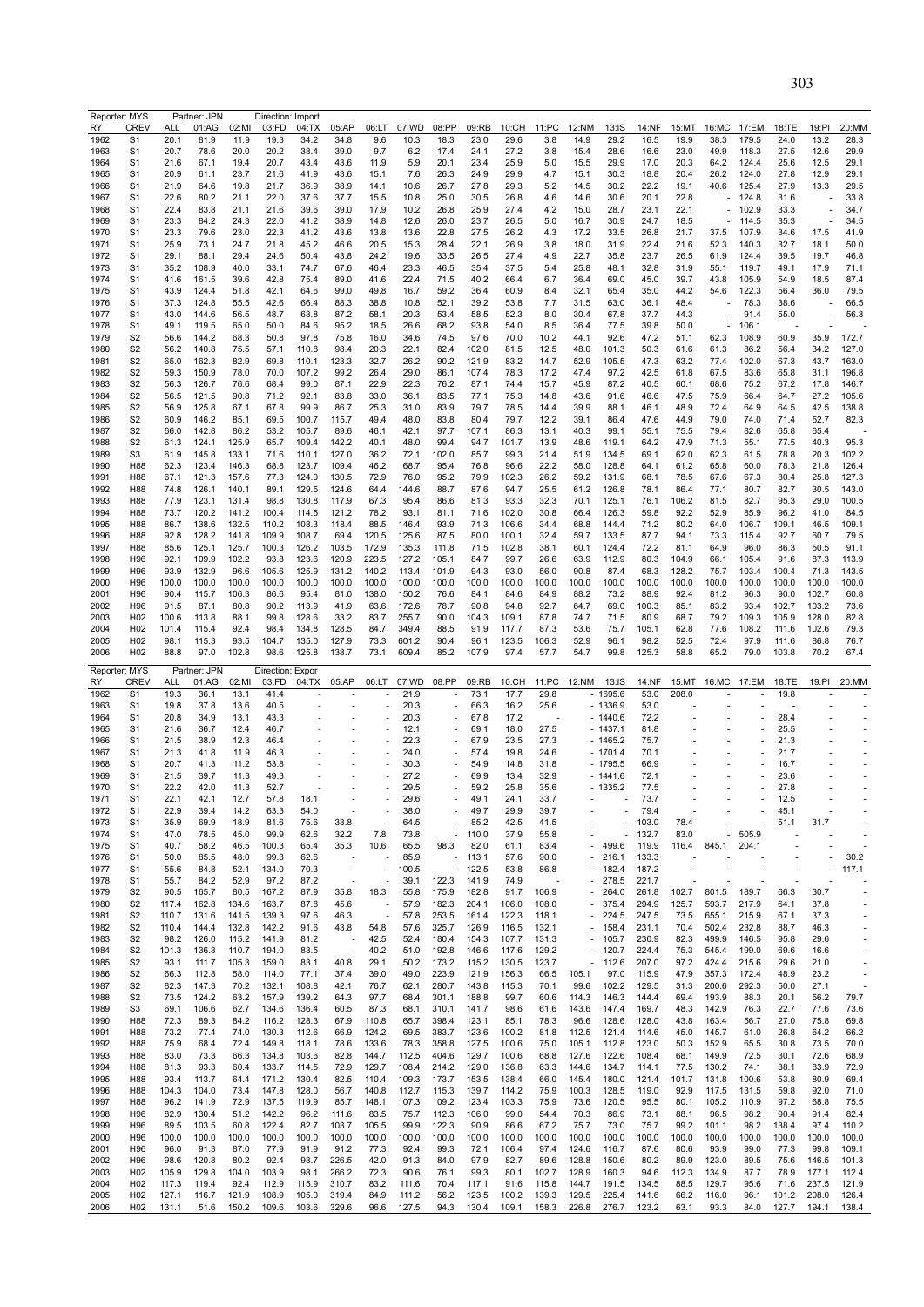| Reporter: MYS<br>RY | <b>CREV</b>                        | ALL            | Partner: ASIA<br>01:AG | 02:MI          | Direction: Import<br>03:FD | 04:TX          | 05:AP          | 06:LT          | 07:WD         | 08:PP          | 09:RB          | 10:CH          | 11:PC          | 12:NM          | $13:$ IS       | 14:NF          | 15:MT          |                                | 16:MC 17:EM    | 18:TE          | 19:PI                    | 20:MM          |
|---------------------|------------------------------------|----------------|------------------------|----------------|----------------------------|----------------|----------------|----------------|---------------|----------------|----------------|----------------|----------------|----------------|----------------|----------------|----------------|--------------------------------|----------------|----------------|--------------------------|----------------|
| 1962                | S <sub>1</sub>                     | 22.1           | 59.1                   | 38.3           | 42.2                       | 34.7           | 60.7           | 24.5           | 5.8           | 22.6           | 56.7           | 30.4           | 22.1           | 57.8           | 32.8           | 28.4           | 23.1           | 56.4                           | 260.7          | 10.5           | 48.3                     | 17.3           |
| 1963                | S <sub>1</sub>                     | 22.3           | 63.2                   | 39.3           | 41.9                       | 36.7           | 80.5           | 25.3           | 5.8           | 22.9           | 53.7           | 30.5           | 22.3           | 55.9           | 36.7           | 35.2           | 20.9           | 53.8                           | 255.4          | 8.6            | 50.7                     | 19.3           |
| 1964                | S1                                 | 22.8           | 63.5                   | 51.4           | 40.9                       | 34.2           | 79.9           | 18.5           | 5.5           | 25.6           | 49.7           | 34.3           | 21.1           | 56.6           | 33.8           | 42.6           | 17.8           | 50.4                           | 271.3          | 11.7           | 49.3                     | 20.4           |
| 1965<br>1966        | S <sub>1</sub><br>S <sub>1</sub>   | 22.5<br>22.7   | 62.0<br>58.3           | 58.1<br>51.1   | 37.3<br>39.1               | 35.4<br>37.0   | 82.6<br>79.0   | 20.3<br>23.7   | 5.5<br>6.4    | 26.2<br>27.8   | 48.1<br>47.7   | 36.4<br>35.4   | 21.1<br>21.8   | 57.6<br>59.8   | 32.4<br>30.9   | 45.6<br>41.4   | 19.6<br>19.9   | 52.5<br>63.7                   | 288.9<br>284.4 | 10.6<br>10.3   | 54.6<br>47.9             | 20.1<br>18.4   |
| 1967                | S <sub>1</sub>                     | 22.0           | 54.3                   | 47.1           | 42.3                       | 37.7           | 60.6           | 24.9           | 6.0           | 25.2           | 41.2           | 29.8           | 16.0           | 57.5           | 33.5           | 28.9           | 19.2           |                                | 222.0          | 11.6           |                          | 17.5           |
| 1968                | S <sub>1</sub>                     | 22.5           | 50.4                   | 50.1           | 44.7                       | 37.5           | 53.0           | 22.0           | 5.7           | 28.5           | 40.0           | 31.4           | 15.1           | 56.0           | 32.0           | 41.2           | 19.5           | ä,                             | 267.4          | 13.3           |                          | 17.7           |
| 1969                | S <sub>1</sub>                     | 22.6           | 50.4                   | 55.1           | 40.2                       | 37.4           | 55.7           | 18.7           | 7.0           | 28.4           | 54.5           | 30.7           | 14.6           | 54.0           | 34.8           | 48.0           | 19.4           |                                | 275.6          | 13.1           |                          | 17.9           |
| 1970                | S <sub>1</sub>                     | 22.1           | 53.3                   | 58.6           | 37.3                       | 35.3           | 53.1           | 24.2           | 7.0           | 27.2           | 48.2           | 31.8           | 12.4           | 53.8           | 41.7           | 48.1           | 18.4           | 49.8                           | 333.3          | 13.5           | 37.0                     | 19.1           |
| 1971<br>1972        | S <sub>1</sub><br>S <sub>1</sub>   | 22.4<br>24.9   | 53.2<br>60.0           | 55.7<br>60.2   | 35.5<br>41.6               | 40.1<br>44.0   | 62.6<br>80.3   | 29.0<br>22.8   | 7.2<br>9.9    | 29.1<br>33.5   | 37.5<br>37.8   | 33.2<br>34.4   | 14.9<br>16.0   | 52.8<br>56.3   | 40.3<br>39.3   | 45.6<br>44.6   | 19.3<br>22.5   | 69.8<br>49.9                   | 264.6<br>264.1 | 14.1<br>20.2   | 42.8<br>49.9             | 12.1<br>21.4   |
| 1973                | S <sub>1</sub>                     | 36.1           | 89.4                   | 73.5           | 71.1                       | 64.0           | 113.4          | 43.4           | 17.1          | 44.4           | 75.4           | 41.4           | 18.6           | 70.5           | 60.6           | 60.2           | 26.6           | 50.9                           | 279.0          | 40.6           | 57.6                     | 28.9           |
| 1974                | S <sub>1</sub>                     | 51.6           | 114.2                  | 120.1          | 100.3                      | 72.2           | 138.3          | 50.2           | 24.9          | 64.8           | 86.8           | 58.0           | 38.7           | 112.8          | 90.7           | 75.1           | 35.2           | 79.5                           | 217.8          | 73.8           | 50.9                     | 30.9           |
| 1975                | S <sub>1</sub>                     | 51.2           | 108.9                  | 112.6          | 109.7                      | 58.4           | 133.7          | 50.7           | 21.9          | 60.1           | 64.4           | 62.0           | 45.0           | 100.7          | 74.9           | 75.2           | 36.0           | 69.6                           | 143.0          | 81.0           | 56.3                     | 35.1           |
| 1976                | S <sub>1</sub>                     | 48.3           | 110.2<br>126.9         | 106.0          | 92.6<br>85.3               | 63.1           | 172.0          | 59.0           | 23.0          | 56.6           | 86.6           | 57.6           | 48.0           | 94.1           | 70.3<br>69.3   | 75.7           | 34.1<br>33.2   | $\overline{\phantom{a}}$<br>L, | 90.4           | 47.9           |                          | 37.2<br>39.3   |
| 1977<br>1978        | S <sub>1</sub><br>S1               | 48.9<br>54.3   | 123.2                  | 115.6<br>118.7 | 100.1                      | 61.1<br>66.5   | 131.7<br>118.1 | 49.1<br>56.4   | 25.5<br>28.3  | 58.4<br>64.6   | 94.0<br>112.5  | 61.9<br>70.7   | 52.5<br>53.8   | 101.6<br>114.1 | 78.4           | 79.9<br>71.1   | 37.1           |                                | 84.1<br>105.3  | 36.8           |                          |                |
| 1979                | S <sub>2</sub>                     | 57.7           | 141.5                  | 136.4          | 99.5                       | 74.3           | 130.9          | 53.5           | 34.1          | 75.5           | 147.1          | 77.8           | 52.4           | 128.2          | 93.3           | 78.4           | 42.9           | 74.4                           | 105.1          | 38.9           | 53.2                     | 40.7           |
| 1980                | S2                                 | 72.5           | 151.4                  | 178.4          | 115.0                      | 79.6           | 135.6          | 61.1           | 37.5          | 88.6           | 164.2          | 89.6           | 92.3           | 136.6          | 103.6          | 87.0           | 50.1           | 82.5                           | 110.6          | 60.8           | 57.5                     | 39.2           |
| 1981                | S <sub>2</sub>                     | 83.9           | 152.5                  | 187.7          | 122.6                      | 81.9           | 134.1          | 62.0           | 36.6          | 87.1           | 135.3          | 87.8           | 134.7          | 150.2          | 100.0          | 83.9           | 47.6           | 86.7                           | 116.3          | 68.4           | 77.8                     | 38.1           |
| 1982                | S <sub>2</sub>                     | 79.9           | 145.1<br>145.9         | 197.5<br>175.8 | 110.2                      | 78.7           | 132.7          | 66.7           | 39.8          | 85.9           | 97.9<br>123.6  | 92.9<br>89.0   | 133.1<br>126.7 | 150.2          | 92.1           | 84.9<br>70.9   | 55.2           | 91.1                           | 80.6<br>94.8   | 95.9           | 50.2                     | 36.3           |
| 1983<br>1984        | S <sub>2</sub><br>S2               | 77.3<br>81.4   | 147.9                  | 169.3          | 100.1<br>98.5              | 71.0<br>74.6   | 116.4<br>113.4 | 59.5<br>63.1   | 39.8<br>40.7  | 83.9<br>82.6   | 122.9          | 88.9           | 117.4          | 153.0<br>135.0 | 83.1<br>86.2   | 81.2           | 45.9<br>45.1   | 79.0<br>81.3                   | 98.3           | 81.5<br>250.5  | 45.2<br>55.2             | 34.7<br>33.9   |
| 1985                | S <sub>2</sub>                     | 77.9           | 130.2                  | 165.8          | 90.0                       | 72.3           | 111.2          | 61.0           | 41.3          | 68.6           | 96.2           | 85.9           | 112.8          | 136.3          | 83.0           | 77.0           | 49.9           | 71.4                           | 91.5           | 322.9          | 64.8                     | 36.2           |
| 1986                | S <sub>2</sub>                     | 68.4           | 112.8                  | 135.5          | 82.3                       | 75.3           | 111.5          | 58.8           | 33.0          | 65.6           | 100.8          | 81.4           | 74.7           | 158.7          | 81.8           | 76.1           | 45.2           | 69.9                           | 85.1           | 297.5          | 61.5                     | 32.0           |
| 1987                | S <sub>2</sub>                     | 74.8           | 116.5                  | 142.0          | 83.7                       | 84.4           | 125.9          | 64.1           | 34.9          | 77.8           | 115.6          | 103.6          | 70.0           | 149.0          | 91.9           | 91.3           | 62.4           | 91.7                           | 101.1          | 86.9           | 30.5                     | 45.4           |
| 1988                | S2                                 | 67.7           | 129.7                  | 139.4          | 100.0                      | 85.1           | 86.1           | 91.4           | 66.8          | 79.9           | 132.2          | 100.9          | 64.2           | 132.6          | 115.6          | 101.9          | 54.5           | 78.8                           | 58.3<br>56.9   | 75.0           | 49.9                     | 47.9           |
| 1989<br>1990        | S <sub>3</sub><br>H88              | 70.8<br>73.6   | 133.0<br>128.0         | 161.5<br>139.8 | 106.5<br>114.3             | 88.0<br>87.2   | 86.3<br>78.1   | 81.4<br>90.5   | 81.3<br>72.2  | 88.0<br>88.8   | 118.4<br>114.8 | 98.5<br>99.1   | 68.7<br>86.3   | 126.2<br>122.6 | 129.8<br>120.0 | 109.8<br>104.7 | 54.4<br>57.4   | 102.4<br>107.9                 | 56.9           | 88.8<br>116.3  | 47.3<br>48.7             | 45.8<br>48.5   |
| 1991                | H88                                | 77.9           | 131.3                  | 145.1          | 111.7                      | 88.7           | 106.0          | 109.8          | 85.5          | 82.7           | 115.7          | 101.7          | 87.5           | 132.0          | 117.6          | 96.0           | 66.9           | 109.1                          | 64.1           | 82.5           | 81.7                     | 54.4           |
| 1992                | H88                                | 84.4           | 137.4                  | 148.4          | 121.2                      | 84.0           | 132.0          | 134.9          | 88.2          | 81.7           | 115.1          | 98.3           | 80.0           | 130.3          | 108.3          | 103.9          | 74.2           | 128.8                          | 70.6           | 168.9          | 82.2                     | 56.2           |
| 1993                | H88                                | 84.6           | 126.0                  | 147.5          | 126.4                      | 78.0           | 100.2          | 121.5          | 84.0          | 88.8           | 118.5          | 98.9           | 73.2           | 136.6          | 109.2          | 95.9           | 72.3           | 128.0                          | 76.4           | 111.3          | 62.8                     | 63.1           |
| 1994                | H88                                | 81.1           | 139.3                  | 151.9          | 133.8                      | 80.5           | 99.6           | 122.6          | 90.8          | 93.2           | 128.5          | 102.5          | 71.1           | 123.1          | 113.0          | 97.3           | 65.0           | 93.0                           | 73.4           | 112.3          | 72.9                     | 51.7           |
| 1995<br>1996        | H88<br>H88                         | 91.2<br>91.2   | 132.2<br>125.6         | 144.8<br>145.0 | 151.2<br>140.2             | 82.4<br>91.4   | 81.6<br>50.2   | 102.5<br>125.1 | 89.3<br>95.8  | 124.4<br>95.3  | 184.3<br>188.9 | 121.2<br>108.8 | 74.2<br>83.7   | 141.3<br>135.2 | 129.6<br>119.7 | 110.0<br>118.2 | 77.8<br>76.3   | 100.4<br>99.8                  | 88.0<br>90.4   | 84.0<br>125.4  | 65.2<br>63.6             | 62.5<br>53.4   |
| 1997                | H88                                | 101.0          | 129.2                  | 140.0          | 139.9                      | 120.9          | 108.3          | 121.3          | 97.2          | 107.0          | 172.1          | 106.8          | 81.3           | 116.8          | 112.1          | 107.8          | 66.8           | 111.3                          | 99.3           | 78.6           | 70.1                     | 115.2          |
| 1998                | H <sub>96</sub>                    | 102.4          | 106.2                  | 117.0          | 120.8                      | 122.0          | 113.5          | 119.0          | 68.0          | 94.1           | 128.4          | 94.6           | 66.0           | 102.4          | 95.3           | 98.1           | 90.5           | 96.6                           | 113.9          | 88.2           | 83.0                     | 113.9          |
| 1999                | H <sub>96</sub>                    | 94.3           | 105.8                  | 97.6           | 110.8                      | 109.8          | 84.9           | 91.6           | 87.3          | 84.2           | 97.2           | 92.6           | 71.9           | 95.0           | 86.5           | 88.9           | 84.3           | 85.6                           | 102.8          | 85.6           | 77.5                     | 86.9           |
| 2000                | H <sub>96</sub>                    | 100.0          | 100.0<br>93.8          | 100.0<br>100.3 | 100.0                      | 100.0          | 100.0          | 100.0<br>107.1 | 100.0<br>74.8 | 100.0          | 100.0<br>89.8  | 100.0          | 100.0          | 100.0<br>91.5  | 100.0          | 100.0<br>90.6  | 100.0<br>88.3  | 100.0                          | 100.0<br>90.7  | 100.0<br>104.5 | 100.0<br>83.1            | 100.0          |
| 2001<br>2002        | H <sub>96</sub><br>H <sub>96</sub> | 88.4<br>106.9  | 93.6                   | 99.7           | 94.7<br>109.8              | 95.1<br>94.2   | 96.5<br>97.7   | 102.2          | 76.4          | 77.3<br>68.5   | 126.7          | 89.7<br>97.1   | 96.7<br>78.3   | 86.8           | 82.2<br>88.9   | 90.5           | 113.5          | 76.2<br>100.8                  | 118.0          | 118.8          | 102.0                    | 81.4<br>100.3  |
| 2003                | H <sub>02</sub>                    | 110.2          | 99.1                   | 104.7          | 115.6                      | 96.6           | 68.5           | 95.0           | 86.1          | 77.2           | 151.4          | 104.2          | 89.4           | 100.4          | 105.9          | 90.3           | 116.8          | 93.5                           | 118.6          | 120.5          | 118.4                    | 117.1          |
| 2004                | H <sub>02</sub>                    | 105.6          | 106.8                  | 134.6          | 119.0                      | 102.9          | 107.4          | 95.9           | 100.2         | 90.2           | 162.2          | 112.4          | 108.4          | 73.6           | 141.3          | 121.5          | 99.6           | 82.9                           | 102.6          | 112.4          | 109.4                    | 126.2          |
| 2005                | H <sub>02</sub>                    | 109.1          | 108.8                  | 164.7          | 119.2                      | 104.0          | 125.8          | 82.8           | 120.7         | 81.7           | 174.5          | 122.5          | 139.4          | 74.9           | 160.1          | 121.0          | 104.1          | 83.3                           | 104.8          | 108.8          | 96.9                     | 128.0          |
| 2006                | H <sub>02</sub>                    | 97.3           | 119.6                  | 175.3          | 122.8                      | 105.0          | 134.1          | 84.6           | 92.7          | 74.9           | 183.1          | 116.1          | 148.9          | 74.2           | 152.8          | 176.6          | 106.6          | 70.5                           | 85.0           | 99.3           | 91.6                     | 107.3          |
|                     |                                    |                |                        |                |                            |                |                |                |               |                |                |                |                |                |                |                |                |                                |                |                |                          |                |
| Reporter: MYS       |                                    |                | Partner: ASIA          |                | Direction: Export          |                |                |                |               |                |                |                |                |                |                |                |                |                                |                |                |                          |                |
| RY                  | CREV                               | ALL            | 01:AG                  | 02:MI          | 03:FD                      | 04:TX          | 05:AP          | 06:LT          | 07:WD         | 08:PP          | 09:RB          | 10:CH          | 11:PC          | 12:NM          | $13:$ IS       | 14:NF          | 15:MT          | 16:MC                          | 17:EM          | 18:TE          | 19:PI                    | 20:MM          |
| 1962                | S <sub>1</sub>                     | 25.5           | 39.9                   | 6.5            | 47.8                       | 48.3           | 103.0          | 7.1            | 36.4          | 52.7           | 72.7           | 68.3           | 32.3           | 74.9           | 35.5           | 48.2           | 30.7           | 175.4                          | 53.1           | 150.0          | 28.7                     | 223.9          |
| 1963<br>1964        | S1<br>S <sub>1</sub>               | 25.8<br>23.9   | 39.0<br>34.3           | 6.4<br>7.6     | 49.2<br>45.5               | 58.5<br>53.1   | 102.3<br>97.6  | 6.5<br>6.5     | 37.4<br>33.9  | 45.0<br>48.2   | 70.0<br>67.1   | 64.9<br>66.4   | 31.2<br>16.7   | 74.7<br>95.2   | 46.8<br>36.6   | 51.2<br>63.2   | 27.9<br>29.1   | 162.7<br>147.4                 | 57.7<br>52.0   | 147.2<br>158.2 | 28.5<br>37.8             | 210.1<br>204.2 |
| 1965                | S <sub>1</sub>                     | 24.9           | 37.2                   | 7.8            | 51.4                       | 53.3           | 102.9          | 7.4            | 34.9          | 45.4           | 67.4           | 61.2           | 17.3           | 68.7           | 38.8           | 60.7           | 31.6           | 177.5                          | 56.6           | 166.0          | 28.4                     | 177.0          |
| 1966                | S <sub>1</sub>                     | 24.0           | 36.7                   | 7.1            | 48.7                       | 55.0           | 88.2           | 10.7           | 33.6          | 45.7           | 64.0           | 68.6           | 16.8           | 44.7           | 34.6           | 66.1           | 31.7           | 160.3                          | 63.4           | 162.4          | 25.6                     | 150.7          |
| 1967                | S <sub>1</sub>                     | 22.2           | 40.8                   | 7.2            | 42.9                       | 59.1           | 90.0           | 10.9           | 31.6          | 48.3           | 52.4           | 61.5           | 16.3           | 39.9           | 31.2           | 61.2           | 27.6           |                                | 57.4           | 158.0          |                          | 204.5          |
| 1968                | S <sub>1</sub>                     | 21.7           | 41.7                   | 7.1            | 36.9                       | 62.1           | 77.8           | 9.4            | 43.4          | 33.5           | 50.3           | 60.2           | 15.9           | 41.8           | 36.7           | 55.2           | 33.5           | ÷,                             | 53.6           | 176.6          |                          | 147.1          |
| 1969<br>1970        | S <sub>1</sub><br>S <sub>1</sub>   | 24.3<br>23.7   | 41.4<br>42.6           | 6.9<br>7.2     | 38.8<br>47.8               | 68.2<br>60.1   | 77.2<br>66.3   | 11.0<br>8.9    | 34.6<br>34.5  | 29.6<br>32.3   | 66.7<br>56.3   | 55.1<br>61.5   | 15.8<br>13.8   | 42.6<br>38.9   | 35.1<br>36.9   | 63.4<br>67.6   | 37.7<br>36.3   | 206.3                          | 55.3<br>45.4   | 173.0<br>224.8 | 26.3                     | 187.3<br>165.1 |
| 1971                | S <sub>1</sub>                     | 23.0           | 44.0                   | 8.3            | 49.6                       | 56.1           | 66.4           | 8.4            | 33.9          | 27.3           | 44.4           | 62.1           | 14.6           | 39.4           | 37.5           | 62.2           | 45.4           | 145.7                          | 44.4           | 267.1          | 36.3                     | 256.8          |
| 1972                | S1                                 | 24.2           | 45.3                   | 9.8            | 47.2                       | 74.3           | 68.2           | 10.8           | 35.5          | 42.0           | 44.5           | 59.7           | 15.0           | 42.2           | 39.1           | 66.0           | 49.8           | 225.3                          | 52.6           | 280.5          | 118.5                    | 178.4          |
| 1973                | S <sub>1</sub>                     | 38.9           | 72.1                   | 15.3           | 63.8                       | 90.2           | 85.3           | 12.6           | 69.3          | 52.6           | 86.8           | 65.1           | 21.2           | 64.3           | 46.3           | 72.8           | 59.6           | 133.2                          | 61.7           | 370.3          | 99.9                     | 275.7          |
| 1974<br>1975        | S1<br>S <sub>1</sub>               | 58.1<br>54.4   | 79.8<br>60.6           | 43.9<br>46.4   | 105.9<br>99.9              | 126.7<br>112.1 | 111.8<br>90.7  | 14.7<br>14.3   | 79.7<br>64.3  | 66.4<br>69.8   | 99.0<br>75.9   | 92.1<br>88.5   | 56.1<br>59.1   | 80.1<br>102.2  | 60.4<br>65.7   | 113.6<br>100.5 | 61.8<br>79.0   | 85.0<br>107.1                  | 89.3<br>131.6  | 392.4<br>281.4 | 125.5<br>208.7           | 256.8<br>281.4 |
| 1976                | S <sub>1</sub>                     | 61.9           | 79.8                   | 47.1           | 87.5                       | 109.9          | 255.9          | 67.2           | 74.2          | 61.9           | 100.7          | 87.5           | 65.4           | 110.1          | 62.3           | 111.4          | 72.1           | $\overline{\phantom{a}}$       | 133.7          | 115.2          |                          | 265.0          |
| 1977                | S <sub>1</sub>                     | 68.4           | 84.0                   | 52.0           | 113.5                      | 122.5          | 141.2          | 98.6           | 80.5          | 60.6           | 110.0          | 98.6           | 66.9           | 115.8          | 67.1           | 149.9          | 79.5           | ÷,                             | 75.9           | 259.2          | $\overline{\phantom{a}}$ | 385.8          |
| 1978                | S <sub>1</sub>                     | 75.3           | 88.3                   | 52.9           | 115.3                      | 141.2          | 127.5          | 50.6           | 71.6          | 79.9           | 130.6          | 104.6          | 64.5           | 135.7          | 91.4           | 182.0          | 82.8           | ÷,                             | 97.0           | ÷,             |                          |                |
| 1979<br>1980        | S <sub>2</sub><br>S <sub>2</sub>   | 96.0<br>114.0  | 138.9<br>138.1         | 77.6<br>135.2  | 122.5<br>113.0             | 157.1<br>140.6 | 137.7<br>151.4 | 54.7<br>50.1   | 99.1<br>98.7  | 73.4<br>88.9   | 166.0<br>184.8 | 127.9<br>147.5 | 88.1<br>145.2  | 152.1<br>158.8 | 81.3<br>75.9   | 210.5          | 76.1<br>105.9  | 92.1<br>107.6                  | 106.9<br>108.4 | 262.3<br>262.4 | 162.3<br>225.2           | 460.0<br>412.0 |
| 1981                | S <sub>2</sub>                     | 110.2          | 121.7                  | 143.5          | 102.6                      | 144.0          | 139.8          | 54.7           | 86.1          | 87.7           | 140.5          | 140.2          | 159.2          | 186.4          | 76.1           | 237.8<br>203.9 | 77.3           | 125.7                          | 138.7          | 239.0          | 156.2                    | 375.5          |
| 1982                | S <sub>2</sub>                     | 102.9          | 130.4                  | 132.4          | 92.5                       | 150.3          | 161.1          | 59.6           | 84.7          | 110.0          | 106.9          | 143.7          | 150.8          | 184.5          | 76.8           | 172.6          | 74.1           | 134.1                          | 121.2          | 332.9          | 187.7                    | 449.1          |
| 1983                | S <sub>2</sub>                     | 98.9           | 116.5                  | 116.1          | 100.7                      | 135.7          | 159.3          | 53.5           | 84.6          | 114.0          | 133.2          | 124.1          | 137.5          | 178.5          | 74.2           | 186.1          | 99.4           | 170.0                          | 119.7          | 343.5          | 176.7                    | 402.5          |
| 1984                | S <sub>2</sub>                     | 99.8           | 129.9                  | 110.4          | 132.1                      | 141.5          | 151.1          | 50.7           | 76.6          | 106.5          | 129.2          | 155.3          | 134.9          | 149.0          | 81.2           | 183.7          | 95.5           | 171.8                          | 106.0          | 306.2          | 189.7                    | 406.2          |
| 1985                | S <sub>2</sub>                     | 92.2           | 111.7                  | 106.2          | 109.8                      | 134.1          | 165.0          | 50.6           | 72.2          | 115.7          | 103.2          | 145.4          | 128.2          | 131.7          | 79.2           | 157.4          | 80.7           | 152.1                          | 121.5          | 153.8          | 145.3                    | 410.9          |
| 1986                | S <sub>2</sub>                     | 67.4           | 104.7                  | 54.1           | 69.2                       | 125.1          | 157.8          | 48.0           | 70.4          | 102.8          | 106.0          | 118.5          | 74.1           | 109.1          | 79.0           | 124.8          | 86.2           | 115.4                          | 87.9           | 260.5          | 170.0                    | 379.6          |
| 1987<br>1988        | S <sub>2</sub><br>S <sub>2</sub>   | 78.3<br>76.5   | 120.9<br>112.1         | 67.8<br>58.0   | 82.0<br>99.1               | 139.3<br>176.2 | 154.9<br>119.4 | 52.9<br>75.3   | 76.3<br>72.5  | 94.1<br>92.1   | 125.8<br>164.5 | 102.8<br>121.8 | 84.0<br>71.0   | 96.8<br>102.7  | 79.3<br>92.8   | 135.0<br>155.6 | 92.7<br>105.2  | 99.2<br>97.1                   | 92.9<br>77.2   | 582.0<br>561.3 | 186.1<br>152.1           | 93.0<br>65.7   |
| 1989                | S <sub>3</sub>                     | 74.9           | 92.2                   | 63.3           | 99.4                       | 170.0          | 85.1           | 83.7           | 70.2          | 95.6           | 124.7          | 116.1          | 58.8           | 124.0          | 114.8          | 179.3          | 91.5           | 100.4                          | 78.0           | 422.4          | 140.1                    | 63.1           |
| 1990                | H88                                | 78.6           | 89.6                   | 82.3           | 89.0                       | 170.9          | 91.9           | 105.7          | 72.6          | 103.3          | 113.3          | 108.8          | 75.9           | 116.4          | 110.5          | 165.3          | 107.7          | 108.1                          | 76.4           | 314.4          | 104.1                    | 69.4           |
| 1991                | H88                                | 86.0           | 87.0                   | 76.3           | 95.8                       | 164.6          | 99.9           | 108.5          | 75.6          | 115.2          | 112.2          | 122.7          | 65.7           | 139.0          | 108.0          | 152.3          | 123.8          | 115.5                          | 82.9           | 878.7          | 100.2                    | 72.7           |
| 1992<br>1993        | H88<br>H88                         | 92.0<br>92.6   | 95.7<br>94.1           | 73.7<br>67.5   | 106.8<br>108.3             | 156.0<br>138.5 | 109.0<br>109.3 | 120.3<br>118.5 | 84.1<br>111.3 | 114.5<br>116.4 | 115.4<br>115.3 | 113.2<br>98.1  | 63.8<br>61.7   | 139.0<br>132.1 | 101.1<br>102.1 | 151.6<br>141.8 | 119.3<br>116.0 | 113.5<br>108.4                 | 100.5<br>102.0 | 891.9<br>392.2 | 101.5<br>110.6           | 66.5<br>73.0   |
| 1994                | H88                                | 88.0           | 96.9                   | 60.9           | 126.5                      | 139.5          | 104.2          | 101.5          | 116.2         | 119.2          | 132.1          | 109.7          | 57.0           | 127.1          | 107.6          | 120.9          | 125.3          | 100.9                          | 85.7           | 377.2          | 94.5                     | 72.1           |
| 1995                | H88                                | 91.8           | 102.3                  | 64.4           | 157.3                      | 161.6          | 124.6          | 123.4          | 115.5         | 122.1          | 176.0          | 130.8          | 63.0           | 131.4          | 124.8          | 151.5          | 150.8          | 101.3                          | 84.4           | 325.9          | 96.1                     | 69.2           |
| 1996                | H88                                | 106.4          | 104.1                  | 75.9           | 142.7                      | 155.4          | 86.7           | 96.2           | 122.5         | 107.4          | 162.8          | 125.2          | 73.0           | 109.7          | 121.5          | 135.0          | 146.1          | 130.1                          | 111.5          | 207.2          | 103.5                    | 74.8           |
| 1997                | H88                                | 99.8           | 106.5                  | 73.1           | 134.9                      | 137.4          | 108.4          | 106.2          | 116.5         | 114.9          | 128.4          | 114.8          | 72.3           | 104.7          | 109.1          | 125.0          | 143.9          | 118.3                          | 106.9          | 107.1          | 80.1                     | 99.4           |
| 1998                | H96                                | 92.4           | 87.5                   | 48.6           | 139.4                      | 110.9          | 85.4           | 108.5          | 79.7          | 98.5           | 98.3           | 99.1           | 51.1           | 92.6           | 92.8           | 109.4          | 99.0           | 109.0                          | 100.8          | 107.7          | 92.6                     | 91.1           |
| 1999<br>2000        | H <sub>96</sub><br>H96             | 86.7<br>100.0  | 96.0<br>100.0          | 61.5<br>100.0  | 114.4<br>100.0             | 96.7<br>100.0  | 91.7<br>100.0  | 97.1<br>100.0  | 97.2<br>100.0 | 100.0<br>100.0 | 90.0<br>100.0  | 89.6<br>100.0  | 56.7<br>100.0  | 91.2<br>100.0  | 74.0<br>100.0  | 88.2<br>100.0  | 59.9<br>100.0  | 105.3<br>100.0                 | 88.0<br>100.0  | 97.6<br>100.0  | 86.7<br>100.0            | 91.2<br>100.0  |
| 2001                | H96                                | 97.0           | 93.4                   | 86.3           | 89.1                       | 88.6           | 92.6           | 101.2          | 92.9          | 91.3           | 85.7           | 92.9           | 90.2           | 105.0          | 78.1           | 92.4           | 90.9           | 99.7                           | 101.6          | 77.2           | 101.7                    | 89.9           |
| 2002                | H96                                | 104.4          | 108.9                  | 84.2           | 108.6                      | 75.8           | 96.8           | 96.6           | 93.3          | 89.8           | 99.5           | 89.2           | 81.1           | 100.8          | 87.9           | 89.0           | 104.8          | 144.0                          | 91.4           | 89.5           | 140.6                    | 106.1          |
| 2003                | H <sub>02</sub>                    | 109.6          | 109.6                  | 101.5          | 118.4                      | 73.9           | 83.6           | 87.4           | 94.8          | 84.5           | 117.8          | 95.9           | 97.2           | 113.1          | 100.7          | 88.7           | 116.4          | 115.9                          | 100.1          | 84.9           | 169.9                    | 131.2          |
| 2004<br>2005        | H <sub>02</sub><br>H <sub>02</sub> | 109.5<br>122.9 | 111.1<br>118.4         | 118.9<br>155.1 | 126.3<br>116.9             | 78.6<br>81.0   | 166.4<br>171.7 | 85.4<br>89.6   | 96.0<br>101.1 | 92.9<br>94.4   | 141.0<br>153.3 | 116.1<br>126.9 | 116.2<br>146.8 | 91.8<br>108.7  | 123.1<br>132.5 | 123.4<br>126.6 | 118.6<br>123.4 | 94.8<br>128.4                  | 88.8<br>92.0   | 104.2<br>108.2 | 180.7<br>198.0           | 125.1<br>175.9 |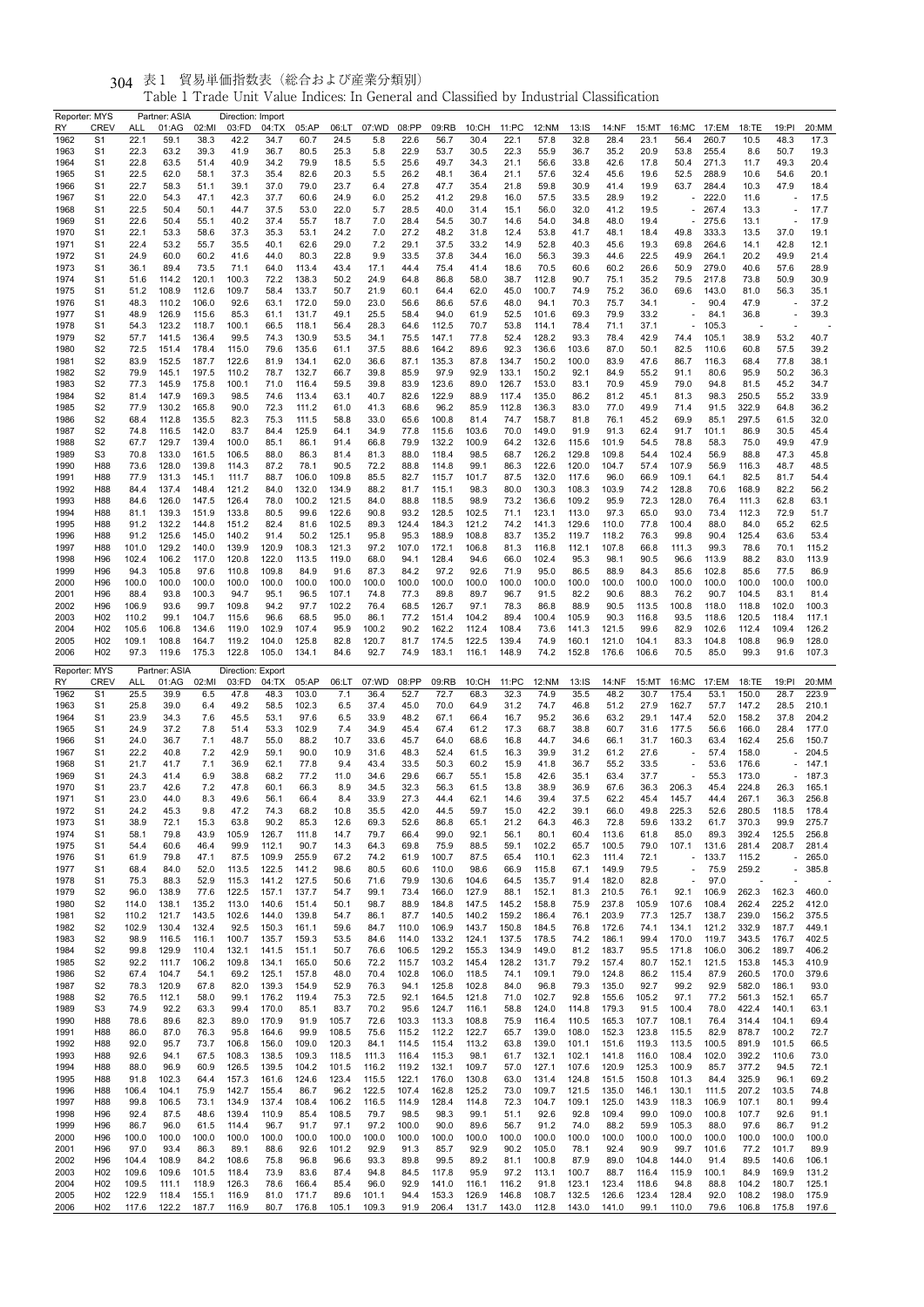| RY                                                   | Reporter: MYS<br>CREV              | ALL            | Partner: US/CA<br>01:AG | 02:MI          | 03:FD             | Direction: Import<br>04:TX | 05:AP                    | 06:LT          | 07:WD          | 08:PP                    | 09:RB                | 10:CH          | 11:PC          | 12:NM                          | 13:IS                    | 14:NF          | 15:MT                             | 16:MC                    | 17:EM          | 18:TE                | 19:PI          | 20:MM          |
|------------------------------------------------------|------------------------------------|----------------|-------------------------|----------------|-------------------|----------------------------|--------------------------|----------------|----------------|--------------------------|----------------------|----------------|----------------|--------------------------------|--------------------------|----------------|-----------------------------------|--------------------------|----------------|----------------------|----------------|----------------|
| 1962                                                 | S <sub>1</sub>                     | 16.9           | 67.1                    | 64.2           | 19.3              | 61.7                       | 63.6                     | 32.5           | 28.2           | 25.2                     | 196.0                | 22.6           | 44.0           | 46.6                           | 118.0                    | 39.9           | 37.5                              | 68.3                     | 35.0           | 15.1                 | 159.1          | 501.0          |
| 1963                                                 | S <sub>1</sub>                     | 17.6           | 58.9                    | 49.9           | 21.1              | 66.7                       | 66.9                     | 27.1           |                | 24.3                     | 172.1                | 23.4           | 41.8           | 44.5                           | 109.9                    | 37.6           | 36.6                              | 74.0                     | 71.0           | 12.5                 | 155.4          | 801.3          |
| 1964                                                 | S <sub>1</sub>                     | 18.1           | 61.0                    | 51.5           | 21.8              | 67.9                       | 56.7                     | 26.7           | 16.9           | 23.7                     | 172.8                | 25.0           | 43.3           | 51.8                           | 117.3                    | 36.2           | 29.6                              | 80.3                     | 71.2           | 11.9                 | 168.5          | 799.4          |
| 1965<br>1966                                         | S <sub>1</sub><br>S <sub>1</sub>   | 19.0<br>19.3   | 61.2<br>61.2            | 44.7<br>52.0   | 22.1<br>22.7      | 75.5<br>78.1               | 65.9<br>72.0             | 32.0<br>24.8   |                | 22.2<br>22.3             | 166.2<br>189.2       | 27.1<br>24.1   | 34.8<br>29.8   | 51.5<br>47.4                   | 109.5<br>105.3           | 39.5<br>36.5   | 31.9<br>36.1                      | 93.7<br>100.1            | 48.9<br>88.0   | 12.5<br>10.2         | 143.6<br>123.7 | 842.0<br>723.5 |
| 1967                                                 | S <sub>1</sub>                     | 22.3           | 59.0                    | 55.3           | 26.3              | 84.0                       | 88.8                     | 36.1           | 10.7           | 23.7                     | 324.9                | 23.7           | 35.4           | 55.0                           | 103.4                    | 35.8           | 43.1                              |                          | 146.8          | 14.0                 |                |                |
| 1968                                                 | S <sub>1</sub>                     | 22.8           | 59.3                    | 56.9           | 26.3              | 86.0                       | 56.1                     | 45.8           | 31.9           | 23.2                     | 119.8                | 25.1           | 34.3           | 51.0                           | 98.9                     | 34.6           | 35.3                              |                          | 175.4          | 15.7                 |                |                |
| 1969                                                 | S <sub>1</sub>                     | 23.6           | 59.0                    | 63.4           | 29.0              | 73.4                       | 60.2                     | 76.6           | 21.2           | 24.6                     | 332.2                | 24.9           | 41.6           | 57.2                           | 95.8                     | 32.1           | 45.0                              |                          | 83.1           | 14.7                 |                |                |
| 1970                                                 | S <sub>1</sub>                     | 22.9           | 56.0                    | 66.6           | 30.1              | 72.8                       | 65.7                     | 67.2           | 17.3           | 22.9                     | 178.3                | 23.8           | 39.4           | 51.7                           | 84.1                     | 36.1           | 42.8                              | 91.3                     | 54.2           | 16.0                 | 128.9          | 754.8          |
| 1971                                                 | S <sub>1</sub>                     | 29.3           | 62.4                    | 62.8           | 30.7              | 64.0                       | 77.1                     | 57.9           | 9.6            | 25.9                     | 227.1                | 25.2           | 36.4           | 88.6                           | 73.6                     | 33.5           | 43.2                              | 168.3                    | 39.0           | 17.5                 | 194.1          | 1038.6         |
| 1972                                                 | S <sub>1</sub>                     | 34.0           | 65.3                    | 70.2           | 33.4              | 77.5                       | 71.2                     | 49.5           | 9.1            | 30.0                     | 216.5                | 28.5           | 39.0           | 140.7                          | 115.0                    | 32.1           | 42.8                              | 194.2                    | 83.5           | 18.4                 | 151.2          | 2017.4         |
| 1973<br>1974                                         | S <sub>1</sub><br>S <sub>1</sub>   | 32.6<br>44.6   | 77.9<br>129.3           | 69.5<br>95.9   | 39.6<br>42.4      | 89.7<br>111.5              | 86.9<br>115.1            | 62.0<br>62.1   | 11.0<br>10.6   | 34.0<br>52.0             | 223.1<br>236.6       | 29.9<br>50.7   | 36.9<br>72.6   | 136.9<br>132.8                 | 115.2<br>165.5           | 38.3<br>47.3   | 48.0<br>58.7                      | 127.5<br>70.3            | 57.4<br>148.3  | 20.1<br>55.4         | 137.5<br>69.9  | 410.8          |
| 1975                                                 | S <sub>1</sub>                     | 52.6           | 124.1                   | 96.5           | 40.7              | 114.2                      | 124.6                    | 66.6           | 8.8            | 61.5                     | 257.2                | 56.0           | 125.0          | 108.0                          | 249.3                    | 49.3           | 74.4                              | 80.9                     | 149.1          | 47.0                 | 146.8          |                |
| 1976                                                 | S <sub>1</sub>                     | 43.5           | 120.2                   | 104.1          | 45.8              | 107.4                      | 96.8                     | 87.5           | 8.5            | 56.3                     | 214.4                | 46.0           | 106.8          | 96.1                           | 318.8                    | 49.7           | 67.4                              |                          | 118.6          | 20.2                 |                |                |
| 1977                                                 | S <sub>1</sub>                     | 43.8           | 112.1                   | 111.7          | 48.0              | 105.1                      | 57.0                     | 92.8           | 12.4           | 52.6                     | 241.3                | 47.4           | 102.5          | 120.9                          | 308.6                    | 56.0           | 60.0                              |                          | 144.0          | 10.8                 |                | 264.4          |
| 1978                                                 | S <sub>1</sub>                     | 40.8           | 109.8                   | 130.6          | 58.1              | 94.0                       | 43.9                     | 89.7           | 31.4           | 51.9                     | 258.2                | 48.5           |                | 133.5                          | 328.0                    | 59.3           | 47.4                              |                          | 114.2          |                      |                |                |
| 1979                                                 | S <sub>2</sub>                     | 46.0           | 118.8                   | 128.6          | 62.1              | 110.9                      | 33.8                     | 94.9           | 28.2           | 60.5                     | 242.5                | 56.0           | 107.7          | 115.3                          | 423.7                    | 68.2           | 56.9                              | 73.8                     | 145.8          | 14.1                 | 76.9           | 233.3          |
| 1980<br>1981                                         | S <sub>2</sub><br>S <sub>2</sub>   | 51.2<br>43.9   | 131.7<br>164.9          | 162.8<br>169.4 | 67.9<br>84.0      | 145.1<br>111.8             | 32.4                     | 109.9          | 36.8<br>28.9   | 72.4<br>78.6             | 266.9<br>190.6       | 69.5<br>68.6   | 172.2          | 166.7                          | 332.7<br>321.9           | 74.8<br>74.2   | 68.5<br>54.5                      | 75.0<br>72.1             | 148.2<br>65.9  | 17.6<br>26.2         | 76.3<br>139.4  | 541.7          |
| 1982                                                 | S <sub>2</sub>                     | 38.7           | 144.3                   | 168.6          | 89.5              | 101.8                      | 35.7                     | 107.7          | 21.3           | 74.8                     | 162.7                | 75.0           | 131.8          | 140.7                          | 285.6                    | 70.5           | 84.4                              | 79.3                     | 40.6           | 29.5                 | 77.3           | 843.8          |
| 1983                                                 | S <sub>2</sub>                     | 44.7           | 139.3                   | 143.9          | 92.3              | 96.9                       | 29.8                     | 80.5           | 23.0           | 65.0                     | 151.3                | 68.2           | 141.3          | 130.2                          | 344.2                    | 74.6           | 61.5                              | 84.4                     | 52.4           | 32.8                 | 139.5          |                |
| 1984                                                 | S <sub>2</sub>                     | 39.9           | 155.5                   | 144.2          | 92.3              | 107.2                      | 40.7                     | 65.0           | 23.1           | 68.9                     | 134.8                | 70.2           | 124.6          | 144.2                          | 219.3                    | 79.0           | 63.6                              | 76.3                     | 40.8           | 33.7                 | 137.2          |                |
| 1985                                                 | S <sub>2</sub>                     | 48.4           | 150.0                   | 93.2           | 91.3              | 122.3                      | 56.5                     | 99.6           | 21.0           | 66.4                     | 134.0                | 72.2           | 118.5          | 145.2                          | 167.3                    | 65.4           | 65.5                              | 110.0                    | 55.1           | 21.2                 | 182.1          | 352.7          |
| 1986                                                 | S <sub>2</sub>                     | 45.2           | 134.4                   | 72.0           | 82.2              | 108.3                      | 67.3                     | 100.7          | 7.9            | 64.1                     | 150.2                | 69.6           | 111.8          | 172.6                          | 156.9                    | 63.2           | 72.6                              | 98.1                     | 55.6           | 14.7                 | 87.2           | 442.4          |
| 1987                                                 | S <sub>2</sub><br>S <sub>2</sub>   | 51.8           | 102.8                   | 74.1           | 84.1              | 108.8<br>112.2             | 42.0                     | 87.6<br>93.8   | 22.5<br>24.0   | 78.1                     | 150.7<br>103.9       | 78.1           | 106.4<br>119.0 | 146.8<br>129.0                 | 194.0                    | 76.4<br>94.5   | 55.6                              | 114.0                    | 56.7           | 31.7                 | 97.6           | 90.7           |
| 1988<br>1989                                         | S <sub>3</sub>                     | 55.1<br>56.9   | 116.0<br>128.5          | 105.6<br>123.3 | 93.0<br>93.0      | 114.4                      | 88.9<br>90.7             | 119.1          | 27.2           | 93.0<br>95.6             | 95.9                 | 88.8<br>105.2  | 172.1          | 151.6                          | 140.3<br>179.1           | 100.4          | 44.8<br>46.5                      | 98.0<br>69.7             | 52.5<br>51.5   | 62.7<br>77.4         | 113.4<br>45.7  | 65.5<br>54.4   |
| 1990                                                 | H88                                | 55.9           | 118.7                   | 99.4           | 89.7              | 120.0                      | 75.5                     | 134.6          | 28.7           | 91.7                     | 92.4                 | 97.2           | 147.6          | 127.7                          | 168.8                    | 100.8          | 58.3                              | 55.2                     | 55.9           | 75.6                 | 38.5           | 67.7           |
| 1991                                                 | H88                                | 62.1           | 118.5                   | 108.6          | 97.9              | 121.7                      | 123.8                    | 135.0          | 29.4           | 88.5                     | 105.0                | 99.6           | 116.8          | 135.3                          | 158.0                    | 96.2           | 68.3                              | 58.2                     | 64.8           | 85.6                 | 55.8           | 74.3           |
| 1992                                                 | H88                                | 67.4           | 122.7                   | 97.5           | 94.5              | 116.6                      | 95.8                     | 124.5          | 32.7           | 81.5                     | 101.4                | 99.4           | 99.3           | 84.6                           | 129.4                    | 118.6          | 73.8                              | 72.4                     | 74.5           | 80.1                 | 64.5           | 92.0           |
| 1993                                                 | H88                                | 69.8           | 131.1                   | 91.4           | 94.3              | 112.0                      | 98.9                     | 118.2          | 42.5           | 80.7                     | 91.0                 | 100.1          | 113.3          | 77.2                           | 151.8                    | 107.0          | 57.3                              | 66.0                     | 79.1           | 90.4                 | 59.5           | 66.3           |
| 1994                                                 | H88                                | 69.6           | 129.4                   | 93.8           | 99.2              | 132.4                      | 110.2                    | 134.8          | 48.4           | 78.8                     | 82.3                 | 93.6           | 115.9          | 74.8                           | 162.3                    | 90.5           | 50.1                              | 48.1                     | 77.3           | 109.9                | 63.6           | 59.2           |
| 1995                                                 | H88                                | 72.4<br>68.0   | 124.2<br>129.3          | 96.7<br>98.2   | 83.6<br>89.0      | 121.7<br>125.6             | 71.5                     | 123.0<br>124.4 | 50.0           | 125.0<br>107.4           | 87.3<br>69.8         | 101.0<br>95.5  | 116.4<br>113.6 | 82.4<br>83.2                   | 160.2<br>151.3           | 107.7<br>117.9 | 55.2<br>65.4                      | 58.3<br>60.8             | 85.9<br>86.2   | 81.4                 | 45.3<br>28.7   | 50.1           |
| 1996<br>1997                                         | H88<br>H88                         | 82.0           | 128.0                   | 127.6          | 104.6             | 134.7                      | 65.2<br>168.7            | 90.6           | 54.1<br>52.4   | 93.4                     | 90.1                 | 112.4          | 106.1          | 91.9                           | 135.3                    | 84.4           | 67.6                              | 62.0                     | 106.0          | 58.5<br>73.7         | 32.8           | 46.6<br>111.7  |
| 1998                                                 | H96                                | 101.4          | 114.7                   | 128.8          | 112.6             | 132.2                      | 175.8                    | 97.7           | 50.5           | 91.3                     | 101.7                | 113.1          | 87.3           | 97.2                           | 130.1                    | 102.1          | 71.1                              | 75.1                     | 118.4          | 133.4                | 51.5           | 118.3          |
| 1999                                                 | H96                                | 91.8           | 109.2                   | 111.0          | 100.3             | 110.5                      | 100.2                    | 116.1          | 64.3           | 78.7                     | 75.1                 | 104.5          | 84.3           | 115.9                          | 84.6                     | 98.4           | 112.7                             | 86.3                     | 97.3           | 95.7                 | 55.4           | 94.8           |
| 2000                                                 | H <sub>96</sub>                    | 100.0          | 100.0                   | 100.0          | 100.0             | 100.0                      | 100.0                    | 100.0          | 100.0          | 100.0                    | 100.0                | 100.0          | 100.0          | 100.0                          | 100.0                    | 100.0          | 100.0                             | 100.0                    | 100.0          | 100.0                | 100.0          | 100.0          |
| 2001                                                 | H96                                | 73.5           | 104.7                   | 84.3           | 103.1             | 104.9                      | 110.7                    | 117.1          | 80.5           | 99.4                     | 97.9                 | 95.5           | 105.3          | 95.9                           | 79.3                     | 61.9           | 71.7                              | 83.9                     | 48.8           | 189.6                | 126.1          | 117.6          |
| 2002                                                 | H96                                | 141.7          | 108.0                   | 84.9           | 96.8              | 88.4                       | 137.7                    | 92.9           | 102.2          | 90.6                     | 86.7                 | 101.0          | 167.8          | 90.8                           | 94.5                     | 68.4           | 60.4                              | 95.4                     | 129.9          | 153.6                | 158.9          | 136.2          |
| 2003<br>2004                                         | H <sub>02</sub><br>H <sub>02</sub> | 118.8<br>150.1 | 118.8<br>131.4          | 88.4<br>97.7   | 101.5<br>105.9    | 75.7<br>94.1               | 118.6<br>146.1           | 93.0<br>89.2   | 130.5<br>170.6 | 92.6<br>104.5            | 80.0<br>60.8         | 107.7<br>110.8 | 285.9<br>87.0  | 79.7<br>107.7                  | 111.2<br>182.1           | 61.8<br>62.2   | 57.2<br>52.3                      | 100.1<br>87.9            | 93.3<br>130.5  | 133.3<br>175.0       | 134.0<br>170.9 | 120.1<br>121.6 |
| 2005                                                 | H <sub>02</sub>                    | 175.5          | 125.6                   | 122.5          | 107.8             | 99.9                       | 149.1                    | 109.5          | 221.0          | 111.2                    | 64.5                 | 119.5          | 110.5          | 98.3                           | 189.0                    | 75.8           | 46.5                              | 94.7                     | 166.7          | 135.2                | 162.2          | 133.4          |
| 2006                                                 | H <sub>02</sub>                    | 109.9          | 120.1                   | 122.4          | 111.2             | 103.1                      | 151.0                    | 121.1          | 208.1          | 110.7                    | 72.2                 | 120.8          | 156.6          | 119.5                          | 170.5                    | 93.1           | 54.4                              | 69.9                     | 63.6           | 84.6                 | 155.2          | 147.6          |
|                                                      |                                    |                |                         |                |                   |                            |                          |                |                |                          |                      |                |                |                                |                          |                |                                   |                          |                |                      |                |                |
|                                                      |                                    |                |                         |                |                   |                            |                          |                |                |                          |                      |                |                |                                |                          |                |                                   |                          |                |                      |                |                |
| RY                                                   | Reporter: MYS<br><b>CREV</b>       | <b>ALL</b>     | Partner: US/CA<br>01:AG | 02:MI          | 03:FD             | Direction: Export<br>04:TX | 05:AP                    | 06:LT          | 07:WD          | 08:PP                    | 09:RB                | 10:CH          | 11:PC          | 12:NM                          | $13:$ IS                 |                | 14:NF  15:MT  16:MC  17:EM        |                          |                | 18:TE                | 19:PI          | 20:MM          |
| 1962                                                 | S <sub>1</sub>                     | 12.2           | 43.2                    | 65.5           | 75.9              |                            |                          |                | 20.5           |                          | 108.6                | 13.7           | 72.8           |                                |                          | 56.4           |                                   |                          |                | 172.6                |                |                |
| 1963                                                 | S <sub>1</sub>                     | 12.2           | 46.7                    | 52.0           | 78.5              | $\overline{\phantom{a}}$   |                          | ÷,             | 22.0           | $\sim$                   | 105.2                | 13.2           | 79.8           |                                |                          | 56.1           |                                   |                          |                | 147.3                |                |                |
| 1964                                                 | S <sub>1</sub>                     | 15.1           | 53.2                    | 48.2           | 82.0              |                            |                          | 20.8           | 22.8           | $\overline{a}$           | 97.7                 | 14.2           | 39.6           |                                |                          | 74.8           |                                   |                          |                | 194.0                |                | 70.7           |
| 1965                                                 | S <sub>1</sub>                     | 16.9           | 50.3                    | 59.8           | 95.6              | $\overline{\phantom{a}}$   |                          | 20.7           | 15.7           | $\overline{\phantom{a}}$ | 98.2                 | 30.1           | 33.3           | $\overline{\phantom{a}}$       |                          | 88.1           |                                   | $\overline{\phantom{a}}$ |                | 189.2                |                | 184.5          |
| 1966                                                 | S <sub>1</sub>                     | 15.9           | 41.7                    | 71.7           | 88.3              | 9.0                        | 12.7                     | 14.9           | 17.7           | $\overline{\phantom{a}}$ | 96.1                 | 37.1           | 34.0           |                                |                          | 81.0           |                                   |                          |                | 156.8                |                | 67.3           |
| 1967<br>1968                                         | S <sub>1</sub><br>S <sub>1</sub>   | 14.5<br>13.9   | 37.2<br>33.4            | 69.0<br>70.8   | 86.7<br>79.7      | 5.3<br>11.5                |                          | 14.1<br>12.6   | 18.7<br>24.5   |                          | 79.1<br>75.5         | 17.1<br>13.5   | 61.5<br>86.0   |                                |                          | 75.3<br>70.7   |                                   |                          |                | 217.5<br>156.0       |                |                |
| 1969                                                 | S <sub>1</sub>                     | 15.5           | 40.5                    | 54.9           | 71.1              | 11.5                       | ÷,                       | 12.6           | 20.9           | $\overline{\phantom{a}}$ | 96.0                 |                | 70.0           | $\overline{\phantom{a}}$       |                          | 77.3           |                                   |                          |                | 441.7                |                |                |
| 1970                                                 | S <sub>1</sub>                     | 16.2           | 45.7                    | 48.4           | 100.9             | 13.7                       | 14.6                     | 7.9            | 22.4           |                          | 83.3                 |                | 96.9           |                                |                          | 83.9           |                                   |                          | 7.7            | 122.3                |                |                |
| 1971                                                 |                                    | 14.8           |                         | 54.9           | 98.2              | 13.5                       | 14.5                     | 9.4            | 21.7           |                          | 69.2                 | 13.4           | 25.1           |                                |                          | 79.4           | 162.2                             |                          | 11.6           | 112.7                |                |                |
| 1972                                                 | S <sub>1</sub>                     | 15.0           | 30.4                    | 52.4           | 77.9              | 16.0                       | 15.4                     | 10.5           | 22.2           | $\sim$                   | 67.9                 | 29.8           | 25.3           |                                |                          | 85.4           |                                   |                          |                |                      |                |                |
| 1973<br>1974                                         | S <sub>1</sub><br>S <sub>1</sub>   | 24.2<br>40.7   | 40.9<br>63.0            | 51.0<br>60.0   | 106.6<br>223.0    | 21.6<br>28.2               | 18.3<br>23.6             | 16.0<br>15.0   | 32.6<br>38.2   |                          | $-125.8$<br>$-156.2$ | 39.8<br>40.6   | 91.4<br>123.5  | $\overline{\phantom{a}}$<br>×, | $\overline{\phantom{a}}$ | 173.5          | 268.7                             |                          | 19.4<br>39.6   | 127.6<br>117.1       | 645.5          |                |
|                                                      | S <sub>1</sub>                     | 35.7           | 57.7                    | 63.4           | 179.7             | 26.3                       | 25.5                     | 15.5           | 36.6           |                          | $-117.9$             | 24.0           | 142.7          | $\overline{\phantom{a}}$       | 79.0                     | 146.4          | 281.3                             | 93.5                     | 76.3           |                      | 253.2          |                |
| 1976                                                 | S <sub>1</sub>                     | 38.1           | 79.1                    | 62.2           | 143.6             | 25.9                       | $\overline{\phantom{a}}$ |                | 46.1           |                          | 63.7 156.2           | 28.8           | 135.7          | 76.9                           | ٠                        | 166.8          |                                   |                          |                |                      |                |                |
|                                                      | S <sub>1</sub>                     | 47.1           | 179.0                   | 69.3           | 199.6             | 27.2                       | $\overline{\phantom{a}}$ | ÷              | 46.6           | 52.5                     | 167.8                | 35.8           | 137.8          | 91.8                           | 233.8                    | 237.1          | 513.1                             | ÷,                       |                |                      |                |                |
|                                                      | S <sub>1</sub>                     | 52.0           | 202.4                   | 69.8           | 215.2             | 31.7                       | $\overline{\phantom{a}}$ |                | 55.8           |                          | $-191.2$             | 38.8           |                | 98.2                           | $\overline{\phantom{a}}$ | 279.8          | 358.7                             |                          |                |                      |                |                |
|                                                      | S <sub>2</sub>                     | 70.3           | 178.8                   | 105.4          | 264.0             | 40.1                       | 28.0                     | 17.8           | 74.9           | 77.7                     | 246.9                | 57.1           | 183.3          | $\overline{\phantom{a}}$       | 255.5                    | 332.3          | 408.9                             | 220.5                    | 105.6          | 208.1                | 470.7          |                |
| 1980                                                 | S <sub>2</sub><br>S <sub>2</sub>   | 88.5<br>109.0  | 139.8<br>÷,             | 178.1          | 208.1<br>$-178.4$ | 37.4<br>38.4               | 34.2<br>37.3             | 19.7<br>26.4   | 85.8<br>80.6   | 57.0                     | 284.6<br>$-227.9$    | 99.3           | 189.2<br>187.7 | $\overline{\phantom{a}}$       | 266.1                    | 378.5<br>317.7 | 794.9<br>$\overline{\phantom{a}}$ | 481.8                    | 104.2<br>162.2 | 164.7<br>502.8       | 459.0<br>294.1 |                |
|                                                      | S <sub>2</sub>                     | 85.5           | 119.8                   | 162.2          | 148.3             | 41.0                       | 42.0                     | 39.3           | 75.6           |                          | 65.1 172.2           | 69.2           | 228.0          | $\overline{\phantom{a}}$       | 233.8                    | 304.4          | 1112.5                            | 450.3                    | 112.2          | 694.3                | 305.2          |                |
| 1975<br>1977<br>1978<br>1979<br>1981<br>1982<br>1983 | S <sub>2</sub>                     | 85.1           | 143.9                   | 150.4          | 172.9             | 38.2                       | 45.4                     | 24.3           | 74.6           | 59.9                     | 213.5                | 67.6           | 360.6          | 115.5                          | 203.1                    | 290.4          | 920.6                             | 930.6                    | 102.2          | 585.2                | 370.0          |                |
| 1984                                                 | S <sub>2</sub>                     | 85.3           | 185.5                   | 149.2          | 248.8             | 38.5                       | 48.2                     | 32.8           | 77.9           | 55.0                     | 207.4                | 85.3           | 467.0          | 121.4                          | 146.9                    | 278.6          | 456.5                             | 342.4                    | 95.6           | 598.3                | 115.4          |                |
|                                                      | S <sub>2</sub>                     | 74.3           | 174.8                   | 133.8          | 170.6             | 38.7                       | 50.3                     | 30.3           | 72.3           | 74.5                     | 168.4                | 72.2           | 458.9          | 116.3                          | 139.9                    | 209.6          | 337.9                             | 367.5                    | 83.0           | 649.5                | 148.7          |                |
| 1985<br>1986                                         | S <sub>2</sub>                     | 70.2           | 160.6                   | 73.7           | 107.8             | 36.4                       | 51.2                     | 30.4           | 70.4           | 43.8                     | 173.8                | 28.1           | 144.7          | 70.5                           | 135.0                    | 142.0          | 128.3                             | 358.3                    | 84.5           | 592.3                | 115.6          |                |
| 1987                                                 | S <sub>2</sub>                     | 81.6           | 144.7                   | 92.6           | 132.8             | 45.5                       | 62.9                     | 36.8           | 76.7           | 26.7                     | 202.9                | 23.7           | 122.4          | 75.5                           | 141.1                    | 151.4          | 118.0                             | 407.8                    | 97.8           | 521.4                | 138.7          | 81.0           |
| 1988<br>1989                                         | S <sub>2</sub><br>S <sub>3</sub>   | 84.3<br>83.0   | 122.9<br>94.7           | 68.8<br>62.0   | 152.8<br>130.3    | 61.0<br>64.4               | 74.3<br>77.7             | 68.2<br>61.6   | 56.0<br>55.6   | 33.2<br>48.8             | 259.3<br>220.8       | 24.4<br>34.2   | 110.6          | 98.0<br>116.7                  | 171.7<br>184.6           | 163.0<br>201.6 | 133.3<br>114.9                    | 183.9<br>163.0           | 98.7<br>96.9   | 480.8<br>502.0       | 142.4<br>94.4  | 66.1<br>72.7   |
| 1990                                                 | H88                                | 83.8           | 82.3                    | 62.4           | 108.6             | 66.4                       | 85.2                     | 65.5           | 56.8           | 52.7                     | 167.9                | 32.4           | 122.7          | 108.3                          | 187.4                    | 146.4          | 125.0                             | 259.5                    | 95.0           | 478.9                | 77.7           | 85.4           |
| 1991                                                 | H88                                | 84.7           | 74.8                    | 64.9           | 115.8             | 68.3                       | 87.5                     | 71.6           | 62.4           | 48.8                     | 165.9                | 33.0           | 153.5          | 120.2                          | 190.8                    | 131.3          | 129.1                             | 204.1                    | 99.3           | 328.7                | 102.3          | 75.5           |
| 1992                                                 | H88                                | 90.2           | 70.9                    | 72.2           | 147.1             | 71.4                       | 95.2                     | 74.8           | 63.7           | 51.6                     | 156.7                | 30.3           | 129.8          | 133.6                          | 161.0                    | 138.9          | 114.6                             | 207.2                    | 110.2          | 240.5                | 112.4          | 65.3           |
| 1993                                                 | H88                                | 100.0          | 66.7                    | 66.4           | 130.6             | 70.8                       | 91.9                     | 91.4           | 80.2           | 49.2                     | 164.3                | 33.8           | 88.8           | 125.0                          | 210.7                    | 123.8          | 116.7                             | 253.5                    | 117.5          | 430.7                | 111.7          | 74.0           |
| 1994                                                 | H88                                | 102.5          | 87.9                    | 53.7           | 160.9             | 71.0                       | 90.6                     | 96.1           | 84.5           | 42.3                     | 171.9                | 37.9           | 97.5           | 118.2                          | 230.9                    | 120.1          | 115.2                             | 127.9                    | 127.1          | 843.2                | 112.4          | 70.9           |
| 1995<br>1996                                         | H88<br>H88                         | 104.8<br>128.1 | 87.5<br>93.5            | 59.6<br>67.0   | 194.5<br>172.0    | 71.4<br>81.5               | 92.1<br>67.8             | 98.2<br>105.0  | 82.5<br>93.9   | 42.6<br>34.2             | 209.9<br>209.2       | 49.9<br>71.0   | 116.6<br>110.1 | 114.3<br>120.8                 | 263.1<br>304.9           | 145.8<br>144.6 | 112.2<br>114.9                    | 69.0<br>135.4            | 153.4<br>167.7 | 401.1<br>334.4       | 96.2<br>105.0  | 62.9<br>75.9   |
| 1997                                                 | H88                                | 111.4          | 106.7                   | 66.2           | 143.0             | 130.5                      | 109.1                    | 104.9          | 87.5           | 74.1                     | 159.8                | 111.6          | 96.9           | 109.1                          | 128.6                    | 133.4          | 73.0                              | 75.7                     | 150.6          | 156.5                | 114.4          | 85.2           |
| 1998                                                 | H96                                | 101.2          | 106.8                   | 48.3           | 143.5             | 114.6                      | 104.3                    | 83.3           | 78.9           | 63.8                     | 144.1                | 104.8          | 69.3           | 96.1                           | 93.3                     | 128.1          | 79.7                              | 75.8                     | 127.7          | 133.7                | 99.7           | 84.4           |
| 1999                                                 | H96                                | 95.1           | 125.1                   | 65.8           | 126.1             | 97.9                       | 101.0                    | 80.7           | 98.0           | 110.9                    | 79.1                 | 71.3           |                | 86.9                           | 69.4                     | 102.1          | 90.9                              | 78.5                     | 113.4          | 141.4                | 100.7          | 76.9           |
| 2000                                                 | H96                                | 100.0          | 100.0                   | 100.0          | 100.0             | 100.0                      | 100.0                    | 100.0          | 100.0          | 100.0                    | 100.0                | 100.0          | 100.0          | 100.0                          | 100.0                    | 100.0          | 100.0                             | 100.0                    | 100.0          | 100.0                | 100.0          | 100.0          |
| 2001                                                 | H96                                | 88.6           | 103.5                   | 85.0           | 82.8              | 93.4                       | 95.4                     | 71.6           | 96.6           | 110.4                    | 68.0                 | 76.6           | 87.4           | 109.1                          | 89.7                     | 113.2          | 98.1                              | 75.9                     | 96.1           | 93.0                 | 110.7          | 84.4           |
| 2002                                                 | H96                                | 116.1          | 116.9<br>109.5          | 83.8           | 96.5              | 89.9<br>89.4               | 97.5                     | 140.9          | 100.2          | 84.7                     | 80.4                 | 89.2           | 73.7           | 102.7                          | 88.9                     | 111.4          | 116.7                             | 136.5                    | 100.4          | 89.3                 | 109.9<br>125.4 | 100.1          |
| 2003<br>2004                                         | H <sub>02</sub><br>H <sub>02</sub> | 118.5<br>123.1 | 112.1                   | 96.5<br>100.4  | 112.9<br>126.3    | 101.4                      | 94.4<br>259.5            | 243.2<br>273.4 | 89.5<br>92.4   | 91.0<br>108.5            | 80.5<br>95.4         | 94.9<br>113.9  | 92.7<br>108.8  | 106.2<br>107.6                 | 106.7<br>156.1           | 112.7<br>154.0 | 117.6<br>118.6                    | 122.2<br>101.9           | 112.7<br>116.5 | 122.4<br>143.1       | 149.6          | 104.8<br>118.6 |
| 2005<br>2006                                         | H <sub>02</sub><br>H <sub>02</sub> | 132.8<br>138.4 | 119.1<br>125.4          | 130.4<br>152.1 | 115.9<br>117.8    | 105.2<br>105.9             | 239.8<br>236.2           | 234.3<br>264.8 | 99.7<br>92.2   | 108.4<br>108.6           | 97.8<br>104.7        | 113.5<br>92.6  | 165.4<br>202.9 | 113.3<br>103.4                 | 149.9<br>143.7           | 144.2<br>81.6  | 118.0                             | 117.7<br>97.2 130.8      | 118.4<br>111.1 | 121.4<br>140.2 132.1 | 141.1          | 132.6<br>153.0 |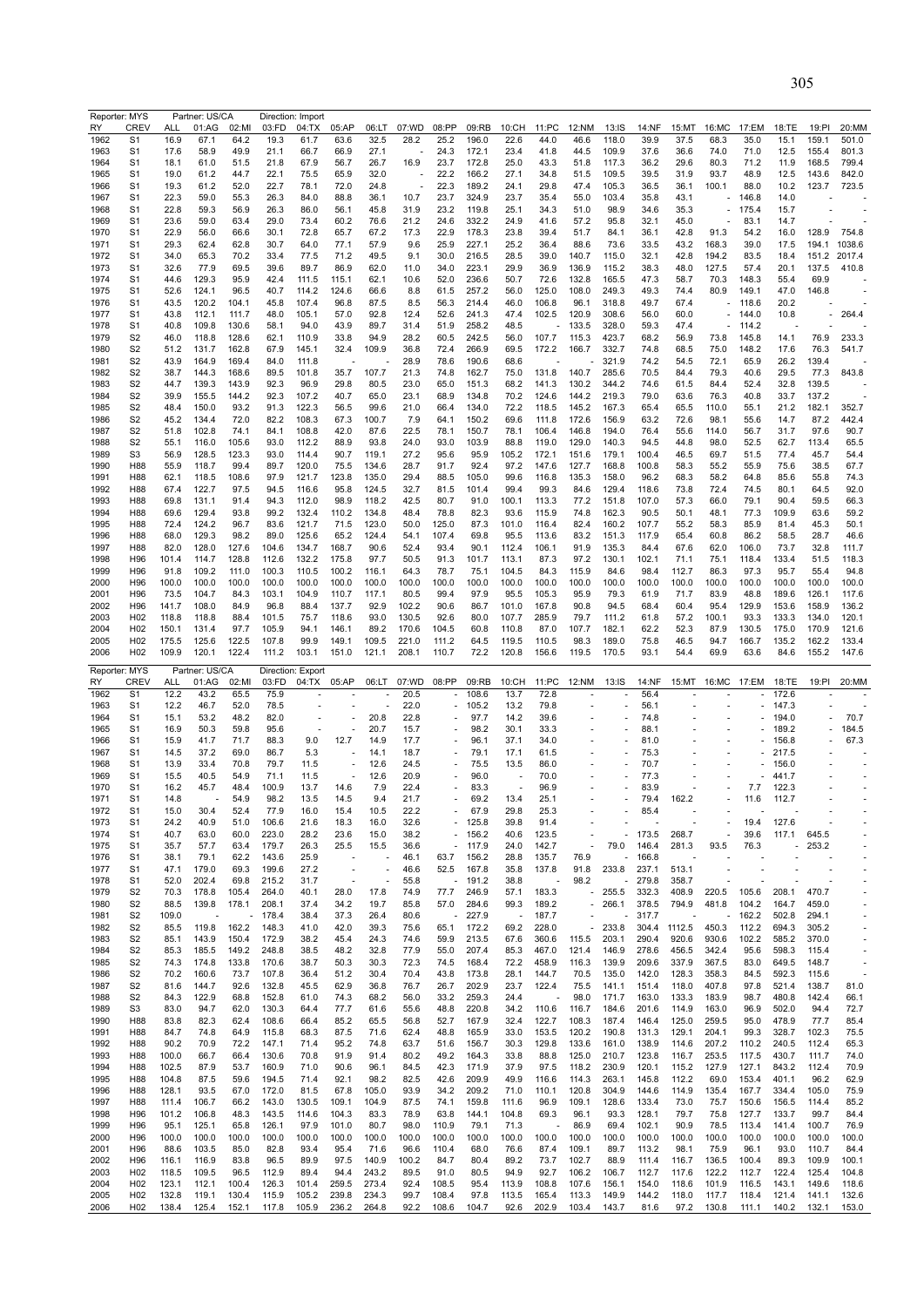| Reporter: PHL<br>RY | <b>CREV</b>                        | <b>ALL</b>     | Partner: World<br>01:AG | 02:MI          | Direction: Import<br>03:FD | 04:TX          | 05:AP          | 06:LT          | 07:WD          | 08:PP          | 09:RB          | 10:CH          | 11:PC          | 12:NM          | $13:$ IS       | 14:NF          | 15:MT          |                                                      | 16:MC 17:EM                    | 18:TE          | 19:PI          | 20:MM          |
|---------------------|------------------------------------|----------------|-------------------------|----------------|----------------------------|----------------|----------------|----------------|----------------|----------------|----------------|----------------|----------------|----------------|----------------|----------------|----------------|------------------------------------------------------|--------------------------------|----------------|----------------|----------------|
| 1962                | S <sub>1</sub>                     | 9.4            | 37.3                    | 14.6           | 23.9                       | 48.4           | 28.1           | 51.5           | 6.4            | 42.3           | 88.3           | 27.9           | 16.7           | 50.1           | 36.4           | 31.9           | 23.7           | 13.9                                                 | 8.5                            | 154.8          | 36.7           | 8.1            |
| 1963                | S <sub>1</sub>                     | 12.1           | 39.8                    | 18.6           | 26.2                       | 49.5           | 18.4           | 43.3           | 7.5            | 49.0           | 96.5           | 31.6           | 20.1           | 52.6           | 36.1           | 29.5           | 24.8           | 27.0                                                 | 8.5                            | 204.7          | 58.2           | 10.0           |
| 1964                | S <sub>1</sub>                     | 11.2           | 41.6                    | 17.4           | 25.5                       | 55.0           | 17.8           | 45.0           | 8.8            | 49.8           | 103.9          | 31.1           | 22.2           | 52.7           | 27.4           | 23.7           | 26.3           | 22.0                                                 | 8.2                            | 175.2          | 41.6           | 11.0           |
| 1965                | S <sub>1</sub>                     | 11.8           | 41.3                    | 13.1           | 26.3                       | 54.6           | 13.1           | 36.9           | 7.2            | 48.8           | 98.2           | 32.3           | 15.7           | 55.7           | 32.4           | 28.3           | 22.4           | 30.8                                                 | 9.4                            | 135.4          | 55.0           | 12.6           |
| 1966                | S <sub>1</sub>                     | 11.2           | 40.6                    | 15.3           | 27.6                       | 53.8           | 18.6           | 34.5           | 8.3            | 47.2           | 98.6           | 31.5           | 15.7           | 54.0           | 31.5           | 30.4           | 23.1           | 24.6                                                 | 11.8                           | 85.9           | 38.6           | 12.5           |
| 1967<br>1968        | S <sub>1</sub><br>S <sub>1</sub>   | 12.5<br>15.6   | 41.5<br>40.6            | 15.6<br>14.8   | 28.0<br>36.6               | 57.9<br>59.9   | 19.5<br>14.9   | 35.8<br>48.2   | 10.0<br>15.5   | 48.4<br>46.5   | 94.8<br>85.1   | 30.9<br>31.5   | 16.9<br>18.6   | 55.0<br>58.6   | 32.5<br>32.0   | 31.6<br>31.0   | 24.3<br>29.3   | 20.2<br>25.0                                         | 13.1<br>14.7                   | 160.3<br>346.0 | 94.3<br>61.9   | 16.1<br>20.4   |
| 1969                | S <sub>1</sub>                     | 14.9           | 41.7                    | 14.2           | 35.3                       | 60.5           | 15.6           | 26.9           | 12.0           | 46.8           | 91.1           | 31.8           | 20.4           | 56.1           | 30.9           | 25.8           | 25.1           | 27.0                                                 | 13.5                           | 220.6          | 108.5          | 17.8           |
| 1970                | S <sub>1</sub>                     | 15.1           | 41.7                    | 14.2           | 36.1                       | 56.5           | 18.1           | 25.7           | 11.4           | 48.8           | 98.5           | 31.1           | 18.0           | 73.9           | 37.7           | 36.7           | 31.6           | 21.9                                                 | 13.3                           | 247.8          | 120.8          | 15.6           |
| 1971                | S <sub>1</sub>                     | 17.8           | 43.7                    | 18.0           | 39.8                       | 47.9           | 13.8           | 23.6           | 11.2           | 48.2           | 98.8           | 31.4           | 19.0           | 66.6           | 35.5           | 28.8           | 35.2           | 30.1                                                 | 14.8                           | 405.3          | 60.1           | 16.5           |
| 1972                | S <sub>1</sub>                     | 17.9           | 44.6                    | 18.6           | 44.3                       | 49.1           | 13.2           | 45.9           | 14.4           | 54.6           | 106.1          | 32.7           | 20.3           | 85.8           | 35.0           | 33.0           | 34.1           | 34.9                                                 | 14.2                           | 153.9          | 62.0           | 18.5           |
| 1973                | S <sub>1</sub>                     | 28.0           | 67.1                    | 23.4           | 59.0                       | 78.8           | 30.0           | 54.7           | 14.2           | 66.6           | 137.7          | 47.6           | 22.9           | 134.8          | 49.8           | 48.0           | 56.7           | 66.2                                                 | 23.5                           | 340.5          | 69.5           | 29.0           |
| 1974                | S <sub>1</sub>                     | 47.3           | 105.6                   | 73.9           | 87.6                       | 101.4          | 37.8           | 59.8           | 20.0           | 98.5           | 132.7          | 76.1           | 37.1           | 167.5          | 78.7           | 73.3           | 72.3           | 79.7                                                 | 26.3                           | 399.5          | 67.4           | 33.7           |
| 1975                | S <sub>1</sub>                     | 49.0           | 103.2                   | 83.6           | 94.8                       | 74.3           | 31.5           | 64.9           | 18.9           | 97.4           | 123.8          | 84.3           | 40.6           | 176.2          | 80.1           | 62.4           | 82.0           | 83.0                                                 | 25.7<br>27.4                   | 321.1          | 71.3           | 34.8           |
| 1976<br>1977        | S <sub>1</sub><br>S <sub>1</sub>   | 47.1<br>49.7   | 94.9<br>90.7            | 89.0<br>94.9   | 84.9<br>88.3               | 79.7<br>85.0   | 30.4<br>44.5   | 91.6<br>75.6   | 32.1<br>41.0   | 91.6<br>71.9   | 86.9<br>109.7  | 77.0<br>80.0   | 44.5<br>41.2   | 184.9<br>163.4 | 74.0<br>74.4   | 61.5<br>65.7   | 79.7<br>72.9   | 70.5<br>68.0                                         | 28.2                           | 319.2<br>441.9 | 67.0<br>102.9  | 31.7<br>40.1   |
| 1978                | S <sub>2</sub>                     | 50.5           | 87.8                    | 95.8           | 85.1                       | 80.5           | 56.9           | 77.8           | 35.7           | 73.3           | 108.6          | 79.4           | 43.3           | 163.1          | 88.8           | 67.0           | 89.9           | 63.3                                                 | 25.5                           | 516.6          | 105.8          | 40.1           |
| 1979                | S <sub>2</sub>                     | 57.1           | 95.6                    | 127.9          | 91.8                       | 86.2           | 62.3           | 91.6           | 46.7           | 82.7           | 120.0          | 90.0           | 62.1           | 155.1          | 107.4          | 80.0           | 100.2          | 72.5                                                 | 32.0                           | 187.3          | 157.7          | 48.7           |
| 1980                | S <sub>2</sub>                     | 80.8           | 113.7                   | 211.4          | 106.4                      | 98.3           | 54.3           | 87.6           | 51.5           | 100.5          | 134.4          | 110.9          | 96.3           | 169.5          | 123.1          | 101.0          | 90.7           | 94.6                                                 | 49.2                           | 357.2          | 165.2          | 62.3           |
| 1981                | S <sub>2</sub>                     | 90.1           | 116.2                   | 248.2          | 118.8                      | 99.0           | 62.9           | 87.0           | 69.6           | 106.2          | 118.4          | 118.5          | 117.0          | 188.1          | 118.8          | 93.6           | 104.0          | 83.8                                                 | 62.4                           | 552.4          | 126.6          | 61.4           |
| 1982                | S <sub>2</sub>                     | 84.8           | 99.2                    | 238.9          | 119.7                      | 93.9           | 64.5           | 82.2           | 75.7           | 102.6          | 154.0          | 110.1          | 110.2          | 168.4          | 110.5          | 83.2           | 98.3           | 70.1                                                 | 67.9                           | 454.6          | 170.1          | 61.0           |
| 1983<br>1984        | S <sub>2</sub><br>S <sub>2</sub>   | 83.6<br>76.5   | 96.8<br>100.3           | 277.2<br>204.2 | 109.8<br>109.8             | 89.6<br>88.7   | 64.1<br>64.7   | 89.3<br>136.6  | 84.8<br>145.6  | 85.4<br>93.5   | 154.3<br>158.2 | 99.6<br>99.9   | 99.2<br>94.7   | 157.8<br>175.4 | 97.4<br>109.6  | 80.8<br>84.9   | 115.6<br>100.6 | 61.0<br>59.2                                         | 51.7<br>54.1                   | 505.9<br>318.9 | 125.7<br>94.7  | 60.8<br>60.1   |
| 1985                | S <sub>2</sub>                     | 71.3           | 86.3                    | 197.2          | 101.2                      | 78.6           | 53.6           | 119.3          | 81.5           | 84.4           | 150.6          | 96.4           | 94.2           | 144.9          | 101.8          | 79.5           | 93.5           | 42.5                                                 | 55.7                           | 221.9          | 178.9          | 52.4           |
| 1986                | S <sub>2</sub>                     | 64.7           | 94.9                    | 149.9          | 99.1                       | 77.0           | 58.8           | 159.3          | 109.2          | 80.4           | 148.0          | 86.7           | 61.2           | 117.5          | 97.9           | 80.9           | 74.7           | 45.9                                                 | 62.5                           | 165.7          | 64.7           | 47.6           |
| 1987                | S <sub>2</sub>                     | 60.8           | 83.3                    | 121.3          | 86.1                       | 77.8           | 50.0           | 155.9          | 91.7           | 80.9           | 131.6          | 86.9           | 64.0           | 89.3           | 94.2           | 81.9           | 64.3           | 52.8                                                 | 45.8                           |                | 137.6          | 51.4           |
| 1988                | S <sub>2</sub>                     | 71.1           | 101.4                   | 134.1          | 102.9                      | 78.3           | 62.6           | 155.1          | 102.5          | 103.8          | 128.7          | 105.6          | 62.7           | 115.0          | 118.5          | 108.1          | 78.1           | 50.8                                                 | 67.1                           |                | 103.8          | 51.6           |
| 1989                | S <sub>2</sub>                     | 73.2           | 111.6                   | 125.0          | 106.0                      | 85.7           | 58.4           | 140.1          | 60.8           | 108.5          | 143.0          | 104.8          | 72.1           | 119.3          | 136.4          | 119.5          | 76.0           | 62.4                                                 | 61.0                           | 108.3          | 142.4          | 54.9           |
| 1990                | S <sub>2</sub>                     | 85.8           | 108.8                   | 145.3          | 111.4                      | 95.7           | 77.2           | 142.7          | 102.3          | 113.1          | 152.2          | 109.0          | 84.3           | 126.5          | 129.3          | 120.9          | 78.1           | 65.5                                                 | 64.6                           | 267.8          | 135.9          | 63.4           |
| 1991<br>1992        | S <sub>2</sub><br>S <sub>3</sub>   | 83.0<br>82.8   | 110.3<br>109.3          | 138.9<br>133.8 | 110.0<br>116.1             | 117.0<br>104.9 | 102.4<br>82.3  | 177.6<br>156.2 | 96.2<br>102.2  | 113.0<br>105.3 | 151.8<br>145.8 | 109.4<br>107.8 | 92.9<br>75.5   | 131.2<br>116.6 | 132.9<br>121.0 | 110.0<br>104.4 | 109.5<br>89.2  | 64.2<br>70.6                                         | 62.1<br>67.2                   | 101.9<br>105.6 | 65.2<br>63.0   | 73.4<br>66.1   |
| 1993                | S <sub>3</sub>                     | 84.5           | 115.1                   | 120.7          | 112.8                      | 97.3           | 97.6           | 162.7          | 82.0           | 102.1          | 142.4          | 106.2          | 71.8           | 123.3          | 119.0          | 89.4           | 90.2           | 71.6                                                 | 74.1                           | 129.7          | 78.7           | 76.4           |
| 1994                | S <sub>3</sub>                     | 84.9           | 119.7                   | 116.6          | 124.5                      | 103.2          | 90.1           | 147.2          | 104.3          | 100.4          | 138.5          | 113.3          | 64.8           | 119.7          | 118.0          | 89.6           | 98.3           | 71.3                                                 | 79.0                           | 106.0          | 89.1           | 75.3           |
| 1995                | S <sub>3</sub>                     | 95.7           | 133.5                   | 128.6          | 133.1                      | 122.3          | 116.5          | 161.4          | 100.3          | 133.6          | 150.1          | 136.5          | 76.2           | 132.2          | 125.9          | 130.4          | 93.3           | 78.2                                                 | 86.0                           | 117.6          | 112.3          | 91.7           |
| 1996                | S <sub>3</sub>                     | 100.7          | 149.7                   | 114.6          | 134.7                      | 124.0          | 148.7          | 162.9          | 111.3          | 119.4          | 142.4          | 126.1          | 81.7           | 138.1          | 126.8          | 107.8          | 110.2          | 113.6                                                | 88.5                           | 99.8           | 107.3          | 95.0           |
| 1997                | H88                                | 98.1           | 138.1                   | 114.6          | 135.9                      | 118.3          | 146.5          | 164.4          | 108.8          | 108.6          | 128.1          | 122.6          | 82.6           | 122.9          | 119.2          | 113.2          | 110.2          | 112.8                                                | 86.5                           | 95.2           | 84.4           | 96.4           |
| 1998                | H88                                | 95.8           | 127.0<br>123.0          | 83.6           | 117.2<br>106.0             | 106.7          | 128.4<br>122.4 | 131.4          | 99.6           | 99.5           | 109.9<br>105.2 | 109.9<br>103.3 | 58.2<br>73.7   | 112.1          | 109.4          | 97.6<br>90.9   | 115.5          | 120.3                                                | 91.8                           | 88.8           | 96.4           | 87.8           |
| 1999<br>2000        | H88<br>H88                         | 97.4<br>100.0  | 100.0                   | 98.5<br>100.0  | 100.0                      | 96.6<br>100.0  | 100.0          | 110.1<br>100.0 | 105.3<br>100.0 | 91.7<br>100.0  | 100.0          | 100.0          | 100.0          | 110.0<br>100.0 | 101.0<br>100.0 | 100.0          | 104.4<br>100.0 | 100.9<br>100.0                                       | 101.4<br>100.0                 | 91.0<br>100.0  | 101.5<br>100.0 | 118.3<br>100.0 |
| 2001                | H <sub>96</sub>                    | 97.2           | 103.1                   | 90.0           | 98.5                       | 84.4           | 102.0          | 112.3          | 90.7           | 78.5           | 83.7           | 91.7           | 99.8           | 87.6           | 89.0           | 91.2           | 92.4           | 101.0                                                | 96.6                           | 103.5          | 102.6          | 93.1           |
| 2002                | H <sub>96</sub>                    | 102.7          | 104.2                   | 90.9           | 86.1                       | 79.0           | 100.3          | 110.8          | 88.7           | 73.9           | 83.0           | 88.7           | 87.9           | 78.1           | 91.6           | 80.8           | 90.1           | 103.4                                                | 119.2                          | 110.0          | 82.3           | 102.8          |
| 2003                | H <sub>96</sub>                    | 123.0          | 102.3                   | 100.5          | 92.8                       | 84.0           | 107.9          | 112.1          | 84.4           | 76.0           | 83.9           | 90.4           | 109.2          | 73.7           | 110.6          | 95.5           | 94.0           | 97.6                                                 | 143.8                          | 111.5          | 113.0          | 95.6           |
| 2004                | H <sub>96</sub>                    | 133.2          | 122.3                   | 124.5          | 95.5                       | 90.1           | 64.7           | 123.3          | 91.9           | 82.6           | 89.6           | 94.3           | 131.1          | 80.3           | 143.0          | 114.7          | 86.9           | 117.6                                                | 139.2                          | 160.5          | 126.7          | 78.9           |
| 2005<br>2006        | H <sub>96</sub>                    | 156.5<br>160.8 | 122.3                   | 161.6          | 98.6                       | 96.0           | 60.2           | 129.1          | 97.0           | 81.6           | 97.9           | 105.9          | 175.4          | 81.8           | 163.9          | 140.2          | 95.0           | 106.2                                                | 179.3                          | 158.8          | 142.0          | 69.4<br>71.4   |
|                     | H <sub>96</sub>                    |                | 120.7                   | 204.4          | 101.7                      | 97.3           | 70.9           | 133.1          | 96.1           | 81.4           | 102.2          | 111.9          | 216.8          | 82.8           | 161.1          | 198.0          | 92.9           | 95.1                                                 | 175.6                          | 154.5          | 126.1          |                |
|                     |                                    |                |                         |                |                            |                |                |                |                |                |                |                |                |                |                |                |                |                                                      |                                |                |                |                |
| Reporter: PHL       |                                    |                | Partner: World          |                | Direction: Export          |                |                |                |                |                |                |                |                |                |                |                |                |                                                      |                                |                |                |                |
| RY                  | <b>CREV</b>                        | ALL            | 01:AG                   | 02:MI          | 03:FD                      | 04:TX          | 05:AP          | 06:LT          | 07:WD          | 08:PP          | 09:RB          | 10:CH          | 11:PC          | 12:NM          | $13:$ IS       | 14:NF          | 15:MT          |                                                      | 16:MC 17:EM                    | 18:TE          | 19:PI          | 20:MM          |
| 1962                | S <sub>1</sub><br>S1               | 11.3<br>12.1   | 39.6<br>42.8            | 55.4<br>49.8   | 51.8                       | 83.6<br>77.9   | 9.7<br>16.5    | 11.5<br>22.6   | 18.6<br>19.0   | 21.3<br>56.3   | 31.7<br>42.6   | 32.5<br>27.5   | 18.5           | 7.8<br>15.8    |                | 39.4           | 80.7<br>74.9   | $\overline{\phantom{a}}$<br>$\overline{\phantom{a}}$ | ÷.<br>$\overline{\phantom{a}}$ | 149.3<br>107.3 | 47.6           | 16.2<br>27.5   |
| 1963<br>1964        | S <sub>1</sub>                     | 12.0           | 42.3                    | 48.3           | 58.2<br>58.5               | 80.9           | 18.6           | 16.2           | 18.7           | 40.4           |                | 31.2           | 5.2<br>4.6     | 13.9           |                | 49.0           | 67.1           | ÷,                                                   |                                |                |                | 25.8           |
| 1965                | S <sub>1</sub>                     | 12.3           | 42.7                    | 59.8           | 57.0                       | 85.7           | 19.6           | 24.8           | 19.1           | 41.8           |                | 67.3           | 3.2            |                |                | 70.9           | 53.6           |                                                      |                                |                |                | 34.4           |
| 1966                | S1                                 | 12.1           | 41.0                    | 73.1           | 54.7                       | 79.7           | 27.5           | 31.3           | 17.6           | 47.1           | 79.0           | 52.0           | 2.8            | 21.9           |                | 98.4           | 50.9           | $\overline{\phantom{a}}$                             |                                | 80.4           | 47.8           | 20.1           |
| 1967                | S <sub>1</sub>                     | 12.1           | 41.9                    | 58.0           | 58.7                       | 64.5           | 13.6           | 22.6           | 16.5           |                | 91.6           | 57.1           | 2.8            | 9.2            | 211.7          | 83.6           | 170.4          |                                                      |                                |                |                | 18.4           |
| 1968                | S <sub>1</sub>                     | 13.3           | 44.6                    | 73.4           | 62.5                       | 70.6           | 26.2           | 35.6           | 19.5           | 37.3           | 61.1           | 52.0           | 2.5            | 13.0           | 103.2          | 96.7           | 197.2          | ÷,                                                   | 21.6                           | 54.2           |                | 13.0           |
| 1969<br>1970        | S <sub>1</sub><br>S <sub>1</sub>   | 13.6<br>14.0   | 42.9<br>44.3            | 92.8<br>95.4   | 61.0<br>62.2               | 67.0<br>71.3   | 34.1<br>22.7   | 27.5<br>30.8   | 20.5<br>20.1   | 50.8<br>48.4   | 77.2           | 50.2<br>45.2   | 2.8<br>2.7     | 8.8<br>11.0    | 60.9<br>69.6   | 110.9<br>113.3 | 366.9<br>119.5 | $\overline{\phantom{a}}$                             |                                | 39.9           |                | 21.5<br>14.2   |
| 1971                | S <sub>1</sub>                     | 13.2           | 43.0                    | 70.9           | 61.4                       | 78.8           | 23.0           | 33.9           | 19.9           | 46.4           | 84.7           | 40.5           | 3.7            | 8.5            | 59.5           | 125.7          | 134.8          | 3.6                                                  |                                | 54.6           |                | 21.0           |
| 1972                | S <sub>1</sub>                     | 12.4           | 35.9                    | 75.3           | 59.2                       | 85.1           | 26.7           | 46.2           | 17.9           | 35.6           | 98.3           | 50.4           | 3.6            | 8.2            | 83.5           | 106.5          | 130.4          | 1.9                                                  | 24.7                           | 15.2           |                | 20.6           |
| 1973                | S <sub>1</sub>                     | 18.9           | 61.5                    | 124.2          | 79.9                       | 94.0           | 19.7           | 31.9           | 23.7           | 33.5           | 141.0          | 63.4           | 4.1            | 11.5           | 75.8           | 166.1          | 106.4          | 2.1                                                  | 43.1                           | 29.9           |                | 42.3           |
| 1974                | S1                                 | 34.0           | 93.4                    | 152.9          | 188.7                      | 131.8          | 25.6           | 37.4           | 29.8           | 59.7           | 170.7          | 95.9           | 13.0           | 22.8           | 152.0          | 150.8          | 139.1          | 5.8                                                  | 38.6                           | 41.6           | 56.7           | 52.7           |
| 1975                | S1                                 | 26.6           | 48.4                    | 94.9           | 167.6                      | 116.0          | 28.6           | 42.6           | 32.2           | 52.6           | 187.4          | 88.2           | 13.4           | 22.0           | 141.4          | 89.4           | 155.5          | 5.3                                                  | 20.4                           | 79.5           | 56.2           | 59.8           |
| 1976<br>1977        | S1<br>S <sub>1</sub>               | 23.7<br>26.8   | 53.6<br>79.3            | 103.7<br>107.5 | 103.9<br>110.3             | 111.6<br>114.4 | 26.7<br>31.4   | 47.5<br>73.8   | 40.5<br>37.9   | 53.2<br>56.4   | 136.3<br>152.2 | 62.3<br>67.2   | 13.9<br>14.6   | 17.5<br>17.9   | 184.4<br>145.6 | 91.1<br>81.3   | 135.4<br>121.7 | 6.7<br>7.9                                           | 19.4<br>16.5                   | 115.6          | 44.9           | 67.9<br>38.9   |
| 1978                | S2                                 | 28.0           | 81.0                    | 117.0          | 111.7                      | 116.0          | 27.4           | 109.9          | 39.2           | 54.4           | 166.7          | 70.9           | 15.2           | 20.0           | 174.1          | 77.3           | 110.3          | 8.7                                                  | 17.7                           | ÷,             | 54.0           | 62.5           |
| 1979                | S <sub>2</sub>                     | 37.0           | 113.5                   | 156.8          | 150.2                      | 108.1          | 27.6           | 125.1          | 55.7           | 68.0           | 203.5          | 114.7          | 20.1           | 25.0           | 190.7          | 98.9           | 123.5          | 9.9                                                  | 21.4                           |                | 42.4           | 56.7           |
| 1980                | S <sub>2</sub>                     | 40.6           | 109.8                   | 194.1          | 150.1                      | 127.3          | 25.1           | 195.2          | 63.0           | 80.4           | 213.6          | 118.1          | 33.7           | 27.6           | 177.5          | 112.2          | 152.6          | 12.3                                                 | 22.8                           |                | 42.1           | 93.9           |
| 1981                | S <sub>2</sub>                     | 38.7           | 101.7                   | 159.2          | 154.2                      | 147.4          | 24.1           | 132.2          | 58.8           | 57.1           | 167.3          | 118.8          | 33.2           | 28.0           | 182.9          | 106.6          | 163.0          | 19.3                                                 | 13.8                           | 113.6          | 52.7           | 91.1           |
| 1982                | S <sub>2</sub>                     | 38.5           | 104.8                   | 117.3          | 119.2                      | 147.4          | 32.9           | 306.4          | 54.4           | 135.8          | 99.7           | 117.8          |                | 51.7           | 165.1          | 84.2           | 160.0          | 52.2                                                 | 27.4                           |                | 69.1           | 88.6           |
| 1983                | S <sub>2</sub>                     | 36.2<br>39.3   | 109.9                   | 125.2          | 106.5                      | 122.8          | 28.1           | 68.3           | 52.9<br>51.7   | 90.4           | 127.0          | 100.7          | 24.1           | 54.6           | 145.2          | 80.8           | 136.7          | 50.2                                                 | 27.3                           |                | 49.8<br>39.1   | 82.4           |
| 1984<br>1985        | S <sub>2</sub><br>S <sub>2</sub>   | 35.4           | 117.5<br>104.5          | 101.7<br>100.7 | 139.9<br>109.0             | 121.0<br>117.5 | 27.4<br>25.6   | 82.4<br>242.2  | 48.7           | 102.0<br>96.0  | 128.1<br>114.8 | 125.0<br>107.6 | 23.8<br>24.3   | 55.5<br>54.3   | 154.0<br>156.5 | 77.2<br>74.2   | 119.3<br>108.8 | 58.9<br>65.4                                         | 22.6<br>15.5                   |                | 39.6           | 79.5<br>76.0   |
| 1986                | S <sub>2</sub>                     | 34.4           | 104.4                   | 107.3          | 86.0                       | 106.3          | 28.2           | 240.4          | 55.8           | 83.6           | 113.9          | 101.2          | 18.2           | 51.5           | 157.6          | 71.4           | 114.9          | 57.9                                                 | 18.8                           | ä,             | 29.9           | 65.1           |
| 1987                | S <sub>2</sub>                     | 36.4           | 105.6                   | 119.5          | 99.6                       | 109.9          | 28.9           | 201.5          | 64.8           | 81.0           | 125.4          | 90.8           | 17.3           | 52.8           | 153.0          | 80.5           | 99.0           | 69.9                                                 | 17.9                           |                | 44.5           | 65.8           |
| 1988                | S <sub>2</sub>                     | 46.5           | 117.6                   | 161.9          | 126.2                      | 116.5          | 33.2           | 155.1          | 66.6           | 88.0           | 151.2          | 105.1          | 16.8           | 53.6           | 170.9          | 124.6          | 88.5           | 57.3                                                 | 31.6                           |                | 44.3           | 84.2           |
| 1989                | S2                                 | 47.8           | 113.6                   | 150.7          | 102.9                      | 120.5          | 39.8           | 116.5          | 82.6           | 98.7           | 120.8          | 106.5          | 20.8           | 70.2           | 180.8          | 154.3          | 98.8           | 62.5                                                 | 35.4                           |                | 45.0           | 85.8           |
| 1990                | S <sub>2</sub>                     | 48.0           | 104.7                   | 156.0          | 100.4                      | 124.3          | 49.7           | 91.4           | 63.8           | 98.5           | 121.0          | 105.4          | 29.9           | 75.1<br>74.1   | 158.3          | 129.8          | 82.2           | 51.1                                                 | 39.5                           | ÷,             | 51.3           | 87.9           |
| 1991<br>1992        | S <sub>2</sub><br>S <sub>3</sub>   | 52.2<br>54.3   | 106.4<br>114.9          | 126.5<br>105.2 | 88.3<br>99.9               | 119.6<br>116.7 | 85.0<br>94.5   | 83.8<br>84.4   | 66.3<br>72.7   | 95.7<br>100.3  | 113.6<br>116.2 | 103.7<br>107.9 | 60.9<br>32.7   | 62.8           | 155.6<br>156.5 | 112.3<br>110.8 | 96.2<br>99.8   | 61.6<br>52.2                                         | 40.3<br>43.7                   | 105.7          | 83.7<br>92.0   | 91.8<br>93.8   |
| 1993                | S3                                 | 52.9           | 112.1                   | 91.5           | 92.2                       | 111.4          | 87.1           | 81.6           | 72.7           | 98.6           | 129.5          | 104.8          | 32.6           | 68.8           | 141.6          | 97.1           | 107.8          | 61.9                                                 | 44.1                           | 105.1          | 113.5          | 97.0           |
| 1994                | S <sub>3</sub>                     | 59.6           | 112.8                   | 100.9          | 122.0                      | 118.1          | 85.8           | 118.3          | 87.2           | 104.3          | 127.2          | 115.1          | 32.4           | 77.8           | 149.7          | 106.2          | 87.1           | 47.1                                                 | 51.6                           | 81.5           | 122.7          | 94.5           |
| 1995                | S <sub>3</sub>                     | 63.6           | 112.1                   | 126.3          | 134.2                      | 122.7          | 85.0           | 129.6          | 91.3           | 119.6          | 125.4          | 128.3          | 27.8           | 77.6           | 195.0          | 153.5          | 92.8           | 51.3                                                 | 53.2                           | 68.0           | 128.9          | 98.2           |
| 1996                | S3                                 | 73.2           | 118.6                   | 102.8          | 126.4                      | 108.4          | 97.4           | 117.0          | 105.1          | 108.2          | 122.2          | 120.9          | 88.7           | 75.9           | 147.5          | 124.0          | 99.2           | 113.2                                                | 52.4                           | 89.6           | 162.2          | 96.9           |
| 1997                | H88                                | 75.6           | 112.5                   | 107.1          | 121.8                      | 108.2          | 98.9           | 118.2          | 92.7           | 106.6          | 105.2          | 121.6          | 97.8           | 86.7           | 111.6          | 134.9          | 96.9           | 107.8                                                | 58.0                           | 93.4           | 131.2          | 94.1           |
| 1998<br>1999        | H88<br>H88                         | 82.6<br>90.1   | 103.7<br>108.3          | 94.8<br>93.2   | 117.3<br>119.6             | 101.5<br>95.2  | 96.5<br>94.4   | 107.4<br>100.6 | 95.2<br>101.4  | 95.9<br>93.5   | 94.0<br>88.1   | 104.4<br>98.7  | 69.4<br>71.9   | 67.4<br>99.9   | 100.1<br>109.9 | 94.1<br>84.8   | 105.7<br>98.1  | 99.8<br>90.7                                         | 73.1<br>86.6                   | 97.0<br>91.1   | 119.9<br>138.6 | 91.0<br>94.1   |
| 2000                | H88                                | 100.0          | 100.0                   | 100.0          | 100.0                      | 100.0          | 100.0          | 100.0          | 100.0          | 100.0          | 100.0          | 100.0          | 100.0          | 100.0          | 100.0          | 100.0          | 100.0          | 100.0                                                | 100.0                          | 100.0          | 100.0          | 100.0          |
| 2001                | H <sub>96</sub>                    | 94.1           | 86.1                    | 84.2           | 87.1                       | 89.1           | 94.9           | 95.6           | 98.2           | 94.1           | 95.0           | 94.4           | 93.0           | 102.4          | 72.7           | 89.8           | 96.8           | 96.8                                                 | 92.2                           | 101.2          | 111.7          | 90.4           |
| 2002                | H <sub>96</sub>                    | 72.4           | 100.8                   | 74.9           | 91.4                       | 88.9           | 113.3          | 107.7          | 88.9           | 78.9           | 99.7           | 84.3           | 93.0           | 101.8          | 83.9           | 79.2           | 82.3           | 94.3                                                 | 48.1                           | 105.2          | 111.2          | 78.2           |
| 2003                | H <sub>96</sub>                    | 79.1           | 102.3                   | 90.8           | 93.1                       | 90.8           | 108.4          | 115.2          | 83.4           | 87.3           | 93.7           | 85.2           | 119.6          | 88.4           | 83.6           | 79.2           | 77.6           | 90.2                                                 | 56.5                           | 108.1          | 142.8          | 81.6           |
| 2004<br>2005        | H <sub>96</sub><br>H <sub>96</sub> | 84.3<br>89.9   | 101.0<br>103.3          | 102.0<br>116.5 | 102.2<br>102.5             | 95.0<br>102.1  | 141.0<br>142.3 | 197.1<br>199.5 | 96.5<br>98.0   | 87.2<br>92.6   | 110.1<br>120.3 | 97.7<br>106.8  | 165.0<br>202.9 | 91.1<br>154.5  | 103.5<br>94.9  | 124.8<br>153.5 | 83.7<br>92.4   | 100.5<br>102.5                                       | 54.5<br>58.6                   | 119.7<br>136.7 | 189.5<br>189.7 | 93.7<br>101.0  |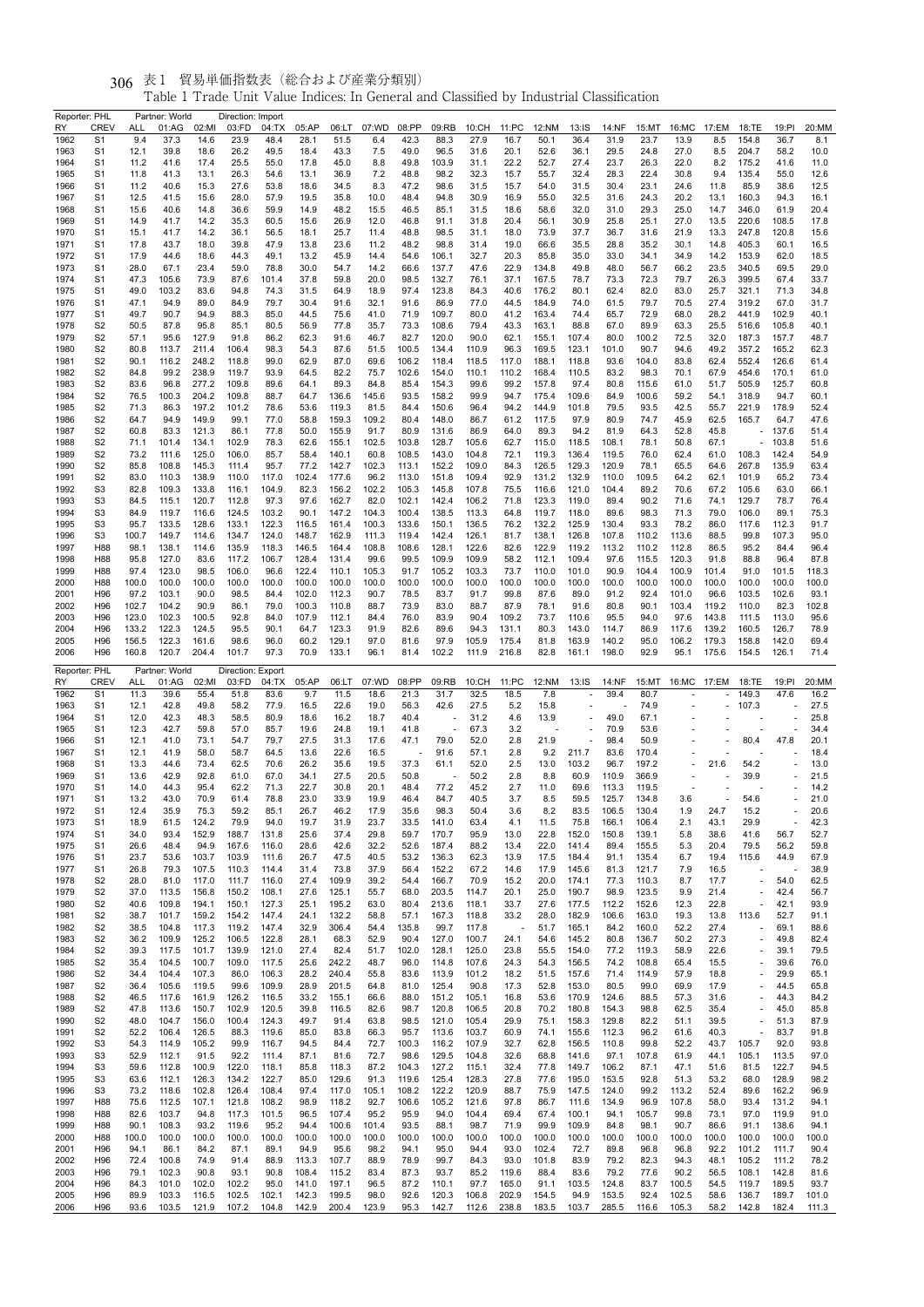|                                                                                                                                                                                                                                                                                                      | Reporter: PHL                    |               | Partner: EU15  |                | Direction: Import   |                |                                                      |                          |                |                          |                          |                         |                          |                          |                          |                      |                                                      |                                |               |                          |                |                |
|------------------------------------------------------------------------------------------------------------------------------------------------------------------------------------------------------------------------------------------------------------------------------------------------------|----------------------------------|---------------|----------------|----------------|---------------------|----------------|------------------------------------------------------|--------------------------|----------------|--------------------------|--------------------------|-------------------------|--------------------------|--------------------------|--------------------------|----------------------|------------------------------------------------------|--------------------------------|---------------|--------------------------|----------------|----------------|
| RY                                                                                                                                                                                                                                                                                                   | <b>CREV</b>                      | ALL           | 01:AG          | 02:MI          | 03:FD               | 04:TX          | 05:AP                                                | 06:LT                    | 07:WD          | 08:PP                    | 09:RB                    | 10:CH                   | 11:PC                    | 12:NM                    | $13:$ IS                 | 14:NF                | 15:MT                                                | 16:MC                          | 17:EM         | 18:TE                    | 19:PI          | 20:MM          |
| 1962                                                                                                                                                                                                                                                                                                 | S <sub>1</sub>                   | 16.2          | 21.8           | 28.4           | 24.6                | 48.4           | 20.9                                                 | 46.5                     | 14.7           | 34.3                     | 16.2                     | 25.4                    | 13.9                     | 22.0                     | 23.2                     | 20.9                 | 17.1                                                 | 23.6                           | 15.8          | 171.1                    | 75.8           | 33.7           |
| 1963                                                                                                                                                                                                                                                                                                 | S <sub>1</sub>                   | 17.5          | 29.6           | 34.8           | 23.1                | 43.2           | $\overline{\phantom{a}}$                             | 43.1                     | 15.6           | 34.6                     | 16.7                     | 30.7                    | 17.5                     | 24.0                     | 20.1                     | 22.3                 | 16.0                                                 | 25.2                           | 14.8          | 213.6                    | 86.5           | 34.0           |
| 1964                                                                                                                                                                                                                                                                                                 | S <sub>1</sub>                   | 16.2          | 30.6           | 32.8           | 24.4                | 44.7           | 34.5                                                 | 45.7                     | 19.6           | 28.8                     | 17.0                     | 30.1                    | 18.5                     | 23.5                     | 23.2                     | 27.0                 | 16.6                                                 | 24.2                           | 13.1          | 140.2                    | 68.8           | 36.0           |
| 1965                                                                                                                                                                                                                                                                                                 | S <sub>1</sub>                   | 17.7          | 29.0           | 33.3           | 25.8                | 43.0           | 43.1                                                 | 41.8                     | 16.9           | 34.0                     | 17.7                     | 30.3                    | 19.8                     | 21.1                     | 25.6                     | 29.4                 | 16.3                                                 | 22.9                           | 14.1          | 200.2                    | 76.4           | 34.3           |
| 1966                                                                                                                                                                                                                                                                                                 | S <sub>1</sub>                   | 18.7          | 33.2           | 30.6           | 25.2                | 48.2           | 108.4                                                | 40.0                     | 19.9           | 35.2                     | 16.6                     | 32.1                    | 13.7                     | 19.3                     | 27.0                     | 29.1                 | 16.3                                                 | 26.1                           | 17.8          | 196.0                    | 44.6           | 25.4           |
| 1967                                                                                                                                                                                                                                                                                                 | S <sub>1</sub>                   | 19.8          | 32.2           | 41.7           | 25.8                | 48.7           | 99.4                                                 | 49.1                     | 21.5           | 36.0                     | 20.1                     | 32.3                    | 11.3                     | 20.7                     | 26.1                     | 27.9                 | 18.0                                                 | 25.7                           | 21.7          | 245.0                    | 47.4           | 30.0           |
| 1968                                                                                                                                                                                                                                                                                                 | S <sub>1</sub>                   | 19.6          | 30.9           | 39.5           | 24.2                | 46.8           | 28.9                                                 | 53.3                     | 21.8           | 38.4                     | 16.4                     | 31.8                    | 15.5                     | 22.1                     | 25.9                     | 32.4                 | 17.7                                                 | 29.4                           | 14.5          | 215.5                    | 42.2           | 39.3           |
| 1969                                                                                                                                                                                                                                                                                                 | S <sub>1</sub>                   | 20.6          | 30.3           | 38.2           | 23.0                | 51.6           | $\overline{\phantom{a}}$<br>$\sim$                   | 57.7                     | 20.6           | 37.3                     | 20.0                     | 31.0                    | 24.6                     | 21.9                     | 24.5                     | 30.1                 | 17.1                                                 | 33.8                           | 17.8          | 215.8                    | 40.3           | 36.1           |
| 1970<br>1971                                                                                                                                                                                                                                                                                         | S <sub>1</sub><br>S <sub>1</sub> | 19.2<br>26.1  | 30.1<br>29.5   | 39.5<br>41.2   | 21.1<br>24.5        | 54.3<br>46.2   | $\blacksquare$                                       | 62.0<br>59.4             | 21.4<br>20.4   | 38.3<br>38.5             | 19.5<br>22.7             | 31.0<br>34.4            | 13.8<br>16.2             | 20.3<br>27.6             | 24.5<br>24.8             | 33.7<br>28.5         | 20.1<br>22.9                                         | 27.6<br>47.0                   | 17.3<br>23.8  | 232.1<br>300.9           | 37.3<br>45.5   | 35.0<br>21.9   |
| 1972                                                                                                                                                                                                                                                                                                 | S <sub>1</sub>                   | 26.2          | 47.6           | 47.6           | 26.1                | 44.9           | $\sim$                                               | 75.5                     | 23.8           | 39.3                     | 29.1                     | 34.4                    | 21.8                     | 33.6                     | 25.4                     | 27.8                 | 22.0                                                 | 47.0                           | 26.4          | 228.8                    | 47.1           | 40.5           |
| 1973                                                                                                                                                                                                                                                                                                 | S <sub>1</sub>                   | 33.2          | 48.1           | 50.9           | 37.6                | 51.9           | $\overline{\phantom{a}}$                             | 119.0                    | 33.0           | 51.7                     | 33.9                     | 44.5                    | 31.0                     | 43.2                     | 29.7                     | 43.1                 | 33.9                                                 | 63.8                           | 32.1          | 192.6                    | 47.4           |                |
| 1974                                                                                                                                                                                                                                                                                                 | S <sub>1</sub>                   | 41.7          | 100.2          | 62.5           | 52.3                | 68.7           | 43.7                                                 | 124.9                    | 43.7           | 71.5                     | 38.2                     | 61.3                    | 41.3                     | 54.8                     | 36.5                     | 62.7                 | 37.6                                                 | 67.5                           | 28.7          | 273.2                    | 58.0           | 39.2           |
| 1975                                                                                                                                                                                                                                                                                                 | S <sub>1</sub>                   | 50.1          | 81.7           | 75.4           | 62.6                | 72.0           | 44.8                                                 | 149.1                    | 52.8           | 83.6                     | 48.8                     | 74.1                    | 52.7                     | 67.8                     | 54.2                     | 64.8                 | 44.9                                                 | 78.4                           | 35.3          | 338.4                    | 76.2           | 51.5           |
| 1976                                                                                                                                                                                                                                                                                                 | S <sub>1</sub>                   | 54.0          | 80.3           | 77.5           | 55.4                | 67.5           | 27.8                                                 | 124.5                    | 36.7           | 78.4                     | 48.9                     | 69.6                    | 41.8                     | 67.1                     | 56.0                     | 64.0                 | 53.1                                                 | 100.4                          | 33.1          | 344.3                    | 70.7           | 44.3           |
| 1977                                                                                                                                                                                                                                                                                                 | S <sub>1</sub>                   | 58.8          | 97.3           | 88.5           | 58.2                | 80.4           | 34.2                                                 | 121.4                    | 55.3           | 71.8                     | 39.8                     | 72.6                    | 76.6                     | 71.3                     | 74.9                     | 65.7                 | 64.4                                                 | 103.6                          | 34.7          | 455.7                    | 49.2           | 45.3           |
| 1978                                                                                                                                                                                                                                                                                                 | S <sub>2</sub>                   | 64.2          | 93.4           | 93.5           | 56.7                | 87.0           | 37.3                                                 | 161.7                    | 56.5           | 63.6                     | 49.0                     | 70.1                    | 74.7                     | 77.5                     | 86.2                     | 60.8                 | 62.0                                                 | 124.8                          | 46.3          |                          | 61.0           | 54.9           |
| 1979                                                                                                                                                                                                                                                                                                 | S <sub>2</sub>                   | 64.0          | 111.7          | 96.3           | 60.5                | 90.1           | 50.6                                                 | 290.3                    | 51.5           | 81.0                     | 54.8                     | 77.7                    | 80.7                     | 82.6                     | 103.4                    | 76.4                 | 94.2                                                 | 132.9                          | 53.2          | 150.5                    | 60.3           | 60.7           |
| 1980                                                                                                                                                                                                                                                                                                 | S <sub>2</sub>                   | 76.0          | 122.5          | 120.7          | 74.4                | 101.2          | 46.3                                                 | 273.3                    | 55.7           | 89.4                     | 53.3                     | 93.5                    | 107.7                    | 103.2                    | 119.1                    | 96.4                 | 111.7                                                | 143.1                          | 108.3         | 130.0                    | 87.7           | 75.0           |
| 1981                                                                                                                                                                                                                                                                                                 | S <sub>2</sub>                   | 69.6          | 102.3          | 109.3          | 83.5                | 107.2          | 35.7                                                 | 217.9                    | 76.3           | 89.5                     | 52.4                     | 95.7                    | 79.7                     | 107.8                    | 101.7                    | 97.1                 | 79.7                                                 | 116.3                          | 106.2         | 95.4                     | 74.3           | 78.8           |
| 1982                                                                                                                                                                                                                                                                                                 | S <sub>2</sub>                   | 67.3          | 102.9          | 135.9          | 86.1                | 88.7           | 51.3                                                 | 320.6                    | 78.6           | 99.5                     | 50.5                     | 93.7                    | 82.6                     | 96.7                     | 103.0                    | 84.8                 | 71.3                                                 | 89.0                           | 132.0         |                          | 78.8           | 75.0           |
| 1983                                                                                                                                                                                                                                                                                                 | S <sub>2</sub>                   | 68.1          | 104.0          | 122.8          | 76.8                | 71.8           | 49.9                                                 | 321.5                    | 59.9           | 92.5                     | 42.2                     | 89.0                    | 81.8                     | 84.6                     | 88.1                     | 89.6                 | 126.8                                                | 95.6                           | 115.2         |                          | 103.0          | 63.7           |
| 1984                                                                                                                                                                                                                                                                                                 | S <sub>2</sub>                   | 68.3          | 101.7          | 119.4          | 75.5                | 66.4           | 59.1                                                 | 365.9                    | 64.1           | 115.9                    | 42.6                     | 85.5                    | 98.3                     | 80.6                     | 87.8                     | 97.4                 | 99.4                                                 | 75.9                           | 145.2         |                          | 117.9          | 53.1           |
| 1985                                                                                                                                                                                                                                                                                                 | S <sub>2</sub>                   | 66.4          | 113.6          | 115.7          | 63.6                | 72.2           | 55.3                                                 | 471.1                    | 55.5           | 109.8                    | 40.2                     | 86.1                    | 91.1                     | 72.4                     | 80.2                     | 86.2                 | 115.5                                                | 65.9                           | 164.8         |                          | 57.7           | 51.7           |
| 1986                                                                                                                                                                                                                                                                                                 | S <sub>2</sub>                   | 70.6          | 112.4          | 123.2          | 64.4                | 93.1           | 73.7                                                 | 547.3                    | 51.0           | 135.5                    | 43.4                     | 90.1                    | 84.2                     | 76.7                     | 79.8                     | 91.3                 | 120.4                                                | 79.7                           | 133.9         |                          | 104.5          | 44.5           |
| 1987                                                                                                                                                                                                                                                                                                 | S <sub>2</sub>                   | 75.1          | 142.6          | 104.9          | 59.9                | 99.1           | 90.3                                                 | 384.2                    | 71.0           | 101.7                    | 52.3                     | 94.9                    | 79.7                     | 85.8                     | 78.8                     | 98.4                 | 107.4                                                | 112.0                          | 109.7         |                          | 144.5          | 50.7           |
| 1988                                                                                                                                                                                                                                                                                                 | S <sub>2</sub>                   | 83.6          | 122.4          | 110.2          | 71.3                | 104.7          | 92.2                                                 | 427.0                    | 66.5           | 126.8                    | 38.2                     | 106.5                   | 101.6                    | 104.5                    | 97.1                     | 116.6                | 103.6                                                | 98.2                           | 140.2         |                          | 160.1          | 65.4           |
| 1989                                                                                                                                                                                                                                                                                                 | S <sub>2</sub>                   | 72.5          | 114.5          | 98.8           | 69.9                | 88.4           | 69.2                                                 | 265.5                    | 83.5           | 140.2                    | 55.5                     | 101.9                   | 81.2                     | 100.0                    | 115.0                    | 112.5                | 81.7                                                 | 63.7                           | 76.3          |                          | 136.7          | 55.2           |
| 1990                                                                                                                                                                                                                                                                                                 | S <sub>2</sub>                   | 90.7          | 106.8          | 91.4           | 82.6                | 96.4           | 87.7                                                 | 298.1                    | 99.6           | 154.4                    | 52.0                     | 111.8                   | 104.9                    | 102.3                    | 113.6                    | 119.6                | 101.8                                                | 103.8                          | 93.1          |                          | $-140.6$       | 70.2           |
| 1991                                                                                                                                                                                                                                                                                                 | S <sub>2</sub>                   | 84.6          | 97.5           | 97.7           | 72.8                | 106.5          | 77.5                                                 | 178.4                    | 103.3          | 108.8                    | 52.8                     | 106.3                   | 106.3                    | 100.2                    | 142.5                    | 110.1                | 115.7                                                | 91.2                           | 87.8          |                          |                | 74.8           |
| 1992                                                                                                                                                                                                                                                                                                 | S <sub>3</sub>                   | 90.7          | 99.1           | 98.3           | 82.2                | 109.2          | 88.1                                                 | 150.2                    | 110.9          | 95.0                     | 62.9                     | 105.9                   | 96.8                     | 104.6                    | 111.6                    | 113.4                | 104.3                                                | 107.2                          | 96.0          | 106.1                    | 129.6          | 90.0           |
| 1993                                                                                                                                                                                                                                                                                                 | S <sub>3</sub>                   | 94.8          | 102.6          | 90.3           | 85.9                | 106.9          | 108.7                                                | 174.5                    | 128.0          | 94.1                     | 76.8                     | 114.3                   | 93.6                     | 103.6                    | 105.6                    | 108.5                | 111.8                                                | 121.5                          | 82.0          | 123.0                    | 146.1          | 91.0           |
| 1994                                                                                                                                                                                                                                                                                                 | S <sub>3</sub>                   | 93.8          | 101.1          | 96.0           | 101.3               | 116.2          | 93.6                                                 | 108.8                    | 118.1          | 98.4                     | 110.8                    | 126.8                   | 85.6                     | 106.4                    | 102.1                    | 106.9                | 122.8                                                | 110.8                          | 76.3          | 97.3                     | 116.8          | 91.9           |
| 1995                                                                                                                                                                                                                                                                                                 | S <sub>3</sub>                   | 106.2         | 107.1          | 106.3          | 120.8               | 121.9          | 110.5                                                | 108.6                    | 113.5          | 129.9                    | 90.2                     | 148.0                   | 80.9                     | 107.6                    | 114.0                    | 129.2                | 136.6                                                | 115.6                          | 87.8          | 109.4                    | 141.2          | 104.9          |
| 1996                                                                                                                                                                                                                                                                                                 | S <sub>3</sub>                   | 104.2         | 130.0          | 111.5          | 119.3               | 115.5          | 74.8                                                 | 127.9                    | 113.9          | 114.2                    | 124.7                    | 134.3                   |                          | 116.8                    | 125.5                    | 121.8                | 125.3                                                | 106.7                          | 88.6          | 134.3                    | 125.6          | 98.9           |
| 1997                                                                                                                                                                                                                                                                                                 | H88                              | 102.1         | 130.5          | 98.5           | 113.3               | 121.0          | 86.7                                                 | 106.7                    | 109.9          | 111.6                    | 105.9                    | 122.3                   | 83.5                     | 118.2                    | 97.8                     | 126.4                | 119.6                                                | 104.5                          | 91.8          | 117.7                    | 122.9          | 112.4          |
| 1998                                                                                                                                                                                                                                                                                                 | H88                              | 98.6          | 106.0          | 98.6           | 108.6               | 123.5          | 96.4                                                 | 110.9                    | 93.3           | 109.5                    | 125.4                    | 118.0                   | 83.4                     | 111.3                    | 111.9                    | 114.0                | 149.8                                                | 104.9                          | 85.9          | 113.4                    | 125.9          | 110.1          |
| 1999                                                                                                                                                                                                                                                                                                 | H88                              | 107.6         | 95.4           | 97.0           | 104.1               | 105.7<br>100.0 | 92.0                                                 | 90.8                     | 105.0<br>100.0 | 97.8<br>100.0            | 114.3                    | 115.2                   | 70.6                     | 103.6                    | 98.8                     | 103.3                | 126.0<br>100.0                                       | 118.8                          | 106.5         | 104.1<br>100.0           | 119.9<br>100.0 | 108.2          |
| 2000<br>2001                                                                                                                                                                                                                                                                                         | H88<br>H96                       | 100.0<br>90.7 | 100.0<br>101.9 | 100.0<br>100.4 | 100.0<br>100.3      | 94.0           | 100.0<br>96.9                                        | 100.0<br>92.5            | 88.5           | 102.2                    | 100.0<br>110.0           | 100.0<br>107.7          | 100.0<br>107.2           | 100.0<br>94.5            | 100.0<br>94.1            | 100.0<br>94.9        | 106.7                                                | 100.0<br>97.4                  | 100.0<br>78.9 | 90.2                     | 97.7           | 100.0<br>113.6 |
| 2002                                                                                                                                                                                                                                                                                                 | H96                              | 98.0          | 95.8           | 93.9           | 84.7                | 95.3           | 116.0                                                | 97.5                     | 86.3           | 97.2                     | 109.5                    | 109.9                   | 103.3                    | 94.3                     | 91.1                     | 87.8                 | 112.5                                                | 95.9                           | 94.0          | 107.1                    | 89.2           | 115.9          |
| 2003                                                                                                                                                                                                                                                                                                 | H <sub>96</sub>                  | 113.8         | 112.7          | 98.0           | 104.3               | 103.5          | 136.0                                                | 110.1                    | 80.1           | 99.7                     | 109.5                    | 116.7                   | 107.1                    | 105.2                    | 103.0                    | 97.1                 | 137.8                                                | 114.4                          | 112.0         | 102.7                    | 126.4          | 113.0          |
| 2004                                                                                                                                                                                                                                                                                                 | H <sub>96</sub>                  | 138.2         | 87.7           | 103.4          | 108.0               | 110.6          | 102.2                                                | 99.7                     | 80.6           | 120.3                    | 123.1                    | 109.5                   | 100.7                    | 117.4                    | 129.9                    | 96.6                 | 153.3                                                | 142.5                          | 145.2         | 210.9                    | 139.4          | 111.6          |
| 2005                                                                                                                                                                                                                                                                                                 | H96                              | 170.6         | 89.3           | 117.1          | 109.6               | 116.0          | 74.6                                                 | 81.1                     | 79.5           | 114.9                    | 141.4                    | 125.4                   | 128.4                    | 110.9                    | 161.7                    | 95.0                 | 158.8                                                | 157.7                          | 213.6         | 169.0                    | 133.4          | 104.7          |
| 2006                                                                                                                                                                                                                                                                                                 | H96                              | 189.7         | 93.1           | 128.8          | 115.9               | 120.0          | 73.7                                                 | 88.4                     | 80.4           | 125.0                    | 138.0                    | 130.1                   | 143.3                    | 116.0                    | 157.8                    | 106.1                | 177.1                                                | 182.3                          | 251.0         | 164.6                    | 137.5          | 119.7          |
|                                                                                                                                                                                                                                                                                                      |                                  |               |                |                |                     |                |                                                      |                          |                |                          |                          |                         |                          |                          |                          |                      |                                                      |                                |               |                          |                |                |
|                                                                                                                                                                                                                                                                                                      |                                  |               |                |                |                     |                |                                                      |                          |                |                          |                          |                         |                          |                          |                          |                      |                                                      |                                |               |                          |                |                |
|                                                                                                                                                                                                                                                                                                      | Reporter: PHL                    |               | Partner: EU15  |                | Direction: Export   |                |                                                      |                          |                |                          |                          |                         |                          |                          |                          |                      |                                                      |                                |               |                          |                |                |
| RY                                                                                                                                                                                                                                                                                                   | <b>CREV</b>                      | ALL           | 01:AG          | 02:MI          | 03:FD               | 04:TX          | 05:AP                                                | 06:LT                    | 07:WD          | 08:PP                    |                          | 09:RB 10:CH 11:PC 12:NM |                          |                          | $13:$ IS                 | 14:NF                |                                                      | 15:MT 16:MC 17:EM              |               | 18:TE                    | 19:PI          | 20:MM          |
|                                                                                                                                                                                                                                                                                                      | S <sub>1</sub>                   | 17.6          | 53.9           | 79.7           | 61.8                | 62.4           |                                                      |                          | 14.0           |                          |                          |                         |                          | 74.4                     |                          | 48.8                 |                                                      |                                |               | 57.3                     |                | 1.0            |
| 1963                                                                                                                                                                                                                                                                                                 | S <sub>1</sub>                   | 19.6          | 60.1           | 76.5           | 68.4                | 61.3           |                                                      |                          | 12.8           |                          |                          |                         |                          |                          |                          |                      |                                                      |                                |               |                          |                | 2.2            |
|                                                                                                                                                                                                                                                                                                      | S <sub>1</sub>                   | 20.2          | 61.5           | 82.8           | 73.0                | 61.4           | $\overline{\phantom{a}}$                             | ×,                       | 13.2           | $\overline{\phantom{a}}$ |                          | 243.0                   |                          | $\overline{\phantom{a}}$ |                          | ×,                   | $\overline{\phantom{a}}$<br>$\overline{\phantom{a}}$ | ×,                             | ä,            |                          |                | 2.9            |
| 1965                                                                                                                                                                                                                                                                                                 | S <sub>1</sub>                   | 22.1          | 67.3           | 78.5           | 82.8                | 62.2           | $\overline{\phantom{a}}$                             | ×,                       | 14.0           | $\overline{\phantom{a}}$ | $\overline{\phantom{a}}$ |                         |                          | $\overline{\phantom{a}}$ |                          | ×,                   |                                                      | $\overline{\phantom{a}}$       |               |                          |                | 1.6            |
| 1966                                                                                                                                                                                                                                                                                                 | S <sub>1</sub>                   | 19.6          | 60.5           | 77.5           | 67.7                | 61.3           | $\overline{\phantom{a}}$<br>$\overline{\phantom{a}}$ | $\overline{\phantom{a}}$ | 11.8           | $\overline{\phantom{a}}$ |                          | 149.8                   |                          |                          |                          | 66.6                 |                                                      |                                |               |                          |                | 0.8            |
| 1967                                                                                                                                                                                                                                                                                                 | S <sub>1</sub>                   | 19.1          | 58.3           | 76.9           | 68.6                | 59.0           |                                                      |                          | 14.8           |                          |                          | 71.7                    |                          |                          |                          | 53.6                 |                                                      |                                |               |                          |                |                |
|                                                                                                                                                                                                                                                                                                      | S <sub>1</sub><br>S <sub>1</sub> | 20.5<br>19.9  | 61.8           | 77.3           | 79.2<br>80.5        | 76.5<br>86.1   | $\overline{\phantom{a}}$<br>$\overline{\phantom{a}}$ |                          | 13.9           |                          | $\overline{\phantom{a}}$ | 62.6                    |                          |                          |                          | 59.9                 |                                                      | $\overline{\phantom{a}}$<br>×, |               |                          |                | 0.5            |
|                                                                                                                                                                                                                                                                                                      | S <sub>1</sub>                   | 20.8          | 58.1<br>62.2   | 76.4<br>90.6   | 71.3                | 96.8           | $\overline{\phantom{a}}$                             | $\overline{\phantom{a}}$ | 14.2<br>13.3   | 33.1<br>34.1             | $\overline{\phantom{a}}$ | 52.1<br>50.4            |                          |                          |                          | 62.1<br>71.5         |                                                      |                                |               |                          |                | 1.6<br>4.4     |
|                                                                                                                                                                                                                                                                                                      | S <sub>1</sub>                   | 20.5          | 58.6           | 99.6           | 74.2                | 96.9           |                                                      | $\overline{\phantom{a}}$ | 13.6           | 33.3                     | $\sim$                   | 50.2                    |                          |                          |                          | 44.7                 |                                                      |                                |               |                          |                | 11.9           |
|                                                                                                                                                                                                                                                                                                      | S1                               | 16.5          | 45.1           | 95.5           | 55.3                | 109.2          |                                                      |                          | 17.7           | 33.4                     |                          | 45.9                    |                          | 49.3                     |                          | 40.2                 |                                                      |                                |               |                          |                | 19.3           |
|                                                                                                                                                                                                                                                                                                      | S <sub>1</sub>                   | 27.2          | 76.1           | 165.0          | 90.5                | 109.6          | 103.3                                                |                          | 22.0           | 36.1                     | ×,                       | 55.9                    |                          |                          |                          | 63.0                 |                                                      | ×,                             |               | 77.6                     |                | 33.2           |
|                                                                                                                                                                                                                                                                                                      | S <sub>1</sub>                   | 53.7          | 155.0          | 165.0          | 201.1               | 167.3          | 157.4                                                | 471.0                    | 25.1           | 77.9                     | 56.5                     | 125.9                   |                          | 48.0                     |                          | 86.7                 |                                                      | ÷,                             | 50.8          | 146.6                    |                | 44.4           |
|                                                                                                                                                                                                                                                                                                      | S1                               | 35.2          | 82.1           | 231.0          | 130.5               | 177.0          | 229.9                                                | 598.3                    | 26.9           | 78.6                     | 51.9                     | 112.9                   |                          | 51.2                     |                          | 62.8                 |                                                      | Ĭ.                             | 38.8          |                          |                | 48.7           |
|                                                                                                                                                                                                                                                                                                      | S <sub>1</sub>                   | 31.8          | 73.0           | 251.1          | 87.8                | 147.4          | 253.0                                                | 682.3                    | 32.4           | 83.1                     | 70.0                     | 114.4                   |                          | 52.6                     |                          | 75.9                 |                                                      | 23.7                           | 48.8          | 128.7                    |                | 57.9           |
|                                                                                                                                                                                                                                                                                                      | S <sub>1</sub>                   | 43.2          | 114.7          | 356.6          | 121.3               | 130.8          | $\overline{\phantom{a}}$                             |                          | 28.9           | 79.7                     | 78.7                     | 106.5                   |                          | 85.9                     |                          | 69.2                 |                                                      | 34.9                           |               |                          |                | 49.9           |
|                                                                                                                                                                                                                                                                                                      | S <sub>2</sub>                   | 48.5          | 121.9          | 374.5          | 145.2               | 131.1          | ÷,                                                   | $\overline{a}$           | 30.1           | 73.8                     | $\overline{\phantom{a}}$ | 109.4                   |                          | 67.2                     |                          | 61.9                 | 82.7                                                 | 21.7                           |               |                          |                | 89.6           |
|                                                                                                                                                                                                                                                                                                      | S <sub>2</sub>                   | 68.6          | 174.9          | 511.2          | 210.8               | 152.1          |                                                      |                          | 43.0           | 81.8                     | $\overline{\phantom{a}}$ | 151.1                   |                          | 67.6                     |                          | 87.2                 |                                                      | 41.2                           |               | L,                       | 160.3          | 105.6          |
|                                                                                                                                                                                                                                                                                                      | S <sub>2</sub>                   | 61.2          | 152.1          | 470.9          | 149.0               | 148.0          | ÷,                                                   | ×,                       | 46.4           | 115.1                    | 71.8                     | 135.0                   |                          | 78.4                     |                          | 91.7                 |                                                      | 65.4                           | ä,            | ÷,                       | 172.9          | 127.5          |
|                                                                                                                                                                                                                                                                                                      | S <sub>2</sub>                   | 54.5          | 128.2          | 514.9          | 128.0               | 169.7          | $\overline{\phantom{a}}$                             | ÷,                       | 42.1           | 119.6                    | 65.7                     | 94.0                    | ×,                       | 86.0                     | $\overline{a}$           | 85.2                 | 93.0                                                 | $\overline{\phantom{a}}$       | ×             | $\overline{a}$           | 192.9          | 102.5          |
|                                                                                                                                                                                                                                                                                                      | S <sub>2</sub>                   | 51.7          | 120.4          | 295.3          | 122.2               | 171.1          | $\overline{\phantom{a}}$                             |                          | 39.5           |                          | $\overline{a}$           | 93.0                    |                          | 92.6                     |                          | 64.8                 | 72.5                                                 | ×,                             | 50.2          | $\overline{\phantom{0}}$ | 226.8          | 105.2          |
|                                                                                                                                                                                                                                                                                                      | S <sub>2</sub>                   | 50.1          | 129.5          | 246.9          | 110.5               | 154.3          | $\sim$                                               | 371.0                    | 38.3           | Ĭ.                       |                          | 98.2                    |                          | 97.3                     |                          | 70.1                 | 63.3                                                 | ÷,                             | 47.1          |                          | 179.2          | 123.2          |
|                                                                                                                                                                                                                                                                                                      | S <sub>2</sub>                   | 64.9          | 133.0          | 197.1          | 193.5               | 116.1          | 284.7                                                | 242.0                    | 35.9           | 131.5                    | $\overline{\phantom{a}}$ | 166.7                   |                          | 107.6                    |                          | 65.2                 | 78.8                                                 | 209.4                          | 51.6          |                          | $-173.3$       | 105.1          |
|                                                                                                                                                                                                                                                                                                      | S <sub>2</sub>                   | 53.1          | 98.4           | 212.9          | 113.8               | 137.2          | 305.0                                                | 358.7                    | 32.6           | 136.0                    | $\overline{\phantom{a}}$ | 124.7                   |                          | 109.9                    |                          | 71.1                 | 80.9                                                 | ÷                              | 44.4          |                          | - 199.9        | 105.2          |
|                                                                                                                                                                                                                                                                                                      | S2                               | 47.6          | 97.7           | 233.3          | 75.7                | 147.0          | $\sim$                                               | 300.7                    | 39.7           | 116.1                    | 75.0                     | 93.2                    |                          | 94.7                     |                          | 55.6                 |                                                      |                                | 42.3          |                          | 135.0          | 94.2           |
|                                                                                                                                                                                                                                                                                                      | S <sub>2</sub>                   | 53.8          | 111.8          | 276.5          | 93.9                | 153.0          | 282.5                                                | 224.1                    | 47.5           | 110.1                    | 82.7                     | 90.0                    |                          | 89.0                     |                          | 47.9                 |                                                      |                                | 44.3          |                          | $-205.5$       | 88.5           |
|                                                                                                                                                                                                                                                                                                      | S2                               | 62.1          | 131.7          | 256.0          | 125.0               | 128.2          | $\sim$                                               | 256.4                    | 46.0           | 105.5                    | 108.2                    | 110.5                   |                          | 45.6                     |                          | 80.4                 |                                                      | ÷,                             | 47.3          |                          | $-193.1$       | 121.9          |
|                                                                                                                                                                                                                                                                                                      | S <sub>2</sub>                   | 64.0          | 121.8          | 210.0          | 117.0               | 130.3          |                                                      | $-101.4$                 | 60.8           | 119.2                    | 101.3                    | 125.6                   |                          | 114.4                    | $\overline{\phantom{a}}$ | 92.1                 |                                                      |                                | 47.2          | $\overline{\phantom{0}}$ | $-172.2$       | 116.0          |
|                                                                                                                                                                                                                                                                                                      | S2<br>S <sub>2</sub>             | 57.9<br>64.9  | 101.3<br>106.6 | 262.9<br>209.4 | 93.1<br>91.6        | 127.8<br>122.9 | 250.2<br>286.3                                       |                          | 70.2<br>79.4   | 128.2<br>129.9           | 100.0<br>114.9           | 107.4<br>109.2          |                          | 104.8<br>85.6            |                          | 103.4                | 90.5<br>106.9                                        | 229.2<br>58.0                  | 35.5<br>49.6  |                          | 154.0          | 117.7<br>128.7 |
|                                                                                                                                                                                                                                                                                                      | S3                               | 69.7          | 121.1          | 119.8          | 109.4               | 120.3          | 293.7                                                | 104.0                    | 84.4           | 137.9                    | 114.1                    | 116.2                   | $\overline{\phantom{a}}$ | 82.2                     |                          |                      | 94.2                                                 | 73.8                           | 53.7          | 84.9                     | 170.3          | 129.0          |
|                                                                                                                                                                                                                                                                                                      | S3                               | 67.2          | 116.4          | 121.1          | 95.5                | 118.8          | 279.8                                                | 99.9                     | 91.0           | 129.7                    | 162.3                    | 109.5                   |                          | 84.4                     |                          |                      | 94.0                                                 | 88.1                           | 50.7          | 98.6                     | 159.0          | 130.4          |
|                                                                                                                                                                                                                                                                                                      | S3                               | 74.6          | 116.6          | 124.3          | 120.7               | 134.0          | 148.9                                                | ×,                       | 107.5          | 127.9                    | 181.2                    | 121.1                   |                          | 106.8                    |                          | 118.9                | 83.3                                                 | 119.6                          | 60.7          | 43.0                     | 222.8          | 129.3          |
|                                                                                                                                                                                                                                                                                                      | S3                               | 74.4          | 116.0          | 119.5          | 130.6               | 142.2          | 150.7                                                | 104.9                    | 109.3          | 142.1                    | 186.3                    | 116.8                   |                          | 105.6                    |                          | 108.3                | 86.1                                                 | 111.8                          | 56.3          | 30.3                     | 232.7          | 126.6          |
|                                                                                                                                                                                                                                                                                                      | S3                               | 78.6          | 149.2          | 123.6          | 147.2               | 122.1          | 94.4                                                 | 87.3                     | 116.9          | 142.7                    | 161.8                    | 117.1                   | $\overline{\phantom{a}}$ | 112.1                    |                          | 76.6                 | 119.4                                                | 125.8                          | 56.9          | 59.3                     | 185.4          | 122.5          |
|                                                                                                                                                                                                                                                                                                      | H88                              | 84.6          | 127.7          | 114.7          | 133.7               | 121.5          | 95.3                                                 | 95.5                     | 107.1          | 136.8                    | 166.4                    | 113.2                   |                          | 115.0                    | $\overline{\phantom{a}}$ | 104.3                | 110.6                                                | 125.4                          | 66.4          | 96.8                     | 159.4          | 118.1          |
|                                                                                                                                                                                                                                                                                                      | H88                              | 91.6          | 107.1          | 125.0          | 128.7               | 102.5          | 93.4                                                 | 98.1                     | 108.2          | 107.1                    | 166.4                    | 102.6                   |                          | 112.7                    |                          | 83.7                 | 102.7                                                | 109.2                          | 82.5          | 110.5                    | 148.6          | 107.6          |
|                                                                                                                                                                                                                                                                                                      | H88                              | 100.5         | 116.1          | 124.3          | 142.5               | 103.3          | 87.9                                                 | 90.8                     | 110.1          | 107.6                    | 155.6                    | 104.5                   |                          | 101.5                    | $\overline{\phantom{a}}$ | 106.5                | 94.3                                                 | 103.3                          | 98.6          | 98.0                     | 120.3          | 101.7          |
|                                                                                                                                                                                                                                                                                                      | H88                              | 100.0         | 100.0          | 100.0          | 100.0               | 100.0          | 100.0                                                | 100.0                    | 100.0          | 100.0                    | 100.0                    | 100.0                   | $\overline{\phantom{a}}$ | 100.0                    | $\overline{\phantom{a}}$ | 100.0                | 100.0                                                | 100.0                          | 100.0         | 100.0                    | 100.0          | 100.0          |
|                                                                                                                                                                                                                                                                                                      | H96                              | 89.9          | 94.5           | 74.9           | 74.0                | 98.2           | 93.1                                                 | 98.3                     | 101.5          | 91.7                     | 99.8                     | 101.7                   |                          | 101.5                    |                          | 97.9                 | 92.9                                                 | 91.3                           | 84.5          | 127.0                    | 107.3          | 98.1           |
| 1962<br>1964<br>1968<br>1969<br>1970<br>1971<br>1972<br>1973<br>1974<br>1975<br>1976<br>1977<br>1978<br>1979<br>1980<br>1981<br>1982<br>1983<br>1984<br>1985<br>1986<br>1987<br>1988<br>1989<br>1990<br>1991<br>1992<br>1993<br>1994<br>1995<br>1996<br>1997<br>1998<br>1999<br>2000<br>2001<br>2002 | H96                              | 67.2          | 102.7          | 86.9           | 88.3                | 91.7           | 109.4                                                | 107.2                    | 98.9           | 91.0                     | 98.4                     | 94.1                    |                          | 90.8                     |                          | 92.1                 | 88.4                                                 | 90.2                           | 42.3          | 125.1                    | 110.8          | 85.8           |
| 2003                                                                                                                                                                                                                                                                                                 | H <sub>96</sub>                  | 74.5          | 99.0           | 75.1           | 91.7                | 98.0           | 108.1                                                | 112.9                    | 91.9           | 91.8                     | 107.5                    | 99.0                    |                          | 89.6                     | $\overline{\phantom{a}}$ | 190.1                | 81.9                                                 | 84.4                           | 49.8          | 115.3                    | 144.8          | 94.1           |
| 2004                                                                                                                                                                                                                                                                                                 | H96                              | 80.9          | 100.1          | 72.0           | 120.9               | 97.2           | 132.2                                                | 217.8                    | 103.3          | 98.7                     | 140.2                    | 105.2                   |                          | 88.0                     | $\overline{\phantom{a}}$ | 174.2                | 93.1                                                 | 86.3                           | 52.0          | 131.6                    | 200.9          | 100.5          |
| 2005<br>2006                                                                                                                                                                                                                                                                                         | H <sub>96</sub><br>H96           | 87.2<br>88.8  | 111.7<br>105.9 | 70.7           | 120.0<br>79.3 117.0 | 107.1<br>113.4 | 134.5<br>133.5                                       | 225.1<br>220.6           | 103.5<br>101.4 | 108.6<br>110.6           | 135.6<br>137.9           | 124.9<br>128.5          |                          | 90.6<br>92.8             |                          | $-159.4$<br>$-139.5$ | 94.6<br>98.0                                         | 92.4<br>120.9                  | 55.9<br>53.3  | 163.4<br>171.9           | 201.2<br>205.8 | 111.9<br>114.9 |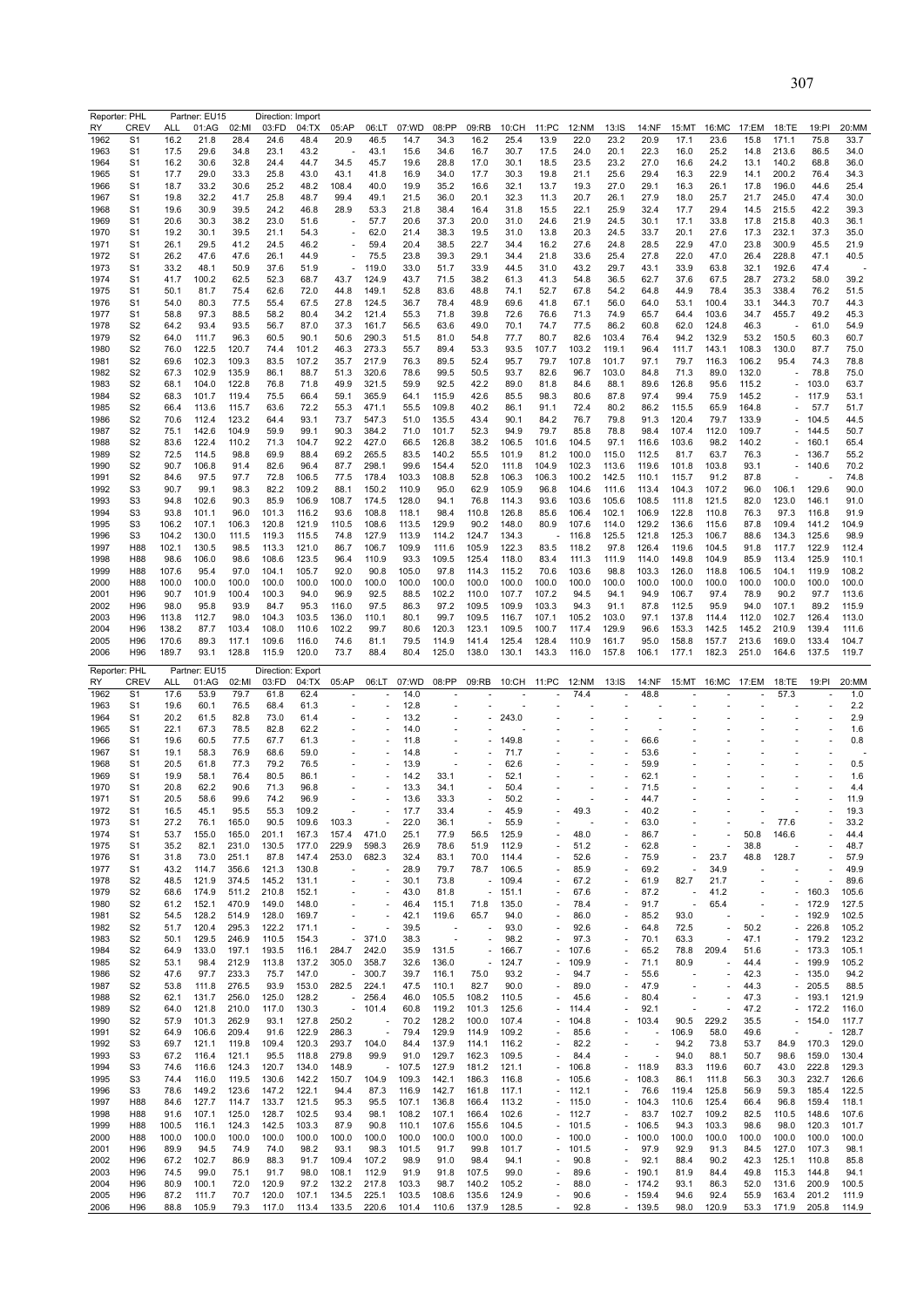| Reporter: PHL<br>RY | <b>CREV</b>                      | ALL            | Partner: JPN<br>01:AG | 02:MI          | Direction: Import<br>03:FD | 04:TX           | 05:AP                    | 06:LT                                                | 07:WD            | 08:PP                    | 09:RB                    |                | 10:CH 11:PC              | 12:NM          | $13:$ IS                 | 14:NF          | 15:MT                   | 16:MC                    | 17:EM          | 18:TE                                                | 19:PI          | 20:MM          |
|---------------------|----------------------------------|----------------|-----------------------|----------------|----------------------------|-----------------|--------------------------|------------------------------------------------------|------------------|--------------------------|--------------------------|----------------|--------------------------|----------------|--------------------------|----------------|-------------------------|--------------------------|----------------|------------------------------------------------------|----------------|----------------|
| 1962                | S <sub>1</sub>                   | 9.8            | 180.5                 | 33.5           | 20.8                       | 22.7            | 37.8                     | 92.5                                                 | 946.8            | 32.7                     | 43.9                     | 14.6           | 106.9                    | 24.1           | 30.2                     | 31.1           | 6.4                     | 60.0                     | 7.4            | 41.4                                                 | 114.3          | 7.1            |
| 1963                | S <sub>1</sub>                   | 11.1           | 193.5                 | 40.3           | 29.5                       | 27.8            | 33.6                     | 62.4                                                 | 1026.5           | 40.0                     | 32.9                     | 15.6           | 128.8                    | 26.7           | 32.8                     | 25.9           | 5.8                     | 59.6                     | 7.5            | 64.1                                                 | 89.8           | 9.1            |
| 1964                | S <sub>1</sub>                   | 11.5           | 193.5                 | 42.5           | 26.9                       | 31.0            | 35.2                     | 47.7                                                 |                  | 41.8                     | 43.9                     | 16.5           | 129.7                    | 30.0           | 22.9                     | 16.0           | 5.3                     | 92.8                     | 8.3            | 81.0                                                 | 57.4           | 7.5            |
| 1965                | S <sub>1</sub>                   | 12.4           | 211.2                 | 35.5           | 26.9                       | 29.9            | 21.1                     | 52.6                                                 | 1553.8           | 43.3                     | 38.4                     | 18.4           | 119.0                    | 29.6           | 28.2                     | 23.4           | 5.4                     | 82.4                     | 8.9            | 87.7                                                 | 42.1           | 5.0            |
| 1966                | S <sub>1</sub>                   | 13.3           | 229.4                 | 35.5           | 26.5                       | 30.4            | 26.3                     | 25.6                                                 | 1516.7           | 35.9                     | 36.0                     | 17.4           | 88.8                     | 33.0           | 29.4                     | 28.1           | 5.7                     | 101.6                    | 8.0            | 97.1                                                 | 44.9           | 7.9            |
| 1967                | S <sub>1</sub>                   | 14.3           | 234.9                 | 32.7           | 27.1                       | 34.7            | 26.8                     | 48.6                                                 | 1798.5           | 36.8                     | 41.3                     | 16.6           | 93.2                     | 24.2           | 31.6                     | 28.7           | 6.6                     | 91.8                     | 7.3            | 144.1                                                | 43.8           | 9.1            |
| 1968                | S1                               | 16.9           | 229.9<br>244.4        | 34.0<br>35.3   | 26.8<br>24.1               | 34.6<br>34.4    | 23.5<br>24.3             | 52.7<br>74.7                                         | 1646.1<br>1257.1 | 35.1<br>32.7             | 40.1<br>38.9             | 17.7           | 57.5<br>59.6             | 26.6<br>30.6   | 30.3<br>29.8             | 28.8<br>32.3   | 8.2                     | 69.6                     | 9.0            | 355.5<br>193.0                                       | 55.4<br>42.8   | 10.6<br>9.7    |
| 1969<br>1970        | S1<br>S <sub>1</sub>             | 16.7<br>18.0   | 210.4                 | 29.5           | 24.0                       | 30.2            | 22.6                     | 77.3                                                 | 578.1            | 33.6                     | 42.7                     | 18.6<br>18.8   | 65.2                     | 34.3           | 33.2                     | 39.1           | 6.8<br>8.2              | 84.4<br>111.0            | 9.1<br>10.7    | 139.6                                                | 41.6           | 8.1            |
| 1971                | S1                               | 16.9           | 192.3                 | 34.1           | 26.6                       | 26.3            | 23.4                     | 106.0                                                | 485.8            | 33.8                     | 42.2                     | 18.4           | 81.4                     | 32.6           | 32.2                     | 30.2           | 7.5                     | 67.9                     | 11.8           | 150.1                                                | 69.9           |                |
| 1972                | S1                               | 17.5           | 205.0                 | 46.1           | 29.8                       | 27.5            | 23.2                     | 69.4                                                 |                  | 42.7                     | 51.4                     | 20.0           | 70.1                     | 36.0           | 30.0                     | 32.4           | 9.7                     | 71.4                     | 9.8            | 132.2                                                | 126.4          | 11.4           |
| 1973                | S1                               | 22.4           | 292.8                 | 47.9           | 36.9                       | 44.4            | 46.3                     | 108.7                                                | 134.2            | 52.8                     | 62.4                     | 26.2           | 100.5                    | 48.2           | 42.7                     | 50.1           | 15.2                    | 82.7                     | 20.2           | 87.7                                                 | 87.2           | 12.9           |
| 1974                | S1                               | 33.8           | 314.9                 | 73.7           | 49.8                       | 58.6            | 65.2                     | 134.6                                                | 488.1            | 78.0                     | 60.8                     | 50.1           | 178.2                    | 65.2           | 67.1                     | 81.1           | 21.3                    | 110.6                    | 24.6           | 103.0                                                | 102.0          | 18.1           |
| 1975                | S1                               | 33.7           | 294.3                 | 108.9          | 43.6                       | 40.4            | 57.6                     | 106.3                                                | 123.6            | 73.7                     | 58.5                     | 49.2           | 130.3                    | 72.8           | 68.9                     | 53.1           | 23.3                    | 129.8                    | 30.0           | 86.4                                                 | 77.1           | 16.5           |
| 1976                | S1                               | 31.0           | 223.9                 | 113.0          | 56.6                       | 47.0            | 57.5                     | 116.9                                                | 507.0            | 66.4                     | 51.7                     | 46.8           | 220.1                    | 75.5           | 58.4                     | 53.3           | 24.2                    | 100.0                    | 34.3           | 76.0                                                 | 82.5           | 14.9           |
| 1977                | S1                               | 36.8           | 194.4                 | 119.2          | 66.4                       | 46.7            | 76.9                     | 102.9                                                | 859.6            | 61.1                     | 67.4                     | 46.7           | 123.2                    | 71.4           | 65.1                     | 53.0           | 21.4                    | 94.6                     | 31.5           | 153.5                                                | 46.0           | 16.3           |
| 1978                | S <sub>2</sub>                   | 39.8           | 211.1                 | 130.9          | 61.2                       | 45.2            | 90.0                     | 89.0                                                 | 569.4            | 46.6                     | 64.4                     | 46.2           | 135.5                    | 67.4           | 81.0                     | 49.9           | 23.0                    | 103.2                    | 34.7           |                                                      | 65.4           | 18.5           |
| 1979                | S <sub>2</sub><br>S <sub>2</sub> | 36.9<br>42.2   | 158.1<br>147.4        | 140.7          | 62.6                       | 50.5<br>53.6    | 99.1                     | 127.1<br>44.1                                        | 434.3<br>271.6   | 42.9                     | 77.5<br>89.7             | 53.4           | 124.3                    | 81.0<br>88.0   | 94.8                     | 65.2           | 25.8<br>20.5            | 80.6                     | 47.7           | 30.7<br>29.1                                         | 85.9<br>70.7   | 21.6<br>26.6   |
| 1980<br>1981        | S <sub>2</sub>                   | 42.7           | 176.1                 | 159.2<br>178.8 | 71.1<br>75.1               | 52.6            | 66.5<br>78.8             | 36.4                                                 | 311.5            | 61.5<br>69.8             | 65.4                     | 69.4<br>71.0   | 153.2<br>189.4           | 107.5          | 111.5<br>111.7           | 71.4<br>70.3   | 30.6                    | 112.2<br>102.8           | 34.5<br>43.7   | 26.0                                                 | 73.3           | 27.5           |
| 1982                | S2                               | 41.1           | 110.4                 | 174.7          | 77.9                       | 52.9            | 98.1                     | 35.6                                                 | 178.2            | 51.4                     | 114.1                    | 68.3           | 145.5                    | 101.2          | 105.2                    | 70.8           | 28.6                    | 96.1                     | 46.4           |                                                      | 36.7           | 28.1           |
| 1983                | S <sub>2</sub>                   | 45.5           | 166.6                 | 163.5          | 72.0                       | 53.2            | 107.0                    | 40.9                                                 | 159.7            | 52.4                     | 130.5                    | 64.0           | 121.2                    | 97.5           | 93.0                     | 62.2           | 27.7                    | 72.0                     | 37.0           | 67.7                                                 | 18.6           | 33.6           |
| 1984                | S <sub>2</sub>                   | 47.6           | 163.8                 | 164.8          | 68.7                       | 52.0            | 100.5                    | 55.4                                                 | 321.2            | 53.6                     | 104.4                    | 65.8           | 123.7                    | 110.7          | 103.7                    | 71.5           | 26.2                    | 66.7                     | 35.1           |                                                      | 43.7           | 36.1           |
| 1985                | S <sub>2</sub>                   | 42.9           | 160.0                 | 156.9          | 69.1                       | 49.9            | 83.6                     | 53.6                                                 | 200.0            | 60.2                     | 98.2                     | 61.8           | 119.4                    | 89.4           | 94.8                     | 75.3           | 24.4                    | 50.1                     | 31.8           |                                                      | 25.8           | 30.8           |
| 1986                | S2                               | 46.2           | 190.8                 | 171.7          | 60.2                       | 51.1            | 98.8                     | 54.6                                                 | 104.3            | 51.4                     | 93.9                     | 62.1           | 158.4                    | 96.0           | 98.1                     | 80.6           | 32.4                    | 53.6                     | 35.3           |                                                      | 40.9           | 43.0           |
| 1987                | S <sub>2</sub>                   | 49.6           | 163.5                 | 167.4          | 57.9                       | 50.7            | 83.2                     | 63.1                                                 | 57.3             | 63.3                     | 98.0                     | 61.2           | 110.9                    | 116.6          | 102.3                    | 83.7           | 31.1                    | 60.5                     | 44.8           |                                                      | 57.1           | 29.5           |
| 1988                | S <sub>2</sub>                   | 62.0           | 214.8                 | 160.3          | 81.7                       | 64.5            | 109.2                    | 70.0                                                 | 182.0            | 67.6                     | 94.7                     | 79.4           | 178.4                    | 124.8          | 116.2                    | 117.6          | 42.4                    | 63.8                     | 67.4           |                                                      | 58.0           | 47.8           |
| 1989                | S <sub>2</sub>                   | 62.4           | 191.0                 | 173.3          | 67.1                       | 63.5            | 123.7                    | 67.7                                                 | 200.2            | 72.2                     | 141.3                    | 80.6           | 151.0                    | 125.5          | 123.8                    | 124.9          | 48.0                    | 62.5                     | 67.1           |                                                      | 36.6           | 39.3           |
| 1990                | S2                               | 62.4           | 196.9                 | 185.7          | 68.4                       | 70.0            | 168.7                    | 65.2                                                 | 334.9            | 92.5                     | 126.9                    | 83.2           | 223.1                    | 130.4          | 128.3                    | 127.0          | 42.8                    | 56.4                     | 62.6           |                                                      | 57.9           | 55.7           |
| 1991                | S <sub>2</sub>                   | 71.5           | 209.3                 | 230.7          | 70.3<br>68.9               | 96.7            | 203.1<br>267.8           | 114.3<br>92.0                                        | 221.2<br>272.5   | 88.9                     | 122.9                    | 88.0           | 290.3                    | 88.6<br>70.0   | 135.2                    | 119.4          | 73.7                    | 49.2                     | 90.6           |                                                      |                | 44.6<br>43.1   |
| 1992<br>1993        | S3<br>S3                         | 69.6<br>77.4   | 175.8<br>188.7        | 161.1<br>197.4 | 73.4                       | 86.7<br>81.8    | 287.7                    | 95.8                                                 | 229.6            | 91.8<br>90.7             | 115.2<br>103.5           | 81.2<br>89.3   | 187.0<br>194.5           | 74.3           | 131.8<br>126.8           | 115.1<br>104.2 | 61.5<br>58.7            | 54.0<br>57.8             | 83.7<br>97.2   | 68.6<br>83.2                                         | 54.4<br>73.7   | 51.9           |
| 1994                | S3                               | 82.7           | 212.4                 | 172.1          | 77.5                       | 86.9            | 270.6                    | 110.3                                                | 179.5            | 86.9                     | 97.9                     | 98.5           | 190.6                    | 70.7           | 129.7                    | 109.2          | 89.6                    | 60.5                     | 94.4           | 90.4                                                 | 85.8           | 61.2           |
| 1995                | S3                               | 97.3           | 270.5                 | 146.2          | 85.0                       | 92.3            | 224.0                    | 136.4                                                | 124.6            | 112.3                    | 141.2                    | 110.0          | 204.4                    | 79.2           | 134.6                    | 127.0          | 84.8                    | 80.4                     | 116.5          | 96.9                                                 | 84.8           | 75.7           |
| 1996                | S3                               | 104.9          | 152.4                 | 92.2           | 104.9                      | 91.1            | 199.9                    | 133.1                                                | 109.6            | 133.4                    | 122.3                    | 108.5          | 134.5                    | 84.5           | 140.6                    | 124.7          | 104.5                   | 100.9                    | 113.0          | 98.7                                                 | 84.3           | 100.4          |
| 1997                | H88                              | 97.8           | 157.9                 | 92.1           | 115.8                      | 91.5            | 210.0                    | 95.5                                                 | 104.9            | 116.4                    | 110.3                    | 102.3          | 132.8                    | 88.2           | 129.4                    | 123.1          | 104.3                   | 96.7                     | 101.0          | 94.5                                                 | 65.2           | 102.9          |
| 1998                | H88                              | 94.7           | 102.3                 | 107.6          | 101.3                      | 102.3           | 174.7                    | 97.8                                                 | 92.9             | 104.5                    | 99.4                     | 94.6           | 121.0                    | 82.2           | 107.1                    | 99.6           | 94.2                    | 96.3                     | 97.3           | 85.7                                                 | 73.5           | 96.1           |
| 1999                | H88                              | 93.5           | 97.3                  | 90.6           | 92.5                       | 96.1            | 180.3                    | 68.3                                                 | 104.1            | 93.8                     | 99.3                     | 94.3           | 100.1                    | 80.8           | 104.9                    | 102.2          | 100.9                   | 86.9                     | 99.2           | 94.8                                                 | 86.5           | 100.0          |
| 2000                | H88                              | 100.0          | 100.0                 | 100.0          | 100.0                      | 100.0           | 100.0                    | 100.0                                                | 100.0            | 100.0                    | 100.0                    | 100.0          | 100.0                    | 100.0          | 100.0                    | 100.0          | 100.0                   | 100.0                    | 100.0          | 100.0                                                | 100.0          | 100.0          |
| 2001                | H <sub>96</sub>                  | 98.6           | 71.6                  | 89.0           | 113.0                      | 103.6           | 193.0                    | 126.6                                                | 94.9             | 88.4                     | 95.7                     | 92.0           | 85.4                     | 91.4           | 93.0                     | 97.6           | 84.4                    | 104.4                    | 92.8           | 102.5                                                | 109.2          | 104.4          |
| 2002<br>2003        | H96<br>H <sub>96</sub>           | 103.2<br>111.6 | 62.5<br>74.7          | 116.8<br>59.8  | 111.4<br>100.9             | 95.5<br>105.3   | 146.1<br>135.7           | 127.4<br>99.3                                        | 72.2<br>62.9     | 68.5<br>78.0             | 87.2<br>90.1             | 101.1<br>94.3  | 135.0<br>151.7           | 72.0<br>80.0   | 92.9<br>102.4            | 88.5<br>102.2  | 77.4<br>93.1            | 106.4<br>106.8           | 100.9<br>119.6 | 112.0<br>109.1                                       | 100.1<br>141.7 | 105.5<br>121.1 |
| 2004                | H96                              | 126.0          | 74.0                  | 49.1           | 103.6                      | 113.5           | 111.5                    | 101.1                                                | 91.7             | 76.3                     | 95.2                     | 102.0          | 101.7                    | 77.4           | 117.9                    | 124.4          | 91.6                    | 123.2                    | 119.1          | 178.6                                                | 177.6          | 112.2          |
| 2005                | H <sub>96</sub>                  | 153.7          | 71.4                  | 69.4           | 114.0                      | 118.6           | 91.9                     | 104.2                                                | 75.4             | 81.5                     | 105.8                    | 106.0          | 221.0                    | 70.2           | 150.3                    | 134.5          | 98.2                    | 109.1                    | 188.5          | 172.8                                                | 214.3          | 111.6          |
| 2006                | H <sub>96</sub>                  | 144.3          | 67.0                  | 68.0           | 116.6                      | 113.8           | 246.7                    | 110.3                                                | 67.4             | 83.7                     | 103.1                    | 112.7          | 401.8                    | 79.8           | 155.5                    | 186.1          | 89.1                    | 102.9                    | 170.9          | 158.8                                                | 155.8          | 106.0          |
|                     |                                  |                |                       |                |                            |                 |                          |                                                      |                  |                          |                          |                |                          |                |                          |                |                         |                          |                |                                                      |                |                |
|                     |                                  |                |                       |                |                            |                 |                          |                                                      |                  |                          |                          |                |                          |                |                          |                |                         |                          |                |                                                      |                |                |
| Reporter: PHL<br>RY | <b>CREV</b>                      | ALL            | Partner: JPN<br>01:AG | 02:MI          | Direction:<br>03:FD        | Export<br>04:TX | 05:AP                    | 06:LT                                                | 07:WD            | 08:PP                    |                          | 09:RB 10:CH    | 11:PC                    | 12:NM          | 13:IS                    | 14:NF          | 15:MT 16:MC 17:EM 18:TE |                          |                |                                                      | 19:PI          | 20:MM          |
| 1962                | S <sub>1</sub>                   | 19.4           | 30.9                  | 48.4           | 51.9                       | 34.6            |                          | 43.8                                                 | 8.2              |                          | ä,                       | 105.6          |                          |                |                          |                |                         |                          |                |                                                      |                | 1.5            |
| 1963                | S <sub>1</sub>                   | 19.8           | 32.2                  | 44.3           | 62.5                       | 28.7            |                          |                                                      | 9.1              | ä,                       |                          | 90.4           |                          |                |                          |                |                         |                          |                |                                                      |                | 1.2            |
| 1964                | S <sub>1</sub>                   | 19.2           | 29.7                  | 46.3           | 77.6                       | 29.1            | $\overline{\phantom{a}}$ |                                                      | 11.3             | ÷,                       |                          | 103.7          | 8.7                      | ä,             |                          | 68.4           |                         |                          |                |                                                      |                | 1.4            |
| 1965                | S1                               | 19.1           | 27.1                  | 58.3           | 53.1                       | 28.9            |                          | 30.8                                                 | 12.9             |                          |                          | 196.0          | 6.3                      |                |                          | 71.1           |                         |                          |                |                                                      |                | 2.9            |
| 1966                | S <sub>1</sub>                   | 21.0           | 28.3                  | 72.4           | 49.8                       | 26.6            | $\overline{\phantom{a}}$ |                                                      | 11.9             | $\overline{\phantom{a}}$ |                          | $-153.7$       | 5.1                      |                |                          | 99.3           |                         | $\overline{\phantom{a}}$ |                |                                                      |                | 9.8            |
| 1967                | S1                               | 20.3           | 29.9                  | 53.3           | 59.2                       | 27.3            |                          | $-105.2$                                             | 9.0              | $\overline{\phantom{a}}$ |                          | $-142.6$       | 5.6                      |                | 148.0                    | 92.6           |                         | ÷,                       |                |                                                      |                | 4.6            |
| 1968                | S <sub>1</sub>                   | 22.6           | 30.3                  | 72.5           | 63.9                       | 38.5            |                          |                                                      | 11.4             |                          |                          | 134.0          | 5.3                      | 21.4           | 49.6                     | 79.2           |                         |                          |                |                                                      |                | 3.3            |
| 1969                | S1                               | 24.8           | 30.3                  | 93.4           | 49.8                       | 37.6            |                          |                                                      | 12.4             | 57.7                     |                          | 133.9          | 5.8                      | 12.6           | 35.4                     | 97.6           |                         |                          |                |                                                      |                | 9.7            |
| 1970<br>1971        | S1<br>S1                         | 25.4<br>22.2   | 31.2<br>30.3          | 96.2<br>68.0   | 40.9<br>40.9               | 52.4<br>44.1    | 18.6<br>35.0             | $\overline{\phantom{a}}$                             | 14.4<br>19.7     | 51.2<br>49.1             | 36.7<br>26.5             | 109.4<br>84.9  | 5.3<br>6.1               | 17.1<br>19.4   |                          | 104.4          |                         |                          |                |                                                      |                |                |
| 1972                | S1                               | 21.9           | 27.7                  | 73.3           | 49.0                       | 37.0            | 47.9                     |                                                      | 14.2             | 47.1                     | 24.3                     | 51.7           |                          | 19.2           |                          | 165.8<br>119.9 |                         | 11.9                     |                |                                                      |                |                |
| 1973                | S1                               | 35.9           | 45.0                  | 125.4          | 72.2                       | 41.5            | 22.6                     | 71.7                                                 | 19.3             | 84.3                     | 39.9                     | 73.8           | 8.9                      | 36.5           | $\overline{\phantom{a}}$ | 121.4          |                         |                          |                |                                                      |                | 8.9            |
| 1974                | S <sub>1</sub>                   | 50.2           | 56.5                  | 154.3          | 143.6                      | 54.2            | 23.1                     | 96.3                                                 | 24.9             | 130.5                    | $\overline{\phantom{a}}$ | 140.1          | 17.0                     | 70.7           | 40.4                     | 117.0          | 56.7                    |                          | 4.2            | 64.5                                                 | 55.1           | 11.6           |
| 1975                | S <sub>1</sub>                   | 36.8           | 31.7                  | 93.4           | 137.4                      | 58.6            | 32.9                     | 109.6                                                | 25.4             | 104.1                    | $\overline{\phantom{a}}$ | 115.5          | 23.5                     | 37.3           | $\overline{a}$           | 102.1          | 76.8                    |                          | 3.7            |                                                      | 265.9          | 9.2            |
| 1976                | S <sub>1</sub>                   | 35.3           | 41.4                  | 100.7          | 75.1                       | 70.9            | 35.1                     | 126.8                                                | 33.5             | 105.8                    | 57.2                     | 70.7           | 25.5                     | 52.7           | $\overline{\phantom{a}}$ | 99.9           | 74.3                    | ÷,                       | 4.8            | $\overline{\phantom{m}}$                             | 221.8          | 7.7            |
| 1977                | S <sub>1</sub>                   | 39.5           | 51.0                  | 104.9          | 75.0                       | 73.7            | 44.9                     |                                                      | 26.3             | 107.5                    | 60.2                     | 78.0           |                          | 31.4           | 21.7                     | 102.1          | 62.1                    | 13.0                     |                |                                                      |                | 34.5           |
| 1978                | S <sub>2</sub>                   | 41.9           | 53.5                  | 114.7          | 74.8                       | 45.3            | 42.3                     | $\overline{\phantom{a}}$                             | 25.5             | 105.6                    | $\overline{\phantom{a}}$ | 85.1           |                          | 29.1           | 40.6                     | 93.6           | 78.3                    | 15.4                     |                |                                                      |                | 26.2           |
| 1979                | S <sub>2</sub>                   | 57.0           | 73.7                  | 148.7          | 98.7                       | 61.5<br>51.4    | 33.1<br>41.7             | $\overline{\phantom{a}}$<br>$\overline{\phantom{a}}$ | 41.9             | 140.7                    |                          | $-158.4$       |                          | 34.6           | 57.6                     | 106.6          | 91.6                    | 17.2                     | 6.1<br>12.9    |                                                      |                | 25.5           |
| 1980<br>1981        | S2<br>S <sub>2</sub>             | 69.5<br>64.6   | 77.3<br>79.3          | 187.2<br>151.5 | 135.4<br>150.4             | 51.1            | 151.7                    | $\overline{\phantom{a}}$                             | 50.1<br>46.5     | 154.8<br>143.0           | 52.8<br>48.5             | 149.5<br>139.8 |                          | 42.9<br>42.1   | 69.8<br>70.9             | 141.7<br>136.3 | 93.2<br>79.0            | 18.8<br>20.6             |                |                                                      |                | 32.1<br>26.8   |
| 1982                | S2                               | 55.0           | 84.7                  | 107.5          | 118.8                      | 78.1            | ×,                       | $\overline{\phantom{a}}$                             | 43.8             | 103.1                    | $\sim$                   | 128.9          | $\overline{\phantom{a}}$ | 41.1           | 61.2                     | 81.2           | 67.9                    | ÷,                       | 22.0           | ä,                                                   |                | 76.5           |
| 1983                | S <sub>2</sub>                   | 54.8           | 89.0                  | 115.5          | 101.5                      | 61.8            |                          | $\overline{\phantom{a}}$                             | 37.4             | 61.0                     | $\overline{\phantom{a}}$ | 116.8          |                          | 45.3           | 56.8                     | 75.3           | 65.4                    | ÷,                       | 14.8           | $\overline{\phantom{a}}$                             | 167.9          | 66.7           |
| 1984                | S2                               | 54.1           | 89.0                  | 94.0           | 106.7                      | 66.9            |                          | $\overline{\phantom{a}}$                             | 35.9             | 74.8                     | 32.0                     | 136.3          | 24.6                     | 49.5           | 58.9                     | 74.8           | 60.6                    | $\overline{\phantom{a}}$ | 40.5           |                                                      | 98.4           | 48.5           |
| 1985                | S <sub>2</sub>                   | 53.0           | 81.7                  | 94.5           | 114.0                      | 66.9            | 123.1                    | ×,                                                   | 35.3             | 68.9                     | 35.7                     | 121.2          | 24.5                     | 49.2           | 59.8                     | 71.9           | 52.6                    |                          | 21.5           |                                                      | 93.4           | 71.7           |
| 1986                | S <sub>2</sub>                   | 55.6           | 85.7                  | 98.7           | 142.5                      | 62.8            | 124.1                    | $\overline{\phantom{a}}$                             | 38.7             | 56.5                     | 47.1                     | 93.7           | $\overline{\phantom{a}}$ | 84.3           | 58.5                     | 68.7           | 52.1                    | 63.7                     |                |                                                      | 101.9          | 59.9           |
| 1987                | S <sub>2</sub>                   | 63.1           | 88.3                  | 110.4          | 152.9                      | 71.2            | 105.2                    |                                                      | 50.0             | 56.6                     | 48.3                     | 92.7           |                          | 83.9           | 54.7                     | 81.1           | 52.5                    | $\overline{\phantom{a}}$ | 67.5           |                                                      | 107.0          | 63.4           |
| 1988                | S <sub>2</sub>                   | 77.5           | 96.8                  | 152.4          | 166.0                      | 75.2            | 176.8                    | ×,                                                   | 53.4             | 72.3                     | 47.0                     | 102.1          | $\overline{\phantom{a}}$ | 75.1           | 76.3                     | 125.4          | 56.4                    | L,                       | 78.8           |                                                      | 121.1          | 74.3           |
| 1989                | S2                               | 73.2           | 97.2                  | 143.7          | 101.3                      | 48.3            |                          |                                                      | 60.5             | 84.4                     | 40.3                     | 108.8          | 28.3                     | 85.8           | 78.6                     | 149.8          | 59.8                    |                          | 68.4           | $\overline{\phantom{m}}$<br>$\overline{\phantom{a}}$ | 134.4          | 76.3           |
| 1990<br>1991        | S <sub>2</sub><br>S <sub>2</sub> | 81.8<br>76.8   | 95.0<br>96.4          | 147.4<br>118.9 | 140.8<br>96.5              | 62.6<br>81.3    | 209.7<br>188.8           | 171.0<br>135.7                                       | 51.9<br>51.2     | 82.1<br>84.9             | 41.4<br>64.9             | 103.4<br>83.7  | 55.3<br>113.2            | 91.8<br>101.6  | 85.0<br>108.6            | 135.7<br>125.3 | 50.8<br>81.1            | 71.5<br>69.4             | 71.6<br>67.5   |                                                      | 125.1          | 69.6<br>67.2   |
| 1992                | S <sub>3</sub>                   | 77.2           | 100.8                 | 106.6          | 99.9                       | 83.8            | 184.7                    | 144.5                                                | 60.2             | 95.2                     | 62.7                     | 102.1          | 68.4                     | 95.5           | 112.0                    | 115.1          | 76.4                    | 89.8                     | 74.1           | 60.3                                                 | 131.8          | 74.3           |
| 1993                | S3                               | 77.0           | 102.2                 | 90.7           | 93.3                       | 111.9           | 187.1                    | 141.5                                                | 61.7             | 102.4                    | 63.8                     | 104.4          | 92.3                     | 81.9           | 100.6                    | 104.1          | 97.6                    | 101.1                    | 78.1           | 66.0                                                 | 140.5          | 78.8           |
| 1994                | S3                               | 92.4           | 102.2                 | 106.6          | 140.7                      | 126.1           | ÷,                       |                                                      | 73.5             | 103.0                    | 71.1                     | 123.8          | ÷,                       | 94.6           | 100.5                    | 106.1          | 78.1                    | 66.7                     | 89.7           | 57.7                                                 | 184.8          | 93.6           |
| 1995                | S3                               | 109.4          | 102.9                 | 138.6          | 157.1                      | 116.2           | 139.6                    | 147.0                                                | 77.5             | 112.2                    | 77.0                     | 133.9          | 114.2                    | 112.5          | 134.8                    | 157.3          | 84.3                    | 156.4                    | 94.8           | 70.9                                                 | 175.3          | 111.4          |
| 1996                | S3                               | 91.9           | 104.7                 | 91.4           | 110.8                      | 104.0           | 165.3                    | 137.0                                                | 87.6             | 114.2                    | 95.7                     | 108.4          | $\overline{\phantom{a}}$ | 98.2           | 138.1                    | 128.7          | 92.1                    | 87.5                     | 85.8           | 82.0                                                 | 249.9          | 90.6           |
| 1997                | H88                              | 94.8           | 105.4                 | 102.4          | 109.1                      | 103.8           | 153.1                    | 143.9                                                | 81.2             | 111.8                    | 93.3                     | 116.7          | 124.9                    | 109.6          | 99.4                     | 127.3          | 83.8                    | 96.4                     | 87.4           | 89.8                                                 | 146.2          | 94.5           |
| 1998                | H88                              | 103.8          | 100.1                 | 90.7           | 105.0                      | 87.9            | 139.4                    | 115.0                                                | 80.4             | 104.7                    | 101.5                    | 92.8           | 97.5                     | 98.4           | 79.8                     | 92.9           | 95.2                    | 117.3                    | 101.4          | 85.5                                                 | 177.3          | 85.7           |
| 1999                | H88                              | 95.9           | 100.8                 | 91.8           | 100.2                      | 94.2            | 130.3                    | 119.5                                                | 94.2             | 105.9                    | 99.9                     | 104.4          | 117.1                    | 90.3           | 69.9                     | 88.8           | 92.1                    | 97.9                     | 93.0           | 90.2                                                 | 133.2          | 84.6           |
| 2000<br>2001        | H88<br>H <sub>96</sub>           | 100.0<br>95.3  | 100.0<br>72.5         | 100.0<br>82.2  | 100.0<br>89.5              | 100.0<br>81.1   | 100.0<br>97.6            | 100.0<br>113.2                                       | 100.0<br>97.2    | 100.0<br>87.5            | 100.0<br>90.2            | 100.0<br>99.9  | 100.0<br>76.7            | 100.0<br>103.8 | 100.0<br>72.2            | 100.0<br>97.1  | 100.0<br>106.7          | 100.0<br>89.7            | 100.0<br>102.4 | 100.0<br>87.0                                        | 100.0<br>126.5 | 100.0<br>102.7 |
| 2002                | H96                              | 82.3           | 100.4                 | 72.8           | 87.4                       | 81.8            | 121.4                    | 108.2                                                | 76.1             | 72.1                     | 85.0                     | 93.7           | 87.7                     | 115.4          | 193.1                    | 106.9          | 99.1                    | 93.0                     | 60.3           | 97.4                                                 | 145.7          | 92.7           |
| 2003                | H <sub>96</sub>                  | 82.9           | 101.4                 | 82.1           | 80.5                       | 78.0            | 115.2                    | 105.9                                                | 67.9             | 75.8                     | 77.1                     | 93.8           | 101.2                    | 89.2           | 195.5                    | 109.0          | 89.4                    | 86.4                     | 61.9           | 108.4                                                | 211.3          | 94.1           |
| 2004                | H <sub>96</sub>                  | 83.8           | 100.3                 | 104.7          | 84.7                       | 88.1            | 147.7                    | 139.0                                                | 79.8             | 75.7                     | 79.2                     | 106.3          | 152.5                    | 99.6           | 205.7                    | 101.4          | 104.0                   | 99.5                     | 55.2           | 111.0                                                | 289.3          | 94.7           |
| 2005<br>2006        | H96<br>H96                       | 82.8<br>90.5   | 102.9<br>104.0        | 132.8<br>168.2 | 86.8<br>98.9               | 96.4<br>104.6   | 158.5<br>141.9           | 140.2<br>145.9                                       | 75.9<br>124.9    | 85.1<br>93.4             | 92.1<br>115.7            | 106.9<br>120.5 | 170.4<br>207.7           | 180.4<br>257.6 | 118.5<br>152.3           | 106.7<br>194.0 | 94.9<br>131.8           | 93.4<br>89.2             | 52.4<br>55.3   | 123.6<br>123.1                                       | 265.9<br>255.3 | 96.6<br>91.5   |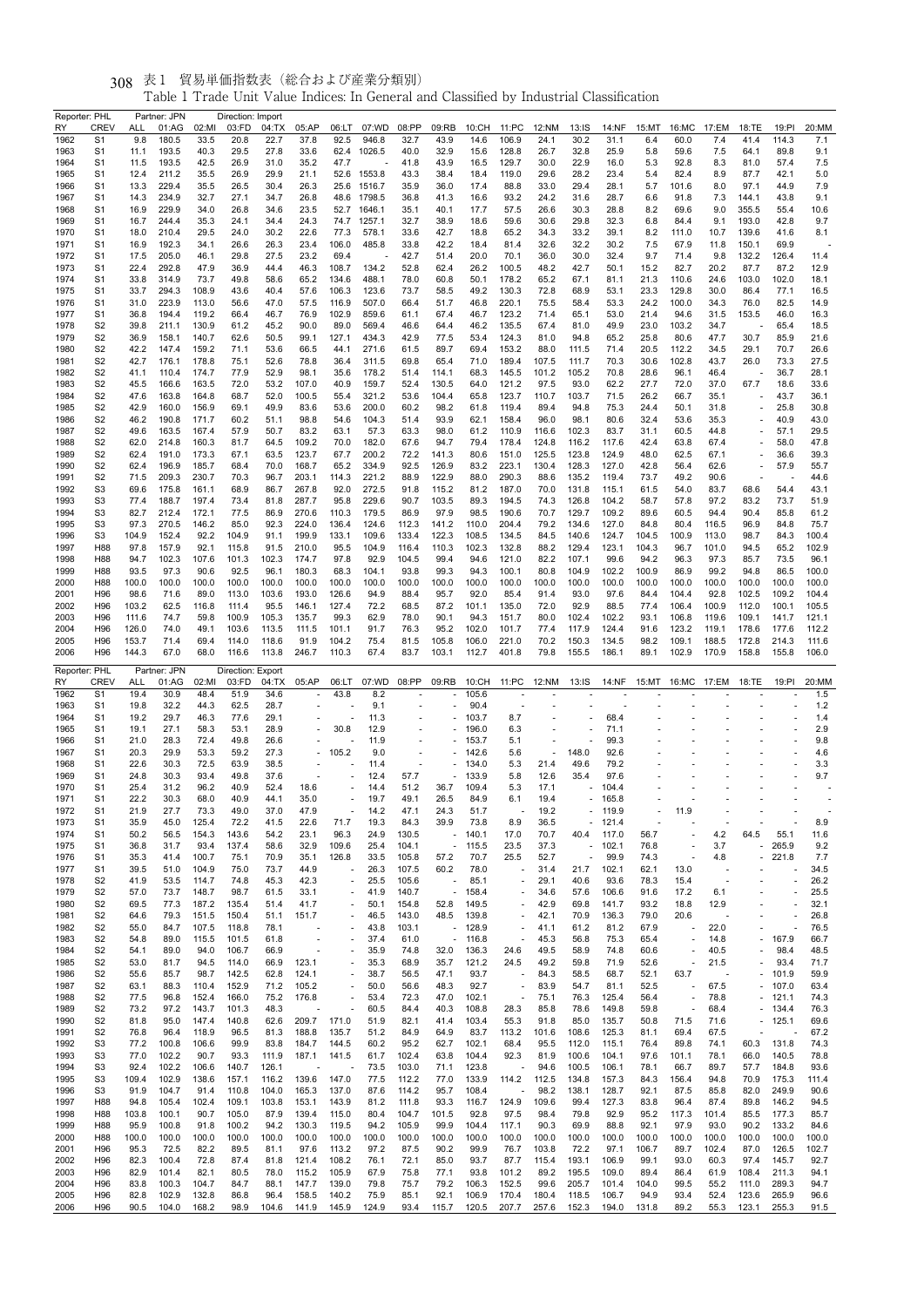|                                                                                                              | Reporter: PHL   |       | Partner: ASIA |                          | Direction: Import |       |        |       |                          |       |        |       |       |                          |                |       |       |       |       |                          |          |                |
|--------------------------------------------------------------------------------------------------------------|-----------------|-------|---------------|--------------------------|-------------------|-------|--------|-------|--------------------------|-------|--------|-------|-------|--------------------------|----------------|-------|-------|-------|-------|--------------------------|----------|----------------|
| RY                                                                                                           | <b>CREV</b>     | ALL   | 01:AG         | 02:MI                    | 03:FD             | 04:TX | 05:AP  | 06:LT | 07:WD                    | 08:PP | 09:RB  | 10:CH | 11:PC | 12:NM                    | 13:IS          | 14:NF | 15:MT | 16:MC | 17:EM | 18:TE                    | 19:PI    | 20:MM          |
| 1962                                                                                                         | S <sub>1</sub>  | 13.9  | 61.8          | 18.8                     | 69.9              | 54.7  | 206.5  | 19.2  | 5.3                      | 41.2  | 158.5  | 51.4  | 24.0  | 180.9                    | 29.1           | 22.7  | 22.0  | 21.9  | 23.9  | 395.7                    | 63.4     | 75.7           |
| 1963                                                                                                         | S1              | 14.3  | 74.9          | 20.4                     |                   | 41.4  |        |       |                          | 52.8  |        | 47.1  | 14.8  |                          | 26.1           | 22.4  | 20.6  | 30.3  | 25.2  | 373.9                    | 94.9     | 53.9           |
|                                                                                                              |                 |       |               |                          | 73.1              |       | 119.5  | 16.8  | 6.6                      |       | 154.3  |       |       | 192.5                    |                |       |       |       |       |                          |          |                |
| 1964                                                                                                         | S1              | 14.6  | 77.9          | 20.4                     | 70.3              | 47.7  | 35.3   | 6.6   | 6.6                      | 54.3  | 138.5  | 44.9  | 23.3  | 167.3                    | 24.7           | 17.9  | 22.8  | 34.0  | 39.1  | 362.1                    | 63.1     | 60.1           |
| 1965                                                                                                         | S1              | 14.2  | 73.3          | 18.5                     | 69.2              | 40.3  | 29.0   | 7.6   | 6.7                      | 52.1  | 132.1  | 42.8  | 21.6  | 174.5                    | 29.7           | 38.0  | 19.0  | 24.7  | 22.7  | 556.2                    | 34.9     | 47.7           |
| 1966                                                                                                         | S1              | 15.3  | 72.2          | 18.5                     | 80.6              | 47.1  | 9.5    | 8.9   | 3.1                      | 54.5  | 136.8  | 47.3  | 21.1  | 172.6                    | 30.5           | 31.1  | 30.3  | 36.1  | 47.8  | 381.6                    | 57.1     | 43.1           |
|                                                                                                              |                 |       |               |                          |                   |       |        |       |                          |       |        |       |       |                          |                |       |       |       |       |                          |          |                |
| 1967                                                                                                         | S1              | 15.2  | 74.3          | 18.2                     | 82.2              | 32.7  | 10.1   | 7.2   | 2.3                      | 54.3  | 114.4  | 45.8  | 21.0  | 236.0                    | 36.9           | 36.8  | 32.2  | 29.6  | 27.4  | 338.9                    | 85.3     | 52.3           |
| 1968                                                                                                         | S1              | 14.8  | 73.9          | 17.2                     | 73.4              | 46.6  | 20.8   | 11.4  | 2.8                      | 53.2  | 102.6  | 38.6  | 22.5  | 136.8                    | 36.8           | 30.1  | 34.4  | 37.5  | 25.2  | 427.9                    | 71.8     | 64.2           |
| 1969                                                                                                         | S1              | 15.3  | 80.5          | 17.0                     | 79.8              | 60.0  | 35.9   | 7.4   | 3.3                      | 54.5  | 139.3  | 34.0  | 25.1  | 120.1                    | 40.8           | 35.5  | 41.2  | 40.1  | 26.5  | 495.1                    | 194.7    | 42.0           |
|                                                                                                              |                 |       |               |                          |                   |       |        |       | ÷,                       |       |        |       |       |                          |                |       |       |       |       |                          |          |                |
| 1970                                                                                                         | S1              | 15.7  | 73.3          | 16.9                     | 107.6             | 59.1  | 37.0   | 7.0   |                          | 68.1  | 130.9  | 29.9  | 20.6  | 171.4                    | 47.9           | 46.9  | 53.4  | 37.2  | 30.4  | 446.4                    | 641.4    | 38.6           |
| 1971                                                                                                         | S <sub>1</sub>  | 18.4  | 72.6          | 21.3                     | 125.0             | 43.6  | ÷,     | 13.3  | $\overline{\phantom{a}}$ | 74.1  | 94.0   | 38.6  | 23.9  | 149.7                    | 52.4           | 20.7  | 51.3  | 42.7  | 35.2  | 379.7                    | 179.7    | 127.1          |
| 1972                                                                                                         | S1              | 19.6  | 75.2          | 25.7                     | 122.3             | 46.7  |        | 63.4  | 2.7                      | 65.7  | 126.8  | 38.7  | 27.0  | 124.3                    | 51.0           | 31.3  | 53.1  | 37.8  | 24.5  | 343.7                    | 125.0    | 83.3           |
| 1973                                                                                                         | S1              | 31.4  | 118.6         | 35.3                     | 261.8             | 96.9  |        | 52.5  | 11.3                     | 86.2  | 173.6  | 44.8  | 28.5  | 167.3                    | 87.3           | 47.3  | 83.2  | 51.8  | 29.7  | 404.1                    | 216.1    | 128.7          |
|                                                                                                              |                 |       |               |                          |                   |       |        |       |                          |       |        |       |       |                          |                |       |       |       |       |                          |          |                |
| 1974                                                                                                         | S1              | 50.7  | 126.6         | 92.4                     | 490.9             | 95.6  | 29.8   | 48.7  | 7.8                      | 108.8 | 194.8  | 73.1  | 44.2  | 266.7                    | 126.2          | 72.7  | 89.9  | 63.7  | 40.9  | 415.4                    | 283.6    | 124.7          |
| 1975                                                                                                         | S1              | 52.1  | 135.0         | 100.6                    | 491.0             | 73.4  | 33.0   | 35.0  | 12.1                     | 116.0 | 189.0  | 72.6  | 49.4  | 296.2                    | 117.2          | 67.4  | 88.8  | 73.3  | 38.6  | 381.4                    | 230.5    | 98.2           |
| 1976                                                                                                         | S1              | 52.1  | 118.7         | 107.2                    | 399.0             | 73.1  | 33.4   | 94.5  | 15.9                     | 132.0 | 165.1  | 74.7  | 47.9  | 294.2                    | 67.8           | 67.4  | 71.4  | 58.9  | 39.5  | 546.4                    | 205.2    | 99.8           |
|                                                                                                              |                 |       |               |                          |                   |       |        |       |                          |       |        |       |       |                          |                |       |       |       |       |                          |          |                |
| 1977                                                                                                         | S1              | 55.0  | 120.1         | 111.8                    | 326.2             | 88.6  | 42.9   | 89.9  | 14.7                     | 131.0 | 165.9  | 89.0  | 57.3  | 234.0                    | 97.4           | 83.8  | 73.7  | 53.3  | 37.2  | 482.9                    | 119.2    | 133.0          |
| 1978                                                                                                         | S2              | 56.3  | 119.9         | 113.6                    | 311.9             | 82.5  | 42.9   | 88.7  | 36.2                     | 125.0 | 143.9  | 97.0  | 74.6  | 234.3                    | 104.6          | 109.2 | 66.4  | 54.9  | 32.7  |                          | 207.0    | 99.5           |
| 1979                                                                                                         | S <sub>2</sub>  | 66.1  | 112.5         | 143.1                    | 320.4             | 89.8  | 52.4   | 91.1  | 29.4                     | 116.5 | 154.4  | 108.1 | 93.6  | 266.6                    | 122.0          | 126.8 | 77.0  | 66.8  | 30.8  |                          | $-195.8$ | 86.0           |
| 1980                                                                                                         | S2              | 95.4  | 121.6         | 255.7                    | 310.7             | 103.4 | 52.9   | 92.7  | 27.7                     | 156.2 | 182.9  | 129.8 | 130.6 | 251.6                    | 124.6          | 142.9 | 81.3  | 66.9  | 42.7  |                          | $-185.9$ | 125.1          |
|                                                                                                              |                 |       |               |                          |                   |       |        |       |                          |       |        |       |       |                          |                |       |       |       |       | $\overline{\phantom{a}}$ |          |                |
| 1981                                                                                                         | S2              | 106.6 | 112.9         | 305.2                    | 260.8             | 107.2 | 55.9   | 88.7  | 25.5                     | 158.5 | 150.9  | 139.4 | 163.5 | 223.5                    | 121.6          | 119.4 | 85.4  | 83.5  | 44.5  |                          | 203.0    | 110.1          |
| 1982                                                                                                         | S2              | 98.5  | 101.9         | 279.5                    | 226.2             | 98.4  | 57.2   | 74.9  | 25.1                     | 180.5 | 139.5  | 124.7 | 142.5 | 186.5                    | 115.4          | 112.4 | 92.6  | 73.2  | 47.4  |                          | 235.9    | 113.4          |
| 1983                                                                                                         | S2              | 95.9  | 100.1         | 326.8                    | 257.8             | 94.4  | 48.8   | 86.9  | 30.9                     | 99.7  | 129.1  | 110.7 | 111.7 | 166.2                    | 104.2          | 107.9 | 79.2  | 61.4  | 48.9  | 614.5                    | 168.6    | 99.8           |
| 1984                                                                                                         | S2              | 89.9  | 95.8          | 239.6                    | 322.8             | 94.2  | 58.0   | 124.5 | 64.6                     | 99.9  | 132.0  | 114.8 | 108.7 | 161.7                    | 105.8          | 102.9 | 85.0  | 65.2  | 53.1  | 665.3                    | 207.7    | 96.9           |
|                                                                                                              |                 |       |               |                          |                   |       |        |       |                          |       |        |       |       |                          |                |       |       |       |       |                          |          |                |
| 1985                                                                                                         | S2              | 82.1  | 87.9          | 226.0                    | 260.8             | 83.8  | 48.5   | 97.3  | 57.2                     | 88.5  | 122.1  | 106.0 | 95.9  | 154.2                    | 92.3           | 102.9 | 69.5  | 51.6  | 55.8  | 555.4                    | 234.8    | 85.0           |
| 1986                                                                                                         | S2              | 69.9  | 93.9          | 175.4                    | 211.4             | 81.3  | 46.6   | 138.9 | 28.2                     | 84.9  | 124.0  | 93.6  | 56.7  | 129.2                    | 88.7           | 82.5  | 59.2  | 48.5  | 62.0  | 439.1                    | 121.2    | 84.3           |
| 1987                                                                                                         | S2              | 66.0  | 87.2          | 138.7                    | 190.9             | 84.3  | 41.6   | 125.0 | 25.3                     | 82.0  | 118.7  | 89.8  | 62.6  | 78.7                     | 97.0           | 87.9  | 61.0  | 52.9  | 49.5  |                          | $-165.7$ | 97.0           |
| 1988                                                                                                         | S2              | 74.7  | 105.9         | 163.3                    | 199.1             | 84.2  | 46.4   | 125.0 | 34.4                     | 103.1 | 128.2  | 109.9 | 63.8  | 101.2                    | 123.2          | 108.3 | 84.0  | 51.5  | 52.7  |                          | $-157.8$ | 94.6           |
|                                                                                                              |                 |       |               |                          |                   |       |        |       |                          |       |        |       |       |                          |                |       |       |       |       |                          |          |                |
| 1989                                                                                                         | S2              | 76.1  | 110.5         | 148.6                    | 184.3             | 93.5  | 47.6   | 115.6 | 37.5                     | 101.7 | 133.4  | 108.9 | 90.7  | 104.7                    | 130.9          | 120.9 | 83.8  | 55.7  | 45.5  | 126.4                    | 94.7     | 103.9          |
| 1990                                                                                                         | S2              | 82.7  | 110.0         | 169.9                    | 180.2             | 104.9 | 59.6   | 123.7 | 34.9                     | 114.7 | 156.0  | 113.5 | 101.5 | 116.0                    | 134.7          | 126.1 | 95.0  | 68.7  | 45.6  |                          | 133.4    | 108.7          |
| 1991                                                                                                         | S2              | 93.4  | 102.6         | 174.0                    | 171.8             | 112.0 | 71.7   | 127.7 | 55.9                     | 114.3 | 151.1  | 117.2 | 128.0 | 122.1                    | 133.7          | 120.5 | 120.7 | 94.2  | 61.4  | ä,                       | 113.4    | 130.4          |
| 1992                                                                                                         | S3              | 86.9  | 103.6         | 164.7                    | 154.1             | 106.0 | 67.8   | 133.2 | 102.7                    | 113.4 | 143.0  | 107.8 | 95.3  | 117.5                    | 114.7          | 117.7 | 109.3 | 86.7  | 57.6  | 108.0                    | 112.3    | 127.9          |
| 1993                                                                                                         | S3              | 84.8  | 113.2         | 156.1                    | 116.9             | 96.5  | 77.1   | 129.2 | 77.6                     | 110.9 | 142.8  | 101.0 | 93.2  | 141.5                    | 110.8          | 107.4 | 110.5 | 90.1  | 62.8  | 93.6                     | 105.3    | 129.2          |
|                                                                                                              |                 |       |               |                          |                   |       |        |       |                          |       |        |       |       |                          |                |       |       |       |       |                          |          |                |
| 1994                                                                                                         | S3              | 89.9  | 124.6         | 147.9                    | 149.5             | 106.3 | 71.0   | 117.2 | 93.8                     | 111.8 | 144.3  | 107.9 | 86.7  | 136.0                    | 112.7          | 115.9 | 114.8 | 80.5  | 65.7  | 155.4                    | 109.2    | 123.0          |
| 1995                                                                                                         | S3              | 98.9  | 129.1         | 159.8                    | 141.6             | 124.5 | 87.5   | 127.8 | 102.6                    | 136.3 | 160.4  | 133.9 | 97.0  | 138.3                    | 130.3          | 135.1 | 113.6 | 79.2  | 69.8  | 159.0                    | 106.5    | 138.0          |
| 1996                                                                                                         | S3              | 105.3 | 146.4         | 139.0                    | 143.0             | 120.4 | 116.6  | 125.2 | 115.7                    | 125.3 | 151.7  | 121.0 | 96.3  | 142.8                    | 118.4          | 122.8 | 118.2 | 121.8 | 78.7  | 130.2                    | 102.2    | 134.9          |
| 1997                                                                                                         | <b>H88</b>      | 107.8 | 140.0         | 136.3                    | 138.0             | 116.7 | 128.9  | 135.0 | 127.1                    | 114.2 | 143.1  | 117.5 | 90.2  | 131.4                    | 115.3          | 121.4 | 120.1 | 122.0 | 89.5  | 126.5                    | 97.1     | 140.2          |
|                                                                                                              |                 |       |               |                          |                   |       |        |       |                          |       |        |       |       |                          |                |       |       |       |       |                          |          |                |
| 1998                                                                                                         | H88             | 106.7 | 133.5         | 116.3                    | 124.0             | 102.6 | 119.6  | 110.4 | 107.1                    | 103.2 | 118.3  | 98.0  | 70.4  | 113.0                    | 103.3          | 98.2  | 121.2 | 134.3 | 101.1 | 108.0                    | 104.1    | 124.5          |
| 1999                                                                                                         | <b>H88</b>      | 101.3 | 122.7         | 113.6                    | 114.2             | 95.7  | 115.0  | 95.1  | 110.6                    | 98.0  | 103.4  | 98.2  | 83.9  | 114.4                    | 99.5           | 94.2  | 113.4 | 102.8 | 100.0 | 113.7                    | 113.5    | 116.7          |
| 2000                                                                                                         | H88             | 100.0 | 100.0         | 100.0                    | 100.0             | 100.0 | 100.0  | 100.0 | 100.0                    | 100.0 | 100.0  | 100.0 | 100.0 | 100.0                    | 100.0          | 100.0 | 100.0 | 100.0 | 100.0 | 100.0                    | 100.0    | 100.0          |
| 2001                                                                                                         | H96             | 94.7  | 86.8          | 93.4                     | 95.6              | 88.6  | 103.8  | 97.0  | 88.4                     | 84.0  | 95.6   | 93.4  | 97.3  | 90.7                     | 87.4           | 92.8  | 108.8 | 95.6  | 96.2  | 96.7                     | 101.8    | 95.9           |
| 2002                                                                                                         | H96             | 101.2 | 83.7          | 92.8                     | 93.3              | 82.7  | 101.4  | 97.7  | 91.3                     | 82.7  | 94.2   | 89.6  | 85.0  | 87.4                     | 87.8           | 86.8  | 107.7 | 97.1  | 119.0 | 108.2                    | 86.0     | 107.7          |
| 2003                                                                                                         | H96             | 104.1 | 72.4          | 101.3                    | 98.1              | 86.1  | 111.0  | 95.4  | 90.4                     | 79.7  | 96.7   | 93.4  | 106.8 | 79.8                     | 102.2          | 93.2  | 115.5 | 94.5  | 118.6 | 100.2                    | 110.0    | 101.4          |
|                                                                                                              |                 |       |               |                          |                   |       |        |       |                          |       |        |       |       |                          |                |       |       |       |       |                          |          |                |
| 2004                                                                                                         | H96             | 117.0 | 83.0          | 114.1                    | 98.1              | 92.0  | 80.5   | 104.9 | 92.3                     | 80.5  | 105.2  | 96.3  | 129.6 | 84.4                     | 127.7          | 115.7 | 117.5 | 107.7 | 134.1 | 133.3                    | 114.9    | 78.5           |
| 2005                                                                                                         | H96             | 131.1 | 83.1          | 141.9                    | 96.4              | 102.2 | 76.9   | 112.8 | 99.5                     | 85.0  | 108.8  | 107.6 | 178.5 | 90.3                     | 146.9          | 137.1 | 131.3 | 107.2 | 148.1 | 137.3                    | 127.0    | 76.0           |
| 2006                                                                                                         | H96             | 144.2 | 95.0          | 158.7                    | 102.0             | 105.8 | 88.0   | 109.1 | 97.9                     | 80.3  | 113.8  | 115.1 | 206.9 | 89.7                     | 140.7          | 200.5 | 129.5 | 99.4  | 172.6 | 141.8                    | 121.1    | 80.7           |
|                                                                                                              | Reporter: PHL   |       | Partner: ASIA |                          |                   |       |        |       |                          |       |        |       |       |                          |                |       |       |       |       |                          |          |                |
|                                                                                                              |                 |       |               |                          |                   |       |        |       |                          |       |        |       |       |                          |                |       |       |       |       |                          |          |                |
|                                                                                                              |                 |       |               |                          | Direction: Export |       |        |       |                          |       |        |       |       |                          |                |       |       |       |       |                          |          |                |
| RY                                                                                                           | CREV            | ALL   | 01:AG         | 02:MI                    | 03:FD             | 04:TX | 05:AP  | 06:LT | 07:WD                    | 08:PP | 09:RB  | 10:CH | 11:PC | 12:NM                    | $13:$ IS       | 14:NF | 15:MT | 16:MC | 17:EM | 18:TE                    | 19:PI    | 20:MM          |
| 1962                                                                                                         | S <sub>1</sub>  | 11.1  | 49.5          | 42.6                     | 177.8             | 46.1  |        | 93.9  | 35.9                     | 27.8  |        | 91.2  | 11.3  |                          |                |       | 24.4  |       |       |                          |          | 69.5           |
| 1963                                                                                                         | S <sub>1</sub>  | 11.6  | 52.3          |                          | 164.0             | 47.0  |        |       | 25.6                     | 35.0  | $\sim$ | 43.1  | 16.5  |                          |                |       | 21.4  |       |       |                          |          | 43.6           |
| 1964                                                                                                         | S1              | 11.2  | 49.9          | ÷.                       | 167.8             | 49.5  | ٠      | ä,    | 39.0                     | 31.3  | $\sim$ | 58.9  | 10.8  |                          |                |       | 20.2  |       |       |                          |          | 23.8           |
| 1965                                                                                                         | S <sub>1</sub>  |       |               | $\overline{\phantom{a}}$ |                   |       | ٠      | ÷,    |                          |       |        |       |       | $\overline{\phantom{a}}$ | $\blacksquare$ | Ĭ.    |       |       |       |                          |          |                |
|                                                                                                              |                 | 10.0  | 44.6          |                          | 176.6             | 48.5  |        |       | 30.1                     | 45.3  |        | 48.1  | 7.5   |                          |                |       | 23.3  |       |       |                          |          | 41.6           |
| 1966                                                                                                         | S1              | 10.5  | 47.2          | 53.0                     | 181.2             | 47.7  |        |       | 30.4                     | 37.5  | 485.8  | 41.4  | 8.3   |                          |                |       | 19.8  |       |       |                          |          | 36.2           |
|                                                                                                              | S1              | 10.7  | 48.7          | 47.7                     | 182.0             | 46.5  | $\sim$ | 106.3 | 25.5                     |       | 396.9  | 45.1  | 7.7   | 40.9                     |                | 22.9  |       |       |       |                          |          |                |
|                                                                                                              | S1              | 10.6  | 49.0          | 45.2                     | 174.0             | 44.3  |        | 112.0 | 35.5                     | 29.7  |        | 43.4  | 6.6   | 17.1                     | 16.6           | 42.2  |       |       | 6.2   |                          |          |                |
| 1967<br>1968<br>1969                                                                                         | S1              | 10.6  | 49.8          | 47.0                     | 132.7             | 41.4  |        | 63.8  | 32.6                     | 43.7  |        | 43.4  | 6.4   | 23.1                     | 23.5           | 46.2  | 24.3  |       |       |                          |          |                |
|                                                                                                              |                 |       |               |                          |                   |       |        |       |                          |       |        |       |       |                          |                |       |       |       |       |                          |          |                |
|                                                                                                              | S1              | 10.3  | 49.1          | 43.6                     | 118.3             | 43.7  |        | 55.3  | 22.3                     | 31.9  | 143.6  | 47.9  | 6.3   | 22.7                     | 15.4           | 45.4  |       |       |       |                          |          |                |
|                                                                                                              | S1              | 11.U  | 51.2          | 30.6                     | 98.1              | 48.U  |        | 86.4  | 23.6                     | 39.3  | 173.1  | 44.U  | ୪.    | 23.9                     | 11.7           | 46.0  | 24.8  |       |       | ۱4. ا                    |          |                |
|                                                                                                              | S1              | 10.3  | 46.2          | 31.6                     | 93.2              | 44.0  |        | 68.7  | 27.5                     | 36.6  | 116.9  | 65.0  | 7.7   | 21.8                     | 19.7           | 43.2  | 32.6  |       | 6.5   | 4.1                      |          | 17.7           |
|                                                                                                              | S <sub>1</sub>  | 16.0  | 76.8          | 41.5                     | 165.8             | 63.9  | 46.5   | 48.1  | 34.6                     | 47.9  | 85.1   | 50.7  | 9.4   | 30.5                     | 34.2           | 52.0  | 25.3  | 278.9 |       | 6.3                      | 33.5     |                |
|                                                                                                              |                 |       |               |                          |                   |       |        |       |                          |       |        |       |       |                          |                |       |       |       |       |                          |          |                |
|                                                                                                              | S <sub>1</sub>  | 22.4  | 84.3          | 71.0                     | 312.7             | 112.0 | 53.9   | 69.0  | 39.0                     | 90.2  | 128.3  | 68.4  | 10.4  | 44.5                     |                | 72.6  | 38.7  | 356.0 | 10.7  | 7.4                      | 41.3     | 18.2           |
|                                                                                                              | S1              | 16.9  | 32.8          | 57.2                     | 164.4             | 88.5  | 56.5   | 64.1  | 32.5                     | 108.7 | 155.4  | 65.4  | 9.8   | 63.2                     | 29.8           | 71.3  | 36.1  | 321.0 | 8.9   | 10.8                     | 41.6     | 23.4           |
|                                                                                                              | S1              | 19.6  | 50.0          | 55.7                     | 154.5             | 96.8  | 55.0   | 71.2  | 43.6                     | 96.0  | 116.1  | 67.5  | 9.9   | 47.9                     | 69.1           | 74.3  | 33.2  | 403.8 | 9.1   | 49.7                     | 27.2     | 28.9           |
|                                                                                                              | S <sub>1</sub>  | 23.1  | 87.4          | 61.3                     | 135.3             | 91.3  | 55.1   | 146.3 | 87.8                     | 84.4  | 146.9  | 77.2  | 9.6   | 47.0                     | 71.9           | 66.6  | 37.6  | 343.6 | 13.0  | $\blacksquare$           |          | 76.3           |
|                                                                                                              | S2              | 23.6  | 73.0          | 68.8                     | 138.6             | 88.8  | 56.7   | 55.7  | 61.1                     | 68.7  | 163.0  | 76.0  | 13.0  | 54.7                     | 60.8           | 64.6  | 39.5  | 282.4 | 17.2  |                          | 34.8     | 101.0          |
|                                                                                                              | S <sub>2</sub>  | 29.1  | 102.6         | 108.5                    | 163.4             | 69.1  | 67.6   | 73.6  | 83.5                     | 72.2  | 197.3  | 92.4  | 11.3  | 67.8                     | 60.2           | 80.9  | 44.8  | 292.7 | 17.5  | ä,                       | 38.8     | 110.9          |
|                                                                                                              | S2              | 35.4  | 107.1         | 133.2                    | 195.6             | 82.4  | 75.3   | 104.0 | 111.2                    | 80.0  | 210.2  | 97.9  | 24.3  | 67.6                     | 57.2           | 97.1  | 54.5  | 238.1 | 28.7  | ä,                       | 57.1     | 164.2          |
|                                                                                                              |                 |       |               |                          |                   |       |        | ä,    |                          |       |        |       |       |                          |                |       |       |       |       | L,                       |          |                |
|                                                                                                              | S2              | 39.5  | 103.1         | 103.6                    | 232.8             | 102.5 | 57.7   |       | 94.6                     | 69.9  | 169.5  | 104.8 | 30.6  | 72.3                     | 55.0           | 91.7  | 59.7  | 142.3 | 80.6  |                          | 53.1     | 190.2          |
|                                                                                                              | S2              | 31.3  | 108.5         | 83.5                     | 152.1             | 104.7 | 45.5   | ä,    | 89.1                     | 54.6  | 143.4  | 98.2  | ٠     | 67.2                     | 52.2           | 81.0  | 43.7  | 171.8 | 34.3  |                          | 54.0     | 137.8          |
| 1970<br>1971<br>1972<br>1973<br>1974<br>1975<br>1976<br>1977<br>1978<br>1979<br>1980<br>1981<br>1982<br>1983 | S2              | 30.1  | 110.5         | 84.3                     | 106.7             | 77.4  | 72.5   | 54.1  | 100.5                    | 86.1  | 206.4  | 85.8  | J.    | 79.2                     | 50.1           | 77.3  | 41.0  | 301.6 |       |                          | 45.1     | 178.1          |
| 1984                                                                                                         | S2              | 28.6  | 120.8         | 72.5                     | 123.3             | 81.1  | 22.1   | ä,    | 85.9                     | 104.9 | 212.7  | 95.3  | 34.4  | 61.6                     | 59.3           | 73.4  | 34.8  | 169.6 | 18.4  | ä,                       | 28.7     | 194.9          |
| 1985                                                                                                         | S2              | 25.7  | 107.7         | 68.8                     | 101.0             | 75.2  | ÷,     | L,    | 78.9                     | 135.7 | 175.5  | 94.2  | 35.3  | 65.3                     | 55.7           | 67.0  | 32.2  | 79.2  | 17.1  | ä,                       | 32.0     | 128.2          |
|                                                                                                              |                 |       |               |                          |                   |       |        |       |                          |       |        |       |       |                          |                |       |       |       |       | ä,                       |          |                |
|                                                                                                              | S2              | 34.2  | 116.0         | 77.8                     | 85.7              | 83.1  | 32.2   | 31.7  | 74.1                     | 118.2 | 176.1  | 99.2  | 26.6  | 61.4                     | 46.6           | 71.2  | 36.1  | 84.2  | 47.4  |                          | 31.7     | 106.6          |
|                                                                                                              | S2              | 33.8  | 113.0         | 93.6                     | 106.9             | 91.3  | 37.1   | 73.7  | 82.2                     | 109.0 | 203.2  | 92.7  | 26.5  | 60.4                     | 46.6           | 79.4  | 40.6  | 77.9  | 33.9  | ä,                       | 37.4     | 128.3          |
|                                                                                                              | S2              | 39.2  | 122.1         | 132.1                    | 126.5             | 104.0 | 41.8   | 77.1  | 69.8                     | 92.3  | 238.1  | 102.5 | 32.8  | 66.7                     | 76.5           | 120.5 | 24.8  | 71.7  | 32.7  | $\overline{a}$           | 38.6     | 156.6          |
|                                                                                                              | S <sub>2</sub>  | 39.9  | 122.5         | 123.3                    | 110.7             | 104.8 | 44.9   | 147.6 | 79.0                     | 126.0 | 173.1  | 106.9 | 28.8  | 68.4                     | 83.6           | 154.0 | 27.1  | 74.1  | 26.7  | ÷,                       | 39.5     | 132.7          |
|                                                                                                              |                 |       |               |                          |                   |       |        |       |                          |       |        |       |       |                          |                |       |       |       |       | ÷,                       |          |                |
|                                                                                                              | S2              | 38.2  | 108.4         | 135.8                    | 100.4             | 110.5 | 48.7   | 82.7  | 63.2                     | 140.1 | 170.1  | 108.0 | 34.3  | 77.5                     | 67.3           | 137.1 | 28.8  | 50.8  | 26.7  |                          | 47.6     | 155.9          |
|                                                                                                              | S <sub>2</sub>  | 45.0  | 104.8         | 109.8                    | 98.5              | 104.8 | 70.0   | 117.3 | 56.5                     | 104.0 | 161.1  | 102.1 | 54.0  | 69.1                     | 67.7           | 117.5 | 34.2  | 70.9  | 44.1  | ÷,                       | 81.9     | 118.0          |
|                                                                                                              | S3              | 44.7  | 110.2         | 108.5                    | 108.7             | 102.9 | 89.0   | 110.4 | 60.6                     | 90.7  | 155.3  | 107.2 | 40.0  | 77.1                     | 68.4           | 119.9 | 38.7  | 68.5  | 38.5  | 54.3                     | 85.8     | 131.0          |
|                                                                                                              | S3              | 41.1  | 103.9         | 95.9                     | 98.6              | 94.8  | 77.3   | 118.7 | 66.8                     | 72.3  | 212.1  | 102.9 | 30.4  | 77.7                     | 60.5           | 103.7 | 44.8  | 72.8  | 32.4  | 55.3                     | 102.4    | 127.1          |
|                                                                                                              |                 |       |               |                          |                   |       |        |       |                          |       |        |       |       |                          |                |       |       |       |       |                          |          |                |
|                                                                                                              | S3              | 47.2  | 108.1         | 97.8                     | 123.1             | 112.7 | 80.6   | 155.0 | 76.6                     | 96.7  | 200.5  | 113.1 | 30.7  | 98.0                     | 65.6           | 106.3 | 42.8  | 79.9  | 42.0  | 57.6                     | 90.8     | 144.8          |
|                                                                                                              | S3              | 51.2  | 108.9         | 120.7                    | 135.2             | 137.0 | 96.4   | 163.3 | 88.4                     | 130.2 | 185.1  | 124.4 | 24.8  | 104.5                    | 78.9           | 146.5 | 74.4  | 69.6  | 40.3  | 65.5                     | 101.6    | 138.9          |
|                                                                                                              | S3              | 65.2  | 116.3         | 122.2                    | 123.9             | 118.5 | 103.6  | 97.1  | 121.4                    | 96.2  | 180.0  | 120.2 | 79.1  | 96.1                     | 61.7           | 126.1 | 68.1  | 157.6 | 44.9  | 67.6                     | 89.9     | 128.5          |
|                                                                                                              |                 |       |               |                          |                   |       |        |       |                          |       |        |       |       |                          |                |       |       |       |       |                          |          |                |
|                                                                                                              | <b>H88</b>      | 66.0  | 111.7         | 113.8                    | 123.6             | 101.3 | 103.4  | 92.9  | 113.3                    | 78.5  | 164.2  | 117.8 | 82.6  | 113.8                    | 58.1           | 123.0 | 101.2 | 133.8 | 49.2  | 69.5                     | 78.9     | 125.6          |
|                                                                                                              | H88             | 75.9  | 105.6         | 111.6                    | 117.1             | 94.8  | 102.2  | 97.5  | 93.4                     | 83.5  | 105.9  | 102.4 | 57.3  | 88.7                     | 55.4           | 92.4  | 93.9  | 106.4 | 68.4  | 80.4                     | 64.6     | 105.7          |
| 1986<br>1987<br>1988<br>1989<br>1990<br>1991<br>1992<br>1993<br>1994<br>1995<br>1996<br>1997<br>1998<br>1999 | H88             | 91.6  | 104.5         | 118.1                    | 113.2             | 93.3  | 107.8  | 80.0  | 120.8                    | 84.1  | 89.6   | 92.4  | 71.2  | 95.9                     | 89.3           | 87.4  | 86.9  | 99.7  | 90.5  | 81.5                     | 58.1     | 112.9          |
| 2000                                                                                                         |                 |       |               |                          |                   |       |        |       |                          |       |        |       |       |                          |                |       |       |       |       |                          |          |                |
|                                                                                                              | H88             | 100.0 | 100.0         | 100.0                    | 100.0             | 100.0 | 100.0  | 100.0 | 100.0                    | 100.0 | 100.0  | 100.0 | 100.0 | 100.0                    | 100.0          | 100.0 | 100.0 | 100.0 | 100.0 | 100.0                    | 100.0    | 100.0          |
| 2001                                                                                                         | H96             | 95.1  | 99.2          | 84.0                     | 89.0              | 89.7  | 96.1   | 110.0 | 94.2                     | 101.3 | 91.8   | 97.3  | 92.4  | 101.7                    | 83.8           | 86.8  | 99.7  | 103.7 | 92.0  | 69.9                     | 118.1    |                |
|                                                                                                              | H <sub>96</sub> | 65.9  | 99.1          | 77.9                     | 90.9              | 88.5  | 116.2  | 95.2  | 92.5                     | 76.2  | 108.2  | 90.8  | 99.8  | 91.7                     | 72.9           | 80.2  | 88.0  | 104.1 | 46.5  | 73.0                     | 115.8    | 101.2<br>104.9 |
|                                                                                                              | H <sub>96</sub> | 78.1  | 99.6          | 92.6                     | 91.8              | 88.0  | 112.5  | 121.7 | 91.2                     | 78.2  | 136.4  | 91.1  | 128.1 | 81.3                     | 76.1           | 83.9  | 95.6  | 99.7  | 59.7  | 67.9                     | 133.8    | 120.9          |
|                                                                                                              | H96             | 73.1  | 98.6          | 91.0                     | 95.0              | 95.8  | 135.7  | 173.1 | 91.5                     | 85.8  | 156.6  | 100.8 | 213.0 | 82.1                     | 81.1           | 125.3 | 86.6  | 113.0 | 47.3  | 80.0                     | 164.9    | 113.6          |
| 2002<br>2003<br>2004<br>2005                                                                                 | H96             | 77.6  | 100.0         | 89.1                     | 98.2              | 104.4 | 135.4  | 205.3 | 98.5                     | 93.1  | 170.2  | 107.6 | 232.7 | 85.5                     | 75.2           | 149.2 | 106.7 | 129.3 | 48.5  | 87.0                     | 174.3    | 125.6          |
| 2006                                                                                                         | H96             | 78.1  | 100.2         | 90.8                     | 103.0             | 101.9 | 142.1  | 224.1 | 95.6                     | 96.7  | 203.7  | 108.4 | 281.6 | 76.4                     | 91.8           | 286.1 | 126.1 | 121.4 | 46.3  | 83.1                     | 149.7    | 173.3          |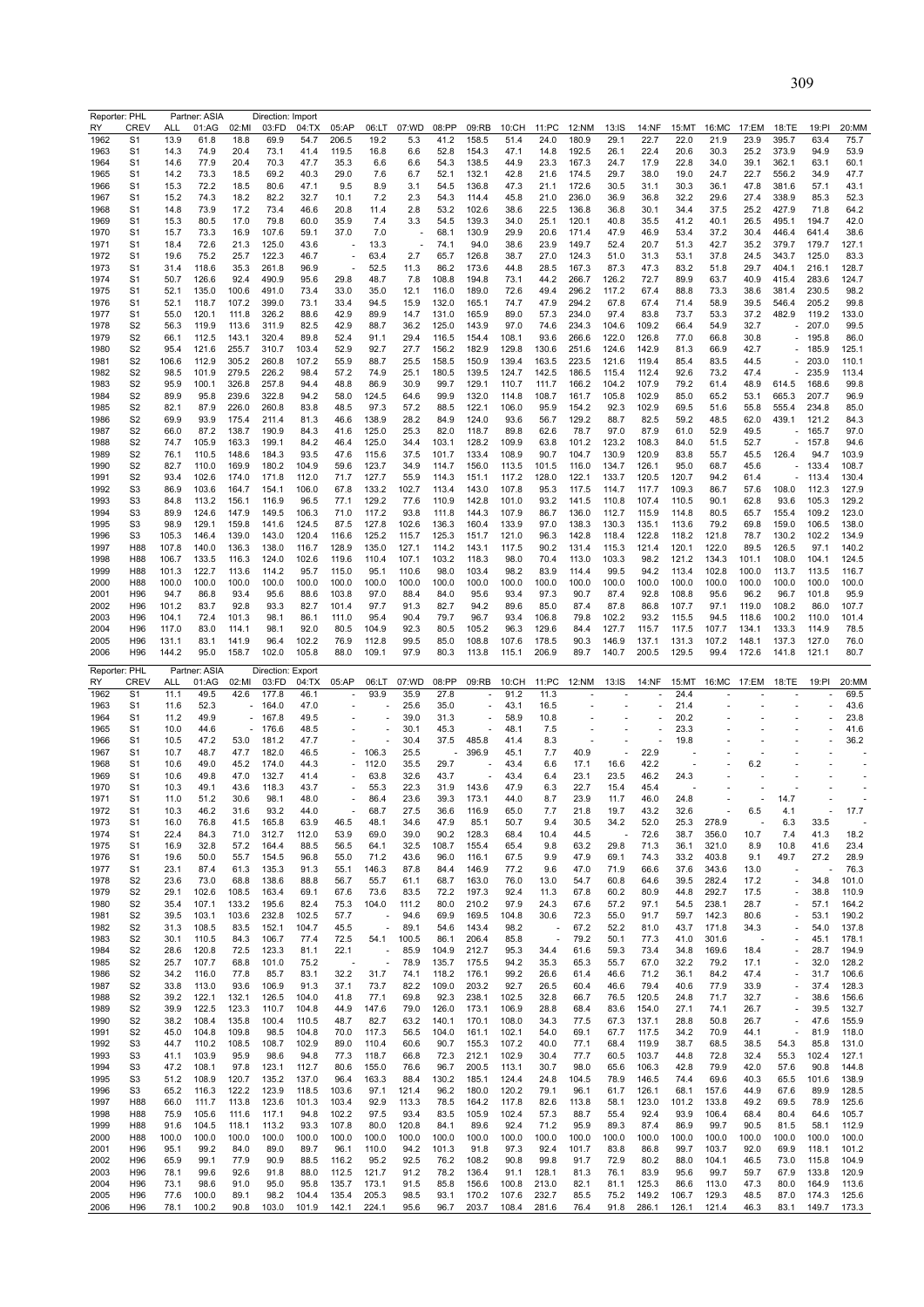| Reporter: PHL<br>RY | <b>CREV</b>                      | <b>ALL</b>     | Partner: US/CA<br>01:AG | 02:MI          | Direction: Import<br>03:FD | 04:TX          | 05:AP          | 06:LT                             | 07:WD          | 08:PP                    | 09:RB                              | 10:CH          | 11:PC                                                | 12:NM                    | $13:$ IS                 | 14:NF                    | 15:MT                    |                          | 16:MC 17:EM 18:TE        |                          | 19:PI          | 20:MM          |
|---------------------|----------------------------------|----------------|-------------------------|----------------|----------------------------|----------------|----------------|-----------------------------------|----------------|--------------------------|------------------------------------|----------------|------------------------------------------------------|--------------------------|--------------------------|--------------------------|--------------------------|--------------------------|--------------------------|--------------------------|----------------|----------------|
| 1962                | S <sub>1</sub>                   | 14.6           | 50.1                    | 41.1           | 7.9                        | 33.6           | 20.5           | 10.2                              | 0.5            | 39.4                     | 53.3                               | 24.2           | 26.6                                                 | 10.1                     | 76.1                     | 24.6                     | 19.0                     | 32.3                     | 18.1                     | 349.8                    | 46.5           | 37.6           |
| 1963                | S <sub>1</sub>                   | 15.9           | 53.9                    | 66.5           | 9.1                        | 31.1           | 18.4           | 10.3                              | 0.6            | 46.9                     | 63.5                               | 26.9           | 37.1                                                 | 9.9                      | 73.2                     | 23.7                     | 19.5                     | 33.9                     | 19.9                     | 377.0                    | 55.0           | 43.7           |
| 1964                | S <sub>1</sub>                   | 16.2           | 56.1                    | 63.8           | 9.1                        | 32.4           | 18.0           | 9.9                               | 0.4            | 48.3                     | 71.4                               | 25.1           | 36.5                                                 | 9.6                      | 62.8                     | 25.1                     | 25.1                     | 36.0                     | 17.8                     | 414.5                    | 36.2           | 36.3           |
| 1965                | S <sub>1</sub>                   | 15.5           | 56.7                    | 59.2           | 9.8                        | 33.6           | 17.7           | 7.3                               | 0.7            | 46.7                     | 44.1                               | 27.0           | 31.0                                                 | 11.5                     | 65.3                     | 26.5                     | 15.2                     | 40.4                     | 22.5                     | 131.5                    | 30.7           | 39.5           |
| 1966                | S <sub>1</sub>                   | 14.9           | 55.3                    | 43.6           | 13.5                       | 41.9           | 27.8           | 8.6                               | 2.1            | 45.5                     | 51.3                               | 26.8           | 27.8                                                 | 10.6                     | 60.1                     | 27.2                     | 13.9                     | 30.6                     | 24.0                     | 89.4                     | 63.7           | 37.6           |
| 1967<br>1968        | S <sub>1</sub><br>S <sub>1</sub> | 17.7<br>21.1   | 56.7<br>55.7            | 54.1<br>52.4   | 10.0<br>13.6               | 42.7<br>44.3   | 44.7<br>37.0   | 14.1<br>21.4                      | 2.0<br>5.6     | 46.7<br>44.2             | 54.2<br>53.6                       | 28.8<br>27.2   | 26.5<br>25.9                                         | 15.2<br>15.8             | 66.5<br>62.4             | 28.9<br>27.9             | 13.3<br>22.1             | 35.8<br>36.8             | 28.5<br>29.4             | 167.1<br>325.4           | 84.3<br>71.1   | 50.7<br>54.1   |
| 1969                | S <sub>1</sub>                   | 22.9           | 57.7                    | 53.7           | 14.4                       | 48.3           | 35.4           | 15.9                              | 4.3            | 46.7                     | 43.8                               | 27.4           | 28.0                                                 | 15.6                     | 61.2                     | 29.2                     | 17.6                     | 45.5                     | 29.2                     | 356.9                    | 95.3           | 60.0           |
| 1970                | S <sub>1</sub>                   | 20.9           | 55.1                    | 56.8           | 15.2                       | 38.8           | 36.4           | 21.5                              | 5.5            | 48.1                     | 41.6                               | 26.9           | 28.6                                                 | 20.4                     | 40.1                     | 30.4                     | 20.7                     | 42.5                     | 26.9                     | 205.7                    | 62.9           | 34.9           |
| 1971                | S <sub>1</sub>                   | 22.8           | 50.7                    | 67.0           | 15.4                       | 35.0           | 29.2           | 10.9                              | 12.0           | 46.9                     | 58.8                               | 26.2           | 30.7                                                 | 17.4                     | 43.2                     | 28.6                     | 21.7                     | 42.7                     | 31.7                     | 345.9                    | 64.5           | 16.3           |
| 1972                | S <sub>1</sub>                   | 23.8           | 51.0                    | 65.9           | 17.2                       | 37.6           | 34.5           | 19.9                              | 28.0           | 49.8                     | 61.7                               | 31.5           | 34.0                                                 | 19.9                     | 44.6                     | 28.0                     | 26.0                     | 35.4                     | 30.0                     | 430.2                    | 99.7           | 15.9           |
| 1973                | S <sub>1</sub>                   | 29.9           | 76.8                    | 78.6           | 22.6                       | 56.2           | 81.7           | 13.9                              | 37.1           | 60.8                     | 74.5                               | 42.1           | 30.7                                                 | 30.2                     | 57.7                     | 38.0                     | 32.1                     | 42.2                     | 37.7                     | 348.0                    | 86.8           | 31.3           |
| 1974                | S <sub>1</sub>                   | 39.9           | 122.9                   | 158.3          | 27.3                       | 69.4           | 88.6           | 21.2                              | 35.9           | 83.2                     | 91.4                               | 55.0           | 52.5                                                 | 29.0                     | 70.4                     | 52.0                     | 38.6                     | 45.7                     | 48.2                     | 501.8                    | 84.9           | 28.1           |
| 1975                | S <sub>1</sub>                   | 43.3           | 125.3                   | 209.2          | 30.8                       | 76.0           | 61.6           | 22.4                              | 39.2           | 84.9                     | 80.5                               | 60.2           | 75.4                                                 | 36.8                     | 87.2                     | 49.7                     | 49.6                     | 51.0                     | 50.4                     | 494.7                    | 98.7           | 37.4           |
| 1976<br>1977        | S <sub>1</sub><br>S <sub>1</sub> | 50.6<br>49.6   | 113.6<br>97.5           | 145.3<br>151.5 | 39.0<br>41.5               | 75.8<br>74.3   | 69.8<br>30.1   | 26.8<br>19.1                      | 53.7<br>83.5   | 85.7<br>79.1             | 86.4<br>104.1                      | 63.7<br>57.9   | 66.2<br>77.0                                         | 39.5<br>35.5             | 86.9<br>76.7             | 52.5<br>60.9             | 44.4<br>45.8             | 50.9<br>59.5             | 59.1                     | 61.2 1124.8<br>646.4     | 105.0<br>197.8 | 36.0<br>40.5   |
| 1978                | S <sub>2</sub>                   | 48.0           | 99.4                    | 162.4          | 44.8                       | 72.0           | 71.8           | 17.3                              | 59.6           | 76.6                     | 91.7                               | 57.5           | 81.2                                                 | 34.6                     | 94.9                     | 60.0                     | 61.3                     | 49.8                     | 48.8                     |                          | 176.5          | 31.4           |
| 1979                | S <sub>2</sub>                   | 61.2           | 115.5                   | 180.3          | 46.7                       | 70.9           | 73.9           | 23.1                              | 102.7          | 90.9                     | 95.8                               | 65.5           | 115.7                                                | 38.6                     | 79.4                     | 68.7                     | 61.8                     | 66.9                     | 76.1                     | 1111.6                   | 205.1          | 72.0           |
| 1980                | S <sub>2</sub>                   | 70.0           | 143.5                   | 190.0          | 46.5                       | 91.0           | 89.4           | 35.9                              | 90.3           | 108.1                    | 105.5                              | 82.0           | 170.5                                                | 42.1                     | 99.3                     | 80.6                     | 65.2                     | 83.0                     | 105.0                    | 615.5                    | 128.2          | 55.5           |
| 1981                | S <sub>2</sub>                   | 68.3           | 133.5                   | 204.7          | 54.9                       | 120.0          |                | 30.3                              |                | 104.4                    | 112.4                              | 90.0           |                                                      | 86.4                     | 78.1                     | 93.6                     | 56.4                     | 77.0                     | 60.1                     |                          |                | 87.0           |
| 1982                | S <sub>2</sub>                   | 64.1           | 113.5                   | 213.1          | 56.5                       | 137.9          | 82.5           | 22.0                              | 63.5           | 96.5                     | 123.3                              | 82.2           | 169.4                                                | 83.3                     | 74.2                     | 81.1                     | 86.0                     | 60.6                     | 57.1                     | 763.3                    | 101.6          | 97.1           |
| 1983                | S <sub>2</sub>                   | 65.4           | 109.0                   | 179.8          | 58.3                       | 142.4          | 107.3          | 35.7                              | 77.8           | 83.9                     | 105.6                              | 82.6           | 161.8                                                | 93.4                     | 72.3                     | 87.2                     | 76.6                     | 65.7                     | 80.3                     | 432.6                    | 75.3           | 110.4          |
| 1984<br>1985        | S <sub>2</sub><br>S <sub>2</sub> | 71.2<br>67.7   | 115.9<br>103.3          | 194.5<br>176.3 | 64.2<br>64.4               | 137.2<br>145.2 | 159.3<br>125.7 | 56.8<br>112.2                     | 78.7<br>75.3   | 92.4<br>79.6             | 109.2<br>109.8                     | 83.0<br>86.3   | 135.0<br>138.3                                       | 91.8<br>73.6             | 70.4<br>61.6             | 100.2<br>91.3            | 88.0<br>69.4             | 65.9<br>55.2             | 84.9<br>92.7             | 764.4<br>422.0           | 123.0<br>69.4  | 101.8<br>79.8  |
| 1986                | S <sub>2</sub>                   | 66.7           | 95.2                    | 166.3          | 58.4                       | 135.5          | 165.0          | 134.1                             | 102.0          | 75.8                     | 90.9                               | 76.8           | 138.2                                                | 64.9                     | 50.3                     | 79.6                     | 82.6                     | 70.0                     | 94.9                     | 294.7                    | 71.9           | 86.4           |
| 1987                | S <sub>2</sub>                   | 61.0           | 81.8                    | 116.4          | 49.8                       | 110.7          | 145.8          | 104.1                             | 77.3           | 78.7                     | 84.5                               | 78.6           | 99.2                                                 | 53.7                     | 47.8                     | 78.0                     | 64.9                     | 50.0                     | 91.6                     |                          | 86.7           | 64.5           |
| 1988                | S <sub>2</sub>                   | 68.2           | 101.7                   | 140.8          | 62.8                       | 101.2          | 185.2          | 235.2                             | 112.3          | 92.9                     | 94.1                               | 94.9           | 112.1                                                | 57.0                     | 60.9                     | 93.9                     | 73.8                     | 55.5                     | 75.0                     |                          | 75.1           | 42.8           |
| 1989                | S <sub>2</sub>                   | 73.8           | 122.4                   | 136.4          | 83.9                       | 100.9          | 99.7           | 182.0                             | 97.2           | 103.5                    | 81.4                               | 92.2           | 104.3                                                | 63.4                     | 75.1                     | 114.7                    | 89.0                     | 59.4                     | 72.5                     | 190.5                    | 84.7           | 43.7           |
| 1990                | S <sub>2</sub>                   | 74.4           | 112.7                   | 111.7          | 91.6                       | 96.7           | 203.2          | 178.1                             | 99.2           | 102.0                    | 87.5                               | 91.7           | 136.1                                                | 65.4                     | 72.4                     | 109.6                    | 73.9                     | 70.3                     | 71.4                     | $\overline{\phantom{a}}$ | 87.0           | 48.0           |
| 1991                | S <sub>2</sub>                   | 66.5           | 107.1                   | 102.8          | 88.7                       | 118.3          | 163.3          | 185.3                             | 78.2           | 108.2                    | 86.9                               | 92.4           | 144.1                                                | 71.2                     | 61.1                     | 102.4                    | 77.7                     | 57.6                     | 51.9                     |                          |                | 52.9           |
| 1992                | S <sub>3</sub>                   | 69.3           | 103.2<br>109.0          | 89.2           | 98.7                       | 105.4          | 116.3<br>154.3 | 250.2<br>249.8                    | 96.5<br>80.2   | 94.4                     | 98.3                               | 88.1           | 148.7                                                | 69.5                     | 58.0<br>53.8             | 87.5                     | 52.7<br>58.9             | 65.8                     | 59.5                     | 182.1<br>323.9           | 97.8           | 46.8<br>79.5   |
| 1993<br>1994        | S <sub>3</sub><br>S <sub>3</sub> | 83.5<br>87.4   | 110.3                   | 74.4<br>100.9  | 94.6<br>121.1              | 115.2<br>145.3 | 118.4          | 234.3                             | 74.8           | 95.2<br>89.5             | 107.8<br>137.2                     | 92.2<br>100.9  | 141.5<br>122.5                                       | 81.3<br>90.7             | 58.0                     | 80.9<br>83.5             | 74.8                     | 83.1<br>71.8             | 71.8<br>93.6             | 215.2                    | 138.8<br>121.5 | 83.1           |
| 1995                | S <sub>3</sub>                   | 100.5          | 123.2                   | 111.6          | 117.1                      | 151.4          | 144.2          | 240.8                             | 79.3           | 128.4                    | 123.0                              | 112.3          | 116.3                                                | 105.5                    | 69.7                     | 105.6                    | 84.6                     | 87.4                     | 109.3                    | 202.4                    | 140.4          | 87.7           |
| 1996                | S3                               | 94.6           | 143.2                   | 106.1          | 105.9                      | 146.9          | 118.0          | 142.5                             | 121.7          | 108.0                    | 129.7                              | 113.3          | 150.0                                                | 123.7                    | 80.5                     | 89.2                     | 89.2                     | 89.7                     | 93.0                     | 161.9                    | 103.7          | 109.5          |
| 1997                | H88                              | 85.0           | 127.4                   | 102.3          | 109.7                      | 127.0          | 76.4           | 162.3                             | 116.8          | 97.6                     | 107.7                              | 110.3          | 106.3                                                | 102.0                    | 102.8                    | 97.9                     | 97.0                     | 100.1                    | 79.0                     | 116.9                    | 104.8          | 132.6          |
| 1998                | H88                              | 83.0           | 119.7                   | 96.0           | 105.9                      | 128.8          | 66.4           | 140.9                             | 115.5          | 93.9                     | 102.9                              | 121.4          | 218.0                                                | 111.7                    | 76.8                     | 92.7                     | 118.2                    | 118.1                    | 71.7                     | 105.8                    | 122.3          | 129.1          |
| 1999                | H88                              | 111.0          | 121.7                   | 106.1          | 94.5                       | 111.3          | 83.8           | 100.1                             | 134.2          | 88.4                     | 102.0                              | 104.0          | 193.7                                                | 117.9                    | 101.0                    | 91.0                     | 120.0                    | 108.4                    | 114.3                    | 84.2                     | 100.6          | 113.0          |
| 2000<br>2001        | H88<br>H <sub>96</sub>           | 100.0<br>113.5 | 100.0<br>108.9          | 100.0<br>115.2 | 100.0<br>90.8              | 100.0<br>95.9  | 100.0<br>88.6  | 100.0<br>126.4                    | 100.0<br>77.6  | 100.0<br>84.7            | 100.0<br>96.6                      | 100.0<br>96.4  | 100.0<br>124.0                                       | 100.0<br>104.7           | 100.0<br>94.0            | 100.0<br>95.3            | 100.0<br>108.1           | 100.0<br>100.1           | 100.0<br>122.8           | 100.0<br>113.5           | 100.0<br>104.5 | 100.0<br>107.9 |
| 2002                | H <sub>96</sub>                  | 150.0          | 118.0                   | 109.3          | 80.8                       | 97.9           | 101.3          | 140.7                             | 70.0           | 78.8                     | 96.6                               | 98.8           | 32.2                                                 | 118.9                    | 76.4                     | 88.8                     | 127.4                    | 102.9                    | 183.7                    | 115.8                    | 67.2           | 127.4          |
| 2003                | H <sub>96</sub>                  | 178.2          | 118.8                   | 113.9          | 80.3                       | 105.1          | 108.1          | 130.6                             | 94.6           | 81.4                     | 95.2                               | 98.3           | 40.3                                                 | 86.8                     | 82.4                     | 82.4                     | 113.7                    | 109.7                    | 227.2                    | 120.2                    | 101.0          | 100.1          |
| 2004                | H <sub>96</sub>                  | 158.9          | 129.3                   | 114.1          | 82.5                       | 125.6          | 111.5          | 124.1                             | 117.5          | 87.6                     | 103.2                              | 95.9           | 77.9                                                 | 104.9                    | 99.5                     | 96.9                     | 98.6                     | 129.7                    | 185.8                    | 146.8                    | 106.2          | 85.4           |
| 2005                | H <sub>96</sub>                  | 214.9          | 123.6                   | 120.3          | 83.7                       | 101.3          | 91.9           | 132.7                             | 119.9          | 89.3                     | 114.4                              | 107.4          | 112.7                                                | 104.1                    | 141.0                    | 120.1                    | 120.4                    | 119.5                    | 271.8                    | 137.1                    | 106.7          | 88.0           |
|                     | H <sub>96</sub>                  | 188.4          | 127.1                   |                | 83.5                       | 110.1          | 96.8           | 130.3                             | 123.8          | 93.6                     | 121.7                              | 116.8          | 59.7                                                 | 98.1                     | 132.3                    | 152.1                    | 103.2                    | 111.6                    | 224.8                    | 141.8                    | 111.7          | 88.2           |
| 2006                |                                  |                |                         | 126.9          |                            |                |                |                                   |                |                          |                                    |                |                                                      |                          |                          |                          |                          |                          |                          |                          |                |                |
| Reporter: PHL       |                                  |                | Partner: US/CA          |                | Direction: Export          |                |                |                                   |                |                          |                                    |                |                                                      |                          |                          |                          |                          |                          |                          |                          |                |                |
| RY                  | <b>CREV</b>                      | ALL            | 01:AG                   | 02:MI          | 03:FD                      | 04:TX          | 05:AP          | 06:LT                             | 07:WD          | 08:PP                    | 09:RB                              | 10:CH          | 11:PC                                                | 12:NM                    | $13:$ IS                 | 14:NF 15:MT              |                          |                          | 16:MC 17:EM 18:TE        |                          | 19:PI          | 20:MM          |
| 1962                | S <sub>1</sub>                   | 12.2           | 36.5                    | 44.3           | 56.7                       | 93.6           | 2.5            | 4.2                               | 20.8           | 67.7                     | 152.2                              | 79.1           | 51.2                                                 |                          | $\overline{\phantom{a}}$ | $\overline{\phantom{a}}$ | 5.0                      | $\overline{\phantom{a}}$ | $\overline{\phantom{a}}$ | 330.2                    | 26.1           | 18.3           |
| 1963                | S1                               | 13.5           | 39.8                    | 46.7           | 63.6                       | 80.2           | 3.5            | 9.2                               | 21.2           | 197.0                    | $\overline{\phantom{a}}$           | 166.8          | 46.7                                                 | ä,                       |                          |                          |                          | ä,                       | $\sim$                   | 238.7                    |                | 32.5           |
| 1964                | S1                               | 13.4           | 42.3                    | 34.1           | 63.1                       | 85.8           | 4.2            | 5.6                               | 20.8           | 125.5                    | $\overline{\phantom{a}}$<br>$\sim$ | 200.2          | 45.3                                                 | $\overline{\phantom{a}}$ |                          | ÷,                       | 4.4                      | $\overline{\phantom{a}}$ |                          |                          |                | 30.2           |
| 1965<br>1966        | S <sub>1</sub><br>S1             | 13.7<br>12.9   | 45.9<br>39.4            | 44.7<br>44.8   | 61.9<br>60.1               | 93.7<br>87.4   | 4.5<br>6.4     | 9.4<br>13.9                       | 21.2<br>19.5   | 117.2<br>52.3            | $\overline{\phantom{a}}$           | 454.3<br>329.9 | 35.9<br>31.5                                         | $\overline{\phantom{a}}$ | $\sim$                   | $-2509.6$<br>568.5       | 7.3                      | $\overline{\phantom{a}}$ |                          | $-122.7$                 | 26.2           | 37.7<br>22.5   |
| 1967                | S <sub>1</sub>                   | 13.4           | 40.4                    | 43.5           | 64.5                       | 65.0           | 3.1            | 13.3                              | 19.5           |                          | 52.4                               | 344.5          | 29.5                                                 |                          | $\overline{\phantom{a}}$ |                          | 21.4                     | $\overline{\phantom{a}}$ |                          |                          |                | 19.3           |
| 1968                | S <sub>1</sub>                   | 14.7           | 49.4                    | 42.2           | 68.5                       | 66.4           | 5.9            | 21.9                              | 21.1           | $\overline{\phantom{a}}$ |                                    | 225.8          | 27.9                                                 |                          |                          |                          |                          |                          |                          | 151.8                    |                | 16.1           |
| 1969                | S <sub>1</sub>                   | 14.1           | 41.8                    | 52.4           | 65.7                       | 64.5           | 8.0            | 15.6                              | 22.0           |                          |                                    | 242.9          |                                                      |                          |                          |                          |                          | $\overline{\phantom{a}}$ |                          | - 111.8                  |                | 17.6           |
| 1970                | S <sub>1</sub>                   | 14.7           | 43.9                    | 58.5           | 68.6                       | 67.5           | 5.2            | 18.9                              | 22.3           | 55.9                     | $\overline{\phantom{a}}$           | 200.7          | $\overline{\phantom{a}}$                             | $\overline{\phantom{a}}$ | 396.6                    | $\overline{\phantom{a}}$ | $\overline{\phantom{a}}$ | $\overline{\phantom{a}}$ |                          |                          |                | 14.6           |
| 1971                | S <sub>1</sub>                   | 14.4           | 44.4                    | 51.1           | 67.9                       | 84.1           | 5.2            | 19.3                              | 18.9           | 33.6                     |                                    | 57.5 115.1     |                                                      | $-48.8$                  | 381.7                    | $\overline{\phantom{a}}$ |                          | $\sim$                   |                          |                          |                |                |
| 1972<br>1973        | S <sub>1</sub><br>S <sub>1</sub> | 13.6<br>19.0   | 31.7<br>66.6            | 52.1<br>77.3   | 66.4<br>84.2               | 89.0<br>98.1   | 6.7<br>5.9     | 29.7<br>26.8                      | 18.1<br>21.9   | 35.5<br>53.9             | 58.4<br>108.0                      | 124.7<br>215.0 | 60.6                                                 | 46.7<br>35.6             |                          |                          |                          | 37.6<br>151.0            |                          |                          |                | 7.5<br>21.5    |
| 1974                | S1                               | 40.4           | 143.3                   | 114.4          | 193.8                      | 129.4          | 7.9            | 29.1                              | 28.8           | 86.2                     | 156.1                              | 343.2          | 193.8                                                | 35.4                     | ÷,                       | 556.9                    | 21.7                     | 161.3                    | 15.8                     | 89.7                     | 34.3           | 26.0           |
| 1975                | S <sub>1</sub>                   | 30.2           | 70.2                    | 75.6           | 134.2                      | 118.4          | 8.0            | 30.0                              | 28.8           | 114.8                    | 88.9                               | 269.4          | 225.1                                                | 86.4                     | 377.0                    | 370.2                    | 23.7                     | 205.1                    | 20.2                     | 74.6                     | 135.6          | 30.2           |
| 1976                | S1                               | 27.4           | 71.8                    | 88.2           | 108.4                      | 109.4          | 9.7            | 34.3                              | 35.0           | 102.6                    | 89.1                               | 164.4          | 231.4                                                | 51.0                     | $\overline{\phantom{a}}$ | 376.8                    | 21.0                     | 265.3                    | 19.9                     | 177.7                    |                | 34.0           |
| 1977                | S1                               | 28.8           | 116.3                   | 88.8           | 111.1                      | 111.1          | 12.9           |                                   | 35.3           | 319.5                    | 101.0                              | 167.1          |                                                      | 52.5                     | ä,                       | 357.5                    | 27.7                     | 310.5                    | 43.7                     |                          |                | 25.6           |
| 1978                | S2                               | 28.8<br>39.0   | 112.1<br>153.8          | 106.4<br>132.2 | 109.9                      | 110.4          | 9.7            | 32.1                              | 37.8           | 452.3                    | 95.5                               | 160.5          | ä,<br>ä,                                             | 52.0                     | 385.8                    | 330.2                    | 31.7                     | 248.1                    |                          |                          |                | 32.8           |
| 1979<br>1980        | S <sub>2</sub><br>S <sub>2</sub> | 41.8           | 158.8                   | 166.9          | 149.8<br>139.9             | 115.3<br>140.3 | 14.0<br>11.3   | 67.2<br>133.7                     | 44.5<br>51.8   | 280.6<br>354.7           | 121.0<br>124.4                     | 197.9<br>211.6 | $\overline{\phantom{a}}$                             | 53.3<br>66.0             | 449.2<br>452.7           | 417.7<br>459.0           | 34.3<br>35.6             | 420.7<br>433.9           |                          |                          |                | 43.2<br>58.4   |
| 1981                | S2                               | 42.3           | 141.9                   | 181.0          | 141.2                      | 144.7          | 12.8           |                                   | 50.0           | ۰                        | 206.3                              | 222.3          |                                                      | 75.1                     |                          |                          |                          |                          |                          |                          |                | 62.8           |
| 1982                | S <sub>2</sub>                   | 40.4           | 147.0                   | 161.1          | 127.8                      | 144.0          | 13.1           | $\overline{\phantom{a}}$          | 51.1           | $\overline{\phantom{a}}$ | ÷,                                 | 198.3          | ä,                                                   | 86.3                     | 404.0                    | 344.7                    | 40.1                     | 371.6                    |                          | ä,                       | 312.6          | 60.8           |
| 1983                | S <sub>2</sub>                   | 38.2           | 163.1                   | 154.6          | 118.4                      | 133.9          | 12.6           | $\overline{\phantom{a}}$          | 49.8           | 246.2                    | ä,                                 | 136.1          | ä,                                                   | 97.2                     | 359.3                    | 387.7                    | 33.2                     | 371.5                    | 35.9                     | ä,                       | 177.7          | 56.1           |
| 1984                | S <sub>2</sub>                   | 41.9           | 207.8                   | 116.6          | 157.2                      | 125.9          | 10.9           | $\overline{\phantom{a}}$          | 48.9           | 301.3                    | 166.1                              | 136.3          | 212.5                                                | 98.2                     | 442.9                    | 347.2                    | 33.0                     | 279.0                    | 29.0                     |                          | 86.1           | 52.2           |
| 1985                | S <sub>2</sub>                   | 35.3           | 188.3                   | 103.0          | 118.3                      | 118.1          | 11.6           | $\overline{\phantom{a}}$          | 52.7           | 262.8                    | 132.5                              | 105.6          |                                                      | 88.4                     | 427.3                    | 382.3                    | 29.9                     | 88.8                     | 19.6                     |                          | 89.7           | 50.5           |
| 1986                | S <sub>2</sub>                   | 31.4           | 172.6                   | 124.1          | 83.7                       | 109.6          | 12.5           | 89.7                              | 54.7           | 251.8                    | 136.9                              | 87.6           | $\overline{\phantom{a}}$<br>$\overline{\phantom{a}}$ | 93.6                     | 455.6                    | 317.4                    | 36.2                     | 137.8<br>÷,              | 21.8                     |                          | $-124.3$       | 43.7<br>46.9   |
| 1987<br>1988        | S <sub>2</sub><br>S <sub>2</sub> | 34.3<br>47.0   | 151.8<br>159.0          | 123.4<br>119.9 | 102.7<br>122.6             | 111.5<br>114.1 | 12.3<br>14.7   | 134.1<br>$\overline{\phantom{a}}$ | 57.5<br>63.0   | 168.3<br>160.6           | 162.8<br>209.3                     | 76.1<br>97.8   | 146.8                                                | 101.7<br>96.1            | 450.6<br>519.0           | 322.5<br>144.3           | 35.9<br>36.7             | 127.4                    | 22.8<br>42.8             |                          | 133.1<br>163.0 | 80.1           |
| 1989                | S2                               | 48.1           | 142.9                   | 121.1          | 104.8                      | 127.1          | 14.6           | 146.6                             | 80.0           | 130.8                    | 162.6                              | 109.1          |                                                      | $-172.2$                 | 553.3                    | 103.3                    | 38.0                     |                          | 48.1                     |                          | 116.7          | 79.8           |
| 1990                | S <sub>2</sub>                   | 51.0           | 123.8                   | 137.2          | 98.1                       | 129.0          | 19.8           | 155.0                             | 80.1           | 76.1                     | 164.9                              | 107.9          |                                                      | $-192.4$                 | 607.5                    | 115.6                    | 44.6                     | 117.2                    | 52.2                     | ÷,                       | 141.3          | 82.0           |
| 1991                | S <sub>2</sub>                   | 55.6           | 122.8                   | 135.1          | 94.6                       | 118.7          | 30.9           | 104.3                             | 81.6           | 89.5                     | 165.4                              | 96.6           | $\overline{\phantom{a}}$                             | 205.2                    | 822.2                    | 137.6                    | 56.9                     | 110.3                    | 51.6                     |                          | 135.5          | 81.4           |
| 1992                | S <sub>3</sub>                   | 59.2           | 139.0                   | 146.7          | 109.5                      | 111.9          | 35.3           | 97.5                              | 84.5           | 88.5                     | 160.6                              | 97.5           | 106.8                                                | 178.2                    | 911.8                    | 94.6                     | 65.7                     | 66.9                     | 54.6                     | 151.6                    | 115.3          | 79.4           |
| 1993                | S3                               | 59.2           | 128.3                   | 150.7          | 98.4                       | 116.2          | 33.5           | 96.9                              | 94.1           | 89.0                     | 166.2                              | 92.9           | 130.9                                                | 157.5                    | 973.6                    | 82.3                     | 70.4                     | 72.8                     | 57.2                     | 135.5                    | 118.1          | 84.1           |
| 1994<br>1995        | S <sub>3</sub><br>S <sub>3</sub> | 68.9<br>71.4   | 146.4<br>148.1          | 157.4<br>233.6 | 123.2<br>133.1             | 117.5<br>119.0 | 47.0<br>45.4   | 90.5<br>97.8                      | 102.5<br>107.4 | 95.7<br>96.2             | 191.1<br>183.4                     | 101.6<br>121.4 | 142.8                                                | $-156.3$<br>157.7        | 975.2<br>942.9           | 65.6<br>55.7             | 72.2<br>67.6             | 84.1<br>88.6             | 65.1<br>67.7             | 136.6<br>133.6           | 134.3<br>137.3 | 91.9<br>94.9   |
| 1996                | S3                               | 87.2           | 124.9                   | 152.1          | 130.2                      | 106.2          | 94.6           | 114.9                             | 123.6          | 117.6                    | 171.5                              | 120.0          | $\overline{\phantom{a}}$                             | 139.4                    | 527.3                    | 195.7                    | 88.9                     | 102.0                    | 74.2                     | 117.6                    | 124.7          | 96.2           |
| 1997                | H88                              | 91.9           | 117.0                   | 159.1          | 124.4                      | 108.3          | 97.7           | 116.9                             | 115.6          | 114.6                    | 164.1                              | 125.9          | 135.2                                                | 135.5                    | 527.2                    | 126.2                    | 84.5                     | 106.7                    | 81.6                     | 130.0                    | 128.8          | 99.3           |
| 1998                | H88                              | 97.8           | 108.0                   | 158.3          | 120.4                      | 97.9           | 96.0           | 103.9                             | 113.2          | 102.0                    | 167.4                              | 122.1          | 95.4                                                 | 124.8                    | 267.5                    | 91.8                     | 86.7                     | 101.8                    | 96.1                     | 91.9                     | 114.2          | 91.3           |
| 1999                | H88                              | 99.8           | 117.6                   | 152.3          | 123.9                      | 97.5           | 95.2           | 100.4                             | 108.1          | 98.3                     | 145.1                              | 99.7           | 90.3                                                 | 107.5                    | 239.5                    | 74.3                     | 86.1                     | 84.6                     | 103.9                    | 90.0                     | 141.5          | 95.3           |
| 2000                | H88                              | 100.0          | 100.0                   | 100.0          | 100.0                      | 100.0          | 100.0          | 100.0                             | 100.0          | 100.0                    | 100.0                              | 100.0          | 100.0                                                | 100.0                    | 100.0                    | 100.0                    | 100.0                    | 100.0                    | 100.0                    | 100.0                    | 100.0          | 100.0          |
| 2001                | H <sub>96</sub>                  | 94.5           | 82.8                    | 92.8           | 88.8                       | 92.6           | 95.5           | 93.9                              | 104.3          | 93.8                     | 103.3                              | 100.6          | 89.5                                                 | 102.6                    |                          | 77.8                     | 105.8                    | 93.7                     | 93.8                     | 112.5                    | 105.2          | 92.9           |
| 2002<br>2003        | H <sub>96</sub><br>H96           | 80.6<br>85.5   | 88.3<br>92.5            | 87.6<br>156.1  | 93.2<br>99.3               | 91.2<br>93.3   | 113.7<br>108.5 | 109.1<br>118.3                    | 106.4<br>96.3  | 91.2<br>87.1             | 110.7<br>103.9                     | 91.6<br>93.0   | 88.1<br>104.0                                        | 118.9<br>95.4            | 72.3<br>205.4            | 129.8<br>153.2           | 105.9<br>92.2            | 90.0<br>89.5             | 50.3<br>57.4             | 98.9<br>119.6            | 103.4<br>132.5 | 75.2<br>80.1   |
| 2004                | H96                              | 101.6          | 90.8                    | 114.6          | 108.7                      | 90.3           | 142.8          | 207.7                             | 116.1          | 96.4                     | 103.9                              | 103.5          | 128.7                                                | 90.9                     | 829.3                    | 233.7                    | 88.0                     | 100.9                    | 66.4                     | 106.4                    | 185.0          | 88.5           |
| 2005<br>2006        | H <sub>96</sub><br>H96           | 105.4<br>110.0 | 93.7<br>95.2            | 131.4<br>142.8 | 107.5<br>110.5             | 85.3<br>93.8   | 143.6<br>144.7 | 196.1<br>195.2                    | 119.2<br>118.3 | 100.2<br>90.8            | 105.6<br>105.3                     | 113.8<br>115.4 | 161.3<br>224.6                                       | 94.1<br>76.4             | 2183.3<br>853.1          | 184.7<br>292.6           | 100.0<br>96.5            | 89.1<br>90.6             | 76.9<br>87.4             | 111.6<br>107.1           | 183.5<br>191.9 | 113.4<br>119.6 |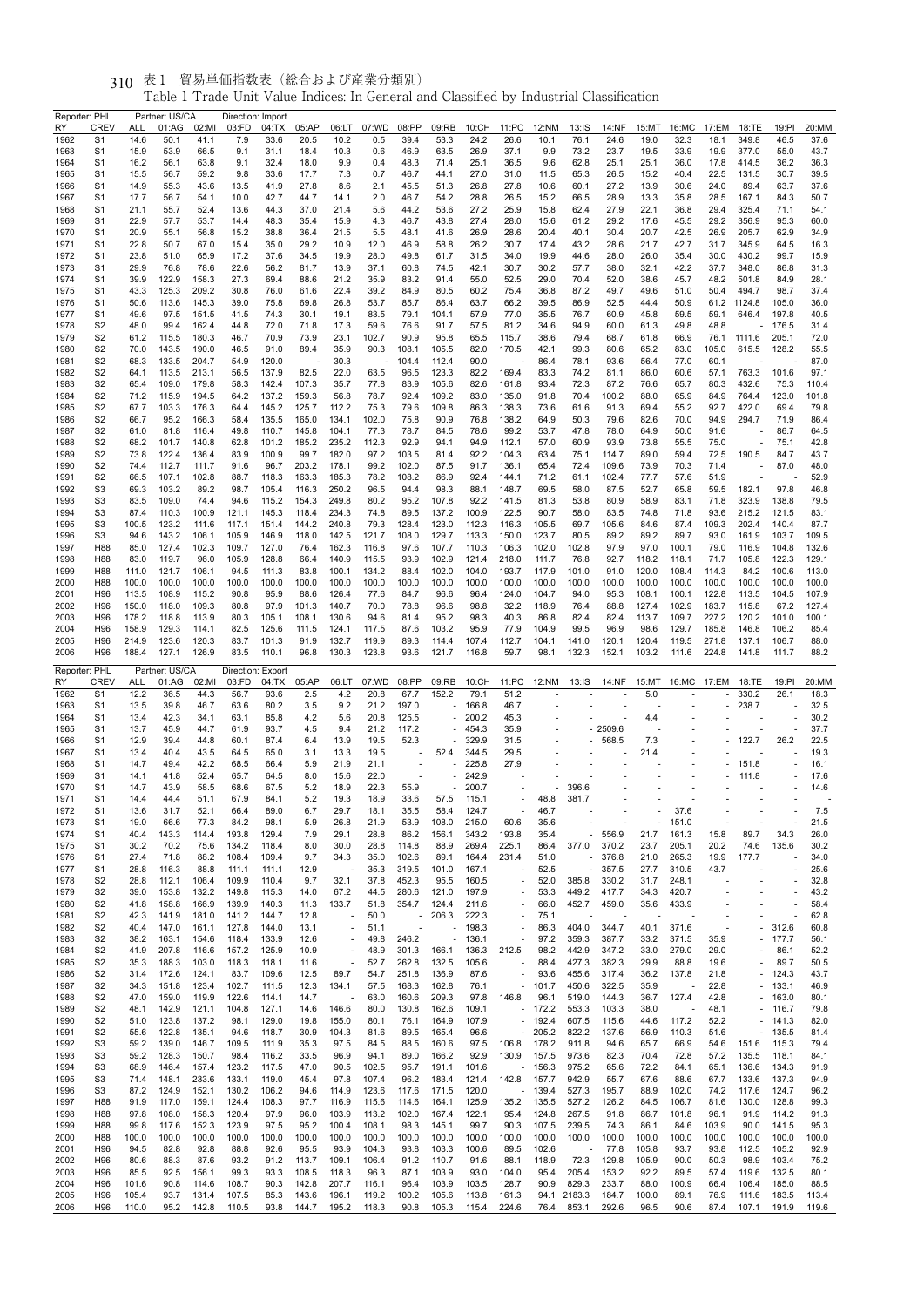|              | Reporter: SGP                    |               | Partner: World |                | Direction: Import |                |                |               |                |                |                |                |                |               |                  |                |                |                |               |                |                |                |
|--------------|----------------------------------|---------------|----------------|----------------|-------------------|----------------|----------------|---------------|----------------|----------------|----------------|----------------|----------------|---------------|------------------|----------------|----------------|----------------|---------------|----------------|----------------|----------------|
| RY           | CREV                             | <b>ALL</b>    | 01:AG          | 02:MI          | 03:FD             | 04:TX          | 05:AP          | 06:LT         | 07:WD          | 08:PP          | 09:RB          | 10:CH          | 11:PC          | 12:NM         | $13:$ IS         | 14:NF          | 15:MT          | 16:MC          | 17:EM         | 18:TE          | 19:PI          | 20:MM          |
| 1962<br>1963 | S <sub>1</sub><br>S1             | 18.3<br>18.4  | 30.2<br>30.7   | 6.1<br>5.7     | 24.3<br>23.6      | 48.0<br>51.6   | 13.7<br>14.9   | 11.5<br>10.8  | 65.7<br>66.0   | 30.3<br>29.0   | 97.6<br>96.9   | 33.0<br>32.7   | 4.0<br>3.9     | 28.7<br>29.6  | 31.6<br>30.2     | 41.2<br>36.3   | 17.5<br>17.6   | 243.0<br>254.6 | 23.3<br>34.3  | 6.0<br>5.8     | 60.2<br>56.2   | 74.7<br>74.5   |
| 1964         | S1                               | 19.4          | 36.8           | 5.6            | 25.5              | 55.7           | 19.4           | 11.3          | 63.0           | 29.4           | 102.1          | 33.2           | 3.6            | 30.2          | 31.6             | 49.6           | 17.4           | 248.7          | 35.6          | 5.9            | 61.3           | 76.1           |
| 1965         | S1                               | 19.5          | 36.9           | 5.6            | 24.6              | 54.4           | 14.1           | 11.9          | 64.2           | 29.2           | 101.2          | 34.5           | 3.9            | 28.3          | 32.9             | 51.1           | 16.2           | 290.4          | 36.1          | 6.0            | 61.1           | 78.6           |
| 1966         | S <sub>1</sub>                   | 19.2          | 37.9           | 5.8            | 24.8              | 50.8           | 15.4           | 11.4          | 59.8           | 28.7           | 97.2           | 35.9           | 3.4            | 25.4          | 32.5             | 57.1           | 19.0           | 273.2          | 39.3          | 6.4            | 60.5           | 48.2           |
| 1967         | S <sub>1</sub>                   | 17.6          | 37.6           | 5.8            | 25.3              | 52.1           | 14.6           | 11.7          | 59.5           | 29.6           | 47.1           | 35.4           | 3.4            | 22.8          | 31.6             | 55.6           | 17.1           |                | 34.9          | 6.4            |                | 37.2           |
| 1968         | S1                               | 16.9          | 36.3           | 5.7            | 24.0              | 48.3           | 15.7           | 13.2          | 59.4           | 28.9           | 42.0           | 33.8           | 3.5            | 26.3          | 30.6             | 54.5           | 16.9           |                | 31.2          | 6.1            |                | 35.9           |
| 1969         | S1                               | 17.9          | 36.6           | 5.7            | 26.5              | 50.1           | 20.6           | 13.9          | 55.1           | 29.2           | 55.4           | 33.7           | 3.5            | 26.6          | 31.7             | 53.3           | 16.4           | 296.4          | 36.6          | 6.1            | 33.0           | 32.7           |
| 1970         | S <sub>1</sub>                   | 18.2          | 37.5           | 5.5            | 27.7              | 50.0           | 39.5           | 14.5          | 58.4           | 31.7           | 47.5<br>45.6   | 34.3           | 3.2            | 27.8<br>30.4  | 36.9             | 59.9<br>50.0   | 21.6<br>21.8   | 267.2          | 40.0<br>43.7  | 6.6<br>7.9     | 36.2           | 36.7           |
| 1971<br>1972 | S <sub>1</sub><br>S1             | 18.9<br>20.9  | 40.2<br>44.2   | 6.4<br>6.8     | 26.7<br>30.2      | 49.4<br>57.0   | 32.3<br>33.0   | 15.9<br>16.0  | 53.8<br>78.5   | 32.4<br>35.4   | 38.9           | 33.6<br>36.4   | 3.7<br>3.8     | 33.5          | 34.8<br>37.7     | 54.4           | 22.6           |                | 57.0          | 8.7            |                | 34.8<br>33.8   |
| 1973         | S <sub>1</sub>                   | 27.1          | 64.5           | 9.2            | 40.2              | 76.1           | 47.4           | 25.3          | 64.9           | 43.0           | 68.7           | 46.7           | 4.9            | 42.8          | 50.7             | 69.0           | 31.8           | 280.2          | 62.7          | 12.7           | 38.4           | 35.5           |
| 1974         | S1                               | 43.3          | 78.1           | 30.8           | 56.1              | 91.8           | 62.2           | 28.0          | 54.0           | 67.4           | 80.3           | 72.1           | 14.7           | 67.6          | 80.0             | 98.9           | 40.9           | 234.4          | 78.2          | 10.9           | 42.8           | 37.7           |
| 1975         | S <sub>1</sub>                   | 44.9          | 75.2           | 35.7           | 56.9              | 75.9           | 59.3           | 25.4          | 54.1           | 65.9           | 67.8           | 87.8           | 17.6           | 60.8          | 91.3             | 79.6           | 42.9           | 214.7          | 80.0          | 9.6            | 53.5           | 36.0           |
| 1976         | S1                               | 43.7          | 78.5           | 37.9           | 51.9              | 77.9           | 62.9           | 29.2          | 61.6           | 59.4           | 87.7           | 74.1           | 17.0           | 57.6          | 73.4             | 81.3           | 43.8           | 177.0          | 66.5          | 11.4           | 47.0           | 31.2           |
| 1977         | S1                               | 47.7          | 95.4           | 40.2           | 60.9              | 76.4           | 71.7           | 39.2          | 64.7           | 62.6           | 97.6           | 78.2           | 18.3           | 62.1          | 79.6             | 86.4           | 49.2           | 159.8          | 56.7          | 19.6           | 49.3           | 51.3           |
| 1978         | S <sub>1</sub>                   | 51.4          | 97.1           | 42.5           | 66.1              | 90.3           | 79.2           | 48.2          | 75.1           | 64.1           | 115.5          | 84.2           | 18.6           | 73.6          | 88.7             | 89.3           | 57.8           | 167.1          | 60.4          | 20.0           | 59.1           | 45.5           |
| 1979<br>1980 | S <sub>1</sub><br>S <sub>2</sub> | 62.3<br>79.4  | 103.8<br>117.3 | 57.7<br>96.0   | 70.4<br>76.3      | 100.3<br>107.5 | 74.0<br>87.2   | 52.2<br>67.8  | 68.0<br>70.5   | 76.2<br>91.3   | 146.1<br>165.0 | 95.3<br>105.6  | 16.8<br>27.9   | 80.6<br>96.8  | 107.7<br>118.6   | 105.8<br>124.3 | 61.6<br>71.3   | 134.6<br>140.6 | 87.3<br>96.9  | 30.6<br>40.4   | 73.3<br>85.5   | 53.1<br>54.7   |
| 1981         | S <sub>2</sub>                   | 84.9          | 122.8          | 110.3          | 80.4              | 111.9          | 92.6           | 70.1          | 65.0           | 94.3           | 134.4          | 105.0          | 29.8           | 104.1         | 120.6            | 110.6          | 67.0           | 170.4          | 100.3         | 38.7           | 91.0           | 57.4           |
| 1982         | S <sub>2</sub>                   | 80.2          | 108.0          | 105.7          | 78.9              | 101.0          | 89.7           | 78.5          | 60.3           | 84.8           | 103.2          | 95.0           | 26.6           | 95.2          | 116.9            | 95.0           | 65.1           | 157.1          | 99.7          | 38.1           | 92.7           | 53.6           |
| 1983         | S <sub>2</sub>                   | 73.8          | 105.4          | 93.1           | 76.9              | 101.0          | 84.9           | 84.6          | 58.7           | 79.9           | 118.9          | 91.5           | 19.5           | 95.7          | 91.5             | 97.9           | 57.2           | 132.2          | 87.0          | 50.4           | 84.9           | 43.3           |
| 1984         | S <sub>2</sub>                   | 70.2          | 111.4          | 87.4           | 81.5              | 98.7           | 64.6           | 76.0          | 62.3           | 84.4           | 121.5          | 98.3           | 19.3           | 84.1          | 93.8             | 102.3          | 54.7           | 108.6          | 80.1          | 44.5           | 82.7           | 41.6           |
| 1985         | S <sub>2</sub>                   | 68.9          | 106.4          | 83.7           | 75.3              | 92.4           | 72.0           | 65.1          | 63.4           | 82.5           | 96.2           | 86.5           | 21.6           | 80.5          | 92.6             | 90.3           | 61.1           | 98.3           | 82.8          | 53.8           | 67.5           | 45.6           |
| 1986         | S <sub>2</sub>                   | 61.9          | 99.5           | 50.0           | 72.9              | 96.1           | 72.1           | 66.4          | 65.1           | 82.2           | 97.1           | 77.4           | 12.4           | 79.3          | 94.8             | 87.3           | 65.5           | 95.0           | 80.6          | 58.2           | 81.8           | 62.7           |
| 1987         | S <sub>2</sub>                   | 66.5          | 102.9          | 55.4           | 79.7              | 103.5          | 79.2           | 83.3          | 66.9           | 98.3           | 115.4          | 85.4           | 14.5           | 86.9          | 101.4            | 95.6           | 79.0           | 101.0          | 82.7          | 52.8           | 87.6           | 70.3           |
| 1988<br>1989 | S <sub>2</sub><br>S <sub>2</sub> | 72.9<br>83.7  | 111.3<br>104.4 | 50.7<br>62.4   | 85.6<br>90.0      | 111.6<br>107.9 | 84.9<br>85.5   | 96.2<br>116.1 | 72.5<br>62.6   | 111.4<br>96.2  | 136.3<br>113.7 | 97.2<br>94.6   | 11.7<br>50.4   | 90.3<br>89.9  | 124.3<br>131.1   | 131.2<br>142.6 | 114.0<br>100.7 | 114.4<br>105.4 | 87.6<br>87.6  | 74.5<br>61.6   | 92.9<br>103.3  | 85.4<br>80.0   |
| 1990         | H88                              | 87.1          | 104.2          | 79.5           | 85.4              | 110.9          | 80.3           | 122.6         | 86.6           | 106.3          | 106.2          | 104.0          | 61.4           | 85.5          | 126.8            | 127.3          | 94.5           | 96.8           | 91.7          | 59.4           | 100.2          | 77.7           |
| 1991         | H88                              | 95.7          | 107.0          | 72.6           | 94.7              | 118.5          | 84.2           | 124.1         | 102.4          | 109.9          | 110.8          | 103.0          | 61.0           | 102.1         | 127.7            | 125.0          | 110.0          | 125.4          | 103.3         | 64.8           | 110.3          | 90.1           |
| 1992         | H88                              | 94.6          | 106.9          | 67.6           | 100.0             | 122.5          | 92.1           | 121.8         | 111.5          | 103.9          | 112.1          | 119.1          | 52.9           | 100.5         | 117.6            | 118.9          | 113.0          | 112.3          | 103.3         | 66.9           | 112.1          | 99.0           |
| 1993         | H88                              | 91.1          | 103.1          | 60.5           | 101.6             | 115.3          | 96.8           | 117.2         | 113.1          | 95.1           | 111.0          | 113.5          | 48.8           | 87.7          | 112.3            | 103.5          | 104.5          | 112.8          | 97.2          | 77.4           | 96.1           | 86.1           |
| 1994         | H88                              | 90.6          | 109.6          | 56.9           | 101.6             | 113.8          | 105.6          | 119.2         | 121.2          | 94.6           | 114.8          | 117.7          | 47.1           | 92.5          | 111.8            | 117.6          | 103.1          | 113.6          | 90.6          | 87.6           | 106.4          | 83.3           |
| 1995         | H88                              | 98.5          | 125.0          | 62.7           | 110.5             | 120.3          | 128.0          | 131.7         | 131.2          | 132.2          | 157.2          | 117.7          | 44.8           | 104.5         | 132.3            | 133.3          | 111.3          | 112.3          | 101.7         | 93.6           | 124.2          | 105.1          |
| 1996         | H88                              | 99.5          | 127.3          | 71.0           | 107.6             | 115.9          | 133.9          | 128.9         | 119.8          | 118.6          | 157.3          | 109.8          | 47.3           | 111.3         | 124.3            | 119.2          | 115.7          | 118.5          | 96.7          | 109.4          | 123.0          | 107.8          |
| 1997         | H88                              | 101.2         | 123.7          | 70.9           | 106.2             | 112.4          | 128.3          | 120.9         | 124.0          | 104.6          | 136.0          | 109.3          | 48.7           | 106.5         | 117.9            | 114.3          | 110.5          | 121.0          | 102.3         | 100.3          | 144.7          | 112.6          |
| 1998<br>1999 | H96<br>H96                       | 95.1<br>87.2  | 108.4<br>101.1 | 48.2<br>57.7   | 102.0<br>101.4    | 102.7<br>95.5  | 114.4<br>102.7 | 110.7<br>96.2 | 92.6<br>100.0  | 96.4<br>90.9   | 107.7<br>101.8 | 102.3<br>96.7  | 50.0<br>63.0   | 95.9<br>95.6  | 110.1<br>92.9    | 94.6<br>89.8   | 104.8<br>100.9 | 118.0<br>102.8 | 97.6<br>82.3  | 112.8<br>104.6 | 117.0<br>105.7 | 108.9<br>94.5  |
| 2000         | H96                              | 100.0         | 100.0          | 100.0          | 100.0             | 100.0          | 100.0          | 100.0         | 100.0          | 100.0          | 100.0          | 100.0          | 100.0          | 100.0         | 100.0            | 100.0          | 100.0          | 100.0          | 100.0         | 100.0          | 100.0          | 100.0          |
| 2001         | H96                              | 93.0          | 93.4           | 87.1           | 96.7              | 90.5           | 93.9           | 98.8          | 96.8           | 95.0           | 101.9          | 96.9           | 97.8           | 102.0         | 89.8             | 91.6           | 95.3           | 88.9           | 91.1          | 100.8          | 99.8           | 115.8          |
| 2002         | H96                              | 82.6          | 91.6           | 85.1           | 98.4              | 89.2           | 88.5           | 96.0          | 95.4           | 84.3           | 107.9          | 87.8           | 105.5          | 101.6         | 87.3             | 82.1           | 86.5           | 61.7           | 80.3          | 102.3          | 95.8           | 99.3           |
| 2003         | H <sub>0</sub> 2                 | 77.7          | 105.9          | 80.7           | 98.6              | 112.4          | 88.6           | 85.8          | 115.8          | 86.4           | 123.9          | 92.0           | 122.2          | 93.7          | 96.2             | 92.4           | 75.1           | 59.5           | 66.4          | 81.9           | 93.8           | 92.3           |
| 2004         | H <sub>0</sub> 2                 | 76.4          | 110.9          | 103.7          | 103.2             | 113.3          | 90.4           | 79.9          | 117.3          | 87.3           | 128.4          | 93.2           | 148.3          | 93.0          | 122.7            | 114.1          | 72.8           | 58.4           | 54.4          | 87.7           | 94.7           | 94.7           |
| 2005         | H <sub>02</sub>                  | 84.9          | 114.8          | 125.5          | 108.0             | 110.9          | 85.6           | 67.0          | 118.6          | 90.5           | 145.0          | 101.1          | 200.4          | 95.4          | 143.0            | 127.9          | 70.2           | 60.8           | 61.4          | 85.3           | 98.8           | 94.2           |
| 2006         | H <sub>02</sub>                  | 99.4          | 122.7          | 143.6          | 109.4             | 153.1          | 99.8           | 82.2          | 138.3          | 98.7           | 203.8          | 116.4          | 250.4          | 124.4         | 150.3            | 182.5          | 88.9           | 74.2           | 68.3          | 95.9           | 119.2          | 99.6           |
|              | Reporter: SGP                    |               | Partner: World |                | Direction: Export |                |                |               |                |                |                |                |                |               |                  |                |                |                |               |                |                |                |
| RY<br>1962   | <b>CREV</b><br>S <sub>1</sub>    | ALL<br>23.7   | 01:AG<br>22.8  | 02:MI<br>35.0  | 03:FD<br>24.0     | 04:TX<br>34.1  | 05:AP<br>13.9  | 06:LT<br>4.5  | 07:WD<br>28.2  | 08:PP<br>37.9  | 09:RB<br>65.3  | 10:CH<br>27.4  | 11:PC<br>18.3  | 12:NM<br>27.9 | $13:$ IS<br>31.3 | 14:NF<br>58.8  | 15:MT<br>28.9  | 16:MC<br>260.2 | 17:EM<br>31.7 | 18:TE<br>14.6  | 19:PI<br>133.1 | 20:MM<br>14.1  |
| 1963         | S <sub>1</sub>                   | 22.9          | 24.4           | 34.1           | 23.6              | 35.9           | 16.2           | 4.2           | 29.7           | 37.8           | 62.3           | 27.6           | 14.3           | 27.8          | 31.2             | 52.0           | 28.8           | 299.2          | 36.8          | 14.6           | 143.7          | 15.2           |
| 1964         | S <sub>1</sub>                   |               |                |                |                   |                |                |               |                |                |                |                |                |               |                  |                |                |                |               |                |                |                |
| 1965         | S <sub>1</sub>                   |               |                |                |                   |                |                |               |                |                |                |                |                |               |                  |                |                |                |               |                |                |                |
| 1966         |                                  | 23.9<br>23.5  | 30.3<br>28.8   | 40.4<br>45.5   | 24.9<br>27.7      | 48.5<br>45.6   | 17.9<br>16.5   | 4.6<br>5.5    | 31.3<br>31.7   | 37.6<br>36.3   | 60.0<br>59.7   | 30.2<br>31.1   | 13.9<br>13.7   | 28.2<br>28.1  | 30.0<br>28.9     | 76.5<br>88.6   | 29.0<br>29.4   | 277.6<br>296.8 | 36.8<br>37.5  | 14.6<br>7.5    | 160.4<br>126.6 | 20.7<br>17.8   |
|              | S <sub>1</sub>                   | 23.3          | 27.2           | 43.2           | 27.2              | 42.0           | 16.0           | 6.3           | 28.6           | 35.6           | 58.1           | 33.5           | 13.9           | 28.1          | 29.1             | 101.2          | 29.8           | 281.3          | 41.1          | 7.7            | 61.1           | 19.1           |
| 1967         | S <sub>1</sub>                   | 22.0          | 24.7           | 38.7           | 26.8              | 43.6           | 15.7           | 6.7           | 29.3           | 32.9           | 46.5           | 33.9           | 13.9           | 27.6          | 30.2             | 81.5           | 32.6           |                | 41.4          | 7.4            |                | 20.1           |
| 1968         | S <sub>1</sub>                   | 21.6          | 25.2           | 34.9           | 25.1              | 47.3           | 13.9           | 6.1           | 30.3           | 31.9           | 42.9           | 28.4           | 13.8           | 24.9          | 28.9             | 90.6           | 31.6           |                | 42.8          | 7.6            |                | 50.2           |
| 1969         | S <sub>1</sub>                   | 25.0          | 25.1           | 35.3           | 28.2              | 46.5           | 30.3           | 5.9           | 31.4           | 32.2           | 60.0           | 30.0           | 14.1           | 25.3          | 29.1             | 90.6           | 32.2           | 290.1          | 42.0          | 7.8            | 149.8          | 15.8           |
| 1970         | S <sub>1</sub>                   | 24.4          | 27.0           | 40.2           | 31.3              | 47.6           | 18.8           | 6.8           | 33.2           | 32.9           | 51.1           | 32.6           | 13.2           | 28.9          | 35.1             | 99.7           | 39.2           | 284.4          | 49.0          | 8.9            | 75.2           | 18.0           |
| 1971         | 51                               | 24.0          | 26.6           | 36.1           | 32.3              | 50.5           | 14.3           | 6.1           | 30.8           | 28.3           | 40.8           | 36.7           | 15.1           | 29.7          | 34.8             | 80.9           | 38.8           |                | 44.6          | 9.8            |                | 15.9           |
| 1972<br>1973 | S <sub>1</sub><br>S <sub>1</sub> | 25.8<br>35.2  | 27.9<br>38.3   | 39.8<br>46.9   | 32.6<br>40.4      | 55.8<br>73.1   | 22.9<br>26.3   | 6.3<br>10.2   | 52.6<br>98.7   | 31.5<br>40.5   | 39.8<br>73.3   | 36.7<br>44.0   | 15.2<br>20.5   | 31.3<br>40.8  | 33.7<br>46.5     | 75.6<br>82.2   | 38.2<br>47.4   | 265.8          | 51.1<br>55.1  | 10.6<br>12.5   | 91.7           | 25.3<br>26.7   |
| 1974         | S <sub>1</sub>                   | 55.7          | 49.6           | 76.1           | 63.4              | 91.9           | 33.8           | 14.5          | 66.4           | 56.4           | 91.9           | 69.7           | 55.6           | 59.6          | 64.0             | 105.5          | 61.2           | 149.7          | 65.5          | 11.9           | 79.0           | 33.6           |
| 1975         | S <sub>1</sub>                   | 56.1          | 49.0           | 85.5           | 64.7              | 73.8           | 40.8           | 17.2          | 60.8           | 51.2           | 69.2           | 82.7           | 64.2           | 75.4          | 72.7             | 95.8           | 72.1           | 97.4           | 68.2          | 10.4           | 68.3           | 31.5           |
| 1976         | S <sub>1</sub>                   | 57.1          | 60.4           | 90.9           | 55.6              | 71.9           | 44.6           | 16.2          | 68.8           | 48.7           | 92.4           | 79.6           | 64.5           | 60.4          | 66.1             | 102.9          | 71.0           | 52.4           | 67.3          | 11.6           | 68.8           | 35.4           |
| 1977         | S <sub>1</sub>                   | 63.1          | 87.4           | 115.8          | 67.2              | 76.2           | 46.7           | 19.5          | 72.0           | 48.7           | 101.2          | 80.7           | 69.1           | 61.7          | 64.9             | 120.3          | 74.2           | 74.8           | 66.8          | 13.6           | 60.5           | 38.7           |
| 1978         | S <sub>1</sub>                   | 68.5          | 78.3           | 126.8          | 72.4              | 85.0           | 51.3           | 24.0          | 83.2           | 54.8           | 117.0          | 89.9           | 73.6           | 66.3          | 77.8             | 142.2          | 87.9           | 72.0           | 73.3          | 15.2           | 63.3           | 42.4           |
| 1979         | S <sub>1</sub>                   | 76.7          | 88.4           | 135.5          | 72.8              | 98.7           | 58.3           | 26.6          | 85.3           | 65.4           | 148.8          | 103.8          | 77.6           | 71.7          | 99.2             | 157.9          | 88.4           | 84.6           | 86.0          | 15.6           | 68.6           | 53.1           |
| 1980         | S <sub>2</sub>                   | 101.5         | 94.5           | 170.4          | 75.0              | 108.3          | 67.2           | 32.1          | 94.5           | 81.3           | 166.8          | 116.7          | 131.1          | 81.8          | 103.1            | 189.1          | 115.9          | 92.5           | 111.0         | 23.3           | 76.0           | 59.2           |
| 1981<br>1982 | S <sub>2</sub><br>S <sub>2</sub> | 102.7<br>98.5 | 97.6<br>89.1   | 194.2<br>170.8 | 78.1<br>75.0      | 110.4<br>108.2 | 70.2<br>64.5   | 32.3<br>42.3  | 89.9<br>81.3   | 87.2<br>86.8   | 140.1<br>104.6 | 119.6<br>111.8 | 150.4<br>144.0 | 67.8<br>69.2  | 112.9<br>125.7   | 177.4<br>160.2 | 127.2<br>122.7 | 106.0<br>103.1 | 89.8<br>87.1  | 20.4<br>24.9   | 74.7<br>64.1   | 57.6<br>59.8   |
| 1983         | S <sub>2</sub>                   | 90.9          | 84.1           | 160.8          | 73.0              | 101.1          | 61.7           | 42.3          | 83.4           | 86.7           | 124.2          | 103.8          | 114.9          | 68.6          | 97.5             | 146.5          | 111.5          | 99.9           | 82.8          | 30.1           | 45.9           | 56.9           |
| 1984         | S <sub>2</sub>                   | 90.2          | 91.4           | 157.0          | 83.7              | 93.8           | 55.4           | 32.1          | 83.3           | 96.0           | 125.3          | 110.1          | 108.3          | 68.3          | 98.5             | 158.2          | 106.0          | 101.7          | 83.9          | 25.0           | 40.5           | 63.1           |
| 1985         | S <sub>2</sub>                   | 90.1          | 84.7           | 143.1          | 77.1              | 93.0           | 64.8           | 35.5          | 79.7           | 90.5           | 99.3           | 99.1           | 112.2          | 68.7          | 97.3             | 141.2          | 113.3          | 118.2          | 84.2          | 21.8           | 31.2           | 53.2           |
| 1986         | S <sub>2</sub>                   | 83.2          | 90.8           | 97.1           | 74.3              | 93.4           | 70.5           | 45.3          | 80.2           | 86.7           | 99.2           | 86.7           | 74.6           | 68.5          | 94.2             | 99.1           | 88.1           | 132.2          | 78.7          | 34.5           | 32.8           | 59.4           |
| 1987         | S <sub>2</sub>                   | 90.8          | 83.4           | 92.1           | 78.9              | 98.9           | 89.2           | 40.7          | 90.0           | 98.9           | 112.4          | 95.9           | 74.9           | 79.5          | 100.4            | 95.0           | 115.6          | 142.4          | 90.9          | 32.0           | 52.9           | 58.8           |
| 1988         | S <sub>2</sub>                   | 97.8          | 78.7           | 97.4           | 83.2              | 108.6          | 97.7           | 43.3          | 98.6           | 106.1          | 141.6          | 117.5          | 69.0           | 81.0          | 120.5            | 121.4          | 129.9          | 151.4          | 97.0          | 40.5           | 66.1           | 60.0           |
| 1989         | S <sub>2</sub>                   | 94.3          | 68.9           | 90.4           | 79.0              | 105.2          | 99.2           | 53.2          | 91.9           | 98.2           | 119.2          | 100.9          |                | 75.6          | 120.1            | 137.2          | 82.6           | 153.0          | 91.5          | 39.6           | 86.5           | 58.4           |
| 1990<br>1991 | H88<br>H88                       | 97.4<br>102.6 | 63.1<br>63.4   | 90.1<br>94.9   | 81.9<br>86.6      | 116.6<br>120.8 | 106.0<br>107.3 | 52.0<br>56.2  | 107.0<br>120.1 | 107.6<br>111.4 | 108.0<br>108.2 | 92.0<br>114.0  | 87.9<br>90.4   | 73.1<br>64.7  | 123.8<br>127.0   | 121.1<br>117.2 | 84.4<br>98.6   | 146.6<br>146.7 | 93.2<br>98.4  | 40.1<br>43.0   | 71.1<br>85.8   | 62.9<br>64.7   |
| 1992         | H88                              | 97.8          | 66.8           | 98.1           | 88.0              | 123.5          | 115.2          | 56.3          | 132.7          | 109.7          | 113.6          | 111.0          | 73.1           | 62.2          | 108.8            | 113.2          | 104.1          | 129.0          | 101.5         | 36.6           | 104.3          | 73.2           |
| 1993         | H88                              | 96.7          | 61.8           | 88.8           | 95.8              | 117.5          | 112.0          | 62.7          | 155.1          | 103.9          | 110.8          | 110.4          | 70.6           | 35.4          | 120.8            | 96.7           | 97.1           | 110.9          | 104.7         | 70.7           | 95.5           | 75.3           |
| 1994         | H88                              | 95.8          | 81.6           | 85.4           | 99.3              | 117.3          | 113.2          | 76.5          | 164.7          | 111.4          | 126.8          | 109.5          | 64.6           | 71.0          | 119.6            | 105.4          | 99.4           | 104.5          | 101.1         | 89.3           | 99.1           | 75.1           |
| 1995         | H88                              | 107.6         | 97.2           | 101.7          | 107.6             | 124.9          | 115.7          | 96.3          | 173.6          | 138.6          | 174.7          | 123.3          | 69.7           | 87.0          | 135.2            | 130.8          | 107.9          | 126.1          | 110.3         | 65.6           | 101.6          | 81.6           |
| 1996         | H88                              | 110.6         | 96.4           | 99.7           | 109.6             | 121.3          | 113.2          | 113.3         | 152.2          | 114.4          | 167.3          | 117.2          | 69.4           | 97.7          | 134.9            | 119.9          | 106.2          | 142.4          | 109.5         | 58.6           | 100.2          | 83.4           |
| 1997         | H88                              | 105.8         | 107.5          | 104.4          | 105.6             | 118.3          | 113.8          | 107.2         | 138.9          | 111.6          | 135.0          | 112.8          | 69.6           | 108.3         | 125.0            | 117.0          | 105.2          | 135.1          | 101.7         | 68.6           | 98.2           | 85.8           |
| 1998         | H96                              | 94.4          | 100.2          | 95.7           | 103.9             | 105.0          | 109.2          | 100.4         | 99.2           | 93.6           | 110.6          | 95.9           | 56.2           | 90.5          | 111.5            | 97.5           | 104.2          | 117.2          | 91.5          | 80.2           | 96.9           | 100.3          |
| 1999         | H96                              | 87.4          | 108.6          | 104.4          | 102.8             | 96.8           | 101.3          | 90.7          | 104.8          | 96.9           | 99.4           | 96.7           | 63.1           | 110.6         | 98.4             | 90.7           | 91.8           | 98.0           | 84.6          | 53.3           | 110.2          | 93.5           |
| 2000<br>2001 | H96<br>H96                       | 100.0<br>93.4 | 100.0<br>100.5 | 100.0<br>95.3  | 100.0<br>94.9     | 100.0<br>87.0  | 100.0<br>97.3  | 100.0<br>95.4 | 100.0<br>94.0  | 100.0<br>95.0  | 100.0<br>93.1  | 100.0<br>92.1  | 100.0<br>102.3 | 100.0<br>95.8 | 100.0<br>96.3    | 100.0<br>92.6  | 100.0<br>98.0  | 100.0<br>88.1  | 100.0<br>94.6 | 100.0<br>105.3 | 100.0<br>83.9  | 100.0<br>123.7 |
| 2002         | H96                              | 78.6          | 107.9          | 98.9           | 98.4              | 86.6           | 89.6           | 79.8          | 94.7           | 94.0           | 96.1           | 80.2           | 100.2          | 83.0          | 99.5             | 86.8           | 94.9           | 74.9           | 74.7          | 95.1           | 76.3           | 90.3           |
| 2003         | H <sub>02</sub>                  | 78.8          | 86.7           | 86.7           | 97.7              | 98.9           | 90.4           | 76.2          | 120.0          | 100.4          | 100.1          | 81.3           | 116.1          | 77.4          | 101.5            | 95.6           | 75.9           | 71.2           | 69.4          | 75.3           | 71.0           | 117.0          |
| 2004         | H <sub>02</sub>                  | 81.8          | 94.2           | 113.7          | 101.6             | 98.4           | 88.5           | 78.6          | 94.8           | 103.7          | 108.6          | 95.4           | 148.5          | 78.5          | 131.8            | 131.1          | 79.0           | 66.3           | 67.3          | 74.3           | 75.2           | 113.2          |
| 2005<br>2006 | H <sub>02</sub><br>H02           | 80.0<br>100.9 | 103.4<br>107.4 | 96.5<br>104.6  | 106.2<br>106.7    | 96.4<br>128.0  | 85.8<br>89.4   | 88.6<br>102.0 | 91.1<br>114.4  | 106.4<br>129.6 | 105.4<br>157.6 | 99.7<br>119.4  | 200.2<br>244.8 | 79.0<br>101.5 | 142.0<br>166.1   | 147.5<br>202.9 | 82.0<br>104.8  | 71.2<br>88.7   | 51.9<br>66.1  | 80.2<br>96.4   | 70.9<br>94.2   | 117.8<br>139.4 |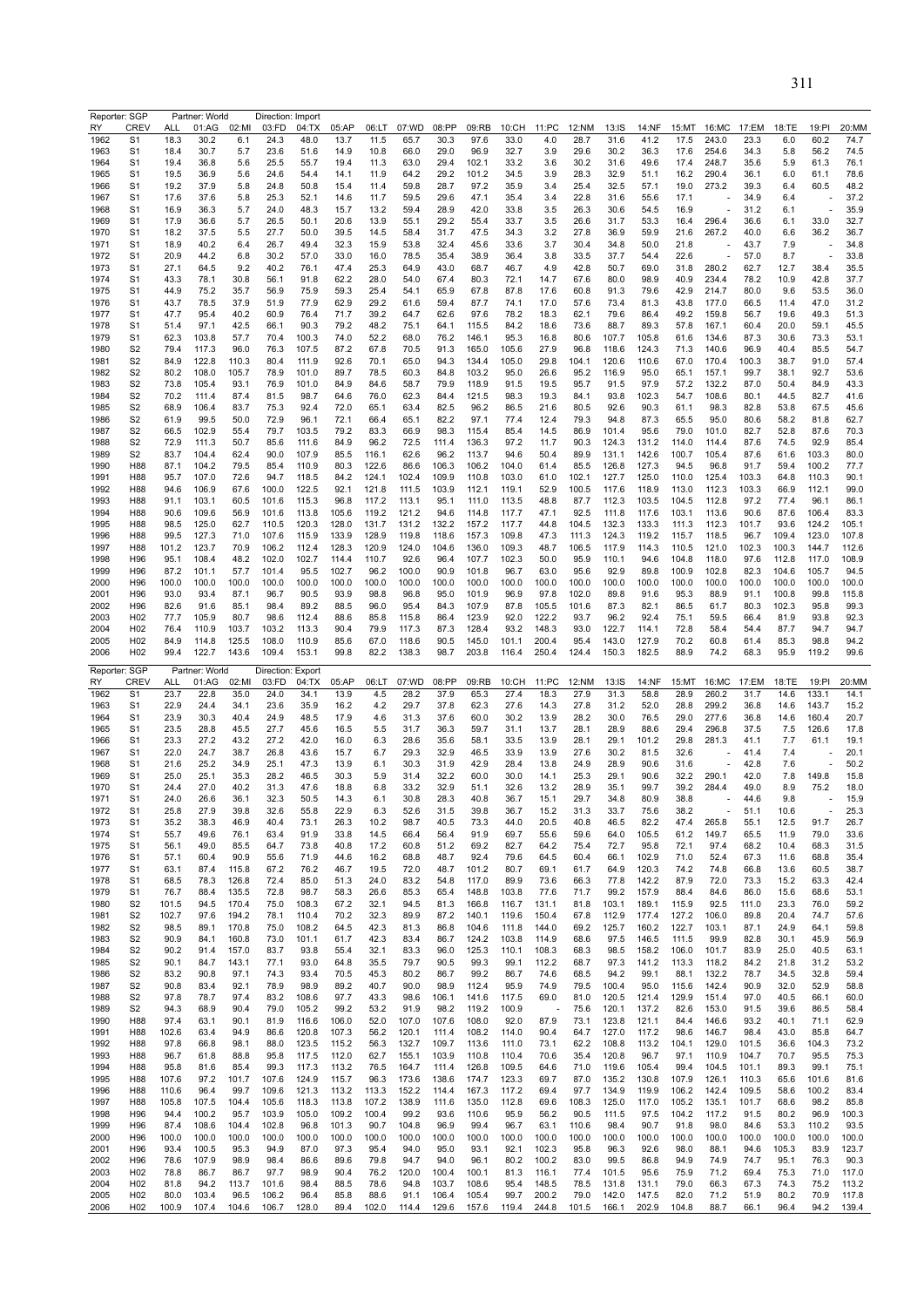| Reporter: SGP |                                    |                    | Partner: EU15  |                | Direction: Import |                |                |                |                |                                |                |               |                          |                          |                |                |                |                          |                |                |                |                          |
|---------------|------------------------------------|--------------------|----------------|----------------|-------------------|----------------|----------------|----------------|----------------|--------------------------------|----------------|---------------|--------------------------|--------------------------|----------------|----------------|----------------|--------------------------|----------------|----------------|----------------|--------------------------|
| RY<br>1962    | <b>CREV</b><br>S <sub>1</sub>      | <b>ALL</b><br>14.1 | 01:AG<br>25.9  | 02:MI<br>10.8  | 03:FD<br>22.9     | 04:TX<br>41.1  | 05:AP<br>9.0   | 06:LT<br>20.0  | 07:WD<br>48.4  | 08:PP<br>29.0                  | 09:RB<br>39.0  | 10:CH<br>25.3 | 11:PC<br>52.5            | 12:NM<br>27.3            | 13:IS<br>34.5  | 14:NF<br>38.5  | 15:MT<br>18.6  | 16:MC<br>50.2            | 17:EM<br>12.3  | 18:TE<br>3.8   | 19:PI<br>25.3  | 20:MM<br>25.7            |
| 1963          | S <sub>1</sub>                     | 14.5               | 25.2           | 9.9            | 23.5              | 41.9           | 9.4            | 19.8           | 40.3           | 28.1                           | 44.1           | 26.0          | 49.0                     | 28.7                     | 33.1           | 36.4           | 19.2           | 44.9                     | 12.0           | 3.8            | 25.5           | 58.4                     |
| 1964          | S <sub>1</sub>                     | 15.0               | 25.3           | 10.1           | 24.1              | 44.3           | 9.8            | 21.5           | 38.4           | 29.0                           | 49.3           | 27.4          | 49.0                     | 30.7                     | 35.3           | 44.9           | 19.9           | 47.2                     | 12.2           | 4.0            | 24.1           | 60.0                     |
| 1965          | S <sub>1</sub>                     | 15.7               | 28.2           | 11.5           | 24.2              | 43.8           | 11.7           | 20.3           | 40.8           | 30.7                           | 49.2           | 28.5          | 58.4                     | 32.0                     | 37.4           | 49.8           | 20.8           | 51.3                     | 12.8           | 4.0            | 27.2           | 57.1                     |
| 1966          | S <sub>1</sub>                     | 15.6               | 29.7           | 12.3           | 23.9              | 43.1           | 12.1           | 20.7           | 35.9           | 31.4                           | 41.8           | 29.1          | 45.5                     | 31.0                     | 39.2           | 52.9           | 22.7           | 49.5                     | 13.5           | 4.1            | 30.0           | 50.7                     |
| 1967          | S <sub>1</sub>                     | 16.0               | 28.9           | 13.6           | 24.0              | 41.8           | 11.4           | 19.6           | 49.3           | 31.8                           | 46.3           | 28.1          | 46.9                     | 32.2                     | 33.8           | 51.4           | 21.7           |                          | 15.7           | 4.2            |                | 60.2                     |
| 1968          | S <sub>1</sub>                     | 15.0               | 25.2           | 12.3           | 22.6              | 39.2           | 14.0           | 18.4           | 48.1           | 30.3                           | 38.8           | 28.6          | 39.7                     | 31.7                     | 33.4           | 51.1           | 20.8           |                          | 14.2           | 3.9            |                | 35.7                     |
| 1969          | S <sub>1</sub>                     | 16.8<br>17.2       | 29.8<br>30.4   | 14.5           | 22.7<br>22.5      | 40.7<br>40.6   | 20.9           | 20.9<br>22.5   | 47.7<br>53.2   | 31.0                           | 36.0<br>37.1   | 28.2<br>28.7  | 65.9                     | 33.8<br>36.9             | 32.1<br>38.7   | 53.4           | 19.7<br>22.5   | 63.4                     | 17.1           | 3.7<br>4.2     | 54.6           | 58.4                     |
| 1970<br>1971  | S <sub>1</sub><br>S <sub>1</sub>   | 19.1               | 31.3           | 14.0<br>15.5   | 24.4              | 41.5           | 25.3<br>17.8   | 24.7           | 46.5           | 33.5<br>36.8                   | 41.3           | 28.0          | 64.2<br>62.2             | 40.0                     | 40.4           | 57.4<br>49.0   | 24.6           | 58.6                     | 18.5<br>20.8   | 5.4            | 21.4           |                          |
| 1972          | S <sub>1</sub>                     | 21.1               | 41.7           | 20.9           | 27.1              | 47.5           | 25.7           | 26.5           | 66.0           | 38.1                           | 46.6           | 31.8          | 57.7                     | 44.2                     | 42.1           | 59.6           | 27.2           |                          | 20.5           | 6.3            |                |                          |
| 1973          | S <sub>1</sub>                     | 22.8               | 52.3           | 22.3           | 32.3              | 51.3           | 28.2           | 37.1           | 70.7           | 46.2                           | 50.0           | 36.4          | 90.6                     | 52.5                     | 45.7           | 70.6           | 31.8           | 53.0                     | 21.3           | 6.8            | 28.1           | 63.6                     |
| 1974          | S <sub>1</sub>                     | 27.6               | 54.1           | 25.1           | 35.1              | 63.6           | 30.4           | 41.4           | 97.7           | 58.0                           | 49.4           | 50.7          | 140.8                    | 63.9                     | 64.0           | 90.5           | 33.5           | 61.8                     | 28.5           | 7.8            | 29.3           | 34.6                     |
| 1975          | S <sub>1</sub>                     | 32.9               | 70.1           | 28.2           | 42.7              | 72.8           | 34.8           | 43.6           | 109.8          | 73.1                           | 79.6           | 66.3          | 142.2                    | 70.5                     | 92.5           | 96.8           | 48.4           | 64.1                     | 29.7           | 9.2            | 40.9           | 67.1                     |
| 1976          | S <sub>1</sub>                     | 30.8               | 78.5           | 31.6           | 39.9              | 67.7           | 45.4           | 46.8           | 103.4          | 69.5                           | 79.6           | 63.0          | 175.4                    | 65.5                     | 79.6           | 92.6           | 48.4           | 59.1                     | 22.4           | 10.4           | 42.3           | 56.8                     |
| 1977          | S <sub>1</sub>                     | 40.6               | 67.7           | 29.6           | 40.8              | 75.0           | 48.9           | 56.9           | 97.3           | 64.5                           | 84.5           | 65.7          | 188.2                    | 67.1                     | 96.2           | 102.0          | 46.9           | 61.5                     | 54.5           | 12.6           | 39.4           | 98.8                     |
| 1978          | S <sub>1</sub>                     | 46.8               | 80.8           | 40.9           | 47.8              | 83.8           | 70.9           | 59.3           | 96.2           | 64.9                           | 85.7           | 72.6          | 247.0                    | 72.1                     | 106.0          | 111.4          | 52.4           | 66.8                     | 72.5           | 14.2           | 52.4           | 88.3                     |
| 1979<br>1980  | S <sub>1</sub><br>S <sub>2</sub>   | 49.3<br>57.9       | 95.3<br>99.5   | 45.6<br>55.2   | 53.1<br>62.9      | 80.6<br>87.8   | 74.1<br>82.8   | 68.8<br>73.4   | 117.7<br>148.3 | 80.7<br>97.6                   | 111.1<br>125.9 | 81.0<br>98.7  | 266.3<br>336.5           | 77.2<br>102.9            | 131.1<br>144.6 | 122.5<br>148.7 | 49.2<br>59.5   | 58.5<br>65.4             | 72.0<br>79.0   | 18.0<br>23.9   | 55.6<br>57.0   | 62.8<br>69.4             |
| 1981          | S <sub>2</sub>                     | 57.0               | 102.9          | 44.6           | 66.2              | 85.8           | 80.2           | 67.4           | 119.0          | 98.9                           | 127.8          | 98.4          | 308.9                    | 100.7                    | 139.0          | 131.3          | 56.7           | 65.8                     | 76.7           | 22.5           | 49.1           | 82.9                     |
| 1982          | S <sub>2</sub>                     | 58.7               | 94.0           | 46.3           | 65.9              | 83.4           | 75.6           | 61.2           | 122.5          | 81.8                           | 120.6          | 86.1          | 328.0                    | 91.7                     | 129.5          | 100.0          | 55.8           | 75.7                     | 81.5           | 24.7           | 54.6           | 85.0                     |
| 1983          | S <sub>2</sub>                     | 56.7               | 90.4           | 48.8           | 63.0              | 79.3           | 73.4           | 70.6           | 114.9          | 81.9                           | 89.2           | 77.4          | 177.2                    | 86.0                     | 98.7           | 100.8          | 49.8           | 68.2                     | 84.6           | 30.3           | 49.0           | 70.8                     |
| 1984          | S <sub>2</sub>                     | 52.6               | 84.7           | 42.9           | 64.9              | 75.2           | 55.7           | 57.4           | 131.7          | 81.5                           | 88.7           | 73.0          | 164.2                    | 80.3                     | 96.4           | 100.9          | 45.9           | 63.8                     | 74.5           | 25.4           | 48.8           | 61.3                     |
| 1985          | S <sub>2</sub>                     | 51.9               | 80.9           | 41.1           | 62.5              | 76.6           | 59.0           | 47.4           | 125.8          | 86.9                           | 85.4           | 69.7          | 150.5                    | 77.0                     | 96.3           | 94.0           | 48.4           | 67.4                     | 70.2           | 25.0           | 46.9           | 54.1                     |
| 1986          | S <sub>2</sub>                     | 58.3               | 91.4           | 47.5           | 68.1              | 94.6           | 83.0           | 56.7           | 123.1          | 87.3                           | 95.5           | 76.8          | 159.2                    | 90.0                     | 102.0          | 106.3          | 56.3           | 66.5                     | 79.3           | 35.2           | 57.9           | 51.3                     |
| 1987          | S <sub>2</sub>                     | 65.5               | 98.2           | 61.1           | 72.7              | 98.1           | 99.3           | 65.4           | 149.6          | 101.0                          | 109.3          | 83.7          | 154.8                    | 105.4                    | 106.8          | 118.5          | 67.3           | 76.2                     | 85.5           | 36.0           | 67.0           | 80.0                     |
| 1988<br>1989  | S <sub>2</sub><br>S <sub>2</sub>   | 76.8<br>78.7       | 107.6<br>107.0 | 66.1<br>67.0   | 79.6<br>91.6      | 109.2<br>106.8 | 118.1<br>118.2 | 77.5<br>79.3   | 142.7<br>161.2 | 116.4<br>109.3                 | 117.6<br>112.7 | 92.6<br>94.5  | 136.1<br>ä,              | 111.6<br>115.1           | 118.3<br>129.9 | 142.3<br>142.9 | 95.5<br>89.1   | 86.7<br>78.6             | 89.1<br>89.1   | 58.9<br>65.4   | 73.4<br>98.7   | 84.3<br>96.7             |
| 1990          | H88                                | 82.7               | 117.8          | 71.0           | 97.3              | 121.3          | 127.1          | 98.8           | 120.9          | 116.1                          | 124.7          | 100.5         | 181.8                    | 117.2                    | 128.5          | 142.0          | 89.3           | 76.7                     | 94.9           | 73.3           | 106.0          | 112.5                    |
| 1991          | H88                                | 86.2               | 125.3          | 70.6           | 101.9             | 122.0          | 145.2          | 100.3          | 137.8          | 115.6                          | 135.2          | 85.4          | 182.1                    | 134.2                    | 118.5          | 137.3          | 99.4           | 82.9                     | 96.0           | 75.6           | 112.4          | 115.7                    |
| 1992          | H88                                | 93.2               | 125.5          | 72.9           | 105.2             | 127.3          | 148.2          | 111.6          | 142.8          | 106.6                          | 137.8          | 114.6         | 142.3                    | 138.3                    | 110.4          | 129.3          | 118.6          | 84.2                     | 94.3           | 91.8           | 121.9          | 116.0                    |
| 1993          | H88                                | 88.6               | 118.8          | 69.7           | 100.9             | 118.0          | 132.2          | 110.2          | 126.0          | 97.1                           | 128.7          | 104.5         | 116.2                    | 121.9                    | 100.4          | 106.7          | 101.5          | 83.7                     | 94.0           | 89.3           | 105.7          | 121.3                    |
| 1994          | H88                                | 91.9               | 132.7          | 64.2           | 98.9              | 118.5          | 127.1          | 108.4          | 146.1          | 99.8                           | 137.9          | 107.8         | 119.2                    | 119.2                    | 100.5          | 114.3          | 98.6           | 86.4                     | 91.7           | 100.1          | 109.7          | 145.3                    |
| 1995          | H88                                | 96.3               | 137.1          | 77.0           | 105.0             | 122.6          | 140.0          | 118.0          | 167.5          | 135.6                          | 140.2          | 121.9         | 134.5                    | 130.3                    | 126.2          | 133.3          | 114.0          | 85.3                     | 82.4           | 120.5          | 114.5          | 145.3                    |
| 1996          | H88                                | 101.8              | 139.2          | 71.9           | 102.3             | 122.6          | 138.6          | 120.6          | 164.3          | 126.7                          | 136.7          | 117.0         | 124.4                    | 134.5                    | 117.4          | 121.3          | 121.0          | 105.6                    | 80.3           | 126.1          | 130.0          | 172.7                    |
| 1997          | H88                                | 98.7               | 130.5          | 71.1           | 104.6             | 113.9          | 133.1          | 108.7          | 155.3          | 111.3                          | 131.3          | 106.5         | 122.4                    | 124.7                    | 113.8          | 109.9          | 112.5          | 105.3                    | 81.0           | 117.2          | 114.9          | 167.1                    |
| 1998<br>1999  | H96<br>H96                         | 99.4<br>90.5       | 133.0<br>109.9 | 68.9<br>65.4   | 98.5<br>98.3      | 109.6<br>98.9  | 128.7<br>122.1 | 106.7<br>103.9 | 138.9<br>107.9 | 101.9<br>98.1                  | 120.8<br>111.5 | 107.2<br>99.7 | 115.1<br>129.2           | 115.3<br>105.1           | 107.2<br>95.1  | 103.5<br>96.8  | 114.3<br>112.1 | 121.9<br>106.1           | 83.6<br>68.0   | 97.8<br>109.5  | 110.3<br>93.8  | 144.7<br>120.4           |
| 2000          | H96                                | 100.0              | 100.0          | 100.0          | 100.0             | 100.0          | 100.0          | 100.0          | 100.0          | 100.0                          | 100.0          | 100.0         | 100.0                    | 100.0                    | 100.0          | 100.0          | 100.0          | 100.0                    | 100.0          | 100.0          | 100.0          | 100.0                    |
| 2001          | H96                                | 90.5               | 103.4          | 95.7           | 94.3              | 101.7          | 92.0           | 98.1           | 81.8           | 94.1                           | 102.4          | 96.3          | 103.3                    | 99.9                     | 93.6           | 93.9           | 101.2          | 91.4                     | 74.0           | 102.3          | 96.2           | 124.1                    |
| 2002          | H96                                | 93.8               | 101.6          | 99.9           | 95.0              | 104.4          | 101.7          | 93.7           | 93.3           | 95.9                           | 119.0          | 92.6          | 133.0                    | 98.9                     | 95.6           | 91.9           | 107.9          | 94.8                     | 70.7           | 117.1          | 114.2          | 156.2                    |
| 2003          | H <sub>02</sub>                    | 79.8               | 107.4          | 106.8          | 95.1              | 80.2           | 74.7           | 85.8           | 50.8           | 86.1                           | 110.7          | 76.9          | 145.1                    | 78.3                     | 101.9          | 97.8           | 81.2           | 64.8                     | 69.2           | 84.4           | 94.2           | 128.0                    |
| 2004          | H <sub>02</sub>                    | 85.4               | 106.5          | 126.1          | 105.0             | 79.5           | 77.6           | 90.4           | 50.6           | 89.6                           | 109.7          | 75.1          | 143.5                    | 80.6                     | 119.8          | 70.5           | 84.4           | 65.7                     | 79.7           | 98.8           | 96.0           | 122.5                    |
| 2005          | H <sub>02</sub>                    | 85.2               | 105.4          | 131.8          | 113.6             | 80.2           | 82.6           | 97.0           | 50.8           | 93.9                           | 115.2          | 79.2          | 182.9                    | 83.7                     | 145.0          | 83.7           | 91.8           | 64.2                     | 74.8           | 81.8           | 91.3           | 125.1                    |
|               |                                    | 101.6              |                |                | 109.2             |                | 101.0          | 111.5          | 61.0           | 103.0                          | 125.1          | 91.9          | 233.5                    | 124.3                    | 163.3          | 124.7          | 129.4          | 82.6                     | 86.0           | 94.9           | 101.8          | 134.5                    |
| 2006          | H <sub>02</sub>                    |                    | 115.0          | 138.8          |                   | 113.8          |                |                |                |                                |                |               |                          |                          |                |                |                |                          |                |                |                |                          |
| Reporter: SGP |                                    |                    | Partner: EU15  |                | Direction: Export |                |                |                |                |                                |                |               |                          |                          |                |                |                |                          |                |                |                |                          |
| RY            | CREV                               | ALL                | 01:AG          | 02:MI          | 03:FD             | 04:TX          | 05:AP          | 06:LT          | 07:WD          | 08:PP                          | 09:RB          | 10:CH         | 11:PC                    | 12:NM                    | $13:$ IS       | 14:NF          | 15:MT          | 16:MC                    | 17:EM          | 18:TE          | 19:PI          | 20:MM                    |
| 1962          | S <sub>1</sub>                     | 32.9               | 31.0           | 317.9          | 21.7              | 27.9           | 31.2           | 19.5           | 19.2           | 84.0                           | 64.7           | 18.0          | 19.6                     |                          | 6.0            | 29.4           | 22.0           | ä,                       | 29.3           | 7.9            |                |                          |
| 1963          | S <sub>1</sub>                     | 29.5               | 32.3           | 298.2          | 21.4              | 30.1           | 25.3           |                | 20.4           | ÷,                             | 60.8           | 16.7          | 9.0                      |                          |                | 30.3           |                | ä,                       | 60.8           | 8.4            |                | $\overline{\phantom{a}}$ |
| 1964          | S <sub>1</sub>                     | 31.0               | 48.0           |                | 24.0              | 32.6           | 22.9           | 19.6           | 21.9           | $\overline{\phantom{a}}$       | 59.2           | 21.1          | 8.8                      | $\overline{\phantom{a}}$ | 6.0            | 35.2           |                |                          | 28.8           | 7.5            |                |                          |
| 1965          | S <sub>1</sub>                     | 31.7               | 45.0           |                | 27.5              | 28.5           | 26.6           | 19.2           | 21.4           | ä,<br>$\overline{\phantom{a}}$ | 58.2           | 34.5          | 9.2                      |                          |                | 42.4           | ÷              |                          | 73.2           | 6.8            |                |                          |
| 1966<br>1967  | S <sub>1</sub><br>S <sub>1</sub>   | 31.6<br>27.6       | 40.1<br>32.7   |                | 27.3<br>23.5      | 27.8<br>28.4   | 23.0           | 21.4<br>20.7   | 19.8<br>20.3   | 23.3                           | 57.4<br>45.3   | 57.7<br>17.1  | 9.5<br>9.9               | 16.4<br>16.4             | 5.8<br>10.2    | 53.2<br>34.8   |                |                          | 60.5           | 6.7<br>7.2     |                |                          |
| 1968          | S <sub>1</sub>                     | 26.3               | 35.6           |                | 18.1              | 30.5           |                | 20.2           | 21.0           | $\overline{\phantom{a}}$       | 42.4           | 19.6          | 9.7                      | 14.5                     | 14.5           | 48.7           |                |                          |                | 7.5            |                |                          |
| 1969          | S <sub>1</sub>                     | 29.6               | 32.5           |                | 18.4              | 32.2           |                | 21.2           | 21.1           |                                | 58.2           | 21.8          | 8.7                      | 15.9                     | 49.8           | 46.9           | 24.5           |                          |                | 7.4            |                | 14.3                     |
| 1970          | S <sub>1</sub>                     | 31.6               | 37.3           | 354.1          | 25.5              | 30.3           |                | 18.1           | 22.3           | 86.6                           | 49.5           | 23.3          | 11.3                     | 16.9                     | 31.0           | 49.7           | 27.0           | $\overline{\phantom{a}}$ |                | 7.9            |                | 10.6                     |
| 1971          | S <sub>1</sub>                     | 30.2               | 38.7           | 332.7          | 26.8              | 32.3           |                | 15.1           | 21.5           | $\overline{\phantom{a}}$       | 40.7           | 27.0          | 12.5                     | 15.6                     | 31.6           | 36.3           | 22.8           |                          |                | 9.0            |                | 9.1                      |
| 1972          | S <sub>1</sub>                     | 32.8               | 37.4           | 359.9          | 23.9              | 45.7           |                | 18.5           | 38.4           | 146.2                          | 40.0           | 27.3          | 12.3                     | 16.4                     | 39.6           | 36.8           | 17.6           |                          | 71.7           | 12.4           |                | 7.9                      |
| 1973          | S <sub>1</sub>                     | 50.5               | 56.3           | 414.5          | 29.1              | 62.6           | 30.6           | 26.1           | 66.8           | 147.5                          | 73.9           | 25.6          | 17.3                     | 20.4                     | 63.7           | 53.2           | 24.7           | 600.4                    | 86.5           | 30.0           | 85.9           | 8.1                      |
| 1974<br>1975  | S <sub>1</sub><br>S <sub>1</sub>   | 66.1<br>62.8       | 64.9<br>64.1   | 788.9<br>612.7 | 55.7<br>55.3      | 76.2<br>55.9   | 39.9<br>41.6   | 29.9<br>29.9   | 45.9<br>42.4   | 189.8<br>223.4                 | 88.5<br>68.7   | 58.6<br>56.2  | 40.8<br>48.3             | 23.2                     | 95.3<br>72.8   | 91.0<br>120.0  | 26.5<br>13.7   | 230.2<br>141.6           | 100.7<br>106.7 | 24.7<br>26.8   | 53.7<br>40.7   | 13.7<br>12.7             |
| 1976          | S <sub>1</sub>                     | 69.6               | 86.5           | 686.9          | 52.3              | 52.0           | 47.8           | 30.1           | 50.6           | 115.8                          | 91.7           | 76.9          | 46.8                     | 21.1                     | 58.7           | 151.2          | 20.7           | 81.1                     | 112.7          | 24.8           | 62.8           | 11.9                     |
| 1977          | S <sub>1</sub>                     | 77.5               | 131.2          | 914.0          | 68.2              | 55.6           | 46.8           | 39.6           | 53.7           | 93.0                           | 99.2           | 103.1         | 52.3                     | 21.9                     | 98.1           | 177.7          | 21.4           | 165.6                    | 106.9          | 23.8           | 56.4           | 13.4                     |
| 1978          | S <sub>1</sub>                     | 86.4               | 108.8          | 996.1          | 67.6              | 66.3           | 51.5           | 39.8           | 59.2           | 97.5                           | 115.5          | 101.6         | 58.2                     | 25.0                     | 65.4           | 197.9          | 21.3           | 157.6                    | 106.6          | 57.1           | 78.0           | 12.9                     |
| 1979          | S <sub>1</sub>                     | 97.5               | 120.6          | 990.1          | 71.8              | 77.1           | 62.1           | 47.5           |                | 75.5                           | 146.5          | 121.3         |                          | 27.7                     | 70.4           | 196.0          | 30.5           | 150.0                    | 99.6           | 46.5           | 148.5          | 18.4                     |
| 1980          | S <sub>2</sub>                     | 114.5              | 129.9 1237.2   |                | 70.2              | 84.1           | 73.5           | 48.7           | 65.0           | 61.0                           | 167.4          | 101.8         | 74.8                     | 33.9                     | 30.5           | 227.0          | 63.3           | 155.1                    | 124.5          | 61.0           | 168.3          | 30.4                     |
| 1981          | S <sub>2</sub>                     | 118.1              | 106.6 1301.9   |                | 59.4              | 98.2           | 81.0           | 44.5           | 60.5           | 84.5                           | 140.4          | 99.8          | 82.3                     | 33.1                     | 35.6           | 205.0          | 66.1           | 193.9                    | 124.7          | 92.3           | 157.6          | 64.4                     |
| 1982          | S <sub>2</sub>                     | 113.1<br>106.4     | 107.9 1041.2   |                | 62.1              | 94.7<br>84.0   | 75.4           | 53.2           | 59.0<br>57.1   | 78.8<br>55.0                   | 100.8          | 97.7          | 80.7                     | 17.3<br>18.2             | 34.9           | 210.5          | 72.1<br>56.5   | 194.0                    | 113.2          | 136.6<br>150.2 | 133.0          | 101.2<br>51.0            |
| 1983<br>1984  | S <sub>2</sub><br>S <sub>2</sub>   | 107.6              | 103.9<br>120.9 | 772.8<br>714.3 | 57.0<br>68.6      | 72.9           | 70.4<br>58.0   | 69.3<br>88.3   | 55.0           | 64.1                           | 120.3<br>122.8 | 78.6<br>68.8  | 63.1<br>62.4             | 23.5                     | 40.4<br>55.0   | 164.1<br>207.1 | 57.8           | 173.3<br>156.2           | 106.4<br>97.2  | 337.0          | 115.4<br>120.3 | 70.4                     |
| 1985          | S <sub>2</sub>                     | 100.5              | 113.2          | 644.0          | 73.3              | 75.7           | 70.9           | 34.8           | 48.7           | 65.8                           | 97.7           | 57.2          | 62.6                     | 71.1                     | 59.6           | 186.8          | 61.5           | 146.3                    | 90.2           | 349.9          | 110.7          | 56.7                     |
| 1986          | S <sub>2</sub>                     | 108.1              | 113.3          | 568.2          | 96.7              | 69.1           | 75.4           | 63.8           | 51.7           | 76.0                           | 100.5          | 56.8          | 51.8                     | 221.8                    | 57.5           | 123.3          | 54.1           | 182.6                    | 95.8           | 266.6          | 121.7          | 84.3                     |
| 1987          | S <sub>2</sub>                     | 120.1              | 91.4           | 366.1          | 99.3              | 89.2           | 93.9           | 35.4           | 60.2           | 108.4                          | 114.9          | 60.9          | 35.0                     | 303.3                    | 107.3          | 102.2          | 65.3           | 201.6                    | 110.9          | 401.0          | 145.2          | 59.7                     |
| 1988          | S <sub>2</sub>                     | 127.5              | 84.5           | 393.6          | 106.5             | 95.9           | 104.7          | 44.9           | 63.6           | 118.9                          | 138.8          | 69.0          | 59.3                     | 358.4                    | 119.5          | 115.7          | 76.4           | 199.8                    | 119.5          | 359.4          | 172.5          | 58.2                     |
| 1989          | S <sub>2</sub>                     | 126.4              | 75.6           | 387.6          | 79.2              | 102.9          | 106.8          | 97.7           | 66.3           | 88.8                           | 118.7          | 72.6          | ÷,                       | 339.0                    | 89.7           | 127.5          | 72.5           | 191.3                    | 124.2          | 272.4          | 117.3          | 66.3                     |
| 1990          | H88                                | 128.0              | 59.9           | 331.1          | 83.2              | 108.9          | 109.5          | 87.6           | 78.0           | 102.1                          | 110.7          | 84.5          | 73.5                     | 328.6                    | 100.7          | 125.7          | 79.9           | 178.2                    | 125.5          | 323.7          | 130.0          | 68.0                     |
| 1991          | H88<br>H88                         | 125.3              | 55.0           | 357.9          | 83.8              | 108.5          | 110.1          | 105.4          | 80.5           | 99.2                           | 106.5          | 85.1          | 72.0                     | 297.3                    | 113.0          | 130.7          | 77.0           | 161.2                    | 127.2          | 367.7          | 143.4<br>174.4 | 67.8                     |
| 1992<br>1993  | H88                                | 123.8<br>116.0     | 51.6<br>53.1   | 465.6<br>139.2 | 92.3<br>91.0      | 113.6<br>101.7 | 121.2<br>116.4 | 108.3<br>103.6 | 87.6<br>102.2  | 108.2<br>104.4                 | 114.6<br>111.1 | 85.2<br>86.7  | 57.9<br>58.2             | 294.8<br>279.8           | 109.0<br>117.3 | 130.7<br>103.4 | 89.1<br>87.5   | 145.4<br>127.9           | 130.7<br>129.5 | 294.7<br>237.9 | 154.6          | 75.7<br>71.6             |
| 1994          | H88                                | 111.8              | 83.9           | 143.4          | 92.6              | 112.2          | 115.9          | 104.2          | 119.7          | 111.8                          | 121.1          | 82.5          | 55.2                     | 187.8                    | 104.6          | 98.2           | 109.7          | 113.1                    | 128.5          | 306.0          | 139.8          | 63.8                     |
| 1995          | H88                                | 117.6              | 105.3          | 171.3          | 102.6             | 130.7          | 119.4          | 119.1          | 128.9          | 109.8                          | 174.7          | 89.9          |                          | $-154.6$                 | 145.1          | 113.4          | 119.9          | 126.0                    | 129.0          | 113.7          | 145.1          | 55.4                     |
| 1996          | H88                                | 122.4              | 90.0           | 133.5          | 108.6             | 126.1          | 122.9          | 130.1          | 111.2          | 49.1                           | 167.0          | 97.3          |                          | $-173.1$                 | 143.1          | 115.6          | 122.3          | 141.8                    | 123.5          | 109.8          | 140.2          | 69.4                     |
| 1997          | H88                                | 113.1              | 111.2          | 130.4          | 108.4             | 122.9          | 126.9          | 80.7           | 122.4          | 114.7                          | 131.8          | 83.6          |                          | $-152.4$                 | 126.6          | 113.0          | 120.3          | 127.2                    | 112.3          | 107.9          | 139.9          | 62.3                     |
| 1998          | H96                                | 106.1              | 91.6           | 96.4           | 108.9             | 106.9          | 118.9          | 112.4          | 92.0           | 118.1                          | 106.3          | 90.4          | $\overline{\phantom{a}}$ | 146.5                    | 112.1          | 98.0           | 110.1          | 119.6                    | 101.9          | 98.9           | 132.3          | 89.4                     |
| 1999          | H96                                | 95.9               | 121.2          | 103.8          | 109.2             | 98.8           | 106.7          | 101.7          | 102.7          | 116.0                          | 101.8          | 103.9         | 64.3                     | 171.2                    | 99.6           | 96.6           | 95.4           | 99.5                     | 90.3           | 100.9          | 115.6          | 81.7                     |
| 2000          | H96                                | 100.0              | 100.0          | 100.0          | 100.0             | 100.0          | 100.0          | 100.0          | 100.0          | 100.0                          | 100.0          | 100.0         | 100.0                    | 100.0                    | 100.0          | 100.0          | 100.0          | 100.0                    | 100.0          | 100.0          | 100.0          | 100.0                    |
| 2001          | H96                                | 87.2               | 72.5           | 105.3          | 79.7              | 75.2           | 98.6           | 93.8           | 85.9           | 101.5                          | 93.5           | 79.1<br>64.6  | 96.1                     | 198.6                    | 112.7          | 96.8           | 79.2           | 89.0                     | 83.6           | 74.6           | 92.7           | 114.8                    |
| 2002<br>2003  | H96<br>H <sub>02</sub>             | 75.3<br>77.5       | 90.8<br>86.1   | 92.0<br>72.5   | 74.1<br>73.2      | 112.6<br>86.9  | 90.7<br>95.2   | 94.7<br>89.2   | 90.6<br>112.5  | 102.7<br>172.0                 | 100.2<br>118.3 | 77.1          | 100.9<br>116.9           | 187.8<br>118.0           | 106.4<br>120.8 | 81.8<br>95.8   | 80.6<br>51.9   | 73.8<br>68.5             | 69.9<br>69.0   | 78.2<br>71.9   | 83.1<br>68.8   | 143.7<br>170.3           |
| 2004          | H <sub>02</sub>                    | 77.1               | 85.9           | 100.0          | 79.7              | 86.0           | 89.9           | 89.8           | 120.9          | 172.9                          | 134.9          | 89.5          | 175.0                    | 117.8                    | 130.7          | 167.6          | 52.0           | 66.6                     | 60.8           | 71.5           | 70.1           | 176.9                    |
| 2005<br>2006  | H <sub>02</sub><br>H <sub>02</sub> | 79.7<br>86.1       | 94.1<br>100.7  | 41.6<br>33.5   | 77.4<br>92.7      | 94.3<br>97.8   | 96.8<br>99.0   | 104.1<br>120.1 | 126.7<br>118.8 | 174.6<br>221.0                 | 139.0<br>182.3 | 91.8<br>95.9  | 218.5<br>259.4           | 117.9<br>188.6           | 127.9<br>144.9 | 150.5<br>174.4 | 52.6<br>79.2   | 76.2<br>91.5             | 58.9<br>52.1   | 72.4<br>98.4   | 68.2<br>90.2   | 175.6<br>185.5           |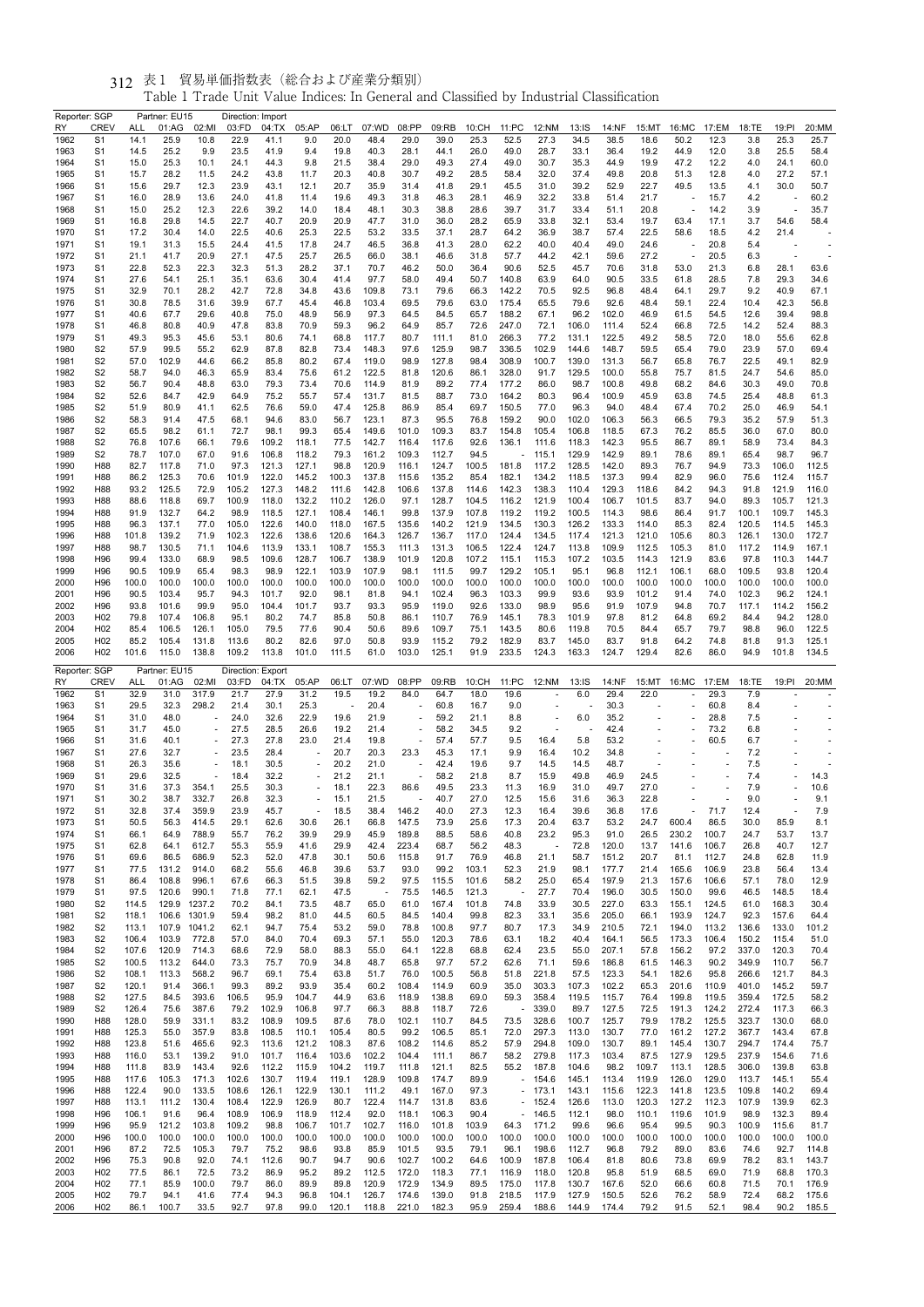|              | Reporter: SGP                      |                | Partner: JPN          |                | Direction: Import          |                |                |                          |                |               |                |                |                                  |                |                |                |                |                          |                          |              |                |                          |
|--------------|------------------------------------|----------------|-----------------------|----------------|----------------------------|----------------|----------------|--------------------------|----------------|---------------|----------------|----------------|----------------------------------|----------------|----------------|----------------|----------------|--------------------------|--------------------------|--------------|----------------|--------------------------|
| RY           | CREV                               | ALL            | 01:AG                 | 02:MI          | 03:FD                      | 04:TX          | 05:AP          | 06:LT                    | 07:WD          | 08:PP         | 09:RB          | 10:CH          | 11:PC                            | 12:NM          | 13:IS          | 14:NF          | 15:MT          | 16:MC                    | 17:EM                    | 18:TE        | 19:PI          | 20:MM                    |
| 1962         | S <sub>1</sub>                     | 19.0           | 28.3                  | 38.5           | 15.4                       | 37.2           | 4.3            | 6.3                      | 78.6           | 21.8          | 23.7           | 25.0           | 58.9                             | 10.5           | 27.9           | 22.4           | 20.5           | 348.6                    | 12.9                     | 12.8         | 25.7           | 36.1                     |
| 1963         | S <sub>1</sub>                     | 21.5           | 28.8                  | 37.6           | 19.0                       | 42.4           | 4.5            | 7.1                      | 89.0           | 21.2          | 22.9           | 23.5           | 63.3                             | 10.5           | 27.3           | 18.3           | 20.7           | 532.6                    | 22.9                     | 11.5         | 25.8           | 20.1                     |
| 1964         | S <sub>1</sub>                     | 23.7           | 25.5                  | 39.7           | 20.4                       | 44.5           | 4.9            | 9.4                      | 103.7          | 22.4          | 21.7           | 23.8           | 54.9                             | 10.2           | 28.2           | 24.6           | 24.2           | 1002.5                   | 25.0                     | 12.0         | 29.4           | 26.9                     |
| 1965         | S <sub>1</sub>                     | 23.5           | 26.5                  | 43.8           | 28.7                       | 40.9           | 5.0            | 10.5                     | 134.0          | 23.7          | 17.7           | 24.5           | 114.6                            | 9.3            | 28.8           | 25.9           | 15.6           | 898.8                    | 26.0                     | 11.1         | 31.6           | 22.8                     |
| 1966         | S <sub>1</sub>                     | 22.8           | 28.5                  | 39.3           | 26.1                       | 37.0           | 4.4            | 12.7                     | 158.6          | 23.2          | 17.8           | 24.0           | 57.5                             | 9.1            | 28.4           | 29.2           | 19.5           | 432.9                    | 29.9                     | 11.5         | 33.3           | 29.2                     |
| 1967         | S <sub>1</sub>                     | 23.3           | 35.2                  | 31.6           | 27.3                       | 38.5           | 4.3            | 11.5                     | 190.1          | 22.6          | 16.1           | 23.6           | 58.7                             | 7.9            | 29.2           | 29.2           | 17.0           |                          | 26.1                     | 13.8         |                | 51.3                     |
| 1968         | S <sub>1</sub>                     | 23.5           | 34.9                  | 48.3           | 28.4                       | 38.7           | 5.5            | 10.2                     | 190.3          | 24.2          | 15.4           | 24.0           | 55.9                             | 9.9            | 28.3           | 27.5           | 21.2           |                          | 23.2                     | 12.6         |                | 50.9                     |
| 1969         | S <sub>1</sub>                     | 22.4           | 38.6                  | 53.5           | 27.5                       | 41.1           | 7.2            | 9.2                      | 176.1          | 24.5          | 13.8           | 23.2           | 56.2                             | 10.6           | 28.6           | 27.3           | 16.7           | 152.8                    | 25.1                     | 12.6         | 15.8           | 47.4                     |
| 1970         | S <sub>1</sub>                     | 24.3           | 38.3<br>37.6          | 53.8           | 29.4                       | 40.6           | 9.2            | 9.2                      | 194.3<br>217.3 | 25.9          | 14.0           | 24.2           | 66.8                             | 10.5           | 32.6           | 32.4           | 23.5<br>19.4   | 188.9                    | 29.6                     | 10.6         | 17.9           | 49.8                     |
| 1971         | S <sub>1</sub>                     | 23.2           |                       | 56.5           | 30.7                       | 38.3           | 11.4           | 13.1                     |                | 26.2          | 12.8           | 22.6           | 50.5                             | 10.5           | 30.0           | 28.0           |                |                          | 27.9                     | 11.9         |                | 49.1                     |
| 1972         | S <sub>1</sub>                     | 28.0           | 44.0                  | 65.5           | 38.8                       | 44.9           | 13.3           | 14.2                     | 540.1          | 29.9          | 10.7           | 24.9           | 32.4                             | 12.4           | 34.1           | 31.0           | 21.1           |                          | 43.4                     | 13.9         |                | 51.0                     |
| 1973         | S <sub>1</sub>                     | 34.0           | 76.3                  | 65.3           | 49.1                       | 60.9<br>68.1   | 23.1           | 20.8<br>24.8             | 775.8<br>660.3 | 37.4          | 15.1           | 33.6<br>59.6   | 45.7                             | 17.0<br>27.0   | 43.4           | 40.8           | 30.1<br>45.1   | 175.3                    | 46.4                     | 16.3         | 24.5           | 56.8                     |
| 1974         | S <sub>1</sub><br>S <sub>1</sub>   | 43.7<br>38.5   | 57.1<br>48.2          | 87.3<br>74.7   | 67.3                       |                | 22.1<br>20.4   | 18.9                     | 934.3          | 63.4          | 32.6<br>35.8   | 55.7           | 102.0<br>108.5                   | 26.4           | 68.9           | 65.4           |                | 129.9<br>66.6            | 52.9<br>49.6             | 21.7<br>17.5 | 31.6           | 61.7<br>95.6             |
| 1975<br>1976 | S <sub>1</sub>                     | 35.5           | 75.0                  | 112.3          | 61.2                       | 58.1<br>64.9   | 21.9           | 23.4                     | 572.8          | 53.5<br>50.7  | 28.7           | 49.5           | 154.2                            | 22.1           | 71.7<br>59.0   | 44.8<br>46.3   | 35.7<br>34.3   | 53.2                     | 43.0                     | 20.8         | 29.9<br>29.5   | 71.9                     |
| 1977         | S <sub>1</sub>                     | 37.4           | 112.5                 | 122.5          | 64.6<br>79.8               | 65.0           | 30.1           | 30.9                     | 630.7          | 55.2          | 42.4           | 51.4           | 125.0                            | 24.0           | 64.4           | 50.8           | 46.0           | 52.2                     | 38.0                     | 24.6         | 29.6           | 76.9                     |
| 1978         | S <sub>1</sub>                     | 43.5           | 122.4                 | 127.4          | 78.4                       | 83.0           | 30.8           | 39.9                     | 869.0          | 61.1          | 57.1           | 56.7           | 111.6                            | 30.0           | 72.8           | 58.6           | 53.6           | 63.2                     | 39.6                     | 30.1         | 39.9           | 81.6                     |
| 1979         | S <sub>1</sub>                     | 51.9           | 104.7                 | 133.5          | 77.8                       | 97.4           | 35.9           | 42.0                     | 982.2          | 70.6          | 57.0           | 65.3           | 94.0                             | 32.7           | 86.4           | 69.8           | 56.3           | 52.2                     | 66.5                     | 29.5         | 57.3           | 71.8                     |
| 1980         | S <sub>2</sub>                     | 56.6           | 105.7                 | 143.3          | 85.2                       | 108.7          | 39.3           | 55.1                     | 624.6          | 81.3          | 60.9           | 76.9           | 142.0                            | 40.3           | 92.3           | 80.0           | 66.3           | 55.2                     | 68.9                     | 33.1         | 63.7           | 80.2                     |
| 1981         | S <sub>2</sub>                     | 62.2           | 89.8                  | 145.8          | 88.6                       | 111.7          | 41.4           | 65.0                     | 862.7          | 78.1          | 57.5           | 77.9           | 150.4                            | 43.9           | 96.6           | 70.2           | 58.5           | 67.8                     | 76.0                     | 37.1         | 73.9           | 87.0                     |
| 1982         | S <sub>2</sub>                     | 55.3           | 90.2                  | 136.7          | 80.6                       | 95.8           | 40.8           | 57.4                     | 588.5          | 73.9          | 62.1           | 71.8           | 187.7                            | 38.0           | 94.2           | 61.6           | 52.6           | 56.4                     | 62.9                     | 33.8         | 73.3           | 76.8                     |
| 1983         | S <sub>2</sub>                     | 49.4           | 75.8                  | 121.2          | 76.7                       | 95.7           | 44.5           | 71.2                     | 580.1          | 67.7          | 51.8           | 68.2           | 179.7                            | 38.5           | 71.4           | 63.7           | 44.2           | 45.0                     | 56.2                     | 37.5         | 61.6           | 62.5                     |
| 1984         | S <sub>2</sub>                     | 47.8           | 86.1                  | 106.6          | 44.7                       | 86.0           | 36.0           | 54.5                     | 701.1          | 73.9          | 52.7           | 67.6           | 218.4                            | 34.2           | 77.2           | 64.3           | 39.5           | 44.9                     | 51.6                     | 40.6         | 57.4           | 55.0                     |
| 1985         | S <sub>2</sub>                     | 47.8           | 93.0                  | 105.0          | 59.9                       | 78.9           | 40.5           | 54.7                     | 760.5          | 70.0          | 46.3           | 67.2           | 125.2                            | 32.2           | 74.7           | 59.1           | 47.9           | 41.7                     | 53.9                     | 41.3         | 47.5           | 57.0                     |
| 1986         | S <sub>2</sub>                     | 52.4           | 106.7                 | 119.2          | 70.2                       | 88.0           | 47.9           | 63.4                     | 515.2          | 78.4          | 54.1           | 83.0           | 139.3                            | 34.9           | 78.4           | 66.4           | 58.0           | 47.7                     | 57.1                     | 46.3         | 48.5           | 52.9                     |
| 1987         | S <sub>2</sub>                     | 58.8           | 110.8                 | 109.8          | 78.7                       | 88.3           | 47.5           | 82.3                     | 1063.2         | 94.3          | 56.7           | 92.4           | 109.6                            | 36.0           | 86.6           | 72.3           | 76.6           | 54.2                     | 63.3                     | 51.4         | 65.5           | 55.2                     |
| 1988         | S <sub>2</sub>                     | 68.6           | 109.5                 | 158.1          | 78.6                       | 105.5          | 51.6           | 115.8                    | 699.9          | 107.7         | 64.3           | 101.8          | 89.3                             | 39.5           | 112.5          | 99.4           | 96.6           | 66.5                     | 66.5                     | 77.9         | 90.7           | 52.6                     |
| 1989         | S <sub>2</sub>                     | 64.7           | 111.9                 | 141.4          | 82.1                       | 98.6           | 58.1           | 125.0                    | 545.6          | 103.1         | 69.6           | 94.9           |                                  | 32.4           | 117.4          | 110.4          | 81.4           | 58.0                     | 66.5                     | 58.9         | 82.9           | 51.5                     |
| 1990         | H88                                | 65.0           | 115.2                 | 166.9          | 82.0                       | 101.7          | 56.0           | 104.6                    | 704.2          | 96.3          | 68.4           | 87.3           | 103.2                            | 42.7           | 118.3          | 106.6          | 71.1           | 59.2                     | 65.3                     | 67.9         | 78.4           | 49.6                     |
| 1991         | H88                                | 71.8           | 142.7                 | 162.7          | 95.9                       | 109.5          | 76.3           | 110.6                    | 556.1          | 104.1         | 79.7           | 83.4           | 101.7                            | 40.3           | 122.2          | 103.4          | 88.1           | 74.5                     | 71.1                     | 58.8         | 96.0           | 54.3                     |
| 1992         | H88                                | 73.7           | 139.6                 | 163.2          | 102.6                      | 120.0          | 71.3           | 91.3                     | 487.3          | 98.8          | 78.1           | 95.7           | 94.8                             | 30.6           | 112.3          | 102.6          | 93.0           | 73.1                     | 70.5                     | 66.7         | 119.7          | 66.1                     |
| 1993         | H88                                | 81.0           | 140.3                 | 162.0          | 106.4                      | 122.3          | 87.4           | 107.3                    | 351.8          | 100.2         | 93.3           | 109.1          | 94.4                             | 40.4           | 110.1          | 108.1          | 105.0          | 85.1                     | 71.4                     | 94.5         | 128.7          | 62.1                     |
| 1994         | H88                                | 79.5           | 145.5                 | 164.3          | 111.0                      | 122.0          | 85.5           | 123.9                    | 291.1          | 96.3          | 93.0           | 124.1          | 89.3                             | 53.4           | 113.3          | 116.3          | 108.0          | 77.9                     | 65.7                     | 83.4         | 177.9          | 85.9                     |
| 1995         | H88                                | 86.4           | 159.4                 | 177.6          | 111.2                      | 128.7          | 95.4           | 114.7                    | 301.3          | 118.2         | 113.7          | 117.0          | 96.5                             | 55.2           | 129.1          | 138.2          | 116.8          | 95.2                     | 69.5                     | 88.2         | 169.2          | 101.1                    |
| 1996         | H88                                | 88.4           | 152.6                 | 190.8          | 111.9                      | 117.2          | 94.1           | 105.7                    | 188.2          | 110.9         | 122.7          | 106.7          | 90.9                             | 62.4           | 121.4          | 131.0          | 119.1          | 97.1                     | 73.8                     | 93.0         | 153.6          | 79.6                     |
| 1997         | H88                                | 91.2           | 139.1                 | 179.5          | 104.7                      | 108.8          | 81.7           | 109.4                    | 120.0          | 108.1         | 126.1          | 101.5          | 92.7                             | 69.3           | 113.4          | 119.8          | 108.4          | 99.6                     | 78.1                     | 92.7         | 185.8          | 83.1                     |
| 1998         | H96                                | 86.6           | 123.4                 | 122.4          | 97.4                       | 94.3           | 80.2           | 109.2                    | 100.4          | 95.5          | 103.6          | 93.0           | 78.0                             | 79.7           | 106.5          | 100.6          | 96.1           | 104.3                    | 74.9                     | 90.9         | 117.2          | 78.2                     |
| 1999         | H <sub>96</sub>                    | 82.0           | 117.2                 | 100.7          | 95.0                       | 99.2           | 97.4           | 115.4                    | 97.3           | 89.1          | 103.2          | 85.2           | 53.5                             | 91.7           | 94.0           | 91.8           | 96.5           | 107.3                    | 68.5                     | 91.3         | 91.9           | 71.9                     |
| 2000         | H96                                | 100.0          | 100.0                 | 100.0          | 100.0                      | 100.0          | 100.0          | 100.0                    | 100.0          | 100.0         | 100.0          | 100.0          | 100.0                            | 100.0          | 100.0          | 100.0          | 100.0          | 100.0                    | 100.0                    | 100.0        | 100.0          | 100.0                    |
| 2001<br>2002 | H <sub>96</sub><br>H96             | 93.5<br>84.9   | 108.7<br>117.9        | 95.0<br>91.7   | 98.8<br>96.3               | 86.1<br>86.6   | 86.6<br>105.6  | 140.1<br>170.4           | 84.6<br>45.4   | 87.3<br>74.8  | 91.4<br>111.7  | 101.2<br>86.7  | 172.3<br>171.6                   | 107.3<br>102.6 | 92.9<br>84.8   | 95.9<br>90.3   | 99.2<br>87.8   | 91.1<br>85.8             | 94.9<br>79.4             | 78.6<br>87.9 | 89.3<br>86.7   | 93.1<br>69.1             |
| 2003         | H <sub>02</sub>                    | 69.2           | 134.4                 | 96.0           | 103.7                      | 57.3           | 71.0           | 133.4                    | 26.0           | 62.8          | 102.9          | 70.2           | 153.8                            | 79.1           | 93.9           | 102.3          | 64.2           | 74.6                     | 53.1                     | 81.2         | 90.2           | 55.3                     |
| 2004         | H <sub>02</sub>                    | 67.8           | 145.3                 | 114.5          | 96.1                       | 57.9           | 65.6           | 124.7                    | 26.0           | 68.0          | 116.0          | 77.7           | 156.4                            | 75.6           | 119.7          | 115.3          | 68.5           | 84.4                     | 40.6                     | 92.8         | 91.4           | 67.2                     |
| 2005         | H <sub>02</sub>                    | 72.1           | 135.4                 | 135.9          | 104.5                      | 58.3           | 79.1           | 127.7                    | 26.0           | 68.0          | 129.7          | 82.3           | 187.7                            | 89.0           | 152.1          | 132.1          | 71.6           | 82.8                     | 45.6                     | 93.6         | 82.8           | 61.1                     |
| 2006         | H <sub>02</sub>                    | 82.6           | 130.5                 | 143.1          | 113.6                      | 75.8           | 99.8           | 158.2                    | 34.4           | 75.4          | 151.6          | 83.4           | 182.5                            | 108.6          | 163.3          | 183.6          | 86.3           | 94.4                     | 51.5                     | 104.0        | 112.2          | 66.1                     |
|              |                                    |                |                       |                |                            |                |                |                          |                |               |                |                |                                  |                |                |                |                |                          |                          |              |                |                          |
|              |                                    |                |                       |                |                            |                |                |                          |                |               |                |                |                                  |                |                |                |                |                          |                          |              |                |                          |
| RY           | Reporter: SGP<br>CREV              | ALL            | Partner: JPN<br>01:AG | 02:MI          | Direction: Export<br>03:FD | 04:TX          | 05:AP          | 06:LT                    | 07:WD          | 08:PP         | 09:RB          | 10:CH          | 11:PC                            | 12:NM          | 13:1S          | 14:NF          | 15:MT          |                          | 16:MC 17:EM              | 18:TE        | 19:PI          | 20:MM                    |
| 1962         | S <sub>1</sub>                     | 18.3           | 17.6                  | 7.9            | 22.8                       | 15.4           |                | 65.3                     | 13.0           | ä,            | 55.5           | 87.7           | 22.3                             | ٠              | 143.7          | 125.7          |                | 682.6                    |                          | 8.5          | 3090.7         |                          |
| 1963         | S <sub>1</sub>                     | 15.9           | 19.7                  | 8.0            | 23.2                       |                | ÷.             | 132.2                    | 4.7            | ÷,            | 53.4           | 55.4           | 15.2                             |                | $-130.2$       | 48.7           |                |                          |                          | 8.2          | 2210.1         |                          |
| 1964         | S <sub>1</sub>                     | 17.0           | 21.1                  | 7.0            | 23.9                       | 17.4           | ÷.             | 206.0                    | 9.5            | ä,            | 54.4           | 91.0           | 13.8                             |                | $-114.9$       | 126.4          |                | $\overline{\phantom{a}}$ | ٠                        | 8.8          | 1858.9         |                          |
| 1965         | S <sub>1</sub>                     | 17.7           | 22.5                  | 10.4           | 28.1                       | 17.8           | $\sim$         | 118.4                    | 10.5           | 19.8          | 57.9           | 146.0          | 13.7                             |                | $-107.4$       | 131.5          |                |                          |                          | 4.3          | 1903.5         |                          |
| 1966         | S <sub>1</sub>                     | 18.3           | 20.5                  | 12.5           | 27.8                       | 14.5           | 13.9           | 187.2                    | 10.1           | 22.3          | 52.7           | 160.2          | 14.0                             | ä,             | 90.8           | 215.1          |                | 824.1                    |                          | 4.2          | 1672.0         |                          |
| 1967         | S <sub>1</sub>                     | 16.7           | 17.4                  | 12.0           | 24.3                       |                |                |                          | 11.0           | 26.1          | 40.3           | 140.6          | 13.8                             |                | 95.4           | 174.8          |                |                          | $\overline{\phantom{a}}$ | 10.3         |                |                          |
| 1968         | S <sub>1</sub>                     | 16.5           | 18.6                  | 11.9           | 23.1                       | 38.2           |                |                          | 11.1           | 27.4          | 36.6           | 112.5          | 14.1                             | $\overline{a}$ |                | 164.2          | ٠              | $\overline{\phantom{a}}$ |                          | 12.5         |                | $\overline{\phantom{a}}$ |
| 1969         | S <sub>1</sub>                     | 18.6           | 18.2                  | 12.9           | 25.6                       | 31.9           | ×.             | 311.2                    | 10.7           | 25.2          | 50.7           | 113.4          | 13.9                             |                | 102.1          | 196.4          |                |                          |                          | 8.8          |                |                          |
| 1970         | S <sub>1</sub>                     | 17.0           | 22.0                  | 12.4           | 28.5                       | 34.5           | $\sim$         | 878.6                    | 11.0           | 33.3          | 42.3           | 125.6          | 12.5                             | ٠              | 51.9           | 220.8          |                |                          |                          | 9.6          |                |                          |
| 1971         | S <sub>1</sub>                     | 18.5           | 20.1                  | 9.5            | 28.4                       |                |                | 12.0 1160.3              | 9.8            | 38.8          | 35.5           | 128.5          | 15.1                             |                | 46.5           | 166.7          |                |                          | 93.0                     | 7.5          |                |                          |
| 1972         | S <sub>1</sub>                     | 20.5           | 20.9                  | 10.3           | 31.9                       | 35.6           | 23.1           |                          | 14.3           | 39.3          | 38.3           | 155.9          | 16.4                             |                | 47.6           | 184.7          | 30.5           |                          |                          | 12.0         |                |                          |
| 1973         | S <sub>1</sub>                     | 30.4           | 29.2                  | $\overline{a}$ | 40.2                       | 61.1           | 25.7           | $\overline{\phantom{a}}$ | 26.3           | 58.1          | 62.4           | 168.5          | 25.4                             | 21.7           | 68.9           | 205.9          | 59.2           | 1017.2                   | 107.3                    | 7.9          | 720.0          | 268.4                    |
| 1974         | S <sub>1</sub>                     | 66.6           | 44.0                  | $\overline{a}$ | 45.7                       | 81.0           | 29.8           | ×,                       | 24.5           | 85.3          | 85.5           | 166.8          | 78.9                             | 29.5           | ä,             | 251.8          | 131.6          | 379.1                    | 63.9                     | 18.7         | 407.0          | 216.1                    |
| 1975         | S <sub>1</sub>                     | 69.0           | 35.0                  | $\overline{a}$ | 42.6                       | 71.2           | 40.9           | $\overline{\phantom{a}}$ | 18.3           | 89.6          | 63.4           | 150.8          | 86.8                             | ä,<br>÷,       | 90.7           | 228.5          | 69.0           | 299.0                    | 75.0                     | 13.9         | 679.2          | $\overline{\phantom{a}}$ |
| 1976<br>1977 | S <sub>1</sub><br>S <sub>1</sub>   | 66.6<br>75.7   | 55.8<br>94.9          | 4.0<br>4.3     | 41.2<br>47.4               | 69.4<br>71.3   | 37.0<br>53.2   | 366.3<br>209.1           | 21.2<br>26.9   | 77.3<br>68.0  | 88.4<br>101.7  | 143.1<br>170.6 | 85.9<br>92.1                     | 17.9           | 71.8<br>73.5   | 270.0<br>297.7 | 59.5<br>73.6   | 158.0<br>333.8           | 78.6<br>78.0             | 12.6<br>13.7 | 165.5<br>109.2 |                          |
|              |                                    |                |                       |                |                            |                |                |                          |                |               |                |                |                                  |                |                |                |                |                          |                          |              |                | ÷,                       |
| 1978         | S <sub>1</sub>                     | 80.0           | 75.0                  | 4.3            | 53.8                       | 83.7           | 52.7           | 148.5                    | 35.4           | 90.4          | 111.2          | 171.4          | 96.6<br>$\overline{\phantom{a}}$ | 49.3           | 70.3           | 335.2          | 86.2           | 319.2                    | 92.7                     | 23.8         | 102.8          |                          |
| 1979<br>1980 | S <sub>1</sub><br>S <sub>2</sub>   | 85.7<br>124.5  | 85.8<br>98.5          | 9.3<br>11.4    | 50.1<br>68.3               | 99.2<br>107.2  | 55.9<br>52.6   | 39.3<br>73.7             | 39.0           | 70.5<br>85.7  | 136.0<br>152.5 | 205.2<br>226.8 | 155.0                            | 63.7           | 99.8<br>76.9   | 193.0<br>238.9 | 77.5<br>81.8   | 287.7<br>284.5           | 91.4<br>104.8            | 25.2<br>14.1 | 87.6           | 138.4                    |
| 1981         | S <sub>2</sub>                     | 132.5          | 113.6                 | 11.1           | 72.0                       | 126.0          | 64.4           | 48.3                     | 37.3           | 94.0          | 127.4          | 222.9          | 171.2                            | 55.5           | 90.9           | 218.2          | 117.7          | 305.3                    | 77.2                     | 41.5         | 54.3           | 42.5                     |
| 1982         | S <sub>2</sub>                     | 128.4          | 105.6                 | 12.6           | 60.7                       | 109.1          | 57.7           | 46.9                     | 38.1           | 84.4          | 95.6           | 235.0          | 161.6                            | 27.9           | 156.3          | 186.1          | 103.8          | 395.3                    | 81.7                     | 83.4         | 64.2           | 56.9                     |
| 1983         | S <sub>2</sub>                     | 113.8          | 108.6                 | 11.2           | 62.9                       | 100.2          | 57.9           | 28.6                     | 39.7           | 66.1          | 118.7          | 220.6          | 139.2                            | 42.2           | 93.5           | 179.6          | 92.4           | 288.5                    | 75.8                     | 80.8         | 36.3           | 44.2                     |
| 1984         | S <sub>2</sub>                     | 105.0          | 113.3                 | 22.5           | 65.8                       | 89.6           | 46.5           | 53.4                     | 34.9           | 71.3          | 116.0          | 206.3          | 125.9                            | 46.3           | 78.5           | 192.6          | 86.7           | 219.7                    | 66.6                     | 75.1         | 22.3           | 56.8                     |
| 1985         | S <sub>2</sub>                     | 104.1          | 130.3                 | 23.2           | 59.3                       | 90.2           | 54.3           | 25.9                     | 35.4           | 67.2          | 89.5           | 190.1          | 128.3                            | 48.5           | 88.2           | 172.8          | 99.1           | 178.1                    | 66.9                     | 67.1         | 19.0           | 142.0                    |
| 1986         | S <sub>2</sub>                     | 81.9           | 139.4                 | 26.0           | 61.5                       | 103.5          | 76.3           | 20.3                     | 35.9           | 84.3          | 91.6           | 169.1          | 80.4                             | 36.5           | 91.3           | 108.1          | 78.5           | 133.9                    | 84.2                     | 91.6         | 31.0           | 218.6                    |
| 1987         | S <sub>2</sub>                     | 90.3           | 139.9                 | 25.4           | 67.5                       | 114.2          | 68.1           | 43.5                     | 43.1           | 77.8          | 104.3          | 181.3          | 88.3                             | 43.1           | 90.9           | 100.9          | 111.0          | 151.4                    | 90.4                     | 104.2        | 44.5           | 187.1                    |
| 1988         | S <sub>2</sub>                     | 92.9           | 145.9                 | 35.9           | 71.4                       | 139.1          | 111.9          | 44.6                     | 45.4           | 104.1         | 130.8          | 208.9          | 82.3                             | 59.9           | 90.1           | 128.6          | 116.2          | 155.6                    | 99.1                     | 82.3         | 48.8           | 175.4                    |
| 1989         | S <sub>2</sub>                     | 97.3           | 136.6                 | 52.5           | 69.3                       | 190.8          | 102.3          | 73.8                     | 48.4           | 75.6          | 108.2          | 196.2          | ٠.                               | 60.2           | 99.9           | 138.4          | 95.0           | 159.5                    | 104.8                    | 62.6         | 75.5           | 250.1                    |
| 1990         | H88                                | 104.4          | 117.6                 | 42.3           | 79.8                       | 194.0          | 93.8           | 54.7                     | 57.0           | 93.2          | 99.3           | 176.3          | 106.8                            | 41.1           | 88.4           | 122.0          | 98.0           | 103.4                    | 96.6                     | 68.8         | 90.7           | 269.3                    |
| 1991         | H88                                | 115.0          | 114.6                 | 61.3           | 90.0                       | 172.6          | 102.3          | 81.1                     | 64.5           | 96.7          | 99.2           | 190.5          | 109.4                            | 52.8           | 86.5           | 120.5          | 105.6          | 148.4                    | 105.6                    | 77.0         | 96.3           | 324.7                    |
| 1992         | H88                                | 116.9          | 111.4                 | 50.3           | 94.9                       | 146.7          | 95.5           | 88.4                     | 72.8<br>82.9   | 97.6          | 104.9          | 174.3          | 85.7                             | 58.1           | 86.7           | 126.4          | 118.6          | 158.9                    | 114.1                    | 81.0         | 99.5           | 473.2                    |
| 1993<br>1994 | H88<br>H88                         | 118.4<br>109.2 | 113.2<br>131.7        | 50.1<br>56.6   | 104.0<br>106.8             | 147.2<br>149.5 | 104.4<br>116.5 | 112.4<br>89.2            | 84.9           | 95.5<br>114.0 | 103.2<br>123.5 | 210.9<br>200.8 | 81.9<br>74.9                     | 53.5<br>56.3   | 79.1<br>90.5   | 108.7<br>95.3  | 116.0<br>108.9 | 157.3<br>131.6           | 104.0<br>88.3            | 79.5<br>84.9 | 140.2<br>177.9 | 502.6<br>482.4           |
| 1995         | H88                                | 126.5          | 152.2                 | 71.9           | 114.6                      | 143.5          | 116.8          | 103.0                    | 87.9           | 129.5         | 170.9          | 210.0          | 73.9                             | 52.8           | 121.0          | 123.4          | 126.5          | 160.5                    | 107.0                    | 92.2         | 208.4          | 344.1                    |
| 1996         | H88                                | 129.0          | 154.9                 | 61.7           | 105.7                      | 139.4          | 111.3          | 133.2                    | 89.1           | 126.0         | 164.9          | 180.7          | 70.0                             | 61.3           | 108.5          | 112.3          | 117.0          | 168.1                    | 117.2                    | 100.4        | 138.8          | 310.0                    |
| 1997         | H88                                | 121.9          | 161.8                 | 42.0           | 101.5                      | 108.1          | 104.1          | 123.5                    | 99.8           | 102.6         | 139.1          | 140.2          | 69.8                             | 49.2           | 90.0           | 111.8          | 115.3          | 158.9                    | 115.2                    | 70.8         | 136.0          | 119.1                    |
| 1998         | H96                                | 102.3          | 165.2                 | 47.1           | 94.8                       | 92.8           | 109.2          | 103.6                    | 99.6           | 99.1          | 113.4          | 106.1          | 54.1                             | 45.7           | 90.0           | 95.9           | 109.1          | 124.0                    | 102.7                    | 71.9         | 102.4          | 109.9                    |
| 1999         | H96                                | 97.9           | 97.9                  | 82.2           | 98.3                       | 112.4          | 115.1          | 115.1                    | 97.0           | 95.8          | 97.5           | 103.3          | 63.0                             | 55.3           | 84.6           | 92.7           | 92.9           | 98.6                     | 106.2                    | 59.2         | 121.3          | 121.3                    |
| 2000         | H96                                | 100.0          | 100.0                 | 100.0          | 100.0                      | 100.0          | 100.0          | 100.0                    | 100.0          | 100.0         | 100.0          | 100.0          | 100.0                            | 100.0          | 100.0          | 100.0          | 100.0          | 100.0                    | 100.0                    | 100.0        | 100.0          | 100.0                    |
| 2001         | H96                                | 93.6           | 118.1                 | 77.9           | 96.8                       | 149.0          | 86.0           | 88.7                     | 97.4           | 109.4         | 95.8           | 95.2           | 106.0                            | 56.3           | 82.7           | 93.8           | 113.6          | 92.7                     | 90.8                     | 93.1         | 94.0           | 118.4                    |
| 2002         | H96                                | 86.5           | 162.5                 | 97.9           | 92.6                       | 122.8          | 77.7           | 88.4                     | 99.7           | 104.6         | 100.9          | 118.5          | 94.3                             | 46.5           | 85.9           | 86.4           | 88.1           | 85.8                     | 79.2                     | 100.3        | 88.9           | 229.8                    |
| 2003         | H <sub>02</sub>                    | 86.7           | 100.6                 | 110.4          | 90.9                       | 94.9           | 72.6           | 69.3                     | 61.1           | 59.7          | 94.1           | 127.0          | 110.5                            | 26.9           | 109.3          | 91.6           | 63.9           | 81.7                     | 74.1                     | 43.8         | 99.6           | 137.4                    |
| 2004<br>2005 | H <sub>02</sub><br>H <sub>02</sub> | 78.9<br>88.4   | 103.1<br>101.3        | 180.0<br>175.9 | 99.2<br>103.5              | 106.3<br>99.9  | 70.6<br>73.4   | 80.7<br>84.0             | 60.4<br>61.6   | 61.0<br>60.9  | 105.0<br>107.5 | 143.4<br>146.6 | 156.3<br>197.1                   | 26.3<br>28.1   | 123.8<br>165.9 | 146.3<br>157.3 | 66.9<br>68.5   | 83.4<br>79.9             | 47.5<br>58.5             | 44.0<br>44.2 | 124.4<br>106.9 | 143.1<br>143.1           |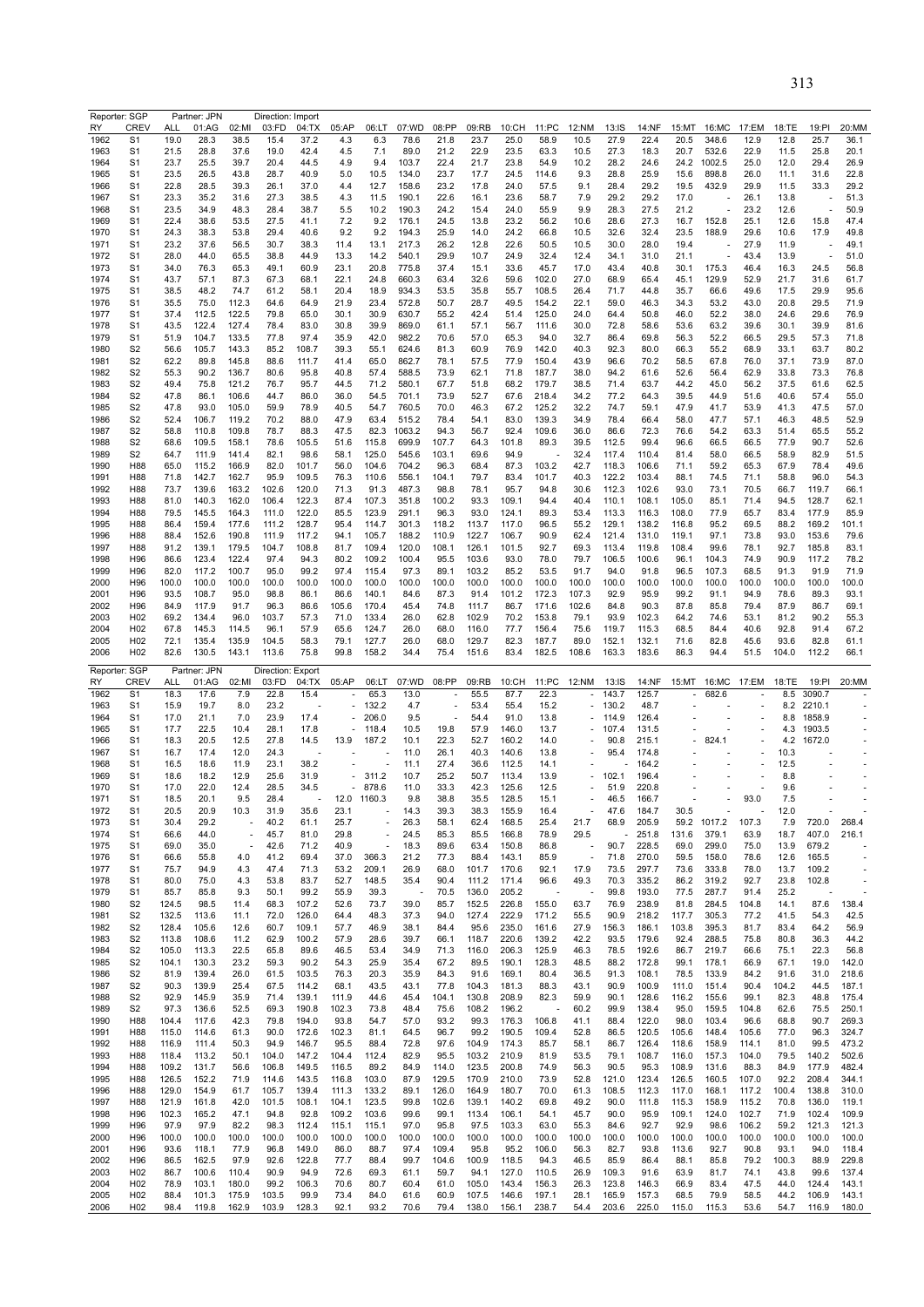| Reporter: SGP<br>RY | <b>CREV</b>                        | <b>ALL</b>    | Partner: ASIA<br>01:AG | 02:MI          | Direction: Import<br>03:FD | 04:TX          | 05:AP          | 06:LT          | 07:WD          | 08:PP          | 09:RB          | 10:CH          | 11:PC          | 12:NM          | 13:IS          | 14:NF          | 15:MT          |                | 16:MC 17:EM   | 18:TE         | 19:PI          | 20:MM          |
|---------------------|------------------------------------|---------------|------------------------|----------------|----------------------------|----------------|----------------|----------------|----------------|----------------|----------------|----------------|----------------|----------------|----------------|----------------|----------------|----------------|---------------|---------------|----------------|----------------|
| 1962                | S <sub>1</sub>                     | 34.0          | 45.5                   | 26.6           | 40.4                       | 54.1           | 19.6           | 7.8            | 52.0           | 37.8           | 80.7           | 68.8           | 13.1           | 71.9           | 52.6           | 40.6           | 23.7           | 123.3          | 15.6          | 8.3           | 50.6           | 85.5           |
| 1963                | S <sub>1</sub>                     | 33.1          | 46.6                   | 27.4           | 38.3                       | 57.1           | 21.1           | 6.4            | 53.2           | 34.0           | 77.8           | 59.3           | 12.5           | 71.5           | 52.5           | 44.0           | 22.5           | 156.0          | 17.7          | 8.1           | 46.9           | 84.6           |
| 1964                | S <sub>1</sub>                     | 31.6          | 44.6                   | 26.5           | 37.0                       | 61.5           | 22.6           | 7.8            | 51.4           | 35.3           | 69.7           | 62.7           | 11.1           | 76.5           | 54.3           | 50.6           | 22.4           | 158.3          | 18.8          | 10.6          | 51.2           | 82.7           |
| 1965                | S <sub>1</sub>                     | 31.4          | 44.8                   | 29.9           | 35.0                       | 61.5           | 24.1           | 8.7            | 52.7           | 34.4           | 69.3           | 63.0           | 11.1           | 63.2           | 58.3           | 49.9           | 23.7           | 166.8          | 20.0          | 11.2          | 49.0           | 93.1           |
| 1966                | S <sub>1</sub>                     | 31.1          | 44.6                   | 29.1           | 36.2                       | 56.6           | 28.3           | 8.0            | 51.2           | 33.2           | 66.2           | 72.6           | 11.0           | 47.9           | 52.6           | 58.2           | 27.7           | 177.1          | 21.3          | 10.9          | 43.5           | 69.3           |
| 1967<br>1968        | S <sub>1</sub><br>S <sub>1</sub>   | 29.3<br>28.1  | 44.1<br>43.7           | 29.8<br>28.7   | 37.0<br>35.4               | 56.6<br>53.1   | 24.8<br>24.7   | 8.4<br>8.3     | 49.2<br>49.1   | 35.2<br>34.3   | 56.1<br>50.5   | 72.0<br>64.7   | 11.1<br>11.0   | 46.1<br>54.5   | 50.7<br>48.3   | 53.6<br>55.6   | 23.4<br>25.3   | ä,             | 19.2<br>22.4  | 10.5<br>11.2  |                | 44.2<br>41.2   |
| 1969                | S <sub>1</sub>                     | 30.4          | 44.7                   | 32.7           | 35.9                       | 52.6           | 22.8           | 9.5            | 45.1           | 34.0           | 66.7           | 65.9           | 10.9           | 47.3           | 51.1           | 57.0           | 27.9           | 161.3          | 20.3          | 12.4          | 46.8           | 41.8           |
| 1970                | S <sub>1</sub>                     | 29.9          | 45.6                   | 29.8           | 36.5                       | 53.7           | 21.9           | 11.4           | 45.8           | 38.2           | 57.0           | 69.3           | 10.0           | 49.1           | 60.6           | 59.4           | 31.6           | 162.5          | 21.4          | 17.1          | 51.2           | 51.5           |
| 1971                | S <sub>1</sub>                     | 28.6          | 48.3                   | 32.8           | 34.9                       | 54.3           | 23.1           | 11.9           | 45.8           | 38.6           | 43.7           | 72.5           | 10.5           | 48.5           | 56.2           | 48.5           | 32.4           |                | 24.1          | 18.6          |                | 51.4           |
| 1972                | S <sub>1</sub>                     | 30.5          | 57.0                   | 36.1           | 35.8                       | 58.4           | 28.1           | 11.1           | 67.4           | 41.6           | 42.7           | 76.0           | 10.8           | 49.5           | 46.1           | 46.2           | 34.1           | ä,             | 33.4          | 19.1          |                | 47.9           |
| 1973                | S <sub>1</sub>                     | 42.7          | 85.0                   | 48.8           | 50.3                       | 78.6           | 37.6           | 16.0           | 53.4           | 50.1           | 75.2           | 96.1           | 14.6           | 62.5           | 59.8           | 55.4           | 44.7           | 138.4          | 42.7          | 22.6          | 59.0           | 42.9           |
| 1974                | S <sub>1</sub>                     | 57.4          | 90.2                   | 49.9           | 81.4                       | 92.0           | 49.4           | 16.7           | 44.1           | 79.1           | 88.3           | 142.6          | 51.0           | 107.5          | 93.4           | 74.3           | 60.7           | 100.6          | 49.1          | 25.9          | 68.2           | 57.4           |
| 1975                | S <sub>1</sub>                     | 54.6          | 90.5                   | 67.7           | 78.6                       | 73.7           | 45.7           | 16.9           | 44.7           | 72.4           | 73.6           | 133.4          | 56.8           | 103.1          | 77.6           | 78.1           | 61.5           | 103.0          | 46.1          | 30.0          | 65.1           | 56.3           |
| 1976<br>1977        | S <sub>1</sub><br>S <sub>1</sub>   | 57.0<br>62.5  | 93.5<br>122.9          | 69.0<br>77.4   | 69.2<br>84.6               | 74.1<br>72.5   | 48.5<br>56.5   | 18.3<br>21.9   | 51.5<br>53.9   | 67.8<br>73.7   | 96.2<br>106.5  | 122.1<br>144.7 | 52.7<br>56.2   | 99.0<br>109.2  | 74.4<br>75.0   | 83.6<br>96.7   | 60.1<br>67.4   | 113.6<br>61.5  | 44.3<br>30.0  | 26.6<br>30.6  | 55.7<br>56.8   | 52.5<br>92.3   |
| 1978                | S <sub>1</sub>                     | 71.9          | 121.6                  | 79.8           | 94.0                       | 83.5           | 56.9           | 24.2           | 62.0           | 77.0           | 126.3          | 156.1          | 60.9           | 130.5          | 87.0           | 108.4          | 72.2           | 104.0          | 38.9          | 36.0          | 76.0           | 77.0           |
| 1979                | S <sub>1</sub>                     | 84.2          | 128.1                  | 118.7          | 96.4                       | 97.1           | 60.3           | 27.2           | 76.0           | 89.5           | 160.3          | 173.6          | 65.4           | 144.7          | 102.9          | 123.7          | 78.6           | 102.7          | 45.5          | 37.9          | 90.3           | 100.1          |
| 1980                | S <sub>2</sub>                     | 101.1         | 137.4                  | 208.5          | 99.0                       | 102.4          | 70.4           | 36.3           | 79.7           | 106.0          | 182.0          | 170.3          | 108.0          | 167.1          | 113.2          | 148.4          | 90.3           | 106.5          | 64.3          | 50.3          | 97.9           | 91.8           |
| 1981                | S <sub>2</sub>                     | 98.5          | 133.6                  | 219.8          | 101.5                      | 107.0          | 77.6           | 36.7           | 73.1           | 104.6          | 146.1          | 164.7          | 109.6          | 176.9          | 110.8          | 137.0          | 83.2           | 125.9          | 61.6          | 39.5          | 94.2           | 89.9           |
| 1982                | S <sub>2</sub>                     | 91.1          | 121.8                  | 204.4          | 93.4                       | 99.9           | 78.4           | 41.8           | 67.5           | 98.0           | 109.5          | 150.3          | 99.9           | 166.0          | 100.5          | 112.0          | 76.2           | 114.7          | 63.5          | 37.3          | 90.1           | 96.6           |
| 1983                | S <sub>2</sub>                     | 89.2          | 116.0                  | 180.1          | 90.2                       | 97.2           | 73.9           | 43.3           | 66.0           | 94.1           | 130.7          | 154.2          | 103.3          | 157.2          | 85.4           | 119.1          | 71.9           | 127.3          | 62.9          | 37.2          | 76.5           | 88.9           |
| 1984                | S <sub>2</sub>                     | 90.2          | 122.9                  | 168.4          | 100.6                      | 97.2           | 59.8           | 36.9           | 67.9           | 100.4          | 134.2          | 191.4          | 96.3           | 141.8          | 87.1           | 118.1          | 75.1           | 130.7          | 61.6          | 45.0          | 70.4           | 97.0           |
| 1985<br>1986        | S <sub>2</sub><br>S <sub>2</sub>   | 84.7<br>72.0  | 116.2<br>105.7         | 161.7<br>93.6  | 91.6<br>83.5               | 91.3<br>95.7   | 69.1<br>68.6   | 33.1<br>40.6   | 64.0<br>66.5   | 98.9<br>88.0   | 104.7<br>104.3 | 149.0<br>100.6 | 92.5<br>55.7   | 120.8<br>106.5 | 87.2<br>82.6   | 106.6<br>91.4  | 70.7<br>71.4   | 134.7<br>115.1 | 62.7<br>62.0  | 36.9<br>50.7  | 67.1<br>84.3   | 93.1<br>102.0  |
| 1987                | S <sub>2</sub>                     | 78.4          | 108.1                  | 103.9          | 88.9                       | 105.4          | 77.1           | 48.6           | 71.7           | 105.3          | 126.2          | 120.2          | 64.7           | 113.5          | 90.9           | 91.0           | 76.3           | 111.4          | 66.7          | 66.7          | 83.5           | 84.4           |
| 1988                | S <sub>2</sub>                     | 84.6          | 108.8                  | 98.2           | 98.0                       | 112.1          | 79.9           | 58.4           | 79.3           | 113.2          | 151.4          | 142.6          | 55.8           | 123.4          | 113.6          | 115.4          | 92.7           | 113.5          | 75.3          | 65.2          | 86.5           | 90.1           |
| 1989                | S <sub>2</sub>                     | 87.9          | 104.8                  | 100.3          | 98.2                       | 107.6          | 73.7           | 76.8           | 67.7           | 83.4           | 126.3          | 141.5          |                | 133.4          | 133.6          | 133.0          | 99.2           | 115.6          | 84.3          | 114.6         | 75.6           | 92.4           |
| 1990                | H88                                | 91.7          | 101.0                  | 128.6          | 89.3                       | 111.1          | 66.7           | 82.1           | 97.5           | 89.4           | 117.5          | 134.5          | 71.7           | 130.0          | 129.3          | 117.9          | 96.9           | 101.4          | 96.1          | 77.2          | 67.0           | 85.3           |
| 1991                | H88                                | 99.5          | 108.6                  | 124.2          | 105.5                      | 116.3          | 72.1           | 93.7           | 111.7          | 108.9          | 117.8          | 141.0          | 67.1           | 144.7          | 136.3          | 123.4          | 109.2          | 100.4          | 108.8         | 127.3         | 70.2           | 95.6           |
| 1992                | H88                                | 97.1          | 110.1                  | 113.4          | 111.8                      | 119.1          | 79.8           | 99.6           | 118.7          | 104.7          | 119.4          | 136.6          | 57.0           | 138.1          | 123.7          | 122.4          | 106.9          | 89.5           | 106.8         | 120.2         | 69.9           | 104.1          |
| 1993                | H88                                | 94.7          | 104.8                  | 106.9          | 117.5                      | 114.1          | 81.4           | 95.3           | 133.6          | 92.0           | 114.1          | 130.5          | 54.0           | 134.2          | 116.8          | 106.8          | 102.2          | 90.9           | 103.6         | 96.2          | 68.4           | 97.7           |
| 1994<br>1995        | H88<br>H88                         | 91.9<br>100.6 | 105.2<br>115.7         | 92.8<br>102.6  | 113.4<br>124.7             | 110.6<br>117.6 | 87.4<br>111.1  | 100.1<br>110.6 | 133.7<br>136.2 | 97.6<br>119.5  | 136.6<br>191.4 | 128.7<br>138.3 | 51.3<br>43.9   | 129.5<br>134.5 | 109.3<br>122.9 | 105.0<br>125.5 | 102.3<br>110.4 | 86.4<br>89.9   | 96.8<br>107.6 | 89.0<br>82.8  | 72.1<br>71.6   | 92.2<br>113.6  |
| 1996                | H88                                | 107.3         | 124.4                  | 112.9          | 120.6                      | 111.5          | 114.8          | 112.5          | 134.6          | 108.5          | 178.8          | 119.0          | 45.8           | 135.7          | 112.8          | 114.2          | 109.8          | 118.8          | 109.9         | 83.6          | 66.6           | 106.5          |
| 1997                | H88                                | 105.0         | 120.4                  | 107.6          | 116.4                      | 110.5          | 113.5          | 123.1          | 130.5          | 100.5          | 142.2          | 117.1          | 46.9           | 129.9          | 107.5          | 115.9          | 107.4          | 122.7          | 106.7         | 58.0          | 61.5           | 103.2          |
| 1998                | H <sub>96</sub>                    | 93.9          | 103.2                  | 72.7           | 108.3                      | 99.8           | 107.8          | 109.9          | 98.7           | 90.2           | 103.3          | 102.9          | 50.9           | 111.2          | 95.5           | 93.3           | 97.1           | 102.5          | 95.5          | 68.8          | 74.6           | 103.4          |
| 1999                | H <sub>96</sub>                    | 91.0          | 96.0                   | 70.0           | 103.1                      | 93.5           | 97.5           | 97.0           | 106.1          | 87.2           | 94.0           | 92.6           | 61.6           | 96.2           | 89.7           | 91.3           | 94.3           | 97.0           | 89.6          | 104.6         | 92.2           | 93.2           |
| 2000                | H <sub>96</sub>                    | 100.0         | 100.0                  | 100.0          | 100.0                      | 100.0          | 100.0          | 100.0          | 100.0          | 100.0          | 100.0          | 100.0          | 100.0          | 100.0          | 100.0          | 100.0          | 100.0          | 100.0          | 100.0         | 100.0         | 100.0          | 100.0          |
| 2001                | H <sub>96</sub>                    | 97.9          | 94.4                   | 76.8           | 93.4                       | 92.8           | 95.0           | 99.8           | 99.5           | 99.1           | 94.7           | 95.3           | 102.9          | 97.2           | 89.5           | 97.0           | 98.5           | 94.4           | 100.4         | 96.8          | 96.4           | 104.6          |
| 2002                | H <sub>96</sub>                    | 91.8          | 91.2<br>105.7          | 82.7<br>85.5   | 99.1<br>101.9              | 88.8           | 89.8<br>95.5   | 95.3           | 99.7           | 84.8           | 105.1<br>121.6 | 87.1           | 103.8<br>123.9 | 90.2           | 86.1<br>95.7   | 86.8<br>91.6   | 89.4<br>98.3   | 80.4           | 97.2          | 99.2          | 82.3<br>69.6   | 94.1<br>113.2  |
| 2003<br>2004        | H <sub>02</sub><br>H <sub>02</sub> | 93.4<br>90.3  | 111.1                  | 114.7          | 104.4                      | 123.7<br>125.3 | 98.6           | 97.4<br>87.1   | 141.5<br>145.2 | 112.6<br>116.4 | 138.1          | 95.5<br>99.5   | 162.0          | 116.7<br>114.2 | 121.5          | 127.7          | 102.0          | 103.1<br>98.5  | 81.1<br>70.2  | 85.4<br>85.7  | 74.1           | 114.2          |
| 2005                | H <sub>02</sub>                    | 102.2         | 116.9                  | 129.6          | 105.4                      | 126.7          | 97.5           | 91.5           | 146.4          | 119.6          | 148.9          | 108.1          | 211.4          | 116.0          | 138.7          | 134.2          | 110.9          | 100.5          | 83.3          | 85.9          | 78.4           | 114.4          |
|                     | H <sub>02</sub>                    | 118.6         | 127.6                  | 152.4          | 110.1                      | 176.5          | 115.4          | 107.0          | 175.9          | 129.5          | 204.4          | 115.1          | 261.0          | 146.6          | 143.2          | 180.2          | 128.7          | 122.6          | 92.4          | 114.9         | 97.5           | 128.3          |
| 2006                |                                    |               |                        |                |                            |                |                |                |                |                |                |                |                |                |                |                |                |                |               |               |                |                |
|                     |                                    |               |                        |                |                            |                |                |                |                |                |                |                |                |                |                |                |                |                |               |               |                |                |
| Reporter: SGP<br>RY |                                    | ALL           | Partner: ASIA          |                | Direction: Export          |                |                |                | 07:WD          | 08:PP          |                | 10:CH          |                |                |                |                | 15:MT          |                |               |               | 19:PI          |                |
| 1962                | <b>CREV</b><br>S <sub>1</sub>      | 25.7          | 01:AG<br>45.3          | 02:MI<br>34.7  | 03:FD<br>25.9              | 04:TX<br>46.6  | 05:AP<br>22.7  | 06:LT<br>15.8  | 37.1           | 24.8           | 09:RB<br>67.0  | 28.8           | 11:PC<br>16.7  | 12:NM<br>31.6  | 13:IS<br>34.7  | 14:NF<br>56.9  | 27.3           | 16:MC<br>215.5 | 17:EM<br>44.2 | 18:TE<br>11.5 | 44.7           | 20:MM<br>12.9  |
| 1963                | S <sub>1</sub>                     | 25.7          | 47.5                   | 33.7           | 25.7                       | 46.6           | 25.2           | 17.9           | 40.8           | 24.8           | 67.9           | 28.3           | 16.0           | 31.6           | 34.0           | 65.6           | 27.0           | 221.8          | 45.6          | 11.4          | 47.2           | 13.2           |
| 1964                | S <sub>1</sub>                     | 26.2          | 53.9                   | 33.6           | 26.8                       | 52.6           | 23.2           | 9.5            | 36.8           | 35.0           | 63.9           | 34.1           | 15.6           | 29.9           | 34.3           | 72.2           | 26.9           | 151.3          | 39.2          | 11.3          | 55.9           | 10.4           |
| 1965                | S <sub>1</sub>                     | 25.7          | 51.5                   | 38.0           | 25.5                       | 50.4           | 24.5           | 10.8           | 38.6           | 34.6           | 62.0           | 33.3           | 15.5           | 29.7           | 33.2           | 76.8           | 26.1           | 152.4          | 40.5          | 11.4          | 45.5           | 11.1           |
| 1966                | S1                                 | 25.2          | 48.4                   | 35.6           | 25.7                       | 47.0           | 23.6           | 10.7           | 30.8           | 34.2           | 59.4           | 34.0           | 15.4           | 30.0           | 33.3           | 73.8           | 25.8           | 137.4          | 43.0          | 11.4          | 39.8           | 11.4           |
| 1967                | S <sub>1</sub>                     | 24.2          | 43.9                   | 31.9           | 26.1                       | 46.8           | 23.0           | 11.9           | 30.5           | 32.5           | 50.7           | 32.3           | 15.0           | 28.6           | 34.6           | 59.4           | 24.8           |                | 43.9          | 10.7          |                | 11.7           |
| 1968                | S <sub>1</sub><br>S <sub>1</sub>   | 23.6<br>25.4  | 41.8<br>41.5           | 28.6<br>33.0   | 26.6<br>29.3               | 51.3<br>49.5   | 23.8           | 12.4           | 30.8<br>30.9   | 31.4<br>31.7   | 45.0<br>59.4   | 31.2<br>32.7   | 14.4<br>14.5   | 25.1<br>25.2   | 33.5           | 79.3<br>81.1   | 25.9<br>24.0   |                | 44.5<br>44.8  | 11.0<br>11.6  |                | 9.7            |
| 1969<br>1970        | S <sub>1</sub>                     | 25.0          | 43.2                   | 36.8           | 29.3                       | 49.3           | 25.6<br>28.0   | 9.9<br>9.5     | 33.0           | 32.8           | 51.7           | 32.9           | 13.9           | 28.0           | 32.6<br>35.6   | 84.8           | 24.2           | 145.2<br>139.5 | 40.5          | 12.3          | 93.2<br>48.9   | 7.2<br>8.6     |
| 1971                | S <sub>1</sub>                     | 25.4          | 43.1                   | 33.6           | 28.9                       | 54.5           | 27.0           | 9.9            | 31.6           | 33.3           | 39.5           | 34.8           | 15.4           | 28.3           | 36.6           | 65.2           | 25.6           |                | 41.3          | 12.9          |                | 8.1            |
| 1972                | S <sub>1</sub>                     | 27.6          | 48.0                   | 35.3           | 31.6                       | 58.1           | 37.7           | 9.2            | 48.4           | 35.1           | 39.1           | 35.4           | 14.9           | 31.4           | 36.7           | 53.4           | 26.7           |                | 50.8          | 15.6          |                | 18.2           |
| 1973                | S <sub>1</sub>                     | 35.3          | 63.0                   | 43.2           | 39.2                       | 84.0           | 45.2           | 11.0           | 72.6           | 44.7           | 76.2           | 43.4           | 19.5           | 37.3           | 49.0           | 67.8           | 30.9           | 139.0          | 53.0          | 17.3          | 63.8           | 20.4           |
| 1974                | S1                                 | 55.4          | 77.5                   | 53.1           | 49.7                       | 97.8           | 53.7           | 13.6           | 66.8           | 61.0           | 94.0           | 65.7           | 51.5           | 46.9           | 67.5           | 87.6           | 38.8           | 101.3          | 62.6          | 22.5          | 52.6           | 24.0           |
| 1975                | S <sub>1</sub>                     | 59.6          | 77.8                   | 68.0           | 52.7                       | 76.4           | 54.0           | 15.5           | 60.5           | 55.3           | 69.9           | 75.5           | 61.3           | 46.7           | 67.2           | 81.4           | 38.8           | 116.8          | 65.1          | 23.0          | 55.7           | 21.4           |
| 1976<br>1977        | S1<br>S <sub>1</sub>               | 62.3<br>65.6  | 82.5<br>97.6           | 71.9<br>77.5   | 53.6<br>58.9               | 76.4<br>81.9   | 51.9<br>61.8   | 15.1<br>16.7   | 71.4<br>87.3   | 53.4<br>54.0   | 91.1<br>98.8   | 74.2<br>69.4   | 63.4<br>67.6   | 43.7<br>45.2   | 61.8<br>62.8   | 84.1<br>88.6   | 40.6<br>40.1   | 113.7<br>105.7 | 64.9<br>70.8  | 28.4<br>28.3  | 60.5<br>65.6   | 25.5<br>28.3   |
| 1978                | S1                                 | 71.7          | 98.2                   | 84.4           | 65.8                       | 95.8           | 62.3           | 37.7           | 92.1           | 58.9           | 114.1          | 73.4           | 69.9           | 45.2           | 72.8           | 94.0           | 45.4           | 106.0          | 93.5          | 31.3          | 64.6           | 35.4           |
| 1979                | S <sub>1</sub>                     | 81.5          | 107.8                  | 86.4           | 66.0                       | 107.7          | 69.4           | 32.2           | 103.0          | 70.7           | 145.0          | 84.0           | 74.2           | 48.5           | 93.8           | 108.2          | 64.8           | 118.8          | 120.5         | 33.1          | 75.4           | 36.7           |
| 1980                | S2                                 | 107.9         | 119.8                  | 114.4          | 67.9                       | 119.9          | 70.1           | 29.7           | 111.5          | 84.5           | 161.6          | 97.6           | 124.7          | 60.8           | 102.0          | 132.8          | 67.9           | 144.0          | 136.2         | 33.9          | 79.1           | 51.4           |
| 1981                | S <sub>2</sub>                     | 118.0         | 130.2                  | 140.1          | 75.2                       | 123.1          | 66.5           | 45.2           | 120.7          | 92.5           | 132.1          | 107.1          | 146.6          | 56.2           | 115.9          | 128.1          | 79.8           | 162.3          | 115.7         | 37.1          | 104.4          | 49.8           |
| 1982                | S <sub>2</sub>                     | 114.7         | 121.5                  | 119.0          | 76.7                       | 122.9          | 68.2           | 61.4           | 106.2          | 94.2           | 99.6           | 99.6           | 141.6          | 71.3           | 113.9          | 119.0          | 77.7           | 155.1          | 118.7         | 38.2          | 108.7          | 48.6           |
| 1983                | S <sub>2</sub>                     | 100.8         | 102.8                  | 116.1          | 71.0                       | 120.5          | 68.5           | 42.1           | 114.0          | 97.7           | 121.2          | 94.1           | 113.2          | 71.1           | 95.4           | 99.0           | 67.5           | 151.2          | 102.5         | 37.1          | 94.5           | 43.8           |
| 1984<br>1985        | S <sub>2</sub><br>S <sub>2</sub>   | 97.5<br>94.7  | 99.0<br>75.3           | 115.0<br>102.0 | 75.3<br>69.1               | 118.9<br>108.2 | 63.6<br>76.2   | 40.4<br>44.2   | 103.8<br>97.4  | 99.7<br>96.2   | 118.3<br>93.4  | 94.9<br>85.8   | 107.9<br>112.5 | 70.3<br>74.6   | 92.9<br>94.3   | 113.3<br>102.0 | 71.2<br>72.3   | 129.9<br>123.9 | 89.6<br>87.3  | 42.7<br>38.6  | 102.9<br>91.5  | 71.3<br>66.7   |
| 1986                | S <sub>2</sub>                     | 82.4          | 84.9                   | 70.6           | 68.1                       | 109.6          | 79.5           | 46.0           | 101.9          | 93.5           | 95.6           | 78.0           | 79.4           | 75.8           | 97.5           | 86.2           | 71.5           | 119.0          | 82.5          | 40.2          | 71.3           | 64.1           |
| 1987                | S <sub>2</sub>                     | 84.7          | 92.5                   | 64.6           | 72.8                       | 118.2          | 89.4           | 51.2           | 121.3          | 109.4          | 104.7          | 89.5           | 77.2           | 83.4           | 104.5          | 97.9           | 82.3           | 110.9          | 82.0          | 50.5          | 79.3           | 65.1           |
| 1988                | S <sub>2</sub>                     | 90.6          | 80.4                   | 70.2           | 77.7                       | 115.7          | 87.5           | 54.1           | 133.4          | 114.0          | 139.8          | 112.7          | 70.7           | 100.9          | 122.1          | 138.9          | 90.9           | 116.6          | 87.2          | 67.0          | 91.3           | 71.2           |
| 1989                | S <sub>2</sub>                     | 87.3          | 80.7                   | 68.6           | 74.6                       | 114.2          | 93.4           | 53.6           | 98.5           | 113.9          | 120.4          | 101.9          |                | 92.3           | 115.7          | 148.6          | 80.5           | 114.0          | 83.6          | 61.6          | 102.2          | 80.3           |
| 1990                | H88                                | 92.4          | 83.8                   | 72.3           | 79.1                       | 124.0          | 107.4          | 61.3           | 108.3          | 117.9          | 107.5          | 95.1           | 88.4           | 94.8           | 120.3          | 127.4          | 81.3           | 111.9          | 86.1          | 66.4          | 80.0           | 97.3           |
| 1991                | H88                                | 100.1         | 90.0                   | 74.3           | 82.4                       | 135.6          | 123.7          | 69.7           | 125.4          | 116.9          | 106.6          | 106.5          | 92.7           | 101.5          | 127.7          | 124.7          | 93.6           | 118.9          | 95.0          | 69.3          | 91.6           | 110.4          |
| 1992                | H88<br>H88                         | 95.7          | 97.3                   | 78.0           | 85.7                       | 141.4          | 118.9          | 76.9           | 133.9          | 112.1          | 110.3          | 99.5           | 77.7           | 103.8          | 118.0          | 116.2          | 96.7           | 119.1          | 92.9          | 75.7          | 98.7           | 98.1           |
| 1993<br>1994        | H88                                | 94.2<br>92.2  | 90.1<br>105.0          | 80.6<br>83.3   | 92.5<br>94.1               | 129.7<br>122.0 | 115.0<br>102.8 | 80.6<br>102.8  | 149.7<br>157.0 | 108.3<br>113.9 | 106.8<br>125.3 | 93.0<br>96.6   | 73.8<br>67.4   | 67.5<br>72.2   | 114.7<br>117.4 | 100.2<br>113.5 | 85.9<br>96.3   | 111.6<br>114.5 | 97.8<br>88.8  | 95.9<br>115.7 | 92.3<br>92.8   | 84.1<br>83.0   |
| 1995                | H88                                | 101.3         | 126.4                  | 96.5           | 100.2                      | 128.5          | 110.2          | 139.5          | 173.0          | 137.3          | 161.6          | 117.8          | 71.7           | 86.6           | 137.2          | 139.6          | 105.2          | 120.8          | 96.9          | 111.7         | 101.2          | 98.3           |
| 1996                | H88                                | 102.5         | 125.0                  | 98.3           | 103.0                      | 123.1          | 105.4          | 130.0          | 168.7          | 123.4          | 164.2          | 111.4          | 73.0           | 94.2           | 121.3          | 126.7          | 102.6          | 123.7          | 99.9          | 118.6         | 107.8          | 101.0          |
| 1997                | H88                                | 99.0          | 118.7                  | 113.3          | 101.4                      | 118.0          | 106.5          | 117.6          | 143.4          | 113.4          | 134.8          | 103.7          | 70.2           | 101.3          | 112.1          | 123.6          | 98.8           | 124.0          | 94.3          | 128.2         | 121.8          | 92.9           |
| 1998                | H96                                | 88.1          | 106.0                  | 98.4           | 100.2                      | 102.7          | 95.0           | 112.3          | 108.1          | 99.2           | 107.9          | 94.5           | 58.3           | 82.7           | 104.4          | 102.2          | 100.7          | 109.0          | 84.4          | 108.1         | 104.7          | 92.0           |
| 1999                | H <sub>96</sub>                    | 83.8          | 104.2                  | 99.2           | 99.4                       | 98.3           | 86.3           | 98.3           | 111.9          | 98.5           | 96.8           | 92.0           | 62.7           | 104.8          | 94.2           | 90.3           | 91.7           | 96.9           | 80.0          | 84.0          | 102.3          | 93.7           |
| 2000                | H96                                | 100.0         | 100.0                  | 100.0          | 100.0                      | 100.0          | 100.0          | 100.0          | 100.0          | 100.0          | 100.0          | 100.0          | 100.0          | 100.0          | 100.0          | 100.0          | 100.0          | 100.0          | 100.0         | 100.0         | 100.0          | 100.0          |
| 2001                | H <sub>96</sub>                    | 98.3          | 102.0                  | 103.7<br>94.0  | 99.2                       | 85.7           | 102.0          | 90.9           | 102.8          | 92.9           | 92.1           | 92.2           | 102.4          | 99.5           | 94.5           | 93.0           | 102.2          | 85.9           | 104.1         | 92.8          | 103.8          | 105.3          |
| 2002<br>2003        | H <sub>96</sub><br>H <sub>02</sub> | 82.6<br>82.0  | 111.0<br>102.2         | 108.0          | 103.8<br>105.5             | 86.4<br>95.6   | 95.8<br>102.7  | 92.5<br>95.8   | 100.7<br>120.7 | 84.4<br>72.8   | 93.4<br>78.1   | 87.9<br>86.3   | 100.3<br>116.4 | 89.8<br>83.2   | 93.8<br>102.9  | 88.2<br>99.5   | 97.1<br>83.7   | 68.0<br>70.0   | 79.3<br>73.7  | 77.5<br>57.5  | 96.2<br>106.0  | 92.0<br>109.7  |
| 2004                | H <sub>02</sub>                    | 84.4          | 108.4                  | 120.2          | 111.1                      | 95.1           | 108.7          | 102.4          | 116.1          | 77.1           | 89.1           | 100.5          | 146.6          | 86.1           | 130.7          | 132.3          | 88.6           | 67.9           | 69.5          | 59.7          | 113.9          | 107.4          |
| 2005<br>2006        | H <sub>02</sub><br>H <sub>02</sub> | 82.0<br>99.5  | 118.9<br>123.7         | 118.2<br>131.1 | 114.4<br>113.9             | 95.2<br>129.2  | 106.9<br>119.9 | 100.9<br>117.6 | 118.0<br>160.5 | 79.3<br>93.1   | 96.8<br>136.1  | 109.2<br>121.0 | 196.0<br>239.6 | 88.7<br>109.8  | 140.5<br>157.5 | 144.2<br>200.0 | 90.4<br>110.9  | 68.7<br>84.7   | 56.3<br>67.4  | 60.2<br>79.4  | 111.5<br>136.6 | 110.3<br>123.4 |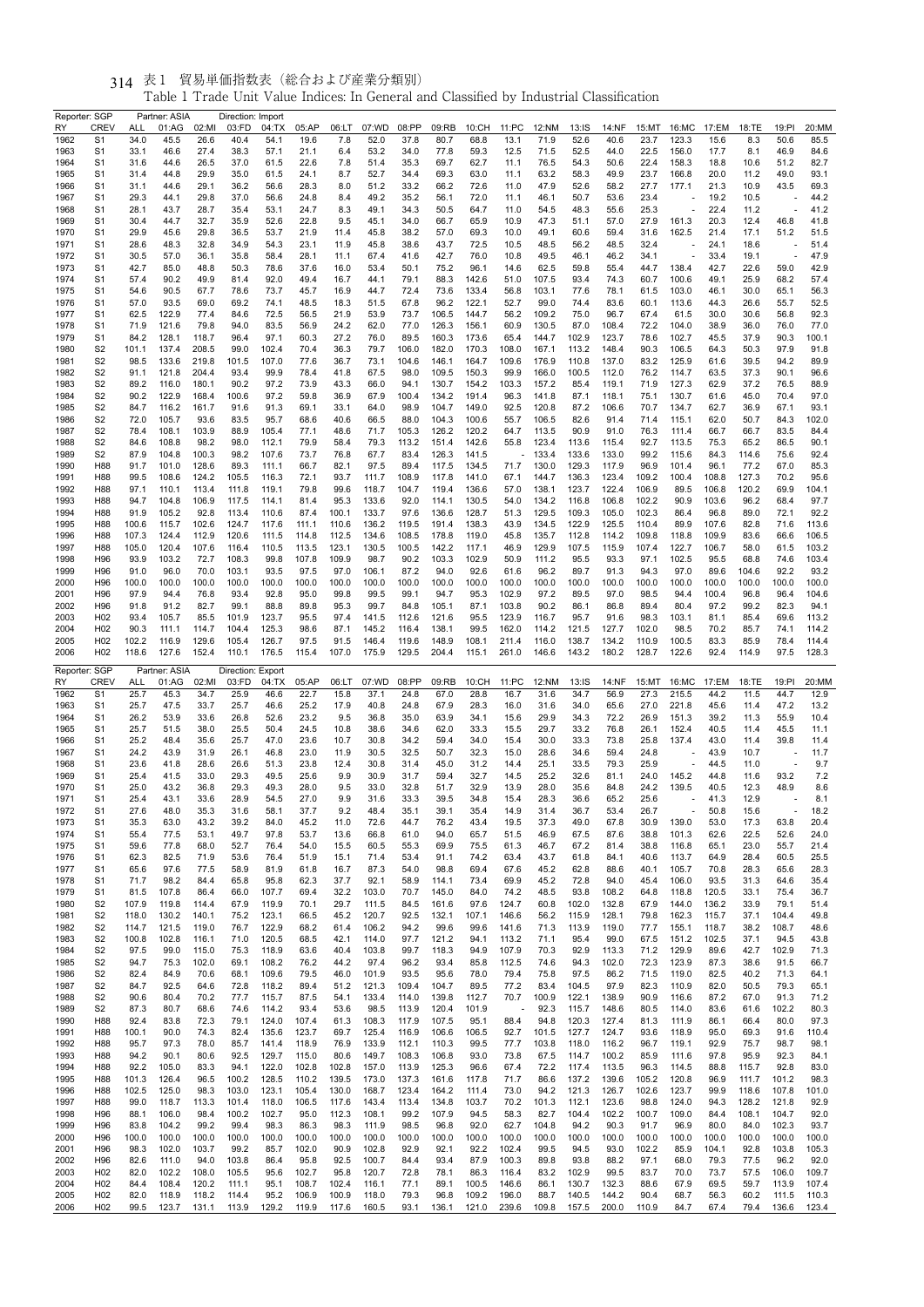|              | Reporter: SGP                      |                | Partner: US/CA |                                |                | Direction: Import |                |                          |                |                |                |                |                                  |                          |                |                |                |                |               |               |                |                          |
|--------------|------------------------------------|----------------|----------------|--------------------------------|----------------|-------------------|----------------|--------------------------|----------------|----------------|----------------|----------------|----------------------------------|--------------------------|----------------|----------------|----------------|----------------|---------------|---------------|----------------|--------------------------|
| <b>RY</b>    | <b>CREV</b>                        | ALL            | 01:AG          | 02:MI                          | 03:FD          | 04:TX             | 05:AP          | 06:LT                    | 07:WD          | 08:PP          | 09:RB          | 10:CH          | 11:PC                            | 12:NM                    | 13:IS          | 14:NF          | 15:MT          | 16:MC          | 17:EM         | 18:TE         | 19:PI          | 20:MM                    |
| 1962<br>1963 | S <sub>1</sub><br>S <sub>1</sub>   | 19.6<br>19.1   | 35.0<br>36.2   | 43.4<br>37.1                   | 30.9<br>31.1   | 98.8<br>104.2     | 7.5<br>8.2     | 167.4<br>156.5           | 9.2<br>8.3     | 26.4<br>27.7   | 84.8<br>87.0   | 63.8<br>52.8   | 98.6<br>102.2                    | 173.0<br>113.2           | 18.2<br>16.4   | 17.9<br>18.3   | 44.6<br>45.9   | 700.5<br>696.3 | 47.2<br>52.1  | 0.8<br>0.7    | 86.8<br>77.7   | 82.4<br>66.2             |
| 1964         | S <sub>1</sub>                     | 18.3           | 36.6           | 35.4                           | 31.3           | 102.2             | 7.7            | 152.1                    | 6.4            | 27.6           | 61.4           | 39.5           | 86.3                             | 186.6                    | 18.1           | 17.3           | 44.7           | 601.4          | 57.6          | 0.8           | 72.6           | 52.1                     |
| 1965         | S <sub>1</sub>                     | 19.0           | 36.3           | 35.5                           | 31.7           | 94.7              | 8.3            | 119.4                    | 5.5            | 27.5           | 83.2           | 41.8           | 102.2                            | 158.1                    | 17.0           | 21.5           | 50.2           | 645.0          | 47.5          | 0.9           | 82.8           | 59.3                     |
| 1966         | S1                                 | 19.0           | 36.0           | 36.5                           | 32.2           | 104.7             | 8.1            | 148.2                    | 8.4            | 26.8           | 115.2          | 40.8           | 85.8                             | 115.3                    | 19.9           | 26.1           | 43.6           | 665.0          | 61.7          | 0.8           | 70.7           | 31.6                     |
| 1967         | S <sub>1</sub>                     | 19.5           | 37.1           | 37.3                           | 34.3           | 94.4              | 8.9            | 106.9                    | 12.0           | 28.9           | 91.5           | 42.2           | 90.0                             | 106.9                    | 19.3           | 25.6           | 32.7           |                | 66.1          | 0.8           |                |                          |
| 1968         | S <sub>1</sub>                     | 20.6           | 39.3           | 36.7                           | 34.1           | 86.1              | 10.1           | 95.9                     | 7.4            | 29.1           | 112.0          | 36.3           | 83.1                             | 140.2                    | 17.3           | 26.7           | 30.1           |                | 97.9          | 1.0           |                |                          |
| 1969         | S <sub>1</sub>                     | 21.7           | 37.7           | 28.4                           | 36.6           | 83.6              | 11.5           | 65.0                     | 7.7            | 30.9           | 136.2          | 34.0           | 99.7                             | 135.7                    | 21.1           | 28.3           | 23.3           | 685.6          | 97.6          | 1.3           |                |                          |
| 1970         | S <sub>1</sub>                     | 21.5           | 41.2           | 30.3                           | 36.7           | 125.7             | 17.9           | 61.7                     | 15.0           | 31.9           | 184.8          | 34.7           | 90.0                             | 115.8                    | 23.3           | 30.8           | 21.9           | 636.7          | 84.4          | 1.4           |                |                          |
| 1971         | S <sub>1</sub>                     | 22.1           | 47.1           | 30.1                           | 37.3           | 90.7              | 15.9           | 107.2                    | 6.5            | 33.3           | 164.8          | 32.5           | 90.0                             | 133.1                    | 22.8           | 29.3           | 34.7           |                | 91.1          | 1.3           |                |                          |
| 1972         | S <sub>1</sub>                     | 22.4           | 52.0           | 29.1                           | 44.7           | 80.3              | 25.3           | 121.7                    | 15.4           | 36.0           | 42.4           | 36.1           | 76.7                             | 166.2                    | 23.4           | 31.4           | 25.4           |                | 62.2          | 1.8           |                |                          |
| 1973         | S <sub>1</sub>                     | 32.4           | 60.3           | 37.2                           | 50.2           | 73.6              | 29.0           | 177.9                    | 17.6           | 39.6           | 52.5           | 34.5           | 81.8                             | 174.8                    | 30.8           | 31.7           | 31.4           | 683.0          | 64.6          | 6.2           | 67.6           | 46.4                     |
| 1974         | S <sub>1</sub>                     | 33.0           | 96.3           | 40.1                           | 54.7           | 96.0              | 32.8           | 159.1                    | 38.3           | 61.8           | 59.8           | 51.4           | 84.5                             | 135.6                    | 34.3           | 45.9           | 33.0           | 583.6          | 78.9          | 2.2           | 61.2           | 20.8                     |
| 1975         | S <sub>1</sub><br>S <sub>1</sub>   | 37.0<br>38.4   | 82.7<br>86.7   | 48.8<br>46.2                   | 46.8<br>48.1   | 91.9<br>92.7      | 38.8<br>44.5   | 129.1<br>173.6           | 15.1<br>10.3   | 68.2<br>67.6   | 52.2<br>49.8   | 73.4<br>57.0   | 140.5<br>171.6                   | 178.1<br>179.2           | 73.4<br>56.9   | 54.9           | 48.3<br>58.1   | 535.5<br>511.2 | 89.1<br>87.2  | 1.5<br>2.4    | 132.8<br>147.6 | 23.7<br>43.0             |
| 1976<br>1977 | S <sub>1</sub>                     | 59.4           | 96.1           | 47.5                           | 50.0           | 88.8              | 42.3           | 193.6                    | 27.8           | 65.6           | 65.3           | 54.6           | 176.1                            | 157.0                    | 68.8           | 50.2<br>50.5   | 69.7           | 370.4          | 192.3         | 7.5           | 147.2          | 46.8                     |
| 1978         | S <sub>1</sub>                     | 42.8           | 100.9          | 40.6                           | 54.2           | 92.7              | 44.8           | 153.2                    | 26.6           | 63.6           | 71.9           | 63.2           | 214.4                            | 212.8                    | 73.9           | 60.3           | 56.5           | 296.3          | 45.4          | 6.0           | 136.0          | 33.4                     |
| 1979         | S <sub>1</sub>                     | 57.7           | 102.1          | 50.8                           | 59.9           | 100.5             | 47.0           | 212.2                    | 36.1           | 72.3           | 76.0           | 65.7           | 77.5                             | 174.8                    | 92.9           | 63.7           | 75.1           | 238.5          | 60.1          | 15.6          | 132.0          | 38.0                     |
| 1980         | S <sub>2</sub>                     | 70.2           | 108.1          | 60.1                           | 62.7           | 103.0             | 50.4           | 242.4                    | 28.9           | 85.4           | 60.1           | 79.9           | 114.1                            | 167.4                    | 113.8          | 74.0           | 67.0           | 259.3          | 74.3          | 23.7          | 119.4          | 42.8                     |
| 1981         | S <sub>2</sub>                     | 67.7           | 132.7          | 64.2                           | 58.7           | 87.3              | 51.8           |                          | 44.1           | 90.0           | 104.2          | 66.8           |                                  | 107.0                    | 76.8           | 77.6           | 50.4           | 184.7          | 94.2          | 21.9          | 136.2          | 57.3                     |
| 1982         | S <sub>2</sub>                     | 64.2           | 110.5          | 69.8                           | 59.7           | 74.7              | 51.7           | 224.1                    | 40.2           | 82.3           | 135.2          | 67.1           | 105.7                            | 92.7                     | 91.5           | 79.9           | 71.0           | 149.0          | 86.4          | 25.4          | 154.8          | 55.9                     |
| 1983         | S <sub>2</sub>                     | 65.8           | 103.3          | 65.3                           | 60.4           | 87.8              | 54.2           | 165.2                    | 48.9           | 74.1           | 44.0           | 66.0           | 67.5                             | 119.8                    | 93.2           | 80.8           | 55.8           | 165.6          | 78.1          | 41.3          | 84.3           | 38.6                     |
| 1984         | S <sub>2</sub>                     | 57.7           | 111.3          | 64.2                           | 62.3           | 92.6              | 45.6           | 121.1                    | 74.0           | 78.7           | 62.7           | 69.9           | 66.0                             | 85.7                     | 104.3          | 90.2           | 66.2           | 106.4          | 68.4          | 29.0          | 118.5          | 43.0                     |
| 1985         | S <sub>2</sub>                     | 58.3           | 110.5          | 60.3                           | 60.6           | 93.3              | 59.0           | 65.5                     | 83.6           | 74.7           | 65.8           | 64.8           | 83.6                             | 62.0                     | 84.0           | 77.6           | 63.4           | 67.1           | 72.7          | 44.6          | 102.0          | 62.4                     |
| 1986         | S <sub>2</sub>                     | 56.5           | 89.3           | 56.9                           | 55.1           | 85.7              | 46.3           | 104.2                    | 74.0           | 75.3           | 68.3           | 64.2           | 53.6                             | 59.0                     | 80.3           | 83.1           | 89.2           | 81.3           | 59.1          | 42.4          | 77.7           | 53.6                     |
| 1987         | S <sub>2</sub>                     | 63.4<br>64.4   | 98.4<br>93.6   | 70.7<br>58.8                   | 64.0<br>65.2   | 94.1<br>91.5      | 48.2<br>54.2   | 104.1                    | 84.2<br>93.7   | 96.4<br>112.8  | 79.8<br>69.9   | 63.7<br>71.1   | 51.8<br>45.0                     | 66.4<br>68.9             | 84.1<br>93.1   | 90.2<br>123.3  | 103.9<br>91.0  | 89.0<br>81.8   | 70.5<br>74.4  | 47.2<br>52.5  | 98.4<br>73.7   | 51.2<br>55.0             |
| 1988<br>1989 | S <sub>2</sub><br>S <sub>2</sub>   | 64.2           | 110.6          | 62.4                           | 70.4           | 103.3             | 58.8           | 112.3<br>136.5           | 76.8           | 114.5          | 79.1           | 67.5           |                                  | 65.4                     | 83.3           | 132.8          | 92.1           | 64.0           | 88.2          | 42.5          | 114.8          | 58.1                     |
| 1990         | H88                                | 71.1           | 114.3          | 61.2                           | 74.4           | 109.4             | 72.0           | 113.6                    | 73.0           | 113.2          | 80.7           | 92.1           | 47.4                             | 67.7                     | 80.3           | 126.1          | 93.8           | 64.1           | 92.0          | 52.6          | 128.0          | 66.4                     |
| 1991         | H88                                | 82.2           | 119.5          | 81.0                           | 74.4           | 108.1             | 81.9           | 125.5                    | 90.5           | 106.7          | 85.5           | 99.6           | 45.8                             | 74.6                     | 93.9           | 115.1          | 114.0          | 81.2           | 103.9         | 64.2          | 146.3          | 77.1                     |
| 1992         | H88                                | 79.8           | 118.4          | 81.5                           | 76.8           | 109.2             | 78.6           | 130.8                    | 81.7           | 101.4          | 85.2           | 118.8          | 42.3                             | 79.0                     | 86.4           | 111.9          | 107.3          | 73.6           | 100.0         | 52.3          | 141.7          | 82.0                     |
| 1993         | H88                                | 84.5           | 121.6          | 90.8                           | 67.8           | 102.0             | 102.7          | 120.8                    | 107.9          | 96.7           | 93.6           | 113.8          | 44.8                             | 80.5                     | 94.8           | 95.0           | 101.6          | 83.4           | 99.7          | 72.9          | 109.7          | 79.4                     |
| 1994         | H88                                | 81.5           | 122.6          | 97.8                           | 71.8           | 102.6             | 95.4           | 116.3                    | 86.7           | 94.4           | 93.2           | 102.5          | 41.4                             | 88.0                     | 104.1          | 92.3           | 108.6          | 82.6           | 101.8         | 81.1          | 65.6           | 80.6                     |
| 1995         | H88                                | 87.2           | 126.6          | 109.0                          | 74.7           | 106.2             | 92.7           | 124.7                    | 89.1           | 141.4          | 98.1           | 107.9          | 41.0                             | 95.2                     | 109.9          | 109.9          | 115.1          | 92.0           | 93.5          | 77.5          | 73.5           | 94.1                     |
| 1996         | H88                                | 95.3           | 130.9          | 106.6                          | 78.7           | 105.1             | 98.1           | 130.4                    | 110.4          | 125.7          | 100.9          | 100.1          | 59.2                             | 109.6                    | 113.3          | 110.2          | 121.8          | 96.0           | 106.4         | 85.6          | 90.7           | 107.9                    |
| 1997         | H88                                | 97.3           | 127.0          | 109.9                          | 78.9           | 103.0             | 110.0          | 125.0                    | 117.1          | 106.6          | 95.3           | 106.4          | 49.9                             | 98.3                     | 104.8          | 110.9          | 119.9          | 110.8          | 99.8          | 82.2          | 78.4           | 129.2                    |
| 1998         | H96<br>H96                         | 98.3<br>92.2   | 117.7          | 108.8                          | 85.3<br>99.9   | 109.5<br>99.1     | 103.6          | 127.9                    | 111.4          | 106.7<br>94.2  | 96.7<br>94.7   | 100.0<br>97.8  | 53.1<br>64.5                     | 99.5<br>96.5             | 104.4<br>110.5 | 101.4          | 111.1<br>108.6 | 111.1<br>101.1 | 108.6<br>98.2 | 88.8<br>76.0  | 55.8<br>62.1   | 94.4                     |
| 1999<br>2000 | H96                                | 100.0          | 112.5<br>100.0 | 117.0<br>100.0                 | 100.0          | 100.0             | 100.0<br>100.0 | 113.4<br>100.0           | 115.0<br>100.0 | 100.0          | 100.0          | 100.0          | 100.0                            | 100.0                    | 100.0          | 100.3<br>100.0 | 100.0          | 100.0          | 100.0         | 100.0         | 100.0          | 86.8<br>100.0            |
| 2001         | H96                                | 94.3           | 99.0           | 110.5                          | 102.0          | 102.6             | 94.5           | 112.3                    | 111.2          | 103.1          | 119.4          | 102.2          | 116.9                            | 110.0                    | 82.7           | 90.0           | 84.6           | 76.5           | 109.5         | 99.5          | 59.7           | 88.5                     |
| 2002         | H96                                | 86.5           | 98.9           | 124.5                          | 95.7           | 77.9              | 103.1          | 83.4                     | 118.8          | 96.4           | 104.8          | 96.3           | 124.9                            | 113.0                    | 96.9           | 95.3           | 87.7           | 70.1           | 90.9          | 99.7          | 47.1           | 78.0                     |
| 2003         | H <sub>02</sub>                    | 70.4           | 101.8          | 127.2                          | 104.7          | 57.5              | 66.4           | 90.1                     | 47.7           | 76.0           | 64.6           | 93.3           | 139.5                            | 86.6                     | 82.9           | 98.5           | 63.0           | 42.5           | 80.6          | 76.1          | 45.8           | 56.6                     |
| 2004         | H <sub>02</sub>                    | 74.5           | 112.0          | 166.3                          | 108.1          | 53.6              | 66.3           | 91.4                     | 48.0           | 76.4           | 61.6           | 87.4           | 160.7                            | 83.7                     | 94.9           | 126.6          | 54.4           | 47.4           | 87.8          | 83.6          | 44.2           | 53.7                     |
| 2005         | H <sub>02</sub>                    | 78.3           | 117.2          | 176.5                          | 122.0          | 56.4              | 70.8           | 126.2                    | 48.3           | 78.7           | 60.1           | 98.8           | 215.4                            | 77.5                     | 101.9          | 139.5          | 54.8           | 46.8           | 95.2          | 86.1          | 38.2           | 56.2                     |
|              |                                    |                |                |                                |                |                   |                |                          |                |                |                |                |                                  |                          |                |                |                |                |               |               |                |                          |
| 2006         | H <sub>02</sub>                    | 100.1          | 121.5          | 164.9                          | 120.8          | 75.8              | 96.8           | 186.7                    | 59.1           | 88.5           | 87.3           | 121.1          | 277.9                            | 93.3                     | 128.3          | 156.5          | 74.4           | 64.6           | 127.9         | 89.1          | 53.9           | 62.3                     |
|              | Reporter: SGP                      |                | Partner: US/CA |                                |                | Direction: Export |                |                          |                |                |                |                |                                  |                          |                |                |                |                |               |               |                |                          |
| <b>RY</b>    | <b>CREV</b>                        | ALL            | 01:AG          | 02:MI                          | 03:FD          | 04:TX             | 05:AP          | 06:LT                    | 07:WD          | 08:PP          | 09:RB          | 10:CH          | 11:PC                            | 12:NM                    | 13:IS          | 14:NF          | 15:MT          | 16:MC          | 17:EM         | 18:TE         | 19:PI          | 20:MM                    |
| 1962         | S <sub>1</sub>                     | 25.9           | 6.1            | 639.7                          | 31.7           | 26.6              | 69.6           |                          | 37.6           |                | 76.3           | 34.8           | 12.0                             |                          |                |                | 270.6          |                | 167.6         | 7.0           | 2659.9         | 2050.3                   |
| 1963         | S <sub>1</sub>                     | 24.7           | 7.6            |                                | 29.6           | 10.2              |                |                          | 40.2           |                | 71.9           | 48.1           | 3.7                              |                          |                |                | 270.7          |                | 151.3         | 11.1          | 2244.9         | 1908.9                   |
| 1964         | S <sub>1</sub>                     | 27.5           | 12.1           |                                | 36.0           | 5.4               | 24.3           |                          | 43.3           |                | 72.4           | 52.3           | 3.6                              | 16.1                     |                |                | 270.5          |                | 188.2         | 13.3          |                |                          |
| 1965         | S <sub>1</sub>                     | 28.3           | 10.8           | ä,                             | 39.1           | 19.4              | 21.0           |                          | 45.1           |                | 70.5           | 56.1           | 3.6                              |                          |                |                | 270.6          |                | 168.3         | 11.1          |                |                          |
| 1966         | S <sub>1</sub>                     | 29.1           | 9.9            |                                | 43.8           | 20.2              | 21.3           |                          | 53.0           |                | 70.6           | 70.4           | 3.8                              |                          |                | 47.4           | 269.9          |                | 151.0         | 9.3           |                |                          |
| 1967         | S <sub>1</sub>                     | 24.2           | 9.0            |                                | 30.9           | 24.3              |                |                          | 47.8           |                | 52.0           | 55.1           | 4.1                              |                          |                | 43.8           |                |                |               | 15.5          |                |                          |
| 1968<br>1969 | S <sub>1</sub><br>S <sub>1</sub>   | 23.4<br>28.6   | 9.4<br>9.0     |                                | 28.1<br>33.4   | 22.2<br>23.1      |                |                          | 48.9<br>48.3   |                | 49.2<br>67.3   | 55.0<br>43.3   | 4.1<br>3.8                       |                          |                | 38.7           | 337.8          |                |               | 10.1<br>10.3  |                |                          |
| 1970         | S1                                 | 29.5           | 12.2           | 879.1                          | 45.4           | 28.2              |                |                          | 53.2           | 31.2           | 58.2           | 45.4           | 4.3                              |                          |                | 49.0           | 429.8          |                |               | 9.5           |                |                          |
| 1971         | S <sub>1</sub>                     | 26.7           | 12.4           | 801.8                          | 45.7           | 27.1              |                | 24.4                     | 55.8           |                | 46.8           | 69.5           | 4.8                              |                          | 12.3           | 45.3           | 339.6          |                |               | 10.9          |                |                          |
| 1972         | S <sub>1</sub>                     | 21.1           | 10.9           |                                | 46.2           | 28.7              | 18.7           | 20.5                     | 74.9           |                | 46.6           | 65.8           | 5.0                              |                          |                | 71.8           |                |                | 36.6          | 15.1          |                |                          |
| 1973         | S <sub>1</sub>                     | 29.2           | 14.8           | ä,                             | 61.1           | 34.7              | 20.0           | 8.3                      | 121.7          | 53.5           | 84.9           | 70.1           | 6.6                              | $\overline{\phantom{a}}$ |                | 43.8           | 444.9          | 75.3           | 46.6          | 35.7          | 1856.7 2791.2  |                          |
| 1974         | S <sub>1</sub>                     | 38.8           | 17.1           | ÷,                             | 93.0           | 37.3              | 26.1           | $\overline{\phantom{a}}$ | 104.4          | 72.4           | 105.7          | 122.5          | 22.5                             | 9.2                      | 9.8            | 144.4          | 437.6          | 62.1           | 54.9          | 15.3          |                | 776.4 4181.5             |
| 1975         | S <sub>1</sub>                     | 38.5           | 18.5           | ä,                             | 93.6           | 35.1              | 35.0           | ÷,                       | 92.0           | 72.3           | 80.8           | 132.0          | 24.7                             | 22.9                     | 12.0           | 180.8          | 88.4           | 67.9           | 57.7          | 17.5          | 475.4          |                          |
| 1976         | S <sub>1</sub>                     | 41.9           | 37.7           | ä,<br>$\overline{\phantom{a}}$ | 80.6           | 37.7              | 38.3           | 6.6                      | 111.2          | 55.7           | 109.1          | 135.5          | 23.9                             | 16.4                     | 7.1            | 150.5          | 102.2          | 67.3           | 58.5          | 7.3           | 926.4          |                          |
| 1977         | S <sub>1</sub>                     | 42.4           | 69.6           |                                | 101.4          | 38.8              | 35.6           | 9.0                      | 121.7          | 46.4           | 121.3          | 144.2          | 25.9                             | 9.1                      | 4.1            | 202.5          | 89.0           | 68.8           | 52.9          | 6.2           | 370.0          | $\overline{\phantom{a}}$ |
| 1978<br>1979 | S <sub>1</sub><br>S <sub>1</sub>   | 45.5<br>49.4   | 49.0<br>51.0   | 802.8<br>646.6                 | 102.3<br>110.0 | 37.3<br>46.0      | 37.7<br>44.1   | 14.7<br>15.6             | 142.0<br>÷,    | 66.0<br>52.8   | 138.9<br>178.1 | 153.4<br>171.1 | 27.3<br>$\overline{\phantom{a}}$ | 15.2                     | 18.2<br>13.4   | 256.4<br>305.5 | 101.1<br>107.4 | 51.5<br>50.7   | 54.1<br>53.9  | 13.4<br>5.6   | 195.9<br>577.8 | 1696.5                   |
| 1980         | S <sub>2</sub>                     | 66.0           | 50.3           | 709.5                          | 102.6          | 49.6              | 51.1           | 15.9                     | 226.7          | 83.9           | 199.8          | 172.0          | 54.2                             | 24.2                     | 15.5           | 325.3          | 133.0          | 58.8           | 64.4          | 18.3          | 398.7          | 569.5                    |
| 1981         | S <sub>2</sub>                     | 82.9           | 91.4           | ÷,                             | 100.6          | 57.2              | 67.2           | 18.2                     | 238.0          | 176.9          | 160.8          | 134.9          | 161.5                            | ÷,                       |                | 307.7          | 132.7          | 65.8           | 72.7          | 27.0          | 338.3          | 526.7                    |
| 1982         | S <sub>2</sub>                     | 79.5           | 80.7           | 374.9                          | 86.5           | 70.7              | 70.8           | 12.1                     | 259.7          | 132.8          | 120.5          | 132.2          | 152.2                            | 58.9                     | 28.2           | 284.3          | 154.5          | 65.0           | 70.4          | 27.2          | 225.7          | 346.3                    |
| 1983         | S <sub>2</sub>                     | 80.2           | 105.8          | 182.5                          | 78.7           | 52.3              | 65.7           | 30.1                     | 279.6          | 114.8          | 147.9          | 113.6          | 149.1                            | 59.0                     | 14.6           | 274.1          | 116.7          | 68.9           | 70.5          | 27.6          | 160.5          | 270.1                    |
| 1984         | S <sub>2</sub>                     | 81.1           | 105.8          | 169.3                          | 98.3           | 41.5              | 56.5           | 13.3                     | 242.8          | 139.3          | 151.4          | 120.3          | 141.2                            | 55.8                     | 9.8            | 268.7          | 130.8          | 75.1           | 72.2          | 27.5          | 95.1           | 303.8                    |
| 1985         | S <sub>2</sub>                     | 90.9           | 98.4           | 138.7                          | 84.4           | 51.8              | 64.3           | 7.8                      | 249.6          | 107.4          | 118.5          | 98.0           | 155.0                            | 43.1                     | 24.2           | 252.1          | 109.4          | 116.8          | 73.6          | 21.5          | 92.6           | 157.4                    |
| 1986         | S <sub>2</sub>                     | 90.7           | 119.0          | 124.0                          | 72.2           | 72.1              | 69.6           |                          | 249.5          | 43.8           | 118.2          | 99.4           | 88.8                             | 57.7                     | 27.7           | 161.3          | 107.1          | 129.9          | 70.6          | 17.6          | 101.5          | 276.1                    |
| 1987         | S <sub>2</sub>                     | 97.6           | 94.9           | 97.6                           | 78.0           | 86.8              | 90.4           | 28.9                     | 177.1          | 44.1           | 114.5          | 96.1           | 94.4                             | 63.8                     | 26.1           | 123.6          | 107.3          | 143.0          | 73.3          | 19.6          | 113.7          | 319.7                    |
| 1988<br>1989 | S <sub>2</sub><br>S <sub>2</sub>   | 110.9<br>114.4 | 89.2<br>70.3   | 83.3<br>39.5                   | 84.7<br>78.5   | 92.8<br>95.6      | 98.8<br>101.8  | 86.4<br>58.7             | 191.5<br>262.2 | 56.9<br>66.2   | 166.8<br>139.6 | 117.5<br>95.9  | 85.9<br>L,                       | 70.8<br>86.2             | 29.6<br>32.2   | 124.6<br>151.0 | 113.4<br>92.0  | 159.2<br>177.1 | 87.2<br>85.0  | 25.5<br>23.7  | 132.6<br>195.6 | 262.1<br>97.0            |
| 1990         | H88                                | 120.1          | 50.1           | 30.5                           | 82.0           | 101.1             | 110.5          | 60.6                     | 280.6          | 76.5           | 133.6          | 97.0           | 107.7                            | 79.6                     | 32.0           | 149.9          | 88.9           | 186.0          | 89.2          | 29.6          | 147.3          | 84.2                     |
| 1991         | H88                                | 117.7          | 51.0           | 46.3                           | 88.2           | 97.7              | 109.4          | 63.8                     | 263.5          | 82.9           | 130.1          | 145.5          | 116.2                            | 94.4                     | 29.5           | 157.9          | 91.2           | 165.8          | 92.6          | 23.7          | 118.5          | 78.2                     |
| 1992         | H88                                | 110.1          | 49.5           | 41.7                           | 91.6           | 99.4              | 114.7          | 59.5                     | 265.4          | 82.5           | 130.2          | 144.5          | 89.8                             | 130.4                    | 51.6           | 171.3          | 91.0           | 138.2          | 95.6          | 25.6          | 117.7          | 93.0                     |
| 1993         | H88                                | 104.9          | 48.0           | 20.8                           | 88.1           | 103.7             | 114.1          | 77.5                     | 332.8          | 86.4           | 130.1          | 153.4          | 88.8                             | 110.4                    | 59.4           | 138.4          | 86.2           | 121.9          | 96.5          | 38.3          | 130.7          | 90.6                     |
| 1994         | H88                                | 104.7          | 76.9           | 24.3                           | 95.2           | 109.0             | 114.2          | 94.5                     | 336.6          | 91.3           | 151.8          | 138.5          | 81.6                             | 112.9                    | 65.6           | 109.1          | 84.7           | 119.4          | 99.1          | 30.4          | 145.3          | 84.9                     |
| 1995         | H88                                | 118.6          | 93.9           | 27.8                           | 96.4           | 118.8             | 114.6          | 109.4                    | 256.4          | 98.1           | 231.7          | 128.9          | $\overline{\phantom{a}}$         | 121.5                    | 65.1           | 125.6          | 101.1          | 145.5          | 102.2         | 30.6          | 128.5          | 75.6                     |
| 1996         | H88                                | 118.5          | 81.3           | 69.3                           | 96.9           | 120.6             | 113.9          | 113.5                    | 111.3          | 96.4           | 209.3          | 118.0          | $\overline{\phantom{a}}$         | 146.9                    | 89.1           | 125.3          | 108.1          | 147.1          | 101.2         | 16.3          | 143.7          | 97.7                     |
| 1997<br>1998 | H88<br>H96                         | 110.1<br>96.2  | 92.2<br>92.3   | 51.4<br>53.3                   | 97.8<br>104.2  | 108.8<br>105.0    | 112.2<br>108.1 | 125.7<br>100.6           | 121.1<br>94.4  | 96.2<br>87.2   | 153.6<br>106.2 | 109.2<br>92.8  | 79.7<br>56.2                     | 157.2<br>146.2           | 118.4<br>99.0  | 134.9<br>113.5 | 124.5<br>116.2 | 137.9<br>117.6 | 85.2          | 39.8<br>40.0  | 111.5<br>114.2 | 86.2                     |
| 1999         | H96                                | 89.6           | 115.0          | 87.7                           | 102.6          | 109.3             | 100.6          | 99.9                     | 95.2           | 95.3           | 93.3           | 109.5          | 63.9                             | 94.2                     | 75.9           | 103.9          | 93.1           | 97.3           | 75.7<br>80.4  | 58.5          | 97.8           | 71.1<br>107.3            |
| 2000         | H96                                | 100.0          | 100.0          | 100.0                          | 100.0          | 100.0             | 100.0          | 100.0                    | 100.0          | 100.0          | 100.0          | 100.0          | 100.0                            | 100.0                    | 100.0          | 100.0          | 100.0          | 100.0          | 100.0         | 100.0         | 100.0          | 100.0                    |
| 2001         | H96                                | 91.9           | 85.5           | 60.0                           | 86.9           | 72.3              | 97.3           | 95.2                     | 98.7           | 93.1           | 97.8           | 83.8           | 107.3                            | 107.5                    | 89.4           | 90.3           | 93.5           | 87.1           | 97.4          | 81.7          | 93.6           | 135.2                    |
| 2002         | H96                                | 79.7           | 87.4           | 77.8                           | 86.5           | 63.1              | 91.2           | 86.4                     | 108.0          | 75.4           | 83.5           | 58.8           | 114.9                            | 295.3                    | 88.3           | 78.2           | 75.5           | 78.1           | 81.2          | 120.8         | 58.1           | 116.3                    |
| 2003         | H <sub>02</sub>                    | 71.1           | 64.6           | 113.4                          | 91.4           | 56.9              | 88.3           | 84.7                     | 75.8           | 126.2          | 111.0          | 45.3           | 135.0                            | 171.4                    | 93.8           | 87.3           | 51.9           | 67.8           | 77.5          | 61.9          | 42.5           | 112.7                    |
| 2004         | H <sub>02</sub>                    | 80.1           | 69.1           | 242.8                          | 92.4           | 55.1              | 90.3           | 101.6                    | 79.4           | 126.4          | 131.6          | 45.2           | 176.1                            | 172.3                    | 106.7          | 123.9          | 46.5           | 70.3           | 99.9          | 74.1          | 43.4           | 110.4                    |
| 2005<br>2006 | H <sub>02</sub><br>H <sub>02</sub> | 72.2<br>99.1   | 71.6<br>70.1   | 340.7                          | 97.2<br>100.3  | 46.4<br>50.7      | 82.2<br>85.4   | 99.9<br>85.9             | 84.5<br>101.5  | 127.6<br>163.3 | 140.8<br>202.4 | 41.1<br>47.2   | 254.1<br>322.8                   | 180.2<br>286.9           | 114.6<br>118.4 | 139.5<br>164.1 | 49.7<br>59.8   | 76.3<br>95.1   | 68.1<br>107.8 | 81.4<br>104.3 | 43.7<br>61.3   | 106.3<br>141.1           |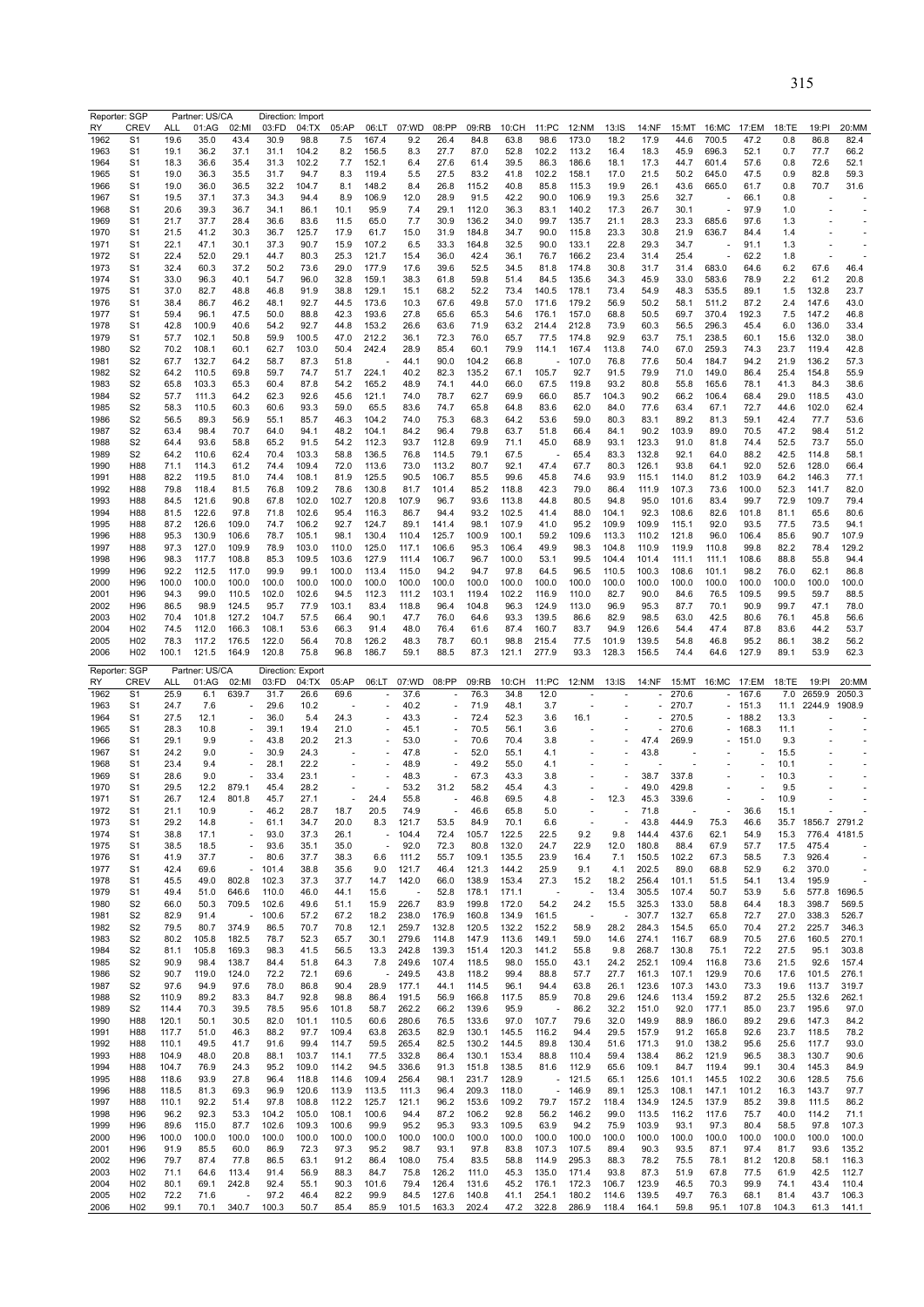| Reporter: THA | <b>CREV</b>                        | <b>ALL</b>     | Partner: World |                | Direction: Import<br>03:FD | 04:TX          | 05:AP          | 06:LT          | 07:WD          | 08:PP          | 09:RB          | 10:CH          | 11:PC                            |                |                  |                |                |                | 16:MC 17:EM    |                |                | 20:MM          |
|---------------|------------------------------------|----------------|----------------|----------------|----------------------------|----------------|----------------|----------------|----------------|----------------|----------------|----------------|----------------------------------|----------------|------------------|----------------|----------------|----------------|----------------|----------------|----------------|----------------|
| RY<br>1962    | S <sub>1</sub>                     | 15.9           | 01:AG<br>67.1  | 02:MI<br>11.5  | 28.9                       | 26.8           | 23.4           | 12.7           | 12.6           | 30.0           | 19.9           | 25.5           | 24.7                             | 12:NM<br>16.2  | $13:$ IS<br>32.8 | 14:NF<br>25.5  | 15:MT<br>17.4  | 21.9           | 32.4           | 18:TE<br>54.2  | 19:PI<br>8.1   | 26.6           |
| 1963          | S <sub>1</sub>                     | 16.3           | 65.0           | 10.3           | 29.6                       | 27.4           | 23.3           | 12.6           | 16.0           | 27.0           | 19.1           | 25.1           | 23.9                             | 16.2           | 30.9             | 26.1           | 19.0           | 25.5           | 35.2           | 54.8           | 8.3            | 24.1           |
| 1964          | S <sub>1</sub>                     | 16.0           | 63.8           | 10.1           | 31.0                       | 26.3           | 23.6           | 13.9           | 13.8           | 29.5           | 20.7           | 26.2           | 22.9                             | 17.3           | 31.3             | 30.2           | 19.2           | 22.0           | 39.6           | 50.1           | 7.4            | 22.2           |
| 1965          | S <sub>1</sub>                     | 16.6           | 64.6           | 10.7           | 30.0                       | 26.8           | 21.5           | 14.3           | 13.1           | 29.2           | 21.6           | 25.6           | 23.1                             | 16.8           | 31.7             | 32.7           | 22.4           | 25.9           | 42.2           | 46.8           | 8.8            | 26.4           |
| 1966          | S <sub>1</sub>                     | 17.8           | 67.1           | 9.9            | 28.3                       | 27.2           | 21.4           | 12.9           | 15.9           | 29.5           | 21.5           | 32.6           | 23.0                             | 17.6           | 30.2             | 33.5           | 20.3           | 26.2           | 53.1           | 53.4           | 9.9            | 28.0           |
| 1967          | S <sub>1</sub>                     | 17.0           | 64.5           | 10.7           | 27.3                       | 26.8           | 21.5           | 12.7           | 18.1           | 26.1           | 22.5           | 28.6           | 19.6                             | 17.9           | 30.9             | 33.7           | 19.0           | 27.8           | 50.3           | 42.8           | 13.4           | 33.3           |
| 1968          | S <sub>1</sub>                     | 17.6           | 60.2<br>64.4   | 10.8<br>9.9    | 26.8<br>28.0               | 28.5<br>28.2   | 21.3<br>17.2   | 12.1<br>12.4   | 21.1<br>20.0   | 28.3<br>28.8   | 23.1<br>22.8   | 28.4<br>27.4   | 17.4<br>20.2                     | 17.8<br>20.6   | 31.5<br>31.6     | 32.7<br>32.1   | 20.1<br>19.9   | 26.1<br>25.9   | 78.7<br>63.6   | 41.5<br>43.0   | 13.7           | 36.9           |
| 1969<br>1970  | S <sub>1</sub><br>S <sub>1</sub>   | 17.5<br>18.7   | 68.0           | 10.5           | 27.0                       | 30.8           | 19.5           | 11.2           | 19.5           | 28.7           | 24.7           | 30.8           | 20.8                             | 22.5           | 38.2             | 37.5           | 22.9           | 28.1           | 70.1           | 44.8           | 11.8           | 49.6<br>20.4   |
| 1971          | S <sub>1</sub>                     | 21.4           | 79.7           | 19.7           | 29.1                       | 36.7           | 23.3           | 10.5           | 25.0           | 32.5           | 21.5           | 31.4           | 20.8                             | 25.2           | 42.8             | 37.4           | 24.4           | 30.8           | 69.5           | 45.9           | 25.1           | 27.9           |
| 1972          | S <sub>1</sub>                     | 22.3           | 82.7           | 12.0           | 38.4                       | 44.6           | 18.6           | 11.7           | 11.4           | 28.0           | 33.2           | 32.9           | 21.6                             | 26.4           | 37.6             | 34.4           | 28.5           | 33.0           | 74.9           | 56.1           | 18.2           | 46.2           |
| 1973          | S <sub>1</sub>                     | 26.7           | 94.7           | 15.5           | 38.2                       | 53.8           | 23.6           | 14.5           | 23.2           | 40.0           | 27.7           | 41.0           | 28.0                             | 30.4           | 51.7             | 48.6           | 31.1           | 37.0           | 89.8           | 54.0           | 24.5           | 52.2           |
| 1974          | S <sub>1</sub>                     | 41.9           | 144.8          | 49.8           | 52.1                       | 71.5           | 31.9           | 17.0           | 31.5           | 61.7           | 46.3           | 61.5           | 34.4                             | 38.0           | 75.5             | 69.1           | 40.9           | 44.2           | 120.2          | 66.6           | 21.7           | 55.4           |
| 1975          | S <sub>1</sub>                     | 47.6           | 136.9          | 53.8           | 58.4                       | 76.9           | 32.0           | 15.5           | 36.7           | 64.1           | 57.7           | 60.3           | 56.7                             | 44.9           | 69.7             | 65.6           | 51.9           | 59.7           | 154.2          | 66.3           | 23.3           | 54.2           |
| 1976          | S <sub>1</sub>                     | 49.8           | 150.6          | 58.6           | 56.3                       | 73.3           | 40.3           | 14.7           | 34.1           | 55.3           | 53.6           | 57.1           | 58.1                             | 40.4           | 61.9             | 62.2           | 55.4           | 55.3           | 154.9          | 97.4           | 28.2           | 56.3           |
| 1977          | S <sub>2</sub>                     | 53.1           | 175.8          | 63.0           | 63.0                       | 82.0           | 44.7           | 15.7           | 59.0           | 57.3           | 58.1           | 61.9           | 63.9                             | 43.1           | 63.0             | 67.1           | 60.4           | 51.3           | 147.8          | 114.7          | 29.6           | 62.4           |
| 1978          | S <sub>2</sub><br>S <sub>2</sub>   | 59.4           | 164.5<br>180.0 | 63.4<br>84.3   | 68.5<br>78.3               | 82.2<br>93.1   | 46.3           | 15.9           | 66.1           | 57.2           | 65.1           | 65.6<br>79.6   | 71.9<br>108.2                    | 47.7<br>53.7   | 73.6             | 64.6<br>89.0   | 71.2<br>68.3   | 68.1           | 194.1          | 124.1<br>139.7 | 38.9<br>40.0   | 69.6           |
| 1979<br>1980  | S <sub>2</sub>                     | 71.4<br>94.8   | 194.6          | 144.8          | 86.0                       | 99.9           | 56.8<br>51.7   | 18.8<br>24.2   | 64.3<br>91.5   | 72.9<br>88.3   | 72.1<br>75.9   | 94.6           | 167.8                            | 62.5           | 85.8<br>94.0     | 105.8          | 83.4           | 73.7<br>76.1   | 233.0<br>325.0 | 201.0          | 48.0           | 70.4<br>76.4   |
| 1981          | S <sub>2</sub>                     | 99.4           | 227.4          | 167.9          | 112.6                      | 109.6          | 59.3           | 21.8           | 110.2          | 94.7           | 79.6           | 96.3           | 180.2                            | 66.6           | 88.8             | 99.1           | 91.9           | 69.8           | 272.5          | 205.7          | 46.0           | 82.9           |
| 1982          | S <sub>2</sub>                     | 93.5           | 185.5          | 169.3          | 113.8                      | 107.3          | 54.6           | 22.8           | 114.5          | 78.5           | 81.5           | 89.2           | 177.1                            | 81.2           | 83.1             | 76.6           | 74.6           | 81.8           | 290.2          | 55.1           | 40.9           | 75.9           |
| 1983          | S <sub>2</sub>                     | 89.0           | 175.6          | 147.7          | 110.4                      | 104.6          | 51.2           | 20.1           | 124.0          | 72.7           | 70.4           | 81.6           | 154.3                            | 79.9           | 80.3             | 79.7           | 68.6           | 94.2           | 215.4          | 37.3           | 105.1          | 70.1           |
| 1984          | S <sub>2</sub>                     | 92.3           | 187.3          | 140.2          | 104.5                      | 98.7           | 56.2           | 24.8           | 116.1          | 79.0           | 73.4           | 84.1           | 148.8                            | 75.3           | 85.4             | 89.4           | 67.7           | 106.2          | 224.9          | 37.5           | 135.2          | 96.6           |
| 1985          | S <sub>2</sub>                     | 88.0           | 159.4          | 131.9          | 104.6                      | 107.0          | 68.7           | 48.3           | 111.6          | 73.3           | 70.9           | 77.6           | 140.1                            | 88.6           | 82.4             | 79.7           | 71.9           | 107.7          | 190.8          | 34.3           | 139.4          | 95.6           |
| 1986          | S <sub>2</sub>                     | 89.0           | 124.7          | 75.1           | 110.4                      | 104.8          | 77.8           | 47.5           | 140.1          | 77.4           | 72.3           | 77.7           | 79.3                             | 99.5           | 85.5             | 80.9           | 78.7           | 111.2          | 263.2          | 60.1           | 142.6          | 109.3          |
| 1987          | S <sub>2</sub>                     | 95.9           | 118.7          | 86.0           | 119.8                      | 98.9           | 71.6           | 48.3           | 142.9          | 89.8           | 93.5           | 85.6           | 88.0                             | 108.9          | 84.6             | 94.6           | 88.9           | 122.4          | 241.0          | 80.2           | 150.7          | 126.8          |
| 1988<br>1989  | S <sub>2</sub><br>H88              | 104.0<br>106.0 | 154.0<br>156.6 | 88.5<br>97.4   | 155.3<br>162.3             | 112.2<br>113.0 | 82.8<br>93.0   | 52.5<br>61.4   | 144.8<br>105.6 | 105.0<br>105.6 | 88.9<br>94.6   | 107.3<br>107.3 | 100.4                            | 95.4<br>96.7   | 115.0<br>132.2   | 145.0<br>143.5 | 97.3<br>87.6   | 111.6<br>107.4 | 155.3<br>144.3 | 97.9<br>101.9  | 134.6<br>128.7 | 122.0<br>134.1 |
| 1990          | H88                                | 106.6          | 144.7          | 122.4          | 166.3                      | 119.0          | 82.7           | 65.0           | 122.3          | 104.1          | 92.6           | 103.2          | 118.3                            | 109.3          | 125.8            | 131.2          | 97.8           | 108.6          | 137.3          | 97.8           | 110.3          | 146.7          |
| 1991          | H88                                | 109.3          | 140.2          | 113.0          | 167.6                      | 127.6          | 107.2          | 67.4           | 148.2          | 107.0          | 98.9           | 108.0          | 131.4                            | 115.9          | 122.0            | 123.2          | 95.3           | 122.7          | 135.9          | 69.0           | 114.4          | 157.2          |
| 1992          | H88                                | 106.8          | 125.5          | 110.8          | 167.4                      | 122.5          | 94.2           | 85.5           | 144.8          | 103.3          | 86.3           | 105.3          | 109.6                            | 111.4          | 118.8            | 111.9          | 107.9          | 120.2          | 133.9          | 78.2           | 116.5          | 153.0          |
| 1993          | H88                                | 102.9          | 129.7          | 100.2          | 153.3                      | 121.9          | 92.7           | 90.5           | 114.2          | 100.4          | 85.3           | 103.2          | 106.0                            | 110.9          | 114.3            | 100.7          | 98.5           | 96.6           | 131.0          | 86.7           | 133.5          | 147.8          |
| 1994          | H88                                | 103.2          | 124.7          | 114.9          | 99.7                       | 127.6          | 103.4          | 99.8           | 159.0          | 103.2          | 98.6           | 107.4          | 92.3                             | 107.4          | 104.6            | 103.3          | 106.2          | 102.5          | 124.1          | 79.7           | 143.7          | 144.5          |
| 1995          | H88                                | 120.3          | 132.0          | 107.3          | 132.6                      | 146.4          | 110.0          | 103.6          | 236.7          | 139.7          | 99.4           | 126.3          | 98.5                             | 111.2          | 124.2            | 136.6          | 129.3          | 126.6          | 142.6          | 77.7           | 131.4          | 146.6          |
| 1996          | H88                                | 126.8          | 143.4          | 127.0          | 139.9                      | 141.8          | 112.4          | 104.4          | 231.3          | 120.0          | 114.9          | 114.6          | 113.5                            | 121.8          | 120.9            | 126.4          | 131.0          | 135.5          | 159.1          | 101.3          | 132.6          | 146.9          |
| 1997          | H88                                | 119.9          | 128.1          | 119.0          | 131.4                      | 125.1          | 106.7          | 112.2          | 156.7          | 101.0          | 100.9          | 104.6          | 98.5                             | 108.6          | 111.1            | 111.6          | 118.2          | 128.2          | 143.8          | 127.1          | 115.9          | 136.1          |
| 1998          | H88                                | 106.2          | 114.1<br>97.1  | 100.3<br>107.0 | 124.3<br>108.2             | 116.2<br>105.4 | 99.2           | 111.5<br>109.9 | 82.7<br>98.0   | 91.1           | 100.8<br>97.3  | 97.1<br>92.0   | 65.9<br>85.8                     | 109.0          | 107.8<br>94.5    | 88.5<br>92.9   | 144.6          | 113.8<br>97.0  | 125.6<br>97.3  | 78.7<br>93.4   | 74.6           | 127.8<br>112.4 |
| 1999<br>2000  | H88<br>H <sub>96</sub>             | 98.0<br>100.0  | 100.0          | 100.0          | 100.0                      | 100.0          | 124.8<br>100.0 | 100.0          | 100.0          | 86.9<br>100.0  | 100.0          | 100.0          | 100.0                            | 97.5<br>100.0  | 100.0            | 100.0          | 144.3<br>100.0 | 100.0          | 100.0          | 100.0          | 101.8<br>100.0 | 100.0          |
| 2001          | H <sub>96</sub>                    | 105.3          | 104.5          | 89.0           | 105.1                      | 97.5           | 87.5           | 106.7          | 103.0          | 88.5           | 102.3          | 96.3           | 71.1                             | 101.5          | 88.1             | 106.2          | 100.6          | 97.5           | 133.4          | 124.3          | 104.7          | 82.2           |
| 2002          | H <sub>96</sub>                    | 100.3          | 100.2          | 86.0           | 99.4                       | 87.9           | 77.7           | 93.0           | 70.5           | 83.6           | 101.4          | 91.4           | 88.7                             | 84.1           | 88.3             | 97.7           | 96.7           | 82.5           | 118.0          | 118.7          | 111.6          | 110.0          |
| 2003          | H <sub>02</sub>                    | 108.2          | 111.3          | 101.1          | 103.2                      | 95.1           | 70.6           | 95.5           | 74.3           | 87.2           | 102.6          | 99.0           | 107.2                            | 77.1           | 104.4            | 104.1          | 100.8          | 80.4           | 123.0          | 120.4          | 138.6          | 101.3          |
| 2004          | H <sub>02</sub>                    | 119.4          | 127.7          | 128.3          | 108.5                      | 101.4          | 71.4           | 94.1           | 103.6          | 90.8           | 105.3          | 111.2          | 138.9                            | 86.0           | 137.1            | 135.7          | 106.6          | 82.7           | 123.9          | 114.5          | 148.9          | 100.2          |
| 2005          | H <sub>02</sub>                    | 128.2          | 117.6          | 154.7          | 112.4                      | 94.0           | 64.6           | 93.7           | 47.5           | 93.5           | 97.5           | 123.0          | 157.2                            | 80.1           | 160.5            | 153.6          | 111.1          | 82.8           | 132.6          | 121.5          | 143.3          | 92.4           |
| 2006          | H <sub>02</sub>                    | 141.4          | 116.1          | 220.9          | 117.6                      | 96.6           | 77.9           | 99.9           | 67.6           | 96.4           | 103.0          | 119.3          | 184.6                            | 85.8           | 155.3            | 215.2          | 108.9          | 82.2           | 131.2          | 121.4          | 163.1          | 108.6          |
|               |                                    |                |                |                |                            |                |                |                |                |                |                |                |                                  |                |                  |                |                |                |                |                |                |                |
| Reporter: THA |                                    |                | Partner: World |                | Direction: Export          |                |                |                |                |                |                |                |                                  |                |                  |                |                |                |                |                |                |                |
| RY            | <b>CREV</b>                        | ALL            | 01:AG          | 02:MI          | 03:FD                      | 04:TX          | 05:AP          | 06:LT          | 07:WD          | 08:PP          | 09:RB          | 10:CH          | 11:PC                            | 12:NM          | 13:IS            | 14:NF          | 15:MT          | 16:MC          | 17:EM          | 18:TE          | 19:PI          | 20:MM          |
| 1962          | S <sub>1</sub>                     | 26.3           | 44.3           | 27.4           | 46.1                       | 94.4           | 120.5          | 12.3           | 17.6           | 7.4            | 92.3           | 53.9           | 16.4                             | 41.2           | 134.6            | 47.8           | 32.8           | 116.2          | 95.5           | 9.8            | 1922.1         | 5.8            |
| 1963          | S <sub>1</sub>                     | 25.8           | 46.2           | 26.5           | 45.0                       | 96.4           | 116.8          | 8.5            | 15.9           | 7.7            | 86.4           | 46.5           | 15.2                             | 44.8           | 120.2            | 33.8           | 30.5           | 127.0          | 321.7          | 10.0           | 2290.0         | 3.6            |
| 1964          | S <sub>1</sub>                     | 26.2           | 48.1           | 33.7           | 44.2                       | 93.4           | 129.8          | 13.2           | 16.3           | 11.0           | 80.5           | 46.6           | 14.4                             | 41.5           | 153.6            | 51.6           | 31.7           | 163.5          | 223.6          | 10.6           | 2681.3         | 6.7            |
| 1965          | S <sub>1</sub>                     | 26.4           | 51.8           | 38.0           | 42.0                       | 65.2           | 115.3          | 10.2           | 16.1           | 9.5            | 80.4           | 50.8           | 11.6                             | 45.7           | 153.3            | 60.1           | 34.9           | 195.1          | 95.6           | 11.2           | 2338.5         | 5.3            |
| 1966          | S1                                 | 27.5           | 52.6           | 24.5           | 47.9                       | 80.0           | 59.9           | 7.5            | 22.3           | 7.8            | 77.9           | 54.5           | 12.6                             | 43.1           | 81.4             | 53.3           | 41.9           | 191.5          | 140.1          | 6.8            | 2893.6         | 12.9           |
| 1967<br>1968  | S <sub>1</sub><br>S <sub>1</sub>   | 28.1<br>28.0   | 49.1<br>43.7   | 25.3<br>26.7   | 56.1<br>60.7               | 59.6<br>41.2   | 15.3<br>44.1   | 9.0<br>11.5    | 26.9<br>32.6   | 9.6<br>12.7    | 63.3<br>61.2   | 64.9<br>60.6   | 12.9<br>12.2                     | 51.7<br>55.0   | 136.1<br>99.6    | 49.2<br>45.8   | 39.4<br>38.6   | 151.1<br>106.5 | 50.6<br>70.3   | 6.5<br>6.7     | 10123.9        | 11.5<br>17.2   |
| 1969          | S <sub>1</sub>                     | 29.1           | 49.6           | 38.3           | 49.4                       | 40.2           | 52.1           | 8.1            | 32.1           | 15.9           | 81.9           | 89.7           | 12.9                             | 44.5           | 49.7             | 49.9           | 39.0           | 43.9           | 159.7          | 7.3            | 2156.5         | 10.7           |
| 1970          | S <sub>1</sub>                     | 30.0           | 59.3           | 30.0           | 48.6                       | 33.0           | 86.8           | 8.2            | 22.2           | 21.0           | 69.0           | 74.3           | 12.2                             | 60.6           | 39.1             | 54.0           | 32.8           | 53.2           | 85.9           | 4.0            |                | 12.8           |
| 1971          | S <sub>1</sub>                     | 28.3           | 61.2           | 36.4           | 42.8                       | 35.8           | 73.5           | 9.0            | 17.2           | 19.2           | 52.8           | 65.1           | 13.9                             | 50.6           | 42.9             | 52.2           | 33.5           | 40.5           | 73.8           | 3.9            |                | 13.3           |
| 1972          | S <sub>1</sub>                     | 29.9           | 61.8           | 29.0           | 49.8                       | 46.4           | 85.9           | 11.4           | 20.6           | 22.0           | 50.0           | 55.6           | 11.7                             | 40.1           | 54.4             | 55.4           | 31.8           | 29.8           | 57.9           | 6.5            |                | 10.0           |
| 1973          | S <sub>1</sub>                     | 44.9           | 93.5           | 30.7           | 77.3                       | 47.3           | 73.3           | 15.5           | 28.7           | 27.1           | 101.7          | 51.4           | 13.9                             | 48.7           | 74.7             | 66.6           | 39.6           | 41.0           | 86.2           | 12.1           | 596.1          | 11.2           |
| 1974          | S1                                 | 65.8           | 108.2          | 51.4           | 141.4                      | 62.1           | 60.3           | 23.9           | 35.8           | 39.7           | 121.2          | 85.2           | 40.4                             | 92.9           | 94.1             | 111.1          | 55.0           | 27.1           | 101.8          | 16.7           | 169.2          | 14.6           |
| 1975<br>1976  | S <sub>1</sub><br>S1               | 61.4<br>58.1   | 115.2<br>115.6 | 53.7<br>57.8   | 120.8<br>90.1              | 59.8<br>54.3   | 50.8<br>56.3   | 26.7<br>30.0   | 36.8<br>36.1   | 37.6<br>36.6   | 91.0<br>122.7  | 97.6<br>95.6   | 45.0<br>$\overline{\phantom{a}}$ | 92.5<br>82.3   | 68.8<br>62.4     | 98.0<br>107.8  | 60.9<br>54.9   | 34.9<br>33.6   | 86.4<br>75.8   | 11.4<br>54.2   | 38.0           | 15.5<br>15.3   |
| 1977          | S <sub>2</sub>                     | 59.5           | 115.3          | 63.8           | 83.6                       | 52.2           | 53.5           | 42.3           | 49.6           | 40.7           | 132.5          | 96.7           | 47.3                             | 91.8           | 73.1             | 153.3          | 64.3           | 65.8           | 51.0           | 26.1           | 116.3          | 16.0           |
| 1978          | S2                                 | 65.1           | 105.6          | 63.2           | 98.0                       | 55.2           | 54.3           | 49.0           | 65.4           | 41.2           | 157.7          | 79.6           | 56.6                             | 118.7          | 76.9             | 180.3          | 68.3           | 72.8           | 64.6           | 35.2           | 102.1          | 16.2           |
| 1979          | S <sub>2</sub>                     | 75.5           | 137.6          | 78.0           | 96.4                       | 69.7           | 61.6           | 65.6           | 68.4           | 46.2           | 204.3          | 91.6           | 70.5                             | 133.6          | 144.7            | 217.9          | 78.3           | 54.1           | 68.3           | 45.7           | 171.2          | 15.4           |
| 1980          | S <sub>2</sub>                     | 89.9           | 158.0          | 92.0           | 117.0                      | 74.2           | 73.2           | 64.3           | 80.9           | 54.5           | 234.2          | 96.4           | 125.4                            | 158.6          | 154.5            | 258.8          | 90.2           | 41.0           | 70.1           | 93.6           | 154.0          | 27.5           |
| 1981          | S <sub>2</sub>                     | 91.2           | 144.3          | 91.6           | 132.1                      | 79.3           | 83.6           | 64.5           | 79.2           | 55.8           | 188.4          | 109.1          | 83.2                             | 154.6          | 146.2            | 250.0          | 90.2           | 50.3           | 73.2           | 74.5           | 117.6          | 28.3           |
| 1982          | S <sub>2</sub>                     | 82.2           | 123.3          | 130.3          | 99.0                       | 79.0           | 85.9           | 69.9           | 75.4           | 52.8           | 135.6          | 101.4          | 120.9                            | 138.0          | 129.2            | 233.6          | 71.8           | 56.9           | 129.8          | 41.2           |                | 33.4           |
| 1983          | S <sub>2</sub>                     | 85.3           | 140.8          | 118.7          | 91.9                       | 71.6           | 82.7           | 73.3           | 77.8           | 60.8           | 164.1          | 116.8          | 114.0                            | 134.5          | 114.9            | 207.8          | 89.7           | 154.1          | 117.7          | 83.1           |                | 42.2           |
| 1984          | S <sub>2</sub>                     | 84.8<br>76.7   | 132.4          | 113.4          | 88.5                       | 76.8<br>78.3   | 91.2           | 57.8           | 84.4<br>76.0   | 56.4           | 164.6          | 110.9          | 107.1                            | 139.7<br>144.5 | 113.0            | 192.9          | 83.0           | 268.5          | 90.6           | 52.4           | 127.0          | 55.7           |
| 1985<br>1986  | S <sub>2</sub><br>S <sub>2</sub>   | 81.1           | 101.6          | 106.3<br>93.2  | 76.5<br>77.0               | 78.4           | 84.6<br>97.4   | 65.7<br>70.6   | 128.8          | 78.2<br>77.2   | 130.6<br>135.9 | 107.0<br>111.3 | 87.6<br>59.2                     | 118.6          | 113.4<br>108.1   | 175.3<br>103.5 | 79.0<br>78.5   | 244.7<br>194.1 | 107.8<br>126.8 | 62.1<br>85.8   | 121.4<br>152.1 | 60.3<br>61.7   |
| 1987          | S <sub>2</sub>                     | 89.2           | 118.7<br>126.2 | 93.8           | 86.8                       | 103.5          | 113.2          | 81.3           | 108.0          | 99.1           | 140.3          | 117.0          | 52.9                             | 118.4          | 118.3            | 122.2          | 82.0           | 179.2          | 137.8          | 79.0           | 177.0          | 61.8           |
| 1988          | S <sub>2</sub>                     | 91.4           | 113.3          | 105.0          | 94.0                       | 126.4          | 90.9           | 82.7           | 115.8          | 93.0           | 172.7          | 122.9          | 71.4                             | 113.2          | 133.6            | 124.7          | 90.0           | 139.1          | 117.8          | 37.5           | 119.0          | 71.4           |
| 1989          | S3                                 | 96.6           | 105.0          | 90.0           | 100.4                      | 127.2          | 95.6           | 85.5           | 115.5          | 101.8          | 143.0          | 122.4          | 68.8                             | 106.5          | 177.2            | 151.5          | 98.9           | 164.5          | 124.4          | 83.1           | 128.0          | 79.7           |
| 1990          | H88                                | 98.1           | 106.7          | 86.0           | 107.2                      | 131.1          | 99.4           | 92.1           | 107.7          | 102.5          | 126.8          | 121.6          | 85.1                             | 118.6          | 163.3            | 121.9          | 106.3          | 171.2          | 122.9          | 87.0           | 115.3          | 78.3           |
| 1991          | H88                                | 100.2          | 115.2          | 94.4           | 107.0                      | 134.5          | 105.7          | 98.1           | 115.0          | 95.5           | 121.3          | 120.1          | 90.3                             | 116.9          | 153.3            | 112.7          | 108.8          | 160.3          | 125.4          | 91.0           | 122.5          | 75.4           |
| 1992          | H88                                | 97.7           | 113.1          | 77.7           | 106.0                      | 120.1          | 110.0          | 98.1           | 113.2          | 97.4           | 121.8          | 118.8          | 76.3                             | 119.9          | 139.2            | 114.5          | 109.7          | 141.3          | 124.6          | 108.2          | 114.8          | 75.0           |
| 1993          | H88                                | 99.9           | 107.3          | 124.5          | 110.9                      | 124.2          | 110.2          | 101.3          | 108.4          | 96.8           | 121.4          | 117.6          | 97.1                             | 121.1          | 119.8            | 99.6           | 108.2          | 128.5          | 126.8          | 86.6           | 124.1          | 94.0           |
| 1994          | H88                                | 104.8          | 122.1          | 126.9          | 114.2                      | 128.6          | 112.1          | 109.8          | 113.5          | 116.8          | 143.3          | 125.0          | 84.3                             | 121.2          | 155.8            | 110.9          | 113.4          | 116.9          | 123.1          | 126.1          | 117.8          | 83.8           |
| 1995<br>1996  | H88<br>H88                         | 118.9<br>120.4 | 132.5<br>144.7 | 144.3<br>154.0 | 129.0<br>127.3             | 141.5<br>134.8 | 127.1<br>120.7 | 134.4<br>127.3 | 121.4<br>131.9 | 154.0<br>96.8  | 216.3<br>191.6 | 145.6<br>120.4 | 94.2<br>74.3                     | 126.0<br>145.7 | 159.4<br>129.7   | 127.3<br>121.2 | 118.2<br>117.7 | 126.0<br>135.1 | 135.3<br>134.4 | 85.6<br>101.9  | 112.2<br>128.2 | 102.2<br>128.1 |
| 1997          | H88                                | 120.5          | 138.1          | 143.7          | 122.0                      | 129.5          | 118.1          | 119.3          | 124.1          | 91.4           | 150.9          | 113.7          | 78.1                             | 132.3          | 120.9            | 117.9          | 106.1          | 131.8          | 125.1          | 88.1           | 100.8          | 118.5          |
| 1998          | H88                                | 102.2          | 118.8          | 101.4          | 108.2                      | 110.2          | 103.9          | 98.1           | 100.8          | 77.7           | 113.1          | 88.8           | 54.0                             | 96.1           | 96.2             | 100.2          | 91.7           | 120.1          | 110.9          | 84.2           | 96.3           | 95.5           |
| 1999          | H88                                | 104.2          | 109.6          | 94.9           | 100.2                      | 99.4           | 100.6          | 98.8           | 101.4          | 84.2           | 101.0          | 89.0           | 63.4                             | 100.9          | 91.0             | 94.7           | 101.1          | 107.9          | 112.5          | 99.3           | 92.0           | 110.0          |
| 2000          | H96                                | 100.0          | 100.0          | 100.0          | 100.0                      | 100.0          | 100.0          | 100.0          | 100.0          | 100.0          | 100.0          | 100.0          | 100.0                            | 100.0          | 100.0            | 100.0          | 100.0          | 100.0          | 100.0          | 100.0          | 100.0          | 100.0          |
| 2001          | H <sub>96</sub>                    | 96.0           | 84.2           | 91.2           | 95.4                       | 90.3           | 92.9           | 93.1           | 105.2          | 85.4           | 94.0           | 91.6           | 125.3                            | 101.7          | 81.5             | 90.6           | 104.0          | 98.9           | 88.2           | 101.6          | 106.9          | 106.5          |
| 2002          | H96                                | 91.8           | 89.2           | 95.1           | 92.7                       | 91.6           | 89.6           | 84.3           | 96.0           | 82.7           | 106.2          | 90.2           | 147.7                            | 103.1          | 90.5             | 79.0           | 107.9          | 81.9           | 73.9           | 110.9          | 106.1          | 122.9          |
| 2003          | H <sub>02</sub>                    | 94.8           | 97.1           | 54.4           | 91.0                       | 94.9           | 92.0           | 88.0           | 86.8           | 86.2           | 137.1          | 99.8           | 198.9                            | 95.2           | 108.7            | 83.9           | 112.4          | 85.7           | 72.4           | 127.6          | 106.5          | 105.0          |
| 2004<br>2005  | H <sub>02</sub><br>H <sub>02</sub> | 106.6<br>108.3 | 102.0<br>117.6 | 125.2<br>171.8 | 93.1<br>96.5               | 102.9<br>107.6 | 96.9<br>98.1   | 80.3<br>86.7   | 114.3<br>121.6 | 87.1<br>91.7   | 162.2<br>182.9 | 118.8<br>133.2 | 242.9<br>276.1                   | 104.9<br>103.9 | 140.9<br>156.8   | 113.0<br>90.5  | 123.0<br>137.7 | 101.7<br>103.0 | 73.2<br>63.4   | 130.9<br>127.4 | 111.3<br>117.1 | 137.6<br>106.5 |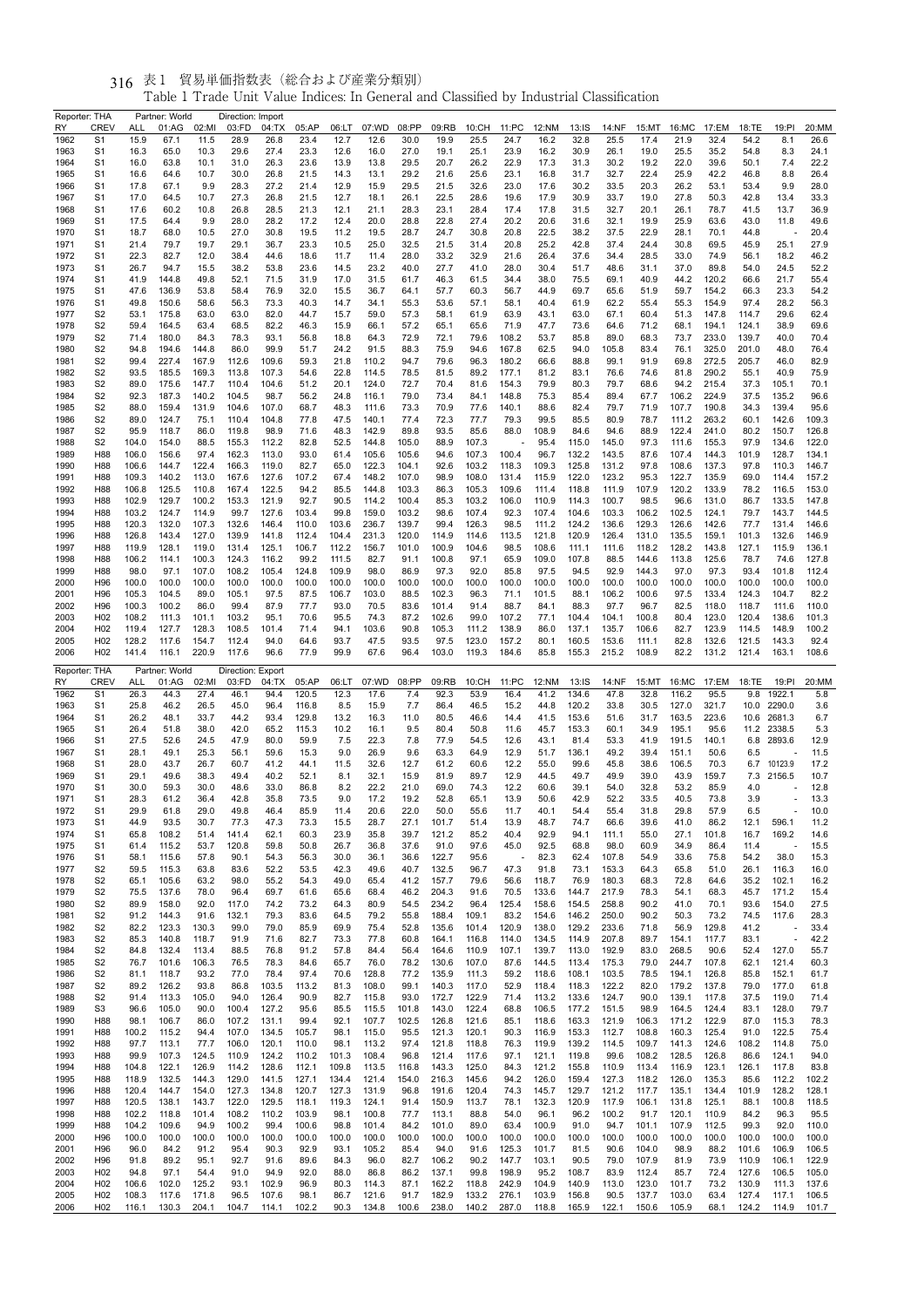| Reporter: THA |                                     |                | Partner: EU15  |                | Direction: Import |                |                          |                          |               |                          |                   |                          |                          |               |                          |               |                |                          |                |                          |                |                |
|---------------|-------------------------------------|----------------|----------------|----------------|-------------------|----------------|--------------------------|--------------------------|---------------|--------------------------|-------------------|--------------------------|--------------------------|---------------|--------------------------|---------------|----------------|--------------------------|----------------|--------------------------|----------------|----------------|
| RY            | <b>CREV</b>                         | ALL            | 01:AG          | 02:MI          | 03:FD             | 04:TX          | 05:AP                    | 06:LT                    | 07:WD         | 08:PP                    | 09:RB             | 10:CH                    | 11:PC                    | 12:NM         | 13:1S                    | 14:NF         | 15:MT          | 16:MC                    | 17:EM          | 18:TE                    | 19:PI          | 20:MM          |
| 1962          | S <sub>1</sub>                      | 13.2           | 20.5           | 17.2           | 35.4              | 28.2           | 33.0                     | 23.7                     | 13.2          | 21.6                     | 24.5              | 28.9                     | 27.3                     | 39.8          | 19.7                     | 35.5          | 13.6           | 17.3                     | 3.3            | 19.5                     | 29.3           | 79.3           |
| 1963          | S1                                  | 14.0           | 21.7           | 18.8           | 38.3              | 32.9           | 33.3                     | 24.3                     | 14.8          | 21.4                     | 23.1              | 28.4                     | 27.7                     | 35.8          | 20.9                     | 37.0          | 16.1           | 17.7                     | 4.3            | 19.3                     | 22.0           | 77.1           |
| 1964          | S1                                  | 14.6           | 20.6           | 19.5           | 40.9              | 31.6           | 34.2                     | 23.9                     | 14.8          | 21.6                     | 22.3              | 29.6                     | 27.1                     | 37.2          | 20.3                     | 43.9          | 16.1           | 19.0                     | 4.3            | 20.2                     | 26.8           | 82.6           |
| 1965          | S <sub>1</sub>                      | 15.0           | 20.9           | 22.5           | 40.5              | 33.5           | 34.2                     | 29.8                     | 15.5          | 21.6                     | 21.2              | 30.6                     | 28.5                     | 36.5          | 20.3                     | 41.9          | 17.9           | 19.3                     | 5.7            | 18.0                     | 25.2           | 79.7           |
| 1966          | S <sub>1</sub>                      | 15.5           | 22.2           | 23.0           | 39.2              | 33.8           | 36.4                     | 33.3                     | 16.4          | 22.0                     | 24.1              | 30.0                     | 30.6                     | 39.2          | 21.0                     | 42.1          | 17.9           | 20.6                     | 6.9            | 19.1                     | 25.5           | 33.3           |
| 1967          | S <sub>1</sub>                      | 15.7           | 24.6           | 25.3           | 36.3              | 33.2           | 34.5                     | 35.3                     | 15.8          | 22.9                     | 22.9              | 31.5                     | 34.7                     | 40.5          | 23.0                     | 40.3          | 16.5           | 22.6                     | 7.1            | 16.6                     | 29.9           | 36.9           |
| 1968          | S <sub>1</sub>                      | 16.1           | 23.0           | 22.3           | 34.6              | 33.2           | 32.6                     | 35.8                     | 16.8          | 22.3                     | 23.4              | 30.5                     | 33.1                     | 40.0          | 21.0                     | 46.2          | 16.2           | 21.1                     | 8.9            | 20.0                     | 21.6           | 39.9           |
| 1969          | S1                                  | 16.9           | 29.8           | 22.9           | 34.8              | 33.2           | 32.7                     | 32.3                     | 19.2          | 28.9                     | 23.4              | 27.9                     | 34.7                     | 44.2          | 24.9                     | 44.7          | 17.4           | 21.8                     | 11.0           | 20.4                     | 20.2           | 34.8           |
| 1970          | S <sub>1</sub>                      | 20.0           | 32.2           | 24.6           | 36.3              | 35.8           | 29.1                     | 31.9                     | 23.0          | 23.4                     | 23.0              | 32.1                     | 31.4                     | 49.6          | 32.6                     | 57.1          | 20.1           | 28.6                     | 12.0           | 29.0                     |                | 28.8           |
| 1971          | S1                                  | 21.9           | 32.7           | 25.1           | 40.1              | 37.4           | 28.2                     | 31.4                     | 22.8          | 25.4                     | 30.8              | 32.7                     | 37.9                     | 53.0          | 28.7                     | 46.6          | 23.0           | 30.6                     | 14.7           | 35.1                     | 22.7           | 31.6           |
| 1972          | S1                                  | 24.0           | 36.3           | 26.0           | 44.5              | 42.3           | 28.7                     | 38.7                     | 27.2          | 27.4                     | 34.9              | 34.6                     | 34.4                     | 61.0          | 27.7                     | 46.7          | 25.4           | 35.3                     | 17.4           | 38.0                     | 19.8           | 32.3           |
| 1973          | S <sub>1</sub>                      | 26.8           | 39.8           | 29.4           | 48.4              | 46.4           | 27.3                     | 51.0                     | 29.1          | 31.2                     | 39.2              | 40.5                     | 37.5                     | 75.5          | 40.5                     | 55.4          | 28.7           | 37.2                     | 21.3           | 33.8                     | 22.4           | 42.2           |
| 1974<br>1975  | S <sub>1</sub><br>S <sub>1</sub>    | 33.5<br>44.6   | 58.5<br>58.2   | 36.3<br>47.3   | 69.1<br>78.1      | 54.1<br>72.9   | 35.7<br>45.2             | 51.4<br>56.4             | 39.1          | 42.7                     | 42.8<br>53.8      | 57.8                     | 59.7<br>87.9             | 82.3<br>102.9 | 50.3                     | 74.6<br>76.2  | 35.0<br>43.2   | 40.4<br>57.1             | 24.0<br>29.3   | 41.6<br>75.3             | 23.5<br>31.3   | 47.9<br>64.7   |
| 1976          | S <sub>1</sub>                      | 46.6           | 55.9           | 48.8           | 73.0              | 60.6           | 51.3                     | 53.9                     | 46.8<br>45.4  | 53.7<br>48.1             | 50.4              | 63.4<br>59.7             | 79.1                     | 105.5         | 58.6<br>54.6             | 69.1          | 46.8           | 66.0                     | 31.7           | 81.1                     | 25.7           | 75.8           |
| 1977          | S <sub>2</sub>                      | 50.4           | 65.0           | 54.9           | 72.6              | 75.1           | 48.3                     | 59.7                     | 51.1          | 50.2                     | 62.6              | 63.8                     | 72.7                     | 108.2         | 54.8                     | 79.5          | 52.9           | 72.9                     | 29.8           | 97.1                     | 25.2           | 103.5          |
| 1978          | S <sub>2</sub>                      | 57.1           | 72.8           | 63.5           | 82.1              | 85.5           | 44.0                     | 75.0                     | 58.1          | 50.6                     | 68.3              | 67.5                     | 77.3                     | 119.5         | 55.1                     | 85.1          | 61.5           | 89.2                     | 41.7           | 105.2                    | 31.5           | 111.5          |
| 1979          | S <sub>2</sub>                      | 66.7           | 96.7           | 70.6           | 95.5              | 94.3           | 66.8                     | 93.7                     | 63.2          | 65.2                     | 110.9             | 83.4                     | 89.7                     | 133.6         | 59.2                     | 108.3         | 72.9           | 105.8                    | 49.1           | 81.9                     | 37.9           | 118.8          |
| 1980          | S <sub>2</sub>                      | 76.9           | 163.1          | 79.3           | 114.4             | 109.5          | 67.3                     | 120.7                    | 76.8          | 80.1                     | 80.9              | 96.1                     | 122.6                    | 148.3         | 63.1                     | 142.8         | 84.2           | 108.5                    | 64.9           | 103.4                    | 39.6           | 144.5          |
| 1981          | S <sub>2</sub>                      | 70.6           | 198.0          | 68.4           | 135.2             | 114.3          | 61.5                     | 91.1                     | 72.1          | 83.5                     | 77.6              | 95.0                     | 115.1                    | 134.0         | 52.9                     | 102.1         | 76.7           | 83.5                     | 51.4           | 90.5                     | 54.5           | 130.8          |
| 1982          | S <sub>2</sub>                      | 71.0           | 164.1          | 65.9           | 130.7             | 111.7          | 58.5                     | 96.4                     | 75.9          | 75.8                     | 96.7              | 86.8                     | 117.3                    | 125.6         | 63.2                     | 79.1          | 75.5           | 91.6                     | 51.7           | 97.9                     | 47.0           | 132.5          |
| 1983          | S <sub>2</sub>                      | 67.1           | 108.9          | 64.0           | 123.3             | 99.2           | 51.8                     | 89.3                     | 72.6          | 67.7                     | 58.1              | 80.2                     | 106.7                    | 129.0         | 56.4                     | 78.3          | 70.3           | 91.5                     | 55.7           | 63.7                     | 65.7           | 111.4          |
| 1984          | S <sub>2</sub>                      | 68.2           | 102.9          | 57.7           | 121.6             | 90.7           | 65.4                     | 80.6                     | 76.2          | 69.4                     | 65.8              | 81.1                     | 94.6                     | 112.0         | 53.5                     | 87.7          | 68.8           | 85.3                     | 74.6           | 53.4                     | 88.6           | 109.1          |
| 1985          | S <sub>2</sub>                      | 64.6           | 86.7           | 63.3           | 121.9             | 82.8           | 66.1                     | 83.4                     | 76.4          | 70.0                     | 56.1              | 77.6                     | 108.4                    | 111.0         | 58.4                     | 91.7          | 65.8           | 74.4                     | 69.1           | 45.6                     | 104.5          | 90.6           |
| 1986          | S <sub>2</sub>                      | 75.4           | 110.9          | 73.9           | 122.8             | 94.3           | 83.8                     | 94.3                     | 86.7          | 74.4                     | 84.6              | 83.6                     | 119.2                    | 135.3         | 67.1                     | 105.2         | 84.3           | 93.9                     | 86.1           | 54.1                     | 128.5          | 112.2          |
| 1987          | S2                                  | 85.2           | 116.3          | 82.3           | 133.2             | 93.1           | 104.6                    | 98.3                     | 87.7          | 87.9                     | 95.9              | 90.8                     | 112.7                    | 152.6         | 71.1                     | 95.8          | 82.6           | 110.1                    | 101.3          | 76.5                     | 134.2          | 128.8          |
| 1988          | S <sub>2</sub>                      | 99.6           | 121.2          | 85.0           | 164.0             | 100.2          | 87.8                     | 75.2                     | 97.9          | 93.3                     | 97.3              | 105.2                    | $\overline{\phantom{a}}$ | 134.5         | 94.8                     | 128.3         | 82.7           | 123.9                    | 110.1          | 87.3                     | 141.4          | 141.6          |
| 1989          | H88                                 | 100.9          | 124.4          | 93.2           | 172.3             | 94.7           | 108.6                    | 80.9                     | 96.2          | 91.7                     | 100.2             | 106.0                    | 103.9                    | 144.2         | 113.6                    | 131.8         | 86.7           | 123.4                    | 90.1           | 100.6                    | 133.6          | 131.5          |
| 1990          | H88                                 | 105.9          | 124.3          | 99.8           | 182.4             | 103.8          | 115.4                    | 75.9                     | 113.3         | 101.8                    | 104.0             | 107.8                    | 130.5                    | 154.6         | 108.3                    | 124.9         | 102.9          | 144.1                    | 91.2           | 105.7                    | 149.2          | 151.2          |
| 1991          | H88                                 | 106.2          | 133.8          | 99.2           | 184.1             | 110.8          | 108.0                    | 79.4                     | 112.4         | 102.4                    | 102.6             | 114.9                    | 138.9                    | 159.4         | 114.1                    | 115.2         | 102.0          | 151.9                    | 82.0           | 113.1                    | 138.9          | 127.3          |
| 1992          | H88                                 | 113.9          | 140.3          | 99.6           | 194.1             | 120.3          | 96.0                     | 87.6                     | 110.8         | 99.5                     | 97.5              | 111.3                    | 142.8                    | 149.8         | 112.4                    | 110.4         | 105.5          | 154.9                    | 95.7           | 134.6                    | 145.3          | 142.8          |
| 1993          | H88                                 | 108.5          | 134.5          | 99.6           | 179.9             | 113.6          | 87.2                     | 80.6                     | 105.7         | 95.8                     | 107.8             | 110.0                    | 132.0                    | 160.2         | 110.3                    | 101.2         | 105.8          | 140.0                    | 96.2           | 124.8                    | 149.8          | 109.9          |
| 1994          | H88                                 | 105.8          | 131.7          | 95.7           | 168.7             | 101.3          | 82.6                     | 92.9                     | 91.3          | 97.0                     | 103.4             | 113.2                    | 135.1                    | 156.2         | 97.4                     | 101.4         | 103.1          | 146.1                    | 79.3           | 126.2                    | 142.2          | 108.8          |
| 1995          | H88                                 | 100.4          | 129.3          | 106.4          | 180.8             | 112.9          | 97.0                     | 102.1                    | 102.8         | 126.8                    | 110.3             | 126.0                    | 145.8                    | 167.2         | 117.3                    | 131.0         | 115.9          | 137.0                    | 79.3           | 66.8                     | 151.5          | 118.2          |
| 1996          | H88                                 | 99.9           | 123.4          | 98.9           | 166.3             | 115.3          | 107.0                    | 107.7                    | 110.6         | 123.7                    | 106.8             | 123.3                    | 146.0                    | 165.8         | 111.6                    | 126.8         | 116.0          | 133.3                    | 74.8           | 73.8                     | 150.8          | 127.6          |
| 1997          | H88                                 | 96.7           | 117.4          | 97.2           | 140.4             | 106.8          | 109.2                    | 113.1                    | 101.5         | 102.8                    | 97.7              | 111.1                    | 136.2                    | 141.5         | 95.1                     | 111.8         | 97.7           | 135.0                    | 69.6           | 81.7                     | 143.4          | 122.3          |
| 1998          | H88                                 | 99.8           | 120.9          | 98.4           | 132.6             | 112.3          | 122.4                    | 108.8                    | 94.9          | 99.2                     | 98.2              | 111.9                    | 133.5                    | 148.7         | 93.4                     | 107.3         | 111.5          | 136.1                    | 73.1           | 110.6                    | 132.9          | 126.6          |
| 1999          | H88                                 | 99.2           | 108.6          | 96.8           | 120.0             | 107.6          | 101.5                    | 113.3                    | 97.9          | 93.6                     | 107.1             | 107.3                    | 118.9                    | 136.7         | 88.6                     | 99.5          | 117.7          | 127.4                    | 82.6           | 99.9                     | 108.1          | 106.5          |
| 2000          | H96                                 | 100.0          | 100.0          | 100.0          | 100.0             | 100.0          | 100.0                    | 100.0                    | 100.0         | 100.0                    | 100.0             | 100.0                    | 100.0                    | 100.0         | 100.0                    | 100.0         | 100.0          | 100.0                    | 100.0          | 100.0                    | 100.0          | 100.0          |
| 2001          | H96                                 | 111.9          | 104.4          | 199.1          | 112.0             | 102.0          | 106.0                    | 108.2                    | 97.3          | 90.2                     | 89.6              | 102.8                    | 137.3                    | 119.0         | 86.3                     | 98.6          | 112.5          | 99.5                     | 124.4          | 90.9                     | 84.0           | 267.5          |
| 2002          | H96                                 | 110.8          | 94.5           | 113.7          | 108.2             | 98.9           | 110.2                    | 101.9                    | 99.3          | 89.9                     | 81.8              | 104.3                    | 131.1                    | 112.2         | 83.9                     | 94.3          | 101.2          | 96.4                     | 103.6          | 93.0                     | 92.2           | 585.7          |
| 2003          | H <sub>02</sub>                     | 123.1          | 93.3           | 104.5          | 118.0             | 112.0          | 121.9                    | 112.3                    | 107.5         | 97.0                     | 92.1              | 114.9                    | 162.3                    | 136.9         | 103.3                    | 99.8          | 112.4          | 100.7                    | 123.2          | 94.9                     | 103.8          | 651.7          |
| 2004          | H <sub>02</sub>                     | 135.6          | 96.9           | 118.1          | 128.8             | 122.3          | 145.6                    | 108.3                    | 120.2         | 107.3                    | 95.1              | 125.6                    | 171.2                    | 148.0         | 132.9                    | 111.5         | 110.9          | 105.3                    | 123.4          | 129.6                    | 126.0          | 485.4          |
| 2005          | H <sub>02</sub><br>H <sub>0</sub> 2 | 151.5<br>156.2 | 92.6<br>93.5   | 127.1          | 135.5             | 115.6          | 161.6                    | 113.0                    | 128.4         | 109.9                    | 96.6              | 137.3                    | 193.7                    | 143.4         | 135.1                    | 122.9         | 128.4          | 108.4                    | 136.9          | 196.2<br>217.6           | 134.2          | 586.5          |
| 2006          |                                     |                |                |                |                   |                |                          |                          |               |                          |                   |                          |                          |               |                          |               |                |                          |                |                          |                |                |
|               |                                     |                |                | 140.0          | 144.0             | 116.6          | 177.0                    | 120.7                    | 136.7         | 115.3                    | 105.4             | 143.9                    | 178.0                    | 154.7         | 151.1                    | 156.9         | 126.6          | 106.5                    | 134.2          |                          | 126.6          | 415.0          |
| Reporter: THA |                                     |                | Partner: EU15  |                | Direction: Export |                |                          |                          |               |                          |                   |                          |                          |               |                          |               |                |                          |                |                          |                |                |
| RY            | <b>CREV</b>                         | ALL            | 01:AG          | 02:MI          | 03:FD             | 04:TX          | 05:AP                    | 06:LT                    | 07:WD         | 08:PP                    | 09:RB             | 10:CH 11:PC              |                          | 12:NM         | $13:$ IS                 | 14:NF         | 15:MT          | 16:MC                    | 17:EM          | 18:TE                    | 19:PI          | 20:MM          |
| 1962          | S <sub>1</sub>                      | 31.8           | 36.9           | 1.7            | 30.6              | 61.1           | 78.2                     |                          | 34.9          | 7.1                      | 94.1              | 112.2                    |                          | 110.9         | 132.9                    | 12.9          | 42.7           | 38.6                     | 262.1          | 44.1                     | 289.5          | 94.4           |
| 1963          | S1                                  | 31.0           | 39.6           | 1.7            | 28.8              | 59.3           | 114.1                    |                          | 33.5          |                          | 87.4              | 140.4                    |                          |               |                          |               | 44.1           | 53.4                     |                | 40.8                     | 181.4          | 101.6          |
| 1964          | S1                                  | 30.7           | 40.0           | 2.1            | 26.3              | 56.5           | 96.2                     |                          | 34.2          |                          | 81.4              |                          |                          | 126.6         |                          |               | 39.5           |                          |                | 40.0                     |                | 100.8          |
| 1965          | S1                                  | 33.0           | 44.2           | 2.6            | 29.6              | 57.2           | 99.7                     | $\overline{\phantom{a}}$ | 33.1          | $\overline{\phantom{a}}$ | 81.9              | $\overline{\phantom{a}}$ |                          | 83.5          |                          | 39.1          | 63.4           | $\overline{\phantom{a}}$ |                | 22.2                     |                | 102.1          |
| 1966          | S1                                  | 33.8           | 44.7           | 2.7            | 32.0              | 57.2           |                          |                          | 42.7          | 13.1                     | 78.5              |                          |                          | 94.9          |                          | 54.5          | 65.3           |                          |                | 21.1                     |                |                |
| 1967          | S1                                  | 30.5           | 39.7           | 3.8            | 30.5              | 34.9           |                          |                          | 45.2          | 15.1                     | 64.3              |                          |                          | 69.9          |                          | 51.6          | 83.7           |                          |                | 22.7                     |                |                |
| 1968          | S1                                  | 29.5           | 36.5           | 3.8            | 31.6              | 34.3           |                          | 5.0                      | 52.4          |                          | 64.1              | 111.1                    |                          |               | 129.1                    | 47.6          | 78.2           |                          |                | 25.8                     |                |                |
| 1969          | S1                                  | 32.5           | 40.3           | 4.5            | 30.5              | 37.5           | $\overline{\phantom{a}}$ | 5.5                      | 46.6          | $\overline{\phantom{a}}$ | 81.9              | 103.5                    |                          | 31.2          | 47.1                     | 52.1          | 88.8           |                          |                | 29.0                     |                |                |
| 1970          | S <sub>1</sub>                      | 35.6           | 60.5           | 5.8            | 30.9              | 37.3           |                          | 6.6                      | 34.2          | $\overline{\phantom{a}}$ | 68.9              | 82.9                     |                          |               |                          | 56.0          | 83.1           |                          |                |                          |                |                |
| 1971          | S1                                  | 37.3           | 71.3           | 5.6            | 31.6              | 38.2           |                          | 6.4                      | 33.4          | $\overline{\phantom{a}}$ | 53.2              | 74.7                     |                          | 41.4          |                          | 54.6          | 84.5           |                          |                |                          |                |                |
| 1972<br>1973  | S1                                  | 39.5           | 79.6           | 4.4            | 35.2              | 43.1           |                          | 10.5                     | 35.7          |                          | 48.7              | 54.5                     |                          | 61.9          | 65.3                     | 58.1          | 62.5           | 185.9                    |                |                          |                | 85.5           |
| 1974          | S1<br>S1                            | 48.7<br>62.4   | 92.6<br>100.8  | 4.5<br>8.1     | 50.2<br>72.8      | 50.6<br>62.6   | 79.7<br>70.2             | 17.7<br>24.5             | 38.1<br>48.1  | 54.5                     | 112.5<br>$-133.9$ | 61.7<br>102.8            |                          | 71.8<br>72.2  | 71.9<br>74.6             | 68.5<br>117.7 | 68.0<br>78.3   | 400.7<br>824.2           |                | 35.2<br>31.1             |                | 89.0<br>65.3   |
| 1975          | S1                                  | 69.4           | 126.1          | 9.9            | 69.6              | 64.9           | 37.5                     | 29.5                     | 51.1          | $\overline{\phantom{a}}$ | 89.1              | 91.3                     |                          | 55.1          | 83.7                     | 107.1         | 87.2           |                          |                | 31.3                     |                | 76.2           |
| 1976          | S1                                  | 71.4           | 131.3          | 11.6           | 66.0              | 62.2           | 42.4                     | 32.5                     | 48.2          | $\overline{\phantom{a}}$ | 116.8             | 102.2                    |                          | 50.8          | 95.3                     | 114.0         | 79.9           |                          |                |                          |                | 67.5           |
| 1977          | S <sub>2</sub>                      | 77.2           | 131.4          | 12.0           | 71.6              | 64.5           | 39.1                     | 40.0                     | 59.9          | 68.5                     | 128.2             | 114.9                    | $\frac{1}{2}$            | 66.3          | 122.0                    | 163.6         | 87.8           | 592.0                    | 215.7          | 15.9                     |                | $-100.0$       |
| 1978          | S <sub>2</sub>                      | 77.0           | 106.5          | 16.1           | 78.0              | 77.1           | 42.3                     | 43.7                     | 84.5          | 51.4                     | 153.3             | 122.8                    |                          | 76.9          | 172.7                    | 189.2         | 90.7           | 212.9                    | 219.5          | 19.0                     |                | $-118.9$       |
| 1979          | S <sub>2</sub>                      | 102.0          | 152.5          | 27.8           | 86.9              | 94.9           | 52.4                     | 63.9                     | 90.4          | 66.2                     | 185.3             | 148.0                    |                          | 89.5          | 130.7                    | 228.4         | 113.6          | 1027.8                   | 245.3          | 20.7                     |                | 162.3          |
| 1980          | S <sub>2</sub>                      | 113.1          | 169.4          | 33.3           | 93.5              | 108.8          | 64.3                     | 59.8                     | 91.0          | 65.8                     | 213.5             | 165.7                    | ÷.                       | 111.3         | 124.2                    | 257.6         | 124.7          | 498.7                    | 243.9          | 23.0                     | 66.0           | 140.3          |
| 1981          | S <sub>2</sub>                      | 106.8          | 147.4          | 29.9           | 101.7             | 110.3          | 71.6                     | 55.2                     | 108.0         | 72.0                     | 175.9             | 163.8                    | ÷.                       | 104.5         | 57.7                     | 232.7         | 136.9          | 308.2                    | 223.8          | 26.8                     | 84.4           | 128.5          |
| 1982          | S <sub>2</sub>                      | 100.5          | 132.2          | 24.1           | 94.4              | 101.8          | 71.4                     | 56.5                     | 100.8         | 97.6                     | 137.4             | 155.7                    | $\overline{\phantom{a}}$ | 97.2          | ÷                        | 241.3         | 126.7          | 322.3                    | 287.8          | $\overline{\phantom{a}}$ |                | 139.8          |
| 1983          | S <sub>2</sub>                      | 104.7          | 152.1          | 25.8           | 91.3              | 96.8           | 68.0                     | 60.6                     | 100.8         | 75.2                     | 150.5             | 147.5                    | ٠                        | 100.0         | $\overline{\phantom{a}}$ | 214.5         | 128.7          | 313.8                    | 317.9          | $\overline{\phantom{a}}$ |                | 104.8          |
| 1984          | S <sub>2</sub>                      | 97.2           | 130.7          | 21.1           | 87.6              | 104.3          | 68.2                     | 68.4                     | 96.0          | 105.0                    | 153.3             | 157.0                    | $\overline{\phantom{a}}$ | 100.4         | 67.4                     | 202.9         | 118.1          | 336.0                    | 278.9          | 20.7                     | 83.8           | 95.3           |
| 1985          | S <sub>2</sub>                      | 87.2           | 104.5          | 17.4           | 78.2              | 99.9           | 67.5                     | 65.5                     | 104.6         | 113.5                    | 125.4             | 160.5                    | ÷                        | 113.2         | 78.1                     | 193.0         | 122.9          | 325.7                    | 292.7          | 30.1                     | 104.6          | 92.9           |
| 1986          | S <sub>2</sub>                      | 100.7          | 144.7          | 14.8           | 84.0              | 108.0          | 79.2                     | 68.5                     | 102.9         | 115.6                    | 132.5             | 149.3                    | $\overline{\phantom{a}}$ | 93.2          | 81.2                     | 114.5         | 113.8          | 151.2                    | 271.7          | 76.3                     | 61.7           | 105.2          |
| 1987          | S <sub>2</sub>                      | 107.0          | 159.7          | 29.1           | 95.4              | 118.9          | 89.7                     | 71.9                     | 79.1          | 132.4                    | 130.1             | 137.0                    | ٠                        | 86.2          | 153.4                    | 118.4         | 128.4          | 164.4                    | 199.4          | 73.3                     | 85.3           | 79.2           |
| 1988          | S <sub>2</sub>                      | 113.5          | 159.5          | 35.0           | 104.5             | 127.3          | 88.1                     | 72.1                     | 100.5         | 95.5                     | 165.0             | 147.4                    | ÷,                       | 92.8          | 308.1                    | 114.1         | 119.6          | 144.7                    | 199.7          | 81.0                     | 91.7           | 95.0           |
| 1989          | S <sub>3</sub>                      | 111.4          | 151.0          | 50.2           | 104.5             | 125.5          | 94.1                     | 70.8                     | 103.9         | 98.4                     | 143.6             | 145.6                    | $\frac{1}{2}$            | 97.3          | 303.0                    | 137.3         | 124.9          | 123.0                    | 169.0          | 93.2                     | 104.1          | 97.6           |
| 1990          | H88                                 | 116.1          | 166.0          | 45.0           | 110.0             | 131.6          | 97.5                     | 77.6                     | 106.0         | 96.5                     | 126.4             | 152.4                    | $\overline{\phantom{a}}$ | 108.5         | 290.7                    | 113.9         | 132.9          | 137.7                    | 162.4          | 104.9                    | 101.6          | 98.7           |
| 1991          | H88                                 | 122.2          | 175.1          | 37.6           | 121.4             | 135.3          | 105.1                    | 81.7                     | 109.4         | 93.3                     | 120.5             | 158.2                    | $\overline{\phantom{a}}$ | 109.4         | 302.7                    | 100.1         | 143.1          | 133.2                    | 151.4          | 115.4                    | 101.9          | 99.1           |
| 1992          | H88                                 | 120.8          | 181.7          | 54.0           | 116.4             | 130.8          | 110.0                    | 80.7                     | 105.2         | 93.1                     | 123.9             | 152.7                    | $\overline{\phantom{a}}$ | 111.0         | 264.5                    | 106.6         | 134.0          | 117.1                    | 147.0          | 116.7                    | 109.8          | 100.1          |
| 1993          | H88                                 | 114.7          | 147.9          | 53.6           | 109.2             | 123.9          | 103.7                    | 83.3                     | 102.9         | 94.9                     | 122.5             | 146.7                    |                          | $-107.4$      | 258.9                    | 101.1         | 126.4          | 109.7                    | 143.8          | 111.8                    | 111.8          | 99.1           |
| 1994          | H88                                 | 115.2          | 139.2          | 56.1           | 115.0             | 123.4          | 104.2                    | 90.9                     | 104.4         | 91.2                     | 138.4             | 150.4                    |                          | $-101.3$      | 154.8                    | 108.3         | 137.0          | 119.7                    | 127.9          | 105.8                    | 105.4          | 97.5           |
| 1995          | H88                                 | 127.9          | 167.9          | 102.3          | 123.7             | 140.6          | 110.4                    | 98.1                     | 108.7         | 105.8                    | 183.8             | 165.8                    |                          | $-110.2$      | 192.7                    | 123.8         | 144.4          | 124.9                    | 137.7          | 115.7                    | 105.0          | 118.6          |
| 1996          | H88                                 | 134.0          | 174.6          | 69.7           | 130.3             | 133.8          | 113.8                    | 103.7                    | 116.5         | 92.2                     | 179.5             | 149.7                    |                          | $-123.1$      | 166.1                    | 119.7         | 142.7          | 148.7                    | 143.7          | 129.3                    | 105.4          | 115.2          |
| 1997          | H88                                 | 127.0<br>112.7 | 141.4          | 120.9          | 128.3             | 132.7          | 118.7                    | 103.4                    | 111.8         | 86.7                     | 144.1             | 134.0                    | $\frac{1}{2}$            | $-113.9$      | 127.8                    | 104.9         | 130.2          | 131.4                    | 135.5          | 122.2                    | 106.9<br>100.0 | 110.9          |
| 1998<br>1999  | H88<br>H88                          | 107.4          | 127.6<br>120.1 | 113.3<br>106.1 | 115.9<br>107.0    | 117.4<br>100.1 | 108.8<br>104.9           | 94.1<br>99.4             | 97.1<br>98.7  | 75.4<br>77.9             | 111.6<br>99.0     | 110.9<br>103.6           | ٠                        | 96.6<br>97.7  | 89.4<br>88.7             | 99.6<br>98.0  | 115.3<br>103.6 | 119.9<br>121.9           | 121.5<br>102.8 | 106.0<br>105.3           | 99.0           | 98.4<br>105.3  |
|               |                                     |                |                |                |                   |                |                          |                          |               |                          |                   |                          | $\overline{\phantom{a}}$ |               |                          |               |                |                          |                |                          |                |                |
| 2000<br>2001  | H <sub>96</sub><br>H <sub>96</sub>  | 100.0<br>103.2 | 100.0<br>91.7  | 100.0<br>63.4  | 100.0<br>98.2     | 100.0<br>93.9  | 100.0<br>95.5            | 100.0<br>94.4            | 100.0<br>94.3 | 100.0<br>86.9            | 100.0<br>91.5     | 100.0<br>96.3            | $\frac{1}{2}$            | 100.0<br>94.0 | 100.0<br>68.1            | 100.0<br>89.7 | 100.0<br>96.2  | 100.0<br>92.5            | 100.0<br>110.3 | 100.0<br>100.6           | 100.0<br>100.3 | 100.0<br>106.2 |
| 2002          | H <sub>96</sub>                     | 100.2          | 98.1           | 59.1           | 96.2              | 88.5           | 90.7                     | 88.2                     | 98.7          | 92.6                     | 99.3              | 94.5                     |                          | $-101.9$      | 72.0                     | 86.6          | 93.9           | 72.0                     | 94.4           | 104.0                    | 102.0          | 161.0          |
| 2003          | H <sub>02</sub>                     | 105.9          | 111.0          | 64.8           | 100.1             | 94.1           | 94.2                     | 91.0                     | 106.0         | 104.1                    | 126.2             | 99.4                     | $\overline{\phantom{a}}$ | 108.4         | 93.3                     | 98.1          | 102.1          | 82.8                     | 98.5           | 114.8                    | 110.1          | 138.2          |
| 2004          | H <sub>0</sub> 2                    | 121.1          | 118.1          | 74.9           | 104.0             | 99.4           | 97.5                     | 93.7                     | 117.0         | 95.4                     | 143.2             | 110.8                    |                          | $-116.4$      | 107.6                    | 145.7         | 115.4          | 104.4                    | 106.9          | 115.8                    | 117.9          | 167.8          |
| 2005          | H <sub>02</sub>                     | 123.2          | 119.7          | 83.1           | 106.8             | 101.7          | 101.4                    | 98.2                     | 123.1         | 98.7                     | 157.3             | 129.3                    |                          | $-112.1$      | 111.6                    | 133.9         | 122.7          | 112.2                    | 99.9           | 114.7                    | 112.3          | 157.0          |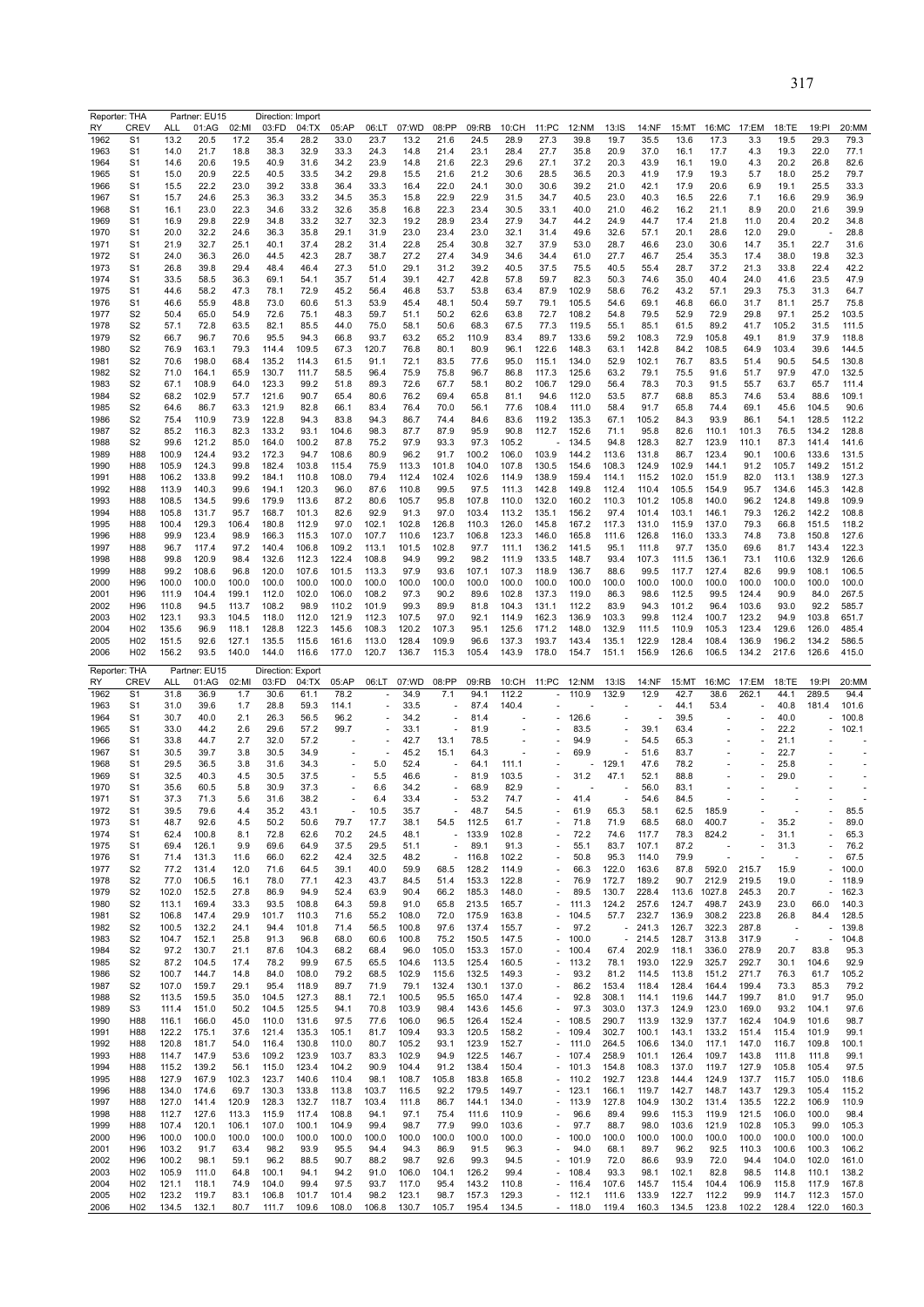| Reporter: THA       |                                    |                    | Partner: JPN   |                | Direction: Import |                |                                                      |                          |                |                          |                |                |                                                      |               |                |                |                |                          |                |                |                |                |
|---------------------|------------------------------------|--------------------|----------------|----------------|-------------------|----------------|------------------------------------------------------|--------------------------|----------------|--------------------------|----------------|----------------|------------------------------------------------------|---------------|----------------|----------------|----------------|--------------------------|----------------|----------------|----------------|----------------|
| RY<br>1962          | <b>CREV</b><br>S <sub>1</sub>      | <b>ALL</b><br>21.3 | 01:AG<br>56.1  | 02:MI<br>14.4  | 03:FD<br>44.8     | 04:TX<br>34.4  | 05:AP<br>15.5                                        | 06:LT<br>25.0            | 07:WD<br>7.6   | 08:PP<br>30.2            | 09:RB<br>11.7  | 10:CH<br>22.2  | 11:PC<br>49.9                                        | 12:NM<br>7.2  | 13:IS<br>31.0  | 14:NF<br>16.8  | 15:MT<br>4.8   | 16:MC<br>22.6            | 17:EM<br>29.7  | 18:TE<br>75.6  | 19:PI<br>9.1   | 20:MM<br>38.4  |
| 1963                | S <sub>1</sub>                     | 21.1               | 55.5           | 16.2           | 38.1              | 33.5           | 15.0                                                 | 20.6                     | 9.1            | 22.2                     | 11.5           | 19.8           | 48.6                                                 | 7.9           | 30.6           | 16.4           | 4.8            | 28.9                     | 26.3           | 77.4           | 8.0            | 34.0           |
| 1964                | S <sub>1</sub>                     | 20.5               | 38.2           | 14.8           | 39.6              | 28.5           | 14.3                                                 | 29.1                     | 6.5            | 31.4                     | 13.3           | 24.1           | 47.9                                                 | 8.4           | 32.8           | 17.0           | 5.3            | 18.3                     | 35.3           | 69.7           | 9.9            | 34.1           |
| 1965                | S <sub>1</sub>                     | 21.4               | 44.2           | 15.9           | 42.1              | 29.3           | 12.8                                                 | 29.0                     | 6.1            | 30.5                     | 14.0           | 22.1           | 45.6                                                 | 8.0           | 32.8           | 20.5           | 6.5            | 24.7                     | 35.9           | 65.2           | 10.9           | 36.5           |
| 1966                | S <sub>1</sub>                     | 20.4               | 43.7           | 16.9           | 39.6              | 28.5           | 12.7                                                 | 30.4                     | 5.3            | 28.9                     | 12.6           | 22.3           | 45.0                                                 | 7.8           | 30.5           | 21.7           | 5.6            | 21.2                     | 36.0           | 60.6           | 11.4           | 41.6           |
| 1967                | S <sub>1</sub>                     | 20.8               | 42.8           | 17.6           | 35.8              | 28.5           | 11.6                                                 | 28.6                     | 7.9            | 29.7                     | 14.0           | 22.3           | 44.9                                                 | 8.1           | 32.2           | 23.4           | 6.2            | 24.2                     | 35.8           | 55.7           | 14.6           | 43.8           |
| 1968                | S <sub>1</sub>                     | 20.1               | 45.4           | 18.2           | 37.9              | 29.1           | 11.9                                                 | 26.7                     | 10.1           | 30.1                     | 13.9           | 20.0           | 30.2                                                 | 7.9           | 33.4           | 21.1           | 6.0            | 20.9                     | 43.1           | 49.9           | 14.5           | 42.2           |
| 1969                | S <sub>1</sub>                     | 20.9               | 48.2           | 17.5           | 38.1              | 28.9           | 8.2                                                  | 22.1                     | 12.7           | 25.2                     | 12.6           | 20.2           | 29.2                                                 | 9.4           | 31.5           | 21.1           | 6.4            | 27.1                     | 43.5           | 52.2           | 12.8           | 34.4           |
| 1970                | S <sub>1</sub>                     | 21.8               | 54.4           | 18.7           | 48.1              | 25.4           | 12.7                                                 | 18.5                     | 10.5           | 26.1                     | 15.1           | 22.0           | 30.8                                                 | 10.2          | 33.7           | 25.7           | 7.6            | 26.1                     | 52.0           | 55.2           |                | 13.8           |
| 1971                | S <sub>1</sub>                     | 23.5               | 68.5           | 19.1           | 54.0              | 29.4           | 16.7                                                 | 19.7                     | 15.5           | 26.8                     | 11.0           | 20.7           | 18.3                                                 | 12.7          | 38.0           | 27.1           | 8.2            | 29.2                     | 48.0           | 61.4           | 14.5           | 26.2           |
| 1972                | S <sub>1</sub><br>S <sub>1</sub>   | 25.7<br>31.2       | 68.5<br>95.7   | 22.5<br>28.8   | 48.8<br>50.5      | 39.3<br>45.9   | 17.4<br>20.8                                         | 27.1<br>26.4             | 14.5<br>20.5   | 27.8<br>44.8             | 18.1<br>18.5   | 23.0<br>29.9   | 18.9<br>21.0                                         | 13.1<br>15.8  | 36.3<br>47.9   | 26.7<br>35.0   | 10.5<br>9.7    | 30.4<br>38.4             | 58.2<br>64.2   | 64.1<br>67.6   | 18.3<br>23.3   | 30.8<br>35.0   |
| 1973<br>1974        | S <sub>1</sub>                     | 42.1               | 123.2          | 33.4           | 63.6              | 58.9           | 27.0                                                 | 36.5                     | 29.3           | 59.3                     | 28.6           | 49.6           | 32.0                                                 | 20.7          | 70.9           | 47.5           | 13.3           | 47.7                     | 85.8           | 72.0           | 25.6           | 33.6           |
| 1975                | S <sub>1</sub>                     | 43.9               | 96.7           | 34.2           | 77.6              | 67.0           | 24.8                                                 | 34.1                     | 33.4           | 53.3                     | 34.0           | 44.1           | 37.8                                                 | 23.6          | 61.8           | 40.0           | 17.9           | 53.6                     | 104.5          | 80.4           | 30.8           | 28.7           |
| 1976                | S <sub>1</sub>                     | 38.3               | 100.6          | 36.5           | 76.8              | 68.8           | 31.5                                                 | 38.7                     | 30.9           | 48.0                     | 35.1           | 43.1           | 34.6                                                 | 23.2          | 57.3           | 39.8           | 16.3           | 51.3                     | 105.3          | 42.1           | 34.9           | 38.1           |
| 1977                | S <sub>2</sub>                     | 43.4               | 120.8          | 35.2           | 88.6              | 66.6           | 31.6                                                 | 46.0                     | 21.9           | 50.2                     | 37.6           | 47.2           | 38.4                                                 | 24.3          | 59.1           | 41.8           | 18.3           | 51.7                     | 106.5          | 59.4           | 29.4           | 48.8           |
| 1978                | S <sub>2</sub>                     | 51.9               | 246.9          | 46.9           | 106.0             | 64.8           | 37.2                                                 | 52.3                     | 23.6           | 55.2                     | 42.9           | 50.3           | 38.6                                                 | 23.3          | 71.5           | 44.8           | 22.6           | 62.1                     | 124.4          | 76.4           | 51.9           | 55.0           |
| 1979                | S <sub>2</sub>                     | 58.3               | 258.8          | 47.2           | 113.7             | 79.2           | 48.2                                                 | 54.2                     | 33.3           | 63.8                     | 40.2           | 64.7           | 42.8                                                 | 28.2          | 83.7           | 57.5           | 25.2           | 67.3                     | 115.3          | 82.4           | 46.7           | 54.3           |
| 1980                | S <sub>2</sub>                     | 60.6               | 185.4          | 54.7           | 127.1             | 83.2           | 44.3                                                 | 60.3                     | 37.3           | 72.8                     | 47.7           | 79.7           | 60.0                                                 | 29.7          | 87.9           | 65.0           | 26.1           | 60.2                     | 134.3          | 76.5           | 45.6           | 57.1           |
| 1981                | S <sub>2</sub>                     | 63.4               | 107.2          | 63.5           | 128.5             | 94.1           | 47.3                                                 | 72.4                     | 45.3           | 74.3                     | 55.6           | 78.1           | 67.9                                                 | 32.2          | 90.1           | 62.9           | 36.0           | 67.4                     | 133.3          | 76.1           | 41.0           | 72.8           |
| 1982                | S <sub>2</sub>                     | 68.7               | 86.4           | 62.0           | 112.5             | 94.8           | 42.6                                                 | 43.8                     | 41.1           | 70.0                     | 51.7           | 66.6           | 65.7                                                 | 32.4          | 75.8           | 44.7           | 33.8           | 63.8                     | 143.0          | 141.6          | 31.4           | 74.8           |
| 1983                | S <sub>2</sub>                     | 67.7               | 132.3          | 66.8           | 96.4              | 96.1           | 34.3                                                 | 70.4                     | 40.3           | 63.6                     | 49.0           | 63.2           | 61.9                                                 | 33.3          | 76.8           | 51.2           | 31.0           | 75.7                     | 133.0          | 68.2           | 92.3           | 70.0           |
| 1984                | S <sub>2</sub>                     | 73.4               | 127.4          | 54.4           | 92.7              | 83.5           | 44.6                                                 | 65.3                     | 53.3           | 68.3                     | 53.7           | 64.5           | 65.1                                                 | 36.5          | 83.6           | 56.9           | 35.0           | 93.1                     | 136.0          | 68.2           | 106.7          | 76.4           |
| 1985                | S <sub>2</sub>                     | 72.5<br>82.9       | 125.4<br>150.7 | 53.9<br>56.5   | 102.1<br>138.6    | 97.2<br>101.0  | 44.5                                                 | 96.8<br>77.6             | 69.6<br>84.8   | 55.3<br>72.5             | 49.0<br>47.5   | 62.6<br>64.2   | 55.8                                                 | 44.0          | 83.1<br>87.7   | 53.5<br>58.0   | 37.6<br>46.9   | 90.5<br>102.9            | 142.3<br>179.2 | 62.8<br>76.2   | 115.5<br>125.8 | 65.8<br>92.3   |
| 1986<br>1987        | S <sub>2</sub><br>S <sub>2</sub>   | 94.0               | 136.5          | 54.5           | 139.4             | 87.4           | 54.8<br>63.8                                         | 64.1                     | 87.6           | 68.6                     | 89.5           | 71.3           | 63.0<br>53.9                                         | 57.1<br>74.2  | 81.3           | 69.3           | 58.9           | 120.1                    | 233.7          | 90.9           | 142.2          | 102.5          |
| 1988                | S <sub>2</sub>                     | 100.9              | 154.4          | 67.2           | 166.6             | 99.5           | 67.8                                                 | 97.5                     | 108.5          | 71.3                     | 95.5           | 89.4           |                                                      | 85.1          | 112.4          | 81.5           | 77.0           | 98.3                     | 170.1          | 112.9          | 174.8          | 96.4           |
| 1989                | H88                                | 103.6              | 141.2          | 73.3           | 160.1             | 100.8          | 67.0                                                 | 83.4                     | 118.6          | 72.8                     | 97.7           | 87.5           | 59.8                                                 | 80.6          | 130.8          | 97.3           | 64.8           | 95.3                     | 173.0          | 121.9          | 165.4          | 94.2           |
| 1990                | H88                                | 105.4              | 140.4          | 77.4           | 159.4             | 102.3          | 61.1                                                 | 85.1                     | 93.9           | 70.9                     | 87.2           | 85.1           | 58.5                                                 | 80.2          | 129.7          | 85.4           | 73.4           | 100.5                    | 172.5          | 124.5          | 162.1          | 101.8          |
| 1991                | H88                                | 102.9              | 130.9          | 81.8           | 157.5             | 110.8          | 43.6                                                 | 81.2                     | 112.9          | 75.3                     | 89.2           | 86.5           | 69.9                                                 | 84.6          | 129.6          | 87.5           | 82.6           | 112.7                    | 174.9          | 76.3           | 124.0          | 116.5          |
| 1992                | H88                                | 104.0              | 131.1          | 73.0           | 144.9             | 120.9          | 48.8                                                 | 86.3                     | 106.1          | 76.7                     | 70.8           | 86.6           | 60.2                                                 | 78.3          | 129.0          | 89.3           | 89.5           | 110.5                    | 165.9          | 87.7           | 150.2          | 112.6          |
| 1993                | H88                                | 102.2              | 112.6          | 76.5           | 129.5             | 111.8          | 37.7                                                 | 94.7                     | 133.3          | 89.8                     | 76.6           | 87.4           | 60.4                                                 | 84.4          | 124.0          | 88.5           | 85.5           | 105.8                    | 160.8          | 86.9           | 168.5          | 119.3          |
| 1994                | H88                                | 102.7              | 106.1          | 90.4           | 132.0             | 118.3          | 72.9                                                 | 90.1                     | 126.1          | 96.1                     | 78.1           | 94.0           | 55.8                                                 | 89.0          | 117.6          | 78.9           | 93.6           | 104.1                    | 179.8          | 75.0           | 178.2          | 114.4          |
| 1995                | H88                                | 120.9              | 113.0          | 116.4          | 134.4             | 129.9          | 108.1                                                | 92.5                     | 137.2          | 110.5                    | 119.5          | 114.2          | 59.0                                                 | 98.0          | 131.1          | 103.5          | 113.5          | 135.5                    | 158.0          | 96.8           | 171.6          | 98.2           |
| 1996                | H88                                | 120.7              | 104.2          | 112.5          | 128.3             | 112.9          | 103.8                                                | 101.2                    | 116.4          | 101.1                    | 110.9          | 103.6          | 56.6                                                 | 106.1         | 127.6          | 93.9           | 109.7          | 124.0                    | 168.4          | 109.9          | 145.3          | 103.5          |
| 1997                | H88                                | 112.7              | 98.2           | 91.8           | 125.9             | 104.4          | 86.1                                                 | 93.4                     | 98.8           | 88.0                     | 94.6           | 87.6           | 54.4                                                 | 91.8          | 116.8          | 83.0           | 94.9           | 109.8                    | 146.9          | 133.7          | 127.9          | 92.1           |
| 1998                | H88                                | 100.5              | 97.6           | 91.8           | 116.2             | 94.0           | 90.1                                                 | 100.5                    | 107.3          | 76.4                     | 113.7          | 85.1           | 75.5                                                 | 88.5          | 110.5          | 77.4           | 116.1          | 91.7                     | 116.0          | 121.1          | 73.1           | 97.3           |
| 1999<br>2000        | H88<br>H96                         | 106.3<br>100.0     | 99.9<br>100.0  | 98.2<br>100.0  | 106.9<br>100.0    | 97.0<br>100.0  | 107.3<br>100.0                                       | 98.8<br>100.0            | 117.5<br>100.0 | 82.9<br>100.0            | 99.7<br>100.0  | 85.1<br>100.0  | 94.9<br>100.0                                        | 86.7<br>100.0 | 104.6<br>100.0 | 94.9<br>100.0  | 102.7<br>100.0 | 103.9<br>100.0           | 126.6<br>100.0 | 116.8<br>100.0 | 101.6<br>100.0 | 102.0<br>100.0 |
| 2001                | H96                                | 114.6              | 91.5           | 96.6           | 107.8             | 95.8           | 105.3                                                | 94.8                     | 136.0          | 94.2                     | 104.7          | 95.5           | 189.8                                                | 91.7          | 90.3           | 107.1          | 102.4          | 91.2                     | 150.9          | 125.6          | 117.3          | 84.0           |
| 2002                | H96                                | 105.9              | 95.2           | 98.2           | 95.0              | 90.2           | 69.9                                                 | 81.7                     | 105.7          | 83.5                     | 120.8          | 91.2           | 111.2                                                | 79.1          | 84.5           | 94.7           | 88.5           | 86.5                     | 132.4          | 117.3          | 126.2          | 98.9           |
| 2003                | H <sub>02</sub>                    | 119.7              | 67.3           | 92.9           | 97.4              | 92.6           | 71.5                                                 | 81.9                     | 122.7          | 90.0                     | 125.4          | 96.7           | 182.8                                                | 82.6          | 94.7           | 98.6           | 81.8           | 100.2                    | 160.0          | 137.6          | 148.9          | 87.0           |
| 2004                | H <sub>02</sub>                    | 130.7              | 53.7           | 114.5          | 109.2             | 91.9           | 91.1                                                 | 81.1                     | 126.4          | 95.7                     | 120.4          | 108.6          | 369.3                                                | 86.7          | 112.6          | 117.1          | 98.5           | 104.0                    | 176.8          | 134.6          | 155.9          | 94.4           |
| 2005                | H <sub>02</sub>                    | 136.6              | 68.1           | 134.5          | 115.5             | 95.8           | 77.1                                                 | 85.8                     | 124.9          | 97.6                     | 132.9          | 114.8          | 315.6                                                | 83.0          | 147.1          | 123.1          | 95.1           | 103.1                    | 175.6          | 136.5          | 159.2          | 82.0           |
| 2006                | H <sub>02</sub>                    | 133.7              | 66.6           | 120.4          | 123.5             | 95.6           | 73.2                                                 | 83.3                     | 131.1          | 90.4                     | 143.9          | 120.3          | 475.1                                                | 78.8          | 148.4          | 151.0          | 93.2           | 105.0                    | 158.1          | 108.9          | 175.8          | 88.4           |
|                     |                                    |                    |                |                |                   |                |                                                      |                          |                |                          |                |                |                                                      |               |                |                |                |                          |                |                |                |                |
|                     |                                    |                    | Partner: JPN   |                | Direction:        | Export         |                                                      |                          |                |                          |                |                |                                                      |               |                |                |                |                          |                |                |                |                |
| Reporter: THA<br>RY | CREV                               | ALL                | 01:AG          | 02:MI          | 03:FD             | 04:TX          | 05:AP                                                | 06:LT                    | 07:WD          | 08:PP                    | 09:RB          | 10:CH          | 11:PC                                                | 12:NM         | 13:IS          | 14:NF          | 15:MT          |                          | 16:MC 17:EM    | 18:TE          | 19:PI          | 20:MM          |
| 1962                | S <sub>1</sub>                     | 27.6               | 29.3           | 50.8           | 37.9              | 26.9           |                                                      |                          | 38.1           | $\overline{\phantom{a}}$ | 81.6           | 38.1           |                                                      |               | 38.6           | 21.3           | 144.6          | 2765.2                   |                | 67.6           | 1.6            | 69.3           |
| 1963                | S <sub>1</sub>                     | 27.0               | 30.9           | 37.0           | 37.4              | 19.9           |                                                      |                          | 40.3           | ä,                       | 74.7           |                |                                                      | ä,            | 27.3           | 15.5           | 80.9           | 921.4                    |                | 76.5           |                | 38.7           |
| 1964                | S <sub>1</sub>                     | 28.8               | 33.1           | 38.8           | 46.3              | 21.2           | 17.2                                                 |                          | 37.9           |                          | 70.6           | 41.3           | ä,                                                   | ä,            | 38.7           | 25.7           | 70.7           | 1392.8                   |                | 97.5           |                | 77.7           |
| 1965                | S <sub>1</sub>                     | 28.7               | 33.7           | 42.5           | 41.8              | 16.5           | 24.5                                                 |                          | 35.5           |                          | 71.6           | 41.4           |                                                      |               | 35.2           | 29.4           | 131.6          |                          |                | 32.7           |                | 88.8           |
| 1966                | S <sub>1</sub>                     | 29.9               | 34.6           | 39.9           | 49.3              | 50.9           |                                                      | $\overline{\phantom{a}}$ | 47.3           | $\overline{\phantom{a}}$ | 67.0           | 48.9           |                                                      |               | 29.5           | 49.4           | 66.6           |                          |                | 65.5           |                |                |
| 1967                | S <sub>1</sub>                     | 29.2               | 33.5           | 39.6           | 55.6              | 36.7           | ä,                                                   | $\overline{\phantom{a}}$ | 48.8           | $\overline{\phantom{a}}$ | 55.1           | 59.3           |                                                      |               | 29.5           | 46.2           | 81.6           |                          |                | 58.1           |                |                |
| 1968                | S <sub>1</sub>                     | 28.6               | 29.4           | 41.1           | 66.2              | 29.7           | ä,                                                   | $\overline{\phantom{a}}$ | 34.9           | $\overline{a}$           | 51.1           | 55.0           |                                                      | 94.5          | 30.3           |                | 52.5           | $\overline{\phantom{a}}$ | 95.1           | 58.9           |                |                |
| 1969                | S <sub>1</sub>                     | 32.9               | 32.2           | 61.8           | 58.3              | 29.3           |                                                      |                          | 57.5           |                          | 70.1           | 46.3           |                                                      | 95.5          | 32.8           | 50.4           | 62.5           | 1538.2                   |                | 72.1           |                |                |
| 1970                | S <sub>1</sub>                     | 33.7               | 42.0           | 43.1           | 51.2              | 26.9           | $\overline{\phantom{a}}$<br>$\overline{\phantom{a}}$ |                          | 32.9           |                          | 59.0           | 35.3           |                                                      |               | 24.3           | 53.9           | 49.6           |                          |                |                |                |                |
| 1971<br>1972        | S <sub>1</sub><br>S <sub>1</sub>   | 32.0<br>32.4       | 40.2<br>39.2   | 59.5<br>49.3   | 53.1<br>67.0      | 28.0<br>32.9   | 25.0                                                 | 18.3<br>33.6             | 32.4<br>51.3   | 181.9<br>442.0           | 45.0<br>42.0   | 49.8<br>51.3   |                                                      | 98.9<br>79.9  | 25.5<br>25.6   | 52.5<br>55.3   | 34.5<br>27.6   | 907.8                    |                |                |                | 61.4           |
| 1973                | S <sub>1</sub>                     | 53.2               | 78.6           | 52.7           | 71.2              | 29.0           | 43.6                                                 | 35.1                     | 96.2           | 235.1                    | 84.9           | 28.7           |                                                      | 91.1          | 21.5           | 66.4           | 34.6           | 277.2                    |                | 73.0           |                | 75.7           |
| 1974                | S <sub>1</sub>                     | 64.3               | 89.7           | 67.5           | 86.8              | 35.6           | 40.1                                                 | 28.3                     | 96.8           | 261.0                    | 98.9           | 52.4           |                                                      | 83.8          | 48.5           | 111.4          | 47.6           | ä,                       | 114.8          | 93.2           |                | 69.8           |
| 1975                | S <sub>1</sub>                     | 64.2               | 88.0           | 70.0           | 94.9              | 39.1           | 34.0                                                 | 10.2                     | 105.8          | ×,                       | 77.4           | 55.1           | $\overline{\phantom{a}}$                             | 147.1         | 68.8           | 99.0           | 55.0           | 468.1                    | 79.0           |                |                | 90.5           |
| 1976                | S <sub>1</sub>                     | 61.9               | 85.1           | 67.7           | 72.6              | 35.5           | $\overline{\phantom{a}}$                             | 10.2                     | 99.3           | $\overline{\phantom{a}}$ | 108.2          | 62.2           | $\frac{1}{2}$                                        | 47.5          | 66.9           | 110.3          | 38.1           | 2026.3                   |                |                |                | 82.9           |
| 1977                | S <sub>2</sub>                     | 58.8               | 82.1           | 91.5           | 57.7              | 36.0           | 31.7                                                 | 38.7                     | 95.0           | $\overline{\phantom{a}}$ | 114.5          | 55.5           | ÷,                                                   | 50.1          | 70.6           | 155.9          | 51.9           | 1965.3                   | 98.5           | 97.4           | 1.5            | 66.7           |
| 1978                | S <sub>2</sub>                     | 66.1               | 74.2           | 89.4           | 61.4              | 39.7           | 33.5                                                 | 44.3                     | 124.7          | 954.8                    | 133.1          | 55.8           | ä,                                                   | 51.6          | 54.5           | 183.1          | 47.0           | 2234.8                   | 98.7           |                | 1.8            | 59.4           |
| 1979                | S <sub>2</sub>                     | 80.5               | 85.3           | 145.5          | 71.2              | 48.7           | 41.4                                                 | 38.2                     | 198.5          | 817.4                    | 176.5          | 68.3           | $\overline{\phantom{a}}$<br>$\overline{\phantom{a}}$ | 62.6          | 75.8           | 216.7          | 60.2           | 1968.1                   | 106.4          |                | 1.5            | 68.7           |
| 1980                | S <sub>2</sub>                     | 91.1               | 93.4           | 171.5          | 78.2              | 51.6           | 54.6                                                 | 66.4                     | 216.3          | 984.7                    | 201.0          | 97.1           |                                                      | 73.4          | 84.9           | 244.1          | 75.8           | 1585.0                   | 70.2           |                |                | 84.3           |
| 1981<br>1982        | S <sub>2</sub><br>S <sub>2</sub>   | 83.1<br>69.6       | 99.5<br>89.4   | 140.5<br>154.5 | 78.8<br>71.9      | 49.6<br>48.5   | 63.5<br>68.3                                         | 71.3<br>37.2             | 163.0<br>172.6 | 380.4<br>186.0           | 162.6<br>115.5 | 112.1<br>96.5  | ä,                                                   | 63.9<br>67.0  | 72.6<br>58.2   | 209.6<br>194.4 | 76.2<br>49.2   | 653.6<br>145.3           | 100.9<br>99.7  | 89.8           | 5.1            | 69.3<br>43.7   |
| 1983                | S <sub>2</sub>                     | 73.6               | 86.3           | 137.4          | 70.0              | 53.4           | 63.5                                                 | 72.5                     | 99.0           | 197.5                    | 140.6          | 102.1          | $\overline{\phantom{a}}$                             | 66.0          | 58.5           | 193.0          | 58.7           | 148.7                    | 104.3          |                |                | 49.2           |
| 1984                | S <sub>2</sub>                     | 71.6               | 94.9           | 139.1          | 64.7              | 55.3           | 61.7                                                 | 98.5                     | 67.9           | 235.4                    | 142.3          | 104.8          | $\overline{\phantom{a}}$                             | 63.7          | 63.5           | 182.5          | 64.1           | 234.8                    | 100.3          | 114.1          | 5.9            | 38.1           |
| 1985                | S <sub>2</sub>                     | 63.3               | 78.9           | 133.6          | 57.2              | 67.0           | 55.9                                                 | 81.4                     | 72.2           | 190.8                    | 110.6          | 105.8          |                                                      | 73.8          | 59.6           | 173.3          | 74.4           | 153.2                    | 110.8          | 76.3           | 6.2            | 50.6           |
| 1986                | S <sub>2</sub>                     | 68.5               | 84.4           | 110.1          | 69.3              | 55.4           | 63.0                                                 | 91.6                     | 86.4           | 191.2                    | 113.5          | 110.8          | ä,                                                   | 60.3          | 68.3           | 94.1           | 56.6           | 146.3                    | 101.9          | 147.8          | 17.0           | 48.8           |
| 1987                | S <sub>2</sub>                     | 78.4               | 88.4           | 100.4          | 80.6              | 54.8           | 69.4                                                 | 89.5                     | 134.1          | 206.7                    | 122.4          | 111.8          | $\overline{\phantom{a}}$                             | 60.7          | 79.1           | 107.6          | 56.2           | 155.9                    | 127.5          | 125.4          | 32.3           | 61.6           |
| 1988                | S <sub>2</sub>                     | 91.6               | 82.3           | 119.3          | 94.4              | 74.4           | 82.8                                                 | 83.4                     | 95.1           | 191.2                    | 155.5          | 107.1          | $\overline{\phantom{m}}$                             | 67.1          | 149.5          | 109.1          | 92.3           | 152.1                    | 114.6          | 105.4          | 60.8           | 82.1           |
| 1989                | S3                                 | 90.2               | 82.9           | 77.0           | 96.2              | 77.5           | 90.9                                                 | 79.6                     | 114.1          | 178.5                    | 129.0          | 105.3          | ä,                                                   | 68.0          | 169.3          | 138.2          | 103.5          | 140.1                    | 90.7           | 122.7          | 48.0           | 82.6           |
| 1990                | H88                                | 90.8               | 82.5           | 40.6           | 100.5             | 86.4           | 99.3                                                 | 88.2                     | 106.6          | 136.7                    | 112.6          | 106.6          | ÷,                                                   | 78.1          | 137.9          | 96.1           | 100.6          | 152.5                    | 92.7           | 130.5          | 58.4           | 81.0           |
| 1991                | H88                                | 95.9               | 89.3           | 94.7           | 99.9              | 98.6           | 100.3                                                | 96.5                     | 128.6          | 135.3                    | 110.5          | 114.3          | $\overline{\phantom{a}}$<br>$\overline{\phantom{m}}$ | 80.4          | 116.2          | 86.3           | 99.7           | 147.2                    | 93.1           | 134.6          | 70.1           | 88.6           |
| 1992<br>1993        | H88<br>H88                         | 97.8<br>105.4      | 91.7<br>96.1   | 31.1<br>103.9  | 100.8<br>111.3    | 118.4<br>101.8 | 112.7<br>117.8                                       | 94.3<br>95.6             | 131.7<br>152.1 | 147.5<br>161.4           | 110.2<br>112.5 | 116.3<br>117.1 | ä,                                                   | 77.9<br>75.5  | 107.6<br>94.2  | 91.7<br>86.0   | 98.0<br>99.0   | 148.8<br>151.9           | 101.4<br>110.0 | 144.8<br>115.0 | 71.9<br>85.2   | 87.8<br>82.0   |
| 1994                | H88                                | 109.3              | 118.0          | 109.9          | 110.0             | 107.7          | 121.3                                                | 104.6                    | 144.9          | 159.0                    | 129.4          | 119.4          | ÷,                                                   | 71.9          | 100.3          | 79.5           | 107.4          | 125.2                    | 126.1          | 128.4          | 88.8           | 90.4           |
| 1995                | H88                                | 124.7              | 123.9          | 126.1          | 130.7             | 119.9          | 130.4                                                | 114.4                    | 161.5          | 176.7                    | 206.0          | 124.3          | $\overline{\phantom{a}}$                             | 79.2          | 123.7          | 100.6          | 116.1          | 120.1                    | 131.6          | 132.5          | 92.5           | 113.3          |
| 1996                | H88                                | 122.4              | 123.2          | 139.8          | 125.5             | 119.4          | 133.1                                                | 109.5                    | 165.8          | 153.0                    | 189.8          | 124.8          | $\overline{a}$                                       | 85.7          | 112.2          | 95.5           | 123.8          | 130.1                    | 113.2          | 111.6          | 92.0           | 114.1          |
| 1997                | H88                                | 111.5              | 119.7          | 136.7          | 118.6             | 115.1          | 120.6                                                | 108.3                    | 134.8          | 137.8                    | 150.3          | 113.2          | ä,                                                   | 78.8          | 102.0          | 90.0           | 112.0          | 116.5                    | 101.4          | 99.5           | 92.4           | 98.9           |
| 1998                | H88                                | 97.8               | 109.5          | 127.2          | 99.9              | 101.9          | 97.0                                                 | 93.1                     | 118.6          | 92.5                     | 111.4          | 93.6           | $\overline{\phantom{a}}$                             | 70.2          | 77.7           | 74.2           | 92.5           | 117.2                    | 88.4           | 80.8           | 90.4           | 89.4           |
| 1999                | H88                                | 99.0               | 107.4          | 110.2          | 98.0              | 104.5          | 97.4                                                 | 92.0                     | 138.9          | 95.9                     | 97.2           | 94.9           | ä,                                                   | 74.5          | 86.1           | 71.1           | 99.0           | 110.2                    | 93.4           | 89.9           | 97.1           | 100.0          |
| 2000                | H96                                | 100.0              | 100.0          | 100.0          | 100.0             | 100.0          | 100.0                                                | 100.0                    | 100.0          | 100.0                    | 100.0          | 100.0          | $\overline{\phantom{a}}$                             | 100.0         | 100.0          | 100.0          | 100.0          | 100.0                    | 100.0          | 100.0          | 100.0          | 100.0          |
| 2001                | H96                                | 100.8              | 99.8           | 89.4           | 95.5              | 95.5           | 97.0                                                 | 97.8                     | 117.3          | 88.9                     | 91.1           | 94.4           | ä,                                                   | 94.4          | 71.9           | 79.0           | 94.1           | 113.5                    | 93.7           | 93.3           | 94.2           | 129.8          |
| 2002                | H <sub>96</sub>                    | 96.2               | 96.5           | 105.2          | 92.7              | 102.2          | 90.3                                                 | 103.3                    | 103.7          | 81.2                     | 99.3           | 84.0           | $\overline{\phantom{a}}$                             | 80.4          | 70.6           | 59.3           | 94.1           | 102.8                    | 89.5           | 101.8          | 88.2           | 121.1          |
| 2003                | H <sub>02</sub>                    | 101.6              | 99.0           | 103.7          | 95.4              | 114.8          | 98.6                                                 | 111.6                    | 102.7          | 90.2                     | 132.7          | 87.8           | $\overline{\phantom{a}}$<br>$\overline{a}$           | 63.7          | 80.6           | 61.5           | 104.1          | 100.7                    | 89.8           | 131.1          | 106.2          | 118.0          |
| 2004<br>2005        | H <sub>02</sub><br>H <sub>02</sub> | 110.2<br>118.3     | 103.5<br>109.3 | 103.9<br>118.3 | 97.4<br>99.4      | 126.2<br>114.0 | 103.8<br>105.0                                       | 109.5<br>103.7           | 107.0<br>112.3 | 101.0<br>103.0           | 165.0<br>184.3 | 98.3<br>109.5  | ÷,                                                   | 76.0<br>77.5  | 98.6<br>108.4  | 75.8<br>82.7   | 116.0<br>122.8 | 104.9<br>112.6           | 100.5<br>93.2  | 118.9<br>132.4 | 108.1<br>108.6 | 139.5<br>137.7 |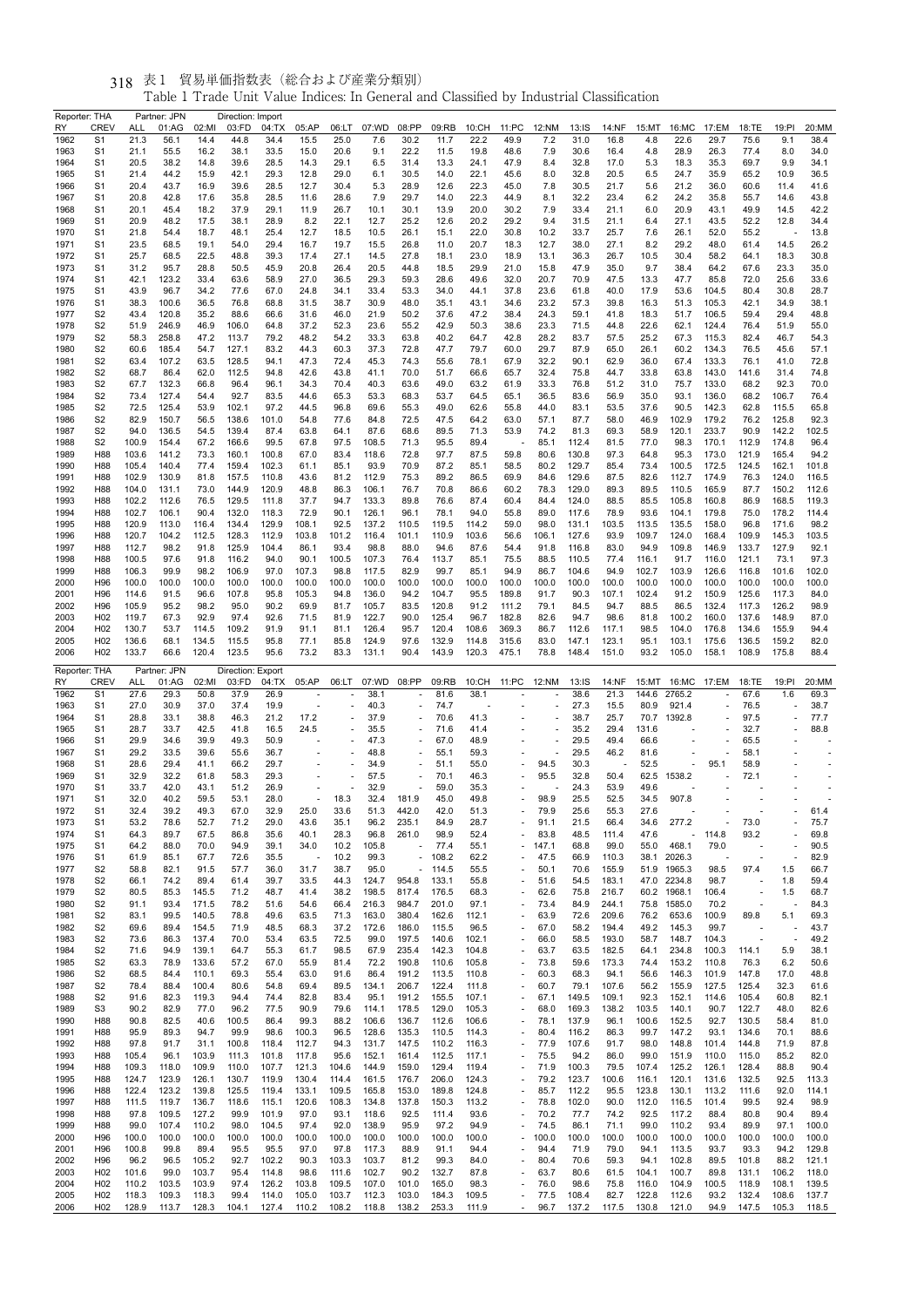|              | Reporter: THA                    |                | Partner: ASIA |                | Direction: Import |               |                          |              |                |              |                |                |                |               |                |                |                |                |                |              |                |               |
|--------------|----------------------------------|----------------|---------------|----------------|-------------------|---------------|--------------------------|--------------|----------------|--------------|----------------|----------------|----------------|---------------|----------------|----------------|----------------|----------------|----------------|--------------|----------------|---------------|
| RY           | <b>CREV</b>                      | ALL            | 01:AG         | 02:MI          | 03:FD             | 04:TX         | 05:AP                    | 06:LT        | 07:WD          | 08:PP        | 09:RB          | 10:CH          | 11:PC          | 12:NM         | 13:IS          | 14:NF          | 15:MT          | 16:MC          | 17:EM          | 18:TE        | 19:PI          | 20:MM         |
| 1962         | S <sub>1</sub>                   | 27.6           | 59.3          | 61.4           | 46.5              | 41.9          | 46.1                     | 13.3         | 11.7           | 36.6         | 94.2           | 38.2           | 24.7           | 24.0          | 35.8           | 94.5           | 17.5           | 95.2           | 51.0           | 86.1         | 37.4           | 35.3          |
| 1963         | S1                               | 26.9           | 60.7          | 55.6           | 44.4              | 42.9          | 48.6                     | 14.3         | 12.4           | 35.7         | 83.9           | 37.0           | 23.5           | 27.8          | 35.1           | 84.4           | 16.4           | 142.8          | 43.8           | 87.6         | 39.8           | 29.7          |
| 1964         | S <sub>1</sub>                   | 26.5           | 66.8          | 54.4           | 43.9              | 43.3          | 47.1                     | 16.4         | 9.4            | 37.4         | 61.2           | 33.9           | 22.8           | 29.6          | 37.6           | 92.8           | 18.2           | 103.4          | 46.7           | 75.8         | 51.4           | 29.5          |
| 1965         | S <sub>1</sub>                   | 26.8           | 63.2<br>64.2  | 54.3           | 44.8              | 40.2          | 49.4                     | 13.6         | 8.6            | 36.6         | 62.4           | 33.8<br>37.7   | 24.3           | 23.2<br>24.9  | 39.6           | 100.6          | 16.6           | 90.3           | 46.7           | 73.7<br>80.0 | 46.5           | 32.8          |
| 1966         | S1                               | 27.2           |               | 54.7           | 46.7              | 41.4          | 53.0                     | 9.6          | 9.0            | 37.7         | 57.2           |                | 23.0           |               | 37.3           | 95.3           | 16.8           | 134.4          | 62.2           |              | 54.5           | 29.1          |
| 1967         | S <sub>1</sub>                   | 28.1           | 63.9          | 59.2           | 49.0              | 42.0          | 51.0                     | 11.6         | 10.6           | 38.3         | 61.4           | 34.9           | 24.6           | 28.8          | 37.9           | 85.5           | 18.4           | 124.2          | 56.6           | 80.6         |                | 29.9          |
| 1968         | S1                               | 27.5           | 67.7          | 58.8           | 47.1              | 43.2          | 45.6                     | 10.8         | 13.6           | 40.6         | 60.6           | 34.1           | 22.4           | 30.0          | 34.5           | 92.5           | 18.4           | 121.4          | 69.3           | 68.5         |                | 28.2          |
| 1969         | S1<br>S1                         | 28.9<br>30.1   | 70.9<br>71.1  | 58.1<br>54.4   | 50.2<br>48.8      | 50.3<br>50.2  | 39.7<br>50.2             | 15.1<br>14.6 | 8.6<br>7.8     | 42.9<br>49.4 | 74.4<br>62.8   | 31.8<br>38.6   | 24.2<br>22.4   | 28.4<br>34.2  | 34.4<br>43.6   | 87.3<br>105.5  | 17.7<br>18.4   | 124.5<br>128.9 | 70.5<br>81.8   | 71.5<br>71.4 | 26.2           | 34.0<br>28.2  |
| 1970<br>1971 | S1                               | 31.1           | 72.7          | 52.4           | 51.1              | 51.4          | 46.5                     | 13.7         | 11.4           | 49.5         | 66.9           | 35.4           | 26.2           | 28.2          | 40.1           | 96.3           | 17.3           | 152.1          | 75.2           | 71.2         | 29.0           | 33.1          |
| 1972         | S1                               | 31.0           | 73.8          | 57.2           | 54.2              | 53.9          | 37.5                     | 14.5         | 3.5            | 48.7         | 55.4           | 37.1           | 28.1           | 26.7          | 37.9           | 91.7           | 16.2           | 125.7          | 74.2           | 70.3         | 34.1           | 33.6          |
| 1973         | S1                               | 39.3           | 81.1          | 68.7           | 49.4              | 79.4          | 36.1                     | 16.5         | 4.1            | 49.0         | 58.5           | 41.9           | 27.3           | 36.9          | 64.3           | 101.5          | 20.0           | 189.4          | 90.2           | 75.0         | 37.3           | 41.1          |
| 1974         | S1                               | 59.4           | 121.2         | 89.8           | 58.0              | 91.3          | 43.8                     | 22.7         | 11.5           | 89.2         | 71.2           | 66.3           | 57.6           | 50.8          | 88.7           | 139.8          | 28.8           | 275.3          | 129.9          | 92.2         | 37.8           | 54.3          |
| 1975         | S1                               | 61.3           | 100.5         | 62.3           | 64.2              | 85.3          | 37.1                     | 22.7         | 14.8           | 73.2         | 66.3           | 60.1           | 68.3           | 62.4          | 72.7           | 141.4          | 30.0           | 332.0          | 137.3          | 84.2         | 46.3           | 49.9          |
| 1976         | S1                               | 62.4           | 88.9          | 65.0           | 63.9              | 86.9          | 52.2                     | 22.1         | 15.3           | 62.8         | 70.8           | 61.0           | 73.2           | 60.6          | 67.8           | 123.5          | 31.9           | 332.8          | 141.8          | 36.7         | 47.0           | 51.9          |
| 1977         | S <sub>2</sub>                   | 70.0           | 108.3         | 68.5           | 69.3              | 91.4          | 61.4                     | 27.8         | 27.2           | 65.6         | 63.9           | 66.6           | 85.1           | 66.0          | 74.7           | 108.6          | 34.3           | 399.6          | 140.2          | 29.3         | 52.5           | 55.7          |
| 1978         | S <sub>2</sub>                   | 73.0           | 103.6         | 62.6           | 82.4              | 93.0          | 67.4                     | 30.1         | 29.8           | 69.0         | 61.9           | 77.1           | 81.0           | 72.3          | 80.7           | 99.7           | 36.6           | 434.6          | 134.6          | 63.6         | 63.7           | 57.7          |
| 1979         | S <sub>2</sub>                   | 94.1           | 132.1         | 92.2           | 100.4             | 97.0          | 81.5                     | 38.9         | 28.6           | 84.9         | 64.4           | 87.7           | 124.6          | 81.6          | 98.3           | 116.2          | 40.8           | 496.7          | 146.9          | 68.7         | 72.1           | 63.3          |
| 1980         | S <sub>2</sub>                   | 130.9          | 141.5         | 178.6          | 101.7             | 106.7         | 58.3                     | 44.1         | 41.6           | 96.6         | 81.8           | 96.8           | 206.3          | 99.4          | 106.3          | 130.5          | 44.9           | 421.0          | 163.5          | 99.5         | 82.1           | 70.3          |
| 1981         | S <sub>2</sub>                   | 135.9          | 144.6         | 196.4          | 90.4              | 109.6         | 71.2                     | 44.4         | 49.7           | 104.0        | 88.6           | 97.6           | 221.5          | 104.7         | 101.4          | 126.0          | 45.5           | 395.6          | 141.0          | 81.7         | 119.5          | 69.1          |
| 1982         | S <sub>2</sub>                   | 133.5          | 131.2         | 181.4          | 87.9              | 108.7         | 66.1                     | 71.2         | 53.4           | 93.3         | 90.8           | 96.8           | 219.0          | 107.7         | 91.6           | 102.4          | 46.5           | 418.5          | 175.7          | 57.2         | 131.1          | 68.0          |
| 1983         | S <sub>2</sub>                   | 121.3          | 120.5         | 163.2          | 90.0              | 102.1         | 64.1                     | 39.7         | 47.4           | 84.8         | 74.9           | 94.6           | 188.3          | 100.5         | 85.5           | 89.2           | 46.4           | 402.5          | 139.2          | 74.1         | 127.0          | 67.0          |
| 1984         | S <sub>2</sub>                   | 120.2          | 135.5         | 154.4          | 99.4              | 103.5         | 62.3                     | 52.0         | 44.3           | 87.6         | 85.7           | 100.0          | 181.9          | 100.7         | 89.7           | 85.3           | 44.3           | 402.4          | 112.4          | 89.8         | 167.7          | 87.7          |
| 1985         | S <sub>2</sub>                   | 112.8          | 106.6         | 142.5          | 107.9             | 102.0         | 71.8                     | 75.8         | 42.4           | 83.3         | 79.5           | 98.9           | 168.8          | 91.4          | 92.4           | 87.0           | 42.9           | 288.4          | 115.9          | 61.5         | 191.2          | 101.2         |
| 1986         | S <sub>2</sub>                   | 89.0           | 96.1          | 81.5           | 118.4             | 99.0          | 80.5                     | 60.2         | 55.3           | 80.0         | 82.9           | 90.3           | 92.9           | 85.4          | 93.5           | 86.4           | 43.5           | 190.4          | 132.4          | 76.3         | 146.2          | 99.1          |
| 1987         | S <sub>2</sub>                   | 95.4           | 112.6         | 95.4           | 121.9             | 100.7         | 82.6                     | 51.4         | 56.8           | 87.7         | 85.8           | 94.2           | 106.8          | 92.4          | 102.1          | 108.3          | 50.9           | 162.0          | 159.2          | 49.0         | 130.5          | 102.1         |
| 1988         | S2                               | 105.5          | 137.7         | 97.7           | 150.1             | 109.8         | 94.8                     | 68.4         | 62.7           | 98.5         | 95.9           | 111.8          |                | 96.1          | 127.3          | 152.8          | 47.4           | 178.8          | 142.2          | 51.4         | 153.8          | 105.4         |
| 1989         | H88                              | 108.6          | 154.3         | 108.4          | 153.3             | 116.7         | 118.0                    | 72.2         | 64.1           | 103.0        | 108.7          | 113.9          | 125.6          | 101.3         | 141.5          | 172.9          | 45.0           | 160.7          | 124.4          | 60.4         | 128.4          | 125.3         |
| 1990         | H88                              | 117.1          | 136.4         | 136.5          | 161.6             | 114.1         | 111.4                    | 80.9         | 70.1           | 104.1        | 107.2          | 109.1          | 148.2          | 96.5          | 134.2          | 160.6          | 48.6           | 199.1          | 116.5          | 77.1         | 114.6          | 137.5         |
| 1991         | H88                              | 124.1          | 123.6         | 127.2          | 162.1             | 121.9         | 134.0                    | 79.6         | 78.9           | 104.0        | 106.5          | 114.6          | 168.9          | 96.6          | 131.1          | 148.4          | 50.3           | 217.2          | 127.4          | 64.7         | 114.2          | 141.4         |
| 1992         | H88                              | 123.6          | 131.3         | 125.0          | 154.4             | 135.1         | 97.5                     | 95.6         | 79.2           | 105.0        | 100.2          | 111.8          | 140.4          | 97.7          | 124.7          | 131.5          | 54.8           | 228.7          | 133.6          | 74.4         | 118.5          | 137.3         |
| 1993         | H88                              | 118.2          | 130.4         | 107.7          | 142.8             | 130.7         | 88.9                     | 97.1         | 56.1           | 105.1        | 102.0          | 109.5          | 135.5          | 95.3          | 124.6          | 117.0          | 50.7           | 214.7          | 131.3          | 77.0         | 117.8          | 134.8         |
| 1994         | H88                              | 112.4          | 131.9         | 128.2          | 112.0             | 131.6         | 94.3                     | 111.9        | 65.7           | 112.1        | 106.8          | 113.5          | 115.8          | 85.8          | 119.1          | 121.5          | 51.0           | 183.7          | 115.9          | 65.1         | 123.1          | 142.6         |
| 1995         | H88                              | 119.5          | 136.9         | 113.6          | 119.7             | 141.4         | 88.7                     | 120.4        | 78.5           | 132.8        | 137.0          | 132.9          | 125.0          | 87.3          | 132.5          | 148.7          | 51.5           | 185.6          | 121.6          | 77.0         | 119.7          | 144.2         |
| 1996         | H88                              | 124.2          | 138.0         | 145.8          | 130.9             | 140.0         | 92.0                     | 120.6        | 74.3           | 120.8        | 130.6          | 116.7          | 145.5          | 108.9         | 129.8          | 139.7          | 50.5           | 205.4          | 129.5          | 68.1         | 126.3          | 136.1         |
| 1997         | H88                              | 109.6          | 124.3         | 111.1          | 135.0             | 120.8         | 90.9                     | 116.7        | 69.3           | 105.0        | 123.7          | 108.6          | 122.2          | 95.5          | 113.2          | 125.1          | 51.5           | 183.8          | 110.8          | 49.6         | 112.6          | 133.1         |
| 1998         | H88                              | 99.5           | 123.5         | 84.8           | 123.9             | 112.3         | 82.5                     | 110.0        | 39.8           | 97.8         | 105.0          | 95.2           | 73.0           | 95.7          | 105.8          | 114.6          | 65.6           | 147.8          | 104.7          | 66.9         | 97.4           | 125.0         |
| 1999         | H88                              | 100.1          | 107.8         | 109.6          | 108.1             | 101.2         | 118.7                    | 112.3        | 108.5          | 92.8         | 101.4          | 92.0           | 96.0           | 95.3          | 100.1          | 95.0           | 119.3          | 112.8          | 92.4           | 99.3         | 105.6          | 110.9         |
| 2000         | H96                              | 100.0          | 100.0         | 100.0          | 100.0             | 100.0         | 100.0                    | 100.0        | 100.0          | 100.0        | 100.0          | 100.0          | 100.0          | 100.0         | 100.0          | 100.0          | 100.0          | 100.0          | 100.0          | 100.0        | 100.0          | 100.0         |
| 2001         | H96                              | 101.3          | 96.9          | 110.6          | 104.5             | 97.9          | 89.9                     | 112.9        | 135.9          | 93.0         | 103.0          | 96.0           | 46.6           | 97.5          | 90.3           | 93.2           | 87.6           | 108.6          | 105.4          | 103.8        | 100.0          | 98.1          |
| 2002         | H96                              | 95.5           | 92.6          | 98.2           | 104.0             | 88.7          | 79.2                     | 99.8         | 63.9           | 89.8         | 101.0          | 92.8           | 95.6           | 88.7          | 88.4           | 88.7           | 83.4           | 83.8           | 101.5          | 98.3         | 95.5           | 101.1         |
| 2003         | H <sub>02</sub>                  | 96.5           | 88.3          | 107.0          | 107.2             | 90.1          | 76.1                     | 103.9        | 65.7           | 92.2         | 100.0          | 101.2          | 146.3          | 80.8          | 97.1           | 93.7           | 88.6           | 65.6           | 106.0          | 103.7        | 106.0          | 108.1         |
| 2004         | H <sub>02</sub>                  | 104.5          | 90.3          | 140.1          | 110.2             | 93.6          | 79.0                     | 96.0         | 91.5           | 91.3         | 108.0          | 115.3          | 179.0          | 87.3          | 137.2          | 125.1          | 90.9           | 70.3           | 105.4          | 100.2        | 118.5          | 103.2         |
| 2005         | H <sub>02</sub>                  | 111.7          | 91.8          | 158.3          | 111.2             | 94.6          | 77.3                     | 96.6         | 45.7           | 97.7         | 114.1          | 127.3          | 197.8          | 77.2          | 148.4          | 139.3          | 99.4           | 68.9           | 121.1          | 97.5         | 117.3          | 107.2         |
| 2006         | H <sub>02</sub>                  | 122.3          | 101.8         | 213.3          | 117.0             | 95.4          | 84.3                     | 111.2        | 61.3           | 101.0        | 119.7          | 132.8          | 190.8          | 86.5          | 148.9          | 201.4          | 104.3          | 71.4           | 129.6          | 105.1        | 121.5          | 100.1         |
|              |                                  |                |               |                |                   |               |                          |              |                |              |                |                |                |               |                |                |                |                |                |              |                |               |
|              | Reporter: THA                    |                | Partner: ASIA |                | Direction: Export |               |                          |              |                |              |                |                |                |               |                |                |                |                |                |              |                |               |
| RY           | CREV                             | ALL            | 01:AG         | 02:MI          | 03:FD             | 04:TX         | 05:AP                    | 06:LT        | 07:WD          | 08:PP        | 09:RB          | 10:CH          | 11:PC          | 12:NM         | 13:IS          | 14:NF          | 15:MT          |                | 16:MC 17:EM    | 18:TE        | 19:PI          | 20:MM         |
| 1962         | S <sub>1</sub>                   | 35.0           | 42.9          | 29.1           | 46.1              | 55.5          | 368.9                    | 9.5          | 26.2           | 32.5         | 96.5           | 112.3          | 29.9           | 34.8          | 121.1          | 16.6           | 36.2           | 43.9           | 3762.0         | 60.1         |                | 99.6          |
| 1963         | S1                               | 34.9           | 44.6          | 29.2           | 45.5              | 56.9          | 349.1                    |              | 29.3           | 30.3         | 91.6           | 106.2          | 28.3           | 30.8          | 116.2          |                | 38.0           | 89.7           |                | 68.0         |                | 100.8         |
| 1964         | S1                               | 34.3           | 45.8          | 31.4           | 43.6              | 56.6          | 354.6                    | ÷,           | 32.4           | 40.1         | 84.3           | 105.3          | 27.8           | 30.1          | 121.6          | ÷,             | 40.6           |                | 47.3 3783.5    | 67.2         | 113.5          | 141.7         |
| 1965         | S1                               | 34.7           | 46.5          | 34.8           | 43.9              | 62.9          | 343.0                    | 8.9          | 28.3           | 57.6         | 85.2           | 97.6           | 20.8           | 32.5          | 100.9          | 22.1           | 38.7           | 35.5           | 1643.1         | 54.5         |                | 119.0         |
| 1966         | S1                               | 39.1           | 51.7          | 35.2           | 50.9              | 67.0          |                          |              | 26.3           | 90.5         | 87.5           | 104.1          | 24.9           | 31.5          | 92.1           | 29.7           | 38.7           | 126.7          |                | 70.2         |                | 131.7         |
| 1967         | S <sub>1</sub>                   | 41.6           | 46.7          | 29.7           | 59.5              | 62.6          | 87.8                     | 8.8          | 34.6           | 226.1        | 69.2           | 100.4          | 22.7           | 31.5          | 100.4          |                | 37.2           |                |                | 43.7         |                | 134.2         |
| 1968         | S <sub>1</sub>                   | 41.1           | 41.8          | 36.2           | 61.9              | 56.1          |                          | 10.3         | 45.4           | 77.4         | 67.6           | 108.1          | 19.5           | 33.3          | 97.6           | 29.8           | 36.4           |                |                | 39.1         |                | 89.2          |
| 1969         | S <sub>1</sub>                   | 40.3           | 44.1          | 36.6           | 53.9              | 49.1          |                          | 7.1          | 51.0           | 47.3         | 90.1           | 118.9          | 19.0           | 33.4          | 101.9          |                | 32.7           | 48.6           |                | 36.5         |                | 85.0          |
| 1970         | S <sub>1</sub>                   | 38.7           | 49.7          | 35.9           | 45.3              | 54.6          |                          | 8.8          | 42.5           | 47.9         | 76.7           | 111.1          | 19.6           | 34.0          | 102.7          |                | 40.4           | 43.4           | 349.8          | 23.2         |                | 104.8         |
| 1971         | S <sub>1</sub>                   | 33.3           | 47.1          | 38.7           | 36.3              | 51.1          |                          | 11.8         | 40.5           | 37.6         | 57.9           | 142.9          | 23.0           | 32.7          | 88.2           |                | 33.9           | 49.1           | 256.9          | 8.0          |                | 47.2          |
| 1972         | S1                               | 35.4           | 43.1          | 36.7           | 42.4              | 62.5          | 89.1                     | 16.6         | 39.4           | 35.1         | 59.1           | 133.0          | 19.3           | 30.2          | 84.8           | 27.4           | 31.9           | 41.3           | 312.1          | 10.3         |                | 44.0          |
| 1973         | S <sub>1</sub>                   | 62.6           | 73.8          | 42.4           | 79.8              | 70.1          | $\overline{\phantom{a}}$ | 18.8         | 52.6           | 37.3         | 119.9          | 165.3          | 21.5           | 40.8          | 114.3          | 35.7           | 37.7           | 21.6           | 324.6          | 15.7         |                | 62.9          |
| 1974         | S <sub>1</sub>                   | 101.1          | 88.7          | 75.4           | 168.3             | 113.7         | $\overline{\phantom{a}}$ | 28.2         | 79.0           | 54.9         | 140.8          | 160.7          | 56.0           | 77.6          | 195.3          | 51.5           | 47.4           | 16.6           | 160.1          | 25.9         |                | 105.7         |
| 1975         | S <sub>1</sub>                   | 90.5           | 91.8          | 74.6           | 132.0             | 82.2          | 35.6                     | 28.1         | 91.9           | 40.6         | 99.7           | 134.6          | 77.6           | 76.0          | 161.9          | 69.5           | 53.6           | 22.9           | 192.7          | 25.0         |                | 80.0          |
| 1976<br>1977 | S <sub>1</sub><br>S <sub>2</sub> | 81.2<br>79.6   | 86.3<br>88.0  | 84.8<br>78.2   | 98.0<br>91.0      | 72.0<br>66.7  | 97.1<br>95.7             | 30.8<br>42.5 | 79.2<br>90.0   | 40.3<br>41.0 | 127.4<br>143.2 | 138.8<br>176.0 | 74.6           | 67.3<br>74.9  | 149.3<br>189.0 | 51.0<br>73.8   | 52.0<br>63.4   | 29.6<br>26.9   | 164.4<br>128.6 | 32.3<br>31.8 | 68.8           | 78.3<br>89.1  |
| 1978         | S <sub>2</sub>                   | 86.3           | 83.1          | 89.3           | 100.3             | 66.0          | 90.2                     | 46.1         | 80.3           | 41.6         | 175.5          | 142.5          | 80.8           | 96.4          | 191.7          | 77.4           | 69.0           | 37.1           | 171.2          | 74.6         | 43.2           | 76.5          |
| 1979         | S <sub>2</sub>                   | 99.1           | 99.2          | 102.5          | 102.9             | 83.9          | 96.7                     | 73.0         | 81.2           | 46.6         | 221.7          | 131.8          | 96.2           | 101.0         | 237.0          | 94.8           | 77.7           | 32.7           | 220.9          | 86.4         | 41.5           | 82.0          |
| 1980         | S <sub>2</sub>                   | 116.6          | 115.6         | 117.1          | 126.0             | 86.2          | 119.9                    | 71.3         | 122.7          | 61.0         | 255.6          | 129.6          | 177.5          | 113.7         | 246.1          | 95.8           | 83.9           | 38.7           | 244.4          | 159.8        | 80.7           | 95.0          |
| 1981         | S <sub>2</sub>                   | 125.8          | 109.6         | 128.7          | 153.8             | 95.2          | 133.2                    | 65.7         | 113.6          | 59.6         | 195.0          | 149.5          | 198.4          | 115.5         | 238.8          | 97.5           | 83.7           | 46.7           | 273.4          | 134.3        | 73.8           | 107.4         |
| 1982         | S <sub>2</sub>                   | 105.8          | 92.8          | 132.0          | 118.8             | 99.5          | 119.5                    | 81.4         | 110.1          | 57.3         | 146.1          | 125.8          | 198.4          | 98.2          | 223.1          | 107.4          | 81.4           | 42.1           | 240.7          | ÷,           |                | 100.4         |
| 1983         | S <sub>2</sub>                   | 105.0          | 105.6         | 107.3          | 101.2             | 79.8          | 141.4                    | 74.1         | 67.3           | 57.4         | 173.4          | 129.2          | 241.7          | 93.4          | 204.7          | 98.2           | 86.8           | 49.0           | 266.0          |              |                | 100.3         |
| 1984         | S <sub>2</sub>                   | 103.0          | 106.4         | 108.5          | 96.5              | 83.5          | 126.6                    | 73.2         | 68.1           | 57.4         | 178.1          | 127.6          | 211.1          | 94.8          | 203.5          | 116.1          | 82.8           | 60.8           | 236.3          | 91.4         | 79.4           | 100.7         |
| 1985         | S <sub>2</sub>                   | 91.7           | 83.4          | 128.3          | 80.7              | 84.5          | 105.6                    | 72.4         | 72.6           | 52.8         | 140.5          | 113.1          | 126.9          | 94.7          | 209.4          | 107.3          | 76.1           | 80.4           | 227.0          | 71.4         | 107.0          | 115.4         |
| 1986         | S <sub>2</sub>                   | 94.7           | 82.7          | 129.8          | 83.8              | 83.0          | 108.9                    | 89.5         | 80.5           | 51.6         | 148.5          | 120.4          | 139.7          | 78.2          | 196.9          | 77.0           | 73.6           | 91.5           | 261.3          | 61.0         | 108.9          | 111.8         |
| 1987         | S <sub>2</sub>                   | 89.9           | 81.1          | 105.6          | 87.5              | 87.3          | 143.4                    | 108.9        | 71.5           | 65.0         | 156.0          | 125.1          | 87.8           | 79.1          | 210.1          | 86.4           | 76.5           | 114.9          | 128.7          | 62.8         | 83.3           | 99.0          |
| 1988         | S <sub>2</sub>                   | 96.1           | 89.8          | 90.3           | 105.1             | 109.2         | 129.1                    | 122.2        | 85.5           | 72.8         | 183.8          | 140.3          |                | 81.8          | 225.6          | 96.3           | 88.2           | 98.8           | 102.0          | 55.2         | 120.2          | 113.7         |
| 1989         | S <sub>3</sub>                   | 101.7          | 85.1          | 112.2          | 117.4             | 112.8         | 124.0                    | 107.4        | 113.5          | 78.2         | 147.2          | 143.3          | 85.8           | 85.6          | 254.4          | 122.8          | 92.6           | 113.2          | 113.3          | 62.0         | 124.0          | 106.3         |
| 1990         | H88                              | 104.2          | 89.0          | 113.4          | 129.4             | 114.4         | 113.8                    | 111.8        | 117.8          | 85.6         | 129.8          | 136.3          | 93.9           | 94.8          | 231.7          | 106.9          | 97.4           | 116.9          | 117.3          | 65.6         | 107.2          | 109.2         |
| 1991         | H88                              | 106.0          | 94.3          | 114.5          | 117.4             | 118.0         | 131.4                    | 129.2        | 117.0          | 75.9         | 127.7          | 124.5          | 68.5           | 95.3          | 234.4          | 105.9          | 101.2          | 119.1          | 127.5          | 76.0         | 110.7          | 115.3         |
| 1992         | H88                              | 107.7          | 98.1          | 110.7          | 114.9             | 114.9         | 131.5                    | 135.3        | 130.7          | 79.2         | 127.4          | 125.0          | 60.6           | 97.6          | 199.1          | 103.0          | 100.6          | 109.3          | 130.7          | 166.7        | 97.1           | 110.0         |
| 1993         | H88                              | 107.4          | 91.8          | 115.6          | 120.1             | 112.8         | 152.9                    | 128.5        | 123.4          | 66.8         | 129.6          | 111.4          | 77.7           | 97.0          | 168.3          | 92.2           | 99.0           | 109.9          | 119.5          | 99.8         | 105.7          | 138.5         |
| 1994         | H88                              | 110.4          | 106.1         | 120.0          | 132.1             | 115.4         | 153.7                    | 136.4        | 139.4          | 77.2         | 160.5          | 125.2          | 80.5           | 100.5         | 166.7          | 103.3          | 105.8          | 114.7          | 106.1          | 98.4         | 112.5          | 130.5         |
| 1995         | H88                              | 126.0          | 110.4         | 130.0          | 147.8             | 134.3         | 164.4                    | 154.5        | 136.3          | 110.7        | 221.0          | 141.5          | 72.7           | 106.0         | 167.6          | 119.3          | 120.9          | 130.5          | 121.1          | 115.0        | 119.3          | 134.9         |
| 1996         | H88                              | 121.0          | 122.0         | 145.3          | 141.8             | 129.8         | 139.6                    | 165.1        | 144.0          | 83.7         | 198.7          | 111.5          | 67.8           | 117.5         | 133.5          | 128.3          | 123.4          | 118.7          | 122.8          | 128.7        | 125.3          | 125.9         |
| 1997         | H88                              | 117.4          | 126.8         | 136.6          | 131.3             | 124.1         | 130.2                    | 130.6        | 126.3          | 79.1         | 148.0          | 108.2          | 71.5           | 109.7         | 130.3          | 122.2          | 114.0          | 129.5          | 112.3          | 123.9        | 121.4          | 122.2         |
| 1998         | H88                              | 101.8          | 118.3         | 104.1          | 120.4             | 103.3         | 121.0                    | 108.5        | 90.9           | 65.5         | 105.5          | 81.9           | 47.9           | 92.9          | 97.5           | 101.8          | 95.0           | 124.3          | 100.7          | 105.1        | 109.3          | 98.1          |
| 1999         | H88                              | 95.8           | 104.1         | 108.9          | 104.6             | 97.8          | 113.7                    | 87.9         | 100.2          | 84.7         | 95.2           | 84.5           | 54.6           | 94.0          | 88.7           | 98.3           | 98.7           | 105.7          | 99.8           | 92.3         | 100.0          | 102.1         |
| 2000         | H96                              | 100.0          | 100.0         | 100.0          | 100.0             | 100.0         | 100.0                    | 100.0        | 100.0          | 100.0        | 100.0          | 100.0          | 100.0          | 100.0         | 100.0          | 100.0          | 100.0          | 100.0          | 100.0          | 100.0        | 100.0          | 100.0         |
| 2001         | H96                              | 96.1           | 82.1          | 85.2           | 101.8             | 92.5          | 90.7                     | 102.5        | 124.9          | 82.2         | 89.9           | 89.8           | 118.4          | 97.1          | 81.5           | 86.0           | 101.8          | 96.4           | 95.7           | 96.0         | 98.4           | 113.0         |
| 2002         | H96                              | 99.1           | 85.0          | 85.4           | 95.2              | 89.3          | 94.4                     | 70.6         | 102.4          | 81.3         | 106.0          | 89.2           | 141.8          | 96.3          | 88.0           | 84.9           | 99.0           | 104.8          | 92.3           | 101.1        | 91.7           | 129.3         |
| 2003         | H <sub>02</sub>                  | 99.2           | 95.2          | 91.9           | 95.3              | 92.1          | 97.4                     | 88.6         | 108.8          | 83.5         | 144.4          | 99.9           | 187.1          | 93.5          | 110.8          | 90.7           | 99.7           | 75.5           | 95.5           | 100.5        | 100.2          | 118.0         |
| 2004<br>2005 | H <sub>02</sub><br>H02           | 104.0<br>108.5 | 91.8<br>104.1 | 117.7<br>145.9 | 97.1<br>106.1     | 96.5<br>105.5 | 110.8<br>112.0           | 66.1<br>85.4 | 106.8<br>103.7 | 83.8<br>88.0 | 175.0<br>197.5 | 123.2<br>139.1 | 232.0<br>259.9 | 101.6<br>94.7 | 142.5<br>159.6 | 114.5<br>133.2 | 103.5<br>111.3 | 73.7<br>73.5   | 88.1<br>83.0   | 99.2<br>99.3 | 113.1<br>118.1 | 136.3<br>72.8 |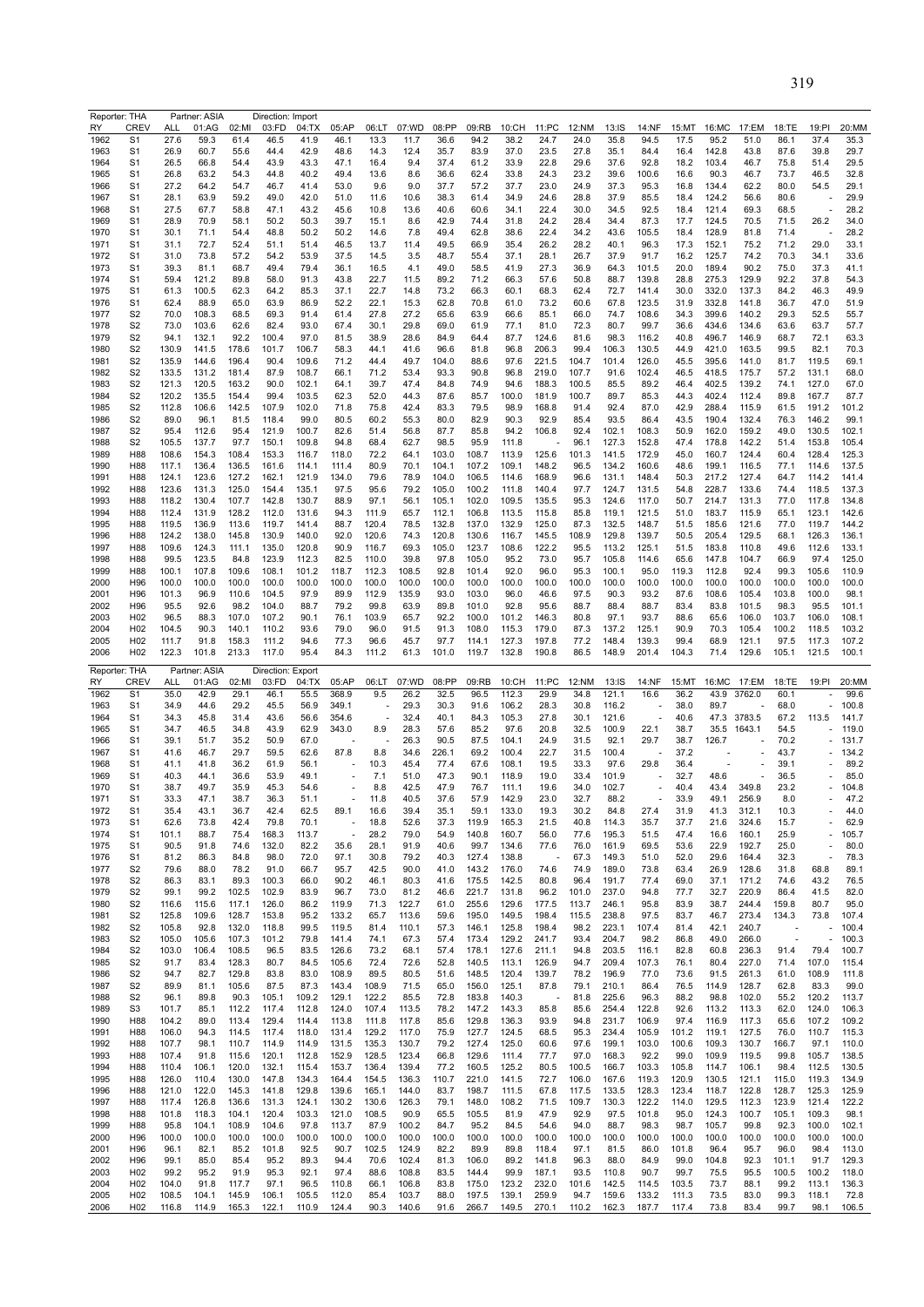| Reporter: THA       |                                    |                | Partner: US/CA          |                | Direction: Import |                            |               |                          |                |                          |                |                          |                                                      |                      |                   |                          |                |                          |                |                          |                |                |
|---------------------|------------------------------------|----------------|-------------------------|----------------|-------------------|----------------------------|---------------|--------------------------|----------------|--------------------------|----------------|--------------------------|------------------------------------------------------|----------------------|-------------------|--------------------------|----------------|--------------------------|----------------|--------------------------|----------------|----------------|
| RY<br>1962          | <b>CREV</b><br>S <sub>1</sub>      | ALL<br>8.6     | 01:AG<br>62.0           | 02:MI<br>46.2  | 03:FD<br>17.2     | 04:TX<br>29.7              | 05:AP<br>7.5  | 06:LT<br>84.6            | 07:WD<br>8.3   | 08:PP<br>27.9            | 09:RB<br>67.9  | 10:CH<br>27.8            | 11:PC<br>41.3                                        | 12:NM<br>8.0         | $13:$ IS<br>148.0 | 14:NF<br>26.2            | 15:MT<br>20.3  | 16:MC<br>10.6            | 17:EM<br>34.0  | 18:TE<br>175.7           | 19:PI<br>3.3   | 20:MM<br>119.0 |
| 1963                | S <sub>1</sub>                     | 8.4            | 57.3                    | 44.2           | 17.6              | 31.9                       | 7.3           | 85.0                     | 5.8            | 29.9                     | 58.7           | 28.8                     | 40.7                                                 | 8.1                  | 106.6             | 26.0                     | 18.2           | 10.8                     | 39.4           | 132.4                    | 3.8            | 109.8          |
| 1964                | S1                                 | 8.4            | 57.4                    | 48.0           | 17.8              | 29.4                       | 7.1           | 87.1                     | 10.6           | 31.6                     | 67.4           | 32.4                     | 38.7                                                 | 7.7                  | 140.0             | 28.8                     | 19.6           | 10.5                     | 46.1           | 89.8                     | 3.9            | 93.5           |
| 1965                | S <sub>1</sub>                     | 9.3            | 54.6                    | 60.1           | 16.6              | 32.5                       | 7.9           | 103.5                    | 6.7            | 29.1                     | 58.0           | 31.9                     | 36.1                                                 | 8.9                  | 122.0             | 28.9                     | 21.9           | 13.1                     | 41.5           | 116.6                    | 3.6            | 126.4          |
| 1966                | S <sub>1</sub>                     | 10.5           | 55.1                    | 54.2           | 13.4              | 40.0                       | 8.2           | 111.1                    | 25.7           | 33.3                     | 49.2           | 44.3                     | 39.4                                                 | 6.6                  | 108.4             | 30.3                     | 22.6           | 12.9                     | 45.4           | 196.4                    | 3.1            |                |
| 1967                | S <sub>1</sub>                     | 10.6           | 51.9                    | 62.0           | 13.5              | 35.8                       | 8.2           | 55.5                     | 9.8            | 27.8                     | 57.4           | 35.3                     | 38.2                                                 | 9.1                  | 124.1             | 29.3                     | 20.7           | 12.1                     | 43.7           | 284.2                    | 3.2            | 113.9          |
| 1968                | S <sub>1</sub>                     | 11.7           | 47.1                    | 61.0           | 14.6              | 34.1                       | 8.7           | 86.9                     | 16.0           | 30.2                     | 53.2           | 33.8                     | 33.0                                                 | 9.3                  | 128.9             | 33.9                     | 27.4           | 14.9                     | 37.2           | 359.0                    | 3.6            | 131.9          |
| 1969                | S <sub>1</sub>                     | 11.3           | 55.9                    | 77.1           | 16.3              | 34.9                       | 10.5          | 82.6                     | 20.0           | 29.0                     | 68.7           | 34.3                     | 29.7                                                 | 10.3                 | 131.7             | 34.5                     | 24.9           | 11.3                     | 38.8           | 312.6                    | 3.0            | 237.2          |
| 1970                | S <sub>1</sub>                     | 12.2           | 58.7                    | 72.7           | 16.1              | 38.9                       | 8.9           | 75.7                     | 22.1           | 27.1                     | 63.4           | 36.6                     | 27.4                                                 | 11.1                 | 201.4             | 36.8                     | 27.9           | 12.6                     | 76.5           | 192.1                    |                | 93.0           |
| 1971                | S <sub>1</sub>                     | 12.9           | 67.3                    | 71.1           | 15.6              | 46.5                       | 6.5           | 57.1                     | 23.4           | 32.4                     | 83.6           | 41.0                     | 30.3                                                 | 12.3                 | 166.7             | 35.8                     | 34.7           | 13.1                     | 89.8           | 105.4                    | 4.3            | 106.6          |
| 1972                | S <sub>1</sub><br>S <sub>1</sub>   | 15.7<br>17.0   | 67.6<br>73.0            | 67.2<br>63.4   | 22.4<br>24.3      | 48.2<br>42.6               | 14.2<br>13.3  | 114.2<br>110.4           | 24.6<br>26.9   | 28.9<br>41.5             | 65.8<br>54.2   | 37.7<br>44.2             | 26.7<br>38.3                                         | 10.6<br>11.4         | 164.0<br>250.5    | 32.2<br>40.6             | 30.1<br>30.1   | 13.9                     | 74.4<br>64.8   | 389.1<br>201.3           | 2.0<br>2.2     | 103.4<br>101.5 |
| 1973<br>1974        | S <sub>1</sub>                     | 21.9           | 111.7                   | 73.6           | 28.8              | 51.2                       | 25.7          | 92.8                     | 24.7           | 62.3                     | 55.6           | 58.0                     | 59.5                                                 | 11.7                 | 358.6             | 58.6                     | 37.7           | 11.7<br>11.5             | 58.7           | 362.4                    | 1.6            | 97.4           |
| 1975                | S <sub>1</sub>                     | 26.6           | 120.9                   | 77.7           | 33.8              | 74.0                       | 26.2          | 124.1                    | 30.9           | 59.7                     | 65.0           | 62.3                     | 85.5                                                 | 15.7                 | 409.8             | 57.0                     | 47.6           | 20.9                     | 100.4          | 129.1                    | 2.9            | 120.1          |
| 1976                | S <sub>1</sub>                     | 29.9           | 125.4                   | 105.2          | 32.1              | 50.7                       | 26.9          | 163.5                    | 22.5           | 53.7                     | 48.5           | 63.7                     |                                                      | 18.8                 | 414.2             | 61.5                     | 75.2           | 27.5                     | 121.8          |                          | 4.6            | 93.7           |
| 1977                | S <sub>2</sub>                     | 30.0           | 129.2                   | 109.5          | 30.9              | 53.8                       | 21.5          | 177.2                    | 38.4           | 54.2                     | 59.0           | 63.8                     | 104.4                                                | 18.2                 | 467.5             | 68.0                     | 73.9           | 24.6                     | 96.6           | 180.5                    | 4.0            | 110.0          |
| 1978                | S <sub>2</sub>                     | 35.1           | 123.6                   | 116.7          | 32.6              | 65.1                       | 30.6          | 45.5                     | 37.0           | 52.5                     | 77.1           | 64.7                     | 171.6                                                | 20.6                 | 529.4             | 70.4                     | 79.9           | 33.3                     | 166.1          | 188.0                    | 4.1            | 104.3          |
| 1979                | S <sub>2</sub>                     | 37.6           | 124.8                   | 131.5          | 35.9              | 62.8                       | 33.8          | 43.7                     | 43.8           | 63.3                     | 88.5           | 76.0                     | 114.8                                                | 27.6                 | 414.7             | 76.5                     | 98.6           | 37.6                     | 171.4          | 128.7                    | 5.2            | 99.8           |
| 1980                | S <sub>2</sub>                     | 59.5           | 133.3                   | 173.5          | 39.6              | 72.4                       | 28.7          | 23.1                     | 38.8           | 80.8                     | 84.5           | 89.5                     | 101.7                                                | 31.6                 | 638.9             | 111.4                    | 95.4           | 38.8                     | 317.2          | 456.3                    | 9.4            | 70.7           |
| 1981                | S <sub>2</sub>                     | 54.2           | 120.2                   | 181.9          | 59.8              | 84.5                       |               |                          |                | 90.0                     | 74.9           | 81.4                     | 102.2                                                | 66.1                 | 243.0             | 106.1                    | 104.2          | 48.0                     | 149.0          |                          | 9.0            | 99.1           |
| 1982                | S <sub>2</sub>                     | 44.6           | 93.6                    | 168.1          | 62.6              | 79.8                       | 27.5          | 34.7                     | 53.3           | 67.1                     | 85.8           | 79.5                     | 88.5                                                 | 60.9                 | 256.9             | 86.0                     | 112.1          | 59.2                     | 70.3           | 102.0                    | 10.0           | 81.0           |
| 1983                | S <sub>2</sub>                     | 40.7           | 93.9                    | 153.7          | 62.8              | 68.0                       | 36.6          | 31.0                     | 42.5           | 70.9                     | 98.7           | 75.1                     | 81.7                                                 | 68.1                 | 201.1             | 91.2                     | 128.9          | 58.2                     | 48.4           | 37.5                     | 13.2           | 81.3           |
| 1984                | S <sub>2</sub>                     | 46.2           | 95.4                    | 136.2          | 60.7              | 64.4                       | 40.1          | 36.2                     | 44.7           | 80.4                     | 101.3          | 79.2                     | 80.0                                                 | 52.6                 | 148.9             | 104.4                    | 125.3          | 64.8                     | 57.3           | 69.0                     | 21.9           | 76.0           |
| 1985                | S <sub>2</sub>                     | 45.4           | 98.5<br>66.5            | 130.7          | 59.4              | 84.7                       | 33.7          | 40.6                     | 53.6           | 62.3                     | 91.9           | 71.3<br>72.8             | 77.0                                                 | 72.3                 | 183.0             | 84.8                     | 125.2          | 63.8                     | 57.2<br>97.4   | 73.7<br>124.5            | 31.8           | 67.8           |
| 1986<br>1987        | S <sub>2</sub><br>S <sub>2</sub>   | 53.6<br>55.5   | 75.8                    | 125.1<br>117.4 | 57.4<br>79.2      | 87.8<br>97.3               | 32.6<br>28.0  | 63.1<br>56.5             | 63.7<br>69.0   | 68.4<br>89.6             | 107.5<br>130.0 | 81.5                     | 60.5<br>62.2                                         | 57.2<br>67.9         | 178.8<br>150.4    | 85.2<br>90.9             | 121.6<br>152.3 | 58.4<br>51.4             | 84.5           | 165.0                    | 53.7<br>58.8   | 80.0<br>74.9   |
| 1988                | S <sub>2</sub>                     | 53.6           | 95.3                    | 116.8          | 118.0             | 104.0                      | 27.9          | 75.3                     | 57.9           | 101.6                    | 91.4           | 101.9                    |                                                      | 70.4                 | 183.1             | 132.3                    | 170.1          | 50.9                     | 51.1           | 105.9                    | 85.5           | 58.5           |
| 1989                | H88                                | 60.2           | 99.1                    | 130.8          | 121.7             | 101.1                      | 25.1          | 92.4                     | 53.7           | 106.0                    | 116.9          | 99.6                     | 66.9                                                 | 70.1                 | 207.2             | 127.7                    | 152.4          | 63.9                     | 54.4           | 191.5                    | 103.6          | 74.3           |
| 1990                | H88                                | 64.2           | 90.2                    | 134.1          | 119.1             | 110.1                      | 45.7          | 98.5                     | 56.6           | 95.2                     | 111.9          | 92.0                     | 69.0                                                 | 75.9                 | 191.7             | 114.0                    | 173.4          | 76.4                     | 74.8           | 104.8                    | 103.5          | 73.1           |
| 1991                | H88                                | 66.7           | 84.1                    | 142.0          | 121.7             | 116.0                      | 47.3          | 95.8                     | 81.1           | 98.7                     | 112.4          | 96.0                     | 66.3                                                 | 84.7                 | 175.9             | 105.8                    | 168.8          | 98.9                     | 71.2           | 51.4                     | 99.2           | 93.7           |
| 1992                | H88                                | 72.2           | 99.8                    | 138.0          | 122.0             | 112.7                      | 32.0          | 98.0                     | 58.8           | 92.7                     | 106.7          | 90.5                     | 58.5                                                 | 122.4                | 160.4             | 98.6                     | 208.5          | 94.5                     | 93.1           | 57.0                     | 144.8          | 99.3           |
| 1993                | H88                                | 79.0           | 116.3                   | 138.1          | 118.3             | 115.0                      | 66.2          | 113.1                    | 49.0           | 90.5                     | 98.6           | 87.0                     | 56.8                                                 | 130.0                | 157.2             | 91.6                     | 165.4          | 94.9                     | 107.0          | 86.7                     | 149.8          | 102.8          |
| 1994                | H88                                | 79.6           | 110.1                   | 139.2          | 95.7              | 113.6                      | 76.5          | 124.2                    | 66.5           | 92.8                     | 97.8           | 93.4                     | 54.8                                                 | 137.3                | 164.5             | 97.7                     | 222.9          | 79.1                     | 112.0          | 107.0                    | 170.7          | 89.9           |
| 1995                | H88                                | 86.2           | 113.8                   | 135.8          | 112.1             | 124.0                      | 86.4          | 117.8                    | 156.4          | 135.1                    | 88.5           | 104.1                    | 52.1                                                 | 132.3                | 150.9             | 122.7                    | 202.2          | 89.2                     | 114.7          | 118.8                    | 146.2          | 89.7           |
| 1996                | H88                                | 86.8           | 125.4                   | 135.3          | 111.9             | 130.0                      | 88.3          | 100.0                    | 130.8          | 108.5                    | 99.4           | 100.7                    | 62.9                                                 | 128.6                | 143.3             | 114.2                    | 169.5          | 102.8                    | 112.8          | 100.5                    | 143.3          | 97.1           |
| 1997                | H88                                | 83.5           | 115.5                   | 116.0          | 107.7             | 115.8                      | 82.9          | 107.3                    | 123.6          | 91.2                     | 87.8           | 97.0                     | 69.4                                                 | 137.8                | 125.1             | 96.8                     | 149.1          | 100.6                    | 106.1          | 120.2                    | 115.3          | 70.8           |
| 1998                | H88                                | 70.7           | 118.3                   | 109.0          | 106.2             | 121.6                      | 104.6         | 114.7                    | 95.7           | 91.0                     | 91.9           | 95.5                     | 50.6                                                 | 115.4                | 121.2             | 95.0                     | 191.8          | 94.4                     | 76.9           | 49.9                     | 98.5           | 85.5           |
| 1999                | H88<br>H96                         | 74.7<br>100.0  | 102.1<br>100.0          | 100.9<br>100.0 | 108.1<br>100.0    | 112.2<br>100.0             | 85.2<br>100.0 | 89.7<br>100.0            | 97.7<br>100.0  | 84.7<br>100.0            | 93.2<br>100.0  | 90.4<br>100.0            | 56.4<br>100.0                                        | 110.2<br>100.0       | 96.2<br>100.0     | 87.1<br>100.0            | 90.1<br>100.0  | 92.0                     | 52.7<br>100.0  | 130.8<br>100.0           | 123.8<br>100.0 | 83.1<br>100.0  |
| 2000<br>2001        | H96                                | 105.7          | 103.8                   | 98.5           | 100.6             | 82.3                       | 98.0          | 111.1                    | 150.8          | 85.1                     | 116.7          | 97.4                     | 138.2                                                | 122.7                | 94.4              | 95.9                     | 155.0          | 100.0<br>106.7           | 103.4          | 107.7                    | 92.8           | 212.9          |
| 2002                | H96                                | 108.0          | 97.1                    | 87.1           | 99.3              | 88.5                       | 90.4          | 91.8                     | 91.3           | 84.7                     | 121.0          | 99.5                     | 115.9                                                | 116.9                | 98.6              | 90.9                     | 162.1          | 103.9                    | 109.5          | 101.0                    | 91.7           | 450.2          |
| 2003                | H <sub>02</sub>                    | 118.5          | 112.1                   | 97.5           | 106.2             | 108.0                      | 97.4          | 102.1                    | 82.9           | 85.3                     | 125.5          | 105.4                    | 131.1                                                | 114.8                | 103.1             | 97.3                     | 177.0          | 92.8                     | 135.4          | 96.5                     | 90.7           | 595.0          |
| 2004                | H <sub>02</sub>                    | 123.4          | 117.6                   | 100.1          | 115.5             | 122.5                      | 117.4         | 109.8                    | 104.5          | 90.0                     | 135.3          | 111.8                    | 138.1                                                | 121.7                | 161.4             | 127.0                    | 183.9          | 87.0                     | 139.2          | 92.3                     | 106.6          | 394.1          |
| 2005                | H <sub>02</sub>                    | 130.1          | 114.3                   | 96.4           | 133.6             | 105.2                      | 150.8         | 111.3                    | 108.0          | 91.9                     | 159.6          | 124.7                    | 191.3                                                | 136.2                | 163.9             | 129.9                    | 269.3          | 86.4                     | 139.3          | 104.9                    | 89.0           | 631.2          |
| 2006                | H <sub>02</sub>                    | 143.8          | 120.9                   | 102.5          | 150.5             | 116.4                      | 138.7         | 115.2                    | 83.0           | 96.5                     | 152.9          | 127.5                    | 252.4                                                | 184.5                | 159.0             | 164.3                    | 273.4          | 83.0                     | 173.1          | 102.6                    | 107.3          | 519.3          |
|                     |                                    |                |                         |                |                   |                            |               |                          |                |                          |                |                          |                                                      |                      |                   |                          |                |                          |                |                          |                |                |
|                     |                                    |                |                         |                |                   |                            |               |                          |                |                          |                |                          |                                                      |                      |                   |                          |                |                          |                |                          |                |                |
| Reporter: THA<br>RY | <b>CREV</b>                        | ALL            | Partner: US/CA<br>01:AG | 02:MI          | 03:FD             | Direction: Export<br>04:TX | 05:AP         | 06:LT                    | 07:WD          | 08:PP                    | 09:RB          | 10:CH                    | 11:PC                                                | 12:NM                | $13:$ IS          | 14:NF                    | 15:MT          | 16:MC                    | 17:EM          | 18:TE                    | 19:PI          | 20:MM          |
| 1962                | S <sub>1</sub>                     | 21.7           | 12.9                    | 56.1           | 58.6              | 24.7                       | 38.0          | $\overline{a}$           | 27.1           | 36.5                     | 69.5           | 32.1                     |                                                      | 4.6                  |                   |                          | 115.6          | 25.8                     | 33.5           | 7.9                      | 79025.2        | 4.5            |
| 1963                | S <sub>1</sub>                     | 21.2           | 12.7                    | 52.7           | 59.1              | 25.8                       | 52.4          | $\overline{\phantom{a}}$ | 26.7           | 34.9                     | 65.9           | 24.8                     | ä,                                                   | 7.4                  | ä,                | $\overline{\phantom{a}}$ | 108.5          |                          |                | 9.5                      | 47385.7        | 5.3            |
| 1964                | S <sub>1</sub>                     | 20.1           | 15.0                    | 62.4           | 55.1              | 24.1                       | 49.5          | $\overline{\phantom{a}}$ | 25.2           | 46.8                     | 62.4           | 31.5                     |                                                      | 7.3                  |                   |                          | 86.1           | 17.4                     |                | 8.3                      |                | 3.7            |
| 1965                | S <sub>1</sub>                     | 22.0           | 20.5                    |                | 58.5              | 24.9                       | 44.1          | 16.3                     | 26.3           | 36.4                     | 61.8           |                          |                                                      | 18.5                 |                   |                          | 69.8           |                          |                | 8.0                      |                | 3.0            |
| 1966                | S <sub>1</sub>                     | 21.4           | 19.9                    |                | 67.1              | 25.7                       |               |                          | 27.1           |                          | 61.0           |                          |                                                      | 12.7                 |                   | 24.4                     | 83.5           |                          |                | 8.4                      |                |                |
| 1967                | S <sub>1</sub>                     | 22.2           | 18.3                    | ä,             | 56.7              | 29.9                       |               | 20.5                     | 28.9           | L,                       | 46.0           |                          |                                                      | 22.0                 | 21.1              | 24.4                     | 90.1           | J.                       |                | 10.0                     |                | 11.7           |
| 1968                | S <sub>1</sub>                     | 21.9           | 21.6                    |                | 60.2              | 42.9                       |               | 23.4                     | 32.2           | 146.6                    | 46.9           |                          |                                                      | 27.2                 | 15.5              | 22.9                     | 92.5           | 38.5                     |                | 10.9                     |                | 14.2           |
| 1969                | S <sub>1</sub>                     | 24.0           | 19.5                    | 54.0           | 57.3              | 32.0                       |               | 24.5                     | 31.2           | 123.0                    | 64.9           |                          |                                                      | 23.5                 | 9.8               | 24.9                     | 91.6           | 24.5                     |                |                          | 12.1 12449.0   | 20.7           |
| 1970                | S <sub>1</sub>                     | 24.7           | 29.7                    | 57.5           | 48.6              | 46.2                       |               | 21.0                     | 23.1           |                          | 53.0           | $\overline{\phantom{a}}$ |                                                      | 72.2                 | 4.9               | 26.8                     | 90.8           |                          |                |                          |                |                |
| 1971<br>1972        | S <sub>1</sub><br>S <sub>1</sub>   | 25.4           | 35.2                    | 61.7           | 63.0              | 44.6<br>48.0               |               | 21.6                     | 20.3           | 205.6                    | 41.3           | 50.8                     |                                                      | 42.6<br>44.0         | 5.3               | 25.9                     | 104.1          |                          | 47.6           | $\overline{\phantom{a}}$ |                | 38.3           |
| 1973                | S <sub>1</sub>                     | 26.1<br>33.7   | 37.8<br>53.8            | 35.9<br>43.6   | 68.4<br>73.0      | 38.9                       |               | 26.9<br>41.1             | 20.7<br>30.2   | 165.3<br>200.9           | 38.6<br>73.6   | 50.8<br>57.9             |                                                      | 36.9                 | 7.8<br>9.3        | 27.4<br>32.5             | 105.7<br>115.4 | 41.9                     |                | 14.0                     |                | 16.7<br>27.7   |
| 1974                | S <sub>1</sub>                     | 42.8           | 67.1                    | 79.3           | 97.3              | 52.4                       | 35.6          | 41.0                     | 37.8           | 156.9                    | 99.6           | 81.5                     |                                                      | 70.2                 | 8.9               | 54.1                     | 128.0          |                          |                | 15.8                     |                | 13.5           |
| 1975                | S <sub>1</sub>                     | 41.3           | 47.5                    | 86.2           | 115.1             | 50.5                       | 30.7          | 39.2                     | 32.9           | 69.4                     | 75.4           | 72.7                     | ÷,                                                   | 72.9                 | 9.2               | 47.4                     | 115.9          | J.                       |                | 39.3                     |                | 13.2           |
| 1976                | S <sub>1</sub>                     | 45.1           | 53.5                    | 88.2           | 97.4              | 44.3                       | 36.3          | 39.4                     | 35.7           | 75.0                     | 96.1           | 67.7                     | $\overline{\phantom{a}}$                             | 79.9                 | 13.3              | 52.7                     | 91.2           | 38.2                     | 144.7          | 139.8                    |                | 12.3           |
| 1977                | S <sub>2</sub>                     | 51.9           | 55.3                    | 80.5           | 99.7              | 42.1                       | 36.6          | 51.1                     | 43.1           | 136.3                    | 102.8          | 77.7                     |                                                      | 94.3                 | 13.3              | 74.8                     | 96.0           | 28.8                     | 195.8          | 151.2                    |                | 13.7           |
| 1978                | S2                                 | 57.4           | 55.4                    | 95.0           | 98.7              | 41.4                       | 38.3          | 69.0                     | 51.0           | 112.1                    | 124.5          | 69.4                     | ä,                                                   | 96.5                 | 16.9              | 91.3                     | 102.9          | 76.5                     | 213.0          | 173.9                    |                | 14.5           |
| 1979                | S <sub>2</sub>                     | 65.5           | 62.3                    | 125.6          | 107.3             | 54.8                       | 43.9          | 80.5                     | 50.4           | 71.1                     | 158.8          | 55.6                     | ä,                                                   | 96.4                 | 51.7              | 108.2                    | 109.2          | 93.6                     | 162.7          | 193.3                    | 3665.4         | 11.8           |
| 1980                | S <sub>2</sub>                     | 77.3           | 72.3                    | 157.2          | 119.1             | 67.0                       | 46.9          | 64.8                     | 70.2           | 80.7                     | 184.1          | 69.1                     | $\overline{\phantom{a}}$<br>$\overline{\phantom{a}}$ | 117.9                | 61.7              | 122.0                    | 143.9          | 108.7                    | 157.7          |                          | 241.3 1617.6   | 22.3           |
| 1981                | S <sub>2</sub>                     | 83.5           | 76.0                    |                | 106.8             | 70.4                       | 52.9          | 65.1                     | 102.5<br>117.8 | $\overline{\phantom{a}}$ | 186.6          | 72.0                     | ÷,                                                   | 128.7                |                   |                          | 152.3<br>153.0 | $\overline{\phantom{a}}$ |                |                          |                | 33.5<br>39.4   |
| 1982<br>1983        | S <sub>2</sub><br>S <sub>2</sub>   | 91.6<br>88.0   | 75.0<br>61.0            | 145.3<br>151.5 | 89.3<br>91.4      | 67.6<br>72.4               | 58.4<br>63.3  | 61.8<br>68.1             | 112.9          | 52.0<br>59.6             | 139.2<br>171.9 | 82.3<br>65.8             | $\overline{\phantom{a}}$                             | 95.6<br>79.8         | 64.0<br>65.1      | 105.9<br>98.5            | 143.8          | 158.5                    | 340.7<br>114.9 | Î,                       |                | 52.9           |
| 1984                | S <sub>2</sub>                     | 94.1           | 93.7                    | 138.5          | 90.2              | 74.9                       | 74.6          | 63.9                     | 122.3          | 50.3                     | 169.0          | 84.3                     | $\overline{\phantom{a}}$                             | 95.5                 | 69.9              | 92.3                     | 138.6          | 344.0                    | 89.3           |                          | 366.6 1671.7   | 80.4           |
| 1985                | S <sub>2</sub>                     | 91.4           | 81.5                    | 123.8          | 80.3              | 69.2                       | 71.4          | 54.1                     | 108.2          | 104.1                    | 133.7          | 98.0                     | ÷,                                                   | 87.8                 | 64.2              | 84.4                     | 125.7          | 419.7                    | 123.9          | 98.2                     | 1242.5         | 78.5           |
| 1986                | S <sub>2</sub>                     | 94.7           | 74.1                    | 110.7          | 79.8              | 73.3                       | 80.9          | 68.4                     | 105.3          | 103.7                    | 141.1          | 99.7                     | ä,                                                   | 79.3                 | 59.4              | 48.0                     | 116.4          | 341.3                    | 161.2          | 84.1                     | 448.0          | 78.8           |
| 1987                | S <sub>2</sub>                     | 101.5          | 56.6                    | ÷,             | 86.5              | 102.5                      | 100.6         | 68.7                     | 107.7          | 104.1                    | 131.4          | 99.8                     | $\overline{\phantom{a}}$                             | 74.4                 | 62.5              | 63.9                     | 121.9          | 247.4                    | 145.3          | 87.4                     | 368.8          | 86.8           |
| 1988                | S <sub>2</sub>                     | 101.3          | 80.3                    | 127.3          | 88.2              | 110.2                      | 86.1          | 71.4                     | 113.5          | 68.8                     | 170.8          | 99.1                     | ÷,                                                   | 83.8                 | 68.4              | 72.2                     | 110.5          | 193.6                    | 120.6          | 86.9                     | 104.8          | 89.0           |
| 1989                | S3                                 | 104.6          | 79.1                    | 96.5           | 84.6              | 108.6                      | 89.3          | 80.5                     | 115.8          | 72.7                     | 147.2          | 108.1                    | $\overline{\phantom{a}}$                             | 101.6                | 73.0              | 63.9                     | 112.8          | 192.6                    | 127.8          | 93.0                     | 117.6          | 101.3          |
| 1990                | H88                                | 104.5          | 71.1                    | 86.7           | 91.8              | 108.2                      | 98.7          | 84.8                     | 115.0          | 74.5                     | 139.0          | 129.6                    | $\overline{\phantom{a}}$                             | 105.0                | 59.9              | 72.2                     | 115.9          | 194.4                    | 118.1          | 88.6                     | 100.5          | 93.8           |
| 1991                | H88                                | 103.9          | 73.9                    | 86.5           | 93.9              | 108.1                      | 99.1          | 87.8                     | 116.3          | 77.7                     | 119.4          | 124.0                    |                                                      | $-107.2$             | 71.6              | 77.8                     | 122.2          | 183.9                    | 122.5          | 83.2                     | 98.9           | 87.1           |
| 1992                | H88                                | 101.2          | 73.1                    | 73.6           | 92.9              | 106.8                      | 100.1         | 86.4                     | 110.8          | 85.2                     | 119.6          | 101.7                    | $\sim$                                               | 104.9                | 74.9              | 82.6                     | 134.7          | 153.1                    | 120.8          | 93.9                     | 101.0          | 85.7           |
| 1993<br>1994        | H88<br>H88                         | 98.8<br>99.7   | 78.1<br>89.1            | 110.5<br>78.3  | 96.3<br>97.7      | 105.3<br>109.9             | 96.4<br>100.0 | 88.3<br>99.4             | 92.4<br>87.1   | 87.3<br>93.8             | 115.3<br>129.6 | 102.9<br>111.2           |                                                      | $-114.0$<br>$-107.8$ | 73.1<br>67.8      | 74.4<br>95.8             | 126.7<br>125.4 | 140.9<br>119.9           | 114.3<br>121.9 | 107.2<br>97.2            | 105.8<br>99.5  | 83.7<br>80.6   |
| 1995                | H88                                | 107.8          | 113.3                   | 126.2          | 108.4             | 120.6                      | 104.6         | 107.1                    | 89.1           | 99.9                     | 176.8          | 119.2                    |                                                      | $-124.2$             | 80.8              | 98.7                     | 132.2          | 116.7                    | 118.7          | 100.1                    | 97.6           | 94.4           |
| 1996                | H88                                | 112.7          | 106.1                   | 135.3          | 110.8             | 121.7                      | 110.2         | 117.2                    | 99.3           | 84.5                     | 167.0          | 122.1                    |                                                      | $-139.1$             | 86.2              | 95.3                     | 133.9          | 118.4                    | 123.1          | 109.1                    | 102.6          | 100.1          |
| 1997                | H88                                | 116.5          | 107.3                   | 140.0          | 116.3             | 125.4                      | 114.7         | 126.3                    | 103.0          | 95.5                     | 136.9          | 118.7                    |                                                      | $-133.9$             | 120.7             | 91.4                     | 130.5          | 120.0                    | 121.5          | 101.3                    | 119.3          | 103.8          |
| 1998                | H88                                | 105.6          | 103.5                   | 97.6           | 98.8              | 110.0                      | 105.0         | 97.2                     | 89.4           | 79.1                     | 106.2          | 104.8                    |                                                      | $-107.6$             | 110.8             | 97.1                     | 114.8          | 131.5                    | 104.7          | 100.1                    | 108.9          | 94.4           |
| 1999                | H88                                | 94.5           | 98.1                    | 87.1           | 92.9              | 97.3                       | 97.8          | 98.5                     | 101.5          | 83.3                     | 97.8           | 95.7                     |                                                      | $-112.7$             | 101.9             | 91.3                     | 101.9          | 89.0                     | 92.7           | 98.7                     | 104.2          | 98.6           |
| 2000                | H96                                | 100.0          | 100.0                   | 100.0          | 100.0             | 100.0                      | 100.0         | 100.0                    | 100.0          | 100.0                    | 100.0          | 100.0                    | $\overline{\phantom{a}}$                             | 100.0                | 100.0             | 100.0                    | 100.0          | 100.0                    | 100.0          | 100.0                    | 100.0          | 100.0          |
| 2001                | H <sub>96</sub>                    | 94.1           | 78.8                    | 98.5           | 86.2              | 97.4                       | 95.2          | 91.6                     | 90.9           | 89.0                     | 91.8           | 96.3                     | ä,                                                   | 97.8                 | 86.5              | 122.9                    | 101.3          | 84.5                     | 99.1           | 119.4                    | 103.2          | 109.4          |
| 2002                | H96                                | 91.5           | 77.0                    | 99.9           | 82.8              | 92.4                       | 88.2          | 91.4                     | 85.6           | 94.1                     | 102.3          | 91.1                     | ÷,                                                   | 99.2                 | 103.1             | 74.4                     | 105.5          | 66.6                     | 89.9           | 96.8                     | 92.9           | 180.7          |
| 2003                | H <sub>02</sub>                    | 93.3           | 88.4                    | 119.7          | 76.1              | 92.0                       | 88.4          | 90.8                     | 104.1          | 92.1                     | 123.3          | 99.8                     | $\overline{\phantom{a}}$<br>$\overline{a}$           | 98.6                 | 116.5             | 80.0                     | 110.6          | 68.4                     | 91.0           | 98.9                     | 96.7           | 166.7          |
| 2004<br>2005        | H <sub>02</sub><br>H <sub>02</sub> | 103.1<br>106.8 | 103.4<br>100.9          | 128.7<br>154.4 | 75.9<br>75.4      | 90.8<br>93.5               | 92.3<br>90.5  | 92.3<br>91.1             | 117.1<br>134.9 | 90.3<br>92.6             | 132.2<br>146.2 | 105.2<br>125.4           |                                                      | 98.7<br>$-105.9$     | 143.6<br>146.8    | 92.9<br>103.4            | 116.9<br>125.5 | 83.0<br>94.2             | 103.6<br>100.4 | 94.3<br>76.1             | 91.4<br>92.2   | 222.4<br>247.7 |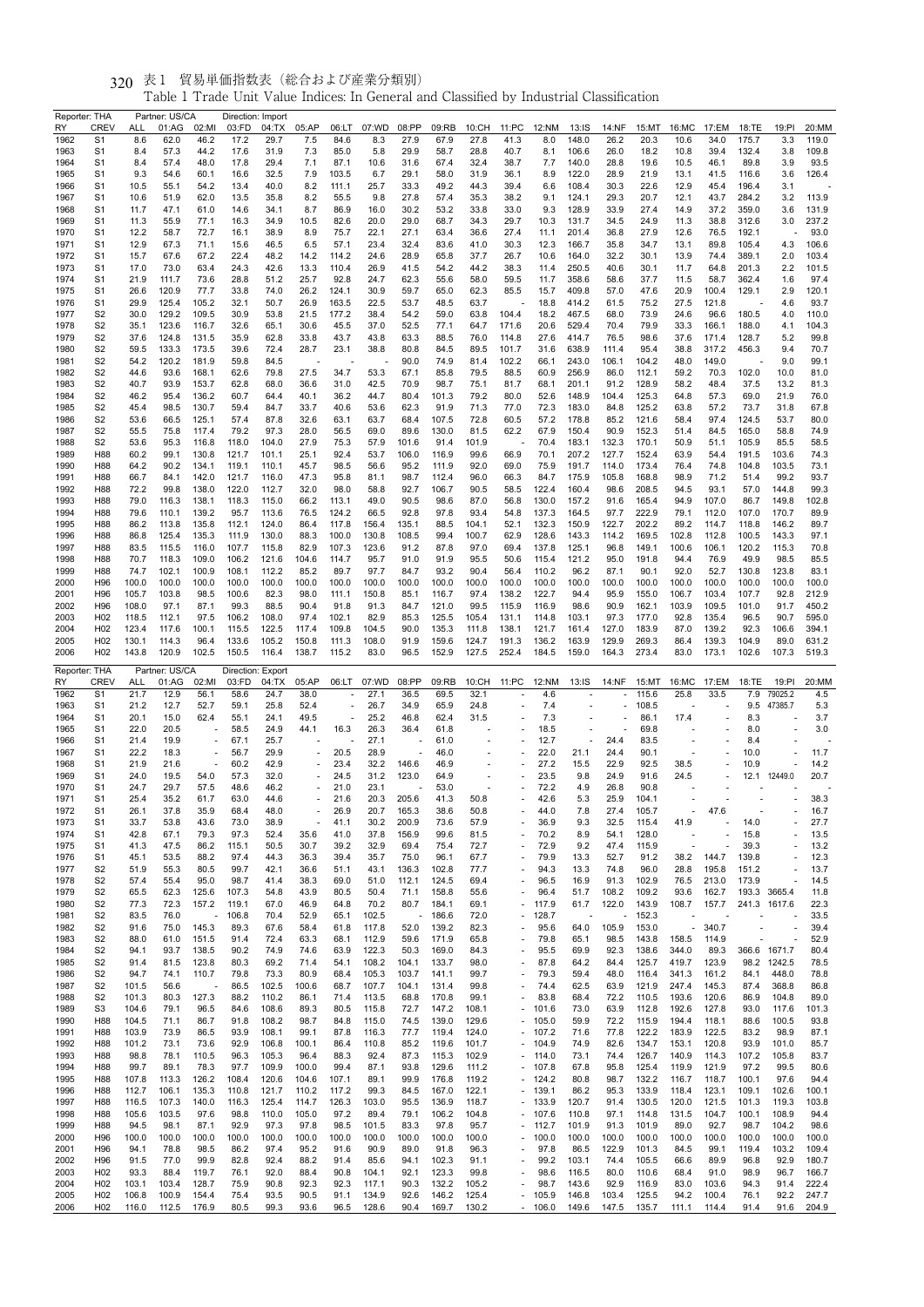|              | Reporter: TWN                    |               | Partner: World |              | Direction: Import |              |              |               |                |              |               |              |              |              |              |              |                |               |                |               |               |               |
|--------------|----------------------------------|---------------|----------------|--------------|-------------------|--------------|--------------|---------------|----------------|--------------|---------------|--------------|--------------|--------------|--------------|--------------|----------------|---------------|----------------|---------------|---------------|---------------|
| RY           | CREV                             | ALL           | 01:AG          | 02:MI        | 03:FD             | 04:TX        | 05:AP        | 06:LT         | 07:WD          | 08:PP        | 09:RB         | 10:CH        | 11:PC        | 12:NM        | 13:1S        | 14:NF        | 15:MT          | 16:MC         | 17:EM          | 18:TE         | 19:PI         | 20:MM         |
| 1963         | S <sub>1</sub>                   | 10.9          | 48.9           | 17.0         | 36.0              | 44.3         | 85.1         | 5.3           | 149.1          | 41.6         | 51.2          | 40.0         | 13.3         | 26.3         | 28.1         | 28.0         | 54.0           | 9.8           | 10.7           | 5.4           | 9.3           | 71.1          |
| 1964         | S1                               | 11.4          | 50.9           | 18.6         | 33.9              | 47.0         |              | 7.6           | 184.9          | 45.9         | 45.8          | 37.5         | 12.6         | 39.7         | 29.5         | 31.5         | 34.5           | 9.6           | 11.0           | 4.9           | 11.5          | 75.1          |
| 1965         | S1                               | 11.6          | 48.8           | 17.2         | 34.6              | 45.4         | 71.6         | 7.1           | 121.5          | 46.4         | 42.5          | 40.0         | 12.3         | 41.1         | 29.7         | 39.7         | 28.0           | 10.0          | 11.3           | 5.2           | 9.2           | 93.7          |
| 1966         | S1                               | 11.6          | 49.6           | 16.6         | 35.0              | 39.9         | 53.8         | 7.8           | 150.0          | 45.7         | 40.5          | 39.1         | 11.0         | 45.5         | 28.6         | 42.2         | 31.5           | 10.4          | 10.4           | 5.5           | 10.5          | 56.7          |
| 1967         | S1                               | 11.0          | 50.0           | 17.9         | 33.0              | 40.8         | 41.5         | 10.3          | 130.6          | 39.2         | 33.5          | 35.4         | 8.6          | 43.6         | 27.1         | 39.4         | 35.1           | 10.4          | 7.4            | 4.9           | 6.8           | 62.1          |
| 1968         | S1                               | 12.8          | 49.1           | 18.5         | 27.5              | 38.5         | 60.4         | 10.9          | 151.8          | 31.4         | 30.7          | 39.1         | 11.9         | 48.6         | 24.2         | 35.5         | 32.7           | 10.4          | 11.4           | 5.9           | 7.8           | 42.7          |
| 1969         | S <sub>1</sub>                   | 13.1          | 48.6           | 17.2         | 29.5              | 38.8         | 65.3         | 9.5           | 134.2          | 37.4         | 40.1          | 34.6         | 9.8          | 46.3         | 25.5         | 38.3         | 37.9           | 12.7          | 10.8           | 7.1           | 6.6           | 41.9          |
| 1970         | S1                               | 14.8          | 50.1           | 16.7         | 32.7              | 39.9         | 66.3         | 19.3          | 80.0           | 46.5         | 34.4          | 35.2         | 10.5         | 51.3         | 29.7         | 45.8         | 38.2           | 14.0          | 13.5           | 8.6           | 6.7           | 43.9          |
| 1971         | S1                               | 13.8          | 41.1           | 20.4         | 37.3              | 39.5         |              | 18.5          |                | 45.2         |               | 32.6         | 11.4         | 40.9         | 25.3         | 39.0         | 36.5           | 13.0          | 8.3            | 13.3          | 6.5           | 26.9          |
| 1972         | S1                               | 16.2          | 56.4           | 21.8         | 38.5              | 42.7         |              | 39.3          |                | 36.8         |               | 32.6         | 10.7         |              | 32.4         | 43.5         | 44.3           | 14.1          |                |               | 10.9          | 48.2          |
| 1973         | S <sub>1</sub>                   | 20.4          | 68.7           | 25.2         | 45.1              | 57.8         | 67.0         | 40.9          | 78.7           | 44.7         | 58.5          | 39.0         | 14.3         | 47.2         | 41.7         | 48.3         | 46.9           | 17.6          | 11.8           | 14.7          | 13.8          | 56.3          |
| 1974         | S1                               | 27.3          | 94.9           | 44.7         | 57.8              | 73.0         | 88.2         | 48.3          | 81.1           | 75.0         | 71.7          | 68.0         | 35.2         | 53.5         | 68.9         | 67.2         | 57.7           | 18.0          | 12.3           | 18.1          | 14.6          | 68.0          |
| 1975         | S1                               | 28.8          | 89.9           | 48.4         | 54.9              | 62.5         | 96.8         | 41.7          | 82.9           | 77.3         | 62.4          | 61.7         | 37.9         | 62.5         | 67.0         | 58.1         | 63.9           | 21.7          | 15.8           | 22.8          | 16.5          | 78.7          |
| 1976         | S1                               | 30.1          | 97.4           | 49.4         | 52.8              | 71.0         | 116.3        | 52.4          | 75.9           | 74.8         | 71.4          | 63.3         | 39.0         | 64.4         | 61.1         | 55.9         | 80.3           | 25.0          | 16.2           | 25.6          | 15.7          | 78.0          |
| 1977         | S <sub>1</sub>                   | 33.8          | 106.0          | 52.8         | 56.8              | 72.6         | 127.7        | 56.2          | 94.5           | 74.5         | 78.2          | 63.3         | 44.6         | 57.1         | 62.7         | 61.7         | 71.4           | 30.6          | 18.8           | 29.3          | 17.4          | 93.1          |
| 1978         | S1                               | 35.2          | 103.4          | 54.7         | 70.3              | 86.9         | 147.4        | 70.7          | 105.9          | 76.3         | 96.2          | 65.7         | 43.8         | 65.2         | 71.6         | 63.3         | 76.9           | 33.9          | 15.8           | 36.5          | 19.1          | 99.7          |
| 1979         | S1                               | 44.0          | 124.5          | 70.5         | 85.0              | 94.1         | 164.4        | 90.6          | 92.3           | 89.1         | 111.0         | 96.9         | 55.6         | 75.9         | 88.6         | 77.0         | 80.5           | 35.6          | 17.5           | 65.3          | 24.8          | 102.2         |
| 1980         | S1                               | 55.0          | 143.1          | 120.8        | 93.3              | 117.0        | 169.2        | 93.7          | 91.2           | 105.2        | 121.8         | 101.7        | 84.2         | 87.8         | 95.5         | 94.7         | 87.2           | 36.7          | 21.6           | 64.4          | 29.3          | 117.8         |
| 1981         | S1                               | 59.3          | 139.2          | 137.0        | 102.9             | 137.3        | 186.7        | 111.1         | 79.3           | 102.9        | 111.3         | 98.8         | 111.7        | 94.7         | 97.6         | 94.9         | 100.4          | 39.5          | 24.0           | 74.0          | 33.2          | 140.4         |
| 1982         | S1                               | 56.6          | 121.1          | 129.3        | 96.0              | 133.6        | 217.3        | 103.7         | 68.0           | 90.9         | 91.0          | 88.6         | 95.3         | 96.1         | 84.2         | 80.5         | 94.5           | 49.7          | 25.6           | 42.8          | 41.2          | 133.3         |
| 1983         | S1                               | 53.5          | 110.3          | 116.0        | 92.8              | 125.4        | 232.0        | 93.3          | 81.4           | 87.8         | 101.2         | 91.1         | 86.2         | 89.6         | 81.2         | 79.6         | 87.6           | 45.4          | 23.0           | 46.7          | 39.0          | 141.4         |
| 1984         | S1                               | 55.4          | 121.7          | 111.9        | 101.6             | 137.6        | 225.2        | 97.9          | 83.3           | 95.2         | 99.7          | 97.0         | 90.9         | 91.4         | 91.4         | 81.2         | 90.5           | 42.9          | 26.7           | 38.2          | 41.1          | 127.5         |
| 1985         | S1                               | 52.9          | 97.6           | 107.7        | 98.9              | 130.4        | 184.2        | 93.3          | 75.8           | 80.5         | 86.4          | 89.9         | 85.4         | 90.0         | 90.3         | 74.5         | 87.6           | 42.4          | 28.7           | 40.6          | 37.3          | 117.6         |
| 1986         | S1                               | 50.7          | 88.0           | 70.5         | 96.1              | 129.8        | 200.9        | 204.1         | 80.5           | 85.2         | 90.8          | 88.6         | 51.1         | 100.4        | 85.9         | 73.8         | 94.3           | 44.1          | 31.5           | 45.2          | 46.8          | 138.1         |
| 1987         | S1                               | 54.7          | 92.2           | 73.5         | 106.2             | 137.5        | 168.6        | 179.7         | 85.2           | 95.1         | 106.8         | 98.6         | 54.5         | 101.3        | 95.9         | 81.3         | 102.1          | 52.4          | 30.6           | 56.1          | 44.7          | 142.5         |
| 1988         | S1                               | 64.1          | 111.8          | 68.6         | 117.9             | 162.3        | 207.3        | 158.2         | 94.9           | 110.9        | 136.9         | 113.2        | 52.9         | 109.0        | 120.0        | 109.9        | 123.4          | 61.4          | 38.0           | 69.2          | 57.3          | 153.1         |
| 1989         | S1                               | 68.1          | 147.8          | 74.5         | 117.5             | 148.0        | 185.2        | 153.1         | 107.5          | 120.9        | 112.2         | 113.8        | 63.1         | 109.2        | 138.1        | 126.4        | 123.8          | 65.9          | 37.1           | 74.9          | 48.3          | 129.0         |
| 1990         | S1                               | 69.4          | 137.3          | 89.6         | 112.9             | 145.5        | 183.0        | 168.7         | 108.5          | 113.9        | 110.0         | 104.4        | 89.5         | 103.3        | 126.7        | 112.5        | 113.3          | 69.5          | 38.6           | 74.9          | 53.1          | 152.8         |
| 1991         | S1                               | 68.7          | 102.1          | 85.6         | 111.0             | 135.5        | 175.2        | 140.6         | 106.4          | 107.6        | 112.7         | 103.4        | 82.5         | 108.7        | 124.1        | 101.8        | 114.3          | 74.6          | 38.4           | 82.6          | 55.7          | 156.8         |
| 1992         | S1                               | 68.7          | 99.6           | 78.6         | 115.3             | 135.3        | 189.8        | 158.8         | 102.6          | 103.3        | 121.0         | 93.2         | 74.1         | 114.8        | 113.7        | 95.2         | 115.6          | 79.5          | 39.7           | 95.4          | 62.0          | 135.3         |
| 1993         | S <sub>1</sub>                   | 70.1          | 127.7          | 71.4         | 115.7             | 124.6        | 201.5        | 155.6         | 119.0          | 92.0         | 117.5         | 89.7         | 68.6         | 110.6        | 115.5        | 87.1         | 116.9          | 83.8          | 41.4           | 102.5         | 62.6          | 130.1         |
| 1994         | S1                               | 72.6          | 115.9          | 68.1         | 117.8             | 127.3        | 187.1        | 170.5         | 127.3          | 98.1         | 125.2         | 98.5         | 61.5         | 110.2        | 114.5        | 91.9         | 120.4          | 82.6          | 43.4           | 111.7         | 71.9          | 134.7         |
| 1995         | S <sub>1</sub>                   | 79.8          | 95.0           | 74.6         | 122.9             | 139.9        | 204.3        | 171.4         | 141.0          | 138.3        | 141.6         | 120.2        | 66.7         | 114.3        | 130.9        | 120.1        | 127.9          | 84.8          | 46.9           | 114.5         | 76.1          | 126.0         |
| 1996         | S <sub>1</sub>                   | 80.2          | 138.3          | 82.4         | 118.7             | 134.9        | 180.6        | 149.6         | 139.9          | 108.8        | 140.3         | 104.6        | 75.4         | 109.1        | 127.4        | 107.7        | 123.6          | 89.8          | 46.8           | 108.9         | 80.7          | 129.7         |
| 1997         | S <sub>1</sub>                   | 80.1          | 131.4          | 83.2         | 114.4             | 123.6        | 168.2        | 145.4         | 133.5          | 93.0         | 124.6         | 105.6        | 75.4         | 103.2        | 113.9        | 104.9        | 113.0          | 89.5          | 49.1           | 97.4          | 92.8          | 132.0         |
| 1998         | S1                               | 73.3          | 115.3          | 61.6         | 102.8             | 115.0        | 156.9        | 123.6         | 103.2          | 86.8         | 101.6         | 92.1         | 57.4         | 88.5         | 103.5        | 89.5         | 99.9           | 85.2          | 48.7           | 101.3         | 80.4          | 110.5         |
| 1999         | S <sub>1</sub>                   | 80.3          | 99.7           | 67.8         | 100.2             | 100.4        | 110.2        | 104.5         | 99.9           | 84.5         | 99.7          | 85.4         | 65.0         | 87.8         | 87.6         | 84.7         | 99.2           | 100.2         | 63.7           | 104.5         | 81.5          | 105.2         |
| 2000         | S <sub>1</sub>                   | 100.0         | 100.0          | 100.0        | 100.0             | 100.0        | 100.0        | 100.0         | 100.0          | 100.0        | 100.0         | 100.0        | 100.0        | 100.0        | 100.0        | 100.0        | 100.0          | 100.0         | 100.0          | 100.0         | 100.0         | 100.0         |
| 2001         | S <sub>1</sub>                   | 93.1          | 96.1           | 90.3         | 100.3             | 91.3         | 87.4         | 100.5         | 92.0           | 87.9         | 92.4          | 93.7         | 92.0         | 108.6        | 88.1         | 90.0         | 83.6           | 79.7          | 104.5          | 99.4          | 82.4          | 97.9          |
| 2002         | S <sub>1</sub>                   | 90.4          | 96.2           | 88.1         | 93.1              | 78.8         | 76.2         | 84.1          | 87.3           | 81.5         | 89.3          | 95.3         | 86.8         | 100.9        | 88.5         | 82.6         | 77.0           | 72.6          | 106.3          | 103.8         | 74.1          | 75.6          |
| 2003         | S1                               | 98.4          | 111.0          | 99.2         | 97.4              | 86.4         | 79.0         | 93.0          | 87.3           | 85.3         | 102.3         | 108.4        | 110.3        | 116.8        | 108.9        | 91.9         | 79.1           | 73.9          | 115.2          | 106.5         | 76.1          | 75.4          |
| 2004         | S1                               | 118.2         | 132.2          | 126.2        | 102.7             | 94.2         | 85.1         | 100.8         | 98.8           | 90.3         | 115.7         | 118.7        | 144.4        | 136.8        | 162.0        | 127.9        | 91.1           | 81.5          | 143.9          | 112.0         | 87.6          | 83.1          |
|              | S1                               | 136.1         | 121.8          | 168.7        | 112.5             | 98.3         | 87.0         | 106.8         | 103.3          | 95.4         | 121.6         | 138.3        | 183.9        | 141.8        | 187.7        | 151.4        | 103.6          | 80.2          | 178.1          | 117.6         | 82.1          | 109.5         |
| 2005         |                                  |               |                |              |                   |              |              |               |                |              |               |              |              |              |              |              |                |               |                |               |               |               |
|              |                                  |               |                |              |                   |              |              |               |                |              |               |              |              |              |              |              |                |               |                |               |               |               |
|              | Reporter: TWN                    |               | Partner: World |              | Direction: Export |              |              |               |                |              |               |              |              |              |              |              |                |               |                |               |               |               |
| RY           | <b>CREV</b>                      | ALL           | 01:AG          | 02:MI        | 03:FD             | 04:TX        | 05:AP        | 06:LT         | 07:WD          | 08:PP        | 09:RB         | 10:CH        | 11:PC        | 12:NM        | 13:1S        | 14:NF        | 15:MT          | 16:MC         | 17:EM          | 18:TE         | 19:PI         | 20:MM         |
| 1963         | S1                               | 13.4          | 15.3           | 3.7          | 48.3              | 32.6         | 24.8         | 9.8           | 14.8           | 27.1         | 5.3           | 45.5         | 14.5         | 67.5         | 34.9         | 43.6         | 24.0           | 26.8          | 13.4           | 6.1           | 7.6           | 29.3          |
| 1964         | S <sub>1</sub>                   | 14.3          | 17.0           | 4.1          | 47.1              | 44.5         | 23.2         | 9.6           | 14.7           | 27.3         | 8.9           | 44.9         | 13.4         | 68.2         | 37.2         | 46.3         | 23.9           | 28.1          | 14.0           | 8.6           | 9.8           | 30.3          |
| 1965         | S <sub>1</sub>                   | 12.8          | 18.1           | 6.5          | 28.3              | 42.1         | 21.7         | 10.1          | 14.4           | 29.4         | 9.5           | 40.6         | 13.5         | 66.9         | 38.2         | 49.2         | 27.2           | 27.9          | 10.4           | 10.3          | 12.4          | 28.9          |
| 1966         | S <sub>1</sub>                   | 13.3          | 19.8           | 8.8          | 26.0              | 40.9         | 22.3         | 10.1          | 16.0           | 30.1         |               | 36.7         | 19.1         | 78.7         | 37.7         | 50.6         | 29.0           | 30.4          | 11.9           | 10.8          | 12.5          | 26.0          |
| 1967         | S <sub>1</sub>                   | 13.3          | 18.3           | 9.3          | 29.4              | 40.9         | 20.1         | 10.3          | 16.6           | 28.5         | 15.8          | 36.2         | 17.5         | 81.5         | 33.0         | 40.4         | 26.5           | 23.8          | 13.3           | 10.1          | 20.7          | 27.6          |
| 1968         | S <sub>1</sub>                   | 14.8          | 18.4           | 9.2          | 29.2              | 42.3         | 31.3         | 10.4          | 17.2           | 29.5         | 14.8          | 38.2         |              | 79.5         | 31.2         | 40.4         | 26.3           | 28.4          | 14.4           | 13.8          | 22.0          | 30.9          |
| 1969         | S <sub>1</sub>                   | 14.7          | 17.5           | 9.7          | 33.5              | 42.0         | 25.2         | 11.6          | 17.2           | 28.0         | 21.2          | 40.9         | 11.8         | 84.7         | 31.6         | 42.2         | 29.6           | 20.3          | 15.2           | 13.0          | 23.5          | 32.6          |
| 1970         | S <sub>1</sub>                   | 16.0          | 18.9           | 10.9         | 35.4              | 40.6         | 26.6         | 12.3          | 18.2           | 28.6         | 33.6          | 34.6         | 10.6         | 79.4         | 37.3         | 46.4         | 34.5           | 21.6          | 18.7           | 18.0          | 39.8          | 36.6          |
| 1971         | S <sub>1</sub>                   | 19.7          | 18.7           |              | 40.4              | 53.4         |              | 13.2          | 18.4           | 26.5         |               | 33.6         | 13.1         | 86.4         | 38.0         | 62.4         | 21.8           | 23.1          | 26.1           |               | 49.9          | 38.5          |
| 1972         | S1                               | 19.7          | 29.9           | 22.6         | 45.6              | 42.3         |              | 13.6          |                | 27.9         |               | 27.8         | 14.3         | 29.7         | 32.1         | 51.5         | 29.2           | 26.8          |                |               | 50.8          | 27.1          |
| 1973         | S1                               | 25.0          | 30.9           | 26.5         | 52.8              | 56.3         | 35.0         | 17.1          | 28.8           | 37.4         | 40.0          | 39.5         | 17.6         | 35.8         | 43.6         | 61.4         | 34.4           | 31.8          | 29.4           | 23.7          | 57.1          | 34.4          |
| 1974         | S1                               | 33.5          | 41.5           | 27.5         | 85.6              | 64.7         | 45.5         | 24.8          | 33.7           | 62.8         | 55.3          | 75.1         | 44.3         | 55.6         | 79.4         | 84.4         | 47.8           | 37.6          | 35.7           | 32.8          | 76.3          | 51.6          |
| 1975         | S1                               | 32.0          | 47.4           | 31.0         | 90.6              | 54.0         | 39.6         | 26.2          | 31.1           | 51.9         | 52.6          | 66.0         | 42.6         | 49.5         | 66.5         | 65.7         | 40.8           | 40.4          | 33.4           | 55.1          | 84.2          | 46.1          |
| 1976         | S <sub>1</sub>                   | 35.2          | 54.3           | 47.0         | 77.5              | 63.0         | 46.9         | 30.8          | 38.3           | 52.4         | 54.8          | 63.2         | 42.9         | 52.9         | 59.6         | 74.1         | 40.6           | 35.1          | 37.3           | 50.8          | 91.0          | 47.6          |
| 1977         | S <sub>1</sub>                   | 37.1          | 63.8           | 43.1         | 78.4              | 63.5         | 49.2         | 31.7          | 43.0           | 55.9         | 58.0          | 62.3         | 44.1         | 58.9         | 61.7         | 85.2         | 44.5           | 35.9          | 41.4           | 36.8          | 91.9          | 51.8          |
| 1978         | S1                               | 35.9          | 68.6           | 40.6         | 89.2              | 73.8         | 55.7         | 34.8          | 46.6           | 58.6         | 66.1          | 69.7         | 48.2         | 70.0         | 73.5         | 94.2         | 48.8           | 33.6          | 25.6           | 42.3          | 91.9          | 56.5          |
| 1979         | S1                               | 42.5          | 75.7           | 51.3         | 89.3              | 88.3         | 66.3         | 47.6          | 61.5           | 65.1         | 74.7          | 86.2         | 71.7         | 76.1         | 92.7         | 111.1        | 55.5           | 30.1          | 28.6           | 48.0          | 94.4          | 64.6          |
| 1980         | S <sub>1</sub>                   | 47.9          | 81.0           | 68.5         | 105.0             | 95.9         | 70.9         | 56.0          | 68.3           | 71.8         | 94.4          | 102.6        | 118.1        | 85.2         | 102.5        | 131.0        | 61.0           | 31.4          | 30.8           | 53.9          | 101.4         | 76.1          |
| 1981         | S <sub>1</sub>                   | 49.8          | 105.2          | 73.2         | 111.5             | 101.7        | 75.1         | 61.0          | 68.9           | 77.3         | 93.7          | 104.7        | 133.6        | 89.2         | 92.1         | 108.2        | 63.6           | 32.4          | 30.8           | 56.7          | 95.9          | 78.3          |
| 1982         | S1                               | 47.6          | 107.3          | 59.0         | 98.0              | 91.8         | 75.4         | 60.1          | 66.7           | 67.0         | 81.5          | 94.1         | 117.9        | 80.4         | 80.0         | 92.6         | 60.1           | 30.3          | 33.7           | 45.6          | 96.8          | 73.3          |
| 1983         | S <sub>1</sub>                   | 45.9          | 80.1           | 54.1         | 98.5              | 85.4         | 70.6         | 61.5          | 66.0           | 73.0         | 77.8          | 94.0         | 101.5        | 78.3         | 75.0         | 89.3         | 58.9           | 28.9          | 33.0           | 43.7          | 86.2          | 69.9          |
| 1984         | S <sub>1</sub>                   | 49.3          | 83.6           | 49.5         | 94.5              | 94.6         | 78.4         | 64.5          | 70.2           | 78.2         | 80.1          | 98.4         | 91.6         | 80.3         | 82.3         | 94.7         | 62.0           | 31.6          | 36.2           | 62.6          | 80.7          | 69.5          |
| 1985         | S1                               | 47.4          | 79.4           | 57.3         | 94.8              | 86.5         | 70.4         | 65.1          | 68.0           | 67.3         | 79.9          | 91.4         | 81.1         | 82.9         | 79.6         | 87.6         | 62.6           | 33.8          | 33.6           | 59.7          | 71.4          | 68.1          |
| 1986         | S <sub>1</sub>                   | 48.1          | 88.9           | 57.7         | 109.9             | 90.6         | 73.6         | 68.1          | 69.9           | 71.8         | 80.4          | 91.3         | 61.7         | 85.2         | 85.6         | 87.2         | 64.9           | 31.3          | 33.9           | 50.8          | 68.0          | 69.0          |
| 1987         | S <sub>1</sub>                   | 56.3          | 104.8          | 62.4         | 127.1             | 105.6        | 84.6         | 81.7          | 84.8           | 89.2         | 89.4          | 102.6        | 63.1         | 100.9        | 91.6         | 102.3        | 76.6           | 35.4          | 39.7           | 63.2          | 76.6          | 82.1          |
| 1988         | S <sub>1</sub>                   | 63.7          | 108.5          | 67.1         | 114.0             | 112.0        | 95.1         | 91.1          | 99.4           | 105.7        | 102.9         | 125.9        | 53.8         | 119.3        | 110.5        | 127.2        | 95.6           | 40.9          | 44.7           | 74.4          | 89.8          | 96.0          |
| 1989         | S <sub>1</sub>                   | 67.8          | 111.6          | 97.4         | 111.3             | 112.7        | 99.5         | 94.4          | 104.9          | 112.2        | 104.6         | 129.0        | 56.3         | 119.1        | 126.7        | 139.3        | 104.2          | 45.5          | 46.1           | 88.3          | 91.3          | 109.0         |
| 1990         | S1                               | 67.1          | 107.6          | 89.1         | 103.3             | 110.9        | 104.0        | 96.2          | 105.5          | 98.4         | 108.4         | 117.3        | 81.0         | 122.2        | 112.7        | 128.5        | 103.8          | 44.4          | 45.6           | 87.9          | 88.1          | 111.7         |
| 1991         | S1                               | 68.3          | 116.0          | 90.3         | 111.1             | 117.6        | 102.4        | 99.1          | 108.7          | 95.6         | 108.2         | 117.9        | 76.2         | 117.9        | 119.2        | 120.6        | 104.5          | 44.6          | 46.8           | 90.8          | 92.0          | 107.7         |
| 1992         | S <sub>1</sub><br>S1             | 71.0          | 121.0          | 99.4         | 125.4             | 117.0        | 110.3        | 103.3         | 115.1<br>122.0 | 96.3         | 111.1         | 111.7        | 71.3         | 120.7        | 109.9        | 113.2        | 110.4<br>108.1 | 44.2          | 51.8           | 95.3          | 100.9         | 115.4         |
| 1993         |                                  | 71.4          | 116.7          | 97.6         | 134.3             | 109.4        | 107.7        | 102.3         |                | 93.9         | 110.9         | 106.5        | 68.0         | 127.1        | 110.9        | 104.8        |                | 45.9          | 56.1           | 95.8          | 100.0         | 106.3         |
| 1994         | S1                               | 74.3          | 118.0          | 114.5        | 136.5             | 113.7        | 106.0        | 107.1         | 119.4          | 97.7         | 107.7         | 111.7        | 67.8         | 123.2        | 111.1        | 107.7        | 106.0          | 47.9          | 61.2           | 103.4         | 99.0          | 106.1         |
| 1995         | S1                               | 84.3          | 129.1          | 113.9        | 140.2             | 124.7        | 106.3        | 113.1         | 125.8          | 111.3        | 115.1         | 139.0        | 69.7         | 134.1        | 135.3        | 129.1        | 113.1          | 55.6          | 72.9           | 112.4         | 109.0         | 113.4         |
| 1996         | S <sub>1</sub><br>S <sub>1</sub> | 83.3          | 123.3          | 126.1        | 136.8             | 118.8        | 103.8        | 108.1         | 124.2          | 93.9         | 112.6         | 114.6        | 81.7         | 123.6        | 120.3        | 113.3        | 108.2          | 57.4          | 76.8           | 105.8         | 115.8         | 107.3         |
| 1997         |                                  | 84.3          | 114.1          | 128.0        | 126.5             | 116.9        | 103.6        | 103.0         | 121.0          | 95.2         | 112.9         | 108.9        | 75.4         | 114.3        | 113.1        | 109.8        | 104.7          | 57.7          | 86.0           | 104.1         | 115.7         | 105.7         |
| 1998         | S1<br>S1                         | 75.0<br>81.7  | 111.5          | 99.9         | 95.8              | 100.7        | 98.5         | 98.2          | 113.2          | 84.6         | 105.3         | 92.7<br>88.8 | 54.2         | 97.3         | 95.4         | 93.1         | 95.6           | 54.1          | 72.6           | 101.6<br>94.0 | 103.8         | 94.7          |
| 1999         | S <sub>1</sub>                   |               | 100.3          | 91.8         | 99.6              | 95.6         | 93.8         | 98.5          | 102.5          | 90.9         | 98.1          |              | 60.3         | 95.6         | 87.6         | 89.3         | 94.4           | 73.4          | 74.9           |               | 104.2         | 93.0          |
| 2000         | S <sub>1</sub>                   | 100.0         | 100.0          | 100.0        | 100.0             | 100.0        | 100.0        | 100.0         | 100.0          | 100.0        | 100.0         | 100.0        | 100.0        | 100.0        | 100.0        | 100.0        | 100.0          | 100.0         | 100.0          | 100.0         | 100.0<br>92.4 | 100.0         |
| 2001<br>2002 | S1                               | 98.4<br>107.5 | 93.5<br>84.3   | 89.2<br>88.5 | 91.3<br>88.3      | 90.4<br>87.9 | 96.3<br>89.3 | 104.2<br>96.5 | 92.7<br>87.8   | 83.7<br>88.4 | 99.5<br>100.1 | 88.0<br>86.2 | 95.5<br>95.0 | 95.7<br>87.7 | 86.1<br>91.2 | 88.1<br>83.3 | 100.5<br>97.6  | 98.4<br>101.8 | 108.0<br>138.4 | 97.1<br>102.3 | 98.3          | 94.3<br>111.3 |
| 2003         | S <sub>1</sub>                   | 123.5         | 83.6           | 108.3        | 94.3              | 91.2         | 89.3         | 96.9          | 92.2           | 97.2         | 104.3         | 95.7         | 108.4        | 88.1         | 108.2        | 90.0         | 102.6          | 103.3         | 188.2          | 111.7         | 118.5         | 106.5         |
| 2004         | S1                               | 140.8         | 95.3           | 124.1        | 109.2             | 100.4        | 95.7         | 87.7          | 100.5          | 85.2         | 111.9         | 119.4        | 145.3        | 97.2         | 143.6        | 116.7        | 114.2          | 108.4         | 219.8          | 123.8         | 120.8         | 130.0         |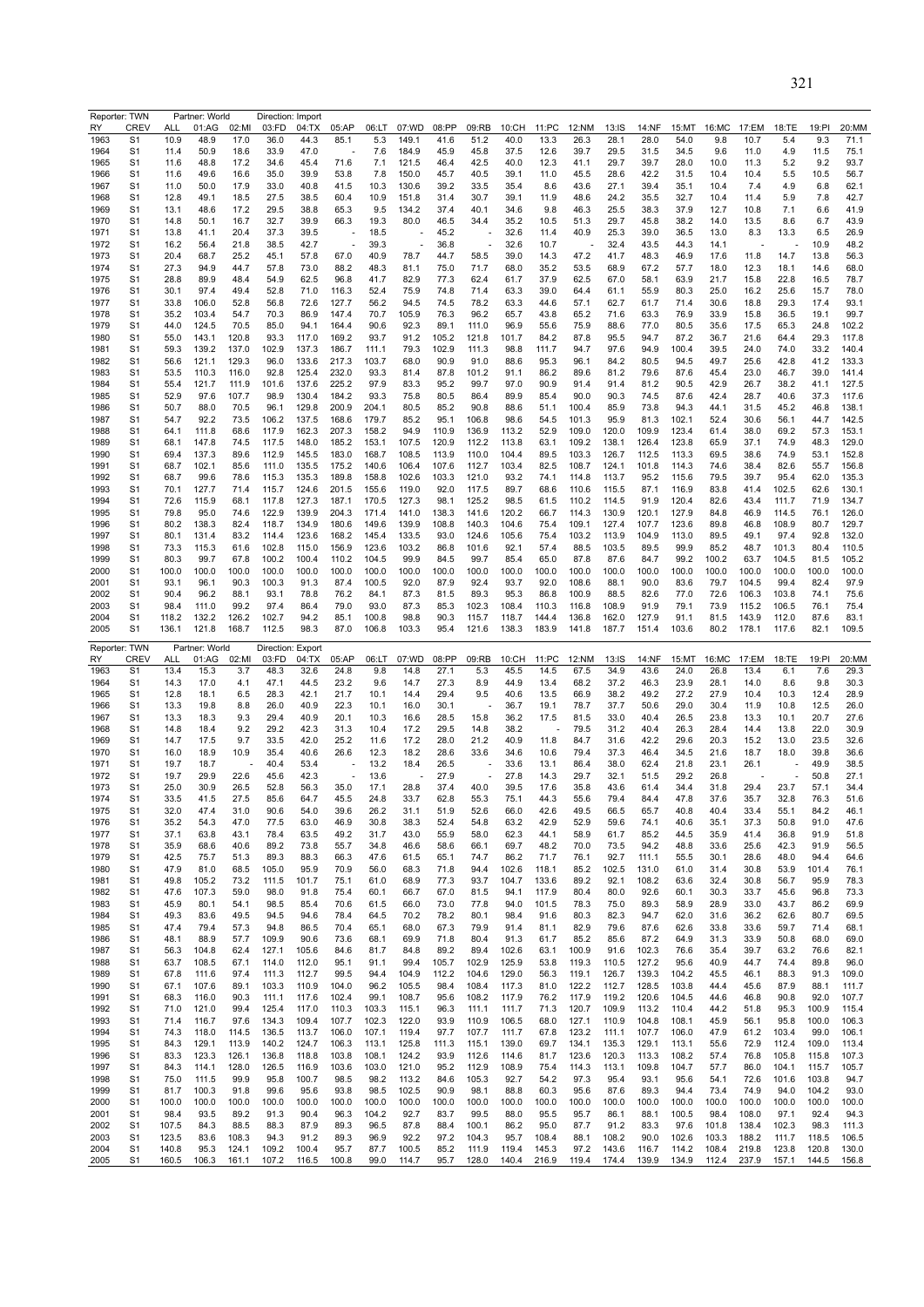| 06:LT 07:WD<br>S <sub>1</sub><br>8.3<br>25.2<br>61.4<br>45.2<br>12.1<br>43.3<br>37.5<br>37.7<br>28.7<br>6.5<br>13.8<br>34.2<br>19.2<br>77.6<br>5.8<br>14.2<br>14.7<br>13.3<br>39.5<br>1963<br>1964<br>S <sub>1</sub><br>7.9<br>24.5<br>44.9<br>15.4<br>31.7<br>30.6<br>31.3<br>22.5<br>45.3<br>6.3<br>18.7<br>15.2<br>14.8<br>33.8<br>26.8<br>37.3<br>15.0<br>29.9<br>25.6<br>36.3<br>1965<br>S <sub>1</sub><br>8.3<br>40.1<br>46.8<br>14.7<br>12.8<br>31.9<br>12.6<br>31.6<br>37.0<br>7.4<br>19.6<br>13.8<br>8.1<br>12.9<br>16.4<br>28.9<br>27.8<br>1966<br>S <sub>1</sub><br>9.6<br>25.1<br>111.6<br>46.8<br>13.1<br>18.3<br>32.8<br>31.6<br>32.8<br>37.7<br>9.6<br>19.0<br>13.1<br>8.5<br>25.5<br>28.9<br>1967<br>S <sub>1</sub><br>9.7<br>27.3<br>64.2<br>46.9<br>14.2<br>21.0<br>14.8<br>31.1<br>33.1<br>38.9<br>30.9<br>10.7<br>19.9<br>15.9<br>10.5<br>9.4<br>9.9<br>24.6<br>50.3<br>43.1<br>13.9<br>26.4<br>23.8<br>27.8<br>9.8<br>20.3<br>10.0<br>35.3<br>1968<br>S <sub>1</sub><br>14.7<br>32.6<br>7.7<br>24.5<br>40.7<br>21.9<br>10.2<br>29.0<br>44.5<br>13.3<br>21.3<br>15.6<br>16.0<br>29.2<br>5.7<br>20.4<br>25.6<br>44.4<br>29.9<br>19.6<br>9.6<br>22.5<br>1969<br>S <sub>1</sub><br>51.1<br>31.4<br>11.3<br>11.2<br>$\overline{\phantom{a}}$<br>32.8<br>22.1<br>37.8<br>30.8<br>38.9<br>15.6<br>15.9<br>17.9<br>32.8<br>1970<br>S <sub>1</sub><br>12.5<br>72.7<br>43.9<br>11.8<br>18.1<br>33.8<br>5.6<br>21.8<br>54.8<br>12.6<br>34.8<br>45.0<br>15.2<br>18.1<br>19.6<br>7.7<br>28.7<br>32.7<br>20.1<br>16.2<br>19.1<br>41.1<br>1971<br>S <sub>1</sub><br>16.5<br>34.3<br>34.3<br>12.7<br>43.5<br>25.4<br>19.0<br>29.2<br>32.2<br>23.0<br>24.9<br>33.1<br>1972<br>S <sub>1</sub><br>19.0<br>40.4<br>35.3<br>51.0<br>22.1<br>51.3<br>83.7<br>45.0<br>28.5<br>25.4<br>21.7<br>50.9<br>27.1<br>75.1<br>37.2<br>8.7<br>34.3<br>37.7<br>38.2<br>42.7<br>29.1<br>16.7<br>18.4<br>24.4<br>38.6<br>1973<br>S <sub>1</sub><br>59.5<br>93.1<br>35.4<br>36.9<br>64.3<br>40.1<br>70.6<br>18.7<br>22.4<br>43.9<br>1974<br>S <sub>1</sub><br>28.2<br>50.7<br>33.6<br>25.7<br>65.8<br>58.9<br>12.4<br>36.8<br>44.6<br>31.3<br>21.2<br>29.6<br>83.0<br>112.6<br>42.7<br>45.2<br>33.6<br>63.7<br>64.7<br>59.3<br>58.3<br>39.0<br>30.8<br>22.1<br>35.0<br>21.6<br>63.4<br>1975<br>S <sub>1</sub><br>51.9<br>83.8<br>14.5<br>50.1<br>55.6<br>81.7<br>110.1<br>43.5<br>53.4<br>38.4<br>24.0<br>32.5<br>22.9<br>53.2<br>1976<br>S <sub>1</sub><br>32.7<br>60.1<br>36.7<br>40.1<br>83.3<br>70.4<br>64.4<br>58.4<br>16.3<br>57.7<br>37.4<br>54.6<br>34.6<br>91.3<br>114.0<br>68.3<br>43.1<br>30.2<br>87.1<br>71.0<br>73.0<br>56.2<br>25.1<br>65.7<br>54.5<br>33.0<br>55.7<br>40.3<br>21.4<br>43.4<br>23.1<br>48.3<br>1977<br>S <sub>1</sub><br>51.4<br>93.3<br>106.1<br>42.0<br>75.6<br>76.8<br>58.4<br>47.2<br>15.6<br>59.6<br>1978<br>S <sub>1</sub><br>36.1<br>63.7<br>55.0<br>59.4<br>73.8<br>58.3<br>33.1<br>61.4<br>66.4<br>46.8<br>49.6<br>24.5<br>1979<br>43.8<br>91.0<br>125.1<br>70.5<br>75.4<br>74.8<br>82.2<br>72.6<br>52.7<br>20.9<br>42.0<br>26.6<br>74.4<br>S <sub>1</sub><br>63.0<br>55.1<br>78.1<br>81.1<br>91.1<br>74.9<br>36.6<br>62.9<br>121.6<br>146.8<br>86.9<br>60.0<br>82.8<br>93.4<br>95.9<br>94.0<br>114.9<br>106.5<br>54.0<br>24.0<br>79.7<br>1980<br>S <sub>1</sub><br>51.3<br>72.4<br>115.3<br>87.7<br>46.9<br>73.1<br>46.1<br>34.6<br>50.2<br>127.2<br>152.2<br>92.3<br>74.5<br>49.8<br>99.0<br>96.4<br>94.9<br>106.9<br>86.0<br>35.7<br>94.1<br>91.1<br>91.2<br>66.3<br>48.0<br>29.2<br>46.4<br>38.5<br>85.2<br>1981<br>S <sub>1</sub><br>112.6<br>136.0<br>95.0<br>72.0<br>85.5<br>1982<br>S <sub>1</sub><br>49.0<br>87.5<br>67.6<br>51.3<br>97.1<br>126.5<br>92.8<br>79.2<br>45.6<br>98.5<br>83.1<br>59.4<br>55.3<br>24.2<br>46.6<br>36.8<br>113.1<br>117.5<br>78.8<br>87.5<br>80.1<br>72.4<br>87.6<br>67.2<br>83.9<br>59.9<br>52.3<br>22.6<br>78.3<br>1983<br>S <sub>1</sub><br>46.4<br>64.1<br>53.1<br>93.8<br>94.5<br>55.8<br>46.1<br>38.5<br>114.0<br>119.1<br>99.3<br>56.1<br>72.5<br>79.5<br>87.0<br>89.2<br>71.4<br>83.3<br>75.7<br>88.9<br>26.1<br>67.9<br>1984<br>S <sub>1</sub><br>47.9<br>67.4<br>40.4<br>59.5<br>46.8<br>50.8<br>37.1<br>45.4<br>101.0<br>108.0<br>96.9<br>70.8<br>65.4<br>64.3<br>73.8<br>86.0<br>84.7<br>68.2<br>46.5<br>77.0<br>78.1<br>78.5<br>58.2<br>43.0<br>20.0<br>50.1<br>43.1<br>73.3<br>1985<br>S <sub>1</sub><br>94.0<br>130.0<br>68.6<br>100.2<br>89.5<br>96.8<br>66.8<br>50.0<br>23.0<br>76.8<br>1986<br>S <sub>1</sub><br>50.2<br>99.0<br>78.9<br>78.5<br>95.2<br>74.4<br>57.7<br>78.2<br>76.5<br>60.3<br>49.3<br>57.2<br>102.6<br>149.5<br>100.8<br>100.5<br>92.7<br>125.8<br>91.3<br>110.3<br>97.8<br>82.2<br>59.5<br>25.7<br>87.3<br>1987<br>S <sub>1</sub><br>83.1<br>83.6<br>54.7<br>81.4<br>91.8<br>71.6<br>51.7<br>113.3<br>171.7<br>109.0<br>114.0<br>99.9<br>109.8<br>103.8<br>109.4<br>44.3<br>111.5<br>105.1<br>100.4<br>87.9<br>67.3<br>28.1<br>74.2<br>55.3<br>112.2<br>1988<br>S <sub>1</sub><br>62.6<br>91.1<br>86.9<br>130.6<br>186.7<br>111.1<br>91.8<br>112.7<br>99.0<br>121.9<br>114.1<br>107.6<br>89.4<br>78.7<br>96.7<br>122.1<br>114.3<br>88.8<br>69.3<br>24.7<br>77.9<br>44.1<br>149.2<br>1989<br>S <sub>1</sub><br>64.9<br>124.3<br>200.3<br>139.6<br>118.2<br>123.2<br>105.4<br>82.2<br>25.7<br>82.3<br>189.5<br>1990<br>S <sub>1</sub><br>70.0<br>114.1<br>104.3<br>162.8<br>114.9<br>116.9<br>88.8<br>61.7<br>104.7<br>105.3<br>59.0<br>107.9<br>201.2<br>140.5<br>98.4<br>132.3<br>103.9<br>164.9<br>118.7<br>115.8<br>96.7<br>129.5<br>115.3<br>97.6<br>107.1<br>94.5<br>28.3<br>86.8<br>65.6<br>178.4<br>1991<br>S <sub>1</sub><br>74.7<br>90.8<br>120.1<br>228.4<br>142.5<br>102.6<br>130.3<br>112.5<br>173.9<br>113.0<br>124.3<br>76.0<br>126.8<br>113.7<br>92.2<br>98.0<br>41.5<br>115.6<br>125.0<br>1992<br>S <sub>1</sub><br>82.5<br>91.8<br>116.1<br>64.9<br>S <sub>1</sub><br>82.5<br>116.2<br>202.6<br>161.0<br>96.5<br>118.6<br>99.4<br>160.8<br>99.7<br>115.6<br>88.1<br>83.5<br>118.2<br>109.5<br>84.3<br>105.5<br>94.7<br>48.1<br>119.8<br>64.0<br>112.1<br>1993<br>1994<br>S <sub>1</sub><br>80.9<br>125.8<br>175.0<br>143.8<br>95.7<br>108.1<br>113.5<br>136.8<br>103.4<br>111.7<br>91.7<br>62.1<br>120.1<br>122.0<br>88.4<br>96.9<br>84.5<br>48.1<br>112.6<br>115.7<br>69.0<br>1995<br>S <sub>1</sub><br>87.2<br>144.9<br>152.1<br>126.1<br>109.2<br>116.1<br>120.4<br>148.9<br>137.6<br>120.1<br>111.9<br>74.3<br>123.9<br>151.2<br>112.4<br>105.2<br>79.3<br>50.4<br>121.7<br>69.7<br>129.5<br>89.7<br>135.3<br>148.0<br>124.7<br>109.9<br>125.6<br>116.4<br>140.3<br>122.7<br>119.6<br>102.8<br>108.4<br>112.4<br>143.0<br>104.0<br>110.6<br>92.0<br>59.6<br>108.5<br>77.1<br>133.1<br>1996<br>S <sub>1</sub><br>90.4<br>119.8<br>144.0<br>113.1<br>100.5<br>101.7<br>108.6<br>127.3<br>104.4<br>112.9<br>102.5<br>75.0<br>110.0<br>122.7<br>103.2<br>99.2<br>100.2<br>64.2<br>101.1<br>91.8<br>137.5<br>1997<br>S1<br>S <sub>1</sub><br>91.8<br>114.9<br>128.9<br>102.9<br>105.5<br>110.5<br>101.0<br>121.4<br>107.2<br>105.6<br>103.4<br>102.7<br>107.0<br>124.9<br>93.8<br>94.4<br>97.0<br>74.3<br>100.8<br>85.9<br>131.2<br>1998<br>1999<br>S <sub>1</sub><br>98.6<br>103.0<br>112.0<br>101.6<br>104.0<br>108.9<br>95.6<br>109.0<br>91.6<br>105.9<br>104.8<br>104.4<br>104.6<br>110.6<br>90.1<br>97.0<br>115.7<br>80.7<br>104.6<br>106.5<br>104.0<br>2000<br>100.0<br>100.0<br>100.0<br>100.0<br>100.0<br>100.0<br>100.0<br>100.0<br>100.0<br>100.0<br>100.0<br>100.0<br>100.0<br>100.0<br>100.0<br>100.0<br>100.0<br>100.0<br>100.0<br>100.0<br>100.0<br>S1<br>S <sub>1</sub><br>106.8<br>102.5<br>95.8<br>97.6<br>103.5<br>119.0<br>101.8<br>97.3<br>96.8<br>93.0<br>101.1<br>104.7<br>91.8<br>92.6<br>96.3<br>96.6<br>129.7<br>96.7<br>101.6<br>110.6<br>2001<br>77.0<br>2002<br>S <sub>1</sub><br>105.8<br>102.5<br>84.2<br>89.5<br>102.6<br>121.0<br>125.1<br>98.2<br>77.5<br>94.7<br>98.4<br>58.2<br>106.0<br>90.0<br>87.7<br>100.3<br>91.5<br>133.7<br>103.7<br>103.5<br>101.0<br>2003<br>S <sub>1</sub><br>125.0<br>110.3<br>107.7<br>87.4<br>121.5<br>151.7<br>150.7<br>116.5<br>82.0<br>106.4<br>108.1<br>81.6<br>110.3<br>91.6<br>95.8<br>108.1<br>109.0<br>179.5<br>117.3<br>126.4<br>150.3<br>2004<br>S <sub>1</sub><br>124.5<br>109.8<br>92.2<br>133.0<br>193.1<br>178.4<br>127.0<br>117.1<br>121.5<br>122.1<br>138.3<br>117.2<br>132.2<br>203.3<br>127.1<br>130.5<br>108.2<br>140.1<br>86.6<br>75.3<br>117.4<br>2005<br>S <sub>1</sub><br>150.9<br>125.8<br>112.3<br>97.2<br>156.6<br>222.3<br>202.1<br>138.2<br>93.8<br>129.0<br>136.0<br>102.0<br>128.1<br>185.0<br>135.6<br>137.0<br>117.1<br>200.0<br>133.7<br>139.9<br>137.1<br>Reporter: TWN<br>Partner: EU15<br>Direction: Export<br><b>CREV</b><br>05:AP<br>06:LT<br>07:WD<br>08:PP<br>09:RB<br>10:CH<br>11:PC<br>12:NM<br>15:MT 16:MC 17:EM<br>20:MM<br>RY<br>ALL<br>01:AG<br>02:MI<br>03:FD<br>04:TX<br>$13:$ IS<br>14:NF<br>18:TE<br>19:PI<br>122.4<br>50.5<br>32.3<br>76.5<br>1963<br>S <sub>1</sub><br>9.6<br>6.3<br>190.8<br>18.6<br>18.0<br>8.7<br>15.5<br>$\overline{\phantom{a}}$<br>23.2<br>$\sim$<br>28.5<br>1964<br>9.1<br>6.7<br>75.1<br>21.2<br>8.2<br>83.1<br>35.3<br>S <sub>1</sub><br>15.5<br>٠<br>1965<br>6.8<br>89.8<br>16.6<br>18.5<br>14.0<br>38.3<br>18.9<br>44.3<br>81.1<br>53.6<br>25.8<br>37.3<br>S1<br>9.3<br>8.5<br>17.2<br>ä,<br>$\overline{\phantom{a}}$<br>٠<br>1966<br>10.2<br>7.3<br>91.1<br>22.6<br>34.4<br>46.8<br>30.9<br>82.2<br>36.0<br>S1<br>21.4<br>8.9<br>14.9<br>17.7<br>ä,<br>1967<br>S <sub>1</sub><br>9.9<br>7.0<br>84.8<br>23.4<br>19.1<br>10.2<br>16.6<br>22.9<br>44.5<br>24.7<br>24.2<br>79.4<br>36.4<br>ä,<br>٠<br>1968<br>9.9<br>82.1<br>26.9<br>18.7<br>35.2<br>17.5<br>45.9<br>23.2<br>24.8<br>41.5<br>S <sub>1</sub><br>6.4<br>9.8<br>19.7<br>25.4<br>81.1<br>S <sub>1</sub><br>9.7<br>6.7<br>70.9<br>26.0<br>21.4<br>9.8<br>20.7<br>38.6<br>35.5<br>11.2<br>81.1<br>39.8<br>103.8<br>23.9<br>25.3<br>79.4<br>43.4<br>1969<br>ä,<br>٠<br>S <sub>1</sub><br>7.6<br>26.8<br>20.0<br>33.4<br>80.3<br>51.2<br>18.6<br>83.9<br>42.1<br>1970<br>9.3<br>61.1<br>21.3<br>10.5<br>24.2<br>36.4<br>11.9<br>40.8<br>٠<br>1971<br>S <sub>1</sub><br>9.1<br>8.3<br>56.9<br>27.7<br>10.6<br>35.4<br>38.4<br>53.9<br>12.9<br>89.9<br>42.5<br>37.5<br>1972<br>S <sub>1</sub><br>13.0<br>27.7<br>32.2<br>10.8<br>41.2<br>43.8<br>75.4<br>32.0<br>64.7<br>29.4<br>S <sub>1</sub><br>16.3<br>32.7<br>44.4<br>29.0<br>14.4<br>28.4<br>22.0<br>42.4<br>46.0<br>60.9<br>40.8<br>91.4<br>45.6<br>45.7<br>13.8<br>33.4<br>89.8<br>38.7<br>1973<br>71.7<br>14.7<br>Ĭ.<br>1974<br>S <sub>1</sub><br>21.6<br>29.9<br>102.9<br>55.3<br>37.4<br>23.9<br>30.3<br>36.3<br>62.7<br>78.0<br>78.6<br>59.2<br>21.6<br>44.6<br>17.0<br>38.5<br>108.0<br>57.4<br>254.3<br>57.8<br>1975<br>26.9<br>27.7<br>52.4<br>20.8<br>42.4<br>33.8<br>63.9<br>49.8<br>85.1<br>49.9<br>37.4<br>51<br>36.8<br>339.1<br>94.8<br>25.1<br>57.3<br>67.9<br>21.7<br>51.3<br>17.0<br>121.8<br>1976<br>23.0<br>43.8<br>235.3<br>110.6<br>52.0<br>38.3<br>28.4<br>33.0<br>26.0<br>59.4<br>72.1<br>46.1<br>19.3<br>97.2<br>49.4<br>35.0<br>18.5<br>37.9<br>122.7<br>53.7<br>S <sub>1</sub><br>59.6<br>1977<br>S <sub>1</sub><br>24.7<br>55.3<br>465.6<br>122.9<br>54.8<br>42.0<br>32.3<br>36.6<br>31.5<br>65.1<br>66.3<br>82.7<br>51.4<br>18.6<br>160.2<br>51.6<br>31.2<br>19.7<br>39.2<br>119.7<br>58.3<br>1978<br>S <sub>1</sub><br>27.3<br>68.8<br>374.4<br>127.6<br>59.9<br>48.6<br>37.4<br>40.4<br>38.8<br>73.6<br>69.8<br>89.2<br>53.8<br>24.0<br>137.3<br>52.6<br>33.6<br>21.0<br>47.1<br>122.6<br>66.2<br>1979<br>S <sub>1</sub><br>33.1<br>108.6<br>637.3<br>133.8<br>81.5<br>56.9<br>54.3<br>52.3<br>43.9<br>81.6<br>81.0<br>104.5<br>59.0<br>26.3<br>193.4<br>58.4<br>35.7<br>22.5<br>53.1<br>124.6<br>78.6<br>1980<br>S <sub>1</sub><br>36.9<br>147.7<br>482.4<br>154.2<br>91.2<br>62.8<br>64.1<br>62.1<br>55.4<br>104.2<br>95.7<br>110.1<br>69.6<br>29.5<br>188.9<br>62.0<br>36.0<br>23.1<br>49.5<br>142.6<br>89.9<br>1981<br>S <sub>1</sub><br>39.3<br>123.8<br>309.7<br>154.5<br>98.0<br>67.6<br>69.6<br>65.0<br>55.0<br>101.9<br>102.2<br>108.4<br>71.4<br>31.5<br>102.0<br>65.0<br>36.4<br>26.1<br>63.6<br>149.0<br>91.0<br>1982<br>S <sub>1</sub><br>36.3<br>109.5<br>332.8<br>144.2<br>90.1<br>64.8<br>66.7<br>57.4<br>83.7<br>82.8<br>106.6<br>63.8<br>31.3<br>112.2<br>63.5<br>33.4<br>24.6<br>56.7<br>129.9<br>78.8<br>61.3<br>1983<br>S <sub>1</sub><br>34.3<br>92.9<br>118.4<br>146.2<br>85.0<br>61.2<br>64.7<br>59.1<br>52.8<br>79.4<br>81.4<br>108.3<br>60.6<br>27.9<br>97.1<br>61.1<br>32.4<br>21.4<br>53.7<br>142.2<br>74.6<br>1984<br>S <sub>1</sub><br>35.6<br>100.3<br>90.0<br>147.5<br>88.7<br>62.9<br>66.2<br>64.1<br>52.6<br>81.9<br>91.5<br>99.5<br>65.6<br>29.3<br>138.0<br>63.6<br>31.0<br>23.9<br>56.6<br>121.5<br>74.2<br>1985<br>S <sub>1</sub><br>34.8<br>108.8<br>109.7<br>134.0<br>78.6<br>59.1<br>67.0<br>60.2<br>54.5<br>79.6<br>84.7<br>105.5<br>70.4<br>29.7<br>132.8<br>63.5<br>31.6<br>23.0<br>53.5<br>112.7<br>76.0<br>1986<br>S <sub>1</sub><br>35.1<br>141.9<br>88.0<br>132.0<br>83.9<br>61.7<br>73.4<br>58.1<br>65.7<br>89.5<br>89.9<br>116.5<br>72.3<br>33.0<br>137.3<br>67.0<br>29.7<br>21.3<br>54.5<br>101.0<br>79.4<br>1987<br>S <sub>1</sub><br>41.5<br>113.3<br>100.4<br>157.6<br>104.2<br>76.3<br>89.3<br>70.9<br>85.8<br>100.5<br>95.5<br>152.8<br>91.2<br>22.5<br>125.9<br>81.8<br>34.3<br>25.3<br>67.4<br>103.6<br>92.8<br>1988<br>S <sub>1</sub><br>47.8<br>87.4<br>146.8<br>122.5<br>116.6<br>93.9<br>107.8<br>81.6<br>104.8<br>113.4<br>112.4<br>173.2<br>109.1<br>35.0<br>159.2<br>97.1<br>39.2<br>28.6<br>83.3<br>117.1<br>104.0<br>30.3<br>S <sub>1</sub><br>52.6<br>101.6<br>124.8<br>95.3<br>100.3<br>112.7<br>91.3<br>111.1<br>112.6<br>118.3<br>121.1<br>118.4<br>98.6<br>164.0<br>104.9<br>46.9<br>95.1<br>120.1<br>114.0<br>1989<br>53.1<br>1990<br>52.8<br>103.5<br>126.1<br>97.8<br>106.4<br>120.3<br>98.6<br>113.6<br>127.2<br>111.9<br>120.3<br>124.2<br>81.5<br>123.0<br>104.6<br>43.5<br>31.4<br>103.3<br>114.3<br>118.1<br>S <sub>1</sub><br>67.0<br>1991<br>113.1<br>49.4<br>129.6<br>105.2<br>111.0<br>128.8<br>116.2<br>123.4<br>118.8<br>126.2<br>125.7<br>83.1<br>141.7<br>105.5<br>43.1<br>32.1<br>123.1<br>116.7<br>S1<br>54.2<br>114.1<br>112.1<br>1992<br>147.8<br>86.0<br>130.6<br>112.6<br>123.3<br>128.4<br>121.6<br>117.4<br>127.5<br>115.9<br>120.5<br>142.4<br>83.6<br>129.8<br>112.8<br>40.4<br>33.4<br>118.1<br>136.1<br>120.7<br>S1<br>55.1<br>1993<br>S <sub>1</sub><br>55.2<br>169.3<br>52.7<br>122.6<br>108.5<br>122.2<br>125.2<br>124.2<br>108.3<br>123.7<br>108.7<br>116.2<br>139.9<br>90.8<br>103.8<br>107.3<br>41.1<br>35.3<br>121.6<br>138.8<br>108.4<br>122.9<br>1994<br>56.3<br>145.8<br>65.3<br>120.5<br>111.0<br>114.0<br>126.4<br>127.7<br>103.4<br>121.7<br>116.8<br>113.9<br>146.0<br>97.2<br>98.8<br>110.3<br>36.7<br>135.1<br>108.2<br>S1<br>41.9<br>1995<br>156.3<br>79.4<br>125.4<br>125.7<br>126.9<br>116.3<br>134.8<br>108.1<br>38.1<br>129.1<br>154.6<br>116.6<br>S1<br>62.1<br>122.8<br>111.7<br>157.1<br>144.1<br>116.6<br>119.5<br>119.7<br>48.7<br>1996<br>167.9<br>74.3<br>124.0<br>117.2<br>104.1<br>119.6<br>126.1<br>112.2<br>134.4<br>117.2<br>106.9<br>132.3<br>105.1<br>52.3<br>47.3<br>128.4<br>165.1<br>110.3<br>S <sub>1</sub><br>66.3<br>118.6<br>116.1<br>155.7<br>62.0<br>121.4<br>119.1<br>101.6<br>128.9<br>108.1<br>125.9<br>106.1<br>105.7<br>124.3<br>95.1<br>106.8<br>110.0<br>51.0<br>67.7<br>119.6<br>185.5<br>111.4<br>1997<br>S1<br>71.6<br>110.5<br>1998<br>176.6<br>72.1<br>104.8<br>98.9<br>102.2<br>120.9<br>93.0<br>113.5<br>95.5<br>100.1<br>109.0<br>80.9<br>99.8<br>101.4<br>47.6<br>71.4<br>115.6<br>149.9<br>101.7<br>S1<br>67.9<br>104.5<br>1999<br>79.4<br>72.2<br>101.3<br>100.1<br>100.8<br>104.7<br>97.1<br>106.1<br>92.4<br>105.3<br>86.5<br>95.1<br>66.6<br>80.1<br>123.5<br>96.1<br>S1<br>151.6<br>93.7<br>94.3<br>97.6<br>112.0<br>100.0<br>2000<br>100.0<br>100.0<br>100.0<br>100.0<br>100.0<br>100.0<br>100.0<br>100.0<br>100.0<br>100.0<br>100.0<br>100.0<br>100.0<br>100.0<br>100.0<br>100.0<br>100.0<br>100.0<br>100.0<br>100.0<br>S1<br>100.4<br>S <sub>1</sub><br>96.7<br>123.4<br>75.3<br>95.6<br>88.1<br>99.3<br>95.8<br>95.4<br>98.5<br>101.8<br>97.8<br>95.8<br>88.9<br>81.9<br>93.5<br>100.1<br>96.0<br>99.8<br>89.0<br>94.0<br>2001<br>2002<br>97.0<br>112.0<br>58.2<br>101.1<br>89.1<br>90.7<br>88.1<br>105.5<br>90.1<br>79.0<br>81.9<br>99.1<br>98.1<br>96.1<br>90.9<br>102.1<br>99.9<br>S <sub>1</sub><br>94.5<br>91.8<br>89.3<br>84.2<br>2003<br>S <sub>1</sub><br>102.2<br>84.2<br>45.0<br>96.6<br>94.2<br>94.1<br>92.8<br>120.4<br>102.5<br>97.5<br>98.4<br>79.4<br>101.0<br>98.2<br>99.7<br>134.6<br>106.5<br>91.2<br>98.0<br>74.3<br>106.4<br>2004<br>S <sub>1</sub><br>111.2<br>91.1<br>95.3<br>96.0<br>131.5<br>119.0<br>76.7<br>132.8<br>92.6<br>108.7<br>128.2<br>122.0<br>50.1<br>103.3<br>96.2<br>100.3<br>95.2<br>148.2<br>118.4<br>104.7<br>126.7<br>2005<br>S <sub>1</sub><br>118.7<br>92.5<br>47.2<br>121.9<br>101.4<br>102.6<br>107.6<br>112.9<br>94.1<br>145.2<br>134.6<br>205.1<br>81.2<br>161.0<br>110.9<br>137.6<br>103.0<br>112.8<br>146.6<br>151.0<br>146.6 | Reporter: TWN<br>RY | <b>CREV</b> | ALL | Partner: EU15<br>01:AG | 02:MI | 03:FD | Direction: Import<br>04:TX | 05:AP |  | 08:PP | 09:RB | 10:CH | 11:PC | 12:NM | 13:IS | 14:NF | 15:MT | 16:MC | 17:EM | 18:TE | 19:PI | 20:MM |
|-------------------------------------------------------------------------------------------------------------------------------------------------------------------------------------------------------------------------------------------------------------------------------------------------------------------------------------------------------------------------------------------------------------------------------------------------------------------------------------------------------------------------------------------------------------------------------------------------------------------------------------------------------------------------------------------------------------------------------------------------------------------------------------------------------------------------------------------------------------------------------------------------------------------------------------------------------------------------------------------------------------------------------------------------------------------------------------------------------------------------------------------------------------------------------------------------------------------------------------------------------------------------------------------------------------------------------------------------------------------------------------------------------------------------------------------------------------------------------------------------------------------------------------------------------------------------------------------------------------------------------------------------------------------------------------------------------------------------------------------------------------------------------------------------------------------------------------------------------------------------------------------------------------------------------------------------------------------------------------------------------------------------------------------------------------------------------------------------------------------------------------------------------------------------------------------------------------------------------------------------------------------------------------------------------------------------------------------------------------------------------------------------------------------------------------------------------------------------------------------------------------------------------------------------------------------------------------------------------------------------------------------------------------------------------------------------------------------------------------------------------------------------------------------------------------------------------------------------------------------------------------------------------------------------------------------------------------------------------------------------------------------------------------------------------------------------------------------------------------------------------------------------------------------------------------------------------------------------------------------------------------------------------------------------------------------------------------------------------------------------------------------------------------------------------------------------------------------------------------------------------------------------------------------------------------------------------------------------------------------------------------------------------------------------------------------------------------------------------------------------------------------------------------------------------------------------------------------------------------------------------------------------------------------------------------------------------------------------------------------------------------------------------------------------------------------------------------------------------------------------------------------------------------------------------------------------------------------------------------------------------------------------------------------------------------------------------------------------------------------------------------------------------------------------------------------------------------------------------------------------------------------------------------------------------------------------------------------------------------------------------------------------------------------------------------------------------------------------------------------------------------------------------------------------------------------------------------------------------------------------------------------------------------------------------------------------------------------------------------------------------------------------------------------------------------------------------------------------------------------------------------------------------------------------------------------------------------------------------------------------------------------------------------------------------------------------------------------------------------------------------------------------------------------------------------------------------------------------------------------------------------------------------------------------------------------------------------------------------------------------------------------------------------------------------------------------------------------------------------------------------------------------------------------------------------------------------------------------------------------------------------------------------------------------------------------------------------------------------------------------------------------------------------------------------------------------------------------------------------------------------------------------------------------------------------------------------------------------------------------------------------------------------------------------------------------------------------------------------------------------------------------------------------------------------------------------------------------------------------------------------------------------------------------------------------------------------------------------------------------------------------------------------------------------------------------------------------------------------------------------------------------------------------------------------------------------------------------------------------------------------------------------------------------------------------------------------------------------------------------------------------------------------------------------------------------------------------------------------------------------------------------------------------------------------------------------------------------------------------------------------------------------------------------------------------------------------------------------------------------------------------------------------------------------------------------------------------------------------------------------------------------------------------------------------------------------------------------------------------------------------------------------------------------------------------------------------------------------------------------------------------------------------------------------------------------------------------------------------------------------------------------------------------------------------------------------------------------------------------------------------------------------------------------------------------------------------------------------------------------------------------------------------------------------------------------------------------------------------------------------------------------------------------------------------------------------------------------------------------------------------------------------------------------------------------------------------------------------------------------------------------------------------------------------------------------------------------------------------------------------------------------------------------------------------------------------------------------------------------------------------------------------------------------------------------------------------------------------------------------------------------------------------------------------------------------------------------------------------------------------------------------------------------------------------------------------------------------------------------------------------------------------------------------------------------------------------------------------------------------------------------------------------------------------------------------------------------------------------------------------------------------------------------------------------------------------------------------------------------------------------------------------------------------------------------------------------------------------------------------------------------------------------------------------------------------------------------------------------------------------------------------------------------------------------------------------------------------------------------------------------------------------------------------------------------------------------------------------------------------------------------------------------------------------------------------------------------------------------------------------------------------------------------------------------------------------------------------------------------------------------------------------------------------------------------------------------------------------------------------------------------------------------------------------------------------------------------------------------------------------------------------------------------------------------------------------------------------------------------------------------------------------------------------------------------------------------------------------------------------------------------------------------------------------------------------------------------------------------------------------------------------------------------------------------------------------------------------------------------------------------------------------------------------------------------------------------------------------------------------------------------------------------------------------------------------------------------------------------------------------------------------------------------------------------------------------------------------------------------------------------------------------------------------------------------------------------------------------------------------------------------------------------------------------------------------------------------------------------------------------------------------------------------------------------------------------------------------------------------------------------------------------------------------------------------------------------------------------------------------------------------------------------------------------------------------------------------------------------------------------------------------------------------------------------------------------------------------------------------------------------------------------------------------------------------------------------------------------------------------------------------------------------------------------------------------------------------------------------------------------------------------------------------------------------------------------------------------------------------------------------------------------------------------------------------------------------------------------------------------------------------------------------------------------------------------------------------------------------------------------------------------------------------------------------------------------------------------------------------------------------------------------------------------------------------------------------------------------------------------------------------------------------------------------------------------------------------------------------------------------------------------------------------------------------------------------------------------------------------------------------------------------------------------------------------------------------------------------------------------------------------------------------------------------------------------------------------------------------------------------------------------------------------------------------------------------------------------------------------------------------------------------------------------------------------------------------------------------------------------------------------------------------------------------------------------------------------------------------------------------------------------------------------------------------------------------------------------------------------------------------------------------------------------------------------------------------------------------------------------------------------------------------------------------------------------------------------------------------------------------------------------------------------------------------------------------------------------------------------------------------------------------------------------------------------------------------------------------------------------------------------------------------------------------------------------------------------------------------------------------------------------------------------------------------------------------------------------------------------------------------------------------------------------------------------------------------------------------------------------------------------------------------------------------------------------------------------------------------------------------------------------------------------------------------------------------------------------------------------------------------------------------------------------------------------------------------------------------------------------------------------------------------------------------------------------------------------------------------------------------------------------------------------------------------------------------------------------------------------------------------------------------------------------------------------------------------------------------------------------------------------------------------------------------------------------------------------------------------------------------------------------------------------------------------------------------------------------------------------------------------------------------------------------------------------------------------------------------------------------------------------------------------------------------------------------------------------------------------------------------------------------------------------------------------------------------------------------------------------------------------------------------------------------------------------------------------------------------------------------------------------------------------------------------------------------------------------------------------------------------------------------------------------------------------------------------------------------------------------------------------------------------------------------------------------------------------------------------------------------------------------------------------------------------------------------------------------------------------------------------------------------------------------------------------------------------------------------------------------------------------------------------------------------------------------------------------------------------------------------------------------------------------------------------------------------------------------------------------------------------------------------|---------------------|-------------|-----|------------------------|-------|-------|----------------------------|-------|--|-------|-------|-------|-------|-------|-------|-------|-------|-------|-------|-------|-------|-------|
|                                                                                                                                                                                                                                                                                                                                                                                                                                                                                                                                                                                                                                                                                                                                                                                                                                                                                                                                                                                                                                                                                                                                                                                                                                                                                                                                                                                                                                                                                                                                                                                                                                                                                                                                                                                                                                                                                                                                                                                                                                                                                                                                                                                                                                                                                                                                                                                                                                                                                                                                                                                                                                                                                                                                                                                                                                                                                                                                                                                                                                                                                                                                                                                                                                                                                                                                                                                                                                                                                                                                                                                                                                                                                                                                                                                                                                                                                                                                                                                                                                                                                                                                                                                                                                                                                                                                                                                                                                                                                                                                                                                                                                                                                                                                                                                                                                                                                                                                                                                                                                                                                                                                                                                                                                                                                                                                                                                                                                                                                                                                                                                                                                                                                                                                                                                                                                                                                                                                                                                                                                                                                                                                                                                                                                                                                                                                                                                                                                                                                                                                                                                                                                                                                                                                                                                                                                                                                                                                                                                                                                                                                                                                                                                                                                                                                                                                                                                                                                                                                                                                                                                                                                                                                                                                                                                                                                                                                                                                                                                                                                                                                                                                                                                                                                                                                                                                                                                                                                                                                                                                                                                                                                                                                                                                                                                                                                                                                                                                                                                                                                                                                                                                                                                                                                                                                                                                                                                                                                                                                                                                                                                                                                                                                                                                                                                                                                                                                                                                                                                                                                                                                                                                                                                                                                                                                                                                                                                                                                                                                                                                                                                                                                                                                                                                                                                                                                                                                                                                                                                                                                                                                                                                                                                                                                                                                                                                                                                                                                                                                                                                                                                                                                                                                                                                                                                                                                                                                                                                                                                                                                                                                                                                                                                                                                                                                                                                                                                                                                                                                                                                                                                                                                                                                                                                                                                                                                                                                                                                                                                                                                                                                                                                                                                                                                                                                                                                                                                                                                                                                                                                                                                                                                                                                                                                                                                                                                                                                                                                                                                                                                                                                                                                                                                                                                                                                                                                                                                                                                                                                                                                                                                                                                                                                                                                                                                                                                                                                                                                                                                                                                                                                                                                                                                                                                                                                                                                                                                                                                                                                                                                                                                                                                                                                                                                                                                                                                                                                                                                                                                                                                                                                                                                                                                                                                                                                                                                                                                                                                                                                                                                                                                                                                                                                                                                                                                                                                                                                                                                                                                                                                                                                                                                                                                                                                                                   |                     |             |     |                        |       |       |                            |       |  |       |       |       |       |       |       |       |       |       |       |       |       |       |
|                                                                                                                                                                                                                                                                                                                                                                                                                                                                                                                                                                                                                                                                                                                                                                                                                                                                                                                                                                                                                                                                                                                                                                                                                                                                                                                                                                                                                                                                                                                                                                                                                                                                                                                                                                                                                                                                                                                                                                                                                                                                                                                                                                                                                                                                                                                                                                                                                                                                                                                                                                                                                                                                                                                                                                                                                                                                                                                                                                                                                                                                                                                                                                                                                                                                                                                                                                                                                                                                                                                                                                                                                                                                                                                                                                                                                                                                                                                                                                                                                                                                                                                                                                                                                                                                                                                                                                                                                                                                                                                                                                                                                                                                                                                                                                                                                                                                                                                                                                                                                                                                                                                                                                                                                                                                                                                                                                                                                                                                                                                                                                                                                                                                                                                                                                                                                                                                                                                                                                                                                                                                                                                                                                                                                                                                                                                                                                                                                                                                                                                                                                                                                                                                                                                                                                                                                                                                                                                                                                                                                                                                                                                                                                                                                                                                                                                                                                                                                                                                                                                                                                                                                                                                                                                                                                                                                                                                                                                                                                                                                                                                                                                                                                                                                                                                                                                                                                                                                                                                                                                                                                                                                                                                                                                                                                                                                                                                                                                                                                                                                                                                                                                                                                                                                                                                                                                                                                                                                                                                                                                                                                                                                                                                                                                                                                                                                                                                                                                                                                                                                                                                                                                                                                                                                                                                                                                                                                                                                                                                                                                                                                                                                                                                                                                                                                                                                                                                                                                                                                                                                                                                                                                                                                                                                                                                                                                                                                                                                                                                                                                                                                                                                                                                                                                                                                                                                                                                                                                                                                                                                                                                                                                                                                                                                                                                                                                                                                                                                                                                                                                                                                                                                                                                                                                                                                                                                                                                                                                                                                                                                                                                                                                                                                                                                                                                                                                                                                                                                                                                                                                                                                                                                                                                                                                                                                                                                                                                                                                                                                                                                                                                                                                                                                                                                                                                                                                                                                                                                                                                                                                                                                                                                                                                                                                                                                                                                                                                                                                                                                                                                                                                                                                                                                                                                                                                                                                                                                                                                                                                                                                                                                                                                                                                                                                                                                                                                                                                                                                                                                                                                                                                                                                                                                                                                                                                                                                                                                                                                                                                                                                                                                                                                                                                                                                                                                                                                                                                                                                                                                                                                                                                                                                                                                                                                                                                   |                     |             |     |                        |       |       |                            |       |  |       |       |       |       |       |       |       |       |       |       |       |       |       |
|                                                                                                                                                                                                                                                                                                                                                                                                                                                                                                                                                                                                                                                                                                                                                                                                                                                                                                                                                                                                                                                                                                                                                                                                                                                                                                                                                                                                                                                                                                                                                                                                                                                                                                                                                                                                                                                                                                                                                                                                                                                                                                                                                                                                                                                                                                                                                                                                                                                                                                                                                                                                                                                                                                                                                                                                                                                                                                                                                                                                                                                                                                                                                                                                                                                                                                                                                                                                                                                                                                                                                                                                                                                                                                                                                                                                                                                                                                                                                                                                                                                                                                                                                                                                                                                                                                                                                                                                                                                                                                                                                                                                                                                                                                                                                                                                                                                                                                                                                                                                                                                                                                                                                                                                                                                                                                                                                                                                                                                                                                                                                                                                                                                                                                                                                                                                                                                                                                                                                                                                                                                                                                                                                                                                                                                                                                                                                                                                                                                                                                                                                                                                                                                                                                                                                                                                                                                                                                                                                                                                                                                                                                                                                                                                                                                                                                                                                                                                                                                                                                                                                                                                                                                                                                                                                                                                                                                                                                                                                                                                                                                                                                                                                                                                                                                                                                                                                                                                                                                                                                                                                                                                                                                                                                                                                                                                                                                                                                                                                                                                                                                                                                                                                                                                                                                                                                                                                                                                                                                                                                                                                                                                                                                                                                                                                                                                                                                                                                                                                                                                                                                                                                                                                                                                                                                                                                                                                                                                                                                                                                                                                                                                                                                                                                                                                                                                                                                                                                                                                                                                                                                                                                                                                                                                                                                                                                                                                                                                                                                                                                                                                                                                                                                                                                                                                                                                                                                                                                                                                                                                                                                                                                                                                                                                                                                                                                                                                                                                                                                                                                                                                                                                                                                                                                                                                                                                                                                                                                                                                                                                                                                                                                                                                                                                                                                                                                                                                                                                                                                                                                                                                                                                                                                                                                                                                                                                                                                                                                                                                                                                                                                                                                                                                                                                                                                                                                                                                                                                                                                                                                                                                                                                                                                                                                                                                                                                                                                                                                                                                                                                                                                                                                                                                                                                                                                                                                                                                                                                                                                                                                                                                                                                                                                                                                                                                                                                                                                                                                                                                                                                                                                                                                                                                                                                                                                                                                                                                                                                                                                                                                                                                                                                                                                                                                                                                                                                                                                                                                                                                                                                                                                                                                                                                                                                                                                                   |                     |             |     |                        |       |       |                            |       |  |       |       |       |       |       |       |       |       |       |       |       |       |       |
|                                                                                                                                                                                                                                                                                                                                                                                                                                                                                                                                                                                                                                                                                                                                                                                                                                                                                                                                                                                                                                                                                                                                                                                                                                                                                                                                                                                                                                                                                                                                                                                                                                                                                                                                                                                                                                                                                                                                                                                                                                                                                                                                                                                                                                                                                                                                                                                                                                                                                                                                                                                                                                                                                                                                                                                                                                                                                                                                                                                                                                                                                                                                                                                                                                                                                                                                                                                                                                                                                                                                                                                                                                                                                                                                                                                                                                                                                                                                                                                                                                                                                                                                                                                                                                                                                                                                                                                                                                                                                                                                                                                                                                                                                                                                                                                                                                                                                                                                                                                                                                                                                                                                                                                                                                                                                                                                                                                                                                                                                                                                                                                                                                                                                                                                                                                                                                                                                                                                                                                                                                                                                                                                                                                                                                                                                                                                                                                                                                                                                                                                                                                                                                                                                                                                                                                                                                                                                                                                                                                                                                                                                                                                                                                                                                                                                                                                                                                                                                                                                                                                                                                                                                                                                                                                                                                                                                                                                                                                                                                                                                                                                                                                                                                                                                                                                                                                                                                                                                                                                                                                                                                                                                                                                                                                                                                                                                                                                                                                                                                                                                                                                                                                                                                                                                                                                                                                                                                                                                                                                                                                                                                                                                                                                                                                                                                                                                                                                                                                                                                                                                                                                                                                                                                                                                                                                                                                                                                                                                                                                                                                                                                                                                                                                                                                                                                                                                                                                                                                                                                                                                                                                                                                                                                                                                                                                                                                                                                                                                                                                                                                                                                                                                                                                                                                                                                                                                                                                                                                                                                                                                                                                                                                                                                                                                                                                                                                                                                                                                                                                                                                                                                                                                                                                                                                                                                                                                                                                                                                                                                                                                                                                                                                                                                                                                                                                                                                                                                                                                                                                                                                                                                                                                                                                                                                                                                                                                                                                                                                                                                                                                                                                                                                                                                                                                                                                                                                                                                                                                                                                                                                                                                                                                                                                                                                                                                                                                                                                                                                                                                                                                                                                                                                                                                                                                                                                                                                                                                                                                                                                                                                                                                                                                                                                                                                                                                                                                                                                                                                                                                                                                                                                                                                                                                                                                                                                                                                                                                                                                                                                                                                                                                                                                                                                                                                                                                                                                                                                                                                                                                                                                                                                                                                                                                                                                                                   |                     |             |     |                        |       |       |                            |       |  |       |       |       |       |       |       |       |       |       |       |       |       |       |
|                                                                                                                                                                                                                                                                                                                                                                                                                                                                                                                                                                                                                                                                                                                                                                                                                                                                                                                                                                                                                                                                                                                                                                                                                                                                                                                                                                                                                                                                                                                                                                                                                                                                                                                                                                                                                                                                                                                                                                                                                                                                                                                                                                                                                                                                                                                                                                                                                                                                                                                                                                                                                                                                                                                                                                                                                                                                                                                                                                                                                                                                                                                                                                                                                                                                                                                                                                                                                                                                                                                                                                                                                                                                                                                                                                                                                                                                                                                                                                                                                                                                                                                                                                                                                                                                                                                                                                                                                                                                                                                                                                                                                                                                                                                                                                                                                                                                                                                                                                                                                                                                                                                                                                                                                                                                                                                                                                                                                                                                                                                                                                                                                                                                                                                                                                                                                                                                                                                                                                                                                                                                                                                                                                                                                                                                                                                                                                                                                                                                                                                                                                                                                                                                                                                                                                                                                                                                                                                                                                                                                                                                                                                                                                                                                                                                                                                                                                                                                                                                                                                                                                                                                                                                                                                                                                                                                                                                                                                                                                                                                                                                                                                                                                                                                                                                                                                                                                                                                                                                                                                                                                                                                                                                                                                                                                                                                                                                                                                                                                                                                                                                                                                                                                                                                                                                                                                                                                                                                                                                                                                                                                                                                                                                                                                                                                                                                                                                                                                                                                                                                                                                                                                                                                                                                                                                                                                                                                                                                                                                                                                                                                                                                                                                                                                                                                                                                                                                                                                                                                                                                                                                                                                                                                                                                                                                                                                                                                                                                                                                                                                                                                                                                                                                                                                                                                                                                                                                                                                                                                                                                                                                                                                                                                                                                                                                                                                                                                                                                                                                                                                                                                                                                                                                                                                                                                                                                                                                                                                                                                                                                                                                                                                                                                                                                                                                                                                                                                                                                                                                                                                                                                                                                                                                                                                                                                                                                                                                                                                                                                                                                                                                                                                                                                                                                                                                                                                                                                                                                                                                                                                                                                                                                                                                                                                                                                                                                                                                                                                                                                                                                                                                                                                                                                                                                                                                                                                                                                                                                                                                                                                                                                                                                                                                                                                                                                                                                                                                                                                                                                                                                                                                                                                                                                                                                                                                                                                                                                                                                                                                                                                                                                                                                                                                                                                                                                                                                                                                                                                                                                                                                                                                                                                                                                                                                                                                   |                     |             |     |                        |       |       |                            |       |  |       |       |       |       |       |       |       |       |       |       |       |       |       |
|                                                                                                                                                                                                                                                                                                                                                                                                                                                                                                                                                                                                                                                                                                                                                                                                                                                                                                                                                                                                                                                                                                                                                                                                                                                                                                                                                                                                                                                                                                                                                                                                                                                                                                                                                                                                                                                                                                                                                                                                                                                                                                                                                                                                                                                                                                                                                                                                                                                                                                                                                                                                                                                                                                                                                                                                                                                                                                                                                                                                                                                                                                                                                                                                                                                                                                                                                                                                                                                                                                                                                                                                                                                                                                                                                                                                                                                                                                                                                                                                                                                                                                                                                                                                                                                                                                                                                                                                                                                                                                                                                                                                                                                                                                                                                                                                                                                                                                                                                                                                                                                                                                                                                                                                                                                                                                                                                                                                                                                                                                                                                                                                                                                                                                                                                                                                                                                                                                                                                                                                                                                                                                                                                                                                                                                                                                                                                                                                                                                                                                                                                                                                                                                                                                                                                                                                                                                                                                                                                                                                                                                                                                                                                                                                                                                                                                                                                                                                                                                                                                                                                                                                                                                                                                                                                                                                                                                                                                                                                                                                                                                                                                                                                                                                                                                                                                                                                                                                                                                                                                                                                                                                                                                                                                                                                                                                                                                                                                                                                                                                                                                                                                                                                                                                                                                                                                                                                                                                                                                                                                                                                                                                                                                                                                                                                                                                                                                                                                                                                                                                                                                                                                                                                                                                                                                                                                                                                                                                                                                                                                                                                                                                                                                                                                                                                                                                                                                                                                                                                                                                                                                                                                                                                                                                                                                                                                                                                                                                                                                                                                                                                                                                                                                                                                                                                                                                                                                                                                                                                                                                                                                                                                                                                                                                                                                                                                                                                                                                                                                                                                                                                                                                                                                                                                                                                                                                                                                                                                                                                                                                                                                                                                                                                                                                                                                                                                                                                                                                                                                                                                                                                                                                                                                                                                                                                                                                                                                                                                                                                                                                                                                                                                                                                                                                                                                                                                                                                                                                                                                                                                                                                                                                                                                                                                                                                                                                                                                                                                                                                                                                                                                                                                                                                                                                                                                                                                                                                                                                                                                                                                                                                                                                                                                                                                                                                                                                                                                                                                                                                                                                                                                                                                                                                                                                                                                                                                                                                                                                                                                                                                                                                                                                                                                                                                                                                                                                                                                                                                                                                                                                                                                                                                                                                                                                                                                                   |                     |             |     |                        |       |       |                            |       |  |       |       |       |       |       |       |       |       |       |       |       |       |       |
|                                                                                                                                                                                                                                                                                                                                                                                                                                                                                                                                                                                                                                                                                                                                                                                                                                                                                                                                                                                                                                                                                                                                                                                                                                                                                                                                                                                                                                                                                                                                                                                                                                                                                                                                                                                                                                                                                                                                                                                                                                                                                                                                                                                                                                                                                                                                                                                                                                                                                                                                                                                                                                                                                                                                                                                                                                                                                                                                                                                                                                                                                                                                                                                                                                                                                                                                                                                                                                                                                                                                                                                                                                                                                                                                                                                                                                                                                                                                                                                                                                                                                                                                                                                                                                                                                                                                                                                                                                                                                                                                                                                                                                                                                                                                                                                                                                                                                                                                                                                                                                                                                                                                                                                                                                                                                                                                                                                                                                                                                                                                                                                                                                                                                                                                                                                                                                                                                                                                                                                                                                                                                                                                                                                                                                                                                                                                                                                                                                                                                                                                                                                                                                                                                                                                                                                                                                                                                                                                                                                                                                                                                                                                                                                                                                                                                                                                                                                                                                                                                                                                                                                                                                                                                                                                                                                                                                                                                                                                                                                                                                                                                                                                                                                                                                                                                                                                                                                                                                                                                                                                                                                                                                                                                                                                                                                                                                                                                                                                                                                                                                                                                                                                                                                                                                                                                                                                                                                                                                                                                                                                                                                                                                                                                                                                                                                                                                                                                                                                                                                                                                                                                                                                                                                                                                                                                                                                                                                                                                                                                                                                                                                                                                                                                                                                                                                                                                                                                                                                                                                                                                                                                                                                                                                                                                                                                                                                                                                                                                                                                                                                                                                                                                                                                                                                                                                                                                                                                                                                                                                                                                                                                                                                                                                                                                                                                                                                                                                                                                                                                                                                                                                                                                                                                                                                                                                                                                                                                                                                                                                                                                                                                                                                                                                                                                                                                                                                                                                                                                                                                                                                                                                                                                                                                                                                                                                                                                                                                                                                                                                                                                                                                                                                                                                                                                                                                                                                                                                                                                                                                                                                                                                                                                                                                                                                                                                                                                                                                                                                                                                                                                                                                                                                                                                                                                                                                                                                                                                                                                                                                                                                                                                                                                                                                                                                                                                                                                                                                                                                                                                                                                                                                                                                                                                                                                                                                                                                                                                                                                                                                                                                                                                                                                                                                                                                                                                                                                                                                                                                                                                                                                                                                                                                                                                                                                                                   |                     |             |     |                        |       |       |                            |       |  |       |       |       |       |       |       |       |       |       |       |       |       |       |
|                                                                                                                                                                                                                                                                                                                                                                                                                                                                                                                                                                                                                                                                                                                                                                                                                                                                                                                                                                                                                                                                                                                                                                                                                                                                                                                                                                                                                                                                                                                                                                                                                                                                                                                                                                                                                                                                                                                                                                                                                                                                                                                                                                                                                                                                                                                                                                                                                                                                                                                                                                                                                                                                                                                                                                                                                                                                                                                                                                                                                                                                                                                                                                                                                                                                                                                                                                                                                                                                                                                                                                                                                                                                                                                                                                                                                                                                                                                                                                                                                                                                                                                                                                                                                                                                                                                                                                                                                                                                                                                                                                                                                                                                                                                                                                                                                                                                                                                                                                                                                                                                                                                                                                                                                                                                                                                                                                                                                                                                                                                                                                                                                                                                                                                                                                                                                                                                                                                                                                                                                                                                                                                                                                                                                                                                                                                                                                                                                                                                                                                                                                                                                                                                                                                                                                                                                                                                                                                                                                                                                                                                                                                                                                                                                                                                                                                                                                                                                                                                                                                                                                                                                                                                                                                                                                                                                                                                                                                                                                                                                                                                                                                                                                                                                                                                                                                                                                                                                                                                                                                                                                                                                                                                                                                                                                                                                                                                                                                                                                                                                                                                                                                                                                                                                                                                                                                                                                                                                                                                                                                                                                                                                                                                                                                                                                                                                                                                                                                                                                                                                                                                                                                                                                                                                                                                                                                                                                                                                                                                                                                                                                                                                                                                                                                                                                                                                                                                                                                                                                                                                                                                                                                                                                                                                                                                                                                                                                                                                                                                                                                                                                                                                                                                                                                                                                                                                                                                                                                                                                                                                                                                                                                                                                                                                                                                                                                                                                                                                                                                                                                                                                                                                                                                                                                                                                                                                                                                                                                                                                                                                                                                                                                                                                                                                                                                                                                                                                                                                                                                                                                                                                                                                                                                                                                                                                                                                                                                                                                                                                                                                                                                                                                                                                                                                                                                                                                                                                                                                                                                                                                                                                                                                                                                                                                                                                                                                                                                                                                                                                                                                                                                                                                                                                                                                                                                                                                                                                                                                                                                                                                                                                                                                                                                                                                                                                                                                                                                                                                                                                                                                                                                                                                                                                                                                                                                                                                                                                                                                                                                                                                                                                                                                                                                                                                                                                                                                                                                                                                                                                                                                                                                                                                                                                                                                                                                   |                     |             |     |                        |       |       |                            |       |  |       |       |       |       |       |       |       |       |       |       |       |       |       |
|                                                                                                                                                                                                                                                                                                                                                                                                                                                                                                                                                                                                                                                                                                                                                                                                                                                                                                                                                                                                                                                                                                                                                                                                                                                                                                                                                                                                                                                                                                                                                                                                                                                                                                                                                                                                                                                                                                                                                                                                                                                                                                                                                                                                                                                                                                                                                                                                                                                                                                                                                                                                                                                                                                                                                                                                                                                                                                                                                                                                                                                                                                                                                                                                                                                                                                                                                                                                                                                                                                                                                                                                                                                                                                                                                                                                                                                                                                                                                                                                                                                                                                                                                                                                                                                                                                                                                                                                                                                                                                                                                                                                                                                                                                                                                                                                                                                                                                                                                                                                                                                                                                                                                                                                                                                                                                                                                                                                                                                                                                                                                                                                                                                                                                                                                                                                                                                                                                                                                                                                                                                                                                                                                                                                                                                                                                                                                                                                                                                                                                                                                                                                                                                                                                                                                                                                                                                                                                                                                                                                                                                                                                                                                                                                                                                                                                                                                                                                                                                                                                                                                                                                                                                                                                                                                                                                                                                                                                                                                                                                                                                                                                                                                                                                                                                                                                                                                                                                                                                                                                                                                                                                                                                                                                                                                                                                                                                                                                                                                                                                                                                                                                                                                                                                                                                                                                                                                                                                                                                                                                                                                                                                                                                                                                                                                                                                                                                                                                                                                                                                                                                                                                                                                                                                                                                                                                                                                                                                                                                                                                                                                                                                                                                                                                                                                                                                                                                                                                                                                                                                                                                                                                                                                                                                                                                                                                                                                                                                                                                                                                                                                                                                                                                                                                                                                                                                                                                                                                                                                                                                                                                                                                                                                                                                                                                                                                                                                                                                                                                                                                                                                                                                                                                                                                                                                                                                                                                                                                                                                                                                                                                                                                                                                                                                                                                                                                                                                                                                                                                                                                                                                                                                                                                                                                                                                                                                                                                                                                                                                                                                                                                                                                                                                                                                                                                                                                                                                                                                                                                                                                                                                                                                                                                                                                                                                                                                                                                                                                                                                                                                                                                                                                                                                                                                                                                                                                                                                                                                                                                                                                                                                                                                                                                                                                                                                                                                                                                                                                                                                                                                                                                                                                                                                                                                                                                                                                                                                                                                                                                                                                                                                                                                                                                                                                                                                                                                                                                                                                                                                                                                                                                                                                                                                                                                                                                                   |                     |             |     |                        |       |       |                            |       |  |       |       |       |       |       |       |       |       |       |       |       |       |       |
|                                                                                                                                                                                                                                                                                                                                                                                                                                                                                                                                                                                                                                                                                                                                                                                                                                                                                                                                                                                                                                                                                                                                                                                                                                                                                                                                                                                                                                                                                                                                                                                                                                                                                                                                                                                                                                                                                                                                                                                                                                                                                                                                                                                                                                                                                                                                                                                                                                                                                                                                                                                                                                                                                                                                                                                                                                                                                                                                                                                                                                                                                                                                                                                                                                                                                                                                                                                                                                                                                                                                                                                                                                                                                                                                                                                                                                                                                                                                                                                                                                                                                                                                                                                                                                                                                                                                                                                                                                                                                                                                                                                                                                                                                                                                                                                                                                                                                                                                                                                                                                                                                                                                                                                                                                                                                                                                                                                                                                                                                                                                                                                                                                                                                                                                                                                                                                                                                                                                                                                                                                                                                                                                                                                                                                                                                                                                                                                                                                                                                                                                                                                                                                                                                                                                                                                                                                                                                                                                                                                                                                                                                                                                                                                                                                                                                                                                                                                                                                                                                                                                                                                                                                                                                                                                                                                                                                                                                                                                                                                                                                                                                                                                                                                                                                                                                                                                                                                                                                                                                                                                                                                                                                                                                                                                                                                                                                                                                                                                                                                                                                                                                                                                                                                                                                                                                                                                                                                                                                                                                                                                                                                                                                                                                                                                                                                                                                                                                                                                                                                                                                                                                                                                                                                                                                                                                                                                                                                                                                                                                                                                                                                                                                                                                                                                                                                                                                                                                                                                                                                                                                                                                                                                                                                                                                                                                                                                                                                                                                                                                                                                                                                                                                                                                                                                                                                                                                                                                                                                                                                                                                                                                                                                                                                                                                                                                                                                                                                                                                                                                                                                                                                                                                                                                                                                                                                                                                                                                                                                                                                                                                                                                                                                                                                                                                                                                                                                                                                                                                                                                                                                                                                                                                                                                                                                                                                                                                                                                                                                                                                                                                                                                                                                                                                                                                                                                                                                                                                                                                                                                                                                                                                                                                                                                                                                                                                                                                                                                                                                                                                                                                                                                                                                                                                                                                                                                                                                                                                                                                                                                                                                                                                                                                                                                                                                                                                                                                                                                                                                                                                                                                                                                                                                                                                                                                                                                                                                                                                                                                                                                                                                                                                                                                                                                                                                                                                                                                                                                                                                                                                                                                                                                                                                                                                                                                                                   |                     |             |     |                        |       |       |                            |       |  |       |       |       |       |       |       |       |       |       |       |       |       |       |
|                                                                                                                                                                                                                                                                                                                                                                                                                                                                                                                                                                                                                                                                                                                                                                                                                                                                                                                                                                                                                                                                                                                                                                                                                                                                                                                                                                                                                                                                                                                                                                                                                                                                                                                                                                                                                                                                                                                                                                                                                                                                                                                                                                                                                                                                                                                                                                                                                                                                                                                                                                                                                                                                                                                                                                                                                                                                                                                                                                                                                                                                                                                                                                                                                                                                                                                                                                                                                                                                                                                                                                                                                                                                                                                                                                                                                                                                                                                                                                                                                                                                                                                                                                                                                                                                                                                                                                                                                                                                                                                                                                                                                                                                                                                                                                                                                                                                                                                                                                                                                                                                                                                                                                                                                                                                                                                                                                                                                                                                                                                                                                                                                                                                                                                                                                                                                                                                                                                                                                                                                                                                                                                                                                                                                                                                                                                                                                                                                                                                                                                                                                                                                                                                                                                                                                                                                                                                                                                                                                                                                                                                                                                                                                                                                                                                                                                                                                                                                                                                                                                                                                                                                                                                                                                                                                                                                                                                                                                                                                                                                                                                                                                                                                                                                                                                                                                                                                                                                                                                                                                                                                                                                                                                                                                                                                                                                                                                                                                                                                                                                                                                                                                                                                                                                                                                                                                                                                                                                                                                                                                                                                                                                                                                                                                                                                                                                                                                                                                                                                                                                                                                                                                                                                                                                                                                                                                                                                                                                                                                                                                                                                                                                                                                                                                                                                                                                                                                                                                                                                                                                                                                                                                                                                                                                                                                                                                                                                                                                                                                                                                                                                                                                                                                                                                                                                                                                                                                                                                                                                                                                                                                                                                                                                                                                                                                                                                                                                                                                                                                                                                                                                                                                                                                                                                                                                                                                                                                                                                                                                                                                                                                                                                                                                                                                                                                                                                                                                                                                                                                                                                                                                                                                                                                                                                                                                                                                                                                                                                                                                                                                                                                                                                                                                                                                                                                                                                                                                                                                                                                                                                                                                                                                                                                                                                                                                                                                                                                                                                                                                                                                                                                                                                                                                                                                                                                                                                                                                                                                                                                                                                                                                                                                                                                                                                                                                                                                                                                                                                                                                                                                                                                                                                                                                                                                                                                                                                                                                                                                                                                                                                                                                                                                                                                                                                                                                                                                                                                                                                                                                                                                                                                                                                                                                                                                                                                   |                     |             |     |                        |       |       |                            |       |  |       |       |       |       |       |       |       |       |       |       |       |       |       |
|                                                                                                                                                                                                                                                                                                                                                                                                                                                                                                                                                                                                                                                                                                                                                                                                                                                                                                                                                                                                                                                                                                                                                                                                                                                                                                                                                                                                                                                                                                                                                                                                                                                                                                                                                                                                                                                                                                                                                                                                                                                                                                                                                                                                                                                                                                                                                                                                                                                                                                                                                                                                                                                                                                                                                                                                                                                                                                                                                                                                                                                                                                                                                                                                                                                                                                                                                                                                                                                                                                                                                                                                                                                                                                                                                                                                                                                                                                                                                                                                                                                                                                                                                                                                                                                                                                                                                                                                                                                                                                                                                                                                                                                                                                                                                                                                                                                                                                                                                                                                                                                                                                                                                                                                                                                                                                                                                                                                                                                                                                                                                                                                                                                                                                                                                                                                                                                                                                                                                                                                                                                                                                                                                                                                                                                                                                                                                                                                                                                                                                                                                                                                                                                                                                                                                                                                                                                                                                                                                                                                                                                                                                                                                                                                                                                                                                                                                                                                                                                                                                                                                                                                                                                                                                                                                                                                                                                                                                                                                                                                                                                                                                                                                                                                                                                                                                                                                                                                                                                                                                                                                                                                                                                                                                                                                                                                                                                                                                                                                                                                                                                                                                                                                                                                                                                                                                                                                                                                                                                                                                                                                                                                                                                                                                                                                                                                                                                                                                                                                                                                                                                                                                                                                                                                                                                                                                                                                                                                                                                                                                                                                                                                                                                                                                                                                                                                                                                                                                                                                                                                                                                                                                                                                                                                                                                                                                                                                                                                                                                                                                                                                                                                                                                                                                                                                                                                                                                                                                                                                                                                                                                                                                                                                                                                                                                                                                                                                                                                                                                                                                                                                                                                                                                                                                                                                                                                                                                                                                                                                                                                                                                                                                                                                                                                                                                                                                                                                                                                                                                                                                                                                                                                                                                                                                                                                                                                                                                                                                                                                                                                                                                                                                                                                                                                                                                                                                                                                                                                                                                                                                                                                                                                                                                                                                                                                                                                                                                                                                                                                                                                                                                                                                                                                                                                                                                                                                                                                                                                                                                                                                                                                                                                                                                                                                                                                                                                                                                                                                                                                                                                                                                                                                                                                                                                                                                                                                                                                                                                                                                                                                                                                                                                                                                                                                                                                                                                                                                                                                                                                                                                                                                                                                                                                                                                                                                                   |                     |             |     |                        |       |       |                            |       |  |       |       |       |       |       |       |       |       |       |       |       |       |       |
|                                                                                                                                                                                                                                                                                                                                                                                                                                                                                                                                                                                                                                                                                                                                                                                                                                                                                                                                                                                                                                                                                                                                                                                                                                                                                                                                                                                                                                                                                                                                                                                                                                                                                                                                                                                                                                                                                                                                                                                                                                                                                                                                                                                                                                                                                                                                                                                                                                                                                                                                                                                                                                                                                                                                                                                                                                                                                                                                                                                                                                                                                                                                                                                                                                                                                                                                                                                                                                                                                                                                                                                                                                                                                                                                                                                                                                                                                                                                                                                                                                                                                                                                                                                                                                                                                                                                                                                                                                                                                                                                                                                                                                                                                                                                                                                                                                                                                                                                                                                                                                                                                                                                                                                                                                                                                                                                                                                                                                                                                                                                                                                                                                                                                                                                                                                                                                                                                                                                                                                                                                                                                                                                                                                                                                                                                                                                                                                                                                                                                                                                                                                                                                                                                                                                                                                                                                                                                                                                                                                                                                                                                                                                                                                                                                                                                                                                                                                                                                                                                                                                                                                                                                                                                                                                                                                                                                                                                                                                                                                                                                                                                                                                                                                                                                                                                                                                                                                                                                                                                                                                                                                                                                                                                                                                                                                                                                                                                                                                                                                                                                                                                                                                                                                                                                                                                                                                                                                                                                                                                                                                                                                                                                                                                                                                                                                                                                                                                                                                                                                                                                                                                                                                                                                                                                                                                                                                                                                                                                                                                                                                                                                                                                                                                                                                                                                                                                                                                                                                                                                                                                                                                                                                                                                                                                                                                                                                                                                                                                                                                                                                                                                                                                                                                                                                                                                                                                                                                                                                                                                                                                                                                                                                                                                                                                                                                                                                                                                                                                                                                                                                                                                                                                                                                                                                                                                                                                                                                                                                                                                                                                                                                                                                                                                                                                                                                                                                                                                                                                                                                                                                                                                                                                                                                                                                                                                                                                                                                                                                                                                                                                                                                                                                                                                                                                                                                                                                                                                                                                                                                                                                                                                                                                                                                                                                                                                                                                                                                                                                                                                                                                                                                                                                                                                                                                                                                                                                                                                                                                                                                                                                                                                                                                                                                                                                                                                                                                                                                                                                                                                                                                                                                                                                                                                                                                                                                                                                                                                                                                                                                                                                                                                                                                                                                                                                                                                                                                                                                                                                                                                                                                                                                                                                                                                                                                                                   |                     |             |     |                        |       |       |                            |       |  |       |       |       |       |       |       |       |       |       |       |       |       |       |
|                                                                                                                                                                                                                                                                                                                                                                                                                                                                                                                                                                                                                                                                                                                                                                                                                                                                                                                                                                                                                                                                                                                                                                                                                                                                                                                                                                                                                                                                                                                                                                                                                                                                                                                                                                                                                                                                                                                                                                                                                                                                                                                                                                                                                                                                                                                                                                                                                                                                                                                                                                                                                                                                                                                                                                                                                                                                                                                                                                                                                                                                                                                                                                                                                                                                                                                                                                                                                                                                                                                                                                                                                                                                                                                                                                                                                                                                                                                                                                                                                                                                                                                                                                                                                                                                                                                                                                                                                                                                                                                                                                                                                                                                                                                                                                                                                                                                                                                                                                                                                                                                                                                                                                                                                                                                                                                                                                                                                                                                                                                                                                                                                                                                                                                                                                                                                                                                                                                                                                                                                                                                                                                                                                                                                                                                                                                                                                                                                                                                                                                                                                                                                                                                                                                                                                                                                                                                                                                                                                                                                                                                                                                                                                                                                                                                                                                                                                                                                                                                                                                                                                                                                                                                                                                                                                                                                                                                                                                                                                                                                                                                                                                                                                                                                                                                                                                                                                                                                                                                                                                                                                                                                                                                                                                                                                                                                                                                                                                                                                                                                                                                                                                                                                                                                                                                                                                                                                                                                                                                                                                                                                                                                                                                                                                                                                                                                                                                                                                                                                                                                                                                                                                                                                                                                                                                                                                                                                                                                                                                                                                                                                                                                                                                                                                                                                                                                                                                                                                                                                                                                                                                                                                                                                                                                                                                                                                                                                                                                                                                                                                                                                                                                                                                                                                                                                                                                                                                                                                                                                                                                                                                                                                                                                                                                                                                                                                                                                                                                                                                                                                                                                                                                                                                                                                                                                                                                                                                                                                                                                                                                                                                                                                                                                                                                                                                                                                                                                                                                                                                                                                                                                                                                                                                                                                                                                                                                                                                                                                                                                                                                                                                                                                                                                                                                                                                                                                                                                                                                                                                                                                                                                                                                                                                                                                                                                                                                                                                                                                                                                                                                                                                                                                                                                                                                                                                                                                                                                                                                                                                                                                                                                                                                                                                                                                                                                                                                                                                                                                                                                                                                                                                                                                                                                                                                                                                                                                                                                                                                                                                                                                                                                                                                                                                                                                                                                                                                                                                                                                                                                                                                                                                                                                                                                                                                                                                   |                     |             |     |                        |       |       |                            |       |  |       |       |       |       |       |       |       |       |       |       |       |       |       |
|                                                                                                                                                                                                                                                                                                                                                                                                                                                                                                                                                                                                                                                                                                                                                                                                                                                                                                                                                                                                                                                                                                                                                                                                                                                                                                                                                                                                                                                                                                                                                                                                                                                                                                                                                                                                                                                                                                                                                                                                                                                                                                                                                                                                                                                                                                                                                                                                                                                                                                                                                                                                                                                                                                                                                                                                                                                                                                                                                                                                                                                                                                                                                                                                                                                                                                                                                                                                                                                                                                                                                                                                                                                                                                                                                                                                                                                                                                                                                                                                                                                                                                                                                                                                                                                                                                                                                                                                                                                                                                                                                                                                                                                                                                                                                                                                                                                                                                                                                                                                                                                                                                                                                                                                                                                                                                                                                                                                                                                                                                                                                                                                                                                                                                                                                                                                                                                                                                                                                                                                                                                                                                                                                                                                                                                                                                                                                                                                                                                                                                                                                                                                                                                                                                                                                                                                                                                                                                                                                                                                                                                                                                                                                                                                                                                                                                                                                                                                                                                                                                                                                                                                                                                                                                                                                                                                                                                                                                                                                                                                                                                                                                                                                                                                                                                                                                                                                                                                                                                                                                                                                                                                                                                                                                                                                                                                                                                                                                                                                                                                                                                                                                                                                                                                                                                                                                                                                                                                                                                                                                                                                                                                                                                                                                                                                                                                                                                                                                                                                                                                                                                                                                                                                                                                                                                                                                                                                                                                                                                                                                                                                                                                                                                                                                                                                                                                                                                                                                                                                                                                                                                                                                                                                                                                                                                                                                                                                                                                                                                                                                                                                                                                                                                                                                                                                                                                                                                                                                                                                                                                                                                                                                                                                                                                                                                                                                                                                                                                                                                                                                                                                                                                                                                                                                                                                                                                                                                                                                                                                                                                                                                                                                                                                                                                                                                                                                                                                                                                                                                                                                                                                                                                                                                                                                                                                                                                                                                                                                                                                                                                                                                                                                                                                                                                                                                                                                                                                                                                                                                                                                                                                                                                                                                                                                                                                                                                                                                                                                                                                                                                                                                                                                                                                                                                                                                                                                                                                                                                                                                                                                                                                                                                                                                                                                                                                                                                                                                                                                                                                                                                                                                                                                                                                                                                                                                                                                                                                                                                                                                                                                                                                                                                                                                                                                                                                                                                                                                                                                                                                                                                                                                                                                                                                                                                                                                                   |                     |             |     |                        |       |       |                            |       |  |       |       |       |       |       |       |       |       |       |       |       |       |       |
|                                                                                                                                                                                                                                                                                                                                                                                                                                                                                                                                                                                                                                                                                                                                                                                                                                                                                                                                                                                                                                                                                                                                                                                                                                                                                                                                                                                                                                                                                                                                                                                                                                                                                                                                                                                                                                                                                                                                                                                                                                                                                                                                                                                                                                                                                                                                                                                                                                                                                                                                                                                                                                                                                                                                                                                                                                                                                                                                                                                                                                                                                                                                                                                                                                                                                                                                                                                                                                                                                                                                                                                                                                                                                                                                                                                                                                                                                                                                                                                                                                                                                                                                                                                                                                                                                                                                                                                                                                                                                                                                                                                                                                                                                                                                                                                                                                                                                                                                                                                                                                                                                                                                                                                                                                                                                                                                                                                                                                                                                                                                                                                                                                                                                                                                                                                                                                                                                                                                                                                                                                                                                                                                                                                                                                                                                                                                                                                                                                                                                                                                                                                                                                                                                                                                                                                                                                                                                                                                                                                                                                                                                                                                                                                                                                                                                                                                                                                                                                                                                                                                                                                                                                                                                                                                                                                                                                                                                                                                                                                                                                                                                                                                                                                                                                                                                                                                                                                                                                                                                                                                                                                                                                                                                                                                                                                                                                                                                                                                                                                                                                                                                                                                                                                                                                                                                                                                                                                                                                                                                                                                                                                                                                                                                                                                                                                                                                                                                                                                                                                                                                                                                                                                                                                                                                                                                                                                                                                                                                                                                                                                                                                                                                                                                                                                                                                                                                                                                                                                                                                                                                                                                                                                                                                                                                                                                                                                                                                                                                                                                                                                                                                                                                                                                                                                                                                                                                                                                                                                                                                                                                                                                                                                                                                                                                                                                                                                                                                                                                                                                                                                                                                                                                                                                                                                                                                                                                                                                                                                                                                                                                                                                                                                                                                                                                                                                                                                                                                                                                                                                                                                                                                                                                                                                                                                                                                                                                                                                                                                                                                                                                                                                                                                                                                                                                                                                                                                                                                                                                                                                                                                                                                                                                                                                                                                                                                                                                                                                                                                                                                                                                                                                                                                                                                                                                                                                                                                                                                                                                                                                                                                                                                                                                                                                                                                                                                                                                                                                                                                                                                                                                                                                                                                                                                                                                                                                                                                                                                                                                                                                                                                                                                                                                                                                                                                                                                                                                                                                                                                                                                                                                                                                                                                                                                                                                                                   |                     |             |     |                        |       |       |                            |       |  |       |       |       |       |       |       |       |       |       |       |       |       |       |
|                                                                                                                                                                                                                                                                                                                                                                                                                                                                                                                                                                                                                                                                                                                                                                                                                                                                                                                                                                                                                                                                                                                                                                                                                                                                                                                                                                                                                                                                                                                                                                                                                                                                                                                                                                                                                                                                                                                                                                                                                                                                                                                                                                                                                                                                                                                                                                                                                                                                                                                                                                                                                                                                                                                                                                                                                                                                                                                                                                                                                                                                                                                                                                                                                                                                                                                                                                                                                                                                                                                                                                                                                                                                                                                                                                                                                                                                                                                                                                                                                                                                                                                                                                                                                                                                                                                                                                                                                                                                                                                                                                                                                                                                                                                                                                                                                                                                                                                                                                                                                                                                                                                                                                                                                                                                                                                                                                                                                                                                                                                                                                                                                                                                                                                                                                                                                                                                                                                                                                                                                                                                                                                                                                                                                                                                                                                                                                                                                                                                                                                                                                                                                                                                                                                                                                                                                                                                                                                                                                                                                                                                                                                                                                                                                                                                                                                                                                                                                                                                                                                                                                                                                                                                                                                                                                                                                                                                                                                                                                                                                                                                                                                                                                                                                                                                                                                                                                                                                                                                                                                                                                                                                                                                                                                                                                                                                                                                                                                                                                                                                                                                                                                                                                                                                                                                                                                                                                                                                                                                                                                                                                                                                                                                                                                                                                                                                                                                                                                                                                                                                                                                                                                                                                                                                                                                                                                                                                                                                                                                                                                                                                                                                                                                                                                                                                                                                                                                                                                                                                                                                                                                                                                                                                                                                                                                                                                                                                                                                                                                                                                                                                                                                                                                                                                                                                                                                                                                                                                                                                                                                                                                                                                                                                                                                                                                                                                                                                                                                                                                                                                                                                                                                                                                                                                                                                                                                                                                                                                                                                                                                                                                                                                                                                                                                                                                                                                                                                                                                                                                                                                                                                                                                                                                                                                                                                                                                                                                                                                                                                                                                                                                                                                                                                                                                                                                                                                                                                                                                                                                                                                                                                                                                                                                                                                                                                                                                                                                                                                                                                                                                                                                                                                                                                                                                                                                                                                                                                                                                                                                                                                                                                                                                                                                                                                                                                                                                                                                                                                                                                                                                                                                                                                                                                                                                                                                                                                                                                                                                                                                                                                                                                                                                                                                                                                                                                                                                                                                                                                                                                                                                                                                                                                                                                                                                                                                   |                     |             |     |                        |       |       |                            |       |  |       |       |       |       |       |       |       |       |       |       |       |       |       |
|                                                                                                                                                                                                                                                                                                                                                                                                                                                                                                                                                                                                                                                                                                                                                                                                                                                                                                                                                                                                                                                                                                                                                                                                                                                                                                                                                                                                                                                                                                                                                                                                                                                                                                                                                                                                                                                                                                                                                                                                                                                                                                                                                                                                                                                                                                                                                                                                                                                                                                                                                                                                                                                                                                                                                                                                                                                                                                                                                                                                                                                                                                                                                                                                                                                                                                                                                                                                                                                                                                                                                                                                                                                                                                                                                                                                                                                                                                                                                                                                                                                                                                                                                                                                                                                                                                                                                                                                                                                                                                                                                                                                                                                                                                                                                                                                                                                                                                                                                                                                                                                                                                                                                                                                                                                                                                                                                                                                                                                                                                                                                                                                                                                                                                                                                                                                                                                                                                                                                                                                                                                                                                                                                                                                                                                                                                                                                                                                                                                                                                                                                                                                                                                                                                                                                                                                                                                                                                                                                                                                                                                                                                                                                                                                                                                                                                                                                                                                                                                                                                                                                                                                                                                                                                                                                                                                                                                                                                                                                                                                                                                                                                                                                                                                                                                                                                                                                                                                                                                                                                                                                                                                                                                                                                                                                                                                                                                                                                                                                                                                                                                                                                                                                                                                                                                                                                                                                                                                                                                                                                                                                                                                                                                                                                                                                                                                                                                                                                                                                                                                                                                                                                                                                                                                                                                                                                                                                                                                                                                                                                                                                                                                                                                                                                                                                                                                                                                                                                                                                                                                                                                                                                                                                                                                                                                                                                                                                                                                                                                                                                                                                                                                                                                                                                                                                                                                                                                                                                                                                                                                                                                                                                                                                                                                                                                                                                                                                                                                                                                                                                                                                                                                                                                                                                                                                                                                                                                                                                                                                                                                                                                                                                                                                                                                                                                                                                                                                                                                                                                                                                                                                                                                                                                                                                                                                                                                                                                                                                                                                                                                                                                                                                                                                                                                                                                                                                                                                                                                                                                                                                                                                                                                                                                                                                                                                                                                                                                                                                                                                                                                                                                                                                                                                                                                                                                                                                                                                                                                                                                                                                                                                                                                                                                                                                                                                                                                                                                                                                                                                                                                                                                                                                                                                                                                                                                                                                                                                                                                                                                                                                                                                                                                                                                                                                                                                                                                                                                                                                                                                                                                                                                                                                                                                                                                                                                                   |                     |             |     |                        |       |       |                            |       |  |       |       |       |       |       |       |       |       |       |       |       |       |       |
|                                                                                                                                                                                                                                                                                                                                                                                                                                                                                                                                                                                                                                                                                                                                                                                                                                                                                                                                                                                                                                                                                                                                                                                                                                                                                                                                                                                                                                                                                                                                                                                                                                                                                                                                                                                                                                                                                                                                                                                                                                                                                                                                                                                                                                                                                                                                                                                                                                                                                                                                                                                                                                                                                                                                                                                                                                                                                                                                                                                                                                                                                                                                                                                                                                                                                                                                                                                                                                                                                                                                                                                                                                                                                                                                                                                                                                                                                                                                                                                                                                                                                                                                                                                                                                                                                                                                                                                                                                                                                                                                                                                                                                                                                                                                                                                                                                                                                                                                                                                                                                                                                                                                                                                                                                                                                                                                                                                                                                                                                                                                                                                                                                                                                                                                                                                                                                                                                                                                                                                                                                                                                                                                                                                                                                                                                                                                                                                                                                                                                                                                                                                                                                                                                                                                                                                                                                                                                                                                                                                                                                                                                                                                                                                                                                                                                                                                                                                                                                                                                                                                                                                                                                                                                                                                                                                                                                                                                                                                                                                                                                                                                                                                                                                                                                                                                                                                                                                                                                                                                                                                                                                                                                                                                                                                                                                                                                                                                                                                                                                                                                                                                                                                                                                                                                                                                                                                                                                                                                                                                                                                                                                                                                                                                                                                                                                                                                                                                                                                                                                                                                                                                                                                                                                                                                                                                                                                                                                                                                                                                                                                                                                                                                                                                                                                                                                                                                                                                                                                                                                                                                                                                                                                                                                                                                                                                                                                                                                                                                                                                                                                                                                                                                                                                                                                                                                                                                                                                                                                                                                                                                                                                                                                                                                                                                                                                                                                                                                                                                                                                                                                                                                                                                                                                                                                                                                                                                                                                                                                                                                                                                                                                                                                                                                                                                                                                                                                                                                                                                                                                                                                                                                                                                                                                                                                                                                                                                                                                                                                                                                                                                                                                                                                                                                                                                                                                                                                                                                                                                                                                                                                                                                                                                                                                                                                                                                                                                                                                                                                                                                                                                                                                                                                                                                                                                                                                                                                                                                                                                                                                                                                                                                                                                                                                                                                                                                                                                                                                                                                                                                                                                                                                                                                                                                                                                                                                                                                                                                                                                                                                                                                                                                                                                                                                                                                                                                                                                                                                                                                                                                                                                                                                                                                                                                                                                                                   |                     |             |     |                        |       |       |                            |       |  |       |       |       |       |       |       |       |       |       |       |       |       |       |
|                                                                                                                                                                                                                                                                                                                                                                                                                                                                                                                                                                                                                                                                                                                                                                                                                                                                                                                                                                                                                                                                                                                                                                                                                                                                                                                                                                                                                                                                                                                                                                                                                                                                                                                                                                                                                                                                                                                                                                                                                                                                                                                                                                                                                                                                                                                                                                                                                                                                                                                                                                                                                                                                                                                                                                                                                                                                                                                                                                                                                                                                                                                                                                                                                                                                                                                                                                                                                                                                                                                                                                                                                                                                                                                                                                                                                                                                                                                                                                                                                                                                                                                                                                                                                                                                                                                                                                                                                                                                                                                                                                                                                                                                                                                                                                                                                                                                                                                                                                                                                                                                                                                                                                                                                                                                                                                                                                                                                                                                                                                                                                                                                                                                                                                                                                                                                                                                                                                                                                                                                                                                                                                                                                                                                                                                                                                                                                                                                                                                                                                                                                                                                                                                                                                                                                                                                                                                                                                                                                                                                                                                                                                                                                                                                                                                                                                                                                                                                                                                                                                                                                                                                                                                                                                                                                                                                                                                                                                                                                                                                                                                                                                                                                                                                                                                                                                                                                                                                                                                                                                                                                                                                                                                                                                                                                                                                                                                                                                                                                                                                                                                                                                                                                                                                                                                                                                                                                                                                                                                                                                                                                                                                                                                                                                                                                                                                                                                                                                                                                                                                                                                                                                                                                                                                                                                                                                                                                                                                                                                                                                                                                                                                                                                                                                                                                                                                                                                                                                                                                                                                                                                                                                                                                                                                                                                                                                                                                                                                                                                                                                                                                                                                                                                                                                                                                                                                                                                                                                                                                                                                                                                                                                                                                                                                                                                                                                                                                                                                                                                                                                                                                                                                                                                                                                                                                                                                                                                                                                                                                                                                                                                                                                                                                                                                                                                                                                                                                                                                                                                                                                                                                                                                                                                                                                                                                                                                                                                                                                                                                                                                                                                                                                                                                                                                                                                                                                                                                                                                                                                                                                                                                                                                                                                                                                                                                                                                                                                                                                                                                                                                                                                                                                                                                                                                                                                                                                                                                                                                                                                                                                                                                                                                                                                                                                                                                                                                                                                                                                                                                                                                                                                                                                                                                                                                                                                                                                                                                                                                                                                                                                                                                                                                                                                                                                                                                                                                                                                                                                                                                                                                                                                                                                                                                                                                                                                   |                     |             |     |                        |       |       |                            |       |  |       |       |       |       |       |       |       |       |       |       |       |       |       |
|                                                                                                                                                                                                                                                                                                                                                                                                                                                                                                                                                                                                                                                                                                                                                                                                                                                                                                                                                                                                                                                                                                                                                                                                                                                                                                                                                                                                                                                                                                                                                                                                                                                                                                                                                                                                                                                                                                                                                                                                                                                                                                                                                                                                                                                                                                                                                                                                                                                                                                                                                                                                                                                                                                                                                                                                                                                                                                                                                                                                                                                                                                                                                                                                                                                                                                                                                                                                                                                                                                                                                                                                                                                                                                                                                                                                                                                                                                                                                                                                                                                                                                                                                                                                                                                                                                                                                                                                                                                                                                                                                                                                                                                                                                                                                                                                                                                                                                                                                                                                                                                                                                                                                                                                                                                                                                                                                                                                                                                                                                                                                                                                                                                                                                                                                                                                                                                                                                                                                                                                                                                                                                                                                                                                                                                                                                                                                                                                                                                                                                                                                                                                                                                                                                                                                                                                                                                                                                                                                                                                                                                                                                                                                                                                                                                                                                                                                                                                                                                                                                                                                                                                                                                                                                                                                                                                                                                                                                                                                                                                                                                                                                                                                                                                                                                                                                                                                                                                                                                                                                                                                                                                                                                                                                                                                                                                                                                                                                                                                                                                                                                                                                                                                                                                                                                                                                                                                                                                                                                                                                                                                                                                                                                                                                                                                                                                                                                                                                                                                                                                                                                                                                                                                                                                                                                                                                                                                                                                                                                                                                                                                                                                                                                                                                                                                                                                                                                                                                                                                                                                                                                                                                                                                                                                                                                                                                                                                                                                                                                                                                                                                                                                                                                                                                                                                                                                                                                                                                                                                                                                                                                                                                                                                                                                                                                                                                                                                                                                                                                                                                                                                                                                                                                                                                                                                                                                                                                                                                                                                                                                                                                                                                                                                                                                                                                                                                                                                                                                                                                                                                                                                                                                                                                                                                                                                                                                                                                                                                                                                                                                                                                                                                                                                                                                                                                                                                                                                                                                                                                                                                                                                                                                                                                                                                                                                                                                                                                                                                                                                                                                                                                                                                                                                                                                                                                                                                                                                                                                                                                                                                                                                                                                                                                                                                                                                                                                                                                                                                                                                                                                                                                                                                                                                                                                                                                                                                                                                                                                                                                                                                                                                                                                                                                                                                                                                                                                                                                                                                                                                                                                                                                                                                                                                                                                                                                                   |                     |             |     |                        |       |       |                            |       |  |       |       |       |       |       |       |       |       |       |       |       |       |       |
|                                                                                                                                                                                                                                                                                                                                                                                                                                                                                                                                                                                                                                                                                                                                                                                                                                                                                                                                                                                                                                                                                                                                                                                                                                                                                                                                                                                                                                                                                                                                                                                                                                                                                                                                                                                                                                                                                                                                                                                                                                                                                                                                                                                                                                                                                                                                                                                                                                                                                                                                                                                                                                                                                                                                                                                                                                                                                                                                                                                                                                                                                                                                                                                                                                                                                                                                                                                                                                                                                                                                                                                                                                                                                                                                                                                                                                                                                                                                                                                                                                                                                                                                                                                                                                                                                                                                                                                                                                                                                                                                                                                                                                                                                                                                                                                                                                                                                                                                                                                                                                                                                                                                                                                                                                                                                                                                                                                                                                                                                                                                                                                                                                                                                                                                                                                                                                                                                                                                                                                                                                                                                                                                                                                                                                                                                                                                                                                                                                                                                                                                                                                                                                                                                                                                                                                                                                                                                                                                                                                                                                                                                                                                                                                                                                                                                                                                                                                                                                                                                                                                                                                                                                                                                                                                                                                                                                                                                                                                                                                                                                                                                                                                                                                                                                                                                                                                                                                                                                                                                                                                                                                                                                                                                                                                                                                                                                                                                                                                                                                                                                                                                                                                                                                                                                                                                                                                                                                                                                                                                                                                                                                                                                                                                                                                                                                                                                                                                                                                                                                                                                                                                                                                                                                                                                                                                                                                                                                                                                                                                                                                                                                                                                                                                                                                                                                                                                                                                                                                                                                                                                                                                                                                                                                                                                                                                                                                                                                                                                                                                                                                                                                                                                                                                                                                                                                                                                                                                                                                                                                                                                                                                                                                                                                                                                                                                                                                                                                                                                                                                                                                                                                                                                                                                                                                                                                                                                                                                                                                                                                                                                                                                                                                                                                                                                                                                                                                                                                                                                                                                                                                                                                                                                                                                                                                                                                                                                                                                                                                                                                                                                                                                                                                                                                                                                                                                                                                                                                                                                                                                                                                                                                                                                                                                                                                                                                                                                                                                                                                                                                                                                                                                                                                                                                                                                                                                                                                                                                                                                                                                                                                                                                                                                                                                                                                                                                                                                                                                                                                                                                                                                                                                                                                                                                                                                                                                                                                                                                                                                                                                                                                                                                                                                                                                                                                                                                                                                                                                                                                                                                                                                                                                                                                                                                                                                                                   |                     |             |     |                        |       |       |                            |       |  |       |       |       |       |       |       |       |       |       |       |       |       |       |
|                                                                                                                                                                                                                                                                                                                                                                                                                                                                                                                                                                                                                                                                                                                                                                                                                                                                                                                                                                                                                                                                                                                                                                                                                                                                                                                                                                                                                                                                                                                                                                                                                                                                                                                                                                                                                                                                                                                                                                                                                                                                                                                                                                                                                                                                                                                                                                                                                                                                                                                                                                                                                                                                                                                                                                                                                                                                                                                                                                                                                                                                                                                                                                                                                                                                                                                                                                                                                                                                                                                                                                                                                                                                                                                                                                                                                                                                                                                                                                                                                                                                                                                                                                                                                                                                                                                                                                                                                                                                                                                                                                                                                                                                                                                                                                                                                                                                                                                                                                                                                                                                                                                                                                                                                                                                                                                                                                                                                                                                                                                                                                                                                                                                                                                                                                                                                                                                                                                                                                                                                                                                                                                                                                                                                                                                                                                                                                                                                                                                                                                                                                                                                                                                                                                                                                                                                                                                                                                                                                                                                                                                                                                                                                                                                                                                                                                                                                                                                                                                                                                                                                                                                                                                                                                                                                                                                                                                                                                                                                                                                                                                                                                                                                                                                                                                                                                                                                                                                                                                                                                                                                                                                                                                                                                                                                                                                                                                                                                                                                                                                                                                                                                                                                                                                                                                                                                                                                                                                                                                                                                                                                                                                                                                                                                                                                                                                                                                                                                                                                                                                                                                                                                                                                                                                                                                                                                                                                                                                                                                                                                                                                                                                                                                                                                                                                                                                                                                                                                                                                                                                                                                                                                                                                                                                                                                                                                                                                                                                                                                                                                                                                                                                                                                                                                                                                                                                                                                                                                                                                                                                                                                                                                                                                                                                                                                                                                                                                                                                                                                                                                                                                                                                                                                                                                                                                                                                                                                                                                                                                                                                                                                                                                                                                                                                                                                                                                                                                                                                                                                                                                                                                                                                                                                                                                                                                                                                                                                                                                                                                                                                                                                                                                                                                                                                                                                                                                                                                                                                                                                                                                                                                                                                                                                                                                                                                                                                                                                                                                                                                                                                                                                                                                                                                                                                                                                                                                                                                                                                                                                                                                                                                                                                                                                                                                                                                                                                                                                                                                                                                                                                                                                                                                                                                                                                                                                                                                                                                                                                                                                                                                                                                                                                                                                                                                                                                                                                                                                                                                                                                                                                                                                                                                                                                                                                                                                   |                     |             |     |                        |       |       |                            |       |  |       |       |       |       |       |       |       |       |       |       |       |       |       |
|                                                                                                                                                                                                                                                                                                                                                                                                                                                                                                                                                                                                                                                                                                                                                                                                                                                                                                                                                                                                                                                                                                                                                                                                                                                                                                                                                                                                                                                                                                                                                                                                                                                                                                                                                                                                                                                                                                                                                                                                                                                                                                                                                                                                                                                                                                                                                                                                                                                                                                                                                                                                                                                                                                                                                                                                                                                                                                                                                                                                                                                                                                                                                                                                                                                                                                                                                                                                                                                                                                                                                                                                                                                                                                                                                                                                                                                                                                                                                                                                                                                                                                                                                                                                                                                                                                                                                                                                                                                                                                                                                                                                                                                                                                                                                                                                                                                                                                                                                                                                                                                                                                                                                                                                                                                                                                                                                                                                                                                                                                                                                                                                                                                                                                                                                                                                                                                                                                                                                                                                                                                                                                                                                                                                                                                                                                                                                                                                                                                                                                                                                                                                                                                                                                                                                                                                                                                                                                                                                                                                                                                                                                                                                                                                                                                                                                                                                                                                                                                                                                                                                                                                                                                                                                                                                                                                                                                                                                                                                                                                                                                                                                                                                                                                                                                                                                                                                                                                                                                                                                                                                                                                                                                                                                                                                                                                                                                                                                                                                                                                                                                                                                                                                                                                                                                                                                                                                                                                                                                                                                                                                                                                                                                                                                                                                                                                                                                                                                                                                                                                                                                                                                                                                                                                                                                                                                                                                                                                                                                                                                                                                                                                                                                                                                                                                                                                                                                                                                                                                                                                                                                                                                                                                                                                                                                                                                                                                                                                                                                                                                                                                                                                                                                                                                                                                                                                                                                                                                                                                                                                                                                                                                                                                                                                                                                                                                                                                                                                                                                                                                                                                                                                                                                                                                                                                                                                                                                                                                                                                                                                                                                                                                                                                                                                                                                                                                                                                                                                                                                                                                                                                                                                                                                                                                                                                                                                                                                                                                                                                                                                                                                                                                                                                                                                                                                                                                                                                                                                                                                                                                                                                                                                                                                                                                                                                                                                                                                                                                                                                                                                                                                                                                                                                                                                                                                                                                                                                                                                                                                                                                                                                                                                                                                                                                                                                                                                                                                                                                                                                                                                                                                                                                                                                                                                                                                                                                                                                                                                                                                                                                                                                                                                                                                                                                                                                                                                                                                                                                                                                                                                                                                                                                                                                                                                                                                                   |                     |             |     |                        |       |       |                            |       |  |       |       |       |       |       |       |       |       |       |       |       |       |       |
|                                                                                                                                                                                                                                                                                                                                                                                                                                                                                                                                                                                                                                                                                                                                                                                                                                                                                                                                                                                                                                                                                                                                                                                                                                                                                                                                                                                                                                                                                                                                                                                                                                                                                                                                                                                                                                                                                                                                                                                                                                                                                                                                                                                                                                                                                                                                                                                                                                                                                                                                                                                                                                                                                                                                                                                                                                                                                                                                                                                                                                                                                                                                                                                                                                                                                                                                                                                                                                                                                                                                                                                                                                                                                                                                                                                                                                                                                                                                                                                                                                                                                                                                                                                                                                                                                                                                                                                                                                                                                                                                                                                                                                                                                                                                                                                                                                                                                                                                                                                                                                                                                                                                                                                                                                                                                                                                                                                                                                                                                                                                                                                                                                                                                                                                                                                                                                                                                                                                                                                                                                                                                                                                                                                                                                                                                                                                                                                                                                                                                                                                                                                                                                                                                                                                                                                                                                                                                                                                                                                                                                                                                                                                                                                                                                                                                                                                                                                                                                                                                                                                                                                                                                                                                                                                                                                                                                                                                                                                                                                                                                                                                                                                                                                                                                                                                                                                                                                                                                                                                                                                                                                                                                                                                                                                                                                                                                                                                                                                                                                                                                                                                                                                                                                                                                                                                                                                                                                                                                                                                                                                                                                                                                                                                                                                                                                                                                                                                                                                                                                                                                                                                                                                                                                                                                                                                                                                                                                                                                                                                                                                                                                                                                                                                                                                                                                                                                                                                                                                                                                                                                                                                                                                                                                                                                                                                                                                                                                                                                                                                                                                                                                                                                                                                                                                                                                                                                                                                                                                                                                                                                                                                                                                                                                                                                                                                                                                                                                                                                                                                                                                                                                                                                                                                                                                                                                                                                                                                                                                                                                                                                                                                                                                                                                                                                                                                                                                                                                                                                                                                                                                                                                                                                                                                                                                                                                                                                                                                                                                                                                                                                                                                                                                                                                                                                                                                                                                                                                                                                                                                                                                                                                                                                                                                                                                                                                                                                                                                                                                                                                                                                                                                                                                                                                                                                                                                                                                                                                                                                                                                                                                                                                                                                                                                                                                                                                                                                                                                                                                                                                                                                                                                                                                                                                                                                                                                                                                                                                                                                                                                                                                                                                                                                                                                                                                                                                                                                                                                                                                                                                                                                                                                                                                                                                                                                                                   |                     |             |     |                        |       |       |                            |       |  |       |       |       |       |       |       |       |       |       |       |       |       |       |
|                                                                                                                                                                                                                                                                                                                                                                                                                                                                                                                                                                                                                                                                                                                                                                                                                                                                                                                                                                                                                                                                                                                                                                                                                                                                                                                                                                                                                                                                                                                                                                                                                                                                                                                                                                                                                                                                                                                                                                                                                                                                                                                                                                                                                                                                                                                                                                                                                                                                                                                                                                                                                                                                                                                                                                                                                                                                                                                                                                                                                                                                                                                                                                                                                                                                                                                                                                                                                                                                                                                                                                                                                                                                                                                                                                                                                                                                                                                                                                                                                                                                                                                                                                                                                                                                                                                                                                                                                                                                                                                                                                                                                                                                                                                                                                                                                                                                                                                                                                                                                                                                                                                                                                                                                                                                                                                                                                                                                                                                                                                                                                                                                                                                                                                                                                                                                                                                                                                                                                                                                                                                                                                                                                                                                                                                                                                                                                                                                                                                                                                                                                                                                                                                                                                                                                                                                                                                                                                                                                                                                                                                                                                                                                                                                                                                                                                                                                                                                                                                                                                                                                                                                                                                                                                                                                                                                                                                                                                                                                                                                                                                                                                                                                                                                                                                                                                                                                                                                                                                                                                                                                                                                                                                                                                                                                                                                                                                                                                                                                                                                                                                                                                                                                                                                                                                                                                                                                                                                                                                                                                                                                                                                                                                                                                                                                                                                                                                                                                                                                                                                                                                                                                                                                                                                                                                                                                                                                                                                                                                                                                                                                                                                                                                                                                                                                                                                                                                                                                                                                                                                                                                                                                                                                                                                                                                                                                                                                                                                                                                                                                                                                                                                                                                                                                                                                                                                                                                                                                                                                                                                                                                                                                                                                                                                                                                                                                                                                                                                                                                                                                                                                                                                                                                                                                                                                                                                                                                                                                                                                                                                                                                                                                                                                                                                                                                                                                                                                                                                                                                                                                                                                                                                                                                                                                                                                                                                                                                                                                                                                                                                                                                                                                                                                                                                                                                                                                                                                                                                                                                                                                                                                                                                                                                                                                                                                                                                                                                                                                                                                                                                                                                                                                                                                                                                                                                                                                                                                                                                                                                                                                                                                                                                                                                                                                                                                                                                                                                                                                                                                                                                                                                                                                                                                                                                                                                                                                                                                                                                                                                                                                                                                                                                                                                                                                                                                                                                                                                                                                                                                                                                                                                                                                                                                                                                                                                   |                     |             |     |                        |       |       |                            |       |  |       |       |       |       |       |       |       |       |       |       |       |       |       |
|                                                                                                                                                                                                                                                                                                                                                                                                                                                                                                                                                                                                                                                                                                                                                                                                                                                                                                                                                                                                                                                                                                                                                                                                                                                                                                                                                                                                                                                                                                                                                                                                                                                                                                                                                                                                                                                                                                                                                                                                                                                                                                                                                                                                                                                                                                                                                                                                                                                                                                                                                                                                                                                                                                                                                                                                                                                                                                                                                                                                                                                                                                                                                                                                                                                                                                                                                                                                                                                                                                                                                                                                                                                                                                                                                                                                                                                                                                                                                                                                                                                                                                                                                                                                                                                                                                                                                                                                                                                                                                                                                                                                                                                                                                                                                                                                                                                                                                                                                                                                                                                                                                                                                                                                                                                                                                                                                                                                                                                                                                                                                                                                                                                                                                                                                                                                                                                                                                                                                                                                                                                                                                                                                                                                                                                                                                                                                                                                                                                                                                                                                                                                                                                                                                                                                                                                                                                                                                                                                                                                                                                                                                                                                                                                                                                                                                                                                                                                                                                                                                                                                                                                                                                                                                                                                                                                                                                                                                                                                                                                                                                                                                                                                                                                                                                                                                                                                                                                                                                                                                                                                                                                                                                                                                                                                                                                                                                                                                                                                                                                                                                                                                                                                                                                                                                                                                                                                                                                                                                                                                                                                                                                                                                                                                                                                                                                                                                                                                                                                                                                                                                                                                                                                                                                                                                                                                                                                                                                                                                                                                                                                                                                                                                                                                                                                                                                                                                                                                                                                                                                                                                                                                                                                                                                                                                                                                                                                                                                                                                                                                                                                                                                                                                                                                                                                                                                                                                                                                                                                                                                                                                                                                                                                                                                                                                                                                                                                                                                                                                                                                                                                                                                                                                                                                                                                                                                                                                                                                                                                                                                                                                                                                                                                                                                                                                                                                                                                                                                                                                                                                                                                                                                                                                                                                                                                                                                                                                                                                                                                                                                                                                                                                                                                                                                                                                                                                                                                                                                                                                                                                                                                                                                                                                                                                                                                                                                                                                                                                                                                                                                                                                                                                                                                                                                                                                                                                                                                                                                                                                                                                                                                                                                                                                                                                                                                                                                                                                                                                                                                                                                                                                                                                                                                                                                                                                                                                                                                                                                                                                                                                                                                                                                                                                                                                                                                                                                                                                                                                                                                                                                                                                                                                                                                                                                                                                                   |                     |             |     |                        |       |       |                            |       |  |       |       |       |       |       |       |       |       |       |       |       |       |       |
|                                                                                                                                                                                                                                                                                                                                                                                                                                                                                                                                                                                                                                                                                                                                                                                                                                                                                                                                                                                                                                                                                                                                                                                                                                                                                                                                                                                                                                                                                                                                                                                                                                                                                                                                                                                                                                                                                                                                                                                                                                                                                                                                                                                                                                                                                                                                                                                                                                                                                                                                                                                                                                                                                                                                                                                                                                                                                                                                                                                                                                                                                                                                                                                                                                                                                                                                                                                                                                                                                                                                                                                                                                                                                                                                                                                                                                                                                                                                                                                                                                                                                                                                                                                                                                                                                                                                                                                                                                                                                                                                                                                                                                                                                                                                                                                                                                                                                                                                                                                                                                                                                                                                                                                                                                                                                                                                                                                                                                                                                                                                                                                                                                                                                                                                                                                                                                                                                                                                                                                                                                                                                                                                                                                                                                                                                                                                                                                                                                                                                                                                                                                                                                                                                                                                                                                                                                                                                                                                                                                                                                                                                                                                                                                                                                                                                                                                                                                                                                                                                                                                                                                                                                                                                                                                                                                                                                                                                                                                                                                                                                                                                                                                                                                                                                                                                                                                                                                                                                                                                                                                                                                                                                                                                                                                                                                                                                                                                                                                                                                                                                                                                                                                                                                                                                                                                                                                                                                                                                                                                                                                                                                                                                                                                                                                                                                                                                                                                                                                                                                                                                                                                                                                                                                                                                                                                                                                                                                                                                                                                                                                                                                                                                                                                                                                                                                                                                                                                                                                                                                                                                                                                                                                                                                                                                                                                                                                                                                                                                                                                                                                                                                                                                                                                                                                                                                                                                                                                                                                                                                                                                                                                                                                                                                                                                                                                                                                                                                                                                                                                                                                                                                                                                                                                                                                                                                                                                                                                                                                                                                                                                                                                                                                                                                                                                                                                                                                                                                                                                                                                                                                                                                                                                                                                                                                                                                                                                                                                                                                                                                                                                                                                                                                                                                                                                                                                                                                                                                                                                                                                                                                                                                                                                                                                                                                                                                                                                                                                                                                                                                                                                                                                                                                                                                                                                                                                                                                                                                                                                                                                                                                                                                                                                                                                                                                                                                                                                                                                                                                                                                                                                                                                                                                                                                                                                                                                                                                                                                                                                                                                                                                                                                                                                                                                                                                                                                                                                                                                                                                                                                                                                                                                                                                                                                                                                                                   |                     |             |     |                        |       |       |                            |       |  |       |       |       |       |       |       |       |       |       |       |       |       |       |
|                                                                                                                                                                                                                                                                                                                                                                                                                                                                                                                                                                                                                                                                                                                                                                                                                                                                                                                                                                                                                                                                                                                                                                                                                                                                                                                                                                                                                                                                                                                                                                                                                                                                                                                                                                                                                                                                                                                                                                                                                                                                                                                                                                                                                                                                                                                                                                                                                                                                                                                                                                                                                                                                                                                                                                                                                                                                                                                                                                                                                                                                                                                                                                                                                                                                                                                                                                                                                                                                                                                                                                                                                                                                                                                                                                                                                                                                                                                                                                                                                                                                                                                                                                                                                                                                                                                                                                                                                                                                                                                                                                                                                                                                                                                                                                                                                                                                                                                                                                                                                                                                                                                                                                                                                                                                                                                                                                                                                                                                                                                                                                                                                                                                                                                                                                                                                                                                                                                                                                                                                                                                                                                                                                                                                                                                                                                                                                                                                                                                                                                                                                                                                                                                                                                                                                                                                                                                                                                                                                                                                                                                                                                                                                                                                                                                                                                                                                                                                                                                                                                                                                                                                                                                                                                                                                                                                                                                                                                                                                                                                                                                                                                                                                                                                                                                                                                                                                                                                                                                                                                                                                                                                                                                                                                                                                                                                                                                                                                                                                                                                                                                                                                                                                                                                                                                                                                                                                                                                                                                                                                                                                                                                                                                                                                                                                                                                                                                                                                                                                                                                                                                                                                                                                                                                                                                                                                                                                                                                                                                                                                                                                                                                                                                                                                                                                                                                                                                                                                                                                                                                                                                                                                                                                                                                                                                                                                                                                                                                                                                                                                                                                                                                                                                                                                                                                                                                                                                                                                                                                                                                                                                                                                                                                                                                                                                                                                                                                                                                                                                                                                                                                                                                                                                                                                                                                                                                                                                                                                                                                                                                                                                                                                                                                                                                                                                                                                                                                                                                                                                                                                                                                                                                                                                                                                                                                                                                                                                                                                                                                                                                                                                                                                                                                                                                                                                                                                                                                                                                                                                                                                                                                                                                                                                                                                                                                                                                                                                                                                                                                                                                                                                                                                                                                                                                                                                                                                                                                                                                                                                                                                                                                                                                                                                                                                                                                                                                                                                                                                                                                                                                                                                                                                                                                                                                                                                                                                                                                                                                                                                                                                                                                                                                                                                                                                                                                                                                                                                                                                                                                                                                                                                                                                                                                                                                                                                   |                     |             |     |                        |       |       |                            |       |  |       |       |       |       |       |       |       |       |       |       |       |       |       |
|                                                                                                                                                                                                                                                                                                                                                                                                                                                                                                                                                                                                                                                                                                                                                                                                                                                                                                                                                                                                                                                                                                                                                                                                                                                                                                                                                                                                                                                                                                                                                                                                                                                                                                                                                                                                                                                                                                                                                                                                                                                                                                                                                                                                                                                                                                                                                                                                                                                                                                                                                                                                                                                                                                                                                                                                                                                                                                                                                                                                                                                                                                                                                                                                                                                                                                                                                                                                                                                                                                                                                                                                                                                                                                                                                                                                                                                                                                                                                                                                                                                                                                                                                                                                                                                                                                                                                                                                                                                                                                                                                                                                                                                                                                                                                                                                                                                                                                                                                                                                                                                                                                                                                                                                                                                                                                                                                                                                                                                                                                                                                                                                                                                                                                                                                                                                                                                                                                                                                                                                                                                                                                                                                                                                                                                                                                                                                                                                                                                                                                                                                                                                                                                                                                                                                                                                                                                                                                                                                                                                                                                                                                                                                                                                                                                                                                                                                                                                                                                                                                                                                                                                                                                                                                                                                                                                                                                                                                                                                                                                                                                                                                                                                                                                                                                                                                                                                                                                                                                                                                                                                                                                                                                                                                                                                                                                                                                                                                                                                                                                                                                                                                                                                                                                                                                                                                                                                                                                                                                                                                                                                                                                                                                                                                                                                                                                                                                                                                                                                                                                                                                                                                                                                                                                                                                                                                                                                                                                                                                                                                                                                                                                                                                                                                                                                                                                                                                                                                                                                                                                                                                                                                                                                                                                                                                                                                                                                                                                                                                                                                                                                                                                                                                                                                                                                                                                                                                                                                                                                                                                                                                                                                                                                                                                                                                                                                                                                                                                                                                                                                                                                                                                                                                                                                                                                                                                                                                                                                                                                                                                                                                                                                                                                                                                                                                                                                                                                                                                                                                                                                                                                                                                                                                                                                                                                                                                                                                                                                                                                                                                                                                                                                                                                                                                                                                                                                                                                                                                                                                                                                                                                                                                                                                                                                                                                                                                                                                                                                                                                                                                                                                                                                                                                                                                                                                                                                                                                                                                                                                                                                                                                                                                                                                                                                                                                                                                                                                                                                                                                                                                                                                                                                                                                                                                                                                                                                                                                                                                                                                                                                                                                                                                                                                                                                                                                                                                                                                                                                                                                                                                                                                                                                                                                                                                                                                                   |                     |             |     |                        |       |       |                            |       |  |       |       |       |       |       |       |       |       |       |       |       |       |       |
|                                                                                                                                                                                                                                                                                                                                                                                                                                                                                                                                                                                                                                                                                                                                                                                                                                                                                                                                                                                                                                                                                                                                                                                                                                                                                                                                                                                                                                                                                                                                                                                                                                                                                                                                                                                                                                                                                                                                                                                                                                                                                                                                                                                                                                                                                                                                                                                                                                                                                                                                                                                                                                                                                                                                                                                                                                                                                                                                                                                                                                                                                                                                                                                                                                                                                                                                                                                                                                                                                                                                                                                                                                                                                                                                                                                                                                                                                                                                                                                                                                                                                                                                                                                                                                                                                                                                                                                                                                                                                                                                                                                                                                                                                                                                                                                                                                                                                                                                                                                                                                                                                                                                                                                                                                                                                                                                                                                                                                                                                                                                                                                                                                                                                                                                                                                                                                                                                                                                                                                                                                                                                                                                                                                                                                                                                                                                                                                                                                                                                                                                                                                                                                                                                                                                                                                                                                                                                                                                                                                                                                                                                                                                                                                                                                                                                                                                                                                                                                                                                                                                                                                                                                                                                                                                                                                                                                                                                                                                                                                                                                                                                                                                                                                                                                                                                                                                                                                                                                                                                                                                                                                                                                                                                                                                                                                                                                                                                                                                                                                                                                                                                                                                                                                                                                                                                                                                                                                                                                                                                                                                                                                                                                                                                                                                                                                                                                                                                                                                                                                                                                                                                                                                                                                                                                                                                                                                                                                                                                                                                                                                                                                                                                                                                                                                                                                                                                                                                                                                                                                                                                                                                                                                                                                                                                                                                                                                                                                                                                                                                                                                                                                                                                                                                                                                                                                                                                                                                                                                                                                                                                                                                                                                                                                                                                                                                                                                                                                                                                                                                                                                                                                                                                                                                                                                                                                                                                                                                                                                                                                                                                                                                                                                                                                                                                                                                                                                                                                                                                                                                                                                                                                                                                                                                                                                                                                                                                                                                                                                                                                                                                                                                                                                                                                                                                                                                                                                                                                                                                                                                                                                                                                                                                                                                                                                                                                                                                                                                                                                                                                                                                                                                                                                                                                                                                                                                                                                                                                                                                                                                                                                                                                                                                                                                                                                                                                                                                                                                                                                                                                                                                                                                                                                                                                                                                                                                                                                                                                                                                                                                                                                                                                                                                                                                                                                                                                                                                                                                                                                                                                                                                                                                                                                                                                                                                                                   |                     |             |     |                        |       |       |                            |       |  |       |       |       |       |       |       |       |       |       |       |       |       |       |
|                                                                                                                                                                                                                                                                                                                                                                                                                                                                                                                                                                                                                                                                                                                                                                                                                                                                                                                                                                                                                                                                                                                                                                                                                                                                                                                                                                                                                                                                                                                                                                                                                                                                                                                                                                                                                                                                                                                                                                                                                                                                                                                                                                                                                                                                                                                                                                                                                                                                                                                                                                                                                                                                                                                                                                                                                                                                                                                                                                                                                                                                                                                                                                                                                                                                                                                                                                                                                                                                                                                                                                                                                                                                                                                                                                                                                                                                                                                                                                                                                                                                                                                                                                                                                                                                                                                                                                                                                                                                                                                                                                                                                                                                                                                                                                                                                                                                                                                                                                                                                                                                                                                                                                                                                                                                                                                                                                                                                                                                                                                                                                                                                                                                                                                                                                                                                                                                                                                                                                                                                                                                                                                                                                                                                                                                                                                                                                                                                                                                                                                                                                                                                                                                                                                                                                                                                                                                                                                                                                                                                                                                                                                                                                                                                                                                                                                                                                                                                                                                                                                                                                                                                                                                                                                                                                                                                                                                                                                                                                                                                                                                                                                                                                                                                                                                                                                                                                                                                                                                                                                                                                                                                                                                                                                                                                                                                                                                                                                                                                                                                                                                                                                                                                                                                                                                                                                                                                                                                                                                                                                                                                                                                                                                                                                                                                                                                                                                                                                                                                                                                                                                                                                                                                                                                                                                                                                                                                                                                                                                                                                                                                                                                                                                                                                                                                                                                                                                                                                                                                                                                                                                                                                                                                                                                                                                                                                                                                                                                                                                                                                                                                                                                                                                                                                                                                                                                                                                                                                                                                                                                                                                                                                                                                                                                                                                                                                                                                                                                                                                                                                                                                                                                                                                                                                                                                                                                                                                                                                                                                                                                                                                                                                                                                                                                                                                                                                                                                                                                                                                                                                                                                                                                                                                                                                                                                                                                                                                                                                                                                                                                                                                                                                                                                                                                                                                                                                                                                                                                                                                                                                                                                                                                                                                                                                                                                                                                                                                                                                                                                                                                                                                                                                                                                                                                                                                                                                                                                                                                                                                                                                                                                                                                                                                                                                                                                                                                                                                                                                                                                                                                                                                                                                                                                                                                                                                                                                                                                                                                                                                                                                                                                                                                                                                                                                                                                                                                                                                                                                                                                                                                                                                                                                                                                                                                                                                   |                     |             |     |                        |       |       |                            |       |  |       |       |       |       |       |       |       |       |       |       |       |       |       |
|                                                                                                                                                                                                                                                                                                                                                                                                                                                                                                                                                                                                                                                                                                                                                                                                                                                                                                                                                                                                                                                                                                                                                                                                                                                                                                                                                                                                                                                                                                                                                                                                                                                                                                                                                                                                                                                                                                                                                                                                                                                                                                                                                                                                                                                                                                                                                                                                                                                                                                                                                                                                                                                                                                                                                                                                                                                                                                                                                                                                                                                                                                                                                                                                                                                                                                                                                                                                                                                                                                                                                                                                                                                                                                                                                                                                                                                                                                                                                                                                                                                                                                                                                                                                                                                                                                                                                                                                                                                                                                                                                                                                                                                                                                                                                                                                                                                                                                                                                                                                                                                                                                                                                                                                                                                                                                                                                                                                                                                                                                                                                                                                                                                                                                                                                                                                                                                                                                                                                                                                                                                                                                                                                                                                                                                                                                                                                                                                                                                                                                                                                                                                                                                                                                                                                                                                                                                                                                                                                                                                                                                                                                                                                                                                                                                                                                                                                                                                                                                                                                                                                                                                                                                                                                                                                                                                                                                                                                                                                                                                                                                                                                                                                                                                                                                                                                                                                                                                                                                                                                                                                                                                                                                                                                                                                                                                                                                                                                                                                                                                                                                                                                                                                                                                                                                                                                                                                                                                                                                                                                                                                                                                                                                                                                                                                                                                                                                                                                                                                                                                                                                                                                                                                                                                                                                                                                                                                                                                                                                                                                                                                                                                                                                                                                                                                                                                                                                                                                                                                                                                                                                                                                                                                                                                                                                                                                                                                                                                                                                                                                                                                                                                                                                                                                                                                                                                                                                                                                                                                                                                                                                                                                                                                                                                                                                                                                                                                                                                                                                                                                                                                                                                                                                                                                                                                                                                                                                                                                                                                                                                                                                                                                                                                                                                                                                                                                                                                                                                                                                                                                                                                                                                                                                                                                                                                                                                                                                                                                                                                                                                                                                                                                                                                                                                                                                                                                                                                                                                                                                                                                                                                                                                                                                                                                                                                                                                                                                                                                                                                                                                                                                                                                                                                                                                                                                                                                                                                                                                                                                                                                                                                                                                                                                                                                                                                                                                                                                                                                                                                                                                                                                                                                                                                                                                                                                                                                                                                                                                                                                                                                                                                                                                                                                                                                                                                                                                                                                                                                                                                                                                                                                                                                                                                                                                                                                                   |                     |             |     |                        |       |       |                            |       |  |       |       |       |       |       |       |       |       |       |       |       |       |       |
|                                                                                                                                                                                                                                                                                                                                                                                                                                                                                                                                                                                                                                                                                                                                                                                                                                                                                                                                                                                                                                                                                                                                                                                                                                                                                                                                                                                                                                                                                                                                                                                                                                                                                                                                                                                                                                                                                                                                                                                                                                                                                                                                                                                                                                                                                                                                                                                                                                                                                                                                                                                                                                                                                                                                                                                                                                                                                                                                                                                                                                                                                                                                                                                                                                                                                                                                                                                                                                                                                                                                                                                                                                                                                                                                                                                                                                                                                                                                                                                                                                                                                                                                                                                                                                                                                                                                                                                                                                                                                                                                                                                                                                                                                                                                                                                                                                                                                                                                                                                                                                                                                                                                                                                                                                                                                                                                                                                                                                                                                                                                                                                                                                                                                                                                                                                                                                                                                                                                                                                                                                                                                                                                                                                                                                                                                                                                                                                                                                                                                                                                                                                                                                                                                                                                                                                                                                                                                                                                                                                                                                                                                                                                                                                                                                                                                                                                                                                                                                                                                                                                                                                                                                                                                                                                                                                                                                                                                                                                                                                                                                                                                                                                                                                                                                                                                                                                                                                                                                                                                                                                                                                                                                                                                                                                                                                                                                                                                                                                                                                                                                                                                                                                                                                                                                                                                                                                                                                                                                                                                                                                                                                                                                                                                                                                                                                                                                                                                                                                                                                                                                                                                                                                                                                                                                                                                                                                                                                                                                                                                                                                                                                                                                                                                                                                                                                                                                                                                                                                                                                                                                                                                                                                                                                                                                                                                                                                                                                                                                                                                                                                                                                                                                                                                                                                                                                                                                                                                                                                                                                                                                                                                                                                                                                                                                                                                                                                                                                                                                                                                                                                                                                                                                                                                                                                                                                                                                                                                                                                                                                                                                                                                                                                                                                                                                                                                                                                                                                                                                                                                                                                                                                                                                                                                                                                                                                                                                                                                                                                                                                                                                                                                                                                                                                                                                                                                                                                                                                                                                                                                                                                                                                                                                                                                                                                                                                                                                                                                                                                                                                                                                                                                                                                                                                                                                                                                                                                                                                                                                                                                                                                                                                                                                                                                                                                                                                                                                                                                                                                                                                                                                                                                                                                                                                                                                                                                                                                                                                                                                                                                                                                                                                                                                                                                                                                                                                                                                                                                                                                                                                                                                                                                                                                                                                                                                                                   |                     |             |     |                        |       |       |                            |       |  |       |       |       |       |       |       |       |       |       |       |       |       |       |
|                                                                                                                                                                                                                                                                                                                                                                                                                                                                                                                                                                                                                                                                                                                                                                                                                                                                                                                                                                                                                                                                                                                                                                                                                                                                                                                                                                                                                                                                                                                                                                                                                                                                                                                                                                                                                                                                                                                                                                                                                                                                                                                                                                                                                                                                                                                                                                                                                                                                                                                                                                                                                                                                                                                                                                                                                                                                                                                                                                                                                                                                                                                                                                                                                                                                                                                                                                                                                                                                                                                                                                                                                                                                                                                                                                                                                                                                                                                                                                                                                                                                                                                                                                                                                                                                                                                                                                                                                                                                                                                                                                                                                                                                                                                                                                                                                                                                                                                                                                                                                                                                                                                                                                                                                                                                                                                                                                                                                                                                                                                                                                                                                                                                                                                                                                                                                                                                                                                                                                                                                                                                                                                                                                                                                                                                                                                                                                                                                                                                                                                                                                                                                                                                                                                                                                                                                                                                                                                                                                                                                                                                                                                                                                                                                                                                                                                                                                                                                                                                                                                                                                                                                                                                                                                                                                                                                                                                                                                                                                                                                                                                                                                                                                                                                                                                                                                                                                                                                                                                                                                                                                                                                                                                                                                                                                                                                                                                                                                                                                                                                                                                                                                                                                                                                                                                                                                                                                                                                                                                                                                                                                                                                                                                                                                                                                                                                                                                                                                                                                                                                                                                                                                                                                                                                                                                                                                                                                                                                                                                                                                                                                                                                                                                                                                                                                                                                                                                                                                                                                                                                                                                                                                                                                                                                                                                                                                                                                                                                                                                                                                                                                                                                                                                                                                                                                                                                                                                                                                                                                                                                                                                                                                                                                                                                                                                                                                                                                                                                                                                                                                                                                                                                                                                                                                                                                                                                                                                                                                                                                                                                                                                                                                                                                                                                                                                                                                                                                                                                                                                                                                                                                                                                                                                                                                                                                                                                                                                                                                                                                                                                                                                                                                                                                                                                                                                                                                                                                                                                                                                                                                                                                                                                                                                                                                                                                                                                                                                                                                                                                                                                                                                                                                                                                                                                                                                                                                                                                                                                                                                                                                                                                                                                                                                                                                                                                                                                                                                                                                                                                                                                                                                                                                                                                                                                                                                                                                                                                                                                                                                                                                                                                                                                                                                                                                                                                                                                                                                                                                                                                                                                                                                                                                                                                                                                                                                   |                     |             |     |                        |       |       |                            |       |  |       |       |       |       |       |       |       |       |       |       |       |       |       |
|                                                                                                                                                                                                                                                                                                                                                                                                                                                                                                                                                                                                                                                                                                                                                                                                                                                                                                                                                                                                                                                                                                                                                                                                                                                                                                                                                                                                                                                                                                                                                                                                                                                                                                                                                                                                                                                                                                                                                                                                                                                                                                                                                                                                                                                                                                                                                                                                                                                                                                                                                                                                                                                                                                                                                                                                                                                                                                                                                                                                                                                                                                                                                                                                                                                                                                                                                                                                                                                                                                                                                                                                                                                                                                                                                                                                                                                                                                                                                                                                                                                                                                                                                                                                                                                                                                                                                                                                                                                                                                                                                                                                                                                                                                                                                                                                                                                                                                                                                                                                                                                                                                                                                                                                                                                                                                                                                                                                                                                                                                                                                                                                                                                                                                                                                                                                                                                                                                                                                                                                                                                                                                                                                                                                                                                                                                                                                                                                                                                                                                                                                                                                                                                                                                                                                                                                                                                                                                                                                                                                                                                                                                                                                                                                                                                                                                                                                                                                                                                                                                                                                                                                                                                                                                                                                                                                                                                                                                                                                                                                                                                                                                                                                                                                                                                                                                                                                                                                                                                                                                                                                                                                                                                                                                                                                                                                                                                                                                                                                                                                                                                                                                                                                                                                                                                                                                                                                                                                                                                                                                                                                                                                                                                                                                                                                                                                                                                                                                                                                                                                                                                                                                                                                                                                                                                                                                                                                                                                                                                                                                                                                                                                                                                                                                                                                                                                                                                                                                                                                                                                                                                                                                                                                                                                                                                                                                                                                                                                                                                                                                                                                                                                                                                                                                                                                                                                                                                                                                                                                                                                                                                                                                                                                                                                                                                                                                                                                                                                                                                                                                                                                                                                                                                                                                                                                                                                                                                                                                                                                                                                                                                                                                                                                                                                                                                                                                                                                                                                                                                                                                                                                                                                                                                                                                                                                                                                                                                                                                                                                                                                                                                                                                                                                                                                                                                                                                                                                                                                                                                                                                                                                                                                                                                                                                                                                                                                                                                                                                                                                                                                                                                                                                                                                                                                                                                                                                                                                                                                                                                                                                                                                                                                                                                                                                                                                                                                                                                                                                                                                                                                                                                                                                                                                                                                                                                                                                                                                                                                                                                                                                                                                                                                                                                                                                                                                                                                                                                                                                                                                                                                                                                                                                                                                                                                                                                                   |                     |             |     |                        |       |       |                            |       |  |       |       |       |       |       |       |       |       |       |       |       |       |       |
|                                                                                                                                                                                                                                                                                                                                                                                                                                                                                                                                                                                                                                                                                                                                                                                                                                                                                                                                                                                                                                                                                                                                                                                                                                                                                                                                                                                                                                                                                                                                                                                                                                                                                                                                                                                                                                                                                                                                                                                                                                                                                                                                                                                                                                                                                                                                                                                                                                                                                                                                                                                                                                                                                                                                                                                                                                                                                                                                                                                                                                                                                                                                                                                                                                                                                                                                                                                                                                                                                                                                                                                                                                                                                                                                                                                                                                                                                                                                                                                                                                                                                                                                                                                                                                                                                                                                                                                                                                                                                                                                                                                                                                                                                                                                                                                                                                                                                                                                                                                                                                                                                                                                                                                                                                                                                                                                                                                                                                                                                                                                                                                                                                                                                                                                                                                                                                                                                                                                                                                                                                                                                                                                                                                                                                                                                                                                                                                                                                                                                                                                                                                                                                                                                                                                                                                                                                                                                                                                                                                                                                                                                                                                                                                                                                                                                                                                                                                                                                                                                                                                                                                                                                                                                                                                                                                                                                                                                                                                                                                                                                                                                                                                                                                                                                                                                                                                                                                                                                                                                                                                                                                                                                                                                                                                                                                                                                                                                                                                                                                                                                                                                                                                                                                                                                                                                                                                                                                                                                                                                                                                                                                                                                                                                                                                                                                                                                                                                                                                                                                                                                                                                                                                                                                                                                                                                                                                                                                                                                                                                                                                                                                                                                                                                                                                                                                                                                                                                                                                                                                                                                                                                                                                                                                                                                                                                                                                                                                                                                                                                                                                                                                                                                                                                                                                                                                                                                                                                                                                                                                                                                                                                                                                                                                                                                                                                                                                                                                                                                                                                                                                                                                                                                                                                                                                                                                                                                                                                                                                                                                                                                                                                                                                                                                                                                                                                                                                                                                                                                                                                                                                                                                                                                                                                                                                                                                                                                                                                                                                                                                                                                                                                                                                                                                                                                                                                                                                                                                                                                                                                                                                                                                                                                                                                                                                                                                                                                                                                                                                                                                                                                                                                                                                                                                                                                                                                                                                                                                                                                                                                                                                                                                                                                                                                                                                                                                                                                                                                                                                                                                                                                                                                                                                                                                                                                                                                                                                                                                                                                                                                                                                                                                                                                                                                                                                                                                                                                                                                                                                                                                                                                                                                                                                                                                                                                                                   |                     |             |     |                        |       |       |                            |       |  |       |       |       |       |       |       |       |       |       |       |       |       |       |
|                                                                                                                                                                                                                                                                                                                                                                                                                                                                                                                                                                                                                                                                                                                                                                                                                                                                                                                                                                                                                                                                                                                                                                                                                                                                                                                                                                                                                                                                                                                                                                                                                                                                                                                                                                                                                                                                                                                                                                                                                                                                                                                                                                                                                                                                                                                                                                                                                                                                                                                                                                                                                                                                                                                                                                                                                                                                                                                                                                                                                                                                                                                                                                                                                                                                                                                                                                                                                                                                                                                                                                                                                                                                                                                                                                                                                                                                                                                                                                                                                                                                                                                                                                                                                                                                                                                                                                                                                                                                                                                                                                                                                                                                                                                                                                                                                                                                                                                                                                                                                                                                                                                                                                                                                                                                                                                                                                                                                                                                                                                                                                                                                                                                                                                                                                                                                                                                                                                                                                                                                                                                                                                                                                                                                                                                                                                                                                                                                                                                                                                                                                                                                                                                                                                                                                                                                                                                                                                                                                                                                                                                                                                                                                                                                                                                                                                                                                                                                                                                                                                                                                                                                                                                                                                                                                                                                                                                                                                                                                                                                                                                                                                                                                                                                                                                                                                                                                                                                                                                                                                                                                                                                                                                                                                                                                                                                                                                                                                                                                                                                                                                                                                                                                                                                                                                                                                                                                                                                                                                                                                                                                                                                                                                                                                                                                                                                                                                                                                                                                                                                                                                                                                                                                                                                                                                                                                                                                                                                                                                                                                                                                                                                                                                                                                                                                                                                                                                                                                                                                                                                                                                                                                                                                                                                                                                                                                                                                                                                                                                                                                                                                                                                                                                                                                                                                                                                                                                                                                                                                                                                                                                                                                                                                                                                                                                                                                                                                                                                                                                                                                                                                                                                                                                                                                                                                                                                                                                                                                                                                                                                                                                                                                                                                                                                                                                                                                                                                                                                                                                                                                                                                                                                                                                                                                                                                                                                                                                                                                                                                                                                                                                                                                                                                                                                                                                                                                                                                                                                                                                                                                                                                                                                                                                                                                                                                                                                                                                                                                                                                                                                                                                                                                                                                                                                                                                                                                                                                                                                                                                                                                                                                                                                                                                                                                                                                                                                                                                                                                                                                                                                                                                                                                                                                                                                                                                                                                                                                                                                                                                                                                                                                                                                                                                                                                                                                                                                                                                                                                                                                                                                                                                                                                                                                                                                                                                   |                     |             |     |                        |       |       |                            |       |  |       |       |       |       |       |       |       |       |       |       |       |       |       |
|                                                                                                                                                                                                                                                                                                                                                                                                                                                                                                                                                                                                                                                                                                                                                                                                                                                                                                                                                                                                                                                                                                                                                                                                                                                                                                                                                                                                                                                                                                                                                                                                                                                                                                                                                                                                                                                                                                                                                                                                                                                                                                                                                                                                                                                                                                                                                                                                                                                                                                                                                                                                                                                                                                                                                                                                                                                                                                                                                                                                                                                                                                                                                                                                                                                                                                                                                                                                                                                                                                                                                                                                                                                                                                                                                                                                                                                                                                                                                                                                                                                                                                                                                                                                                                                                                                                                                                                                                                                                                                                                                                                                                                                                                                                                                                                                                                                                                                                                                                                                                                                                                                                                                                                                                                                                                                                                                                                                                                                                                                                                                                                                                                                                                                                                                                                                                                                                                                                                                                                                                                                                                                                                                                                                                                                                                                                                                                                                                                                                                                                                                                                                                                                                                                                                                                                                                                                                                                                                                                                                                                                                                                                                                                                                                                                                                                                                                                                                                                                                                                                                                                                                                                                                                                                                                                                                                                                                                                                                                                                                                                                                                                                                                                                                                                                                                                                                                                                                                                                                                                                                                                                                                                                                                                                                                                                                                                                                                                                                                                                                                                                                                                                                                                                                                                                                                                                                                                                                                                                                                                                                                                                                                                                                                                                                                                                                                                                                                                                                                                                                                                                                                                                                                                                                                                                                                                                                                                                                                                                                                                                                                                                                                                                                                                                                                                                                                                                                                                                                                                                                                                                                                                                                                                                                                                                                                                                                                                                                                                                                                                                                                                                                                                                                                                                                                                                                                                                                                                                                                                                                                                                                                                                                                                                                                                                                                                                                                                                                                                                                                                                                                                                                                                                                                                                                                                                                                                                                                                                                                                                                                                                                                                                                                                                                                                                                                                                                                                                                                                                                                                                                                                                                                                                                                                                                                                                                                                                                                                                                                                                                                                                                                                                                                                                                                                                                                                                                                                                                                                                                                                                                                                                                                                                                                                                                                                                                                                                                                                                                                                                                                                                                                                                                                                                                                                                                                                                                                                                                                                                                                                                                                                                                                                                                                                                                                                                                                                                                                                                                                                                                                                                                                                                                                                                                                                                                                                                                                                                                                                                                                                                                                                                                                                                                                                                                                                                                                                                                                                                                                                                                                                                                                                                                                                                                                                                                   |                     |             |     |                        |       |       |                            |       |  |       |       |       |       |       |       |       |       |       |       |       |       |       |
|                                                                                                                                                                                                                                                                                                                                                                                                                                                                                                                                                                                                                                                                                                                                                                                                                                                                                                                                                                                                                                                                                                                                                                                                                                                                                                                                                                                                                                                                                                                                                                                                                                                                                                                                                                                                                                                                                                                                                                                                                                                                                                                                                                                                                                                                                                                                                                                                                                                                                                                                                                                                                                                                                                                                                                                                                                                                                                                                                                                                                                                                                                                                                                                                                                                                                                                                                                                                                                                                                                                                                                                                                                                                                                                                                                                                                                                                                                                                                                                                                                                                                                                                                                                                                                                                                                                                                                                                                                                                                                                                                                                                                                                                                                                                                                                                                                                                                                                                                                                                                                                                                                                                                                                                                                                                                                                                                                                                                                                                                                                                                                                                                                                                                                                                                                                                                                                                                                                                                                                                                                                                                                                                                                                                                                                                                                                                                                                                                                                                                                                                                                                                                                                                                                                                                                                                                                                                                                                                                                                                                                                                                                                                                                                                                                                                                                                                                                                                                                                                                                                                                                                                                                                                                                                                                                                                                                                                                                                                                                                                                                                                                                                                                                                                                                                                                                                                                                                                                                                                                                                                                                                                                                                                                                                                                                                                                                                                                                                                                                                                                                                                                                                                                                                                                                                                                                                                                                                                                                                                                                                                                                                                                                                                                                                                                                                                                                                                                                                                                                                                                                                                                                                                                                                                                                                                                                                                                                                                                                                                                                                                                                                                                                                                                                                                                                                                                                                                                                                                                                                                                                                                                                                                                                                                                                                                                                                                                                                                                                                                                                                                                                                                                                                                                                                                                                                                                                                                                                                                                                                                                                                                                                                                                                                                                                                                                                                                                                                                                                                                                                                                                                                                                                                                                                                                                                                                                                                                                                                                                                                                                                                                                                                                                                                                                                                                                                                                                                                                                                                                                                                                                                                                                                                                                                                                                                                                                                                                                                                                                                                                                                                                                                                                                                                                                                                                                                                                                                                                                                                                                                                                                                                                                                                                                                                                                                                                                                                                                                                                                                                                                                                                                                                                                                                                                                                                                                                                                                                                                                                                                                                                                                                                                                                                                                                                                                                                                                                                                                                                                                                                                                                                                                                                                                                                                                                                                                                                                                                                                                                                                                                                                                                                                                                                                                                                                                                                                                                                                                                                                                                                                                                                                                                                                                                                                                                                   |                     |             |     |                        |       |       |                            |       |  |       |       |       |       |       |       |       |       |       |       |       |       |       |
|                                                                                                                                                                                                                                                                                                                                                                                                                                                                                                                                                                                                                                                                                                                                                                                                                                                                                                                                                                                                                                                                                                                                                                                                                                                                                                                                                                                                                                                                                                                                                                                                                                                                                                                                                                                                                                                                                                                                                                                                                                                                                                                                                                                                                                                                                                                                                                                                                                                                                                                                                                                                                                                                                                                                                                                                                                                                                                                                                                                                                                                                                                                                                                                                                                                                                                                                                                                                                                                                                                                                                                                                                                                                                                                                                                                                                                                                                                                                                                                                                                                                                                                                                                                                                                                                                                                                                                                                                                                                                                                                                                                                                                                                                                                                                                                                                                                                                                                                                                                                                                                                                                                                                                                                                                                                                                                                                                                                                                                                                                                                                                                                                                                                                                                                                                                                                                                                                                                                                                                                                                                                                                                                                                                                                                                                                                                                                                                                                                                                                                                                                                                                                                                                                                                                                                                                                                                                                                                                                                                                                                                                                                                                                                                                                                                                                                                                                                                                                                                                                                                                                                                                                                                                                                                                                                                                                                                                                                                                                                                                                                                                                                                                                                                                                                                                                                                                                                                                                                                                                                                                                                                                                                                                                                                                                                                                                                                                                                                                                                                                                                                                                                                                                                                                                                                                                                                                                                                                                                                                                                                                                                                                                                                                                                                                                                                                                                                                                                                                                                                                                                                                                                                                                                                                                                                                                                                                                                                                                                                                                                                                                                                                                                                                                                                                                                                                                                                                                                                                                                                                                                                                                                                                                                                                                                                                                                                                                                                                                                                                                                                                                                                                                                                                                                                                                                                                                                                                                                                                                                                                                                                                                                                                                                                                                                                                                                                                                                                                                                                                                                                                                                                                                                                                                                                                                                                                                                                                                                                                                                                                                                                                                                                                                                                                                                                                                                                                                                                                                                                                                                                                                                                                                                                                                                                                                                                                                                                                                                                                                                                                                                                                                                                                                                                                                                                                                                                                                                                                                                                                                                                                                                                                                                                                                                                                                                                                                                                                                                                                                                                                                                                                                                                                                                                                                                                                                                                                                                                                                                                                                                                                                                                                                                                                                                                                                                                                                                                                                                                                                                                                                                                                                                                                                                                                                                                                                                                                                                                                                                                                                                                                                                                                                                                                                                                                                                                                                                                                                                                                                                                                                                                                                                                                                                                                                                                                   |                     |             |     |                        |       |       |                            |       |  |       |       |       |       |       |       |       |       |       |       |       |       |       |
|                                                                                                                                                                                                                                                                                                                                                                                                                                                                                                                                                                                                                                                                                                                                                                                                                                                                                                                                                                                                                                                                                                                                                                                                                                                                                                                                                                                                                                                                                                                                                                                                                                                                                                                                                                                                                                                                                                                                                                                                                                                                                                                                                                                                                                                                                                                                                                                                                                                                                                                                                                                                                                                                                                                                                                                                                                                                                                                                                                                                                                                                                                                                                                                                                                                                                                                                                                                                                                                                                                                                                                                                                                                                                                                                                                                                                                                                                                                                                                                                                                                                                                                                                                                                                                                                                                                                                                                                                                                                                                                                                                                                                                                                                                                                                                                                                                                                                                                                                                                                                                                                                                                                                                                                                                                                                                                                                                                                                                                                                                                                                                                                                                                                                                                                                                                                                                                                                                                                                                                                                                                                                                                                                                                                                                                                                                                                                                                                                                                                                                                                                                                                                                                                                                                                                                                                                                                                                                                                                                                                                                                                                                                                                                                                                                                                                                                                                                                                                                                                                                                                                                                                                                                                                                                                                                                                                                                                                                                                                                                                                                                                                                                                                                                                                                                                                                                                                                                                                                                                                                                                                                                                                                                                                                                                                                                                                                                                                                                                                                                                                                                                                                                                                                                                                                                                                                                                                                                                                                                                                                                                                                                                                                                                                                                                                                                                                                                                                                                                                                                                                                                                                                                                                                                                                                                                                                                                                                                                                                                                                                                                                                                                                                                                                                                                                                                                                                                                                                                                                                                                                                                                                                                                                                                                                                                                                                                                                                                                                                                                                                                                                                                                                                                                                                                                                                                                                                                                                                                                                                                                                                                                                                                                                                                                                                                                                                                                                                                                                                                                                                                                                                                                                                                                                                                                                                                                                                                                                                                                                                                                                                                                                                                                                                                                                                                                                                                                                                                                                                                                                                                                                                                                                                                                                                                                                                                                                                                                                                                                                                                                                                                                                                                                                                                                                                                                                                                                                                                                                                                                                                                                                                                                                                                                                                                                                                                                                                                                                                                                                                                                                                                                                                                                                                                                                                                                                                                                                                                                                                                                                                                                                                                                                                                                                                                                                                                                                                                                                                                                                                                                                                                                                                                                                                                                                                                                                                                                                                                                                                                                                                                                                                                                                                                                                                                                                                                                                                                                                                                                                                                                                                                                                                                                                                                                                                                                   |                     |             |     |                        |       |       |                            |       |  |       |       |       |       |       |       |       |       |       |       |       |       |       |
|                                                                                                                                                                                                                                                                                                                                                                                                                                                                                                                                                                                                                                                                                                                                                                                                                                                                                                                                                                                                                                                                                                                                                                                                                                                                                                                                                                                                                                                                                                                                                                                                                                                                                                                                                                                                                                                                                                                                                                                                                                                                                                                                                                                                                                                                                                                                                                                                                                                                                                                                                                                                                                                                                                                                                                                                                                                                                                                                                                                                                                                                                                                                                                                                                                                                                                                                                                                                                                                                                                                                                                                                                                                                                                                                                                                                                                                                                                                                                                                                                                                                                                                                                                                                                                                                                                                                                                                                                                                                                                                                                                                                                                                                                                                                                                                                                                                                                                                                                                                                                                                                                                                                                                                                                                                                                                                                                                                                                                                                                                                                                                                                                                                                                                                                                                                                                                                                                                                                                                                                                                                                                                                                                                                                                                                                                                                                                                                                                                                                                                                                                                                                                                                                                                                                                                                                                                                                                                                                                                                                                                                                                                                                                                                                                                                                                                                                                                                                                                                                                                                                                                                                                                                                                                                                                                                                                                                                                                                                                                                                                                                                                                                                                                                                                                                                                                                                                                                                                                                                                                                                                                                                                                                                                                                                                                                                                                                                                                                                                                                                                                                                                                                                                                                                                                                                                                                                                                                                                                                                                                                                                                                                                                                                                                                                                                                                                                                                                                                                                                                                                                                                                                                                                                                                                                                                                                                                                                                                                                                                                                                                                                                                                                                                                                                                                                                                                                                                                                                                                                                                                                                                                                                                                                                                                                                                                                                                                                                                                                                                                                                                                                                                                                                                                                                                                                                                                                                                                                                                                                                                                                                                                                                                                                                                                                                                                                                                                                                                                                                                                                                                                                                                                                                                                                                                                                                                                                                                                                                                                                                                                                                                                                                                                                                                                                                                                                                                                                                                                                                                                                                                                                                                                                                                                                                                                                                                                                                                                                                                                                                                                                                                                                                                                                                                                                                                                                                                                                                                                                                                                                                                                                                                                                                                                                                                                                                                                                                                                                                                                                                                                                                                                                                                                                                                                                                                                                                                                                                                                                                                                                                                                                                                                                                                                                                                                                                                                                                                                                                                                                                                                                                                                                                                                                                                                                                                                                                                                                                                                                                                                                                                                                                                                                                                                                                                                                                                                                                                                                                                                                                                                                                                                                                                                                                                                                                                   |                     |             |     |                        |       |       |                            |       |  |       |       |       |       |       |       |       |       |       |       |       |       |       |
|                                                                                                                                                                                                                                                                                                                                                                                                                                                                                                                                                                                                                                                                                                                                                                                                                                                                                                                                                                                                                                                                                                                                                                                                                                                                                                                                                                                                                                                                                                                                                                                                                                                                                                                                                                                                                                                                                                                                                                                                                                                                                                                                                                                                                                                                                                                                                                                                                                                                                                                                                                                                                                                                                                                                                                                                                                                                                                                                                                                                                                                                                                                                                                                                                                                                                                                                                                                                                                                                                                                                                                                                                                                                                                                                                                                                                                                                                                                                                                                                                                                                                                                                                                                                                                                                                                                                                                                                                                                                                                                                                                                                                                                                                                                                                                                                                                                                                                                                                                                                                                                                                                                                                                                                                                                                                                                                                                                                                                                                                                                                                                                                                                                                                                                                                                                                                                                                                                                                                                                                                                                                                                                                                                                                                                                                                                                                                                                                                                                                                                                                                                                                                                                                                                                                                                                                                                                                                                                                                                                                                                                                                                                                                                                                                                                                                                                                                                                                                                                                                                                                                                                                                                                                                                                                                                                                                                                                                                                                                                                                                                                                                                                                                                                                                                                                                                                                                                                                                                                                                                                                                                                                                                                                                                                                                                                                                                                                                                                                                                                                                                                                                                                                                                                                                                                                                                                                                                                                                                                                                                                                                                                                                                                                                                                                                                                                                                                                                                                                                                                                                                                                                                                                                                                                                                                                                                                                                                                                                                                                                                                                                                                                                                                                                                                                                                                                                                                                                                                                                                                                                                                                                                                                                                                                                                                                                                                                                                                                                                                                                                                                                                                                                                                                                                                                                                                                                                                                                                                                                                                                                                                                                                                                                                                                                                                                                                                                                                                                                                                                                                                                                                                                                                                                                                                                                                                                                                                                                                                                                                                                                                                                                                                                                                                                                                                                                                                                                                                                                                                                                                                                                                                                                                                                                                                                                                                                                                                                                                                                                                                                                                                                                                                                                                                                                                                                                                                                                                                                                                                                                                                                                                                                                                                                                                                                                                                                                                                                                                                                                                                                                                                                                                                                                                                                                                                                                                                                                                                                                                                                                                                                                                                                                                                                                                                                                                                                                                                                                                                                                                                                                                                                                                                                                                                                                                                                                                                                                                                                                                                                                                                                                                                                                                                                                                                                                                                                                                                                                                                                                                                                                                                                                                                                                                                                                                                                   |                     |             |     |                        |       |       |                            |       |  |       |       |       |       |       |       |       |       |       |       |       |       |       |
|                                                                                                                                                                                                                                                                                                                                                                                                                                                                                                                                                                                                                                                                                                                                                                                                                                                                                                                                                                                                                                                                                                                                                                                                                                                                                                                                                                                                                                                                                                                                                                                                                                                                                                                                                                                                                                                                                                                                                                                                                                                                                                                                                                                                                                                                                                                                                                                                                                                                                                                                                                                                                                                                                                                                                                                                                                                                                                                                                                                                                                                                                                                                                                                                                                                                                                                                                                                                                                                                                                                                                                                                                                                                                                                                                                                                                                                                                                                                                                                                                                                                                                                                                                                                                                                                                                                                                                                                                                                                                                                                                                                                                                                                                                                                                                                                                                                                                                                                                                                                                                                                                                                                                                                                                                                                                                                                                                                                                                                                                                                                                                                                                                                                                                                                                                                                                                                                                                                                                                                                                                                                                                                                                                                                                                                                                                                                                                                                                                                                                                                                                                                                                                                                                                                                                                                                                                                                                                                                                                                                                                                                                                                                                                                                                                                                                                                                                                                                                                                                                                                                                                                                                                                                                                                                                                                                                                                                                                                                                                                                                                                                                                                                                                                                                                                                                                                                                                                                                                                                                                                                                                                                                                                                                                                                                                                                                                                                                                                                                                                                                                                                                                                                                                                                                                                                                                                                                                                                                                                                                                                                                                                                                                                                                                                                                                                                                                                                                                                                                                                                                                                                                                                                                                                                                                                                                                                                                                                                                                                                                                                                                                                                                                                                                                                                                                                                                                                                                                                                                                                                                                                                                                                                                                                                                                                                                                                                                                                                                                                                                                                                                                                                                                                                                                                                                                                                                                                                                                                                                                                                                                                                                                                                                                                                                                                                                                                                                                                                                                                                                                                                                                                                                                                                                                                                                                                                                                                                                                                                                                                                                                                                                                                                                                                                                                                                                                                                                                                                                                                                                                                                                                                                                                                                                                                                                                                                                                                                                                                                                                                                                                                                                                                                                                                                                                                                                                                                                                                                                                                                                                                                                                                                                                                                                                                                                                                                                                                                                                                                                                                                                                                                                                                                                                                                                                                                                                                                                                                                                                                                                                                                                                                                                                                                                                                                                                                                                                                                                                                                                                                                                                                                                                                                                                                                                                                                                                                                                                                                                                                                                                                                                                                                                                                                                                                                                                                                                                                                                                                                                                                                                                                                                                                                                                                                                                                                   |                     |             |     |                        |       |       |                            |       |  |       |       |       |       |       |       |       |       |       |       |       |       |       |
|                                                                                                                                                                                                                                                                                                                                                                                                                                                                                                                                                                                                                                                                                                                                                                                                                                                                                                                                                                                                                                                                                                                                                                                                                                                                                                                                                                                                                                                                                                                                                                                                                                                                                                                                                                                                                                                                                                                                                                                                                                                                                                                                                                                                                                                                                                                                                                                                                                                                                                                                                                                                                                                                                                                                                                                                                                                                                                                                                                                                                                                                                                                                                                                                                                                                                                                                                                                                                                                                                                                                                                                                                                                                                                                                                                                                                                                                                                                                                                                                                                                                                                                                                                                                                                                                                                                                                                                                                                                                                                                                                                                                                                                                                                                                                                                                                                                                                                                                                                                                                                                                                                                                                                                                                                                                                                                                                                                                                                                                                                                                                                                                                                                                                                                                                                                                                                                                                                                                                                                                                                                                                                                                                                                                                                                                                                                                                                                                                                                                                                                                                                                                                                                                                                                                                                                                                                                                                                                                                                                                                                                                                                                                                                                                                                                                                                                                                                                                                                                                                                                                                                                                                                                                                                                                                                                                                                                                                                                                                                                                                                                                                                                                                                                                                                                                                                                                                                                                                                                                                                                                                                                                                                                                                                                                                                                                                                                                                                                                                                                                                                                                                                                                                                                                                                                                                                                                                                                                                                                                                                                                                                                                                                                                                                                                                                                                                                                                                                                                                                                                                                                                                                                                                                                                                                                                                                                                                                                                                                                                                                                                                                                                                                                                                                                                                                                                                                                                                                                                                                                                                                                                                                                                                                                                                                                                                                                                                                                                                                                                                                                                                                                                                                                                                                                                                                                                                                                                                                                                                                                                                                                                                                                                                                                                                                                                                                                                                                                                                                                                                                                                                                                                                                                                                                                                                                                                                                                                                                                                                                                                                                                                                                                                                                                                                                                                                                                                                                                                                                                                                                                                                                                                                                                                                                                                                                                                                                                                                                                                                                                                                                                                                                                                                                                                                                                                                                                                                                                                                                                                                                                                                                                                                                                                                                                                                                                                                                                                                                                                                                                                                                                                                                                                                                                                                                                                                                                                                                                                                                                                                                                                                                                                                                                                                                                                                                                                                                                                                                                                                                                                                                                                                                                                                                                                                                                                                                                                                                                                                                                                                                                                                                                                                                                                                                                                                                                                                                                                                                                                                                                                                                                                                                                                                                                                                                                                   |                     |             |     |                        |       |       |                            |       |  |       |       |       |       |       |       |       |       |       |       |       |       |       |
|                                                                                                                                                                                                                                                                                                                                                                                                                                                                                                                                                                                                                                                                                                                                                                                                                                                                                                                                                                                                                                                                                                                                                                                                                                                                                                                                                                                                                                                                                                                                                                                                                                                                                                                                                                                                                                                                                                                                                                                                                                                                                                                                                                                                                                                                                                                                                                                                                                                                                                                                                                                                                                                                                                                                                                                                                                                                                                                                                                                                                                                                                                                                                                                                                                                                                                                                                                                                                                                                                                                                                                                                                                                                                                                                                                                                                                                                                                                                                                                                                                                                                                                                                                                                                                                                                                                                                                                                                                                                                                                                                                                                                                                                                                                                                                                                                                                                                                                                                                                                                                                                                                                                                                                                                                                                                                                                                                                                                                                                                                                                                                                                                                                                                                                                                                                                                                                                                                                                                                                                                                                                                                                                                                                                                                                                                                                                                                                                                                                                                                                                                                                                                                                                                                                                                                                                                                                                                                                                                                                                                                                                                                                                                                                                                                                                                                                                                                                                                                                                                                                                                                                                                                                                                                                                                                                                                                                                                                                                                                                                                                                                                                                                                                                                                                                                                                                                                                                                                                                                                                                                                                                                                                                                                                                                                                                                                                                                                                                                                                                                                                                                                                                                                                                                                                                                                                                                                                                                                                                                                                                                                                                                                                                                                                                                                                                                                                                                                                                                                                                                                                                                                                                                                                                                                                                                                                                                                                                                                                                                                                                                                                                                                                                                                                                                                                                                                                                                                                                                                                                                                                                                                                                                                                                                                                                                                                                                                                                                                                                                                                                                                                                                                                                                                                                                                                                                                                                                                                                                                                                                                                                                                                                                                                                                                                                                                                                                                                                                                                                                                                                                                                                                                                                                                                                                                                                                                                                                                                                                                                                                                                                                                                                                                                                                                                                                                                                                                                                                                                                                                                                                                                                                                                                                                                                                                                                                                                                                                                                                                                                                                                                                                                                                                                                                                                                                                                                                                                                                                                                                                                                                                                                                                                                                                                                                                                                                                                                                                                                                                                                                                                                                                                                                                                                                                                                                                                                                                                                                                                                                                                                                                                                                                                                                                                                                                                                                                                                                                                                                                                                                                                                                                                                                                                                                                                                                                                                                                                                                                                                                                                                                                                                                                                                                                                                                                                                                                                                                                                                                                                                                                                                                                                                                                                                                                                                                   |                     |             |     |                        |       |       |                            |       |  |       |       |       |       |       |       |       |       |       |       |       |       |       |
|                                                                                                                                                                                                                                                                                                                                                                                                                                                                                                                                                                                                                                                                                                                                                                                                                                                                                                                                                                                                                                                                                                                                                                                                                                                                                                                                                                                                                                                                                                                                                                                                                                                                                                                                                                                                                                                                                                                                                                                                                                                                                                                                                                                                                                                                                                                                                                                                                                                                                                                                                                                                                                                                                                                                                                                                                                                                                                                                                                                                                                                                                                                                                                                                                                                                                                                                                                                                                                                                                                                                                                                                                                                                                                                                                                                                                                                                                                                                                                                                                                                                                                                                                                                                                                                                                                                                                                                                                                                                                                                                                                                                                                                                                                                                                                                                                                                                                                                                                                                                                                                                                                                                                                                                                                                                                                                                                                                                                                                                                                                                                                                                                                                                                                                                                                                                                                                                                                                                                                                                                                                                                                                                                                                                                                                                                                                                                                                                                                                                                                                                                                                                                                                                                                                                                                                                                                                                                                                                                                                                                                                                                                                                                                                                                                                                                                                                                                                                                                                                                                                                                                                                                                                                                                                                                                                                                                                                                                                                                                                                                                                                                                                                                                                                                                                                                                                                                                                                                                                                                                                                                                                                                                                                                                                                                                                                                                                                                                                                                                                                                                                                                                                                                                                                                                                                                                                                                                                                                                                                                                                                                                                                                                                                                                                                                                                                                                                                                                                                                                                                                                                                                                                                                                                                                                                                                                                                                                                                                                                                                                                                                                                                                                                                                                                                                                                                                                                                                                                                                                                                                                                                                                                                                                                                                                                                                                                                                                                                                                                                                                                                                                                                                                                                                                                                                                                                                                                                                                                                                                                                                                                                                                                                                                                                                                                                                                                                                                                                                                                                                                                                                                                                                                                                                                                                                                                                                                                                                                                                                                                                                                                                                                                                                                                                                                                                                                                                                                                                                                                                                                                                                                                                                                                                                                                                                                                                                                                                                                                                                                                                                                                                                                                                                                                                                                                                                                                                                                                                                                                                                                                                                                                                                                                                                                                                                                                                                                                                                                                                                                                                                                                                                                                                                                                                                                                                                                                                                                                                                                                                                                                                                                                                                                                                                                                                                                                                                                                                                                                                                                                                                                                                                                                                                                                                                                                                                                                                                                                                                                                                                                                                                                                                                                                                                                                                                                                                                                                                                                                                                                                                                                                                                                                                                                                                                                                                   |                     |             |     |                        |       |       |                            |       |  |       |       |       |       |       |       |       |       |       |       |       |       |       |
|                                                                                                                                                                                                                                                                                                                                                                                                                                                                                                                                                                                                                                                                                                                                                                                                                                                                                                                                                                                                                                                                                                                                                                                                                                                                                                                                                                                                                                                                                                                                                                                                                                                                                                                                                                                                                                                                                                                                                                                                                                                                                                                                                                                                                                                                                                                                                                                                                                                                                                                                                                                                                                                                                                                                                                                                                                                                                                                                                                                                                                                                                                                                                                                                                                                                                                                                                                                                                                                                                                                                                                                                                                                                                                                                                                                                                                                                                                                                                                                                                                                                                                                                                                                                                                                                                                                                                                                                                                                                                                                                                                                                                                                                                                                                                                                                                                                                                                                                                                                                                                                                                                                                                                                                                                                                                                                                                                                                                                                                                                                                                                                                                                                                                                                                                                                                                                                                                                                                                                                                                                                                                                                                                                                                                                                                                                                                                                                                                                                                                                                                                                                                                                                                                                                                                                                                                                                                                                                                                                                                                                                                                                                                                                                                                                                                                                                                                                                                                                                                                                                                                                                                                                                                                                                                                                                                                                                                                                                                                                                                                                                                                                                                                                                                                                                                                                                                                                                                                                                                                                                                                                                                                                                                                                                                                                                                                                                                                                                                                                                                                                                                                                                                                                                                                                                                                                                                                                                                                                                                                                                                                                                                                                                                                                                                                                                                                                                                                                                                                                                                                                                                                                                                                                                                                                                                                                                                                                                                                                                                                                                                                                                                                                                                                                                                                                                                                                                                                                                                                                                                                                                                                                                                                                                                                                                                                                                                                                                                                                                                                                                                                                                                                                                                                                                                                                                                                                                                                                                                                                                                                                                                                                                                                                                                                                                                                                                                                                                                                                                                                                                                                                                                                                                                                                                                                                                                                                                                                                                                                                                                                                                                                                                                                                                                                                                                                                                                                                                                                                                                                                                                                                                                                                                                                                                                                                                                                                                                                                                                                                                                                                                                                                                                                                                                                                                                                                                                                                                                                                                                                                                                                                                                                                                                                                                                                                                                                                                                                                                                                                                                                                                                                                                                                                                                                                                                                                                                                                                                                                                                                                                                                                                                                                                                                                                                                                                                                                                                                                                                                                                                                                                                                                                                                                                                                                                                                                                                                                                                                                                                                                                                                                                                                                                                                                                                                                                                                                                                                                                                                                                                                                                                                                                                                                                                                                                                   |                     |             |     |                        |       |       |                            |       |  |       |       |       |       |       |       |       |       |       |       |       |       |       |
|                                                                                                                                                                                                                                                                                                                                                                                                                                                                                                                                                                                                                                                                                                                                                                                                                                                                                                                                                                                                                                                                                                                                                                                                                                                                                                                                                                                                                                                                                                                                                                                                                                                                                                                                                                                                                                                                                                                                                                                                                                                                                                                                                                                                                                                                                                                                                                                                                                                                                                                                                                                                                                                                                                                                                                                                                                                                                                                                                                                                                                                                                                                                                                                                                                                                                                                                                                                                                                                                                                                                                                                                                                                                                                                                                                                                                                                                                                                                                                                                                                                                                                                                                                                                                                                                                                                                                                                                                                                                                                                                                                                                                                                                                                                                                                                                                                                                                                                                                                                                                                                                                                                                                                                                                                                                                                                                                                                                                                                                                                                                                                                                                                                                                                                                                                                                                                                                                                                                                                                                                                                                                                                                                                                                                                                                                                                                                                                                                                                                                                                                                                                                                                                                                                                                                                                                                                                                                                                                                                                                                                                                                                                                                                                                                                                                                                                                                                                                                                                                                                                                                                                                                                                                                                                                                                                                                                                                                                                                                                                                                                                                                                                                                                                                                                                                                                                                                                                                                                                                                                                                                                                                                                                                                                                                                                                                                                                                                                                                                                                                                                                                                                                                                                                                                                                                                                                                                                                                                                                                                                                                                                                                                                                                                                                                                                                                                                                                                                                                                                                                                                                                                                                                                                                                                                                                                                                                                                                                                                                                                                                                                                                                                                                                                                                                                                                                                                                                                                                                                                                                                                                                                                                                                                                                                                                                                                                                                                                                                                                                                                                                                                                                                                                                                                                                                                                                                                                                                                                                                                                                                                                                                                                                                                                                                                                                                                                                                                                                                                                                                                                                                                                                                                                                                                                                                                                                                                                                                                                                                                                                                                                                                                                                                                                                                                                                                                                                                                                                                                                                                                                                                                                                                                                                                                                                                                                                                                                                                                                                                                                                                                                                                                                                                                                                                                                                                                                                                                                                                                                                                                                                                                                                                                                                                                                                                                                                                                                                                                                                                                                                                                                                                                                                                                                                                                                                                                                                                                                                                                                                                                                                                                                                                                                                                                                                                                                                                                                                                                                                                                                                                                                                                                                                                                                                                                                                                                                                                                                                                                                                                                                                                                                                                                                                                                                                                                                                                                                                                                                                                                                                                                                                                                                                                                                                                                                                   |                     |             |     |                        |       |       |                            |       |  |       |       |       |       |       |       |       |       |       |       |       |       |       |
|                                                                                                                                                                                                                                                                                                                                                                                                                                                                                                                                                                                                                                                                                                                                                                                                                                                                                                                                                                                                                                                                                                                                                                                                                                                                                                                                                                                                                                                                                                                                                                                                                                                                                                                                                                                                                                                                                                                                                                                                                                                                                                                                                                                                                                                                                                                                                                                                                                                                                                                                                                                                                                                                                                                                                                                                                                                                                                                                                                                                                                                                                                                                                                                                                                                                                                                                                                                                                                                                                                                                                                                                                                                                                                                                                                                                                                                                                                                                                                                                                                                                                                                                                                                                                                                                                                                                                                                                                                                                                                                                                                                                                                                                                                                                                                                                                                                                                                                                                                                                                                                                                                                                                                                                                                                                                                                                                                                                                                                                                                                                                                                                                                                                                                                                                                                                                                                                                                                                                                                                                                                                                                                                                                                                                                                                                                                                                                                                                                                                                                                                                                                                                                                                                                                                                                                                                                                                                                                                                                                                                                                                                                                                                                                                                                                                                                                                                                                                                                                                                                                                                                                                                                                                                                                                                                                                                                                                                                                                                                                                                                                                                                                                                                                                                                                                                                                                                                                                                                                                                                                                                                                                                                                                                                                                                                                                                                                                                                                                                                                                                                                                                                                                                                                                                                                                                                                                                                                                                                                                                                                                                                                                                                                                                                                                                                                                                                                                                                                                                                                                                                                                                                                                                                                                                                                                                                                                                                                                                                                                                                                                                                                                                                                                                                                                                                                                                                                                                                                                                                                                                                                                                                                                                                                                                                                                                                                                                                                                                                                                                                                                                                                                                                                                                                                                                                                                                                                                                                                                                                                                                                                                                                                                                                                                                                                                                                                                                                                                                                                                                                                                                                                                                                                                                                                                                                                                                                                                                                                                                                                                                                                                                                                                                                                                                                                                                                                                                                                                                                                                                                                                                                                                                                                                                                                                                                                                                                                                                                                                                                                                                                                                                                                                                                                                                                                                                                                                                                                                                                                                                                                                                                                                                                                                                                                                                                                                                                                                                                                                                                                                                                                                                                                                                                                                                                                                                                                                                                                                                                                                                                                                                                                                                                                                                                                                                                                                                                                                                                                                                                                                                                                                                                                                                                                                                                                                                                                                                                                                                                                                                                                                                                                                                                                                                                                                                                                                                                                                                                                                                                                                                                                                                                                                                                                                                                                                   |                     |             |     |                        |       |       |                            |       |  |       |       |       |       |       |       |       |       |       |       |       |       |       |
|                                                                                                                                                                                                                                                                                                                                                                                                                                                                                                                                                                                                                                                                                                                                                                                                                                                                                                                                                                                                                                                                                                                                                                                                                                                                                                                                                                                                                                                                                                                                                                                                                                                                                                                                                                                                                                                                                                                                                                                                                                                                                                                                                                                                                                                                                                                                                                                                                                                                                                                                                                                                                                                                                                                                                                                                                                                                                                                                                                                                                                                                                                                                                                                                                                                                                                                                                                                                                                                                                                                                                                                                                                                                                                                                                                                                                                                                                                                                                                                                                                                                                                                                                                                                                                                                                                                                                                                                                                                                                                                                                                                                                                                                                                                                                                                                                                                                                                                                                                                                                                                                                                                                                                                                                                                                                                                                                                                                                                                                                                                                                                                                                                                                                                                                                                                                                                                                                                                                                                                                                                                                                                                                                                                                                                                                                                                                                                                                                                                                                                                                                                                                                                                                                                                                                                                                                                                                                                                                                                                                                                                                                                                                                                                                                                                                                                                                                                                                                                                                                                                                                                                                                                                                                                                                                                                                                                                                                                                                                                                                                                                                                                                                                                                                                                                                                                                                                                                                                                                                                                                                                                                                                                                                                                                                                                                                                                                                                                                                                                                                                                                                                                                                                                                                                                                                                                                                                                                                                                                                                                                                                                                                                                                                                                                                                                                                                                                                                                                                                                                                                                                                                                                                                                                                                                                                                                                                                                                                                                                                                                                                                                                                                                                                                                                                                                                                                                                                                                                                                                                                                                                                                                                                                                                                                                                                                                                                                                                                                                                                                                                                                                                                                                                                                                                                                                                                                                                                                                                                                                                                                                                                                                                                                                                                                                                                                                                                                                                                                                                                                                                                                                                                                                                                                                                                                                                                                                                                                                                                                                                                                                                                                                                                                                                                                                                                                                                                                                                                                                                                                                                                                                                                                                                                                                                                                                                                                                                                                                                                                                                                                                                                                                                                                                                                                                                                                                                                                                                                                                                                                                                                                                                                                                                                                                                                                                                                                                                                                                                                                                                                                                                                                                                                                                                                                                                                                                                                                                                                                                                                                                                                                                                                                                                                                                                                                                                                                                                                                                                                                                                                                                                                                                                                                                                                                                                                                                                                                                                                                                                                                                                                                                                                                                                                                                                                                                                                                                                                                                                                                                                                                                                                                                                                                                                                                                                                   |                     |             |     |                        |       |       |                            |       |  |       |       |       |       |       |       |       |       |       |       |       |       |       |
|                                                                                                                                                                                                                                                                                                                                                                                                                                                                                                                                                                                                                                                                                                                                                                                                                                                                                                                                                                                                                                                                                                                                                                                                                                                                                                                                                                                                                                                                                                                                                                                                                                                                                                                                                                                                                                                                                                                                                                                                                                                                                                                                                                                                                                                                                                                                                                                                                                                                                                                                                                                                                                                                                                                                                                                                                                                                                                                                                                                                                                                                                                                                                                                                                                                                                                                                                                                                                                                                                                                                                                                                                                                                                                                                                                                                                                                                                                                                                                                                                                                                                                                                                                                                                                                                                                                                                                                                                                                                                                                                                                                                                                                                                                                                                                                                                                                                                                                                                                                                                                                                                                                                                                                                                                                                                                                                                                                                                                                                                                                                                                                                                                                                                                                                                                                                                                                                                                                                                                                                                                                                                                                                                                                                                                                                                                                                                                                                                                                                                                                                                                                                                                                                                                                                                                                                                                                                                                                                                                                                                                                                                                                                                                                                                                                                                                                                                                                                                                                                                                                                                                                                                                                                                                                                                                                                                                                                                                                                                                                                                                                                                                                                                                                                                                                                                                                                                                                                                                                                                                                                                                                                                                                                                                                                                                                                                                                                                                                                                                                                                                                                                                                                                                                                                                                                                                                                                                                                                                                                                                                                                                                                                                                                                                                                                                                                                                                                                                                                                                                                                                                                                                                                                                                                                                                                                                                                                                                                                                                                                                                                                                                                                                                                                                                                                                                                                                                                                                                                                                                                                                                                                                                                                                                                                                                                                                                                                                                                                                                                                                                                                                                                                                                                                                                                                                                                                                                                                                                                                                                                                                                                                                                                                                                                                                                                                                                                                                                                                                                                                                                                                                                                                                                                                                                                                                                                                                                                                                                                                                                                                                                                                                                                                                                                                                                                                                                                                                                                                                                                                                                                                                                                                                                                                                                                                                                                                                                                                                                                                                                                                                                                                                                                                                                                                                                                                                                                                                                                                                                                                                                                                                                                                                                                                                                                                                                                                                                                                                                                                                                                                                                                                                                                                                                                                                                                                                                                                                                                                                                                                                                                                                                                                                                                                                                                                                                                                                                                                                                                                                                                                                                                                                                                                                                                                                                                                                                                                                                                                                                                                                                                                                                                                                                                                                                                                                                                                                                                                                                                                                                                                                                                                                                                                                                                                                                                   |                     |             |     |                        |       |       |                            |       |  |       |       |       |       |       |       |       |       |       |       |       |       |       |
|                                                                                                                                                                                                                                                                                                                                                                                                                                                                                                                                                                                                                                                                                                                                                                                                                                                                                                                                                                                                                                                                                                                                                                                                                                                                                                                                                                                                                                                                                                                                                                                                                                                                                                                                                                                                                                                                                                                                                                                                                                                                                                                                                                                                                                                                                                                                                                                                                                                                                                                                                                                                                                                                                                                                                                                                                                                                                                                                                                                                                                                                                                                                                                                                                                                                                                                                                                                                                                                                                                                                                                                                                                                                                                                                                                                                                                                                                                                                                                                                                                                                                                                                                                                                                                                                                                                                                                                                                                                                                                                                                                                                                                                                                                                                                                                                                                                                                                                                                                                                                                                                                                                                                                                                                                                                                                                                                                                                                                                                                                                                                                                                                                                                                                                                                                                                                                                                                                                                                                                                                                                                                                                                                                                                                                                                                                                                                                                                                                                                                                                                                                                                                                                                                                                                                                                                                                                                                                                                                                                                                                                                                                                                                                                                                                                                                                                                                                                                                                                                                                                                                                                                                                                                                                                                                                                                                                                                                                                                                                                                                                                                                                                                                                                                                                                                                                                                                                                                                                                                                                                                                                                                                                                                                                                                                                                                                                                                                                                                                                                                                                                                                                                                                                                                                                                                                                                                                                                                                                                                                                                                                                                                                                                                                                                                                                                                                                                                                                                                                                                                                                                                                                                                                                                                                                                                                                                                                                                                                                                                                                                                                                                                                                                                                                                                                                                                                                                                                                                                                                                                                                                                                                                                                                                                                                                                                                                                                                                                                                                                                                                                                                                                                                                                                                                                                                                                                                                                                                                                                                                                                                                                                                                                                                                                                                                                                                                                                                                                                                                                                                                                                                                                                                                                                                                                                                                                                                                                                                                                                                                                                                                                                                                                                                                                                                                                                                                                                                                                                                                                                                                                                                                                                                                                                                                                                                                                                                                                                                                                                                                                                                                                                                                                                                                                                                                                                                                                                                                                                                                                                                                                                                                                                                                                                                                                                                                                                                                                                                                                                                                                                                                                                                                                                                                                                                                                                                                                                                                                                                                                                                                                                                                                                                                                                                                                                                                                                                                                                                                                                                                                                                                                                                                                                                                                                                                                                                                                                                                                                                                                                                                                                                                                                                                                                                                                                                                                                                                                                                                                                                                                                                                                                                                                                                                                                                                                   |                     |             |     |                        |       |       |                            |       |  |       |       |       |       |       |       |       |       |       |       |       |       |       |
|                                                                                                                                                                                                                                                                                                                                                                                                                                                                                                                                                                                                                                                                                                                                                                                                                                                                                                                                                                                                                                                                                                                                                                                                                                                                                                                                                                                                                                                                                                                                                                                                                                                                                                                                                                                                                                                                                                                                                                                                                                                                                                                                                                                                                                                                                                                                                                                                                                                                                                                                                                                                                                                                                                                                                                                                                                                                                                                                                                                                                                                                                                                                                                                                                                                                                                                                                                                                                                                                                                                                                                                                                                                                                                                                                                                                                                                                                                                                                                                                                                                                                                                                                                                                                                                                                                                                                                                                                                                                                                                                                                                                                                                                                                                                                                                                                                                                                                                                                                                                                                                                                                                                                                                                                                                                                                                                                                                                                                                                                                                                                                                                                                                                                                                                                                                                                                                                                                                                                                                                                                                                                                                                                                                                                                                                                                                                                                                                                                                                                                                                                                                                                                                                                                                                                                                                                                                                                                                                                                                                                                                                                                                                                                                                                                                                                                                                                                                                                                                                                                                                                                                                                                                                                                                                                                                                                                                                                                                                                                                                                                                                                                                                                                                                                                                                                                                                                                                                                                                                                                                                                                                                                                                                                                                                                                                                                                                                                                                                                                                                                                                                                                                                                                                                                                                                                                                                                                                                                                                                                                                                                                                                                                                                                                                                                                                                                                                                                                                                                                                                                                                                                                                                                                                                                                                                                                                                                                                                                                                                                                                                                                                                                                                                                                                                                                                                                                                                                                                                                                                                                                                                                                                                                                                                                                                                                                                                                                                                                                                                                                                                                                                                                                                                                                                                                                                                                                                                                                                                                                                                                                                                                                                                                                                                                                                                                                                                                                                                                                                                                                                                                                                                                                                                                                                                                                                                                                                                                                                                                                                                                                                                                                                                                                                                                                                                                                                                                                                                                                                                                                                                                                                                                                                                                                                                                                                                                                                                                                                                                                                                                                                                                                                                                                                                                                                                                                                                                                                                                                                                                                                                                                                                                                                                                                                                                                                                                                                                                                                                                                                                                                                                                                                                                                                                                                                                                                                                                                                                                                                                                                                                                                                                                                                                                                                                                                                                                                                                                                                                                                                                                                                                                                                                                                                                                                                                                                                                                                                                                                                                                                                                                                                                                                                                                                                                                                                                                                                                                                                                                                                                                                                                                                                                                                                                                                                                   |                     |             |     |                        |       |       |                            |       |  |       |       |       |       |       |       |       |       |       |       |       |       |       |
|                                                                                                                                                                                                                                                                                                                                                                                                                                                                                                                                                                                                                                                                                                                                                                                                                                                                                                                                                                                                                                                                                                                                                                                                                                                                                                                                                                                                                                                                                                                                                                                                                                                                                                                                                                                                                                                                                                                                                                                                                                                                                                                                                                                                                                                                                                                                                                                                                                                                                                                                                                                                                                                                                                                                                                                                                                                                                                                                                                                                                                                                                                                                                                                                                                                                                                                                                                                                                                                                                                                                                                                                                                                                                                                                                                                                                                                                                                                                                                                                                                                                                                                                                                                                                                                                                                                                                                                                                                                                                                                                                                                                                                                                                                                                                                                                                                                                                                                                                                                                                                                                                                                                                                                                                                                                                                                                                                                                                                                                                                                                                                                                                                                                                                                                                                                                                                                                                                                                                                                                                                                                                                                                                                                                                                                                                                                                                                                                                                                                                                                                                                                                                                                                                                                                                                                                                                                                                                                                                                                                                                                                                                                                                                                                                                                                                                                                                                                                                                                                                                                                                                                                                                                                                                                                                                                                                                                                                                                                                                                                                                                                                                                                                                                                                                                                                                                                                                                                                                                                                                                                                                                                                                                                                                                                                                                                                                                                                                                                                                                                                                                                                                                                                                                                                                                                                                                                                                                                                                                                                                                                                                                                                                                                                                                                                                                                                                                                                                                                                                                                                                                                                                                                                                                                                                                                                                                                                                                                                                                                                                                                                                                                                                                                                                                                                                                                                                                                                                                                                                                                                                                                                                                                                                                                                                                                                                                                                                                                                                                                                                                                                                                                                                                                                                                                                                                                                                                                                                                                                                                                                                                                                                                                                                                                                                                                                                                                                                                                                                                                                                                                                                                                                                                                                                                                                                                                                                                                                                                                                                                                                                                                                                                                                                                                                                                                                                                                                                                                                                                                                                                                                                                                                                                                                                                                                                                                                                                                                                                                                                                                                                                                                                                                                                                                                                                                                                                                                                                                                                                                                                                                                                                                                                                                                                                                                                                                                                                                                                                                                                                                                                                                                                                                                                                                                                                                                                                                                                                                                                                                                                                                                                                                                                                                                                                                                                                                                                                                                                                                                                                                                                                                                                                                                                                                                                                                                                                                                                                                                                                                                                                                                                                                                                                                                                                                                                                                                                                                                                                                                                                                                                                                                                                                                                                                                                                                   |                     |             |     |                        |       |       |                            |       |  |       |       |       |       |       |       |       |       |       |       |       |       |       |
|                                                                                                                                                                                                                                                                                                                                                                                                                                                                                                                                                                                                                                                                                                                                                                                                                                                                                                                                                                                                                                                                                                                                                                                                                                                                                                                                                                                                                                                                                                                                                                                                                                                                                                                                                                                                                                                                                                                                                                                                                                                                                                                                                                                                                                                                                                                                                                                                                                                                                                                                                                                                                                                                                                                                                                                                                                                                                                                                                                                                                                                                                                                                                                                                                                                                                                                                                                                                                                                                                                                                                                                                                                                                                                                                                                                                                                                                                                                                                                                                                                                                                                                                                                                                                                                                                                                                                                                                                                                                                                                                                                                                                                                                                                                                                                                                                                                                                                                                                                                                                                                                                                                                                                                                                                                                                                                                                                                                                                                                                                                                                                                                                                                                                                                                                                                                                                                                                                                                                                                                                                                                                                                                                                                                                                                                                                                                                                                                                                                                                                                                                                                                                                                                                                                                                                                                                                                                                                                                                                                                                                                                                                                                                                                                                                                                                                                                                                                                                                                                                                                                                                                                                                                                                                                                                                                                                                                                                                                                                                                                                                                                                                                                                                                                                                                                                                                                                                                                                                                                                                                                                                                                                                                                                                                                                                                                                                                                                                                                                                                                                                                                                                                                                                                                                                                                                                                                                                                                                                                                                                                                                                                                                                                                                                                                                                                                                                                                                                                                                                                                                                                                                                                                                                                                                                                                                                                                                                                                                                                                                                                                                                                                                                                                                                                                                                                                                                                                                                                                                                                                                                                                                                                                                                                                                                                                                                                                                                                                                                                                                                                                                                                                                                                                                                                                                                                                                                                                                                                                                                                                                                                                                                                                                                                                                                                                                                                                                                                                                                                                                                                                                                                                                                                                                                                                                                                                                                                                                                                                                                                                                                                                                                                                                                                                                                                                                                                                                                                                                                                                                                                                                                                                                                                                                                                                                                                                                                                                                                                                                                                                                                                                                                                                                                                                                                                                                                                                                                                                                                                                                                                                                                                                                                                                                                                                                                                                                                                                                                                                                                                                                                                                                                                                                                                                                                                                                                                                                                                                                                                                                                                                                                                                                                                                                                                                                                                                                                                                                                                                                                                                                                                                                                                                                                                                                                                                                                                                                                                                                                                                                                                                                                                                                                                                                                                                                                                                                                                                                                                                                                                                                                                                                                                                                                                                                                                                   |                     |             |     |                        |       |       |                            |       |  |       |       |       |       |       |       |       |       |       |       |       |       |       |
|                                                                                                                                                                                                                                                                                                                                                                                                                                                                                                                                                                                                                                                                                                                                                                                                                                                                                                                                                                                                                                                                                                                                                                                                                                                                                                                                                                                                                                                                                                                                                                                                                                                                                                                                                                                                                                                                                                                                                                                                                                                                                                                                                                                                                                                                                                                                                                                                                                                                                                                                                                                                                                                                                                                                                                                                                                                                                                                                                                                                                                                                                                                                                                                                                                                                                                                                                                                                                                                                                                                                                                                                                                                                                                                                                                                                                                                                                                                                                                                                                                                                                                                                                                                                                                                                                                                                                                                                                                                                                                                                                                                                                                                                                                                                                                                                                                                                                                                                                                                                                                                                                                                                                                                                                                                                                                                                                                                                                                                                                                                                                                                                                                                                                                                                                                                                                                                                                                                                                                                                                                                                                                                                                                                                                                                                                                                                                                                                                                                                                                                                                                                                                                                                                                                                                                                                                                                                                                                                                                                                                                                                                                                                                                                                                                                                                                                                                                                                                                                                                                                                                                                                                                                                                                                                                                                                                                                                                                                                                                                                                                                                                                                                                                                                                                                                                                                                                                                                                                                                                                                                                                                                                                                                                                                                                                                                                                                                                                                                                                                                                                                                                                                                                                                                                                                                                                                                                                                                                                                                                                                                                                                                                                                                                                                                                                                                                                                                                                                                                                                                                                                                                                                                                                                                                                                                                                                                                                                                                                                                                                                                                                                                                                                                                                                                                                                                                                                                                                                                                                                                                                                                                                                                                                                                                                                                                                                                                                                                                                                                                                                                                                                                                                                                                                                                                                                                                                                                                                                                                                                                                                                                                                                                                                                                                                                                                                                                                                                                                                                                                                                                                                                                                                                                                                                                                                                                                                                                                                                                                                                                                                                                                                                                                                                                                                                                                                                                                                                                                                                                                                                                                                                                                                                                                                                                                                                                                                                                                                                                                                                                                                                                                                                                                                                                                                                                                                                                                                                                                                                                                                                                                                                                                                                                                                                                                                                                                                                                                                                                                                                                                                                                                                                                                                                                                                                                                                                                                                                                                                                                                                                                                                                                                                                                                                                                                                                                                                                                                                                                                                                                                                                                                                                                                                                                                                                                                                                                                                                                                                                                                                                                                                                                                                                                                                                                                                                                                                                                                                                                                                                                                                                                                                                                                                                                                                                                   |                     |             |     |                        |       |       |                            |       |  |       |       |       |       |       |       |       |       |       |       |       |       |       |
|                                                                                                                                                                                                                                                                                                                                                                                                                                                                                                                                                                                                                                                                                                                                                                                                                                                                                                                                                                                                                                                                                                                                                                                                                                                                                                                                                                                                                                                                                                                                                                                                                                                                                                                                                                                                                                                                                                                                                                                                                                                                                                                                                                                                                                                                                                                                                                                                                                                                                                                                                                                                                                                                                                                                                                                                                                                                                                                                                                                                                                                                                                                                                                                                                                                                                                                                                                                                                                                                                                                                                                                                                                                                                                                                                                                                                                                                                                                                                                                                                                                                                                                                                                                                                                                                                                                                                                                                                                                                                                                                                                                                                                                                                                                                                                                                                                                                                                                                                                                                                                                                                                                                                                                                                                                                                                                                                                                                                                                                                                                                                                                                                                                                                                                                                                                                                                                                                                                                                                                                                                                                                                                                                                                                                                                                                                                                                                                                                                                                                                                                                                                                                                                                                                                                                                                                                                                                                                                                                                                                                                                                                                                                                                                                                                                                                                                                                                                                                                                                                                                                                                                                                                                                                                                                                                                                                                                                                                                                                                                                                                                                                                                                                                                                                                                                                                                                                                                                                                                                                                                                                                                                                                                                                                                                                                                                                                                                                                                                                                                                                                                                                                                                                                                                                                                                                                                                                                                                                                                                                                                                                                                                                                                                                                                                                                                                                                                                                                                                                                                                                                                                                                                                                                                                                                                                                                                                                                                                                                                                                                                                                                                                                                                                                                                                                                                                                                                                                                                                                                                                                                                                                                                                                                                                                                                                                                                                                                                                                                                                                                                                                                                                                                                                                                                                                                                                                                                                                                                                                                                                                                                                                                                                                                                                                                                                                                                                                                                                                                                                                                                                                                                                                                                                                                                                                                                                                                                                                                                                                                                                                                                                                                                                                                                                                                                                                                                                                                                                                                                                                                                                                                                                                                                                                                                                                                                                                                                                                                                                                                                                                                                                                                                                                                                                                                                                                                                                                                                                                                                                                                                                                                                                                                                                                                                                                                                                                                                                                                                                                                                                                                                                                                                                                                                                                                                                                                                                                                                                                                                                                                                                                                                                                                                                                                                                                                                                                                                                                                                                                                                                                                                                                                                                                                                                                                                                                                                                                                                                                                                                                                                                                                                                                                                                                                                                                                                                                                                                                                                                                                                                                                                                                                                                                                                                                                                                   |                     |             |     |                        |       |       |                            |       |  |       |       |       |       |       |       |       |       |       |       |       |       |       |
|                                                                                                                                                                                                                                                                                                                                                                                                                                                                                                                                                                                                                                                                                                                                                                                                                                                                                                                                                                                                                                                                                                                                                                                                                                                                                                                                                                                                                                                                                                                                                                                                                                                                                                                                                                                                                                                                                                                                                                                                                                                                                                                                                                                                                                                                                                                                                                                                                                                                                                                                                                                                                                                                                                                                                                                                                                                                                                                                                                                                                                                                                                                                                                                                                                                                                                                                                                                                                                                                                                                                                                                                                                                                                                                                                                                                                                                                                                                                                                                                                                                                                                                                                                                                                                                                                                                                                                                                                                                                                                                                                                                                                                                                                                                                                                                                                                                                                                                                                                                                                                                                                                                                                                                                                                                                                                                                                                                                                                                                                                                                                                                                                                                                                                                                                                                                                                                                                                                                                                                                                                                                                                                                                                                                                                                                                                                                                                                                                                                                                                                                                                                                                                                                                                                                                                                                                                                                                                                                                                                                                                                                                                                                                                                                                                                                                                                                                                                                                                                                                                                                                                                                                                                                                                                                                                                                                                                                                                                                                                                                                                                                                                                                                                                                                                                                                                                                                                                                                                                                                                                                                                                                                                                                                                                                                                                                                                                                                                                                                                                                                                                                                                                                                                                                                                                                                                                                                                                                                                                                                                                                                                                                                                                                                                                                                                                                                                                                                                                                                                                                                                                                                                                                                                                                                                                                                                                                                                                                                                                                                                                                                                                                                                                                                                                                                                                                                                                                                                                                                                                                                                                                                                                                                                                                                                                                                                                                                                                                                                                                                                                                                                                                                                                                                                                                                                                                                                                                                                                                                                                                                                                                                                                                                                                                                                                                                                                                                                                                                                                                                                                                                                                                                                                                                                                                                                                                                                                                                                                                                                                                                                                                                                                                                                                                                                                                                                                                                                                                                                                                                                                                                                                                                                                                                                                                                                                                                                                                                                                                                                                                                                                                                                                                                                                                                                                                                                                                                                                                                                                                                                                                                                                                                                                                                                                                                                                                                                                                                                                                                                                                                                                                                                                                                                                                                                                                                                                                                                                                                                                                                                                                                                                                                                                                                                                                                                                                                                                                                                                                                                                                                                                                                                                                                                                                                                                                                                                                                                                                                                                                                                                                                                                                                                                                                                                                                                                                                                                                                                                                                                                                                                                                                                                                                                                                                                                                   |                     |             |     |                        |       |       |                            |       |  |       |       |       |       |       |       |       |       |       |       |       |       |       |
|                                                                                                                                                                                                                                                                                                                                                                                                                                                                                                                                                                                                                                                                                                                                                                                                                                                                                                                                                                                                                                                                                                                                                                                                                                                                                                                                                                                                                                                                                                                                                                                                                                                                                                                                                                                                                                                                                                                                                                                                                                                                                                                                                                                                                                                                                                                                                                                                                                                                                                                                                                                                                                                                                                                                                                                                                                                                                                                                                                                                                                                                                                                                                                                                                                                                                                                                                                                                                                                                                                                                                                                                                                                                                                                                                                                                                                                                                                                                                                                                                                                                                                                                                                                                                                                                                                                                                                                                                                                                                                                                                                                                                                                                                                                                                                                                                                                                                                                                                                                                                                                                                                                                                                                                                                                                                                                                                                                                                                                                                                                                                                                                                                                                                                                                                                                                                                                                                                                                                                                                                                                                                                                                                                                                                                                                                                                                                                                                                                                                                                                                                                                                                                                                                                                                                                                                                                                                                                                                                                                                                                                                                                                                                                                                                                                                                                                                                                                                                                                                                                                                                                                                                                                                                                                                                                                                                                                                                                                                                                                                                                                                                                                                                                                                                                                                                                                                                                                                                                                                                                                                                                                                                                                                                                                                                                                                                                                                                                                                                                                                                                                                                                                                                                                                                                                                                                                                                                                                                                                                                                                                                                                                                                                                                                                                                                                                                                                                                                                                                                                                                                                                                                                                                                                                                                                                                                                                                                                                                                                                                                                                                                                                                                                                                                                                                                                                                                                                                                                                                                                                                                                                                                                                                                                                                                                                                                                                                                                                                                                                                                                                                                                                                                                                                                                                                                                                                                                                                                                                                                                                                                                                                                                                                                                                                                                                                                                                                                                                                                                                                                                                                                                                                                                                                                                                                                                                                                                                                                                                                                                                                                                                                                                                                                                                                                                                                                                                                                                                                                                                                                                                                                                                                                                                                                                                                                                                                                                                                                                                                                                                                                                                                                                                                                                                                                                                                                                                                                                                                                                                                                                                                                                                                                                                                                                                                                                                                                                                                                                                                                                                                                                                                                                                                                                                                                                                                                                                                                                                                                                                                                                                                                                                                                                                                                                                                                                                                                                                                                                                                                                                                                                                                                                                                                                                                                                                                                                                                                                                                                                                                                                                                                                                                                                                                                                                                                                                                                                                                                                                                                                                                                                                                                                                                                                                                                                                   |                     |             |     |                        |       |       |                            |       |  |       |       |       |       |       |       |       |       |       |       |       |       |       |
|                                                                                                                                                                                                                                                                                                                                                                                                                                                                                                                                                                                                                                                                                                                                                                                                                                                                                                                                                                                                                                                                                                                                                                                                                                                                                                                                                                                                                                                                                                                                                                                                                                                                                                                                                                                                                                                                                                                                                                                                                                                                                                                                                                                                                                                                                                                                                                                                                                                                                                                                                                                                                                                                                                                                                                                                                                                                                                                                                                                                                                                                                                                                                                                                                                                                                                                                                                                                                                                                                                                                                                                                                                                                                                                                                                                                                                                                                                                                                                                                                                                                                                                                                                                                                                                                                                                                                                                                                                                                                                                                                                                                                                                                                                                                                                                                                                                                                                                                                                                                                                                                                                                                                                                                                                                                                                                                                                                                                                                                                                                                                                                                                                                                                                                                                                                                                                                                                                                                                                                                                                                                                                                                                                                                                                                                                                                                                                                                                                                                                                                                                                                                                                                                                                                                                                                                                                                                                                                                                                                                                                                                                                                                                                                                                                                                                                                                                                                                                                                                                                                                                                                                                                                                                                                                                                                                                                                                                                                                                                                                                                                                                                                                                                                                                                                                                                                                                                                                                                                                                                                                                                                                                                                                                                                                                                                                                                                                                                                                                                                                                                                                                                                                                                                                                                                                                                                                                                                                                                                                                                                                                                                                                                                                                                                                                                                                                                                                                                                                                                                                                                                                                                                                                                                                                                                                                                                                                                                                                                                                                                                                                                                                                                                                                                                                                                                                                                                                                                                                                                                                                                                                                                                                                                                                                                                                                                                                                                                                                                                                                                                                                                                                                                                                                                                                                                                                                                                                                                                                                                                                                                                                                                                                                                                                                                                                                                                                                                                                                                                                                                                                                                                                                                                                                                                                                                                                                                                                                                                                                                                                                                                                                                                                                                                                                                                                                                                                                                                                                                                                                                                                                                                                                                                                                                                                                                                                                                                                                                                                                                                                                                                                                                                                                                                                                                                                                                                                                                                                                                                                                                                                                                                                                                                                                                                                                                                                                                                                                                                                                                                                                                                                                                                                                                                                                                                                                                                                                                                                                                                                                                                                                                                                                                                                                                                                                                                                                                                                                                                                                                                                                                                                                                                                                                                                                                                                                                                                                                                                                                                                                                                                                                                                                                                                                                                                                                                                                                                                                                                                                                                                                                                                                                                                                                                                                                                                   |                     |             |     |                        |       |       |                            |       |  |       |       |       |       |       |       |       |       |       |       |       |       |       |
|                                                                                                                                                                                                                                                                                                                                                                                                                                                                                                                                                                                                                                                                                                                                                                                                                                                                                                                                                                                                                                                                                                                                                                                                                                                                                                                                                                                                                                                                                                                                                                                                                                                                                                                                                                                                                                                                                                                                                                                                                                                                                                                                                                                                                                                                                                                                                                                                                                                                                                                                                                                                                                                                                                                                                                                                                                                                                                                                                                                                                                                                                                                                                                                                                                                                                                                                                                                                                                                                                                                                                                                                                                                                                                                                                                                                                                                                                                                                                                                                                                                                                                                                                                                                                                                                                                                                                                                                                                                                                                                                                                                                                                                                                                                                                                                                                                                                                                                                                                                                                                                                                                                                                                                                                                                                                                                                                                                                                                                                                                                                                                                                                                                                                                                                                                                                                                                                                                                                                                                                                                                                                                                                                                                                                                                                                                                                                                                                                                                                                                                                                                                                                                                                                                                                                                                                                                                                                                                                                                                                                                                                                                                                                                                                                                                                                                                                                                                                                                                                                                                                                                                                                                                                                                                                                                                                                                                                                                                                                                                                                                                                                                                                                                                                                                                                                                                                                                                                                                                                                                                                                                                                                                                                                                                                                                                                                                                                                                                                                                                                                                                                                                                                                                                                                                                                                                                                                                                                                                                                                                                                                                                                                                                                                                                                                                                                                                                                                                                                                                                                                                                                                                                                                                                                                                                                                                                                                                                                                                                                                                                                                                                                                                                                                                                                                                                                                                                                                                                                                                                                                                                                                                                                                                                                                                                                                                                                                                                                                                                                                                                                                                                                                                                                                                                                                                                                                                                                                                                                                                                                                                                                                                                                                                                                                                                                                                                                                                                                                                                                                                                                                                                                                                                                                                                                                                                                                                                                                                                                                                                                                                                                                                                                                                                                                                                                                                                                                                                                                                                                                                                                                                                                                                                                                                                                                                                                                                                                                                                                                                                                                                                                                                                                                                                                                                                                                                                                                                                                                                                                                                                                                                                                                                                                                                                                                                                                                                                                                                                                                                                                                                                                                                                                                                                                                                                                                                                                                                                                                                                                                                                                                                                                                                                                                                                                                                                                                                                                                                                                                                                                                                                                                                                                                                                                                                                                                                                                                                                                                                                                                                                                                                                                                                                                                                                                                                                                                                                                                                                                                                                                                                                                                                                                                                                                                                                                   |                     |             |     |                        |       |       |                            |       |  |       |       |       |       |       |       |       |       |       |       |       |       |       |
|                                                                                                                                                                                                                                                                                                                                                                                                                                                                                                                                                                                                                                                                                                                                                                                                                                                                                                                                                                                                                                                                                                                                                                                                                                                                                                                                                                                                                                                                                                                                                                                                                                                                                                                                                                                                                                                                                                                                                                                                                                                                                                                                                                                                                                                                                                                                                                                                                                                                                                                                                                                                                                                                                                                                                                                                                                                                                                                                                                                                                                                                                                                                                                                                                                                                                                                                                                                                                                                                                                                                                                                                                                                                                                                                                                                                                                                                                                                                                                                                                                                                                                                                                                                                                                                                                                                                                                                                                                                                                                                                                                                                                                                                                                                                                                                                                                                                                                                                                                                                                                                                                                                                                                                                                                                                                                                                                                                                                                                                                                                                                                                                                                                                                                                                                                                                                                                                                                                                                                                                                                                                                                                                                                                                                                                                                                                                                                                                                                                                                                                                                                                                                                                                                                                                                                                                                                                                                                                                                                                                                                                                                                                                                                                                                                                                                                                                                                                                                                                                                                                                                                                                                                                                                                                                                                                                                                                                                                                                                                                                                                                                                                                                                                                                                                                                                                                                                                                                                                                                                                                                                                                                                                                                                                                                                                                                                                                                                                                                                                                                                                                                                                                                                                                                                                                                                                                                                                                                                                                                                                                                                                                                                                                                                                                                                                                                                                                                                                                                                                                                                                                                                                                                                                                                                                                                                                                                                                                                                                                                                                                                                                                                                                                                                                                                                                                                                                                                                                                                                                                                                                                                                                                                                                                                                                                                                                                                                                                                                                                                                                                                                                                                                                                                                                                                                                                                                                                                                                                                                                                                                                                                                                                                                                                                                                                                                                                                                                                                                                                                                                                                                                                                                                                                                                                                                                                                                                                                                                                                                                                                                                                                                                                                                                                                                                                                                                                                                                                                                                                                                                                                                                                                                                                                                                                                                                                                                                                                                                                                                                                                                                                                                                                                                                                                                                                                                                                                                                                                                                                                                                                                                                                                                                                                                                                                                                                                                                                                                                                                                                                                                                                                                                                                                                                                                                                                                                                                                                                                                                                                                                                                                                                                                                                                                                                                                                                                                                                                                                                                                                                                                                                                                                                                                                                                                                                                                                                                                                                                                                                                                                                                                                                                                                                                                                                                                                                                                                                                                                                                                                                                                                                                                                                                                                                                                                                                   |                     |             |     |                        |       |       |                            |       |  |       |       |       |       |       |       |       |       |       |       |       |       |       |
|                                                                                                                                                                                                                                                                                                                                                                                                                                                                                                                                                                                                                                                                                                                                                                                                                                                                                                                                                                                                                                                                                                                                                                                                                                                                                                                                                                                                                                                                                                                                                                                                                                                                                                                                                                                                                                                                                                                                                                                                                                                                                                                                                                                                                                                                                                                                                                                                                                                                                                                                                                                                                                                                                                                                                                                                                                                                                                                                                                                                                                                                                                                                                                                                                                                                                                                                                                                                                                                                                                                                                                                                                                                                                                                                                                                                                                                                                                                                                                                                                                                                                                                                                                                                                                                                                                                                                                                                                                                                                                                                                                                                                                                                                                                                                                                                                                                                                                                                                                                                                                                                                                                                                                                                                                                                                                                                                                                                                                                                                                                                                                                                                                                                                                                                                                                                                                                                                                                                                                                                                                                                                                                                                                                                                                                                                                                                                                                                                                                                                                                                                                                                                                                                                                                                                                                                                                                                                                                                                                                                                                                                                                                                                                                                                                                                                                                                                                                                                                                                                                                                                                                                                                                                                                                                                                                                                                                                                                                                                                                                                                                                                                                                                                                                                                                                                                                                                                                                                                                                                                                                                                                                                                                                                                                                                                                                                                                                                                                                                                                                                                                                                                                                                                                                                                                                                                                                                                                                                                                                                                                                                                                                                                                                                                                                                                                                                                                                                                                                                                                                                                                                                                                                                                                                                                                                                                                                                                                                                                                                                                                                                                                                                                                                                                                                                                                                                                                                                                                                                                                                                                                                                                                                                                                                                                                                                                                                                                                                                                                                                                                                                                                                                                                                                                                                                                                                                                                                                                                                                                                                                                                                                                                                                                                                                                                                                                                                                                                                                                                                                                                                                                                                                                                                                                                                                                                                                                                                                                                                                                                                                                                                                                                                                                                                                                                                                                                                                                                                                                                                                                                                                                                                                                                                                                                                                                                                                                                                                                                                                                                                                                                                                                                                                                                                                                                                                                                                                                                                                                                                                                                                                                                                                                                                                                                                                                                                                                                                                                                                                                                                                                                                                                                                                                                                                                                                                                                                                                                                                                                                                                                                                                                                                                                                                                                                                                                                                                                                                                                                                                                                                                                                                                                                                                                                                                                                                                                                                                                                                                                                                                                                                                                                                                                                                                                                                                                                                                                                                                                                                                                                                                                                                                                                                                                                                                                                   |                     |             |     |                        |       |       |                            |       |  |       |       |       |       |       |       |       |       |       |       |       |       |       |
|                                                                                                                                                                                                                                                                                                                                                                                                                                                                                                                                                                                                                                                                                                                                                                                                                                                                                                                                                                                                                                                                                                                                                                                                                                                                                                                                                                                                                                                                                                                                                                                                                                                                                                                                                                                                                                                                                                                                                                                                                                                                                                                                                                                                                                                                                                                                                                                                                                                                                                                                                                                                                                                                                                                                                                                                                                                                                                                                                                                                                                                                                                                                                                                                                                                                                                                                                                                                                                                                                                                                                                                                                                                                                                                                                                                                                                                                                                                                                                                                                                                                                                                                                                                                                                                                                                                                                                                                                                                                                                                                                                                                                                                                                                                                                                                                                                                                                                                                                                                                                                                                                                                                                                                                                                                                                                                                                                                                                                                                                                                                                                                                                                                                                                                                                                                                                                                                                                                                                                                                                                                                                                                                                                                                                                                                                                                                                                                                                                                                                                                                                                                                                                                                                                                                                                                                                                                                                                                                                                                                                                                                                                                                                                                                                                                                                                                                                                                                                                                                                                                                                                                                                                                                                                                                                                                                                                                                                                                                                                                                                                                                                                                                                                                                                                                                                                                                                                                                                                                                                                                                                                                                                                                                                                                                                                                                                                                                                                                                                                                                                                                                                                                                                                                                                                                                                                                                                                                                                                                                                                                                                                                                                                                                                                                                                                                                                                                                                                                                                                                                                                                                                                                                                                                                                                                                                                                                                                                                                                                                                                                                                                                                                                                                                                                                                                                                                                                                                                                                                                                                                                                                                                                                                                                                                                                                                                                                                                                                                                                                                                                                                                                                                                                                                                                                                                                                                                                                                                                                                                                                                                                                                                                                                                                                                                                                                                                                                                                                                                                                                                                                                                                                                                                                                                                                                                                                                                                                                                                                                                                                                                                                                                                                                                                                                                                                                                                                                                                                                                                                                                                                                                                                                                                                                                                                                                                                                                                                                                                                                                                                                                                                                                                                                                                                                                                                                                                                                                                                                                                                                                                                                                                                                                                                                                                                                                                                                                                                                                                                                                                                                                                                                                                                                                                                                                                                                                                                                                                                                                                                                                                                                                                                                                                                                                                                                                                                                                                                                                                                                                                                                                                                                                                                                                                                                                                                                                                                                                                                                                                                                                                                                                                                                                                                                                                                                                                                                                                                                                                                                                                                                                                                                                                                                                                                                                                                   |                     |             |     |                        |       |       |                            |       |  |       |       |       |       |       |       |       |       |       |       |       |       |       |
|                                                                                                                                                                                                                                                                                                                                                                                                                                                                                                                                                                                                                                                                                                                                                                                                                                                                                                                                                                                                                                                                                                                                                                                                                                                                                                                                                                                                                                                                                                                                                                                                                                                                                                                                                                                                                                                                                                                                                                                                                                                                                                                                                                                                                                                                                                                                                                                                                                                                                                                                                                                                                                                                                                                                                                                                                                                                                                                                                                                                                                                                                                                                                                                                                                                                                                                                                                                                                                                                                                                                                                                                                                                                                                                                                                                                                                                                                                                                                                                                                                                                                                                                                                                                                                                                                                                                                                                                                                                                                                                                                                                                                                                                                                                                                                                                                                                                                                                                                                                                                                                                                                                                                                                                                                                                                                                                                                                                                                                                                                                                                                                                                                                                                                                                                                                                                                                                                                                                                                                                                                                                                                                                                                                                                                                                                                                                                                                                                                                                                                                                                                                                                                                                                                                                                                                                                                                                                                                                                                                                                                                                                                                                                                                                                                                                                                                                                                                                                                                                                                                                                                                                                                                                                                                                                                                                                                                                                                                                                                                                                                                                                                                                                                                                                                                                                                                                                                                                                                                                                                                                                                                                                                                                                                                                                                                                                                                                                                                                                                                                                                                                                                                                                                                                                                                                                                                                                                                                                                                                                                                                                                                                                                                                                                                                                                                                                                                                                                                                                                                                                                                                                                                                                                                                                                                                                                                                                                                                                                                                                                                                                                                                                                                                                                                                                                                                                                                                                                                                                                                                                                                                                                                                                                                                                                                                                                                                                                                                                                                                                                                                                                                                                                                                                                                                                                                                                                                                                                                                                                                                                                                                                                                                                                                                                                                                                                                                                                                                                                                                                                                                                                                                                                                                                                                                                                                                                                                                                                                                                                                                                                                                                                                                                                                                                                                                                                                                                                                                                                                                                                                                                                                                                                                                                                                                                                                                                                                                                                                                                                                                                                                                                                                                                                                                                                                                                                                                                                                                                                                                                                                                                                                                                                                                                                                                                                                                                                                                                                                                                                                                                                                                                                                                                                                                                                                                                                                                                                                                                                                                                                                                                                                                                                                                                                                                                                                                                                                                                                                                                                                                                                                                                                                                                                                                                                                                                                                                                                                                                                                                                                                                                                                                                                                                                                                                                                                                                                                                                                                                                                                                                                                                                                                                                                                                                                                                   |                     |             |     |                        |       |       |                            |       |  |       |       |       |       |       |       |       |       |       |       |       |       |       |
|                                                                                                                                                                                                                                                                                                                                                                                                                                                                                                                                                                                                                                                                                                                                                                                                                                                                                                                                                                                                                                                                                                                                                                                                                                                                                                                                                                                                                                                                                                                                                                                                                                                                                                                                                                                                                                                                                                                                                                                                                                                                                                                                                                                                                                                                                                                                                                                                                                                                                                                                                                                                                                                                                                                                                                                                                                                                                                                                                                                                                                                                                                                                                                                                                                                                                                                                                                                                                                                                                                                                                                                                                                                                                                                                                                                                                                                                                                                                                                                                                                                                                                                                                                                                                                                                                                                                                                                                                                                                                                                                                                                                                                                                                                                                                                                                                                                                                                                                                                                                                                                                                                                                                                                                                                                                                                                                                                                                                                                                                                                                                                                                                                                                                                                                                                                                                                                                                                                                                                                                                                                                                                                                                                                                                                                                                                                                                                                                                                                                                                                                                                                                                                                                                                                                                                                                                                                                                                                                                                                                                                                                                                                                                                                                                                                                                                                                                                                                                                                                                                                                                                                                                                                                                                                                                                                                                                                                                                                                                                                                                                                                                                                                                                                                                                                                                                                                                                                                                                                                                                                                                                                                                                                                                                                                                                                                                                                                                                                                                                                                                                                                                                                                                                                                                                                                                                                                                                                                                                                                                                                                                                                                                                                                                                                                                                                                                                                                                                                                                                                                                                                                                                                                                                                                                                                                                                                                                                                                                                                                                                                                                                                                                                                                                                                                                                                                                                                                                                                                                                                                                                                                                                                                                                                                                                                                                                                                                                                                                                                                                                                                                                                                                                                                                                                                                                                                                                                                                                                                                                                                                                                                                                                                                                                                                                                                                                                                                                                                                                                                                                                                                                                                                                                                                                                                                                                                                                                                                                                                                                                                                                                                                                                                                                                                                                                                                                                                                                                                                                                                                                                                                                                                                                                                                                                                                                                                                                                                                                                                                                                                                                                                                                                                                                                                                                                                                                                                                                                                                                                                                                                                                                                                                                                                                                                                                                                                                                                                                                                                                                                                                                                                                                                                                                                                                                                                                                                                                                                                                                                                                                                                                                                                                                                                                                                                                                                                                                                                                                                                                                                                                                                                                                                                                                                                                                                                                                                                                                                                                                                                                                                                                                                                                                                                                                                                                                                                                                                                                                                                                                                                                                                                                                                                                                                                                                                                   |                     |             |     |                        |       |       |                            |       |  |       |       |       |       |       |       |       |       |       |       |       |       |       |
|                                                                                                                                                                                                                                                                                                                                                                                                                                                                                                                                                                                                                                                                                                                                                                                                                                                                                                                                                                                                                                                                                                                                                                                                                                                                                                                                                                                                                                                                                                                                                                                                                                                                                                                                                                                                                                                                                                                                                                                                                                                                                                                                                                                                                                                                                                                                                                                                                                                                                                                                                                                                                                                                                                                                                                                                                                                                                                                                                                                                                                                                                                                                                                                                                                                                                                                                                                                                                                                                                                                                                                                                                                                                                                                                                                                                                                                                                                                                                                                                                                                                                                                                                                                                                                                                                                                                                                                                                                                                                                                                                                                                                                                                                                                                                                                                                                                                                                                                                                                                                                                                                                                                                                                                                                                                                                                                                                                                                                                                                                                                                                                                                                                                                                                                                                                                                                                                                                                                                                                                                                                                                                                                                                                                                                                                                                                                                                                                                                                                                                                                                                                                                                                                                                                                                                                                                                                                                                                                                                                                                                                                                                                                                                                                                                                                                                                                                                                                                                                                                                                                                                                                                                                                                                                                                                                                                                                                                                                                                                                                                                                                                                                                                                                                                                                                                                                                                                                                                                                                                                                                                                                                                                                                                                                                                                                                                                                                                                                                                                                                                                                                                                                                                                                                                                                                                                                                                                                                                                                                                                                                                                                                                                                                                                                                                                                                                                                                                                                                                                                                                                                                                                                                                                                                                                                                                                                                                                                                                                                                                                                                                                                                                                                                                                                                                                                                                                                                                                                                                                                                                                                                                                                                                                                                                                                                                                                                                                                                                                                                                                                                                                                                                                                                                                                                                                                                                                                                                                                                                                                                                                                                                                                                                                                                                                                                                                                                                                                                                                                                                                                                                                                                                                                                                                                                                                                                                                                                                                                                                                                                                                                                                                                                                                                                                                                                                                                                                                                                                                                                                                                                                                                                                                                                                                                                                                                                                                                                                                                                                                                                                                                                                                                                                                                                                                                                                                                                                                                                                                                                                                                                                                                                                                                                                                                                                                                                                                                                                                                                                                                                                                                                                                                                                                                                                                                                                                                                                                                                                                                                                                                                                                                                                                                                                                                                                                                                                                                                                                                                                                                                                                                                                                                                                                                                                                                                                                                                                                                                                                                                                                                                                                                                                                                                                                                                                                                                                                                                                                                                                                                                                                                                                                                                                                                                                                                                   |                     |             |     |                        |       |       |                            |       |  |       |       |       |       |       |       |       |       |       |       |       |       |       |
|                                                                                                                                                                                                                                                                                                                                                                                                                                                                                                                                                                                                                                                                                                                                                                                                                                                                                                                                                                                                                                                                                                                                                                                                                                                                                                                                                                                                                                                                                                                                                                                                                                                                                                                                                                                                                                                                                                                                                                                                                                                                                                                                                                                                                                                                                                                                                                                                                                                                                                                                                                                                                                                                                                                                                                                                                                                                                                                                                                                                                                                                                                                                                                                                                                                                                                                                                                                                                                                                                                                                                                                                                                                                                                                                                                                                                                                                                                                                                                                                                                                                                                                                                                                                                                                                                                                                                                                                                                                                                                                                                                                                                                                                                                                                                                                                                                                                                                                                                                                                                                                                                                                                                                                                                                                                                                                                                                                                                                                                                                                                                                                                                                                                                                                                                                                                                                                                                                                                                                                                                                                                                                                                                                                                                                                                                                                                                                                                                                                                                                                                                                                                                                                                                                                                                                                                                                                                                                                                                                                                                                                                                                                                                                                                                                                                                                                                                                                                                                                                                                                                                                                                                                                                                                                                                                                                                                                                                                                                                                                                                                                                                                                                                                                                                                                                                                                                                                                                                                                                                                                                                                                                                                                                                                                                                                                                                                                                                                                                                                                                                                                                                                                                                                                                                                                                                                                                                                                                                                                                                                                                                                                                                                                                                                                                                                                                                                                                                                                                                                                                                                                                                                                                                                                                                                                                                                                                                                                                                                                                                                                                                                                                                                                                                                                                                                                                                                                                                                                                                                                                                                                                                                                                                                                                                                                                                                                                                                                                                                                                                                                                                                                                                                                                                                                                                                                                                                                                                                                                                                                                                                                                                                                                                                                                                                                                                                                                                                                                                                                                                                                                                                                                                                                                                                                                                                                                                                                                                                                                                                                                                                                                                                                                                                                                                                                                                                                                                                                                                                                                                                                                                                                                                                                                                                                                                                                                                                                                                                                                                                                                                                                                                                                                                                                                                                                                                                                                                                                                                                                                                                                                                                                                                                                                                                                                                                                                                                                                                                                                                                                                                                                                                                                                                                                                                                                                                                                                                                                                                                                                                                                                                                                                                                                                                                                                                                                                                                                                                                                                                                                                                                                                                                                                                                                                                                                                                                                                                                                                                                                                                                                                                                                                                                                                                                                                                                                                                                                                                                                                                                                                                                                                                                                                                                                                                                                                   |                     |             |     |                        |       |       |                            |       |  |       |       |       |       |       |       |       |       |       |       |       |       |       |
|                                                                                                                                                                                                                                                                                                                                                                                                                                                                                                                                                                                                                                                                                                                                                                                                                                                                                                                                                                                                                                                                                                                                                                                                                                                                                                                                                                                                                                                                                                                                                                                                                                                                                                                                                                                                                                                                                                                                                                                                                                                                                                                                                                                                                                                                                                                                                                                                                                                                                                                                                                                                                                                                                                                                                                                                                                                                                                                                                                                                                                                                                                                                                                                                                                                                                                                                                                                                                                                                                                                                                                                                                                                                                                                                                                                                                                                                                                                                                                                                                                                                                                                                                                                                                                                                                                                                                                                                                                                                                                                                                                                                                                                                                                                                                                                                                                                                                                                                                                                                                                                                                                                                                                                                                                                                                                                                                                                                                                                                                                                                                                                                                                                                                                                                                                                                                                                                                                                                                                                                                                                                                                                                                                                                                                                                                                                                                                                                                                                                                                                                                                                                                                                                                                                                                                                                                                                                                                                                                                                                                                                                                                                                                                                                                                                                                                                                                                                                                                                                                                                                                                                                                                                                                                                                                                                                                                                                                                                                                                                                                                                                                                                                                                                                                                                                                                                                                                                                                                                                                                                                                                                                                                                                                                                                                                                                                                                                                                                                                                                                                                                                                                                                                                                                                                                                                                                                                                                                                                                                                                                                                                                                                                                                                                                                                                                                                                                                                                                                                                                                                                                                                                                                                                                                                                                                                                                                                                                                                                                                                                                                                                                                                                                                                                                                                                                                                                                                                                                                                                                                                                                                                                                                                                                                                                                                                                                                                                                                                                                                                                                                                                                                                                                                                                                                                                                                                                                                                                                                                                                                                                                                                                                                                                                                                                                                                                                                                                                                                                                                                                                                                                                                                                                                                                                                                                                                                                                                                                                                                                                                                                                                                                                                                                                                                                                                                                                                                                                                                                                                                                                                                                                                                                                                                                                                                                                                                                                                                                                                                                                                                                                                                                                                                                                                                                                                                                                                                                                                                                                                                                                                                                                                                                                                                                                                                                                                                                                                                                                                                                                                                                                                                                                                                                                                                                                                                                                                                                                                                                                                                                                                                                                                                                                                                                                                                                                                                                                                                                                                                                                                                                                                                                                                                                                                                                                                                                                                                                                                                                                                                                                                                                                                                                                                                                                                                                                                                                                                                                                                                                                                                                                                                                                                                                                                                                                                   |                     |             |     |                        |       |       |                            |       |  |       |       |       |       |       |       |       |       |       |       |       |       |       |
|                                                                                                                                                                                                                                                                                                                                                                                                                                                                                                                                                                                                                                                                                                                                                                                                                                                                                                                                                                                                                                                                                                                                                                                                                                                                                                                                                                                                                                                                                                                                                                                                                                                                                                                                                                                                                                                                                                                                                                                                                                                                                                                                                                                                                                                                                                                                                                                                                                                                                                                                                                                                                                                                                                                                                                                                                                                                                                                                                                                                                                                                                                                                                                                                                                                                                                                                                                                                                                                                                                                                                                                                                                                                                                                                                                                                                                                                                                                                                                                                                                                                                                                                                                                                                                                                                                                                                                                                                                                                                                                                                                                                                                                                                                                                                                                                                                                                                                                                                                                                                                                                                                                                                                                                                                                                                                                                                                                                                                                                                                                                                                                                                                                                                                                                                                                                                                                                                                                                                                                                                                                                                                                                                                                                                                                                                                                                                                                                                                                                                                                                                                                                                                                                                                                                                                                                                                                                                                                                                                                                                                                                                                                                                                                                                                                                                                                                                                                                                                                                                                                                                                                                                                                                                                                                                                                                                                                                                                                                                                                                                                                                                                                                                                                                                                                                                                                                                                                                                                                                                                                                                                                                                                                                                                                                                                                                                                                                                                                                                                                                                                                                                                                                                                                                                                                                                                                                                                                                                                                                                                                                                                                                                                                                                                                                                                                                                                                                                                                                                                                                                                                                                                                                                                                                                                                                                                                                                                                                                                                                                                                                                                                                                                                                                                                                                                                                                                                                                                                                                                                                                                                                                                                                                                                                                                                                                                                                                                                                                                                                                                                                                                                                                                                                                                                                                                                                                                                                                                                                                                                                                                                                                                                                                                                                                                                                                                                                                                                                                                                                                                                                                                                                                                                                                                                                                                                                                                                                                                                                                                                                                                                                                                                                                                                                                                                                                                                                                                                                                                                                                                                                                                                                                                                                                                                                                                                                                                                                                                                                                                                                                                                                                                                                                                                                                                                                                                                                                                                                                                                                                                                                                                                                                                                                                                                                                                                                                                                                                                                                                                                                                                                                                                                                                                                                                                                                                                                                                                                                                                                                                                                                                                                                                                                                                                                                                                                                                                                                                                                                                                                                                                                                                                                                                                                                                                                                                                                                                                                                                                                                                                                                                                                                                                                                                                                                                                                                                                                                                                                                                                                                                                                                                                                                                                                                                                                                   |                     |             |     |                        |       |       |                            |       |  |       |       |       |       |       |       |       |       |       |       |       |       |       |
|                                                                                                                                                                                                                                                                                                                                                                                                                                                                                                                                                                                                                                                                                                                                                                                                                                                                                                                                                                                                                                                                                                                                                                                                                                                                                                                                                                                                                                                                                                                                                                                                                                                                                                                                                                                                                                                                                                                                                                                                                                                                                                                                                                                                                                                                                                                                                                                                                                                                                                                                                                                                                                                                                                                                                                                                                                                                                                                                                                                                                                                                                                                                                                                                                                                                                                                                                                                                                                                                                                                                                                                                                                                                                                                                                                                                                                                                                                                                                                                                                                                                                                                                                                                                                                                                                                                                                                                                                                                                                                                                                                                                                                                                                                                                                                                                                                                                                                                                                                                                                                                                                                                                                                                                                                                                                                                                                                                                                                                                                                                                                                                                                                                                                                                                                                                                                                                                                                                                                                                                                                                                                                                                                                                                                                                                                                                                                                                                                                                                                                                                                                                                                                                                                                                                                                                                                                                                                                                                                                                                                                                                                                                                                                                                                                                                                                                                                                                                                                                                                                                                                                                                                                                                                                                                                                                                                                                                                                                                                                                                                                                                                                                                                                                                                                                                                                                                                                                                                                                                                                                                                                                                                                                                                                                                                                                                                                                                                                                                                                                                                                                                                                                                                                                                                                                                                                                                                                                                                                                                                                                                                                                                                                                                                                                                                                                                                                                                                                                                                                                                                                                                                                                                                                                                                                                                                                                                                                                                                                                                                                                                                                                                                                                                                                                                                                                                                                                                                                                                                                                                                                                                                                                                                                                                                                                                                                                                                                                                                                                                                                                                                                                                                                                                                                                                                                                                                                                                                                                                                                                                                                                                                                                                                                                                                                                                                                                                                                                                                                                                                                                                                                                                                                                                                                                                                                                                                                                                                                                                                                                                                                                                                                                                                                                                                                                                                                                                                                                                                                                                                                                                                                                                                                                                                                                                                                                                                                                                                                                                                                                                                                                                                                                                                                                                                                                                                                                                                                                                                                                                                                                                                                                                                                                                                                                                                                                                                                                                                                                                                                                                                                                                                                                                                                                                                                                                                                                                                                                                                                                                                                                                                                                                                                                                                                                                                                                                                                                                                                                                                                                                                                                                                                                                                                                                                                                                                                                                                                                                                                                                                                                                                                                                                                                                                                                                                                                                                                                                                                                                                                                                                                                                                                                                                                                                                                                                   |                     |             |     |                        |       |       |                            |       |  |       |       |       |       |       |       |       |       |       |       |       |       |       |
|                                                                                                                                                                                                                                                                                                                                                                                                                                                                                                                                                                                                                                                                                                                                                                                                                                                                                                                                                                                                                                                                                                                                                                                                                                                                                                                                                                                                                                                                                                                                                                                                                                                                                                                                                                                                                                                                                                                                                                                                                                                                                                                                                                                                                                                                                                                                                                                                                                                                                                                                                                                                                                                                                                                                                                                                                                                                                                                                                                                                                                                                                                                                                                                                                                                                                                                                                                                                                                                                                                                                                                                                                                                                                                                                                                                                                                                                                                                                                                                                                                                                                                                                                                                                                                                                                                                                                                                                                                                                                                                                                                                                                                                                                                                                                                                                                                                                                                                                                                                                                                                                                                                                                                                                                                                                                                                                                                                                                                                                                                                                                                                                                                                                                                                                                                                                                                                                                                                                                                                                                                                                                                                                                                                                                                                                                                                                                                                                                                                                                                                                                                                                                                                                                                                                                                                                                                                                                                                                                                                                                                                                                                                                                                                                                                                                                                                                                                                                                                                                                                                                                                                                                                                                                                                                                                                                                                                                                                                                                                                                                                                                                                                                                                                                                                                                                                                                                                                                                                                                                                                                                                                                                                                                                                                                                                                                                                                                                                                                                                                                                                                                                                                                                                                                                                                                                                                                                                                                                                                                                                                                                                                                                                                                                                                                                                                                                                                                                                                                                                                                                                                                                                                                                                                                                                                                                                                                                                                                                                                                                                                                                                                                                                                                                                                                                                                                                                                                                                                                                                                                                                                                                                                                                                                                                                                                                                                                                                                                                                                                                                                                                                                                                                                                                                                                                                                                                                                                                                                                                                                                                                                                                                                                                                                                                                                                                                                                                                                                                                                                                                                                                                                                                                                                                                                                                                                                                                                                                                                                                                                                                                                                                                                                                                                                                                                                                                                                                                                                                                                                                                                                                                                                                                                                                                                                                                                                                                                                                                                                                                                                                                                                                                                                                                                                                                                                                                                                                                                                                                                                                                                                                                                                                                                                                                                                                                                                                                                                                                                                                                                                                                                                                                                                                                                                                                                                                                                                                                                                                                                                                                                                                                                                                                                                                                                                                                                                                                                                                                                                                                                                                                                                                                                                                                                                                                                                                                                                                                                                                                                                                                                                                                                                                                                                                                                                                                                                                                                                                                                                                                                                                                                                                                                                                                                                                                                                   |                     |             |     |                        |       |       |                            |       |  |       |       |       |       |       |       |       |       |       |       |       |       |       |
|                                                                                                                                                                                                                                                                                                                                                                                                                                                                                                                                                                                                                                                                                                                                                                                                                                                                                                                                                                                                                                                                                                                                                                                                                                                                                                                                                                                                                                                                                                                                                                                                                                                                                                                                                                                                                                                                                                                                                                                                                                                                                                                                                                                                                                                                                                                                                                                                                                                                                                                                                                                                                                                                                                                                                                                                                                                                                                                                                                                                                                                                                                                                                                                                                                                                                                                                                                                                                                                                                                                                                                                                                                                                                                                                                                                                                                                                                                                                                                                                                                                                                                                                                                                                                                                                                                                                                                                                                                                                                                                                                                                                                                                                                                                                                                                                                                                                                                                                                                                                                                                                                                                                                                                                                                                                                                                                                                                                                                                                                                                                                                                                                                                                                                                                                                                                                                                                                                                                                                                                                                                                                                                                                                                                                                                                                                                                                                                                                                                                                                                                                                                                                                                                                                                                                                                                                                                                                                                                                                                                                                                                                                                                                                                                                                                                                                                                                                                                                                                                                                                                                                                                                                                                                                                                                                                                                                                                                                                                                                                                                                                                                                                                                                                                                                                                                                                                                                                                                                                                                                                                                                                                                                                                                                                                                                                                                                                                                                                                                                                                                                                                                                                                                                                                                                                                                                                                                                                                                                                                                                                                                                                                                                                                                                                                                                                                                                                                                                                                                                                                                                                                                                                                                                                                                                                                                                                                                                                                                                                                                                                                                                                                                                                                                                                                                                                                                                                                                                                                                                                                                                                                                                                                                                                                                                                                                                                                                                                                                                                                                                                                                                                                                                                                                                                                                                                                                                                                                                                                                                                                                                                                                                                                                                                                                                                                                                                                                                                                                                                                                                                                                                                                                                                                                                                                                                                                                                                                                                                                                                                                                                                                                                                                                                                                                                                                                                                                                                                                                                                                                                                                                                                                                                                                                                                                                                                                                                                                                                                                                                                                                                                                                                                                                                                                                                                                                                                                                                                                                                                                                                                                                                                                                                                                                                                                                                                                                                                                                                                                                                                                                                                                                                                                                                                                                                                                                                                                                                                                                                                                                                                                                                                                                                                                                                                                                                                                                                                                                                                                                                                                                                                                                                                                                                                                                                                                                                                                                                                                                                                                                                                                                                                                                                                                                                                                                                                                                                                                                                                                                                                                                                                                                                                                                                                                                                                                   |                     |             |     |                        |       |       |                            |       |  |       |       |       |       |       |       |       |       |       |       |       |       |       |
|                                                                                                                                                                                                                                                                                                                                                                                                                                                                                                                                                                                                                                                                                                                                                                                                                                                                                                                                                                                                                                                                                                                                                                                                                                                                                                                                                                                                                                                                                                                                                                                                                                                                                                                                                                                                                                                                                                                                                                                                                                                                                                                                                                                                                                                                                                                                                                                                                                                                                                                                                                                                                                                                                                                                                                                                                                                                                                                                                                                                                                                                                                                                                                                                                                                                                                                                                                                                                                                                                                                                                                                                                                                                                                                                                                                                                                                                                                                                                                                                                                                                                                                                                                                                                                                                                                                                                                                                                                                                                                                                                                                                                                                                                                                                                                                                                                                                                                                                                                                                                                                                                                                                                                                                                                                                                                                                                                                                                                                                                                                                                                                                                                                                                                                                                                                                                                                                                                                                                                                                                                                                                                                                                                                                                                                                                                                                                                                                                                                                                                                                                                                                                                                                                                                                                                                                                                                                                                                                                                                                                                                                                                                                                                                                                                                                                                                                                                                                                                                                                                                                                                                                                                                                                                                                                                                                                                                                                                                                                                                                                                                                                                                                                                                                                                                                                                                                                                                                                                                                                                                                                                                                                                                                                                                                                                                                                                                                                                                                                                                                                                                                                                                                                                                                                                                                                                                                                                                                                                                                                                                                                                                                                                                                                                                                                                                                                                                                                                                                                                                                                                                                                                                                                                                                                                                                                                                                                                                                                                                                                                                                                                                                                                                                                                                                                                                                                                                                                                                                                                                                                                                                                                                                                                                                                                                                                                                                                                                                                                                                                                                                                                                                                                                                                                                                                                                                                                                                                                                                                                                                                                                                                                                                                                                                                                                                                                                                                                                                                                                                                                                                                                                                                                                                                                                                                                                                                                                                                                                                                                                                                                                                                                                                                                                                                                                                                                                                                                                                                                                                                                                                                                                                                                                                                                                                                                                                                                                                                                                                                                                                                                                                                                                                                                                                                                                                                                                                                                                                                                                                                                                                                                                                                                                                                                                                                                                                                                                                                                                                                                                                                                                                                                                                                                                                                                                                                                                                                                                                                                                                                                                                                                                                                                                                                                                                                                                                                                                                                                                                                                                                                                                                                                                                                                                                                                                                                                                                                                                                                                                                                                                                                                                                                                                                                                                                                                                                                                                                                                                                                                                                                                                                                                                                                                                                                                                                   |                     |             |     |                        |       |       |                            |       |  |       |       |       |       |       |       |       |       |       |       |       |       |       |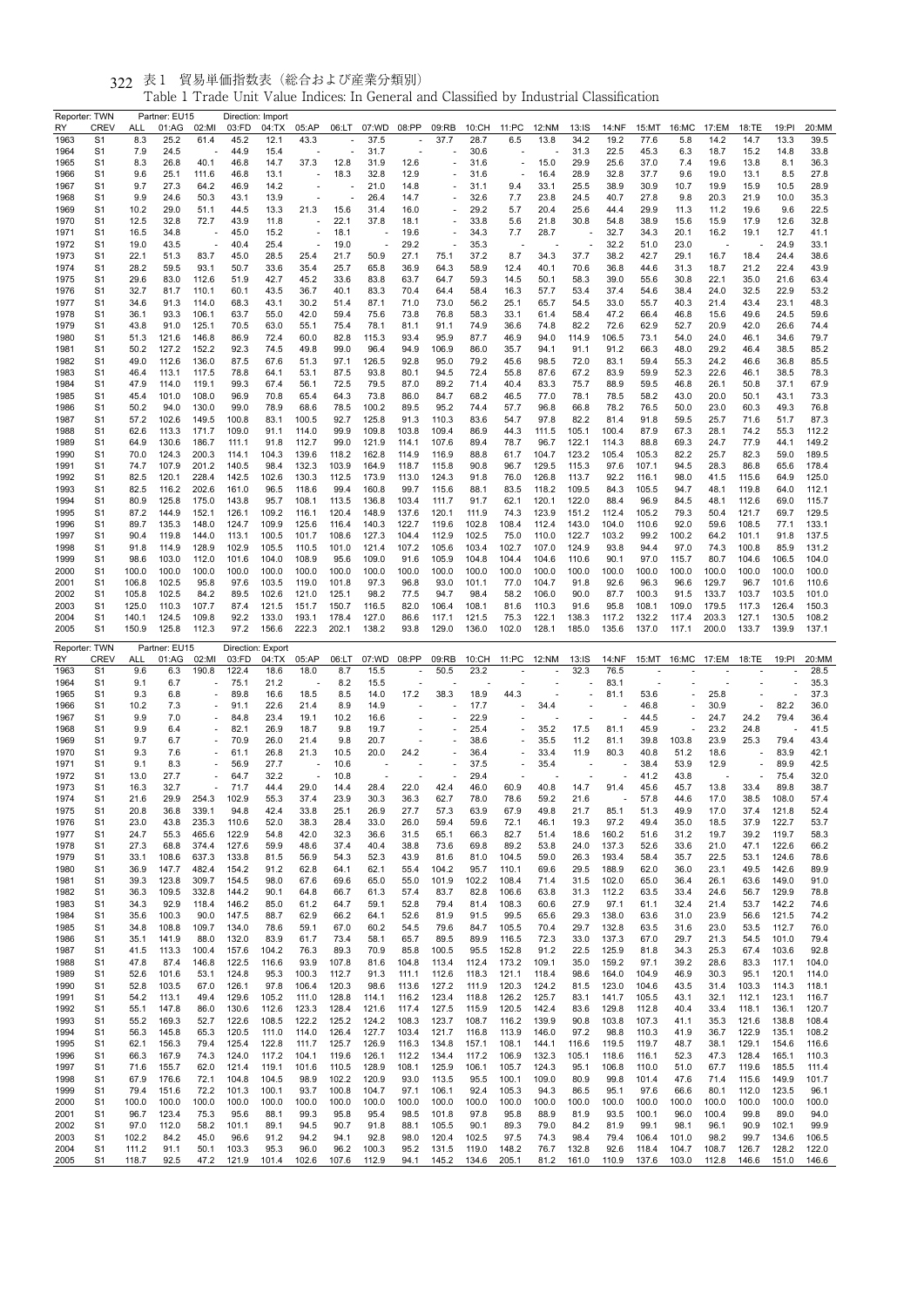| RY           | Reporter: TWN<br><b>CREV</b>     | ALL           | Partner: JPN<br>01:AG | 02:MI          | Direction: Import<br>03:FD | 04:TX          | 05:AP          | 06:LT          | 07:WD          | 08:PP          | 09:RB          | 10:CH          | 11:PC          | 12:NM          | 13:1S          | 14:NF          | 15:MT          | 16:MC                    | 17:EM          | 18:TE          | 19:PI          | 20:MM          |
|--------------|----------------------------------|---------------|-----------------------|----------------|----------------------------|----------------|----------------|----------------|----------------|----------------|----------------|----------------|----------------|----------------|----------------|----------------|----------------|--------------------------|----------------|----------------|----------------|----------------|
| 1963         | S <sub>1</sub>                   | 5.4           | 10.1                  | 19.5           | 73.2                       | 17.3           | 5.7            | 19.2           | 54.2           | 31.5           | 79.3           | 23.9           | 11.8           | 13.5           | 26.5           | 15.4           | 13.3           | 3.3                      | 7.3            | 6.1            | 6.0            | 9.0            |
| 1964         | S <sub>1</sub>                   | 6.7           | 6.8                   | 35.8           | 73.9                       | 18.0           |                | 17.5           | 73.0           | 32.0           |                | 22.2           | 11.4           | 20.7           | 27.1           | 16.4           | 12.1           | 3.5                      | 8.8            | 5.0            | 14.6           | 11.4           |
| 1965<br>1966 | S <sub>1</sub><br>S1             | 7.9<br>7.9    | 7.3<br>8.5            | 33.8<br>34.6   | 73.8<br>71.9               | 17.3<br>15.8   | 5.5<br>4.8     | 14.7<br>23.7   | 32.4<br>36.5   | 29.9<br>31.4   | 41.9<br>34.9   | 23.3<br>23.3   | 10.6<br>10.2   | 25.1<br>26.0   | 27.2<br>26.6   | 19.9<br>22.6   | 11.1<br>11.7   | 3.4<br>3.9               | 10.1<br>10.1   | 7.5<br>6.8     | 15.2<br>14.4   | 11.9<br>8.3    |
| 1967         | S <sub>1</sub>                   | 7.3           | 8.0                   | 37.1           | 79.4                       | 15.7           | 5.3            | 26.5           | 57.5           | 22.1           | 20.3           | 20.9           | 10.2           | 29.6           | 25.1           | 21.0           | 14.0           | 4.1                      | 9.4            | 6.8            | 9.3            | 20.6           |
| 1968         | S <sub>1</sub>                   | 8.5           | 8.5                   | 38.0           | 76.8                       | 15.0           | 7.8            | 20.5           | 32.3           | 24.0           | 17.9           | 21.0           | 10.2           | 34.1           | 22.1           | 17.7           | 14.7           | 4.7                      | 11.3           | 9.8            | 11.7           | 14.0           |
| 1969         | S <sub>1</sub>                   | 8.3           | 9.6                   | 39.6           | 74.8                       | 14.9           | 12.9           | 13.3           | 40.3           | 25.6           | 20.0           | 20.9           | 10.0           | 33.0           | 23.5           | 20.3           | 16.1           | 5.7                      | 9.5            | 10.7           | 9.0            | 13.3           |
| 1970<br>1971 | S <sub>1</sub><br>S <sub>1</sub> | 9.2<br>9.0    | 10.1<br>22.6          | 35.7<br>26.6   | 67.5<br>71.1               | 16.0<br>15.4   | 14.3           | 19.8<br>23.0   | 38.7           | 29.7<br>37.7   | 18.9           | 20.8<br>19.6   | 10.6<br>16.4   | 34.6<br>23.2   | 27.0<br>23.0   | 27.3<br>18.4   | 15.5<br>14.9   | 5.8<br>7.1               | 12.5<br>8.3    | 12.0<br>18.5   | 8.8<br>8.5     | 13.7<br>7.7    |
| 1972         | S <sub>1</sub>                   | 10.9          | 23.4                  | 37.7           | 80.0                       | 20.9           |                | 42.3           |                | 34.2           |                | 22.6           | 16.1           |                | 29.4           | 33.6           | 17.3           | 6.9                      |                |                | 15.3           | 13.8           |
| 1973         | S <sub>1</sub>                   | 13.6          | 40.6                  | 45.5           | 95.0                       | 27.8           | 13.7           | 43.3           | 54.1           | 44.2           | 26.8           | 28.1           | 16.5           | 24.9           | 36.1           | 41.3           | 19.9           | 8.8                      | 10.4           | 21.4           | 19.3           | 16.9           |
| 1974<br>1975 | S <sub>1</sub><br>S <sub>1</sub> | 18.8<br>19.7  | 45.5<br>44.5          | 57.4<br>67.0   | 106.5<br>136.8             | 35.5<br>30.4   | 17.7<br>19.0   | 58.8<br>37.0   | 77.0<br>77.4   | 70.0<br>70.5   | 30.2<br>27.6   | 49.5<br>42.1   | 29.7<br>27.2   | 30.2<br>38.0   | 54.9<br>55.9   | 64.4<br>44.6   | 27.2<br>27.6   | 9.7<br>11.7              | 12.8<br>14.8   | 25.0<br>29.9   | 23.0<br>26.2   | 22.2<br>23.7   |
| 1976         | S <sub>1</sub>                   | 19.7          | 47.8                  | 60.5           | 183.6                      | 36.1           | 27.3           | 38.4           | 40.8           | 69.0           | 26.3           | 43.6           | 28.9           | 37.6           | 51.7           | 46.1           | 39.9           | 12.8                     | 13.3           | 34.2           | 23.8           | 23.8           |
| 1977         | S <sub>1</sub>                   | 22.2          | 49.7                  | 57.6           | 98.8                       | 37.2           | 31.0           | 47.1           | 56.5           | 70.3           | 30.3           | 44.1           | 37.2           | 38.1           | 54.8           | 47.1           | 31.8           | 14.8                     | 16.7           | 37.0           | 24.0           | 29.4           |
| 1978         | S <sub>1</sub>                   | 23.5          | 55.6                  | 68.6           | 91.5                       | 46.9           | 35.3           | 66.0           | 56.6           | 80.6           | 44.2           | 48.6           | 50.0           | 40.6           | 66.4           | 50.0           | 33.7           | 18.1                     | 15.1           | 30.3           | 24.4           | 34.6           |
| 1979<br>1980 | S <sub>1</sub><br>S <sub>1</sub> | 27.3<br>28.7  | 57.6<br>66.0          | 69.4<br>80.1   | 97.0<br>90.0               | 50.5<br>63.6   | 37.3<br>33.1   | 70.6<br>76.2   | 56.6<br>44.9   | 84.1<br>99.8   | 40.6<br>46.8   | 57.0<br>57.8   | 65.3<br>93.4   | 49.5<br>57.8   | 80.7<br>86.2   | 61.1<br>74.5   | 35.5<br>38.6   | 20.3<br>19.1             | 16.3<br>17.9   | 46.6<br>45.4   | 26.3<br>27.0   | 34.3<br>37.3   |
| 1981         | S <sub>1</sub>                   | 32.1          | 61.9                  | 99.4           | 80.8                       | 79.2           | 38.4           | 101.5          | 54.6           | 98.1           | 49.7           | 60.3           | 111.5          | 63.8           | 91.3           | 72.9           | 45.8           | 22.6                     | 20.8           | 51.8           | 30.9           | 46.1           |
| 1982         | S <sub>1</sub>                   | 30.6          | 50.4                  | 98.7           | 77.2                       | 76.1           | 46.7           | 84.2           | 50.2           | 90.3           | 46.6           | 58.8           | 80.2           | 62.6           | 79.0           | 62.3           | 43.0           | 27.5                     | 19.8           | 24.8           | 33.8           | 43.0           |
| 1983<br>1984 | S <sub>1</sub><br>S <sub>1</sub> | 30.3<br>33.0  | 55.5<br>53.1          | 96.1<br>97.6   | 70.3<br>72.2               | 74.1<br>82.5   | 47.7<br>41.5   | 76.1<br>78.8   | 55.9<br>60.5   | 91.0<br>92.6   | 47.9<br>42.8   | 57.3<br>59.2   | 72.2<br>72.6   | 57.8<br>60.6   | 76.3<br>80.6   | 59.2<br>64.2   | 37.9<br>39.3   | 26.1<br>25.4             | 19.1<br>21.9   | 30.6<br>40.3   | 31.2<br>34.2   | 39.5<br>40.7   |
| 1985         | S <sub>1</sub>                   | 31.8          | 46.6                  | 92.6           | 73.5                       | 76.6           | 41.5           | 66.0           | 56.8           | 83.7           | 44.8           | 58.3           | 63.9           | 57.3           | 78.8           | 59.7           | 37.0           | 25.2                     | 23.8           | 25.9           | 26.5           | 40.0           |
| 1986         | S <sub>1</sub>                   | 36.5          | 54.1                  | 106.3          | 73.4                       | 73.9           | 54.3           | 166.5          | 63.7           | 103.5          | 55.2           | 64.2           | 66.9           | 64.8           | 76.7           | 64.1           | 44.6           | 26.5                     | 28.5           | 36.0           | 38.4           | 56.7           |
| 1987         | S <sub>1</sub>                   | 40.6          | 58.7                  | 114.4          | 90.8                       | 73.5           | 49.4           | 122.7          | 66.7           | 105.8          | 65.5           | 72.3           | 67.6           | 69.4           | 88.5           | 68.3           | 55.9           | 32.7                     | 27.9           | 48.8           | 36.0           | 61.1           |
| 1988<br>1989 | S1<br>S <sub>1</sub>             | 51.3<br>54.0  | 78.7<br>75.9          | 122.7<br>100.5 | 93.7<br>90.7               | 98.7<br>88.7   | 61.2<br>66.7   | 78.7<br>74.2   | 68.6<br>71.3   | 117.6<br>118.4 | 79.1<br>69.3   | 84.1<br>87.4   | 69.5<br>79.8   | 80.3<br>86.0   | 111.4<br>130.1 | 88.8<br>92.0   | 71.7<br>68.9   | 41.9<br>45.6             | 37.6<br>37.1   | 58.7<br>68.5   | 45.2<br>41.7   | 64.3<br>87.2   |
| 1990         | S <sub>1</sub>                   | 50.8          | 75.8                  | 98.1           | 85.3                       | 89.3           | 68.5           | 69.2           | 81.1           | 106.3          | 69.9           | 85.0           | 65.2           | 79.6           | 123.0          | 88.7           | 62.4           | 43.4                     | 33.7           | 62.2           | 41.3           | 84.8           |
| 1991         | S <sub>1</sub>                   | 52.2          | 81.2                  | 112.2          | 94.4                       | 95.0           | 75.8           | 66.6           | 106.2          | 104.1          | 75.4           | 81.8           | 57.8           | 75.5           | 123.5          | 89.8           | 74.9           | 48.0                     | 33.3           | 60.0           | 48.8           | 96.3           |
| 1992<br>1993 | S <sub>1</sub><br>S <sub>1</sub> | 54.8<br>60.2  | 83.7<br>92.5          | 90.3<br>69.0   | 97.5<br>109.5              | 94.7<br>97.2   | 95.9<br>109.2  | 72.1<br>77.7   | 79.3<br>94.0   | 97.5<br>110.0  | 91.0<br>107.7  | 81.0<br>83.1   | 49.7<br>48.6   | 78.6<br>80.7   | 112.8<br>114.4 | 86.8<br>86.7   | 78.3<br>87.3   | 52.7<br>60.9             | 34.3<br>37.2   | 73.0<br>95.0   | 51.9<br>52.5   | 121.1<br>128.8 |
| 1994         | S1                               | 66.0          | 90.7                  | 85.6           | 114.9                      | 101.5          | 100.2          | 90.5           | 97.3           | 105.6          | 110.6          | 88.6           | 44.4           | 82.9           | 115.3          | 89.0           | 96.6           | 69.0                     | 42.0           | 97.6           | 65.8           | 140.7          |
| 1995         | S <sub>1</sub>                   | 74.8          | 93.2                  | 84.4           | 125.8                      | 108.9          | 118.5          | 96.2           | 117.0          | 128.6          | 118.6          | 107.0          | 45.8           | 87.7           | 136.9          | 112.0          | 117.8          | 77.9                     | 46.1           | 99.5           | 80.1           | 136.1          |
| 1996         | S1                               | 71.8          | 107.1                 | 84.7           | 115.6                      | 105.0          | 88.5           | 92.2           | 105.2          | 132.9          | 116.4          | 94.6           | 53.5           | 88.3           | 130.8          | 103.6          | 104.5          | 70.3                     | 45.4           | 96.1           | 87.8           | 132.7          |
| 1997<br>1998 | S <sub>1</sub><br>S1             | 72.0<br>65.5  | 81.5<br>78.3          | 67.0<br>69.3   | 110.7<br>92.4              | 104.6<br>95.6  | 78.5<br>77.5   | 93.1<br>81.6   | 96.7<br>81.5   | 101.3<br>88.8  | 106.5<br>89.2  | 89.7<br>76.7   | 55.3<br>47.2   | 82.4<br>73.7   | 112.9<br>100.0 | 100.6<br>88.5  | 98.5<br>86.3   | 71.9<br>65.3             | 46.9<br>47.0   | 91.0<br>78.9   | 99.6<br>82.6   | 144.2<br>120.0 |
| 1999         | S <sub>1</sub>                   | 78.3          | 88.5                  | 88.7           | 98.1                       | 96.3           | 89.9           | 84.9           | 86.2           | 86.8           | 97.7           | 83.5           | 52.8           | 80.1           | 89.7           | 87.0           | 95.4           | 83.8                     | 62.7           | 95.5           | 86.2           | 99.6           |
| 2000         | S <sub>1</sub>                   | 100.0         | 100.0                 | 100.0          | 100.0                      | 100.0          | 100.0          | 100.0          | 100.0          | 100.0          | 100.0          | 100.0          | 100.0          | 100.0          | 100.0          | 100.0          | 100.0          | 100.0                    | 100.0          | 100.0          | 100.0          | 100.0          |
| 2001<br>2002 | S <sub>1</sub><br>S1             | 92.1<br>89.0  | 105.9<br>95.6         | 81.7<br>94.3   | 95.3<br>98.8               | 86.0<br>77.5   | 90.2<br>93.5   | 83.4<br>83.1   | 78.1<br>75.6   | 88.6<br>81.5   | 94.6<br>84.1   | 98.7<br>96.5   | 83.1<br>113.2  | 107.0<br>85.4  | 86.1<br>84.3   | 90.7<br>84.1   | 91.0<br>91.2   | 78.6<br>67.2             | 106.7<br>118.8 | 115.4<br>116.0 | 76.2<br>62.8   | 91.5<br>99.9   |
| 2003         | S <sub>1</sub>                   | 101.5         | 110.1                 | 118.2          | 100.4                      | 86.0           | 102.2          | 105.8          | 80.6           | 89.3           | 88.2           | 107.7          | 153.4          | 112.7          | 100.9          | 97.6           | 97.1           | 81.3                     | 131.9          | 108.4          | 69.7           | 124.4          |
| 2004         | S <sub>1</sub>                   | 123.0         | 126.3                 | 150.1          | 107.3                      | 94.8           | 112.8          | 125.1          | 95.7           | 88.6           | 97.5           | 129.3          | 167.6          | 133.3          | 135.3          | 134.8          | 108.0          | 95.8                     | 159.4          | 137.2          | 88.2           | 106.5          |
| 2005         | S1                               | 148.9         | 122.9                 | 168.8          | 115.6                      | 97.4           | 111.5          | 123.4          | 93.5           | 98.8           | 101.0          | 153.6          | 188.6          | 153.3          | 169.4          | 155.7          | 133.4          | 103.0                    | 249.7          | 150.0          | 79.4           | 111.9          |
|              |                                  |               |                       |                |                            |                |                |                |                |                |                |                |                |                |                |                |                |                          |                |                |                |                |
| RY           | Reporter: TWN<br><b>CREV</b>     | ALL           | Partner: JPN<br>01:AG | 02:MI          | Direction: Export<br>03:FD | 04:TX          | 05:AP          | 06:LT          | 07:WD          | 08:PP          | 09:RB          | 10:CH          | 11:PC          | 12:NM          | 13:1S          | 14:NF          | 15:MT          | 16:MC                    | 17:EM          | 18:TE          | 19:PI          | 20:MM          |
| 1963         | S <sub>1</sub>                   | 10.3          | 26.2                  | 7.6            | 37.8                       | 91.4           | 20.1           | 23.3           | 8.2            | 15.8           | 29.8           | 11.4           | 11.0           | 27.2           | 48.6           | 46.4           | 23.5           | 32.8                     | 14.7           | 48.6           |                | 45.9           |
| 1964         | S <sub>1</sub><br>S <sub>1</sub> | 11.0          | 30.4                  | 8.4            | 38.6                       | 67.3           |                | 17.8           | 8.6            | 15.8           |                | 11.9           |                | 27.2<br>22.6   | 60.9           | 39.0           | 18.3           | $\overline{\phantom{a}}$ | 17.1           |                |                | 37.0           |
| 1965<br>1966 | S1                               | 9.6<br>10.5   | 32.2<br>35.0          | 13.2<br>22.6   | 16.7<br>14.1               | 52.3<br>46.4   | 14.8<br>12.5   | 12.6<br>8.5    | 9.6<br>12.9    | 17.5<br>10.3   |                | 12.5<br>10.1   |                | 30.4           | 35.5<br>36.6   | 38.4<br>38.0   | 17.8<br>23.5   | 44.8<br>33.3             | 10.4<br>12.7   |                | 15.1           | 40.0<br>45.6   |
| 1967         | S <sub>1</sub>                   | 10.1          | 31.2                  | 25.7           | 16.3                       | 48.2           | 12.0           | 12.6           | 14.8           | 9.7            |                | 9.6            |                | 30.7           | 38.1           | 42.4           | 47.0           |                          | 13.3           |                |                | 41.1           |
| 1968         | S <sub>1</sub>                   | 10.4          | 31.8                  | 25.2           | 16.2                       | 49.7           | 11.4           | 8.8            | 14.0           | 8.9            |                | 10.9           |                | 30.4           | 40.8           | 38.9           | 63.5           | 45.6                     | 14.7           | 30.8           | 19.0           | 47.5           |
| 1969<br>1970 | S <sub>1</sub><br>S1             | 10.9<br>12.8  | 30.3<br>33.4          | 26.9<br>33.8   | 19.5<br>21.1               | 50.0<br>51.5   | 15.7<br>19.1   | 9.1<br>9.4     | 18.9<br>22.1   | 13.6<br>14.9   |                | 13.0<br>19.1   | 9.6            | 33.7<br>34.0   | 29.0<br>36.7   | 36.2<br>42.3   | 56.7<br>65.0   | 48.4<br>67.7             | 8.2<br>12.9    | 33.8<br>51.4   | 15.4<br>12.2   | 45.3<br>43.5   |
| 1971         | S <sub>1</sub>                   | 11.8          | 25.4                  |                | 26.6                       | 51.2           |                | 8.5            |                |                |                | 17.3           | 11.3           | 45.0           | 28.4           |                | 40.2           | 44.9                     | 7.0            |                | 20.4           | 37.8           |
| 1972         | S <sub>1</sub>                   | 12.8          | 25.7                  |                | 31.5                       | 43.5           |                | 10.2           |                |                |                | 17.6           | 12.5           |                | 25.1           | 36.9           |                |                          |                |                | 51.5           | 28.2           |
| 1973<br>1974 | S <sub>1</sub><br>S1             | 16.7<br>22.3  | 25.6<br>33.6          | 39.1<br>40.7   | 38.3<br>55.5               | 68.0<br>80.2   | 29.1<br>42.2   | 11.7<br>17.1   | 32.8<br>39.4   | 14.9<br>18.9   | 32.4<br>45.7   | 26.4<br>56.9   | 14.9<br>50.7   | 53.3<br>64.1   | 38.1<br>56.6   | 46.7<br>58.0   | 37.3<br>49.0   | 41.4<br>55.0             | 10.3<br>6.4    | 48.5<br>62.6   | 52.9<br>60.9   | 35.7<br>46.4   |
| 1975         | S1                               | 23.4          | 38.1                  | 39.6           | 58.1                       | 62.6           | 35.1           | 28.5           | 38.2           | 38.3           | 46.3           | 50.7           | 53.5           | 65.2           | 52.3           | 42.6           | 47.2           | 40.3                     | 7.9            | 78.8           | 70.0           | 46.1           |
| 1976         | S <sub>1</sub>                   | 25.2          | 43.3                  | 62.2           | 52.4                       | 74.1           | 39.3           | 30.1           | 50.8           | 30.8           | 67.1           | 53.4           | 52.6           | 70.8           | 59.4           | 47.1           | 47.7           | 49.8                     | 9.0            | 81.7           | 79.3           | 47.9           |
| 1977<br>1978 | S <sub>1</sub><br>S <sub>1</sub> | 25.7<br>30.1  | 45.2<br>47.7          | 46.5<br>43.0   | 52.0<br>66.7               | 76.5<br>87.5   | 43.8<br>44.4   | 30.3<br>36.1   | 55.8<br>59.2   | 47.5<br>51.7   | 80.9<br>95.4   | 51.8<br>56.5   | 58.8<br>61.8   | 82.5<br>76.5   | 60.8<br>68.6   | 55.2<br>63.1   | 54.0<br>59.2   | 41.1<br>33.2             | 9.2<br>12.3    | 66.1<br>80.7   | 80.3<br>98.5   | 52.2<br>56.7   |
| 1979         | S <sub>1</sub>                   | 34.7          | 52.7                  | 54.9           | 65.4                       | 109.3          | 56.0           | 54.2           | 71.6           | 58.1           | 92.0           | 72.4           | 95.1           | 73.6           | 81.7           | 75.3           | 66.4           | 30.8                     | 12.6           | 107.4          | 115.3          | 62.3           |
| 1980         | S <sub>1</sub>                   | 37.9          | 55.1                  | 65.3           | 72.6                       | 117.6          | 64.2           | 60.6           | 75.4           | 39.6           | 95.0           | 84.8           | 116.4          | 84.4           | 96.5           | 86.5           | 65.2           | 31.4                     | 13.6           | 84.6           | 116.9          | 66.4           |
| 1981<br>1982 | S <sub>1</sub><br>S <sub>1</sub> | 42.1<br>44.6  | 73.9<br>84.6          | 68.2<br>70.2   | 77.5<br>76.7               | 122.8<br>125.6 | 73.0<br>73.8   | 69.9<br>71.4   | 71.2<br>66.1   | 86.1<br>81.1   | 101.2<br>100.4 | 91.5<br>84.0   | 128.5<br>119.0 | 98.5<br>91.3   | 94.7<br>83.4   | 86.5<br>69.6   | 81.4<br>63.7   | 34.0<br>34.8             | 16.3<br>27.8   | 90.5<br>84.5   | 106.3<br>95.8  | 73.7<br>73.8   |
| 1983         | S <sub>1</sub>                   | 42.9          | 71.8                  | 67.8           | 80.8                       | 110.7          | 62.4           | 68.4           | 65.0           | 73.7           | 81.1           | 79.0           | 93.4           | 88.2           | 86.1           | 69.7           | 58.6           | 29.1                     | 25.4           | 75.6           | 105.8          | 69.4           |
| 1984         | S <sub>1</sub>                   | 42.9          | 73.1                  | 55.7           | 75.2                       | 113.6          | 57.4           | 68.5           | 69.1           | 100.6          | 88.1           | 87.2           | 78.3           | 81.8           | 88.3           | 79.3           | 58.1           | 32.2                     | 26.4           | 77.2           | 115.5          | 70.1           |
| 1985         | S <sub>1</sub>                   | 40.1          | 68.9                  | 57.6           | 73.8                       | 108.7          | 56.5           | 63.9           | 63.0           | 83.6           | 114.1          | 76.5           | 66.9           | 89.4           | 85.4           | 68.6           | 63.2           | 34.5                     | 18.2           | 76.6           | 89.3           | 69.6           |
| 1986<br>1987 | S <sub>1</sub><br>S <sub>1</sub> | 43.1<br>48.9  | 66.6<br>81.0          | 58.9<br>70.9   | 91.1<br>99.8               | 106.5<br>125.5 | 57.8<br>67.1   | 67.8<br>88.6   | 67.6<br>86.1   | 56.4<br>69.9   | 134.8<br>81.9  | 75.6<br>84.5   | 30.5<br>41.9   | 98.0<br>101.4  | 101.1<br>105.5 | 69.1<br>81.2   | 68.0<br>67.4   | 31.4<br>33.9             | 19.3<br>21.2   | 76.0<br>71.4   | 66.9<br>85.5   | 73.6<br>82.7   |
| 1988         | S <sub>1</sub>                   | 55.4          | 92.1                  | 73.6           | 93.0                       | 150.9          | 76.7           | 102.3          | 103.1          | 92.1           | 91.2           | 106.7          | 29.1           | 109.3          | 143.8          | 117.7          | 89.4           | 39.3                     | 26.6           | 79.7           | 91.2           | 102.2          |
| 1989         | S <sub>1</sub>                   | 58.4          | 92.3                  | 96.2           | 93.6                       | 149.4          | 83.3           | 103.8          | 118.7          | 101.7          | 85.3           | 117.5          | 33.8           | 85.9           | 152.7          | 126.4          | 93.2           | 41.8                     | 28.2           | 89.8           | 78.1           | 119.6          |
| 1990<br>1991 | S1<br>S <sub>1</sub>             | 56.3<br>59.3  | 82.9<br>92.0          | 95.5<br>99.5   | 85.7<br>92.8               | 137.6<br>136.6 | 90.3<br>99.0   | 104.8<br>112.1 | 120.4<br>127.9 | 98.1<br>92.0   | 89.1<br>95.8   | 104.6<br>110.5 | 42.5<br>61.0   | 81.6<br>84.1   | 136.9<br>146.2 | 109.5<br>100.7 | 87.9<br>89.5   | 42.9<br>41.3             | 29.5<br>30.8   | 64.1<br>83.0   | 73.5<br>85.2   | 128.2<br>119.4 |
| 1992         | S1                               | 63.3          | 98.5                  | 99.9           | 104.9                      | 140.2          | 111.2          | 119.8          | 142.8          | 99.7           | 104.2          | 108.0          | 102.1          | 87.3           | 134.1          | 93.7           | 97.4           | 41.5                     | 29.8           | 98.6           | 98.2           | 133.5          |
| 1993         | S <sub>1</sub>                   | 66.2          | 94.0                  | 100.6          | 119.5                      | 126.1          | 118.9          | 120.3          | 144.1          | 108.8          | 110.5          | 105.2          | 102.5          | 89.9           | 136.5          | 86.0           | 103.0          | 45.6                     | 32.3           | 97.8           | 95.5           | 126.5          |
| 1994<br>1995 | S1<br>S <sub>1</sub>             | 69.4<br>76.6  | 98.9<br>112.5         | 106.4<br>106.8 | 121.2<br>128.5             | 127.9<br>140.1 | 119.8<br>124.8 | 119.7<br>132.3 | 152.4<br>143.1 | 112.1<br>114.3 | 106.9<br>112.0 | 106.5<br>128.2 | 113.3<br>65.9  | 103.2<br>111.0 | 136.4<br>143.7 | 98.2<br>123.9  | 109.0<br>115.2 | 47.5<br>55.9             | 39.4<br>47.3   | 96.0<br>97.8   | 104.7<br>107.5 | 121.6<br>128.2 |
| 1996         | S1                               | 73.5          | 113.2                 | 103.1          | 123.6                      | 127.4          | 113.6          | 133.9          | 129.5          | 76.9           | 94.0           | 115.1          | 92.2           | 110.2          | 127.2          | 103.8          | 104.2          | 52.9                     | 50.5           | 94.2           | 109.6          | 118.0          |
| 1997         | S1                               | 74.5          | 106.9                 | 105.6          | 119.3                      | 120.8          | 100.4          | 130.2          | 122.0          | 74.6           | 93.9           | 106.6          | 123.3          | 93.9           | 109.4          | 102.6          | 100.8          | 54.3                     | 55.3           | 88.4           | 99.4           | 145.5          |
| 1998         | S1<br>S <sub>1</sub>             | 66.1<br>83.2  | 98.7<br>90.2          | 107.8<br>101.9 | 87.6<br>95.2               | 99.4<br>92.2   | 87.4<br>91.9   | 100.7<br>97.1  | 111.4<br>106.3 | 78.2<br>98.7   | 84.2<br>93.2   | 90.1<br>88.2   | 76.7<br>87.3   | 84.1<br>85.1   | 93.5<br>88.0   | 89.9<br>87.4   | 91.6<br>97.9   | 49.3                     | 54.5<br>78.0   | 86.8<br>90.5   | 90.3<br>90.6   | 105.9<br>93.6  |
| 1999<br>2000 | S <sub>1</sub>                   | 100.0         | 100.0                 | 100.0          | 100.0                      | 100.0          | 100.0          | 100.0          | 100.0          | 100.0          | 100.0          | 100.0          | 100.0          | 100.0          | 100.0          | 100.0          | 100.0          | 77.4<br>100.0            | 100.0          | 100.0          | 100.0          | 100.0          |
| 2001         | S <sub>1</sub>                   | 83.0          | 101.0                 | 107.6          | 90.7                       | 95.8           | 91.8           | 104.1          | 96.2           | 84.3           | 89.0           | 91.8           | 85.3           | 81.3           | 76.3           | 88.5           | 96.3           | 89.1                     | 67.8           | 97.2           | 86.2           | 72.0           |
| 2002         | S1                               | 86.4          | 101.9                 | 123.1          | 77.1                       | 93.1           | 89.8           | 98.2           | 92.5           | 72.8           | 88.3           | 83.7           | 83.2           | 89.1           | 75.8           | 85.9           | 95.4           | 93.0                     | 79.2           | 99.9           | 87.6           | 69.6           |
| 2003<br>2004 | S1<br>S <sub>1</sub>             | 95.4<br>103.3 | 103.3<br>108.9        | 160.2<br>205.5 | 86.1<br>100.6              | 97.9<br>106.1  | 88.2<br>96.0   | 94.8<br>102.7  | 96.1<br>108.0  | 76.1<br>67.6   | 95.6<br>102.1  | 92.4<br>107.5  | 107.2<br>135.0 | 93.2<br>100.5  | 103.3<br>141.9 | 88.2<br>110.8  | 103.4<br>113.5 | 89.3<br>88.8             | 95.1<br>101.1  | 111.8<br>117.5 | 110.4<br>114.0 | 65.7<br>76.2   |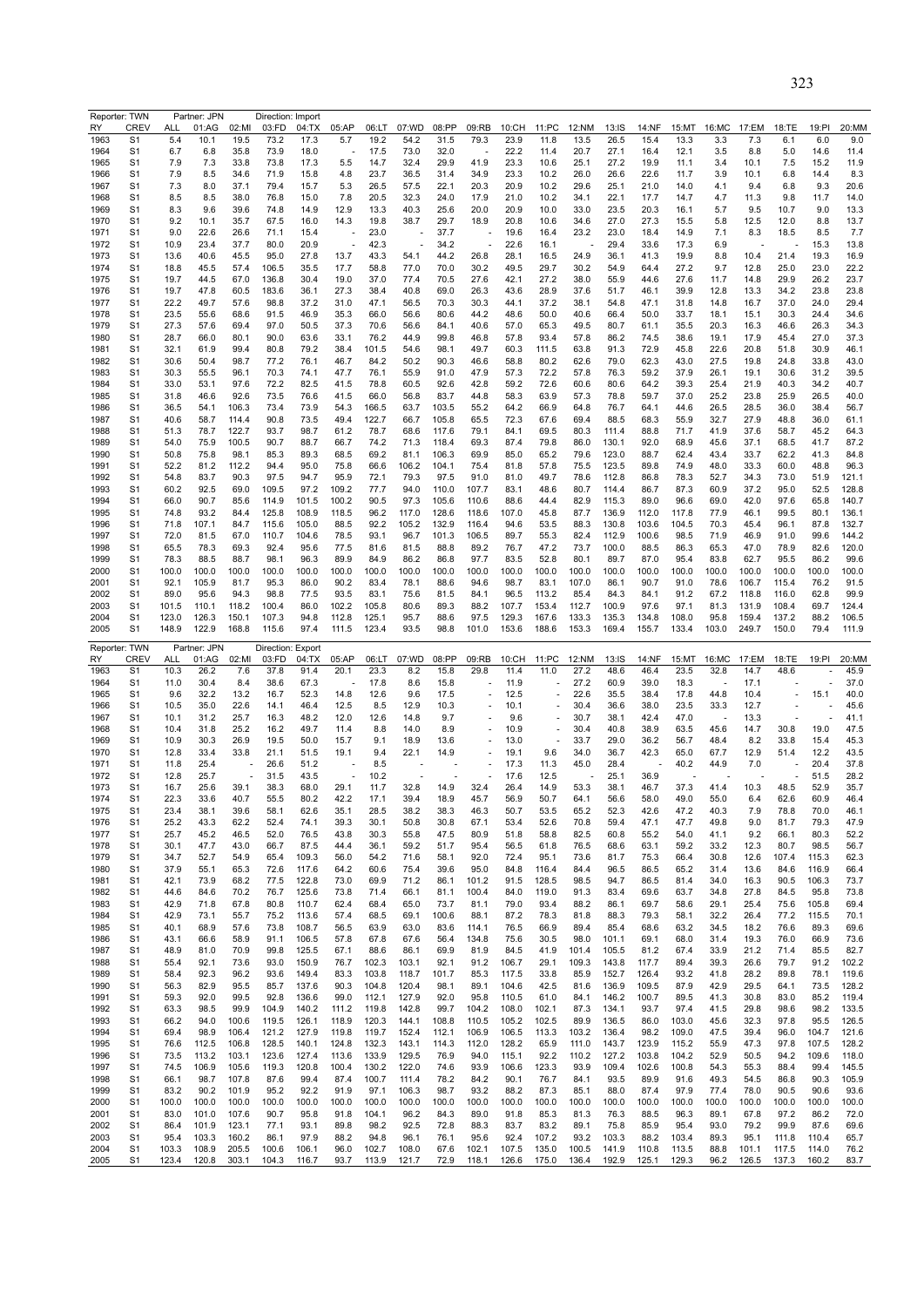| Reporter: TWN | <b>CREV</b>                      |                | Partner: ASIA  |                | Direction: Import |                |                |                | 07:WD          | 08:PP          |                |                |                |                |                  |                |                |                | 16:MC 17:EM    |                |                |                |
|---------------|----------------------------------|----------------|----------------|----------------|-------------------|----------------|----------------|----------------|----------------|----------------|----------------|----------------|----------------|----------------|------------------|----------------|----------------|----------------|----------------|----------------|----------------|----------------|
| RY<br>1963    | S <sub>1</sub>                   | ALL<br>11.5    | 01:AG<br>20.6  | 02:MI<br>21.6  | 03:FD<br>66.1     | 04:TX<br>151.7 | 05:AP<br>89.7  | 06:LT<br>6.0   | 144.3          | 48.5           | 09:RB<br>57.4  | 10:CH<br>58.4  | 11:PC<br>8.8   | 12:NM<br>77.9  | $13:$ IS<br>35.4 | 14:NF<br>18.1  | 15:MT<br>72.8  | 154.0          |                | 18:TE<br>48.4  | 19:PI<br>10.9  | 20:MM<br>35.7  |
| 1964          | S1                               | 13.5           | 20.5           | 23.1           | 66.4              | 91.0           |                | 8.7            | 41.2           | 49.3           | 51.5           | 61.0           | 8.2            |                | 37.8             | 22.7           | 53.0           |                |                |                | 16.7           | 42.5           |
| 1965          | S <sub>1</sub>                   | 13.3           | 19.5           | 22.6           | 71.9              | 78.8           | 85.5           | 8.7            | 24.1           | 43.6           | 52.1           | 60.4           | 8.1            | 59.4           | 39.3             | 27.1           | 55.7           | 170.3          | 314.5          | 65.1           | 34.6           | 82.5           |
| 1966          | S1                               | 13.5           | 20.7           | 20.9           | 75.1              | 61.1           |                | 8.7            | 54.1           | 40.1           | 49.6           | 59.6           | 5.2            | 72.4           | 37.1             | 25.7           | 53.8           | 65.7           | 128.9          | 16.0           | 17.1           | 40.6           |
| 1967          | S1<br>S1                         | 13.2           | 21.1<br>20.8   | 18.1<br>18.9   | 91.6<br>94.4      | 62.2<br>52.6   | 67.1<br>58.7   | 5.0<br>9.0     | 41.2<br>85.4   | 38.5<br>36.3   | 41.2<br>38.7   | 65.4<br>79.8   | 4.5            | 54.9<br>61.0   | 35.8<br>32.6     | 28.3<br>25.8   | 115.9<br>109.5 | 68.9<br>42.6   | 70.2<br>63.6   | 13.9<br>10.5   | 18.6<br>14.3   | 31.9<br>29.3   |
| 1968<br>1969  | S <sub>1</sub>                   | 13.0<br>13.5   | 21.0           | 18.9           | 91.4              | 64.4           | 71.3           | 10.1           | 74.2           | 37.3           | 49.6           | 76.8           | 4.0<br>4.6     | 57.0           | 31.6             | 33.1           | 78.6           | 36.7           | 74.9           | 9.4            | 16.0           | 20.9           |
| 1970          | S <sub>1</sub>                   | 13.9           | 22.3           | 19.6           | 102.8             | 58.9           | 72.9           | 22.2           | 33.7           | 41.0           | 42.9           | 81.2           | 4.5            | 47.9           | 41.4             | 30.6           | 80.6           | 31.8           | 59.8           | 14.7           | 17.7           | 25.7           |
| 1971          | S <sub>1</sub>                   | 13.4           | 15.6           | 19.2           | 95.4              | 65.5           |                | 8.9            |                | 42.9           |                | 61.8           | 4.6            | 57.3           |                  | 29.9           | 37.8           | 47.6           | 33.5           | 15.2           | 20.5           | 31.9           |
| 1972          | S1                               | 20.4           | 30.1           |                | 98.6              | 61.0           |                | 10.9           |                |                |                | 71.7           | 3.7            |                |                  | 31.5           |                | 42.6           |                |                | 22.5           | 28.7           |
| 1973          | S1                               | 22.4           | 28.0           | 23.3           | 110.3             | 73.1           | 84.7           | 31.2           | 26.5           | 54.5           | 75.3           | 88.3           | 5.5            | 58.5           | 60.8             | 30.4           | 40.4           | 45.6           | 42.0           | 30.4           | 21.4           | 38.4           |
| 1974          | S <sub>1</sub>                   | 30.7           | 37.7           | 45.6           | 150.9             | 91.2           | 76.4           | 47.4           | 47.1           | 79.1           | 99.8           | 117.3          | 13.2           | 113.3          | 98.8             | 48.0           | 43.4           | 46.4           | 39.8           | 69.6           | 24.8           | 49.3           |
| 1975<br>1976  | S <sub>1</sub><br>S1             | 34.0<br>39.7   | 42.5<br>51.5   | 74.9<br>70.6   | 127.8<br>108.7    | 78.8<br>87.8   | 86.1<br>88.4   | 39.0<br>44.9   | 51.4<br>57.9   | 65.3<br>68.8   | 76.6<br>99.0   | 104.3<br>103.8 | 11.0<br>16.0   | 99.4<br>82.2   | 79.1<br>77.2     | 45.8<br>50.0   | 84.5<br>91.4   | 75.6<br>53.7   | 57.7<br>43.9   | 36.4<br>35.0   | 30.6<br>31.8   | 41.8<br>41.9   |
| 1977          | S1                               | 42.0           | 54.1           | 76.9           | 115.5             | 87.0           | 112.4          | 36.4           | 60.5           | 84.1           | 106.3          | 111.1          | 14.6           | 87.9           | 83.1             | 63.1           | 108.1          | 39.4           | 40.9           | 49.3           | 44.7           | 56.5           |
| 1978          | S <sub>1</sub>                   | 46.5           | 62.1           | 81.0           | 142.9             | 104.3          | 144.2          | 38.7           | 67.2           | 85.9           | 123.7          | 117.2          | 14.6           | 97.0           | 97.0             | 72.4           | 132.9          | 35.0           | 44.1           | 43.5           | 58.0           | 67.6           |
| 1979          | S <sub>1</sub>                   | 64.3           | 99.7           | 106.1          | 168.3             | 124.8          | 116.9          | 61.0           | 75.1           | 90.4           | 154.0          | 139.6          | 17.4           | 104.4          | 114.3            | 88.8           | 154.4          | 55.5           | 44.7           | 75.5           | 63.3           | 70.0           |
| 1980          | S1                               | 81.3           | 121.5          | 182.5          | 181.2             | 145.0          | 177.0          | 68.7           | 80.7           | 99.1           | 173.3          | 165.0          | 33.7           | 135.3          | 124.0            | 113.8          | 173.0          | 93.1           | 48.5           | 77.4           | 63.1           | 82.3           |
| 1981          | S <sub>1</sub>                   | 76.9           | 104.6<br>104.7 | 184.7          | 165.7<br>134.4    | 160.2<br>150.0 | 187.9          | 59.7           | 69.1           | 85.8           | 144.5<br>106.5 | 153.5          | 51.1           | 154.8          | 114.1<br>103.4   | 102.5<br>93.6  | 160.1<br>156.4 | 87.3           | 46.8           | 61.4           | 74.8           | 82.8           |
| 1982<br>1983  | S <sub>1</sub><br>S <sub>1</sub> | 72.1<br>68.5   | 97.4           | 164.5<br>148.4 | 133.3             | 147.4          | 191.2<br>148.7 | 62.6<br>60.9   | 66.3<br>70.1   | 77.8<br>81.1   | 123.3          | 126.1<br>122.5 | 41.7<br>32.1   | 140.5<br>118.7 | 98.4             | 88.2           | 147.9          | 87.7<br>71.5   | 46.9<br>43.9   | 55.4<br>42.7   | 86.8<br>68.5   | 83.1<br>67.6   |
| 1984          | S1                               | 69.4           | 91.1           | 145.9          | 136.0             | 158.5          | 156.8          | 49.9           | 69.3           | 91.7           | 126.1          | 120.0          | 108.0          | 116.0          | 100.9            | 90.5           | 156.0          | 77.2           | 45.6           | 45.9           | 64.0           | 69.0           |
| 1985          | S <sub>1</sub>                   | 61.4           | 75.4           | 134.8          | 109.6             | 152.2          | 154.8          | 53.3           | 61.9           | 81.1           | 98.7           | 117.3          | 99.7           | 117.5          | 100.3            | 87.2           | 150.0          | 78.5           | 37.5           | 55.6           | 56.8           | 57.4           |
| 1986          | S <sub>1</sub>                   | 53.5           | 68.2           | 83.3           | 111.3             | 150.6          | 249.5          | 76.8           | 65.5           | 81.5           | 100.6          | 87.6           | 58.2           | 109.1          | 92.7             | 74.4           | 130.7          | 88.2           | 32.7           | 51.7           | 63.2           | 55.6           |
| 1987          | S <sub>1</sub>                   | 59.6           | 83.5           | 96.4           | 119.3             | 166.8          | 231.0          | 114.5          | 74.5           | 88.1           | 116.0          | 96.8           | 56.2           | 103.6          | 98.0             | 82.6           | 118.8          | 93.6           | 33.3           | 54.2           | 68.0           | 67.8           |
| 1988          | S1                               | 68.2           | 88.6<br>87.6   | 87.1<br>96.5   | 109.6<br>119.6    | 173.0<br>168.7 | 275.7          | 141.5<br>154.4 | 85.7<br>97.5   | 96.2           | 163.4          | 109.7          | 62.6<br>75.4   | 105.1<br>117.4 | 122.2<br>134.3   | 109.8<br>131.6 | 136.3<br>148.9 | 94.9           | 43.3           | 60.9<br>73.8   | 84.4<br>88.3   | 74.8           |
| 1989<br>1990  | S <sub>1</sub><br>S <sub>1</sub> | 72.3<br>77.0   | 82.3           | 112.9          | 109.5             | 151.5          | 244.5<br>201.5 | 151.0          | 104.0          | 110.0<br>108.8 | 128.5<br>112.6 | 109.7<br>107.2 | 106.4          | 114.3          | 130.5            | 120.8          | 140.0          | 108.1<br>126.3 | 45.4<br>50.2   | 94.0           | 70.9           | 76.3<br>76.7   |
| 1991          | S <sub>1</sub>                   | 76.0           | 86.6           | 103.7          | 99.9              | 150.3          | 199.1          | 153.6          | 103.1          | 104.4          | 109.4          | 105.1          | 111.0          | 105.0          | 128.4            | 106.1          | 126.6          | 124.5          | 50.8           | 97.4           | 71.8           | 73.6           |
| 1992          | S1                               | 75.5           | 92.8           | 96.4           | 107.4             | 161.2          | 260.0          | 155.4          | 104.1          | 112.1          | 112.1          | 98.1           | 98.7           | 109.7          | 111.2            | 105.4          | 113.2          | 129.8          | 48.9           | 104.6          | 89.4           | 87.1           |
| 1993          | S <sub>1</sub>                   | 73.5           | 105.4          | 90.4           | 102.6             | 140.6          | 285.8          | 155.6          | 124.7          | 100.7          | 112.1          | 91.3           | 76.7           | 115.0          | 114.8            | 93.2           | 118.1          | 126.0          | 46.3           | 109.7          | 79.8           | 85.5           |
| 1994          | S1                               | 75.7           | 115.5          | 84.6           | 116.1             | 150.7          | 262.4          | 160.9          | 138.4          | 102.1          | 126.6          | 103.6          | 70.5           | 119.2          | 115.6            | 97.2           | 131.6          | 118.7          | 46.3           | 117.0          | 81.2           | 92.7           |
| 1995          | S <sub>1</sub>                   | 85.4           | 116.4          | 93.4           | 129.6             | 160.4          | 221.5          | 159.8          | 146.3          | 121.8          | 172.8          | 132.1          | 71.6           | 123.5          | 125.4            | 117.3          | 123.6          | 126.6          | 55.1           | 119.7          | 90.7           | 102.3          |
| 1996          | S1                               | 82.4<br>77.9   | 119.8<br>121.3 | 98.1<br>96.7   | 131.1<br>125.8    | 150.6<br>142.3 | 188.7<br>173.7 | 167.6<br>160.3 | 149.4<br>142.7 | 97.0<br>90.6   | 165.4<br>140.0 | 112.3<br>106.0 | 80.1<br>74.1   | 127.4<br>121.4 | 120.6<br>114.8   | 111.5<br>111.0 | 127.4<br>110.8 | 126.3<br>118.8 | 51.8<br>47.7   | 116.2<br>114.5 | 94.5<br>99.6   | 113.3<br>119.4 |
| 1997<br>1998  | S1<br>S1                         | 71.6           | 97.5           | 77.1           | 118.3             | 121.4          | 156.3          | 119.8          | 99.4           | 83.0           | 105.0          | 87.3           | 54.6           | 99.7           | 95.2             | 95.7           | 101.8          | 109.4          | 49.4           | 107.5          | 94.1           | 113.9          |
| 1999          | S <sub>1</sub>                   | 77.2           | 125.4          | 76.3           | 106.1             | 102.8          | 106.6          | 101.8          | 98.1           | 84.2           | 94.8           | 83.8           | 60.6           | 101.1          | 90.7             | 91.6           | 96.0           | 100.5          | 63.4           | 86.6           | 87.9           | 105.9          |
| 2000          | S1                               | 100.0          | 100.0          | 100.0          | 100.0             | 100.0          | 100.0          | 100.0          | 100.0          | 100.0          | 100.0          | 100.0          | 100.0          | 100.0          | 100.0            | 100.0          | 100.0          | 100.0          | 100.0          | 100.0          | 100.0          | 100.0          |
| 2001          | S <sub>1</sub>                   | 100.4          | 91.7           | 97.0           | 95.9              | 90.2           | 95.3           | 94.6           | 88.8           | 91.0           | 92.6           | 90.4           | 93.6           | 94.1           | 86.4             | 90.8           | 86.6           | 85.5           | 113.2          | 101.1          | 113.6          | 101.6          |
| 2002          | S <sub>1</sub>                   | 104.9          | 77.5           | 94.0           | 95.4              | 79.3           | 81.9           | 89.5           | 85.7           | 86.9           | 96.1           | 86.5           | 87.3           | 89.0           | 92.8             | 80.7           | 77.7           | 106.6          | 118.5          | 97.0           | 100.8          | 88.8           |
| 2003          | S <sub>1</sub>                   | 116.9          | 107.1<br>93.2  | 102.1          | 104.3             | 86.5           | 79.8           | 98.5           | 86.1           | 90.6           | 113.4          | 98.4           | 125.4          | 89.9           | 111.7            | 86.2           | 81.1           | 123.0          | 130.2          | 97.6           | 105.0          | 97.9           |
| 2004          | S <sub>1</sub><br>S <sub>1</sub> | 145.3<br>178.8 | 99.1           | 133.9<br>162.3 | 110.4<br>123.5    | 88.1<br>94.9   | 89.4<br>92.4   | 114.0<br>128.9 | 98.3<br>103.8  | 96.0<br>98.9   | 136.1<br>148.1 | 119.3<br>135.9 | 159.9<br>202.3 | 112.8<br>118.6 | 177.5<br>197.5   | 115.1<br>134.7 | 86.7<br>89.2   | 132.7<br>129.6 | 168.7<br>230.2 | 114.3<br>128.3 | 130.4<br>171.1 | 115.6<br>124.7 |
|               |                                  |                |                |                |                   |                |                |                |                |                |                |                |                |                |                  |                |                |                |                |                |                |                |
| 2005          |                                  |                |                |                |                   |                |                |                |                |                |                |                |                |                |                  |                |                |                |                |                |                |                |
| Reporter: TWN |                                  |                | Partner: ASIA  |                | Direction: Export |                |                |                |                |                |                |                |                |                |                  |                |                |                |                |                |                |                |
| RY            | <b>CREV</b>                      | ALL            | 01:AG          | 02:MI          | 03:FD             | 04:TX          | 05:AP          | 06:LT          | 07:WD          | 08:PP          | 09:RB          | 10:CH          | 11:PC          | 12:NM          | 13:IS            | 14:NF          | 15:MT          | 16:MC          | 17:EM          | 18:TE          | 19:PI          | 20:MM          |
| 1963<br>1964  | S <sub>1</sub><br>S <sub>1</sub> | 21.2<br>21.7   | 41.5<br>39.6   | 6.4            | 42.6<br>45.9      | 42.1<br>48.7   | 27.1           | 23.5<br>32.4   | 19.4<br>19.6   | 19.2<br>20.1   | 10.4<br>22.6   | 58.4<br>48.6   | 39.4<br>42.0   | 63.8<br>64.0   | 46.3<br>51.5     | 81.5<br>81.9   | 33.5<br>31.7   | 27.0<br>25.6   | 14.8<br>14.2   | 47.2<br>20.2   | 32.8<br>25.4   | 48.0<br>42.9   |
| 1965          | S <sub>1</sub>                   | 20.6           | 44.2           | 6.8            | 27.6              | 47.0           | 27.4           | 30.4           | 18.5           | 20.5           | 20.5           | 45.4           | 45.2           | 62.8           | 54.6             | 84.8           | 35.5           | 23.2           | 15.8           | 20.4           | 26.8           | 41.4           |
| 1966          | S1                               | 19.3           | 49.1           | 5.1            | 24.9              | 43.7           | 26.2           | 24.8           | 20.8           | 21.3           |                | 37.4           | 19.8           | 63.0           | 51.5             | 86.1           | 35.8           | 21.0           | 17.7           | 21.4           | 33.0           | 36.6           |
| 1967          | S <sub>1</sub>                   | 19.9           | 49.3           | 5.7            | 27.4              | 44.5           | 26.9           | 26.2           | 18.7           | 25.4           | 34.1           | 37.7           | 17.5           | 84.5           | 43.3             | 70.9           | 31.0           | 21.9           | 16.6           | 24.3           | 37.5           | 36.9           |
| 1968          | S <sub>1</sub>                   | 20.9           | 50.3           | 6.1            | 30.1              | 47.0           | 33.7           | 27.2           | 19.5           | 25.0           | 35.6           | 39.2           |                | 86.5           | 42.8             | 69.0           | 38.9           | 25.0           | 17.3           | 25.9           | 32.3           | 35.6           |
| 1969          | S <sub>1</sub>                   | 22.1           | 46.5           | 6.0            | 38.8              | 45.6           | 45.3           | 27.6           | 18.9           | 23.6           | 38.8           | 41.6           |                | 88.0           | 47.3             | 80.7           | 38.5           | 27.5           | 18.7           | 26.1           | 31.2           | 36.4           |
| 1970<br>1971  | S1<br>S <sub>1</sub>             | 22.2<br>22.1   | 51.0<br>52.4   | 6.9<br>4.4     | 45.2<br>43.6      | 42.9<br>44.2   | 45.4           | 23.5<br>25.9   | 18.9<br>19.1   | 29.8           | 37.0           | 40.5<br>37.8   | 15.8<br>17.2   | 90.1<br>89.3   | 55.4<br>39.6     | 89.1<br>66.9   | 46.8<br>42.9   | 23.6<br>25.0   | 16.6<br>13.7   | 23.0           | 31.7<br>38.4   | 37.4<br>36.2   |
| 1972          | S <sub>1</sub>                   | 21.0           | 35.8           | 16.6           | 64.7              | 39.6           |                | 23.6           |                |                |                | 37.4           | 19.3           | 29.1           | 35.8             | 54.0           | 41.9           | 22.3           |                |                | 35.4           | 31.7           |
| 1973          | S <sub>1</sub>                   | 28.0           | 44.4           | 28.2           | 78.7              | 56.0           | 56.1           | 26.1           | 32.6           | 40.0           | 45.8           | 46.1           | 21.7           | 34.7           | 50.5             | 65.1           | 56.5           | 28.7           | 17.0           | 28.6           | 44.5           | 41.4           |
| 1974          | S1                               | 40.7           | 58.4           | 39.4           | 194.0             | 59.8           | 66.4           | 40.3           | 36.2           | 67.0           | 71.6           | 76.2           | 56.3           | 61.3           | 84.4             | 93.3           | 71.5           | 38.4           | 20.0           | 36.8           | 57.6           | 62.1           |
| 1975          | 51                               | 37.5           | 58.4           | 55.8           | 217.1             | 50.3           | 54.4           | 37.8           | 35.3           | 55.7           | 65.2           | 65.7           | 57.3           | 58.2           | 73.3             | 75.0           | 67.1           | 36.3           | 20.3           | 47.6           | 55.3           | 52.1           |
| 1976          | S <sub>1</sub>                   | 39.7           | 62.1           | 53.5           | 125.3             | 56.8           | 60.5           | 48.5           | 45.6           | 55.5           | 70.8           | 63.8           | 61.5           | 69.6           | 66.6             | 84.0           | 64.3           | 37.0           | 22.1           | 49.9           | 56.9           | 54.5           |
| 1977<br>1978  | S <sub>1</sub><br>S <sub>1</sub> | 40.1<br>45.8   | 71.5<br>72.6   | 49.1<br>59.9   | 96.5<br>110.5     | 56.8<br>71.3   | 66.4<br>77.8   | 46.5<br>50.7   | 55.6<br>52.8   | 57.5<br>61.1   | 68.1<br>71.0   | 65.6<br>73.2   | 61.0<br>63.5   | 72.1<br>81.2   | 62.3<br>76.0     | 95.2<br>100.8  | 65.8<br>70.9   | 37.6<br>42.1   | 22.9<br>20.2   | 52.0<br>58.2   | 65.0<br>63.0   | 57.1<br>61.1   |
| 1979          | S <sub>1</sub>                   | 52.5           | 72.4           | 68.8           | 104.3             | 86.7           | 86.6           | 56.1           | 64.3           | 69.5           | 76.1           | 87.4           | 82.8           | 86.3           | 94.5             | 116.0          | 74.9           | 44.8           | 23.1           | 59.3           | 69.2           | 66.4           |
| 1980          | S <sub>1</sub>                   | 58.5           | 79.3           | 95.5           | 117.9             | 91.5           | 105.0          | 64.3           | 77.9           | 82.8           | 98.1           | 103.6          | 134.9          | 93.2           | 102.4            | 135.4          | 81.5           | 46.8           | 25.8           | 56.8           | 76.2           | 79.2           |
| 1981          | S <sub>1</sub>                   | 59.3           | 87.8           | 89.5           | 120.4             | 94.9           | 109.4          | 58.6           | 75.9           | 80.7           | 96.0           | 101.7          | 137.7          | 88.5           | 93.8             | 123.6          | 81.7           | 48.6           | 26.2           | 59.1           | 77.1           | 85.9           |
| 1982          | S <sub>1</sub>                   | 55.6           | 91.2           | 98.0           | 87.4              | 84.9           | 113.2          | 54.5           | 75.7           | 71.3           | 85.2           | 92.0           | 132.6          | 77.2           | 83.3             | 103.6          | 75.9           | 47.9           | 28.0           | 55.9           | 84.8           | 74.6           |
| 1983          | S <sub>1</sub>                   | 52.5           | 86.1           | 86.7           | 79.0              | 77.2           | 84.8           | 54.2           | 75.8           | 71.1           | 78.4           | 88.9           | 105.4          | 72.9           | 75.4             | 99.0           | 72.9           | 46.1           | 28.4           | 55.0           | 72.4           | 70.7           |
| 1984<br>1985  | S <sub>1</sub><br>S <sub>1</sub> | 54.4<br>50.6   | 83.4<br>78.3   | 95.3<br>98.9   | 74.5<br>72.4      | 83.6<br>76.8   | 86.5<br>71.9   | 52.1<br>43.8   | 81.9<br>85.6   | 78.0<br>67.3   | 124.0<br>121.4 | 94.3<br>86.8   | 117.1<br>102.2 | 65.6<br>62.1   | 83.3<br>79.3     | 101.7<br>94.0  | 76.6<br>74.2   | 46.1<br>45.9   | 27.9<br>26.2   | 54.6<br>51.3   | 73.1<br>62.4   | 76.1<br>69.3   |
| 1986          | S <sub>1</sub>                   | 52.3           | 91.4           | 81.8           | 83.2              | 78.9           | 69.5           | 45.9           | 84.4           | 74.3           | 106.5          | 86.3           | 57.6           | 60.4           | 82.1             | 94.4           | 75.6           | 44.0           | 30.3           | 54.8           | 66.1           | 66.5           |
| 1987          | S <sub>1</sub>                   | 60.6           | 107.7          | 97.4           | 101.4             | 91.2           | 82.0           | 56.7           | 90.6           | 94.8           | 105.9          | 98.0           | 70.5           | 65.6           | 96.4             | 103.1          | 88.8           | 49.0           | 35.3           | 69.2           | 74.0           | 79.7           |
| 1988          | S <sub>1</sub>                   | 66.8           | 107.4          | 101.5          | 109.9             | 93.6           | 83.6           | 63.3           | 104.3          | 105.3          | 98.9           | 124.1          | 62.8           | 75.1           | 122.4            | 127.5          | 106.0          | 57.7           | 36.7           | 71.6           | 85.2           | 88.2           |
| 1989          | S <sub>1</sub>                   | 71.9           | 105.0          | 121.2          | 102.3             | 107.7          | 80.6           | 70.8           | 112.3          | 107.0          | 99.6           | 121.9          | 66.1           | 76.5           | 139.2            | 135.9          | 124.5          | 62.7           | 36.6           | 75.8           | 89.9           | 106.3          |
| 1990          | S <sub>1</sub>                   | 70.1           | 103.1          | 135.2          | 113.3             | 107.2          | 80.4           | 69.8           | 117.5          | 95.0           | 98.8           | 112.0          | 93.2           | 91.5           | 122.7            | 126.1          | 121.9          | 60.4           | 35.4           | 77.0           | 81.9           | 103.8          |
| 1991<br>1992  | S1<br>S <sub>1</sub>             | 72.7<br>77.2   | 105.8<br>120.8 | 130.7<br>130.2 | 110.0<br>110.5    | 115.8<br>114.6 | 88.6<br>102.9  | 76.6<br>84.3   | 117.6<br>120.5 | 95.3<br>95.8   | 95.5<br>98.3   | 111.7<br>104.2 | 84.4<br>59.6   | 82.5<br>105.0  | 125.7<br>110.3   | 122.7<br>116.4 | 125.0<br>136.8 | 61.9<br>66.5   | 38.2<br>46.9   | 77.3<br>84.9   | 75.0<br>78.7   | 98.3<br>101.8  |
| 1993          | S <sub>1</sub>                   | 77.9           | 100.5          | 118.2          | 111.8             | 107.2          | 103.5          | 86.8           | 123.1          | 93.6           | 91.9           | 99.6           | 53.3           | 131.5          | 105.7            | 105.0          | 127.1          | 69.4           | 52.5           | 87.8           | 81.2           | 97.8           |
| 1994          | S <sub>1</sub>                   | 81.9           | 110.4          | 117.8          | 116.8             | 112.8          | 98.6           | 95.6           | 123.3          | 99.7           | 89.4           | 107.6          | 58.7           | 119.2          | 106.8            | 105.5          | 112.4          | 72.0           | 58.1           | 100.1          | 77.0           | 98.0           |
| 1995          | S <sub>1</sub>                   | 93.8           | 128.1          | 110.2          | 119.7             | 124.9          | 104.2          | 103.0          | 127.2          | 114.4          | 97.1           | 133.0          | 58.4           | 125.5          | 136.8            | 128.4          | 116.3          | 81.2           | 68.5           | 120.8          | 83.0           | 104.2          |
| 1996          | S <sub>1</sub>                   | 90.6           | 115.2          | 108.6          | 119.0             | 118.5          | 89.8           | 98.6           | 136.9          | 95.8           | 110.5          | 109.0          | 71.6           | 120.2          | 120.6            | 113.1          | 106.1          | 80.9           | 72.2           | 122.3          | 89.5           | 101.8          |
| 1997          | S <sub>1</sub>                   | 91.6           | 110.0          | 109.3          | 120.2             | 115.7          | 90.4           | 96.3           | 134.7          | 96.9           | 113.0          | 103.3          | 67.0           | 113.0          | 112.7            | 111.4          | 104.3          | 81.1           | 80.6           | 119.0          | 85.1           | 101.1          |
| 1998<br>1999  | S <sub>1</sub><br>S1             | 79.2<br>80.3   | 103.5<br>101.7 | 85.6<br>82.9   | 110.0<br>102.6    | 97.0<br>94.5   | 82.3<br>90.8   | 95.7<br>98.1   | 111.5<br>102.2 | 85.7<br>90.4   | 94.9<br>92.6   | 88.6<br>86.2   | 49.6<br>56.9   | 95.3<br>89.3   | 94.7<br>87.0     | 94.1<br>89.4   | 90.5<br>89.1   | 77.0<br>85.2   | 67.1<br>67.3   | 112.9<br>100.4 | 74.5<br>85.9   | 79.0<br>94.3   |
| 2000          | S <sub>1</sub>                   | 100.0          | 100.0          | 100.0          | 100.0             | 100.0          | 100.0          | 100.0          | 100.0          | 100.0          | 100.0          | 100.0          | 100.0          | 100.0          | 100.0            | 100.0          | 100.0          | 100.0          | 100.0          | 100.0          | 100.0          | 100.0          |
| 2001          | S <sub>1</sub>                   | 107.5          | 85.0           | 86.2           | 101.4             | 91.5           | 95.1           | 106.9          | 83.9           | 85.1           | 96.0           | 87.8           | 87.3           | 97.5           | 83.5             | 87.6           | 103.7          | 102.0          | 132.8          | 90.9           | 101.2          | 96.5           |
| 2002          | S <sub>1</sub>                   | 123.2          | 72.3           | 86.0           | 100.8             | 89.1           | 92.0           | 98.0           | 96.2           | 91.3           | 99.9           | 87.9           | 89.5           | 89.7           | 87.7             | 84.4           | 103.7          | 108.1          | 183.1          | 88.2           | 109.3          | 107.3          |
| 2003<br>2004  | S1<br>S <sub>1</sub>             | 144.0<br>172.2 | 79.5<br>91.6   | 101.7<br>117.6 | 87.4<br>98.8      | 93.7<br>105.2  | 91.4<br>100.2  | 99.1<br>87.6   | 102.9<br>110.6 | 99.9<br>88.8   | 99.7<br>103.1  | 99.4<br>116.0  | 98.2<br>130.9  | 84.8<br>106.6  | 100.1<br>129.5   | 93.3<br>124.6  | 111.1<br>128.4 | 101.5<br>115.7 | 250.3<br>305.5 | 85.5<br>98.0   | 125.3<br>151.3 | 97.0<br>120.1  |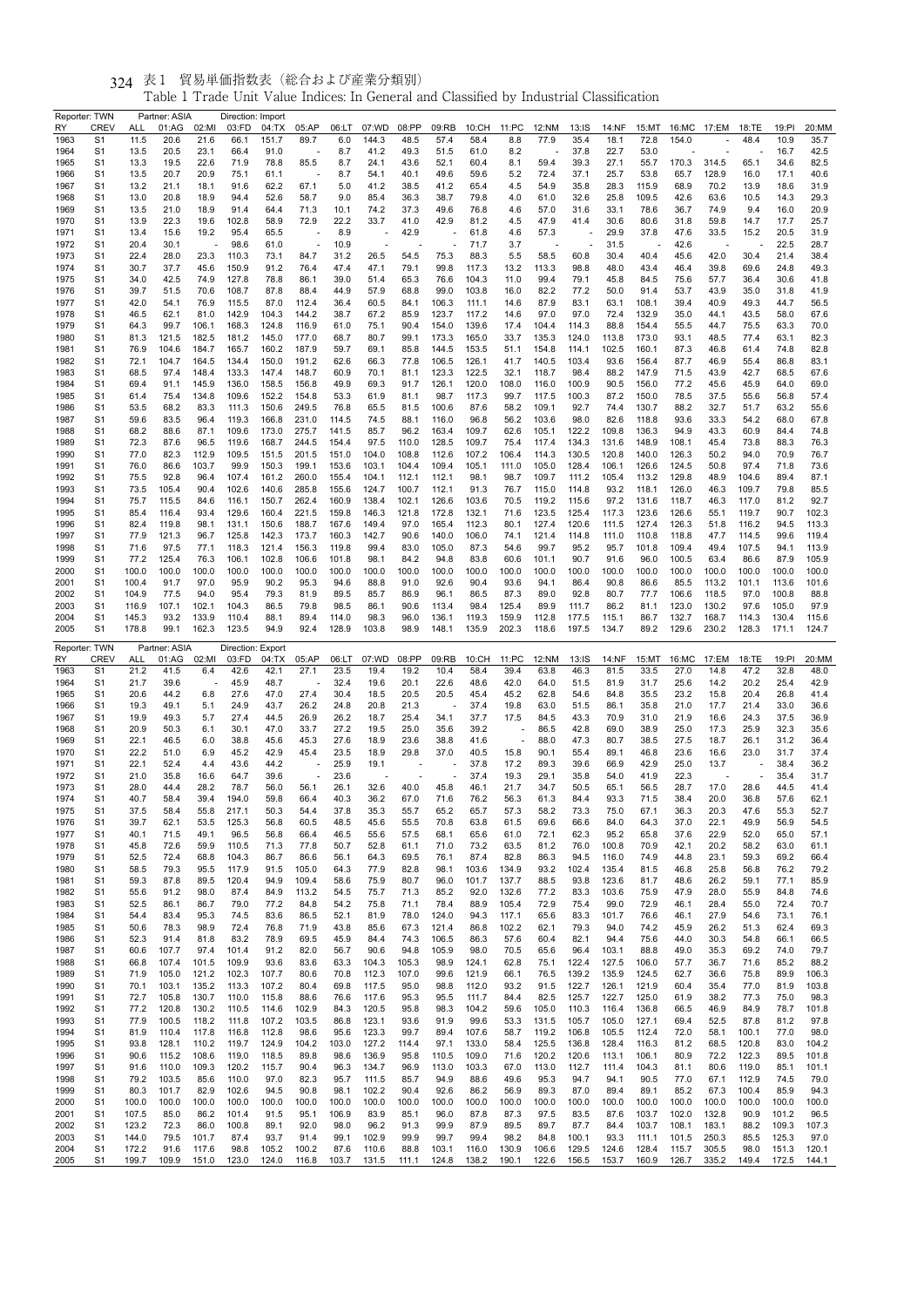|                                                                                                                                                                                      | Reporter: TWN  |                | Partner: US/CA |                          |                | Direction: Import |                          |              |               |              |                |                |               |              |                |               |                |                |              |                |               |                |
|--------------------------------------------------------------------------------------------------------------------------------------------------------------------------------------|----------------|----------------|----------------|--------------------------|----------------|-------------------|--------------------------|--------------|---------------|--------------|----------------|----------------|---------------|--------------|----------------|---------------|----------------|----------------|--------------|----------------|---------------|----------------|
| RY                                                                                                                                                                                   | <b>CREV</b>    | ALL            | 01:AG          | 02:MI                    | 03:FD          | 04:TX             | 05:AP                    | 06:LT        | 07:WD         | 08:PP        | 09:RB          | 10:CH          | 11:PC         | 12:NM        | $13:$ IS       | 14:NF         | 15:MT          | 16:MC          | 17:EM        | 18:TE          | 19:PI         | 20:MM          |
| 1963                                                                                                                                                                                 | S <sub>1</sub> | 7.0            | 72.8           | 31.5                     | 31.4           | 21.0              |                          | 5.8          | 6270.1        | 24.0         | 776.1          | 70.1           | 6.4           | 52.3         | 22.5           | 29.6          | 26.3           | 3.5            | 2.7          | 10.4           | 11.8          | 57.1           |
| 1964                                                                                                                                                                                 | S1             | 7.3            | 76.2           | ÷,                       | 28.4           |                   |                          |              | - 3715.6      | 24.8         | 908.3          | 54.3           | 5.0           | ٠.           | 21.5           | 33.1          | 23.1           | 3.9            | 3.3          | 11.2           | 11.8          | 48.9           |
| 1965                                                                                                                                                                                 | S1             | 7.6            | 71.5           | 33.0                     | 28.2           | 17.0              | 115.6                    | 7.3          | 895.7         | 25.0         | 477.2          | 68.9           | 6.1           | 56.5         | 21.5           | 38.7          | 20.2           | 4.7            | 4.1          | 11.9           | 4.7           | 53.5           |
| 1966                                                                                                                                                                                 | S1             | 7.6            | 70.3           | 40.0                     | 26.1           | 18.8              | 27.7                     | 4.8          | 186.6         | 25.1         | 185.9          | 75.6           | 8.3           | 50.0         | 20.7           | 38.6          | 21.3           | 3.7            | 2.9          | 13.2           | 12.8          | 54.1           |
| 1967                                                                                                                                                                                 | S1             | 7.4            | 72.1           | 36.1                     | 25.5           | 18.7              |                          | 6.2          | 119.6         | 25.7         | 143.2          | 77.3           | 6.8           | 37.4         | 21.5           | 36.7          | 17.7           | 4.0            | 2.7          | 12.7           | 14.0          | 61.6           |
| 1968                                                                                                                                                                                 | S1             | 10.7           | 69.8           | 41.3                     | 37.1           | 14.7              | $\overline{\phantom{a}}$ | 5.1          | 173.2         | 20.6         | 140.3          | 113.6          | 6.4           | 44.4         | 18.2           | 41.4          | 14.1           | 5.6            | 5.2          | 9.3            | 15.3          | 57.2           |
|                                                                                                                                                                                      | S1             | 11.0           | 67.2           |                          | 30.9           |                   | 30.9                     | 4.5          |               | 26.1         |                | 69.3           | 7.5           |              |                | 43.4          | 33.5           | 7.1            |              | 9.4            | 14.0          | 78.9           |
| 1969                                                                                                                                                                                 |                |                |                | 36.8                     |                | 16.4              |                          |              | 89.0          |              | 140.8          |                |               | 29.1         | 18.8           |               |                |                | 6.3          |                |               |                |
| 1970                                                                                                                                                                                 | S1             | 12.5           | 69.3           | 49.3                     | 33.9           | 13.7              |                          | 7.4          | 62.6          | 31.9         | 56.0           | 67.1           | 6.6           | 32.3         | 25.0           | 44.1          | 21.4           | 6.9            | 5.8          | 9.9            | 13.9          | 62.4           |
| 1971                                                                                                                                                                                 | S1             | 13.1           | 73.7           | 93.6                     | 34.1           | 33.4              |                          | 7.3          |               |              |                | 62.5           | 13.0          | 43.5         |                | 37.6          | 17.3           | 4.8            | 9.5          | 6.9            | 12.7          | 70.9           |
| 1972                                                                                                                                                                                 | S1             | 13.2           | 57.7           | 76.7                     | 31.2           | 31.9              | $\overline{\phantom{a}}$ | 6.9          | ÷,            |              |                | 54.3           | 10.8          | ÷,           |                | 37.6          | 47.2           | 7.6            |              |                | 10.2          | 75.7           |
| 1973                                                                                                                                                                                 | S1             | 16.7           | 85.8           | 76.6                     | 36.7           | 36.5              | 38.6                     | 9.5          | 62.6          | 35.5         | 85.5           | 55.9           | 12.0          | 47.4         | 32.7           | 38.8          | 39.0           | 8.6            | 11.5         | 7.7            | 11.4          | 63.7           |
| 1974                                                                                                                                                                                 | S1             | 20.7           | 124.6          | 99.8                     | 41.5           | 41.2              | 37.3                     | 16.4         | 77.0          | 60.2         | 67.0           | 91.0           | 17.7          | 60.6         | 57.3           | 44.2          | 39.5           | 7.1            | 8.4          | 8.2            | 10.9          | 56.4           |
| 1975                                                                                                                                                                                 | S1             | 24.5           | 116.7          | 118.2                    | 49.1           | 51.9              | 46.6                     | 17.8         | 69.8          | 63.8         | 57.1           | 83.6           | 22.5          | 48.2         | 65.0           | 48.4          | 41.4           | 10.3           | 12.4         | 12.9           | 12.1          | 99.5           |
| 1976                                                                                                                                                                                 | S1             | 28.3           | 110.3          | 115.8                    | 51.1           | 58.5              | 38.1                     | 20.4         | 93.1          | 61.9         | 80.6           | 91.6           | 21.8          | 46.9         | 68.5           | 47.7          | 43.8           | 12.0           | 18.1         | 12.8           | 15.3          | 92.5           |
| 1977                                                                                                                                                                                 | S1             | 32.1           | 119.7          | 109.0                    | 59.8           | 47.1              | 59.8                     | 19.8         | 68.2          | 59.2         | 81.1           | 91.1           | 23.2          | 55.2         | 67.8           | 47.7          | 55.2           | 14.3           | 18.5         | 23.3           | 18.3          | 99.9           |
| 1978                                                                                                                                                                                 | S1             | 33.5           | 112.3          | 111.9                    | 71.3           | 53.0              | 48.4                     | 31.3         | 76.0          | 56.2         | 87.1           | 88.6           | 22.1          | 55.0         | 76.8           | 46.1          | 57.9           | 15.5           | 17.2         | 43.7           | 20.3          | 86.9           |
|                                                                                                                                                                                      |                |                |                |                          |                |                   |                          |              |               |              |                |                |               |              |                |               |                |                |              | 59.5           |               |                |
| 1979                                                                                                                                                                                 | S1             | 36.2           | 121.9          | 121.0                    | 89.1           | 48.3              | 53.6                     | 35.5         | 65.4          | 68.1         | 106.5          | 100.2          | 25.8          | 52.6         | 62.6           | 55.6          | 54.3           | 14.9           | 16.6         |                | 21.2          | 85.8           |
| 1980                                                                                                                                                                                 | S1             | 42.5           | 138.6          | 131.3                    | 84.1           | 53.4              | 85.2                     | 42.7         | 66.8          | 82.7         | 106.5          | 95.3           | 41.3          | 57.5         | 74.9           | 79.0          | 55.0           | 18.9           | 23.8         | 61.6           | 29.3          | 101.7          |
| 1981                                                                                                                                                                                 | S1             | 44.9           | 150.4          | 137.7                    | 93.4           | 67.6              | 67.0                     | 40.5         | 68.8          | 80.2         | 94.6           | 97.7           | 50.6          | 50.7         | 76.4           | 77.1          | 67.0           | 21.7           | 24.0         | 63.9           | 26.2          | 102.3          |
| 1982                                                                                                                                                                                 | S1             | 44.6           | 124.5          | 132.9                    | 89.2           | 81.3              | 98.3                     | 34.6         | 71.6          | 69.6         | 108.1          | 86.0           | 45.0          | 52.9         | 75.1           | 67.2          | 62.6           | 26.3           | 29.0         | 75.9           | 29.7          | 102.6          |
| 1983                                                                                                                                                                                 | S1             | 43.2           | 116.8          | 122.0                    | 89.0           | 86.8              | 129.0                    | 42.2         | 70.7          | 69.9         | 116.8          | 90.4           | 42.8          | 56.5         | 68.2           | 66.3          | 63.5           | 24.0           | 26.0         | 71.0           | 35.0          | 103.3          |
| 1984                                                                                                                                                                                 | S1             | 47.9           | 132.3          | 110.3                    | 95.6           | 86.1              | 120.3                    | 48.3         | 79.9          | 73.8         | 111.3          | 104.8          | 44.1          | 56.8         | 90.1           | 69.4          | 60.8           | 24.4           | 31.3         | 61.6           | 38.1          | 108.1          |
| 1985                                                                                                                                                                                 | S1             | 46.0           | 114.3          | 111.1                    | 90.9           | 76.6              | 109.0                    | 39.3         | 66.8          | 58.6         | 138.9          | 96.6           | 39.4          | 54.8         | 92.4           | 63.1          | 63.0           | 27.1           | 34.8         | 73.6           | 37.9          | 102.8          |
| 1986                                                                                                                                                                                 | S1             | 43.6           | 95.1           | 104.0                    | 95.0           | 72.2              | 66.8                     | 107.7        | 64.6          | 62.0         | 113.2          | 91.8           | 20.1          | 55.8         | 78.4           | 62.8          | 61.1           | 29.8           | 34.6         | 61.9           | 37.9          | 93.4           |
| 1987                                                                                                                                                                                 | S1             | 45.4           | 89.1           | 105.5                    | 106.2          | 79.9              | 97.9                     | 101.5        | 73.2          | 75.6         | 140.2          | 94.1           | 20.6          | 55.1         | 89.6           | 66.8          | 56.3           | 32.0           | 37.3         | 65.1           | 34.4          | 85.8           |
|                                                                                                                                                                                      | S1             | 49.7           | 110.5          | 122.8                    | 119.1          | 91.7              | 93.5                     | 107.0        | 75.7          | 89.2         |                | 107.2          | 20.3          | 56.0         | 116.0          | 90.8          | 61.5           | 31.3           | 29.7         | 65.4           | 40.5          | 94.5           |
| 1988                                                                                                                                                                                 |                |                |                |                          |                |                   |                          |              |               |              | 131.7          |                |               |              |                |               |                |                |              |                |               |                |
| 1989                                                                                                                                                                                 | S1             | 54.3           | 160.1          | 121.7                    | 117.0          | 89.0              | 94.8                     | 84.0         | 80.0          | 97.0         | 95.2           | 104.7          | 19.9          | 63.9         | 94.7           | 105.3         | 68.3           | 32.9           | 32.8         | 68.9           | 39.2          | 76.9           |
| 1990                                                                                                                                                                                 | S1             | 55.9           | 115.6          | 123.2                    | 120.1          | 91.7              | 135.2                    | 102.5        | 80.2          | 89.2         | 117.9          | 89.0           | 29.2          | 61.8         | 85.7           | 93.1          | 68.5           | 36.2           | 46.7         | 68.6           | 43.1          | 88.8           |
| 1991                                                                                                                                                                                 | S1             | 60.8           | 157.6          | 131.1                    | 112.4          | 89.3              | 114.6                    | 76.3         | 79.2          | 83.4         | 122.6          | 89.5           | 27.9          | 59.8         | 69.4           | 83.4          | 69.9           | 40.3           | 50.9         | 83.1           | 41.9          | 68.4           |
| 1992                                                                                                                                                                                 | S1             | 58.6           | 111.0          | 126.8                    | 112.9          | 99.9              | 137.0                    | 83.1         | 80.2          | 81.2         | 99.2           | 81.8           | 24.2          | 67.3         | 62.7           | 79.7          | 68.1           | 42.8           | 50.3         | 89.6           | 47.0          | 83.7           |
| 1993                                                                                                                                                                                 | S1             | 58.6           | 109.9          | 119.4                    | 107.4          | 94.8              | 139.1                    | 79.6         | 97.2          | 74.0         | 77.0           | 82.1           | 25.1          | 64.0         | 65.5           | 69.2          | 76.8           | 44.9           | 50.2         | 90.3           | 47.2          | 91.5           |
| 1994                                                                                                                                                                                 | S <sub>1</sub> | 60.9           | 119.5          | 115.4                    | 107.9          | 90.3              | 151.2                    | 80.3         | 99.8          | 82.4         | 94.5           | 85.6           | 21.2          | 63.2         | 78.5           | 73.1          | 77.8           | 39.4           | 51.9         | 101.0          | 51.7          | 85.5           |
| 1995                                                                                                                                                                                 | S1             | 69.3           | 122.6          | 117.4                    | 117.0          | 92.1              | 141.2                    | 87.7         | 107.3         | 130.7        | 74.9           | 106.3          | 26.2          | 68.7         | 63.3           | 95.3          | 82.9           | 43.2           | 58.6         | 95.6           | 57.2          | 102.7          |
| 1996                                                                                                                                                                                 | S <sub>1</sub> | 70.5           | 147.3          | 110.7                    | 108.0          | 94.1              | 140.3                    | 94.6         | 104.7         | 98.4         | 85.5           | 91.6           | 29.0          | 77.6         | 57.0           | 87.6          | 94.6           | 51.9           | 60.3         | 94.5           | 62.9          | 86.5           |
| 1997                                                                                                                                                                                 | S <sub>1</sub> | 75.1           | 128.1          | 116.1                    | 111.8          | 100.5             | 143.5                    | 101.1        | 110.4         | 84.2         | 82.7           | 91.6           | 48.3          | 83.2         | 61.0           | 92.9          | 104.3          | 61.2           | 69.9         | 86.6           | 75.4          | 102.1          |
|                                                                                                                                                                                      |                |                |                |                          |                |                   |                          |              |               |              |                |                |               |              |                |               |                |                |              |                |               |                |
| 1998                                                                                                                                                                                 | S1             | 78.1           | 159.9          | 104.3                    | 97.3           | 107.9             | 131.8                    | 85.8         | 114.7         | 83.7         | 89.4           | 79.7           | 45.5          | 89.8         | 69.4           | 81.3          | 105.3          | 62.1           | 73.7         | 102.8          | 71.9          | 106.4          |
| 1999                                                                                                                                                                                 | S1             | 86.1           | 136.8          | 98.5                     | 94.2           | 116.0             | 109.6                    | 82.2         | 97.5          | 81.7         | 91.1           | 77.8           | 50.4          | 90.7         | 72.4           | 83.2          | 115.7          | 78.8           | 89.3         | 108.8          | 74.8          | 108.1          |
| 2000                                                                                                                                                                                 | S <sub>1</sub> | 100.0          | 100.0          | 100.0                    | 100.0          | 100.0             | 100.0                    | 100.0        | 100.0         | 100.0        | 100.0          | 100.0          | 100.0         | 100.0        | 100.0          | 100.0         | 100.0          | 100.0          | 100.0        | 100.0          | 100.0         | 100.0          |
| 2001                                                                                                                                                                                 | S1             | 103.1          | 97.3           | 97.9                     | 103.0          | 102.3             | 95.9                     | 95.3         | 99.4          | 88.1         | 102.4          | 90.8           | 42.4          | 98.2         | 98.5           | 88.6          | 97.0           | 88.8           | 130.3        | 94.9           | 94.6          | 104.5          |
| 2002                                                                                                                                                                                 | S <sub>1</sub> | 109.2          | 97.8           | 100.6                    | 94.4           | 101.6             | 94.3                     | 75.5         | 96.8          | 79.7         | 96.7           | 94.6           | 111.5         | 90.0         | 92.1           | 84.2          | 111.5          | 84.0           | 149.4        | 131.0          | 88.2          | 75.6           |
| 2003                                                                                                                                                                                 | S1             | 113.8          | 117.2          | 111.1                    | 100.3          | 124.2             | 125.5                    | 78.9         | 106.3         | 81.1         | 106.8          | 96.3           | 114.9         | 105.8        | 97.1           | 88.7          | 109.8          | 76.8           | 165.0        | 125.4          | 82.9          | 97.0           |
| 2004                                                                                                                                                                                 | S <sub>1</sub> | 145.7          | 140.9          | 107.1                    | 105.9          | 117.8             | 150.6                    | 75.7         | 118.6         | 89.7         | 136.7          | 122.9          | 80.4          | 118.5        | 106.1          | 118.9         | 133.2          | 105.7          | 238.6        | 130.7          | 99.9          | 84.6           |
| 2005                                                                                                                                                                                 | S <sub>1</sub> | 156.0          | 126.7          | 139.2                    | 111.1          | 132.9             | 161.9                    | 72.7         | 112.6         | 93.3         | 125.6          | 142.9          | 186.9         | 124.5        | 163.9          | 124.1         | 140.9          | 106.5          | 273.3        | 118.2          | 101.7         | 112.4          |
|                                                                                                                                                                                      |                |                |                |                          |                |                   |                          |              |               |              |                |                |               |              |                |               |                |                |              |                |               |                |
|                                                                                                                                                                                      |                |                |                |                          |                |                   |                          |              |               |              |                |                |               |              |                |               |                |                |              |                |               |                |
| Reporter: TWN                                                                                                                                                                        |                |                | Partner: US/CA |                          |                | Direction: Export |                          |              |               |              |                |                |               |              |                |               |                |                |              |                |               |                |
| RY                                                                                                                                                                                   | <b>CREV</b>    | <b>ALL</b>     | 01:AG          | 02:MI                    | 03:FD          | 04:TX             | 05:AP                    | 06:LT        | 07:WD         | 08:PP        | 09:RB          | 10:CH          | 11:PC         | 12:NM        | $13:$ IS       | 14:NF         | 15:MT          | 16:MC          | 17:EM        | 18:TE          | 19:PI         | 20:MM          |
| 1963                                                                                                                                                                                 | S1             | 14.4           | 9.5            |                          | 33.9           | 52.7              | 22.0                     | 9.7          | 13.4          |              | 34.9           | 32.0           | 86.0          | 15.6         | 42.2           | 46.6          | 14.2           |                | 22.6         |                | 14.1          | 26.1           |
| 1964                                                                                                                                                                                 | S1             | 14.0           | 7.6            | $\overline{\phantom{a}}$ | 34.2           | 51.8              | 21.7                     | 10.1         | 13.3          |              | ٠              |                | 79.5          | 15.9         | ÷,             | 57.1          | 16.5           | ÷,             | 30.1         | ÷,             | 17.5          | 30.0           |
| 1965                                                                                                                                                                                 | S1             | 13.8           | 8.5            | ÷,                       | 31.7           | 52.4              | 20.7                     | 11.1         | 12.6          | 14.7         |                | 29.1           | 64.7          | 17.4         | 40.1           | 55.8          | 15.6           | 42.4           | 29.5         | 54.7           |               | 27.9           |
|                                                                                                                                                                                      |                |                |                | $\overline{a}$           |                |                   |                          |              |               |              |                |                |               |              |                |               |                |                |              |                |               |                |
| 1966                                                                                                                                                                                 | S <sub>1</sub> | 14.5           | 8.9            |                          | 33.5           | 52.2              | 20.4                     | 11.3         | 13.4          | 28.8         |                | 30.0           |               | 18.0         | 24.3           | 53.5          | 15.1           | 18.2           | 38.3         | 55.2           | 19.1          | 26.3           |
| 1967                                                                                                                                                                                 | S1             | 14.7           | 7.8            | $\overline{a}$           | 35.0           | 51.7              | 19.5                     | 11.2         | 13.9          |              |                | 21.6           |               | 17.1         |                |               | 13.1           | 19.6           | 41.9         | 46.4           | 19.9          | 28.6           |
| 1968                                                                                                                                                                                 | S <sub>1</sub> | 18.1           | 7.5            | $\overline{\phantom{a}}$ | 36.6           | 51.7              | 34.4                     | 11.7         | 14.6          | 25.5         | ٠              | 36.4           |               | 16.3         | 24.8           | 56.6          | 13.3           | 27.4           | 44.4         | 33.7           | 21.2          | 30.9           |
| 1969                                                                                                                                                                                 | S <sub>1</sub> | 17.1           | 7.9            | $\overline{\phantom{a}}$ | 48.2           | 49.6              | 22.5                     | 13.2         | 14.4          | 37.7         |                | 45.6           |               | 18.7         | 24.4           | 43.5          | 15.7           | 15.3           | 44.8         | 33.2           | 24.0          | 32.5           |
| 1970                                                                                                                                                                                 | S1             | 18.9           | 8.6            | $\overline{\phantom{a}}$ | 51.5           | 52.7              | 23.4                     | 14.4         | 15.4          | 27.7         |                | 54.1           |               | 17.6         | 27.3           | 40.7          | 17.5           | 19.0           | 53.4         | 48.3           | 40.9          | 37.6           |
| 1971                                                                                                                                                                                 | S1             | 17.4           | 9.1            | $\overline{\phantom{a}}$ | 86.3           | 55.7              |                          | 16.7         |               |              |                | 59.0           |               | 19.0         |                |               | 12.1           | 8.9            | 36.8         |                | 47.2          | 38.2           |
| 1972                                                                                                                                                                                 | S <sub>1</sub> | 18.6           | 12.7           | $\overline{a}$           | 49.5           | 41.6              |                          | 17.5         |               |              |                | 45.9           |               | 29.5         |                |               | 27.6           | 24.4           |              |                | 70.3          | 25.6           |
| 1973                                                                                                                                                                                 | S <sub>1</sub> | 22.4           | 14.3           | 17.2                     | 46.9           | 49.0              | 29.4                     | 21.9         | 24.0          | 39.0         | 41.0           | 58.0           | 83.6          | 33.1         | 31.5           | 39.2          | 31.6           | 25.6           | 40.9         | 55.8           | 68.2          | 31.5           |
| 1974                                                                                                                                                                                 | 51             | 29.0           | 17.1           | 7.5                      | 75.9           | 56.1              | 35.4                     | 30.7         | 27.2          | 49.2         | 55.2           | 74.2           | 131.0         | 46.7         | 63.4           | 38.0          | 43.8           | 30.9           | 50.5         | 70.0           | 96.1          | 47.0           |
| 1975                                                                                                                                                                                 | S1             | 26.3           | 20.6           | 3.9                      |                | 51.6              | 32.6                     | 34.0         | 25.8          | 56.4         | 51.8           | 66.0           | 121.0         | 34.6         | 53.7           | 36.0          | 36.7           | 45.2           | 35.2         | 47.1           | 106.4         | 42.7           |
|                                                                                                                                                                                      |                |                |                |                          | 73.7           |                   |                          |              |               |              |                |                |               |              |                |               |                |                |              |                |               |                |
|                                                                                                                                                                                      | S1             | 28.9           | 23.6           | 3.9                      | 63.4           | 58.7              | 39.8                     | 38.7         | 31.3          | 51.0         | 51.9           | 60.1           | 130.3         | 44.6         | 44.5           | 49.9          | 36.3           | 37.7           | 37.6         | 46.5           | 107.6         | 44.2           |
| 1976<br>1977                                                                                                                                                                         | S1             | 31.8           | 36.6           | 5.2                      | 68.6           | 59.7              | 41.6                     | 38.7         | 36.5          | 57.3         | 54.5           | 70.6           | 149.5         | 52.7         | 47.1           | 60.9          | 40.8           | 43.7           | 43.7         | 57.6           | 107.5         | 48.6           |
|                                                                                                                                                                                      | S1             | 27.1           | 36.6           | 4.3                      | 80.4           | 64.8              | 47.4                     | 42.5         | 39.4          | 50.1         | 60.9           | 76.2           | 148.2         | 67.6         | 53.4           | 55.4          | 44.1           | 35.7           | 19.9         | 68.5           | 109.1         | 52.2           |
|                                                                                                                                                                                      | S1             | 32.1           | 34.0           | 4.5                      | 79.3           | 79.9              | 55.8                     | 56.9         | 51.6          | 50.7         | 70.6           | 80.6           | 188.9         | 74.0         | 64.7           | 60.0          | 50.0           | 34.3           | 21.1         | 78.9           | 106.5         | 60.7           |
|                                                                                                                                                                                      | S1             | 36.4           | 50.1           | 10.4                     | 88.5           | 86.2              | 58.5                     | 67.2         | 57.8          | 59.4         | 89.7           | 99.5           | 206.7         | 81.5         | 73.7           | 87.3          | 54.5           | 34.4           | 23.9         | 85.7           | 116.0         | 73.9           |
|                                                                                                                                                                                      | S1             | 37.5           | 63.3           | 4.0                      | 99.1           | 95.2              | 62.0                     | 75.6         | 59.4          | 64.0         | 91.0           | 101.3          | 255.2         | 82.9         | 80.5           | 75.8          | 57.8           | 34.4           | 23.1         | 58.9           | 117.1         | 75.0           |
| 1979<br>1981                                                                                                                                                                         | S1             | 37.6           | 60.9           | 5.2                      | 91.5           | 87.3              | 65.2                     | 75.1         | 58.5          | 65.8         | 82.4           | 96.2           | 212.4         | 81.3         | 73.4           | 90.1          | 55.3           | 29.8           | 26.5         | 53.3           | 113.9         | 72.8           |
|                                                                                                                                                                                      | S1             | 36.7           | 46.0           | 5.6                      | 96.7           | 86.3              | 63.4                     | 78.3         | 58.7          | 74.9         | 78.1           | 90.8           | 216.9         | 80.4         | 66.3           | 85.4          | 54.4           | 28.0           | 24.4         | 58.6           | 95.5          | 70.1           |
|                                                                                                                                                                                      | S1             | 39.4           | 42.5           | 6.8                      | 99.0           | 101.9             | 72.9                     | 82.9         | 62.3          | 77.7         | 77.9           | 87.3           | 175.8         | 86.0         | 68.6           | 77.1          | 57.2           | 31.5           | 26.9         | 59.3           | 86.3          | 70.4           |
|                                                                                                                                                                                      | S1             | 37.9           | 46.0           | 4.3                      | 95.5           | 91.9              | 65.5                     | 84.9         | 61.2          | 67.0         | 76.9           | 85.7           | 236.3         | 91.8         | 68.2           | 73.1          | 57.5           | 33.2           | 24.4         | 57.9           | 74.5          | 67.6           |
|                                                                                                                                                                                      | S1             | 37.6           | 50.6           | 3.9                      | 104.0          | 97.2              | 70.3                     | 88.9         | 63.9          | 60.4         | 74.4           | 84.1           | 208.6         | 91.8         | 68.5           | 76.4          | 59.0           | 29.3           | 23.1         | 50.0           | 73.1          | 66.9           |
|                                                                                                                                                                                      | S1             | 43.8           | 50.8           | 9.1                      | 117.9          | 108.8             | 76.2                     | 106.7        | 75.2          | 65.2         | 82.3           | 92.4           | 194.1         | 109.8        | 80.8           | 82.8          | 70.4           | 32.2           | 26.3         | 72.0           | 80.0          | 77.9           |
|                                                                                                                                                                                      |                |                |                |                          |                |                   |                          |              |               |              |                |                |               |              |                |               |                |                |              |                |               |                |
|                                                                                                                                                                                      | S1             | 49.1           | 46.0           | 15.5                     | 123.2          | 111.0             | 83.3                     | 117.9        | 87.0          | 85.1         | 96.6           | 105.9          | 222.0         | 132.9        | 98.5           | 86.0          | 84.9           | 37.2           | 29.8         | 63.8           | 93.8          | 90.1           |
|                                                                                                                                                                                      | S1             | 51.7           | 50.8           | 16.5                     | 110.1          | 95.8              | 87.9                     | 126.6        | 90.8          | 98.7         | 107.2          | 114.1          | 183.3         | 145.6        | 117.9          | 103.9         | 90.8           | 38.9           | 31.1         | 67.8           | 93.8          | 102.6          |
|                                                                                                                                                                                      | S1             | 53.2           | 53.2           | 35.8                     | 102.7          | 96.0              | 94.1                     | 134.2        | 90.8          | 93.3         | 108.2          | 107.5          | 169.1         | 136.8        | 116.8          | 101.0         | 92.4           | 40.0           | 32.4         | 74.0           | 95.1          | 106.2          |
|                                                                                                                                                                                      | S1             | 54.2           | 53.7           | 91.6                     | 106.0          | 100.4             | 91.8                     | 140.7        | 93.6          | 96.0         | 109.9          | 112.3          | 108.0         | 123.3        | 134.1          | 111.7         | 94.1           | 40.7           | 33.5         | 74.6           | 101.2         | 103.9          |
|                                                                                                                                                                                      | S1             | 57.1           | 58.8           | 102.9                    | 119.2          | 102.1             | 100.6                    | 147.3        | 99.0          | 104.6        | 111.3          | 110.8          | 62.9          | 143.7        | 155.8          | 108.9         | 95.9           | 39.7           | 37.1         | 79.3           | 110.3         | 112.0          |
|                                                                                                                                                                                      | S1             | 61.8           | 45.3           | 137.2                    | 120.5          | 99.2              | 101.3                    | 148.3        | 107.0         | 106.4        | 113.4          | 109.9          | 72.1          | 136.4        | 163.7          | 106.6         | 98.0           | 42.5           | 44.8         | 85.0           | 107.7         | 126.9          |
|                                                                                                                                                                                      | S1             | 63.6           | 62.7           | 92.7                     | 116.5          | 102.0             | 102.0                    | 147.5        | 106.0         | 107.3        | 111.6          | 112.9          | 86.6          | 129.1        | 142.3          | 96.0          | 100.3          | 44.5           | 49.5         | 88.9           | 103.7         | 115.9          |
|                                                                                                                                                                                      |                |                |                |                          |                |                   |                          |              |               |              |                |                |               |              |                |               |                |                |              |                |               |                |
|                                                                                                                                                                                      | S1             | 72.9           | 103.8          | 102.0                    | 123.9          | 109.2             | 106.2                    | 158.6        | 117.8         | 110.0        | 118.7          | 136.1          | 72.5          | 127.0        | 160.2          | 96.4          | 108.0          | 50.6           | 64.2         | 101.2          | 110.6         | 122.2          |
|                                                                                                                                                                                      | S1             | 73.8           | 115.4          | 114.8                    | 116.9          | 109.7             | 106.6                    | 155.6        | 116.9         | 109.4        | 120.6          | 124.9          | 85.0          | 126.6        | 160.5          | 100.8         | 107.9          | 54.2           | 63.3         | 103.8          | 112.9         | 107.7          |
|                                                                                                                                                                                      | S1             | 75.5           | 104.0          | 70.4                     | 112.4          | 111.3             | 109.2                    | 134.6        | 118.3         | 108.4        | 117.5          | 117.0          | 91.1          | 130.5        | 149.9          | 91.3          | 105.0          | 54.6           | 71.2         | 91.3           | 111.3         | 108.9          |
|                                                                                                                                                                                      | S1             | 73.9           | 84.1           | 98.8                     | 90.9           | 105.4             | 105.5                    | 124.6        | 113.0         | 94.9         | 106.4          | 102.5          | 81.5          | 116.1        | 116.2          | 94.9          | 98.1           | 52.3           | 78.4         | 88.4           | 105.9         | 99.6           |
|                                                                                                                                                                                      | S1             | 83.7           | 83.6           | 129.5                    | 96.3           | 96.4              | 98.7                     | 111.9        | 101.9         | 90.1         | 99.1           | 88.0           | 106.6         | 110.7        | 99.7           | 89.5          | 95.9           | 72.3           | 82.9         | 92.2           | 110.5         | 95.6           |
|                                                                                                                                                                                      | S1             | 100.0          | 100.0          | 100.0                    | 100.0          | 100.0             | 100.0                    | 100.0        | 100.0         | 100.0        | 100.0          | 100.0          | 100.0         | 100.0        | 100.0          | 100.0         | 100.0          | 100.0          | 100.0        | 100.0          | 100.0         | 100.0          |
| 1985                                                                                                                                                                                 | S1             | 94.6           | 58.3           | 216.2                    | 89.7           | 94.8              | 97.9                     | 93.3         | 94.2          | 100.7        | 100.2          | 96.9           | 55.0          | 93.9         | 111.8          | 102.6         | 98.5           | 101.5          | 79.9         | 102.9          | 86.9          | 107.4          |
|                                                                                                                                                                                      | S1             | 90.9           | 80.8           | 364.1                    | 95.0           | 89.9              | 92.4                     | 86.8         | 82.6          | 90.8         | 98.1           | 90.5           | 52.7          | 84.3         | 123.5          | 85.4          | 93.8           | 97.6           | 76.4         | 104.1          | 80.9          | 105.3          |
|                                                                                                                                                                                      |                |                |                |                          |                |                   |                          |              |               |              |                |                |               |              |                |               |                |                |              |                |               |                |
| 1978<br>1980<br>1982<br>1983<br>1984<br>1986<br>1987<br>1988<br>1989<br>1990<br>1991<br>1992<br>1993<br>1994<br>1995<br>1996<br>1997<br>1998<br>1999<br>2000<br>2001<br>2002<br>2003 | S1             | 98.6           | 84.5           | 264.7                    | 91.8           | 92.1              | 92.3                     | 81.4         | 86.8          | 93.6         | 97.5           | 91.8           | 63.0          | 81.3         | 152.2          | 82.8          | 97.4           | 104.4          | 87.2         | 113.6          | 96.5          | 112.6          |
| 2004<br>2005                                                                                                                                                                         | S1<br>S1       | 102.8<br>111.1 | 93.4<br>95.7   | 264.5<br>245.4           | 102.3<br>110.3 | 93.2<br>103.7     | 96.2<br>101.5            | 80.5<br>95.8 | 92.2<br>104.8 | 93.0<br>99.4 | 102.1<br>115.7 | 104.5<br>114.4 | 93.0<br>128.8 | 83.2<br>92.2 | 173.7<br>211.2 | 90.5<br>110.7 | 108.6<br>127.2 | 101.8<br>105.2 | 90.6<br>90.4 | 128.7<br>159.2 | 96.6<br>105.6 | 117.5<br>126.8 |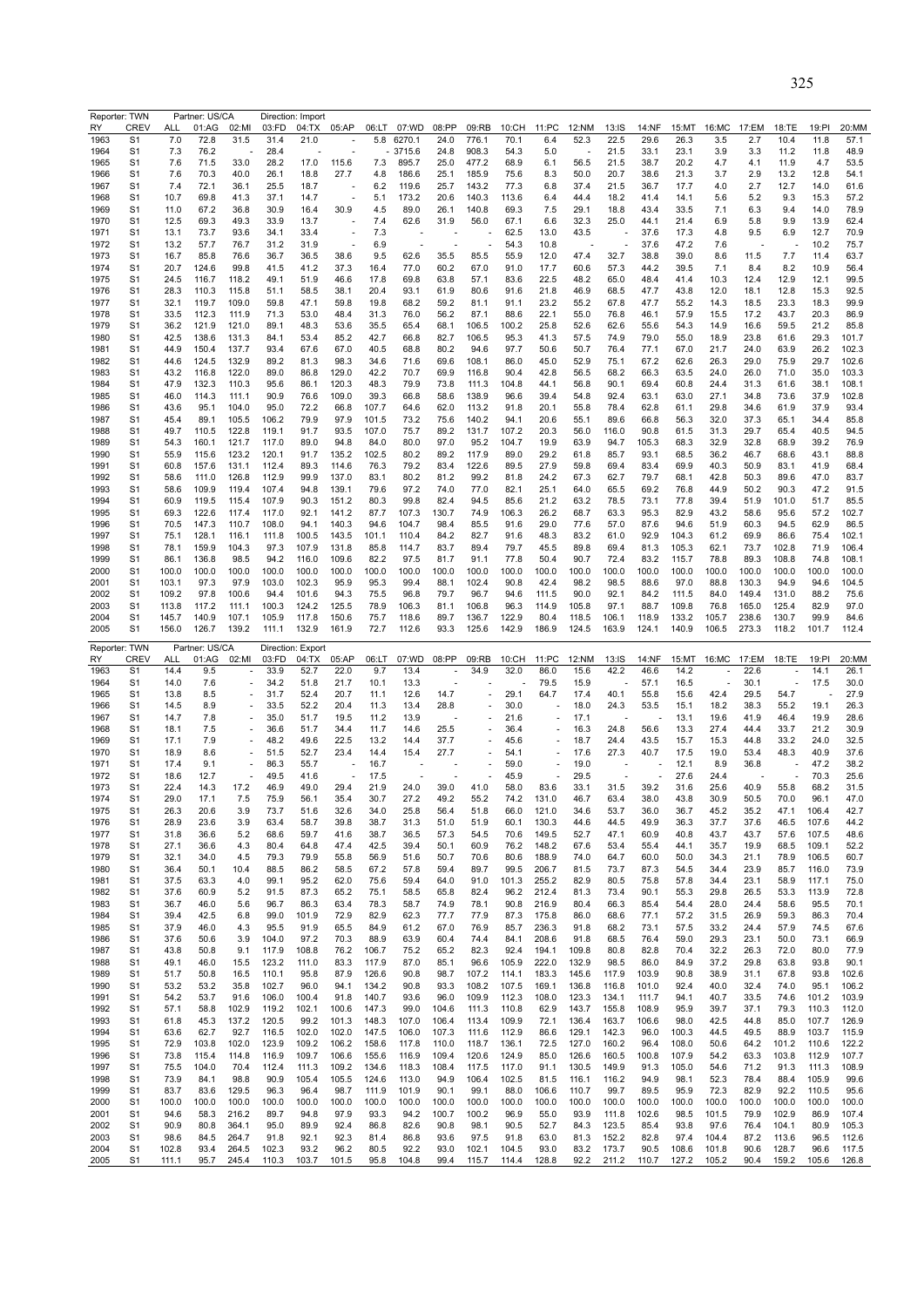| Reporter: USA |                                    |                    | Partner: World |               | Direction: Import |                |                |                | 07:WD          |               |                |                |                |                |                |                |                |                |              |                |               |               |
|---------------|------------------------------------|--------------------|----------------|---------------|-------------------|----------------|----------------|----------------|----------------|---------------|----------------|----------------|----------------|----------------|----------------|----------------|----------------|----------------|--------------|----------------|---------------|---------------|
| RY<br>1962    | <b>CREV</b><br>S <sub>1</sub>      | <b>ALL</b><br>12.0 | 01:AG<br>26.8  | 02:MI<br>9.0  | 03:FD<br>23.7     | 04:TX<br>32.0  | 05:AP<br>24.2  | 06:LT<br>10.7  | 49.3           | 08:PP<br>22.5 | 09:RB<br>39.1  | 10:CH<br>21.1  | 11:PC<br>7.7   | 12:NM<br>20.0  | 13:IS<br>32.2  | 14:NF<br>27.5  | 15:MT<br>23.6  | 17.9           | 16:MC 17:EM  | 18:TE<br>43.3  | 19:PI<br>22.0 | 20:MM<br>25.9 |
| 1963          | S <sub>1</sub>                     | 11.8               | 26.5           | 8.9           | 23.7              | 33.5           | 25.0           | 13.3           | 48.2           | 22.6          | 36.7           | 20.7           | 7.4            | 18.8           | 26.0           | 26.7           | 21.9           | 15.7           |              | 42.3           | 25.3          |               |
| 1964          | S <sub>1</sub>                     | 12.3               | 32.6           | 9.1           | 24.6              | 37.2           | 26.9           | 13.3           | 45.8           | 22.8          | 29.8           | 21.3           | 7.2            | 19.1           | 26.2           | 27.2           | 23.0           | 13.6           |              | 41.9           | 28.3          |               |
| 1965          | S <sub>1</sub>                     | 12.4               | 31.4           | 9.2           | 24.1              | 34.1           | 27.2           | 13.6           | 43.6           | 22.8          | 27.0           | 23.4           | 7.3            | 19.3           | 26.4           | 29.9           | 22.3           | 15.3           | 11.4         | 44.2           | 24.4          | 25.8          |
| 1966          | S <sub>1</sub>                     | 13.1               | 31.7           | 9.4           | 25.4              | 35.2           | 29.4           | 14.7           | 44.8           | 22.9          | 28.7           | 22.4           | 7.1            | 19.9           | 25.6           | 32.0           | 22.1           | 20.4           | 15.1         | 50.1           | 22.5          | 26.9          |
| 1967          | S <sub>1</sub>                     | 13.7               | 30.3           | 9.5           | 25.5              | 35.7           | 28.8           | 15.8           | 40.4           | 23.4          | 31.0           | 21.2           | 6.9            | 20.9           | 26.0           | 32.0           | 21.7           | 27.8           | 15.3         | 60.0           | 22.7          | 26.6          |
| 1968          | S <sub>1</sub>                     | 13.9<br>14.2       | 30.5<br>31.2   | 9.6<br>9.7    | 25.5<br>26.8      | 36.3<br>39.3   | 28.9<br>30.0   | 17.8<br>21.4   | 41.7<br>42.4   | 23.5          | 30.7<br>37.2   | 20.4<br>19.1   | 6.9            | 21.6<br>22.6   | 25.2           | 33.8           | 21.2<br>21.3   | 28.2           | 14.7<br>14.5 | 62.8<br>64.2   | 20.5          | 28.3<br>30.4  |
| 1969<br>1970  | S <sub>1</sub><br>S <sub>1</sub>   | 15.0               | 36.5           | 9.9           | 28.0              | 42.9           | 29.1           | 22.6           | 38.0           | 24.2<br>25.2  | 35.6           | 20.6           | 6.7<br>6.9     | 23.9           | 26.9<br>30.8   | 35.7<br>40.0   | 24.1           | 26.1<br>28.0   | 13.8         | 65.5           | 19.7<br>23.9  | 36.1          |
| 1971          | S <sub>1</sub>                     | 15.4               | 33.8           | 10.4          | 29.1              | 43.2           | 30.0           | 24.6           | 38.4           | 25.5          | 31.2           | 21.9           | 7.8            | 24.0           | 30.8           | 37.3           | 25.4           | 24.8           | 15.0         | 70.7           | 23.4          | 37.3          |
| 1972          | S <sub>1</sub>                     | 16.8               | 35.6           | 10.8          | 30.5              | 43.8           | 31.3           | 28.1           | 40.3           | 26.0          | 35.6           | 22.8           | 8.1            | 24.5           | 33.1           | 37.9           | 28.7           | 31.8           | 15.4         | 83.3           | 27.9          | 36.4          |
| 1973          | S <sub>1</sub>                     | 19.9               | 45.1           | 13.0          | 36.6              | 52.2           | 40.6           | 32.3           | 54.7           | 29.4          | 50.8           | 24.3           | 10.9           | 27.8           | 38.8           | 44.6           | 35.3           | 35.5           | 16.4         | 99.0           | 35.2          | 40.9          |
| 1974          | S <sub>1</sub>                     | 31.6               | 51.2           | 38.7          | 47.3              | 63.9           | 50.9           | 36.1           | 64.9           | 40.6          | 60.6           | 31.4           | 33.2           | 34.3           | 65.4           | 64.2           | 48.1           | 34.5           | 17.4         | 112.2          | 42.1          | 51.2          |
| 1975          | S <sub>1</sub>                     | 33.8               | 51.5           | 40.9          | 46.2              | 66.8           | 52.6           | 37.2           | 56.2           | 48.5          | 68.3           | 36.9           | 35.6           | 35.9           | 75.5           | 58.4           | 54.8           | 36.4           | 19.3         | 132.4          | 48.2          | 45.7          |
| 1976          | S <sub>1</sub>                     | 34.9               | 72.0           | 44.4          | 48.6              | 62.8           | 54.1           | 37.0           | 64.8           | 50.5          | 79.5           | 37.0           | 35.5           | 35.1           | 61.1           | 59.7           | 53.5           | 26.0           | 20.9         | 136.5          | 41.6          | 50.5          |
| 1977          | S <sub>1</sub>                     | 38.3               | 122.0          | 47.9          | 51.7              | 66.5           | 58.4           | 42.5           | 76.6           | 52.3          | 79.5           | 39.1           | 41.3           | 38.7           | 61.2           | 66.1           | 53.1           | 26.2           | 20.6         | 144.4          | 51.1          | 59.9          |
| 1978          | S <sub>1</sub>                     | 44.7<br>52.8       | 114.9<br>114.8 | 53.2<br>71.4  | 58.1              | 74.0<br>85.2   | 63.2           | 53.3           | 86.0<br>100.9  | 52.8          | 97.2           | 43.3<br>49.0   | 47.4           | 47.6<br>53.2   | 74.2           | 69.1           | 63.9<br>72.7   | 45.1           | 24.7         |                |               | 66.8          |
| 1979<br>1980  | S <sub>2</sub><br>S <sub>2</sub>   | 66.4               | 122.2          | 115.4         | 67.3<br>77.6      | 114.3          | 71.3<br>79.1   | 62.8<br>65.0   | 92.9           | 61.7<br>72.0  | 112.9<br>121.4 | 57.5           | 67.7<br>96.8   | 75.6           | 88.9<br>96.9   | 85.5<br>102.2  | 76.0           | 45.1<br>50.6   | 25.5<br>25.5 | 159.2<br>169.4 | 49.8<br>45.5  | 73.6<br>73.2  |
| 1981          | S <sub>2</sub>                     | 74.8               | 110.6          | 129.1         | 74.0              | 95.5           | 81.3           | 57.3           | 97.3           | 77.7          | 105.2          | 61.4           | 110.3          | 61.9           | 105.8          | 93.6           | 81.9           | 68.9           | 34.9         | 199.0          | 52.3          | 95.5          |
| 1982          | S <sub>2</sub>                     | 72.9               | 105.6          | 120.2         | 70.1              | 94.1           | 81.9           | 59.5           | 87.4           | 75.9          | 93.1           | 59.3           | 102.0          | 58.8           | 111.9          | 84.0           | 82.1           | 60.2           | 37.0         | 214.1          | 50.5          | 99.1          |
| 1983          | S <sub>2</sub>                     | 69.4               | 105.8          | 107.3         | 69.0              | 89.5           | 79.0           | 57.8           | 100.8          | 72.1          | 89.9           | 55.0           | 97.5           | 54.4           | 94.7           | 81.7           | 73.4           | 56.4           | 33.1         | 224.6          | 45.7          | 98.7          |
| 1984          | S <sub>2</sub>                     | 71.1               | 113.5          | 103.5         | 72.7              | 93.5           | 86.8           | 59.2           | 98.0           | 78.0          | 90.8           | 55.4           | 97.4           | 54.4           | 97.3           | 83.9           | 73.8           | 54.4           | 36.4         | 240.5          | 47.0          | 97.2          |
| 1985          | S <sub>2</sub>                     | 80.3               | 112.4          | 101.8         | 71.9              | 92.5           | 85.4           | 82.4           | 98.9           | 75.8          | 90.9           | 52.8           | 95.2           | 66.5           | 99.3           | 75.9           | 76.1           | 72.2           | 62.7         | 245.2          | 71.7          | 85.6          |
| 1986          | S <sub>2</sub>                     | 79.5               | 129.1          | 60.3          | 73.7              | 95.0           | 84.9           | 83.3           | 102.6          | 75.6          | 92.5           | 52.3           | 58.0           | 74.3           | 98.8           | 72.4           | 78.7           | 78.3           | 66.0         | 274.6          | 77.8          | 82.7          |
| 1987          | S <sub>2</sub>                     | 86.6               | 103.1          | 69.8          | 84.3              | 103.1          | 89.9           | 92.0           | 118.8          | 81.8          | 100.1          | 56.7           | 64.8           | 74.3           | 103.5          | 78.1           | 86.1           | 86.7           | 69.8         | 301.4          | 81.8          | 93.1          |
| 1988<br>1989  | S <sub>2</sub><br>S <sub>2</sub>   | 93.1<br>87.8       | 107.5<br>99.0  | 61.5<br>71.2  | 88.2<br>87.4      | 108.9<br>109.1 | 95.8<br>103.2  | 97.2           | 129.0<br>68.5  | 95.5<br>106.3 | 108.9<br>106.1 | 63.8<br>71.6   | 56.3<br>57.6   | 82.3<br>88.2   | 122.0<br>126.6 | 111.4<br>129.7 | 99.1<br>98.4   | 91.6<br>125.1  | 78.3<br>91.0 | 308.1<br>70.1  | 115.0         | 111.0<br>83.1 |
| 1990          | S3                                 | 91.8               | 99.3           | 75.5          | 92.1              | 113.1          | 108.4          | 105.4          | 74.5           | 106.4         | 98.9           | 73.6           | 70.0           | 95.5           | 119.5          | 113.1          | 101.9          | 132.3          | 92.5         | 73.8           | 115.4         | 94.6          |
| 1991          | S <sub>3</sub>                     | 92.1               | 97.1           | 71.4          | 95.9              | 113.6          | 110.2          | 103.6          | 72.9           | 99.5          | 102.5          | 74.9           | 61.2           | 102.5          | 119.8          | 101.1          | 105.2          | 138.6          | 98.3         | 77.6           | 113.4         | 87.4          |
| 1992          | H88                                | 91.5               | 84.1           | 67.5          | 95.7              | 114.7          | 108.3          | 99.1           | 81.4           | 95.7          | 104.0          | 75.7           | 57.1           | 105.9          | 107.8          | 97.5           | 107.6          | 136.3          | 96.5         | 82.1           | 115.0         | 89.5          |
| 1993          | H88                                | 90.0               | 83.5           | 60.8          | 93.5              | 108.5          | 103.8          | 96.6           | 92.0           | 90.0          | 105.8          | 75.3           | 53.3           | 105.2          | 103.0          | 84.7           | 104.4          | 131.2          | 96.7         | 85.1           | 116.3         | 87.2          |
| 1994          | H88                                | 92.4               | 93.8           | 57.4          | 95.6              | 109.1          | 101.5          | 94.5           | 102.8          | 90.8          | 104.3          | 76.0           | 51.9           | 104.3          | 104.1          | 93.8           | 106.9          | 133.0          | 102.6        | 89.2           | 120.4         | 90.1          |
| 1995          | H88                                | 106.2              | 100.2          | 63.3          | 99.7              | 114.4          | 104.2          | 101.0          | 95.8           | 116.3         | 119.1          | 87.3           | 56.6           | 107.5          | 117.5          | 118.9          | 111.4          | 137.3          | 167.8        | 92.9           | 124.6         | 95.3          |
| 1996          | H88                                | 102.1              | 96.8           | 74.1          | 101.2             | 112.8          | 105.6          | 105.4          | 103.7          | 107.8         | 123.6          | 90.6           | 65.8           | 106.6          | 112.1          | 108.6          | 114.0          | 131.5          | 107.0        | 95.1           | 127.4         | 94.5          |
| 1997          | H96                                | 98.1               | 97.2           | 69.9          | 104.6             | 111.1          | 105.4          | 106.4          | 106.1          | 98.1          | 117.0          | 90.9           | 67.9           | 100.6          | 109.7          | 111.1          | 109.8          | 123.0          | 97.9         | 94.5           | 105.3         | 89.8          |
| 1998<br>1999  | H96<br>H96                         | 92.6<br>91.1       | 97.7<br>97.9   | 48.3<br>62.1  | 102.3<br>99.4     | 107.6<br>101.5 | 102.2<br>100.6 | 104.0<br>92.3  | 99.9<br>106.8  | 98.3<br>94.2  | 106.4<br>100.9 | 91.9<br>95.4   | 52.9<br>61.0   | 104.4<br>103.0 | 104.5<br>91.4  | 97.7<br>89.8   | 106.1<br>100.3 | 113.5<br>101.6 | 92.1<br>83.9 | 97.8<br>99.1   | 98.2<br>96.1  | 89.1<br>94.8  |
| 2000          | H96                                | 100.0              | 100.0          | 100.0         | 100.0             | 100.0          | 100.0          | 100.0          | 100.0          | 100.0         | 100.0          | 100.0          | 100.0          | 100.0          | 100.0          | 100.0          | 100.0          | 100.0          | 100.0        | 100.0          | 100.0         | 100.0         |
| 2001          | H96                                | 96.1               | 101.6          | 82.6          | 95.5              | 96.8           | 97.0           | 99.7           | 95.7           | 95.9          | 97.4           | 106.4          | 85.2           | 102.2          | 91.1           | 93.4           | 99.0           | 100.9          | 87.6         | 102.2          | 102.0         | 94.5          |
| 2002          | H96                                | 92.7               | 97.6           | 86.0          | 94.3              | 88.8           | 92.1           | 94.6           | 94.1           | 88.0          | 95.0           | 110.8          | 64.8           | 98.1           | 93.3           | 88.5           | 95.0           | 92.9           | 81.2         | 100.5          | 101.1         | 83.8          |
| 2003          | H <sub>02</sub>                    | 96.9               | 102.9          | 103.0         | 98.8              | 86.9           | 89.5           | 84.9           | 95.3           | 88.4          | 99.4           | 114.8          | 86.5           | 101.2          | 102.1          | 92.4           | 99.2           | 91.6           | 79.9         | 103.9          | 104.3         | 94.9          |
| 2004          | H <sub>02</sub>                    | 103.6              | 110.4          | 131.2         | 103.8             | 89.2           | 90.5           | 94.6           | 108.7          | 93.1          | 102.1          | 112.4          | 103.7          | 103.9          | 144.2          | 118.6          | 104.1          | 95.2           | 80.4         | 104.9          | 104.7         | 95.2          |
| 2005          | H <sub>02</sub>                    | 108.3              | 115.0          | 134.9         | 108.8             | 89.7           | 91.2           | 100.7          | 106.3          | 99.4          | 110.9          | 122.9          | 133.6          | 105.3          | 158.8          | 131.7          | 111.2          | 93.3           | 82.3         | 108.5          | 117.6         | 103.7         |
| 2006          | H <sub>02</sub>                    | 121.7              | 124.5          | 168.6         | 113.4             | 90.0           | 93.3           | 114.0          | 113.5          | 105.6         | 126.8          | 131.8          | 131.3          | 122.9          | 164.2          | 178.0          | 121.9          | 109.0          | 93.1         | 114.6          | 138.8         | 107.8         |
|               |                                    |                    |                |               |                   |                |                |                |                |               |                |                |                |                |                |                |                |                |              |                |               |               |
| Reporter: USA |                                    |                    | Partner: World |               | Direction: Export |                |                |                |                |               |                |                |                |                |                |                |                |                |              |                |               |               |
| RY            | <b>CREV</b>                        | ALL                | 01:AG          | 02:MI         | 03:FD             | 04:TX          | 05:AP          | 06:LT          | 07:WD          | 08:PP         | 09:RB          | 10:CH          | 11:PC          | 12:NM          | 13:IS          | 14:NF          | 15:MT          | 16:MC          | 17:EM        | 18:TE          | 19:PI         | 20:MM         |
| 1962          | S <sub>1</sub>                     | 14.3               | 52.8           | 18.8          | 38.4              | 51.4           | 61.0           | 34.0           | 23.6           | 23.4          | 61.8           | 27.2           | 29.8           | 43.5           | 25.5           | 22.5           | 23.8           | 27.6           | 16.8         | 6.1            | 252.1         | 23.0          |
| 1963          | S <sub>1</sub>                     | 15.1               | 53.8           | 19.0          | 37.9              | 51.1           | 61.7           | 35.7           | 24.5           | 22.9          | 60.8           | 26.5           | 28.6           | 43.4           | 24.4           | 22.2           | 24.5           | 35.7           | 18.2         | 5.9            | 255.1         | 24.2          |
| 1964          | S <sub>1</sub>                     | 15.1               | 53.8           | 18.9          | 38.5              | 49.9           | 59.8           | 36.6           | 24.3           | 22.8          | 55.4           | 25.6           | 27.4           | 47.8           | 23.6           | 23.4           | 23.7           | 36.2           | 16.4         | 5.7            | 249.7         | 32.2          |
| 1965          | S <sub>1</sub>                     | 15.9               | 53.0           | 19.2          | 40.7              | 46.6           | 63.8           | 41.4           | 26.8           | 31.7          | 60.1           | 28.9           | 28.6           | 35.1           | 27.6           | 27.2           | 30.4           | 38.0           | 12.2         |                |               | 35.3          |
| 1966          | S <sub>1</sub><br>S <sub>1</sub>   | 15.7<br>16.2       | 54.7<br>52.9   | 19.5<br>19.7  | 43.6              | 45.8<br>45.0   | 67.6           | 42.3<br>40.4   | 27.6<br>25.4   | 32.2          | 58.4<br>57.1   | 28.9<br>27.9   | 28.6           | 34.1<br>35.6   | 28.3           | 35.5<br>35.5   | 30.5<br>31.4   | 37.2<br>38.4   | 12.3<br>13.1 | 5.1<br>6.7     | 136.8         | 33.4          |
| 1967<br>1968  | S <sub>1</sub>                     | 17.5               | 51.4           | 19.7          | 42.6<br>41.7      | 43.4           | 62.8<br>61.8   | 38.1           | 27.7           | 32.1<br>31.7  | 46.8           | 27.5           | 26.6<br>28.4   | 34.5           | 29.4<br>26.1   | 35.1           | 27.9           | 37.5           | 8.1          | 11.7           | 68.1<br>54.3  | 37.2<br>38.8  |
| 1969          | S <sub>1</sub>                     | 18.6               | 51.8           | 20.6          | 43.7              | 43.5           | 64.1           | 42.4           | 32.1           | 32.1          | 50.6           | 27.6           | 26.4           | 34.6           | 24.8           | 37.9           | 28.9           | 43.6           | 8.9          | 12.7           | 55.0          | 40.2          |
| 1970          | S <sub>1</sub>                     | 20.0               | 52.5           | 23.9          | 45.3              | 43.2           | 65.5           | 40.4           | 32.1           | 34.8          | 52.7           | 28.9           | 29.5           | 35.1           | 27.0           | 40.1           | 31.2           | 47.4           | 9.5          | 15.0           | 47.9          |               |
| 1971          | S <sub>1</sub>                     | 21.5               | 57.1           | 25.8          | 47.2              | 43.2           | 63.3           | 43.7           | 31.2           | 35.3          | 48.2           | 29.6           | 31.9           | 35.1           | 29.0           | 36.7           | 32.2           | 43.0           | 9.3          | 20.8           | 49.2          |               |
| 1972          | S <sub>1</sub>                     | 20.1               | 59.9           | 27.5          | 48.6              | 44.3           | 61.7           | 49.3           | 39.1           | 35.4          | 49.8           | 29.1           | 29.8           | 34.2           | 27.9           | 37.4           | 33.9           | 35.7           | 9.7          | 16.1           | 44.4          |               |
| 1973          | S <sub>1</sub>                     | 24.1               | 93.7           | 32.1          | 61.1              | 49.4           | 65.9           | 54.7           | 45.8           | 40.5          | 49.3           | 32.3           | 31.6           | 35.9           | 34.9           | 43.0           | 35.1           | 40.8           | 11.1         | 16.8           | 41.0          |               |
| 1974          | S <sub>1</sub>                     | 29.8               | 129.3          | 59.9          | 79.9              | 57.2           | 71.4           | 61.5           | 52.0           | 57.3          | 57.7           | 43.7           | 50.7           | 40.2           | 53.7           | 55.9           | 40.3           | 41.0           | 12.1         | 18.8           | 39.9          | ä,            |
| 1975<br>1976  | S <sub>1</sub><br>S <sub>1</sub>   | 31.9<br>32.5       | 125.6<br>117.9 | 76.6<br>75.9  | 82.6<br>79.2      | 59.4<br>62.1   | 74.3<br>80.8   | 69.5<br>69.3   | 50.0<br>57.4   | 60.5<br>63.2  | 60.3<br>68.7   | 49.9<br>46.9   | 72.2<br>75.8   | 47.2<br>46.1   | 62.5<br>59.6   | 54.6<br>57.0   | 46.9<br>43.3   | 52.2<br>46.2   | 15.6<br>17.1 | 12.9<br>16.9   | 57.8<br>55.2  |               |
| 1977          | S <sub>1</sub>                     | 32.5               | 118.5          | 74.6          | 84.7              | 64.0           | 86.0           | 73.0           | 61.8           | 62.3          | 71.4           | 50.6           | 83.8           | 51.7           | 59.0           | 62.7           | 45.7           | 43.7           | 18.6         | 15.1           | 57.7          |               |
| 1978          | S1                                 | 33.2               | 118.8          | 81.2          | 90.4              | 72.6           | 98.8           | 56.9           |                | 63.6          | 80.8           | 47.5           | 110.6          | 57.9           | 60.7           | 67.2           | 46.6           | ÷,             |              |                |               |               |
| 1979          | S <sub>2</sub>                     | 38.4               | 136.2          | 93.3          | 100.7             | 78.9           | 100.1          | 68.6           | 84.6           | 74.3          | 81.3           | 56.4           | 114.5          | 66.8           | 78.4           | 82.3           | 56.8           | 46.1           | 23.8         | 17.7           | 72.9          | 51.8          |
| 1980          | S <sub>2</sub>                     | 42.3               | 149.2          | 103.9         | 100.0             | 88.1           | 62.5           | 74.9           | 78.6           | 83.8          | 89.0           | 65.5           | 144.8          | 69.3           | 88.5           | 94.3           | 64.8           | 48.9           | 25.7         | 20.2           | 76.0          | 66.9          |
| 1981          | S <sub>2</sub>                     | 43.7               | 156.0          | 107.2         | 107.7             | 90.0           | 78.8           | 67.3           | 70.9           | 89.0          | 86.7           | 74.7           | 171.1          | 68.9           | 94.5           | 90.4           | 78.0           | 58.1           | 21.0         | 20.3           | 33.6          | 41.1          |
| 1982          | S <sub>2</sub>                     | 43.5               | 136.0          | 108.8         | 105.3             | 94.0           | 83.7           | 73.2           | 72.5           | 84.6          | 104.0          | 72.8           | 157.1          | 72.0           | 92.0           | 80.6           | 79.2           | 56.9           | 22.4         | 22.4           | 34.4          | 44.2          |
| 1983          | S <sub>2</sub>                     | 43.6               | 143.1          | 103.7         | 107.0             | 92.9           | 79.2           | 75.0           | 70.1           | 77.3          | 95.4           | 71.6           | 142.8          | 74.1           | 89.4           | 84.5           | 76.8           | 55.7           | 24.6         | 22.9           | 36.5          | 33.7          |
| 1984          | S <sub>2</sub>                     | 42.9               | 146.6          | 101.1         | 117.2             | 87.8           | 73.7           | 96.5           | 69.8           | 86.1          | 97.9           | 72.9           | 145.3          | 75.4<br>82.7   | 97.6           | 86.5           | 77.3           | 48.4           | 24.2         | 23.7           | 28.4          | 35.7          |
| 1985          | S <sub>2</sub><br>S <sub>2</sub>   | 51.4<br>51.1       | 128.1          | 97.3<br>91.0  | 114.5<br>110.6    | 87.3<br>87.6   | 73.8<br>71.2   | 74.3<br>82.8   | 72.4<br>76.5   | 75.5<br>81.6  | 85.2<br>92.5   | 73.7<br>75.8   | 141.7<br>94.2  | 83.0           | 75.9<br>93.2   | 80.0<br>80.5   | 77.4<br>79.5   | 73.6<br>75.4   | 39.0<br>34.9 | 26.0<br>27.2   | 39.7<br>40.7  | 76.3<br>72.0  |
| 1986<br>1987  | S <sub>2</sub>                     | 55.2               | 115.8<br>108.6 | 88.6          | 116.6             | 89.8           | 71.6           | 93.7           | 76.4           | 90.6          | 91.5           | 78.1           | 100.4          | 79.6           | 89.8           | 89.0           | 77.8           | 78.5           | 36.0         | 36.4           | 38.5          | 77.6          |
| 1988          | S <sub>2</sub>                     | 64.2               | 130.1          | 95.8          | 127.8             | 95.7           | 83.1           | 104.8          | 84.0           | 94.9          | 100.7          | 87.2           | 91.5           | 80.8           | 100.1          | 109.8          | 77.9           | 83.1           | 47.4         | 51.9           | 41.0          | 69.2          |
| 1989          | S <sub>2</sub>                     | 76.1               | 130.3          | 97.6          | 112.2             | 98.1           | 98.9           |                | 73.1           | 100.0         | 83.7           | 94.5           | 103.7          | 74.3           | 106.8          | 108.0          | 80.7           | 133.5          | 47.9         |                |               | 79.2          |
| 1990          | S <sub>3</sub>                     | 84.6               | 123.6          | 99.5          | 119.1             | 101.2          | 108.1          | 101.5          | 80.2           | 100.9         | 85.2           | 93.0           | 123.4          | 78.9           | 99.4           | 106.9          | 96.4           | 129.3          | 51.9         | 70.6           | 42.6          | 105.5         |
| 1991          | S3                                 | 85.9               | 119.0          | 98.4          | 119.5             | 109.5          | 123.2          | 102.6          | 92.0           | 92.5          | 89.2           | 93.4           | 109.0          | 84.9           | 98.8           | 98.4           | 98.7           | 132.5          | 60.2         | 69.9           | 43.7          | 117.3         |
| 1992          | H88                                | 86.7               | 107.4          | 93.8          | 104.7             | 107.7          | 124.0          | 101.3          | 98.8           | 90.6          | 91.8           | 88.6           | 95.2           | 87.9           | 97.5           | 91.4           | 93.3           | 129.7          | 60.6         | 84.6           | 47.2          | 112.9         |
| 1993          | H88<br>H88                         | 86.9               | 108.8          | 92.8          | 103.8             | 104.1          | 121.3          | 101.4          | 104.7          | 86.3          | 87.9           | 86.1           | 91.1           | 87.2           | 98.9           | 85.5           | 95.4           | 121.3          | 62.6         | 91.4           | 48.6          | 107.2         |
| 1994<br>1995  | H88                                | 87.6<br>98.1       | 110.4<br>117.6 | 90.8<br>107.3 | 109.2<br>108.6    | 108.8<br>118.3 | 119.4<br>116.5 | 105.6<br>106.8 | 109.0<br>110.5 | 91.4<br>110.3 | 89.3<br>100.2  | 87.9<br>99.2   | 88.8<br>98.7   | 85.6<br>84.8   | 103.7<br>107.0 | 89.5<br>106.2  | 80.6<br>86.4   | 110.9<br>114.1 | 68.8<br>97.8 | 90.0<br>98.4   | 51.8<br>57.5  | 115.0<br>96.8 |
| 1996          | H88                                | 94.6               | 139.6          | 86.2          | 106.9             | 118.4          | 115.6          | 112.1          | 109.2          | 98.2          | 99.1           | 92.9           | 105.8          | 84.5           | 109.4          | 102.7          | 92.4           | 100.4          | 78.9         | 96.0           | 84.8          | 93.7          |
| 1997          | H <sub>96</sub>                    | 92.5               | 127.0          | 89.2          | 105.3             | 114.3          | 113.9          | 117.1          | 103.6          | 95.9          | 99.8           | 97.2           | 104.3          | 87.1           | 104.9          | 103.5          | 88.8           | 97.8           | 73.0         | 98.2           | 85.4          | 87.6          |
| 1998          | H96                                | 90.0               | 111.7          | 83.4          | 101.7             | 112.9          | 107.9          | 106.1          | 100.4          | 94.2          | 99.4           | 95.7           | 88.6           | 89.2           | 99.2           | 97.7           | 87.8           | 94.8           | 72.1         | 101.4          | 74.3          | 97.3          |
| 1999          | H96                                | 89.4               | 101.3          | 87.4          | 99.7              | 106.8          | 105.6          | 106.6          | 99.7           | 94.5          | 97.7           | 94.9           | 76.0           | 91.9           | 97.4           | 93.5           | 93.1           | 95.6           | 69.1         | 101.1          | 81.8          | 103.5         |
| 2000          | H96                                | 100.0              | 100.0          | 100.0         | 100.0             | 100.0          | 100.0          | 100.0          | 100.0          | 100.0         | 100.0          | 100.0          | 100.0          | 100.0          | 100.0          | 100.0          | 100.0          | 100.0          | 100.0        | 100.0          | 100.0         | 100.0         |
| 2001          | H <sub>96</sub>                    | 92.0               | 100.6          | 100.7         | 96.7              | 96.5           | 99.9           | 113.6          | 97.6           | 96.2          | 100.3          | 98.7           | 92.6           | 98.7           | 100.5          | 96.6           | 99.0           | 93.0           | 65.9         | 106.4          | 88.6          | 99.7          |
| 2002          | H96                                | 87.1               | 105.6          | 85.6          | 91.1              | 100.0          | 95.6           | 97.4           | 95.4           | 94.2          | 98.7           | 97.9           | 87.1           | 94.3           | 98.1           | 95.6           | 96.7           | 88.7           | 61.9         | 103.1          | 61.5          | 83.6          |
| 2003          | H <sub>02</sub>                    | 89.4               | 117.4          | 80.9          | 96.3              | 102.2          | 98.7           | 121.4          | 97.4           | 96.8          | 97.6           | 105.4          | 101.8          | 101.2          | 103.0          | 98.3           | 99.3           | 90.6           | 57.9         | 104.9          | 61.2          | 88.8          |
| 2004<br>2005  | H <sub>02</sub><br>H <sub>02</sub> | 90.7<br>92.6       | 123.1<br>121.8 | 80.9<br>85.2  | 100.5<br>105.2    | 106.5<br>100.0 | 104.5<br>106.6 | 121.6<br>123.3 | 97.3<br>91.9   | 98.5<br>101.7 | 105.0<br>116.2 | 116.5<br>130.2 | 115.3<br>120.5 | 99.0<br>96.4   | 129.2<br>143.5 | 110.8<br>124.9 | 90.0<br>91.3   | 82.9<br>80.6   | 55.2<br>54.9 | 110.5<br>111.5 | 63.1<br>59.4  | 99.3<br>107.8 |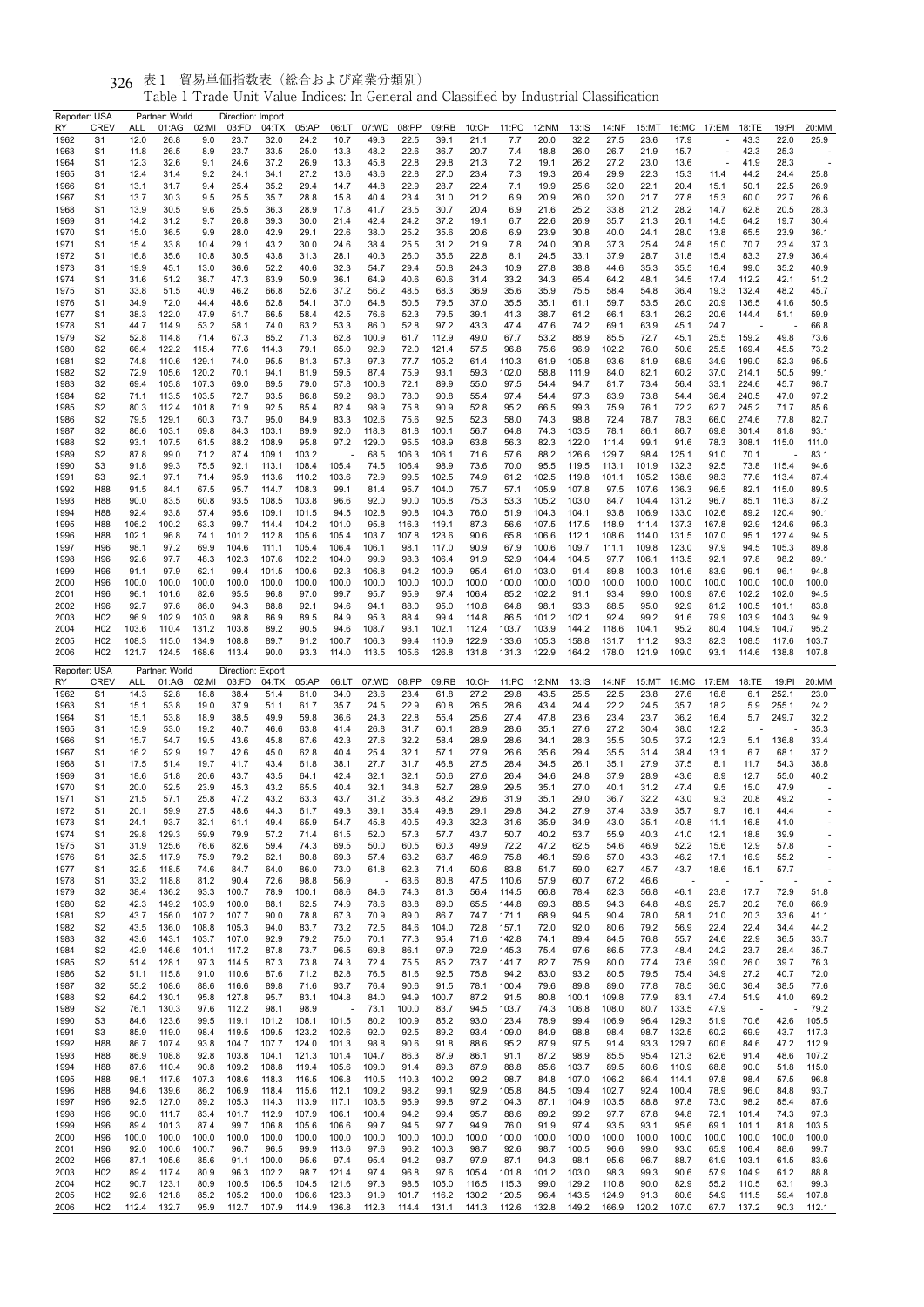| RY           | Reporter: USA<br>CREV              | ALL                | Partner: EU15<br>01:AG | 02:MI          | Direction: Import<br>03:FD | 04:TX          | 05:AP          | 06:LT          | 07:WD          | 08:PP          | 09:RB          | 10:CH          | 11:PC          | 12:NM          | 13:1S          | 14:NF          | 15:MT          | 16:MC          | 17:EM          | 18:TE          | 19:PI          | 20:MM          |
|--------------|------------------------------------|--------------------|------------------------|----------------|----------------------------|----------------|----------------|----------------|----------------|----------------|----------------|----------------|----------------|----------------|----------------|----------------|----------------|----------------|----------------|----------------|----------------|----------------|
| 1962         | S <sub>1</sub>                     | 14.8               | 19.4                   | 23.0           | 21.8                       | 25.3           | 19.1           | 6.7            | 15.8           | 21.2           | 25.8           | 23.0           | 15.5           | 17.2           | 24.7           | 28.8           | 27.0           | 26.8           |                | 6.6            | 26.0           | 34.9           |
| 1963         | S1                                 | 14.7               | 20.0                   | 23.8           | 22.1                       | 27.2           | 16.2           | 6.7            | 16.2           | 21.1           | 27.0           | 22.5           | 13.4           | 16.0           | 23.4           | 27.6           | 25.8           | 26.6           |                | 6.5            | 27.3           |                |
| 1964<br>1965 | S <sub>1</sub><br>S1               | 15.0<br>15.6       | 22.6<br>22.8           | 23.2<br>24.8   | 23.3<br>23.4               | 31.3<br>29.5   | 18.5<br>19.6   | 6.6<br>7.0     | 17.0<br>17.2   | 21.8<br>21.7   | 24.5<br>26.8   | 23.8<br>26.1   | 15.8<br>15.0   | 15.9<br>15.7   | 23.0<br>23.1   | 29.3<br>33.4   | 26.4<br>26.8   | 26.1<br>31.7   | 20.8           | 6.4<br>6.6     | 15.1<br>15.0   | 33.1           |
| 1966         | S <sub>1</sub>                     | 16.1               | 22.5                   | 25.0           | 24.0                       | 30.3           | 20.6           | 7.3            | 18.1           | 21.6           | 22.0           | 25.3           | 14.5           | 16.5           | 22.8           | 34.0           | 26.7           | 34.3           | 21.7           | 7.1            | 16.7           | 34.0           |
| 1967         | S <sub>1</sub><br>S <sub>1</sub>   | 16.9               | 23.4                   | 23.4<br>23.7   | 23.8<br>23.4               | 30.3           | 21.2           | 7.5            | 19.0           | 21.5<br>21.8   | 24.1<br>25.2   | 22.2<br>22.2   | 14.0           | 18.2           | 22.4           | 31.1<br>35.4   | 27.2<br>25.1   | 46.2           | 22.5           | 7.5            | 18.2           | 34.0           |
| 1968<br>1969 | S1                                 | 17.5<br>18.0       | 21.8<br>23.4           | 23.0           | 24.9                       | 28.5<br>30.4   | 22.5<br>23.9   | 8.0<br>9.2     | 19.0<br>21.1   | 22.6           | 26.4           | 22.5           | 14.3<br>13.6   | 19.0<br>19.4   | 21.8<br>23.7   | 39.7           | 26.2           | 49.8<br>44.8   | 23.7<br>24.5   | 7.8<br>8.2     | 19.0<br>18.6   | 37.2<br>36.4   |
| 1970         | S <sub>1</sub>                     | 19.7               | 23.2                   | 22.7           | 25.4                       | 31.4           | 24.6           | 9.3            | 21.3           | 23.9           | 30.5           | 22.4           | 13.7           | 20.4           | 27.6           | 43.8           | 30.3           | 56.9           | 26.0           | 9.1            | 20.7           | 39.0           |
| 1971         | S1                                 | 20.3               | 25.1                   | 24.8           | 25.3                       | 32.1           | 26.9           | 10.3           | 22.3           | 23.3           | 31.2           | 23.1           | 15.6           | 22.0           | 27.8           | 37.8           | 33.1           | 54.6           | 27.0           | 9.9            | 22.0           | 38.9           |
| 1972<br>1973 | S <sub>1</sub><br>S1               | 22.6<br>26.6       | 26.2<br>31.9           | 25.6<br>34.9   | 26.4<br>31.1               | 29.1<br>33.0   | 28.8<br>33.7   | 11.6<br>13.7   | 26.6<br>39.9   | 25.3<br>29.8   | 35.9<br>45.8   | 24.3<br>27.9   | 17.5<br>24.7   | 22.2<br>27.8   | 30.2<br>34.9   | 38.8<br>47.2   | 37.2<br>45.3   | 62.1<br>70.3   | 28.5<br>31.0   | 12.5<br>15.4   | 23.9<br>29.5   | 40.6<br>40.9   |
| 1974         | S <sub>1</sub>                     | 33.0               | 36.7                   | 55.6           | 34.0                       | 40.6           | 39.0           | 15.1           | 52.2           | 36.4           | 49.0           | 36.8           | 63.4           | 32.1           | 61.7           | 66.8           | 54.6           | 73.8           | 34.3           | 16.6           | 33.1           | 43.9           |
| 1975         | S <sub>1</sub><br>S <sub>1</sub>   | 38.7               | 36.0<br>37.2           | 61.3<br>62.2   | 37.6<br>39.2               | 43.8           | 41.5           | 16.9           | 49.4           | 40.2           | 64.9           | 40.9           | 58.6           | 34.1           | 68.6           | 58.8           | 59.8           | 89.5           | 39.7           | 23.4           | 32.7<br>32.6   | 53.3<br>53.0   |
| 1976<br>1977 | S1                                 | 38.8<br>42.5       | 50.9                   | 66.9           | 42.7                       | 41.9<br>45.1   | 41.6<br>44.0   | 18.2<br>21.8   | 51.4<br>60.7   | 39.2<br>40.6   | 77.5<br>81.3   | 40.1<br>44.4   | 62.9<br>70.7   | 34.1<br>36.1   | 60.7<br>60.6   | 57.0<br>59.6   | 61.9<br>68.1   | 81.2<br>84.4   | 39.7<br>40.9   | 25.0<br>27.8   | 49.0           | 56.4           |
| 1978         | S <sub>1</sub>                     | 46.4               | 62.6                   | 72.6           | 41.3                       | 59.6           | 54.7           | 27.2           | 69.9           | 49.3           | 96.6           | 43.6           | 86.1           | 44.0           | 68.8           | 64.5           | 73.3           | 80.9           | 54.2           |                |                | 63.5           |
| 1979<br>1980 | S <sub>2</sub><br>S <sub>2</sub>   | 52.6<br>62.4       | 64.8<br>79.3           | 103.8<br>166.6 | 46.1<br>50.5               | 70.2<br>82.2   | 67.8<br>84.1   | 30.6<br>35.4   | 68.8<br>81.6   | 54.8<br>63.2   | 103.6<br>109.6 | 48.0<br>56.2   | 127.1<br>161.4 | 51.6<br>92.9   | 83.6<br>92.0   | 84.8<br>107.0  | 83.1<br>93.8   | 88.2<br>95.1   | 63.3<br>66.2   | 29.2<br>37.3   | 49.0<br>45.8   | 67.7<br>77.5   |
| 1981         | S <sub>2</sub>                     | 63.7               | 67.0                   | 181.4          | 47.7                       | 79.2           | 78.7           | 27.6           | 77.8           | 68.7           | 89.9           | 57.9           | 161.2          | 65.5           | 94.6           | 86.9           | 79.2           | 94.2           | 59.7           | 45.1           | 39.2           | 86.8           |
| 1982         | S <sub>2</sub>                     | 63.1               | 68.8                   | 162.9          | 46.9                       | 75.1           | 72.4           | 29.1           | 72.7           | 67.6           | 85.1           | 56.9           | 143.2          | 59.8           | 97.7           | 81.5           | 81.3           | 85.4           | 64.3           | 48.9           | 47.9           | 90.2           |
| 1983<br>1984 | S <sub>2</sub><br>S <sub>2</sub>   | 60.5<br>59.3       | 69.9<br>73.0           | 149.3<br>141.7 | 44.6<br>44.3               | 69.2<br>68.8   | 66.9<br>56.4   | 28.7<br>29.8   | 62.9<br>59.2   | 59.9<br>61.0   | 78.8<br>75.8   | 52.3<br>49.9   | 134.3<br>126.5 | 53.2<br>52.6   | 90.0<br>89.1   | 77.4<br>80.9   | 76.5<br>70.4   | 84.0<br>82.0   | 55.1<br>53.8   | 53.2<br>53.1   | 35.0<br>35.2   | 86.5<br>85.2   |
| 1985         | S2                                 | 60.7               | 75.5                   | 134.6          | 47.2                       | 68.2           | 55.3           | 52.1           | 79.8           | 62.3           | 87.5           | 50.7           | 122.1          | 57.5           | 89.7           | 80.5           | 66.3           | 80.0           | 56.8           | 50.4           | 34.7           | 89.6           |
| 1986         | S <sub>2</sub>                     | 66.9               | 91.4                   | 81.6           | 53.3                       | 80.2           | 64.3           | 58.8           | 88.0           | 66.4           | 88.8           | 51.9           | 79.3           | 66.0           | 90.6           | 81.2           | 76.3           | 85.2           | 69.4           | 63.8           | 45.6           | 99.0           |
| 1987<br>1988 | S <sub>2</sub><br>S <sub>2</sub>   | 76.1<br>82.5       | 75.2<br>79.1           | 94.7<br>82.1   | 72.4<br>73.7               | 85.9<br>94.1   | 74.7<br>84.5   | 68.6<br>72.8   | 95.3<br>108.4  | 70.5<br>78.8   | 100.4<br>108.5 | 56.3<br>61.7   | 86.8<br>78.8   | 76.5<br>89.5   | 97.2<br>114.3  | 75.6<br>97.8   | 90.7<br>100.5  | 98.4<br>106.2  | 72.6<br>83.0   | 75.8<br>79.1   | 41.0<br>51.7   | 110.5<br>122.0 |
| 1989         | S <sub>2</sub>                     | 86.0               | 73.9                   | 82.9           | 80.1                       | 92.8           | 89.1           |                | 99.3           | 91.2           | 109.5          | 68.3           | 84.5           | 92.0           | 114.3          | 117.2          | 103.1          | 101.9          | 98.3           | 80.2           |                | 97.2           |
| 1990         | S <sub>3</sub>                     | 94.3               | 89.8                   | 84.3           | 86.9                       | 102.3          | 101.2          | 82.9           | 100.4          | 93.9           | 98.5           | 73.1           | 104.4          | 99.7           | 108.2          | 111.3          | 104.8          | 123.4          | 107.4          | 83.3           | 54.6           | 104.2          |
| 1991<br>1992 | S <sub>3</sub><br>H88              | 98.3<br>99.5       | 95.7<br>99.0           | 83.0<br>76.5   | 91.2<br>94.3               | 109.8<br>111.2 | 106.1<br>106.1 | 87.6<br>92.3   | 117.3<br>125.5 | 92.7<br>92.6   | 102.0<br>105.1 | 75.0<br>79.1   | 71.7<br>67.0   | 101.8<br>105.9 | 108.0<br>103.0 | 104.7<br>101.8 | 110.6<br>111.7 | 129.3<br>128.5 | 107.4<br>106.1 | 96.3<br>99.5   | 60.6<br>63.9   | 101.9<br>107.7 |
| 1993         | H88                                | 97.2               | 95.2                   | 67.7           | 90.7                       | 105.7          | 99.4           | 85.8           | 113.7          | 88.7           | 104.5          | 75.8           | 61.7           | 101.6          | 100.3          | 91.7           | 107.3          | 126.1          | 110.5          | 98.6           | 61.0           | 104.5          |
| 1994         | H88                                | 96.3               | 102.8                  | 62.6           | 91.5                       | 103.8          | 91.4           | 83.8           | 105.7          | 90.2           | 102.1          | 74.3           | 57.4           | 100.7          | 100.3          | 92.4           | 107.1          | 122.2          | 111.1          | 96.2           | 65.0           | 107.2          |
| 1995<br>1996 | H88<br>H88                         | 102.1<br>104.5     | 112.3<br>114.5         | 66.4<br>75.8   | 99.1<br>104.6              | 110.4<br>112.2 | 100.6<br>106.2 | 96.6<br>101.4  | 118.5<br>122.7 | 105.5<br>106.6 | 110.6<br>118.2 | 82.9<br>87.2   | 61.7<br>67.9   | 106.7<br>107.1 | 116.0<br>109.9 | 110.3<br>110.8 | 118.9<br>121.3 | 118.7<br>126.6 | 132.8<br>113.8 | 99.7<br>98.8   | 72.3<br>72.6   | 108.1<br>117.5 |
| 1997         | H96                                | 100.6              | 102.2                  | 74.5           | 101.2                      | 111.8          | 102.4          | 100.0          | 115.5          | 100.8          | 104.4          | 90.1           | 69.0           | 104.6          | 108.7          | 112.3          | 116.0          | 119.8          | 103.9          | 96.8           | 70.1           | 117.8          |
| 1998         | H <sub>96</sub>                    | 99.7               | 101.5                  | 56.2           | 101.4                      | 111.4          | 101.6          | 100.5          | 108.1          | 99.5           | 103.1          | 93.8           | 49.8           | 102.5          | 106.3          | 104.7          | 115.4          | 122.1          | 93.3           | 100.3          | 62.8           | 113.0          |
| 1999<br>2000 | H96<br>H <sub>96</sub>             | 99.5<br>100.0      | 99.8<br>100.0          | 66.1<br>100.0  | 102.2<br>100.0             | 106.6<br>100.0 | 102.9<br>100.0 | 101.9<br>100.0 | 103.5<br>100.0 | 98.7<br>100.0  | 101.1<br>100.0 | 93.1<br>100.0  | 59.4<br>100.0  | 106.5<br>100.0 | 95.6<br>100.0  | 97.0<br>100.0  | 109.9<br>100.0 | 115.9<br>100.0 | 93.5<br>100.0  | 99.6<br>100.0  | 80.7<br>100.0  | 104.7<br>100.0 |
| 2001         | H96                                | 100.7              | 110.2                  | 89.2           | 99.5                       | 98.1           | 96.5           | 103.4          | 98.0           | 95.7           | 97.8           | 100.7          | 87.6           | 104.5          | 93.8           | 97.9           | 100.5          | 101.3          | 96.0           | 102.2          | 129.4          | 93.1           |
| 2002         | H96                                | 102.5              | 105.9                  | 88.9           | 101.8                      | 96.8           | 96.7           | 109.8          | 107.3          | 91.9           | 94.5           | 100.1          | 87.9           | 99.1           | 90.8           | 94.7           | 101.7          | 88.5           | 95.7           | 100.2          | 174.1          | 99.6           |
| 2003<br>2004 | H <sub>02</sub><br>H <sub>02</sub> | 107.7<br>114.5     | 114.4<br>122.7         | 104.7<br>133.3 | 111.6<br>118.7             | 104.1<br>111.4 | 108.7<br>124.6 | 120.7<br>135.1 | 113.0<br>120.7 | 95.6<br>100.7  | 101.5<br>109.5 | 94.8<br>101.0  | 107.9<br>139.4 | 107.2<br>114.3 | 98.6<br>129.6  | 98.4<br>118.6  | 112.7<br>124.4 | 98.0<br>106.0  | 99.1<br>98.5   | 106.9<br>111.6 | 158.7<br>173.2 | 120.5<br>123.8 |
| 2005         | H <sub>02</sub>                    | 123.0              | 135.4                  | 166.1          | 123.7                      | 118.7          | 130.2          | 146.1          | 112.7          | 107.1          | 114.8          | 117.8          | 132.5          | 119.7          | 157.2          | 134.2          | 131.4          | 105.8          | 103.5          | 112.1          | 191.3          | 115.8          |
| 2006         | H <sub>02</sub>                    | 136.7              | 152.4                  | 208.2          | 130.4                      | 123.4          | 141.7          | 180.4          | 121.5          | 114.5          | 117.4          | 124.9          | 130.9          | 142.6          | 165.8          | 153.7          | 149.7          | 128.8          | 124.9          | 118.6          | 216.4          | 120.3          |
|              |                                    |                    |                        |                |                            |                |                |                |                |                |                |                |                |                |                |                |                |                |                |                |                |                |
|              | Reporter: USA                      |                    | Partner: EU15          |                | Direction: Export          |                |                |                |                |                |                |                |                |                |                |                |                |                |                |                |                |                |
| RY<br>1962   | CREV<br>S <sub>1</sub>             | <b>ALL</b><br>17.1 | 01:AG<br>46.1          | 02:MI<br>14.6  | 03:FD<br>25.1              | 04:TX<br>39.7  | 05:AP<br>23.4  | 06:LT<br>46.8  | 07:WD<br>23.2  | 08:PP<br>26.8  | 09:RB<br>75.1  | 10:CH<br>20.1  | 11:PC<br>42.9  | 12:NM<br>29.0  | 13:IS<br>21.3  | 14:NF<br>16.0  | 15:MT<br>30.0  | 16:MC<br>54.7  | 17:EM<br>10.6  | 18:TE<br>13.4  | 19:PI<br>28.5  | 20:MM<br>26.4  |
| 1963         | S <sub>1</sub>                     | 17.4               | 47.6                   | 14.8           | 25.1                       | 40.0           | 24.9           | 48.9           | 24.4           | 26.7           | 69.7           | 19.3           | 42.7           | 28.7           | 19.7           | 16.2           | 33.9           | 58.2           | 9.8            | 14.1           | 28.1           | 26.3           |
| 1964         | S <sub>1</sub>                     | 17.2               | 47.9                   | 15.1           | 26.2                       | 40.0           | 25.3           | 51.2           | 26.5           | 26.1           | 63.3           | 18.8           | 39.3           | 35.1           | 20.5           | 16.4           | 31.1           | 50.1           | 10.3           | 14.1           | 29.5           | 33.5           |
| 1965<br>1966 | S <sub>1</sub><br>S <sub>1</sub>   | 18.9<br>18.9       | 48.7<br>50.9           | 15.0<br>15.8   | 28.2<br>29.5               | 39.6<br>39.1   | 27.3<br>30.4   | 56.6<br>61.2   | 22.6<br>23.7   | 30.2<br>30.9   | 66.5<br>67.1   | 21.2<br>21.2   | 41.1<br>41.3   | 24.3<br>27.4   | 21.2<br>21.3   | 18.3<br>26.6   | 37.9<br>39.4   | 61.2<br>57.9   | 10.5<br>10.2   | 11.9           | 20.1           | 41.8<br>36.2   |
| 1967         | S1                                 | 20.7               | 49.7                   | 16.1           | 28.7                       | 38.6           | 29.5           | 51.9           | 22.5           | 31.8           | 71.4           | 20.2           | 34.9           | 30.0           | 22.8           | 27.9           | 46.4           | 65.8           | 9.1            | 23.1           | 18.9           | 41.4           |
| 1968<br>1969 | S <sub>1</sub><br>S <sub>1</sub>   | 20.8<br>22.1       | 47.2<br>47.5           | 16.5<br>16.9   | 28.3<br>30.3               | 38.8<br>37.4   | 31.2<br>33.2   | 54.3<br>48.6   | 23.8<br>28.2   | 31.0           | 61.6<br>63.1   | 20.5<br>20.5   | 40.8<br>32.8   | 27.3<br>27.2   | 20.4<br>17.8   | 27.6<br>30.5   | 41.0<br>38.3   | 54.8<br>60.0   | 9.0<br>13.4    | 32.6<br>31.2   | 17.6<br>21.8   | 43.8<br>45.0   |
| 1970         | S <sub>1</sub>                     | 25.2               | 49.9                   | 18.8           | 32.2                       | 35.8           | 34.2           | 47.6           | 29.7           | 31.1<br>33.6   | 60.1           | 21.7           | 33.2           | 28.0           | 19.9           | 31.7           | 39.8           | 65.9           | 21.1           | 47.1           | 14.9           |                |
| 1971         | S1                                 | 26.0               | 52.9                   | 20.1           | 33.5                       | 34.8           | 32.7           | 50.0           | 30.0           | 34.9           | 56.9           | 23.2           | 35.8           | 30.3           | 21.1           | 28.3           | 46.6           | 67.9           | 19.5           | 46.3           | 16.0           |                |
| 1972<br>1973 | S1<br>S <sub>1</sub>               | 25.0<br>29.0       | 56.0<br>87.7           | 20.5<br>22.1   | 34.2<br>41.2               | 35.2<br>41.3   | 33.7<br>34.9   | 62.3<br>64.4   | 33.6<br>42.5   | 35.3<br>39.7   | 58.4<br>61.8   | 22.8<br>24.7   | 33.1<br>35.6   | 33.5<br>37.0   | 19.8<br>25.3   | 29.2<br>32.8   | 43.9<br>45.1   | 61.7<br>66.3   | 24.7<br>18.4   | 26.2<br>24.6   | 17.5<br>19.6   |                |
| 1974         | S <sub>1</sub>                     | 37.0               | 115.5                  | 38.3           | 49.7                       | 45.8           | 37.8           | 78.0           | 43.2           | 56.6           | 86.2           | 32.5           | 53.8           | 43.2           | 39.1           | 42.8           | 52.6           | 82.8           | 22.5           | 26.9           | 22.7           | ä,             |
| 1975         | S <sub>1</sub>                     | 37.7               | 110.1                  | 49.3           | 51.3                       | 48.3           | 38.8           | 83.5           | 42.6           | 62.8           | 94.8           | 36.3           | 82.2           | 50.0           | 41.7           | 41.7           | 73.9           | 84.9           | 21.0           | 15.4           | 33.7           |                |
| 1976<br>1977 | S <sub>1</sub><br>S <sub>1</sub>   | 37.5<br>38.2       | 101.7<br>107.0         | 49.4<br>49.8   | 53.2<br>57.3               | 50.8<br>53.4   | 43.3<br>44.9   | 85.6<br>103.7  | 48.6<br>51.6   | 62.4<br>61.7   | 105.1<br>109.7 | 37.5<br>41.0   | 86.9<br>98.9   | 48.4<br>49.3   | 39.9<br>40.6   | 42.7<br>47.1   | 68.5<br>66.3   | 70.6<br>54.9   | 23.5<br>25.0   | 19.8<br>22.7   | 29.3<br>30.6   |                |
| 1978         | S <sub>1</sub>                     | 38.7               | 106.3                  | 56.9           | 59.5                       | 61.6           | 55.6           | 66.6           |                | 59.6           | 71.0           | 40.8           | 113.7          | 48.0           | 41.3           | 51.0           | 49.9           |                |                |                |                |                |
| 1979         | S <sub>2</sub>                     | 44.1               | 119.2                  | 69.7           | 68.8                       | 69.5           | 58.2           | 87.9           | 68.0           | 69.3           | 75.9           | 47.5           | 115.1          | 56.1           | 56.1           | 63.3           | 50.5           | 54.2           | 31.4           | 25.4           | 42.5           | 52.3           |
| 1980<br>1981 | S <sub>2</sub><br>S <sub>2</sub>   | 47.9<br>51.9       | 125.8<br>131.2         | 78.7<br>78.0   | 69.7<br>73.9               | 76.6<br>84.3   | 45.5<br>56.7   | 92.8<br>89.7   | 61.1<br>56.5   | 79.8<br>85.2   | 85.5<br>105.5  | 55.7<br>64.6   | 145.1<br>170.0 | 62.7<br>69.3   | 55.9<br>59.9   | 72.5<br>81.8   | 52.6<br>70.4   | 51.0<br>67.2   | 37.3<br>35.3   | 28.3<br>30.6   | 50.3<br>24.0   | 70.9<br>53.2   |
| 1982         | S <sub>2</sub>                     | 51.1               | 116.2                  | 78.7           | 76.0                       | 85.0           | 59.8           | 89.7           | 54.5           | 80.5           | 112.8          | 64.2           | 151.3          | 66.5           | 62.6           | 71.0           | 68.9           | 66.6           | 34.9           | 34.5           | 21.8           | 64.3           |
| 1983<br>1984 | S <sub>2</sub><br>S <sub>2</sub>   | 51.6<br>50.4       | 125.3<br>128.8         | 75.6<br>76.8   | 76.6<br>82.4               | 85.9<br>83.0   | 62.4           | 91.5<br>101.3  | 56.1<br>56.3   | 73.8           | 91.9<br>93.8   | 64.6<br>65.0   | 144.5<br>152.8 | 68.9<br>70.3   | 64.0<br>68.6   | 67.6<br>67.1   | 77.2<br>70.7   | 65.6<br>55.1   | 36.4<br>37.9   | 35.5<br>36.6   | 20.7<br>20.0   | 67.5<br>72.8   |
| 1985         | S <sub>2</sub>                     | 67.4               | 112.9                  | 74.4           | 83.2                       | 82.7           | 62.7<br>57.7   | 60.6           | 59.0           | 81.7<br>75.1   | 84.1           | 66.3           | 151.2          | 73.8           | 75.5           | 68.1           | 80.4           | 107.8          | 55.4           | 41.2           | 30.6           | 103.8          |
| 1986         | S <sub>2</sub>                     | 70.8               | 105.2                  | 67.6           | 82.5                       | 88.6           | 54.3           | 61.1           | 63.6           | 78.9           | 81.6           | 69.7           | 111.1          | 72.8           | 73.8           | 81.5           | 80.9           | 119.3          | 56.7           | 45.2           | 35.2           | 109.0          |
| 1987<br>1988 | S <sub>2</sub><br>S <sub>2</sub>   | 72.0<br>78.1       | 102.1<br>119.3         | 66.7<br>78.0   | 89.7<br>94.6               | 90.8<br>95.0   | 57.8<br>64.2   | 75.4           | 65.7<br>70.2   | 90.5<br>100.0  | 82.2<br>88.0   | 72.0           | 109.0<br>107.2 | 69.9<br>71.9   | 76.0<br>90.7   | 85.2<br>99.5   | 82.5<br>78.4   | 120.1<br>134.2 | 59.7<br>62.9   | 47.8<br>50.7   | 34.3           | 93.6           |
| 1989         | S <sub>2</sub>                     | 79.1               | 114.4                  | 78.2           | 87.6                       | 97.1           | 72.0           | 92.7           | 61.4           | 104.4          | 101.1          | 77.3<br>80.3   | 127.6          | 68.4           | 102.3          | 91.7           | 74.7           | 138.5          | 69.4           | ÷,             | 36.6<br>J.     | 73.8<br>55.8   |
| 1990         | S <sub>3</sub>                     | 82.1               | 109.0                  | 81.6           | 91.1                       | 95.6           | 67.4           | 95.6           | 70.8           | 103.2          | 96.6           | 86.2           | 144.3          | 83.9           | 87.5           | 91.5           | 92.5           | 123.4          | 93.2           | 55.3           | 37.0           | 63.9           |
| 1991<br>1992 | S <sub>3</sub><br>H88              | 88.5<br>89.1       | 110.7<br>111.6         | 80.3<br>78.9   | 94.0<br>93.9               | 108.6<br>110.5 | 98.7<br>99.2   | 92.9<br>95.7   | 77.7<br>85.2   | 89.3<br>91.2   | 96.8<br>100.7  | 94.4<br>92.9   | 102.0<br>85.5  | 78.2<br>87.6   | 81.9<br>90.6   | 91.0<br>91.4   | 86.3<br>83.1   | 133.8<br>126.5 | 110.5<br>112.1 | 64.8<br>71.1   | 37.6<br>41.4   | 62.8<br>60.7   |
| 1993         | H88                                | 88.8               | 115.2                  | 80.3           | 94.2                       | 107.5          | 96.7           | 94.2           | 91.7           | 81.1           | 100.7          | 89.1           | 77.2           | 85.9           | 86.7           | 76.0           | 85.1           | 116.7          | 114.6          | 78.2           | 42.7           | 65.9           |
| 1994         | H88                                | 90.5               | 114.7                  | 82.0           | 104.0                      | 111.5          | 105.3          | 97.1           | 96.1           | 87.7           | 100.0          | 91.8           | 81.9           | 90.5           | 90.3           | 79.8           | 84.4           | 107.5          | 121.0          | 79.6           | 46.8           | 70.8           |
| 1995<br>1996 | H88<br>H88                         | 93.3<br>94.0       | 115.3<br>135.3         | 108.9<br>91.8  | 101.7<br>100.6             | 117.3<br>119.2 | 98.9<br>96.9   | 101.5<br>101.2 | 97.5<br>96.5   | 109.8<br>98.0  | 105.2<br>104.8 | 93.6<br>91.6   | 86.8<br>108.1  | 92.1<br>95.1   | 99.4<br>98.5   | 92.7<br>98.3   | 86.4<br>86.0   | 106.3<br>93.5  | 123.4<br>117.8 | 74.2<br>79.3   | 56.6<br>80.9   | 78.7<br>77.1   |
| 1997         | H96                                | 94.8               | 130.2                  | 102.7          | 101.8                      | 110.9          | 99.4           | 113.9          | 96.8           | 95.5           | 99.0           | 92.8           | 104.3          | 99.9           | 97.0           | 103.7          | 94.7           | 92.8           | 107.5          | 91.0           | 83.9           | 83.8           |
| 1998         | H96                                | 91.1               | 113.5                  | 89.7           | 101.8                      | 109.3          | 95.0           | 108.0          | 97.9           | 93.3           | 103.3          | 96.4           | 78.9           | 94.8           | 90.3           | 102.9          | 98.4           | 86.6           | 104.9          | 87.8           | 77.5           | 84.3           |
| 1999         | H96<br>H96                         | 92.1<br>100.0      | 103.2<br>100.0         | 86.9<br>100.0  | 99.1<br>100.0              | 106.1<br>100.0 | 97.8<br>100.0  | 111.1<br>100.0 | 100.1<br>100.0 | 94.2<br>100.0  | 95.5<br>100.0  | 92.9<br>100.0  | 81.1<br>100.0  | 97.6<br>100.0  | 90.8<br>100.0  | 97.8<br>100.0  | 104.4<br>100.0 | 86.2<br>100.0  | 97.0<br>100.0  | 96.9<br>100.0  | 85.5<br>100.0  | 92.9<br>100.0  |
| 2000<br>2001 | H96                                | 103.3              | 101.1                  | 99.1           | 98.8                       | 102.1          | 107.4          | 107.0          | 100.6          | 98.5           | 102.4          | 105.4          | 92.3           | 104.5          | 94.8           | 107.4          | 99.6           | 100.0          | 119.1          | 104.8          | 90.8           | 85.0           |
| 2002<br>2003 | H96<br>H <sub>02</sub>             | 100.3<br>102.2     | 105.2<br>123.2         | 74.8<br>65.9   | 96.5<br>98.5               | 106.2<br>109.4 | 111.0<br>107.2 | 95.0<br>142.3  | 96.7<br>97.3   | 95.4<br>98.2   | 101.3<br>107.8 | 105.6<br>105.0 | 72.7<br>112.3  | 105.4<br>124.4 | 90.3<br>90.8   | 109.5<br>109.3 | 93.1<br>94.4   | 99.3<br>102.2  | 114.0<br>112.9 | 93.8<br>92.2   | 79.9<br>82.7   | 91.4<br>84.8   |
| 2004<br>2005 | H <sub>02</sub><br>H <sub>02</sub> | 105.2<br>113.2     | 130.0<br>145.7         | 58.1<br>60.4   | 106.1<br>111.7             | 111.9<br>116.1 | 116.7<br>137.9 | 137.0<br>145.1 | 105.0<br>107.6 | 108.4<br>109.4 | 119.1<br>131.5 | 118.2<br>136.1 | 100.3<br>100.6 | 124.6<br>124.7 | 101.7<br>113.8 | 126.7<br>142.9 | 91.5<br>99.2   | 94.9<br>101.1  | 111.5<br>120.5 | 95.6<br>98.8   | 92.1<br>95.7   | 90.9<br>94.5   |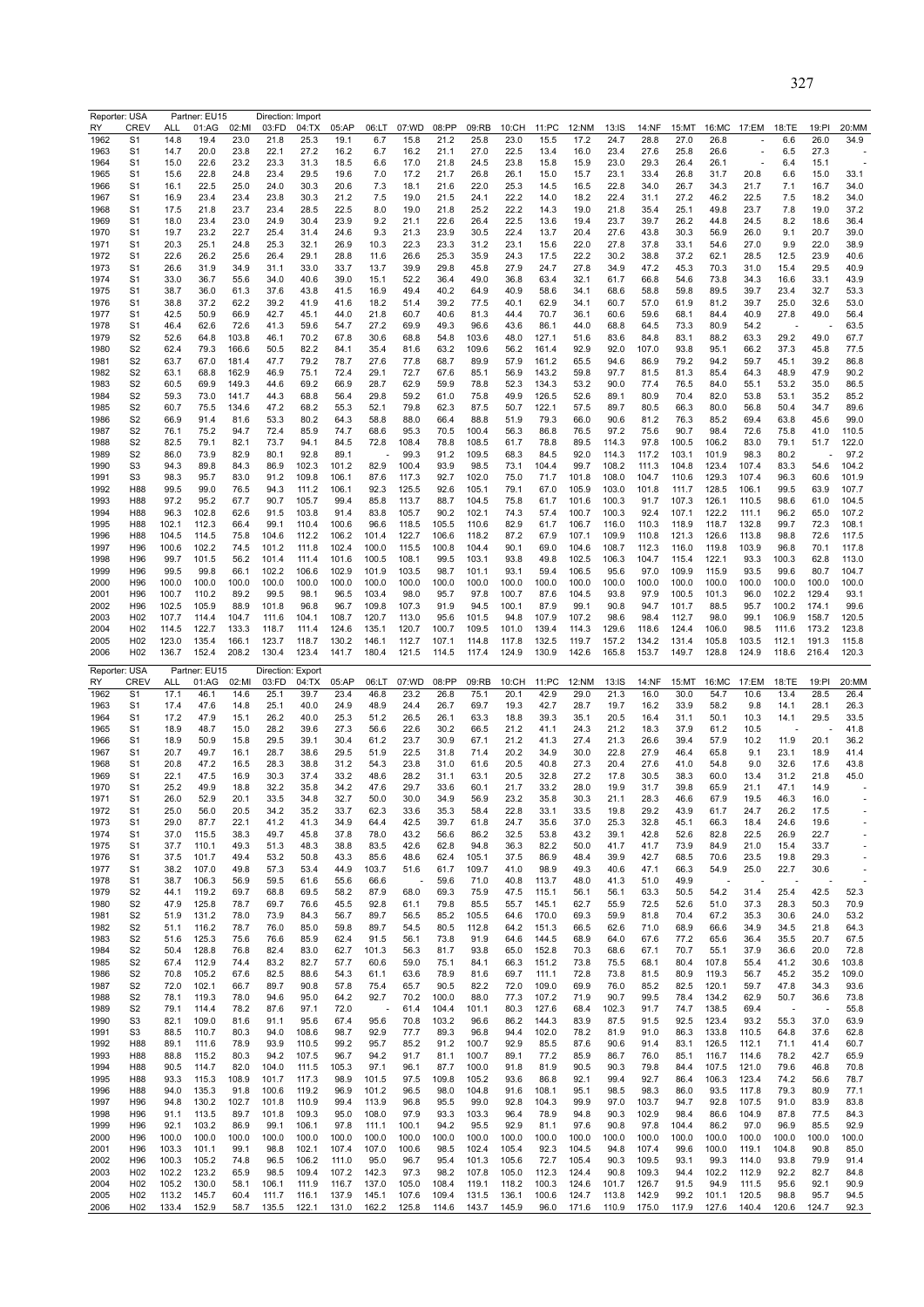| Reporter: USA<br>RY | <b>CREV</b>                        | ALL            | Partner: JPN<br>01:AG | 02:MI          | Direction: Import<br>03:FD | 04:TX          | 05:AP          | 06:LT          | 07:WD          | 08:PP          | 09:RB          | 10:CH          | 11:PC          | 12:NM          | 13:IS          | 14:NF          | 15:MT          | 16:MC          | 17:EM          | 18:TE                    | 19:PI          | 20:MM          |
|---------------------|------------------------------------|----------------|-----------------------|----------------|----------------------------|----------------|----------------|----------------|----------------|----------------|----------------|----------------|----------------|----------------|----------------|----------------|----------------|----------------|----------------|--------------------------|----------------|----------------|
| 1962                | S <sub>1</sub>                     | 2.8            | 26.6                  | 6.8            | 13.2                       | 26.1           | 13.5           | 1.3            | 4.6            | 11.1           | 4.2            | 23.6           | 47.6           | 6.0            | 29.6           | 18.1           | 10.4           | 1.0            |                | 7.7                      | 7.2            | 3.2            |
| 1963                | S <sub>1</sub>                     | 2.7            | 19.3                  | 5.6            | 13.4                       | 26.2           | 13.4           | 1.6            | 4.8            | 11.6           | 2.6            | 22.5           |                | 5.5            | 20.6           | 16.9           | 10.2           | 0.8            |                | 8.3                      | 9.0            |                |
| 1964                | S <sub>1</sub>                     | 2.8            | 19.5                  | 5.4            | 13.5                       | 24.6           | 13.9           | 2.3            | 4.7            | 12.2           | 1.7            | 21.2           | ä,             | 6.0            | 20.6           | 17.1           | 10.3           | 0.9            |                | 8.6                      |                |                |
| 1965<br>1966        | S <sub>1</sub><br>S <sub>1</sub>   | 2.8<br>3.1     | 19.5<br>23.3          | 5.0<br>3.9     | 13.1<br>14.4               | 22.8<br>23.5   | 14.6<br>16.1   | 2.3<br>2.5     | 4.2<br>4.6     | 11.2<br>12.4   | 1.8<br>1.9     | 22.1<br>20.8   | 69.8           | 6.1<br>6.4     | 20.5<br>20.0   | 18.3<br>19.6   | 10.6<br>10.3   | 1.1<br>1.5     | 8.5<br>11.0    | 9.1<br>9.9               | 6.9<br>5.8     | 3.1<br>3.2     |
| 1967                | S <sub>1</sub>                     | 3.2            | 18.1                  |                | 14.2                       | 25.1           | 17.5           | 2.7            | 5.0            | 13.3           | 2.8            | 18.0           |                | 6.8            | 21.0           | 20.3           | 10.2           | 1.4            | 11.5           | 10.2                     | 6.9            | 3.5            |
| 1968                | S <sub>1</sub>                     | 3.3            | 17.2                  | 3.1            | 14.6                       | 28.0           | 19.1           | 3.2            | 5.2            | 16.1           | 3.5            | 16.8           | ä,             | 7.1            | 20.3           | 20.3           | 10.9           | 1.6            | 11.9           | 11.2                     | 6.3            | 3.6            |
| 1969                | S <sub>1</sub>                     | 3.5            | 18.6                  | 2.8            | 15.5                       | 31.2           | 22.5           | 3.8            | 5.8            | 20.3           | 4.8            | 15.9           |                | 7.7            | 20.8           | 21.1           | 10.9           | 1.8            | 12.1           | 11.0                     | 5.5            | 4.1            |
| 1970                | S <sub>1</sub>                     | 3.8            | 20.5                  | 3.6            | 16.5                       | 35.3           | 23.2           | 4.4            | 5.4            | 21.5           | 6.5            | 17.0           | 66.2           | 8.2            | 24.3           | 23.6           | 11.5           | 2.5            | 11.5           | 11.6                     | 8.3            | 4.5            |
| 1971<br>1972        | S <sub>1</sub><br>S <sub>1</sub>   | 4.1<br>4.9     | 22.4<br>24.6          | 4.1<br>2.5     | 18.1<br>20.6               | 36.2<br>40.2   | 22.4<br>24.1   | 5.2<br>5.8     | 6.0<br>8.0     | 23.6<br>26.1   | 11.5<br>13.4   | 17.5<br>18.6   | 84.0<br>82.3   | 8.3<br>9.4     | 24.8<br>26.9   | 20.7<br>21.9   | 12.7<br>14.9   | 2.1<br>2.4     | 12.8<br>15.7   | 12.8<br>16.3             | 8.8<br>10.9    | 5.1<br>6.4     |
| 1973                | S <sub>1</sub>                     | 6.0            | 30.5                  | 3.3            | 22.1                       | 49.6           | 32.1           | 5.9            | 10.9           | 28.6           | 14.1           | 19.6           | 81.0           | 11.4           | 31.2           | 25.7           | 18.2           | 3.2            | 19.7           | 19.5                     | 16.6           | 8.1            |
| 1974                | S <sub>1</sub>                     | 7.2            | 32.5                  | 7.9            | 22.7                       | 49.0           | 41.3           | 7.6            | 13.3           | 36.2           | 22.7           | 26.3           | 88.6           | 15.3           | 50.1           | 49.4           | 26.3           | 3.0            | 20.2           | 22.4                     | 20.7           | 10.0           |
| 1975                | S <sub>1</sub>                     | 7.9            | 35.1                  | 13.5           | 25.7                       | 48.2           | 41.9           | 9.3            | 10.1           | 32.7           | 54.0           | 28.1           | 102.7          | 15.1           | 60.3           | 36.4           | 30.9           | 2.7            | 21.0           | 26.5                     | 22.9           | 7.3            |
| 1976                | S <sub>1</sub><br>S <sub>1</sub>   | 7.7            | 35.4<br>41.2          | 13.1           | 29.4                       | 55.4<br>56.4   | 43.0           | 13.1           | 12.4<br>14.3   | 30.9           | 83.3<br>102.3  | 27.3<br>28.9   | 69.5<br>120.6  | 15.5<br>18.3   | 45.9<br>48.4   | 35.2<br>40.6   | 28.8<br>29.9   | 2.3            | 21.0<br>21.0   | 26.6<br>29.3             | 25.2<br>28.9   | 8.2            |
| 1977<br>1978        | S1                                 | 8.3<br>12.9    | 72.0                  | 13.0<br>19.1   | 35.0<br>41.0               | 63.7           | 42.0<br>46.8   | 17.3<br>34.5   |                | 32.3<br>47.2   |                | 35.7           | 110.9          | 27.3           | 64.9           | 43.7           | 37.4           | 2.5<br>6.2     | 30.7           |                          |                | 12.3<br>17.9   |
| 1979                | S <sub>2</sub>                     | 14.1           | 66.8                  | 22.3           | 42.2                       | 79.1           | 50.9           | 36.0           | 16.0           | 53.5           | 102.4          | 42.8           | 119.7          | 28.9           | 74.8           | 54.1           | 42.3           | 6.0            | 33.8           | 32.1                     | 29.3           | 18.7           |
| 1980                | S <sub>2</sub>                     | 14.4           | 88.1                  | 27.4           | 45.4                       | 80.7           | 58.9           | 36.0           | 17.6           | 47.8           | 123.1          | 50.7           | 139.1          | 43.5           | 81.6           | 59.1           | 44.0           | 5.7            | 32.6           | 33.4                     | 23.6           | 18.3           |
| 1981                | S <sub>2</sub>                     | 19.5           | 90.2                  | 31.8           | 47.2                       | 89.6           | 61.7           | 34.9           | 16.9           | 53.0           | 109.4          | 53.8           | 163.4          | 36.3           | 93.5           | 50.4           | 46.9           | 11.0           | 52.2           | 40.7                     | 24.5           | 39.5           |
| 1982                | S <sub>2</sub>                     | 19.6           | 102.1                 | 65.9           | 46.6                       | 83.6           | 64.2           | 34.5           | 16.8           | 51.6           | 106.7          | 50.5           | 167.3          | 34.2           | 105.0          | 47.0           | 44.2           | 10.3           | 47.7           | 42.7                     | 24.2           | 43.4           |
| 1983<br>1984        | S <sub>2</sub><br>S <sub>2</sub>   | 18.0<br>19.2   | 84.8<br>67.6          | 68.9<br>73.8   | 47.9<br>47.3               | 77.0<br>79.9   | 59.3<br>62.9   | 33.8<br>33.9   | 16.6<br>17.0   | 55.8<br>53.1   | 99.4<br>98.8   | 50.5<br>52.1   | 139.0<br>141.6 | 32.7<br>33.8   | 86.0<br>89.0   | 44.9<br>49.2   | 40.5<br>44.5   | 9.2<br>9.1     | 32.9<br>38.2   | 44.7<br>48.3             | 21.6<br>22.1   | 43.5<br>37.5   |
| 1985                | S <sub>2</sub>                     | 23.8           | 80.8                  | 71.1           | 43.5                       | 76.9           | 63.3           | 45.6           | 17.4           | 51.0           | 98.2           | 49.8           | 131.6          | 47.1           | 93.3           | 46.6           | 47.9           | 12.4           | 60.6           | 48.5                     | 42.9           | 26.9           |
| 1986                | S2                                 | 26.8           | 84.5                  | 92.4           | 51.1                       | 83.8           | 67.9           | 52.6           | 18.4           | 55.1           | 100.3          | 51.3           | 125.9          | 54.0           | 93.5           | 45.7           | 56.4           | 13.5           | 65.1           | 57.5                     | 55.8           | 27.0           |
| 1987                | S <sub>2</sub>                     | 30.0           | 86.6                  | 64.0           | 56.6                       | 95.6           | 76.5           | 58.4           | 21.5           | 71.2           | 102.9          | 56.4           | 125.6          | 61.9           | 97.4           | 47.1           | 61.6           | 15.7           | 74.8           | 62.4                     | 60.9           | 33.8           |
| 1988                | S <sub>2</sub>                     | 34.8           | 74.6                  | 72.4           | 57.0                       | 107.4          | 97.8           | 70.1           | 25.4           | 98.9           | 109.0          | 62.9           | 139.1          | 78.4           | 113.3          | 57.2           | 76.4           | 18.6           | 92.1<br>120.3  | 65.7                     | 77.3           | 49.9           |
| 1989<br>1990        | S <sub>2</sub><br>S <sub>3</sub>   | 70.8<br>74.2   | 98.7<br>81.0          | 89.4<br>96.4   | 71.9<br>73.6               | 104.5<br>100.9 | 89.8<br>94.2   | 89.3           | 19.8<br>29.3   | 71.1<br>72.3   | 93.5<br>93.5   | 58.5<br>63.5   | 92.1<br>96.8   | 97.2<br>101.5  | 106.7<br>104.1 | 71.9<br>67.4   | 84.2<br>84.9   | 62.9<br>67.6   | 114.0          | 70.3                     | 74.4           | 47.4<br>62.5   |
| 1991                | S <sub>3</sub>                     | 77.3           | 71.0                  | 88.9           | 74.9                       | 106.4          | 114.3          | 88.5           | 32.1           | 84.3           | 92.1           | 67.8           | 89.5           | 106.7          | 104.4          | 68.5           | 80.0           | 70.7           | 117.8          | 77.1                     | 62.5           | 55.6           |
| 1992                | H88                                | 81.0           | 85.4                  | 86.2           | 83.7                       | 106.1          | 125.2          | 70.5           | 42.0           | 91.2           | 100.2          | 73.1           | 91.0           | 119.6          | 103.5          | 62.0           | 87.7           | 74.4           | 116.0          | 84.2                     | 61.0           | 57.9           |
| 1993                | H88                                | 88.0           | 119.7                 | 85.5           | 89.7                       | 105.5          | 128.5          | 78.9           | 74.5           | 91.9           | 99.9           | 80.4           | 85.8           | 125.6          | 104.6          | 69.6           | 84.8           | 82.1           | 121.9          | 92.6                     | 63.9           | 59.0           |
| 1994                | H88                                | 93.8           | 106.0                 | 125.1          | 94.6                       | 105.3          | 116.9          | 88.0           | 70.4           | 97.6           | 101.6          | 85.5           | 95.6           | 130.3          | 102.4          | 80.3           | 89.0           | 82.2           | 130.7          | 101.3                    | 68.7           | 81.8           |
| 1995<br>1996        | H88<br>H88                         | 98.4<br>102.1  | 103.4<br>117.4        | 98.2<br>127.8  | 98.0<br>93.9               | 112.2<br>114.3 | 107.9<br>97.5  | 96.5<br>100.3  | 62.3<br>70.8   | 103.7<br>108.6 | 112.6<br>131.4 | 94.1<br>97.1   | 99.6<br>100.1  | 120.0<br>115.8 | 109.1<br>107.1 | 96.3<br>95.2   | 94.0<br>100.3  | 86.8<br>97.6   | 129.0<br>132.0 | 108.0<br>106.5           | 74.5<br>77.7   | 90.2<br>94.8   |
| 1997                | H <sub>96</sub>                    | 95.1           | 128.4                 | 130.7          | 91.5                       | 113.2          | 97.5           | 84.1           | 78.0           | 104.4          | 122.3          | 99.9           | 85.5           | 111.6          | 105.3          | 95.4           | 91.1           | 96.6           | 106.2          | 92.2                     | 72.6           | 90.1           |
| 1998                | H96                                | 93.4           | 84.9                  | 142.4          | 86.8                       | 101.8          | 111.0          | 94.3           | 84.6           | 98.3           | 111.0          | 95.4           | 81.6           | 99.7           | 99.3           | 90.5           | 94.4           | 93.9           | 93.4           | 94.4                     | 81.9           | 88.1           |
| 1999                | H <sub>96</sub>                    | 92.7           | 97.5                  | 132.7          | 92.2                       | 98.1           | 102.3          | 83.8           | 114.9          | 100.8          | 105.1          | 95.0           | 85.7           | 100.2          | 94.0           | 98.7           | 87.8           | 91.2           | 91.7           | 98.1                     | 79.6           | 90.1           |
| 2000                | H96                                | 100.0          | 100.0                 | 100.0          | 100.0                      | 100.0          | 100.0          | 100.0          | 100.0          | 100.0          | 100.0          | 100.0          | 100.0          | 100.0          | 100.0          | 100.0          | 100.0          | 100.0          | 100.0          | 100.0                    | 100.0          | 100.0          |
| 2001<br>2002        | H <sub>96</sub><br>H96             | 104.9<br>101.5 | 91.9<br>91.2          | 154.2<br>144.0 | 88.6<br>89.7               | 96.0<br>83.8   | 94.2<br>93.0   | 80.4<br>130.0  | 89.2<br>82.6   | 99.1<br>99.5   | 101.9<br>94.9  | 108.2<br>101.0 | 93.9<br>96.3   | 104.6<br>94.4  | 96.1<br>94.0   | 95.6<br>101.6  | 102.9<br>86.1  | 109.1<br>106.7 | 103.8<br>92.7  | 100.5<br>97.3            | 130.2<br>136.8 | 98.7<br>102.6  |
| 2003                | H <sub>02</sub>                    | 104.5          | 83.5                  | 89.4           | 93.0                       | 82.1           | 97.0           | 146.9          | 47.6           | 110.3          | 97.8           | 101.0          | 105.3          | 86.5           | 93.2           | 95.3           | 92.4           | 112.8          | 90.6           | 97.7                     | 116.2          | 109.5          |
| 2004                | H <sub>02</sub>                    | 108.0          | 83.2                  | 105.2          | 102.3                      | 83.8           | 93.1           | 165.6          | 64.6           | 116.4          | 96.0           | 98.3           | 153.5          | 90.5           | 104.1          | 113.8          | 92.5           | 124.7          | 95.6           | 99.0                     | 110.8          | 110.9          |
| 2005                | H <sub>02</sub>                    | 115.6          | 72.1                  | 108.0          | 109.8                      | 93.4           | 100.2          | 153.1          | 152.5          | 123.0          | 101.2          | 102.0          | 255.8          | 93.0           | 129.6          | 126.9          | 102.8          | 134.4          | 97.3           | 104.5                    | 140.9          | 114.5          |
| 2006                | H <sub>02</sub>                    | 124.3          | 98.6                  | 115.2          | 106.6                      | 94.5           | 89.7           | 199.6          | 185.3          | 119.5          | 107.4          | 94.9           | 224.3          | 128.6          | 138.4          | 147.0          | 103.1          | 153.3          | 107.2          | 106.8                    | 169.5          | 129.9          |
|                     |                                    |                |                       |                |                            |                |                |                |                |                |                |                |                |                |                |                |                |                |                |                          |                |                |
| Reporter: USA       |                                    |                | Partner: JPN          |                | Direction: Export          |                |                |                |                |                |                |                |                |                |                |                |                |                |                |                          |                |                |
| RY                  | CREV                               | ALL            | 01:AG                 | 02:MI          | 03:FD                      | 04:TX          | 05:AP          | 06:LT          | 07:WD          | 08:PP          | 09:RB          | 10:CH          | 11:PC          | 12:NM          | 13:IS          | 14:NF          | 15:MT          | 16:MC          | 17:EM          | 18:TE                    | 19:PI          | 20:MM          |
| 1962                | S <sub>1</sub>                     | 16.2           | 63.6                  | 18.0           | 34.0                       | 27.2           | 14.5           | 18.9           | 18.7           | 26.1           | 123.2          | 24.8           | 29.0           | 28.4           | 26.0           | 16.7           | 24.7           | 441.1          | 10.2           | 4.7                      | 112.5          | 19.7           |
| 1963<br>1964        | S <sub>1</sub><br>S <sub>1</sub>   | 16.4<br>16.9   | 64.0<br>65.0          | 17.9<br>18.2   | 32.4<br>31.9               | 26.6<br>32.9   | 15.1<br>16.5   | 15.9<br>22.5   | 18.0<br>17.7   | 24.2<br>23.2   | 130.0<br>50.1  | 24.5<br>22.8   | 26.4<br>25.0   | 33.9<br>33.5   | 25.5<br>23.4   | 16.2<br>18.8   | 25.9<br>27.1   | 487.8<br>629.1 | 11.5<br>10.3   | 5.1<br>5.3               | 100.2<br>69.4  | 18.2<br>34.8   |
| 1965                | S <sub>1</sub>                     | 17.3           | 65.3                  | 18.8           | 34.2                       | 31.1           | 18.1           | 19.1           | 16.6           | 26.1           | 83.0           | 26.0           | 25.0           | 36.7           | 23.1           | 20.3           | 33.5           | 597.1          | 7.5            |                          |                | 34.5           |
| 1966                | S <sub>1</sub>                     | 18.1           | 67.8                  | 19.6           | 37.2                       | 28.3           | 25.9           | 18.8           | 16.4           | 26.5           | 75.8           | 26.1           | 23.9           | 27.7           | 21.3           | 25.9           | 30.1           | 407.6          | 6.1            | 9.3                      | 72.9           | 34.8           |
| 1967                | S <sub>1</sub>                     | 17.5           | 59.8                  | 20.0           | 37.4                       | 28.2           | 20.4           | 18.7           | 15.9           | 26.0           | 116.5          | 26.5           | 22.0           | 25.1           | 24.4           | 24.9           | 37.3           | 535.2          | 6.8            | 2.9                      | 81.7           | 39.2           |
| 1968                | S <sub>1</sub>                     | 18.1           | 58.9                  | 20.6           | 37.5                       | 31.2           | 26.6           | 25.2           | 18.8           | 24.9           | 137.7          | 25.6           | 21.7           | 24.7           | 20.2           | 25.0           | 38.4           | 686.9          | 7.0            | 3.6                      | 72.5           | 42.2           |
| 1969<br>1970        | S <sub>1</sub><br>S <sub>1</sub>   | 19.6<br>23.1   | 60.5<br>63.8          | 21.3<br>25.4   | 41.5<br>42.7               | 32.3<br>32.5   | 28.4<br>26.3   | 20.1<br>21.1   | 21.4<br>22.7   | 26.1<br>30.1   | 105.7<br>119.3 | 27.3<br>29.5   | 21.8<br>23.0   | 23.9<br>23.5   | 22.2<br>27.1   | 28.9<br>30.2   | 37.8<br>43.5   | 786.8<br>787.5 | 7.0<br>6.9     | 5.1<br>11.2              | 80.3<br>155.1  | 44.6           |
| 1971                | S <sub>1</sub>                     | 25.4           | 68.7                  | 29.1           | 45.8                       | 30.8           | 24.7           | 22.2           | 24.5           | 30.9           | 112.9          | 31.9           | 28.0           | 33.5           | 22.7           | 29.1           | 46.2           | 968.9          | 5.8            | 16.2                     | 57.2           |                |
| 1972                | S1                                 | 28.1           | 72.9                  | 32.1           | 48.9                       | 31.8           | 29.1           | 24.9           | 33.2           | 30.5           | 107.5          | 31.0           | 29.5           | 34.7           | 22.6           | 29.7           | 43.5           | 637.0          | 12.2           | 26.0                     | 24.4           |                |
| 1973                | S <sub>1</sub>                     | 34.9           | 119.5                 | 33.3           | 59.2                       | 39.6           | 32.2           | 29.3           | 44.7           | 35.1           | 99.9           | 33.7           | 32.4           | 29.1           | 35.9           | 34.0           | 39.0           | 713.6          | 14.7           | 7.1                      | 18.0           |                |
| 1974                | S <sub>1</sub>                     | 50.7           | 156.8                 | 71.5           | 70.7                       | 42.8           | 34.4           | 32.3           | 48.1           | 49.2           | 113.0          | 37.9           | 40.3           | 33.5           | 70.9           | 43.8           | 53.6           | 643.9          | 10.7           | 25.4                     | 12.2           |                |
| 1975<br>1976        | S <sub>1</sub><br>S <sub>1</sub>   | 55.2<br>60.1   | 155.0<br>149.1        | 84.4<br>82.7   | 76.5<br>79.1               | 50.0<br>53.7   | 51.9<br>47.7   | 37.8<br>46.3   | 39.9<br>43.7   | 56.7<br>59.3   | 159.7<br>173.3 | 48.8<br>49.1   | 76.2<br>86.0   | 40.5<br>43.3   | 62.1<br>55.8   | 43.6<br>54.0   | 54.6<br>58.3   | 955.1<br>646.3 | 11.5<br>14.1   | 13.6<br>29.9             | 18.7<br>45.8   | ä,             |
| 1977                | S <sub>1</sub>                     | 60.9           | 151.7                 | 84.4           | 86.3                       | 60.3           | 57.0           | 36.2           | 45.1           | 57.0           | 222.2          | 50.6           | 95.3           | 47.3           | 48.3           | 57.3           | 64.9           | 468.5          | 21.1           | 22.6                     | 49.7           |                |
| 1978                | S <sub>1</sub>                     | 62.7           | 152.1                 | 86.1           | 102.1                      | 63.1           | 44.7           | 39.5           |                | 54.8           | 84.8           | 47.9           | ÷,             | 39.6           | 59.4           | 59.7           | 60.0           | ÷,             |                | $\overline{\phantom{a}}$ |                |                |
| 1979                | S2                                 | 71.9           | 177.6                 | 93.8           | 115.2                      | 65.3           | 64.1           | 44.5           | 59.9           | 63.0           | 80.5           | 52.3           | 100.8          | 40.6           | 78.2           | 75.6           | 71.7           | 418.5          | 25.3           | 27.5                     | 63.3           | 60.7           |
| 1980                | S <sub>2</sub>                     | 78.4           | 199.1                 | 96.9           | 106.1                      | 75.2           | 54.2           | 56.1           | 52.3           | 72.4           | 95.5           | 60.8           | 143.3          | 41.8           | 83.2           | 89.4           | 93.2           | 411.8          | 27.4           | 29.9                     | 83.3           | 59.5           |
| 1981<br>1982        | S2<br>S2                           | 79.8<br>75.0   | 206.1<br>173.1        | 94.4<br>94.8   | 113.2<br>117.9             | 72.7<br>73.3   | 77.3<br>74.3   | 54.6<br>51.0   | 54.2<br>50.8   | 79.0<br>73.2   | 90.8<br>96.8   | 72.6<br>68.4   | 141.5<br>129.8 | 56.2<br>55.3   | 72.4<br>71.9   | 83.6<br>70.3   | 98.6<br>90.2   | 459.3<br>384.9 | 21.5<br>27.9   | 31.8<br>36.5             | 35.7<br>27.0   | 44.4<br>51.0   |
| 1983                | S2                                 | 75.9           | 182.0                 | 89.9           | 116.8                      | 70.6           | 68.9           | 55.7           | 48.9           | 70.9           | 82.3           | 69.1           | 130.3          | 65.0           | 74.2           | 76.2           | 94.8           | 389.0          | 25.9           | 36.3                     | 27.5           | 52.2           |
| 1984                | S2                                 | 77.2           | 191.0                 | 84.6           | 116.9                      | 76.1           | 66.1           | 57.4           | 48.0           | 75.3           | 71.6           | 72.7           | 136.6          | 74.4           | 90.9           | 81.0           | 97.4           | 403.3          | 26.5           | 37.7                     | 16.8           | 47.4           |
| 1985                | S2                                 | 82.0           | 162.3                 | 80.2           | 110.8                      | 80.4           | 62.8           | 40.6           | 49.8           | 66.9           | 92.3           | 74.4           | 133.4          | 85.3           | 66.3           | 71.2           | 97.2           | 616.8          | 34.8           | 38.6                     | 25.2           | 80.0           |
| 1986                | S <sub>2</sub>                     | 82.3           | 148.0                 | 78.1           | 117.6                      | 78.9           | 65.0           | 62.2           | 53.5           | 73.0           | 98.9           | 77.6           | 88.0           | 93.5           | 60.7           | 66.7           | 99.9           | 614.6          | 36.6           | 43.9                     | 25.9           | 83.9           |
| 1987                | S <sub>2</sub>                     | 87.1           | 149.2                 | 75.3           | 129.5                      | 82.1           | 60.3           | 73.9           | 60.1           | 86.8           | 93.6           | 77.4           | 96.2           | 99.0           | 65.0           | 77.7           | 100.1          | 677.3          | 42.4           | 43.3                     | 29.2           | 88.3           |
| 1988<br>1989        | S <sub>2</sub><br>S2               | 98.9<br>82.6   | 180.4<br>171.2        | 86.8<br>89.2   | 141.2<br>130.0             | 86.7<br>95.1   | 64.2<br>73.9   | 71.5           | 70.4<br>68.1   | 96.0<br>100.1  | 99.9<br>74.0   | 80.7<br>84.8   | 88.0           | 102.2<br>110.2 | 80.7<br>77.0   | 112.4<br>105.1 | 108.5<br>75.3  | 750.0<br>169.0 | 47.8<br>51.3   | 45.6                     | 33.9           | 115.7          |
| 1990                | S3                                 | 82.1           | 175.9                 | 94.7           | 141.7                      | 88.4           | 77.8           | 78.1           | 79.6           | 94.0           | 77.1           | 82.7           | 88.2<br>112.1  | 108.5          | 67.3           | 96.8           | 88.5           | 144.9          | 43.1           | 56.4                     | 36.3           | 52.3<br>36.1   |
| 1991                | S3                                 | 87.6           | 175.2                 | 95.2           | 143.5                      | 101.3          | 119.9          | 90.0           | 90.8           | 84.3           | 79.0           | 85.9           | 105.1          | 76.1           | 62.2           | 87.9           | 75.1           | 136.4          | 68.5           | 64.4                     | 39.5           | 43.9           |
| 1992                | H88                                | 83.2           | 110.2                 | 90.2           | 108.6                      | 98.3           | 125.7          | 94.5           | 94.2           | 85.5           | 86.6           | 83.8           | 75.8           | 78.2           | 62.2           | 75.3           | 77.5           | 133.0          | 68.2           | 76.7                     | 45.3           | 56.0           |
| 1993                | H88                                | 81.8           | 112.5                 | 83.6           | 105.1                      | 94.7           | 118.5          | 93.4           | 98.9           | 82.5           | 90.5           | 86.8           | 76.7           | 102.9          | 56.5           | 75.2           | 91.5           | 109.8          | 70.7           | 71.4                     | 47.1           | 63.6           |
| 1994                | H88                                | 85.1           | 118.3                 | 85.1           | 110.1                      | 97.1           | 118.3          | 95.5           | 107.8          | 87.3           | 90.3           | 91.4           | 65.1           | 89.2           | 55.7           | 84.6           | 89.0           | 104.2          | 76.3           | 67.7                     | 61.1           | 64.9           |
| 1995<br>1996        | H88<br>H88                         | 88.5<br>91.2   | 119.9<br>148.1        | 102.6<br>88.1  | 110.4<br>103.9             | 109.2<br>116.6 | 107.8<br>106.5 | 91.9<br>93.1   | 118.4<br>113.5 | 101.9<br>92.9  | 95.0<br>91.1   | 102.9<br>99.3  | 68.0<br>78.0   | 89.7<br>100.7  | 61.5<br>66.7   | 100.2<br>94.8  | 88.1<br>103.1  | 101.7<br>81.4  | 84.8<br>92.1   | 65.9<br>64.2             | 62.3<br>100.2  | 59.9<br>66.7   |
| 1997                | H96                                | 86.9           | 129.2                 | 83.5           | 101.5                      | 111.7          | 105.8          | 93.5           | 104.9          | 88.9           | 91.1           | 96.0           | 75.0           | 96.7           | 60.2           | 88.5           | 109.2          | 80.3           | 83.4           | 66.7                     | 88.7           | 69.9           |
| 1998                | H96                                | 85.4           | 112.5                 | 80.4           | 94.7                       | 105.6          | 104.0          | 92.6           | 97.4           | 91.2           | 88.4           | 93.0           | 72.5           | 87.0           | 91.2           | 95.4           | 98.0           | 81.6           | 81.4           | 75.5                     | 80.0           | 75.1           |
| 1999                | H96                                | 88.6           | 103.2                 | 89.2           | 97.3                       | 101.8          | 96.8           | 97.6           | 95.3           | 91.6           | 97.9           | 98.4           | 73.6           | 94.4           | 111.4          | 97.4           | 111.2          | 77.4           | 86.2           | 87.8                     | 83.4           | 96.3           |
| 2000                | H96                                | 100.0          | 100.0                 | 100.0          | 100.0                      | 100.0          | 100.0          | 100.0          | 100.0          | 100.0          | 100.0          | 100.0          | 100.0          | 100.0          | 100.0          | 100.0          | 100.0          | 100.0          | 100.0          | 100.0                    | 100.0          | 100.0          |
| 2001                | H96                                | 98.5           | 102.1                 | 102.7          | 89.1                       | 104.7          | 101.5          | 112.9          | 99.2<br>97.6   | 97.9           | 95.0           | 95.0           | 97.9           | 94.1           | 87.1           | 95.5           | 100.2          | 96.1           | 124.1          | 78.3                     | 96.4           | 94.3           |
| 2002<br>2003        | H96<br>H <sub>02</sub>             | 96.1<br>97.9   | 106.0<br>116.2        | 91.0<br>99.1   | 81.5<br>83.7               | 98.7<br>104.8  | 100.4<br>107.7 | 105.8<br>116.5 | 98.6           | 91.4<br>93.1   | 101.0<br>71.0  | 98.5<br>100.8  | 103.1<br>103.6 | 94.9<br>108.9  | 79.1<br>94.1   | 96.1<br>100.5  | 107.3<br>122.0 | 90.8<br>98.8   | 124.6<br>108.9 | 96.9<br>110.1            | 70.7<br>59.1   | 89.0<br>87.7   |
| 2004                | H <sub>02</sub>                    | 102.7          | 127.8                 | 87.8           | 87.6                       | 103.8          | 119.7          | 118.8          | 108.0          | 94.3           | 70.0           | 114.5          | 129.6          | 112.3          | 90.9           | 104.8          | 121.3          | 97.6           | 104.5          | 107.7                    | 62.8           | 93.5           |
| 2005<br>2006        | H <sub>02</sub><br>H <sub>02</sub> | 102.7<br>121.7 | 120.5<br>129.8        | 86.3<br>94.0   | 93.4<br>90.9               | 100.9<br>105.1 | 113.4<br>116.5 | 91.8<br>111.6  | 111.6<br>122.7 | 95.6<br>103.0  | 99.8<br>113.6  | 123.9<br>135.1 | 89.4<br>78.3   | 82.1<br>143.1  | 96.6<br>83.4   | 116.1<br>147.5 | 122.1<br>139.3 | 94.5<br>117.1  | 85.4<br>109.0  | 103.5<br>118.7           | 68.7<br>91.6   | 106.9<br>125.0 |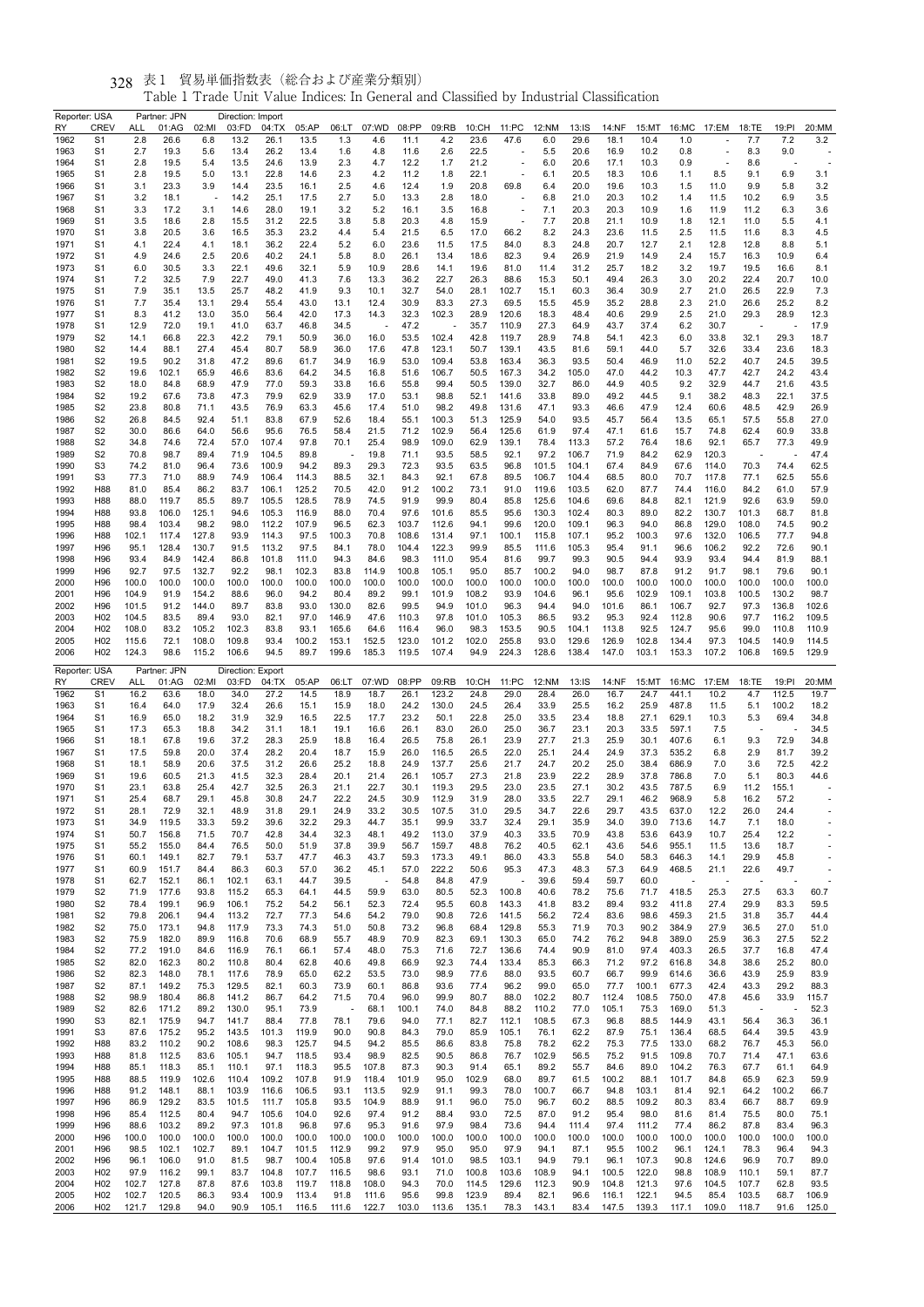| Reporter: USA<br>RY | <b>CREV</b>                        | ALL            | Partner: ASIA<br>01:AG | 02:MI          | Direction: Import<br>03:FD | 04:TX          | 05:AP          | 06:LT                            | 07:WD          | 08:PP          | 09:RB          | 10:CH          | 11:PC          | 12:NM          | 13:IS          | 14:NF          | 15:MT          |                          | 16:MC 17:EM    | 18:TE          | 19:PI          | 20:MM                    |
|---------------------|------------------------------------|----------------|------------------------|----------------|----------------------------|----------------|----------------|----------------------------------|----------------|----------------|----------------|----------------|----------------|----------------|----------------|----------------|----------------|--------------------------|----------------|----------------|----------------|--------------------------|
| 1962                | S <sub>1</sub>                     | 12.2           | 19.2                   | 8.4            | 32.6                       | 45.7           | 22.5           | 13.1                             | 35.8           | 32.0           | 50.0           | 35.0           | 3.7            | 13.0           | 21.9           | 59.2           | 24.4           | 17.2                     |                |                | 8.3            | 32.2                     |
| 1963                | S <sub>1</sub>                     | 12.2           | 21.6                   | 8.0            | 32.5                       | 49.6           | 28.0           | 11.5                             | 33.3           | 36.4           | 48.0           | 37.9           |                | 13.3           | 20.1           | 48.1           |                | 37.2                     |                |                |                |                          |
| 1964<br>1965        | S1<br>S1                           | 12.2<br>11.8   | 24.4<br>24.4           | 8.4<br>9.4     | 34.0<br>33.1               | 43.5<br>43.5   | 29.2<br>29.1   | 10.0                             | 32.3<br>31.8   | 30.5<br>31.8   | 38.6<br>34.6   | 44.9<br>48.9   | ÷,<br>ä,       | 14.1<br>15.7   | 19.3<br>21.0   | 48.1<br>59.8   | 20.2           | 34.7                     |                | 4.9<br>4.4     | 8.2            | 17.9                     |
| 1966                | S <sub>1</sub>                     | 12.4           | 23.5                   | 9.6            | 33.8                       | 45.5           | 28.6           | 9.2                              | 32.3           | 32.2           | 35.4           | 57.1           |                | 14.0           | 26.0           | 55.6           | 23.7           | 35.9                     |                | 4.9            |                | 27.8                     |
| 1967                | S1                                 | 11.6           | 23.9                   | 8.8            | 34.4                       | 46.9           | 28.4           | 11.6                             | 24.8           | 31.4           | 31.2           | 32.1           |                | 14.5           | 29.0           | 50.3           | 23.6           | 39.4                     | 17.2           | 5.0            | 7.4            | 30.6                     |
| 1968<br>1969        | S1<br>S1                           | 11.5<br>12.0   | 29.1<br>25.0           | 9.5<br>10.3    | 36.2<br>35.5               | 46.0<br>43.8   | 26.1<br>27.1   | 12.0<br>12.8                     | 26.8<br>27.6   | 33.7<br>34.7   | 28.3<br>38.0   | 28.9<br>28.4   |                | 13.9<br>15.1   | 27.3<br>28.9   | 48.0<br>50.6   | 24.0<br>26.3   | 35.1<br>27.7             | 13.1<br>13.4   | 4.3<br>3.7     | 8.2<br>8.8     | 28.8<br>31.5             |
| 1970                | S1                                 | 12.8           | 29.7                   | 10.0           | 38.1                       | 47.5           | 26.3           | 14.7                             | 24.6           | 35.8           | 34.6           | 31.0           |                | 16.3           | 31.2           | 56.3           | 27.6           | 25.5                     | 15.0           | 4.6            | 11.4           | 39.0                     |
| 1971                | S1                                 | 13.5           | 29.8                   | 9.2            | 38.1                       | 51.8           | 27.5           | 16.7                             | 25.3           | 38.8           | 27.9           | 32.7           | 3.7            | 17.7           | 32.5           | 53.4           | 26.4           | 29.1                     | 18.1           | 4.0            | 14.1           | 44.0                     |
| 1972                | S1                                 | 14.0           | 26.0                   | 9.5            | 37.5                       | 54.9           | 31.6           | 17.9                             | 26.1           | 38.7           | 26.3           | 32.4           | 3.7            | 18.3           | 35.2           | 53.2           | 27.0           | 23.6                     | 19.4           | 5.7            | 17.1           | 43.1                     |
| 1973<br>1974        | S1<br>S1                           | 17.1<br>26.8   | 34.8<br>51.0           | 14.3<br>48.6   | 44.9<br>86.6               | 61.2<br>74.7   | 37.6<br>48.5   | 20.8<br>30.6                     | 38.2<br>44.4   | 39.2<br>47.9   | 43.6<br>61.2   | 39.8<br>58.4   | 4.8<br>11.8    | 21.1<br>26.0   | 38.5<br>58.6   | 52.2<br>90.1   | 32.6<br>44.4   | 51.2<br>46.9             | 21.2<br>23.7   | 7.4<br>8.7     | 19.4<br>23.8   | 50.7<br>71.5             |
| 1975                | S1                                 | 25.6           | 43.9                   | 53.8           | 69.1                       | 74.0           | 40.8           | 31.7                             | 36.9           | 43.7           | 46.2           | 58.4           | 13.8           | 23.6           | 64.2           | 91.2           | 42.5           | 37.9                     | 23.3           | 8.5            | 21.9           | 65.4                     |
| 1976                | S1                                 | 26.4           | 66.2                   | 54.6           | 58.9                       | 71.7           | 41.8           | 36.6                             | 44.1           | 45.0           | 60.9           | 48.9           | 13.9           | 21.5           | 49.4           | 93.4           | 39.2           | 30.2                     | 23.4           | 8.3            | 27.6           | 73.4                     |
| 1977<br>1978        | S1<br>S1                           | 29.9<br>31.0   | 153.9<br>118.5         | 57.2<br>64.1   | 67.6<br>78.0               | 76.0<br>69.1   | 47.5<br>47.2   | 42.7<br>33.5                     | 54.0           | 45.9<br>56.6   | 69.7<br>84.8   | 68.1<br>83.0   | 15.0           | 26.6<br>41.3   | 52.6<br>65.7   | 120.7<br>149.3 | 41.0<br>48.8   | 29.5<br>25.1             | 25.2<br>26.3   | 9.1            | 31.9           | 84.0<br>77.5             |
| 1979                | S2                                 | 36.2           | 129.8                  | 84.5           | 95.8                       | 77.8           | 54.0           | 37.9                             | 72.0           | 63.3           | 108.3          | 88.5           | 16.8           | 46.7           | 80.3           | 181.6          | 59.2           | 25.6                     | 27.9           | 10.5           | 30.7           | 89.4                     |
| 1980                | S <sub>2</sub>                     | 43.0           | 138.5                  | 141.5          | 96.5                       | 131.1          | 59.6           | 42.3                             | 83.6           | 65.9           | 122.3          | 98.6           | 26.8           | 54.7           | 84.8           | 222.3          | 59.4           | 23.4                     | 26.8           | 10.1           | 30.0           | 93.8                     |
| 1981                | S2<br>S2                           | 48.2<br>46.5   | 119.1<br>115.6         | 163.1<br>161.0 | 93.9                       | 90.5<br>90.1   | 62.7<br>63.9   | 41.0<br>40.6                     | 79.8<br>79.2   | 65.9           | 107.1          | 96.3<br>91.7   | 29.5           | 52.5<br>49.5   | 95.1<br>89.2   | 193.7<br>172.0 | 64.6<br>67.8   | 49.0                     | 34.7           | 13.0<br>8.6    | 52.5<br>46.9   | 91.1<br>90.9             |
| 1982<br>1983        | S2                                 | 43.6           | 117.2                  | 140.9          | 83.9<br>87.3               | 87.6           | 62.0           | 39.4                             | 73.1           | 57.7<br>53.6   | 84.5<br>91.5   | 82.9           | 27.2<br>22.9   | 49.4           | 83.2           | 163.8          | 60.6           | 42.0<br>35.1             | 33.3<br>30.1   | 9.2            | 40.8           | 91.6                     |
| 1984                | S2                                 | 46.2           | 138.8                  | 134.4          | 104.0                      | 94.6           | 70.0           | 41.6                             | 75.4           | 54.7           | 96.6           | 85.8           | 22.9           | 46.9           | 92.6           | 148.7          | 60.5           | 37.0                     | 32.2           | 8.0            | 43.5           | 97.8                     |
| 1985                | S2                                 | 57.8           | 130.2                  | 125.3          | 94.2                       | 91.1           | 68.8           | 52.2                             | 80.7           | 69.3           | 84.1           | 86.9           | 22.6           | 67.5           | 93.5           | 155.4          | 66.2           | 80.9                     | 52.4           | 12.0           | 51.9           | 86.6                     |
| 1986<br>1987        | S2<br>S2                           | 55.7<br>61.1   | 137.3<br>114.8         | 74.7<br>80.3   | 85.1<br>93.4               | 90.1<br>100.7  | 68.5<br>74.4   | 54.1<br>62.4                     | 79.7<br>94.2   | 74.2<br>83.1   | 82.4<br>90.4   | 79.7<br>82.3   | 15.5<br>17.5   | 61.9<br>70.4   | 91.7<br>99.8   | 102.6<br>101.1 | 64.5<br>73.1   | 84.1<br>94.5             | 52.1<br>55.6   | 12.8<br>14.4   | 55.6<br>58.6   | 82.2<br>88.6             |
| 1988                | S2                                 | 68.3           | 117.1                  | 71.0           | 102.7                      | 106.0          | 79.6           | 70.7                             | 110.7          | 92.5           | 110.5          | 91.2           | 19.4           | 83.5           | 116.6          | 113.1          | 86.5           | 109.0                    | 63.1           | 16.2           | 74.1           | 97.6                     |
| 1989                | S2                                 | 82.2           | 105.3                  | 74.4           | 93.7                       | 104.0          | 85.1           |                                  | 65.2           | 95.1           | 100.6          | 100.0          | 17.5           | 74.0           | 126.0          | 135.3          | 94.3           |                          | 73.1           | 72.4           |                | 77.1                     |
| 1990<br>1991        | S3<br>S3                           | 86.1<br>89.7   | 88.7<br>89.1           | 74.0<br>83.8   | 93.1<br>93.5               | 106.6<br>107.6 | 89.9<br>93.5   | 80.1<br>82.8                     | 77.0<br>75.4   | 99.7<br>100.3  | 90.1<br>90.1   | 98.9<br>99.6   | 20.1<br>75.1   | 81.0<br>89.0   | 121.1<br>121.0 | 116.7<br>102.9 | 96.6<br>96.0   | 113.5<br>106.2           | 76.5<br>83.1   | 71.5<br>71.3   | 74.1<br>79.3   | 80.1<br>76.7             |
| 1992                | <b>H88</b>                         | 91.4           | 85.1                   | 80.1           | 96.9                       | 111.6          | 93.5           | 83.3                             | 79.0           | 101.4          | 91.1           | 99.9           | 73.4           | 89.9           | 113.8          | 107.9          | 99.0           | 106.0                    | 85.4           | 73.1           | 84.9           | 80.4                     |
| 1993                | H88                                | 92.6           | 80.7                   | 76.5           | 94.3                       | 106.1          | 90.6           | 90.8                             | 88.4           | 100.6          | 95.6           | 98.4           | 65.7           | 91.4           | 108.8          | 104.9          | 99.0           | 104.8                    | 91.0           | 78.1           | 87.9           | 81.4                     |
| 1994                | H88                                | 96.0           | 92.0                   | 70.6           | 99.3                       | 106.2          | 89.5           | 92.2                             | 92.9           | 102.1          | 103.1          | 98.3           | 64.6           | 98.1           | 107.9          | 110.8          | 99.9           | 103.1                    | 99.0           | 85.8           | 92.7           | 82.9                     |
| 1995<br>1996        | H88<br>H88                         | 104.8<br>108.8 | 105.4<br>102.2         | 79.1<br>89.3   | 107.8<br>108.5             | 113.0<br>114.0 | 93.6<br>97.0   | 98.7<br>104.8                    | 91.2<br>93.9   | 109.8<br>113.6 | 140.1<br>134.5 | 108.8<br>106.5 | 71.0<br>85.1   | 100.8<br>99.0  | 118.9<br>115.4 | 123.3<br>124.8 | 105.9<br>109.8 | 111.4<br>117.8           | 111.4<br>117.2 | 94.0<br>95.5   | 104.0<br>105.4 | 88.9<br>90.8             |
| 1997                | H96                                | 106.1          | 109.8                  | 90.1           | 109.1                      | 113.7          | 100.9          | 108.0                            | 95.2           | 105.5          | 121.3          | 103.6          | 74.8           | 99.4           | 112.2          | 115.6          | 109.1          | 113.4                    | 110.7          | 96.5           | 107.4          | 85.9                     |
| 1998                | H96                                | 100.0          | 100.6                  | 69.0           | 106.0                      | 107.5          | 98.6           | 104.3                            | 90.8           | 99.4           | 103.8          | 97.0           | 59.6           | 100.2          | 102.6          | 106.3          | 102.0          | 102.8                    | 105.1          | 89.9           | 98.7           | 86.5                     |
| 1999<br>2000        | H96<br>H <sub>96</sub>             | 97.5<br>100.0  | 95.7<br>100.0          | 76.7<br>100.0  | 101.5<br>100.0             | 99.6<br>100.0  | 99.1<br>100.0  | 90.3<br>100.0                    | 95.0<br>100.0  | 95.6<br>100.0  | 96.2<br>100.0  | 94.9<br>100.0  | 67.9<br>100.0  | 103.7<br>100.0 | 90.7<br>100.0  | 98.9<br>100.0  | 98.2<br>100.0  | 98.0<br>100.0            | 101.8<br>100.0 | 91.1<br>100.0  | 97.4<br>100.0  | 95.1<br>100.0            |
| 2001                | H <sub>96</sub>                    | 97.2           | 86.0                   | 95.3           | 91.0                       | 94.4           | 94.6           | 100.1                            | 100.0          | 95.0           | 96.4           | 97.3           | 92.1           | 103.1          | 90.5           | 100.0          | 100.2          | 97.8                     | 96.5           | 108.6          | 96.1           | 96.0                     |
| 2002                | H96                                | 94.4           | 85.7                   | 89.0           | 87.7                       | 78.1           | 86.0           | 96.0                             | 98.4           | 90.7           | 103.1          | 83.7           | 85.7           | 109.5          | 90.2           | 88.8           | 97.2           | 98.8                     | 93.4           | 111.3          | 95.9           | 88.5                     |
| 2003                | H <sub>02</sub><br>H <sub>02</sub> | 96.0<br>101.4  | 88.8<br>95.6           | 101.1<br>120.6 | 88.3<br>90.1               | 73.2<br>73.4   | 82.9<br>83.6   | 85.5<br>96.9                     | 99.2<br>104.6  | 92.8<br>92.6   | 115.9<br>130.4 | 72.3<br>75.5   | 104.2<br>147.6 | 115.0<br>118.6 | 96.9<br>132.9  | 90.1<br>119.0  | 102.6<br>110.1 | 104.0<br>111.4           | 93.2<br>97.2   | 116.5<br>117.3 | 92.6<br>89.2   | 101.4<br>105.0           |
| 2004<br>2005        | H <sub>02</sub>                    | 106.5          | 99.3                   | 137.7          | 92.2                       | 72.4           | 83.4           | 104.2                            | 111.0          | 94.7           | 146.2          | 78.2           | 209.5          | 127.3          | 141.6          | 124.3          | 118.0          | 114.1                    | 102.5          | 121.7          | 90.3           | 115.4                    |
| 2006                | H <sub>02</sub>                    | 117.0          | 105.3                  | 156.7          | 96.1                       | 72.5           | 86.4           | 117.4                            | 121.3          | 102.5          | 169.5          | 89.3           | 184.2          | 151.3          | 150.1          | 151.8          | 131.4          | 128.9                    | 111.9          | 134.8          | 114.3          | 113.1                    |
|                     |                                    |                |                        |                |                            |                |                |                                  |                |                |                |                |                |                |                |                |                |                          |                |                |                |                          |
|                     | Reporter: USA                      |                | Partner: ASIA          |                | Direction:                 | Export         |                |                                  |                |                |                |                |                |                |                |                |                |                          |                |                |                |                          |
| RY                  | CREV                               | ALL            | 01:AG                  | 02:MI          | 03:FD                      | 04:TX          | 05:AP          | 06:LT                            | 07:WD          | 08:PP          | 09:RB          | 10:CH          | 11:PC          | 12:NM          | 13:IS          | 14:NF          | 15:MT          | 16:MC                    | 17:EM          | 18:TE          | 19:PI          | 20:MM                    |
| 1962                | S1                                 | 14.4           | 50.7                   | 29.0           | 26.7                       | 48.4           | 17.6           | 129.3                            | 31.5           | 24.7           | 76.7           | 30.3           | 147.4          | 18.8           | 27.0           | 25.8           | 17.5           | 22.1                     | 6.9            | 42.3           | 18.8           | 21.3                     |
| 1963<br>1964        | S1<br>S1                           | 13.6<br>14.2   | 50.1<br>49.3           | 27.6<br>28.7   | 26.4<br>25.7               | 46.3<br>47.7   | 16.8<br>18.4   | 117.9<br>121.8                   | 32.7<br>35.5   | 24.5<br>25.1   | 77.4<br>63.0   | 28.8<br>30.1   | 137.6<br>138.7 | 18.6<br>19.7   | 27.7<br>24.4   | 25.3<br>27.0   | 18.5<br>16.4   | 15.7<br>20.6             | 6.6<br>6.0     | 46.7<br>42.0   | 18.1<br>23.7   | 22.0<br>22.0             |
| 1965                | S <sub>1</sub>                     | 14.8           | 48.7                   | 31.9           | 27.8                       | 45.4           | 20.5           | 158.4                            | 37.4           | 32.1           | 64.5           | 32.7           | 116.9          | 17.2           | 24.9           | 24.8           | 19.0           | 20.6                     | 6.1            |                |                | 23.9                     |
| 1966                | S1                                 | 14.3           | 46.8                   | 36.2           | 28.5                       | 44.2           | 22.3           | 155.6                            | 35.7           | 33.7           | 62.1           | 32.7           | 132.6          | 22.7           | 24.1           | 39.1           | 16.4           | 21.6                     | 6.8            | 16.2           | 28.6           | 24.5                     |
| 1967<br>1968        | S1<br>S1                           | 14.5<br>16.0   | 47.5<br>46.5           | 40.9<br>38.3   | 28.4<br>29.4               | 41.5<br>41.9   | 24.7<br>25.5   | 169.6<br>147.1                   | 35.5<br>37.9   | 34.5<br>32.9   | 55.1<br>52.9   | 30.1<br>28.6   | 135.2<br>131.7 | 22.4<br>23.0   | 25.3<br>24.3   | 37.4<br>39.1   | 19.2<br>18.8   | 21.2<br>25.0             | 6.8<br>7.0     | 20.2<br>36.5   | 21.4<br>16.5   | 24.8<br>29.5             |
| 1969                | S1                                 | 16.5           | 46.6                   | 41.0           | 30.4                       | 42.8           | 25.3           | 185.5                            | 36.7           | 33.7           | 57.1           | 29.7           | 141.0          | 21.4           | 26.7           | 41.5           | 19.9           | 28.8                     | 9.1            | 22.3           | 15.9           | 24.0                     |
| 1970                | S1                                 | 16.8           | 46.2                   | 41.8           | 30.2                       | 44.8           | 27.5           | 178.3                            | 35.1           | 37.0           | 69.1           | 31.0           | 192.1          | 24.9           | 30.1           | 43.4           | 18.3           | 27.4                     | 10.8           | 18.0           | 20.4           |                          |
| 1971<br>1972        | S1<br>S1                           | 18.9           | 51.0                   | 40.6<br>43.0   | 31.9<br>33.7               | 43.6<br>45.3   | 27.1<br>28.6   | 187.7                            | 38.2<br>36.2   | 36.2<br>37.3   | 73.7           | 32.7<br>34.0   | 213.5<br>240.0 | 27.0           | 27.5           | 37.1<br>37.3   | 22.0<br>24.4   | 31.8                     | 9.0            | 32.3           | 24.1<br>23.3   |                          |
| 1973                | S1                                 | 21.1<br>28.8   | 55.8<br>86.0           | 45.4           | 46.0                       | 46.4           | 31.0           | 178.2<br>207.4                   | 43.4           | 45.3           | 80.4<br>79.1   | 39.1           | 255.4          | 26.4<br>28.7   | 27.6<br>36.9   | 41.2           | 23.4           | 30.2<br>31.8             | 12.5<br>18.1   | 44.4<br>79.7   | 16.4           |                          |
| 1974                | S <sub>1</sub>                     | 34.7           | 116.6                  | 79.8           | 56.9                       | 56.0           | 36.5           | 214.3                            | 52.2           | 69.2           | 101.8          | 56.1           | 325.9          | 28.9           | 58.1           | 46.3           | 24.6           | 33.1                     | 17.9           | 59.8           | 17.3           | $\overline{\phantom{a}}$ |
| 1975                | S1                                 | 36.2           | 119.6                  | 140.8          | 63.1                       | 58.7           | 40.8           | 219.1                            | 47.5           | 68.8           | 116.6          | 63.4           | 363.0          | 38.3           | 62.2           | 45.2           | 27.7           | 37.3                     | 17.3           | 41.5           | 26.4           |                          |
| 1976<br>1977        | S1<br>S <sub>1</sub>               | 36.4<br>39.4   | 114.8<br>114.4         | 122.1<br>107.1 | 58.2<br>63.9               | 64.8<br>65.2   | 44.5<br>48.4   | 216.6<br>218.1                   | 56.9<br>73.2   | 70.8<br>68.9   | 112.1<br>136.1 | 58.2<br>64.1   | 449.7<br>371.3 | 41.8<br>43.0   | 66.8<br>62.7   | 48.9<br>53.9   | 32.1<br>34.8   | 38.5<br>39.7             | 16.7<br>19.3   | 41.6<br>46.8   | 30.7<br>44.6   |                          |
| 1978                | S1                                 | 38.4           | 107.3                  | 99.7           | 67.0                       | 70.7           | 54.3           | 58.8                             |                | 70.5           | 94.8           | 62.4           | 226.5          | 62.3           | 75.0           | 56.8           | 34.4           | $\overline{\phantom{a}}$ | J.             | ÷,             |                |                          |
| 1979                | S <sub>2</sub>                     | 44.1           | 121.2                  | 105.3          | 75.3                       | 78.7           | 50.9           | 78.3                             | 85.9           | 90.3           | 79.3           | 73.4           | 250.3          | 57.8           | 70.7           | 71.4           | 37.3           | 43.3                     | 22.9           | 54.2           | 59.7           | 31.1                     |
| 1980<br>1981        | S <sub>2</sub><br>S <sub>2</sub>   | 48.8<br>48.1   | 134.7<br>145.0         | 103.3<br>109.7 | 73.3<br>80.7               | 81.3<br>85.9   | 50.3<br>67.9   | 84.4<br>63.3                     | 71.0<br>69.7   | 99.5<br>95.6   | 94.2<br>100.7  | 87.1<br>91.0   | 160.8<br>164.2 | 69.5<br>58.4   | 89.5<br>88.3   | 73.0<br>73.9   | 39.7<br>42.4   | 47.6<br>46.9             | 24.1<br>20.2   | 58.9<br>60.3   | 64.4<br>27.9   | 40.8<br>30.7             |
| 1982                | S <sub>2</sub>                     | 48.8           | 122.9                  | 115.3          | 80.4                       | 94.7           | 69.1           | 65.9                             | 80.3           | 87.7           | 108.1          | 86.0           | 155.9          | 69.8           | 85.2           | 69.5           | 45.6           | 51.9                     | 24.2           | 59.9           | 31.5           | 34.3                     |
| 1983                | S <sub>2</sub>                     | 49.1           | 126.5                  | 105.7          | 85.0                       | 90.8           | 75.0           | 79.9                             | 84.2           | 82.6           | 97.2           | 85.2           | 146.5          | 64.5           | 78.9           | 76.1           | 54.8           | 44.4                     | 27.6           | 68.7           | 24.2           | 26.3                     |
| 1984<br>1985        | S <sub>2</sub><br>S <sub>2</sub>   | 50.7<br>58.8   | 131.6<br>113.3         | 101.9<br>98.6  | 93.8<br>94.1               | 85.0<br>81.6   | 96.5<br>106.4  | 115.0<br>78.3                    | 78.1<br>89.5   | 91.0<br>77.2   | 98.7<br>84.2   | 89.4<br>87.0   | 150.9<br>143.7 | 67.5<br>77.1   | 80.2<br>105.6  | 71.5<br>66.2   | 68.2<br>51.1   | 42.1<br>65.2             | 28.9<br>43.7   | 68.2<br>47.4   | 22.6<br>44.3   | 27.8<br>36.3             |
| 1986                | S <sub>2</sub>                     | 59.4           | 97.2                   | 97.1           | 100.0                      | 82.8           | 110.1          | 82.9                             | 82.7           | 85.6           | 79.9           | 82.2           | 84.8           | 67.8           | 101.3          | 77.8           | 55.1           | 67.2                     | 42.5           | 64.4           | 39.2           | 34.7                     |
| 1987                | S <sub>2</sub>                     | 63.2           | 91.3                   | 100.7          | 111.6                      | 89.3           | 101.5          | 79.9                             | 80.9           | 101.6          | 79.1           | 86.1           | 90.4           | 74.3           | 103.5          | 80.2           | 55.8           | 72.1                     | 48.3           | 70.4           | 39.7           | 40.0                     |
| 1988                | S <sub>2</sub>                     | 70.3           | 116.8                  | 98.1           | 117.2                      | 98.3           | 92.9           | 88.1<br>$\overline{\phantom{a}}$ | 91.9           | 109.8          | 81.4           | 99.4           | 79.5           | 77.8           | 112.9          | 107.1          | 54.3           | 73.7                     | 52.9           | 73.1<br>٠.     | 42.1           | 54.6                     |
| 1989<br>1990        | S <sub>2</sub><br>S <sub>3</sub>   | 78.8<br>77.2   | 114.9<br>115.3         | 98.5<br>100.3  | 102.7<br>103.1             | 98.5<br>94.2   | 97.3<br>114.7  | 97.2                             | 85.2<br>89.1   | 104.7<br>99.9  | 82.4<br>86.7   | 102.7<br>97.1  | 96.4<br>112.6  | 85.1<br>89.9   | 128.2<br>129.2 | 103.2<br>103.7 | 62.4<br>69.1   | 105.0<br>93.5            | 61.1<br>59.1   | 66.7           | 44.7           | 41.4<br>59.7             |
| 1991                | S <sub>3</sub>                     | 79.6           | 107.3                  | 103.4          | 105.4                      | 109.0          | 105.6          | 95.0                             | 86.9           | 91.0           | 84.7           | 98.4           | 88.0           | 97.6           | 113.8          | 96.3           | 72.5           | 101.6                    | 64.2           | 72.4           | 46.9           | 55.3                     |
| 1992                | H88                                | 79.6           | 109.5                  | 101.2          | 102.9                      | 101.2          | 112.3          | 94.0                             | 91.4           | 88.1           | 90.7           | 91.1           | 79.8           | 98.7           | 102.9          | 90.9           | 72.5           | 94.0                     | 65.2           | 84.1           | 46.7           | 54.5                     |
| 1993<br>1994        | H88<br>H88                         | 81.2<br>86.7   | 112.5<br>110.5         | 99.8<br>99.7   | 101.4<br>107.7             | 94.1<br>109.2  | 115.4<br>114.6 | 95.9<br>101.9                    | 98.2<br>106.8  | 80.5<br>90.7   | 94.2<br>97.0   | 89.6<br>93.5   | 76.7<br>73.6   | 103.1<br>106.1 | 112.7<br>117.6 | 82.4<br>88.8   | 74.9<br>81.1   | 91.2<br>86.9             | 72.3<br>86.2   | 87.8<br>91.6   | 48.4<br>50.7   | 48.5<br>49.9             |
| 1995                | H88                                | 93.7           | 120.3                  | 96.5           | 107.7                      | 125.4          | 92.9           | 96.4                             | 107.9          | 113.9          | 104.8          | 108.8          | 78.7           | 106.1          | 129.5          | 107.9          | 112.4          | 90.3                     | 91.3           | 90.4           | 66.4           | 55.4                     |
| 1996                | H88                                | 95.0           | 144.4                  | 87.2           | 105.9                      | 124.7          | 92.0           | 100.6                            | 104.4          | 92.9           | 113.8          | 98.0           | 86.8           | 108.6          | 125.7          | 105.2          | 114.9          | 78.3                     | 98.7           | 87.8           | 105.9          | 55.1                     |
| 1997                | H96                                | 93.0           | 132.0                  | 86.1           | 107.0                      | 121.5          | 96.2           | 106.4                            | 108.2          | 90.7           | 113.2          | 97.8           | 80.7           | 101.5          | 122.2          | 102.7          | 98.6           | 79.8                     | 93.1           | 90.8           | 108.9          | 52.9                     |
| 1998<br>1999        | H96<br>H96                         | 92.6<br>91.5   | 111.4<br>100.7         | 70.5<br>83.6   | 100.3<br>100.2             | 114.8<br>100.2 | 89.5<br>102.7  | 94.1<br>93.1                     | 105.1<br>103.2 | 92.8<br>93.6   | 109.4<br>99.5  | 92.2<br>93.8   | 63.7<br>74.8   | 111.9<br>109.4 | 107.8<br>97.9  | 97.8<br>95.3   | 103.8<br>97.8  | 82.7<br>83.1             | 94.3<br>93.4   | 95.8<br>91.0   | 95.3<br>90.2   | 68.5<br>85.9             |
| 2000                | H96                                | 100.0          | 100.0                  | 100.0          | 100.0                      | 100.0          | 100.0          | 100.0                            | 100.0          | 100.0          | 100.0          | 100.0          | 100.0          | 100.0          | 100.0          | 100.0          | 100.0          | 100.0                    | 100.0          | 100.0          | 100.0          | 100.0                    |
| 2001                | H96                                | 98.3           | 100.7                  | 104.3          | 98.2                       | 95.2           | 100.8          | 110.3                            | 103.0          | 93.7           | 96.8           | 95.4           | 96.0           | 114.2          | 100.5          | 96.9           | 103.7          | 78.7                     | 108.2          | 107.0          | 97.4           | 96.8                     |
| 2002<br>2003        | H96<br>H <sub>02</sub>             | 95.8<br>100.0  | 107.5<br>122.8         | 99.2<br>100.2  | 95.6<br>103.8              | 91.3<br>93.1   | 111.4<br>92.4  | 89.8<br>119.8                    | 99.5<br>99.7   | 96.3<br>101.7  | 91.2<br>98.3   | 95.0<br>97.8   | 93.9<br>113.9  | 121.9<br>132.5 | 99.8<br>106.5  | 94.8<br>99.6   | 109.3<br>118.8 | 74.9<br>76.4             | 107.4<br>110.6 | 105.7<br>101.3 | 80.2<br>90.4   | 84.9<br>75.6             |
| 2004                | H <sub>02</sub>                    | 101.6          | 126.9                  | 104.3          | 103.3                      | 103.5          | 91.5           | 122.8                            | 109.2          | 106.1          | 107.3          | 107.6          | 130.1          | 143.9          | 140.2          | 116.0          | 114.8          | 74.5                     | 98.8           | 100.2          | 120.4          | 71.1                     |
| 2005<br>2006        | H <sub>02</sub><br>H <sub>02</sub> | 103.3<br>125.8 | 123.1<br>129.1         | 116.3<br>144.4 | 109.7<br>112.9             | 85.1<br>94.4   | 85.3<br>82.6   | 123.5<br>127.8                   | 110.5<br>120.9 | 111.2<br>124.1 | 124.6<br>144.0 | 121.2<br>132.5 | 142.1<br>134.1 | 109.3<br>185.6 | 158.3<br>158.6 | 133.9<br>198.8 | 121.6<br>139.0 | 76.1<br>99.6             | 95.3<br>112.6  | 94.2<br>120.9  | 120.8<br>188.1 | 74.6<br>75.7             |